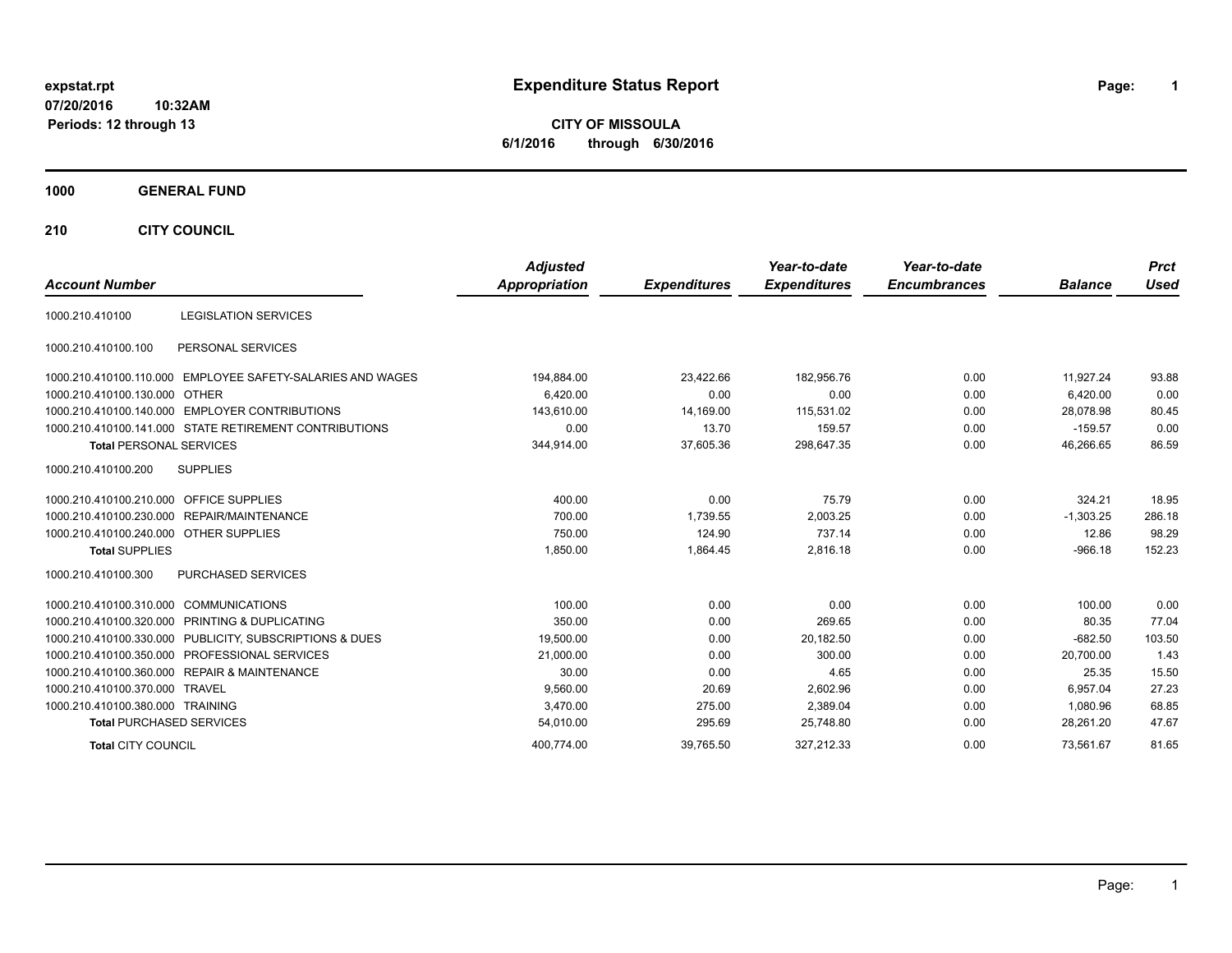**CITY OF MISSOULA 6/1/2016 through 6/30/2016**

**1000 GENERAL FUND**

**220 MAYOR**

| <b>Account Number</b>                   |                                                         | <b>Adjusted</b><br><b>Appropriation</b> | <b>Expenditures</b> | Year-to-date<br><b>Expenditures</b> | Year-to-date<br><b>Encumbrances</b> | <b>Balance</b> | <b>Prct</b><br><b>Used</b> |
|-----------------------------------------|---------------------------------------------------------|-----------------------------------------|---------------------|-------------------------------------|-------------------------------------|----------------|----------------------------|
| 1000.220.410210                         | <b>ADMINISTRATION</b>                                   |                                         |                     |                                     |                                     |                |                            |
| 1000.220.410210.100                     | PERSONAL SERVICES                                       |                                         |                     |                                     |                                     |                |                            |
|                                         | 1000.220.410210.110.000 SALARIES AND WAGES              | 302,628.00                              | 40,600.25           | 311,773.43                          | 0.00                                | $-9,145.43$    | 103.02                     |
|                                         | 1000.220.410210.120.000 OVERTIME/TERMINATION            | 500.00                                  | 0.00                | 0.00                                | 0.00                                | 500.00         | 0.00                       |
| 1000.220.410210.130.000 OTHER           |                                                         | 6,600.00                                | 0.00                | 0.00                                | 0.00                                | 6,600.00       | 0.00                       |
|                                         | 1000.220.410210.140.000 EMPLOYER CONTRIBUTIONS          | 88,020.00                               | 11,533.86           | 95,967.15                           | 0.00                                | $-7,947.15$    | 109.03                     |
|                                         | 1000.220.410210.141.000 STATE RETIREMENT CONTRIBUTIONS  | 0.00                                    | 29.75               | 339.02                              | 0.00                                | $-339.02$      | 0.00                       |
| <b>Total PERSONAL SERVICES</b>          |                                                         | 397,748.00                              | 52,163.86           | 408,079.60                          | 0.00                                | $-10,331.60$   | 102.60                     |
| 1000.220.410210.200                     | <b>SUPPLIES</b>                                         |                                         |                     |                                     |                                     |                |                            |
| 1000.220.410210.210.000 OFFICE SUPPLIES |                                                         | 1,004.00                                | 16.38               | 983.84                              | 0.00                                | 20.16          | 97.99                      |
|                                         | 1000.220.410210.220.000 OPERATING SUPPLIES              | 1,120.00                                | 87.97               | 1,066.97                            | 0.00                                | 53.03          | 95.27                      |
|                                         | 1000.220.410210.230.000 REPAIR/MAINTENANCE              | 100.00                                  | 0.00                | 0.00                                | 0.00                                | 100.00         | 0.00                       |
| 1000.220.410210.231.000 GASOLINE        |                                                         | 108.00                                  | 0.00                | 68.68                               | 0.00                                | 39.32          | 63.59                      |
| <b>Total SUPPLIES</b>                   |                                                         | 2,332.00                                | 104.35              | 2,119.49                            | 0.00                                | 212.51         | 90.89                      |
| 1000.220.410210.300                     | PURCHASED SERVICES                                      |                                         |                     |                                     |                                     |                |                            |
| 1000.220.410210.310.000 COMMUNICATIONS  |                                                         | 890.00                                  | 17.22               | 496.65                              | 0.00                                | 393.35         | 55.80                      |
|                                         | 1000.220.410210.320.000 PRINTING & DUPLICATING          | 956.00                                  | 0.00                | 34.95                               | 0.00                                | 921.05         | 3.66                       |
|                                         | 1000.220.410210.330.000 PUBLICITY, SUBSCRIPTIONS & DUES | 8,214.00                                | 0.00                | 8,403.30                            | 0.00                                | $-189.30$      | 102.30                     |
|                                         | 1000.220.410210.344.000 TELEPHONE SERVICE               | 4,124.00                                | 427.17              | 2,294.91                            | 0.00                                | 1,829.09       | 55.65                      |
|                                         | 1000.220.410210.350.000 PROFESSIONAL SERVICES           | 2,072.00                                | 0.00                | 1,775.31                            | 0.00                                | 296.69         | 85.68                      |
|                                         | 1000.220.410210.360.000 REPAIR & MAINTENANCE            | 1,405.00                                | 71.41               | 334.99                              | 0.00                                | 1,070.01       | 23.84                      |
| 1000.220.410210.370.000 TRAVEL          |                                                         | 2,008.00                                | 2,844.31            | 4,923.56                            | 0.00                                | $-2,915.56$    | 245.20                     |
| 1000.220.410210.380.000 TRAINING        |                                                         | 1,600.00                                | 0.00                | 1,085.00                            | 0.00                                | 515.00         | 67.81                      |
|                                         | 1000.220.410210.390.000 OTHER PURCHASED SERVICES        | 1,050.00                                | 140.90              | 1,024.93                            | 0.00                                | 25.07          | 97.61                      |
| <b>Total PURCHASED SERVICES</b>         |                                                         | 22,319.00                               | 3,501.01            | 20,373.60                           | 0.00                                | 1,945.40       | 91.28                      |
| <b>Total ADMINISTRATION</b>             |                                                         | 422,399.00                              | 55,769.22           | 430,572.69                          | 0.00                                | $-8.173.69$    | 101.94                     |
| 1000000110005                           | <b>DUDLIO DEL ATIONO</b>                                |                                         |                     |                                     |                                     |                |                            |

1000.220.410225 PUBLIC RELATIONS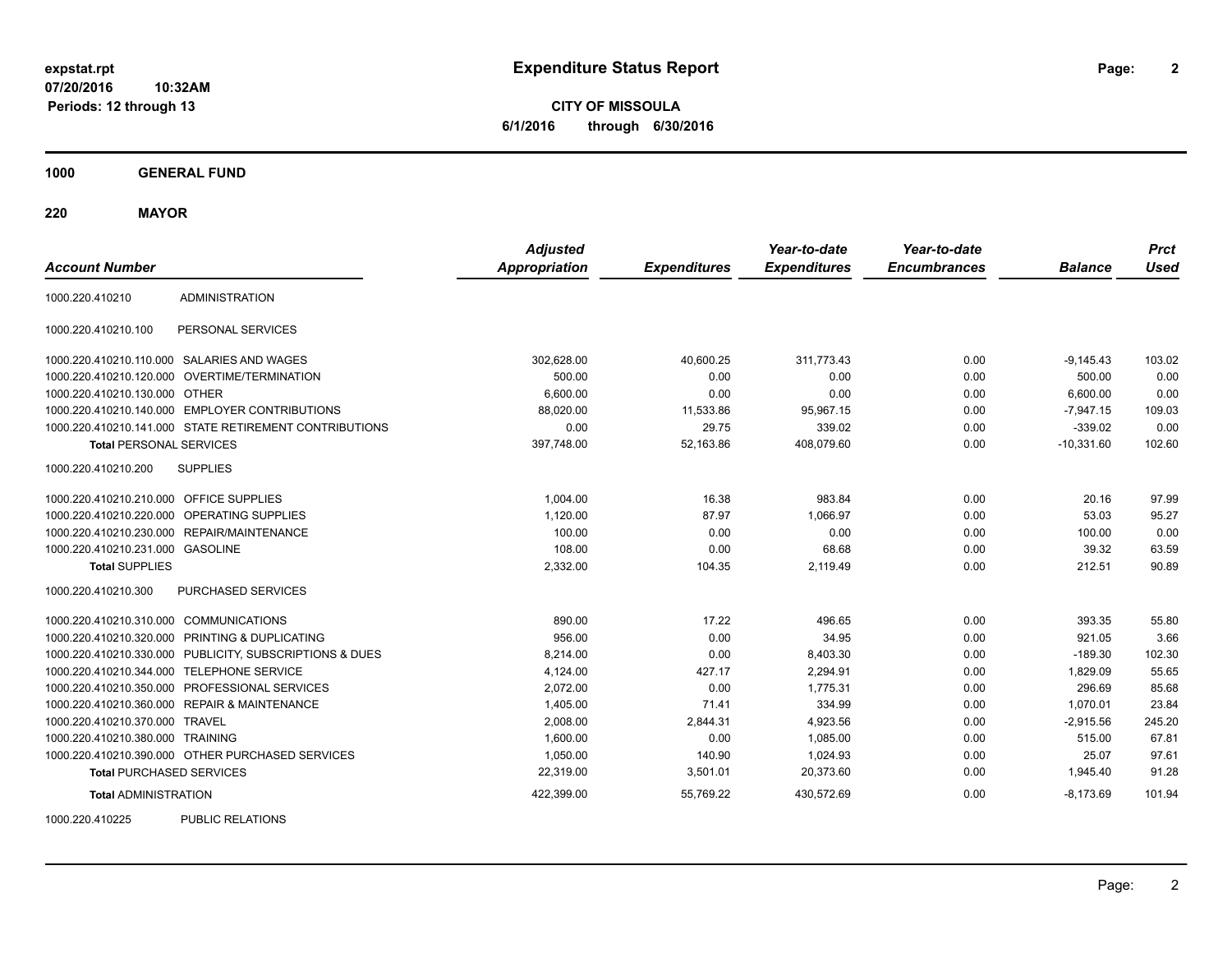**CITY OF MISSOULA 6/1/2016 through 6/30/2016**

**1000 GENERAL FUND**

**220 MAYOR**

| <b>Account Number</b>                                   | <b>Adjusted</b><br><b>Appropriation</b> | <b>Expenditures</b> | Year-to-date<br><b>Expenditures</b> | Year-to-date<br><b>Encumbrances</b> | <b>Balance</b> | <b>Prct</b><br><b>Used</b> |
|---------------------------------------------------------|-----------------------------------------|---------------------|-------------------------------------|-------------------------------------|----------------|----------------------------|
| PERSONAL SERVICES<br>1000.220.410225.100                |                                         |                     |                                     |                                     |                |                            |
| 1000.220.410225.110.000 SALARIES AND WAGES              | 6,176.00                                | 825.63              | 6,359.99                            | 0.00                                | $-183.99$      | 102.98                     |
| 1000.220.410225.140.000 EMPLOYER CONTRIBUTIONS          | 1,794.00                                | 234.76              | 1,958.18                            | 0.00                                | $-164.18$      | 109.15                     |
| <b>Total PERSONAL SERVICES</b>                          | 7,970.00                                | 1,060.39            | 8,318.17                            | 0.00                                | $-348.17$      | 104.37                     |
| <b>SUPPLIES</b><br>1000.220.410225.200                  |                                         |                     |                                     |                                     |                |                            |
| 1000.220.410225.240.000 OTHER SUPPLIES                  | 400.00                                  | 0.00                | 0.00                                | 0.00                                | 400.00         | 0.00                       |
| <b>Total SUPPLIES</b>                                   | 400.00                                  | 0.00                | 0.00                                | 0.00                                | 400.00         | 0.00                       |
| <b>PURCHASED SERVICES</b><br>1000.220.410225.300        |                                         |                     |                                     |                                     |                |                            |
| 1000.220.410225.330.000 PUBLICITY, SUBSCRIPTIONS & DUES | 1,982.00                                | 32.00               | 1,982.00                            | 0.00                                | 0.00           | 100.00                     |
| 1000.220.410225.390.000 OTHER PURCHASED SERVICES        | 200.00                                  | 0.00                | 0.00                                | 0.00                                | 200.00         | 0.00                       |
| <b>Total PURCHASED SERVICES</b>                         | 2,182.00                                | 32.00               | 1,982.00                            | 0.00                                | 200.00         | 90.83                      |
| <b>Total PUBLIC RELATIONS</b>                           | 10,552.00                               | 1,092.39            | 10.300.17                           | 0.00                                | 251.83         | 97.61                      |
| <b>ADMINISTRATION</b><br>1000.220.410250                |                                         |                     |                                     |                                     |                |                            |
| 1000.220.410250.100<br>PERSONAL SERVICES                |                                         |                     |                                     |                                     |                |                            |
| 1000.220.410250.110.000 SALARIES AND WAGES              | 71,663.00                               | 9,301.38            | 71,627.11                           | 0.00                                | 35.89          | 99.95                      |
| 1000.220.410250.140.000 EMPLOYER CONTRIBUTIONS          | 21,190.00                               | 2,614.76            | 21,950.26                           | 0.00                                | $-760.26$      | 103.59                     |
| <b>Total PERSONAL SERVICES</b>                          | 92,853.00                               | 11,916.14           | 93,577.37                           | 0.00                                | $-724.37$      | 100.78                     |
| 1000.220.410250.300<br>PURCHASED SERVICES               |                                         |                     |                                     |                                     |                |                            |
| 1000.220.410250.320.000 PRINTING & DUPLICATING          | 2.100.00                                | 0.00                | 0.00                                | 0.00                                | 2,100.00       | 0.00                       |
| 1000.220.410250.344.000 TELEPHONE SERVICE               | 1,952.00                                | 241.10              | 1,322.01                            | 0.00                                | 629.99         | 67.73                      |
| 1000.220.410250.350.000 PROFESSIONAL SERVICES           | 1,235.00                                | 2,000.00            | 2,000.00                            | 0.00                                | $-765.00$      | 161.94                     |
| 1000.220.410250.380.000 TRAINING                        | 420.00                                  | 0.00                | 150.00                              | 0.00                                | 270.00         | 35.71                      |
| <b>Total PURCHASED SERVICES</b>                         | 5,707.00                                | 2,241.10            | 3,472.01                            | 0.00                                | 2,234.99       | 60.84                      |
| <b>Total ADMINISTRATION</b>                             | 98,560.00                               | 14, 157. 24         | 97,049.38                           | 0.00                                | 1.510.62       | 98.47                      |
| <b>Total MAYOR</b>                                      | 531,511.00                              | 71,018.85           | 537,922.24                          | 0.00                                | $-6,411.24$    | 101.21                     |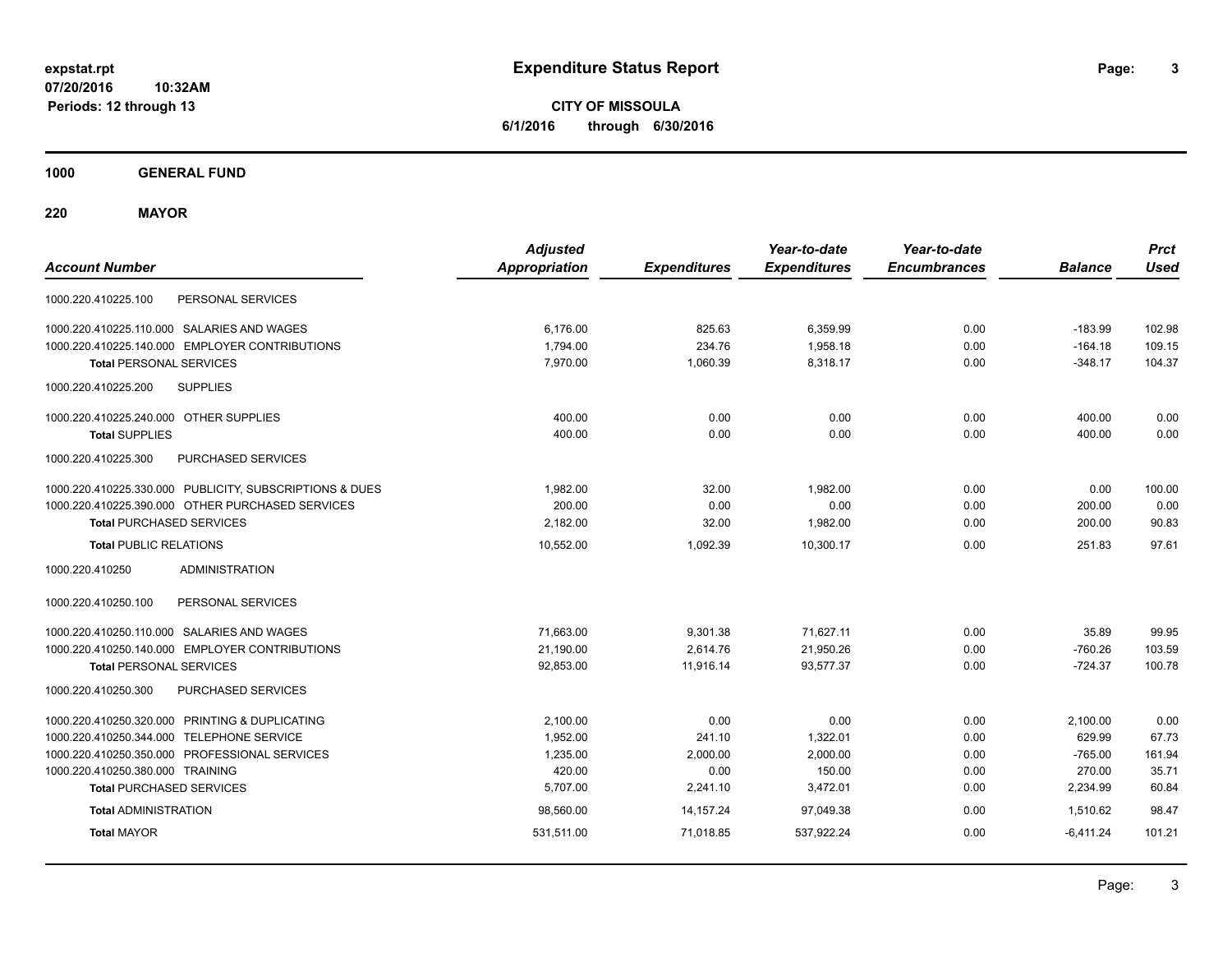**4**

**CITY OF MISSOULA 6/1/2016 through 6/30/2016**

**1000 GENERAL FUND**

|                                                         | <b>Adjusted</b>      |                     | Year-to-date        | Year-to-date        |                | <b>Prct</b> |
|---------------------------------------------------------|----------------------|---------------------|---------------------|---------------------|----------------|-------------|
| <b>Account Number</b>                                   | <b>Appropriation</b> | <b>Expenditures</b> | <b>Expenditures</b> | <b>Encumbrances</b> | <b>Balance</b> | <b>Used</b> |
| <b>ADMINISTRATION</b><br>1000.221.410810                |                      |                     |                     |                     |                |             |
| 1000.221.410810.100<br>PERSONAL SERVICES                |                      |                     |                     |                     |                |             |
| 1000.221.410810.110.000 SALARIES AND WAGES              | 89,211.00            | 11,823.32           | 88,302.12           | 0.00                | 908.88         | 98.98       |
| 1000.221.410810.140.000 EMPLOYER CONTRIBUTIONS          | 30.750.00            | 3,814.83            | 30,908.02           | 0.00                | $-158.02$      | 100.51      |
| 1000.221.410810.141.000 STATE RETIREMENT CONTRIBUTIONS  | 0.00                 | 15.88               | 176.69              | 0.00                | $-176.69$      | 0.00        |
| <b>Total PERSONAL SERVICES</b>                          | 119,961.00           | 15,654.03           | 119,386.83          | 0.00                | 574.17         | 99.52       |
| <b>SUPPLIES</b><br>1000.221.410810.200                  |                      |                     |                     |                     |                |             |
| 1000.221.410810.210.000 OFFICE SUPPLIES                 | 1.000.00             | 125.58              | 612.87              | 0.00                | 387.13         | 61.29       |
| <b>Total SUPPLIES</b>                                   | 1,000.00             | 125.58              | 612.87              | 0.00                | 387.13         | 61.29       |
| PURCHASED SERVICES<br>1000.221.410810.300               |                      |                     |                     |                     |                |             |
| 1000.221.410810.310.000 COMMUNICATIONS                  | 450.00               | 79.97               | 373.54              | 0.00                | 76.46          | 83.01       |
| 1000.221.410810.320.000 PRINTING & DUPLICATING          | 417.00               | 0.00                | 401.71              | 0.00                | 15.29          | 96.33       |
| 1000.221.410810.330.000 PUBLICITY, SUBSCRIPTIONS & DUES | 750.00               | 0.00                | 1,000.00            | 0.00                | $-250.00$      | 133.33      |
| 1000.221.410810.344.000 TELEPHONE SERVICE               | 45.00                | 27.12               | 98.44               | 0.00                | $-53.44$       | 218.76      |
| 1000.221.410810.360.000 REPAIR & MAINTENANCE            | 1,260.00             | 388.00              | 905.47              | 0.00                | 354.53         | 71.86       |
| 1000.221.410810.370.000 TRAVEL                          | 995.00               | 0.00                | 242.24              | 0.00                | 752.76         | 24.35       |
| 1000.221.410810.380.000 TRAINING                        | 1,225.00             | 0.00                | 622.00              | 0.00                | 603.00         | 50.78       |
| <b>Total PURCHASED SERVICES</b>                         | 5,142.00             | 495.09              | 3,643.40            | 0.00                | 1,498.60       | 70.86       |
| <b>Total ADMINISTRATION</b>                             | 126,103.00           | 16,274.70           | 123,643.10          | 0.00                | 2,459.90       | 98.05       |
| <b>TRAINING</b><br>1000.221.410820                      |                      |                     |                     |                     |                |             |
| 1000.221.410820.100<br>PERSONAL SERVICES                |                      |                     |                     |                     |                |             |
| 1000.221.410820.110.000 SALARIES AND WAGES              | 4,723.00             | 307.73              | 2,369.99            | 0.00                | 2,353.01       | 50.18       |
| 1000.221.410820.140.000 EMPLOYER CONTRIBUTIONS          | 1,710.00             | 104.09              | 891.99              | 0.00                | 818.01         | 52.16       |
| <b>Total PERSONAL SERVICES</b>                          | 6,433.00             | 411.82              | 3,261.98            | 0.00                | 3,171.02       | 50.71       |
| <b>SUPPLIES</b><br>1000.221.410820.200                  |                      |                     |                     |                     |                |             |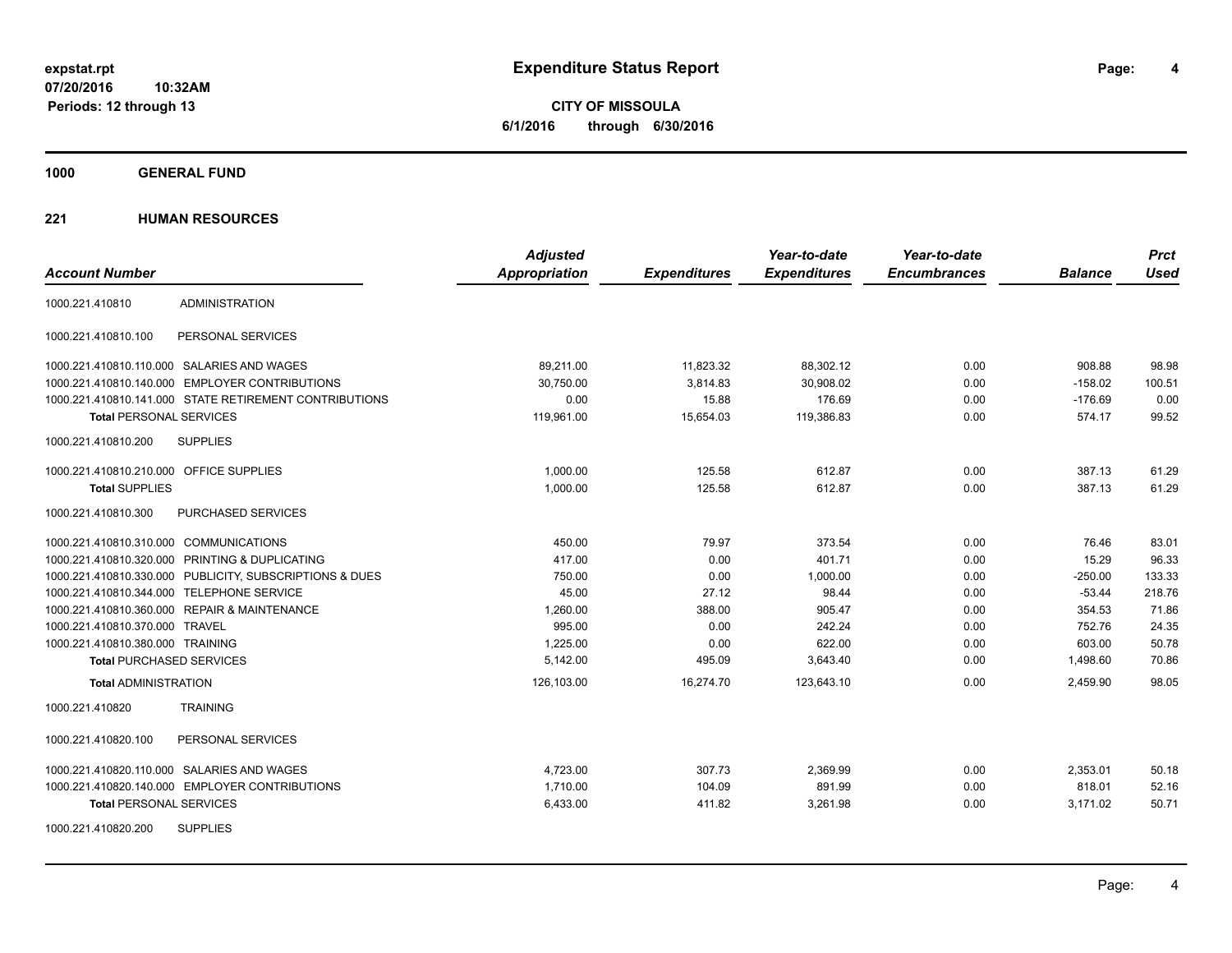**CITY OF MISSOULA 6/1/2016 through 6/30/2016**

### **1000 GENERAL FUND**

|                                                         | <b>Adjusted</b> |                     | Year-to-date        | Year-to-date        |                | <b>Prct</b> |
|---------------------------------------------------------|-----------------|---------------------|---------------------|---------------------|----------------|-------------|
| <b>Account Number</b>                                   | Appropriation   | <b>Expenditures</b> | <b>Expenditures</b> | <b>Encumbrances</b> | <b>Balance</b> | <b>Used</b> |
| 1000.221.410820.210.000 OFFICE SUPPLIES                 | 405.00          | 0.00                | 0.00                | 0.00                | 405.00         | 0.00        |
| <b>Total SUPPLIES</b>                                   | 405.00          | 0.00                | 0.00                | 0.00                | 405.00         | 0.00        |
| 1000.221.410820.300<br>PURCHASED SERVICES               |                 |                     |                     |                     |                |             |
| 1000.221.410820.320.000 PRINTING & DUPLICATING          | 500.00          | 0.00                | 55.00               | 0.00                | 445.00         | 11.00       |
| 1000.221.410820.330.000 PUBLICITY, SUBSCRIPTIONS & DUES | 26.00           | 0.00                | 91.00               | 0.00                | $-65.00$       | 350.00      |
| 1000.221.410820.344.000 TELEPHONE SERVICE               | 34.00           | 0.00                | 0.00                | 0.00                | 34.00          | 0.00        |
| 1000.221.410820.350.000 PROFESSIONAL SERVICES           | 2,000.00        | 0.00                | 955.00              | 0.00                | 1,045.00       | 47.75       |
| 1000.221.410820.360.000 REPAIR & MAINTENANCE            | 1,556.00        | 0.00                | 0.00                | 0.00                | 1,556.00       | 0.00        |
| 1000.221.410820.370.000 TRAVEL                          | 600.00          | 0.00                | 0.00                | 0.00                | 600.00         | 0.00        |
| 1000.221.410820.380.000 TRAINING                        | 1,250.00        | 50.00               | 328.60              | 0.00                | 921.40         | 26.29       |
| <b>Total PURCHASED SERVICES</b>                         | 5,966.00        | 50.00               | 1,429.60            | 0.00                | 4,536.40       | 23.96       |
| <b>Total TRAINING</b>                                   | 12,804.00       | 461.82              | 4,691.58            | 0.00                | 8,112.42       | 36.64       |
| <b>LABOR RELATIONS</b><br>1000.221.410840               |                 |                     |                     |                     |                |             |
| 1000.221.410840.100<br>PERSONAL SERVICES                |                 |                     |                     |                     |                |             |
| 1000.221.410840.110.000 SALARIES AND WAGES              | 42,990.00       | 5,275.39            | 40,631.38           | 0.00                | 2,358.62       | 94.51       |
| 1000.221.410840.140.000 EMPLOYER CONTRIBUTIONS          | 17,653.00       | 2,017.99            | 17,427.62           | 0.00                | 225.38         | 98.72       |
| <b>Total PERSONAL SERVICES</b>                          | 60,643.00       | 7,293.38            | 58,059.00           | 0.00                | 2,584.00       | 95.74       |
| 1000.221.410840.200<br><b>SUPPLIES</b>                  |                 |                     |                     |                     |                |             |
| 1000.221.410840.210.000 OFFICE SUPPLIES                 | 950.00          | 0.00                | 117.89              | 0.00                | 832.11         | 12.41       |
| <b>Total SUPPLIES</b>                                   | 950.00          | 0.00                | 117.89              | 0.00                | 832.11         | 12.41       |
| 1000.221.410840.300<br>PURCHASED SERVICES               |                 |                     |                     |                     |                |             |
| 1000.221.410840.320.000 PRINTING & DUPLICATING          | 350.00          | 0.00                | 376.00              | 0.00                | $-26.00$       | 107.43      |
| 1000.221.410840.330.000 PUBLICITY, SUBSCRIPTIONS & DUES | 450.00          | 0.00                | 1,394.00            | 0.00                | $-944.00$      | 309.78      |
| 1000.221.410840.344.000 TELEPHONE SERVICE               | 24.00           | 0.00                | 0.00                | 0.00                | 24.00          | 0.00        |
| 1000.221.410840.360.000 REPAIR & MAINTENANCE            | 526.00          | 0.00                | 0.00                | 0.00                | 526.00         | 0.00        |
|                                                         |                 |                     |                     |                     |                |             |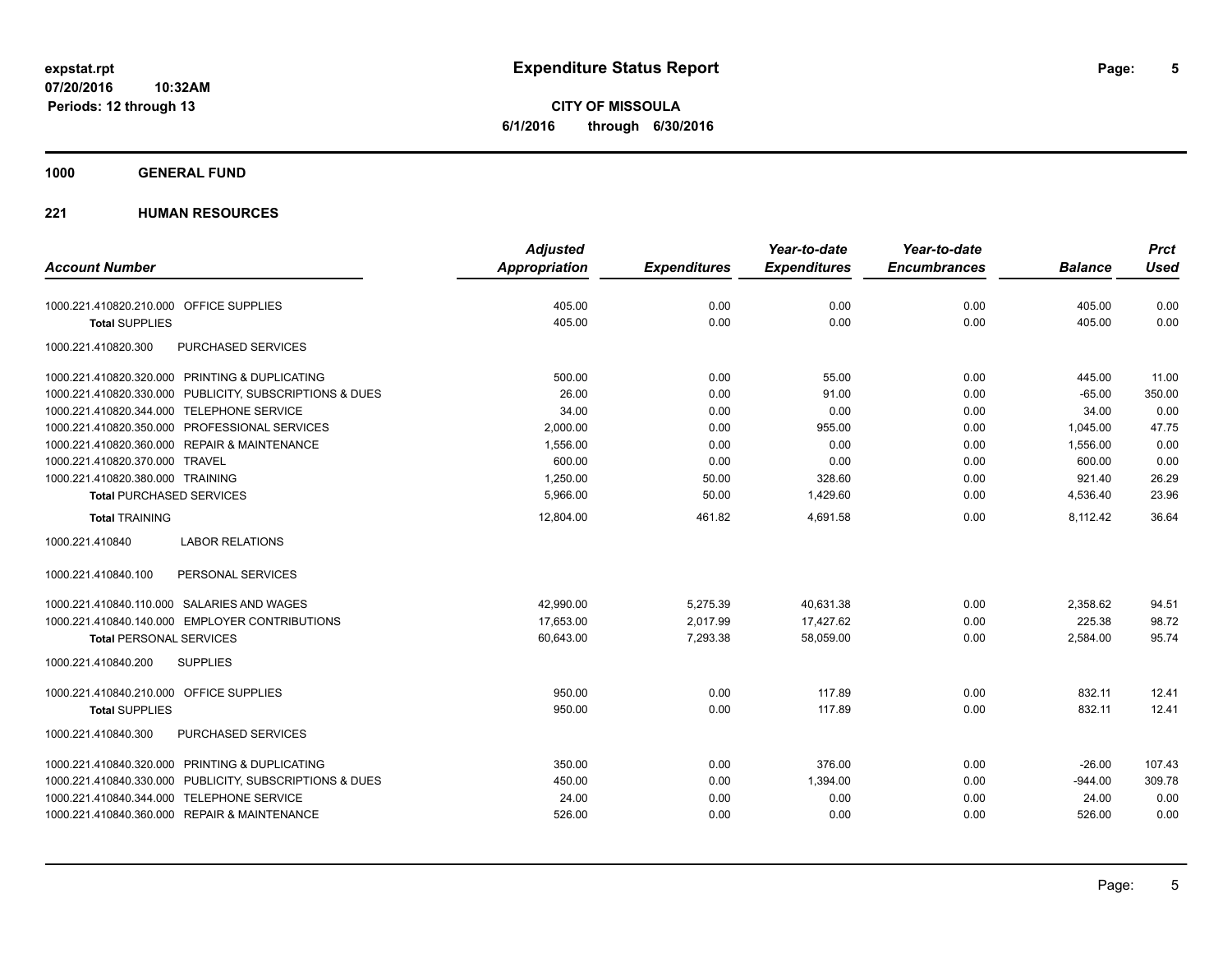**CITY OF MISSOULA 6/1/2016 through 6/30/2016**

### **1000 GENERAL FUND**

| <b>Account Number</b>                          | <b>Adjusted</b><br>Appropriation | <b>Expenditures</b> | Year-to-date<br><b>Expenditures</b> | Year-to-date<br><b>Encumbrances</b> | <b>Balance</b> | <b>Prct</b><br><b>Used</b> |
|------------------------------------------------|----------------------------------|---------------------|-------------------------------------|-------------------------------------|----------------|----------------------------|
| 1000.221.410840.370.000 TRAVEL                 | 815.00                           | 98.73               | 880.35                              | 0.00                                | $-65.35$       | 108.02                     |
| 1000.221.410840.380.000 TRAINING               | 300.00                           | 0.00                | 275.00                              | 0.00                                | 25.00          | 91.67                      |
| <b>Total PURCHASED SERVICES</b>                | 2,465.00                         | 98.73               | 2,925.35                            | 0.00                                | $-460.35$      | 118.68                     |
| <b>Total LABOR RELATIONS</b>                   | 64,058.00                        | 7,392.11            | 61,102.24                           | 0.00                                | 2,955.76       | 95.39                      |
| EEO COMPLIANCE<br>1000.221.410850              |                                  |                     |                                     |                                     |                |                            |
| PERSONAL SERVICES<br>1000.221.410850.100       |                                  |                     |                                     |                                     |                |                            |
| 1000.221.410850.110.000 SALARIES AND WAGES     | 35,631.00                        | 5,206.41            | 39,279.66                           | 0.00                                | $-3,648.66$    | 110.24                     |
| 1000.221.410850.140.000 EMPLOYER CONTRIBUTIONS | 12,125.00                        | 1,692.35            | 13,712.00                           | 0.00                                | $-1,587.00$    | 113.09                     |
| <b>Total PERSONAL SERVICES</b>                 | 47,756.00                        | 6,898.76            | 52,991.66                           | 0.00                                | $-5,235.66$    | 110.96                     |
| <b>SUPPLIES</b><br>1000.221.410850.200         |                                  |                     |                                     |                                     |                |                            |
| <b>Total SUPPLIES</b>                          | 0.00                             | 0.00                | 0.00                                | 0.00                                | 0.00           | 0.00                       |
| 1000.221.410850.300<br>PURCHASED SERVICES      |                                  |                     |                                     |                                     |                |                            |
| 1000.221.410850.350.000 PROFESSIONAL SERVICES  | 9,000.00                         | 0.00                | 3,165.75                            | 0.00                                | 5,834.25       | 35.18                      |
| <b>Total PURCHASED SERVICES</b>                | 9,000.00                         | 0.00                | 3,165.75                            | 0.00                                | 5,834.25       | 35.18                      |
| 1000.221.410850.900<br><b>CAPITAL OUTLAY</b>   |                                  |                     |                                     |                                     |                |                            |
| <b>Total CAPITAL OUTLAY</b>                    | 0.00                             | 0.00                | 0.00                                | 0.00                                | 0.00           | 0.00                       |
| <b>Total EEO COMPLIANCE</b>                    | 56,756.00                        | 6,898.76            | 56.157.41                           | 0.00                                | 598.59         | 98.95                      |
| <b>EMPLOYEE BENEFITS</b><br>1000.221.410860    |                                  |                     |                                     |                                     |                |                            |
| 1000.221.410860.100<br>PERSONAL SERVICES       |                                  |                     |                                     |                                     |                |                            |
| 1000.221.410860.110.000 SALARIES AND WAGES     | 23,350.00                        | 4,406.15            | 33,116.84                           | 0.00                                | $-9,766.84$    | 141.83                     |
| 1000.221.410860.140.000 EMPLOYER CONTRIBUTIONS | 7,679.00                         | 1,421.10            | 11,390.92                           | 0.00                                | $-3,711.92$    | 148.34                     |
| <b>Total PERSONAL SERVICES</b>                 | 31,029.00                        | 5,827.25            | 44,507.76                           | 0.00                                | $-13,478.76$   | 143.44                     |
| <b>SUPPLIES</b><br>1000.221.410860.200         |                                  |                     |                                     |                                     |                |                            |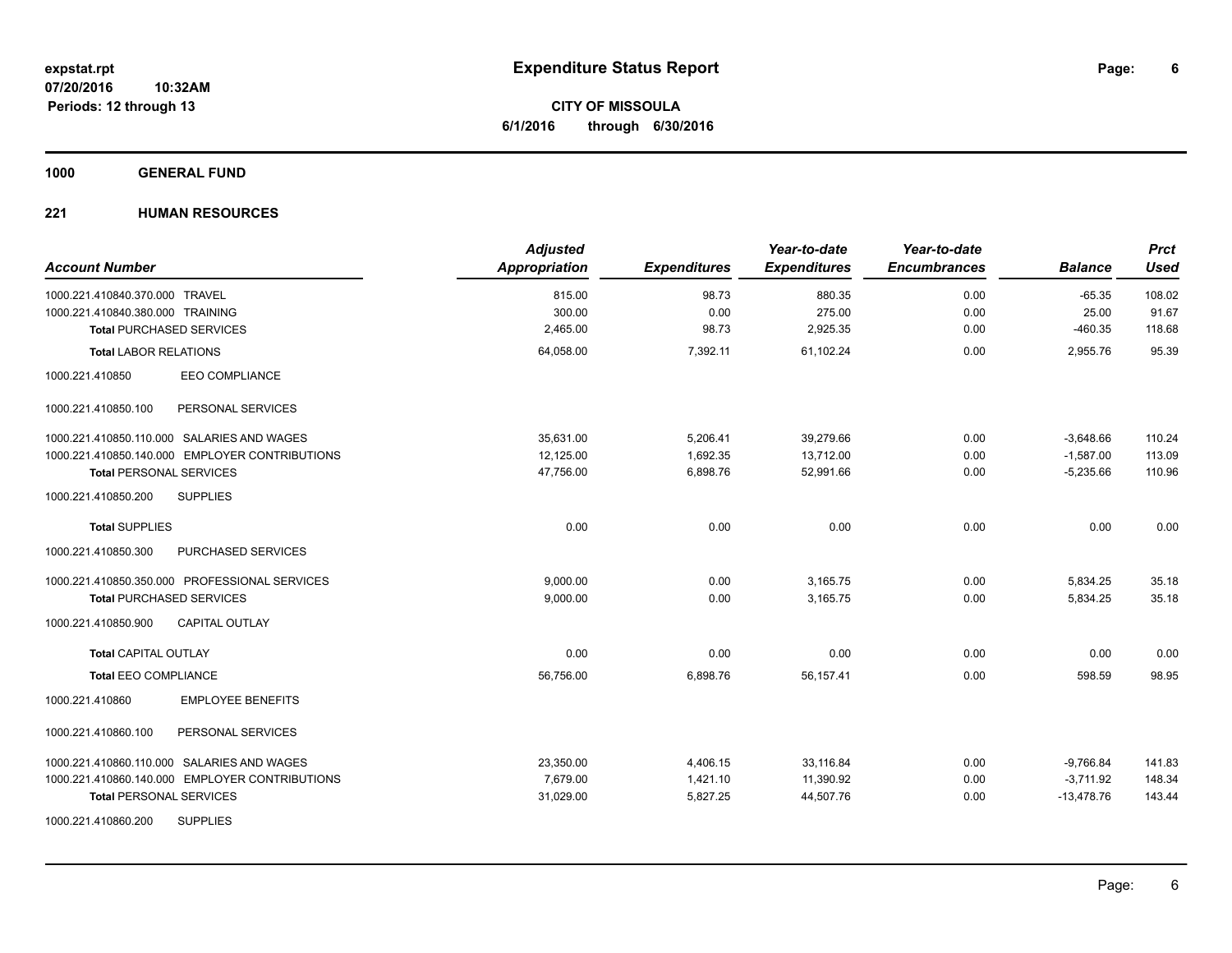**CITY OF MISSOULA 6/1/2016 through 6/30/2016**

### **1000 GENERAL FUND**

|                                                         | <b>Adjusted</b> |                     | Year-to-date        | Year-to-date        |                | <b>Prct</b> |
|---------------------------------------------------------|-----------------|---------------------|---------------------|---------------------|----------------|-------------|
| <b>Account Number</b>                                   | Appropriation   | <b>Expenditures</b> | <b>Expenditures</b> | <b>Encumbrances</b> | <b>Balance</b> | <b>Used</b> |
| OFFICE SUPPLIES<br>1000.221.410860.210.000              | 760.00          | 0.00                | 12.59               | 0.00                | 747.41         | 1.66        |
| <b>Total SUPPLIES</b>                                   | 760.00          | 0.00                | 12.59               | 0.00                | 747.41         | 1.66        |
| <b>PURCHASED SERVICES</b><br>1000.221.410860.300        |                 |                     |                     |                     |                |             |
| 1000.221.410860.320.000 PRINTING & DUPLICATING          | 365.00          | 0.00                | 312.23              | 0.00                | 52.77          | 85.54       |
| 1000.221.410860.330.000 PUBLICITY, SUBSCRIPTIONS & DUES | 865.00          | 0.00                | 389.69              | 0.00                | 475.31         | 45.05       |
| 1000.221.410860.344.000 TELEPHONE SERVICE               | 87.00           | 0.00                | 0.00                | 0.00                | 87.00          | 0.00        |
| 1000.221.410860.360.000 REPAIR & MAINTENANCE            | 650.00          | 0.00                | 0.00                | 0.00                | 650.00         | 0.00        |
| 1000.221.410860.370.000 TRAVEL                          | 678.00          | 0.00                | 0.00                | 0.00                | 678.00         | 0.00        |
| 1000.221.410860.380.000 TRAINING                        | 275.00          | 0.00                | 0.00                | 0.00                | 275.00         | 0.00        |
| 1000.221.410860.390.000 OTHER PURCHASED SERVICES        | 17,490.00       | 71.23               | 16,724.79           | 0.00                | 765.21         | 95.62       |
| <b>Total PURCHASED SERVICES</b>                         | 20,410.00       | 71.23               | 17,426.71           | 0.00                | 2,983.29       | 85.38       |
| <b>Total EMPLOYEE BENEFITS</b>                          | 52,199.00       | 5,898.48            | 61,947.06           | 0.00                | $-9,748.06$    | 118.67      |
| <b>Total HUMAN RESOURCES</b>                            | 311,920.00      | 36,925.87           | 307,541.39          | 0.00                | 4,378.61       | 98.60       |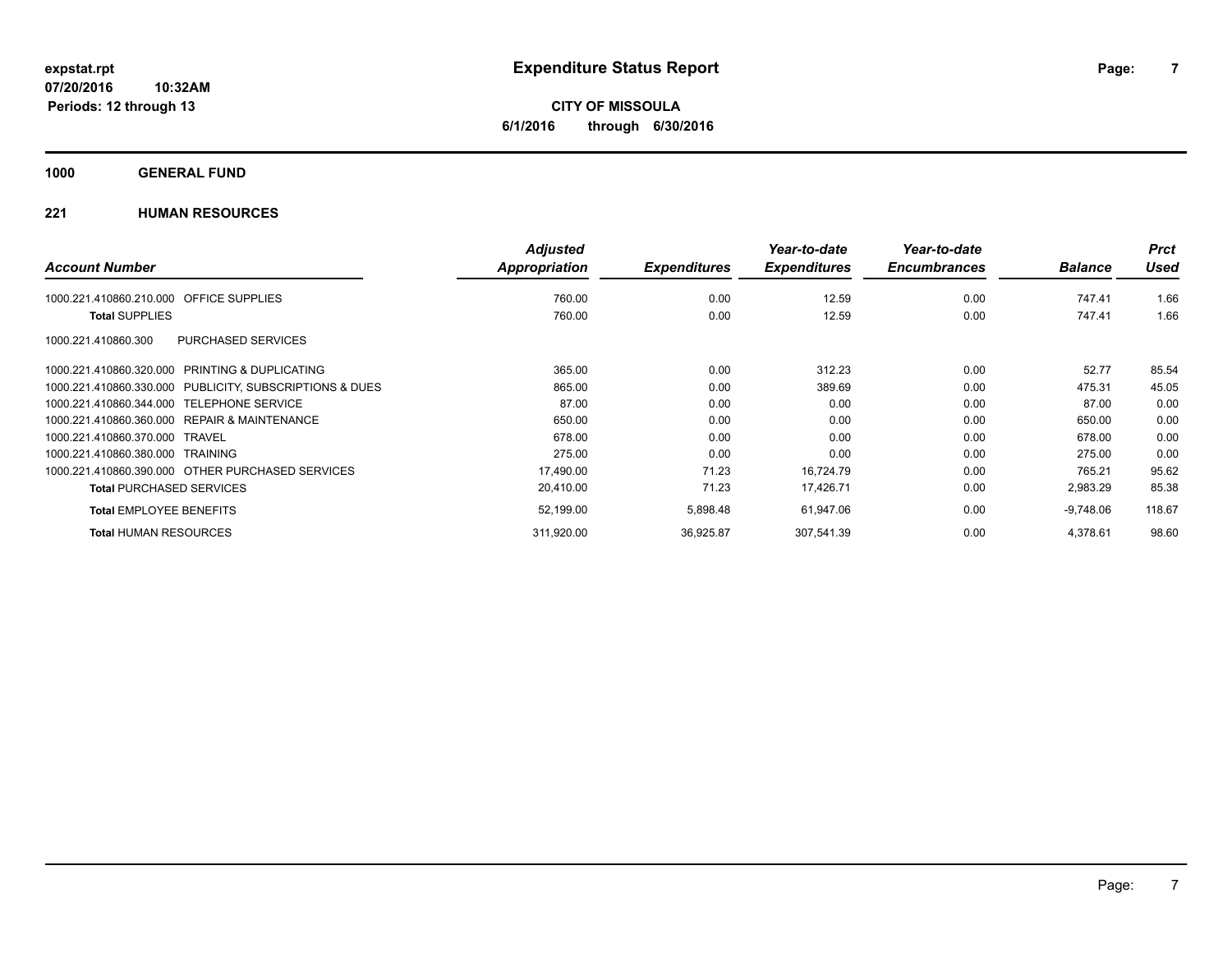**CITY OF MISSOULA 6/1/2016 through 6/30/2016**

**1000 GENERAL FUND**

| <b>Account Number</b>                                                                       | <b>Adjusted</b><br><b>Appropriation</b> | <b>Expenditures</b> | Year-to-date<br><b>Expenditures</b> | Year-to-date<br><b>Encumbrances</b> | <b>Balance</b>       | <b>Prct</b><br><b>Used</b> |
|---------------------------------------------------------------------------------------------|-----------------------------------------|---------------------|-------------------------------------|-------------------------------------|----------------------|----------------------------|
| 1000.223.410101<br><b>NC-GRANT CREEK</b>                                                    |                                         |                     |                                     |                                     |                      |                            |
| 1000.223.410101.300<br>PURCHASED SERVICES                                                   |                                         |                     |                                     |                                     |                      |                            |
| 1000.223.410101.310.000 GRANT CREEK NC/COMMUNICATIONS<br><b>Total PURCHASED SERVICES</b>    | 324.00<br>324.00                        | 0.00<br>0.00        | 0.00<br>0.00                        | 0.00<br>0.00                        | 324.00<br>324.00     | 0.00<br>0.00               |
| <b>GRANTS &amp; CONTRIBUTIONS</b><br>1000.223.410101.700                                    |                                         |                     |                                     |                                     |                      |                            |
| 1000.223.410101.700.000 GRANTS & CONTRIBUTIONS<br><b>Total GRANTS &amp; CONTRIBUTIONS</b>   | 800.00<br>800.00                        | 0.00<br>0.00        | 537.88<br>537.88                    | 0.00<br>0.00                        | 262.12<br>262.12     | 67.24<br>67.24             |
| <b>Total NC-GRANT CREEK</b>                                                                 | 1,124.00                                | 0.00                | 537.88                              | 0.00                                | 586.12               | 47.85                      |
| 1000.223.410102<br>NC-UPPER RATTLESNAKE                                                     |                                         |                     |                                     |                                     |                      |                            |
| 1000.223.410102.300<br>PURCHASED SERVICES                                                   |                                         |                     |                                     |                                     |                      |                            |
| 1000.223.410102.310.000 UPPER RATTLESNAKE/COMMUNICATIONS<br><b>Total PURCHASED SERVICES</b> | 742.00<br>742.00                        | 0.00<br>0.00        | 654.45<br>654.45                    | 0.00<br>0.00                        | 87.55<br>87.55       | 88.20<br>88.20             |
| 1000.223.410102.700<br><b>GRANTS &amp; CONTRIBUTIONS</b>                                    |                                         |                     |                                     |                                     |                      |                            |
| 1000.223.410102.700.000 GRANTS & CONTRIBUTIONS<br><b>Total GRANTS &amp; CONTRIBUTIONS</b>   | 800.00<br>800.00                        | 0.00<br>0.00        | 59.00<br>59.00                      | 0.00<br>0.00                        | 741.00<br>741.00     | 7.38<br>7.38               |
| Total NC-UPPER RATTLESNAKE                                                                  | 1,542.00                                | 0.00                | 713.45                              | 0.00                                | 828.55               | 46.27                      |
| NC-LOWER RATTLESNAKE<br>1000.223.410103                                                     |                                         |                     |                                     |                                     |                      |                            |
| PURCHASED SERVICES<br>1000.223.410103.300                                                   |                                         |                     |                                     |                                     |                      |                            |
| 1000.223.410103.310.000 COMMUNICATIONS<br><b>Total PURCHASED SERVICES</b>                   | 407.00<br>407.00                        | 0.00<br>0.00        | 420.80<br>420.80                    | 0.00<br>0.00                        | $-13.80$<br>$-13.80$ | 103.39<br>103.39           |
| 1000.223.410103.700<br><b>GRANTS &amp; CONTRIBUTIONS</b>                                    |                                         |                     |                                     |                                     |                      |                            |
| 1000.223.410103.700.000 GRANTS & CONTRIBUTIONS                                              | 800.00                                  | 0.00                | 59.00                               | 0.00                                | 741.00               | 7.38                       |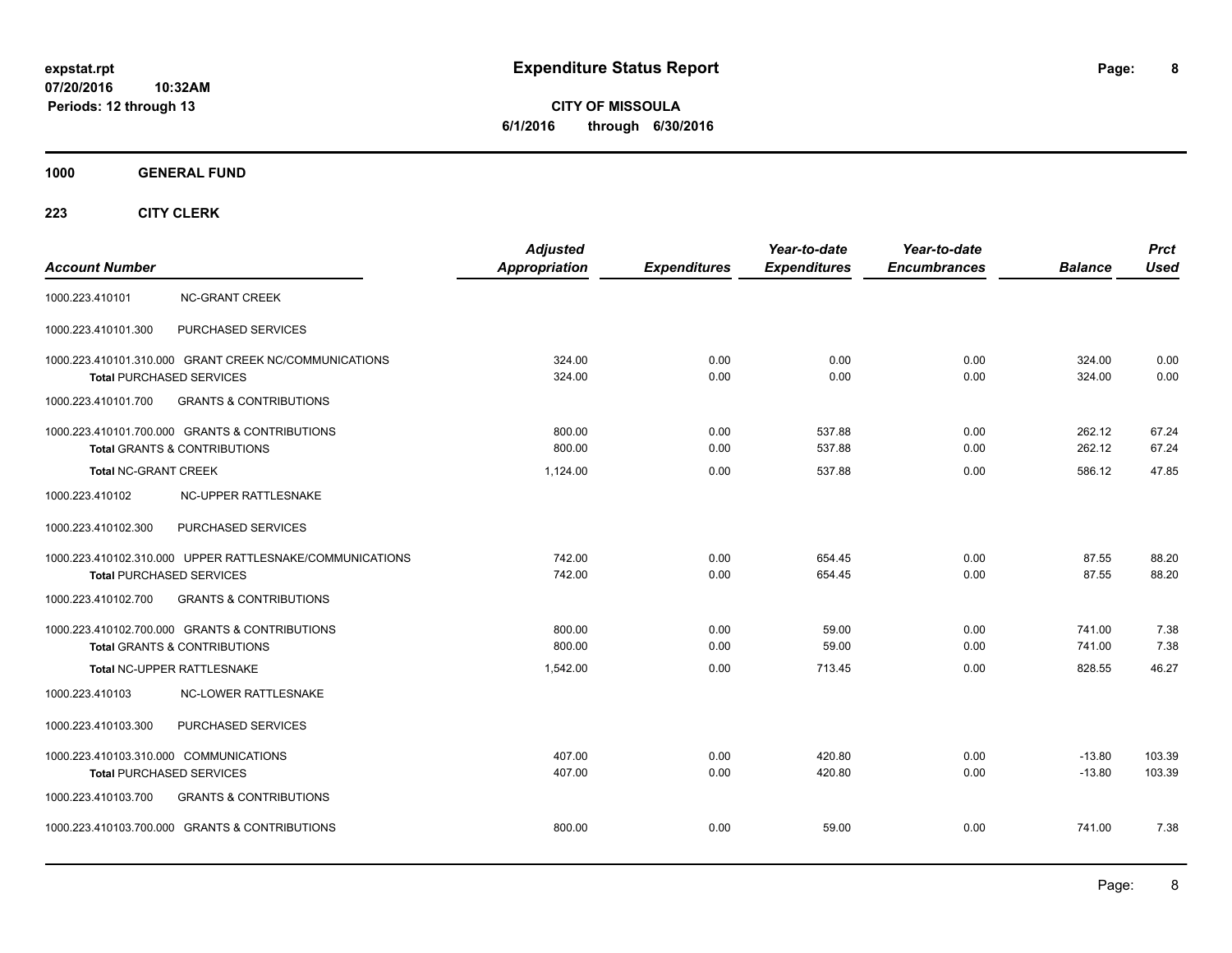**CITY OF MISSOULA 6/1/2016 through 6/30/2016**

**1000 GENERAL FUND**

| <b>Account Number</b>                  |                                                | <b>Adjusted</b><br>Appropriation | <b>Expenditures</b> | Year-to-date<br><b>Expenditures</b> | Year-to-date<br><b>Encumbrances</b> | <b>Balance</b> | <b>Prct</b><br><b>Used</b> |
|----------------------------------------|------------------------------------------------|----------------------------------|---------------------|-------------------------------------|-------------------------------------|----------------|----------------------------|
|                                        | <b>Total GRANTS &amp; CONTRIBUTIONS</b>        | 800.00                           | 0.00                | 59.00                               | 0.00                                | 741.00         | 7.38                       |
|                                        | Total NC-LOWER RATTLESNAKE                     | 1,207.00                         | 0.00                | 479.80                              | 0.00                                | 727.20         | 39.75                      |
| 1000.223.410104                        | <b>NC-NORTHSIDE</b>                            |                                  |                     |                                     |                                     |                |                            |
| 1000.223.410104.300                    | PURCHASED SERVICES                             |                                  |                     |                                     |                                     |                |                            |
| 1000.223.410104.310.000 COMMUNICATIONS |                                                | 618.00                           | 0.00                | 0.00                                | 0.00                                | 618.00         | 0.00                       |
| <b>Total PURCHASED SERVICES</b>        |                                                | 618.00                           | 0.00                | 0.00                                | 0.00                                | 618.00         | 0.00                       |
| 1000.223.410104.700                    | <b>GRANTS &amp; CONTRIBUTIONS</b>              |                                  |                     |                                     |                                     |                |                            |
|                                        | 1000.223.410104.700.000 GRANTS & CONTRIBUTIONS | 800.00                           | 0.00                | 100.85                              | 0.00                                | 699.15         | 12.61                      |
|                                        | <b>Total GRANTS &amp; CONTRIBUTIONS</b>        | 800.00                           | 0.00                | 100.85                              | 0.00                                | 699.15         | 12.61                      |
| Total NC-NORTHSIDE                     |                                                | 1,418.00                         | 0.00                | 100.85                              | 0.00                                | 1.317.15       | 7.11                       |
| 1000.223.410105                        | NC-WESTSIDE                                    |                                  |                     |                                     |                                     |                |                            |
| 1000.223.410105.300                    | PURCHASED SERVICES                             |                                  |                     |                                     |                                     |                |                            |
| 1000.223.410105.310.000 COMMUNICATIONS |                                                | 1,166.00                         | 0.00                | 0.00                                | 0.00                                | 1,166.00       | 0.00                       |
| <b>Total PURCHASED SERVICES</b>        |                                                | 1,166.00                         | 0.00                | 0.00                                | 0.00                                | 1,166.00       | 0.00                       |
| 1000.223.410105.700                    | <b>GRANTS &amp; CONTRIBUTIONS</b>              |                                  |                     |                                     |                                     |                |                            |
|                                        | 1000.223.410105.700.000 GRANTS & CONTRIBUTIONS | 800.00                           | 0.00                | 70.28                               | 0.00                                | 729.72         | 8.79                       |
|                                        | Total GRANTS & CONTRIBUTIONS                   | 800.00                           | 0.00                | 70.28                               | 0.00                                | 729.72         | 8.79                       |
| <b>Total NC-WESTSIDE</b>               |                                                | 1,966.00                         | 0.00                | 70.28                               | 0.00                                | 1,895.72       | 3.57                       |
| 1000.223.410106                        | NC-HEART OF MISSOULA                           |                                  |                     |                                     |                                     |                |                            |
| 1000.223.410106.300                    | PURCHASED SERVICES                             |                                  |                     |                                     |                                     |                |                            |
| 1000.223.410106.310.000 COMMUNICATIONS |                                                | 628.00                           | 0.00                | 0.00                                | 0.00                                | 628.00         | 0.00                       |
| <b>Total PURCHASED SERVICES</b>        |                                                | 628.00                           | 0.00                | 0.00                                | 0.00                                | 628.00         | 0.00                       |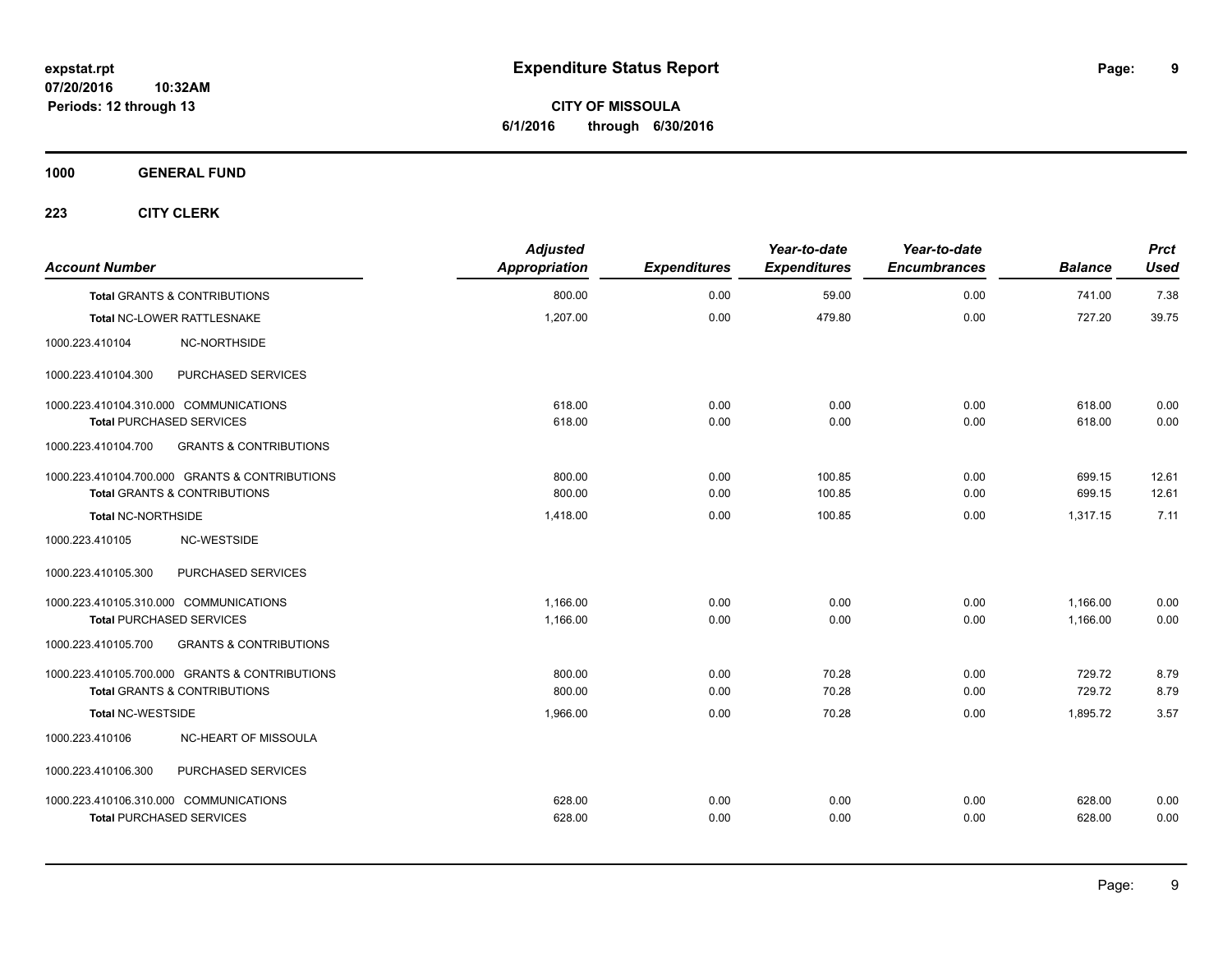**CITY OF MISSOULA 6/1/2016 through 6/30/2016**

**1000 GENERAL FUND**

**223 CITY CLERK**

| <b>Account Number</b>                                                                     | <b>Adjusted</b><br><b>Appropriation</b> | <b>Expenditures</b> | Year-to-date<br><b>Expenditures</b> | Year-to-date<br><b>Encumbrances</b> | <b>Balance</b>   | <b>Prct</b><br><b>Used</b> |
|-------------------------------------------------------------------------------------------|-----------------------------------------|---------------------|-------------------------------------|-------------------------------------|------------------|----------------------------|
| 1000.223.410106.700<br><b>GRANTS &amp; CONTRIBUTIONS</b>                                  |                                         |                     |                                     |                                     |                  |                            |
| 1000.223.410106.700.000 GRANTS & CONTRIBUTIONS<br><b>Total GRANTS &amp; CONTRIBUTIONS</b> | 800.00<br>800.00                        | 0.00<br>0.00        | 59.00<br>59.00                      | 0.00<br>0.00                        | 741.00<br>741.00 | 7.38<br>7.38               |
| Total NC-HEART OF MISSOULA                                                                | 1.428.00                                | 0.00                | 59.00                               | 0.00                                | 1.369.00         | 4.13                       |
| NC-UNIVERSITY DISTRICT<br>1000.223.410107                                                 |                                         |                     |                                     |                                     |                  |                            |
| PURCHASED SERVICES<br>1000.223.410107.300                                                 |                                         |                     |                                     |                                     |                  |                            |
| 1000.223.410107.310.000 COMMUNICATIONS<br><b>Total PURCHASED SERVICES</b>                 | 1,658.00<br>1,658.00                    | 0.00<br>0.00        | 1,658.00<br>1,658.00                | 0.00<br>0.00                        | 0.00<br>0.00     | 100.00<br>100.00           |
| 1000.223.410107.700<br><b>GRANTS &amp; CONTRIBUTIONS</b>                                  |                                         |                     |                                     |                                     |                  |                            |
| 1000.223.410107.700.000 GRANTS & CONTRIBUTIONS<br><b>Total GRANTS &amp; CONTRIBUTIONS</b> | 800.00<br>800.00                        | 0.00<br>0.00        | 785.99<br>785.99                    | 0.00<br>0.00                        | 14.01<br>14.01   | 98.25<br>98.25             |
| Total NC-UNIVERSITY DISTRICT                                                              | 2,458.00                                | 0.00                | 2.443.99                            | 0.00                                | 14.01            | 99.43                      |
| 1000.223.410108<br>NC-RIVERFRONT                                                          |                                         |                     |                                     |                                     |                  |                            |
| PURCHASED SERVICES<br>1000.223.410108.300                                                 |                                         |                     |                                     |                                     |                  |                            |
| 1000.223.410108.310.000 COMMUNICATIONS<br><b>Total PURCHASED SERVICES</b>                 | 578.00<br>578.00                        | 0.00<br>0.00        | 578.00<br>578.00                    | 0.00<br>0.00                        | 0.00<br>0.00     | 100.00<br>100.00           |
| <b>GRANTS &amp; CONTRIBUTIONS</b><br>1000.223.410108.700                                  |                                         |                     |                                     |                                     |                  |                            |
| 1000.223.410108.700.000 GRANTS & CONTRIBUTIONS<br><b>Total GRANTS &amp; CONTRIBUTIONS</b> | 800.00<br>800.00                        | 18.55<br>18.55      | 721.09<br>721.09                    | 0.00<br>0.00                        | 78.91<br>78.91   | 90.14<br>90.14             |
| <b>Total NC-RIVERFRONT</b>                                                                | 1,378.00                                | 18.55               | 1.299.09                            | 0.00                                | 78.91            | 94.27                      |
| 1000.223.410109<br>NC-EMMA DICKENSON & ORCHARD HOMES                                      |                                         |                     |                                     |                                     |                  |                            |

1000.223.410109.300 PURCHASED SERVICES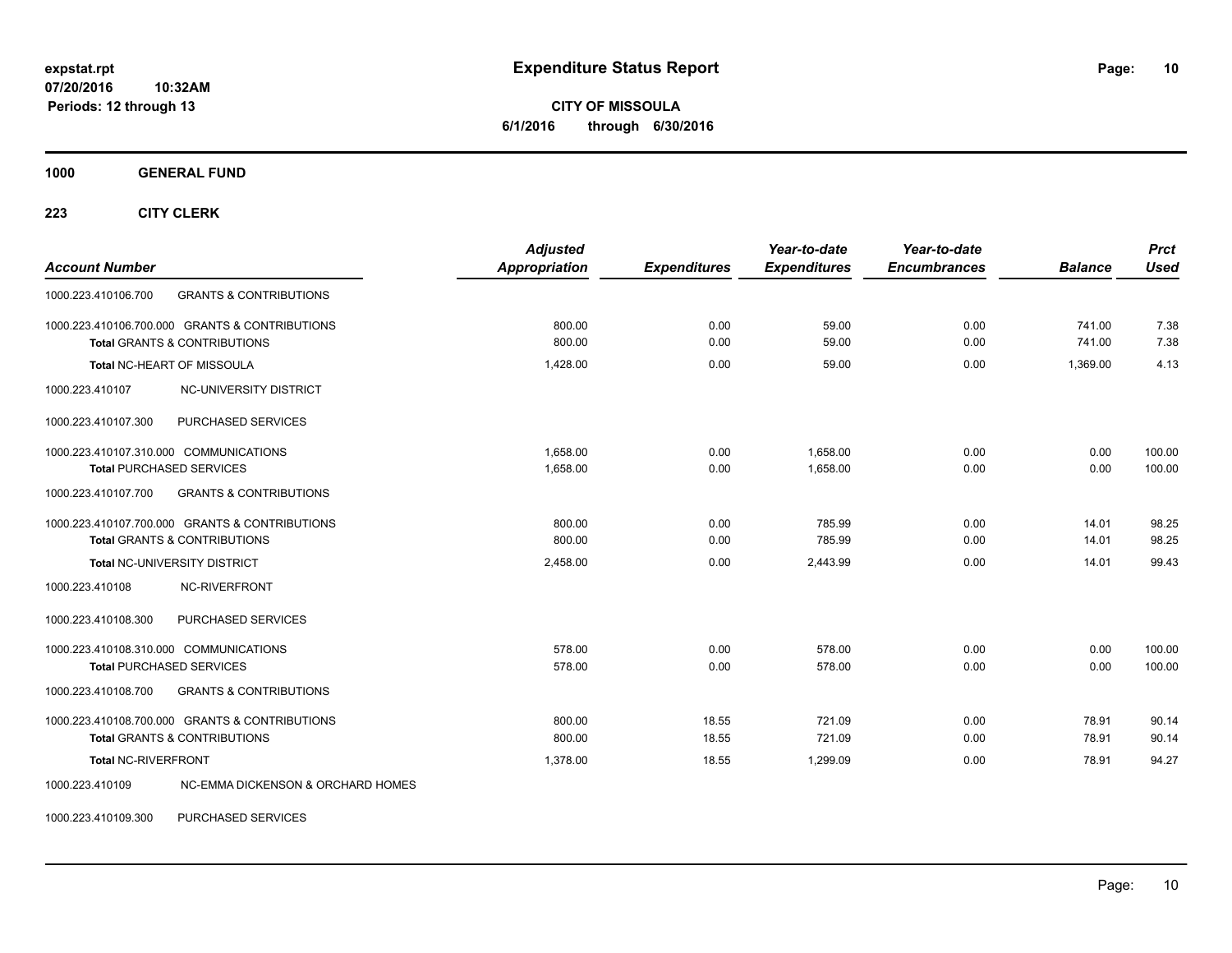**CITY OF MISSOULA 6/1/2016 through 6/30/2016**

**1000 GENERAL FUND**

| <b>Account Number</b>     |                                                    | <b>Adjusted</b><br>Appropriation | <b>Expenditures</b> | Year-to-date<br><b>Expenditures</b> | Year-to-date<br><b>Encumbrances</b> | <b>Balance</b> | <b>Prct</b><br><b>Used</b> |
|---------------------------|----------------------------------------------------|----------------------------------|---------------------|-------------------------------------|-------------------------------------|----------------|----------------------------|
|                           | 1000.223.410109.310.000 COMMUNICATIONS             | 713.00                           | 0.00                | 713.00                              | 0.00                                | 0.00           | 100.00                     |
|                           | <b>Total PURCHASED SERVICES</b>                    | 713.00                           | 0.00                | 713.00                              | 0.00                                | 0.00           | 100.00                     |
| 1000.223.410109.700       | <b>GRANTS &amp; CONTRIBUTIONS</b>                  |                                  |                     |                                     |                                     |                |                            |
|                           | 1000.223.410109.700.000 GRANTS & CONTRIBUTIONS     | 800.00                           | 0.00                | 864.30                              | 0.00                                | $-64.30$       | 108.04                     |
|                           | <b>Total GRANTS &amp; CONTRIBUTIONS</b>            | 800.00                           | 0.00                | 864.30                              | 0.00                                | $-64.30$       | 108.04                     |
|                           | <b>Total NC-EMMA DICKENSON &amp; ORCHARD HOMES</b> | 1,513.00                         | 0.00                | 1.577.30                            | 0.00                                | $-64.30$       | 104.25                     |
| 1000.223.410110           | <b>NC-FRANKLIN TO FORT</b>                         |                                  |                     |                                     |                                     |                |                            |
| 1000.223.410110.300       | PURCHASED SERVICES                                 |                                  |                     |                                     |                                     |                |                            |
|                           | 1000.223.410110.310.000 COMMUNICATIONS             | 1,710.00                         | 0.00                | 1,710.00                            | 0.00                                | 0.00           | 100.00                     |
|                           | <b>Total PURCHASED SERVICES</b>                    | 1,710.00                         | 0.00                | 1,710.00                            | 0.00                                | 0.00           | 100.00                     |
| 1000.223.410110.700       | <b>GRANTS &amp; CONTRIBUTIONS</b>                  |                                  |                     |                                     |                                     |                |                            |
|                           | 1000.223.410110.700.000 GRANTS & CONTRIBUTIONS     | 800.00                           | 0.00                | 335.15                              | 0.00                                | 464.85         | 41.89                      |
|                           | <b>Total GRANTS &amp; CONTRIBUTIONS</b>            | 800.00                           | 0.00                | 335.15                              | 0.00                                | 464.85         | 41.89                      |
|                           | <b>Total NC-FRANKLIN TO FORT</b>                   | 2,510.00                         | 0.00                | 2,045.15                            | 0.00                                | 464.85         | 81.48                      |
| 1000.223.410111           | <b>NC-ROSE PARK</b>                                |                                  |                     |                                     |                                     |                |                            |
| 1000.223.410111.300       | PURCHASED SERVICES                                 |                                  |                     |                                     |                                     |                |                            |
|                           | 1000.223.410111.310.000 COMMUNICATIONS             | 1.066.00                         | 0.00                | 899.65                              | 0.00                                | 166.35         | 84.39                      |
|                           | <b>Total PURCHASED SERVICES</b>                    | 1,066.00                         | 0.00                | 899.65                              | 0.00                                | 166.35         | 84.39                      |
| 1000.223.410111.700       | <b>GRANTS &amp; CONTRIBUTIONS</b>                  |                                  |                     |                                     |                                     |                |                            |
|                           | 1000.223.410111.700.000 GRANTS & CONTRIBUTIONS     | 800.00                           | 0.00                | 127.75                              | 0.00                                | 672.25         | 15.97                      |
|                           | <b>Total GRANTS &amp; CONTRIBUTIONS</b>            | 800.00                           | 0.00                | 127.75                              | 0.00                                | 672.25         | 15.97                      |
| <b>Total NC-ROSE PARK</b> |                                                    | 1,866.00                         | 0.00                | 1.027.40                            | 0.00                                | 838.60         | 55.06                      |
| 1000.223.410112           | <b>NC-FARVIEWS &amp; PATTEE CANYON</b>             |                                  |                     |                                     |                                     |                |                            |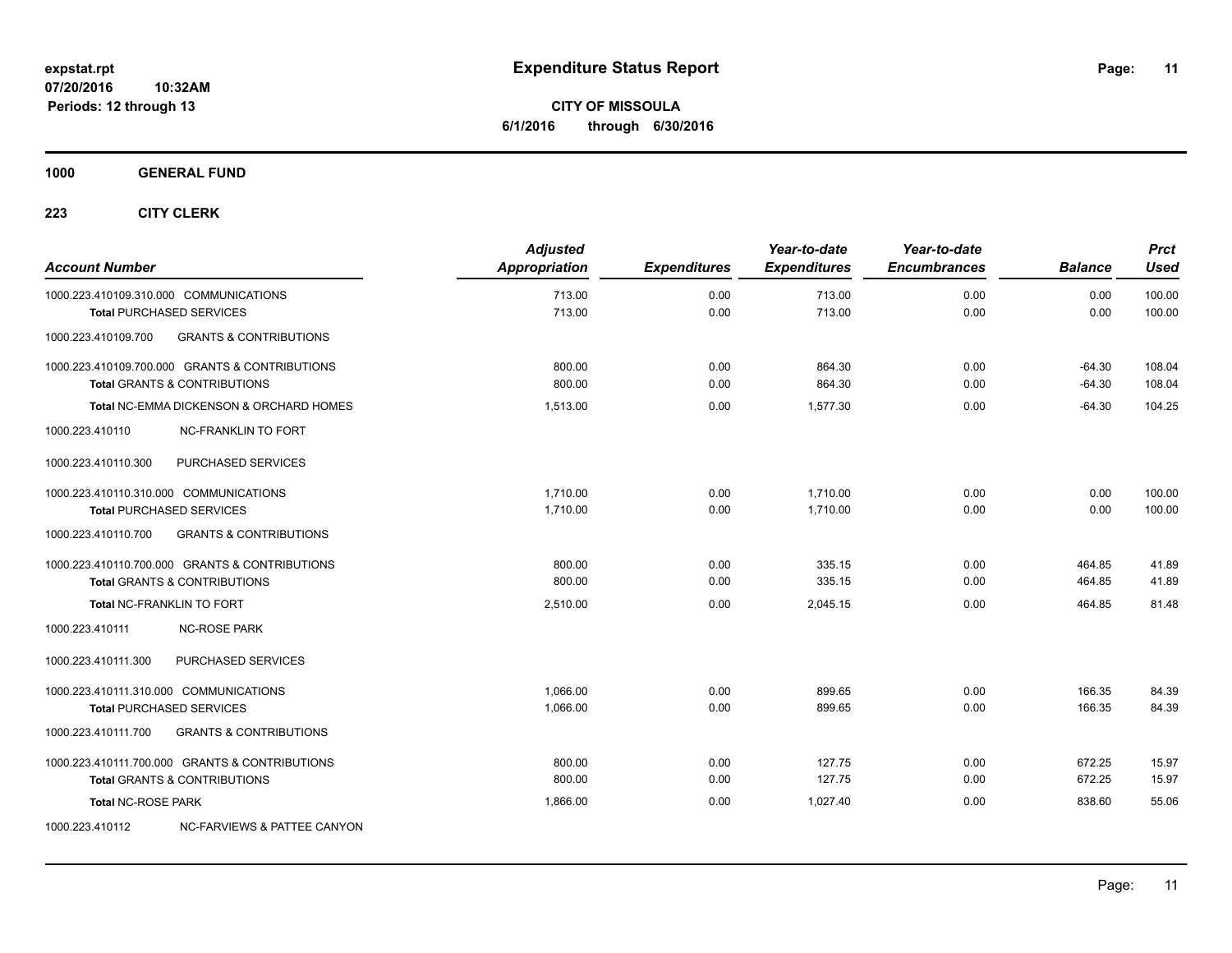**CITY OF MISSOULA 6/1/2016 through 6/30/2016**

### **1000 GENERAL FUND**

|                                                          | <b>Adjusted</b> |                     | Year-to-date        | Year-to-date        |                | <b>Prct</b> |
|----------------------------------------------------------|-----------------|---------------------|---------------------|---------------------|----------------|-------------|
| <b>Account Number</b>                                    | Appropriation   | <b>Expenditures</b> | <b>Expenditures</b> | <b>Encumbrances</b> | <b>Balance</b> | <b>Used</b> |
| PURCHASED SERVICES<br>1000.223.410112.300                |                 |                     |                     |                     |                |             |
| 1000.223.410112.310.000 COMMUNICATIONS                   | 705.00          | 77.94               | 705.00              | 0.00                | 0.00           | 100.00      |
| <b>Total PURCHASED SERVICES</b>                          | 705.00          | 77.94               | 705.00              | 0.00                | 0.00           | 100.00      |
| 1000.223.410112.700<br><b>GRANTS &amp; CONTRIBUTIONS</b> |                 |                     |                     |                     |                |             |
| 1000.223.410112.700.000 GRANTS & CONTRIBUTIONS           | 800.00          | 282.91              | 309.37              | 0.00                | 490.63         | 38.67       |
| <b>Total GRANTS &amp; CONTRIBUTIONS</b>                  | 800.00          | 282.91              | 309.37              | 0.00                | 490.63         | 38.67       |
| Total NC-FARVIEWS & PATTEE CANYON                        | 1,505.00        | 360.85              | 1.014.37            | 0.00                | 490.63         | 67.40       |
| 1000.223.410113<br><b>NC-SOUTHGATE &amp; TRIANGLE</b>    |                 |                     |                     |                     |                |             |
| 1000.223.410113.300<br>PURCHASED SERVICES                |                 |                     |                     |                     |                |             |
| 1000.223.410113.310.000 COMMUNICATIONS                   | 616.00          | 0.00                | 616.00              | 0.00                | 0.00           | 100.00      |
| <b>Total PURCHASED SERVICES</b>                          | 616.00          | 0.00                | 616.00              | 0.00                | 0.00           | 100.00      |
| 1000.223.410113.700<br><b>GRANTS &amp; CONTRIBUTIONS</b> |                 |                     |                     |                     |                |             |
| 1000.223.410113.700.000 GRANTS & CONTRIBUTIONS           | 800.00          | 0.00                | 800.00              | 0.00                | 0.00           | 100.00      |
| <b>Total GRANTS &amp; CONTRIBUTIONS</b>                  | 800.00          | 0.00                | 800.00              | 0.00                | 0.00           | 100.00      |
| Total NC-SOUTHGATE & TRIANGLE                            | 1.416.00        | 0.00                | 1.416.00            | 0.00                | 0.00           | 100.00      |
| 1000.223.410114<br><b>NC-LEWIS &amp; CLARK</b>           |                 |                     |                     |                     |                |             |
| PURCHASED SERVICES<br>1000.223.410114.300                |                 |                     |                     |                     |                |             |
| 1000.223.410114.310.000 COMMUNICATIONS                   | 660.00          | 0.00                | 402.73              | 0.00                | 257.27         | 61.02       |
| <b>Total PURCHASED SERVICES</b>                          | 660.00          | 0.00                | 402.73              | 0.00                | 257.27         | 61.02       |
| <b>GRANTS &amp; CONTRIBUTIONS</b><br>1000.223.410114.700 |                 |                     |                     |                     |                |             |
| 1000.223.410114.700.000 GRANTS & CONTRIBUTIONS           | 800.00          | 0.00                | 449.09              | 0.00                | 350.91         | 56.14       |
| <b>Total GRANTS &amp; CONTRIBUTIONS</b>                  | 800.00          | 0.00                | 449.09              | 0.00                | 350.91         | 56.14       |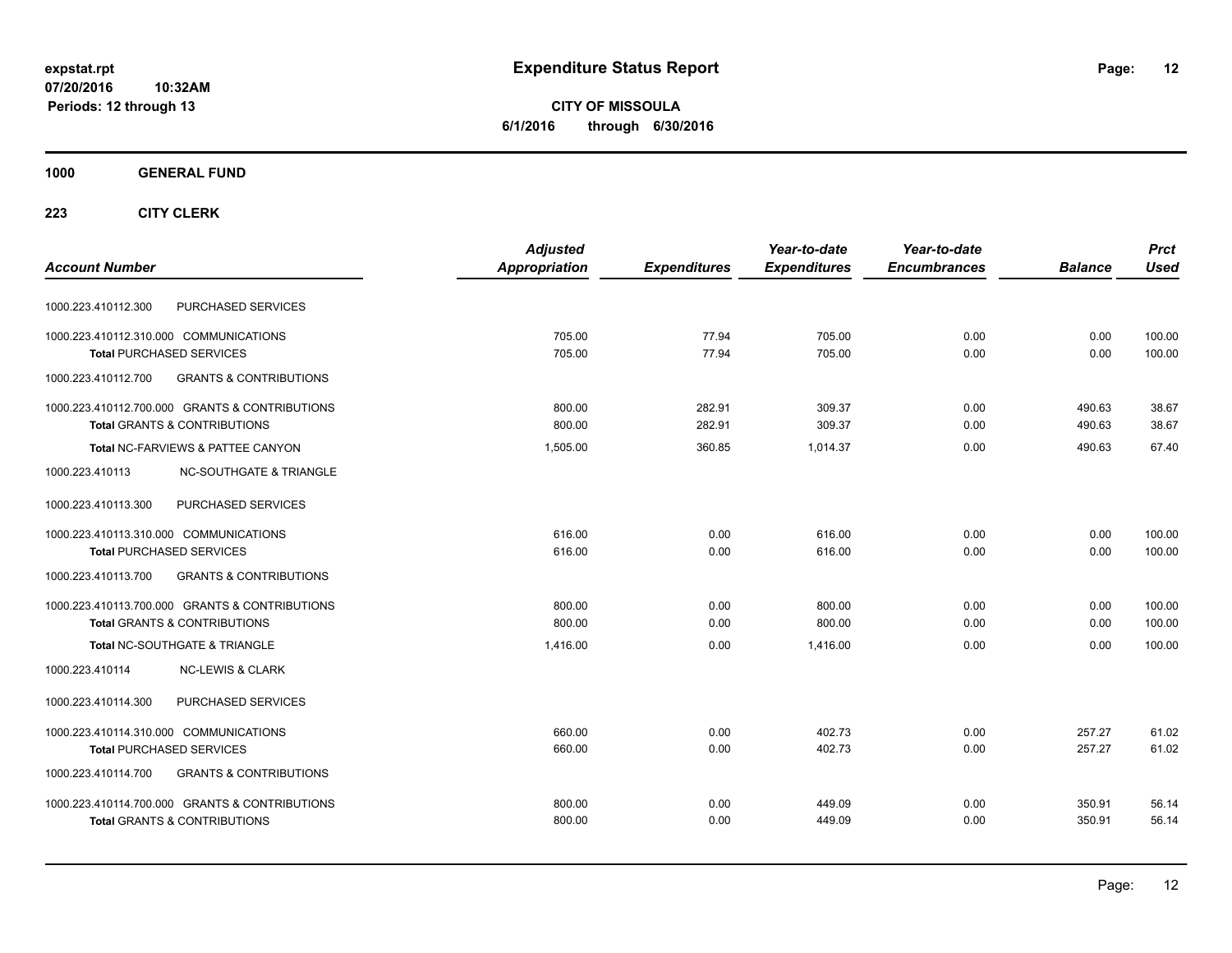**CITY OF MISSOULA 6/1/2016 through 6/30/2016**

**1000 GENERAL FUND**

| <b>Account Number</b>  |                                                                                | <b>Adjusted</b><br><b>Appropriation</b> | <b>Expenditures</b> | Year-to-date<br><b>Expenditures</b> | Year-to-date<br><b>Encumbrances</b> | <b>Balance</b>   | <b>Prct</b><br><b>Used</b> |
|------------------------|--------------------------------------------------------------------------------|-----------------------------------------|---------------------|-------------------------------------|-------------------------------------|------------------|----------------------------|
| Total NC-LEWIS & CLARK |                                                                                | 1,460.00                                | 0.00                | 851.82                              | 0.00                                | 608.18           | 58.34                      |
| 1000.223.410115        | NC-S 39TH                                                                      |                                         |                     |                                     |                                     |                  |                            |
| 1000.223.410115.300    | PURCHASED SERVICES                                                             |                                         |                     |                                     |                                     |                  |                            |
|                        | 1000.223.410115.310.000 COMMUNICATIONS<br><b>Total PURCHASED SERVICES</b>      | 541.00<br>541.00                        | 0.00<br>0.00        | 358.96<br>358.96                    | 0.00<br>0.00                        | 182.04<br>182.04 | 66.35<br>66.35             |
| 1000.223.410115.700    | <b>GRANTS &amp; CONTRIBUTIONS</b>                                              |                                         |                     |                                     |                                     |                  |                            |
|                        | 1000.223.410115.700.000 GRANTS & CONTRIBUTIONS<br>Total GRANTS & CONTRIBUTIONS | 800.00<br>800.00                        | 0.00<br>0.00        | 85.90<br>85.90                      | 0.00<br>0.00                        | 714.10<br>714.10 | 10.74<br>10.74             |
| Total NC-S 39TH        |                                                                                | 1,341.00                                | 0.00                | 444.86                              | 0.00                                | 896.14           | 33.17                      |
| 1000.223.410116        | NC-MOOSE CAN GULLY                                                             |                                         |                     |                                     |                                     |                  |                            |
| 1000.223.410116.300    | PURCHASED SERVICES                                                             |                                         |                     |                                     |                                     |                  |                            |
|                        | 1000.223.410116.310.000 COMMUNICATIONS<br><b>Total PURCHASED SERVICES</b>      | 969.00<br>969.00                        | 0.00<br>0.00        | 702.57<br>702.57                    | 0.00<br>0.00                        | 266.43<br>266.43 | 72.50<br>72.50             |
| 1000.223.410116.700    | <b>GRANTS &amp; CONTRIBUTIONS</b>                                              |                                         |                     |                                     |                                     |                  |                            |
|                        | 1000.223.410116.700.000 GRANTS & CONTRIBUTIONS<br>Total GRANTS & CONTRIBUTIONS | 800.00<br>800.00                        | 0.00<br>0.00        | 39.65<br>39.65                      | 0.00<br>0.00                        | 760.35<br>760.35 | 4.96<br>4.96               |
|                        | Total NC-MOOSE CAN GULLY                                                       | 1,769.00                                | 0.00                | 742.22                              | 0.00                                | 1,026.78         | 41.96                      |
| 1000.223.410117        | <b>NC-MILLER CREEK</b>                                                         |                                         |                     |                                     |                                     |                  |                            |
| 1000.223.410117.300    | PURCHASED SERVICES                                                             |                                         |                     |                                     |                                     |                  |                            |
|                        | 1000.223.410117.310.000 COMMUNICATIONS<br><b>Total PURCHASED SERVICES</b>      | 694.00<br>694.00                        | 239.60<br>239.60    | 694.00<br>694.00                    | 0.00<br>0.00                        | 0.00<br>0.00     | 100.00<br>100.00           |
| 1000.223.410117.700    | <b>GRANTS &amp; CONTRIBUTIONS</b>                                              |                                         |                     |                                     |                                     |                  |                            |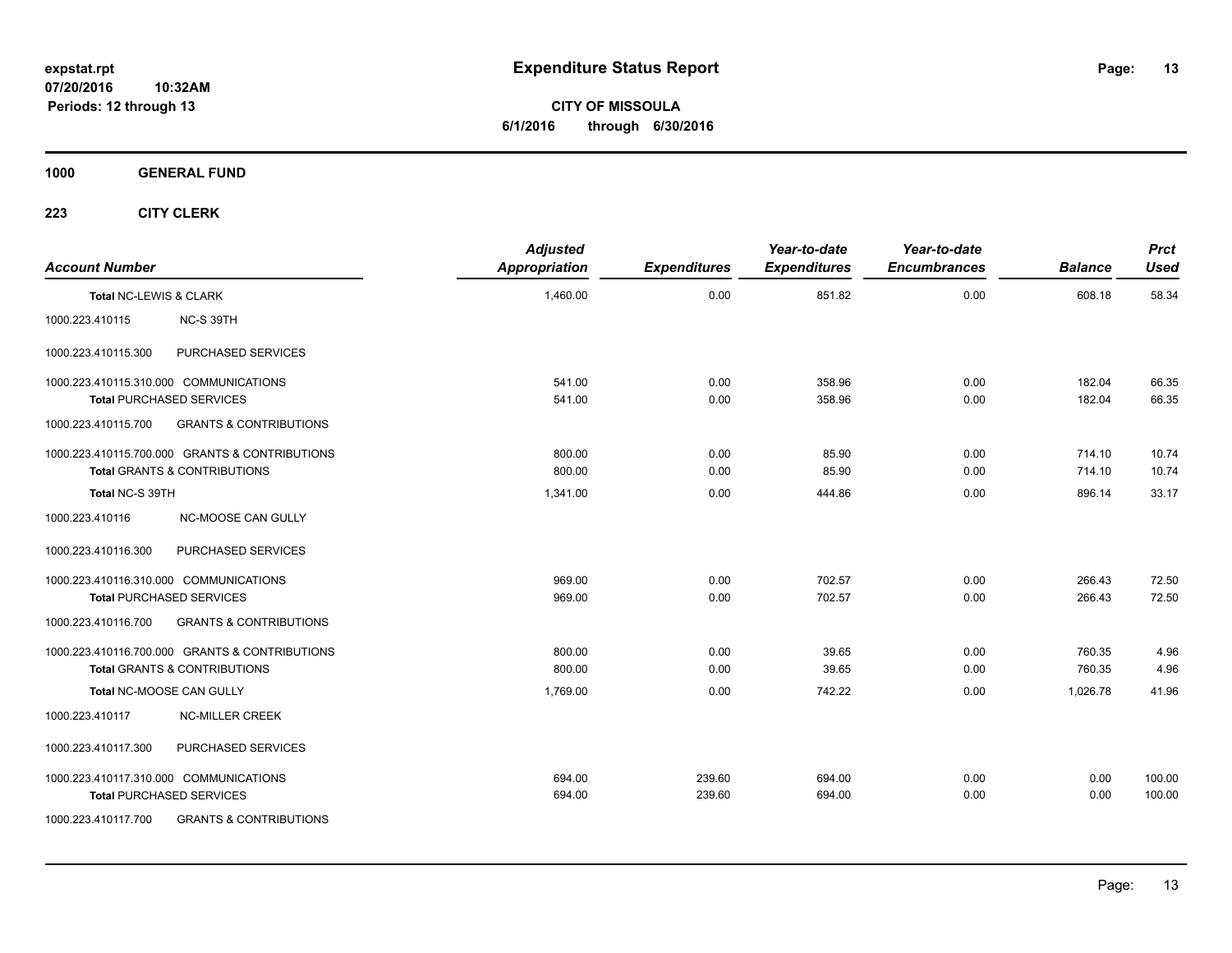**CITY OF MISSOULA 6/1/2016 through 6/30/2016**

**1000 GENERAL FUND**

| <b>Account Number</b>                                                                     | <b>Adjusted</b><br><b>Appropriation</b> | <b>Expenditures</b> | Year-to-date<br><b>Expenditures</b> | Year-to-date<br><b>Encumbrances</b> | <b>Balance</b> | <b>Prct</b><br><b>Used</b> |
|-------------------------------------------------------------------------------------------|-----------------------------------------|---------------------|-------------------------------------|-------------------------------------|----------------|----------------------------|
| 1000.223.410117.700.000 GRANTS & CONTRIBUTIONS<br><b>Total GRANTS &amp; CONTRIBUTIONS</b> | 800.00<br>800.00                        | 474.66<br>474.66    | 800.00<br>800.00                    | 0.00<br>0.00                        | 0.00<br>0.00   | 100.00<br>100.00           |
| <b>Total NC-MILLER CREEK</b>                                                              | 1,494.00                                | 714.26              | 1,494.00                            | 0.00                                | 0.00           | 100.00                     |
| 1000.223.410118<br><b>MULLAN ROAD NC</b>                                                  |                                         |                     |                                     |                                     |                |                            |
| 1000.223.410118.300<br>PURCHASED SERVICES                                                 |                                         |                     |                                     |                                     |                |                            |
| 1000.223.410118.310.000 COMMUNICATIONS                                                    | 714.00                                  | 0.00                | 714.00                              | 0.00                                | 0.00           | 100.00                     |
| <b>Total PURCHASED SERVICES</b>                                                           | 714.00                                  | 0.00                | 714.00                              | 0.00                                | 0.00           | 100.00                     |
| <b>GRANTS &amp; CONTRIBUTIONS</b><br>1000.223.410118.700                                  |                                         |                     |                                     |                                     |                |                            |
| 1000.223.410118.700.000 GRANTS & CONTRIBUTIONS                                            | 800.00                                  | 359.21              | 829.88                              | 0.00                                | $-29.88$       | 103.74                     |
| <b>Total GRANTS &amp; CONTRIBUTIONS</b>                                                   | 800.00                                  | 359.21              | 829.88                              | 0.00                                | $-29.88$       | 103.74                     |
| Total MULLAN ROAD NC                                                                      | 1,514.00                                | 359.21              | 1,543.88                            | 0.00                                | $-29.88$       | 101.97                     |
| EAST MISSOULA NC<br>1000.223.410119                                                       |                                         |                     |                                     |                                     |                |                            |
| PURCHASED SERVICES<br>1000.223.410119.300                                                 |                                         |                     |                                     |                                     |                |                            |
| 1000.223.410119.310.000 COMMUNICATIONS                                                    | 12.00                                   | 0.00                | 0.00                                | 0.00                                | 12.00          | 0.00                       |
| <b>Total PURCHASED SERVICES</b>                                                           | 12.00                                   | 0.00                | 0.00                                | 0.00                                | 12.00          | 0.00                       |
| 1000.223.410119.700<br><b>GRANTS &amp; CONTRIBUTIONS</b>                                  |                                         |                     |                                     |                                     |                |                            |
| 1000.223.410119.700.000 EAST MISSOULA NEIGHBORHOOD COUNCIL                                | 800.00                                  | 0.00                | 0.00                                | 0.00                                | 800.00         | 0.00                       |
| <b>Total GRANTS &amp; CONTRIBUTIONS</b>                                                   | 800.00                                  | 0.00                | 0.00                                | 0.00                                | 800.00         | 0.00                       |
| Total EAST MISSOULA NC                                                                    | 812.00                                  | 0.00                | 0.00                                | 0.00                                | 812.00         | 0.00                       |
| 1000.223.410120<br><b>COMMUNITY FORUM/NC LIAISON</b>                                      |                                         |                     |                                     |                                     |                |                            |
| PURCHASED SERVICES<br>1000.223.410120.300                                                 |                                         |                     |                                     |                                     |                |                            |
| 1000.223.410120.320.000 PRINTING & DUPLICATING                                            | 500.00                                  | 0.00                | 17.90                               | 0.00                                | 482.10         | 3.58                       |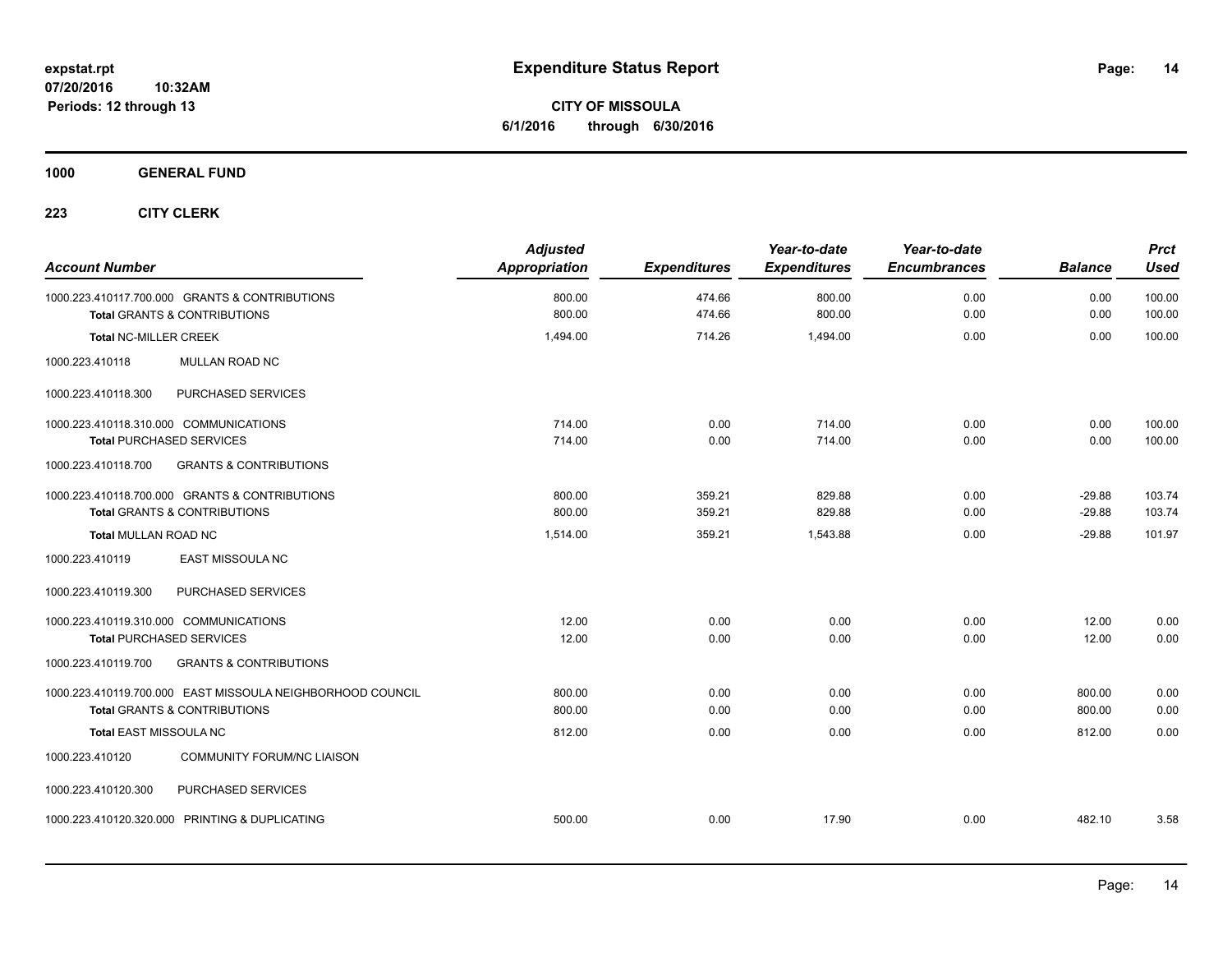**CITY OF MISSOULA 6/1/2016 through 6/30/2016**

#### **1000 GENERAL FUND**

### **223 CITY CLERK**

| <b>Account Number</b>                                        | <b>Adjusted</b><br>Appropriation | <b>Expenditures</b> | Year-to-date<br><b>Expenditures</b> | Year-to-date<br><b>Encumbrances</b> | <b>Balance</b> | <b>Prct</b><br><b>Used</b> |
|--------------------------------------------------------------|----------------------------------|---------------------|-------------------------------------|-------------------------------------|----------------|----------------------------|
| 1000.223.410120.380.000 TRAINING                             | 1,700.00                         | 0.00                | 0.00                                | 0.00                                | 1.700.00       | 0.00                       |
| <b>Total PURCHASED SERVICES</b>                              | 2,200.00                         | 0.00                | 17.90                               | 0.00                                | 2,182.10       | 0.81                       |
| 1000.223.410120.700<br><b>GRANTS &amp; CONTRIBUTIONS</b>     |                                  |                     |                                     |                                     |                |                            |
| 1000.223.410120.700.000 GRANTS & CONTRIBUTIONS               | 0.00                             | 0.00                | 2.031.63                            | 0.00                                | $-2,031.63$    | 0.00                       |
| 1000.223.410120.700.799 GRANTS & CONTRIBUTIONS               | 0.00                             | 628.67              | 3,534.58                            | 0.00                                | $-3,534.58$    | 0.00                       |
| <b>Total GRANTS &amp; CONTRIBUTIONS</b>                      | 0.00                             | 628.67              | 5,566.21                            | 0.00                                | $-5,566.21$    | 0.00                       |
| <b>Total COMMUNITY FORUM/NC LIAISON</b>                      | 2,200.00                         | 628.67              | 5.584.11                            | 0.00                                | $-3.384.11$    | 253.82                     |
| 1000.223.410121<br>NEIGHBORHOOD PROJECT                      |                                  |                     |                                     |                                     |                |                            |
| <b>GRANTS &amp; CONTRIBUTIONS</b><br>1000.223.410121.700     |                                  |                     |                                     |                                     |                |                            |
| 1000.223.410121.700.000 NEIGHBORHOOD PROJECT                 | 51,939.06                        | 0.00                | 0.00                                | 0.00                                | 51,939.06      | 0.00                       |
| JUDY SMITH MEMORIAL TREE<br>1000.223.410121.700.804          | 0.00                             | 0.00                | 500.00                              | 0.00                                | $-500.00$      | 0.00                       |
| 1000.223.410121.700.815 GRANT CREEK TRAIL GRANT              | 0.00                             | 0.00                | 3,000.00                            | 0.00                                | $-3,000.00$    | 0.00                       |
| 1000.223.410121.700.833 FY14 UNIVERSITY DISTRICT TSB         | 0.00                             | 0.00                | 3.000.00                            | 0.00                                | $-3.000.00$    | 0.00                       |
| 1000.223.410121.700.834 FY14 RESERVE ST/GRANT CK TBS         | 0.00                             | 0.00                | 3,000.00                            | 0.00                                | $-3,000.00$    | 0.00                       |
| 1000.223.410121.700.840 FY15 RIVERFRONT NC MURAL             | 0.00                             | 0.00                | 1,975.00                            | 0.00                                | $-1,975.00$    | 0.00                       |
| 1000.223.410121.700.841 CLARK FORK SCHOOL SOLAR PANELS       | 0.00                             | 0.00                | 500.00                              | 0.00                                | $-500.00$      | 0.00                       |
| 1000.223.410121.700.843 TRAFFIC SIGNAL BOX 39TH AND HILLVIEW | 0.00                             | 0.00                | 500.00                              | 0.00                                | $-500.00$      | 0.00                       |
| 1000.223.410121.700.844 TRAIL SIGNS SOUTH HILLS              | 0.00                             | 0.00                | 489.02                              | 0.00                                | $-489.02$      | 0.00                       |
| 1000.223.410121.700.845 IVY STREET COMMUNITY GARDEN          | 0.00                             | 0.00                | 3.000.00                            | 0.00                                | $-3,000.00$    | 0.00                       |
| 1000.223.410121.700.846 FY15 TRAFFIC BOXES-FRANKLIN TO FO    | 0.00                             | 0.00                | 3,000.00                            | 0.00                                | $-3,000.00$    | 0.00                       |
| 1000.223.410121.700.847 WINTER ART NIGHT                     | 0.00                             | 0.00                | 222.70                              | 0.00                                | $-222.70$      | 0.00                       |
| 1000.223.410121.700.848 NEIGHBORHOOD TOOLBOX                 | 0.00                             | 0.00                | 2,650.00                            | 0.00                                | $-2,650.00$    | 0.00                       |
| 1000.223.410121.700.849 GRANTS & CONTRIBUTIONS               | 0.00                             | 2,885.71            | 2,885.71                            | 0.00                                | $-2,885.71$    | 0.00                       |
| <b>Total NEIGHBORHOOD PROJECT</b>                            | 51,939.06                        | 2,885.71            | 24,722.43                           | 0.00                                | 27,216.63      | 47.60                      |
|                                                              |                                  |                     |                                     |                                     |                |                            |

1000.223.410122 ORCHARD HOMES NEIGHBORHOOD COUNCIL

1000.223.410122.300 PURCHASED SERVICES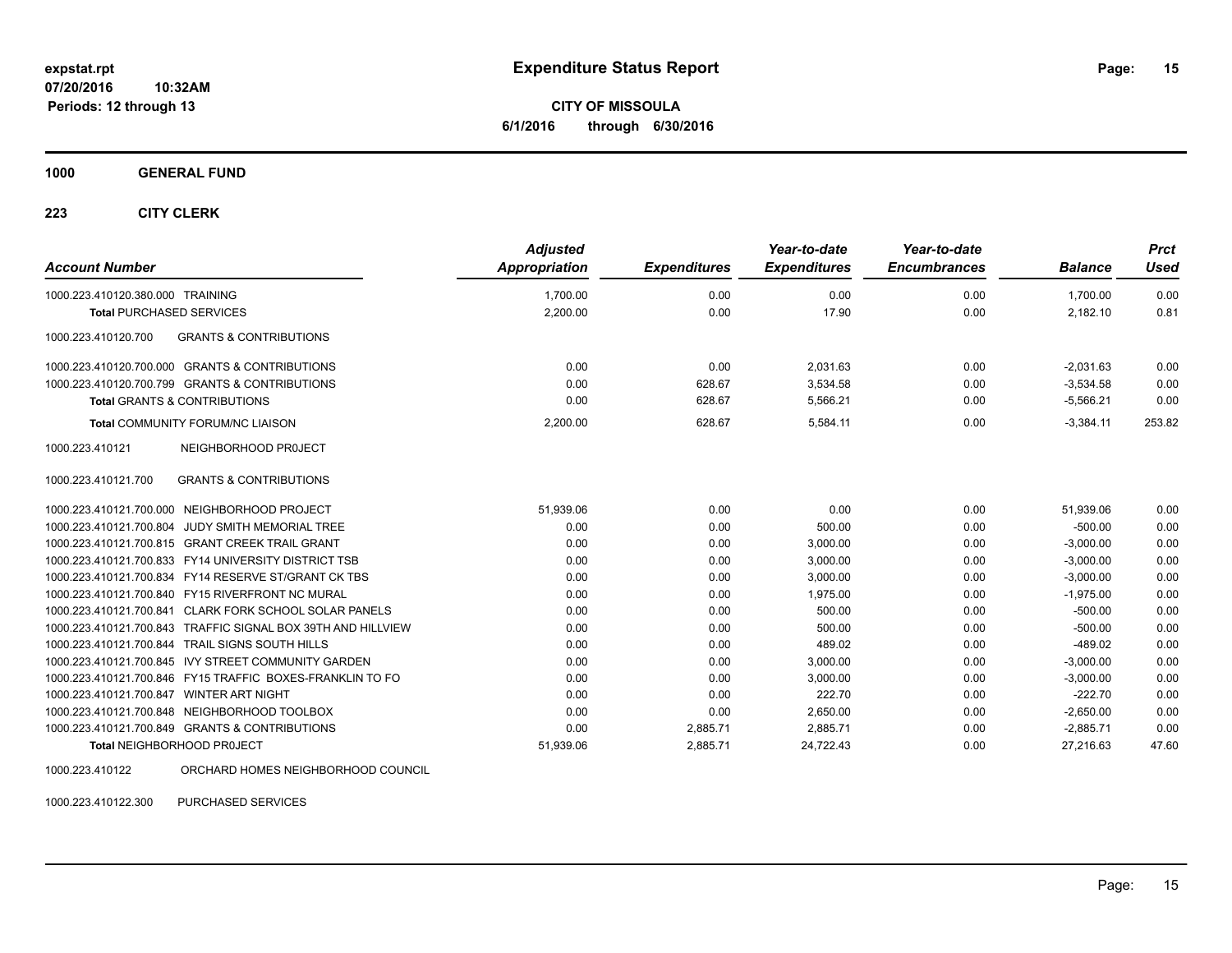**CITY OF MISSOULA 6/1/2016 through 6/30/2016**

**1000 GENERAL FUND**

| <b>Account Number</b>                           |                                                            | <b>Adjusted</b><br><b>Appropriation</b> | <b>Expenditures</b> | Year-to-date<br><b>Expenditures</b> | Year-to-date<br><b>Encumbrances</b> | <b>Balance</b> | <b>Prct</b><br><b>Used</b> |
|-------------------------------------------------|------------------------------------------------------------|-----------------------------------------|---------------------|-------------------------------------|-------------------------------------|----------------|----------------------------|
| 1000.223.410122.310.000 COMMUNICATIONS          |                                                            | 238.00                                  | 0.00                | 0.00                                | 0.00                                | 238.00         | 0.00                       |
| <b>Total PURCHASED SERVICES</b>                 |                                                            | 238.00                                  | 0.00                | 0.00                                | 0.00                                | 238.00         | 0.00                       |
| 1000.223.410122.700                             | <b>GRANTS &amp; CONTRIBUTIONS</b>                          |                                         |                     |                                     |                                     |                |                            |
|                                                 | 1000.223.410122.700.000 ORCHARD HOMES NEIGHBORHOOD COUNCIL | 800.00                                  | 0.00                | 0.00                                | 0.00                                | 800.00         | 0.00                       |
|                                                 | <b>Total GRANTS &amp; CONTRIBUTIONS</b>                    | 800.00                                  | 0.00                | 0.00                                | 0.00                                | 800.00         | 0.00                       |
| <b>Total ORCHARD HOMES NEIGHBORHOOD COUNCIL</b> |                                                            | 1,038.00                                | 0.00                | 0.00                                | 0.00                                | 1.038.00       | 0.00                       |
| 1000.223.410125                                 | NEIGHBORHOOD OFFICE                                        |                                         |                     |                                     |                                     |                |                            |
| 1000.223.410125.100                             | PERSONAL SERVICES                                          |                                         |                     |                                     |                                     |                |                            |
|                                                 | 1000.223.410125.110.000 SALARIES AND WAGES                 | 75,093.00                               | 10,050.58           | 75,986.90                           | 0.00                                | $-893.90$      | 101.19                     |
|                                                 | 1000.223.410125.140.000 EMPLOYER CONTRIBUTIONS             | 31,632.00                               | 3,810.17            | 33,100.88                           | 0.00                                | $-1,468.88$    | 104.64                     |
| <b>Total PERSONAL SERVICES</b>                  |                                                            | 106,725.00                              | 13,860.75           | 109,087.78                          | 0.00                                | $-2,362.78$    | 102.21                     |
| 1000.223.410125.200                             | <b>SUPPLIES</b>                                            |                                         |                     |                                     |                                     |                |                            |
| 1000.223.410125.210.000 OFFICE SUPPLIES         |                                                            | 200.00                                  | $-4.01$             | 198.75                              | 0.00                                | 1.25           | 99.38                      |
|                                                 | 1000.223.410125.220.000 OPERATING SUPPLIES                 | 150.00                                  | 110.16              | 164.39                              | 0.00                                | $-14.39$       | 109.59                     |
|                                                 | 1000.223.410125.230.000 REPAIR/MAINTENANCE                 | 0.00                                    | 88.18               | 88.18                               | 0.00                                | $-88.18$       | 0.00                       |
| 1000.223.410125.231.000 GASOLINE                |                                                            | 100.00                                  | 15.42               | 97.95                               | 0.00                                | 2.05           | 97.95                      |
| 1000.223.410125.240.000 OTHER SUPPLIES          |                                                            | 65.00                                   | 10.00               | 71.27                               | 0.00                                | $-6.27$        | 109.65                     |
| <b>Total SUPPLIES</b>                           |                                                            | 515.00                                  | 219.75              | 620.54                              | 0.00                                | $-105.54$      | 120.49                     |
| 1000.223.410125.300                             | PURCHASED SERVICES                                         |                                         |                     |                                     |                                     |                |                            |
| 1000.223.410125.310.000 COMMUNICATIONS          |                                                            | 134.00                                  | 17.63               | 125.19                              | 0.00                                | 8.81           | 93.43                      |
|                                                 | 1000.223.410125.320.000 PRINTING & DUPLICATING             | 100.00                                  | 0.00                | 97.75                               | 0.00                                | 2.25           | 97.75                      |
|                                                 | 1000.223.410125.330.000 PUBLICITY, SUBSCRIPTIONS & DUES    | 200.00                                  | 0.00                | 0.00                                | 0.00                                | 200.00         | 0.00                       |
|                                                 | 1000.223.410125.344.000 TELEPHONE SERVICE                  | 100.00                                  | 0.00                | 0.00                                | 0.00                                | 100.00         | 0.00                       |
|                                                 | 1000.223.410125.350.000 PROFESSIONAL SERVICES              | 3,000.00                                | 232.84              | 1,016.46                            | 0.00                                | 1.983.54       | 33.88                      |
| 1000.223.410125.370.000 TRAVEL                  |                                                            | 1,460.00                                | 0.00                | 1,998.60                            | 0.00                                | $-538.60$      | 136.89                     |
| 1000.223.410125.380.000 TRAINING                |                                                            | 1,550.00                                | 0.00                | 1,550.00                            | 0.00                                | 0.00           | 100.00                     |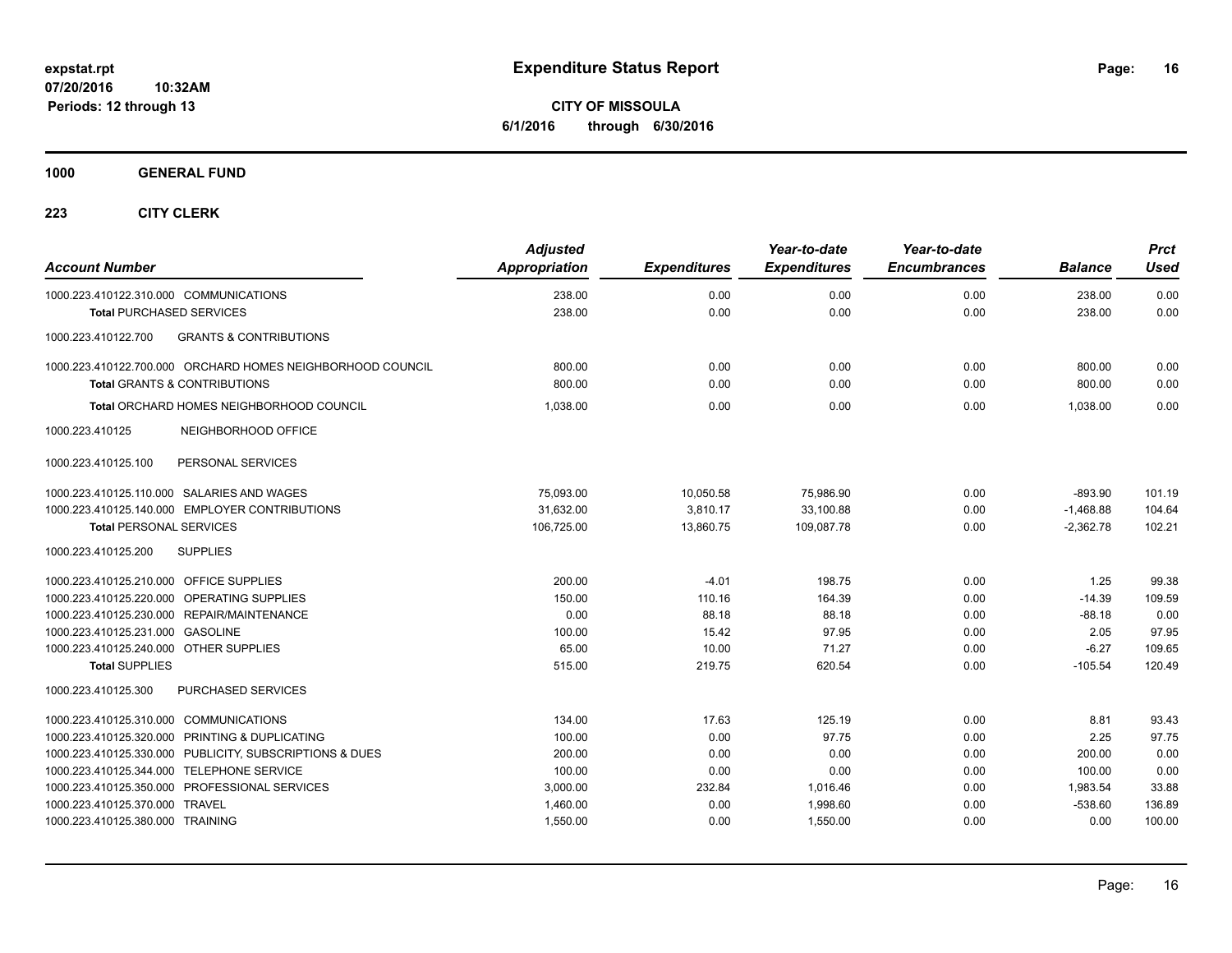**CITY OF MISSOULA 6/1/2016 through 6/30/2016**

**1000 GENERAL FUND**

| <b>Account Number</b>                   |                                                        | <b>Adjusted</b><br><b>Appropriation</b> | <b>Expenditures</b> | Year-to-date<br><b>Expenditures</b> | Year-to-date<br><b>Encumbrances</b> | <b>Balance</b> | <b>Prct</b><br><b>Used</b> |
|-----------------------------------------|--------------------------------------------------------|-----------------------------------------|---------------------|-------------------------------------|-------------------------------------|----------------|----------------------------|
|                                         | <b>Total PURCHASED SERVICES</b>                        | 6,544.00                                | 250.47              | 4,788.00                            | 0.00                                | 1,756.00       | 73.17                      |
| 1000.223.410125.900                     | <b>CAPITAL OUTLAY</b>                                  |                                         |                     |                                     |                                     |                |                            |
| <b>Total CAPITAL OUTLAY</b>             |                                                        | 0.00                                    | 0.00                | 0.00                                | 0.00                                | 0.00           | 0.00                       |
|                                         | Total NEIGHBORHOOD OFFICE                              | 113,784.00                              | 14,330.97           | 114,496.32                          | 0.00                                | $-712.32$      | 100.63                     |
| 1000.223.410600                         | <b>ELECTIONS</b>                                       |                                         |                     |                                     |                                     |                |                            |
| 1000.223.410600.300                     | PURCHASED SERVICES                                     |                                         |                     |                                     |                                     |                |                            |
|                                         | 1000.223.410600.350.000 PROFESSIONAL SERVICES          | 42,000.00                               | 0.00                | 23,856.79                           | 0.00                                | 18,143.21      | 56.80                      |
| <b>Total ELECTIONS</b>                  |                                                        | 42,000.00                               | 0.00                | 23.856.79                           | 0.00                                | 18.143.21      | 56.80                      |
| 1000.223.410900                         | RECORDS ADMINISTRATION                                 |                                         |                     |                                     |                                     |                |                            |
| 1000.223.410900.100                     | PERSONAL SERVICES                                      |                                         |                     |                                     |                                     |                |                            |
|                                         | 1000.223.410900.141.000 STATE RETIREMENT CONTRIBUTIONS | 0.00                                    | 17.18               | 189.54                              | 0.00                                | $-189.54$      | 0.00                       |
|                                         | <b>Total RECORDS ADMINISTRATION</b>                    | 0.00                                    | 17.18               | 189.54                              | 0.00                                | $-189.54$      | 0.00                       |
| 1000.223.410910                         | <b>ADMINISTRATION</b>                                  |                                         |                     |                                     |                                     |                |                            |
| 1000.223.410910.100                     | PERSONAL SERVICES                                      |                                         |                     |                                     |                                     |                |                            |
|                                         | 1000.223.410910.110.000 SALARIES AND WAGES             | 141,646.00                              | 18,662.24           | 142,274.17                          | 0.00                                | $-628.17$      | 100.44                     |
|                                         | 1000.223.410910.140.000 EMPLOYER CONTRIBUTIONS         | 51,934.00                               | 6,750.69            | 54,896.12                           | 0.00                                | $-2,962.12$    | 105.70                     |
| <b>Total PERSONAL SERVICES</b>          |                                                        | 193,580.00                              | 25,412.93           | 197,170.29                          | 0.00                                | $-3,590.29$    | 101.85                     |
| 1000.223.410910.200                     | <b>SUPPLIES</b>                                        |                                         |                     |                                     |                                     |                |                            |
| 1000.223.410910.210.000 OFFICE SUPPLIES |                                                        | 2,500.00                                | 16.17               | 1,372.23                            | 0.00                                | 1,127.77       | 54.89                      |
|                                         | 1000.223.410910.220.000 OPERATING SUPPLIES             | 100.00                                  | 0.00                | 0.00                                | 0.00                                | 100.00         | 0.00                       |
| 1000.223.410910.231.000 GASOLINE        |                                                        | 150.00                                  | 0.00                | 61.11                               | 0.00                                | 88.89          | 40.74                      |
| 1000.223.410910.240.000 OTHER SUPPLIES  |                                                        | 160.00                                  | 0.00                | 48.75                               | 0.00                                | 111.25         | 30.47                      |
| <b>Total SUPPLIES</b>                   |                                                        | 2,910.00                                | 16.17               | 1,482.09                            | 0.00                                | 1,427.91       | 50.93                      |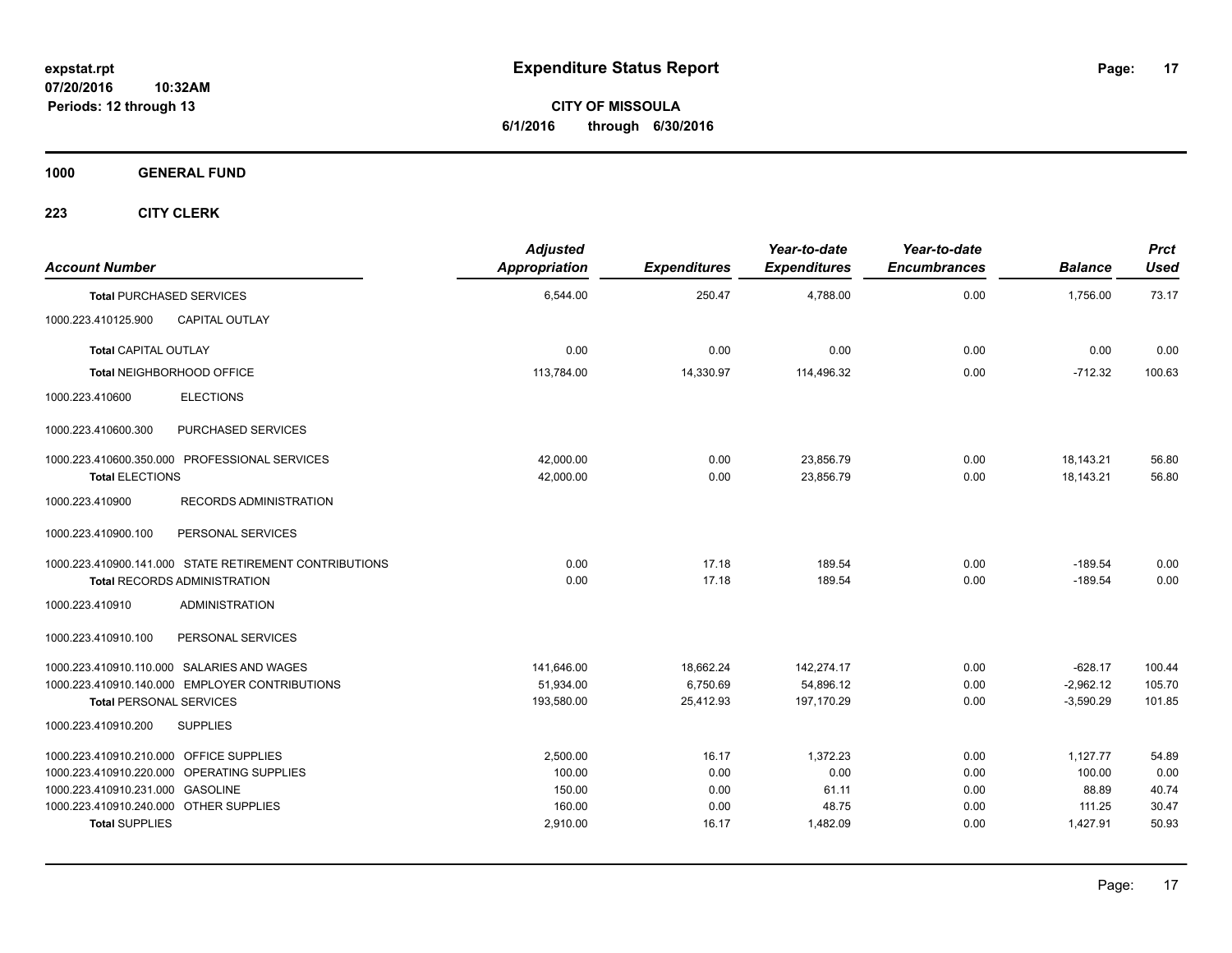**CITY OF MISSOULA 6/1/2016 through 6/30/2016**

### **1000 GENERAL FUND**

|                                                         | <b>Adjusted</b> |                     | Year-to-date        | Year-to-date        |                | <b>Prct</b> |
|---------------------------------------------------------|-----------------|---------------------|---------------------|---------------------|----------------|-------------|
| <b>Account Number</b>                                   | Appropriation   | <b>Expenditures</b> | <b>Expenditures</b> | <b>Encumbrances</b> | <b>Balance</b> | <b>Used</b> |
| PURCHASED SERVICES<br>1000.223.410910.300               |                 |                     |                     |                     |                |             |
| 1000.223.410910.310.000 COMMUNICATIONS                  | 4,445.00        | $-7.371.25$         | 915.69              | 0.00                | 3,529.31       | 20.60       |
| 1000.223.410910.320.000 PRINTING & DUPLICATING          | 100.00          | 0.00                | 0.00                | 0.00                | 100.00         | 0.00        |
| 1000.223.410910.330.000 PUBLICITY, SUBSCRIPTIONS & DUES | 1,725.00        | 313.00              | 1,713.00            | 0.00                | 12.00          | 99.30       |
| <b>TELEPHONE SERVICE</b><br>1000.223.410910.344.000     | 100.00          | 11.08               | 58.65               | 0.00                | 41.35          | 58.65       |
| 1000.223.410910.350.000 PROFESSIONAL SERVICES           | 17,300.00       | 2,145.50            | 7,778.50            | 0.00                | 9,521.50       | 44.96       |
| 1000.223.410910.360.000 REPAIR & MAINTENANCE            | 1,100.00        | 0.00                | 591.87              | 0.00                | 508.13         | 53.81       |
| 1000.223.410910.370.000<br><b>TRAVEL</b>                | 3,690.00        | 0.00                | 3,358.22            | 0.00                | 331.78         | 91.01       |
| 1000.223.410910.380.000 TRAINING                        | 3.070.00        | 0.00                | 2,649.00            | 0.00                | 421.00         | 86.29       |
| 1000.223.410910.390.000 OTHER PURCHASED SERVICES        | 3,500.00        | 0.00                | 1,980.50            | 0.00                | 1,519.50       | 56.59       |
| <b>Total PURCHASED SERVICES</b>                         | 35,030.00       | $-4,901.67$         | 19,045.43           | 0.00                | 15,984.57      | 54.37       |
| <b>FIXED CHARGES</b><br>1000.223.410910.500             |                 |                     |                     |                     |                |             |
| <b>Total FIXED CHARGES</b>                              | 0.00            | 0.00                | 0.00                | 0.00                | 0.00           | 0.00        |
| 1000.223.410910.800<br>OTHER OBJECTS                    |                 |                     |                     |                     |                |             |
| <b>Total OTHER OBJECTS</b>                              | 0.00            | 0.00                | 0.00                | 0.00                | 0.00           | 0.00        |
| <b>CAPITAL OUTLAY</b><br>1000.223.410910.900            |                 |                     |                     |                     |                |             |
| 1000.223.410910.940.000 MACHINERY & EQUIPMENT           | 0.00            | 0.00                | 17,931.00           | 0.00                | $-17.931.00$   | 0.00        |
| <b>Total CAPITAL OUTLAY</b>                             | 0.00            | 0.00                | 17,931.00           | 0.00                | $-17,931.00$   | 0.00        |
| <b>Total ADMINISTRATION</b>                             | 231,520.00      | 20,527.43           | 235,628.81          | 0.00                | $-4,108.81$    | 101.77      |
| <b>Total CITY CLERK</b>                                 | 472.202.06      | 39,842.83           | 422,339.34          | 0.00                | 49.862.72      | 89.44       |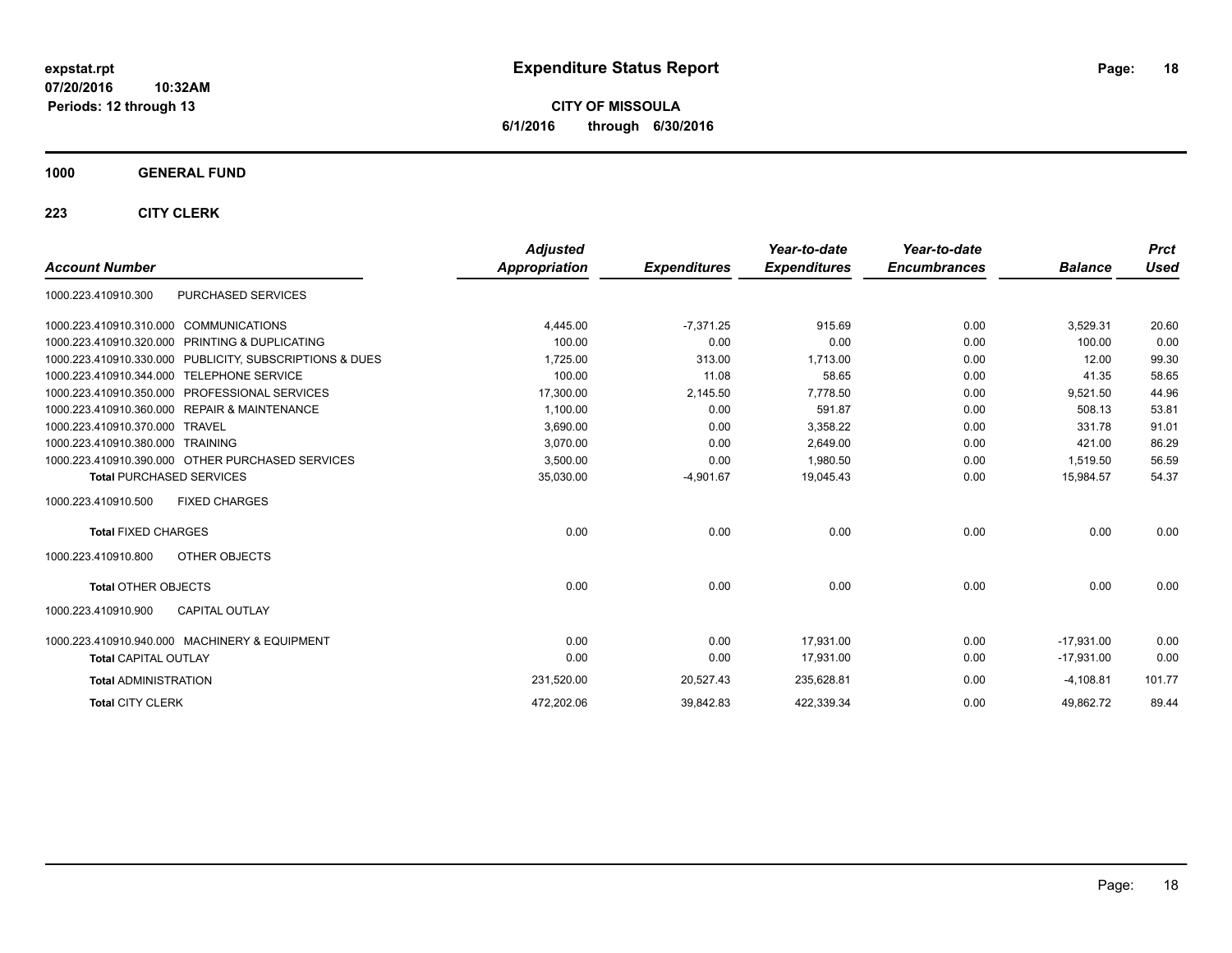**CITY OF MISSOULA 6/1/2016 through 6/30/2016**

**1000 GENERAL FUND**

### **224 INFORMATION SERVICES**

|                                         |                                                        | <b>Adjusted</b>      |                     | Year-to-date        | Year-to-date        |                | <b>Prct</b> |
|-----------------------------------------|--------------------------------------------------------|----------------------|---------------------|---------------------|---------------------|----------------|-------------|
| <b>Account Number</b>                   |                                                        | <b>Appropriation</b> | <b>Expenditures</b> | <b>Expenditures</b> | <b>Encumbrances</b> | <b>Balance</b> | <b>Used</b> |
| 1000.224.410580                         | <b>INFORMATION TECHNOLOGIES</b>                        |                      |                     |                     |                     |                |             |
| 1000.224.410580.100                     | PERSONAL SERVICES                                      |                      |                     |                     |                     |                |             |
|                                         | 1000.224.410580.110.000 SALARIES AND WAGES             | 335,042.00           | 44,295.67           | 341,737.40          | 0.00                | $-6,695.40$    | 102.00      |
| 1000.224.410580.130.000 OTHER           |                                                        | 5.400.00             | 0.00                | 0.00                | 0.00                | 5,400.00       | 0.00        |
|                                         | 1000.224.410580.140.000 EMPLOYER CONTRIBUTIONS         | 112,513.00           | 14,122.14           | 119,701.24          | 0.00                | $-7,188.24$    | 106.39      |
|                                         | 1000.224.410580.141.000 STATE RETIREMENT CONTRIBUTIONS | 0.00                 | 33.80               | 385.78              | 0.00                | $-385.78$      | 0.00        |
| <b>Total PERSONAL SERVICES</b>          |                                                        | 452,955.00           | 58,451.61           | 461,824.42          | 0.00                | $-8,869.42$    | 101.96      |
| 1000.224.410580.200                     | <b>SUPPLIES</b>                                        |                      |                     |                     |                     |                |             |
| 1000.224.410580.210.000 OFFICE SUPPLIES |                                                        | 1,200.00             | 75.41               | 966.82              | 0.00                | 233.18         | 80.57       |
| 1000.224.410580.220.000                 | OPERATING SUPPLIES                                     | 10,025.00            | 1,500.39            | 4,843.98            | 0.00                | 5,181.02       | 48.32       |
|                                         | 1000.224.410580.230.000 REPAIR/MAINTENANCE             | 2,000.00             | 148.97              | 2.081.95            | 0.00                | $-81.95$       | 104.10      |
| 1000.224.410580.231.000 GASOLINE        |                                                        | 250.00               | 15.08               | 85.33               | 0.00                | 164.67         | 34.13       |
| 1000.224.410580.240.000 OTHER SUPPLIES  |                                                        | 1,900.00             | 230.00              | 230.00              | 0.00                | 1,670.00       | 12.11       |
| <b>Total SUPPLIES</b>                   |                                                        | 15,375.00            | 1,969.85            | 8,208.08            | 0.00                | 7,166.92       | 53.39       |
| 1000.224.410580.300                     | <b>PURCHASED SERVICES</b>                              |                      |                     |                     |                     |                |             |
| 1000.224.410580.310.000 COMMUNICATIONS  |                                                        | 100.00               | 3.99                | 18.07               | 0.00                | 81.93          | 18.07       |
| 1000.224.410580.320.000                 | PRINTING & DUPLICATING                                 | 350.00               | 0.00                | 30.20               | 0.00                | 319.80         | 8.63        |
| 1000.224.410580.344.000                 | <b>TELEPHONE SERVICE</b>                               | 136,330.00           | 5,372.93            | 118,457.81          | 0.00                | 17,872.19      | 86.89       |
|                                         | 1000.224.410580.350.000 PROFESSIONAL SERVICES          | 4,000.00             | 142.73              | 1,888.53            | 0.00                | 2.111.47       | 47.21       |
|                                         | 1000.224.410580.360.000 REPAIR & MAINTENANCE           | 241,649.00           | 0.00                | 227,986.45          | 0.00                | 13,662.55      | 94.35       |
| 1000.224.410580.370.000 TRAVEL          |                                                        | 6.055.00             | 0.00                | 6.144.60            | 0.00                | $-89.60$       | 101.48      |
| 1000.224.410580.380.000                 | <b>TRAINING</b>                                        | 11.981.00            | 0.00                | 10.154.18           | 0.00                | 1.826.82       | 84.75       |
|                                         | 1000.224.410580.390.000 OTHER PURCHASED SERVICES       | 2,150.00             | 625.00              | 625.00              | 0.00                | 1,525.00       | 29.07       |
| <b>Total PURCHASED SERVICES</b>         |                                                        | 402,615.00           | 6,144.65            | 365,304.84          | 0.00                | 37,310.16      | 90.73       |
| 1000.224.410580.500                     | <b>FIXED CHARGES</b>                                   |                      |                     |                     |                     |                |             |
| <b>Total FIXED CHARGES</b>              |                                                        | 0.00                 | 0.00                | 0.00                | 0.00                | 0.00           | 0.00        |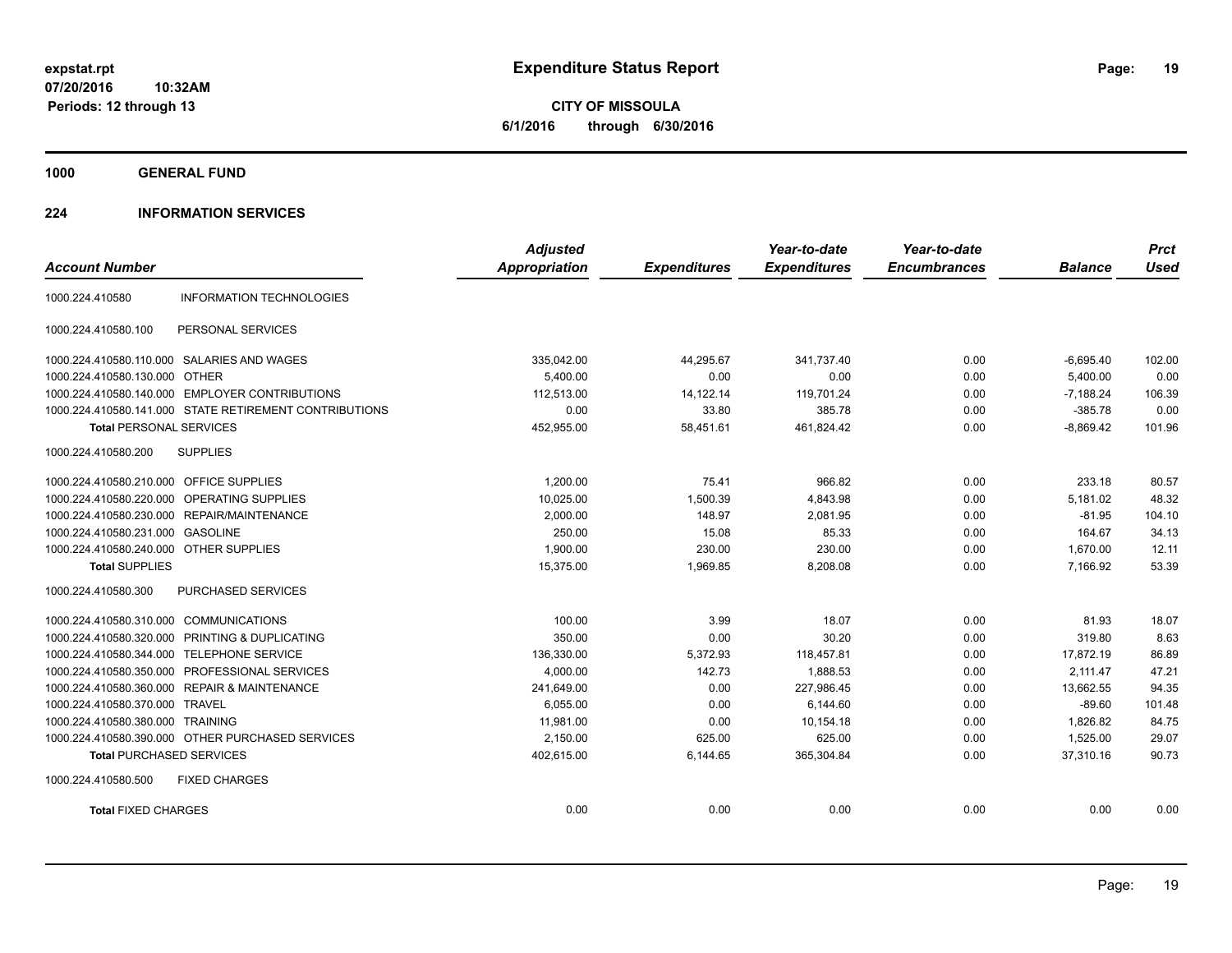**CITY OF MISSOULA 6/1/2016 through 6/30/2016**

**1000 GENERAL FUND**

### **224 INFORMATION SERVICES**

| <b>Account Number</b>                                      | <b>Adjusted</b><br><b>Appropriation</b> | <b>Expenditures</b> | Year-to-date<br><b>Expenditures</b> | Year-to-date<br><b>Encumbrances</b> | <b>Balance</b> | <b>Prct</b><br><b>Used</b> |
|------------------------------------------------------------|-----------------------------------------|---------------------|-------------------------------------|-------------------------------------|----------------|----------------------------|
| <b>CAPITAL OUTLAY</b><br>1000.224.410580.900               |                                         |                     |                                     |                                     |                |                            |
|                                                            |                                         |                     |                                     |                                     |                |                            |
| <b>Total CAPITAL OUTLAY</b>                                | 0.00                                    | 0.00                | 0.00                                | 0.00                                | 0.00           | 0.00                       |
| <b>Total INFORMATION TECHNOLOGIES</b>                      | 870,945.00                              | 66,566.11           | 835,337.34                          | 0.00                                | 35,607.66      | 95.91                      |
| GIS<br>1000.224.411060                                     |                                         |                     |                                     |                                     |                |                            |
| 1000.224.411060.100<br>PERSONAL SERVICES                   |                                         |                     |                                     |                                     |                |                            |
| 1000.224.411060.110.000 SALARIES AND WAGES                 | 101,580.00                              | 13,185.36           | 101,530.10                          | 0.00                                | 49.90          | 99.95                      |
| 1000.224.411060.140.000 GIS-EMPLOYER CONTRIBUTIONS         | 38,073.00                               | 4,685.11            | 39,724.73                           | 0.00                                | $-1,651.73$    | 104.34                     |
| 1000.224.411060.141.000 STATE RETIREMENT CONTRIBUTIONS     | 0.00                                    | 0.00                | 14.62                               | 0.00                                | $-14.62$       | 0.00                       |
| <b>Total PERSONAL SERVICES</b>                             | 139,653.00                              | 17,870.47           | 141,269.45                          | 0.00                                | $-1,616.45$    | 101.16                     |
| <b>SUPPLIES</b><br>1000.224.411060.200                     |                                         |                     |                                     |                                     |                |                            |
| 1000.224.411060.210.000 OFFICE SUPPLIES                    | 3,000.00                                | 550.75              | 1,221.10                            | 0.00                                | 1,778.90       | 40.70                      |
| 1000.224.411060.220.000 OPERATING SUPPLIES                 | 684.00                                  | 111.20              | 203.12                              | 0.00                                | 480.88         | 29.70                      |
| 1000.224.411060.230.000 REPAIR/MAINTENANCE                 | 2,140.00                                | 456.00              | 456.00                              | 0.00                                | 1,684.00       | 21.31                      |
| 1000.224.411060.231.000 GASOLINE                           | 500.00                                  | 15.08               | 15.08                               | 0.00                                | 484.92         | 3.02                       |
| 1000.224.411060.240.000 OTHER SUPPLIES                     | 1,000.00                                | 0.00                | 77.92                               | 0.00                                | 922.08         | 7.79                       |
| <b>Total SUPPLIES</b>                                      | 7,324.00                                | 1,133.03            | 1,973.22                            | 0.00                                | 5,350.78       | 26.94                      |
| 1000.224.411060.300<br><b>PURCHASED SERVICES</b>           |                                         |                     |                                     |                                     |                |                            |
| 1000.224.411060.310.000 COMMUNICATIONS                     | 500.00                                  | 0.00                | 0.00                                | 0.00                                | 500.00         | 0.00                       |
| <b>TELEPHONE SERVICE</b><br>1000.224.411060.344.000        | 1,370.00                                | 13.39               | 18.71                               | 0.00                                | 1,351.29       | 1.37                       |
| 1000.224.411060.350.000<br>PROFESSIONAL SERVICES           | 380.00                                  | 0.00                | 0.00                                | 0.00                                | 380.00         | 0.00                       |
| 1000.224.411060.360.000<br><b>REPAIR &amp; MAINTENANCE</b> | 172,800.00                              | 927.88              | 149,710.23                          | 0.00                                | 23,089.77      | 86.64                      |
| <b>TRAVEL</b><br>1000.224.411060.370.000                   | 1,025.00                                | 0.00                | 0.00                                | 0.00                                | 1,025.00       | 0.00                       |
| 1000.224.411060.380.000 TRAINING                           | 2,425.00                                | 0.00                | 0.00                                | 0.00                                | 2,425.00       | 0.00                       |
| 1000.224.411060.390.000 OTHER PURCHASED SERVICES           | 1,550.00                                | 0.00                | 149.47                              | 0.00                                | 1,400.53       | 9.64                       |
| <b>Total PURCHASED SERVICES</b>                            | 180,050.00                              | 941.27              | 149,878.41                          | 0.00                                | 30,171.59      | 83.24                      |
| <b>Total GIS</b>                                           | 327,027.00                              | 19,944.77           | 293,121.08                          | 0.00                                | 33,905.92      | 89.63                      |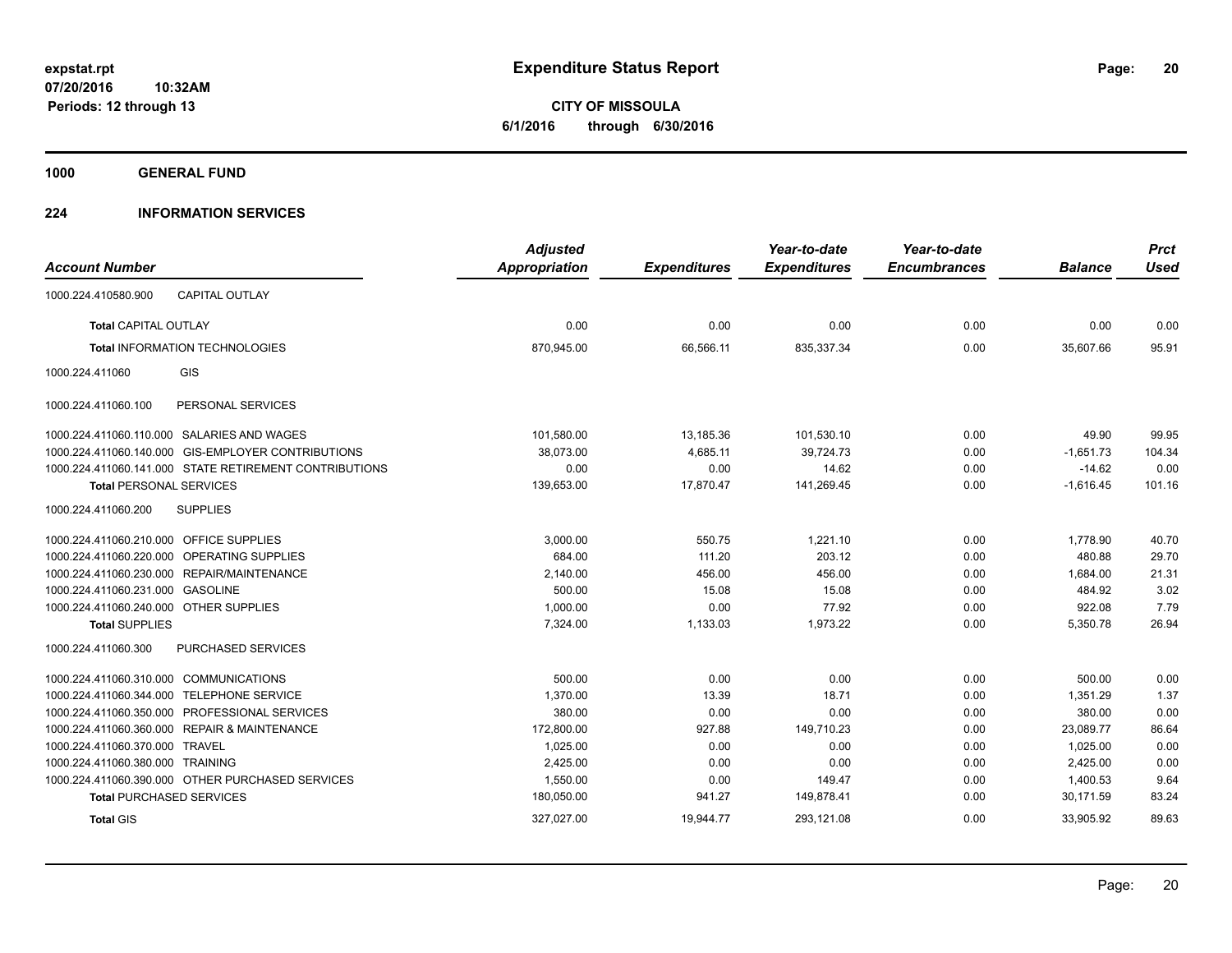**21**

**CITY OF MISSOULA 6/1/2016 through 6/30/2016**

| 1000 | <b>GENERAL FUND</b>               |                                         |                     |                                     |                                     |                |                     |
|------|-----------------------------------|-----------------------------------------|---------------------|-------------------------------------|-------------------------------------|----------------|---------------------|
|      | <b>Total INFORMATION SERVICES</b> | 197,972.00                              | 86,510.88           | 1,128,458.42                        | 0.00                                | 69,513.58      | 94.20               |
| 230  | <b>MUNICIPAL COURT</b>            |                                         |                     |                                     |                                     |                |                     |
|      | <b>Account Number</b>             | <b>Adjusted</b><br><b>Appropriation</b> | <b>Expenditures</b> | Year-to-date<br><b>Expenditures</b> | Year-to-date<br><b>Encumbrances</b> | <b>Balance</b> | <b>Prct</b><br>Used |

|                                         |                                                        | . .<br>- 11  |            |            |      |              |        |
|-----------------------------------------|--------------------------------------------------------|--------------|------------|------------|------|--------------|--------|
| 1000.230.410360                         | CITY/MUNICIPAL COURT                                   |              |            |            |      |              |        |
| 1000.230.410360.100                     | PERSONAL SERVICES                                      |              |            |            |      |              |        |
|                                         | 1000.230.410360.110.000 SALARIES AND WAGES             | 787,986.00   | 95,351.21  | 708.179.31 | 0.00 | 79,806.69    | 89.87  |
| 1000.230.410360.120.000                 | <b>OVERTIME/TERMINATION</b>                            | 5,000.00     | 980.46     | 6,698.52   | 0.00 | $-1,698.52$  | 133.97 |
| 1000.230.410360.140.000                 | <b>EMPLOYER CONTRIBUTIONS</b>                          | 306,300.00   | 33,521.94  | 278.057.36 | 0.00 | 28.242.64    | 90.78  |
|                                         | 1000.230.410360.141.000 STATE RETIREMENT CONTRIBUTIONS | 0.00         | 54.70      | 612.83     | 0.00 | $-612.83$    | 0.00   |
| <b>Total PERSONAL SERVICES</b>          |                                                        | 1,099,286.00 | 129,908.31 | 993,548.02 | 0.00 | 105,737.98   | 90.38  |
| 1000.230.410360.200                     | <b>SUPPLIES</b>                                        |              |            |            |      |              |        |
| 1000.230.410360.210.000 OFFICE SUPPLIES |                                                        | 4.756.00     | 1,345.32   | 6,789.38   | 0.00 | $-2.033.38$  | 142.75 |
|                                         | 1000.230.410360.220.000 OPERATING SUPPLIES             | 4,973.00     | 0.00       | 1.875.13   | 0.00 | 3.097.87     | 37.71  |
| 1000.230.410360.240.000 OTHER SUPPLIES  |                                                        | 3,540.00     | 6,826.10   | 13,794.68  | 0.00 | $-10,254.68$ | 389.68 |
| <b>Total SUPPLIES</b>                   |                                                        | 13,269.00    | 8,171.42   | 22,459.19  | 0.00 | $-9,190.19$  | 169.26 |
| 1000.230.410360.300                     | <b>PURCHASED SERVICES</b>                              |              |            |            |      |              |        |
| 1000.230.410360.310.000 COMMUNICATIONS  |                                                        | 11,500.00    | 5,092.38   | 14,382.54  | 0.00 | $-2.882.54$  | 125.07 |
| 1000.230.410360.320.000                 | PRINTING & DUPLICATING                                 | 1,187.00     | 0.00       | 0.00       | 0.00 | 1,187.00     | 0.00   |
| 1000.230.410360.330.000                 | PUBLICITY, SUBSCRIPTIONS & DUES                        | 10,196.00    | 986.91     | 8,991.96   | 0.00 | 1,204.04     | 88.19  |
| 1000.230.410360.344.000                 | <b>TELEPHONE SERVICE</b>                               | 1.584.00     | 228.33     | 1.418.09   | 0.00 | 165.91       | 89.53  |
| 1000.230.410360.350.000                 | <b>PROFESSIONAL SERVICES</b>                           | 217,662.00   | 0.00       | 152,087.08 | 0.00 | 65.574.92    | 69.87  |
| 1000.230.410360.350.004                 | PROFESSIONAL SERVICES                                  | 0.00         | 0.00       | 6,525.58   | 0.00 | $-6,525.58$  | 0.00   |
| 1000.230.410360.350.005                 | PROFESSIONAL SERVICES                                  | 0.00         | 2,189.45   | 17,464.29  | 0.00 | $-17,464.29$ | 0.00   |
| 1000.230.410360.350.006                 | PROFESSIONAL SERVICES                                  | 0.00         | 786.00     | 3,067.00   | 0.00 | $-3,067.00$  | 0.00   |
| 1000.230.410360.350.007                 | <b>PROFESSIONAL SERVICES</b>                           | 0.00         | 0.00       | 372.00     | 0.00 | $-372.00$    | 0.00   |
| 1000.230.410360.360.000                 | <b>REPAIR &amp; MAINTENANCE</b>                        | 3.790.00     | 74.63      | 2,447.38   | 0.00 | 1,342.62     | 64.57  |
| 1000.230.410360.370.000                 | <b>TRAVEL</b>                                          | 5,174.00     | 188.92     | 5,594.54   | 0.00 | $-420.54$    | 108.13 |
| 1000.230.410360.380.000 TRAINING        |                                                        | 9,000.00     | 0.00       | 4,328.00   | 0.00 | 4,672.00     | 48.09  |
|                                         | 1000.230.410360.390.000 OTHER PURCHASED SERVICES       | 6,262.00     | 1,402.00   | 5,888.35   | 0.00 | 373.65       | 94.03  |
| <b>Total PURCHASED SERVICES</b>         |                                                        | 266,355.00   | 10.948.62  | 222,566.81 | 0.00 | 43,788.19    | 83.56  |
|                                         |                                                        |              |            |            |      |              |        |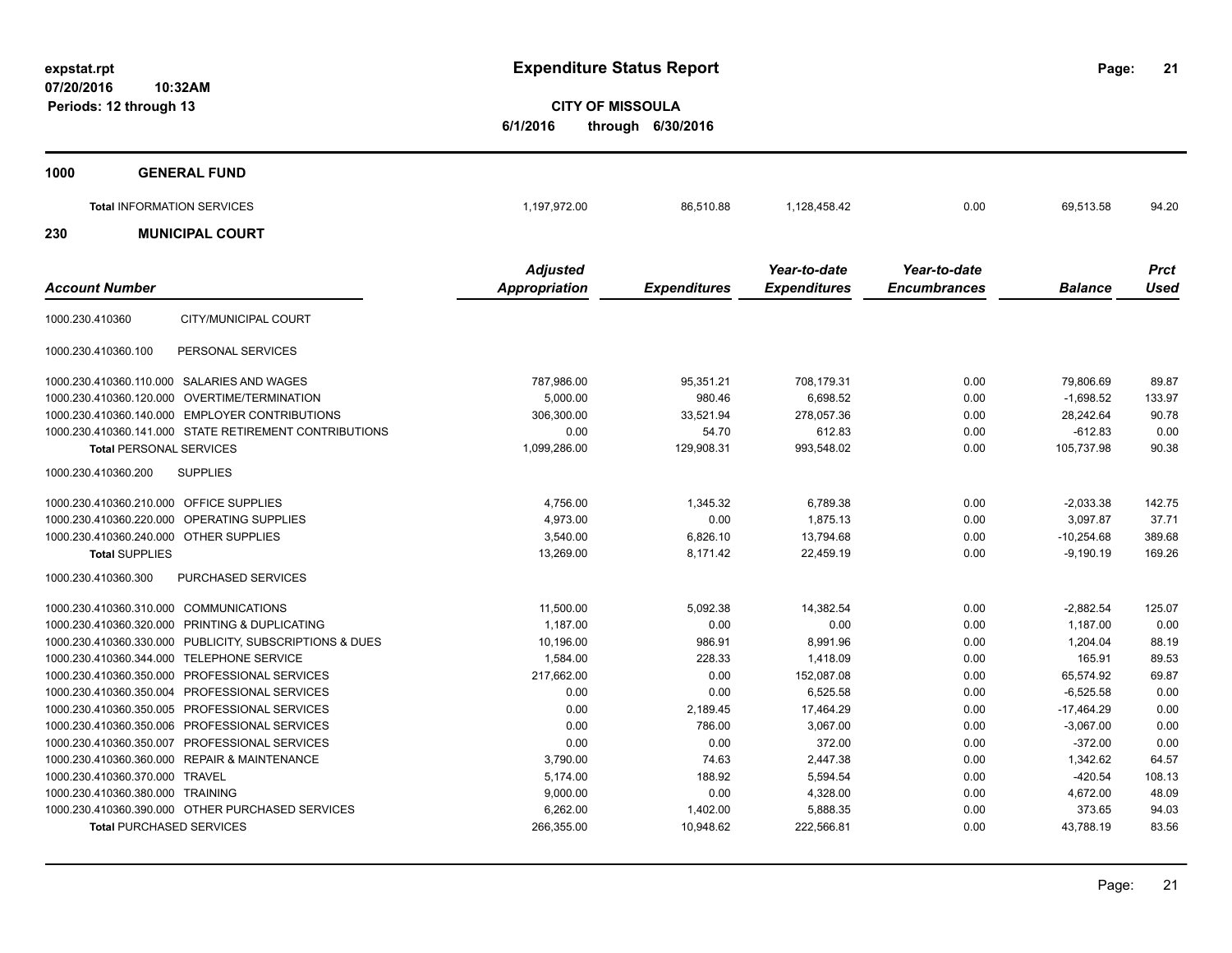**CITY OF MISSOULA 6/1/2016 through 6/30/2016**

**1000 GENERAL FUND**

**230 MUNICIPAL COURT**

|                              |                              | <b>Adjusted</b>      |                     | Year-to-date        | Year-to-date        |                | <b>Prct</b> |
|------------------------------|------------------------------|----------------------|---------------------|---------------------|---------------------|----------------|-------------|
| <b>Account Number</b>        |                              | <b>Appropriation</b> | <b>Expenditures</b> | <b>Expenditures</b> | <b>Encumbrances</b> | <b>Balance</b> | <b>Used</b> |
| 1000.230.410360.500          | <b>FIXED CHARGES</b>         |                      |                     |                     |                     |                |             |
| <b>Total FIXED CHARGES</b>   |                              | 0.00                 | 0.00                | 0.00                | 0.00                | 0.00           | 0.00        |
| 1000.230.410360.900          | <b>CAPITAL OUTLAY</b>        |                      |                     |                     |                     |                |             |
| <b>Total CAPITAL OUTLAY</b>  |                              | 0.00                 | 0.00                | 0.00                | 0.00                | 0.00           | 0.00        |
|                              | Total CITY/MUNICIPAL COURT   | 1,378,910.00         | 149,028.35          | 1,238,574.02        | 0.00                | 140,335.98     | 89.82       |
| 1000.230.411853              | <b>MCS</b>                   |                      |                     |                     |                     |                |             |
| 1000.230.411853.300          | <b>PURCHASED SERVICES</b>    |                      |                     |                     |                     |                |             |
| 1000.230.411853.390.000      | MCS-OTHER PURCHASED SERVICES | 68,401.00            | 0.00                | 34,200.19           | 0.00                | 34.200.81      | 50.00       |
| <b>Total MCS</b>             |                              | 68,401.00            | 0.00                | 34,200.19           | 0.00                | 34,200.81      | 50.00       |
| <b>Total MUNICIPAL COURT</b> |                              | 1,447,311.00         | 149,028.35          | 1,272,774.21        | 0.00                | 174,536.79     | 87.94       |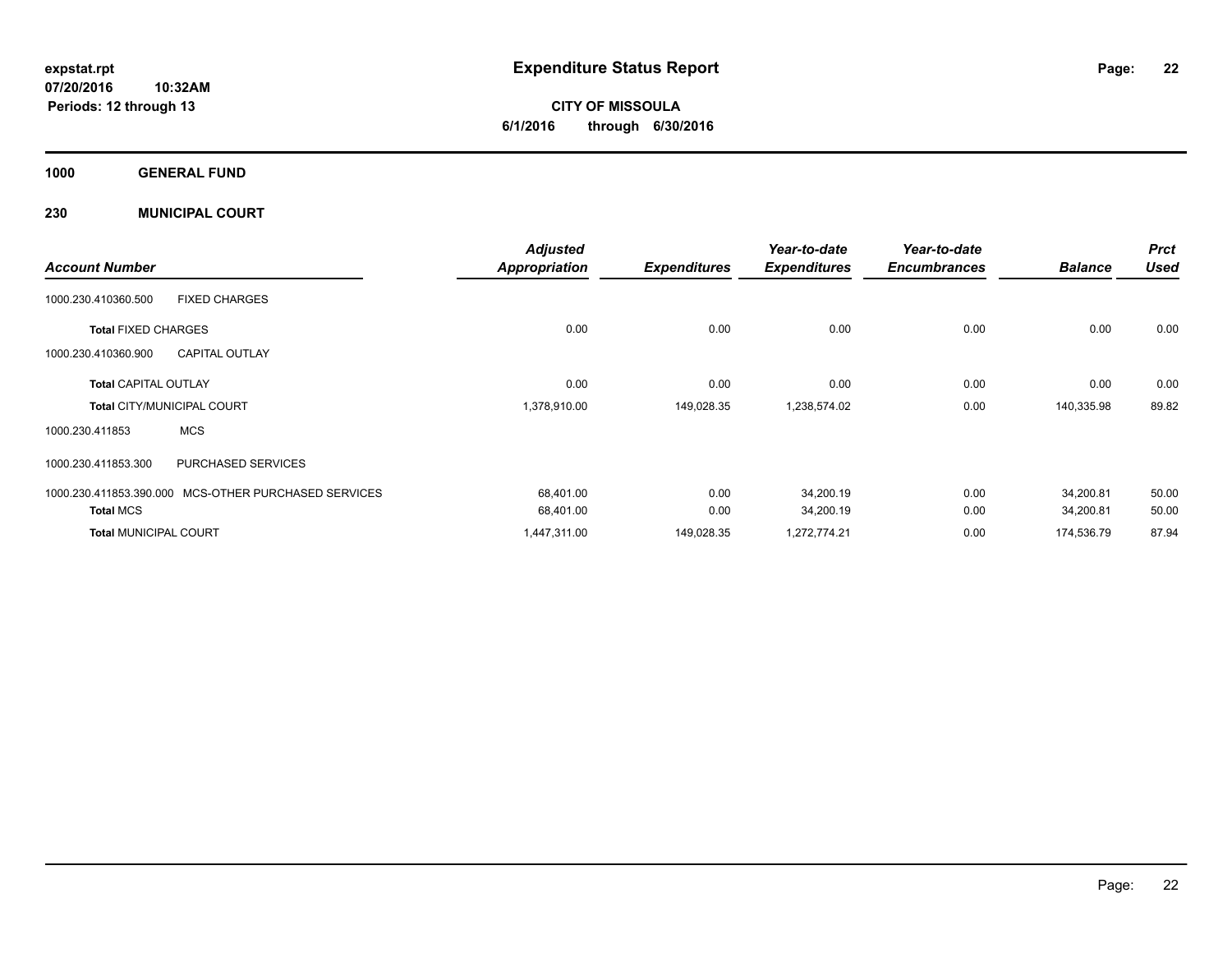**CITY OF MISSOULA 6/1/2016 through 6/30/2016**

**1000 GENERAL FUND**

| <b>Account Number</b>                                | <b>Adjusted</b><br><b>Appropriation</b> | <b>Expenditures</b> | Year-to-date<br><b>Expenditures</b> | Year-to-date<br><b>Encumbrances</b> | <b>Balance</b> | <b>Prct</b><br><b>Used</b> |
|------------------------------------------------------|-----------------------------------------|---------------------|-------------------------------------|-------------------------------------|----------------|----------------------------|
| <b>BUDGETING</b><br>1000.240.410520                  |                                         |                     |                                     |                                     |                |                            |
| 1000.240.410520.100<br>PERSONAL SERVICES             |                                         |                     |                                     |                                     |                |                            |
| 1000.240.410520.110.000 SALARIES AND WAGES           | 80,804.00                               | 10,228.84           | 62,608.20                           | 0.00                                | 18,195.80      | 77.48                      |
| 1000.240.410520.140.000 EMPLOYER CONTRIBUTIONS       | 26,628.00                               | 3,219.83            | 21,478.04                           | 0.00                                | 5,149.96       | 80.66                      |
| <b>Total PERSONAL SERVICES</b>                       | 107,432.00                              | 13,448.67           | 84,086.24                           | 0.00                                | 23,345.76      | 78.27                      |
| 1000.240.410520.200<br><b>SUPPLIES</b>               |                                         |                     |                                     |                                     |                |                            |
| OFFICE SUPPLIES<br>1000.240.410520.210.000           | 160.00                                  | 0.00                | 0.00                                | 0.00                                | 160.00         | 0.00                       |
| 1000.240.410520.220.000<br><b>OPERATING SUPPLIES</b> | 285.00                                  | 36.74               | 36.74                               | 0.00                                | 248.26         | 12.89                      |
| <b>Total SUPPLIES</b>                                | 445.00                                  | 36.74               | 36.74                               | 0.00                                | 408.26         | 8.26                       |
| 1000.240.410520.300<br>PURCHASED SERVICES            |                                         |                     |                                     |                                     |                |                            |
| 1000.240.410520.320.000 PRINTING & DUPLICATING       | 823.00                                  | 160.07              | 512.07                              | 0.00                                | 310.93         | 62.22                      |
| 1000.240.410520.350.000 PROFESSIONAL SERVICES        | 9,289.00                                | 0.00                | 0.00                                | 0.00                                | 9,289.00       | 0.00                       |
| <b>Total PURCHASED SERVICES</b>                      | 10,112.00                               | 160.07              | 512.07                              | 0.00                                | 9,599.93       | 5.06                       |
| <b>Total BUDGETING</b>                               | 117,989.00                              | 13,645.48           | 84,635.05                           | 0.00                                | 33,353.95      | 71.73                      |
| <b>TREASURY</b><br>1000.240.410540                   |                                         |                     |                                     |                                     |                |                            |
| 1000.240.410540.100<br>PERSONAL SERVICES             |                                         |                     |                                     |                                     |                |                            |
| 1000.240.410540.110.000 SALARIES AND WAGES           | 203,954.00                              | 18,609.99           | 145,621.21                          | 0.00                                | 58,332.79      | 71.40                      |
| 1000.240.410540.140.000 EMPLOYER CONTRIBUTIONS       | 77,829.00                               | 6,884.79            | 58,169.39                           | 0.00                                | 19,659.61      | 74.74                      |
| <b>Total PERSONAL SERVICES</b>                       | 281,783.00                              | 25,494.78           | 203,790.60                          | 0.00                                | 77,992.40      | 72.32                      |
| <b>SUPPLIES</b><br>1000.240.410540.200               |                                         |                     |                                     |                                     |                |                            |
| <b>OFFICE SUPPLIES</b><br>1000.240.410540.210.000    | 1,402.00                                | 100.55              | 2,015.54                            | 0.00                                | $-613.54$      | 143.76                     |
| OPERATING SUPPLIES<br>1000.240.410540.220.000        | 303.00                                  | 120.85              | 429.53                              | 0.00                                | $-126.53$      | 141.76                     |
| <b>Total SUPPLIES</b>                                | 1,705.00                                | 221.40              | 2,445.07                            | 0.00                                | $-740.07$      | 143.41                     |
| PURCHASED SERVICES<br>1000.240.410540.300            |                                         |                     |                                     |                                     |                |                            |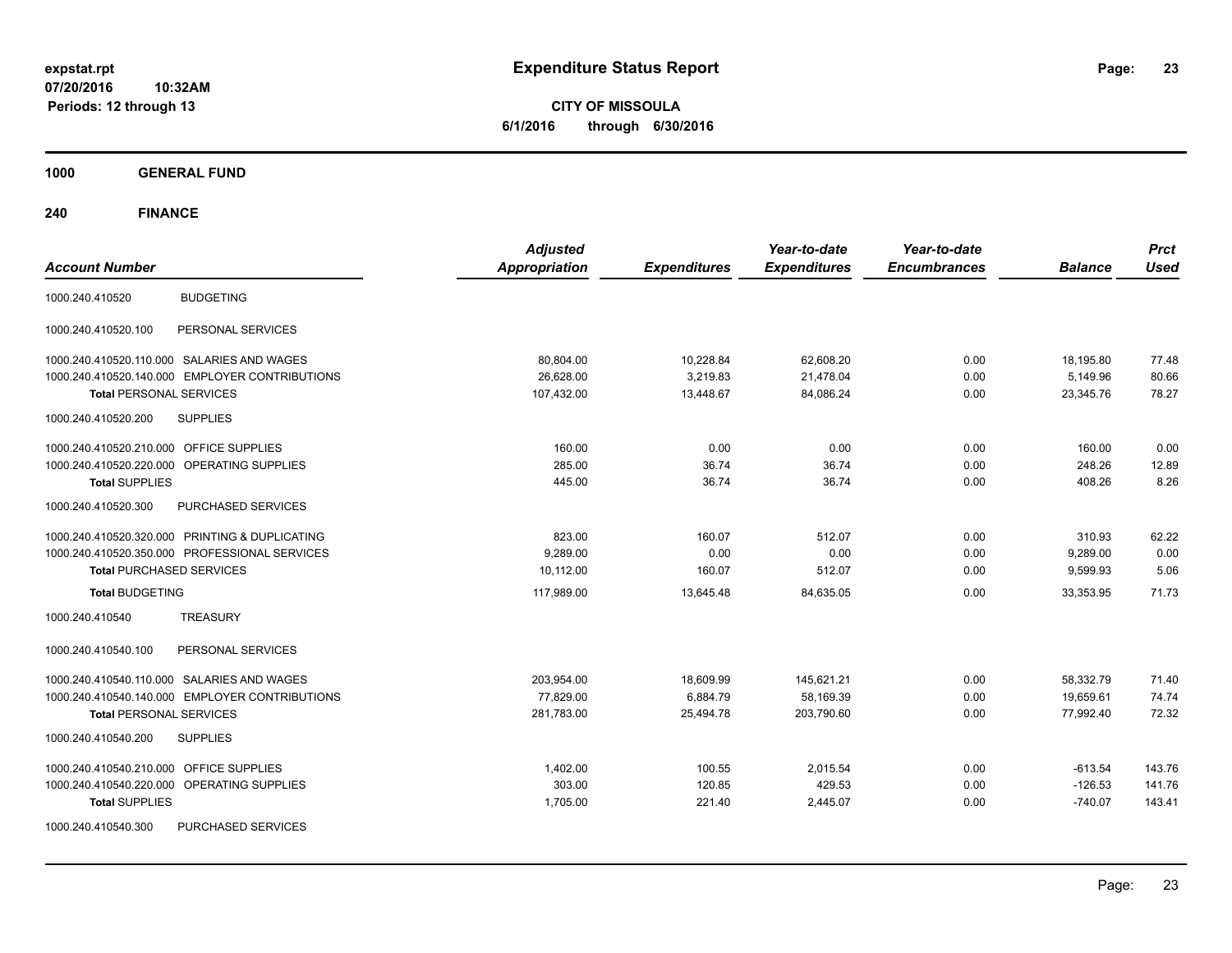**CITY OF MISSOULA 6/1/2016 through 6/30/2016**

**1000 GENERAL FUND**

| <b>Account Number</b>                                   | <b>Adjusted</b><br><b>Appropriation</b> | <b>Expenditures</b> | Year-to-date<br><b>Expenditures</b> | Year-to-date<br><b>Encumbrances</b> | <b>Balance</b> | <b>Prct</b><br><b>Used</b> |
|---------------------------------------------------------|-----------------------------------------|---------------------|-------------------------------------|-------------------------------------|----------------|----------------------------|
|                                                         |                                         |                     |                                     |                                     |                |                            |
| 1000.240.410540.310.000 COMMUNICATIONS                  | 5,518.00                                | 830.78              | 5,374.99                            | 0.00                                | 143.01         | 97.41                      |
| 1000.240.410540.320.000 PRINTING & DUPLICATING          | 448.00                                  | 0.00                | 1,768.96                            | 0.00                                | $-1,320.96$    | 394.86                     |
| 1000.240.410540.330.000 PUBLICITY, SUBSCRIPTIONS & DUES | 10.00                                   | 4.80                | 9.60                                | 0.00                                | 0.40           | 96.00                      |
| 1000.240.410540.344.000 TELEPHONE SERVICE               | 25.00                                   | 0.00                | 0.00                                | 0.00                                | 25.00          | 0.00                       |
| 1000.240.410540.350.000 PROFESSIONAL SERVICES           | 11.911.00                               | 18.50               | 12,668.33                           | 0.00                                | $-757.33$      | 106.36                     |
| 1000.240.410540.360.000 REPAIR & MAINTENANCE            | 26.00                                   | 20.00               | 20.00                               | 0.00                                | 6.00           | 76.92                      |
| 1000.240.410540.370.000 TRAVEL                          | 4,125.00                                | 0.00                | 1,136.84                            | 0.00                                | 2,988.16       | 27.56                      |
| 1000.240.410540.380.000 TRAINING                        | 2,000.00                                | 79.60               | 2,092.80                            | 0.00                                | $-92.80$       | 104.64                     |
| <b>Total PURCHASED SERVICES</b>                         | 24,063.00                               | 953.68              | 23,071.52                           | 0.00                                | 991.48         | 95.88                      |
| <b>FIXED CHARGES</b><br>1000.240.410540.500             |                                         |                     |                                     |                                     |                |                            |
| 1000.240.410540.500.000 FIXED CHARGES                   | 500.00                                  | 0.00                | 0.00                                | 0.00                                | 500.00         | 0.00                       |
| <b>Total FIXED CHARGES</b>                              | 500.00                                  | 0.00                | 0.00                                | 0.00                                | 500.00         | 0.00                       |
| <b>CAPITAL OUTLAY</b><br>1000.240.410540.900            |                                         |                     |                                     |                                     |                |                            |
| <b>Total CAPITAL OUTLAY</b>                             | 0.00                                    | 0.00                | 0.00                                | 0.00                                | 0.00           | 0.00                       |
| <b>Total TREASURY</b>                                   | 308,051.00                              | 26,669.86           | 229,307.19                          | 0.00                                | 78,743.81      | 74.44                      |
| 1000.240.410550<br><b>ACCOUNTING</b>                    |                                         |                     |                                     |                                     |                |                            |
| 1000.240.410550.100<br>PERSONAL SERVICES                |                                         |                     |                                     |                                     |                |                            |
| 1000.240.410550.110.000 SALARIES AND WAGES              | 331,668.00                              | 48,718.55           | 371,058.09                          | 0.00                                | $-39,390.09$   | 111.88                     |
| 1000.240.410550.120.000 OVERTIME/TERMINATION            | 1,000.00                                | 39.63               | 1,378.29                            | 0.00                                | $-378.29$      | 137.83                     |
| 1000.240.410550.140.000 EMPLOYER CONTRIBUTIONS          | 123,069.00                              | 16,761.09           | 141,533.81                          | 0.00                                | $-18,464.81$   | 115.00                     |
| 1000.240.410550.141.000 STATE RETIREMENT CONTRIBUTIONS  | 0.00                                    | 46.35               | 543.46                              | 0.00                                | $-543.46$      | 0.00                       |
| <b>Total PERSONAL SERVICES</b>                          | 455,737.00                              | 65,565.62           | 514,513.65                          | 0.00                                | $-58,776.65$   | 112.90                     |
| 1000.240.410550.200<br><b>SUPPLIES</b>                  |                                         |                     |                                     |                                     |                |                            |
| 1000.240.410550.210.000 OFFICE SUPPLIES                 | 2,274.00                                | 131.34              | 3,507.18                            | 0.00                                | $-1,233.18$    | 154.23                     |
| 1000.240.410550.220.000 OPERATING SUPPLIES              | 926.00                                  | 181.29              | 983.20                              | 0.00                                | $-57.20$       | 106.18                     |
| 1000.240.410550.230.000 REPAIR/MAINTENANCE              | 300.00                                  | 0.00                | 0.00                                | 0.00                                | 300.00         | 0.00                       |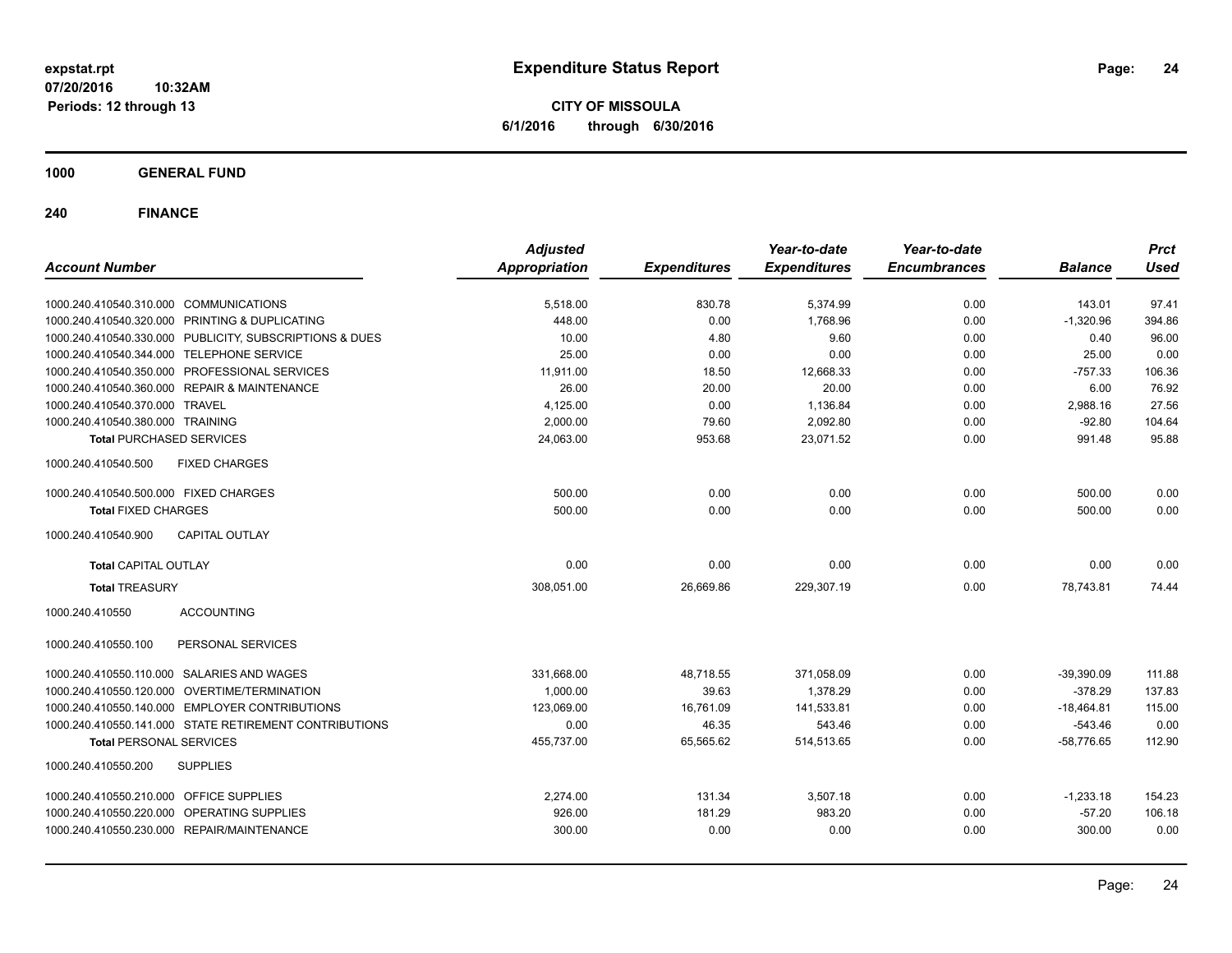**CITY OF MISSOULA 6/1/2016 through 6/30/2016**

### **1000 GENERAL FUND**

|                                            |                                                         | <b>Adjusted</b> |                     | Year-to-date        | Year-to-date        |                | <b>Prct</b> |
|--------------------------------------------|---------------------------------------------------------|-----------------|---------------------|---------------------|---------------------|----------------|-------------|
| <b>Account Number</b>                      |                                                         | Appropriation   | <b>Expenditures</b> | <b>Expenditures</b> | <b>Encumbrances</b> | <b>Balance</b> | Used        |
| 1000.240.410550.231.000 GASOLINE           |                                                         | 91.00           | 0.00                | 0.00                | 0.00                | 91.00          | 0.00        |
| 1000.240.410550.240.000 OTHER SUPPLIES     |                                                         | 500.00          | 0.00                | 0.00                | 0.00                | 500.00         | 0.00        |
| <b>Total SUPPLIES</b>                      |                                                         | 4,091.00        | 312.63              | 4,490.38            | 0.00                | $-399.38$      | 109.76      |
| 1000.240.410550.300                        | PURCHASED SERVICES                                      |                 |                     |                     |                     |                |             |
| 1000.240.410550.310.000 COMMUNICATIONS     |                                                         | 36,270.00       | 0.00                | 49,412.65           | 0.00                | $-13,142.65$   | 136.24      |
|                                            | 1000.240.410550.320.000 PRINTING & DUPLICATING          | 2,014.00        | 89.95               | 1,366.20            | 0.00                | 647.80         | 67.84       |
|                                            | 1000.240.410550.330.000 PUBLICITY, SUBSCRIPTIONS & DUES | 3,400.00        | 7.20                | 1,539.80            | 0.00                | 1,860.20       | 45.29       |
| 1000.240.410550.344.000 TELEPHONE SERVICE  |                                                         | 1,200.00        | 22.40               | 205.26              | 0.00                | 994.74         | 17.11       |
|                                            | 1000.240.410550.350.000 PROFESSIONAL SERVICES           | 126,624.00      | 1,254.24            | 139,696.15          | 0.00                | $-13,072.15$   | 110.32      |
|                                            | 1000.240.410550.360.000 REPAIR & MAINTENANCE            | 174.00          | 10.00               | 10.00               | 0.00                | 164.00         | 5.75        |
| 1000.240.410550.370.000 TRAVEL             |                                                         | 3,520.00        | 0.00                | 1,529.04            | 0.00                | 1,990.96       | 43.44       |
| 1000.240.410550.380.000 TRAINING           |                                                         | 3,805.00        | 159.40              | 2,431.80            | 0.00                | 1,373.20       | 63.91       |
| <b>Total PURCHASED SERVICES</b>            |                                                         | 177,007.00      | 1,543.19            | 196,190.90          | 0.00                | $-19,183.90$   | 110.84      |
| 1000.240.410550.500                        | <b>FIXED CHARGES</b>                                    |                 |                     |                     |                     |                |             |
| <b>Total FIXED CHARGES</b>                 |                                                         | 0.00            | 0.00                | 0.00                | 0.00                | 0.00           | 0.00        |
| 1000.240.410550.900                        | <b>CAPITAL OUTLAY</b>                                   |                 |                     |                     |                     |                |             |
| <b>Total CAPITAL OUTLAY</b>                |                                                         | 0.00            | 0.00                | 0.00                | 0.00                | 0.00           | 0.00        |
| <b>Total ACCOUNTING</b>                    |                                                         | 636,835.00      | 67,421.44           | 715,194.93          | 0.00                | $-78,359.93$   | 112.30      |
| 1000.240.410552                            | <b>FINANCIAL REPORTING</b>                              |                 |                     |                     |                     |                |             |
| 1000.240.410552.100                        | PERSONAL SERVICES                                       |                 |                     |                     |                     |                |             |
| 1000.240.410552.110.000 SALARIES AND WAGES |                                                         | 51,834.00       | 6,385.64            | 48,081.60           | 0.00                | 3,752.40       | 92.76       |
|                                            | 1000.240.410552.140.000 EMPLOYER CONTRIBUTIONS          | 17,082.00       | 2,012.98            | 16,103.44           | 0.00                | 978.56         | 94.27       |
| <b>Total PERSONAL SERVICES</b>             |                                                         | 68,916.00       | 8,398.62            | 64.185.04           | 0.00                | 4,730.96       | 93.14       |
| 1000.240.410552.200                        | <b>SUPPLIES</b>                                         |                 |                     |                     |                     |                |             |
| 1000.240.410552.210.000 OFFICE SUPPLIES    |                                                         | 129.00          | 0.00                | 500.71              | 0.00                | $-371.71$      | 388.15      |
|                                            |                                                         |                 |                     |                     |                     |                |             |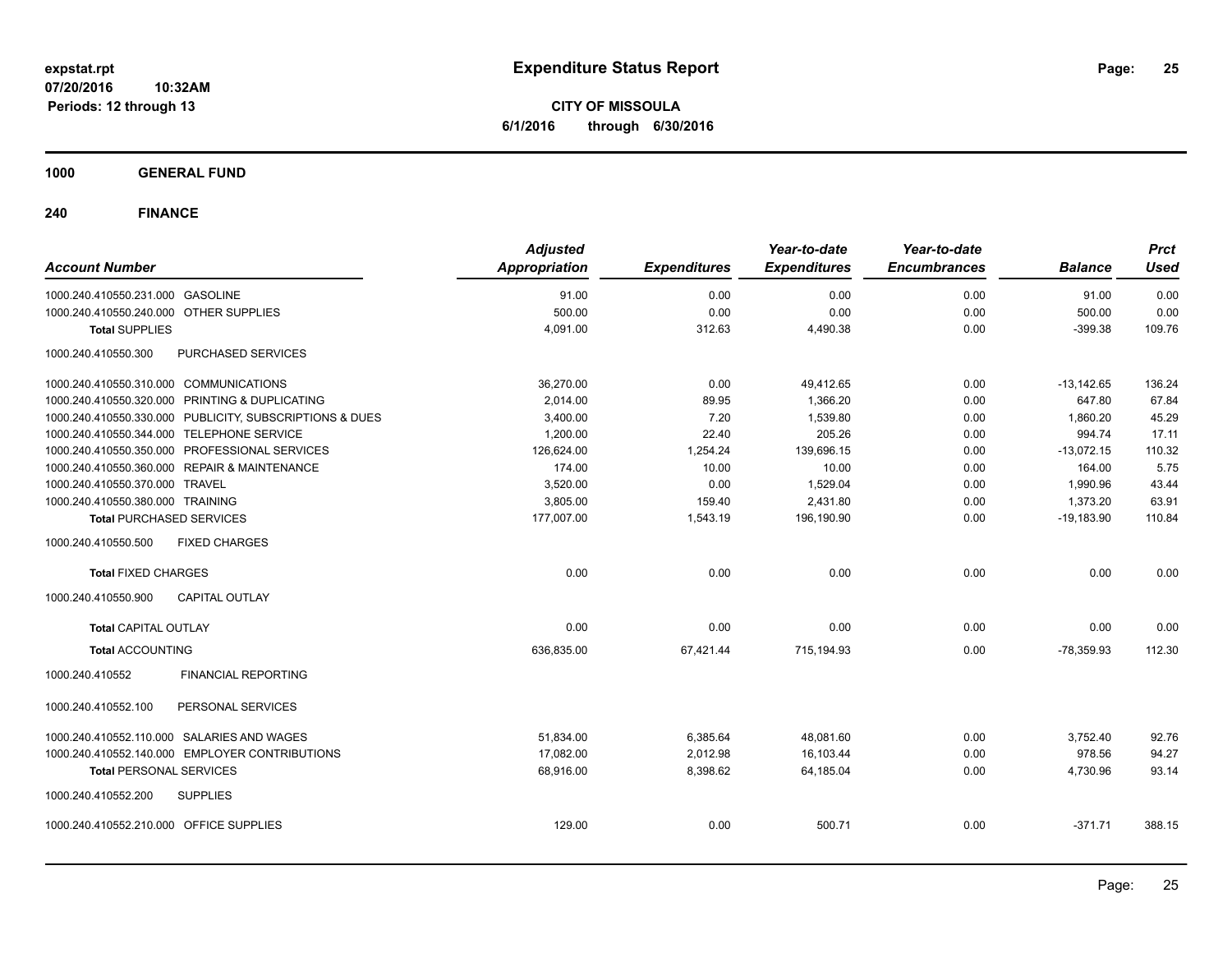**CITY OF MISSOULA 6/1/2016 through 6/30/2016**

**1000 GENERAL FUND**

|                                        |                                                | <b>Adjusted</b> |                     | Year-to-date        | Year-to-date        |                | <b>Prct</b> |
|----------------------------------------|------------------------------------------------|-----------------|---------------------|---------------------|---------------------|----------------|-------------|
| <b>Account Number</b>                  |                                                | Appropriation   | <b>Expenditures</b> | <b>Expenditures</b> | <b>Encumbrances</b> | <b>Balance</b> | <b>Used</b> |
| 1000.240.410552.220.000                | <b>OPERATING SUPPLIES</b>                      | 390.00          | 0.00                | 0.00                | 0.00                | 390.00         | 0.00        |
| <b>Total SUPPLIES</b>                  |                                                | 519.00          | 0.00                | 500.71              | 0.00                | 18.29          | 96.48       |
| 1000.240.410552.300                    | PURCHASED SERVICES                             |                 |                     |                     |                     |                |             |
| 1000.240.410552.310.000 COMMUNICATIONS |                                                | 321.00          | 0.00                | 0.00                | 0.00                | 321.00         | 0.00        |
|                                        | 1000.240.410552.320.000 PRINTING & DUPLICATING | 2.195.00        | 354.63              | 367.99              | 0.00                | 1.827.01       | 16.76       |
|                                        | 1000.240.410552.350.000 PROFESSIONAL SERVICES  | 10,530.00       | 0.00                | 1,055.00            | 0.00                | 9,475.00       | 10.02       |
| 1000.240.410552.370.000 TRAVEL         |                                                | 600.00          | 0.00                | 0.00                | 0.00                | 600.00         | 0.00        |
| 1000.240.410552.380.000 TRAINING       |                                                | 1,525.00        | 0.00                | 122.46              | 0.00                | 1,402.54       | 8.03        |
| <b>Total PURCHASED SERVICES</b>        |                                                | 15.171.00       | 354.63              | 1,545.45            | 0.00                | 13,625.55      | 10.19       |
| 1000.240.410552.900                    | CAPITAL OUTLAY                                 |                 |                     |                     |                     |                |             |
| <b>Total CAPITAL OUTLAY</b>            |                                                | 0.00            | 0.00                | 0.00                | 0.00                | 0.00           | 0.00        |
| <b>Total FINANCIAL REPORTING</b>       |                                                | 84,606.00       | 8,753.25            | 66,231.20           | 0.00                | 18,374.80      | 78.28       |
| 1000.240.410553                        | <b>FINANCIAL SOFTWARE</b>                      |                 |                     |                     |                     |                |             |
| 1000.240.410553.100                    | PERSONAL SERVICES                              |                 |                     |                     |                     |                |             |
| <b>Total FINANCIAL SOFTWARE</b>        |                                                | 0.00            | 0.00                | 0.00                | 0.00                | 0.00           | 0.00        |
| <b>Total FINANCE</b>                   |                                                | 1,147,481.00    | 116,490.03          | 1,095,368.37        | 0.00                | 52,112.63      | 95.46       |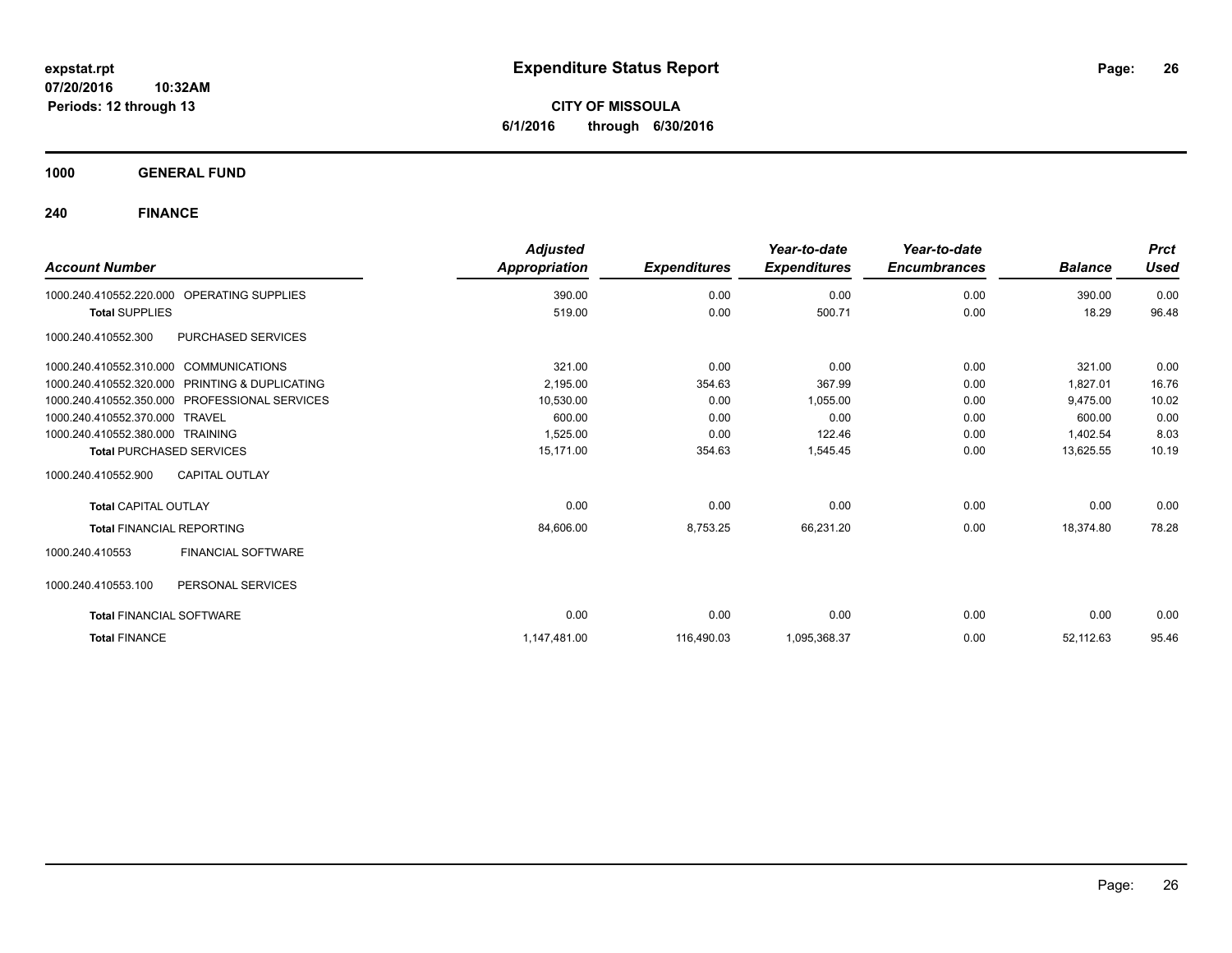**CITY OF MISSOULA 6/1/2016 through 6/30/2016**

**1000 GENERAL FUND**

### **245 CENTRALIZED SERVICES**

| <b>Account Number</b>                   |                                                         | <b>Adjusted</b><br>Appropriation | <b>Expenditures</b> | Year-to-date<br><b>Expenditures</b> | Year-to-date<br><b>Encumbrances</b> | <b>Balance</b> | <b>Prct</b><br><b>Used</b> |
|-----------------------------------------|---------------------------------------------------------|----------------------------------|---------------------|-------------------------------------|-------------------------------------|----------------|----------------------------|
| 1000.245.410810                         | <b>ADMINISTRATION</b>                                   |                                  |                     |                                     |                                     |                |                            |
| 1000.245.410810.100                     | PERSONAL SERVICES                                       |                                  |                     |                                     |                                     |                |                            |
| 1000.245.410810.110.000                 | CENTRALIZED SERVICES/SALARIES AND WAGES                 | 121,797.00                       | 15,805.69           | 121.776.85                          | 0.00                                | 20.15          | 99.98                      |
|                                         | 1000.245.410810.140.000 EMPLOYER CONTRIBUTIONS          | 32.477.00                        | 4,245.72            | 32,626.87                           | 0.00                                | $-149.87$      | 100.46                     |
|                                         | 1000.245.410810.141.000 STATE RETIREMENT CONTRIBUTIONS  | 0.00                             | 19.79               | 225.53                              | 0.00                                | $-225.53$      | 0.00                       |
| <b>Total PERSONAL SERVICES</b>          |                                                         | 154,274.00                       | 20,071.20           | 154,629.25                          | 0.00                                | $-355.25$      | 100.23                     |
| 1000.245.410810.200                     | <b>SUPPLIES</b>                                         |                                  |                     |                                     |                                     |                |                            |
| 1000.245.410810.210.000 OFFICE SUPPLIES |                                                         | 500.00                           | 0.00                | 129.09                              | 0.00                                | 370.91         | 25.82                      |
|                                         | 1000.245.410810.220.000 OPERATING SUPPLIES              | 350.00                           | 0.00                | 0.00                                | 0.00                                | 350.00         | 0.00                       |
| 1000.245.410810.231.000 GASOLINE        |                                                         | 175.00                           | 0.00                | 0.00                                | 0.00                                | 175.00         | 0.00                       |
| <b>Total SUPPLIES</b>                   |                                                         | 1,025.00                         | 0.00                | 129.09                              | 0.00                                | 895.91         | 12.59                      |
| 1000.245.410810.300                     | PURCHASED SERVICES                                      |                                  |                     |                                     |                                     |                |                            |
| 1000.245.410810.310.000 COMMUNICATIONS  |                                                         | 100.00                           | 0.00                | 0.00                                | 0.00                                | 100.00         | 0.00                       |
| 1000.245.410810.320.000                 | PRINTING & DUPLICATING                                  | 200.00                           | 0.00                | 11.37                               | 0.00                                | 188.63         | 5.69                       |
|                                         | 1000.245.410810.330.000 PUBLICITY, SUBSCRIPTIONS & DUES | 200.00                           | 0.00                | 0.00                                | 0.00                                | 200.00         | 0.00                       |
|                                         | 1000.245.410810.344.000 TELEPHONE SERVICE               | 500.00                           | 12.78               | 61.12                               | 0.00                                | 438.88         | 12.22                      |
| 1000.245.410810.370.000                 | <b>TRAVEL</b>                                           | 1.000.00                         | 0.00                | 0.00                                | 0.00                                | 1.000.00       | 0.00                       |
| 1000.245.410810.380.000 TRAINING        |                                                         | 1,500.00                         | 0.00                | 0.00                                | 0.00                                | 1,500.00       | 0.00                       |
| <b>Total PURCHASED SERVICES</b>         |                                                         | 3,500.00                         | 12.78               | 72.49                               | 0.00                                | 3,427.51       | 2.07                       |
| 1000.245.410810.700                     | <b>GRANTS &amp; CONTRIBUTIONS</b>                       |                                  |                     |                                     |                                     |                |                            |
|                                         | 1000.245.410810.700.000 GRANTS & CONTRIBUTIONS          | 5,000.00                         | 0.00                | 0.00                                | 0.00                                | 5,000.00       | 0.00                       |
|                                         | <b>Total GRANTS &amp; CONTRIBUTIONS</b>                 | 5,000.00                         | 0.00                | 0.00                                | 0.00                                | 5,000.00       | 0.00                       |
| <b>Total ADMINISTRATION</b>             |                                                         | 163,799.00                       | 20,083.98           | 154,830.83                          | 0.00                                | 8,968.17       | 94.52                      |
| 1000.245.410835                         | *** Title Not Found ***                                 |                                  |                     |                                     |                                     |                |                            |

1000.245.410835.100 PERSONAL SERVICES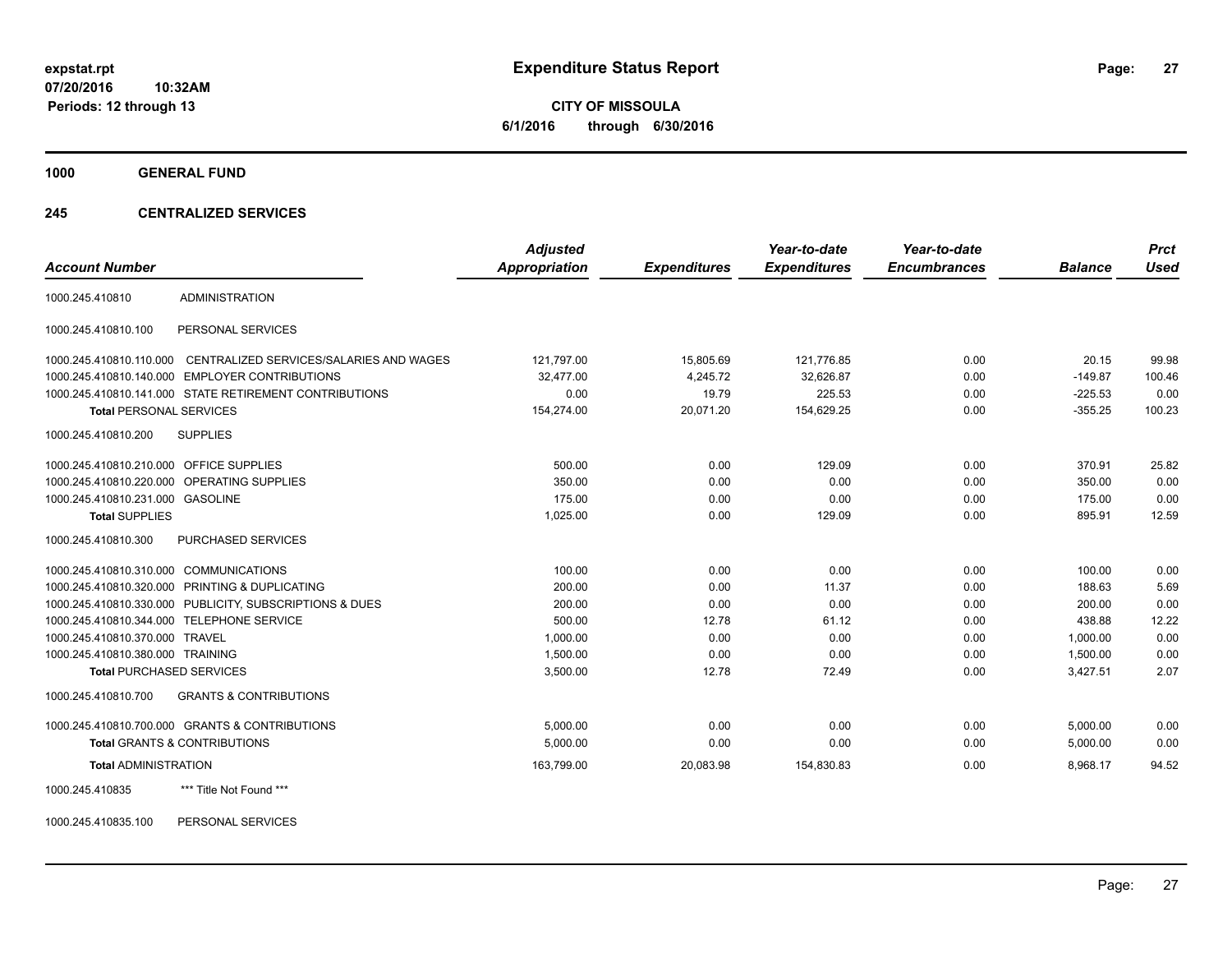**CITY OF MISSOULA 6/1/2016 through 6/30/2016**

**1000 GENERAL FUND**

### **245 CENTRALIZED SERVICES**

| <b>Account Number</b>                                            | <b>Adjusted</b><br><b>Appropriation</b> | <b>Expenditures</b> | Year-to-date<br><b>Expenditures</b> | Year-to-date<br><b>Encumbrances</b> | <b>Balance</b> | <b>Prct</b><br><b>Used</b> |
|------------------------------------------------------------------|-----------------------------------------|---------------------|-------------------------------------|-------------------------------------|----------------|----------------------------|
| 1000.245.410835.110.000 SALARIES AND WAGES                       | 85,866.00                               | 11,144.43           | 85,829.64                           | 0.00                                | 36.36          | 99.96                      |
| 1000.245.410835.140.000 EMPLOYER CONTRIBUTIONS                   | 23,564.00                               | 3,312.57            | 27,549.64                           | 0.00                                | $-3,985.64$    | 116.91                     |
| <b>Total PERSONAL SERVICES</b>                                   | 109,430.00                              | 14,457.00           | 113,379.28                          | 0.00                                | $-3,949.28$    | 103.61                     |
| <b>SUPPLIES</b><br>1000.245.410835.200                           |                                         |                     |                                     |                                     |                |                            |
| 1000.245.410835.210.000 OFFICE SUPPLIES                          | 200.00                                  | 433.95              | 433.95                              | 0.00                                | $-233.95$      | 216.98                     |
| 1000.245.410835.220.000 OPERATING SUPPLIES                       | 300.00                                  | 0.00                | 0.00                                | 0.00                                | 300.00         | 0.00                       |
| 1000.245.410835.231.000 GASOLINE                                 | 172.00                                  | 0.00                | 0.00                                | 0.00                                | 172.00         | 0.00                       |
| <b>Total SUPPLIES</b>                                            | 672.00                                  | 433.95              | 433.95                              | 0.00                                | 238.05         | 64.58                      |
| 1000.245.410835.300<br><b>PURCHASED SERVICES</b>                 |                                         |                     |                                     |                                     |                |                            |
| 1000.245.410835.310.000 COMMUNICATIONS                           | 100.00                                  | 0.00                | 0.00                                | 0.00                                | 100.00         | 0.00                       |
| 1000.245.410835.320.000 PRINTING & DUPLICATING                   | 100.00                                  | 0.00                | 0.00                                | 0.00                                | 100.00         | 0.00                       |
| 1000.245.410835.330.000 PUBLICITY, SUBSCRIPTIONS & DUES          | 150.00                                  | 0.00                | 0.00                                | 0.00                                | 150.00         | 0.00                       |
| 1000.245.410835.344.000 TELEPHONE SERVICE                        | 145.00                                  | 124.31              | 695.52                              | 0.00                                | $-550.52$      | 479.67                     |
| <b>Total PURCHASED SERVICES</b>                                  | 495.00                                  | 124.31              | 695.52                              | 0.00                                | $-200.52$      | 140.51                     |
| Total *** Title Not Found ***                                    | 110,597.00                              | 15,015.26           | 114,508.75                          | 0.00                                | $-3,911.75$    | 103.54                     |
| 1000.245.411010<br>*** Title Not Found ***                       |                                         |                     |                                     |                                     |                |                            |
| PERSONAL SERVICES<br>1000.245.411010.100                         |                                         |                     |                                     |                                     |                |                            |
| Total *** Title Not Found ***                                    | 0.00                                    | 0.00                | 0.00                                | 0.00                                | 0.00           | 0.00                       |
| <b>ENERGY CONSERVATION</b><br>1000.245.411231                    |                                         |                     |                                     |                                     |                |                            |
| 1000.245.411231.100<br>PERSONAL SERVICES                         |                                         |                     |                                     |                                     |                |                            |
| ENERGY COORDINATOR/SALARIES AND WAGES<br>1000.245.411231.110.000 | 51,690.00                               | 6,689.51            | 51,556.17                           | 0.00                                | 133.83         | 99.74                      |
| 1000.245.411231.140.000 EMPLOYER CONTRIBUTIONS                   | 20,757.00                               | 2,486.40            | 24,402.89                           | 0.00                                | $-3,645.89$    | 117.56                     |
| <b>Total PERSONAL SERVICES</b>                                   | 72,447.00                               | 9,175.91            | 75,959.06                           | 0.00                                | $-3,512.06$    | 104.85                     |
| <b>SUPPLIES</b><br>1000.245.411231.200                           |                                         |                     |                                     |                                     |                |                            |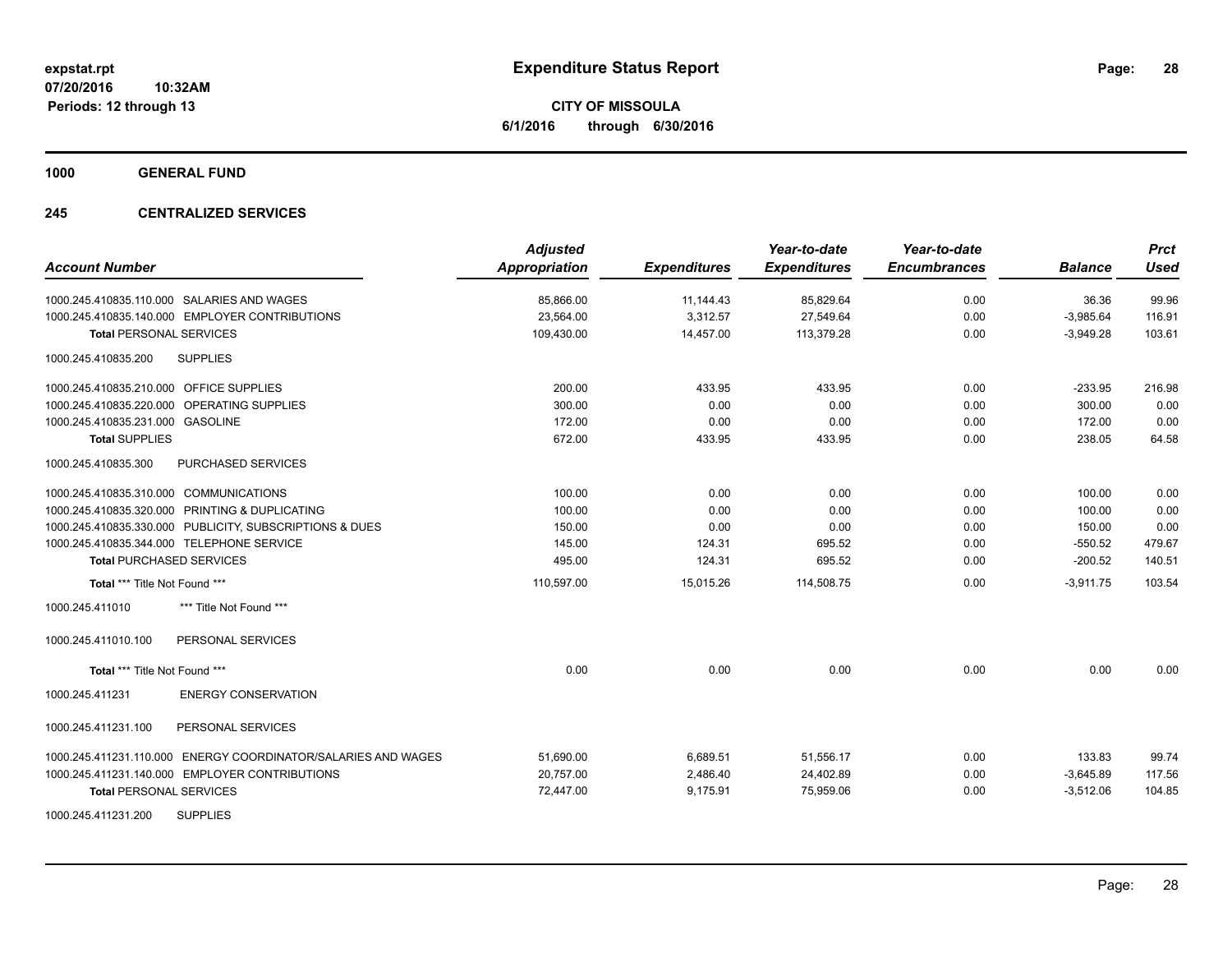**CITY OF MISSOULA 6/1/2016 through 6/30/2016**

**1000 GENERAL FUND**

### **245 CENTRALIZED SERVICES**

| <b>Account Number</b>                                   | <b>Adjusted</b><br>Appropriation | <b>Expenditures</b> | Year-to-date<br><b>Expenditures</b> | Year-to-date<br><b>Encumbrances</b> | <b>Balance</b> | <b>Prct</b><br><b>Used</b> |
|---------------------------------------------------------|----------------------------------|---------------------|-------------------------------------|-------------------------------------|----------------|----------------------------|
|                                                         |                                  |                     |                                     |                                     |                |                            |
| <b>OFFICE SUPPLIES</b><br>1000.245.411231.210.000       | 500.00                           | 0.00                | 80.93                               | 0.00                                | 419.07         | 16.19                      |
| 1000.245.411231.220.000 OPERATING SUPPLIES              | 350.00                           | 0.00                | 610.84                              | 0.00                                | $-260.84$      | 174.53                     |
| 1000.245.411231.231.000 GASOLINE                        | 175.00                           | 0.00                | 120.51                              | 0.00                                | 54.49          | 68.86                      |
| <b>Total SUPPLIES</b>                                   | 1,025.00                         | 0.00                | 812.28                              | 0.00                                | 212.72         | 79.25                      |
| 1000.245.411231.300<br><b>PURCHASED SERVICES</b>        |                                  |                     |                                     |                                     |                |                            |
| 1000.245.411231.310.000 COMMUNICATIONS                  | 200.00                           | 0.00                | 0.00                                | 0.00                                | 200.00         | 0.00                       |
| 1000.245.411231.320.000<br>PRINTING & DUPLICATING       | 250.00                           | 16.09               | 199.80                              | 0.00                                | 50.20          | 79.92                      |
| 1000.245.411231.330.000 PUBLICITY, SUBSCRIPTIONS & DUES | 200.00                           | 0.00                | 1,765.00                            | 0.00                                | $-1,565.00$    | 882.50                     |
| 1000.245.411231.344.000 TELEPHONE SERVICE               | 200.00                           | 0.00                | 0.00                                | 0.00                                | 200.00         | 0.00                       |
| 1000.245.411231.350.000 PROFESSIONAL SERVICES           | 11,500.00                        | 0.00                | 11,500.00                           | 0.00                                | 0.00           | 100.00                     |
| 1000.245.411231.370.000 TRAVEL                          | 1,000.00                         | 0.00                | 258.43                              | 0.00                                | 741.57         | 25.84                      |
| 1000.245.411231.380.000 TRAINING                        | 1,500.00                         | 0.00                | 0.00                                | 0.00                                | 1,500.00       | 0.00                       |
| <b>Total PURCHASED SERVICES</b>                         | 14,850.00                        | 16.09               | 13,723.23                           | 0.00                                | 1,126.77       | 92.41                      |
| <b>Total ENERGY CONSERVATION</b>                        | 88,322.00                        | 9,192.00            | 90,494.57                           | 0.00                                | $-2,172.57$    | 102.46                     |
| <b>Total CENTRALIZED SERVICES</b>                       | 362,718.00                       | 44,291.24           | 359,834.15                          | 0.00                                | 2,883.85       | 99.20                      |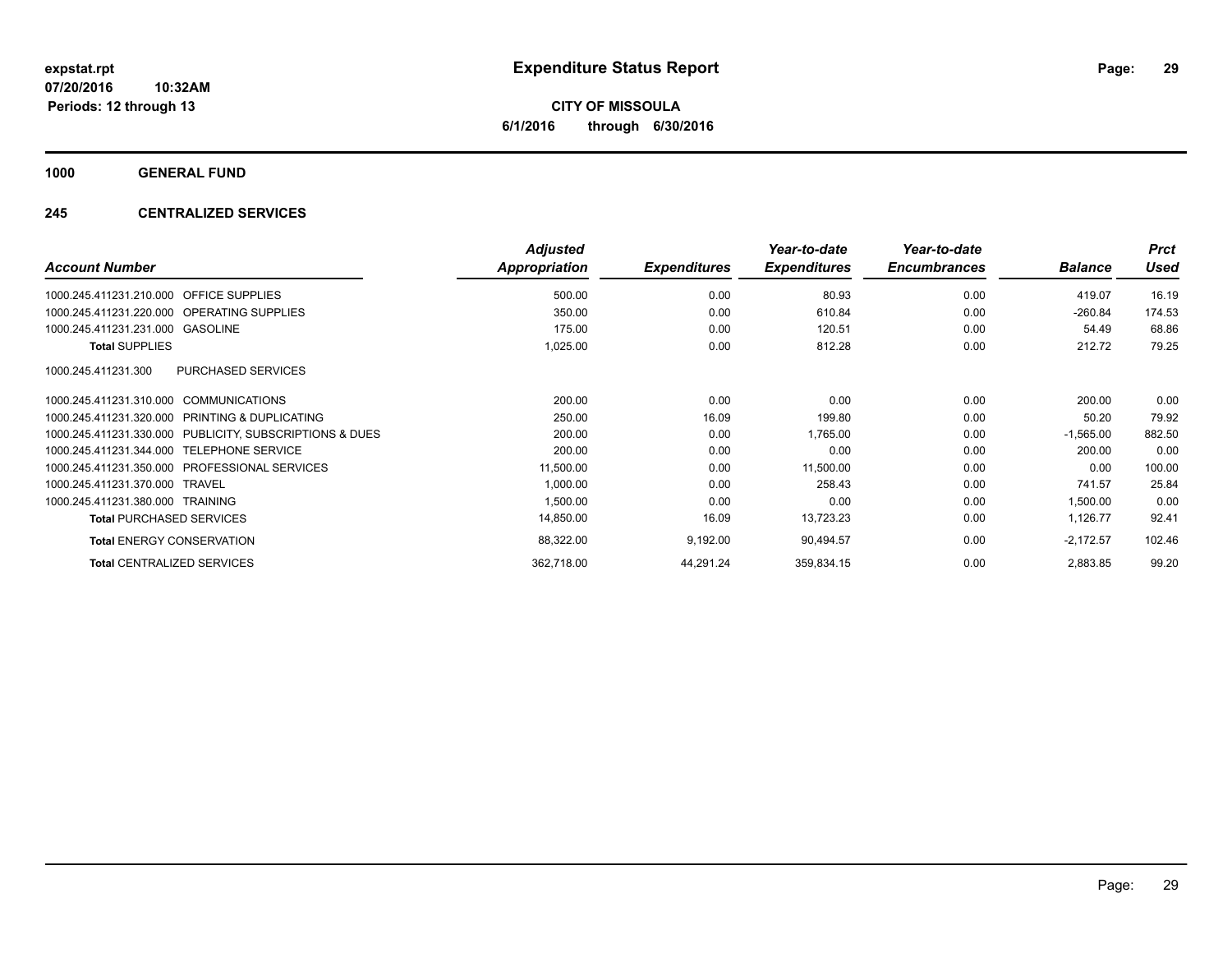**CITY OF MISSOULA 6/1/2016 through 6/30/2016**

**1000 GENERAL FUND**

### **250 DEVELOPMENT SERVICES**

|                                         |                                                              | <b>Adjusted</b>      |                     | Year-to-date        | Year-to-date        |                | <b>Prct</b> |
|-----------------------------------------|--------------------------------------------------------------|----------------------|---------------------|---------------------|---------------------|----------------|-------------|
| <b>Account Number</b>                   |                                                              | <b>Appropriation</b> | <b>Expenditures</b> | <b>Expenditures</b> | <b>Encumbrances</b> | <b>Balance</b> | <b>Used</b> |
| 1000.250.411000                         | *** Title Not Found ***                                      |                      |                     |                     |                     |                |             |
| 1000.250.411000.700                     | <b>GRANTS &amp; CONTRIBUTIONS</b>                            |                      |                     |                     |                     |                |             |
|                                         | 1000.250.411000.700.000 MISSOULA RAVALI TMA                  | 10,780.00            | 0.00                | 10,780.00           | 0.00                | 0.00           | 100.00      |
| Total *** Title Not Found ***           |                                                              | 10,780.00            | 0.00                | 10,780.00           | 0.00                | 0.00           | 100.00      |
| 1000.250.411010                         | <b>ADMINISTRATION</b>                                        |                      |                     |                     |                     |                |             |
| 1000.250.411010.100                     | PERSONAL SERVICES                                            |                      |                     |                     |                     |                |             |
|                                         | 1000.250.411010.110.000 ADMIN/SALARIES AND WAGES             | 127,657.00           | $-1,408.17$         | 167.652.21          | 0.00                | $-39,995.21$   | 131.33      |
|                                         | 1000.250.411010.120.000 ADMIN-OVERTIME/TERMINATION           | 1,155.00             | 0.00                | 0.00                | 0.00                | 1,155.00       | 0.00        |
|                                         | 1000.250.411010.140.000 ADMIN/EMPLOYER CONTRIBUTIONS         | 46,417.00            | $-1,250.08$         | 62,599.92           | 0.00                | $-16, 182.92$  | 134.86      |
|                                         | 1000.250.411010.141.000 ADMIN-STATE RETIREMENT CONTRIBUTIONS | 0.00                 | 111.35              | 1,210.45            | 0.00                | $-1,210.45$    | 0.00        |
| <b>Total PERSONAL SERVICES</b>          |                                                              | 175,229.00           | $-2,546.90$         | 231,462.58          | 0.00                | $-56,233.58$   | 132.09      |
| 1000.250.411010.200                     | <b>SUPPLIES</b>                                              |                      |                     |                     |                     |                |             |
| 1000.250.411010.210.000 OFFICE SUPPLIES |                                                              | 7,100.00             | 758.64              | 7.511.94            | 0.00                | $-411.94$      | 105.80      |
| 1000.250.411010.210.301 OFFICE SUPPLIES |                                                              | 0.00                 | 520.56              | 2,001.34            | 0.00                | $-2,001.34$    | 0.00        |
|                                         | 1000.250.411010.220.000 ADMIN-OPERATING SUPPLIES             | 181.00               | 0.00                | 116.25              | 0.00                | 64.75          | 64.23       |
|                                         | 1000.250.411010.230.000 REPAIR/MAINTENANCE                   | 50.00                | 0.00                | 715.50              | 0.00                | $-665.50$      | 1,431.00    |
| 1000.250.411010.231.000 GASOLINE        |                                                              | 500.00               | 0.00                | 0.00                | 0.00                | 500.00         | 0.00        |
| 1000.250.411010.240.000 OTHER SUPPLIES  |                                                              | 100.00               | 0.00                | 0.00                | 0.00                | 100.00         | 0.00        |
| <b>Total SUPPLIES</b>                   |                                                              | 7,931.00             | 1,279.20            | 10,345.03           | 0.00                | $-2,414.03$    | 130.44      |
| 1000.250.411010.300                     | PURCHASED SERVICES                                           |                      |                     |                     |                     |                |             |
| 1000.250.411010.310.000 COMMUNICATIONS  |                                                              | 2.000.00             | 0.00                | 4.25                | 0.00                | 1.995.75       | 0.21        |
| 1000.250.411010.310.351 COMMUNICATIONS  |                                                              | 0.00                 | 0.00                | 146.74              | 0.00                | $-146.74$      | 0.00        |
|                                         | 1000.250.411010.320.000 PRINTING & DUPLICATING               | 1,365.00             | 73.61               | 362.73              | 0.00                | 1,002.27       | 26.57       |
|                                         | 1000.250.411010.330.000 PUBLICITY, SUBSCRIPTIONS & DUES      | 1,370.00             | 234.28              | 2,118.76            | 0.00                | $-748.76$      | 154.65      |
|                                         | 1000.250.411010.344.000 TELEPHONE SERVICE                    | 655.00               | 106.70              | 935.44              | 0.00                | $-280.44$      | 142.82      |
|                                         | 1000.250.411010.350.000 PROFESSIONAL SERVICES                | 500.00               | 3,701.45            | 6,343.33            | 0.00                | $-5,843.33$    | 1,268.67    |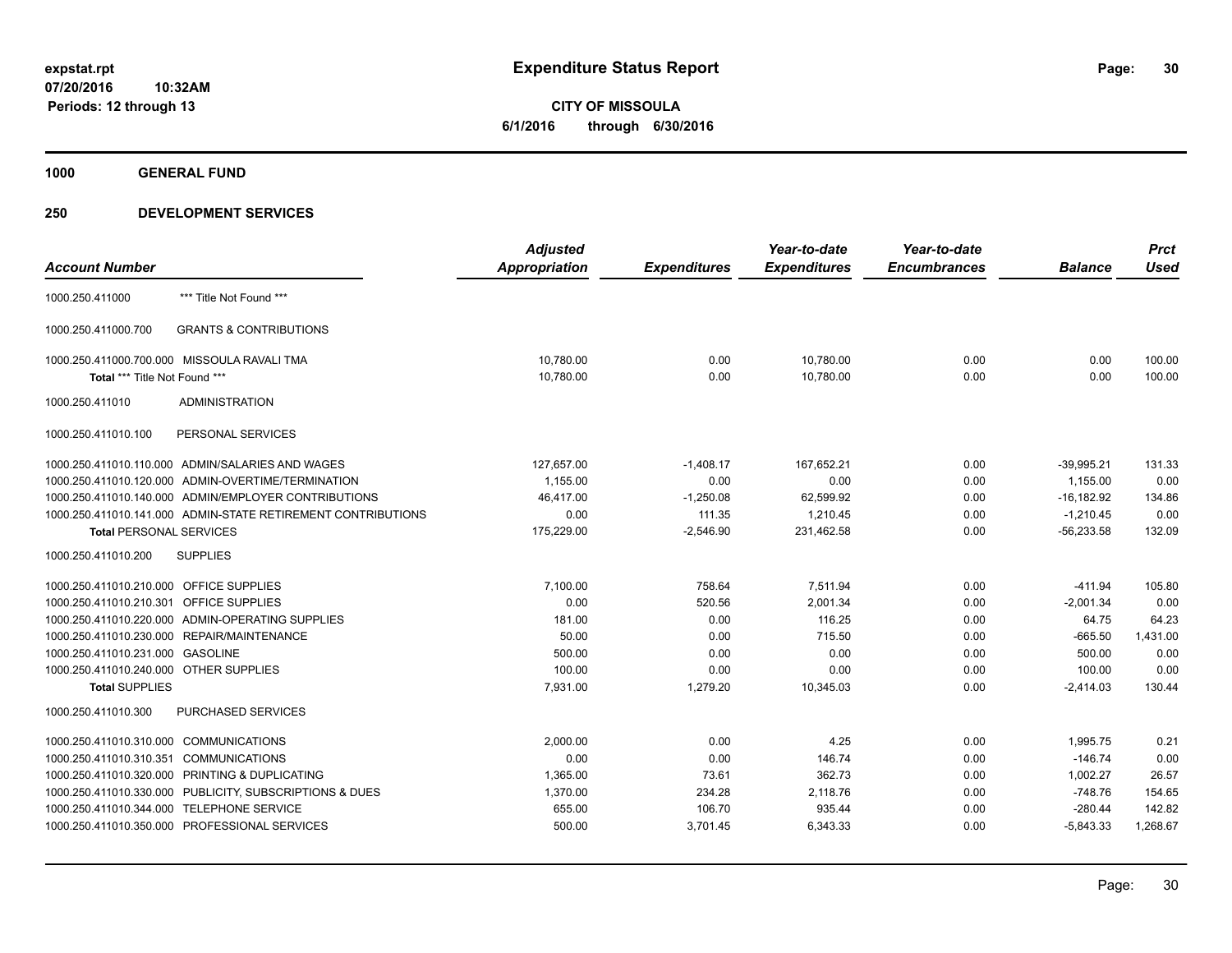**CITY OF MISSOULA 6/1/2016 through 6/30/2016**

**1000 GENERAL FUND**

### **250 DEVELOPMENT SERVICES**

| <b>Account Number</b>                                                                                                    | <b>Adjusted</b><br><b>Appropriation</b> | <b>Expenditures</b>            | Year-to-date<br><b>Expenditures</b>  | Year-to-date<br><b>Encumbrances</b> | <b>Balance</b>                        | <b>Prct</b><br><b>Used</b> |
|--------------------------------------------------------------------------------------------------------------------------|-----------------------------------------|--------------------------------|--------------------------------------|-------------------------------------|---------------------------------------|----------------------------|
| 1000.250.411010.360.000 REPAIR & MAINTENANCE<br>1000.250.411010.370.000 TRAVEL<br>1000.250.411010.380.000 TRAINING       | 650.00<br>1,500.00<br>1,300.00          | 0.00<br>0.00<br>0.00           | 37.50<br>0.00<br>516.00              | 0.00<br>0.00<br>0.00                | 612.50<br>1,500.00<br>784.00          | 5.77<br>0.00<br>39.69      |
| <b>Total PURCHASED SERVICES</b><br><b>Total ADMINISTRATION</b>                                                           | 9,340.00<br>192,500.00                  | 4,116.04<br>2,848.34           | 10,464.75<br>252,272.36              | 0.00<br>0.00                        | $-1,124.75$<br>$-59,772.36$           | 112.04<br>131.05           |
| 1000.250.411030<br><b>GRANTS &amp; COMMUNITY PROGRAM CONTRIBUTIONS</b>                                                   |                                         |                                |                                      |                                     |                                       |                            |
| PERSONAL SERVICES<br>1000.250.411030.100                                                                                 |                                         |                                |                                      |                                     |                                       |                            |
| <b>Total PERSONAL SERVICES</b>                                                                                           | 0.00                                    | 0.00                           | 0.00                                 | 0.00                                | 0.00                                  | 0.00                       |
| <b>SUPPLIES</b><br>1000.250.411030.200                                                                                   |                                         |                                |                                      |                                     |                                       |                            |
| <b>Total SUPPLIES</b>                                                                                                    | 0.00                                    | 0.00                           | 0.00                                 | 0.00                                | 0.00                                  | 0.00                       |
| 1000.250.411030.300<br>PURCHASED SERVICES                                                                                |                                         |                                |                                      |                                     |                                       |                            |
| 1000.250.411030.380.000 PLANNING-TRAINING<br>1000.250.411030.390.000 GCP CONTRIBUTION<br><b>Total PURCHASED SERVICES</b> | 0.00<br>165,204.00<br>165,204.00        | 0.00<br>41,297.00<br>41,297.00 | $-78.00$<br>222,619.30<br>222,541.30 | 0.00<br>0.00<br>0.00                | 78.00<br>$-57,415.30$<br>$-57,337.30$ | 0.00<br>134.75<br>134.71   |
| 1000.250.411030.800<br>OTHER OBJECTS                                                                                     |                                         |                                |                                      |                                     |                                       |                            |
| <b>Total OTHER OBJECTS</b><br>1000.250.411030.900<br><b>CAPITAL OUTLAY</b>                                               | 0.00                                    | 0.00                           | 0.00                                 | 0.00                                | 0.00                                  | 0.00                       |
| <b>Total CAPITAL OUTLAY</b>                                                                                              | 0.00                                    | 0.00                           | 0.00                                 | 0.00                                | 0.00                                  | 0.00                       |
| <b>Total GRANTS &amp; COMMUNITY PROGRAM CONTRIBUTIONS</b>                                                                | 165,204.00                              | 41,297.00                      | 222,541.30                           | 0.00                                | $-57,337.30$                          | 134.71                     |
| 1000.250.411031<br>PLANNING SUBSIDY                                                                                      |                                         |                                |                                      |                                     |                                       |                            |
| OTHER OBJECTS<br>1000.250.411031.800                                                                                     |                                         |                                |                                      |                                     |                                       |                            |
| 1000.250.411031.820.000 PLANNING SUBSIDY                                                                                 | 18,900.00                               | 0.00                           | 0.00                                 | 0.00                                | 18,900.00                             | 0.00                       |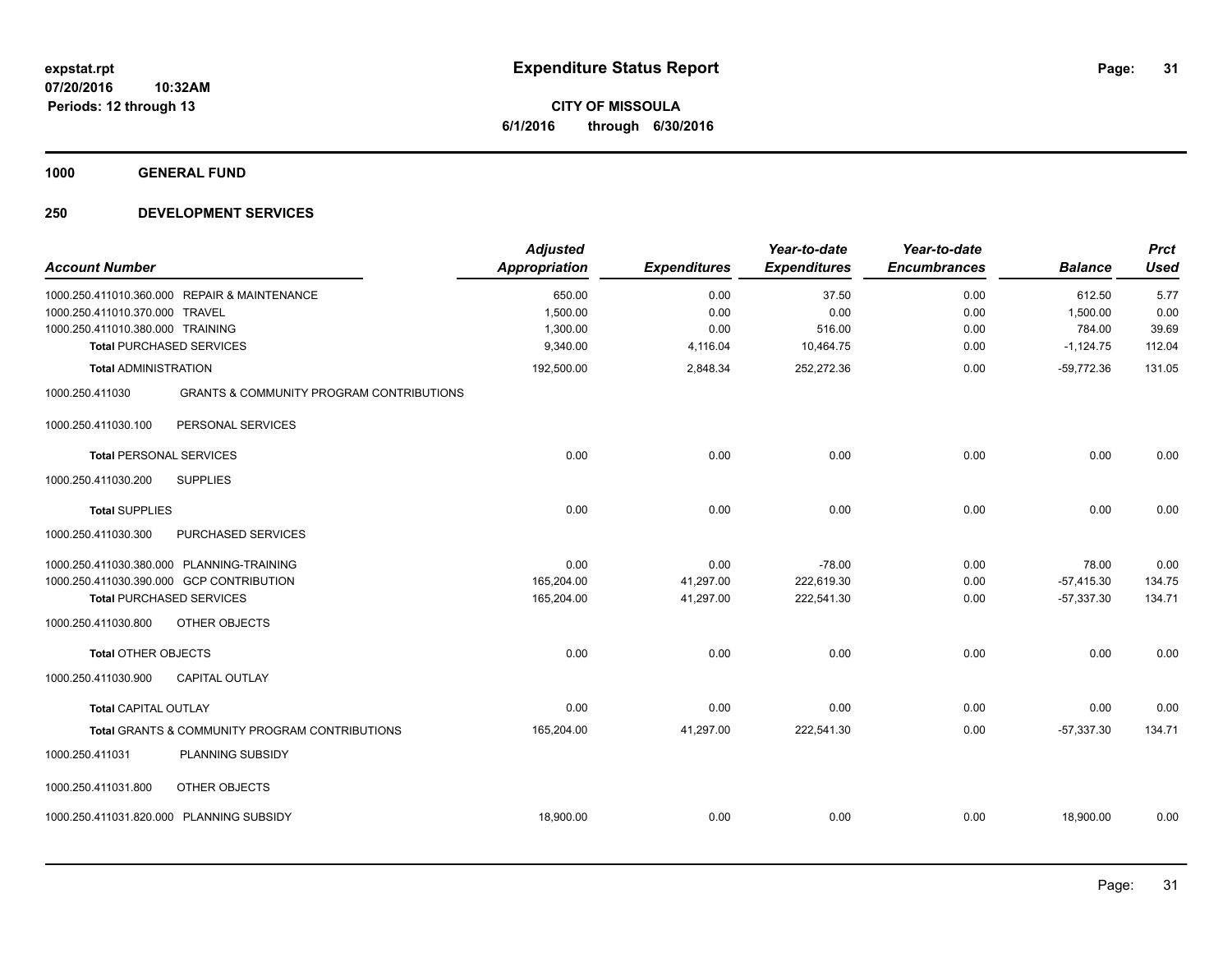**CITY OF MISSOULA 6/1/2016 through 6/30/2016**

**1000 GENERAL FUND**

### **250 DEVELOPMENT SERVICES**

| <b>Account Number</b>                  |                                                                | <b>Adjusted</b><br><b>Appropriation</b> | <b>Expenditures</b> | Year-to-date<br><b>Expenditures</b> | Year-to-date<br><b>Encumbrances</b> | <b>Balance</b> | <b>Prct</b><br><b>Used</b> |
|----------------------------------------|----------------------------------------------------------------|-----------------------------------------|---------------------|-------------------------------------|-------------------------------------|----------------|----------------------------|
| <b>Total PLANNING SUBSIDY</b>          |                                                                | 18,900.00                               | 0.00                | 0.00                                | 0.00                                | 18,900.00      | 0.00                       |
| 1000.250.411050                        | DEVELOPMENT & PERMIT REVIEWS                                   |                                         |                     |                                     |                                     |                |                            |
| 1000.250.411050.100                    | PERSONAL SERVICES                                              |                                         |                     |                                     |                                     |                |                            |
|                                        | 1000.250.411050.110.000 DEV & PERMIT REVIEW/SALARIES AND WAGES | 479,466.00                              | 42.265.76           | 541,661.59                          | 0.00                                | $-62.195.59$   | 112.97                     |
|                                        | 1000.250.411050.120.000 OVERTIME/TERMINATION                   | 684.00                                  | 0.00                | 0.00                                | 0.00                                | 684.00         | 0.00                       |
|                                        | 1000.250.411050.140.000 EMPLOYER CONTRIBUTIONS                 | 154,396.00                              | 20,222.45           | 206,962.97                          | 0.00                                | $-52,566.97$   | 134.05                     |
| <b>Total PERSONAL SERVICES</b>         |                                                                | 634,546.00                              | 62,488.21           | 748,624.56                          | 0.00                                | $-114,078.56$  | 117.98                     |
| 1000.250.411050.200                    | <b>SUPPLIES</b>                                                |                                         |                     |                                     |                                     |                |                            |
|                                        | 1000.250.411050.210.000 DEV & PERMIT REVIEW-OFFICE SUPPLIES    | 4,550.00                                | 129.88              | 3,383.65                            | 0.00                                | 1,166.35       | 74.37                      |
| 1000.250.411050.210.301                | <b>OFFICE SUPPLIES</b>                                         | 0.00                                    | 151.01              | 734.60                              | 0.00                                | $-734.60$      | 0.00                       |
|                                        | 1000.250.411050.220.000 OPERATING SUPPLIES                     | 600.00                                  | 0.00                | 2.728.56                            | 0.00                                | $-2,128.56$    | 454.76                     |
|                                        | 1000.250.411050.230.000 REPAIR/MAINTENANCE                     | 700.00                                  | 0.00                | 1,109.14                            | 0.00                                | $-409.14$      | 158.45                     |
|                                        | 1000.250.411050.231.000 DEV & PERMIT REVIEW-GASOLINE           | 1,800.00                                | 56.82               | 916.86                              | 0.00                                | 883.14         | 50.94                      |
| 1000.250.411050.240.000 OTHER SUPPLIES |                                                                | 255.00                                  | 0.00                | 170.10                              | 0.00                                | 84.90          | 66.71                      |
| <b>Total SUPPLIES</b>                  |                                                                | 7,905.00                                | 337.71              | 9,042.91                            | 0.00                                | $-1,137.91$    | 114.39                     |
| 1000.250.411050.300                    | <b>PURCHASED SERVICES</b>                                      |                                         |                     |                                     |                                     |                |                            |
| 1000.250.411050.310.000 COMMUNICATIONS |                                                                | 5,000.00                                | 0.00                | 506.62                              | 0.00                                | 4,493.38       | 10.13                      |
| 1000.250.411050.310.351                | <b>COMMUNICATIONS</b>                                          | 0.00                                    | 2,832.79            | 6,653.82                            | 0.00                                | $-6,653.82$    | 0.00                       |
|                                        | 1000.250.411050.320.000 PRINTING & DUPLICATING                 | 5.019.00                                | 34.95               | 1,187.08                            | 0.00                                | 3,831.92       | 23.65                      |
|                                        | 1000.250.411050.330.000 PUBLICITY, SUBSCRIPTIONS & DUES        | 3,680.00                                | 949.84              | 6,348.92                            | 0.00                                | $-2,668.92$    | 172.53                     |
|                                        | 1000.250.411050.344.000 TELEPHONE SERVICE                      | 3,015.00                                | 795.03              | 4,176.69                            | 0.00                                | $-1,161.69$    | 138.53                     |
|                                        | 1000.250.411050.350.000 PROFESSIONAL SERVICES                  | 24.606.00                               | 3,397.63            | 12.625.16                           | 0.00                                | 11.980.84      | 51.31                      |
|                                        | 1000.250.411050.360.000 REPAIR & MAINTENANCE                   | 945.00                                  | 0.00                | 0.00                                | 0.00                                | 945.00         | 0.00                       |
|                                        | 1000.250.411050.370.000 DEV & PERMIT REVIEW-TRAVEL             | 8,373.00                                | $-395.40$           | 6,023.58                            | 0.00                                | 2,349.42       | 71.94                      |
| 1000.250.411050.380.000 TRAINING       |                                                                | 6,589.00                                | 89.00               | 2,908.00                            | 0.00                                | 3,681.00       | 44.13                      |
| <b>Total PURCHASED SERVICES</b>        |                                                                | 57,227.00                               | 7,703.84            | 40,429.87                           | 0.00                                | 16,797.13      | 70.65                      |

1000.250.411050.900 CAPITAL OUTLAY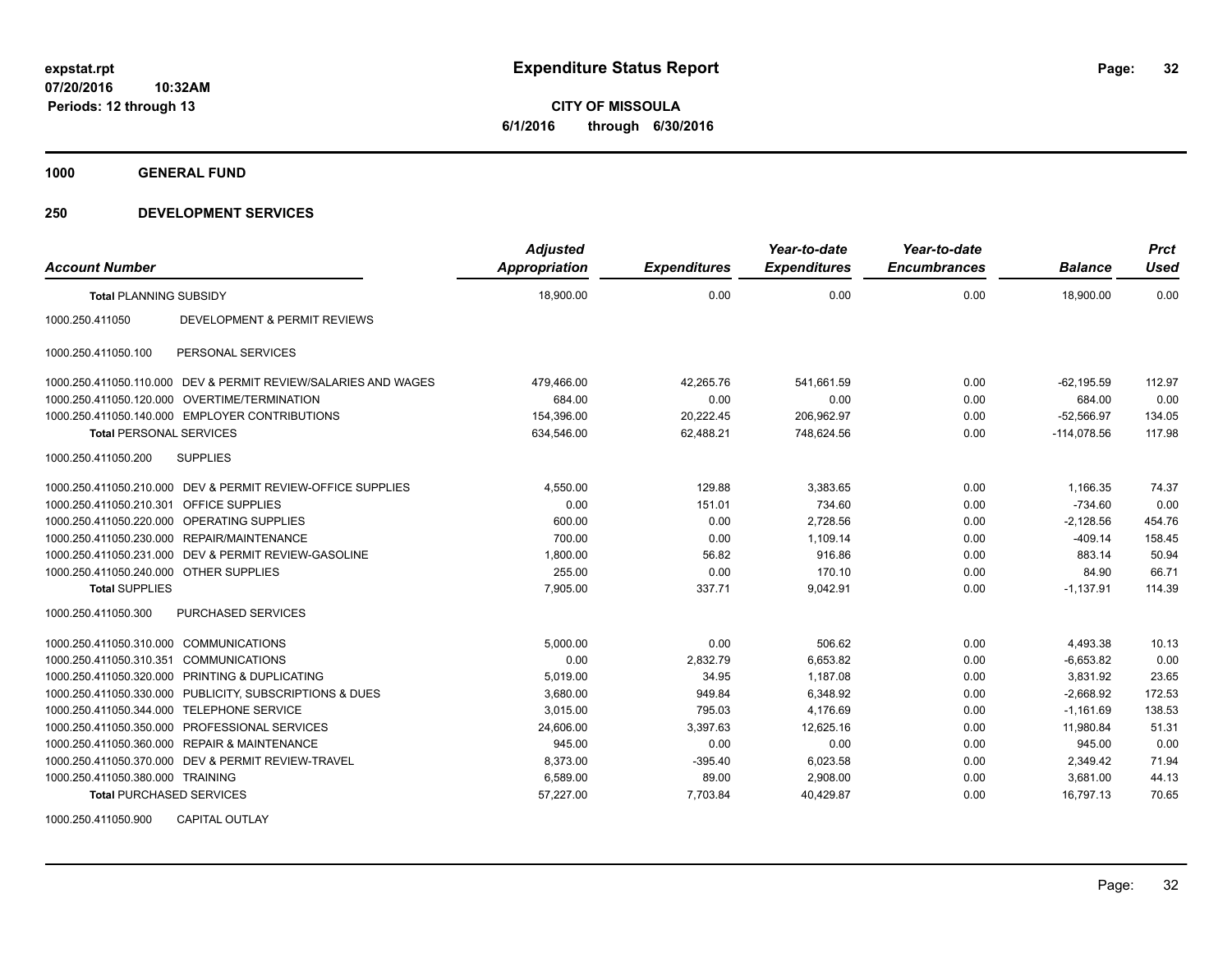**Periods: 12 through 13**

**33**

**CITY OF MISSOULA 6/1/2016 through 6/30/2016**

**1000 GENERAL FUND**

### **250 DEVELOPMENT SERVICES**

**10:32AM**

| <b>Account Number</b>                   |                                                         | <b>Adjusted</b><br><b>Appropriation</b> | <b>Expenditures</b> | Year-to-date<br><b>Expenditures</b> | Year-to-date<br><b>Encumbrances</b> | <b>Balance</b> | <b>Prct</b><br><b>Used</b> |
|-----------------------------------------|---------------------------------------------------------|-----------------------------------------|---------------------|-------------------------------------|-------------------------------------|----------------|----------------------------|
| <b>Total CAPITAL OUTLAY</b>             |                                                         | 0.00                                    | 0.00                | 0.00                                | 0.00                                | 0.00           | 0.00                       |
|                                         | <b>Total DEVELOPMENT &amp; PERMIT REVIEWS</b>           | 699,678.00                              | 70,529.76           | 798,097.34                          | 0.00                                | $-98,419.34$   | 114.07                     |
| 1000.250.411055                         | <b>CODE COMPLIANCE</b>                                  |                                         |                     |                                     |                                     |                |                            |
| 1000.250.411055.100                     | PERSONAL SERVICES                                       |                                         |                     |                                     |                                     |                |                            |
|                                         | 1000.250.411055.110.000 SALARIES AND WAGES              | 297,580.00                              | 25,299.76           | 225,427.32                          | 0.00                                | 72,152.68      | 75.75                      |
|                                         | 1000.250.411055.140.000 EMPLOYER CONTRIBUTIONS          | 113,997.00                              | 9,118.26            | 92,348.90                           | 0.00                                | 21,648.10      | 81.01                      |
| <b>Total PERSONAL SERVICES</b>          |                                                         | 411,577.00                              | 34,418.02           | 317,776.22                          | 0.00                                | 93,800.78      | 77.21                      |
| 1000.250.411055.200                     | <b>SUPPLIES</b>                                         |                                         |                     |                                     |                                     |                |                            |
| 1000.250.411055.210.000 OFFICE SUPPLIES |                                                         | 1,096.00                                | 0.00                | 1,021.36                            | 0.00                                | 74.64          | 93.19                      |
|                                         | 1000.250.411055.220.000 OPERATING SUPPLIES              | 200.00                                  | 0.00                | 1,480.72                            | 0.00                                | $-1,280.72$    | 740.36                     |
|                                         | 1000.250.411055.230.000 REPAIR/MAINTENANCE              | 1,200.00                                | 0.00                | 249.03                              | 0.00                                | 950.97         | 20.75                      |
| 1000.250.411055.231.000 GASOLINE        |                                                         | 6,600.00                                | 299.39              | 3,626.73                            | 0.00                                | 2,973.27       | 54.95                      |
| 1000.250.411055.240.000 OTHER SUPPLIES  |                                                         | 500.00                                  | 182.00              | 684.41                              | 0.00                                | $-184.41$      | 136.88                     |
| <b>Total SUPPLIES</b>                   |                                                         | 9,596.00                                | 481.39              | 7,062.25                            | 0.00                                | 2,533.75       | 73.60                      |
| 1000.250.411055.300                     | <b>PURCHASED SERVICES</b>                               |                                         |                     |                                     |                                     |                |                            |
| 1000.250.411055.310.000 COMMUNICATIONS  |                                                         | 800.00                                  | 20.67               | 36.79                               | 0.00                                | 763.21         | 4.60                       |
| 1000.250.411055.310.351 COMMUNICATIONS  |                                                         | 0.00                                    | 318.89              | 793.80                              | 0.00                                | $-793.80$      | 0.00                       |
|                                         | 1000.250.411055.320.000 PRINTING & DUPLICATING          | 1,000.00                                | 0.00                | 275.28                              | 0.00                                | 724.72         | 27.53                      |
|                                         | 1000.250.411055.330.000 PUBLICITY, SUBSCRIPTIONS & DUES | 600.00                                  | 0.00                | 544.80                              | 0.00                                | 55.20          | 90.80                      |
|                                         | 1000.250.411055.344.000 TELEPHONE SERVICE               | 3,400.00                                | 411.55              | 4,236.59                            | 0.00                                | $-836.59$      | 124.61                     |
|                                         | 1000.250.411055.350.000 PROFESSIONAL SERVICES           | 500.00                                  | 0.00                | 1.505.67                            | 0.00                                | $-1,005.67$    | 301.13                     |
|                                         | 1000.250.411055.360.000 REPAIR & MAINTENANCE            | 660.00                                  | 0.00                | 84.11                               | 0.00                                | 575.89         | 12.74                      |
| 1000.250.411055.370.000 TRAVEL          |                                                         | 2,000.00                                | 0.00                | 1,189.03                            | 0.00                                | 810.97         | 59.45                      |
| 1000.250.411055.380.000 TRAINING        |                                                         | 2,500.00                                | 0.00                | 230.00                              | 0.00                                | 2,270.00       | 9.20                       |
|                                         | 1000.250.411055.390.000 OTHER PURCHASED SERVICES        | 1,200.00                                | 0.00                | 0.00                                | 0.00                                | 1,200.00       | 0.00                       |
| <b>Total PURCHASED SERVICES</b>         |                                                         | 12,660.00                               | 751.11              | 8,896.07                            | 0.00                                | 3,763.93       | 70.27                      |
| <b>Total CODE COMPLIANCE</b>            |                                                         | 433,833.00                              | 35,650.52           | 333,734.54                          | 0.00                                | 100,098.46     | 76.93                      |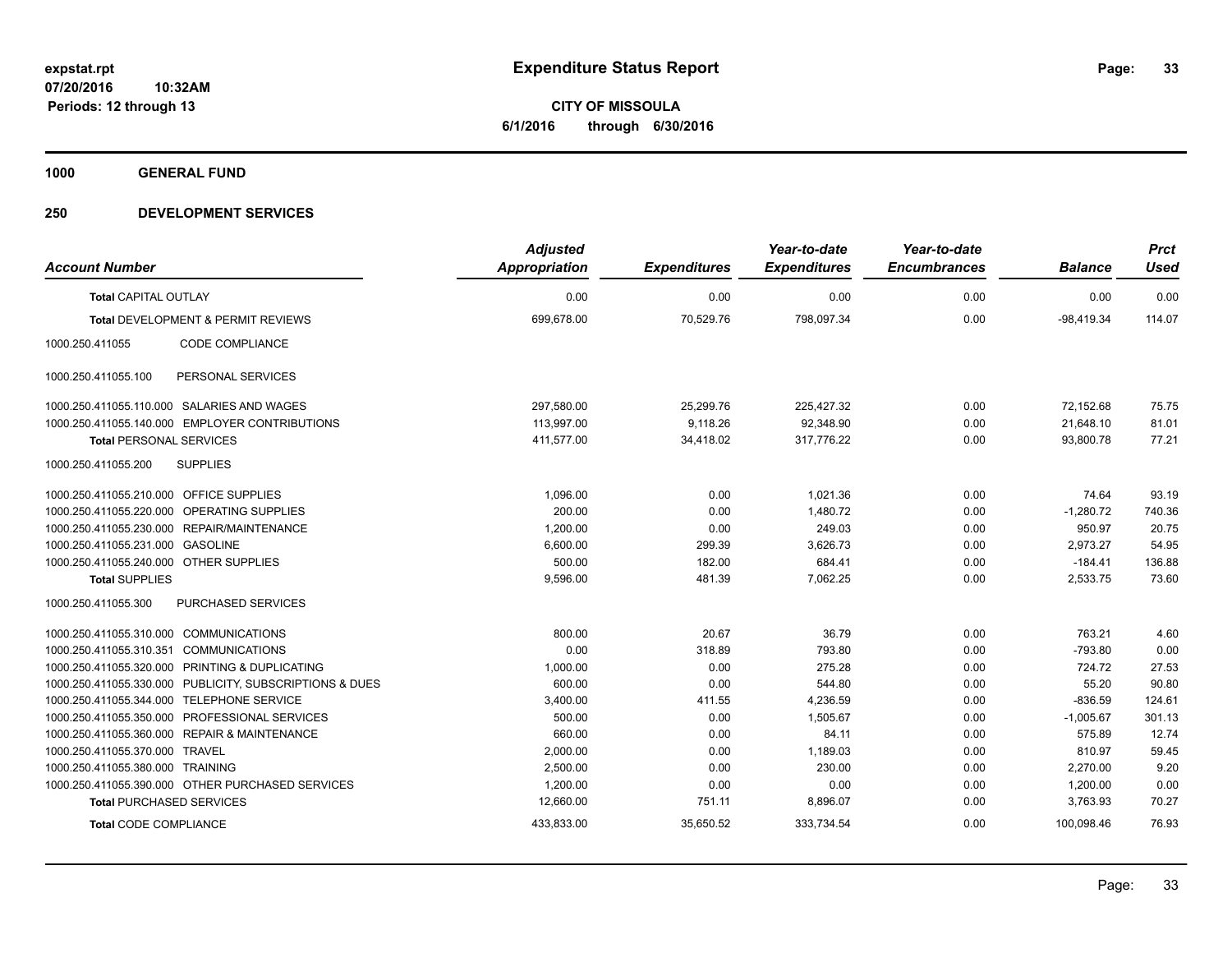# **CITY OF MISSOULA 6/1/2016 through 6/30/2016**

**1000 GENERAL FUND**

### **250 DEVELOPMENT SERVICES**

| <b>Account Number</b>          |                                         | <b>Adjusted</b><br><b>Appropriation</b> | <b>Expenditures</b> | Year-to-date<br><b>Expenditures</b> | Year-to-date<br><b>Encumbrances</b> | <b>Balance</b> | <b>Prct</b><br><b>Used</b> |
|--------------------------------|-----------------------------------------|-----------------------------------------|---------------------|-------------------------------------|-------------------------------------|----------------|----------------------------|
| 1000.250.411070                | <b>TRANSPORTATION</b>                   |                                         |                     |                                     |                                     |                |                            |
| 1000.250.411070.100            | PERSONAL SERVICES                       |                                         |                     |                                     |                                     |                |                            |
| <b>Total PERSONAL SERVICES</b> |                                         | 0.00                                    | 0.00                | 0.00                                | 0.00                                | 0.00           | 0.00                       |
| 1000.250.411070.200            | <b>SUPPLIES</b>                         |                                         |                     |                                     |                                     |                |                            |
| <b>Total SUPPLIES</b>          |                                         | 0.00                                    | 0.00                | 0.00                                | 0.00                                | 0.00           | 0.00                       |
| 1000.250.411070.300            | PURCHASED SERVICES                      |                                         |                     |                                     |                                     |                |                            |
|                                | <b>Total PURCHASED SERVICES</b>         | 0.00                                    | 0.00                | 0.00                                | 0.00                                | 0.00           | 0.00                       |
| 1000.250.411070.500            | <b>FIXED CHARGES</b>                    |                                         |                     |                                     |                                     |                |                            |
| <b>Total FIXED CHARGES</b>     |                                         | 0.00                                    | 0.00                | 0.00                                | 0.00                                | 0.00           | 0.00                       |
| 1000.250.411070.700            | <b>GRANTS &amp; CONTRIBUTIONS</b>       |                                         |                     |                                     |                                     |                |                            |
|                                | <b>Total GRANTS &amp; CONTRIBUTIONS</b> | 0.00                                    | 0.00                | 0.00                                | 0.00                                | 0.00           | 0.00                       |
| 1000.250.411070.800            | OTHER OBJECTS                           |                                         |                     |                                     |                                     |                |                            |
| <b>Total TRANSPORTATION</b>    |                                         | 0.00                                    | 0.00                | 0.00                                | 0.00                                | 0.00           | 0.00                       |
| 1000.250.411080                | <b>MIM MDT</b>                          |                                         |                     |                                     |                                     |                |                            |
| 1000.250.411080.100            | PERSONAL SERVICES                       |                                         |                     |                                     |                                     |                |                            |
| <b>Total PERSONAL SERVICES</b> |                                         | 0.00                                    | 0.00                | 0.00                                | 0.00                                | 0.00           | 0.00                       |
| 1000.250.411080.200            | <b>SUPPLIES</b>                         |                                         |                     |                                     |                                     |                |                            |
| <b>Total SUPPLIES</b>          |                                         | 0.00                                    | 0.00                | 0.00                                | 0.00                                | 0.00           | 0.00                       |
| 1000.250.411080.300            | PURCHASED SERVICES                      |                                         |                     |                                     |                                     |                |                            |
|                                | <b>Total PURCHASED SERVICES</b>         | 0.00                                    | 0.00                | 0.00                                | 0.00                                | 0.00           | 0.00                       |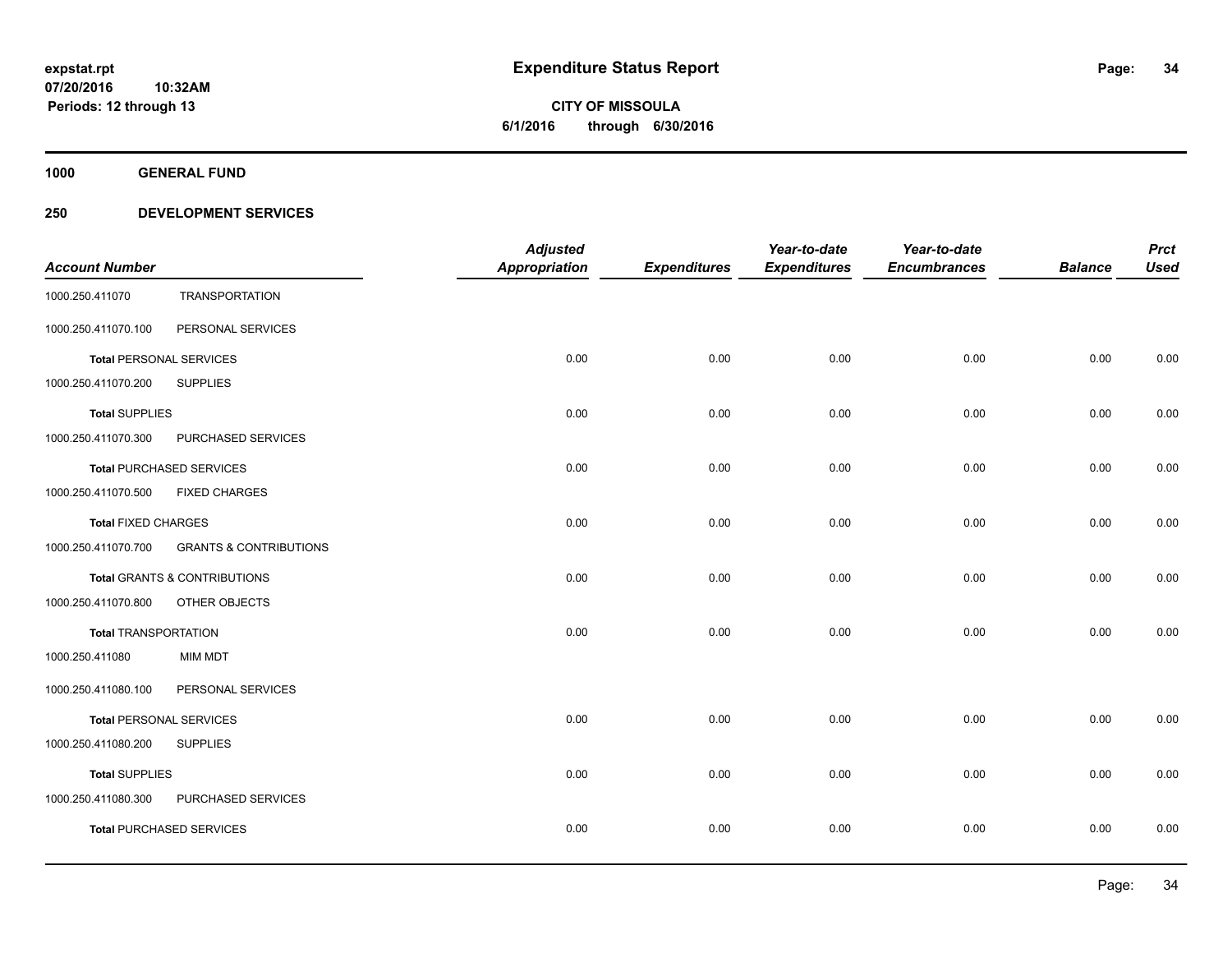**CITY OF MISSOULA 6/1/2016 through 6/30/2016**

**1000 GENERAL FUND**

**Periods: 12 through 13**

### **250 DEVELOPMENT SERVICES**

**10:32AM**

|                                |                                                  | <b>Adjusted</b>      |                     | Year-to-date        | Year-to-date        |                | <b>Prct</b> |
|--------------------------------|--------------------------------------------------|----------------------|---------------------|---------------------|---------------------|----------------|-------------|
| <b>Account Number</b>          |                                                  | <b>Appropriation</b> | <b>Expenditures</b> | <b>Expenditures</b> | <b>Encumbrances</b> | <b>Balance</b> | <b>Used</b> |
| 1000.250.411080.500            | <b>FIXED CHARGES</b>                             |                      |                     |                     |                     |                |             |
| <b>Total FIXED CHARGES</b>     |                                                  | 0.00                 | 0.00                | 0.00                | 0.00                | 0.00           | 0.00        |
| 1000.250.411080.700            | <b>GRANTS &amp; CONTRIBUTIONS</b>                |                      |                     |                     |                     |                |             |
|                                | 1000.250.411080.700.000 MIM AND BIKE PED SUBSIDY | 9,900.00             | 0.00                | 0.00                | 0.00                | 9,900.00       | 0.00        |
|                                | <b>Total GRANTS &amp; CONTRIBUTIONS</b>          | 9,900.00             | 0.00                | 0.00                | 0.00                | 9,900.00       | 0.00        |
| 1000.250.411080.800            | OTHER OBJECTS                                    |                      |                     |                     |                     |                |             |
|                                | 1000.250.411080.820.000 MIM & BIKE PED SUBSIDY   | 82,086.00            | 0.00                | 9,900.00            | 0.00                | 72,186.00      | 12.06       |
| <b>Total OTHER OBJECTS</b>     |                                                  | 82,086.00            | 0.00                | 9,900.00            | 0.00                | 72,186.00      | 12.06       |
| <b>Total MIM MDT</b>           |                                                  | 91,986.00            | 0.00                | 9,900.00            | 0.00                | 82,086.00      | 10.76       |
| 1000.250.411081                | <b>MIM-TRANSIT</b>                               |                      |                     |                     |                     |                |             |
| 1000.250.411081.100            | PERSONAL SERVICES                                |                      |                     |                     |                     |                |             |
| <b>Total PERSONAL SERVICES</b> |                                                  | 0.00                 | 0.00                | 0.00                | 0.00                | 0.00           | 0.00        |
| 1000.250.411081.200            | <b>SUPPLIES</b>                                  |                      |                     |                     |                     |                |             |
| <b>Total SUPPLIES</b>          |                                                  | 0.00                 | 0.00                | 0.00                | 0.00                | 0.00           | 0.00        |
| 1000.250.411081.300            | PURCHASED SERVICES                               |                      |                     |                     |                     |                |             |
|                                | <b>Total PURCHASED SERVICES</b>                  | 0.00                 | 0.00                | 0.00                | 0.00                | 0.00           | 0.00        |
| 1000.250.411081.500            | <b>FIXED CHARGES</b>                             |                      |                     |                     |                     |                |             |
| <b>Total FIXED CHARGES</b>     |                                                  | 0.00                 | 0.00                | 0.00                | 0.00                | 0.00           | 0.00        |
| 1000.250.411081.700            | <b>GRANTS &amp; CONTRIBUTIONS</b>                |                      |                     |                     |                     |                |             |
|                                | <b>Total GRANTS &amp; CONTRIBUTIONS</b>          | 0.00                 | 0.00                | 0.00                | 0.00                | 0.00           | 0.00        |
| 1000.250.411081.900            | <b>CAPITAL OUTLAY</b>                            |                      |                     |                     |                     |                |             |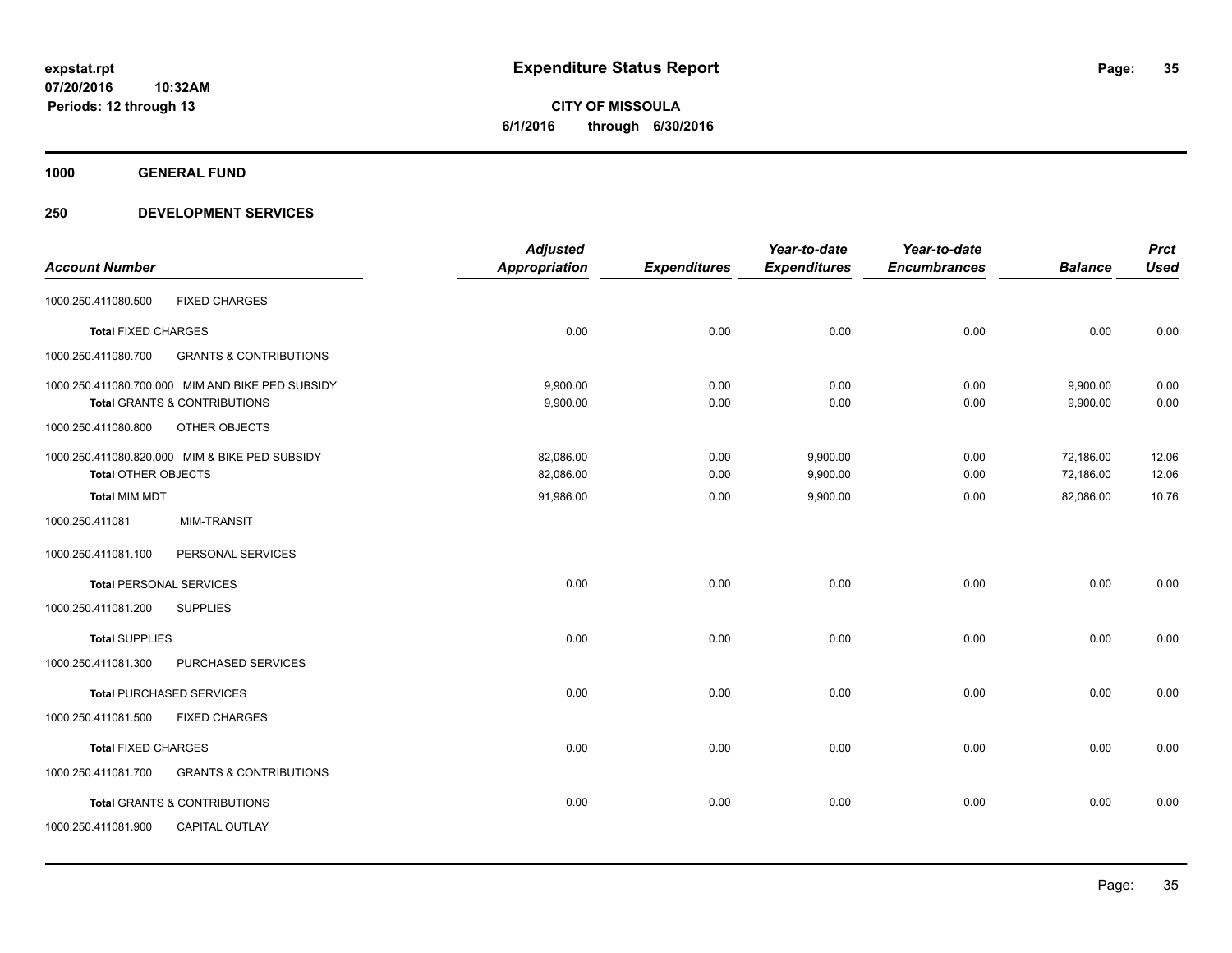**CITY OF MISSOULA 6/1/2016 through 6/30/2016**

**1000 GENERAL FUND**

### **250 DEVELOPMENT SERVICES**

|                                |                         | <b>Adjusted</b>      |                     | Year-to-date        | Year-to-date        |                | <b>Prct</b> |
|--------------------------------|-------------------------|----------------------|---------------------|---------------------|---------------------|----------------|-------------|
| <b>Account Number</b>          |                         | <b>Appropriation</b> | <b>Expenditures</b> | <b>Expenditures</b> | <b>Encumbrances</b> | <b>Balance</b> | <b>Used</b> |
| <b>Total MIM-TRANSIT</b>       |                         | 0.00                 | 0.00                | 0.00                | 0.00                | 0.00           | 0.00        |
| 1000.250.430255                | <b>BIKE-PED PROGRAM</b> |                      |                     |                     |                     |                |             |
| 1000.250.430255.100            | PERSONAL SERVICES       |                      |                     |                     |                     |                |             |
| <b>Total PERSONAL SERVICES</b> |                         | 0.00                 | 0.00                | 0.00                | 0.00                | 0.00           | 0.00        |
| 1000.250.430255.200            | <b>SUPPLIES</b>         |                      |                     |                     |                     |                |             |
| Total BIKE-PED PROGRAM         |                         | 0.00                 | 0.00                | 0.00                | 0.00                | 0.00           | 0.00        |
| 1000.250.430256                | SAFE ROUTES TO SCHOOLS  |                      |                     |                     |                     |                |             |
| 1000.250.430256.100            | PERSONAL SERVICES       |                      |                     |                     |                     |                |             |
| <b>Total PERSONAL SERVICES</b> |                         | 0.00                 | 0.00                | 0.00                | 0.00                | 0.00           | 0.00        |
| 1000.250.430256.300            | PURCHASED SERVICES      |                      |                     |                     |                     |                |             |
| Total SAFE ROUTES TO SCHOOLS   |                         | 0.00                 | 0.00                | 0.00                | 0.00                | 0.00           | 0.00        |
| 1000.250.430262                | <b>SIDEWALKS</b>        |                      |                     |                     |                     |                |             |
| 1000.250.430262.300            | PURCHASED SERVICES      |                      |                     |                     |                     |                |             |
| <b>Total SIDEWALKS</b>         |                         | 0.00                 | 0.00                | 0.00                | 0.00                | 0.00           | 0.00        |
| 1000.250.430267                | CMAQ GRANT              |                      |                     |                     |                     |                |             |
| 1000.250.430267.100            | PERSONAL SERVICES       |                      |                     |                     |                     |                |             |
| <b>Total PERSONAL SERVICES</b> |                         | 0.00                 | 0.00                | 0.00                | 0.00                | 0.00           | 0.00        |
| 1000.250.430267.200            | <b>SUPPLIES</b>         |                      |                     |                     |                     |                |             |
| <b>Total SUPPLIES</b>          |                         | 0.00                 | 0.00                | 0.00                | 0.00                | 0.00           | 0.00        |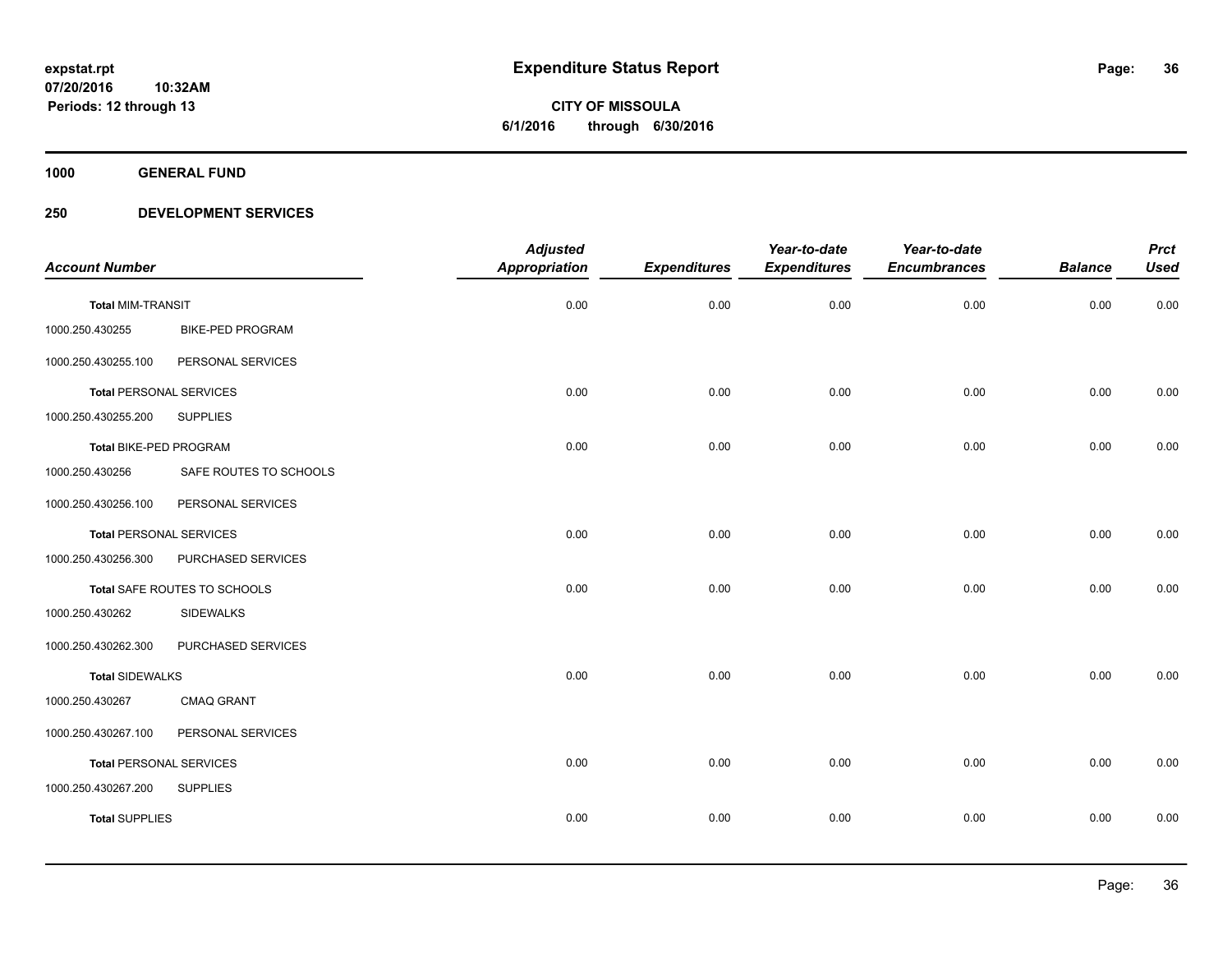**1000 GENERAL FUND**

### **250 DEVELOPMENT SERVICES**

| <b>Account Number</b>                   |                                                          | <b>Adjusted</b><br><b>Appropriation</b> |                     | Year-to-date<br><b>Expenditures</b> | Year-to-date<br><b>Encumbrances</b> | <b>Balance</b> | <b>Prct</b><br><b>Used</b> |
|-----------------------------------------|----------------------------------------------------------|-----------------------------------------|---------------------|-------------------------------------|-------------------------------------|----------------|----------------------------|
|                                         |                                                          |                                         | <b>Expenditures</b> |                                     |                                     |                |                            |
| 1000.250.430267.300                     | <b>PURCHASED SERVICES</b>                                |                                         |                     |                                     |                                     |                |                            |
| <b>Total PURCHASED SERVICES</b>         |                                                          | 0.00                                    | 0.00                | 0.00                                | 0.00                                | 0.00           | 0.00                       |
| 1000.250.430267.500                     | <b>FIXED CHARGES</b>                                     |                                         |                     |                                     |                                     |                |                            |
| <b>Total CMAQ GRANT</b>                 |                                                          | 0.00                                    | 0.00                | 0.00                                | 0.00                                | 0.00           | 0.00                       |
| 1000.250.431400                         | <b>ENGINEERING</b>                                       |                                         |                     |                                     |                                     |                |                            |
| 1000.250.431400.100                     | PERSONAL SERVICES                                        |                                         |                     |                                     |                                     |                |                            |
|                                         | 1000.250.431400.110.000 ENGINEERING/SALARIES AND WAGES   | 347,931.00                              | 43,576.53           | 335,589.02                          | 0.00                                | 12,341.98      | 96.45                      |
|                                         | 1000.250.431400.120.000 OVERTIME/TERMINATION             | 2,437.00                                | 0.00                | 0.00                                | 0.00                                | 2,437.00       | 0.00                       |
|                                         | 1000.250.431400.140.000 EMPLOYER CONTRIBUTIONS           | 109,699.00                              | 13,040.48           | 109,749.06                          | 0.00                                | $-50.06$       | 100.05                     |
| <b>Total PERSONAL SERVICES</b>          |                                                          | 460,067.00                              | 56,617.01           | 445,338.08                          | 0.00                                | 14,728.92      | 96.80                      |
| 1000.250.431400.200                     | <b>SUPPLIES</b>                                          |                                         |                     |                                     |                                     |                |                            |
|                                         | 1000.250.431400.210.000 ENGINEERING-OFFICE SUPPLIES      | 875.00                                  | 194.83              | 1,959.56                            | 0.00                                | $-1,084.56$    | 223.95                     |
| 1000.250.431400.210.301 OFFICE SUPPLIES |                                                          | 0.00                                    | 240.15              | 993.36                              | 0.00                                | $-993.36$      | 0.00                       |
|                                         | 1000.250.431400.220.000 OPERATING SUPPLIES               | 425.00                                  | 674.97              | 1,064.48                            | 0.00                                | $-639.48$      | 250.47                     |
|                                         | 1000.250.431400.230.000 REPAIR/MAINTENANCE               | 1,050.00                                | 5.50                | 3,974.13                            | 0.00                                | $-2,924.13$    | 378.49                     |
|                                         | 1000.250.431400.231.000 ENGINEERING-GASOLINE             | 2,000.00                                | 79.93               | 1,599.82                            | 0.00                                | 400.18         | 79.99                      |
| 1000.250.431400.240.000 OTHER SUPPLIES  |                                                          | 400.00                                  | 0.00                | 247.42                              | 0.00                                | 152.58         | 61.86                      |
| <b>Total SUPPLIES</b>                   |                                                          | 4,750.00                                | 1,195.38            | 9,838.77                            | 0.00                                | $-5,088.77$    | 207.13                     |
| 1000.250.431400.300                     | PURCHASED SERVICES                                       |                                         |                     |                                     |                                     |                |                            |
| 1000.250.431400.310.000 COMMUNICATIONS  |                                                          | 2,000.00                                | 0.00                | 72.13                               | 0.00                                | 1,927.87       | 3.61                       |
| 1000.250.431400.310.351 COMMUNICATIONS  |                                                          | 0.00                                    | 195.76              | 1,003.11                            | 0.00                                | $-1,003.11$    | 0.00                       |
|                                         | 1000.250.431400.320.000 PRINTING & DUPLICATING           | 520.00                                  | 0.00                | 84.51                               | 0.00                                | 435.49         | 16.25                      |
|                                         | 1000.250.431400.330.000 PUBLICITY, SUBSCRIPTIONS & DUES  | 5,367.00                                | 100.00              | 1,029.50                            | 0.00                                | 4,337.50       | 19.18                      |
|                                         | 1000.250.431400.344.000 TELEPHONE SERVICE                | 1,975.00                                | 1,269.77            | 6,199.98                            | 0.00                                | $-4,224.98$    | 313.92                     |
|                                         | 1000.250.431400.350.000 PROFESSIONAL SERVICES            | 63,330.00                               | 13,695.21           | 59,158.49                           | 0.00                                | 4,171.51       | 93.41                      |
|                                         | 1000.250.431400.360.000 ENGINEERING-REPAIR & MAINTENANCE | 400.00                                  | 0.00                | 0.00                                | 0.00                                | 400.00         | 0.00                       |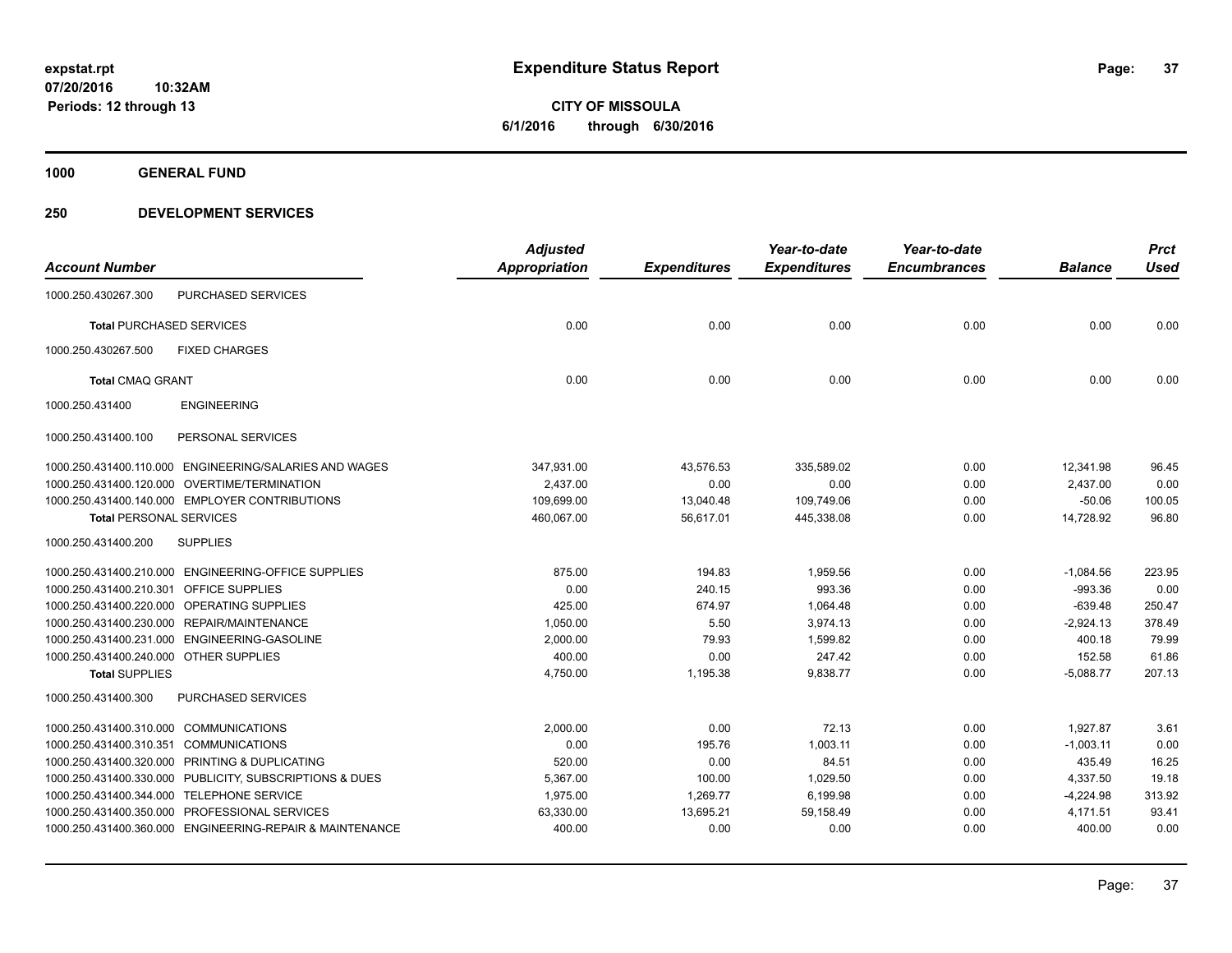**1000 GENERAL FUND**

### **250 DEVELOPMENT SERVICES**

| <b>Account Number</b>                                 | <b>Adjusted</b><br>Appropriation | <b>Expenditures</b> | Year-to-date<br><b>Expenditures</b> | Year-to-date<br><b>Encumbrances</b> | <b>Balance</b> | <b>Prct</b><br><b>Used</b> |
|-------------------------------------------------------|----------------------------------|---------------------|-------------------------------------|-------------------------------------|----------------|----------------------------|
| 1000.250.431400.370.000 ENGINEERING-TRAVEL            | 1,850.00                         | 0.00                | 2,023.19                            | 0.00                                | $-173.19$      | 109.36                     |
| 1000.250.431400.380.000 TRAINING                      | 1.850.00                         | 225.00              | 1.131.00                            | 0.00                                | 719.00         | 61.14                      |
| 1000.250.431400.390.000 OTHER PURCHASED SERVICES      | 100.00                           | 0.00                | 0.00                                | 0.00                                | 100.00         | 0.00                       |
| <b>Total PURCHASED SERVICES</b>                       | 77,392.00                        | 15,485.74           | 70,701.91                           | 0.00                                | 6,690.09       | 91.36                      |
| <b>CAPITAL OUTLAY</b><br>1000.250.431400.900          |                                  |                     |                                     |                                     |                |                            |
| <b>Total CAPITAL OUTLAY</b>                           | 0.00                             | 0.00                | 0.00                                | 0.00                                | 0.00           | 0.00                       |
| <b>Total ENGINEERING</b>                              | 542,209.00                       | 73,298.13           | 525,878.76                          | 0.00                                | 16,330.24      | 96.99                      |
| <b>HISTORIC PRESERVATION</b><br>1000.250.460460       |                                  |                     |                                     |                                     |                |                            |
| 1000.250.460460.800<br>OTHER OBJECTS                  |                                  |                     |                                     |                                     |                |                            |
| 1000.250.460460.820.000 HISTORIC PRESERVATION SUBSIDY | 64,834.00                        | 0.00                | 0.00                                | 0.00                                | 64,834.00      | 0.00                       |
| <b>Total HISTORIC PRESERVATION</b>                    | 64,834.00                        | 0.00                | 0.00                                | 0.00                                | 64.834.00      | 0.00                       |
| <b>MERCHANT SERVICES</b><br>1000.250.510110           |                                  |                     |                                     |                                     |                |                            |
| 1000.250.510110.500<br><b>FIXED CHARGES</b>           |                                  |                     |                                     |                                     |                |                            |
| 1000.250.510110.550.000 MERCHANT SERVICE FEES         | 0.00                             | 0.00                | 5.232.39                            | 0.00                                | $-5,232.39$    | 0.00                       |
| <b>Total MERCHANT SERVICES</b>                        | 0.00                             | 0.00                | 5,232.39                            | 0.00                                | $-5,232.39$    | 0.00                       |
| <b>Total DEVELOPMENT SERVICES</b>                     | 2,219,924.00                     | 223,623.75          | 2,158,436.69                        | 0.00                                | 61,487.31      | 97.23                      |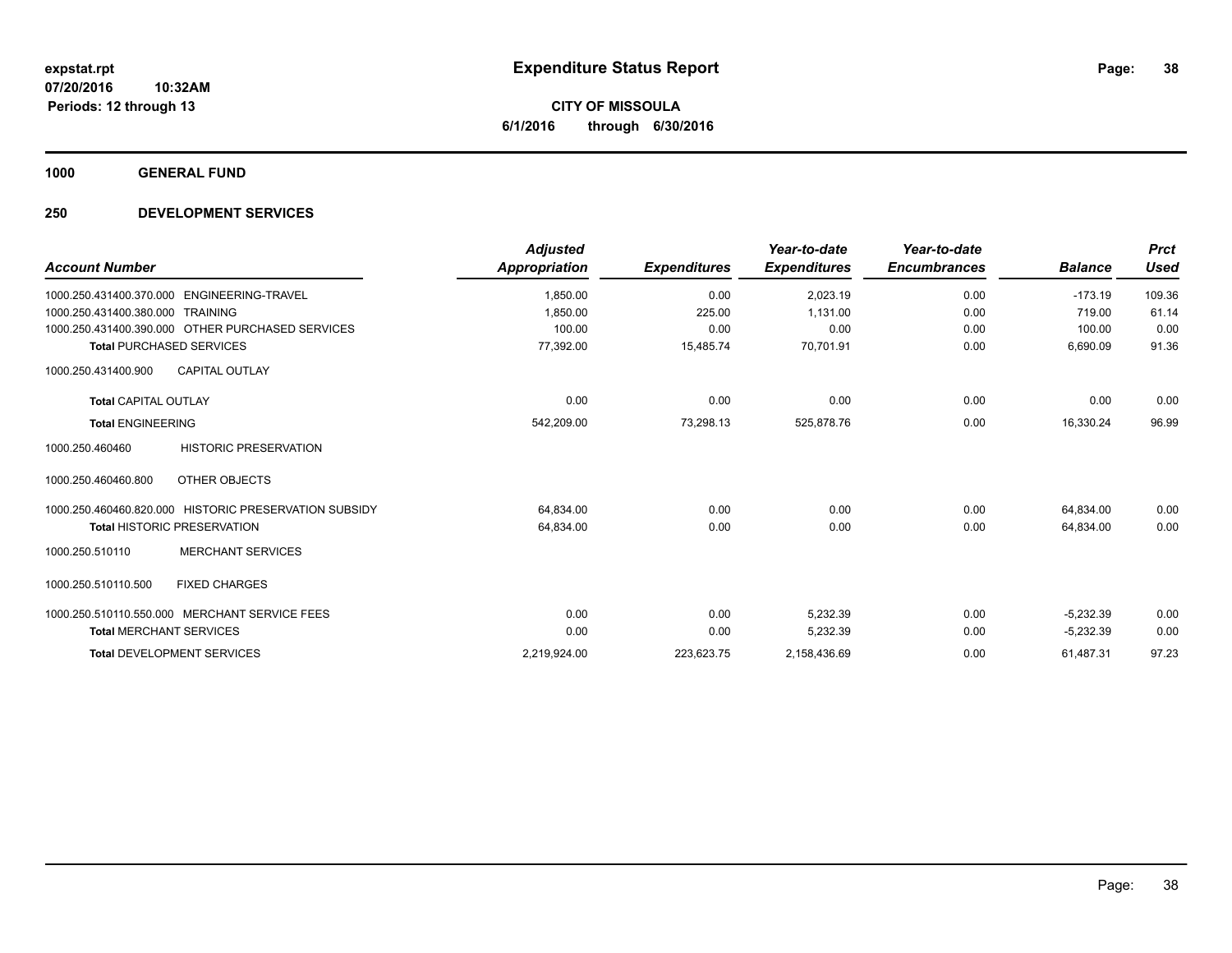**CITY OF MISSOULA 6/1/2016 through 6/30/2016**

**1000 GENERAL FUND**

**270 CITY ATTORNEY**

| <b>Account Number</b>          |                                                                                                                                                        | <b>Adjusted</b><br>Appropriation           | <b>Expenditures</b>            | Year-to-date<br><b>Expenditures</b> | Year-to-date<br><b>Encumbrances</b> | <b>Balance</b>                                  | <b>Prct</b><br><b>Used</b>   |
|--------------------------------|--------------------------------------------------------------------------------------------------------------------------------------------------------|--------------------------------------------|--------------------------------|-------------------------------------|-------------------------------------|-------------------------------------------------|------------------------------|
| 1000.270.410360                | ALTERNATIVE DISPUTE RESOLUTION                                                                                                                         |                                            |                                |                                     |                                     |                                                 |                              |
| 1000.270.410360.700            | <b>GRANTS &amp; CONTRIBUTIONS</b>                                                                                                                      |                                            |                                |                                     |                                     |                                                 |                              |
|                                | 1000.270.410360.700.000 ALTERNATIVE DISPUTE RESOLUTION<br><b>Total ALTERNATIVE DISPUTE RESOLUTION</b>                                                  | 7.200.00<br>7,200.00                       | 0.00<br>0.00                   | 7.200.00<br>7,200.00                | 0.00<br>0.00                        | 0.00<br>0.00                                    | 100.00<br>100.00             |
| 1000.270.410371                | SEXUAL ASSUALT PREVENTION CAMPAIGN                                                                                                                     |                                            |                                |                                     |                                     |                                                 |                              |
| 1000.270.410371.700            | <b>GRANTS &amp; CONTRIBUTIONS</b>                                                                                                                      |                                            |                                |                                     |                                     |                                                 |                              |
|                                | 1000.270.410371.700.000 SEXUAL ASSUAL PREVENTION CAMPAIGN<br>Total SEXUAL ASSUALT PREVENTION CAMPAIGN                                                  | 56,675.00<br>56,675.00                     | 105,828.75<br>105,828.75       | 148,335.00<br>148,335.00            | 0.00<br>0.00                        | $-91,660.00$<br>$-91,660.00$                    | 261.73<br>261.73             |
| 1000.270.411115                | <b>VICTIM SERVICES</b>                                                                                                                                 |                                            |                                |                                     |                                     |                                                 |                              |
| 1000.270.411115.100            | PERSONAL SERVICES                                                                                                                                      |                                            |                                |                                     |                                     |                                                 |                              |
| <b>Total PERSONAL SERVICES</b> | 1000.270.411115.110.000 SALARIES AND WAGES<br>1000.270.411115.140.000 EMPLOYER CONTRIBUTIONS<br>1000.270.411115.141.000 STATE RETIREMENT CONTRIBUTIONS | 17,470.00<br>5.743.00<br>0.00<br>23,213.00 | 0.00<br>0.00<br>78.17<br>78.17 | 0.00<br>0.00<br>804.13<br>804.13    | 0.00<br>0.00<br>0.00<br>0.00        | 17,470.00<br>5.743.00<br>$-804.13$<br>22,408.87 | 0.00<br>0.00<br>0.00<br>3.46 |
| 1000.270.411115.300            | PURCHASED SERVICES                                                                                                                                     |                                            |                                |                                     |                                     |                                                 |                              |
| 1000.270.411115.900            | 1000.270.411115.350.000 PROFESSIONAL SERVICES<br><b>Total PURCHASED SERVICES</b><br><b>CAPITAL OUTLAY</b>                                              | 9.665.00<br>9,665.00                       | 9.665.00<br>9,665.00           | 9.665.00<br>9,665.00                | 0.00<br>0.00                        | 0.00<br>0.00                                    | 100.00<br>100.00             |
|                                |                                                                                                                                                        |                                            |                                |                                     |                                     |                                                 |                              |
| <b>Total CAPITAL OUTLAY</b>    |                                                                                                                                                        | 0.00                                       | 0.00                           | 0.00                                | 0.00                                | 0.00                                            | 0.00                         |
| <b>Total VICTIM SERVICES</b>   |                                                                                                                                                        | 32,878.00                                  | 9,743.17                       | 10,469.13                           | 0.00                                | 22,408.87                                       | 31.84                        |
| 1000.270.411120                | ADMINISTRATION & CIVIL LAW                                                                                                                             |                                            |                                |                                     |                                     |                                                 |                              |

1000.270.411120.100 PERSONAL SERVICES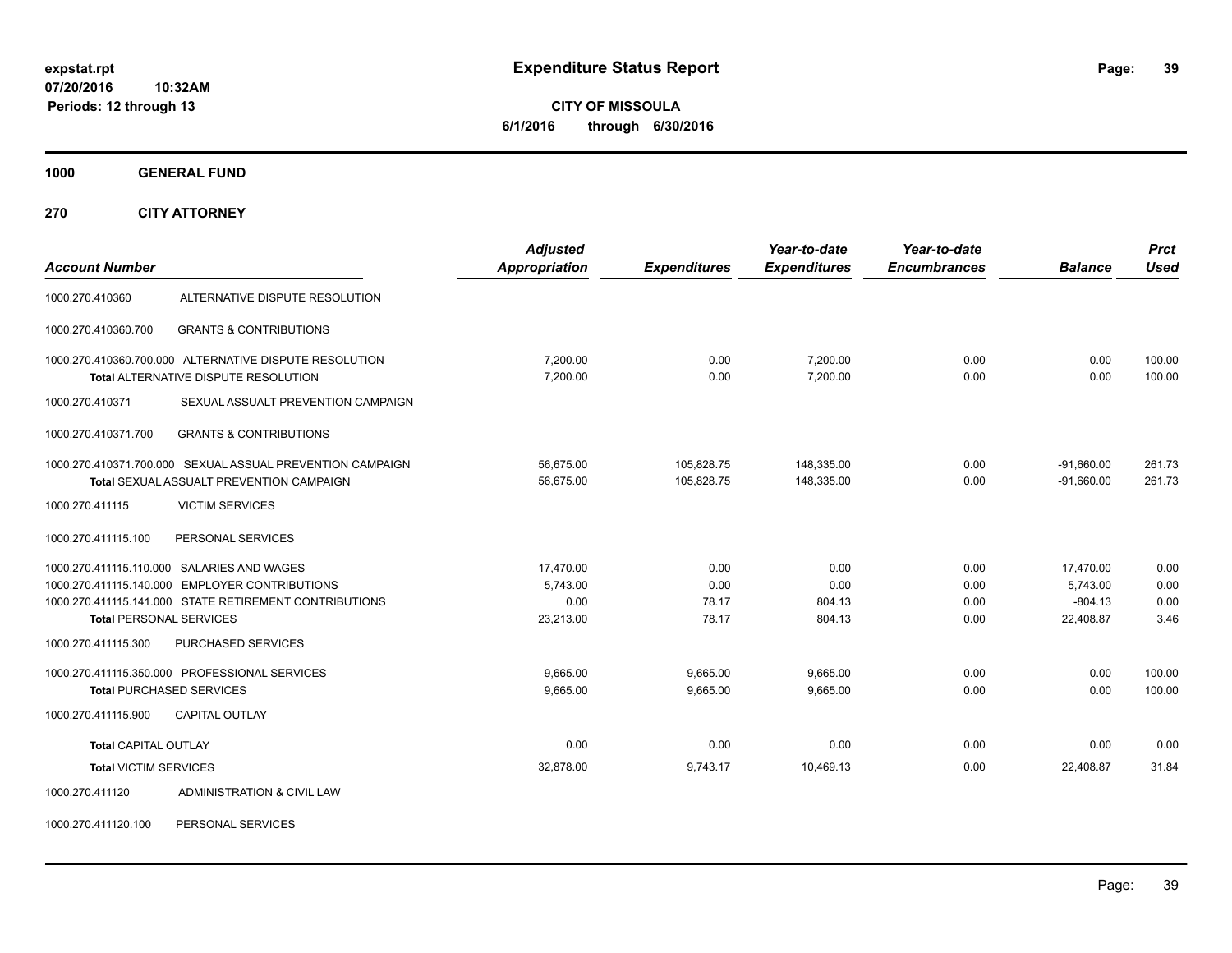**CITY OF MISSOULA 6/1/2016 through 6/30/2016**

**1000 GENERAL FUND**

**270 CITY ATTORNEY**

| <b>Account Number</b>                                   | <b>Adjusted</b><br><b>Appropriation</b> | <b>Expenditures</b> | Year-to-date<br><b>Expenditures</b> | Year-to-date<br><b>Encumbrances</b> | <b>Balance</b> | <b>Prct</b><br><b>Used</b> |
|---------------------------------------------------------|-----------------------------------------|---------------------|-------------------------------------|-------------------------------------|----------------|----------------------------|
| 1000.270.411120.110.000 SALARIES AND WAGES              | 328,783.00                              | 61,266.10           | 509,003.18                          | 0.00                                | $-180,220.18$  | 154.81                     |
| 1000.270.411120.120.000 OVERTIME/TERMINATION            | 2.270.00                                | 52.49               | 1.949.67                            | 0.00                                | 320.33         | 85.89                      |
| 1000.270.411120.140.000 EMPLOYER CONTRIBUTIONS          | 97.921.00                               | 17,220.73           | 154,884.86                          | 0.00                                | $-56,963.86$   | 158.17                     |
| <b>Total PERSONAL SERVICES</b>                          | 428,974.00                              | 78,539.32           | 665,837.71                          | 0.00                                | $-236,863.71$  | 155.22                     |
| <b>SUPPLIES</b><br>1000.270.411120.200                  |                                         |                     |                                     |                                     |                |                            |
| 1000.270.411120.210.000 OFFICE SUPPLIES                 | 2,709.00                                | 365.54              | 1,702.55                            | 0.00                                | 1,006.45       | 62.85                      |
| 1000.270.411120.220.000 OPERATING SUPPLIES              | 550.00                                  | 0.00                | 715.00                              | 0.00                                | $-165.00$      | 130.00                     |
| 1000.270.411120.231.000 GASOLINE                        | 163.00                                  | 0.00                | 189.02                              | 0.00                                | $-26.02$       | 115.96                     |
| <b>Total SUPPLIES</b>                                   | 3,422.00                                | 365.54              | 2,606.57                            | 0.00                                | 815.43         | 76.17                      |
| PURCHASED SERVICES<br>1000.270.411120.300               |                                         |                     |                                     |                                     |                |                            |
| 1000.270.411120.310.000 COMMUNICATIONS                  | 500.00                                  | 0.00                | 7.00                                | 0.00                                | 493.00         | 1.40                       |
| 1000.270.411120.320.000 PRINTING & DUPLICATING          | 275.00                                  | 0.00                | 238.00                              | 0.00                                | 37.00          | 86.55                      |
| 1000.270.411120.330.000 PUBLICITY, SUBSCRIPTIONS & DUES | 9,355.00                                | 12.00               | 5,160.60                            | 0.00                                | 4,194.40       | 55.16                      |
| 1000.270.411120.344.000 TELEPHONE SERVICE               | 132.00                                  | 40.66               | 128.06                              | 0.00                                | 3.94           | 97.02                      |
| 1000.270.411120.350.000 PROFESSIONAL SERVICES           | 900.00                                  | 0.00                | 0.00                                | 0.00                                | 900.00         | 0.00                       |
| 1000.270.411120.360.000 REPAIR & MAINTENANCE            | 1,258.00                                | 55.72               | 2,056.58                            | 0.00                                | $-798.58$      | 163.48                     |
| 1000.270.411120.370.000 TRAVEL                          | 1,700.00                                | 485.46              | 2,920.25                            | 0.00                                | $-1,220.25$    | 171.78                     |
| 1000.270.411120.380.000 TRAINING                        | 3,511.00                                | 1,682.00            | 5,306.01                            | 0.00                                | $-1,795.01$    | 151.13                     |
| 1000.270.411120.390.000 OTHER PURCHASED SERVICES        | 0.00                                    | 1,500.00            | 1,500.00                            | 0.00                                | $-1,500.00$    | 0.00                       |
| <b>Total PURCHASED SERVICES</b>                         | 17,631.00                               | 3,775.84            | 17,316.50                           | 0.00                                | 314.50         | 98.22                      |
| 1000.270.411120.800<br>OTHER OBJECTS                    |                                         |                     |                                     |                                     |                |                            |
| <b>Total OTHER OBJECTS</b>                              | 0.00                                    | 0.00                | 0.00                                | 0.00                                | 0.00           | 0.00                       |
| 1000.270.411120.900<br><b>CAPITAL OUTLAY</b>            |                                         |                     |                                     |                                     |                |                            |
| <b>Total CAPITAL OUTLAY</b>                             | 0.00                                    | 0.00                | 0.00                                | 0.00                                | 0.00           | 0.00                       |
| <b>Total ADMINISTRATION &amp; CIVIL LAW</b>             | 450,027.00                              | 82,680.70           | 685,760.78                          | 0.00                                | $-235,733.78$  | 152.38                     |
| <b>CRIMINAL LAW</b><br>1000.270.411125                  |                                         |                     |                                     |                                     |                |                            |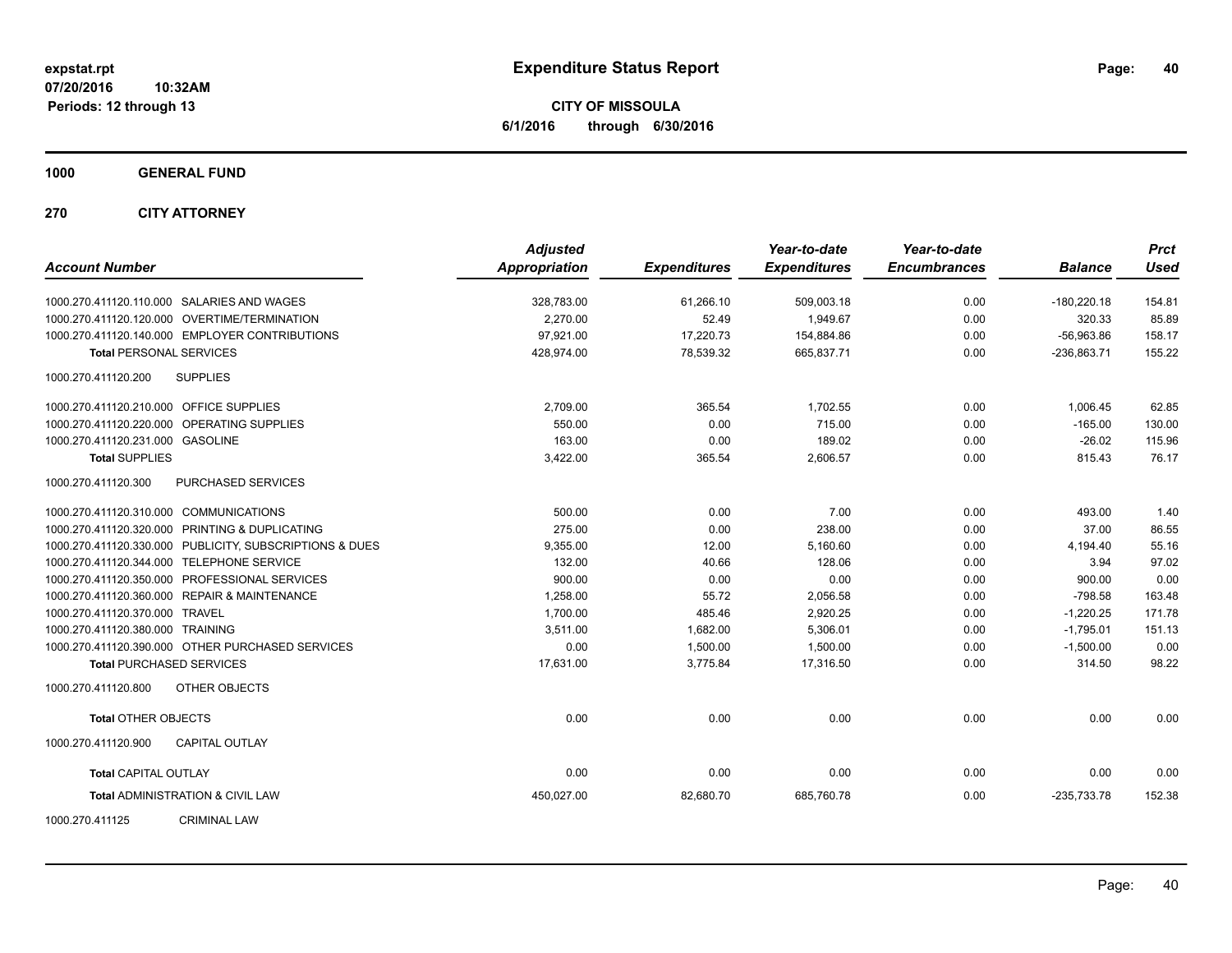**CITY OF MISSOULA 6/1/2016 through 6/30/2016**

**1000 GENERAL FUND**

**270 CITY ATTORNEY**

| <b>Account Number</b>                                   | <b>Adjusted</b><br>Appropriation | <b>Expenditures</b> | Year-to-date<br><b>Expenditures</b> | Year-to-date<br><b>Encumbrances</b> | <b>Balance</b> | <b>Prct</b><br><b>Used</b> |
|---------------------------------------------------------|----------------------------------|---------------------|-------------------------------------|-------------------------------------|----------------|----------------------------|
|                                                         |                                  |                     |                                     |                                     |                |                            |
| PERSONAL SERVICES<br>1000.270.411125.100                |                                  |                     |                                     |                                     |                |                            |
| 1000.270.411125.110.000 SALARIES AND WAGES              | 609,790.00                       | 76,985.39           | 416,940.64                          | 0.00                                | 192,849.36     | 68.37                      |
| 1000.270.411125.120.000 OVERTIME/TERMINATION            | 0.00                             | 5.83                | 370.46                              | 0.00                                | $-370.46$      | 0.00                       |
| 1000.270.411125.140.000 EMPLOYER CONTRIBUTIONS          | 210,622.00                       | 26,195.54           | 152,002.73                          | 0.00                                | 58,619.27      | 72.17                      |
| <b>Total PERSONAL SERVICES</b>                          | 820,412.00                       | 103,186.76          | 569,313.83                          | 0.00                                | 251,098.17     | 69.39                      |
| 1000.270.411125.200<br><b>SUPPLIES</b>                  |                                  |                     |                                     |                                     |                |                            |
| 1000.270.411125.210.000 OFFICE SUPPLIES                 | 2,909.00                         | 36.30               | 2,423.97                            | 0.00                                | 485.03         | 83.33                      |
| 1000.270.411125.220.000 OPERATING SUPPLIES              | 700.00                           | 0.00                | 1.359.98                            | 0.00                                | $-659.98$      | 194.28                     |
| 1000.270.411125.231.000 GASOLINE                        | 100.00                           | 0.00                | 0.00                                | 0.00                                | 100.00         | 0.00                       |
| <b>Total SUPPLIES</b>                                   | 3,709.00                         | 36.30               | 3,783.95                            | 0.00                                | $-74.95$       | 102.02                     |
| 1000.270.411125.300<br><b>PURCHASED SERVICES</b>        |                                  |                     |                                     |                                     |                |                            |
| 1000.270.411125.310.000 COMMUNICATIONS                  | 850.00                           | 154.81              | 940.06                              | 0.00                                | $-90.06$       | 110.60                     |
| 1000.270.411125.320.000 PRINTING & DUPLICATING          | 275.00                           | 0.00                | 0.00                                | 0.00                                | 275.00         | 0.00                       |
| 1000.270.411125.330.000 PUBLICITY, SUBSCRIPTIONS & DUES | 6,645.00                         | 0.00                | 3,302.80                            | 0.00                                | 3,342.20       | 49.70                      |
| 1000.270.411125.344.000 TELEPHONE SERVICE               | 132.00                           | 0.00                | 0.00                                | 0.00                                | 132.00         | 0.00                       |
| 1000.270.411125.350.000 PROFESSIONAL SERVICES           | 2,350.00                         | 57.10               | 745.31                              | 0.00                                | 1,604.69       | 31.72                      |
| 1000.270.411125.360.000 REPAIR & MAINTENANCE            | 18.189.00                        | 18,046.68           | 26,204.70                           | 0.00                                | $-8,015.70$    | 144.07                     |
| 1000.270.411125.370.000 TRAVEL                          | 2,800.00                         | 566.00              | 1,372.96                            | 0.00                                | 1,427.04       | 49.03                      |
| 1000.270.411125.380.000 TRAINING                        | 4,489.00                         | 530.00              | 1,898.00                            | 0.00                                | 2,591.00       | 42.28                      |
| <b>Total PURCHASED SERVICES</b>                         | 35,730.00                        | 19,354.59           | 34,463.83                           | 0.00                                | 1.266.17       | 96.46                      |
| 1000.270.411125.500<br><b>FIXED CHARGES</b>             |                                  |                     |                                     |                                     |                |                            |
| <b>Total FIXED CHARGES</b>                              | 0.00                             | 0.00                | 0.00                                | 0.00                                | 0.00           | 0.00                       |
| 1000.270.411125.900<br><b>CAPITAL OUTLAY</b>            |                                  |                     |                                     |                                     |                |                            |
| <b>Total CAPITAL OUTLAY</b>                             | 0.00                             | 0.00                | 0.00                                | 0.00                                | 0.00           | 0.00                       |
| <b>Total CRIMINAL LAW</b>                               | 859,851.00                       | 122,577.65          | 607,561.61                          | 0.00                                | 252,289.39     | 70.66                      |
| <b>Total CITY ATTORNEY</b>                              | 1,406,631.00                     | 320,830.27          | 1,459,326.52                        | 0.00                                | $-52,695.52$   | 103.75                     |
|                                                         |                                  |                     |                                     |                                     |                |                            |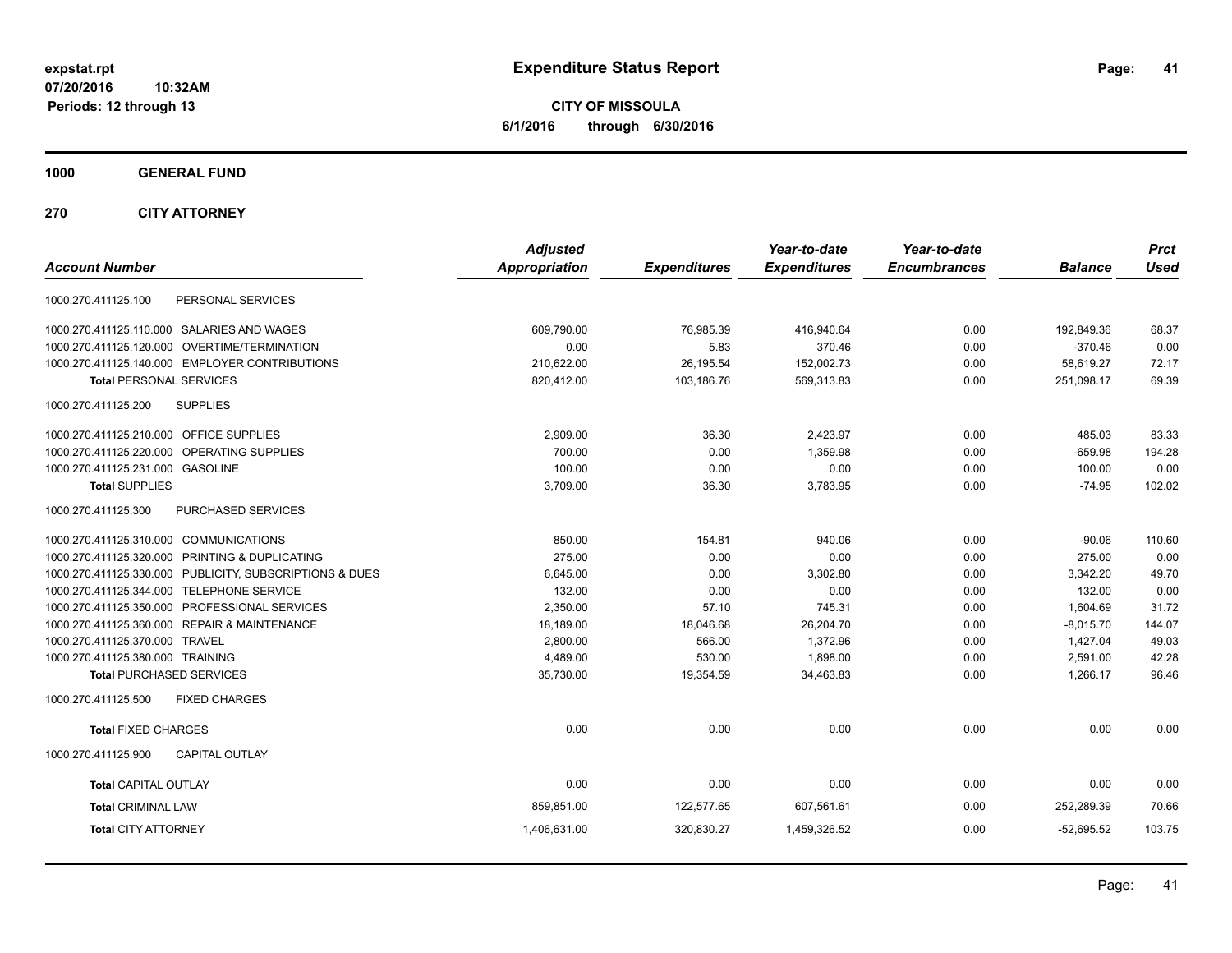**1000 GENERAL FUND**

| <b>Account Number</b>                   |                                                         | <b>Adjusted</b><br>Appropriation | <b>Expenditures</b> | Year-to-date<br><b>Expenditures</b> | Year-to-date<br><b>Encumbrances</b> | <b>Balance</b> | <b>Prct</b><br><b>Used</b> |
|-----------------------------------------|---------------------------------------------------------|----------------------------------|---------------------|-------------------------------------|-------------------------------------|----------------|----------------------------|
|                                         |                                                         |                                  |                     |                                     |                                     |                |                            |
| 1000.280.430100                         | PUBLIC WORKS ADMINISTRATION                             |                                  |                     |                                     |                                     |                |                            |
| 1000.280.430100.100                     | PERSONAL SERVICES                                       |                                  |                     |                                     |                                     |                |                            |
|                                         | 1000.280.430100.110.000 SALARIES AND WAGES              | 125.111.00                       | 18,723.04           | 153,852.40                          | 0.00                                | $-28,741.40$   | 122.97                     |
| 1000.280.430100.120.000                 | OVERTIME/TERMINATION                                    | 291.00                           | 0.00                | 0.00                                | 0.00                                | 291.00         | 0.00                       |
|                                         | 1000.280.430100.140.000 EMPLOYER CONTRIBUTIONS          | 32.497.00                        | 4,722.01            | 37,190.45                           | 0.00                                | $-4.693.45$    | 114.44                     |
|                                         | 1000.280.430100.141.000 STATE RETIREMENT CONTRIBUTIONS  | 0.00                             | 37.23               | 435.97                              | 0.00                                | $-435.97$      | 0.00                       |
| <b>Total PERSONAL SERVICES</b>          |                                                         | 157,899.00                       | 23,482.28           | 191,478.82                          | 0.00                                | $-33,579.82$   | 121.27                     |
| 1000.280.430100.200                     | <b>SUPPLIES</b>                                         |                                  |                     |                                     |                                     |                |                            |
| 1000.280.430100.210.000 OFFICE SUPPLIES |                                                         | 250.00                           | 151.11              | 648.14                              | 0.00                                | $-398.14$      | 259.26                     |
| 1000.280.430100.230.000                 | REPAIR/MAINTENANCE                                      | 50.00                            | 0.00                | 0.00                                | 0.00                                | 50.00          | 0.00                       |
| 1000.280.430100.231.000 GASOLINE        |                                                         | 249.00                           | 0.00                | 132.80                              | 0.00                                | 116.20         | 53.33                      |
| <b>Total SUPPLIES</b>                   |                                                         | 549.00                           | 151.11              | 780.94                              | 0.00                                | $-231.94$      | 142.25                     |
| 1000.280.430100.300                     | <b>PURCHASED SERVICES</b>                               |                                  |                     |                                     |                                     |                |                            |
| 1000.280.430100.310.000                 | <b>COMMUNICATIONS</b>                                   | 500.00                           | 0.00                | 0.00                                | 0.00                                | 500.00         | 0.00                       |
| 1000.280.430100.310.351                 | COMMUNICATIONS~POSTAGE                                  | 0.00                             | 6.04                | 34.06                               | 0.00                                | $-34.06$       | 0.00                       |
| 1000.280.430100.320.000                 | PRINTING & DUPLICATING                                  | 200.00                           | 0.00                | 0.00                                | 0.00                                | 200.00         | 0.00                       |
|                                         | 1000.280.430100.330.000 PUBLICITY, SUBSCRIPTIONS & DUES | 920.00                           | 182.00              | 904.42                              | 0.00                                | 15.58          | 98.31                      |
| 1000.280.430100.344.000                 | <b>TELEPHONE SERVICE</b>                                | 733.00                           | 261.45              | 1,393.49                            | 0.00                                | $-660.49$      | 190.11                     |
| 1000.280.430100.344.391                 | <b>TELEPHONE SERVICE</b>                                | 0.00                             | 14.45               | 38.48                               | 0.00                                | $-38.48$       | 0.00                       |
|                                         | 1000.280.430100.360.000 REPAIR & MAINTENANCE            | 100.00                           | 0.00                | 0.00                                | 0.00                                | 100.00         | 0.00                       |
| 1000.280.430100.370.000 TRAVEL          |                                                         | 700.00                           | 1,075.23            | 1,415.78                            | 0.00                                | $-715.78$      | 202.25                     |
| 1000.280.430100.380.000 TRAINING        |                                                         | 800.00                           | 996.69              | 1,296.69                            | 0.00                                | $-496.69$      | 162.09                     |
| <b>Total PURCHASED SERVICES</b>         |                                                         | 3,953.00                         | 2,535.86            | 5,082.92                            | 0.00                                | $-1,129.92$    | 128.58                     |
| 1000.280.430100.500                     | <b>FIXED CHARGES</b>                                    |                                  |                     |                                     |                                     |                |                            |
| <b>Total FIXED CHARGES</b>              |                                                         | 0.00                             | 0.00                | 0.00                                | 0.00                                | 0.00           | 0.00                       |
| 1000.280.430100.800                     | OTHER OBJECTS                                           |                                  |                     |                                     |                                     |                |                            |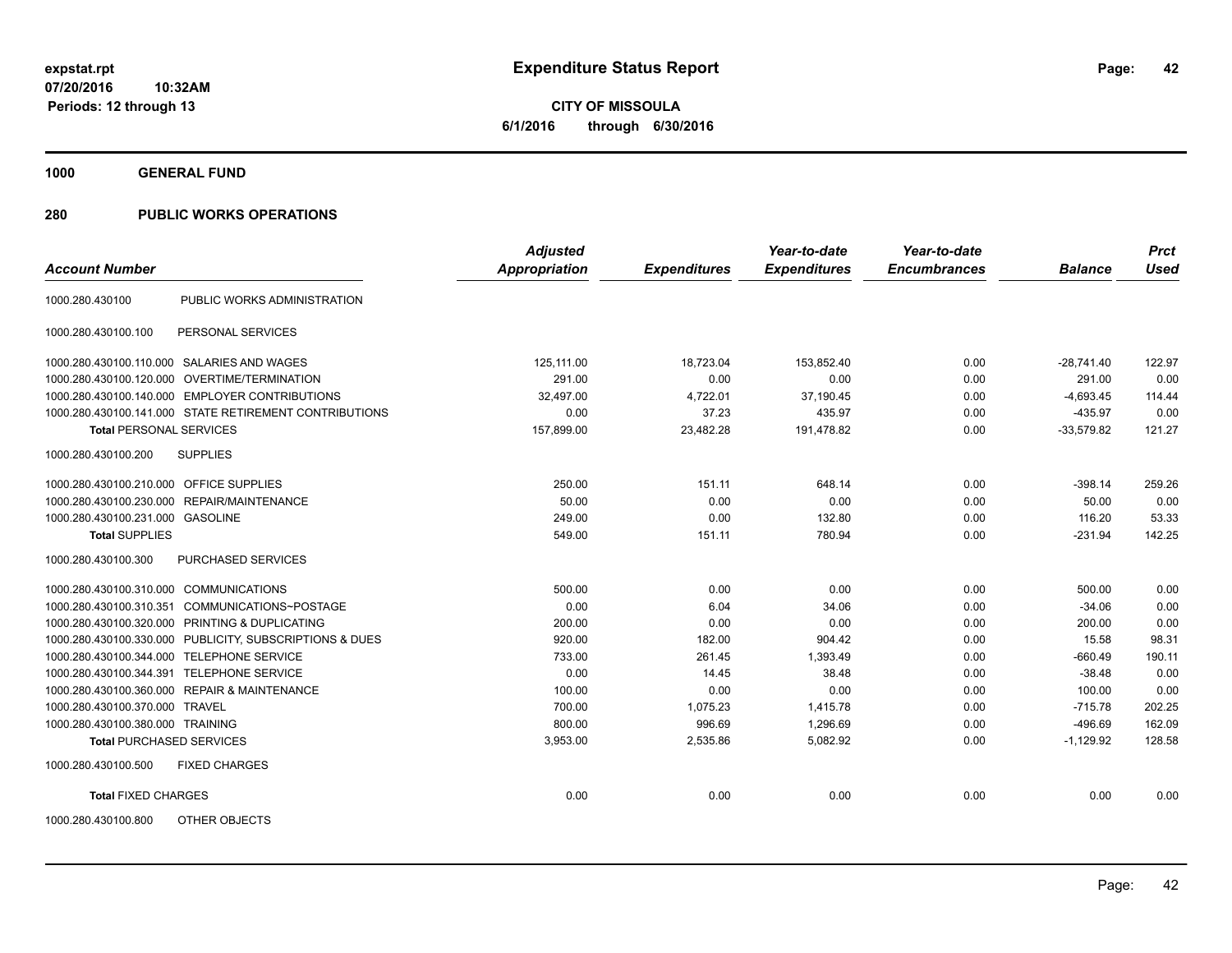**1000 GENERAL FUND**

|                                                      | <b>Adjusted</b>      |                     | Year-to-date        | Year-to-date        |                | <b>Prct</b> |
|------------------------------------------------------|----------------------|---------------------|---------------------|---------------------|----------------|-------------|
| <b>Account Number</b>                                | <b>Appropriation</b> | <b>Expenditures</b> | <b>Expenditures</b> | <b>Encumbrances</b> | <b>Balance</b> | <b>Used</b> |
| 1000.280.430100.850.000 SALARY SAVINGS               | $-5,411.00$          | 0.00                | 0.00                | 0.00                | $-5,411.00$    | 0.00        |
| <b>Total OTHER OBJECTS</b>                           | $-5,411.00$          | 0.00                | 0.00                | 0.00                | $-5,411.00$    | 0.00        |
| Total PUBLIC WORKS ADMINISTRATION                    | 156,990.00           | 26,169.25           | 197,342.68          | 0.00                | $-40,352.68$   | 125.70      |
| 1000.280.430250<br><b>REIMBURSABLE SERVICES</b>      |                      |                     |                     |                     |                |             |
| <b>SUPPLIES</b><br>1000.280.430250.200               |                      |                     |                     |                     |                |             |
| 1000.280.430250.230.000 REPAIR/MAINTENANCE           | 10,000.00            | 0.00                | 2,213.00            | 0.00                | 7,787.00       | 22.13       |
| <b>Total SUPPLIES</b>                                | 10,000.00            | 0.00                | 2,213.00            | 0.00                | 7,787.00       | 22.13       |
| 1000.280.430250.300<br>PURCHASED SERVICES            |                      |                     |                     |                     |                |             |
| 1000.280.430250.360.000 REPAIR & MAINTENANCE         | 10,000.00            | 1,213.00            | 1,213.00            | 0.00                | 8,787.00       | 12.13       |
| 1000.280.430250.360.300 REPAIR & MAINTENANCE         | 0.00                 | 2,365.82            | 28,684.03           | 0.00                | $-28,684.03$   | 0.00        |
| <b>Total PURCHASED SERVICES</b>                      | 10,000.00            | 3,578.82            | 29,897.03           | 0.00                | $-19,897.03$   | 298.97      |
| <b>Total REIMBURSABLE SERVICES</b>                   | 20,000.00            | 3,578.82            | 32,110.03           | 0.00                | $-12,110.03$   | 160.55      |
| 1000.280.430263<br><b>STREET LIGHTING</b>            |                      |                     |                     |                     |                |             |
| 1000.280.430263.100<br>PERSONAL SERVICES             |                      |                     |                     |                     |                |             |
| 1000.280.430263.110.000 SALARIES AND WAGES           | 3,581.00             | 426.92              | 3,231.76            | 0.00                | 349.24         | 90.25       |
| 1000.280.430263.120.000 OVERTIME/TERMINATION         | 380.00               | 0.00                | 0.45                | 0.00                | 379.55         | 0.12        |
| 1000.280.430263.130.000 OTHER                        | 227.00               | 0.00                | 0.00                | 0.00                | 227.00         | 0.00        |
| 1000.280.430263.140.000 EMPLOYER CONTRIBUTIONS       | 1,970.00             | 153.15              | 1,216.12            | 0.00                | 753.88         | 61.73       |
| <b>Total PERSONAL SERVICES</b>                       | 6,158.00             | 580.07              | 4,448.33            | 0.00                | 1,709.67       | 72.24       |
| 1000.280.430263.300<br>PURCHASED SERVICES            |                      |                     |                     |                     |                |             |
| 1000.280.430263.341.000 ELECTRICITY & NATURAL GAS    | 118,654.00           | 12,126.93           | 122,851.70          | 0.00                | $-4,197.70$    | 103.54      |
| <b>Total PURCHASED SERVICES</b>                      | 118,654.00           | 12,126.93           | 122,851.70          | 0.00                | $-4,197.70$    | 103.54      |
| <b>Total STREET LIGHTING</b>                         | 124,812.00           | 12,707.00           | 127,300.03          | 0.00                | $-2,488.03$    | 101.99      |
| <b>TRAFFIC SIGNAL MAINTENANCE</b><br>1000.280.430264 |                      |                     |                     |                     |                |             |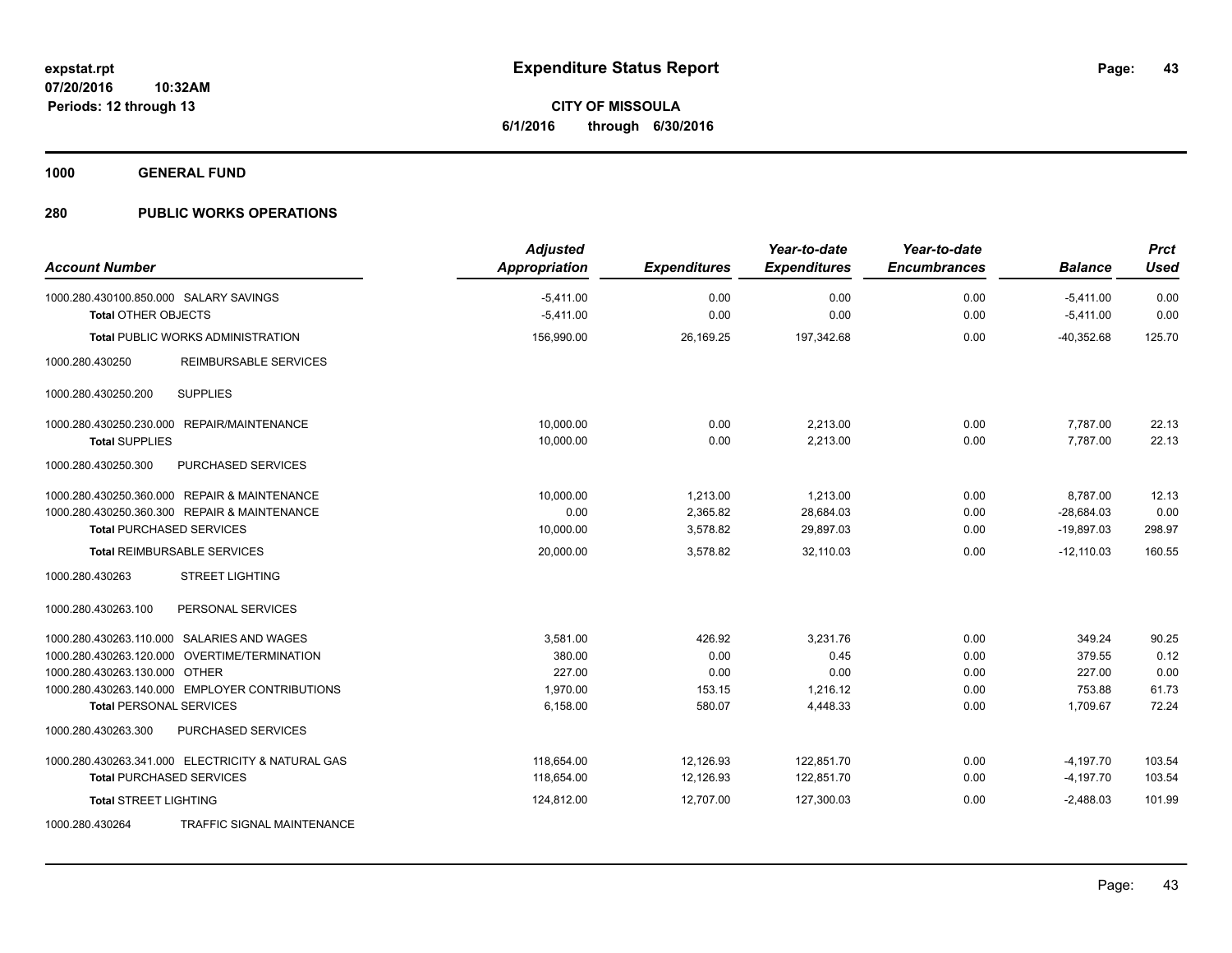**1000 GENERAL FUND**

### **280 PUBLIC WORKS OPERATIONS**

|                                                                 | <b>Adjusted</b> |                     | Year-to-date        | Year-to-date        |                | <b>Prct</b> |
|-----------------------------------------------------------------|-----------------|---------------------|---------------------|---------------------|----------------|-------------|
| <b>Account Number</b>                                           | Appropriation   | <b>Expenditures</b> | <b>Expenditures</b> | <b>Encumbrances</b> | <b>Balance</b> | <b>Used</b> |
| PERSONAL SERVICES<br>1000.280.430264.100                        |                 |                     |                     |                     |                |             |
| SALARIES AND WAGES<br>1000.280.430264.110.000                   | 80,572.00       | 9,605.78            | 72,714.90           | 0.00                | 7,857.10       | 90.25       |
| OVERTIME/TERMINATION<br>1000.280.430264.120.000                 | 1.229.00        | 0.00                | 10.24               | 0.00                | 1.218.76       | 0.83        |
| <b>OTHER</b><br>1000.280.430264.130.000                         | 5,103.00        | 0.00                | 0.00                | 0.00                | 5,103.00       | 0.00        |
| 1000.280.430264.140.000 EMPLOYER CONTRIBUTIONS                  | 41,939.00       | 3,445.95            | 27,351.95           | 0.00                | 14,587.05      | 65.22       |
| <b>Total PERSONAL SERVICES</b>                                  | 128,843.00      | 13,051.73           | 100,077.09          | 0.00                | 28,765.91      | 77.67       |
| 1000.280.430264.200<br><b>SUPPLIES</b>                          |                 |                     |                     |                     |                |             |
| <b>OFFICE SUPPLIES</b><br>1000.280.430264.210.000               | 350.00          | 0.00                | 109.23              | 0.00                | 240.77         | 31.21       |
| OPERATING SUPPLIES<br>1000.280.430264.220.000                   | 235.00          | 0.00                | 0.00                | 0.00                | 235.00         | 0.00        |
| 1000.280.430264.220.311<br><b>OPERATING SUPPLIES</b>            | 0.00            | 178.41              | 547.22              | 0.00                | $-547.22$      | 0.00        |
| 1000.280.430264.230.000<br>REPAIR/MAINTENANCE                   | 1,060.00        | 0.00                | 0.00                | 0.00                | 1,060.00       | 0.00        |
| 1000.280.430264.230.321<br>REPAIR/MAINTENANCE~VEHICLE PARTS     | 0.00            | 0.00                | 153.98              | 0.00                | $-153.98$      | 0.00        |
| 1000.280.430264.231.000<br>GASOLINE                             | 2,799.00        | 0.00                | 417.59              | 0.00                | 2,381.41       | 14.92       |
| <b>OTHER SUPPLIES</b><br>1000.280.430264.240.000                | 9,880.00        | 7,067.86            | 15,386.52           | 0.00                | $-5,506.52$    | 155.73      |
| 1000.280.430264.240.336<br>OTHER SUPPLIES~LIGHT PARTS           | 0.00            | 0.00                | 6,900.49            | 0.00                | $-6,900.49$    | 0.00        |
| <b>Total SUPPLIES</b>                                           | 14,324.00       | 7,246.27            | 23,515.03           | 0.00                | $-9,191.03$    | 164.17      |
| 1000.280.430264.300<br>PURCHASED SERVICES                       |                 |                     |                     |                     |                |             |
| <b>ELECTRICITY &amp; NATURAL GAS</b><br>1000.280.430264.341.000 | 14,650.00       | 900.56              | 10,412.54           | 0.00                | 4,237.46       | 71.08       |
| PROFESSIONAL SERVICES<br>1000.280.430264.350.000                | 200.00          | 45.00               | 667.46              | 0.00                | $-467.46$      | 333.73      |
| 1000.280.430264.360.000 REPAIR & MAINTENANCE                    | 1,100.00        | 0.00                | 0.00                | 0.00                | 1,100.00       | 0.00        |
| 1000.280.430264.370.000<br><b>TRAVEL</b>                        | 150.00          | 0.00                | 390.88              | 0.00                | $-240.88$      | 260.59      |
| 1000.280.430264.380.000 TRAINING                                | 450.00          | 0.00                | 0.00                | 0.00                | 450.00         | 0.00        |
| <b>Total PURCHASED SERVICES</b>                                 | 16,550.00       | 945.56              | 11,470.88           | 0.00                | 5,079.12       | 69.31       |
| <b>Total TRAFFIC SIGNAL MAINTENANCE</b>                         | 159,717.00      | 21,243.56           | 135,063.00          | 0.00                | 24,654.00      | 84.56       |
| <b>SIGNING &amp; STRIPING</b><br>1000.280.430265                |                 |                     |                     |                     |                |             |

1000.280.430265.100 PERSONAL SERVICES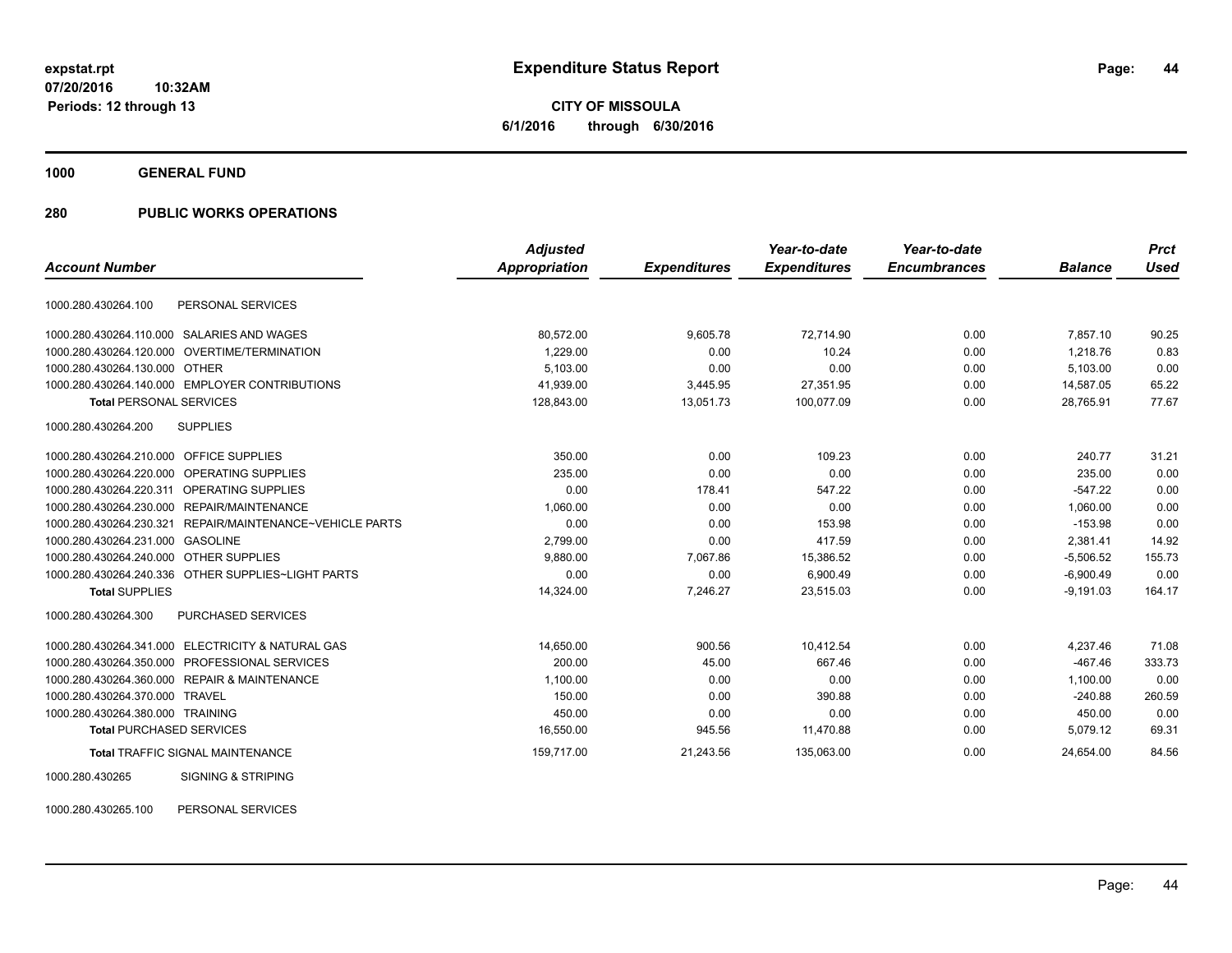**1000 GENERAL FUND**

| <b>Account Number</b>                   |                                                           | <b>Adjusted</b><br><b>Appropriation</b> | <b>Expenditures</b> | Year-to-date<br><b>Expenditures</b> | Year-to-date<br><b>Encumbrances</b> | <b>Balance</b> | <b>Prct</b><br><b>Used</b> |
|-----------------------------------------|-----------------------------------------------------------|-----------------------------------------|---------------------|-------------------------------------|-------------------------------------|----------------|----------------------------|
|                                         | 1000.280.430265.110.000 SALARIES AND WAGES                | 178,839.00                              | 24,083.81           | 184,682.62                          | 0.00                                | $-5,843.62$    | 103.27                     |
|                                         | 1000.280.430265.120.000 OVERTIME/TERMINATION              | 67.00                                   | 0.00                | 933.14                              | 0.00                                | $-866.14$      | 1,392.75                   |
| 1000.280.430265.130.000 OTHER           |                                                           | 1,900.00                                | 44.00               | 374.00                              | 0.00                                | 1,526.00       | 19.68                      |
|                                         | 1000.280.430265.140.000 EMPLOYER CONTRIBUTIONS            | 91,870.00                               | 11,928.78           | 105,862.22                          | 0.00                                | $-13,992.22$   | 115.23                     |
| <b>Total PERSONAL SERVICES</b>          |                                                           | 272,676.00                              | 36,056.59           | 291,851.98                          | 0.00                                | $-19,175.98$   | 107.03                     |
|                                         |                                                           |                                         |                     |                                     |                                     |                |                            |
| 1000.280.430265.200                     | <b>SUPPLIES</b>                                           |                                         |                     |                                     |                                     |                |                            |
| 1000.280.430265.210.000 OFFICE SUPPLIES |                                                           | 350.00                                  | 0.00                | 80.23                               | 0.00                                | 269.77         | 22.92                      |
|                                         | 1000.280.430265.220.000 OPERATING SUPPLIES                | 1,700.00                                | 0.00                | 268.68                              | 0.00                                | 1,431.32       | 15.80                      |
|                                         | 1000.280.430265.220.311 OPERATING SUPPLIES~CLOTHING ALLOW | 0.00                                    | 54.05               | 1,270.98                            | 0.00                                | $-1,270.98$    | 0.00                       |
|                                         | 1000.280.430265.230.000 REPAIR/MAINTENANCE                | 40,700.00                               | 0.00                | 48,280.13                           | 0.00                                | $-7,580.13$    | 118.62                     |
|                                         | 1000.280.430265.230.321 REPAIR/MAINTENANCE~VEHICLE PARTS  | 0.00                                    | 63.22               | 2,256.86                            | 0.00                                | $-2,256.86$    | 0.00                       |
| 1000.280.430265.231.000 GASOLINE        |                                                           | 3,739.00                                | 380.46              | 3,680.21                            | 0.00                                | 58.79          | 98.43                      |
| 1000.280.430265.240.000 OTHER SUPPLIES  |                                                           | 21,210.00                               | 0.00                | 10,904.53                           | 0.00                                | 10,305.47      | 51.41                      |
| 1000.280.430265.240.300 OTHER SUPPLIES  |                                                           | 0.00                                    | 0.00                | 17.59                               | 0.00                                | $-17.59$       | 0.00                       |
| <b>Total SUPPLIES</b>                   |                                                           | 67,699.00                               | 497.73              | 66,759.21                           | 0.00                                | 939.79         | 98.61                      |
| 1000.280.430265.300                     | PURCHASED SERVICES                                        |                                         |                     |                                     |                                     |                |                            |
|                                         | 1000.280.430265.344.000 TELEPHONE SERVICE                 | 558.00                                  | 5.02                | 10.86                               | 0.00                                | 547.14         | 1.95                       |
|                                         | 1000.280.430265.344.399 TELEPHONE SERVICE                 | 0.00                                    | 69.92               | 838.89                              | 0.00                                | $-838.89$      | 0.00                       |
| 1000.280.430265.345.000 GARBAGE         |                                                           | 457.00                                  | 15.60               | 187.20                              | 0.00                                | 269.80         | 40.96                      |
|                                         | 1000.280.430265.350.000 PROFESSIONAL SERVICES             | 570.00                                  | 2,923.34            | 15,115.67                           | 0.00                                | $-14,545.67$   | 2,651.87                   |
|                                         | 1000.280.430265.360.000 REPAIR & MAINTENANCE              | 1,700.00                                | 0.00                | 0.00                                | 0.00                                | 1,700.00       | 0.00                       |
| 1000.280.430265.370.000 TRAVEL          |                                                           | 700.00                                  | 0.00                | 0.00                                | 0.00                                | 700.00         | 0.00                       |
| 1000.280.430265.380.000 TRAINING        |                                                           | 950.00                                  | 0.00                | 0.00                                | 0.00                                | 950.00         | 0.00                       |
| <b>Total PURCHASED SERVICES</b>         |                                                           | 4,935.00                                | 3,013.88            | 16,152.62                           | 0.00                                | $-11,217.62$   | 327.31                     |
| 1000.280.430265.900                     | <b>CAPITAL OUTLAY</b>                                     |                                         |                     |                                     |                                     |                |                            |
| <b>Total CAPITAL OUTLAY</b>             |                                                           | 0.00                                    | 0.00                | 0.00                                | 0.00                                | 0.00           | 0.00                       |
| <b>Total SIGNING &amp; STRIPING</b>     |                                                           | 345,310.00                              | 39,568.20           | 374,763.81                          | 0.00                                | $-29,453.81$   | 108.53                     |
| 1000.280.430267                         | <b>CMAQ GRANT</b>                                         |                                         |                     |                                     |                                     |                |                            |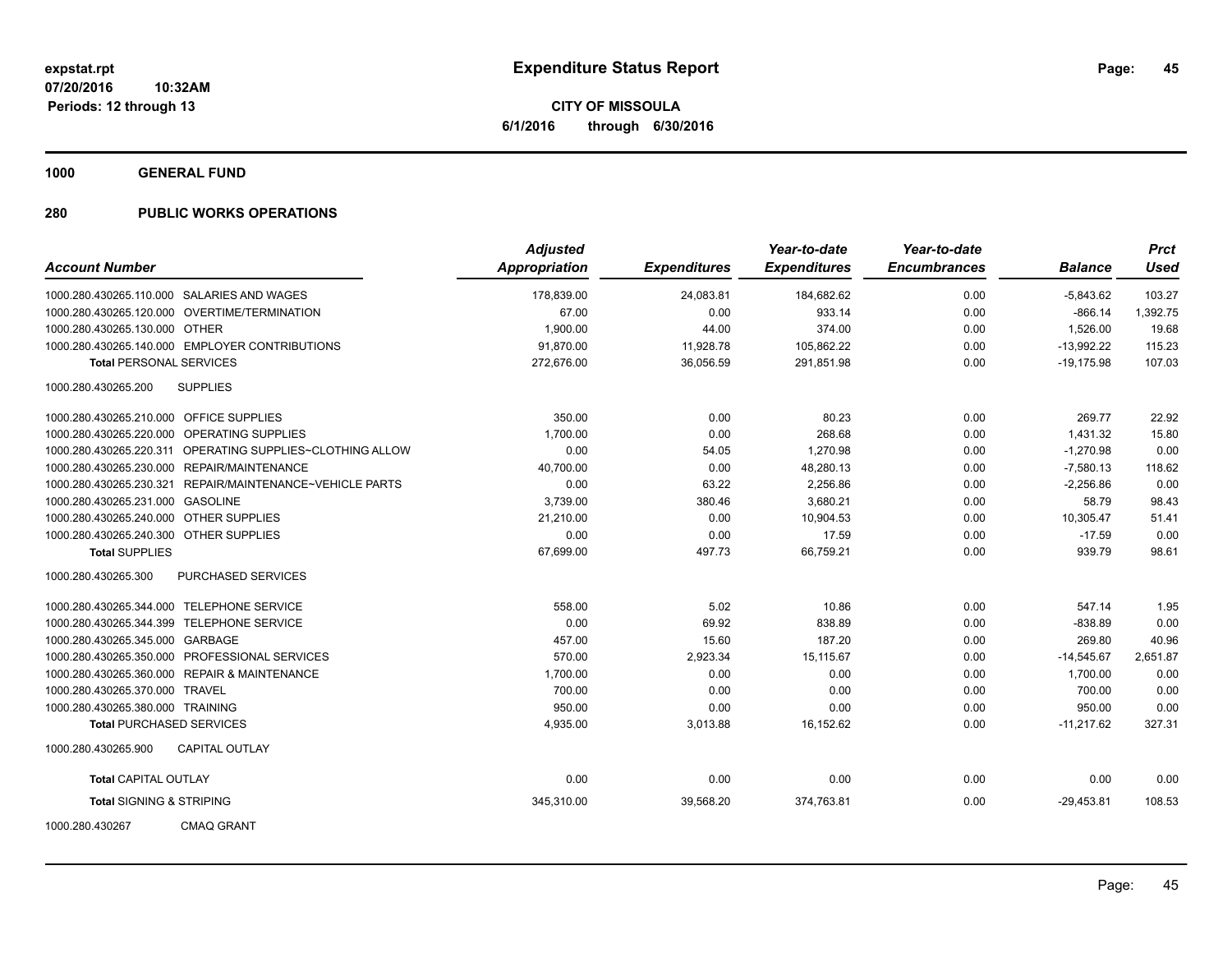**46**

**07/20/2016 10:32AM Periods: 12 through 13**

# **CITY OF MISSOULA 6/1/2016 through 6/30/2016**

**1000 GENERAL FUND**

| <b>Account Number</b>                                   | <b>Adjusted</b><br><b>Appropriation</b> | <b>Expenditures</b> | Year-to-date<br><b>Expenditures</b> | Year-to-date<br><b>Encumbrances</b> | <b>Balance</b> | <b>Prct</b><br><b>Used</b> |
|---------------------------------------------------------|-----------------------------------------|---------------------|-------------------------------------|-------------------------------------|----------------|----------------------------|
|                                                         |                                         |                     |                                     |                                     |                |                            |
| PERSONAL SERVICES<br>1000.280.430267.100                |                                         |                     |                                     |                                     |                |                            |
| <b>Total CMAQ GRANT</b>                                 | 0.00                                    | 0.00                | 0.00                                | 0.00                                | 0.00           | 0.00                       |
| 1000.280.430270<br><b>COMMUNICATIONS</b>                |                                         |                     |                                     |                                     |                |                            |
| PERSONAL SERVICES<br>1000.280.430270.100                |                                         |                     |                                     |                                     |                |                            |
| 1000.280.430270.110.000 SALARIES AND WAGES              | 94,896.00                               | 11,313.39           | 85,641.46                           | 0.00                                | 9,254.54       | 90.25                      |
| 1000.280.430270.120.000 OVERTIME/TERMINATION            | 268.00                                  | 0.00                | 12.07                               | 0.00                                | 255.93         | 4.50                       |
| 1000.280.430270.130.000 OTHER                           | 6.010.00                                | 0.00                | 0.00                                | 0.00                                | 6,010.00       | 0.00                       |
| 1000.280.430270.140.000 EMPLOYER CONTRIBUTIONS          | 48,643.00                               | 4,058.97            | 32,216.71                           | 0.00                                | 16,426.29      | 66.23                      |
| <b>Total PERSONAL SERVICES</b>                          | 149,817.00                              | 15,372.36           | 117,870.24                          | 0.00                                | 31,946.76      | 78.68                      |
| 1000.280.430270.200<br><b>SUPPLIES</b>                  |                                         |                     |                                     |                                     |                |                            |
| 1000.280.430270.230.000 REPAIR/MAINTENANCE              | 8.050.00                                | 68.50               | 7,450.83                            | 0.00                                | 599.17         | 92.56                      |
| 1000.280.430270.230.324 REPAIR/MAINTENANCE~COMM PARTS   | 0.00                                    | 0.00                | 163.55                              | 0.00                                | $-163.55$      | 0.00                       |
| 1000.280.430270.231.000 GASOLINE                        | 2,493.00                                | 133.64              | 1,235.11                            | 0.00                                | 1,257.89       | 49.54                      |
| <b>Total SUPPLIES</b>                                   | 10,543.00                               | 202.14              | 8,849.49                            | 0.00                                | 1,693.51       | 83.94                      |
| 1000.280.430270.300<br>PURCHASED SERVICES               |                                         |                     |                                     |                                     |                |                            |
| 1000.280.430270.330.000 PUBLICITY, SUBSCRIPTIONS & DUES | 180.00                                  | 0.00                | 150.00                              | 0.00                                | 30.00          | 83.33                      |
| 1000.280.430270.341.000 ELECTRICITY & NATURAL GAS       | 2.474.00                                | 233.02              | 2.932.50                            | 0.00                                | $-458.50$      | 118.53                     |
| 1000.280.430270.344.000 TELEPHONE SERVICE               | 513.00                                  | 11.60               | 46.59                               | 0.00                                | 466.41         | 9.08                       |
| 1000.280.430270.344.400 TELEPHONE SERVICE               | 0.00                                    | 60.18               | 721.90                              | 0.00                                | $-721.90$      | 0.00                       |
| 1000.280.430270.350.000 PROFESSIONAL SERVICES           | 100.00                                  | 0.00                | 0.00                                | 0.00                                | 100.00         | 0.00                       |
| 1000.280.430270.360.000 REPAIR & MAINTENANCE            | 3.000.00                                | 0.00                | 675.42                              | 0.00                                | 2,324.58       | 22.51                      |
| <b>Total PURCHASED SERVICES</b>                         | 6,267.00                                | 304.80              | 4,526.41                            | 0.00                                | 1,740.59       | 72.23                      |
| <b>Total COMMUNICATIONS</b>                             | 166,627.00                              | 15,879.30           | 131,246.14                          | 0.00                                | 35,380.86      | 78.77                      |
| <b>WEED PROGRAM</b><br>1000.280.431120                  |                                         |                     |                                     |                                     |                |                            |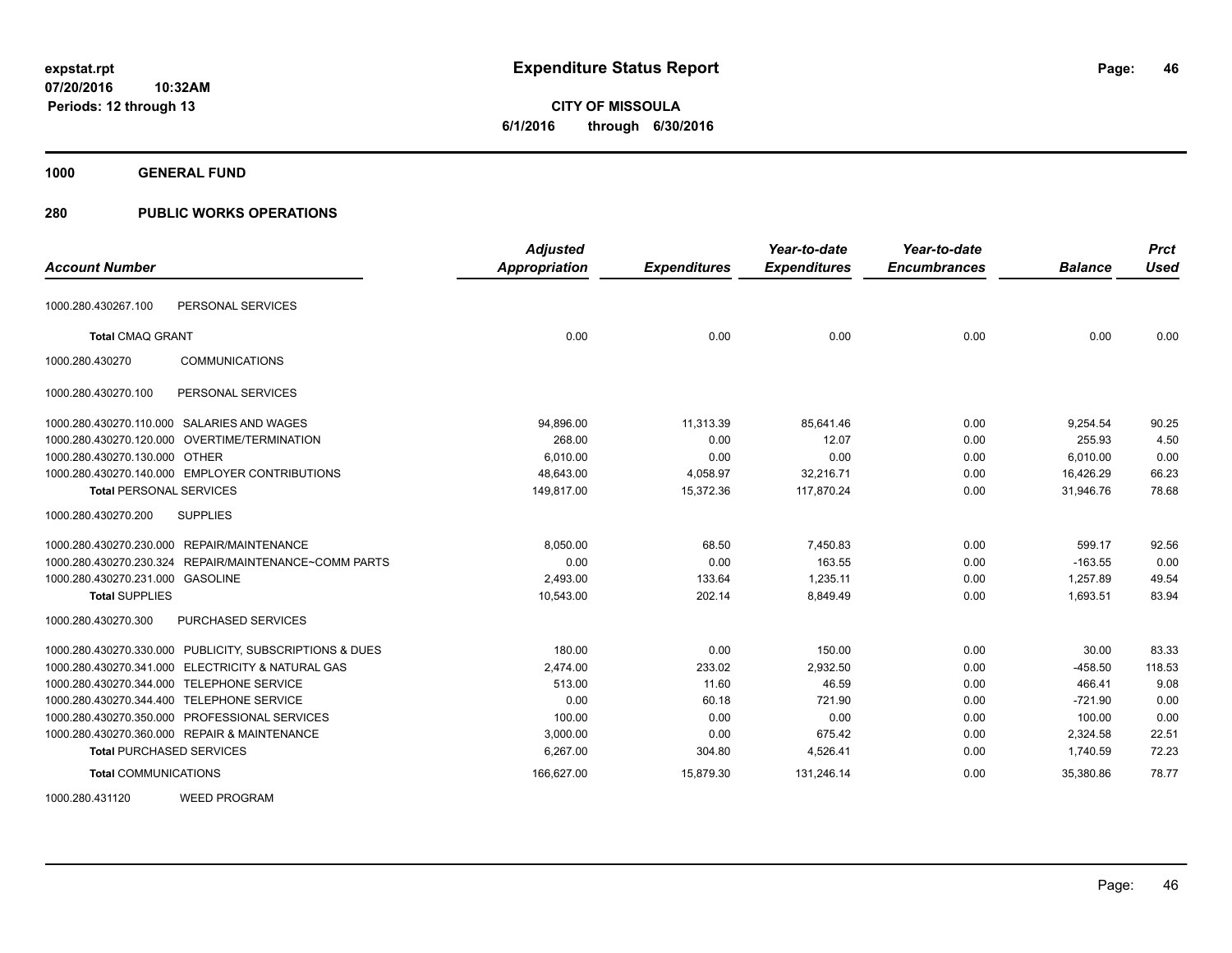**1000 GENERAL FUND**

| <b>Account Number</b>                  |                                      | <b>Adjusted</b><br><b>Appropriation</b> | <b>Expenditures</b> | Year-to-date<br><b>Expenditures</b> | Year-to-date<br><b>Encumbrances</b> | <b>Balance</b> | <b>Prct</b><br><b>Used</b> |
|----------------------------------------|--------------------------------------|-----------------------------------------|---------------------|-------------------------------------|-------------------------------------|----------------|----------------------------|
| 1000.280.431120.100                    | PERSONAL SERVICES                    |                                         |                     |                                     |                                     |                |                            |
| <b>Total WEED PROGRAM</b>              |                                      | 0.00                                    | 0.00                | 0.00                                | 0.00                                | 0.00           | 0.00                       |
| 1000.280.431400                        | <b>ENGINEERING</b>                   |                                         |                     |                                     |                                     |                |                            |
| 1000.280.431400.100                    | PERSONAL SERVICES                    |                                         |                     |                                     |                                     |                |                            |
| <b>Total PERSONAL SERVICES</b>         |                                      | 0.00                                    | 0.00                | 0.00                                | 0.00                                | 0.00           | 0.00                       |
| 1000.280.431400.300                    | <b>PURCHASED SERVICES</b>            |                                         |                     |                                     |                                     |                |                            |
| 1000.280.431400.310.000 COMMUNICATIONS |                                      | 0.00                                    | 44.88               | 57.70                               | 0.00                                | $-57.70$       | 0.00                       |
| <b>Total ENGINEERING</b>               |                                      | 0.00                                    | 44.88               | 57.70                               | 0.00                                | $-57.70$       | 0.00                       |
|                                        | <b>Total PUBLIC WORKS OPERATIONS</b> | 973,456.00                              | 119,191.01          | 997,883.39                          | 0.00                                | $-24,427.39$   | 102.51                     |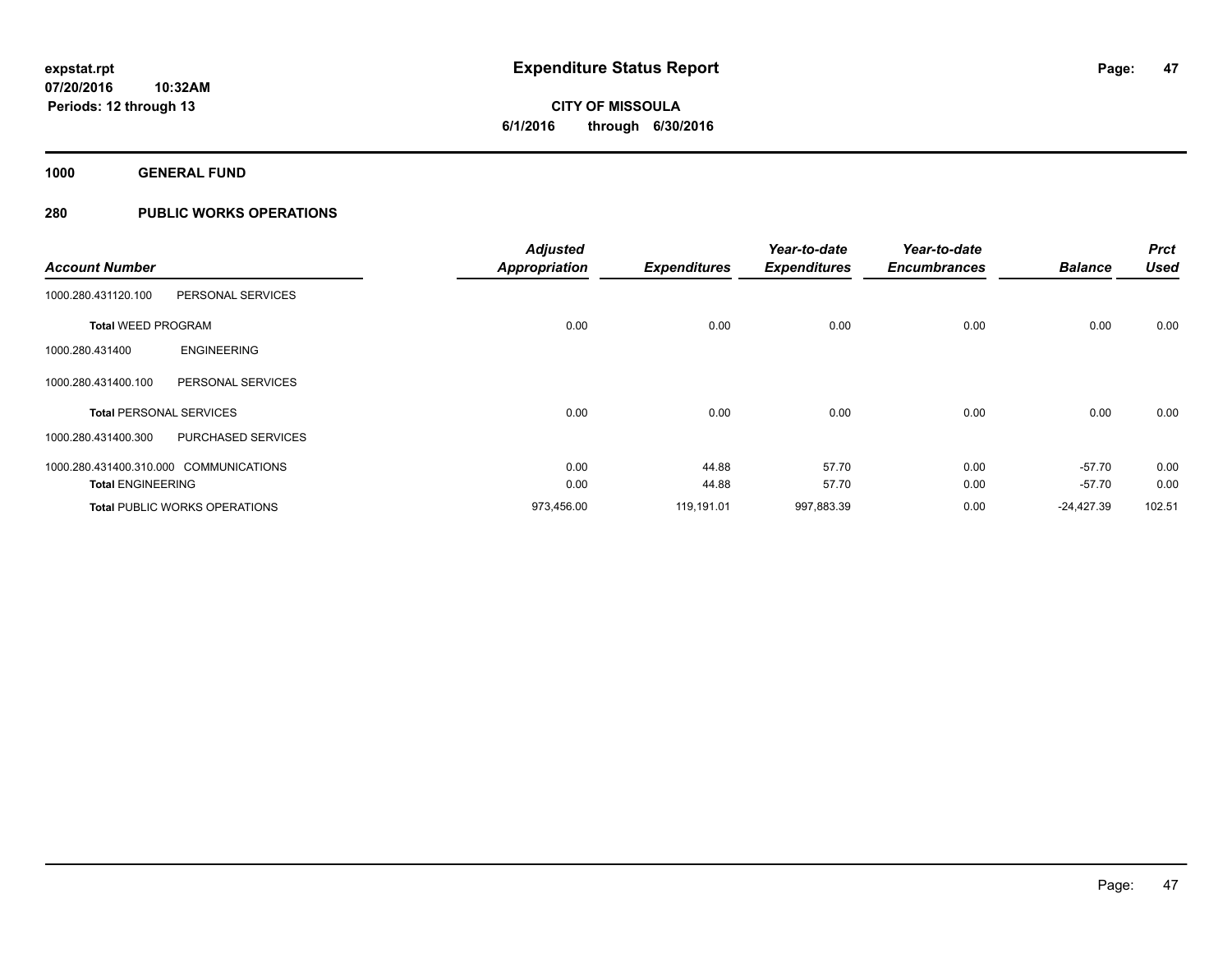**CITY OF MISSOULA 6/1/2016 through 6/30/2016**

**1000 GENERAL FUND**

**290 POLICE**

| <b>Account Number</b>                   |                                                         | <b>Adjusted</b><br><b>Appropriation</b> | <b>Expenditures</b> | Year-to-date<br><b>Expenditures</b> | Year-to-date<br><b>Encumbrances</b> | <b>Balance</b> | <b>Prct</b><br>Used |
|-----------------------------------------|---------------------------------------------------------|-----------------------------------------|---------------------|-------------------------------------|-------------------------------------|----------------|---------------------|
| 1000.290.420110                         | <b>ADMINISTRATION</b>                                   |                                         |                     |                                     |                                     |                |                     |
| 1000.290.420110.100                     | PERSONAL SERVICES                                       |                                         |                     |                                     |                                     |                |                     |
|                                         | 1000.290.420110.110.000 SALARIES AND WAGES              | 739,302.00                              | 91,297.41           | 698,954.50                          | 0.00                                | 40,347.50      | 94.54               |
| 1000.290.420110.115.000                 | SALARIES/HEALTH INSURANCE BENEFIT                       | 0.00                                    | 5,637.00            | 37,092.00                           | 0.00                                | $-37,092.00$   | 0.00                |
|                                         | 1000.290.420110.120.000 OVERTIME/TERMINATION            | 8.471.00                                | 686.68              | 2.591.32                            | 0.00                                | 5,879.68       | 30.59               |
|                                         | 1000.290.420110.121.000 OUTSIDE HIRE OVERTIME           | 75,000.00                               | 10,125.02           | 110.847.88                          | 0.00                                | $-35.847.88$   | 147.80              |
| 1000.290.420110.130.000 OTHER           |                                                         | 4,829.00                                | 0.00                | 3,399.27                            | 0.00                                | 1,429.73       | 70.39               |
|                                         | 1000.290.420110.133.000 EDUCATION COMPENSATION          | 0.00                                    | 85.00               | 660.00                              | 0.00                                | $-660.00$      | 0.00                |
|                                         | 1000.290.420110.140.000 EMPLOYER CONTRIBUTIONS          | 441,390.00                              | 26,437.59           | 217,450.41                          | 0.00                                | 223,939.59     | 49.26               |
|                                         | 1000.290.420110.141.000 STATE RETIREMENT CONTRIBUTIONS  | 0.00                                    | 56.90               | 137,828.38                          | 0.00                                | $-137,828.38$  | 0.00                |
| <b>Total PERSONAL SERVICES</b>          |                                                         | 1,268,992.00                            | 134,325.60          | 1,208,823.76                        | 0.00                                | 60.168.24      | 95.26               |
| 1000.290.420110.200                     | <b>SUPPLIES</b>                                         |                                         |                     |                                     |                                     |                |                     |
| 1000.290.420110.210.000 OFFICE SUPPLIES |                                                         | 11,650.00                               | 701.04              | 5,949.27                            | 0.00                                | 5,700.73       | 51.07               |
|                                         | 1000.290.420110.220.000 OPERATING SUPPLIES              | 19,550.00                               | 1,581.96            | 25,500.48                           | 0.00                                | $-5,950.48$    | 130.44              |
| 1000.290.420110.230.000                 | REPAIR/MAINTENANCE                                      | 900.00                                  | 730.06              | 1,130.31                            | 0.00                                | $-230.31$      | 125.59              |
| 1000.290.420110.231.000 GASOLINE        |                                                         | 3.515.00                                | 421.47              | 4,292.00                            | 0.00                                | $-777.00$      | 122.11              |
| <b>Total SUPPLIES</b>                   |                                                         | 35,615.00                               | 3,434.53            | 36,872.06                           | 0.00                                | $-1,257.06$    | 103.53              |
| 1000.290.420110.300                     | PURCHASED SERVICES                                      |                                         |                     |                                     |                                     |                |                     |
| 1000.290.420110.310.000 COMMUNICATIONS  |                                                         | 4,712.00                                | 682.35              | 5,131.07                            | 0.00                                | $-419.07$      | 108.89              |
|                                         | 1000.290.420110.320.000 PRINTING & DUPLICATING          | 500.00                                  | 78.70               | 356.86                              | 0.00                                | 143.14         | 71.37               |
|                                         | 1000.290.420110.330.000 PUBLICITY, SUBSCRIPTIONS & DUES | 12,538.00                               | 619.25              | 14,229.12                           | 0.00                                | $-1,691.12$    | 113.49              |
|                                         | 1000.290.420110.344.000 TELEPHONE SERVICE               | 47,693.00                               | 4,956.65            | 48,112.89                           | 0.00                                | $-419.89$      | 100.88              |
|                                         | 1000.290.420110.350.000 PROFESSIONAL SERVICES           | 7,920.00                                | 164.20              | 7,542.85                            | 0.00                                | 377.15         | 95.24               |
|                                         | 1000.290.420110.360.000 REPAIR & MAINTENANCE            | 10,600.00                               | 2,750.00            | 14,870.41                           | 0.00                                | $-4,270.41$    | 140.29              |
|                                         | 1000.290.420110.392.000 DONATIONS AND SALES             | 0.00                                    | 356.00              | 528.83                              | 0.00                                | $-528.83$      | 0.00                |
| <b>Total PURCHASED SERVICES</b>         |                                                         | 83,963.00                               | 9,607.15            | 90,772.03                           | 0.00                                | $-6,809.03$    | 108.11              |

1000.290.420110.500 FIXED CHARGES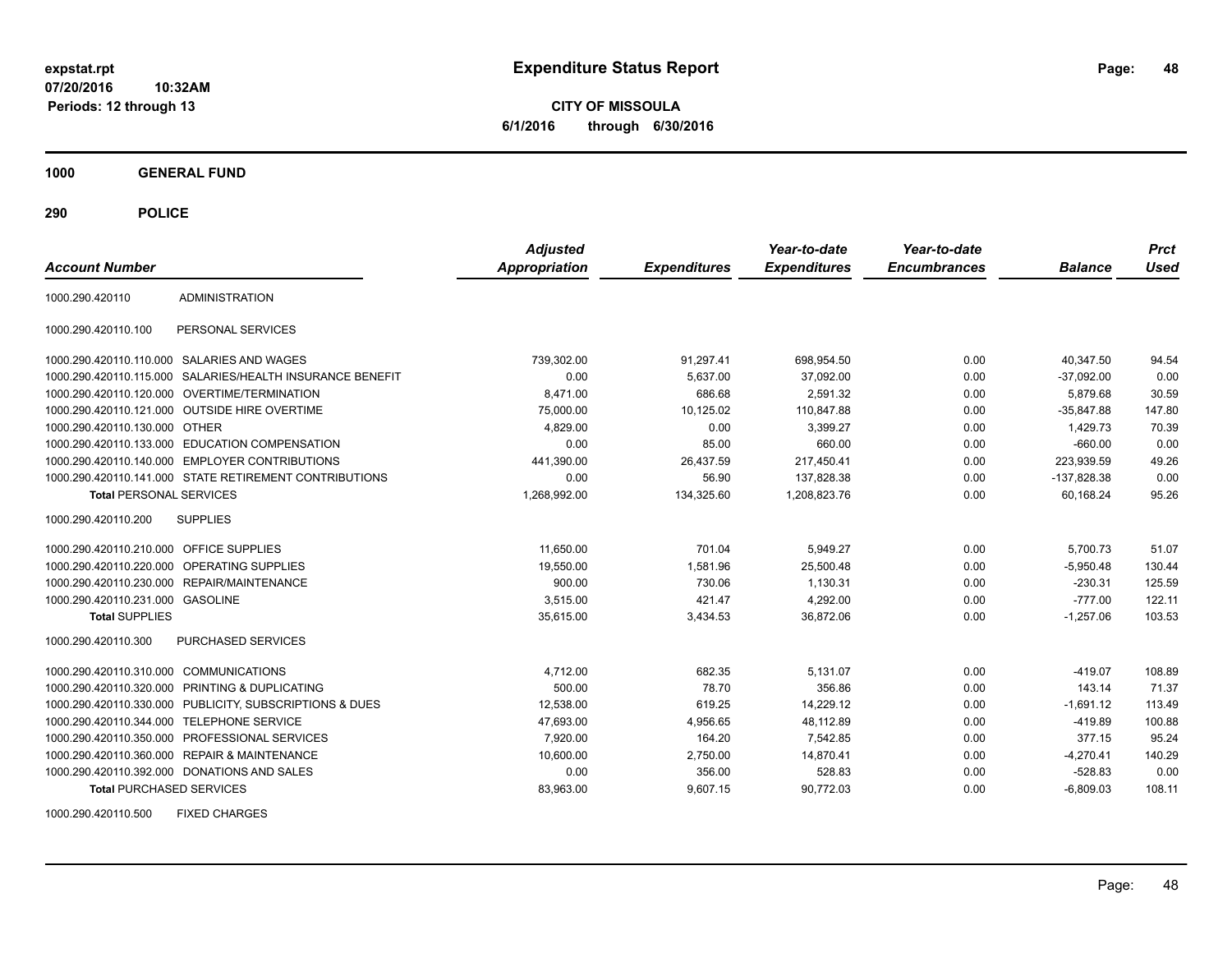**CITY OF MISSOULA 6/1/2016 through 6/30/2016**

**1000 GENERAL FUND**

| <b>Account Number</b>                                                                            | <b>Adjusted</b><br><b>Appropriation</b> | <b>Expenditures</b> | Year-to-date<br><b>Expenditures</b> | Year-to-date<br><b>Encumbrances</b> | <b>Balance</b>         | <b>Prct</b><br><b>Used</b> |
|--------------------------------------------------------------------------------------------------|-----------------------------------------|---------------------|-------------------------------------|-------------------------------------|------------------------|----------------------------|
| 1000.290.420110.500.000 FIXED CHARGES                                                            | 90,812.00                               | 0.00                | 70,661.03                           | 0.00                                | 20,150.97              | 77.81                      |
| <b>Total FIXED CHARGES</b>                                                                       | 90,812.00                               | 0.00                | 70,661.03                           | 0.00                                | 20,150.97              | 77.81                      |
| <b>GRANTS &amp; CONTRIBUTIONS</b><br>1000.290.420110.700                                         |                                         |                     |                                     |                                     |                        |                            |
| 1000.290.420110.700.000 GRANTS & CONTRIBUTIONS                                                   | 4,000.00                                | 3,284.00            | 3,284.00                            | 0.00                                | 716.00                 | 82.10                      |
| <b>Total GRANTS &amp; CONTRIBUTIONS</b>                                                          | 4,000.00                                | 3,284.00            | 3.284.00                            | 0.00                                | 716.00                 | 82.10                      |
| 1000.290.420110.800<br><b>OTHER OBJECTS</b>                                                      |                                         |                     |                                     |                                     |                        |                            |
| 1000.290.420110.850.000 SALARY SAVINGS                                                           | $-79,245.00$                            | 0.00                | 0.00                                | 0.00                                | $-79,245.00$           | 0.00                       |
| <b>Total OTHER OBJECTS</b>                                                                       | $-79,245.00$                            | 0.00                | 0.00                                | 0.00                                | $-79,245.00$           | 0.00                       |
| 1000.290.420110.900<br><b>CAPITAL OUTLAY</b>                                                     |                                         |                     |                                     |                                     |                        |                            |
| <b>Total CAPITAL OUTLAY</b>                                                                      | 0.00                                    | 0.00                | 0.00                                | 0.00                                | 0.00                   | 0.00                       |
| <b>Total ADMINISTRATION</b>                                                                      | 1,404,137.00                            | 150,651.28          | 1,410,412.88                        | 0.00                                | $-6,275.88$            | 100.45                     |
| 1000.290.420130<br>PERSONNEL TRAINING                                                            |                                         |                     |                                     |                                     |                        |                            |
| PERSONAL SERVICES<br>1000.290.420130.100                                                         |                                         |                     |                                     |                                     |                        |                            |
| 1000.290.420130.110.000 SALARIES AND WAGES                                                       | 67,748.00                               | 8,886.95            | 67,681.15                           | 0.00                                | 66.85                  | 99.90                      |
| 1000.290.420130.115.000 SALARIES/HEALTH INSURANCE BENEFIT                                        | 0.00                                    | 1.127.40            | 7.418.40                            | 0.00                                | $-7,418.40$            | 0.00                       |
| 1000.290.420130.120.000 OVERTIME/TERMINATION                                                     | 1,070.00                                | 0.00                | 1.162.44                            | 0.00                                | $-92.44$               | 108.64                     |
| 1000.290.420130.130.000 OTHER                                                                    | 690.00                                  | 0.00                | 690.00                              | 0.00                                | 0.00                   | 100.00                     |
| 1000.290.420130.133.000 EDUCATION COMPENSATION<br>1000.290.420130.140.000 EMPLOYER CONTRIBUTIONS | 0.00<br>47.130.00                       | 34.00<br>2.276.49   | 264.00<br>18.046.15                 | 0.00<br>0.00                        | $-264.00$<br>29.083.85 | 0.00<br>38.29              |
| 1000.290.420130.141.000 STATE RETIREMENT CONTRIBUTIONS                                           | 0.00                                    | 0.00                | 19,115.53                           | 0.00                                | $-19,115.53$           | 0.00                       |
| <b>Total PERSONAL SERVICES</b>                                                                   | 116,638.00                              | 12,324.84           | 114,377.67                          | 0.00                                | 2,260.33               | 98.06                      |
| 1000.290.420130.200<br><b>SUPPLIES</b>                                                           |                                         |                     |                                     |                                     |                        |                            |
| 1000.290.420130.210.000 OFFICE SUPPLIES                                                          | 200.00                                  | 16.31               | 53.25                               | 0.00                                | 146.75                 | 26.63                      |
| 1000.290.420130.220.000 OPERATING SUPPLIES                                                       | 25,020.00                               | 1,075.00            | 28,104.06                           | 0.00                                | $-3,084.06$            | 112.33                     |
| <b>Total SUPPLIES</b>                                                                            | 25,220.00                               | 1,091.31            | 28,157.31                           | 0.00                                | $-2,937.31$            | 111.65                     |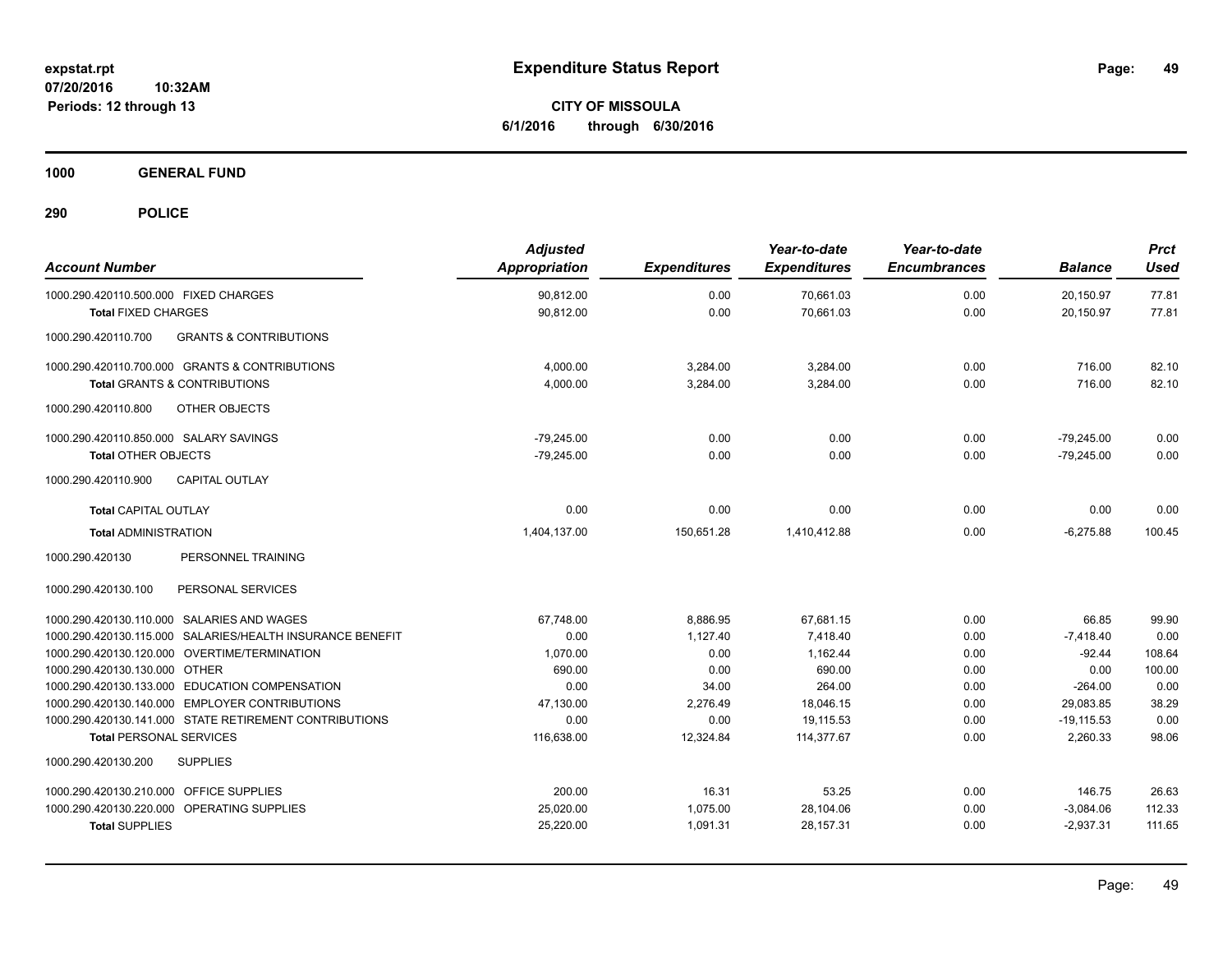**CITY OF MISSOULA 6/1/2016 through 6/30/2016**

**1000 GENERAL FUND**

| <b>Account Number</b>                 |                                                        | <b>Adjusted</b><br><b>Appropriation</b> | <b>Expenditures</b> | Year-to-date<br><b>Expenditures</b> | Year-to-date<br><b>Encumbrances</b> | <b>Balance</b> | <b>Prct</b><br><b>Used</b> |
|---------------------------------------|--------------------------------------------------------|-----------------------------------------|---------------------|-------------------------------------|-------------------------------------|----------------|----------------------------|
| 1000.290.420130.300                   | PURCHASED SERVICES                                     |                                         |                     |                                     |                                     |                |                            |
|                                       | 1000.290.420130.320.000 PRINTING & DUPLICATING         | 350.00                                  | 0.00                | 0.00                                | 0.00                                | 350.00         | 0.00                       |
| 1000.290.420130.360.000               | <b>REPAIR &amp; MAINTENANCE</b>                        | 100.00                                  | 0.00                | 0.00                                | 0.00                                | 100.00         | 0.00                       |
| 1000.290.420130.370.000               | <b>TRAVEL</b>                                          | 26,000.00                               | 1,024.19            | 40,880.10                           | 0.00                                | $-14,880.10$   | 157.23                     |
| 1000.290.420130.380.000 TRAINING      |                                                        | 31,300.00                               | 1,150.00            | 25,592.55                           | 0.00                                | 5,707.45       | 81.77                      |
|                                       | 1000.290.420130.390.000 OTHER PURCHASED SERVICES       | 25,000.00                               | 0.00                | 0.00                                | 0.00                                | 25,000.00      | 0.00                       |
| 1000.290.420130.390.021               | PD TRAINING 1                                          | 0.00                                    | 0.00                | 382.22                              | 0.00                                | $-382.22$      | 0.00                       |
| 1000.290.420130.390.022 PD TRAINING 2 |                                                        | 0.00                                    | 0.00                | 8,475.01                            | 0.00                                | $-8,475.01$    | 0.00                       |
| 1000.290.420130.390.031               | MISC TRAINING/TRAVEL EXPENSES                          | 0.00                                    | 284.92              | 12,407.83                           | 0.00                                | $-12.407.83$   | 0.00                       |
| <b>Total PURCHASED SERVICES</b>       |                                                        | 82,750.00                               | 2,459.11            | 87,737.71                           | 0.00                                | $-4,987.71$    | 106.03                     |
| <b>Total PERSONNEL TRAINING</b>       |                                                        | 224,608.00                              | 15,875.26           | 230,272.69                          | 0.00                                | $-5,664.69$    | 102.52                     |
| 1000.290.420141                       | <b>CRIMINAL INVESTIGATION</b>                          |                                         |                     |                                     |                                     |                |                            |
| 1000.290.420141.100                   | PERSONAL SERVICES                                      |                                         |                     |                                     |                                     |                |                            |
| 1000.290.420141.110.000               | SALARIES AND WAGES                                     | 1,256,207.00                            | 154,451.24          | 1,235,309.01                        | 0.00                                | 20.897.99      | 98.34                      |
| 1000.290.420141.115.000               | SALARIES/HEALTH INSURANCE BENEFIT                      | 0.00                                    | 16.911.00           | 116,295.00                          | 0.00                                | $-116.295.00$  | 0.00                       |
| 1000.290.420141.120.000               | OVERTIME/TERMINATION                                   | 46,370.00                               | 13,274.75           | 70,595.79                           | 0.00                                | $-24,225.79$   | 152.24                     |
| 1000.290.420141.130.000 OTHER         |                                                        | 10,350.00                               | 0.00                | 11,023.09                           | 0.00                                | $-673.09$      | 106.50                     |
|                                       | 1000.290.420141.133.000 EDUCATION COMPENSATION         | 0.00                                    | 340.00              | 2,610.00                            | 0.00                                | $-2,610.00$    | 0.00                       |
|                                       | 1000.290.420141.140.000 EMPLOYER CONTRIBUTIONS         | 839,522.00                              | 40,784.37           | 341,949.38                          | 0.00                                | 497,572.62     | 40.73                      |
|                                       | 1000.290.420141.141.000 STATE RETIREMENT CONTRIBUTIONS | 0.00                                    | 0.00                | 325,052.31                          | 0.00                                | $-325.052.31$  | 0.00                       |
| <b>Total PERSONAL SERVICES</b>        |                                                        | 2,152,449.00                            | 225,761.36          | 2,102,834.58                        | 0.00                                | 49,614.42      | 97.69                      |
| 1000.290.420141.200                   | <b>SUPPLIES</b>                                        |                                         |                     |                                     |                                     |                |                            |
| 1000.290.420141.210.000               | <b>OFFICE SUPPLIES</b>                                 | 2.500.00                                | 0.00                | 1.751.95                            | 0.00                                | 748.05         | 70.08                      |
| 1000.290.420141.220.000               | OPERATING SUPPLIES                                     | 3,500.00                                | 97.23               | 3,776.00                            | 0.00                                | $-276.00$      | 107.89                     |
| 1000.290.420141.230.000               | REPAIR/MAINTENANCE                                     | 3,900.00                                | 22.00               | 2,180.06                            | 0.00                                | 1,719.94       | 55.90                      |
| 1000.290.420141.231.000 GASOLINE      |                                                        | 7,744.00                                | 754.61              | 8,493.49                            | 0.00                                | $-749.49$      | 109.68                     |
| <b>Total SUPPLIES</b>                 |                                                        | 17,644.00                               | 873.84              | 16,201.50                           | 0.00                                | 1,442.50       | 91.82                      |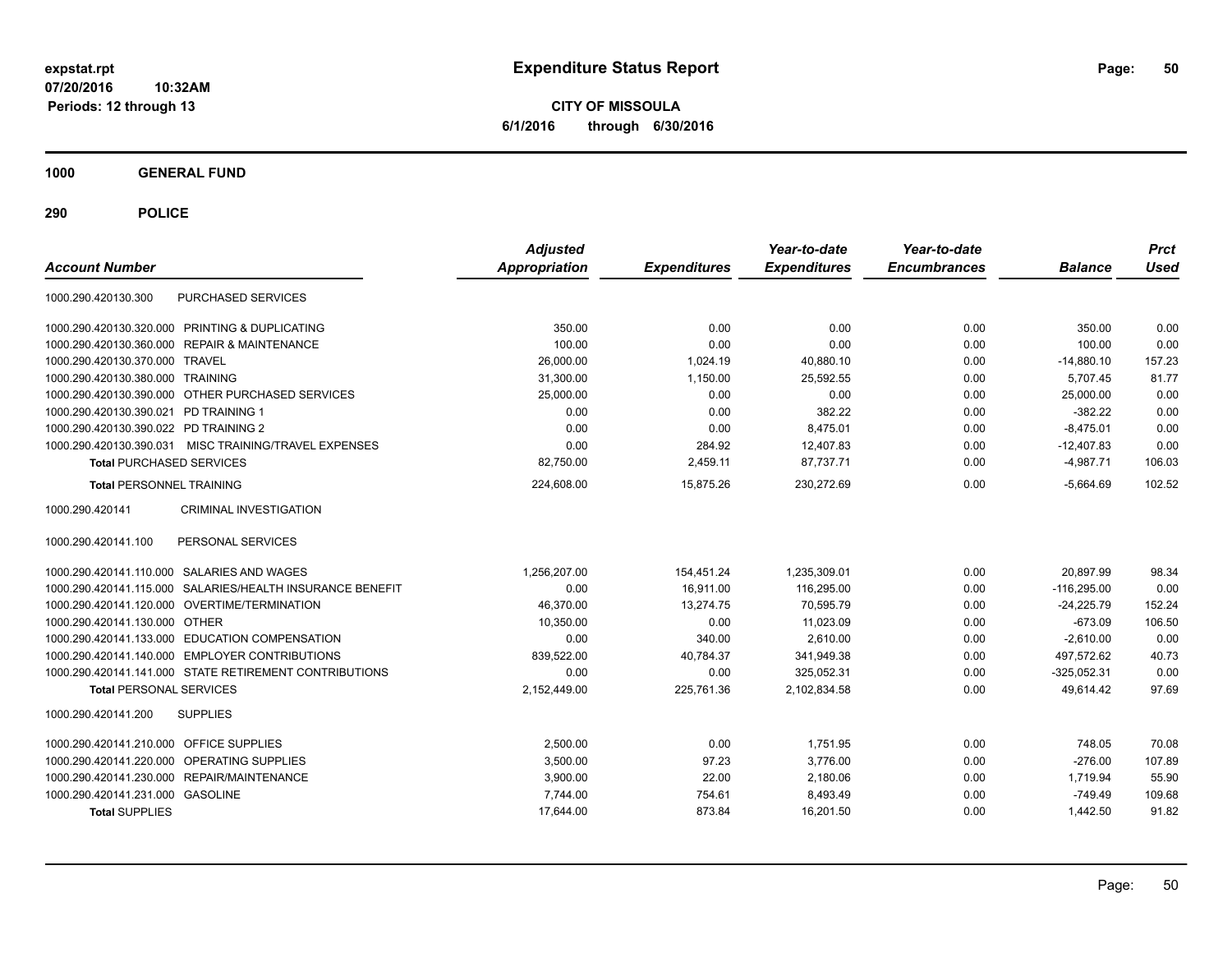**CITY OF MISSOULA 6/1/2016 through 6/30/2016**

**1000 GENERAL FUND**

| <b>Account Number</b>                                     | <b>Adjusted</b><br><b>Appropriation</b> | <b>Expenditures</b> | Year-to-date<br><b>Expenditures</b> | Year-to-date<br><b>Encumbrances</b> | <b>Balance</b> | <b>Prct</b><br><b>Used</b> |
|-----------------------------------------------------------|-----------------------------------------|---------------------|-------------------------------------|-------------------------------------|----------------|----------------------------|
| PURCHASED SERVICES<br>1000.290.420141.300                 |                                         |                     |                                     |                                     |                |                            |
| 1000.290.420141.310.000 COMMUNICATIONS                    | 200.00                                  | 0.00                | 0.00                                | 0.00                                | 200.00         | 0.00                       |
| 1000.290.420141.320.000 PRINTING & DUPLICATING            | 1.300.00                                | 127.92              | 1.048.81                            | 0.00                                | 251.19         | 80.68                      |
| 1000.290.420141.350.000 PROFESSIONAL SERVICES             | 2,500.00                                | 138.28              | 784.48                              | 0.00                                | 1,715.52       | 31.38                      |
| 1000.290.420141.360.000 REPAIR & MAINTENANCE              | 1,500.00                                | 0.00                | 189.00                              | 0.00                                | 1,311.00       | 12.60                      |
| <b>Total PURCHASED SERVICES</b>                           | 5,500.00                                | 266.20              | 2,022.29                            | 0.00                                | 3.477.71       | 36.77                      |
| <b>CAPITAL OUTLAY</b><br>1000.290.420141.900              |                                         |                     |                                     |                                     |                |                            |
| <b>Total CAPITAL OUTLAY</b>                               | 0.00                                    | 0.00                | 0.00                                | 0.00                                | 0.00           | 0.00                       |
| <b>Total CRIMINAL INVESTIGATION</b>                       | 2,175,593.00                            | 226,901.40          | 2,121,058.37                        | 0.00                                | 54,534.63      | 97.49                      |
| 1000.290.420142<br><b>NARCOTICS</b>                       |                                         |                     |                                     |                                     |                |                            |
| 1000.290.420142.100<br>PERSONAL SERVICES                  |                                         |                     |                                     |                                     |                |                            |
| 1000.290.420142.110.000 SALARIES AND WAGES                | 316,697.00                              | 27,307.21           | 209,101.58                          | 0.00                                | 107,595.42     | 66.03                      |
| 1000.290.420142.115.000 SALARIES/HEALTH INSURANCE BENEFIT | 0.00                                    | 3,382.20            | 22,255.20                           | 0.00                                | $-22,255.20$   | 0.00                       |
| 1000.290.420142.120.000 OVERTIME/TERMINATION              | 4.637.00                                | 824.54              | 4,581.26                            | 0.00                                | 55.74          | 98.80                      |
| 1000.290.420142.130.000 OTHER                             | 2,760.00                                | 0.00                | 2,070.00                            | 0.00                                | 690.00         | 75.00                      |
| 1000.290.420142.133.000 EDUCATION COMPENSATION            | 0.00                                    | 34.00               | 264.00                              | 0.00                                | $-264.00$      | 0.00                       |
| 1000.290.420142.140.000 EMPLOYER CONTRIBUTIONS            | 192,136.00                              | 6,982.02            | 55,110.76                           | 0.00                                | 137,025.24     | 28.68                      |
| 1000.290.420142.141.000 STATE RETIREMENT CONTRIBUTIONS    | 0.00                                    | 0.00                | 58,936.00                           | 0.00                                | $-58,936.00$   | 0.00                       |
| <b>Total PERSONAL SERVICES</b>                            | 516,230.00                              | 38,529.97           | 352,318.80                          | 0.00                                | 163,911.20     | 68.25                      |
| <b>SUPPLIES</b><br>1000.290.420142.200                    |                                         |                     |                                     |                                     |                |                            |
| 1000.290.420142.210.000 OFFICE SUPPLIES                   | 100.00                                  | 0.00                | 11.94                               | 0.00                                | 88.06          | 11.94                      |
| 1000.290.420142.220.000 OPERATING SUPPLIES                | 200.00                                  | 0.00                | 80.47                               | 0.00                                | 119.53         | 40.24                      |
| <b>REPAIR/MAINTENANCE</b><br>1000.290.420142.230.000      | 700.00                                  | 3.81                | 379.07                              | 0.00                                | 320.93         | 54.15                      |
| 1000.290.420142.231.000 GASOLINE                          | 2,675.00                                | 137.20              | 1,296.05                            | 0.00                                | 1,378.95       | 48.45                      |
| <b>Total SUPPLIES</b>                                     | 3,675.00                                | 141.01              | 1,767.53                            | 0.00                                | 1,907.47       | 48.10                      |
| 1000.290.420142.300<br>PURCHASED SERVICES                 |                                         |                     |                                     |                                     |                |                            |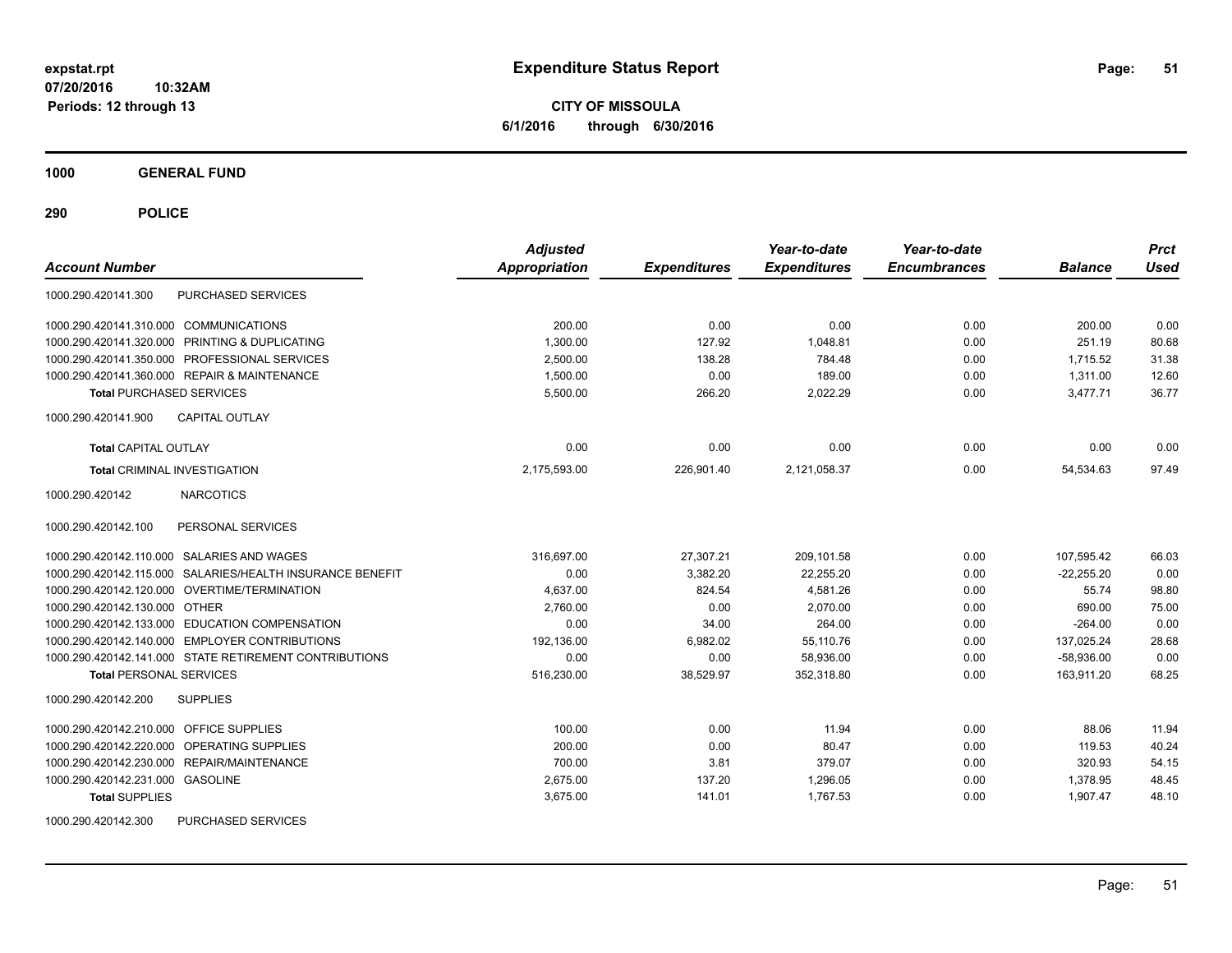**CITY OF MISSOULA 6/1/2016 through 6/30/2016**

**1000 GENERAL FUND**

**290 POLICE**

| <b>Account Number</b>                                           | <b>Adjusted</b><br><b>Appropriation</b> | <b>Expenditures</b> | Year-to-date<br><b>Expenditures</b> | Year-to-date<br><b>Encumbrances</b> | <b>Balance</b>  | <b>Prct</b><br><b>Used</b> |
|-----------------------------------------------------------------|-----------------------------------------|---------------------|-------------------------------------|-------------------------------------|-----------------|----------------------------|
| 1000.290.420142.320.000 PRINTING & DUPLICATING                  | 100.00                                  | 0.00                | 0.00                                | 0.00                                | 100.00          | 0.00                       |
| 1000.290.420142.350.000 PROFESSIONAL SERVICES                   | 300.00                                  | 0.00                | 15.00                               | 0.00                                | 285.00          | 5.00                       |
| 1000.290.420142.360.000 REPAIR & MAINTENANCE                    | 300.00                                  | 0.00                | 67.99                               | 0.00                                | 232.01          | 22.66                      |
| <b>Total PURCHASED SERVICES</b>                                 | 700.00                                  | 0.00                | 82.99                               | 0.00                                | 617.01          | 11.86                      |
| <b>Total NARCOTICS</b>                                          | 520,605.00                              | 38,670.98           | 354,169.32                          | 0.00                                | 166,435.68      | 68.03                      |
| 1000.290.420143<br>REIMBURSABLE SERVICES/COMPLIANCE CHECKS      |                                         |                     |                                     |                                     |                 |                            |
| 1000.290.420143.100<br>PERSONAL SERVICES                        |                                         |                     |                                     |                                     |                 |                            |
| 1000.290.420143.120.000 REIMBURSABLE SVS/COMPLIANCE CHECKS      | 0.00                                    | 1,131.75            | 2,132.65                            | 0.00                                | $-2,132.65$     | 0.00                       |
| 1000.290.420143.140.000 REIMBURSABLE SVS/EMPLOYER CONTRIBUTIONS | 0.00                                    | 74.76               | 140.55                              | 0.00                                | $-140.55$       | 0.00                       |
| <b>Total PERSONAL SERVICES</b>                                  | 0.00                                    | 1.206.51            | 2,273.20                            | 0.00                                | $-2,273.20$     | 0.00                       |
| 1000.290.420143.300<br><b>PURCHASED SERVICES</b>                |                                         |                     |                                     |                                     |                 |                            |
| <b>Total PURCHASED SERVICES</b>                                 | 0.00                                    | 0.00                | 0.00                                | 0.00                                | 0.00            | 0.00                       |
| Total REIMBURSABLE SERVICES/COMPLIANCE CHECKS                   | 0.00                                    | 1,206.51            | 2,273.20                            | 0.00                                | $-2,273.20$     | 0.00                       |
| 1000.290.420150<br><b>TRAFFIC POLICING-UNIFORM</b>              |                                         |                     |                                     |                                     |                 |                            |
| 1000.290.420150.100<br>PERSONAL SERVICES                        |                                         |                     |                                     |                                     |                 |                            |
| SALARIES AND WAGES<br>1000.290.420150.110.000                   | 4.047.230.00                            | 516.122.20          | 3.962.561.59                        | 0.00                                | 84.668.41       | 97.91                      |
| SALARIES/HEALTH INSURANCE BENEFIT<br>1000.290.420150.115.000    | 0.00                                    | 67,363.20           | 446,848.20                          | 0.00                                | -446,848.20     | 0.00                       |
| 1000.290.420150.120.000 OVERTIME/TERMINATION                    | 154,166.00                              | 33,331.04           | 176,081.11                          | 0.00                                | $-21.915.11$    | 114.22                     |
| 1000.290.420150.122.000 COURT OVERTIME                          | 0.00                                    | 1,510.08            | 25,999.91                           | 0.00                                | $-25,999.91$    | 0.00                       |
| 1000.290.420150.130.000 OTHER                                   | 43,470.00                               | 0.00                | 38,745.98                           | 0.00                                | 4,724.02        | 89.13                      |
| 1000.290.420150.133.000 EDUCATION COMPENSATION                  | 0.00                                    | 1,179.00            | 11.529.00                           | 0.00                                | $-11.529.00$    | 0.00                       |
| 1000.290.420150.140.000 EMPLOYER CONTRIBUTIONS                  | 2,853,014.00                            | 132,857.84          | 1,079,349.88                        | 0.00                                | 1,773,664.12    | 37.83                      |
| 1000.290.420150.141.000 STATE RETIREMENT CONTRIBUTIONS          | 0.00                                    | 0.00                | 1,123,673.99                        | 0.00                                | $-1,123,673.99$ | 0.00                       |
| <b>Total PERSONAL SERVICES</b>                                  | 7,097,880.00                            | 752,363.36          | 6,864,789.66                        | 0.00                                | 233,090.34      | 96.72                      |
| <b>SUPPLIES</b><br>1000.290.420150.200                          |                                         |                     |                                     |                                     |                 |                            |

Page: 52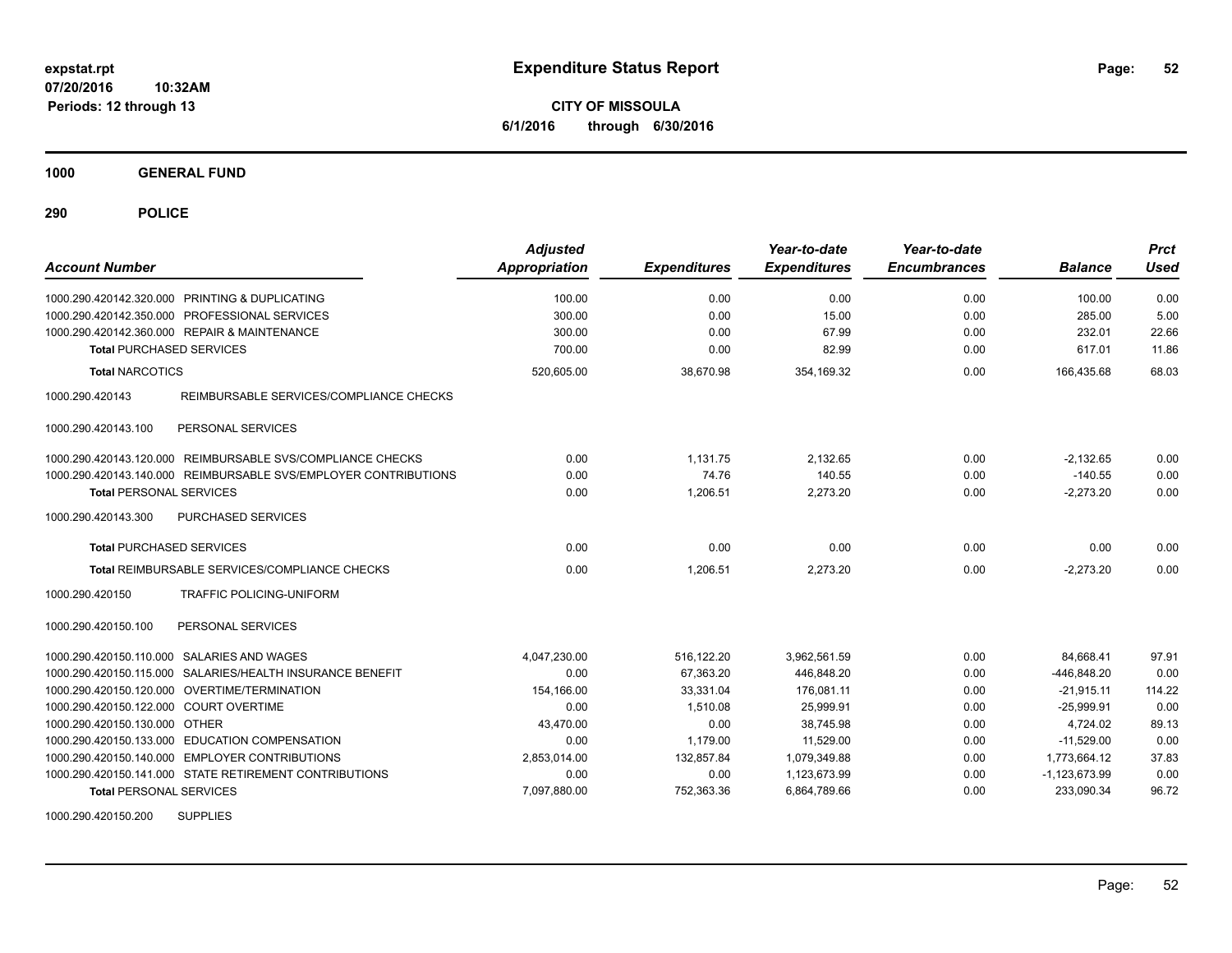**CITY OF MISSOULA 6/1/2016 through 6/30/2016**

**1000 GENERAL FUND**

| <b>Account Number</b>                   |                                                           | <b>Adjusted</b><br>Appropriation | <b>Expenditures</b> | Year-to-date<br><b>Expenditures</b> | Year-to-date<br><b>Encumbrances</b> | <b>Balance</b> | <b>Prct</b><br><b>Used</b> |
|-----------------------------------------|-----------------------------------------------------------|----------------------------------|---------------------|-------------------------------------|-------------------------------------|----------------|----------------------------|
| 1000.290.420150.210.000 OFFICE SUPPLIES |                                                           | 1,444.00                         | 21.98               | 674.16                              | 0.00                                | 769.84         | 46.69                      |
|                                         | 1000.290.420150.220.000 OPERATING SUPPLIES                | 9.384.00                         | 7,055.50            | 25,536.86                           | 0.00                                | $-16, 152.86$  | 272.13                     |
|                                         | 1000.290.420150.230.000 REPAIR/MAINTENANCE                | 34.284.00                        | 4,813.83            | 38,325.88                           | 0.00                                | $-4.041.88$    | 111.79                     |
| 1000.290.420150.231.000 GASOLINE        |                                                           | 141,236.00                       | 9,563.09            | 97,159.99                           | 0.00                                | 44,076.01      | 68.79                      |
| <b>Total SUPPLIES</b>                   |                                                           | 186,348.00                       | 21,454.40           | 161,696.89                          | 0.00                                | 24.651.11      | 86.77                      |
| 1000.290.420150.300                     | PURCHASED SERVICES                                        |                                  |                     |                                     |                                     |                |                            |
|                                         | 1000.290.420150.320.000 PRINTING & DUPLICATING            | 5,669.00                         | 160.56              | 1,462.34                            | 0.00                                | 4,206.66       | 25.80                      |
|                                         | 1000.290.420150.350.000 PROFESSIONAL SERVICES             | 4,425.00                         | 190.00              | 1.760.19                            | 0.00                                | 2,664.81       | 39.78                      |
|                                         | 1000.290.420150.360.000 REPAIR & MAINTENANCE              | 13,630.00                        | 383.94              | 18,634.36                           | 0.00                                | $-5,004.36$    | 136.72                     |
| <b>Total PURCHASED SERVICES</b>         |                                                           | 23,724.00                        | 734.50              | 21.856.89                           | 0.00                                | 1.867.11       | 92.13                      |
| 1000.290.420150.900                     | <b>CAPITAL OUTLAY</b>                                     |                                  |                     |                                     |                                     |                |                            |
| <b>Total CAPITAL OUTLAY</b>             |                                                           | 0.00                             | 0.00                | 0.00                                | 0.00                                | 0.00           | 0.00                       |
|                                         | <b>Total TRAFFIC POLICING-UNIFORM</b>                     | 7,307,952.00                     | 774,552.26          | 7,048,343.44                        | 0.00                                | 259,608.56     | 96.45                      |
| 1000.290.420151                         | <b>ACCIDENT INVESTIGATION</b>                             |                                  |                     |                                     |                                     |                |                            |
| 1000.290.420151.100                     | PERSONAL SERVICES                                         |                                  |                     |                                     |                                     |                |                            |
|                                         | 1000.290.420151.110.000 SALARIES AND WAGES                | 532.648.00                       | 78,194.94           | 532.389.49                          | 0.00                                | 258.51         | 99.95                      |
|                                         | 1000.290.420151.115.000 SALARIES/HEALTH INSURANCE BENEFIT | 0.00                             | 7,891.80            | 45,955.80                           | 0.00                                | $-45,955.80$   | 0.00                       |
|                                         | 1000.290.420151.120.000 OVERTIME/TERMINATION              | 13,376.00                        | 2,884.55            | 12,944.78                           | 0.00                                | 431.22         | 96.78                      |
| 1000.290.420151.130.000 OTHER           |                                                           | 3,449.00                         | 0.00                | 4.140.00                            | 0.00                                | $-691.00$      | 120.03                     |
|                                         | 1000.290.420151.133.000 EDUCATION COMPENSATION            | 0.00                             | 136.00              | 836.00                              | 0.00                                | $-836.00$      | 0.00                       |
|                                         | 1000.290.420151.140.000 EMPLOYER CONTRIBUTIONS            | 325,618.00                       | 22.647.12           | 160.673.91                          | 0.00                                | 164,944.09     | 49.34                      |
|                                         | 1000.290.420151.141.000 STATE RETIREMENT CONTRIBUTIONS    | 0.00                             | 0.00                | 144,576.31                          | 0.00                                | $-144,576.31$  | 0.00                       |
| <b>Total PERSONAL SERVICES</b>          |                                                           | 875,091.00                       | 111.754.41          | 901,516.29                          | 0.00                                | $-26.425.29$   | 103.02                     |
| 1000.290.420151.200                     | <b>SUPPLIES</b>                                           |                                  |                     |                                     |                                     |                |                            |
| 1000.290.420151.210.000 OFFICE SUPPLIES |                                                           | 200.00                           | 0.00                | 123.65                              | 0.00                                | 76.35          | 61.83                      |
|                                         | 1000.290.420151.220.000 OPERATING SUPPLIES                | 2,967.00                         | 19.74               | 3,858.73                            | 0.00                                | $-891.73$      | 130.05                     |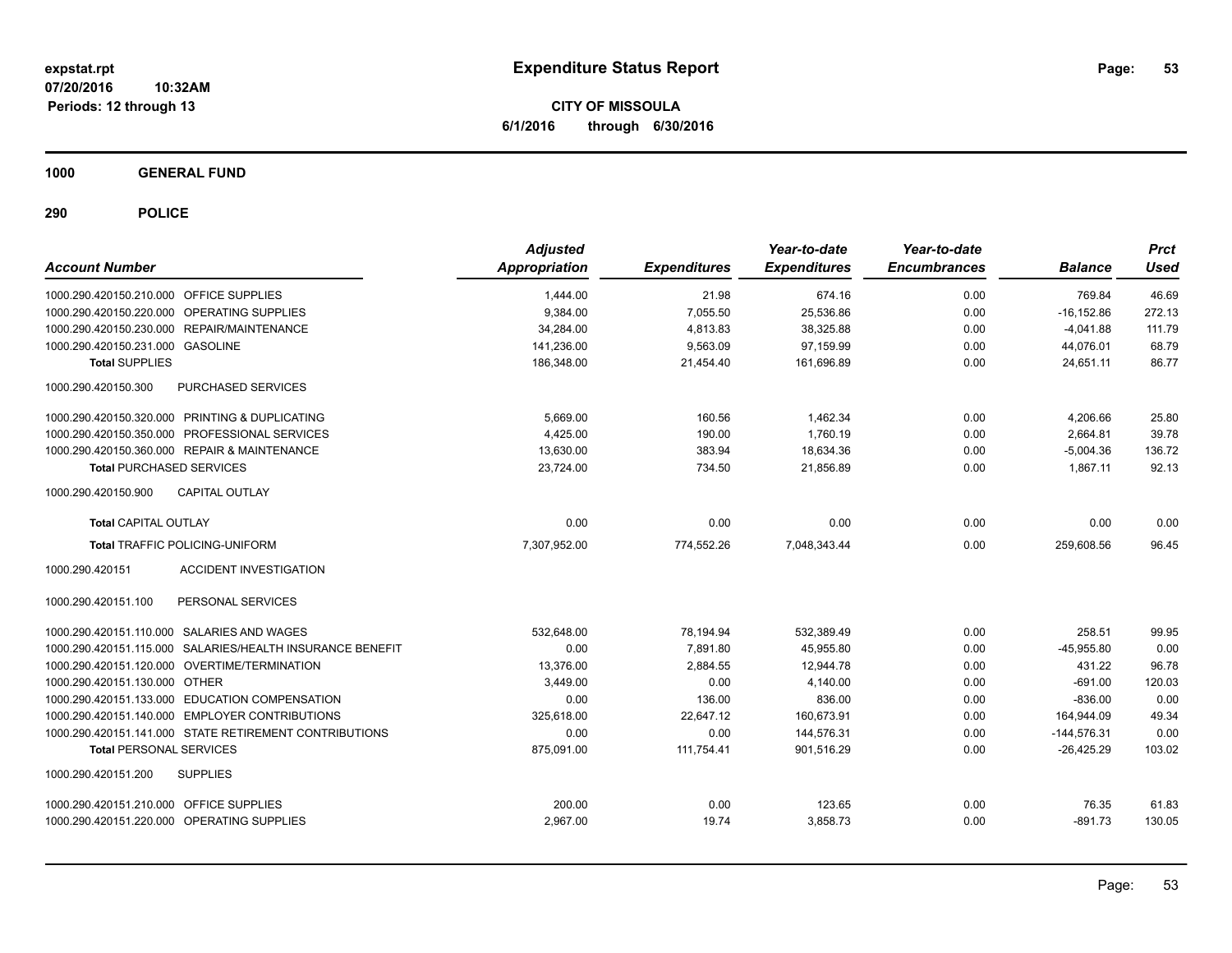**CITY OF MISSOULA 6/1/2016 through 6/30/2016**

**1000 GENERAL FUND**

| <b>Account Number</b>                                     | <b>Adjusted</b><br>Appropriation | <b>Expenditures</b> | Year-to-date<br><b>Expenditures</b> | Year-to-date<br><b>Encumbrances</b> | <b>Balance</b> | <b>Prct</b><br>Used |
|-----------------------------------------------------------|----------------------------------|---------------------|-------------------------------------|-------------------------------------|----------------|---------------------|
| 1000.290.420151.230.000 REPAIR/MAINTENANCE                | 4,151.00                         | 581.66              | 2,095.24                            | 0.00                                | 2,055.76       | 50.48               |
| 1000.290.420151.231.000 GASOLINE                          | 13,423.00                        | 968.31              | 11,154.22                           | 0.00                                | 2,268.78       | 83.10               |
| <b>Total SUPPLIES</b>                                     | 20,741.00                        | 1,569.71            | 17,231.84                           | 0.00                                | 3,509.16       | 83.08               |
| PURCHASED SERVICES<br>1000.290.420151.300                 |                                  |                     |                                     |                                     |                |                     |
| 1000.290.420151.320.000 PRINTING & DUPLICATING            | 207.00                           | 0.00                | 400.09                              | 0.00                                | $-193.09$      | 193.28              |
| 1000.290.420151.350.000 PROFESSIONAL SERVICES             | 300.00                           | 0.00                | 0.00                                | 0.00                                | 300.00         | 0.00                |
| 1000.290.420151.360.000 REPAIR & MAINTENANCE              | 5,615.00                         | 692.90              | 10,117.05                           | 0.00                                | $-4,502.05$    | 180.18              |
| <b>Total PURCHASED SERVICES</b>                           | 6,122.00                         | 692.90              | 10.517.14                           | 0.00                                | $-4,395.14$    | 171.79              |
| <b>CAPITAL OUTLAY</b><br>1000.290.420151.900              |                                  |                     |                                     |                                     |                |                     |
| <b>Total CAPITAL OUTLAY</b>                               | 0.00                             | 0.00                | 0.00                                | 0.00                                | 0.00           | 0.00                |
| <b>Total ACCIDENT INVESTIGATION</b>                       | 901,954.00                       | 114,017.02          | 929,265.27                          | 0.00                                | $-27.311.27$   | 103.03              |
| <b>PLANS UNIT</b><br>1000.290.420152                      |                                  |                     |                                     |                                     |                |                     |
| PERSONAL SERVICES<br>1000.290.420152.100                  |                                  |                     |                                     |                                     |                |                     |
| 1000.290.420152.110.000 SALARIES AND WAGES                | 157.302.00                       | 20,847.97           | 234.726.76                          | 0.00                                | $-77.424.76$   | 149.22              |
| 1000.290.420152.115.000 SALARIES/HEALTH INSURANCE BENEFIT | 0.00                             | 2,254.80            | 20,491.80                           | 0.00                                | $-20,491.80$   | 0.00                |
| 1000.290.420152.120.000 OVERTIME/TERMINATION              | 0.00                             | 646.83              | 2,535.12                            | 0.00                                | $-2,535.12$    | 0.00                |
| 1000.290.420152.122.000 COURT OVERTIME                    | 2,675.00                         | 0.00                | 0.00                                | 0.00                                | 2,675.00       | 0.00                |
| 1000.290.420152.130.000 OTHER                             | 2.070.00                         | 0.00                | 2.070.00                            | 0.00                                | 0.00           | 100.00              |
| 1000.290.420152.133.000 EDUCATION COMPENSATION            | 0.00                             | 0.00                | 230.00                              | 0.00                                | $-230.00$      | 0.00                |
| 1000.290.420152.140.000 EMPLOYER CONTRIBUTIONS            | 155.847.00                       | 5,087.36            | 57,982.53                           | 0.00                                | 97,864.47      | 37.20               |
| 1000.290.420152.141.000 STATE RETIREMENT CONTRIBUTIONS    | 0.00                             | 0.00                | 68,172.41                           | 0.00                                | $-68,172.41$   | 0.00                |
| <b>Total PERSONAL SERVICES</b>                            | 317,894.00                       | 28,836.96           | 386,208.62                          | 0.00                                | $-68.314.62$   | 121.49              |
| 1000.290.420152.200<br><b>SUPPLIES</b>                    |                                  |                     |                                     |                                     |                |                     |
| 1000.290.420152.210.000 OFFICE SUPPLIES                   | 200.00                           | 0.00                | 0.00                                | 0.00                                | 200.00         | 0.00                |
| 1000.290.420152.220.000 OPERATING SUPPLIES                | 2,000.00                         | 0.00                | 923.37                              | 0.00                                | 1,076.63       | 46.17               |
| <b>Total SUPPLIES</b>                                     | 2,200.00                         | 0.00                | 923.37                              | 0.00                                | 1,276.63       | 41.97               |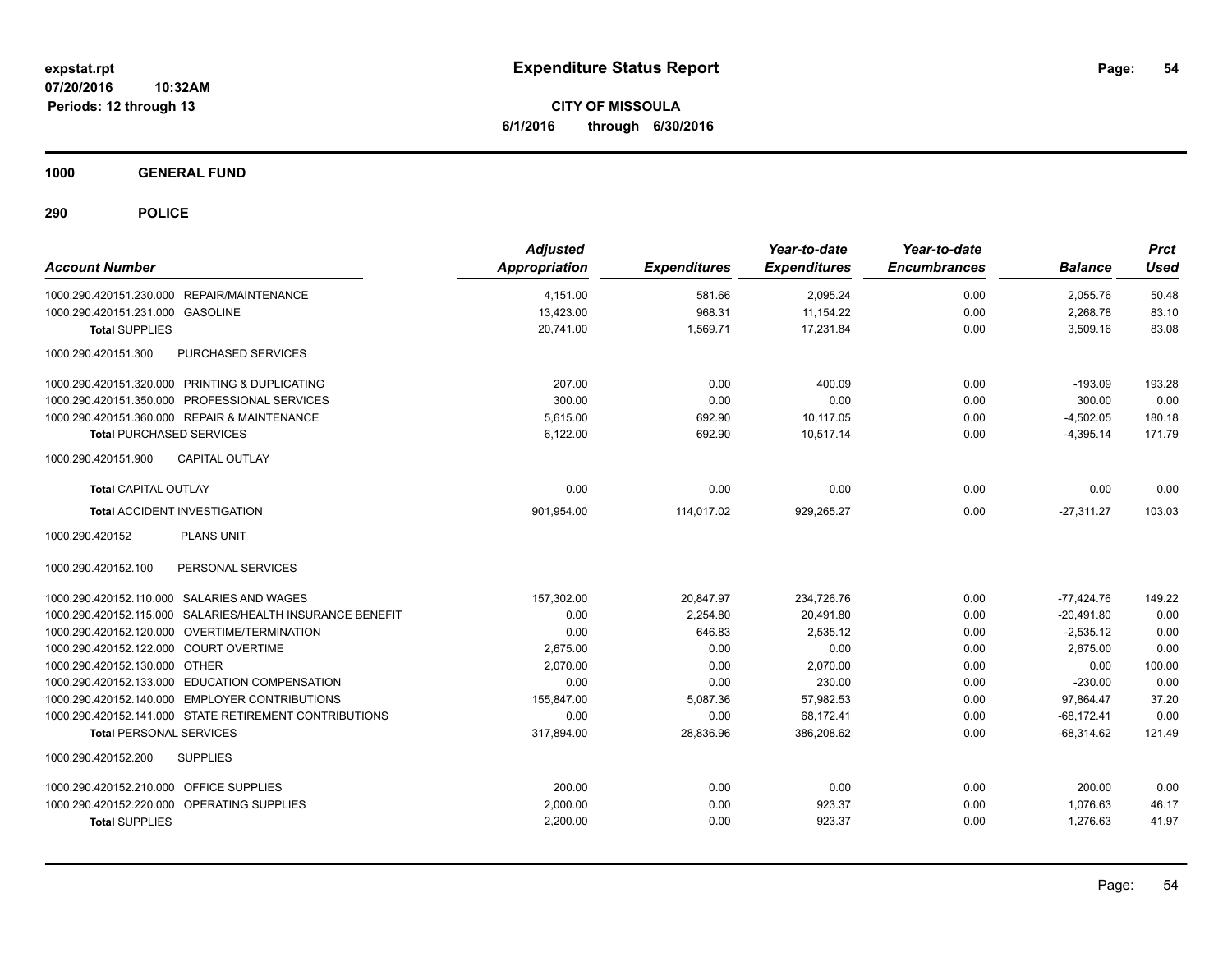**CITY OF MISSOULA 6/1/2016 through 6/30/2016**

**1000 GENERAL FUND**

| <b>Account Number</b>                                        | <b>Adjusted</b><br><b>Appropriation</b> | <b>Expenditures</b> | Year-to-date<br><b>Expenditures</b> | Year-to-date<br><b>Encumbrances</b> | <b>Balance</b> | <b>Prct</b><br><b>Used</b> |
|--------------------------------------------------------------|-----------------------------------------|---------------------|-------------------------------------|-------------------------------------|----------------|----------------------------|
| <b>PURCHASED SERVICES</b><br>1000.290.420152.300             |                                         |                     |                                     |                                     |                |                            |
| 1000.290.420152.320.000 PRINTING & DUPLICATING               | 200.00                                  | 0.00                | 0.00                                | 0.00                                | 200.00         | 0.00                       |
| 1000.290.420152.350.000 PROFESSIONAL SERVICES                | 150.00                                  | 0.00                | 0.00                                | 0.00                                | 150.00         | 0.00                       |
| 1000.290.420152.360.000 REPAIR & MAINTENANCE                 | 500.00                                  | 0.00                | 0.00                                | 0.00                                | 500.00         | 0.00                       |
| <b>Total PURCHASED SERVICES</b>                              | 850.00                                  | 0.00                | 0.00                                | 0.00                                | 850.00         | 0.00                       |
| <b>Total PLANS UNIT</b>                                      | 320,944.00                              | 28,836.96           | 387,131.99                          | 0.00                                | $-66, 187.99$  | 120.62                     |
| <b>COMMUNITY RESOURCE</b><br>1000.290.420153                 |                                         |                     |                                     |                                     |                |                            |
| PERSONAL SERVICES<br>1000.290.420153.100                     |                                         |                     |                                     |                                     |                |                            |
| 1000.290.420153.110.000 CRO/SALARIES AND WAGES               | 563.901.00                              | 73.699.72           | 533.209.03                          | 0.00                                | 30.691.97      | 94.56                      |
| 1000.290.420153.115.000<br>SALARIES/HEALTH INSURANCE BENEFIT | 0.00                                    | 7,891.80            | 51,415.80                           | 0.00                                | $-51,415.80$   | 0.00                       |
| 1000.290.420153.120.000 OVERTIME/TERMINATION                 | 3,567.00                                | 1,802.58            | 7,322.34                            | 0.00                                | $-3,755.34$    | 205.28                     |
| 1000.290.420153.130.000 OTHER                                | 4,140.00                                | 0.00                | 4,830.00                            | 0.00                                | $-690.00$      | 116.67                     |
| 1000.290.420153.133.000 EDUCATION COMPENSATION               | 0.00                                    | 85.00               | 660.00                              | 0.00                                | $-660.00$      | 0.00                       |
| 1000.290.420153.140.000 EMPLOYER CONTRIBUTIONS               | 371,812.00                              | 20,670.25           | 149,069.04                          | 0.00                                | 222.742.96     | 40.09                      |
| 1000.290.420153.141.000 STATE RETIREMENT CONTRIBUTIONS       | 0.00                                    | 0.00                | 142,828.10                          | 0.00                                | $-142,828.10$  | 0.00                       |
| <b>Total PERSONAL SERVICES</b>                               | 943,420.00                              | 104,149.35          | 889,334.31                          | 0.00                                | 54,085.69      | 94.27                      |
| 1000.290.420153.200<br><b>SUPPLIES</b>                       |                                         |                     |                                     |                                     |                |                            |
| 1000.290.420153.210.000 OFFICE SUPPLIES                      | 1,340.00                                | 0.00                | 3.98                                | 0.00                                | 1,336.02       | 0.30                       |
| OPERATING SUPPLIES<br>1000.290.420153.220.000                | 3,500.00                                | 363.75              | 1,956.23                            | 0.00                                | 1,543.77       | 55.89                      |
| 1000.290.420153.230.000 REPAIR/MAINTENANCE                   | 1,100.00                                | 0.00                | 37.01                               | 0.00                                | 1,062.99       | 3.36                       |
| 1000.290.420153.231.000 GASOLINE                             | 3,561.00                                | 42.58               | 158.59                              | 0.00                                | 3,402.41       | 4.45                       |
| <b>Total SUPPLIES</b>                                        | 9,501.00                                | 406.33              | 2,155.81                            | 0.00                                | 7,345.19       | 22.69                      |
| 1000.290.420153.300<br><b>PURCHASED SERVICES</b>             |                                         |                     |                                     |                                     |                |                            |
| 1000.290.420153.320.000 PRINTING & DUPLICATING               | 580.00                                  | 0.00                | 0.00                                | 0.00                                | 580.00         | 0.00                       |
| 1000.290.420153.360.000 REPAIR & MAINTENANCE                 | 500.00                                  | 0.00                | 0.00                                | 0.00                                | 500.00         | 0.00                       |
| <b>Total PURCHASED SERVICES</b>                              | 1,080.00                                | 0.00                | 0.00                                | 0.00                                | 1,080.00       | 0.00                       |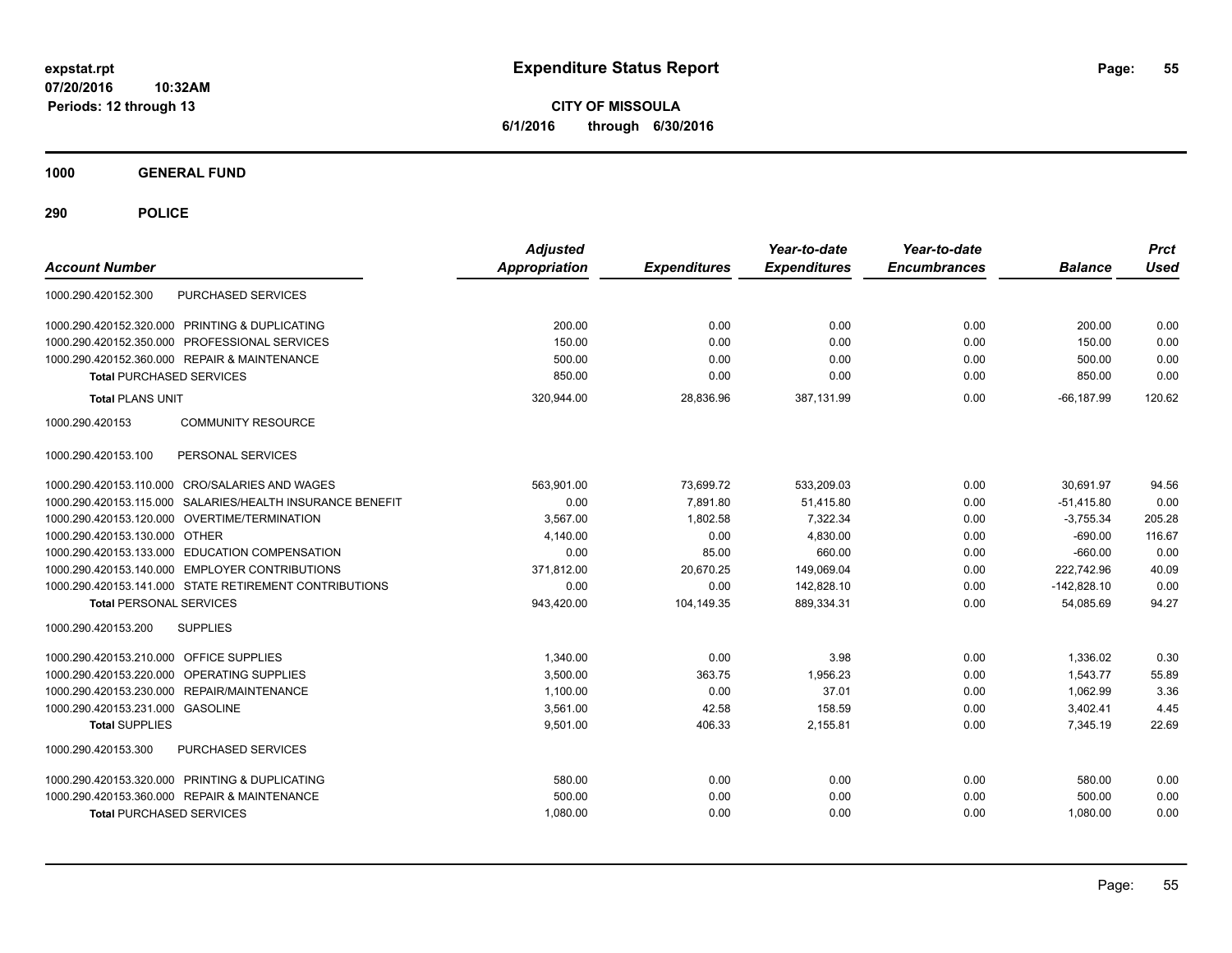**CITY OF MISSOULA 6/1/2016 through 6/30/2016**

**1000 GENERAL FUND**

**290 POLICE**

| <b>Account Number</b>                                   | <b>Adjusted</b><br><b>Appropriation</b> | <b>Expenditures</b> | Year-to-date<br><b>Expenditures</b> | Year-to-date<br><b>Encumbrances</b> | <b>Balance</b> | <b>Prct</b><br><b>Used</b> |
|---------------------------------------------------------|-----------------------------------------|---------------------|-------------------------------------|-------------------------------------|----------------|----------------------------|
|                                                         |                                         |                     |                                     |                                     |                |                            |
| <b>CAPITAL OUTLAY</b><br>1000.290.420153.900            |                                         |                     |                                     |                                     |                |                            |
| <b>Total CAPITAL OUTLAY</b>                             | 0.00                                    | 0.00                | 0.00                                | 0.00                                | 0.00           | 0.00                       |
| <b>Total COMMUNITY RESOURCE</b>                         | 954,001.00                              | 104,555.68          | 891,490.12                          | 0.00                                | 62.510.88      | 93.45                      |
| ABANDONED VEHICLE PROGRAM<br>1000.290.420154            |                                         |                     |                                     |                                     |                |                            |
| 1000.290.420154.100<br>PERSONAL SERVICES                |                                         |                     |                                     |                                     |                |                            |
| 1000.290.420154.110.000 SALARIES AND WAGES              | 37,645.00                               | 4,907.60            | 37,706.89                           | 0.00                                | $-61.89$       | 100.16                     |
| 1000.290.420154.120.000 OVERTIME/TERMINATION            | 892.00                                  | 68.05               | 151.15                              | 0.00                                | 740.85         | 16.95                      |
| 1000.290.420154.140.000 EMPLOYER CONTRIBUTIONS          | 16.061.00                               | 1.944.42            | 16,738.97                           | 0.00                                | $-677.97$      | 104.22                     |
| <b>Total PERSONAL SERVICES</b>                          | 54,598.00                               | 6,920.07            | 54,597.01                           | 0.00                                | 0.99           | 100.00                     |
| <b>SUPPLIES</b><br>1000.290.420154.200                  |                                         |                     |                                     |                                     |                |                            |
| 1000.290.420154.210.000 OFFICE SUPPLIES                 | 240.00                                  | 17.98               | 52.01                               | 0.00                                | 187.99         | 21.67                      |
| 1000.290.420154.220.000 OPERATING SUPPLIES              | 400.00                                  | 52.84               | 207.66                              | 0.00                                | 192.34         | 51.92                      |
| <b>Total SUPPLIES</b>                                   | 640.00                                  | 70.82               | 259.67                              | 0.00                                | 380.33         | 40.57                      |
| 1000.290.420154.300<br><b>PURCHASED SERVICES</b>        |                                         |                     |                                     |                                     |                |                            |
| 1000.290.420154.310.000 COMMUNICATIONS                  | 2,484.00                                | 162.00              | 693.36                              | 0.00                                | 1,790.64       | 27.91                      |
| 1000.290.420154.320.000 PRINTING & DUPLICATING          | 768.00                                  | 0.00                | 429.21                              | 0.00                                | 338.79         | 55.89                      |
| 1000.290.420154.330.000 PUBLICITY, SUBSCRIPTIONS & DUES | 2.400.00                                | 0.00                | 290.00                              | 0.00                                | 2.110.00       | 12.08                      |
| 1000.290.420154.350.000 PROFESSIONAL SERVICES           | 12,429.00                               | 13.50               | 195.34                              | 0.00                                | 12,233.66      | 1.57                       |
| 1000.290.420154.350.011 PROFESSIONAL SERVICES           | 0.00                                    | 515.00              | 4,069.50                            | 0.00                                | $-4,069.50$    | 0.00                       |
| 1000.290.420154.350.012 PROFESSIONAL SERVICES           | 0.00                                    | 500.00              | 6.000.00                            | 0.00                                | $-6,000.00$    | 0.00                       |
| <b>Total PURCHASED SERVICES</b>                         | 18,081.00                               | 1,190.50            | 11,677.41                           | 0.00                                | 6,403.59       | 64.58                      |
| <b>Total ABANDONED VEHICLE PROGRAM</b>                  | 73,319.00                               | 8,181.39            | 66,534.09                           | 0.00                                | 6,784.91       | 90.75                      |
| <b>COMMUNICATIONS</b><br>1000.290.420160                |                                         |                     |                                     |                                     |                |                            |

1000.290.420160.100 PERSONAL SERVICES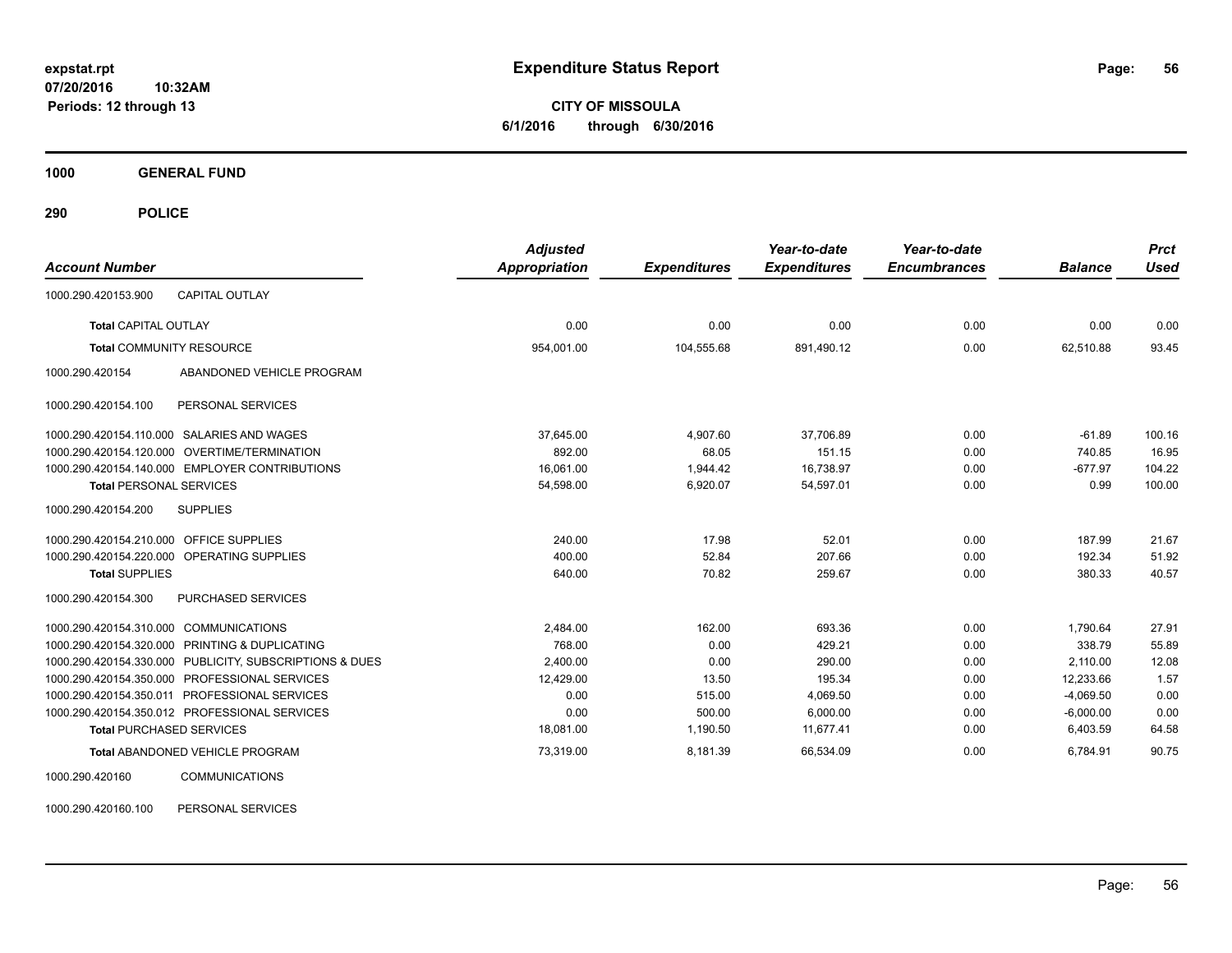**CITY OF MISSOULA 6/1/2016 through 6/30/2016**

**1000 GENERAL FUND**

| <b>Account Number</b>                          | <b>Adjusted</b><br>Appropriation | <b>Expenditures</b> | Year-to-date<br><b>Expenditures</b> | Year-to-date<br><b>Encumbrances</b> | <b>Balance</b> | <b>Prct</b><br><b>Used</b> |
|------------------------------------------------|----------------------------------|---------------------|-------------------------------------|-------------------------------------|----------------|----------------------------|
| 1000.290.420160.110.000 SALARIES AND WAGES     | 215,349.00                       | 31,644.92           | 249,643.94                          | 0.00                                | $-34,294.94$   | 115.93                     |
| 1000.290.420160.120.000 OVERTIME/TERMINATION   | 8,917.00                         | 187.55              | 5,474.53                            | 0.00                                | 3,442.47       | 61.39                      |
| 1000.290.420160.140.000 EMPLOYER CONTRIBUTIONS | 85,064.00                        | 10,450.63           | 96,018.36                           | 0.00                                | $-10,954.36$   | 112.88                     |
| <b>Total PERSONAL SERVICES</b>                 | 309,330.00                       | 42,283.10           | 351,136.83                          | 0.00                                | $-41,806.83$   | 113.52                     |
| <b>SUPPLIES</b><br>1000.290.420160.200         |                                  |                     |                                     |                                     |                |                            |
| 1000.290.420160.210.000 OFFICE SUPPLIES        | 400.00                           | 24.24               | 427.88                              | 0.00                                | $-27.88$       | 106.97                     |
| 1000.290.420160.220.000 OPERATING SUPPLIES     | 800.00                           | 20.02               | 1,430.96                            | 0.00                                | $-630.96$      | 178.87                     |
| <b>Total SUPPLIES</b>                          | 1,200.00                         | 44.26               | 1,858.84                            | 0.00                                | $-658.84$      | 154.90                     |
| 1000.290.420160.300<br>PURCHASED SERVICES      |                                  |                     |                                     |                                     |                |                            |
| 1000.290.420160.310.000 COMMUNICATIONS         | 6.700.00                         | 0.00                | 11,942.75                           | 0.00                                | $-5,242.75$    | 178.25                     |
| 1000.290.420160.320.000 PRINTING & DUPLICATING | 150.00                           | 39.71               | 142.48                              | 0.00                                | 7.52           | 94.99                      |
| <b>Total PURCHASED SERVICES</b>                | 6,850.00                         | 39.71               | 12,085.23                           | 0.00                                | $-5,235.23$    | 176.43                     |
| <b>Total COMMUNICATIONS</b>                    | 317,380.00                       | 42.367.07           | 365,080.90                          | 0.00                                | $-47.700.90$   | 115.03                     |
| 1000.290.420170<br><b>RECORDS</b>              |                                  |                     |                                     |                                     |                |                            |
| 1000.290.420170.100<br>PERSONAL SERVICES       |                                  |                     |                                     |                                     |                |                            |
| 1000.290.420170.110.000 SALARIES AND WAGES     | 136,917.00                       | 16,476.49           | 103,507.68                          | 0.00                                | 33,409.32      | 75.60                      |
| 1000.290.420170.120.000 OVERTIME/TERMINATION   | 713.00                           | 46.95               | 1.868.98                            | 0.00                                | $-1.155.98$    | 262.13                     |
| 1000.290.420170.140.000 EMPLOYER CONTRIBUTIONS | 61,640.00                        | 7,158.88            | 49.664.34                           | 0.00                                | 11,975.66      | 80.57                      |
| <b>Total PERSONAL SERVICES</b>                 | 199,270.00                       | 23,682.32           | 155,041.00                          | 0.00                                | 44,229.00      | 77.80                      |
| <b>SUPPLIES</b><br>1000.290.420170.200         |                                  |                     |                                     |                                     |                |                            |
| 1000.290.420170.210.000 OFFICE SUPPLIES        | 800.00                           | 2.80                | 364.83                              | 0.00                                | 435.17         | 45.60                      |
| 1000.290.420170.220.000 OPERATING SUPPLIES     | 850.00                           | 0.00                | 258.29                              | 0.00                                | 591.71         | 30.39                      |
| <b>Total SUPPLIES</b>                          | 1,650.00                         | 2.80                | 623.12                              | 0.00                                | 1,026.88       | 37.76                      |
| 1000.290.420170.300<br>PURCHASED SERVICES      |                                  |                     |                                     |                                     |                |                            |
| <b>Total PURCHASED SERVICES</b>                | 0.00                             | 0.00                | 0.00                                | 0.00                                | 0.00           | 0.00                       |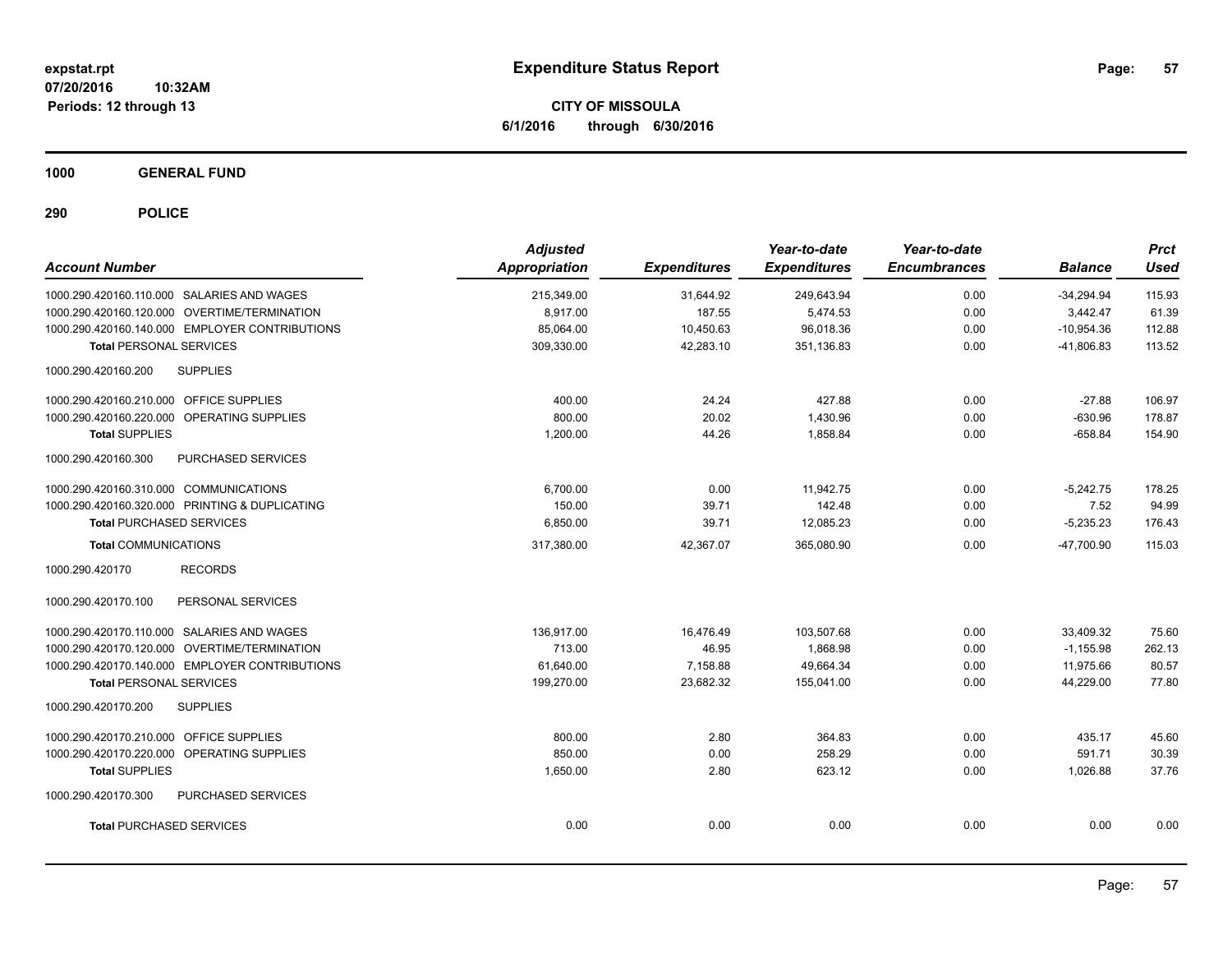**CITY OF MISSOULA 6/1/2016 through 6/30/2016**

**1000 GENERAL FUND**

| <b>Account Number</b>                          | <b>Adjusted</b><br><b>Appropriation</b> | <b>Expenditures</b> | Year-to-date<br><b>Expenditures</b> | Year-to-date<br><b>Encumbrances</b> | <b>Balance</b> | <b>Prct</b><br><b>Used</b> |
|------------------------------------------------|-----------------------------------------|---------------------|-------------------------------------|-------------------------------------|----------------|----------------------------|
| <b>FIXED CHARGES</b><br>1000.290.420170.500    |                                         |                     |                                     |                                     |                |                            |
| <b>Total FIXED CHARGES</b>                     | 0.00                                    | 0.00                | 0.00                                | 0.00                                | 0.00           | 0.00                       |
| <b>CAPITAL OUTLAY</b><br>1000.290.420170.900   |                                         |                     |                                     |                                     |                |                            |
| <b>Total CAPITAL OUTLAY</b>                    | 0.00                                    | 0.00                | 0.00                                | 0.00                                | 0.00           | 0.00                       |
| <b>Total RECORDS</b>                           | 200,920.00                              | 23,685.12           | 155,664.12                          | 0.00                                | 45,255.88      | 77.48                      |
| 1000.290.420182<br><b>EVIDENCE</b>             |                                         |                     |                                     |                                     |                |                            |
| PERSONAL SERVICES<br>1000.290.420182.100       |                                         |                     |                                     |                                     |                |                            |
| 1000.290.420182.110.000 SALARIES AND WAGES     | 108,327.00                              | 14,816.04           | 114,064.53                          | 0.00                                | $-5,737.53$    | 105.30                     |
| 1000.290.420182.120.000 OVERTIME/TERMINATION   | 2,229.00                                | 246.84              | 2,715.02                            | 0.00                                | $-486.02$      | 121.80                     |
| 1000.290.420182.140.000 EMPLOYER CONTRIBUTIONS | 47.341.00                               | 5,698.50            | 49,483.35                           | 0.00                                | $-2,142.35$    | 104.53                     |
| <b>Total PERSONAL SERVICES</b>                 | 157,897.00                              | 20.761.38           | 166.262.90                          | 0.00                                | $-8,365.90$    | 105.30                     |
| 1000.290.420182.200<br><b>SUPPLIES</b>         |                                         |                     |                                     |                                     |                |                            |
| 1000.290.420182.210.000 OFFICE SUPPLIES        | 800.00                                  | 37.62               | 245.85                              | 0.00                                | 554.15         | 30.73                      |
| 1000.290.420182.220.000 OPERATING SUPPLIES     | 5,800.00                                | 0.00                | 8,088.06                            | 0.00                                | $-2,288.06$    | 139.45                     |
| 1000.290.420182.230.000 REPAIR/MAINTENANCE     | 500.00                                  | 0.00                | 278.76                              | 0.00                                | 221.24         | 55.75                      |
| 1000.290.420182.231.000 GASOLINE               | 479.00                                  | 49.48               | 582.54                              | 0.00                                | $-103.54$      | 121.62                     |
| <b>Total SUPPLIES</b>                          | 7,579.00                                | 87.10               | 9,195.21                            | 0.00                                | $-1,616.21$    | 121.32                     |
| 1000.290.420182.300<br>PURCHASED SERVICES      |                                         |                     |                                     |                                     |                |                            |
| 1000.290.420182.310.000 COMMUNICATIONS         | 300.00                                  | 0.00                | 0.00                                | 0.00                                | 300.00         | 0.00                       |
| 1000.290.420182.320.000 PRINTING & DUPLICATING | 1,000.00                                | 0.00                | 673.97                              | 0.00                                | 326.03         | 67.40                      |
| 1000.290.420182.350.000 PROFESSIONAL SERVICES  | 34,700.00                               | 6,046.30            | 49,392.81                           | 0.00                                | $-14,692.81$   | 142.34                     |
| 1000.290.420182.360.000 REPAIR & MAINTENANCE   | 150.00                                  | 0.00                | 0.00                                | 0.00                                | 150.00         | 0.00                       |
| <b>Total PURCHASED SERVICES</b>                | 36,150.00                               | 6,046.30            | 50,066.78                           | 0.00                                | $-13,916.78$   | 138.50                     |
| <b>FIXED CHARGES</b><br>1000.290.420182.500    |                                         |                     |                                     |                                     |                |                            |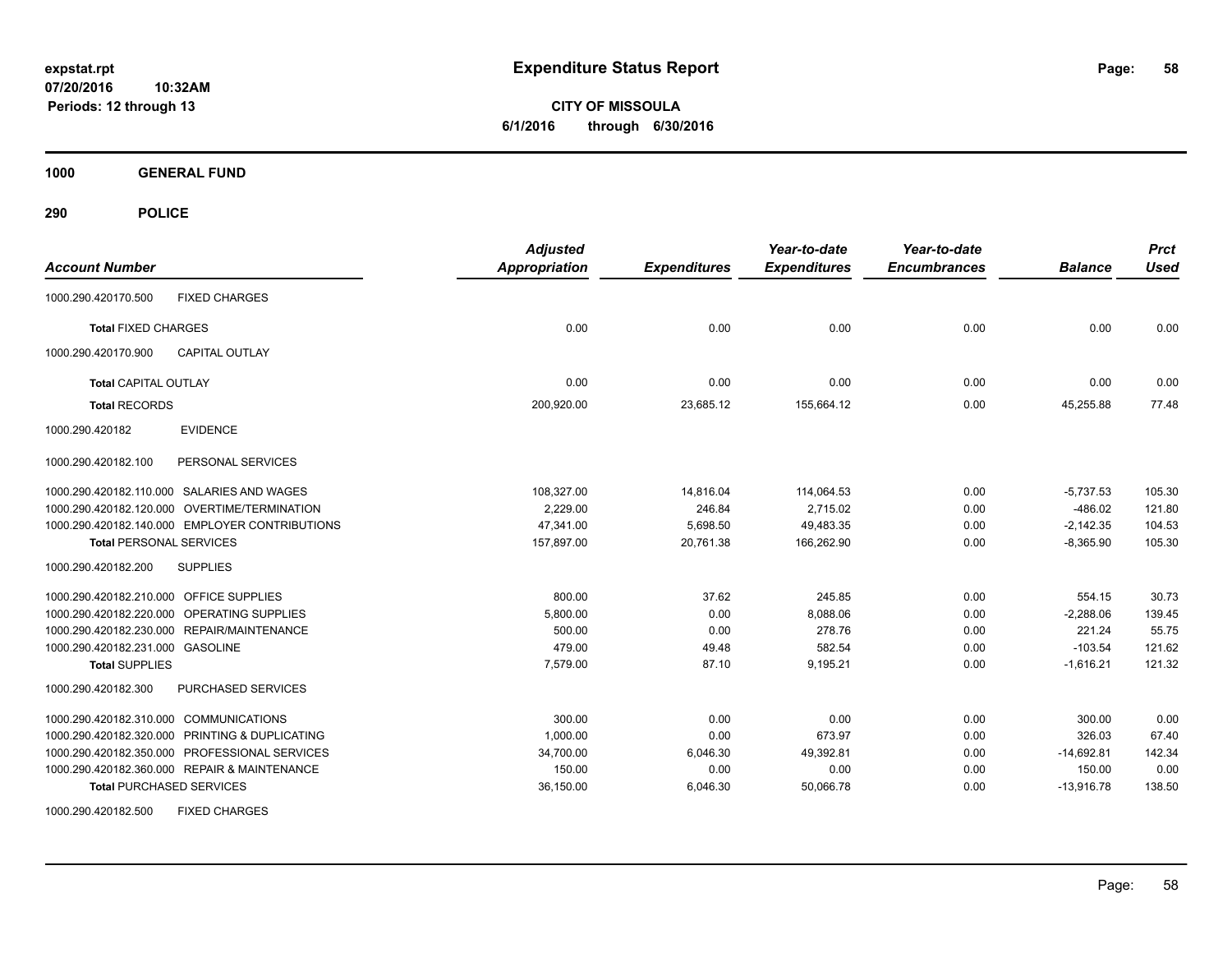**CITY OF MISSOULA 6/1/2016 through 6/30/2016**

**1000 GENERAL FUND**

| <b>Account Number</b>                                               | <b>Adjusted</b><br><b>Appropriation</b> | <b>Expenditures</b> | Year-to-date<br><b>Expenditures</b> | Year-to-date<br><b>Encumbrances</b> | <b>Balance</b>         | <b>Prct</b><br><b>Used</b> |
|---------------------------------------------------------------------|-----------------------------------------|---------------------|-------------------------------------|-------------------------------------|------------------------|----------------------------|
| 1000.290.420182.500.000 FIXED CHARGES<br><b>Total FIXED CHARGES</b> | 650.00<br>650.00                        | 388.00<br>388.00    | 1,164.00<br>1,164.00                | 0.00<br>0.00                        | $-514.00$<br>$-514.00$ | 179.08<br>179.08           |
| <b>Total EVIDENCE</b>                                               | 202,276.00                              | 27,282.78           | 226,688.89                          | 0.00                                | $-24,412.89$           | 112.07                     |
| <b>SPECIAL TEAMS</b><br>1000.290.420185                             |                                         |                     |                                     |                                     |                        |                            |
| PERSONAL SERVICES<br>1000.290.420185.100                            |                                         |                     |                                     |                                     |                        |                            |
| <b>Total PERSONAL SERVICES</b>                                      | 0.00                                    | 0.00                | 0.00                                | 0.00                                | 0.00                   | 0.00                       |
| 1000.290.420185.200<br><b>SUPPLIES</b>                              |                                         |                     |                                     |                                     |                        |                            |
| 1000.290.420185.220.000 OPERATING SUPPLIES                          | 6,325.00                                | 104.90              | 5,347.28                            | 0.00                                | 977.72                 | 84.54                      |
| 1000.290.420185.230.000 REPAIR/MAINTENANCE                          | 200.00                                  | 0.00                | 31.68                               | 0.00                                | 168.32                 | 15.84                      |
| 1000.290.420185.231.000 GASOLINE                                    | 239.00                                  | 13.83               | 255.62                              | 0.00                                | $-16.62$               | 106.95                     |
| <b>Total SUPPLIES</b>                                               | 6,764.00                                | 118.73              | 5,634.58                            | 0.00                                | 1,129.42               | 83.30                      |
| 1000.290.420185.300<br>PURCHASED SERVICES                           |                                         |                     |                                     |                                     |                        |                            |
| 1000.290.420185.350.000 PROFESSIONAL SERVICES                       | 175.00                                  | 0.00                | 0.00                                | 0.00                                | 175.00                 | 0.00                       |
| 1000.290.420185.360.000 REPAIR & MAINTENANCE                        | 350.00                                  | 0.00                | 0.00                                | 0.00                                | 350.00                 | 0.00                       |
| <b>Total PURCHASED SERVICES</b>                                     | 525.00                                  | 0.00                | 0.00                                | 0.00                                | 525.00                 | 0.00                       |
| <b>Total SPECIAL TEAMS</b>                                          | 7,289.00                                | 118.73              | 5,634.58                            | 0.00                                | 1,654.42               | 77.30                      |
| 1000.290.420199<br>CONTINGENCY-NEW AWARD FUNDING                    |                                         |                     |                                     |                                     |                        |                            |
| 1000.290.420199.100<br>PERSONAL SERVICES                            |                                         |                     |                                     |                                     |                        |                            |
| <b>Total PERSONAL SERVICES</b>                                      | 0.00                                    | 0.00                | 0.00                                | 0.00                                | 0.00                   | 0.00                       |
| 1000.290.420199.200<br><b>SUPPLIES</b>                              |                                         |                     |                                     |                                     |                        |                            |
| <b>Total SUPPLIES</b>                                               | 0.00                                    | 0.00                | 0.00                                | 0.00                                | 0.00                   | 0.00                       |
| 1000.290.420199.300<br>PURCHASED SERVICES                           |                                         |                     |                                     |                                     |                        |                            |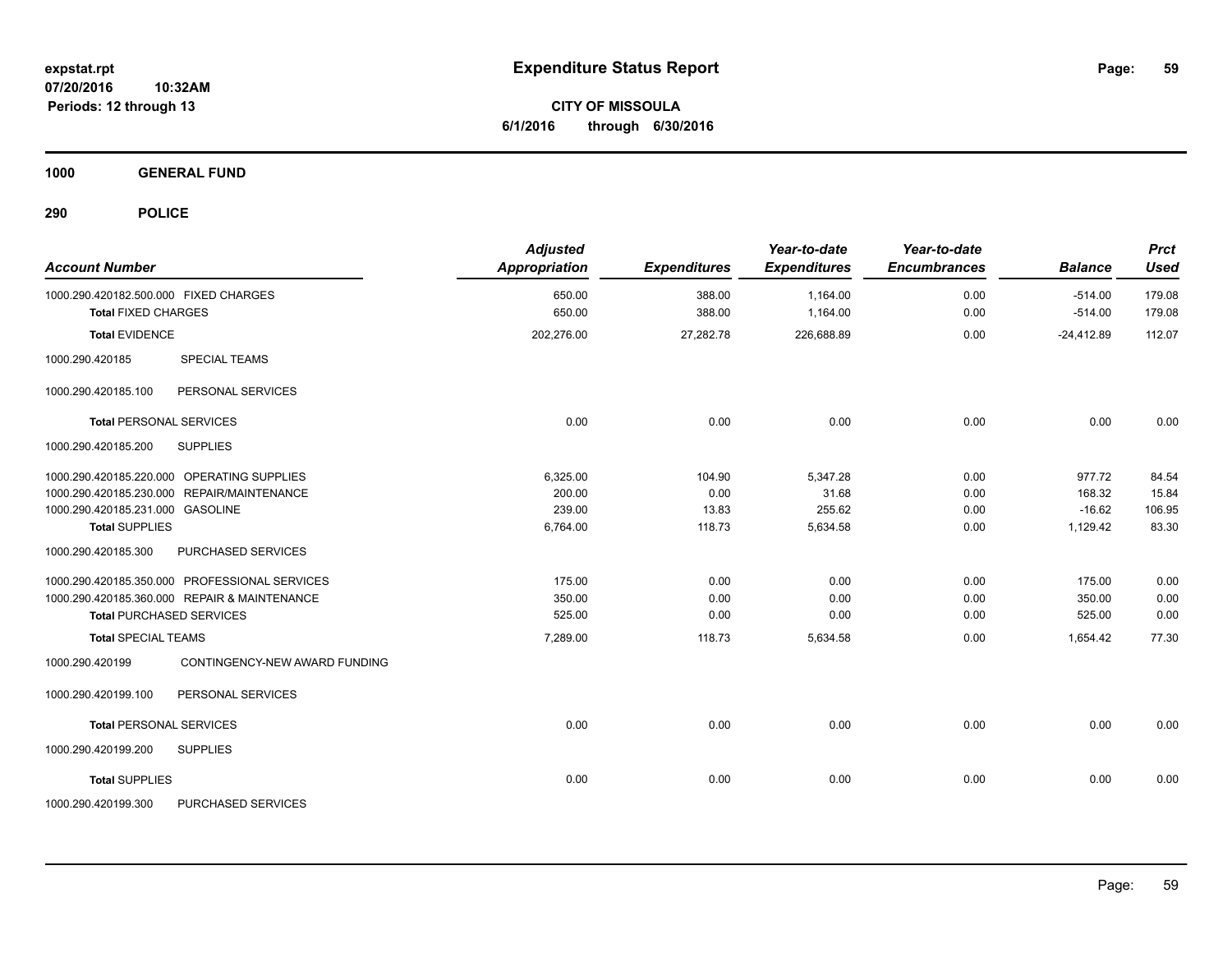**CITY OF MISSOULA 6/1/2016 through 6/30/2016**

**1000 GENERAL FUND**

| <b>Account Number</b>         |                                            | <b>Adjusted</b><br><b>Appropriation</b> | <b>Expenditures</b> | Year-to-date<br><b>Expenditures</b> | Year-to-date<br><b>Encumbrances</b> | <b>Balance</b> | <b>Prct</b><br><b>Used</b> |
|-------------------------------|--------------------------------------------|-----------------------------------------|---------------------|-------------------------------------|-------------------------------------|----------------|----------------------------|
|                               | <b>Total PURCHASED SERVICES</b>            | 0.00                                    | 0.00                | 0.00                                | 0.00                                | 0.00           | 0.00                       |
| 1000.290.420199.900           | <b>CAPITAL OUTLAY</b>                      |                                         |                     |                                     |                                     |                |                            |
|                               | <b>Total CONTINGENCY-NEW AWARD FUNDING</b> | 0.00                                    | 0.00                | 0.00                                | 0.00                                | 0.00           | 0.00                       |
| 1000.290.420256               | *** Title Not Found ***                    |                                         |                     |                                     |                                     |                |                            |
| 1000.290.420256.100           | PERSONAL SERVICES                          |                                         |                     |                                     |                                     |                |                            |
| Total *** Title Not Found *** |                                            | 0.00                                    | 0.00                | 0.00                                | 0.00                                | 0.00           | 0.00                       |
| <b>Total POLICE</b>           |                                            | 14,610,978.00                           | 1,556,902.44        | 14,194,019.86                       | 0.00                                | 416,958.14     | 97.15                      |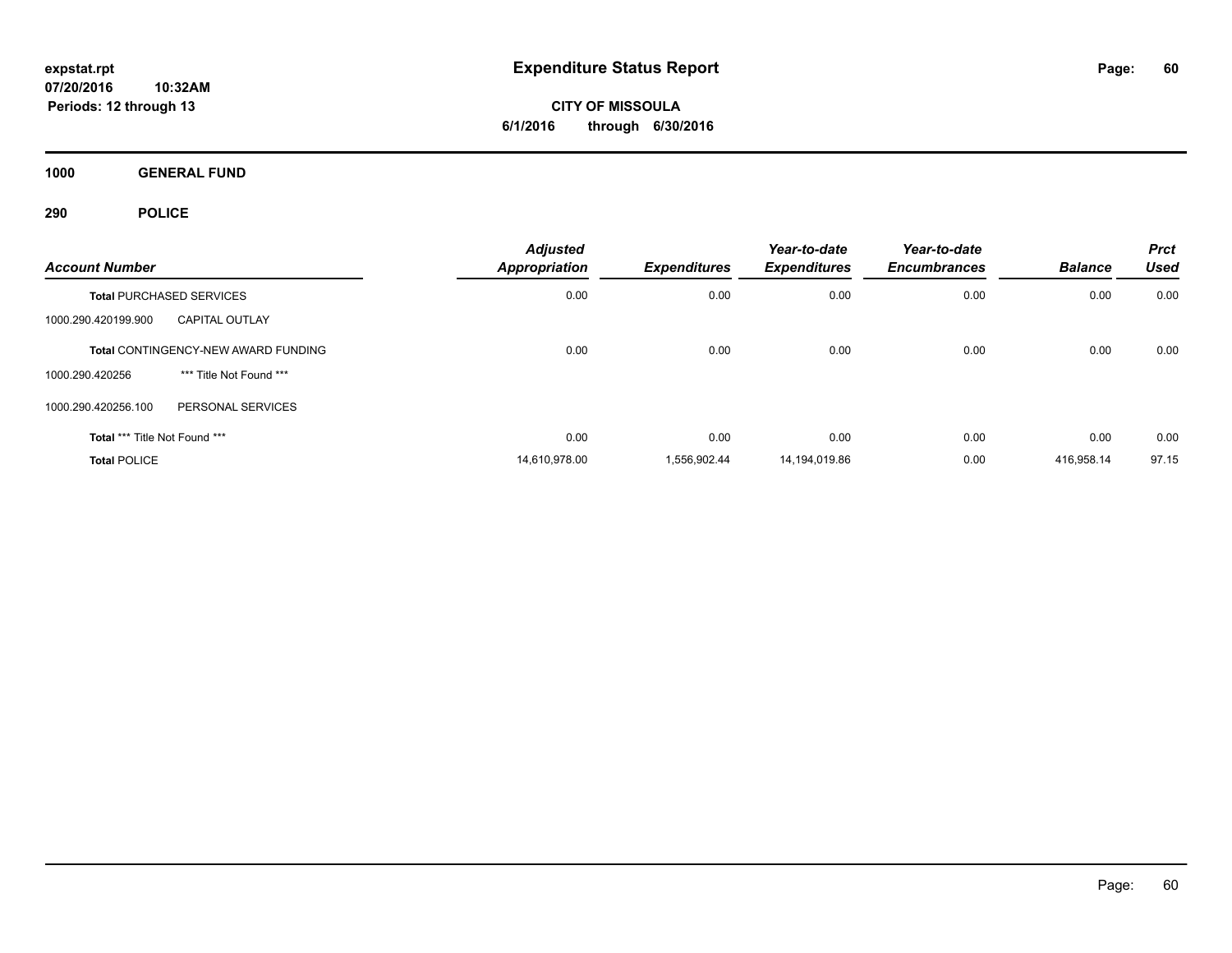**CITY OF MISSOULA 6/1/2016 through 6/30/2016**

**1000 GENERAL FUND**

| <b>Account Number</b>                   |                                                           | <b>Adjusted</b><br><b>Appropriation</b> | <b>Expenditures</b> | Year-to-date<br><b>Expenditures</b> | Year-to-date<br><b>Encumbrances</b> | <b>Balance</b> | <b>Prct</b><br><b>Used</b> |
|-----------------------------------------|-----------------------------------------------------------|-----------------------------------------|---------------------|-------------------------------------|-------------------------------------|----------------|----------------------------|
| 1000.300.420410                         | <b>ADMINISTRATION</b>                                     |                                         |                     |                                     |                                     |                |                            |
| 1000.300.420410.100                     | PERSONAL SERVICES                                         |                                         |                     |                                     |                                     |                |                            |
|                                         | 1000.300.420410.110.000 SALARIES AND WAGES                | 398,822.00                              | 58,910.61           | 409,683.76                          | 0.00                                | $-10,861.76$   | 102.72                     |
|                                         | 1000.300.420410.115.000 SALARIES/HEALTH INSURANCE BENEFIT | 21,933.00                               | 3,382.20            | 18,910.20                           | 0.00                                | 3,022.80       | 86.22                      |
|                                         | 1000.300.420410.140.000 EMPLOYER CONTRIBUTIONS            | 114,876.00                              | 15,744.25           | 117,994.60                          | 0.00                                | $-3.118.60$    | 102.71                     |
|                                         | 1000.300.420410.141.000 STATE RETIREMENT CONTRIBUTIONS    | 98,702.00                               | 9.05                | 87,258.89                           | 0.00                                | 11,443.11      | 88.41                      |
| <b>Total PERSONAL SERVICES</b>          |                                                           | 634,333.00                              | 78,046.11           | 633,847.45                          | 0.00                                | 485.55         | 99.92                      |
| 1000.300.420410.200                     | <b>SUPPLIES</b>                                           |                                         |                     |                                     |                                     |                |                            |
| 1000.300.420410.210.000 OFFICE SUPPLIES |                                                           | 8,471.00                                | 279.95              | 6,271.59                            | 0.00                                | 2,199.41       | 74.04                      |
|                                         | 1000.300.420410.220.000 OPERATING SUPPLIES                | 2,822.00                                | 105.89              | 755.43                              | 0.00                                | 2,066.57       | 26.77                      |
| 1000.300.420410.230.000                 | REPAIR/MAINTENANCE                                        | 300.00                                  | 29.94               | 132.97                              | 0.00                                | 167.03         | 44.32                      |
| 1000.300.420410.240.000                 | <b>OTHER SUPPLIES</b>                                     | 2,848.00                                | 0.00                | 2,437.45                            | 0.00                                | 410.55         | 85.58                      |
| <b>Total SUPPLIES</b>                   |                                                           | 14,441.00                               | 415.78              | 9,597.44                            | 0.00                                | 4,843.56       | 66.46                      |
| 1000.300.420410.300                     | PURCHASED SERVICES                                        |                                         |                     |                                     |                                     |                |                            |
| 1000.300.420410.310.000                 | <b>COMMUNICATIONS</b>                                     | 577.00                                  | 45.82               | 452.08                              | 0.00                                | 124.92         | 78.35                      |
| 1000.300.420410.320.000                 | <b>PRINTING &amp; DUPLICATING</b>                         | 240.00                                  | 0.00                | 35.00                               | 0.00                                | 205.00         | 14.58                      |
| 1000.300.420410.330.000                 | PUBLICITY, SUBSCRIPTIONS & DUES                           | 1,238.00                                | 0.00                | 1.059.00                            | 0.00                                | 179.00         | 85.54                      |
| 1000.300.420410.350.000                 | PROFESSIONAL SERVICES                                     | 192.00                                  | 0.00                | 192.00                              | 0.00                                | 0.00           | 100.00                     |
| 1000.300.420410.370.000                 | <b>TRAVEL</b>                                             | 4,240.00                                | 0.00                | 403.44                              | 0.00                                | 3,836.56       | 9.52                       |
| 1000.300.420410.380.000 TRAINING        |                                                           | 1,054.00                                | 0.00                | 1,495.00                            | 0.00                                | $-441.00$      | 141.84                     |
| <b>Total PURCHASED SERVICES</b>         |                                                           | 7,541.00                                | 45.82               | 3,636.52                            | 0.00                                | 3,904.48       | 48.22                      |
| 1000.300.420410.700                     | <b>GRANTS &amp; CONTRIBUTIONS</b>                         |                                         |                     |                                     |                                     |                |                            |
|                                         | 1000.300.420410.700.000 GRANTS & CONTRIBUTIONS            | 2,700.00                                | 0.00                | 0.00                                | 0.00                                | 2,700.00       | 0.00                       |
|                                         | <b>Total GRANTS &amp; CONTRIBUTIONS</b>                   | 2,700.00                                | 0.00                | 0.00                                | 0.00                                | 2,700.00       | 0.00                       |
| 1000.300.420410.800                     | OTHER OBJECTS                                             |                                         |                     |                                     |                                     |                |                            |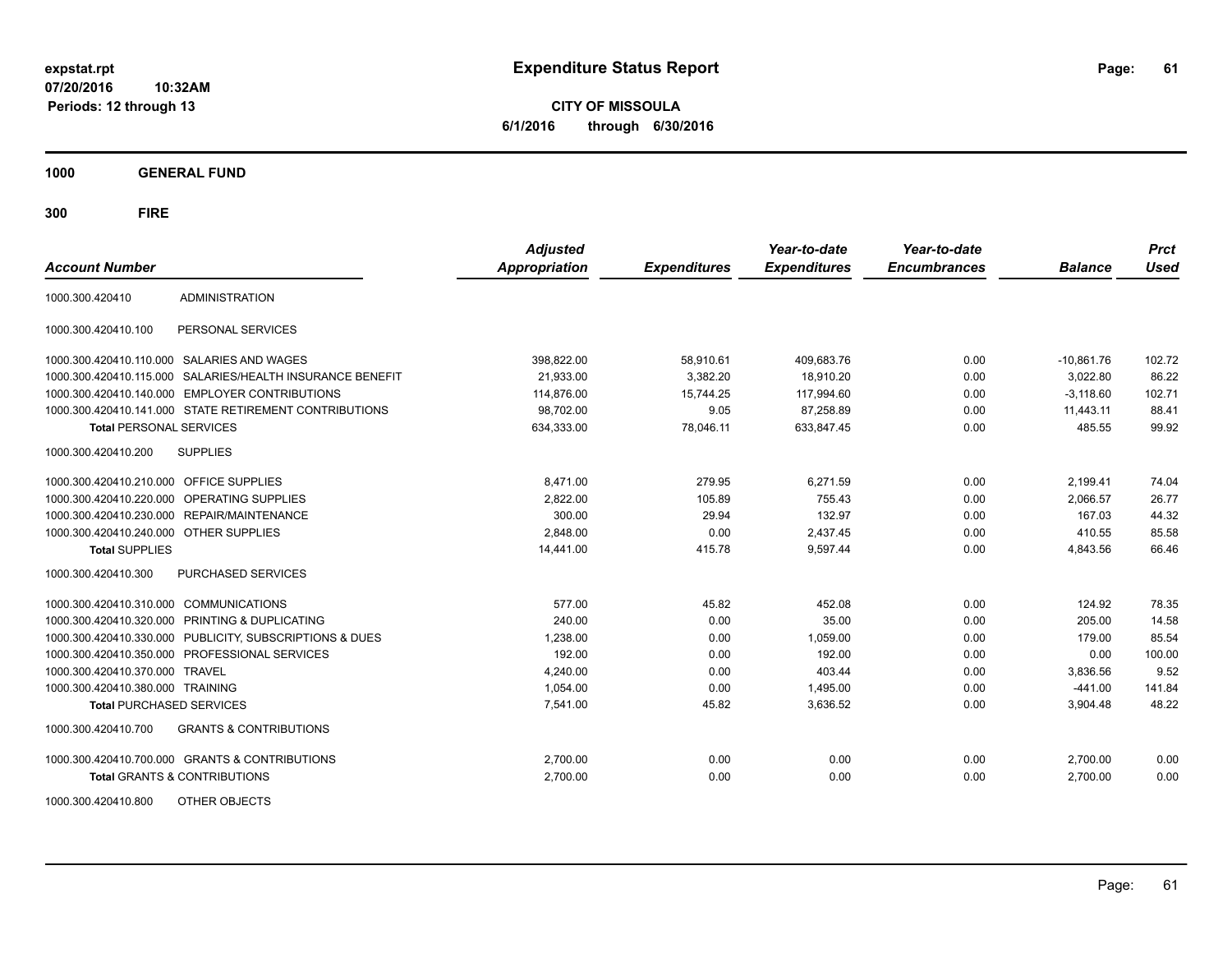**CITY OF MISSOULA 6/1/2016 through 6/30/2016**

**1000 GENERAL FUND**

| <b>Account Number</b>                        |                                                   | <b>Adjusted</b><br><b>Appropriation</b> | <b>Expenditures</b> | Year-to-date<br><b>Expenditures</b> | Year-to-date<br><b>Encumbrances</b> | <b>Balance</b> | <b>Prct</b><br><b>Used</b> |
|----------------------------------------------|---------------------------------------------------|-----------------------------------------|---------------------|-------------------------------------|-------------------------------------|----------------|----------------------------|
|                                              | 1000.300.420410.820.000 TRANSFERS TO OTHER FUNDS  | 0.00                                    | 0.00                | 2,700.00                            | 0.00                                | $-2,700.00$    | 0.00                       |
| 1000.300.420410.850.000 SALARY SAVINGS       |                                                   | $-65,888.00$                            | 0.00                | 0.00                                | 0.00                                | $-65.888.00$   | 0.00                       |
| <b>Total OTHER OBJECTS</b>                   |                                                   | $-65,888.00$                            | 0.00                | 2,700.00                            | 0.00                                | $-68,588.00$   | 0.00                       |
| <b>Total ADMINISTRATION</b>                  |                                                   | 593,127.00                              | 78,507.71           | 649,781.41                          | 0.00                                | $-56,654.41$   | 109.55                     |
| 1000.300.420420                              | <b>FACILITY</b>                                   |                                         |                     |                                     |                                     |                |                            |
| 1000.300.420420.100                          | PERSONAL SERVICES                                 |                                         |                     |                                     |                                     |                |                            |
| <b>Total PERSONAL SERVICES</b>               |                                                   | 0.00                                    | 0.00                | 0.00                                | 0.00                                | 0.00           | 0.00                       |
| 1000.300.420420.200                          | <b>SUPPLIES</b>                                   |                                         |                     |                                     |                                     |                |                            |
| 1000.300.420420.210.000 OFFICE SUPPLIES      |                                                   | 7,245.00                                | 1,420.77            | 6,939.02                            | 0.00                                | 305.98         | 95.78                      |
| 1000.300.420420.220.000                      | OPERATING SUPPLIES                                | 6.448.00                                | 931.00              | 7,222.65                            | 0.00                                | $-774.65$      | 112.01                     |
| 1000.300.420420.230.000 REPAIR/MAINTENANCE   |                                                   | 14,000.00                               | 39.89               | 14,386.89                           | 0.00                                | $-386.89$      | 102.76                     |
| <b>Total SUPPLIES</b>                        |                                                   | 27,693.00                               | 2,391.66            | 28,548.56                           | 0.00                                | $-855.56$      | 103.09                     |
| 1000.300.420420.300                          | PURCHASED SERVICES                                |                                         |                     |                                     |                                     |                |                            |
| 1000.300.420420.340.000 SEWER                |                                                   | 1,394.00                                | 0.00                | 1,094.78                            | 0.00                                | 299.22         | 78.54                      |
|                                              | 1000.300.420420.341.000 ELECTRICITY & NATURAL GAS | 66,891.00                               | 9,679.57            | 71,166.58                           | 0.00                                | $-4,275.58$    | 106.39                     |
| 1000.300.420420.343.000 WATER CHARGES        |                                                   | 14,677.00                               | 2,882.62            | 13,312.96                           | 0.00                                | 1,364.04       | 90.71                      |
| 1000.300.420420.344.000 TELEPHONE SERVICE    |                                                   | 20,484.00                               | 2,745.81            | 15,661.54                           | 0.00                                | 4,822.46       | 76.46                      |
| 1000.300.420420.345.000 GARBAGE              |                                                   | 5,462.00                                | 441.35              | 5,296.20                            | 0.00                                | 165.80         | 96.96                      |
| 1000.300.420420.360.000 REPAIR & MAINTENANCE |                                                   | 25,258.00                               | 2,558.61            | 27,768.77                           | 0.00                                | $-2,510.77$    | 109.94                     |
| <b>Total PURCHASED SERVICES</b>              |                                                   | 134,166.00                              | 18,307.96           | 134,300.83                          | 0.00                                | $-134.83$      | 100.10                     |
| 1000.300.420420.500                          | <b>FIXED CHARGES</b>                              |                                         |                     |                                     |                                     |                |                            |
| 1000.300.420420.530.000 PROPANE TANK RENTAL  |                                                   | 226.00                                  | 0.00                | 296.00                              | 0.00                                | $-70.00$       | 130.97                     |
| <b>Total FIXED CHARGES</b>                   |                                                   | 226.00                                  | 0.00                | 296.00                              | 0.00                                | $-70.00$       | 130.97                     |
| <b>Total FACILITY</b>                        |                                                   | 162,085.00                              | 20,699.62           | 163,145.39                          | 0.00                                | $-1,060.39$    | 100.65                     |
| 1000.300.420430                              | PERSONNEL TRAINING                                |                                         |                     |                                     |                                     |                |                            |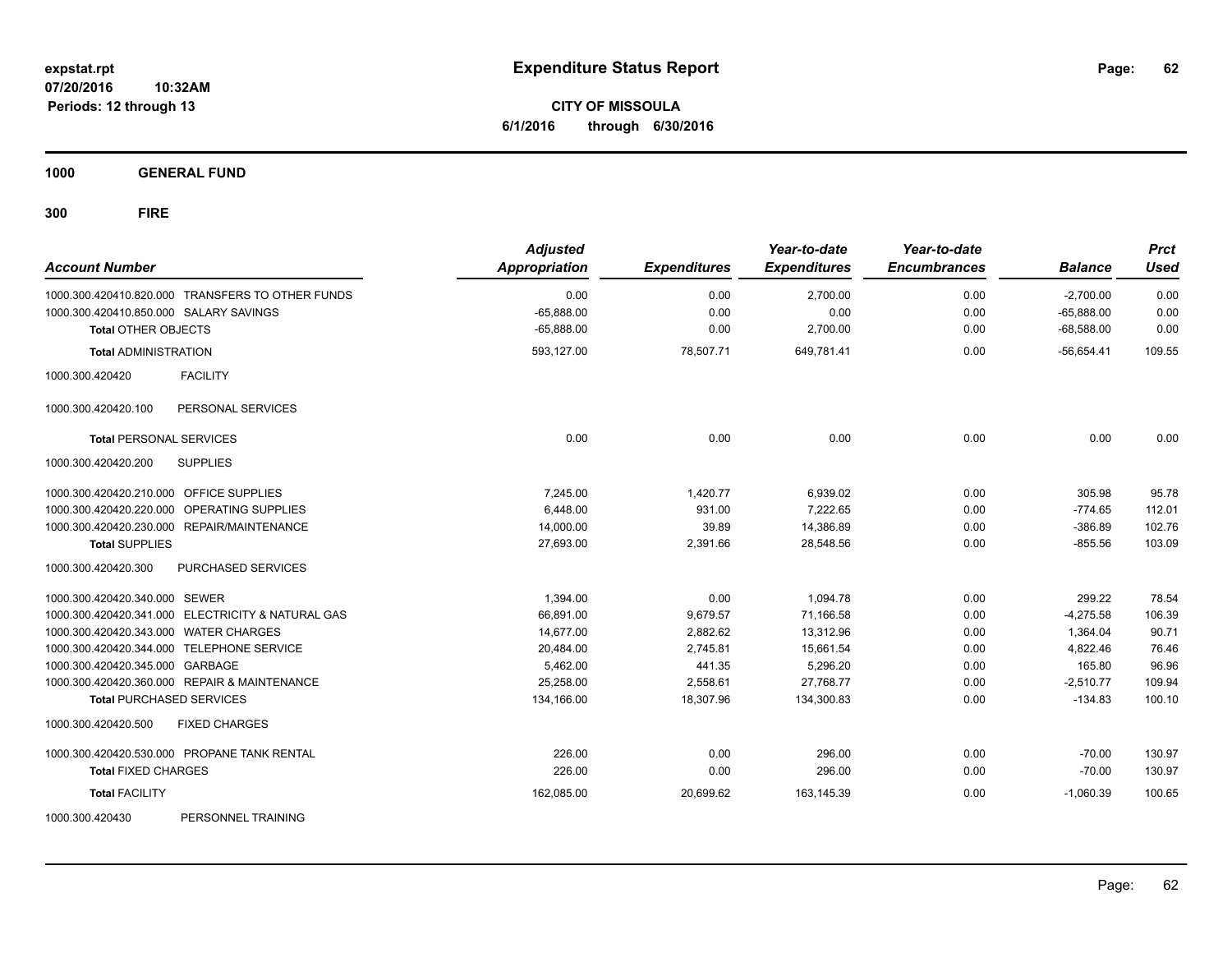**CITY OF MISSOULA 6/1/2016 through 6/30/2016**

**1000 GENERAL FUND**

| <b>Account Number</b>                                        | <b>Adjusted</b><br><b>Appropriation</b> | <b>Expenditures</b> | Year-to-date<br><b>Expenditures</b> | Year-to-date<br><b>Encumbrances</b> | <b>Balance</b> | <b>Prct</b><br><b>Used</b> |
|--------------------------------------------------------------|-----------------------------------------|---------------------|-------------------------------------|-------------------------------------|----------------|----------------------------|
| 1000.300.420430.100<br>PERSONAL SERVICES                     |                                         |                     |                                     |                                     |                |                            |
| 1000.300.420430.110.000 SALARIES AND WAGES                   | 88,711.00                               | 11,622.03           | 89,361.11                           | 0.00                                | $-650.11$      | 100.73                     |
| 1000.300.420430.115.000<br>SALARIES/HEALTH INSURANCE BENEFIT | 7.170.00                                | 1.127.40            | 7.409.40                            | 0.00                                | $-239.40$      | 103.34                     |
| OVERTIME/TERMINATION<br>1000.300.420430.120.000              | 2.223.00                                | 319.99              | 319.99                              | 0.00                                | 1,903.01       | 14.39                      |
| 1000.300.420430.140.000 EMPLOYER CONTRIBUTIONS               | 21,347.00                               | 2.716.42            | 20,401.29                           | 0.00                                | 945.71         | 95.57                      |
| 1000.300.420430.141.000 STATE RETIREMENT CONTRIBUTIONS       | 31,267.00                               | 0.00                | 27,395.87                           | 0.00                                | 3,871.13       | 87.62                      |
| <b>Total PERSONAL SERVICES</b>                               | 150.718.00                              | 15,785.84           | 144.887.66                          | 0.00                                | 5,830.34       | 96.13                      |
| 1000.300.420430.200<br><b>SUPPLIES</b>                       |                                         |                     |                                     |                                     |                |                            |
| <b>OFFICE SUPPLIES</b><br>1000.300.420430.210.000            | 96.00                                   | 0.00                | 51.33                               | 0.00                                | 44.67          | 53.47                      |
| OPERATING SUPPLIES<br>1000.300.420430.220.000                | 3.701.00                                | 246.04              | 1.623.30                            | 0.00                                | 2.077.70       | 43.86                      |
| 1000.300.420430.230.000 REPAIR/MAINTENANCE                   | 320.00                                  | 0.00                | 879.36                              | 0.00                                | $-559.36$      | 274.80                     |
| <b>Total SUPPLIES</b>                                        | 4,117.00                                | 246.04              | 2,553.99                            | 0.00                                | 1,563.01       | 62.04                      |
| PURCHASED SERVICES<br>1000.300.420430.300                    |                                         |                     |                                     |                                     |                |                            |
| 1000.300.420430.320.000 PRINTING & DUPLICATING               | 192.00                                  | 0.00                | 0.00                                | 0.00                                | 192.00         | 0.00                       |
| 1000.300.420430.330.000 PUBLICITY, SUBSCRIPTIONS & DUES      | 322.00                                  | 0.00                | 21.00                               | 0.00                                | 301.00         | 6.52                       |
| 1000.300.420430.370.000 TRAVEL                               | 1,148.00                                | 96.23               | 673.92                              | 0.00                                | 474.08         | 58.70                      |
| 1000.300.420430.380.000 TRAINING                             | 480.00                                  | 0.00                | 630.00                              | 0.00                                | $-150.00$      | 131.25                     |
| <b>Total PURCHASED SERVICES</b>                              | 2,142.00                                | 96.23               | 1,324.92                            | 0.00                                | 817.08         | 61.85                      |
| <b>Total PERSONNEL TRAINING</b>                              | 156,977.00                              | 16,128.11           | 148,766.57                          | 0.00                                | 8,210.43       | 94.77                      |
| <b>FIRE PREVENTION</b><br>1000.300.420440                    |                                         |                     |                                     |                                     |                |                            |
| PERSONAL SERVICES<br>1000.300.420440.100                     |                                         |                     |                                     |                                     |                |                            |
| 1000.300.420440.110.000 SALARIES AND WAGES                   | 414,343.00                              | 53,185.34           | 389,758.97                          | 0.00                                | 24,584.03      | 94.07                      |
| SALARIES/HEALTH INSURANCE BENEFIT<br>1000.300.420440.115.000 | 35,850.00                               | 5,637.00            | 35,523.00                           | 0.00                                | 327.00         | 99.09                      |
| 1000.300.420440.120.000 OVERTIME/TERMINATION                 | 9,590.00                                | 1,231.89            | 12,010.81                           | 0.00                                | $-2,420.81$    | 125.24                     |
| 1000.300.420440.140.000 EMPLOYER CONTRIBUTIONS               | 100,850.00                              | 12,390.64           | 93,840.16                           | 0.00                                | 7,009.84       | 93.05                      |
| 1000.300.420440.141.000 STATE RETIREMENT CONTRIBUTIONS       | 146,808.00                              | 0.00                | 119,472.87                          | 0.00                                | 27,335.13      | 81.38                      |
| <b>Total PERSONAL SERVICES</b>                               | 707,441.00                              | 72,444.87           | 650,605.81                          | 0.00                                | 56,835.19      | 91.97                      |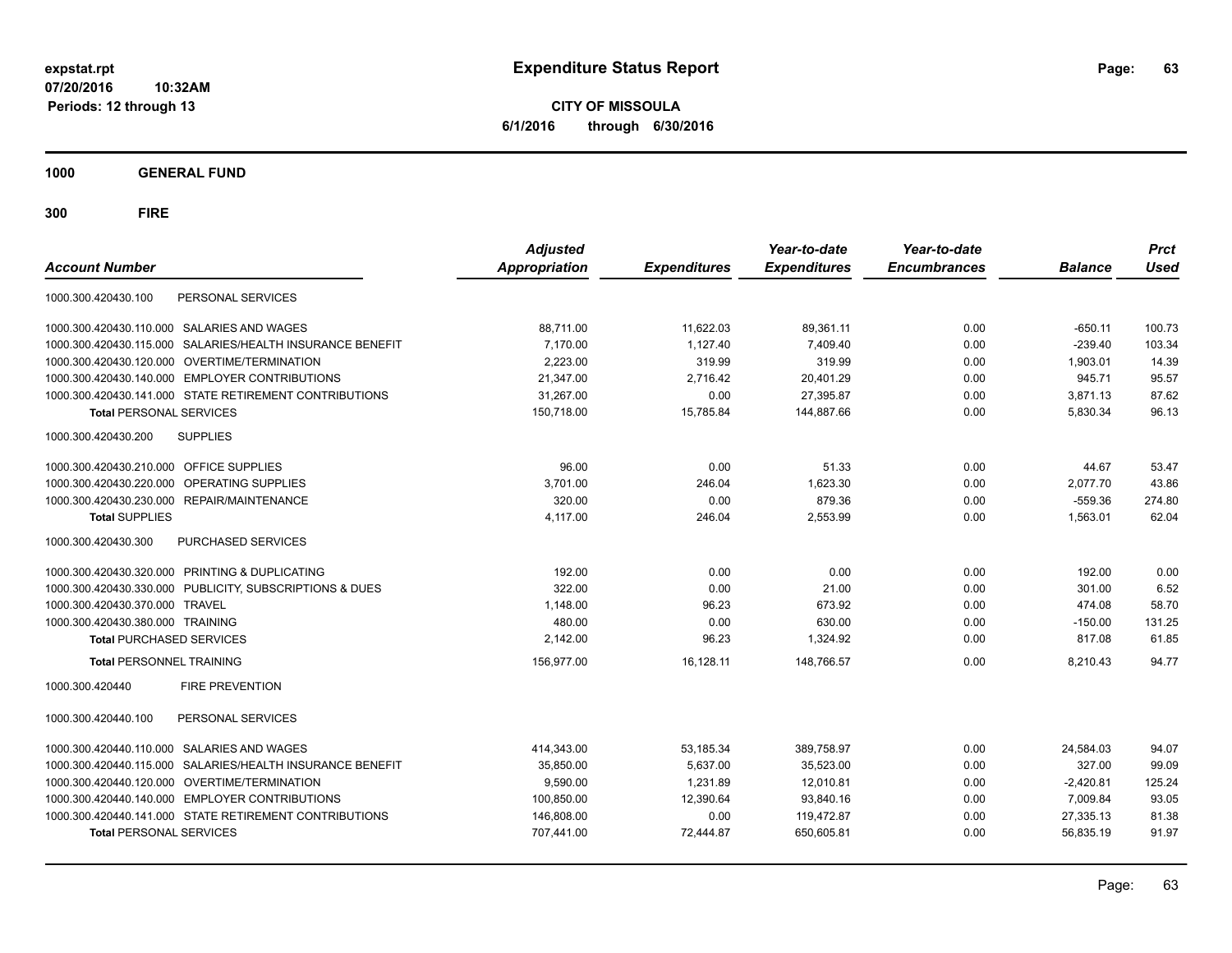**CITY OF MISSOULA 6/1/2016 through 6/30/2016**

**1000 GENERAL FUND**

**300 FIRE**

|                                                              | <b>Adjusted</b> |                     | Year-to-date        | Year-to-date        |                | <b>Prct</b> |
|--------------------------------------------------------------|-----------------|---------------------|---------------------|---------------------|----------------|-------------|
| <b>Account Number</b>                                        | Appropriation   | <b>Expenditures</b> | <b>Expenditures</b> | <b>Encumbrances</b> | <b>Balance</b> | <b>Used</b> |
| 1000.300.420440.200<br><b>SUPPLIES</b>                       |                 |                     |                     |                     |                |             |
| 1000.300.420440.210.000 OFFICE SUPPLIES                      | 144.00          | 0.00                | 123.60              | 0.00                | 20.40          | 85.83       |
| OPERATING SUPPLIES<br>1000.300.420440.220.000                | 4,956.00        | 1,684.86            | 3,034.58            | 0.00                | 1,921.42       | 61.23       |
| 1000.300.420440.230.000 REPAIR/MAINTENANCE                   | 1,540.00        | 353.15              | 3,132.97            | 0.00                | $-1,592.97$    | 203.44      |
| <b>Total SUPPLIES</b>                                        | 6,640.00        | 2,038.01            | 6,291.15            | 0.00                | 348.85         | 94.75       |
| 1000.300.420440.300<br>PURCHASED SERVICES                    |                 |                     |                     |                     |                |             |
| 1000.300.420440.320.000 PRINTING & DUPLICATING               | 192.00          | 0.00                | 197.07              | 0.00                | $-5.07$        | 102.64      |
| 1000.300.420440.330.000 PUBLICITY, SUBSCRIPTIONS & DUES      | 3,916.00        | 1,170.00            | 5,010.50            | 0.00                | $-1,094.50$    | 127.95      |
| 1000.300.420440.370.000<br><b>TRAVEL</b>                     | 5,448.00        | 0.00                | 1.373.56            | 0.00                | 4,074.44       | 25.21       |
| 1000.300.420440.380.000 TRAINING                             | 2,506.00        | 0.00                | 955.00              | 0.00                | 1,551.00       | 38.11       |
| <b>Total PURCHASED SERVICES</b>                              | 12,062.00       | 1,170.00            | 7,536.13            | 0.00                | 4,525.87       | 62.48       |
| <b>Total FIRE PREVENTION</b>                                 | 726,143.00      | 75,652.88           | 664,433.09          | 0.00                | 61,709.91      | 91.50       |
| 1000.300.420450<br><b>FIRE GRANTS</b>                        |                 |                     |                     |                     |                |             |
| 1000.300.420450.300<br>PURCHASED SERVICES                    |                 |                     |                     |                     |                |             |
| <b>Total FIRE GRANTS</b>                                     | 0.00            | 0.00                | 0.00                | 0.00                | 0.00           | 0.00        |
| <b>EMS</b><br>1000.300.420455                                |                 |                     |                     |                     |                |             |
| PERSONAL SERVICES<br>1000.300.420455.100                     |                 |                     |                     |                     |                |             |
| 1000.300.420455.110.000 SALARIES AND WAGES                   | 84,574.00       | 11,260.67           | 85,368.91           | 0.00                | $-794.91$      | 100.94      |
| SALARIES/HEALTH INSURANCE BENEFIT<br>1000.300.420455.115.000 | 7,170.00        | 1,127.40            | 7,409.40            | 0.00                | $-239.40$      | 103.34      |
| 1000.300.420455.120.000 OVERTIME/TERMINATION                 | 2,158.00        | 0.00                | 0.00                | 0.00                | 2,158.00       | 0.00        |
| 1000.300.420455.140.000 EMPLOYER CONTRIBUTIONS               | 20,512.00       | 2,601.85            | 19,675.56           | 0.00                | 836.44         | 95.92       |
| 1000.300.420455.141.000 STATE RETIREMENT CONTRIBUTIONS       | 29,918.00       | 0.00                | 26,211.30           | 0.00                | 3,706.70       | 87.61       |
| <b>Total PERSONAL SERVICES</b>                               | 144,332.00      | 14,989.92           | 138,665.17          | 0.00                | 5,666.83       | 96.07       |
| 1000000010015500<br>0.1001100                                |                 |                     |                     |                     |                |             |

1000.300.420455.200 SUPPLIES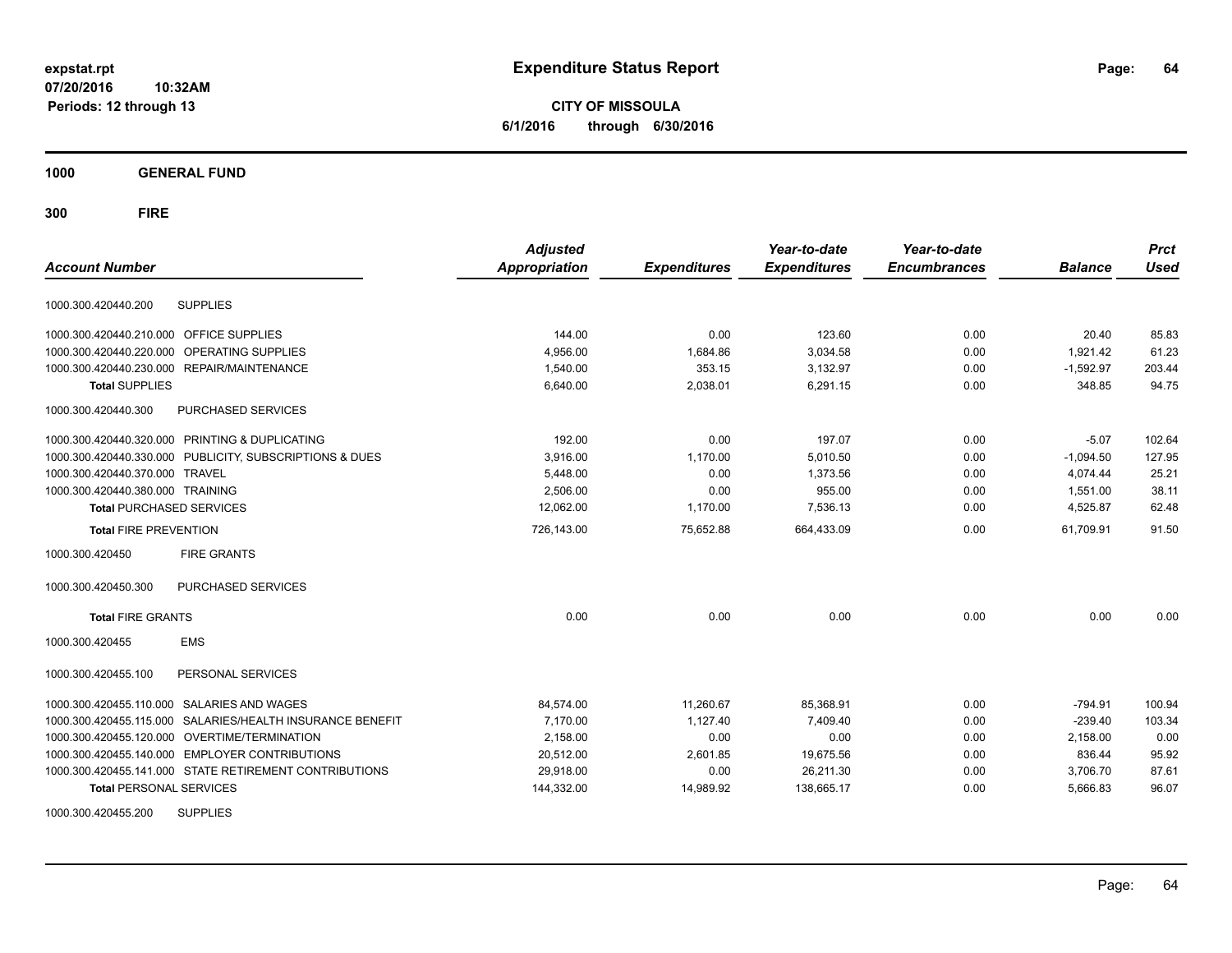**CITY OF MISSOULA 6/1/2016 through 6/30/2016**

**1000 GENERAL FUND**

| <b>Account Number</b>                                     | <b>Adjusted</b><br><b>Appropriation</b> | <b>Expenditures</b> | Year-to-date<br><b>Expenditures</b> | Year-to-date<br><b>Encumbrances</b> | <b>Balance</b> | <b>Prct</b><br><b>Used</b> |
|-----------------------------------------------------------|-----------------------------------------|---------------------|-------------------------------------|-------------------------------------|----------------|----------------------------|
| 1000.300.420455.220.000 OPERATING SUPPLIES                | 18,581.00                               | 1,445.67            | 17,651.55                           | 0.00                                | 929.45         | 95.00                      |
| 1000.300.420455.230.000 REPAIR/MAINTENANCE                | 320.00                                  | 0.00                | 502.02                              | 0.00                                | $-182.02$      | 156.88                     |
| <b>Total SUPPLIES</b>                                     | 18.901.00                               | 1.445.67            | 18.153.57                           | 0.00                                | 747.43         | 96.05                      |
| 1000.300.420455.300<br><b>PURCHASED SERVICES</b>          |                                         |                     |                                     |                                     |                |                            |
| 1000.300.420455.330.000 PUBLICITY, SUBSCRIPTIONS & DUES   | 3,984.00                                | 0.00                | 4,345.00                            | 0.00                                | $-361.00$      | 109.06                     |
| 1000.300.420455.350.000 PROFESSIONAL SERVICES             | 5,000.00                                | 0.00                | 5,000.00                            | 0.00                                | 0.00           | 100.00                     |
| 1000.300.420455.360.000 REPAIR & MAINTENANCE              | 4,500.00                                | 0.00                | 1,900.00                            | 0.00                                | 2,600.00       | 42.22                      |
| 1000.300.420455.370.000 TRAVEL                            | 1,023.00                                | 96.23               | 2,221.82                            | 0.00                                | $-1,198.82$    | 217.19                     |
| 1000.300.420455.380.000 TRAINING                          | 1,920.00                                | 4.79                | 1,797.73                            | 0.00                                | 122.27         | 93.63                      |
| 1000.300.420455.390.000 OTHER PURCHASED SERVICES          | 10,080.00                               | 3,857.98            | 7,716.34                            | 0.00                                | 2,363.66       | 76.55                      |
| <b>Total PURCHASED SERVICES</b>                           | 26,507.00                               | 3,959.00            | 22,980.89                           | 0.00                                | 3,526.11       | 86.70                      |
| <b>Total EMS</b>                                          | 189,740.00                              | 20,394.59           | 179,799.63                          | 0.00                                | 9,940.37       | 94.76                      |
| <b>OPERATIONS</b><br>1000.300.420460                      |                                         |                     |                                     |                                     |                |                            |
| 1000.300.420460.100<br>PERSONAL SERVICES                  |                                         |                     |                                     |                                     |                |                            |
| 1000.300.420460.110.000 SALARIES AND WAGES                | 5,444,848.00                            | 707,659.68          | 5,517,895.56                        | 0.00                                | $-73,047.56$   | 101.34                     |
| 1000.300.420460.115.000 SALARIES/HEALTH INSURANCE BENEFIT | 573,600.00                              | 89,064.60           | 583,545.60                          | 0.00                                | $-9,945.60$    | 101.73                     |
| 1000.300.420460.120.000 OVERTIME/TERMINATION              | 302,147.00                              | 69,600.76           | 753,944.66                          | 0.00                                | -451,797.66    | 249.53                     |
| 1000.300.420460.130.000 OTHER                             | 84,360.00                               | 0.00                | 56,171.22                           | 0.00                                | 28,188.78      | 66.59                      |
| 1000.300.420460.140.000 EMPLOYER CONTRIBUTIONS            | 1.398.393.00                            | 174.232.90          | 1.434.644.72                        | 0.00                                | $-36.251.72$   | 102.59                     |
| 1000.300.420460.141.000 STATE RETIREMENT CONTRIBUTIONS    | 1,962,616.00                            | 0.00                | 1,729,399.02                        | 0.00                                | 233,216.98     | 88.12                      |
| <b>Total PERSONAL SERVICES</b>                            | 9.765.964.00                            | 1,040,557.94        | 10.075.600.78                       | 0.00                                | $-309.636.78$  | 103.17                     |
| 1000.300.420460.200<br><b>SUPPLIES</b>                    |                                         |                     |                                     |                                     |                |                            |
| 1000.300.420460.220.000 OPERATING SUPPLIES                | 91.236.00                               | 32,260.69           | 159,325.45                          | 0.00                                | $-68,089.45$   | 174.63                     |
| 1000.300.420460.230.000 REPAIR/MAINTENANCE                | 41,420.00                               | 1,006.94            | 48,415.59                           | 0.00                                | $-6,995.59$    | 116.89                     |
| 1000.300.420460.231.000 GASOLINE                          | 61,827.00                               | 5,079.16            | 37,446.45                           | 0.00                                | 24,380.55      | 60.57                      |
| <b>Total SUPPLIES</b>                                     | 194,483.00                              | 38,346.79           | 245, 187.49                         | 0.00                                | $-50,704.49$   | 126.07                     |
| <b>PURCHASED SERVICES</b><br>1000.300.420460.300          |                                         |                     |                                     |                                     |                |                            |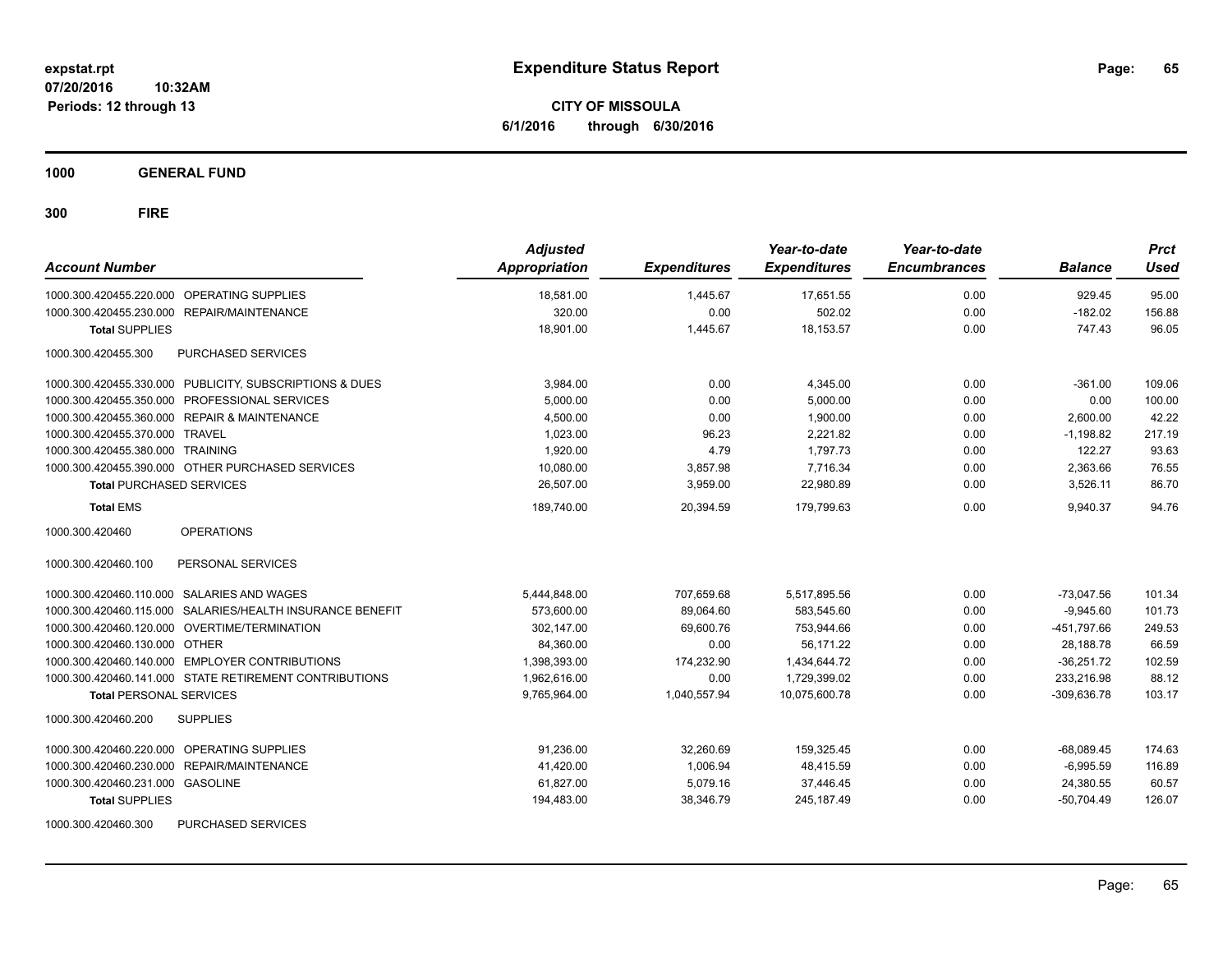**CITY OF MISSOULA 6/1/2016 through 6/30/2016**

**1000 GENERAL FUND**

| <b>Account Number</b>                      |                                                         | <b>Adjusted</b><br>Appropriation | <b>Expenditures</b> | Year-to-date<br><b>Expenditures</b> | Year-to-date<br><b>Encumbrances</b> | <b>Balance</b> | <b>Prct</b><br><b>Used</b> |
|--------------------------------------------|---------------------------------------------------------|----------------------------------|---------------------|-------------------------------------|-------------------------------------|----------------|----------------------------|
|                                            | 1000.300.420460.320.000 PRINTING & DUPLICATING          | 864.00                           | 8.40                | 544.39                              | 0.00                                | 319.61         | 63.01                      |
| 1000.300.420460.330.000                    | PUBLICITY, SUBSCRIPTIONS & DUES                         | 312.00                           | 109.71              | 109.71                              | 0.00                                | 202.29         | 35.16                      |
| 1000.300.420460.350.000                    | PROFESSIONAL SERVICES                                   | 19,080.00                        | 0.00                | 4,587.00                            | 0.00                                | 14,493.00      | 24.04                      |
|                                            | 1000.300.420460.360.000 REPAIR & MAINTENANCE            | 22,225.00                        | 40.26               | 28,164.31                           | 0.00                                | $-5,939.31$    | 126.72                     |
| 1000.300.420460.370.000 TRAVEL             |                                                         | 6,158.00                         | 4,782.79            | 7,398.08                            | 0.00                                | $-1,240.08$    | 120.14                     |
| 1000.300.420460.380.000 TRAINING           |                                                         | 5,956.00                         | 430.45              | 1.319.02                            | 0.00                                | 4.636.98       | 22.15                      |
|                                            | 1000.300.420460.390.000 OTHER PURCHASED SERVICES        | 1,500.00                         | 0.00                | 0.00                                | 0.00                                | 1,500.00       | 0.00                       |
| <b>Total PURCHASED SERVICES</b>            |                                                         | 56,095.00                        | 5,371.61            | 42,122.51                           | 0.00                                | 13,972.49      | 75.09                      |
| 1000.300.420460.900                        | <b>CAPITAL OUTLAY</b>                                   |                                  |                     |                                     |                                     |                |                            |
| <b>Total CAPITAL OUTLAY</b>                |                                                         | 0.00                             | 0.00                | 0.00                                | 0.00                                | 0.00           | 0.00                       |
| <b>Total OPERATIONS</b>                    |                                                         | 10,016,542.00                    | 1,084,276.34        | 10,362,910.78                       | 0.00                                | $-346,368.78$  | 103.46                     |
| 1000.300.420490                            | <b>MAINTENANCE</b>                                      |                                  |                     |                                     |                                     |                |                            |
| 1000.300.420490.100                        | PERSONAL SERVICES                                       |                                  |                     |                                     |                                     |                |                            |
| 1000.300.420490.110.000 SALARIES AND WAGES |                                                         | 159,730.00                       | 20,727.39           | 159,331.18                          | 0.00                                | 398.82         | 99.75                      |
| 1000.300.420490.115.000                    | SALARIES/HEALTH INSURANCE BENEFIT                       | 14,340.00                        | 2,254.80            | 14,818.80                           | 0.00                                | $-478.80$      | 103.34                     |
|                                            | 1000.300.420490.120.000 OVERTIME/TERMINATION            | 4,426.00                         | 162.13              | 5,295.57                            | 0.00                                | $-869.57$      | 119.65                     |
|                                            | 1000.300.420490.140.000 EMPLOYER CONTRIBUTIONS          | 39,130.00                        | 4,863.72            | 39,043.98                           | 0.00                                | 86.02          | 99.78                      |
|                                            | 1000.300.420490.141.000 STATE RETIREMENT CONTRIBUTIONS  | 56,764.00                        | 0.00                | 49,137.82                           | 0.00                                | 7.626.18       | 86.57                      |
| <b>Total PERSONAL SERVICES</b>             |                                                         | 274,390.00                       | 28,008.04           | 267,627.35                          | 0.00                                | 6,762.65       | 97.54                      |
| 1000.300.420490.200                        | <b>SUPPLIES</b>                                         |                                  |                     |                                     |                                     |                |                            |
| 1000.300.420490.210.000                    | <b>OFFICE SUPPLIES</b>                                  | 48.00                            | 0.00                | 31.98                               | 0.00                                | 16.02          | 66.63                      |
| 1000.300.420490.230.000                    | REPAIR/MAINTENANCE                                      | 3,600.00                         | 134.97              | 3,486.56                            | 0.00                                | 113.44         | 96.85                      |
| <b>Total SUPPLIES</b>                      |                                                         | 3,648.00                         | 134.97              | 3,518.54                            | 0.00                                | 129.46         | 96.45                      |
| 1000.300.420490.300                        | PURCHASED SERVICES                                      |                                  |                     |                                     |                                     |                |                            |
|                                            | 1000.300.420490.330.000 PUBLICITY, SUBSCRIPTIONS & DUES | 91.00                            | 0.00                | 0.00                                | 0.00                                | 91.00          | 0.00                       |
| 1000.300.420490.370.000 TRAVEL             |                                                         | 2,000.00                         | 731.33              | 1,236.41                            | 0.00                                | 763.59         | 61.82                      |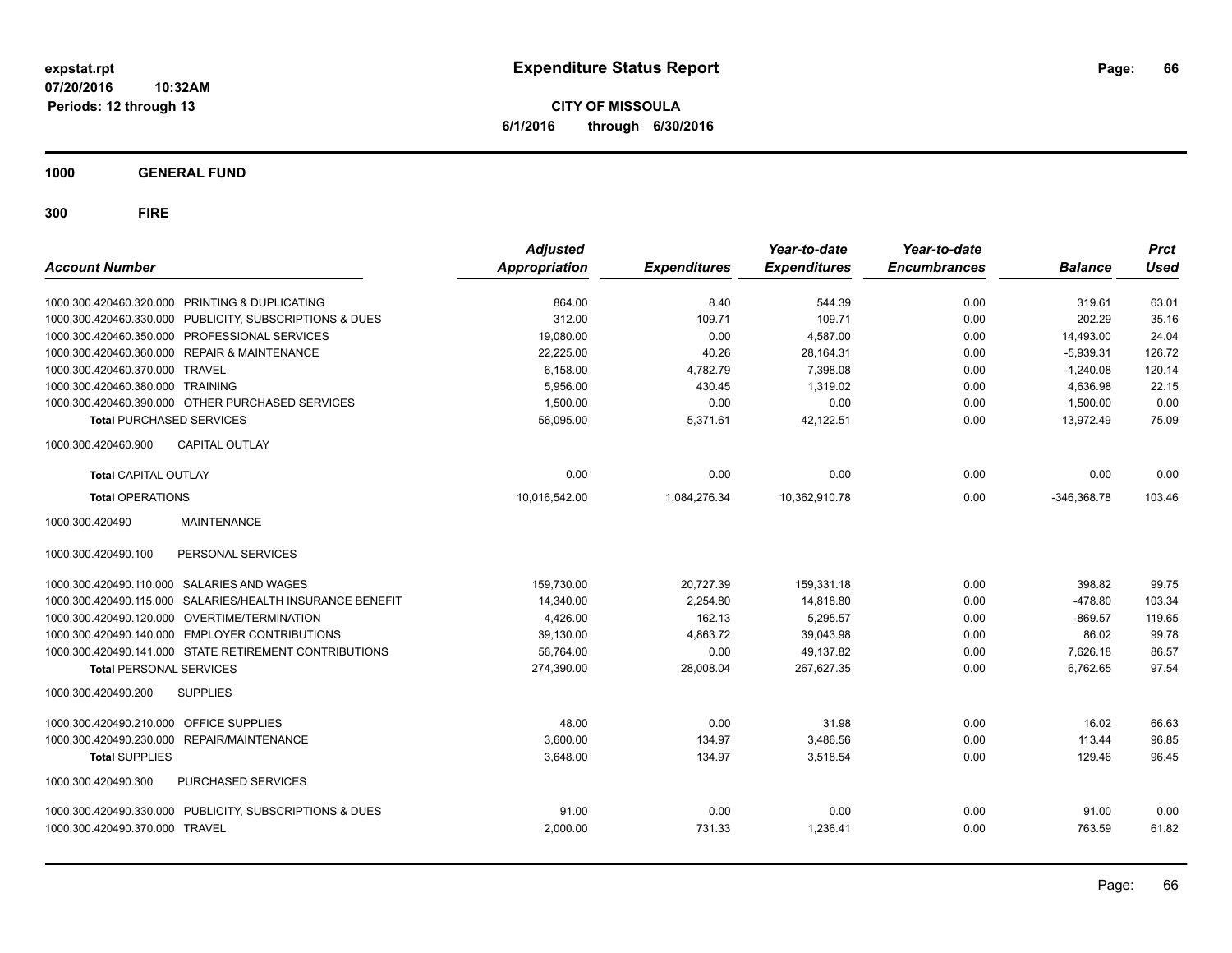**CITY OF MISSOULA 6/1/2016 through 6/30/2016**

**1000 GENERAL FUND**

|                                                                     | <b>Adjusted</b>      |                     | Year-to-date         | Year-to-date        |                        | Prct             |
|---------------------------------------------------------------------|----------------------|---------------------|----------------------|---------------------|------------------------|------------------|
| <b>Account Number</b>                                               | Appropriation        | <b>Expenditures</b> | <b>Expenditures</b>  | <b>Encumbrances</b> | <b>Balance</b>         | Used             |
| 1000.300.420490.380.000 TRAINING<br><b>Total PURCHASED SERVICES</b> | 1.500.00<br>3,591.00 | 0.00<br>731.33      | 2.800.00<br>4.036.41 | 0.00<br>0.00        | $-1.300.00$<br>-445.41 | 186.67<br>112.40 |
| <b>Total MAINTENANCE</b>                                            | 281,629.00           | 28,874.34           | 275.182.30           | 0.00                | 6.446.70               | 97.71            |
| <b>Total FIRE</b>                                                   | 12,126,243.00        | 1,324,533.59        | 12,444,019.17        | 0.00                | -317.776.17            | 102.62           |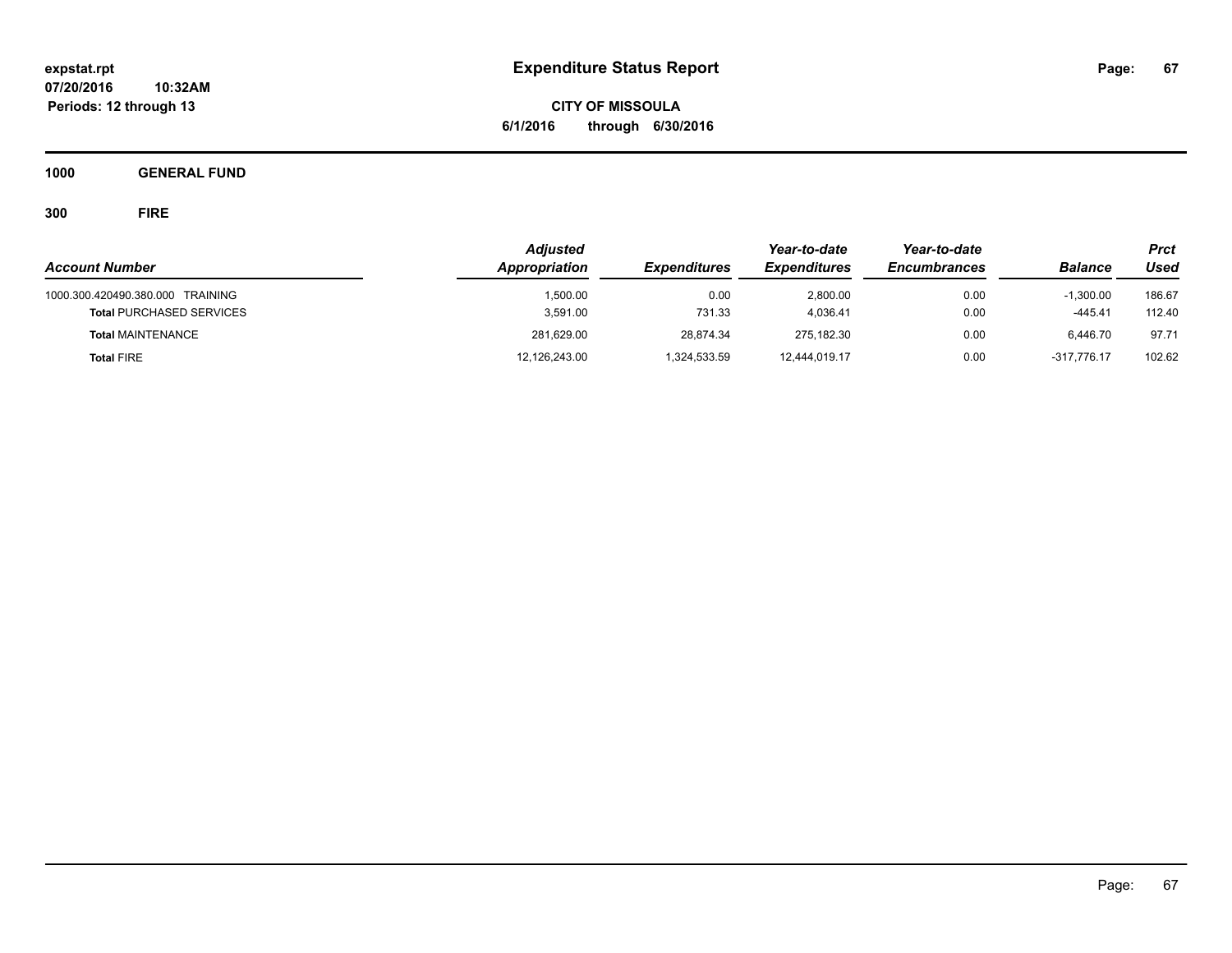**CITY OF MISSOULA 6/1/2016 through 6/30/2016**

**1000 GENERAL FUND**

### **320 STREET MAINTENANCE**

|                                         |                                                         | <b>Adjusted</b> |                     | Year-to-date        | Year-to-date        |                | <b>Prct</b> |
|-----------------------------------------|---------------------------------------------------------|-----------------|---------------------|---------------------|---------------------|----------------|-------------|
| <b>Account Number</b>                   |                                                         | Appropriation   | <b>Expenditures</b> | <b>Expenditures</b> | <b>Encumbrances</b> | <b>Balance</b> | <b>Used</b> |
| 1000.320.430210                         | <b>ADMINISTRATION</b>                                   |                 |                     |                     |                     |                |             |
| 1000.320.430210.100                     | PERSONAL SERVICES                                       |                 |                     |                     |                     |                |             |
|                                         | 1000.320.430210.110.000 SALARIES AND WAGES              | 101,300.00      | 13,587.68           | 102,818.15          | 0.00                | $-1,518.15$    | 101.50      |
|                                         | 1000.320.430210.120.000 OVERTIME/TERMINATION            | 0.00            | 35.85               | 1,857.41            | 0.00                | $-1,857.41$    | 0.00        |
| 1000.320.430210.130.000 OTHER           |                                                         | 0.00            | 42.49               | 355.98              | 0.00                | $-355.98$      | 0.00        |
|                                         | 1000.320.430210.140.000 EMPLOYER CONTRIBUTIONS          | 54,286.00       | 7,041.23            | 57,470.37           | 0.00                | $-3,184.37$    | 105.87      |
|                                         | 1000.320.430210.141.000 STATE RETIREMENT CONTRIBUTIONS  | 0.00            | 103.87              | 1,204.21            | 0.00                | $-1,204.21$    | 0.00        |
| <b>Total PERSONAL SERVICES</b>          |                                                         | 155,586.00      | 20,811.12           | 163,706.12          | 0.00                | $-8,120.12$    | 105.22      |
| 1000.320.430210.200                     | <b>SUPPLIES</b>                                         |                 |                     |                     |                     |                |             |
| 1000.320.430210.210.000 OFFICE SUPPLIES |                                                         | 1.600.00        | 0.00                | 95.21               | 0.00                | 1,504.79       | 5.95        |
|                                         | 1000.320.430210.220.000 OPERATING SUPPLIES              | 8,440.00        | 3,488.88            | 8,987.93            | 0.00                | $-547.93$      | 106.49      |
| <b>Total SUPPLIES</b>                   |                                                         | 10,040.00       | 3,488.88            | 9,083.14            | 0.00                | 956.86         | 90.47       |
| 1000.320.430210.300                     | PURCHASED SERVICES                                      |                 |                     |                     |                     |                |             |
| 1000.320.430210.310.000 COMMUNICATIONS  |                                                         | 0.00            | 0.00                | 2.02                | 0.00                | $-2.02$        | 0.00        |
|                                         | 1000.320.430210.320.000 PRINTING & DUPLICATING          | 7,000.00        | 1,723.60            | 7,029.55            | 0.00                | $-29.55$       | 100.42      |
|                                         | 1000.320.430210.330.000 PUBLICITY, SUBSCRIPTIONS & DUES | 3,000.00        | 0.00                | 3,627.82            | 0.00                | $-627.82$      | 120.93      |
| 1000.320.430210.370.000 TRAVEL          |                                                         | 2,300.00        | 0.00                | 1,672.81            | 0.00                | 627.19         | 72.73       |
| 1000.320.430210.380.000 TRAINING        |                                                         | 1,500.00        | 0.00                | 1.773.50            | 0.00                | $-273.50$      | 118.23      |
| <b>Total PURCHASED SERVICES</b>         |                                                         | 13,800.00       | 1,723.60            | 14,105.70           | 0.00                | $-305.70$      | 102.22      |
| 1000.320.430210.900                     | <b>CAPITAL OUTLAY</b>                                   |                 |                     |                     |                     |                |             |
| <b>Total CAPITAL OUTLAY</b>             |                                                         | 0.00            | 0.00                | 0.00                | 0.00                | 0.00           | 0.00        |
| <b>Total ADMINISTRATION</b>             |                                                         | 179,426.00      | 26,023.60           | 186,894.96          | 0.00                | $-7.468.96$    | 104.16      |
|                                         |                                                         |                 |                     |                     |                     |                |             |

1000.320.430220 FACILITY

1000.320.430220.100 PERSONAL SERVICES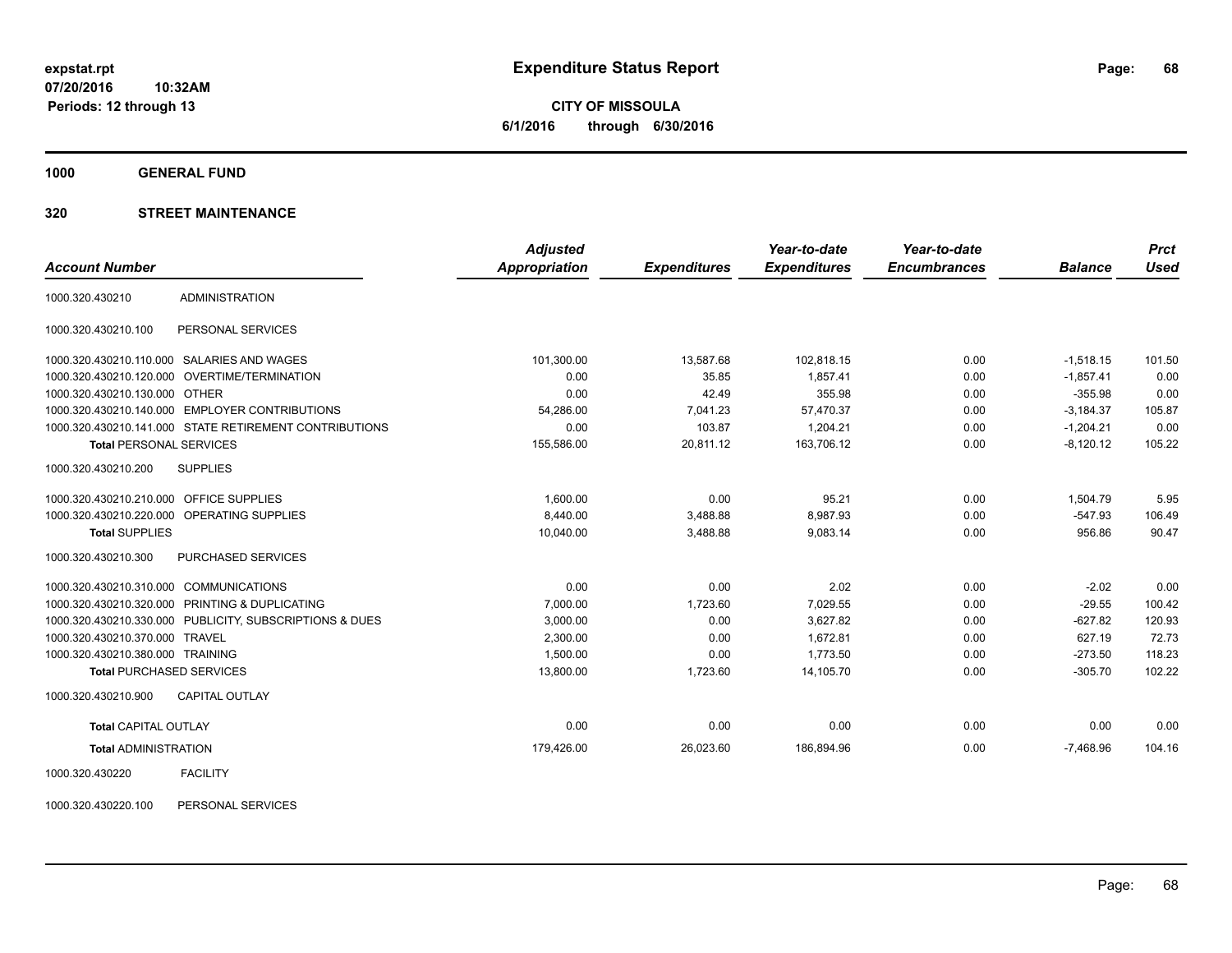**1000 GENERAL FUND**

| <b>Account Number</b>                          | <b>Adjusted</b><br><b>Appropriation</b> | <b>Expenditures</b> | Year-to-date<br><b>Expenditures</b> | Year-to-date<br><b>Encumbrances</b> | <b>Balance</b> | <b>Prct</b><br><b>Used</b> |
|------------------------------------------------|-----------------------------------------|---------------------|-------------------------------------|-------------------------------------|----------------|----------------------------|
| 1000.320.430220.110.000 SALARIES AND WAGES     | 46,647.00                               | 6,253.43            | 47,318.62                           | 0.00                                | $-671.62$      | 101.44                     |
| 1000.320.430220.120.000 OVERTIME/TERMINATION   | 0.00                                    | 16.50               | 854.91                              | 0.00                                | $-854.91$      | 0.00                       |
| 1000.320.430220.130.000 OTHER                  | 0.00                                    | 19.51               | 163.63                              | 0.00                                | $-163.63$      | 0.00                       |
| 1000.320.430220.140.000 EMPLOYER CONTRIBUTIONS | 24,998.00                               | 3,241.71            | 26,452.39                           | 0.00                                | $-1,454.39$    | 105.82                     |
| <b>Total PERSONAL SERVICES</b>                 | 71,645.00                               | 9,531.15            | 74,789.55                           | 0.00                                | $-3,144.55$    | 104.39                     |
| 1000.320.430220.200<br><b>SUPPLIES</b>         |                                         |                     |                                     |                                     |                |                            |
| 1000.320.430220.220.000 OPERATING SUPPLIES     | 8,000.00                                | 2,310.94            | 14,825.07                           | 0.00                                | $-6,825.07$    | 185.31                     |
| <b>Total SUPPLIES</b>                          | 8,000.00                                | 2,310.94            | 14,825.07                           | 0.00                                | $-6,825.07$    | 185.31                     |
| 1000.320.430220.300<br>PURCHASED SERVICES      |                                         |                     |                                     |                                     |                |                            |
| 1000.320.430220.343.000 WATER CHARGES          | 7,000.00                                | 4,614.84            | 20,107.72                           | 0.00                                | $-13,107.72$   | 287.25                     |
| 1000.320.430220.344.000 TELEPHONE SERVICE      | 1,822.00                                | 427.48              | 2,263.74                            | 0.00                                | $-441.74$      | 124.24                     |
| 1000.320.430220.345.000 GARBAGE                | 0.00                                    | 0.00                | 478.75                              | 0.00                                | $-478.75$      | 0.00                       |
| 1000.320.430220.350.000 PROFESSIONAL SERVICES  | 1,650.00                                | 792.50              | 2,789.25                            | 0.00                                | $-1,139.25$    | 169.05                     |
| <b>Total PURCHASED SERVICES</b>                | 10,472.00                               | 5,834.82            | 25,639.46                           | 0.00                                | $-15,167.46$   | 244.84                     |
| 1000.320.430220.500<br><b>FIXED CHARGES</b>    |                                         |                     |                                     |                                     |                |                            |
| 1000.320.430220.500.000 FIXED CHARGES          | 9,000.00                                | 7,600.00            | 7,800.00                            | 0.00                                | 1,200.00       | 86.67                      |
| <b>Total FIXED CHARGES</b>                     | 9.000.00                                | 7.600.00            | 7.800.00                            | 0.00                                | 1.200.00       | 86.67                      |
| <b>Total FACILITY</b>                          | 99,117.00                               | 25,276.91           | 123,054.08                          | 0.00                                | $-23,937.08$   | 124.15                     |
| <b>STREET RESTORATION</b><br>1000.320.430230   |                                         |                     |                                     |                                     |                |                            |
| PERSONAL SERVICES<br>1000.320.430230.100       |                                         |                     |                                     |                                     |                |                            |
| 1000.320.430230.110.000 SALARIES AND WAGES     | 303,251.00                              | 41,093.99           | 310,960.11                          | 0.00                                | $-7,709.11$    | 102.54                     |
| 1000.320.430230.120.000 OVERTIME/TERMINATION   | 3,000.00                                | 108.46              | 5,617.98                            | 0.00                                | $-2,617.98$    | 187.27                     |
| 1000.320.430230.130.000 OTHER                  | 0.00                                    | 128.19              | 1,075.99                            | 0.00                                | $-1,075.99$    | 0.00                       |
| 1000.320.430230.140.000 EMPLOYER CONTRIBUTIONS | 164,119.00                              | 21,293.55           | 173,793.71                          | 0.00                                | $-9,674.71$    | 105.89                     |
| <b>Total PERSONAL SERVICES</b>                 | 470,370.00                              | 62,624.19           | 491,447.79                          | 0.00                                | $-21,077.79$   | 104.48                     |
| <b>SUPPLIES</b><br>1000.320.430230.200         |                                         |                     |                                     |                                     |                |                            |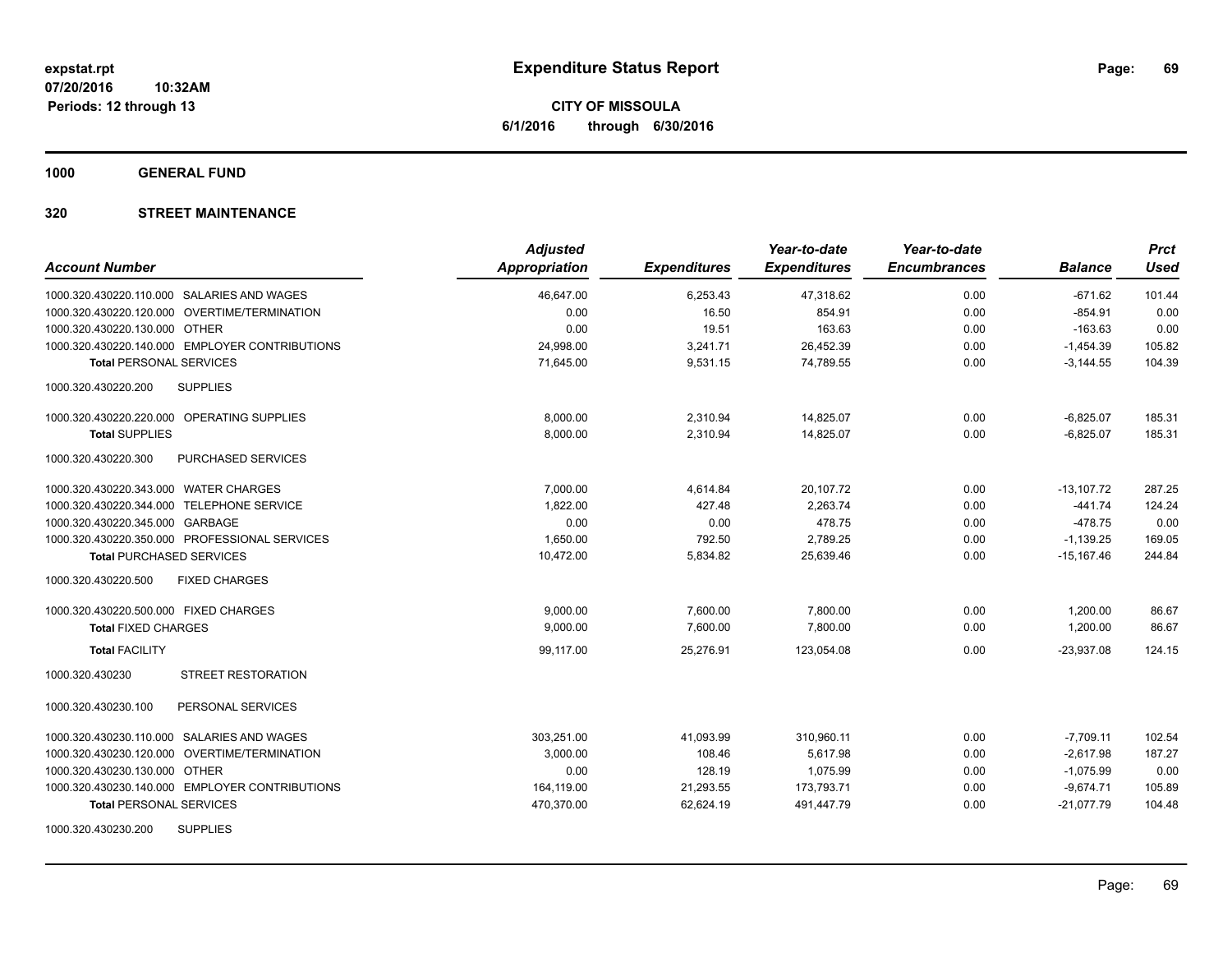**CITY OF MISSOULA 6/1/2016 through 6/30/2016**

**1000 GENERAL FUND**

|                                                  | <b>Adjusted</b> |                     | Year-to-date        | Year-to-date        |                | <b>Prct</b> |
|--------------------------------------------------|-----------------|---------------------|---------------------|---------------------|----------------|-------------|
| <b>Account Number</b>                            | Appropriation   | <b>Expenditures</b> | <b>Expenditures</b> | <b>Encumbrances</b> | <b>Balance</b> | <b>Used</b> |
| 1000.320.430230.220.000 OPERATING SUPPLIES       | 1,599.00        | 0.00                | 0.00                | 0.00                | 1,599.00       | 0.00        |
| 1000.320.430230.230.000 REPAIR/MAINTENANCE       | 25.009.00       | 5,582.63            | 25,508.61           | 0.00                | $-499.61$      | 102.00      |
| 1000.320.430230.231.000 GASOLINE                 | 74,487.00       | 10,235.25           | 123,880.69          | 0.00                | $-49,393.69$   | 166.31      |
| <b>Total SUPPLIES</b>                            | 101,095.00      | 15.817.88           | 149,389.30          | 0.00                | $-48,294.30$   | 147.77      |
| PURCHASED SERVICES<br>1000.320.430230.300        |                 |                     |                     |                     |                |             |
| 1000.320.430230.345.000 GARBAGE                  | 5,200.00        | 242.75              | 1,357.66            | 0.00                | 3,842.34       | 26.11       |
| 1000.320.430230.350.000 PROFESSIONAL SERVICES    | 1,000.00        | 0.00                | 0.00                | 0.00                | 1,000.00       | 0.00        |
| 1000.320.430230.360.000 REPAIR & MAINTENANCE     | 2,000.00        | 50.00               | 10,393.44           | 0.00                | $-8,393.44$    | 519.67      |
| <b>Total PURCHASED SERVICES</b>                  | 8,200.00        | 292.75              | 11,751.10           | 0.00                | $-3,551.10$    | 143.31      |
| <b>BUILDING MATERIALS</b><br>1000.320.430230.400 |                 |                     |                     |                     |                |             |
| 1000.320.430230.400.000 BUILDING MATERIALS       | 17,598.00       | 3,233.90            | 3,233.90            | 0.00                | 14,364.10      | 18.38       |
| <b>Total BUILDING MATERIALS</b>                  | 17,598.00       | 3,233.90            | 3,233.90            | 0.00                | 14,364.10      | 18.38       |
| 1000.320.430230.500<br><b>FIXED CHARGES</b>      |                 |                     |                     |                     |                |             |
| 1000.320.430230.500.000 FIXED CHARGES            | 5,500.00        | 2,033.00            | 8,558.00            | 0.00                | $-3,058.00$    | 155.60      |
| <b>Total FIXED CHARGES</b>                       | 5,500.00        | 2,033.00            | 8,558.00            | 0.00                | $-3,058.00$    | 155.60      |
| <b>CAPITAL OUTLAY</b><br>1000.320.430230.900     |                 |                     |                     |                     |                |             |
| <b>Total CAPITAL OUTLAY</b>                      | 0.00            | 0.00                | 0.00                | 0.00                | 0.00           | 0.00        |
| <b>Total STREET RESTORATION</b>                  | 602,763.00      | 84,001.72           | 664,380.09          | 0.00                | $-61,617.09$   | 110.22      |
| STREET MAINTENANCE<br>1000.320.430240            |                 |                     |                     |                     |                |             |
| PERSONAL SERVICES<br>1000.320.430240.100         |                 |                     |                     |                     |                |             |
| 1000.320.430240.110.000 SALARIES AND WAGES       | 410,458.00      | 55,781.93           | 422,107.54          | 0.00                | $-11,649.54$   | 102.84      |
| OVERTIME/TERMINATION<br>1000.320.430240.120.000  | 2,100.00        | 147.22              | 7,625.97            | 0.00                | $-5,525.97$    | 363.14      |
| 1000.320.430240.130.000 OTHER                    | 3,000.00        | 173.94              | 1,460.63            | 0.00                | 1,539.37       | 48.69       |
| 1000.320.430240.140.000 EMPLOYER CONTRIBUTIONS   | 222,697.00      | 28,902.81           | 235,861.73          | 0.00                | $-13,164.73$   | 105.91      |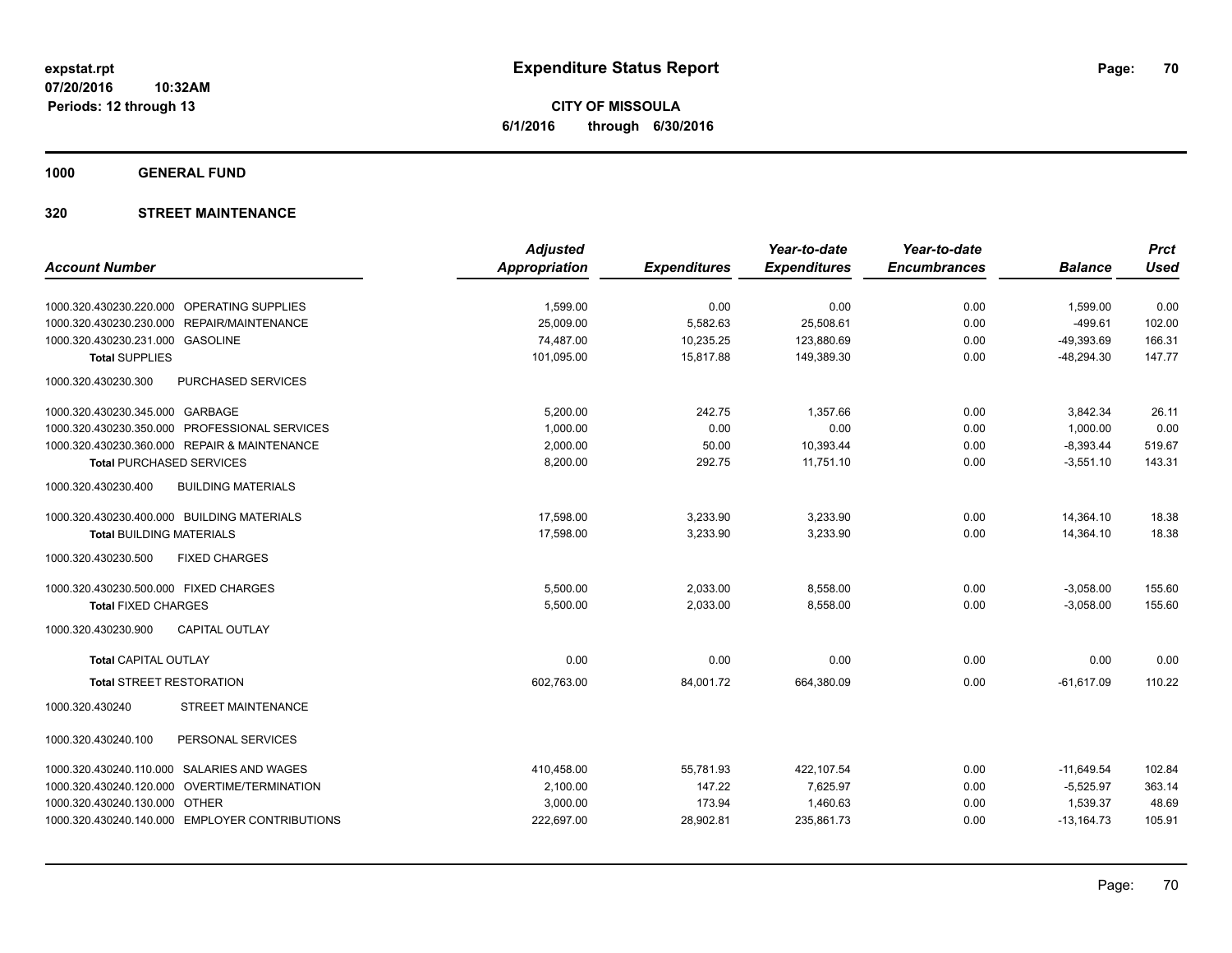**1000 GENERAL FUND**

| <b>Account Number</b>                            | <b>Adjusted</b><br><b>Appropriation</b> | <b>Expenditures</b> | Year-to-date<br><b>Expenditures</b> | Year-to-date<br><b>Encumbrances</b> | <b>Balance</b> | <b>Prct</b><br><b>Used</b> |
|--------------------------------------------------|-----------------------------------------|---------------------|-------------------------------------|-------------------------------------|----------------|----------------------------|
| <b>Total PERSONAL SERVICES</b>                   | 638,255.00                              | 85,005.90           | 667,055.87                          | 0.00                                | $-28,800.87$   | 104.51                     |
| <b>SUPPLIES</b><br>1000.320.430240.200           |                                         |                     |                                     |                                     |                |                            |
| 1000.320.430240.220.000 OPERATING SUPPLIES       | 1,599.00                                | 0.00                | 0.00                                | 0.00                                | 1,599.00       | 0.00                       |
| 1000.320.430240.230.000 REPAIR/MAINTENANCE       | 19,455.00                               | 1,482.66            | 18,977.05                           | 0.00                                | 477.95         | 97.54                      |
| 1000.320.430240.231.000 GASOLINE                 | 14,133.00                               | 289.67              | 3,118.10                            | 0.00                                | 11,014.90      | 22.06                      |
| <b>Total SUPPLIES</b>                            | 35,187.00                               | 1,772.33            | 22,095.15                           | 0.00                                | 13,091.85      | 62.79                      |
| 1000.320.430240.300<br>PURCHASED SERVICES        |                                         |                     |                                     |                                     |                |                            |
| 1000.320.430240.345.000 GARBAGE                  | 2,080.00                                | 0.00                | 0.00                                | 0.00                                | 2,080.00       | 0.00                       |
| 1000.320.430240.350.000 PROFESSIONAL SERVICES    | 2,000.00                                | 0.00                | 0.00                                | 0.00                                | 2,000.00       | 0.00                       |
| 1000.320.430240.360.000 REPAIR & MAINTENANCE     | 0.00                                    | 35.00               | 35.00                               | 0.00                                | $-35.00$       | 0.00                       |
| <b>Total PURCHASED SERVICES</b>                  | 4,080.00                                | 35.00               | 35.00                               | 0.00                                | 4,045.00       | 0.86                       |
| 1000.320.430240.400<br><b>BUILDING MATERIALS</b> |                                         |                     |                                     |                                     |                |                            |
| 1000.320.430240.400.000 BUILDING MATERIALS       | 28,687.00                               | 1,062.00            | 1,062.00                            | 0.00                                | 27,625.00      | 3.70                       |
| <b>Total BUILDING MATERIALS</b>                  | 28,687.00                               | 1,062.00            | 1.062.00                            | 0.00                                | 27.625.00      | 3.70                       |
| 1000.320.430240.500<br><b>FIXED CHARGES</b>      |                                         |                     |                                     |                                     |                |                            |
| 1000.320.430240.500.000 FIXED CHARGES            | 5,000.00                                | 130.00              | 1,290.83                            | 0.00                                | 3,709.17       | 25.82                      |
| <b>Total FIXED CHARGES</b>                       | 5,000.00                                | 130.00              | 1,290.83                            | 0.00                                | 3,709.17       | 25.82                      |
| 1000.320.430240.900<br><b>CAPITAL OUTLAY</b>     |                                         |                     |                                     |                                     |                |                            |
| <b>Total CAPITAL OUTLAY</b>                      | 0.00                                    | 0.00                | 0.00                                | 0.00                                | 0.00           | 0.00                       |
| <b>Total STREET MAINTENANCE</b>                  | 711,209.00                              | 88,005.23           | 691,538.85                          | 0.00                                | 19,670.15      | 97.23                      |
| ICE & SNOW REMOVAL<br>1000.320.430251            |                                         |                     |                                     |                                     |                |                            |
| 1000.320.430251.100<br>PERSONAL SERVICES         |                                         |                     |                                     |                                     |                |                            |
| 1000.320.430251.110.000 SALARIES AND WAGES       | 137,340.00                              | 19,107.36           | 144,586.69                          | 0.00                                | $-7,246.69$    | 105.28                     |
| 1000.320.430251.120.000 OVERTIME/TERMINATION     | 4,950.00                                | 50.44               | 2.612.09                            | 0.00                                | 2.337.91       | 52.77                      |
|                                                  |                                         |                     |                                     |                                     |                |                            |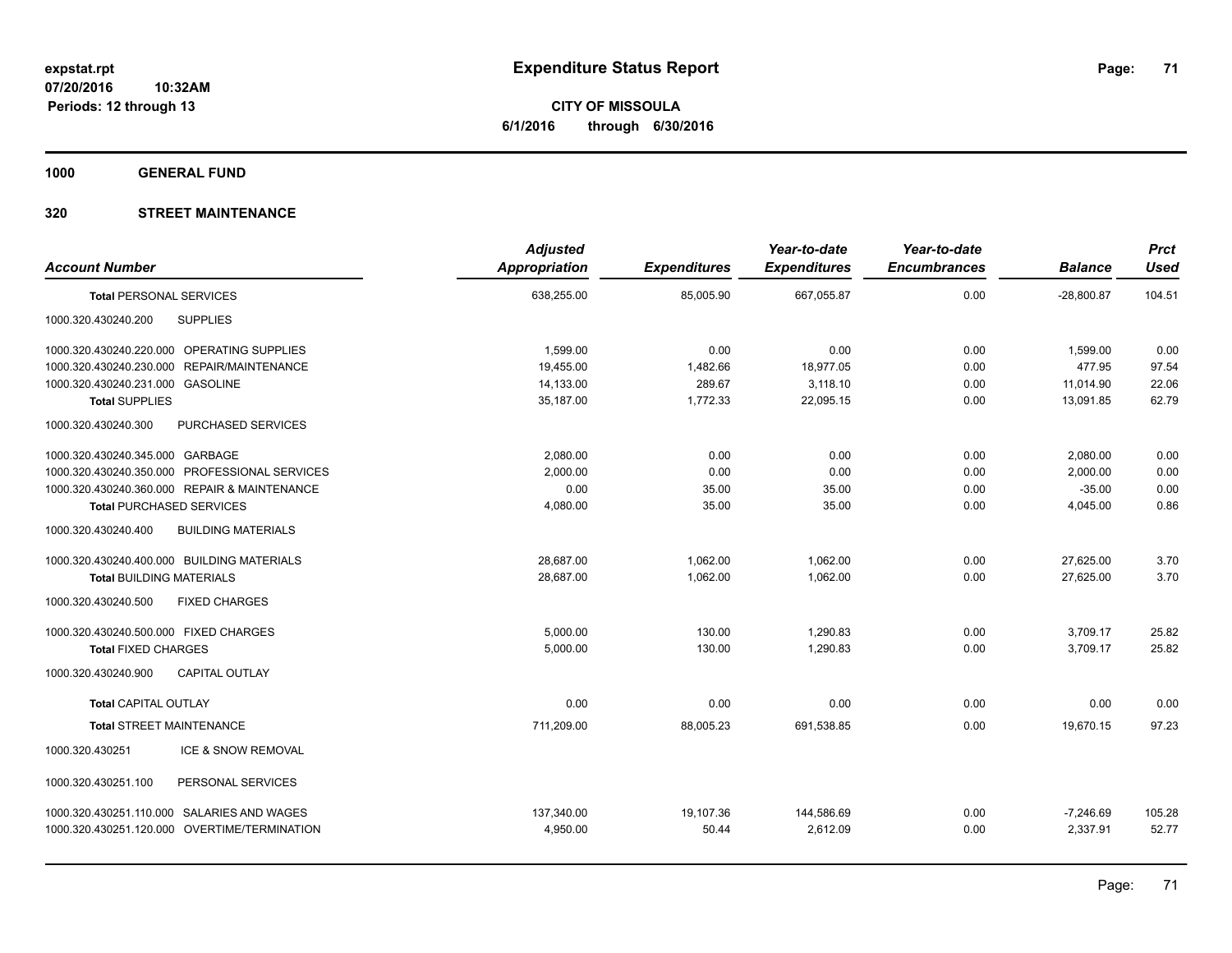**1000 GENERAL FUND**

|                                                | <b>Adjusted</b>      |                     | Year-to-date        | Year-to-date        |                | <b>Prct</b> |
|------------------------------------------------|----------------------|---------------------|---------------------|---------------------|----------------|-------------|
| <b>Account Number</b>                          | <b>Appropriation</b> | <b>Expenditures</b> | <b>Expenditures</b> | <b>Encumbrances</b> | <b>Balance</b> | <b>Used</b> |
| 1000.320.430251.130.000 OTHER                  | 0.00                 | 59.56               | 500.29              | 0.00                | $-500.29$      | 0.00        |
| 1000.320.430251.140.000 EMPLOYER CONTRIBUTIONS | 76,253.00            | 9,895.71            | 80,783.76           | 0.00                | $-4,530.76$    | 105.94      |
| <b>Total PERSONAL SERVICES</b>                 | 218,543.00           | 29.113.07           | 228,482.83          | 0.00                | $-9,939.83$    | 104.55      |
| 1000.320.430251.200<br><b>SUPPLIES</b>         |                      |                     |                     |                     |                |             |
| 1000.320.430251.220.000 OPERATING SUPPLIES     | 148,548.00           | 0.00                | 292,413.98          | 0.00                | $-143,865.98$  | 196.85      |
| 1000.320.430251.230.000 REPAIR/MAINTENANCE     | 14,316.00            | 255.42              | 26,227.94           | 0.00                | $-11,911.94$   | 183.21      |
| 1000.320.430251.231.000 GASOLINE               | 86,170.00            | 0.00                | 0.00                | 0.00                | 86,170.00      | 0.00        |
| <b>Total SUPPLIES</b>                          | 249,034.00           | 255.42              | 318,641.92          | 0.00                | $-69,607.92$   | 127.95      |
| 1000.320.430251.300<br>PURCHASED SERVICES      |                      |                     |                     |                     |                |             |
| 1000.320.430251.360.000 REPAIR & MAINTENANCE   | 5,000.00             | 0.00                | 269.00              | 0.00                | 4,731.00       | 5.38        |
| <b>Total PURCHASED SERVICES</b>                | 5,000.00             | 0.00                | 269.00              | 0.00                | 4,731.00       | 5.38        |
| 1000.320.430251.500<br><b>FIXED CHARGES</b>    |                      |                     |                     |                     |                |             |
| 1000.320.430251.500.000 FIXED CHARGES          | 2,000.00             | 0.00                | 0.00                | 0.00                | 2,000.00       | 0.00        |
| <b>Total FIXED CHARGES</b>                     | 2,000.00             | 0.00                | 0.00                | 0.00                | 2,000.00       | 0.00        |
| <b>CAPITAL OUTLAY</b><br>1000.320.430251.900   |                      |                     |                     |                     |                |             |
| <b>Total CAPITAL OUTLAY</b>                    | 0.00                 | 0.00                | 0.00                | 0.00                | 0.00           | 0.00        |
| Total ICE & SNOW REMOVAL                       | 474,577.00           | 29,368.49           | 547,393.75          | 0.00                | $-72,816.75$   | 115.34      |
| 1000.320.430252<br><b>STREET CLEANING</b>      |                      |                     |                     |                     |                |             |
| PERSONAL SERVICES<br>1000.320.430252.100       |                      |                     |                     |                     |                |             |
| 1000.320.430252.110.000 SALARIES AND WAGES     | 346,341.00           | 47,518.72           | 359,769.28          | 0.00                | $-13,428.28$   | 103.88      |
| 1000.320.430252.120.000 OVERTIME/TERMINATION   | 4,950.00             | 125.51              | 6,500.31            | 0.00                | $-1,550.31$    | 131.32      |
| 1000.320.430252.130.000 OTHER                  | 3,000.00             | 148.57              | 1,245.74            | 0.00                | 1,754.26       | 41.52       |
| 1000.320.430252.140.000 EMPLOYER CONTRIBUTIONS | 189,864.00           | 24,632.44           | 205,665.10          | 0.00                | $-15,801.10$   | 108.32      |
| <b>Total PERSONAL SERVICES</b>                 | 544,155.00           | 72,425.24           | 573,180.43          | 0.00                | $-29,025.43$   | 105.33      |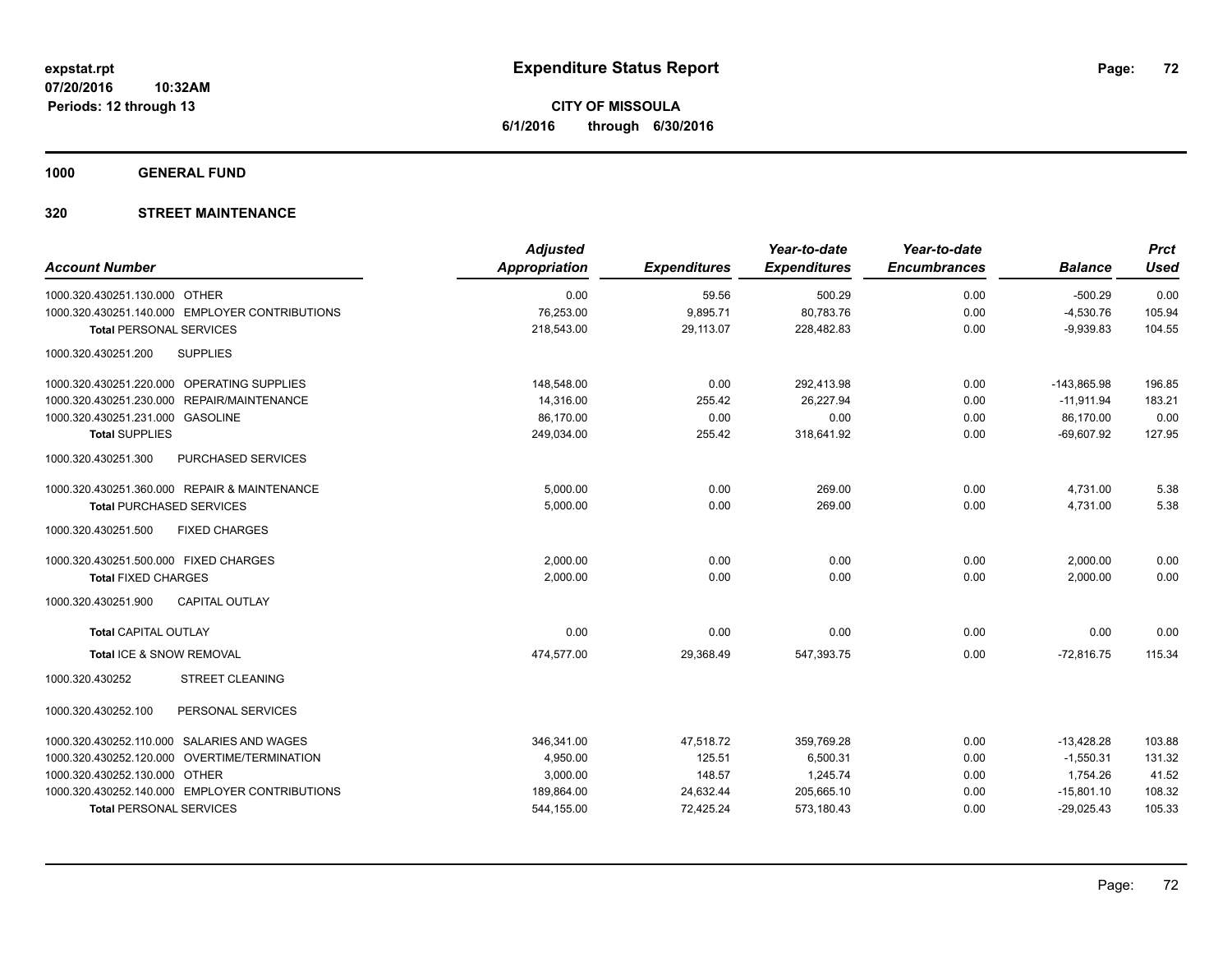**CITY OF MISSOULA 6/1/2016 through 6/30/2016**

**1000 GENERAL FUND**

## **320 STREET MAINTENANCE**

|                                                      | <b>Adjusted</b>      |                     | Year-to-date        | Year-to-date        |                | <b>Prct</b> |
|------------------------------------------------------|----------------------|---------------------|---------------------|---------------------|----------------|-------------|
| <b>Account Number</b>                                | <b>Appropriation</b> | <b>Expenditures</b> | <b>Expenditures</b> | <b>Encumbrances</b> | <b>Balance</b> | <b>Used</b> |
| <b>SUPPLIES</b><br>1000.320.430252.200               |                      |                     |                     |                     |                |             |
| 1000.320.430252.220.000 OPERATING SUPPLIES           | 2.132.00             | 0.00                | 704.18              | 0.00                | 1,427.82       | 33.03       |
| 1000.320.430252.230.000 REPAIR/MAINTENANCE           | 25,435.00            | 3,782.02            | 43,443.25           | 0.00                | $-18,008.25$   | 170.80      |
| 1000.320.430252.231.000 GASOLINE                     | 43.814.00            | 0.00                | 0.00                | 0.00                | 43,814.00      | 0.00        |
| <b>Total SUPPLIES</b>                                | 71,381.00            | 3,782.02            | 44, 147. 43         | 0.00                | 27,233.57      | 61.85       |
| 1000.320.430252.300<br>PURCHASED SERVICES            |                      |                     |                     |                     |                |             |
| 1000.320.430252.350.000 PROFESSIONAL SERVICES        | 500.00               | 0.00                | 0.00                | 0.00                | 500.00         | 0.00        |
| 1000.320.430252.360.000 REPAIR & MAINTENANCE         | 14.000.00            | 0.00                | 1.095.55            | 0.00                | 12.904.45      | 7.83        |
| <b>Total PURCHASED SERVICES</b>                      | 14,500.00            | 0.00                | 1,095.55            | 0.00                | 13,404.45      | 7.56        |
| 1000.320.430252.400<br><b>BUILDING MATERIALS</b>     |                      |                     |                     |                     |                |             |
| <b>Total BUILDING MATERIALS</b>                      | 0.00                 | 0.00                | 0.00                | 0.00                | 0.00           | 0.00        |
| 1000.320.430252.500<br><b>FIXED CHARGES</b>          |                      |                     |                     |                     |                |             |
| 1000.320.430252.500.000 FIXED CHARGES                | 9.000.00             | 2,015.00            | 8,141.25            | 0.00                | 858.75         | 90.46       |
| <b>Total FIXED CHARGES</b>                           | 9,000.00             | 2,015.00            | 8,141.25            | 0.00                | 858.75         | 90.46       |
| <b>Total STREET CLEANING</b>                         | 639,036.00           | 78,222.26           | 626,564.66          | 0.00                | 12,471.34      | 98.05       |
| 1000.320.430270<br><b>COMMUNICATIONS MAINTENANCE</b> |                      |                     |                     |                     |                |             |
| PERSONAL SERVICES<br>1000.320.430270.100             |                      |                     |                     |                     |                |             |
| <b>Total PERSONAL SERVICES</b>                       | 0.00                 | 0.00                | 0.00                | 0.00                | 0.00           | 0.00        |
| 1000.320.430270.200<br><b>SUPPLIES</b>               |                      |                     |                     |                     |                |             |
| <b>Total SUPPLIES</b>                                | 0.00                 | 0.00                | 0.00                | 0.00                | 0.00           | 0.00        |
| 1000.320.430270.900<br><b>CAPITAL OUTLAY</b>         |                      |                     |                     |                     |                |             |
| 1000.320.430270.930.000 IMPROVEMENTS                 | 197,705.00           | 1,450.50            | 50,834.63           | 0.00                | 146,870.37     | 25.71       |
| <b>Total COMMUNICATIONS MAINTENANCE</b>              | 197,705.00           | 1.450.50            | 50.834.63           | 0.00                | 146.870.37     | 25.71       |
|                                                      |                      |                     |                     |                     |                |             |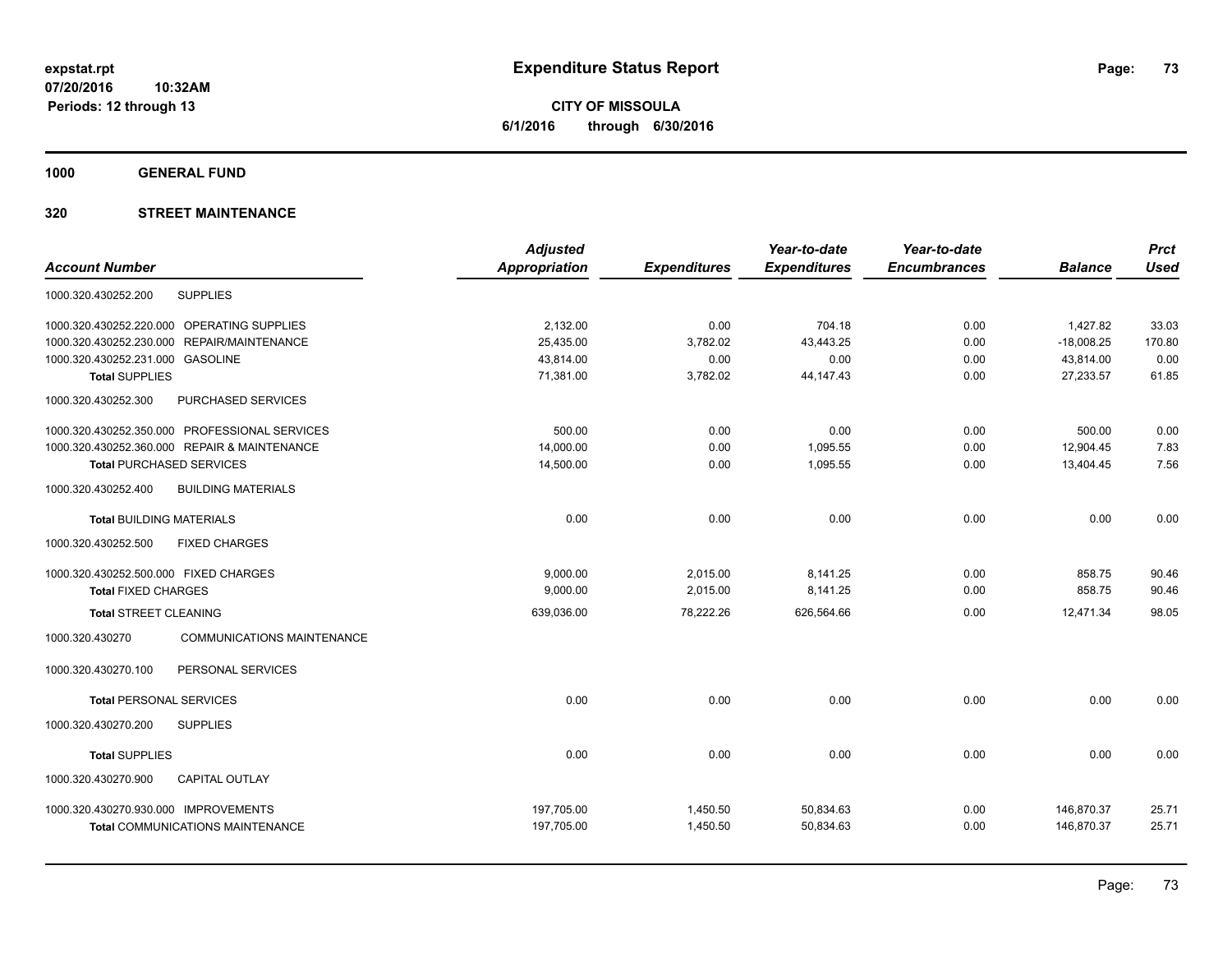**1000 GENERAL FUND**

## **320 STREET MAINTENANCE**

| <b>Account Number</b>     |                                 | <b>Adjusted</b><br><b>Appropriation</b> | <b>Expenditures</b> | Year-to-date<br><b>Expenditures</b> | Year-to-date<br><b>Encumbrances</b> | <b>Balance</b> | <b>Prct</b><br>Used |
|---------------------------|---------------------------------|-----------------------------------------|---------------------|-------------------------------------|-------------------------------------|----------------|---------------------|
| 1000.320.490504           | <b>DEBT SERVICE</b>             |                                         |                     |                                     |                                     |                |                     |
| 1000.320.490504.600       | <b>DEBT SERVICE</b>             |                                         |                     |                                     |                                     |                |                     |
| <b>Total DEBT SERVICE</b> |                                 | 0.00                                    | 0.00                | 0.00                                | 0.00                                | 0.00           | 0.00                |
|                           | <b>Total STREET MAINTENANCE</b> | 2,903,833.00                            | 332,348.71          | 2,890,661.02                        | 0.00                                | 13,171.98      | 99.55               |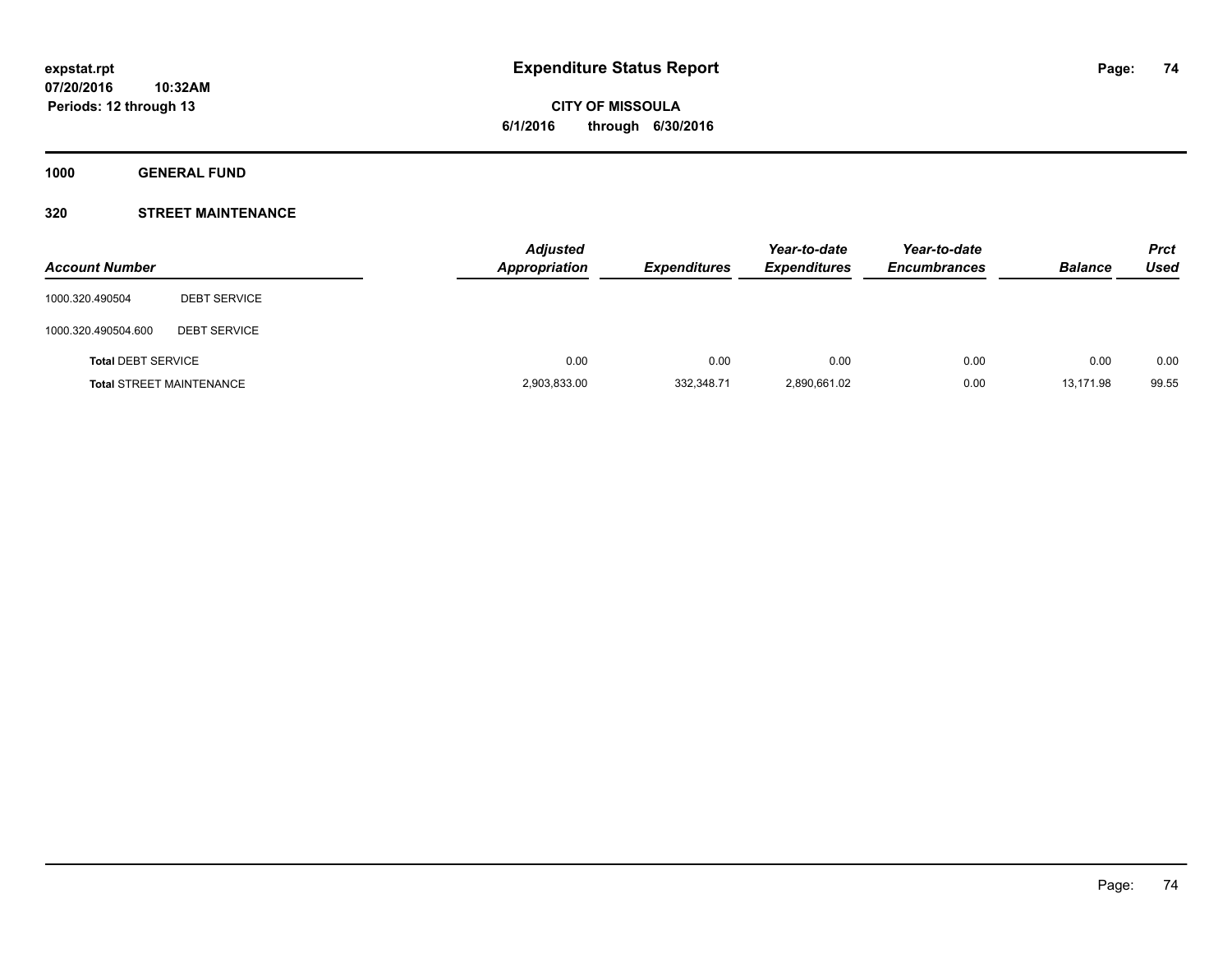**Periods: 12 through 13**

**75**

**CITY OF MISSOULA 6/1/2016 through 6/30/2016**

**1000 GENERAL FUND**

## **321 FACIITIES MAINTENANCE**

**10:32AM**

|                                        |                                                   | <b>Adjusted</b>      |                     | Year-to-date        | Year-to-date        |                | <b>Prct</b> |
|----------------------------------------|---------------------------------------------------|----------------------|---------------------|---------------------|---------------------|----------------|-------------|
| <b>Account Number</b>                  |                                                   | <b>Appropriation</b> | <b>Expenditures</b> | <b>Expenditures</b> | <b>Encumbrances</b> | <b>Balance</b> | <b>Used</b> |
| 1000.321.411231                        | <b>ENERGY CONSERVATION</b>                        |                      |                     |                     |                     |                |             |
| 1000.321.411231.100                    | PERSONAL SERVICES                                 |                      |                     |                     |                     |                |             |
| <b>Total PERSONAL SERVICES</b>         |                                                   | 0.00                 | 0.00                | 0.00                | 0.00                | 0.00           | 0.00        |
| 1000.321.411231.200                    | <b>SUPPLIES</b>                                   |                      |                     |                     |                     |                |             |
| <b>Total SUPPLIES</b>                  |                                                   | 0.00                 | 0.00                | 0.00                | 0.00                | 0.00           | 0.00        |
| 1000.321.411231.300                    | PURCHASED SERVICES                                |                      |                     |                     |                     |                |             |
|                                        | <b>Total ENERGY CONSERVATION</b>                  | 0.00                 | 0.00                | 0.00                | 0.00                | 0.00           | 0.00        |
| 1000.321.411810                        | <b>FACILITY MAINTENANCE</b>                       |                      |                     |                     |                     |                |             |
| 1000.321.411810.100                    | PERSONAL SERVICES                                 |                      |                     |                     |                     |                |             |
|                                        | 1000.321.411810.110.000 SALARIES AND WAGES        | 47,882.00            | 5,486.55            | 41,982.29           | 0.00                | 5,899.71       | 87.68       |
|                                        | 1000.321.411810.120.000 OVERTIME/TERMINATION      | 0.00                 | 0.00                | 21.32               | 0.00                | $-21.32$       | 0.00        |
| 1000.321.411810.130.000 OTHER          |                                                   | 0.00                 | 12.32               | 104.72              | 0.00                | $-104.72$      | 0.00        |
|                                        | 1000.321.411810.140.000 EMPLOYER CONTRIBUTIONS    | 19,906.00            | 2,202.51            | 17,964.79           | 0.00                | 1,941.21       | 90.25       |
| <b>Total PERSONAL SERVICES</b>         |                                                   | 67,788.00            | 7,701.38            | 60,073.12           | 0.00                | 7,714.88       | 88.62       |
| 1000.321.411810.200                    | <b>SUPPLIES</b>                                   |                      |                     |                     |                     |                |             |
|                                        | 1000.321.411810.220.000 OPERATING SUPPLIES        | 450.00               | 0.00                | 0.00                | 0.00                | 450.00         | 0.00        |
| 1000.321.411810.231.000 GASOLINE       |                                                   | 198.00               | 0.00                | 0.00                | 0.00                | 198.00         | 0.00        |
| 1000.321.411810.240.000 OTHER SUPPLIES |                                                   | 6,070.00             | 0.00                | 33.93               | 0.00                | 6,036.07       | 0.56        |
| <b>Total SUPPLIES</b>                  |                                                   | 6,718.00             | 0.00                | 33.93               | 0.00                | 6,684.07       | 0.51        |
| 1000.321.411810.300                    | PURCHASED SERVICES                                |                      |                     |                     |                     |                |             |
| 1000.321.411810.340.000 SEWER          |                                                   | 748.00               | 0.00                | 0.00                | 0.00                | 748.00         | 0.00        |
|                                        | 1000.321.411810.341.000 ELECTRICITY & NATURAL GAS | 25,420.00            | 321.89              | 11,481.42           | 0.00                | 13,938.58      | 45.17       |
| 1000.321.411810.343.000 WATER CHARGES  |                                                   | 957.00               | 0.00                | 0.00                | 0.00                | 957.00         | 0.00        |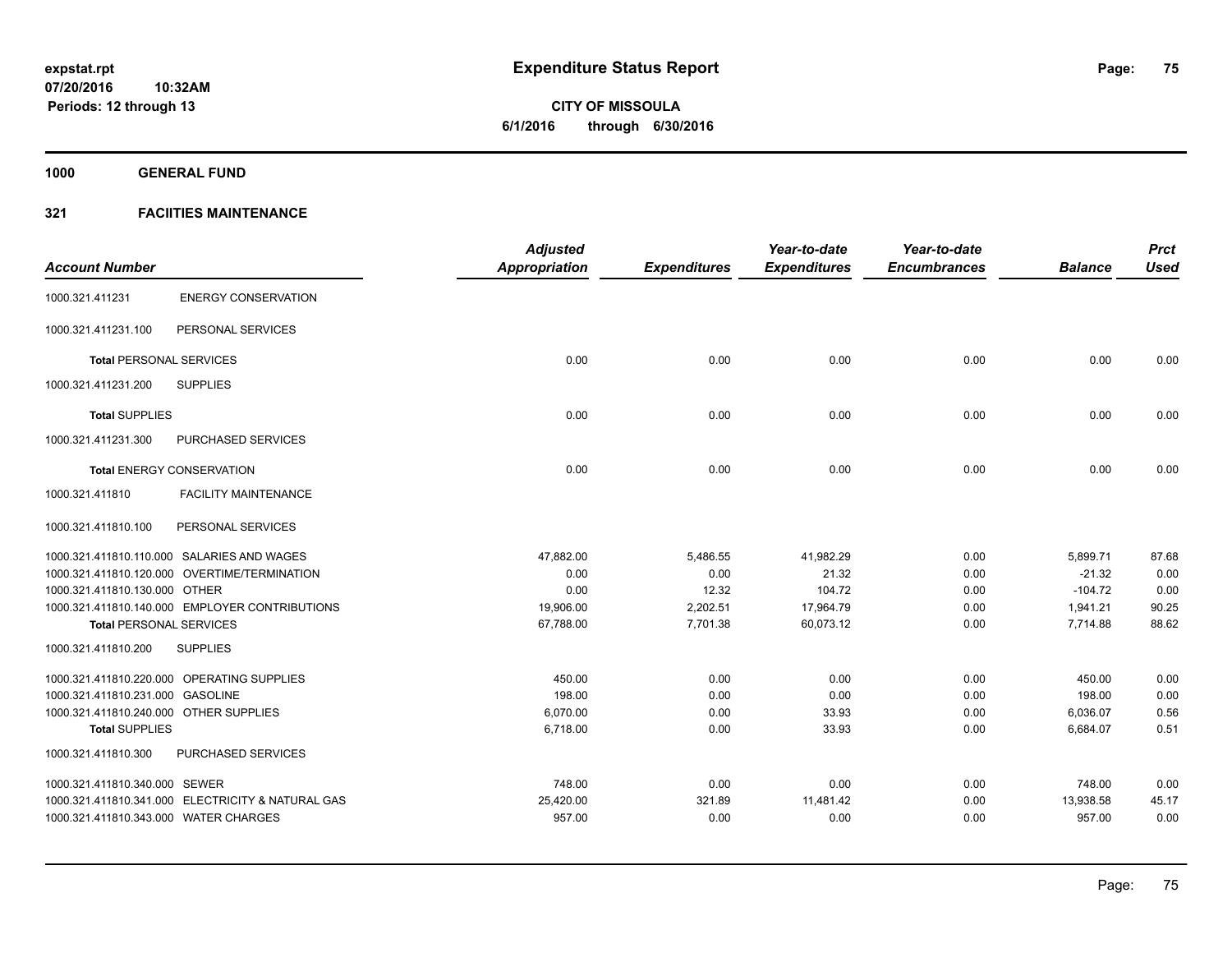**1000 GENERAL FUND**

## **321 FACIITIES MAINTENANCE**

| <b>Account Number</b>                                      | <b>Adjusted</b><br><b>Appropriation</b> | <b>Expenditures</b> | Year-to-date<br><b>Expenditures</b> | Year-to-date<br><b>Encumbrances</b> | <b>Balance</b> | <b>Prct</b><br><b>Used</b> |
|------------------------------------------------------------|-----------------------------------------|---------------------|-------------------------------------|-------------------------------------|----------------|----------------------------|
| 1000.321.411810.360.000 REPAIR & MAINTENANCE               | 10,020.00                               | 0.00                | 0.00                                | 0.00                                | 10,020.00      | 0.00                       |
| 1000.321.411810.370.000 TRAVEL                             | 150.00                                  | 0.00                | 0.00                                | 0.00                                | 150.00         | 0.00                       |
| <b>Total PURCHASED SERVICES</b>                            | 37,295.00                               | 321.89              | 11.481.42                           | 0.00                                | 25,813.58      | 30.79                      |
| <b>CAPITAL OUTLAY</b><br>1000.321.411810.900               |                                         |                     |                                     |                                     |                |                            |
| <b>Total CAPITAL OUTLAY</b>                                | 0.00                                    | 0.00                | 0.00                                | 0.00                                | 0.00           | 0.00                       |
| <b>Total FACILITY MAINTENANCE</b>                          | 111,801.00                              | 8,023.27            | 71,588.47                           | 0.00                                | 40,212.53      | 64.03                      |
| <b>CITY HALL UTILITIES</b><br>1000.321.430220              |                                         |                     |                                     |                                     |                |                            |
| <b>SUPPLIES</b><br>1000.321.430220.200                     |                                         |                     |                                     |                                     |                |                            |
| 1000.321.430220.240.000 CITY HALL UTILITIES/OTHER SUPPLIES | 2,340.00                                | 1,133.85            | 4,441.80                            | 0.00                                | $-2,101.80$    | 189.82                     |
| <b>Total SUPPLIES</b>                                      | 2,340.00                                | 1,133.85            | 4,441.80                            | 0.00                                | $-2,101.80$    | 189.82                     |
| PURCHASED SERVICES<br>1000.321.430220.300                  |                                         |                     |                                     |                                     |                |                            |
| 1000.321.430220.340.000 CITY HALL/SEWER                    | 1,233.00                                | 0.00                | 1,052.70                            | 0.00                                | 180.30         | 85.38                      |
| 1000.321.430220.341.000 CITYHALL/ELECTRICITY & NATURAL GAS | 78,950.00                               | 23,993.86           | 125,807.50                          | 0.00                                | $-46,857.50$   | 159.35                     |
| 1000.321.430220.343.000 CITYHALL/WATER CHARGES             | 7.677.00                                | 838.09              | 4.481.65                            | 0.00                                | 3.195.35       | 58.38                      |
| 1000.321.430220.344.000 CITYHALL/TELEPHONE SERVICE         | 637.00                                  | 0.00                | 0.00                                | 0.00                                | 637.00         | 0.00                       |
| 1000.321.430220.345.000 CITY HALL/GARBAGE                  | 6,375.00                                | 462.07              | 5,652.86                            | 0.00                                | 722.14         | 88.67                      |
| 1000.321.430220.350.000 PROFESSIONAL SERVICES              | 1,720.00                                | 0.00                | 1,926.00                            | 0.00                                | $-206.00$      | 111.98                     |
| 1000.321.430220.360.000 CITY HALL/REPAIR & MAINTENANCE     | 170,086.00                              | 8,823.41            | 143,455.26                          | 0.00                                | 26,630.74      | 84.34                      |
| <b>Total PURCHASED SERVICES</b>                            | 266,678.00                              | 34,117.43           | 282,375.97                          | 0.00                                | $-15,697.97$   | 105.89                     |
| 1000.321.430220.900<br><b>CAPITAL OUTLAY</b>               |                                         |                     |                                     |                                     |                |                            |
| <b>Total CAPITAL OUTLAY</b>                                | 0.00                                    | 0.00                | 0.00                                | 0.00                                | 0.00           | 0.00                       |
| Total CITY HALL UTILITIES                                  | 269,018.00                              | 35,251.28           | 286,817.77                          | 0.00                                | $-17,799.77$   | 106.62                     |
| <b>ADMINISTRATION</b><br>1000.321.431310                   |                                         |                     |                                     |                                     |                |                            |

1000.321.431310.100 PERSONAL SERVICES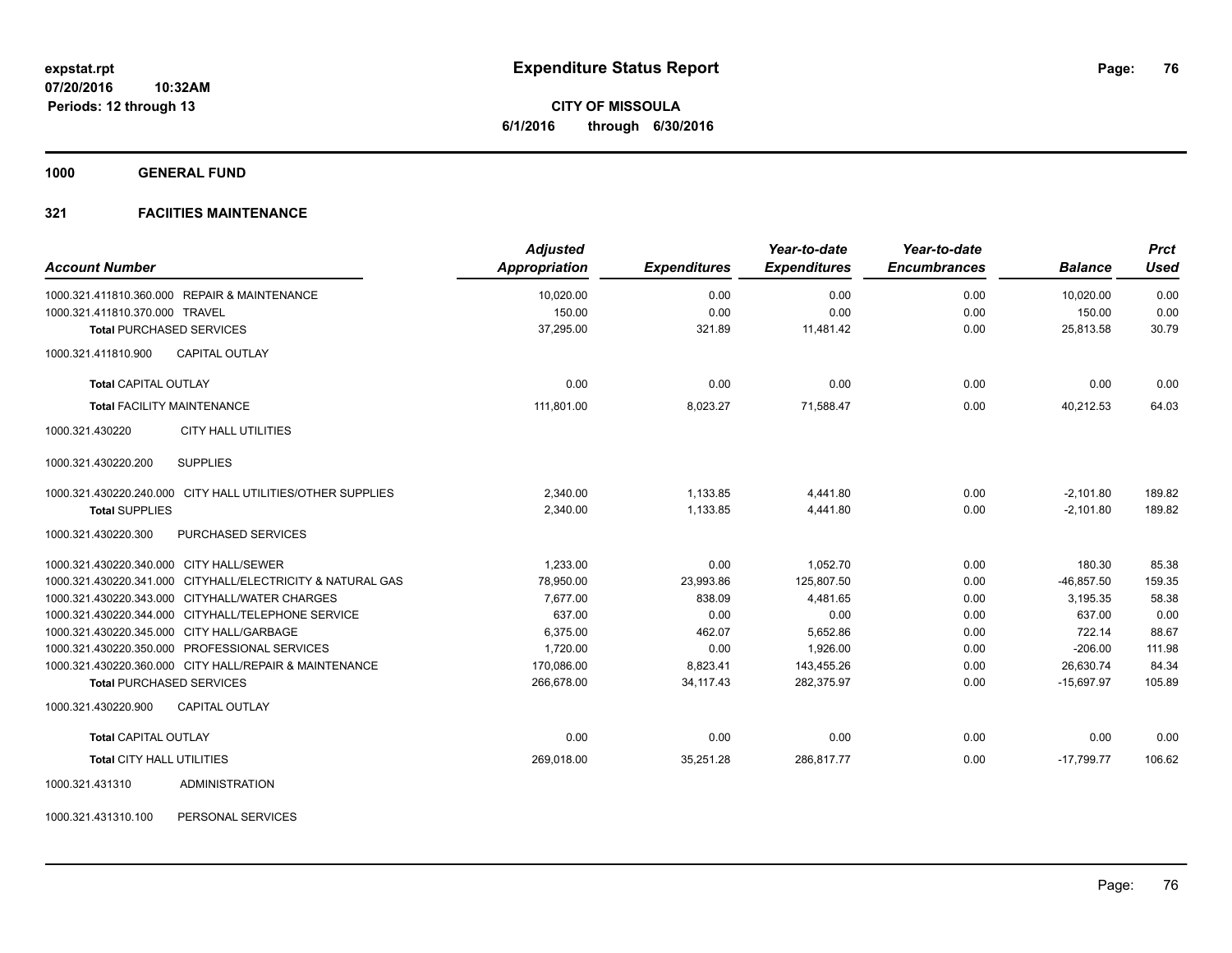**1000 GENERAL FUND**

## **321 FACIITIES MAINTENANCE**

| <b>Account Number</b>                                   | <b>Adjusted</b><br>Appropriation | <b>Expenditures</b> | Year-to-date<br><b>Expenditures</b> | Year-to-date<br><b>Encumbrances</b> | <b>Balance</b> | <b>Prct</b><br><b>Used</b> |
|---------------------------------------------------------|----------------------------------|---------------------|-------------------------------------|-------------------------------------|----------------|----------------------------|
| 1000.321.431310.110.000 SALARIES AND WAGES              | 87,284.00                        | 12,540.85           | 95,959.98                           | 0.00                                | $-8,675.98$    | 109.94                     |
| 1000.321.431310.120.000 OVERTIME/TERMINATION            | 0.00                             | 0.00                | 48.75                               | 0.00                                | $-48.75$       | 0.00                       |
| 1000.321.431310.130.000 OTHER                           | 0.00                             | 28.16               | 239.36                              | 0.00                                | $-239.36$      | 0.00                       |
| 1000.321.431310.140.000 EMPLOYER CONTRIBUTIONS          | 33,881.00                        | 5,037.47            | 41,081.01                           | 0.00                                | $-7,200.01$    | 121.25                     |
| <b>Total PERSONAL SERVICES</b>                          | 121,165.00                       | 17,606.48           | 137,329.10                          | 0.00                                | $-16, 164.10$  | 113.34                     |
| 1000.321.431310.200<br><b>SUPPLIES</b>                  |                                  |                     |                                     |                                     |                |                            |
| 1000.321.431310.210.000 OFFICE SUPPLIES                 | 1,000.00                         | 0.00                | 534.73                              | 0.00                                | 465.27         | 53.47                      |
| 1000.321.431310.220.000 OPERATING SUPPLIES              | 150.00                           | 0.00                | 0.00                                | 0.00                                | 150.00         | 0.00                       |
| <b>Total SUPPLIES</b>                                   | 1,150.00                         | 0.00                | 534.73                              | 0.00                                | 615.27         | 46.50                      |
| PURCHASED SERVICES<br>1000.321.431310.300               |                                  |                     |                                     |                                     |                |                            |
| 1000.321.431310.310.000 COMMUNICATIONS                  | 150.00                           | 0.00                | 0.00                                | 0.00                                | 150.00         | 0.00                       |
| 1000.321.431310.320.000 PRINTING & DUPLICATING          | 100.00                           | 0.00                | 0.00                                | 0.00                                | 100.00         | 0.00                       |
| 1000.321.431310.330.000 PUBLICITY, SUBSCRIPTIONS & DUES | 230.00                           | 0.00                | 247.50                              | 0.00                                | $-17.50$       | 107.61                     |
| <b>Total PURCHASED SERVICES</b>                         | 480.00                           | 0.00                | 247.50                              | 0.00                                | 232.50         | 51.56                      |
| 1000.321.431310.800<br>OTHER OBJECTS                    |                                  |                     |                                     |                                     |                |                            |
| <b>Total OTHER OBJECTS</b>                              | 0.00                             | 0.00                | 0.00                                | 0.00                                | 0.00           | 0.00                       |
| <b>Total ADMINISTRATION</b>                             | 122,795.00                       | 17,606.48           | 138,111.33                          | 0.00                                | $-15,316.33$   | 112.47                     |
| <b>EQUIPMENT MAINTENANCE</b><br>1000.321.431330         |                                  |                     |                                     |                                     |                |                            |
| 1000.321.431330.100<br>PERSONAL SERVICES                |                                  |                     |                                     |                                     |                |                            |
| 1000.321.431330.110.000 SALARIES AND WAGES              | 400,502.00                       | 60,351.92           | 461,803.40                          | 0.00                                | $-61,301.40$   | 115.31                     |
| 1000.321.431330.120.000 OVERTIME/TERMINATION            | 2,000.00                         | 0.00                | 234.60                              | 0.00                                | 1,765.40       | 11.73                      |
| 1000.321.431330.130.000 OTHER                           | 64,976.00                        | 135.52              | 1,151.92                            | 0.00                                | 63,824.08      | 1.77                       |
| 1000.321.431330.140.000 EMPLOYER CONTRIBUTIONS          | 187,608.00                       | 24,241.88           | 196, 161.37                         | 0.00                                | $-8,553.37$    | 104.56                     |
| 1000.321.431330.141.000 STATE RETIREMENT CONTRIBUTIONS  | 0.00                             | 46.04               | 521.36                              | 0.00                                | $-521.36$      | 0.00                       |
| <b>Total PERSONAL SERVICES</b>                          | 655,086.00                       | 84,775.36           | 659,872.65                          | 0.00                                | $-4,786.65$    | 100.73                     |
| 1000.321.431330.200<br><b>SUPPLIES</b>                  |                                  |                     |                                     |                                     |                |                            |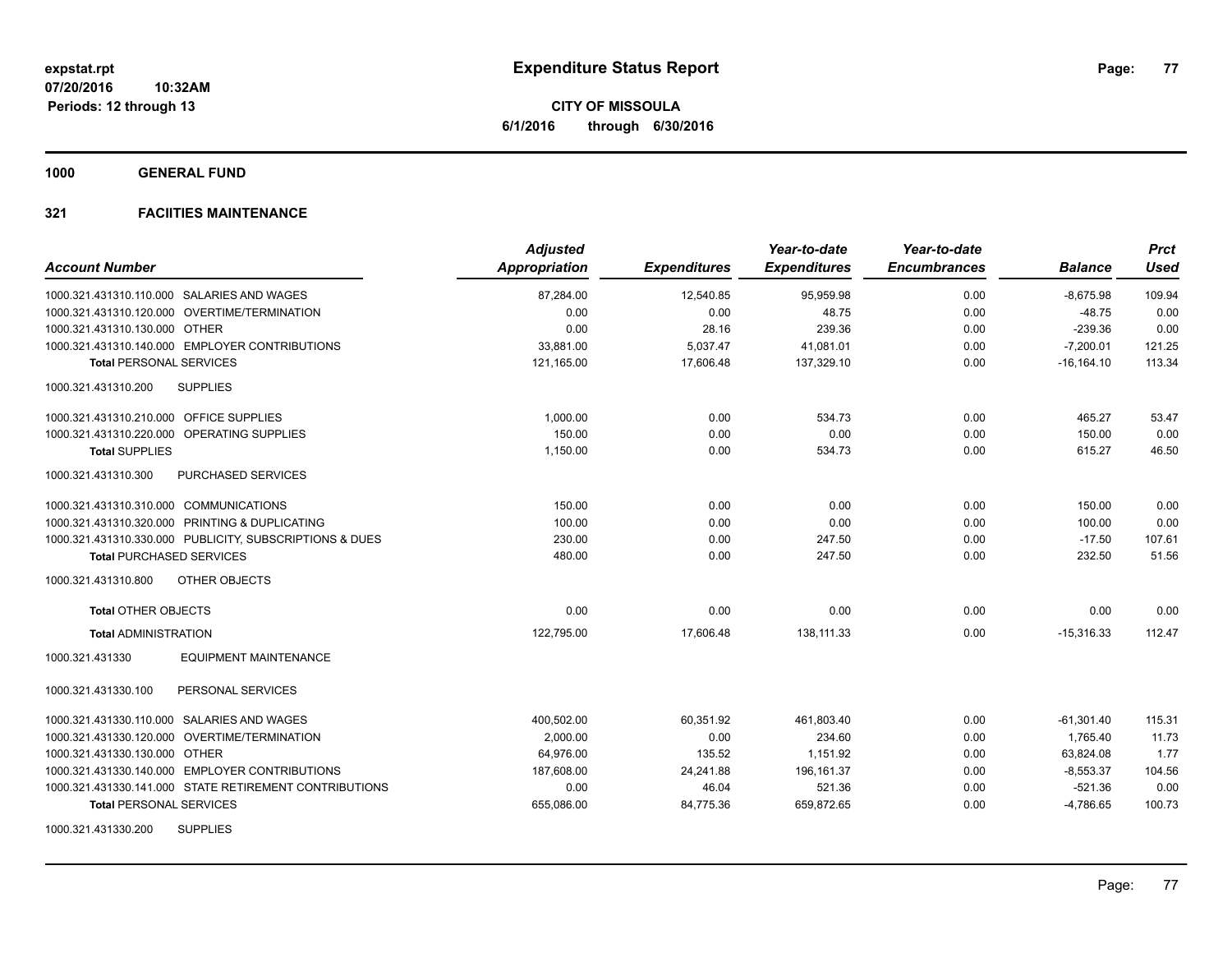**1000 GENERAL FUND**

## **321 FACIITIES MAINTENANCE**

|                                                  | <b>Adjusted</b> |                     | Year-to-date        | Year-to-date        |                | <b>Prct</b> |
|--------------------------------------------------|-----------------|---------------------|---------------------|---------------------|----------------|-------------|
| <b>Account Number</b>                            | Appropriation   | <b>Expenditures</b> | <b>Expenditures</b> | <b>Encumbrances</b> | <b>Balance</b> | <b>Used</b> |
| 1000.321.431330.220.000 OPERATING SUPPLIES       | 17,600.00       | 2,467.48            | 19,187.21           | 0.00                | $-1,587.21$    | 109.02      |
| 1000.321.431330.230.000 REPAIR/MAINTENANCE       | 37,355.00       | 2,366.81            | 37,713.92           | 0.00                | $-358.92$      | 100.96      |
| 1000.321.431330.231.000 GASOLINE                 | 4,615.00        | 232.18              | 2,183.52            | 0.00                | 2,431.48       | 47.31       |
| 1000.321.431330.240.000 OTHER SUPPLIES           | 2,600.00        | 40.24               | 2,111.34            | 0.00                | 488.66         | 81.21       |
| <b>Total SUPPLIES</b>                            | 62,170.00       | 5,106.71            | 61,195.99           | 0.00                | 974.01         | 98.43       |
| 1000.321.431330.300<br><b>PURCHASED SERVICES</b> |                 |                     |                     |                     |                |             |
| 1000.321.431330.320.000 PRINTING & DUPLICATING   | 250.00          | 0.00                | 0.00                | 0.00                | 250.00         | 0.00        |
| 1000.321.431330.350.000 PROFESSIONAL SERVICES    | 7.480.00        | 150.00              | 2,269.00            | 0.00                | 5,211.00       | 30.33       |
| 1000.321.431330.360.000 REPAIR & MAINTENANCE     | 15,735.00       | 793.33              | 10,088.33           | 0.00                | 5,646.67       | 64.11       |
| 1000.321.431330.370.000 TRAVEL                   | 900.00          | 0.00                | 0.00                | 0.00                | 900.00         | 0.00        |
| 1000.321.431330.380.000 TRAINING                 | 850.00          | 0.00                | 655.00              | 0.00                | 195.00         | 77.06       |
| <b>Total PURCHASED SERVICES</b>                  | 25,215.00       | 943.33              | 13,012.33           | 0.00                | 12,202.67      | 51.61       |
| 1000.321.431330.900<br><b>CAPITAL OUTLAY</b>     |                 |                     |                     |                     |                |             |
| <b>Total CAPITAL OUTLAY</b>                      | 0.00            | 0.00                | 0.00                | 0.00                | 0.00           | 0.00        |
| <b>Total EQUIPMENT MAINTENANCE</b>               | 742,471.00      | 90,825.40           | 734,080.97          | 0.00                | 8,390.03       | 98.87       |
| 1000.321.431350<br><b>VEHICLE FACILITY</b>       |                 |                     |                     |                     |                |             |
| PERSONAL SERVICES<br>1000.321.431350.100         |                 |                     |                     |                     |                |             |
| <b>Total PERSONAL SERVICES</b>                   | 0.00            | 0.00                | 0.00                | 0.00                | 0.00           | 0.00        |
| 1000.321.431350.200<br><b>SUPPLIES</b>           |                 |                     |                     |                     |                |             |
| 1000.321.431350.210.000 OFFICE SUPPLIES          | 0.00            | 19.92               | 277.30              | 0.00                | $-277.30$      | 0.00        |
| 1000.321.431350.220.000 OPERATING SUPPLIES       | 10,151.00       | 0.00                | 144.78              | 0.00                | 10,006.22      | 1.43        |
| 1000.321.431350.230.000 REPAIR/MAINTENANCE       | 0.00            | 19.99               | 768.07              | 0.00                | $-768.07$      | 0.00        |
| <b>Total SUPPLIES</b>                            | 10,151.00       | 39.91               | 1,190.15            | 0.00                | 8,960.85       | 11.72       |
| 1000.321.431350.300<br><b>PURCHASED SERVICES</b> |                 |                     |                     |                     |                |             |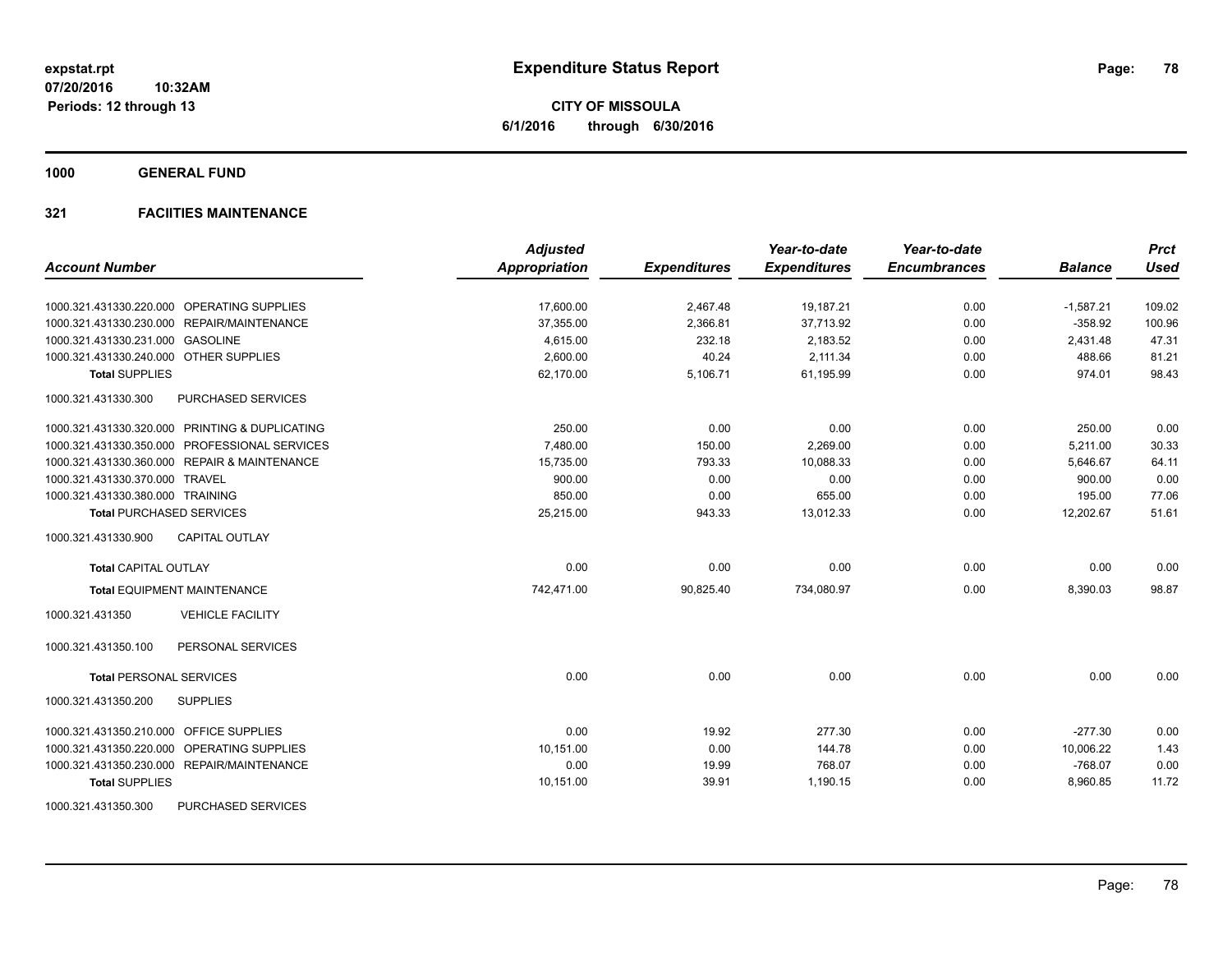**1000 GENERAL FUND**

# **321 FACIITIES MAINTENANCE**

| <b>Account Number</b>                                   | <b>Adjusted</b><br><b>Appropriation</b> | <b>Expenditures</b> | Year-to-date<br><b>Expenditures</b> | Year-to-date<br><b>Encumbrances</b> | <b>Balance</b> | <b>Prct</b><br><b>Used</b> |
|---------------------------------------------------------|-----------------------------------------|---------------------|-------------------------------------|-------------------------------------|----------------|----------------------------|
|                                                         |                                         |                     |                                     |                                     |                |                            |
| 1000.321.431350.340.000 SEWER                           | 748.00                                  | 0.00                | 314.52                              | 0.00                                | 433.48         | 42.05                      |
| 1000.321.431350.341.000 ELECTRICITY & NATURAL GAS       | 96,573.00                               | 0.00                | 33.875.35                           | 0.00                                | 62.697.65      | 35.08                      |
| 1000.321.431350.343.000 WATER CHARGES                   | 3,722.00                                | 128.61              | 1.713.04                            | 0.00                                | 2,008.96       | 46.02                      |
| 1000.321.431350.344.000 TELEPHONE SERVICE               | 1,952.00                                | 119.20              | 1,559.19                            | 0.00                                | 392.81         | 79.88                      |
| 1000.321.431350.345.000 GARBAGE                         | 4,068.00                                | 242.61              | 2,444.19                            | 0.00                                | 1,623.81       | 60.08                      |
| 1000.321.431350.350.000 PROFESSIONAL SERVICES           | 5,195.00                                | 229.46              | 3,744.21                            | 0.00                                | 1.450.79       | 72.07                      |
| 1000.321.431350.360.000 REPAIR & MAINTENANCE            | 36,160.00                               | 969.19              | 20,734.49                           | 0.00                                | 15,425.51      | 57.34                      |
| <b>Total PURCHASED SERVICES</b>                         | 148,418.00                              | 1,689.07            | 64,384.99                           | 0.00                                | 84,033.01      | 43.38                      |
| <b>CAPITAL OUTLAY</b><br>1000.321.431350.900            |                                         |                     |                                     |                                     |                |                            |
| <b>Total CAPITAL OUTLAY</b>                             | 0.00                                    | 0.00                | 0.00                                | 0.00                                | 0.00           | 0.00                       |
| <b>Total VEHICLE FACILITY</b>                           | 158,569.00                              | 1,728.98            | 65,575.14                           | 0.00                                | 92,993.86      | 41.35                      |
| <b>ART MUSEUM</b><br>1000.321.460452                    |                                         |                     |                                     |                                     |                |                            |
| <b>SUPPLIES</b><br>1000.321.460452.200                  |                                         |                     |                                     |                                     |                |                            |
| 1000.321.460452.240.000 OTHER SUPPLIES                  | 0.00                                    | 0.00                | 107.39                              | 0.00                                | $-107.39$      | 0.00                       |
| <b>Total SUPPLIES</b>                                   | 0.00                                    | 0.00                | 107.39                              | 0.00                                | $-107.39$      | 0.00                       |
| PURCHASED SERVICES<br>1000.321.460452.300               |                                         |                     |                                     |                                     |                |                            |
| 1000.321.460452.360.000 ART MUSEUM-REPAIR & MAINTENANCE | 44,526.00                               | 380.00              | 662.00                              | 0.00                                | 43,864.00      | 1.49                       |
| <b>Total PURCHASED SERVICES</b>                         | 44,526.00                               | 380.00              | 662.00                              | 0.00                                | 43,864.00      | 1.49                       |
| <b>Total ART MUSEUM</b>                                 | 44,526.00                               | 380.00              | 769.39                              | 0.00                                | 43,756.61      | 1.73                       |
| <b>Total FACIITIES MAINTENANCE</b>                      | 1,449,180.00                            | 153,815.41          | 1,296,943.07                        | 0.00                                | 152,236.93     | 89.49                      |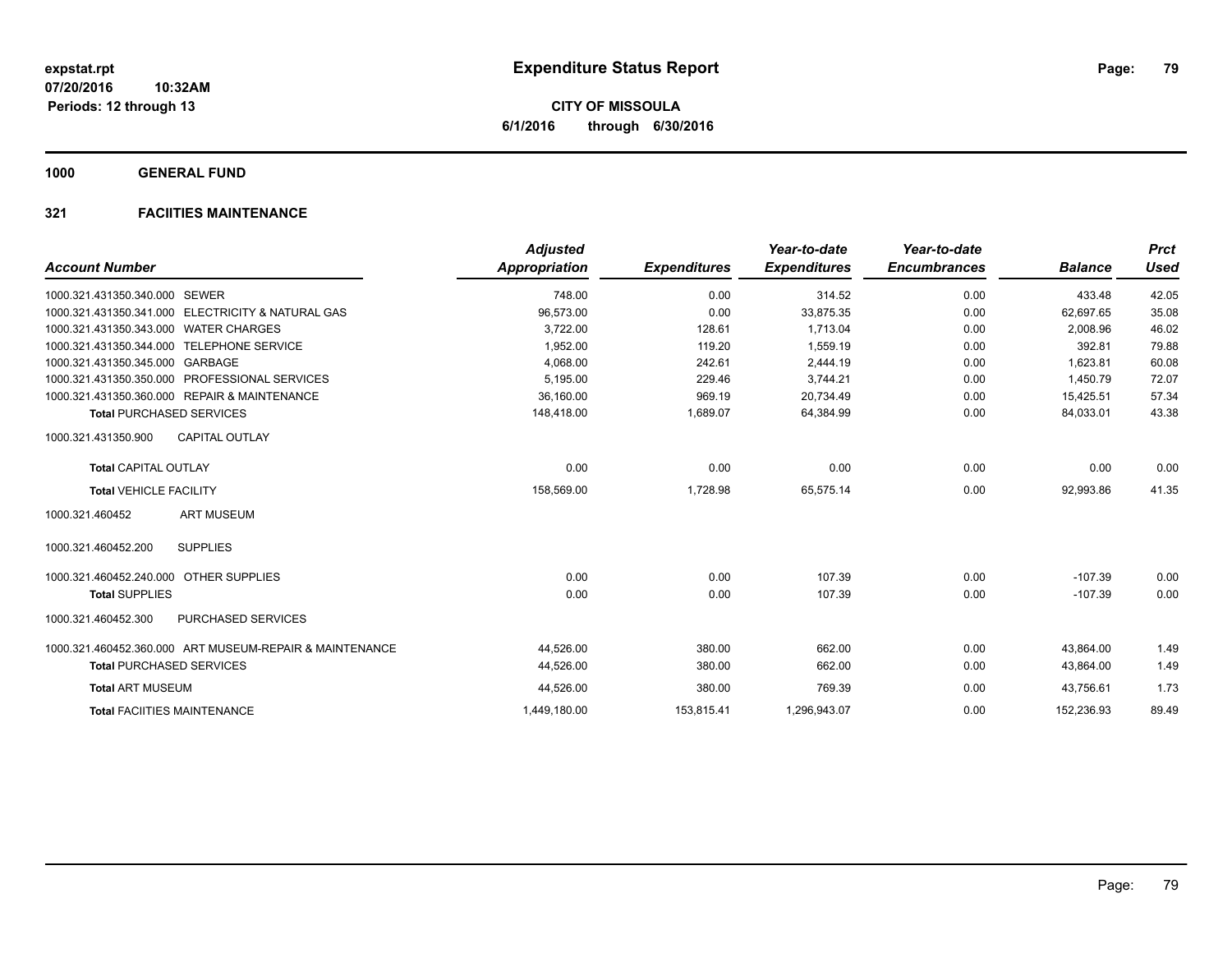**CITY OF MISSOULA 6/1/2016 through 6/30/2016**

**1000 GENERAL FUND**

| <b>Account Number</b>                   |                                                         | <b>Adjusted</b><br><b>Appropriation</b> | <b>Expenditures</b> | Year-to-date<br><b>Expenditures</b> | Year-to-date<br><b>Encumbrances</b> | <b>Balance</b> | <b>Prct</b><br><b>Used</b> |
|-----------------------------------------|---------------------------------------------------------|-----------------------------------------|---------------------|-------------------------------------|-------------------------------------|----------------|----------------------------|
| 1000.340.430910                         | <b>ADMINISTRATION</b>                                   |                                         |                     |                                     |                                     |                |                            |
| 1000.340.430910.100                     | PERSONAL SERVICES                                       |                                         |                     |                                     |                                     |                |                            |
|                                         | 1000.340.430910.110.000 SALARIES AND WAGES              | 88,025.00                               | 10,109.10           | 77,848.05                           | 0.00                                | 10,176.95      | 88.44                      |
|                                         | 1000.340.430910.120.000 OVERTIME/TERMINATION            | 5.000.00                                | 0.00                | 687.40                              | 0.00                                | 4,312.60       | 13.75                      |
|                                         | 1000.340.430910.140.000 EMPLOYER CONTRIBUTIONS          | 35,158.00                               | 3,297.33            | 29,844.12                           | 0.00                                | 5,313.88       | 84.89                      |
|                                         | 1000.340.430910.141.000 STATE RETIREMENT CONTRIBUTIONS  | 0.00                                    | 29.20               | 312.24                              | 0.00                                | $-312.24$      | 0.00                       |
| <b>Total PERSONAL SERVICES</b>          |                                                         | 128,183.00                              | 13,435.63           | 108,691.81                          | 0.00                                | 19,491.19      | 84.79                      |
| 1000.340.430910.200                     | <b>SUPPLIES</b>                                         |                                         |                     |                                     |                                     |                |                            |
| 1000.340.430910.210.000 OFFICE SUPPLIES |                                                         | 2.770.00                                | 212.64              | 2,070.50                            | 0.00                                | 699.50         | 74.75                      |
| <b>Total SUPPLIES</b>                   |                                                         | 2,770.00                                | 212.64              | 2,070.50                            | 0.00                                | 699.50         | 74.75                      |
| 1000.340.430910.300                     | PURCHASED SERVICES                                      |                                         |                     |                                     |                                     |                |                            |
| 1000.340.430910.310.000 COMMUNICATIONS  |                                                         | 1,933.00                                | 138.82              | 1,361.70                            | 0.00                                | 571.30         | 70.44                      |
|                                         | 1000.340.430910.320.000 PRINTING & DUPLICATING          | 775.00                                  | 0.00                | 221.12                              | 0.00                                | 553.88         | 28.53                      |
|                                         | 1000.340.430910.330.000 PUBLICITY, SUBSCRIPTIONS & DUES | 813.00                                  | 0.00                | 281.74                              | 0.00                                | 531.26         | 34.65                      |
|                                         | 1000.340.430910.344.000 TELEPHONE SERVICE               | 2,100.00                                | 55.66               | 1,290.20                            | 0.00                                | 809.80         | 61.44                      |
|                                         | 1000.340.430910.350.000 PROFESSIONAL SERVICES           | 600.00                                  | 0.00                | 0.00                                | 0.00                                | 600.00         | 0.00                       |
|                                         | 1000.340.430910.360.000 REPAIR & MAINTENANCE            | 600.00                                  | 59.30               | 911.96                              | 0.00                                | $-311.96$      | 151.99                     |
| 1000.340.430910.370.000 TRAVEL          |                                                         | 500.00                                  | 0.00                | 0.00                                | 0.00                                | 500.00         | 0.00                       |
| 1000.340.430910.380.000 TRAINING        |                                                         | 1,006.00                                | 0.00                | 318.33                              | 0.00                                | 687.67         | 31.64                      |
| <b>Total PURCHASED SERVICES</b>         |                                                         | 8,327.00                                | 253.78              | 4,385.05                            | 0.00                                | 3,941.95       | 52.66                      |
| 1000.340.430910.800                     | OTHER OBJECTS                                           |                                         |                     |                                     |                                     |                |                            |
| 1000.340.430910.850.000 SALARY SAVINGS  |                                                         | $-3.479.00$                             | 0.00                | 0.00                                | 0.00                                | $-3,479.00$    | 0.00                       |
| <b>Total OTHER OBJECTS</b>              |                                                         | $-3,479.00$                             | 0.00                | 0.00                                | 0.00                                | $-3,479.00$    | 0.00                       |
| 1000.340.430910.900                     | CAPITAL OUTLAY                                          |                                         |                     |                                     |                                     |                |                            |
| <b>Total CAPITAL OUTLAY</b>             |                                                         | 0.00                                    | 0.00                | 0.00                                | 0.00                                | 0.00           | 0.00                       |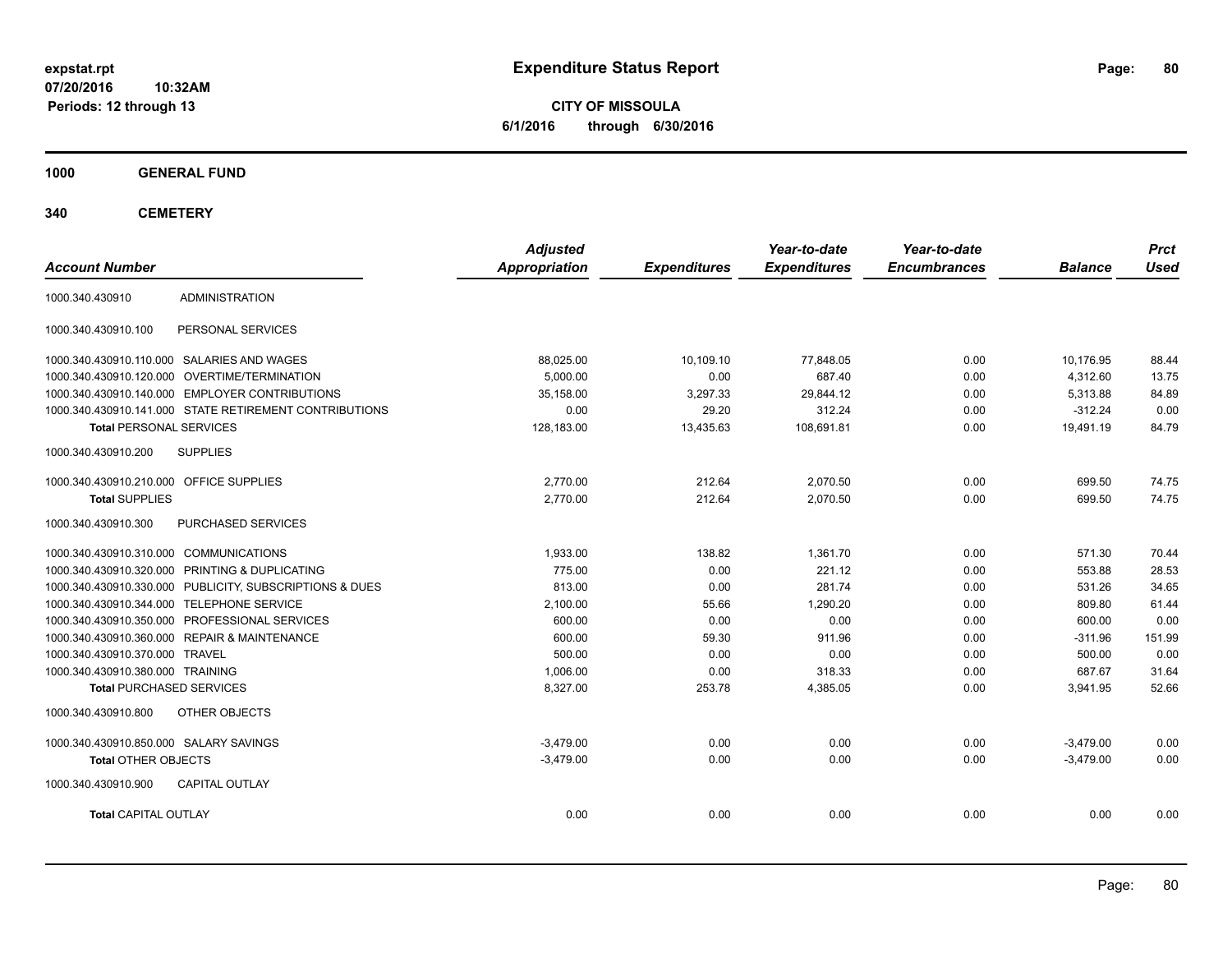**CITY OF MISSOULA 6/1/2016 through 6/30/2016**

**1000 GENERAL FUND**

| <b>Account Number</b>                             | <b>Adjusted</b><br><b>Appropriation</b> | <b>Expenditures</b> | Year-to-date<br><b>Expenditures</b> | Year-to-date<br><b>Encumbrances</b> | <b>Balance</b> | <b>Prct</b><br><b>Used</b> |
|---------------------------------------------------|-----------------------------------------|---------------------|-------------------------------------|-------------------------------------|----------------|----------------------------|
| <b>Total ADMINISTRATION</b>                       | 135.801.00                              | 13.902.05           | 115.147.36                          | 0.00                                | 20.653.64      | 84.79                      |
| <b>FACILITIES</b><br>1000.340.430920              |                                         |                     |                                     |                                     |                |                            |
| 1000.340.430920.100<br>PERSONAL SERVICES          |                                         |                     |                                     |                                     |                |                            |
| 1000.340.430920.110.000 SALARIES AND WAGES        | 6,501.00                                | 1,373.17            | 9,982.96                            | 0.00                                | $-3,481.96$    | 153.56                     |
| 1000.340.430920.120.000 OVERTIME/TERMINATION      | 0.00                                    | 40.54               | 205.42                              | 0.00                                | $-205.42$      | 0.00                       |
| 1000.340.430920.140.000 EMPLOYER CONTRIBUTIONS    | 2,928.00                                | 544.77              | 4,411.89                            | 0.00                                | $-1,483.89$    | 150.68                     |
| <b>Total PERSONAL SERVICES</b>                    | 9,429.00                                | 1,958.48            | 14,600.27                           | 0.00                                | $-5,171.27$    | 154.84                     |
| 1000.340.430920.200<br><b>SUPPLIES</b>            |                                         |                     |                                     |                                     |                |                            |
| 1000.340.430920.220.000 OPERATING SUPPLIES        | 2,050.00                                | 0.00                | 1,563.75                            | 0.00                                | 486.25         | 76.28                      |
| 1000.340.430920.230.000 REPAIR/MAINTENANCE        | 500.00                                  | 0.00                | 241.00                              | 0.00                                | 259.00         | 48.20                      |
| <b>Total SUPPLIES</b>                             | 2,550.00                                | 0.00                | 1,804.75                            | 0.00                                | 745.25         | 70.77                      |
| 1000.340.430920.300<br>PURCHASED SERVICES         |                                         |                     |                                     |                                     |                |                            |
| 1000.340.430920.341.000 ELECTRICITY & NATURAL GAS | 10,208.00                               | 902.87              | 6.063.85                            | 0.00                                | 4,144.15       | 59.40                      |
| 1000.340.430920.343.000 WATER CHARGES             | 1.082.00                                | 73.47               | 804.85                              | 0.00                                | 277.15         | 74.39                      |
| 1000.340.430920.345.000 GARBAGE                   | 780.00                                  | 150.23              | 1,017.03                            | 0.00                                | $-237.03$      | 130.39                     |
| 1000.340.430920.350.000 PROFESSIONAL SERVICES     | 400.00                                  | 0.00                | 42.00                               | 0.00                                | 358.00         | 10.50                      |
| 1000.340.430920.360.000 REPAIR & MAINTENANCE      | 2.145.00                                | 453.60              | 823.60                              | 0.00                                | 1,321.40       | 38.40                      |
| <b>Total PURCHASED SERVICES</b>                   | 14,615.00                               | 1,580.17            | 8,751.33                            | 0.00                                | 5,863.67       | 59.88                      |
| <b>BUILDING MATERIALS</b><br>1000.340.430920.400  |                                         |                     |                                     |                                     |                |                            |
| <b>Total BUILDING MATERIALS</b>                   | 0.00                                    | 0.00                | 0.00                                | 0.00                                | 0.00           | 0.00                       |
| 1000.340.430920.900<br><b>CAPITAL OUTLAY</b>      |                                         |                     |                                     |                                     |                |                            |
| <b>Total CAPITAL OUTLAY</b>                       | 0.00                                    | 0.00                | 0.00                                | 0.00                                | 0.00           | 0.00                       |
| <b>Total FACILITIES</b>                           | 26,594.00                               | 3,538.65            | 25.156.35                           | 0.00                                | 1,437.65       | 94.59                      |
| 1000.340.430930<br><b>GROUNDS MAINTENANCE</b>     |                                         |                     |                                     |                                     |                |                            |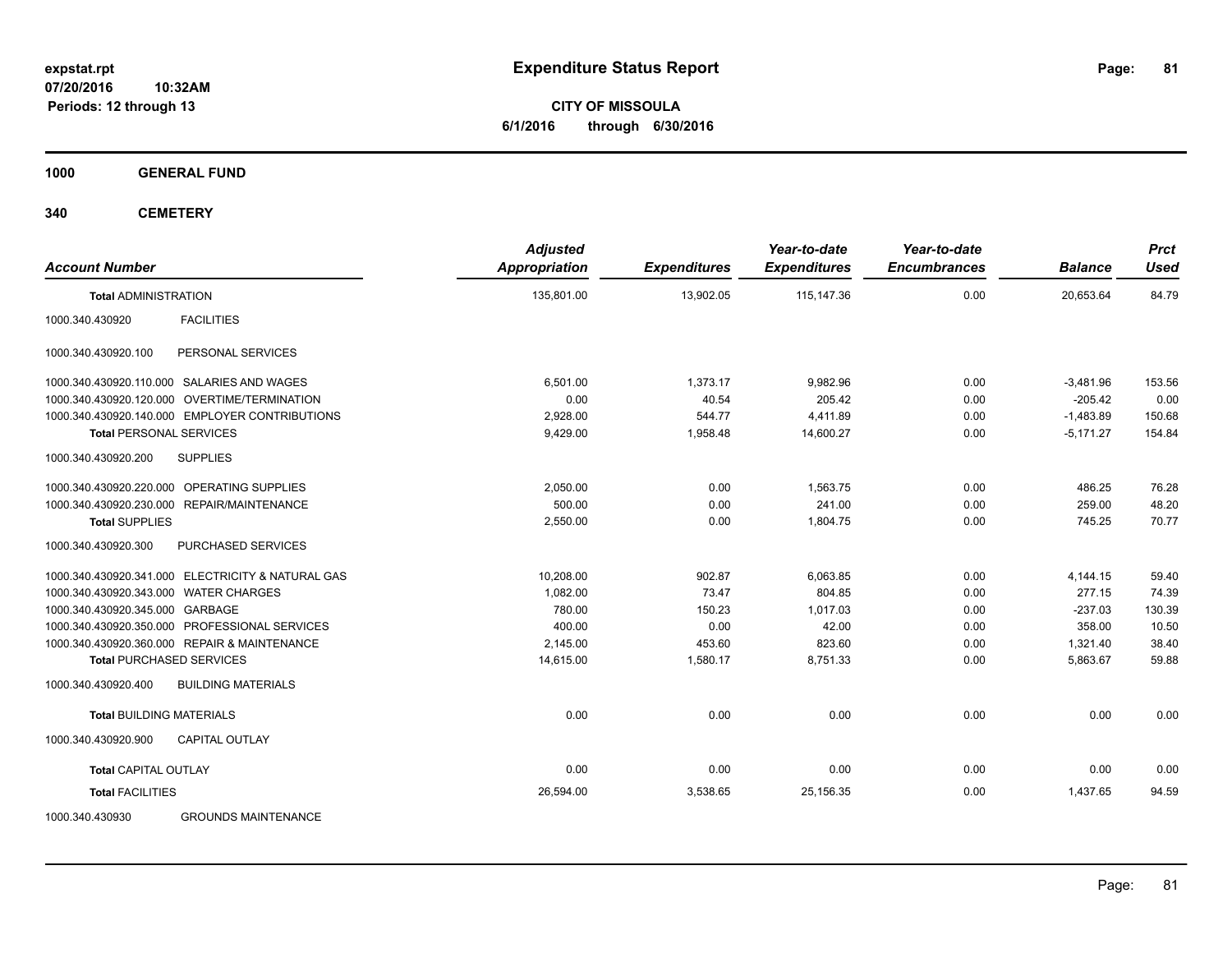**CITY OF MISSOULA 6/1/2016 through 6/30/2016**

**1000 GENERAL FUND**

| <b>Account Number</b>                             | <b>Adjusted</b><br><b>Appropriation</b> | <b>Expenditures</b> | Year-to-date<br><b>Expenditures</b> | Year-to-date<br><b>Encumbrances</b> | <b>Balance</b> | <b>Prct</b><br><b>Used</b> |
|---------------------------------------------------|-----------------------------------------|---------------------|-------------------------------------|-------------------------------------|----------------|----------------------------|
| 1000.340.430930.100<br>PERSONAL SERVICES          |                                         |                     |                                     |                                     |                |                            |
| 1000.340.430930.110.000 SALARIES AND WAGES        | 190.438.00                              | 28.316.93           | 195.855.44                          | 0.00                                | $-5.417.44$    | 102.84                     |
| 1000.340.430930.120.000 OVERTIME/TERMINATION      | 0.00                                    | 1,520.95            | 3,128.40                            | 0.00                                | $-3,128.40$    | 0.00                       |
| 1000.340.430930.140.000 EMPLOYER CONTRIBUTIONS    | 88.887.00                               | 11,865.78           | 92,219.69                           | 0.00                                | $-3,332.69$    | 103.75                     |
| <b>Total PERSONAL SERVICES</b>                    | 279,325.00                              | 41,703.66           | 291,203.53                          | 0.00                                | $-11,878.53$   | 104.25                     |
| 1000.340.430930.200<br><b>SUPPLIES</b>            |                                         |                     |                                     |                                     |                |                            |
| 1000.340.430930.220.000 OPERATING SUPPLIES        | 32.252.00                               | 3,026.12            | 34, 187.56                          | 0.00                                | $-1,935.56$    | 106.00                     |
| 1000.340.430930.230.000 REPAIR/MAINTENANCE        | 19,620.00                               | 4,165.03            | 19,420.71                           | 0.00                                | 199.29         | 98.98                      |
| 1000.340.430930.231.000 GASOLINE                  | 14,398.00                               | 794.89              | 7,080.12                            | 0.00                                | 7,317.88       | 49.17                      |
| <b>Total SUPPLIES</b>                             | 66,270.00                               | 7,986.04            | 60,688.39                           | 0.00                                | 5,581.61       | 91.58                      |
| 1000.340.430930.300<br>PURCHASED SERVICES         |                                         |                     |                                     |                                     |                |                            |
| 1000.340.430930.341.000 ELECTRICITY & NATURAL GAS | 7,657.00                                | 2,863.82            | 9,319.38                            | 0.00                                | $-1,662.38$    | 121.71                     |
| 1000.340.430930.344.000 TELEPHONE SERVICE         | 300.00                                  | 96.81               | 833.54                              | 0.00                                | $-533.54$      | 277.85                     |
| 1000.340.430930.345.000 GARBAGE                   | 290.00                                  | 52.50               | 323.37                              | 0.00                                | $-33.37$       | 111.51                     |
| 1000.340.430930.360.000 REPAIR & MAINTENANCE      | 955.00                                  | 0.00                | 1.801.26                            | 0.00                                | $-846.26$      | 188.61                     |
| 1000.340.430930.390.000 OTHER PURCHASED SERVICES  | 3,342.00                                | 360.00              | 3,143.21                            | 0.00                                | 198.79         | 94.05                      |
| <b>Total PURCHASED SERVICES</b>                   | 12,544.00                               | 3,373.13            | 15,420.76                           | 0.00                                | $-2,876.76$    | 122.93                     |
| 1000.340.430930.400<br><b>BUILDING MATERIALS</b>  |                                         |                     |                                     |                                     |                |                            |
| <b>Total BUILDING MATERIALS</b>                   | 0.00                                    | 0.00                | 0.00                                | 0.00                                | 0.00           | 0.00                       |
| 1000.340.430930.500<br><b>FIXED CHARGES</b>       |                                         |                     |                                     |                                     |                |                            |
| 1000.340.430930.530.000 EQUIPMENT RENTAL          | 500.00                                  | 21.00               | 499.00                              | 0.00                                | 1.00           | 99.80                      |
| <b>Total FIXED CHARGES</b>                        | 500.00                                  | 21.00               | 499.00                              | 0.00                                | 1.00           | 99.80                      |
| 1000.340.430930.900<br><b>CAPITAL OUTLAY</b>      |                                         |                     |                                     |                                     |                |                            |
| <b>Total CAPITAL OUTLAY</b>                       | 0.00                                    | 0.00                | 0.00                                | 0.00                                | 0.00           | 0.00                       |
| <b>Total GROUNDS MAINTENANCE</b>                  | 358,639.00                              | 53,083.83           | 367,811.68                          | 0.00                                | $-9,172.68$    | 102.56                     |
|                                                   |                                         |                     |                                     |                                     |                |                            |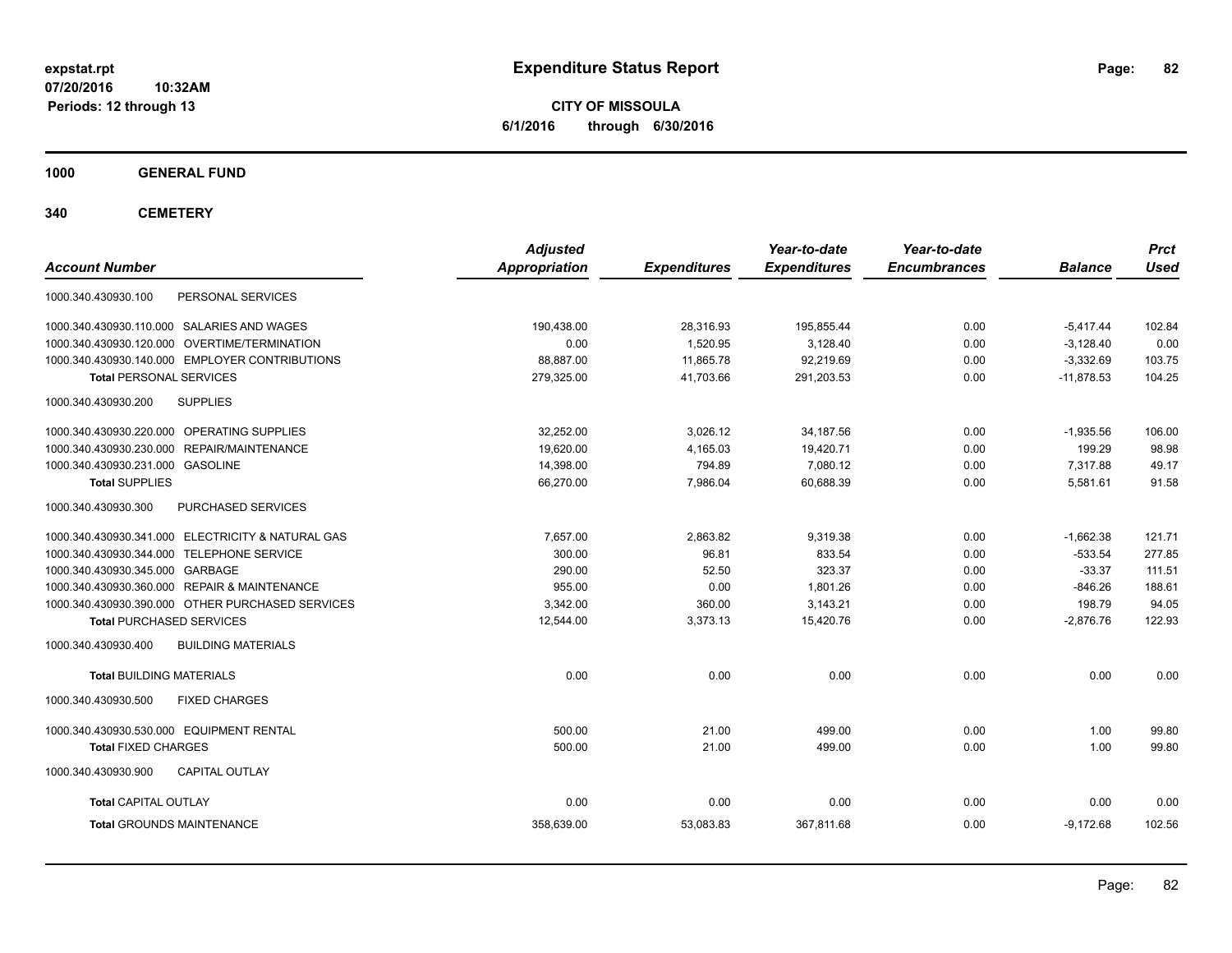**CITY OF MISSOULA 6/1/2016 through 6/30/2016**

**1000 GENERAL FUND**

| <b>Account Number</b>               |                                                | <b>Adjusted</b><br><b>Appropriation</b> | <b>Expenditures</b> | Year-to-date<br><b>Expenditures</b> | Year-to-date<br><b>Encumbrances</b> | <b>Balance</b> | <b>Prct</b><br><b>Used</b> |
|-------------------------------------|------------------------------------------------|-----------------------------------------|---------------------|-------------------------------------|-------------------------------------|----------------|----------------------------|
| 1000.340.430940                     | <b>BURIALS</b>                                 |                                         |                     |                                     |                                     |                |                            |
| 1000.340.430940.100                 | PERSONAL SERVICES                              |                                         |                     |                                     |                                     |                |                            |
|                                     | 1000.340.430940.110.000 SALARIES AND WAGES     | 71,067.00                               | 11,217.37           | 79,577.66                           | 0.00                                | $-8,510.66$    | 111.98                     |
|                                     | 1000.340.430940.120.000 OVERTIME/TERMINATION   | 0.00                                    | 466.44              | 1,338.21                            | 0.00                                | $-1,338.21$    | 0.00                       |
|                                     | 1000.340.430940.140.000 EMPLOYER CONTRIBUTIONS | 31,825.00                               | 4,486.97            | 39,381.78                           | 0.00                                | $-7,556.78$    | 123.74                     |
| <b>Total PERSONAL SERVICES</b>      |                                                | 102,892.00                              | 16,170.78           | 120,297.65                          | 0.00                                | $-17,405.65$   | 116.92                     |
| 1000.340.430940.200                 | <b>SUPPLIES</b>                                |                                         |                     |                                     |                                     |                |                            |
|                                     | 1000.340.430940.220.000 OPERATING SUPPLIES     | 1,500.00                                | 0.00                | 0.00                                | 0.00                                | 1,500.00       | 0.00                       |
| <b>Total SUPPLIES</b>               |                                                | 1,500.00                                | 0.00                | 0.00                                | 0.00                                | 1,500.00       | 0.00                       |
| 1000.340.430940.300                 | PURCHASED SERVICES                             |                                         |                     |                                     |                                     |                |                            |
|                                     | <b>Total PURCHASED SERVICES</b>                | 0.00                                    | 0.00                | 0.00                                | 0.00                                | 0.00           | 0.00                       |
| 1000.340.430940.400                 | <b>BUILDING MATERIALS</b>                      |                                         |                     |                                     |                                     |                |                            |
| <b>Total BUILDING MATERIALS</b>     |                                                | 0.00                                    | 0.00                | 0.00                                | 0.00                                | 0.00           | 0.00                       |
| 1000.340.430940.800                 | OTHER OBJECTS                                  |                                         |                     |                                     |                                     |                |                            |
| 1000.340.430940.845.000 CONTINGENCY |                                                | 8,185.00                                | 0.00                | 5,384.00                            | 0.00                                | 2,801.00       | 65.78                      |
| <b>Total OTHER OBJECTS</b>          |                                                | 8,185.00                                | 0.00                | 5,384.00                            | 0.00                                | 2,801.00       | 65.78                      |
| 1000.340.430940.900                 | <b>CAPITAL OUTLAY</b>                          |                                         |                     |                                     |                                     |                |                            |
| <b>Total CAPITAL OUTLAY</b>         |                                                | 0.00                                    | 0.00                | 0.00                                | 0.00                                | 0.00           | 0.00                       |
| <b>Total BURIALS</b>                |                                                | 112,577.00                              | 16,170.78           | 125,681.65                          | 0.00                                | $-13, 104.65$  | 111.64                     |
| <b>Total CEMETERY</b>               |                                                | 633,611.00                              | 86,695.31           | 633,797.04                          | 0.00                                | $-186.04$      | 100.03                     |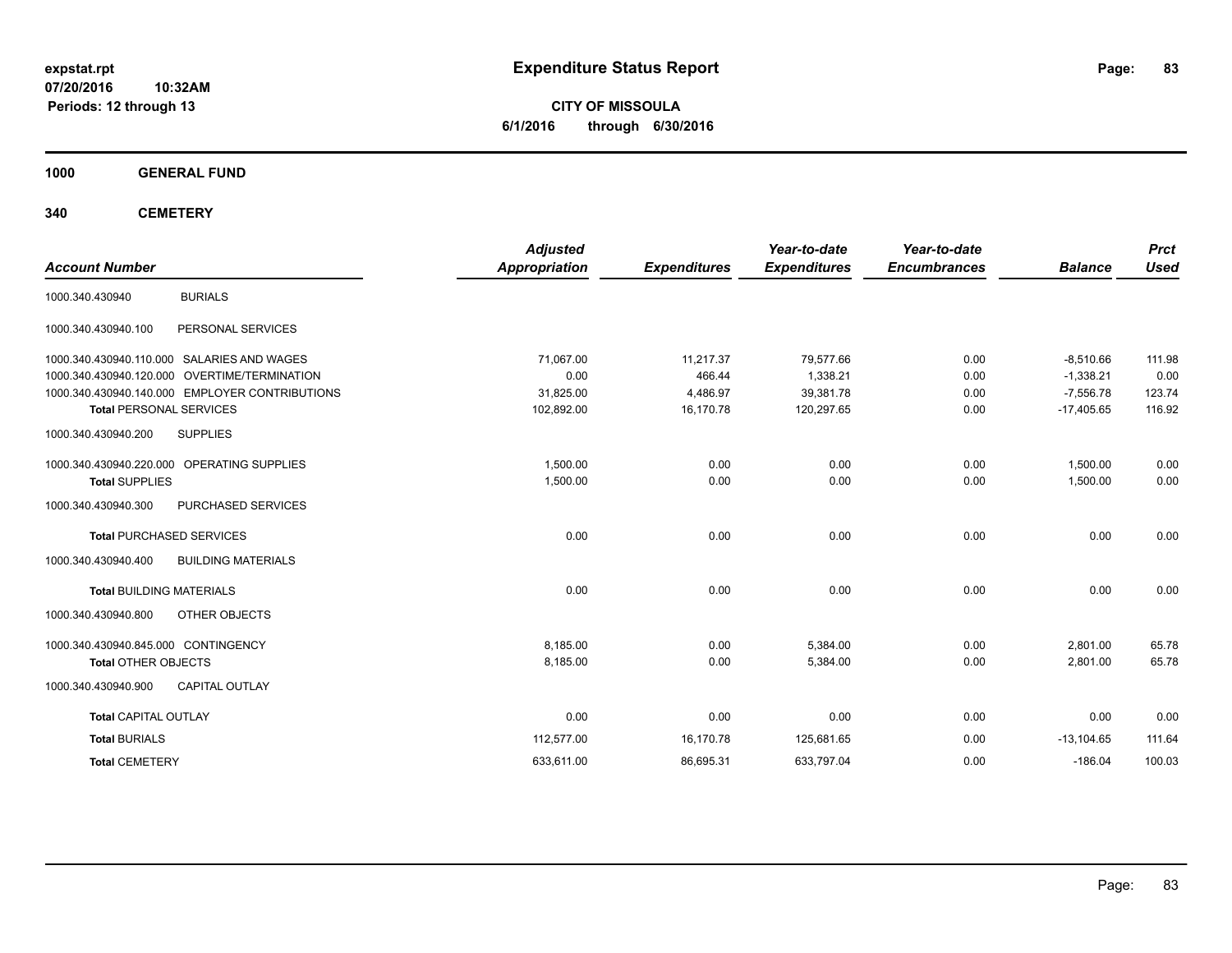**CITY OF MISSOULA 6/1/2016 through 6/30/2016**

**1000 GENERAL FUND**

## **370 PARKS & RECREATION**

|                                         |                                                         | <b>Adjusted</b> |                     | Year-to-date        | Year-to-date        |                | <b>Prct</b> |
|-----------------------------------------|---------------------------------------------------------|-----------------|---------------------|---------------------|---------------------|----------------|-------------|
| <b>Account Number</b>                   |                                                         | Appropriation   | <b>Expenditures</b> | <b>Expenditures</b> | <b>Encumbrances</b> | <b>Balance</b> | <b>Used</b> |
| 1000.370.460410                         | PARKS & RECREATION ADMINISTRATION                       |                 |                     |                     |                     |                |             |
| 1000.370.460410.100                     | PERSONAL SERVICES                                       |                 |                     |                     |                     |                |             |
|                                         | 1000.370.460410.110.000 SALARIES AND WAGES              | 263,389.00      | 44,227.76           | 263,216.65          | 0.00                | 172.35         | 99.93       |
|                                         | 1000.370.460410.120.000 OVERTIME/TERMINATION            | 700.00          | 0.00                | 0.00                | 0.00                | 700.00         | 0.00        |
|                                         | 1000.370.460410.140.000 EMPLOYER CONTRIBUTIONS          | 85,672.00       | 12,758.03           | 88,647.17           | 0.00                | $-2,975.17$    | 103.47      |
|                                         | 1000.370.460410.141.000 STATE RETIREMENT CONTRIBUTIONS  | 0.00            | 163.28              | 1,770.25            | 0.00                | $-1,770.25$    | 0.00        |
| <b>Total PERSONAL SERVICES</b>          |                                                         | 349,761.00      | 57,149.07           | 353,634.07          | 0.00                | $-3,873.07$    | 101.11      |
| 1000.370.460410.200                     | <b>SUPPLIES</b>                                         |                 |                     |                     |                     |                |             |
| 1000.370.460410.210.000 OFFICE SUPPLIES |                                                         | 2,095.00        | 326.39              | 1,888.54            | 0.00                | 206.46         | 90.15       |
|                                         | 1000.370.460410.220.000 OPERATING SUPPLIES              | 1.500.00        | 0.00                | 740.75              | 0.00                | 759.25         | 49.38       |
| <b>Total SUPPLIES</b>                   |                                                         | 3,595.00        | 326.39              | 2,629.29            | 0.00                | 965.71         | 73.14       |
| 1000.370.460410.300                     | <b>PURCHASED SERVICES</b>                               |                 |                     |                     |                     |                |             |
| 1000.370.460410.310.000 COMMUNICATIONS  |                                                         | 3,463.00        | 459.47              | 2,625.86            | 0.00                | 837.14         | 75.83       |
|                                         | 1000.370.460410.320.000 PRINTING & DUPLICATING          | 900.00          | 0.00                | 47.00               | 0.00                | 853.00         | 5.22        |
|                                         | 1000.370.460410.330.000 PUBLICITY, SUBSCRIPTIONS & DUES | 550.00          | 0.00                | 568.03              | 0.00                | $-18.03$       | 103.28      |
|                                         | 1000.370.460410.341.000 ELECTRICITY & NATURAL GAS       | 15,225.00       | 0.00                | 15,224.86           | 0.00                | 0.14           | 100.00      |
| 1000.370.460410.343.000                 | <b>WATER CHARGES</b>                                    | 3.396.00        | 0.00                | 2.949.55            | 0.00                | 446.45         | 86.85       |
| 1000.370.460410.344.000                 | <b>TELEPHONE SERVICE</b>                                | 1.319.00        | 182.80              | 924.50              | 0.00                | 394.50         | 70.09       |
|                                         | 1000.370.460410.350.000 PROFESSIONAL SERVICES           | 15,980.00       | 10,652.00           | 15,355.33           | 0.00                | 624.67         | 96.09       |
|                                         | 1000.370.460410.360.000 REPAIR & MAINTENANCE            | 4,867.00        | 570.74              | 3.116.94            | 0.00                | 1,750.06       | 64.04       |
| 1000.370.460410.370.000 TRAVEL          |                                                         | 350.00          | 0.00                | 731.57              | 0.00                | $-381.57$      | 209.02      |
| 1000.370.460410.380.000 TRAINING        |                                                         | 800.00          | 0.00                | 708.45              | 0.00                | 91.55          | 88.56       |
|                                         | 1000.370.460410.390.000 OTHER PURCHASED SERVICES        | 0.00            | 177.53              | 177.53              | 0.00                | $-177.53$      | 0.00        |
| <b>Total PURCHASED SERVICES</b>         |                                                         | 46,850.00       | 12,042.54           | 42,429.62           | 0.00                | 4,420.38       | 90.56       |
|                                         | <b>Total PARKS &amp; RECREATION ADMINISTRATION</b>      | 400,206.00      | 69,518.00           | 398,692.98          | 0.00                | 1,513.02       | 99.62       |

1000.370.460411 NMT ADMIN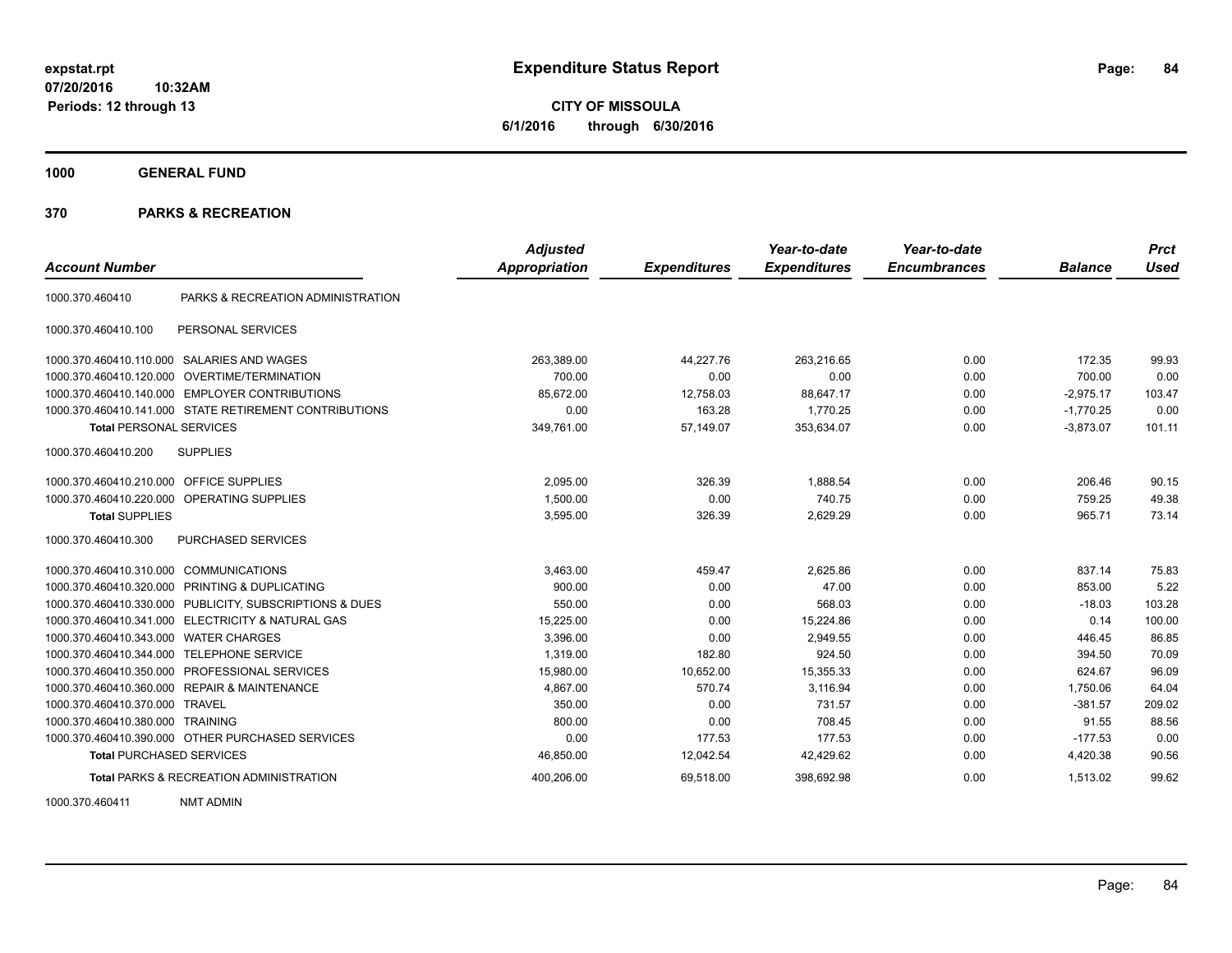**CITY OF MISSOULA 6/1/2016 through 6/30/2016**

**1000 GENERAL FUND**

|                                                         | <b>Adjusted</b>      |                     | Year-to-date        | Year-to-date        |                | <b>Prct</b> |
|---------------------------------------------------------|----------------------|---------------------|---------------------|---------------------|----------------|-------------|
| <b>Account Number</b>                                   | <b>Appropriation</b> | <b>Expenditures</b> | <b>Expenditures</b> | <b>Encumbrances</b> | <b>Balance</b> | Used        |
| 1000.370.460411.100<br>PERSONAL SERVICES                |                      |                     |                     |                     |                |             |
| 1000.370.460411.110.000 SALARIES AND WAGES              | 50,368.00            | 6,536.28            | 50,516.68           | 0.00                | $-148.68$      | 100.30      |
| 1000.370.460411.140.000 EMPLOYER CONTRIBUTIONS          | 17,627.00            | 2,139.70            | 18,354.75           | 0.00                | $-727.75$      | 104.13      |
| <b>Total PERSONAL SERVICES</b>                          | 67,995.00            | 8,675.98            | 68,871.43           | 0.00                | $-876.43$      | 101.29      |
| <b>SUPPLIES</b><br>1000.370.460411.200                  |                      |                     |                     |                     |                |             |
| 1000.370.460411.210.000 OFFICE SUPPLIES                 | 300.00               | 112.67              | 183.39              | 0.00                | 116.61         | 61.13       |
| 1000.370.460411.220.000 OPERATING SUPPLIES              | 400.00               | 0.00                | 148.21              | 0.00                | 251.79         | 37.05       |
| <b>Total SUPPLIES</b>                                   | 700.00               | 112.67              | 331.60              | 0.00                | 368.40         | 47.37       |
| 1000.370.460411.300<br><b>PURCHASED SERVICES</b>        |                      |                     |                     |                     |                |             |
| 1000.370.460411.310.000 COMMUNICATIONS                  | 150.00               | 0.00                | 0.00                | 0.00                | 150.00         | 0.00        |
| 1000.370.460411.320.000 PRINTING & DUPLICATING          | 350.00               | 0.00                | 111.30              | 0.00                | 238.70         | 31.80       |
| 1000.370.460411.330.000 PUBLICITY, SUBSCRIPTIONS & DUES | 1,150.00             | 0.00                | 477.00              | 0.00                | 673.00         | 41.48       |
| 1000.370.460411.344.000 TELEPHONE SERVICE               | 795.00               | 45.63               | 486.03              | 0.00                | 308.97         | 61.14       |
| 1000.370.460411.350.000 PROFESSIONAL SERVICES           | 1,436.00             | 0.00                | 0.00                | 0.00                | 1,436.00       | 0.00        |
| 1000.370.460411.360.000 REPAIR & MAINTENANCE            | 1,346.00             | 0.00                | 0.00                | 0.00                | 1,346.00       | 0.00        |
| 1000.370.460411.370.000 TRAVEL                          | 300.00               | 0.00                | 50.54               | 0.00                | 249.46         | 16.85       |
| 1000.370.460411.380.000 TRAINING                        | 200.00               | 0.00                | 235.00              | 0.00                | $-35.00$       | 117.50      |
| 1000.370.460411.390.000 OTHER PURCHASED SERVICES        | 7.497.00             | 4,225.00            | 5,150.00            | 0.00                | 2,347.00       | 68.69       |
| <b>Total PURCHASED SERVICES</b>                         | 13,224.00            | 4,270.63            | 6,509.87            | 0.00                | 6,714.13       | 49.23       |
| <b>Total NMT ADMIN</b>                                  | 81,919.00            | 13.059.28           | 75.712.90           | 0.00                | 6.206.10       | 92.42       |
| <b>PARKS PROJECTS</b><br>1000.370.460413                |                      |                     |                     |                     |                |             |
| 1000.370.460413.100<br>PERSONAL SERVICES                |                      |                     |                     |                     |                |             |
| 1000.370.460413.110.000 SALARIES AND WAGES              | 56,680.00            | 7,357.05            | 56,650.33           | 0.00                | 29.67          | 99.95       |
| 1000.370.460413.140.000 EMPLOYER CONTRIBUTIONS          | 18,683.00            | 2,279.24            | 19,336.01           | 0.00                | $-653.01$      | 103.50      |
| <b>Total PERSONAL SERVICES</b>                          | 75,363.00            | 9,636.29            | 75,986.34           | 0.00                | $-623.34$      | 100.83      |
| <b>SUPPLIES</b><br>1000.370.460413.200                  |                      |                     |                     |                     |                |             |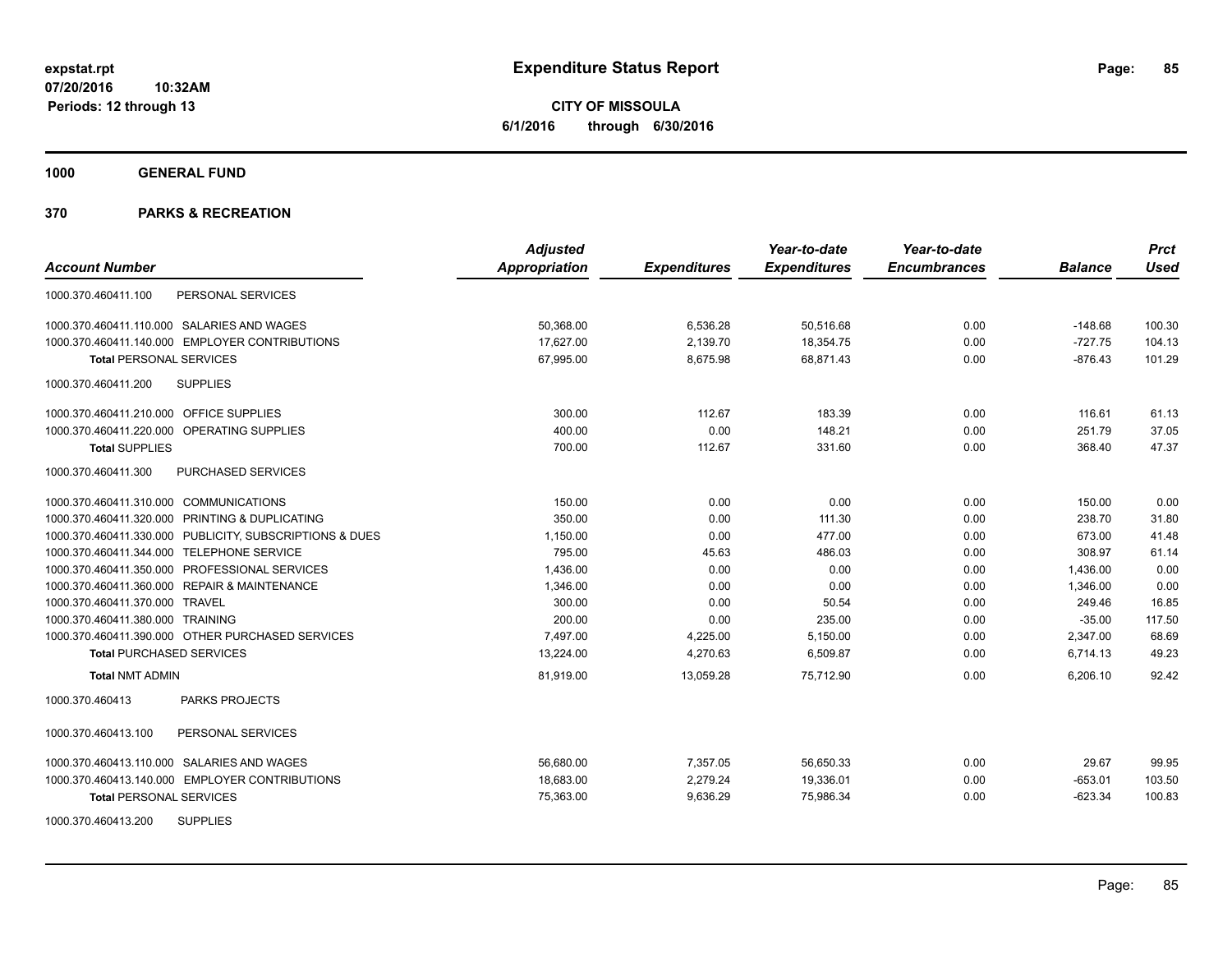**CITY OF MISSOULA 6/1/2016 through 6/30/2016**

**1000 GENERAL FUND**

| <b>Account Number</b>                                   | <b>Adjusted</b><br><b>Appropriation</b> | <b>Expenditures</b> | Year-to-date<br><b>Expenditures</b> | Year-to-date<br><b>Encumbrances</b> | <b>Balance</b> | <b>Prct</b><br><b>Used</b> |
|---------------------------------------------------------|-----------------------------------------|---------------------|-------------------------------------|-------------------------------------|----------------|----------------------------|
| 1000.370.460413.210.000 OFFICE SUPPLIES                 | 100.00                                  | 21.99               | 22.98                               | 0.00                                | 77.02          | 22.98                      |
| 1000.370.460413.220.000 OPERATING SUPPLIES              | 550.00                                  | 0.00                | 8.49                                | 0.00                                | 541.51         | 1.54                       |
| <b>Total SUPPLIES</b>                                   | 650.00                                  | 21.99               | 31.47                               | 0.00                                | 618.53         | 4.84                       |
| <b>PURCHASED SERVICES</b><br>1000.370.460413.300        |                                         |                     |                                     |                                     |                |                            |
| 1000.370.460413.320.000 PRINTING & DUPLICATING          | 150.00                                  | 0.00                | 77.00                               | 0.00                                | 73.00          | 51.33                      |
| <b>TELEPHONE SERVICE</b><br>1000.370.460413.344.000     | 700.00                                  | 58.69               | 645.10                              | 0.00                                | 54.90          | 92.16                      |
| 1000.370.460413.350.000 PROFESSIONAL SERVICES           | 150.00                                  | 0.00                | 368.75                              | 0.00                                | $-218.75$      | 245.83                     |
| 1000.370.460413.360.000 REPAIR & MAINTENANCE            | 1,000.00                                | 0.00                | 0.00                                | 0.00                                | 1,000.00       | 0.00                       |
| 1000.370.460413.370.000 TRAVEL                          | 300.00                                  | 0.00                | 0.00                                | 0.00                                | 300.00         | 0.00                       |
| 1000.370.460413.380.000 TRAINING                        | 200.00                                  | 0.00                | 0.00                                | 0.00                                | 200.00         | 0.00                       |
| 1000.370.460413.390.000 OTHER PURCHASED SERVICES        | 137.00                                  | 0.00                | 0.00                                | 0.00                                | 137.00         | 0.00                       |
| <b>Total PURCHASED SERVICES</b>                         | 2,637.00                                | 58.69               | 1,090.85                            | 0.00                                | 1,546.15       | 41.37                      |
| <b>Total PARKS PROJECTS</b>                             | 78,650.00                               | 9,716.97            | 77,108.66                           | 0.00                                | 1,541.34       | 98.04                      |
| 1000.370.460431<br><b>OPEN SPACE</b>                    |                                         |                     |                                     |                                     |                |                            |
| 1000.370.460431.100<br>PERSONAL SERVICES                |                                         |                     |                                     |                                     |                |                            |
| 1000.370.460431.110.000 SALARIES AND WAGES              | 57,280.00                               | 7,433.23            | 57,296.88                           | 0.00                                | $-16.88$       | 100.03                     |
| 1000.370.460431.140.000 EMPLOYER CONTRIBUTIONS          | 18,783.00                               | 2,272.41            | 19,226.00                           | 0.00                                | $-443.00$      | 102.36                     |
| <b>Total PERSONAL SERVICES</b>                          | 76,063.00                               | 9,705.64            | 76,522.88                           | 0.00                                | $-459.88$      | 100.60                     |
| <b>SUPPLIES</b><br>1000.370.460431.200                  |                                         |                     |                                     |                                     |                |                            |
| 1000.370.460431.210.000 OFFICE SUPPLIES                 | 200.00                                  | 0.00                | 14.08                               | 0.00                                | 185.92         | 7.04                       |
| 1000.370.460431.220.000 OPERATING SUPPLIES              | 300.00                                  | 0.00                | 445.58                              | 0.00                                | $-145.58$      | 148.53                     |
| <b>Total SUPPLIES</b>                                   | 500.00                                  | 0.00                | 459.66                              | 0.00                                | 40.34          | 91.93                      |
| 1000.370.460431.300<br>PURCHASED SERVICES               |                                         |                     |                                     |                                     |                |                            |
| 1000.370.460431.320.000 PRINTING & DUPLICATING          | 300.00                                  | 0.00                | 47.00                               | 0.00                                | 253.00         | 15.67                      |
| 1000.370.460431.330.000 PUBLICITY, SUBSCRIPTIONS & DUES | 400.00                                  | 0.00                | 415.00                              | 0.00                                | $-15.00$       | 103.75                     |
| 1000.370.460431.344.000 TELEPHONE SERVICE               | 425.00                                  | 37.45               | 411.92                              | 0.00                                | 13.08          | 96.92                      |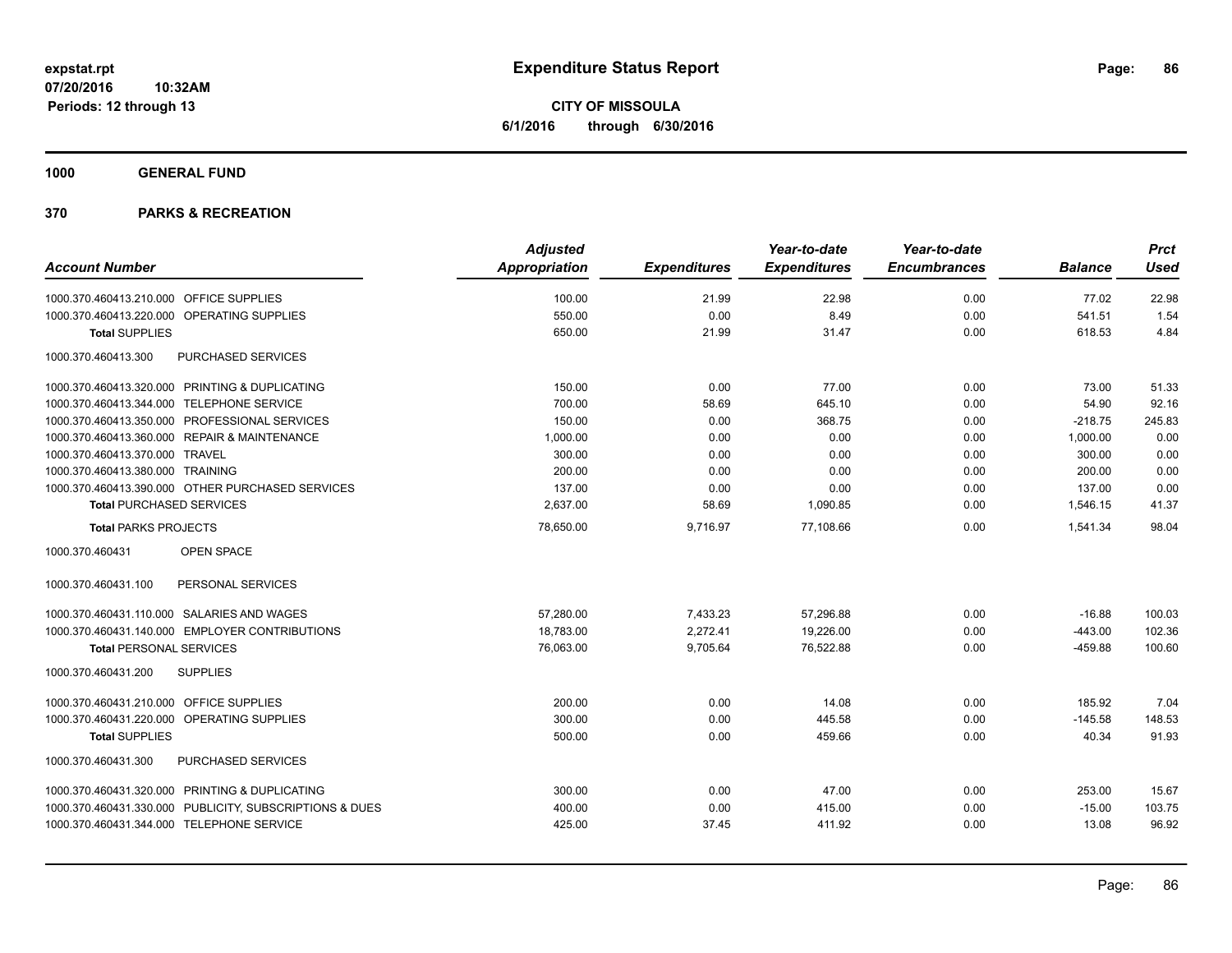**1000 GENERAL FUND**

|                                                         | <b>Adjusted</b> |                     | Year-to-date        | Year-to-date        |                | <b>Prct</b> |
|---------------------------------------------------------|-----------------|---------------------|---------------------|---------------------|----------------|-------------|
| <b>Account Number</b>                                   | Appropriation   | <b>Expenditures</b> | <b>Expenditures</b> | <b>Encumbrances</b> | <b>Balance</b> | <b>Used</b> |
| 1000.370.460431.350.000 PROFESSIONAL SERVICES           | 200.00          | 0.00                | 120.12              | 0.00                | 79.88          | 60.06       |
| 1000.370.460431.370.000 TRAVEL                          | 300.00          | 0.00                | 0.00                | 0.00                | 300.00         | 0.00        |
| 1000.370.460431.380.000 TRAINING                        | 200.00          | 0.00                | 525.00              | 0.00                | $-325.00$      | 262.50      |
| <b>Total PURCHASED SERVICES</b>                         | 1,825.00        | 37.45               | 1,519.04            | 0.00                | 305.96         | 83.24       |
| <b>Total OPEN SPACE</b>                                 | 78,388.00       | 9,743.09            | 78,501.58           | 0.00                | $-113.58$      | 100.14      |
| PARK ADMIN<br>1000.370.460432                           |                 |                     |                     |                     |                |             |
| PERSONAL SERVICES<br>1000.370.460432.100                |                 |                     |                     |                     |                |             |
| 1000.370.460432.110.000 SALARIES AND WAGES              | 95,064.00       | 12,454.85           | 86,540.80           | 0.00                | 8,523.20       | 91.03       |
| 1000.370.460432.130.000 OTHER                           | 9,620.00        | 0.00                | 0.00                | 0.00                | 9,620.00       | 0.00        |
| 1000.370.460432.140.000 EMPLOYER CONTRIBUTIONS          | 46,502.00       | 5,345.37            | 40.167.16           | 0.00                | 6,334.84       | 86.38       |
| <b>Total PERSONAL SERVICES</b>                          | 151,186.00      | 17,800.22           | 126,707.96          | 0.00                | 24,478.04      | 83.81       |
| <b>SUPPLIES</b><br>1000.370.460432.200                  |                 |                     |                     |                     |                |             |
| 1000.370.460432.210.000 OFFICE SUPPLIES                 | 1,520.00        | 283.55              | 1,175.89            | 0.00                | 344.11         | 77.36       |
| 1000.370.460432.220.000<br>OPERATING SUPPLIES           | 6,650.00        | 2,477.49            | 9,992.66            | 0.00                | $-3,342.66$    | 150.27      |
| <b>Total SUPPLIES</b>                                   | 8,170.00        | 2,761.04            | 11,168.55           | 0.00                | $-2,998.55$    | 136.70      |
| 1000.370.460432.300<br><b>PURCHASED SERVICES</b>        |                 |                     |                     |                     |                |             |
| 1000.370.460432.310.000 COMMUNICATIONS                  | 100.00          | 0.00                | 84.90               | 0.00                | 15.10          | 84.90       |
| 1000.370.460432.320.000 PRINTING & DUPLICATING          | 150.00          | 7.50                | 58.26               | 0.00                | 91.74          | 38.84       |
| 1000.370.460432.330.000 PUBLICITY, SUBSCRIPTIONS & DUES | 500.00          | 0.00                | 0.00                | 0.00                | 500.00         | 0.00        |
| 1000.370.460432.340.000 SEWER                           | 2,154.00        | 0.00                | 1,996.95            | 0.00                | 157.05         | 92.71       |
| 1000.370.460432.344.000 TELEPHONE SERVICE               | 14,429.00       | 2,726.12            | 12,336.01           | 0.00                | 2,092.99       | 85.49       |
| 1000.370.460432.350.000 PROFESSIONAL SERVICES           | 20,112.00       | 6,235.96            | 7,750.05            | 0.00                | 12,361.95      | 38.53       |
| 1000.370.460432.390.000 OTHER PURCHASED SERVICES        | 2.345.00        | 0.00                | 1.042.89            | 0.00                | 1.302.11       | 44.47       |
| <b>Total PURCHASED SERVICES</b>                         | 39,790.00       | 8,969.58            | 23,269.06           | 0.00                | 16,520.94      | 58.48       |
| 1000.370.460432.900<br><b>CAPITAL OUTLAY</b>            |                 |                     |                     |                     |                |             |
| <b>Total CAPITAL OUTLAY</b>                             | 0.00            | 0.00                | 0.00                | 0.00                | 0.00           | 0.00        |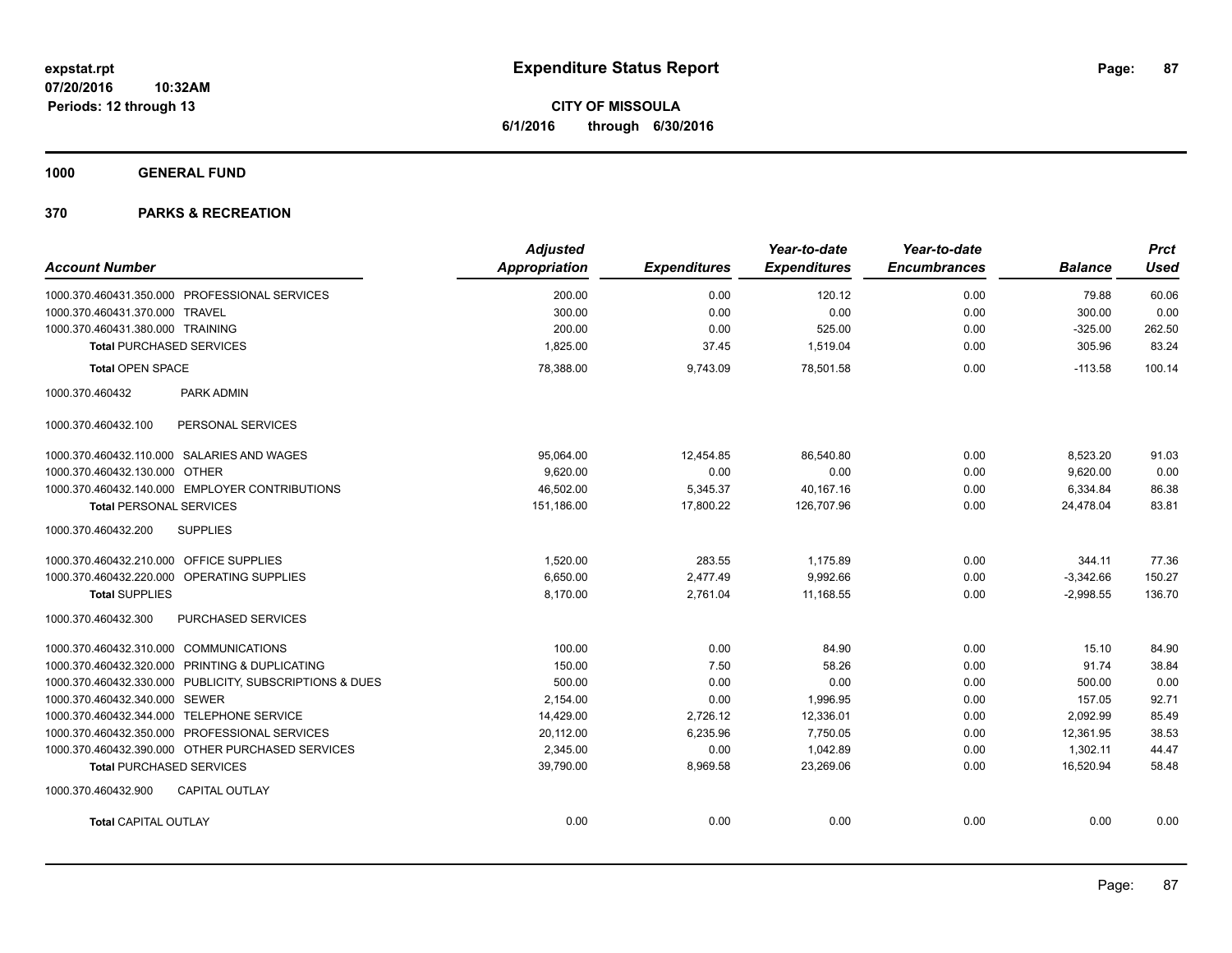**CITY OF MISSOULA 6/1/2016 through 6/30/2016**

**1000 GENERAL FUND**

| <b>Account Number</b>                  |                                                         | <b>Adjusted</b><br><b>Appropriation</b> | <b>Expenditures</b> | Year-to-date<br><b>Expenditures</b> | Year-to-date<br><b>Encumbrances</b> | <b>Balance</b> | <b>Prct</b><br><b>Used</b> |
|----------------------------------------|---------------------------------------------------------|-----------------------------------------|---------------------|-------------------------------------|-------------------------------------|----------------|----------------------------|
| <b>Total PARK ADMIN</b>                |                                                         | 199.146.00                              | 29,530.84           | 161,145.57                          | 0.00                                | 38,000.43      | 80.92                      |
| 1000.370.460434                        | <b>GREENWAYS &amp; HORTICULTURE</b>                     |                                         |                     |                                     |                                     |                |                            |
| 1000.370.460434.100                    | PERSONAL SERVICES                                       |                                         |                     |                                     |                                     |                |                            |
|                                        | 1000.370.460434.110.000 SALARIES AND WAGES              | 116,452.00                              | 15,843.93           | 104,415.36                          | 0.00                                | 12,036.64      | 89.66                      |
|                                        | 1000.370.460434.120.000 OVERTIME/TERMINATION            | 0.00                                    | 0.00                | 609.27                              | 0.00                                | $-609.27$      | 0.00                       |
|                                        | 1000.370.460434.140.000 EMPLOYER CONTRIBUTIONS          | 51,056.00                               | 5,571.22            | 43,077.67                           | 0.00                                | 7,978.33       | 84.37                      |
|                                        | Total GREENWAYS & HORTICULTURE                          | 167,508.00                              | 21,415.15           | 148,102.30                          | 0.00                                | 19,405.70      | 88.42                      |
| 1000.370.460439                        | <b>URBAN FORESTRY</b>                                   |                                         |                     |                                     |                                     |                |                            |
| 1000.370.460439.100                    | PERSONAL SERVICES                                       |                                         |                     |                                     |                                     |                |                            |
|                                        | 1000.370.460439.110.000 SALARIES AND WAGES              | 172,373.00                              | 20,629.23           | 158,593.60                          | 0.00                                | 13,779.40      | 92.01                      |
|                                        | 1000.370.460439.120.000 OVERTIME/TERMINATION            | 1,750.00                                | 0.00                | 9,265.09                            | 0.00                                | $-7,515.09$    | 529.43                     |
|                                        | 1000.370.460439.140.000 EMPLOYER CONTRIBUTIONS          | 74,989.00                               | 6,049.53            | 71,598.26                           | 0.00                                | 3,390.74       | 95.48                      |
| <b>Total PERSONAL SERVICES</b>         |                                                         | 249.112.00                              | 26,678.76           | 239.456.95                          | 0.00                                | 9.655.05       | 96.12                      |
| 1000.370.460439.200                    | <b>SUPPLIES</b>                                         |                                         |                     |                                     |                                     |                |                            |
|                                        | 1000.370.460439.220.000 OPERATING SUPPLIES              | 2,132.00                                | 751.27              | 759.66                              | 0.00                                | 1,372.34       | 35.63                      |
|                                        | 1000.370.460439.230.000 REPAIR/MAINTENANCE              | 581.00                                  | 0.00                | 0.00                                | 0.00                                | 581.00         | 0.00                       |
| <b>Total SUPPLIES</b>                  |                                                         | 2,713.00                                | 751.27              | 759.66                              | 0.00                                | 1,953.34       | 28.00                      |
| 1000.370.460439.300                    | PURCHASED SERVICES                                      |                                         |                     |                                     |                                     |                |                            |
| 1000.370.460439.310.000 COMMUNICATIONS |                                                         | 145.00                                  | 0.00                | 0.00                                | 0.00                                | 145.00         | 0.00                       |
|                                        | 1000.370.460439.320.000 PRINTING & DUPLICATING          | 100.00                                  | 0.00                | 0.00                                | 0.00                                | 100.00         | 0.00                       |
|                                        | 1000.370.460439.330.000 PUBLICITY, SUBSCRIPTIONS & DUES | 700.00                                  | 0.00                | 0.00                                | 0.00                                | 700.00         | 0.00                       |
|                                        | 1000.370.460439.350.000 PROFESSIONAL SERVICES           | 525.00                                  | 229.46              | 741.33                              | 0.00                                | $-216.33$      | 141.21                     |
|                                        | 1000.370.460439.360.000 REPAIR & MAINTENANCE            | 18,642.00                               | 6,680.00            | 6,680.00                            | 0.00                                | 11,962.00      | 35.83                      |
| <b>Total PURCHASED SERVICES</b>        |                                                         | 20,112.00                               | 6,909.46            | 7,421.33                            | 0.00                                | 12,690.67      | 36.90                      |
| <b>Total URBAN FORESTRY</b>            |                                                         | 271,937.00                              | 34,339.49           | 247,637.94                          | 0.00                                | 24,299.06      | 91.06                      |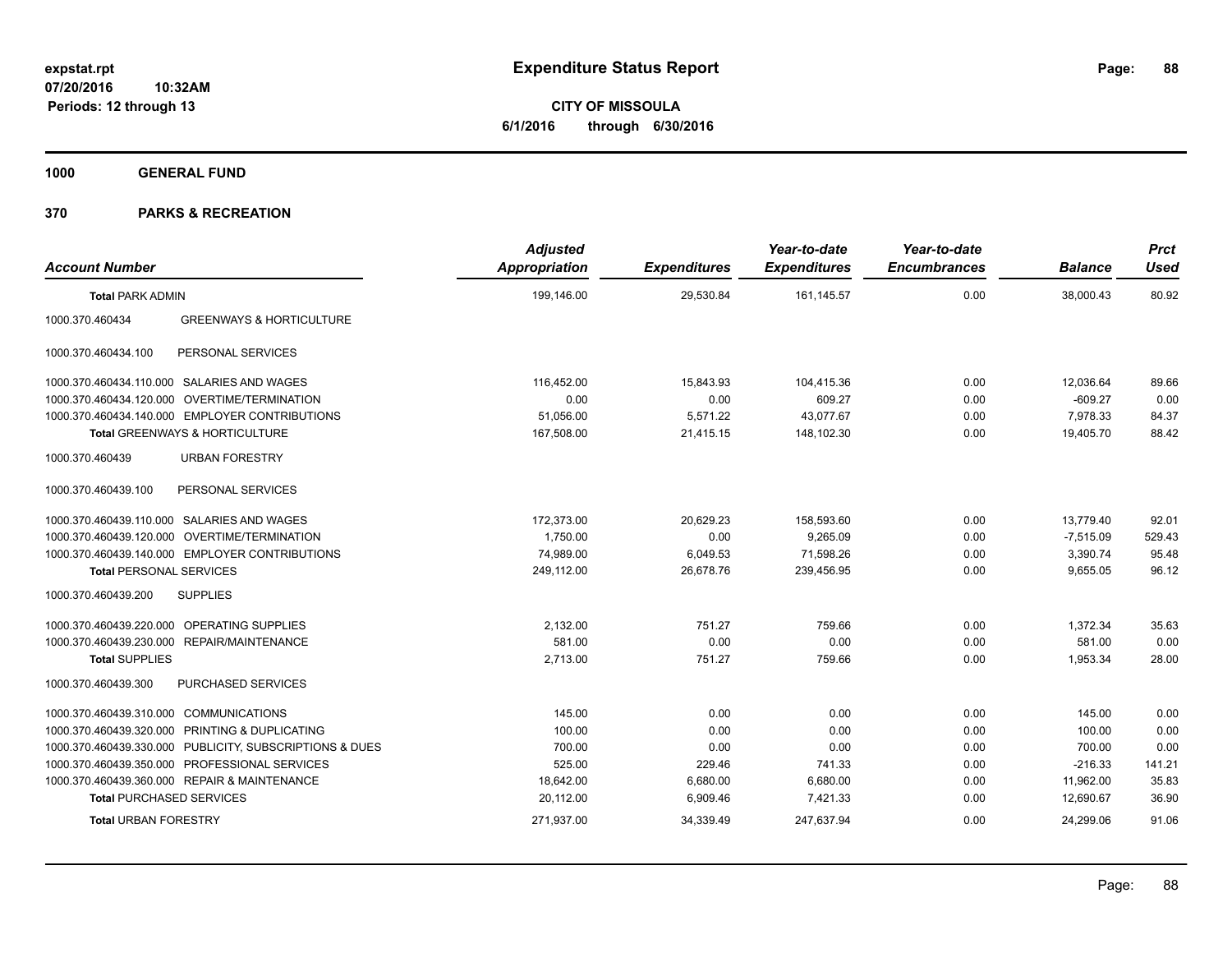**1000 GENERAL FUND**

|                                         |                                                         | <b>Adjusted</b>      |                     | Year-to-date        | Year-to-date        |                | <b>Prct</b> |
|-----------------------------------------|---------------------------------------------------------|----------------------|---------------------|---------------------|---------------------|----------------|-------------|
| <b>Account Number</b>                   |                                                         | <b>Appropriation</b> | <b>Expenditures</b> | <b>Expenditures</b> | <b>Encumbrances</b> | <b>Balance</b> | <b>Used</b> |
| 1000.370.460440                         | CITY LIFE GYM LEASE                                     |                      |                     |                     |                     |                |             |
| 1000.370.460440.200                     | <b>SUPPLIES</b>                                         |                      |                     |                     |                     |                |             |
| Total CITY LIFE GYM LEASE               |                                                         | 0.00                 | 0.00                | 0.00                | 0.00                | 0.00           | 0.00        |
| 1000.370.460441                         | <b>RECREATION</b>                                       |                      |                     |                     |                     |                |             |
| 1000.370.460441.100                     | PERSONAL SERVICES                                       |                      |                     |                     |                     |                |             |
|                                         | 1000.370.460441.110.000 SALARIES AND WAGES              | 133,865.00           | 17,672.63           | 140,396.39          | 0.00                | $-6,531.39$    | 104.88      |
|                                         | 1000.370.460441.120.000 OVERTIME/TERMINATION            | 700.00               | 0.00                | 0.00                | 0.00                | 700.00         | 0.00        |
| 1000.370.460441.130.000 OTHER           |                                                         | 4,880.00             | 0.00                | 0.00                | 0.00                | 4,880.00       | 0.00        |
|                                         | 1000.370.460441.140.000 EMPLOYER CONTRIBUTIONS          | 55.602.00            | 6,194.54            | 56,701.98           | 0.00                | $-1.099.98$    | 101.98      |
| <b>Total PERSONAL SERVICES</b>          |                                                         | 195,047.00           | 23,867.17           | 197,098.37          | 0.00                | $-2,051.37$    | 101.05      |
| 1000.370.460441.200                     | <b>SUPPLIES</b>                                         |                      |                     |                     |                     |                |             |
| 1000.370.460441.210.000 OFFICE SUPPLIES |                                                         | 300.00               | 76.47               | 281.62              | 0.00                | 18.38          | 93.87       |
| <b>Total SUPPLIES</b>                   |                                                         | 300.00               | 76.47               | 281.62              | 0.00                | 18.38          | 93.87       |
| 1000.370.460441.300                     | PURCHASED SERVICES                                      |                      |                     |                     |                     |                |             |
|                                         | 1000.370.460441.320.000 PRINTING & DUPLICATING          | 2,150.00             | 0.00                | 1,443.34            | 0.00                | 706.66         | 67.13       |
|                                         | 1000.370.460441.330.000 PUBLICITY, SUBSCRIPTIONS & DUES | 1,490.00             | 1,750.00            | 1,602.47            | 0.00                | $-112.47$      | 107.55      |
|                                         | 1000.370.460441.344.000 TELEPHONE SERVICE               | 696.00               | 40.55               | 446.93              | 0.00                | 249.07         | 64.21       |
|                                         | 1000.370.460441.350.000 PROFESSIONAL SERVICES           | 1,360.00             | 1,200.00            | 1,041.71            | 0.00                | 318.29         | 76.60       |
|                                         | 1000.370.460441.360.000 REPAIR & MAINTENANCE            | 1.200.00             | 0.00                | 278.71              | 0.00                | 921.29         | 23.23       |
| 1000.370.460441.370.000 TRAVEL          |                                                         | 1,200.00             | 100.98              | 674.55              | 0.00                | 525.45         | 56.21       |
| 1000.370.460441.380.000 TRAINING        |                                                         | 900.00               | 0.00                | 870.00              | 0.00                | 30.00          | 96.67       |
| <b>Total PURCHASED SERVICES</b>         |                                                         | 8,996.00             | 3,091.53            | 6,357.71            | 0.00                | 2,638.29       | 70.67       |
| 1000.370.460441.800                     | OTHER OBJECTS                                           |                      |                     |                     |                     |                |             |
|                                         | 1000.370.460441.820.000 TRANSFERS TO OTHER FUNDS        | 10,000.00            | 10,000.00           | 10,000.00           | 0.00                | 0.00           | 100.00      |
| <b>Total OTHER OBJECTS</b>              |                                                         | 10,000.00            | 10,000.00           | 10,000.00           | 0.00                | 0.00           | 100.00      |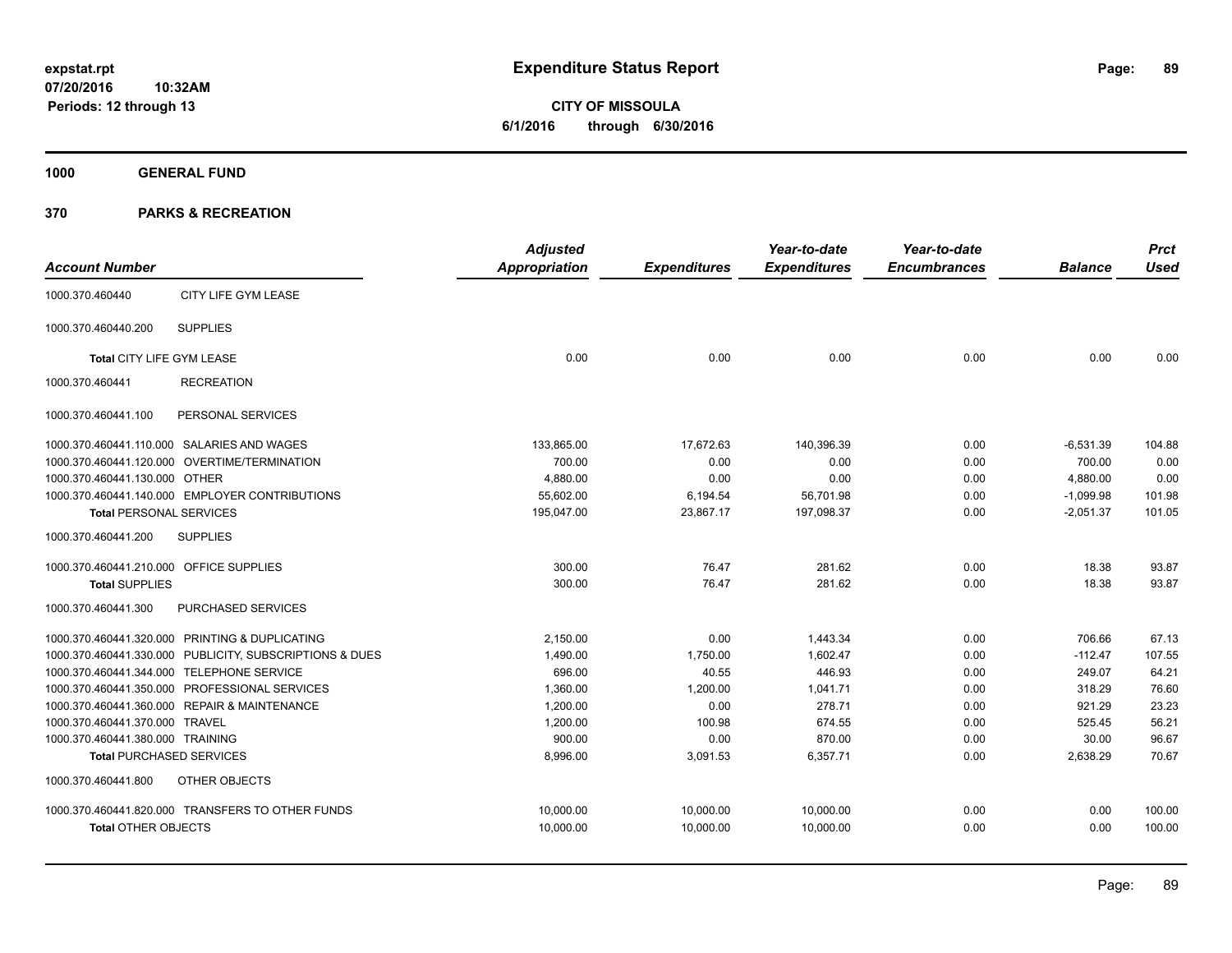**CITY OF MISSOULA 6/1/2016 through 6/30/2016**

**1000 GENERAL FUND**

| <b>Account Number</b>                                   | <b>Adjusted</b><br><b>Appropriation</b> | <b>Expenditures</b> | Year-to-date<br><b>Expenditures</b> | Year-to-date<br><b>Encumbrances</b> | <b>Balance</b> | <b>Prct</b><br><b>Used</b> |
|---------------------------------------------------------|-----------------------------------------|---------------------|-------------------------------------|-------------------------------------|----------------|----------------------------|
| <b>Total RECREATION</b>                                 | 214,343.00                              | 37,035.17           | 213,737.70                          | 0.00                                | 605.30         | 99.72                      |
| 1000.370.460470<br><b>RECREATION MORE</b>               |                                         |                     |                                     |                                     |                |                            |
| 1000.370.460470.100<br>PERSONAL SERVICES                |                                         |                     |                                     |                                     |                |                            |
| 1000.370.460470.110.000 SALARIES AND WAGES              | 148,228.00                              | 45,380.24           | 161,416.58                          | 0.00                                | $-13,188.58$   | 108.90                     |
| 1000.370.460470.120.000 OVERTIME/TERMINATION            | 0.00                                    | 405.06              | 882.39                              | 0.00                                | $-882.39$      | 0.00                       |
| 1000.370.460470.140.000 EMPLOYER CONTRIBUTIONS          | 45,411.00                               | 9,425.97            | 50,285.06                           | 0.00                                | $-4,874.06$    | 110.73                     |
| <b>Total PERSONAL SERVICES</b>                          | 193,639.00                              | 55,211.27           | 212,584.03                          | 0.00                                | $-18,945.03$   | 109.78                     |
| <b>SUPPLIES</b><br>1000.370.460470.200                  |                                         |                     |                                     |                                     |                |                            |
| 1000.370.460470.210.000 OFFICE SUPPLIES                 | 100.00                                  | 27.39               | 81.43                               | 0.00                                | 18.57          | 81.43                      |
| 1000.370.460470.220.000 OPERATING SUPPLIES              | 8,567.00                                | $-1,140.13$         | 9.179.53                            | 0.00                                | $-612.53$      | 107.15                     |
| <b>Total SUPPLIES</b>                                   | 8.667.00                                | $-1,112.74$         | 9,260.96                            | 0.00                                | $-593.96$      | 106.85                     |
| 1000.370.460470.300<br>PURCHASED SERVICES               |                                         |                     |                                     |                                     |                |                            |
| 1000.370.460470.320.000 PRINTING & DUPLICATING          | 1.200.00                                | 0.00                | 1.082.18                            | 0.00                                | 117.82         | 90.18                      |
| 1000.370.460470.330.000 PUBLICITY, SUBSCRIPTIONS & DUES | 780.00                                  | 0.00                | 591.48                              | 0.00                                | 188.52         | 75.83                      |
| 1000.370.460470.344.000 TELEPHONE SERVICE               | 428.00                                  | 64.10               | 706.46                              | 0.00                                | $-278.46$      | 165.06                     |
| 1000.370.460470.390.000 OTHER PURCHASED SERVICES        | 21,372.00                               | 5,568.09            | 16,476.31                           | 0.00                                | 4,895.69       | 77.09                      |
| <b>Total PURCHASED SERVICES</b>                         | 23,780.00                               | 5,632.19            | 18,856.43                           | 0.00                                | 4,923.57       | 79.30                      |
| <b>Total RECREATION MORE</b>                            | 226,086.00                              | 59,730.72           | 240,701.42                          | 0.00                                | $-14,615.42$   | 106.46                     |
| 1000.370.460471<br><b>RECREATION ADULTS</b>             |                                         |                     |                                     |                                     |                |                            |
| PERSONAL SERVICES<br>1000.370.460471.100                |                                         |                     |                                     |                                     |                |                            |
| 1000.370.460471.110.000 SALARIES AND WAGES              | 111,162.00                              | 12,186.90           | 92,447.45                           | 0.00                                | 18,714.55      | 83.16                      |
| 1000.370.460471.140.000 EMPLOYER CONTRIBUTIONS          | 29,479.00                               | 4,393.70            | 29,116.38                           | 0.00                                | 362.62         | 98.77                      |
| <b>Total PERSONAL SERVICES</b>                          | 140,641.00                              | 16,580.60           | 121,563.83                          | 0.00                                | 19,077.17      | 86.44                      |
| <b>SUPPLIES</b><br>1000.370.460471.200                  |                                         |                     |                                     |                                     |                |                            |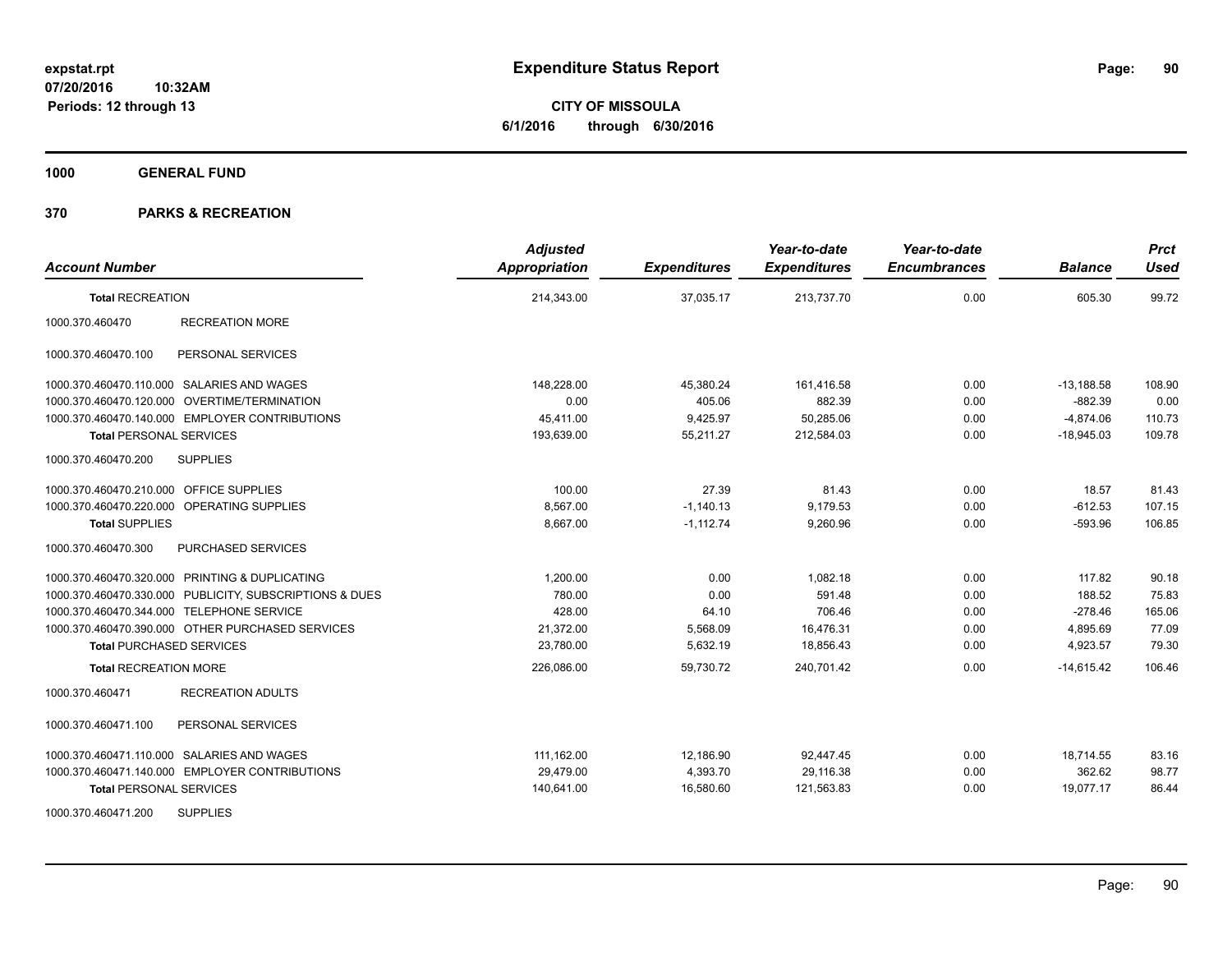**CITY OF MISSOULA 6/1/2016 through 6/30/2016**

**1000 GENERAL FUND**

| <b>Account Number</b>                                   | <b>Adjusted</b><br><b>Appropriation</b> | <b>Expenditures</b> | Year-to-date<br><b>Expenditures</b> | Year-to-date<br><b>Encumbrances</b> | <b>Balance</b> | <b>Prct</b><br><b>Used</b> |
|---------------------------------------------------------|-----------------------------------------|---------------------|-------------------------------------|-------------------------------------|----------------|----------------------------|
| 1000.370.460471.210.000 OFFICE SUPPLIES                 | 600.00                                  | 91.28               | 244.64                              | 0.00                                | 355.36         | 40.77                      |
| 1000.370.460471.210.147 OFFICE SUPPLIES                 | 0.00                                    | 0.00                | 257.47                              | 0.00                                | $-257.47$      | 0.00                       |
| 1000.370.460471.220.000 OPERATING SUPPLIES              | 6,892.00                                | 0.00                | 612.41                              | 0.00                                | 6,279.59       | 8.89                       |
| 1000.370.460471.220.143 OPERATING SUPPLIES              | 0.00                                    | 0.00                | 1,404.26                            | 0.00                                | $-1,404.26$    | 0.00                       |
| 1000.370.460471.220.144 OPERATING SUPPLIES              | 0.00                                    | 49.90               | 1,298.12                            | 0.00                                | $-1,298.12$    | 0.00                       |
| 1000.370.460471.220.146 OPERATING SUPPLIES              | 0.00                                    | 0.00                | 328.48                              | 0.00                                | $-328.48$      | 0.00                       |
| 1000.370.460471.220.147 OPERATING SUPPLIES              | 0.00                                    | 70.27               | 4,223.83                            | 0.00                                | $-4,223.83$    | 0.00                       |
| 1000.370.460471.220.191 OPERATING SUPPLIES              | 0.00                                    | 0.00                | 41.34                               | 0.00                                | $-41.34$       | 0.00                       |
| <b>Total SUPPLIES</b>                                   | 7,492.00                                | 211.45              | 8,410.55                            | 0.00                                | $-918.55$      | 112.26                     |
| 1000.370.460471.300<br><b>PURCHASED SERVICES</b>        |                                         |                     |                                     |                                     |                |                            |
| 1000.370.460471.310.000 COMMUNICATIONS                  | 460.00                                  | 0.00                | 0.00                                | 0.00                                | 460.00         | 0.00                       |
| 1000.370.460471.320.000 PRINTING & DUPLICATING          | 1,800.00                                | 42.00               | 1,228.16                            | 0.00                                | 571.84         | 68.23                      |
| 1000.370.460471.320.147 PRINTING & DUPLICATING          | 0.00                                    | 0.00                | 174.00                              | 0.00                                | $-174.00$      | 0.00                       |
| 1000.370.460471.330.000 PUBLICITY, SUBSCRIPTIONS & DUES | 1,220.00                                | 300.00              | 883.50                              | 0.00                                | 336.50         | 72.42                      |
| 1000.370.460471.330.147 PUBLICITY, SUBSCRIPTIONS & DUES | 0.00                                    | 0.00                | 235.00                              | 0.00                                | $-235.00$      | 0.00                       |
| 1000.370.460471.344.000 TELEPHONE SERVICE               | 567.00                                  | 50.16               | 589.10                              | 0.00                                | $-22.10$       | 103.90                     |
| 1000.370.460471.390.000 OTHER PURCHASED SERVICES        | 10,000.00                               | 900.00              | 1,150.00                            | 0.00                                | 8,850.00       | 11.50                      |
| 1000.370.460471.390.143 OTHER PURCHASED SERVICES        | 0.00                                    | 0.00                | 2,100.00                            | 0.00                                | $-2,100.00$    | 0.00                       |
| 1000.370.460471.390.147 OTHER PURCHASED SERVICES        | 0.00                                    | 146.83              | 961.83                              | 0.00                                | $-961.83$      | 0.00                       |
| <b>Total PURCHASED SERVICES</b>                         | 14,047.00                               | 1,438.99            | 7,321.59                            | 0.00                                | 6,725.41       | 52.12                      |
| <b>Total RECREATION ADULTS</b>                          | 162,180.00                              | 18,231.04           | 137,295.97                          | 0.00                                | 24,884.03      | 84.66                      |
| 1000.370.460472<br><b>RECREATION YOUTH</b>              |                                         |                     |                                     |                                     |                |                            |
| 1000.370.460472.100<br>PERSONAL SERVICES                |                                         |                     |                                     |                                     |                |                            |
| 1000.370.460472.110.000 SALARIES AND WAGES              | 100,766.00                              | 17,078.38           | 87,596.19                           | 0.00                                | 13,169.81      | 86.93                      |
| 1000.370.460472.120.000 OVERTIME/TERMINATION            | 0.00                                    | 14.88               | 19.09                               | 0.00                                | $-19.09$       | 0.00                       |
| 1000.370.460472.140.000 EMPLOYER CONTRIBUTIONS          | 24,139.00                               | 4,614.79            | 25,290.56                           | 0.00                                | $-1,151.56$    | 104.77                     |
| <b>Total PERSONAL SERVICES</b>                          | 124,905.00                              | 21,708.05           | 112,905.84                          | 0.00                                | 11,999.16      | 90.39                      |
| <b>SUPPLIES</b><br>1000.370.460472.200                  |                                         |                     |                                     |                                     |                |                            |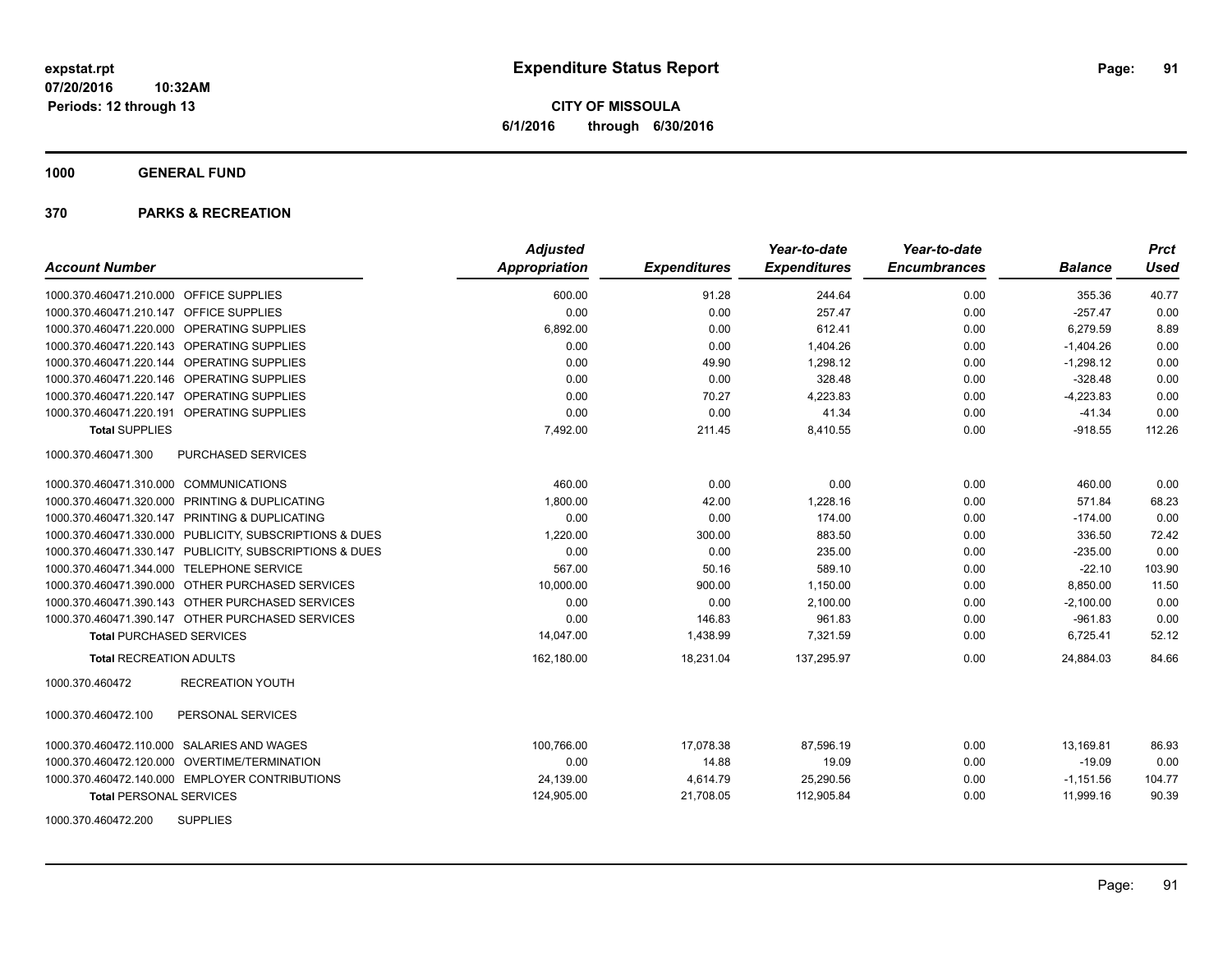**CITY OF MISSOULA 6/1/2016 through 6/30/2016**

**1000 GENERAL FUND**

#### **370 PARKS & RECREATION**

|                                            |                                                         | <b>Adjusted</b>      |                     | Year-to-date        | Year-to-date        |                | <b>Prct</b> |
|--------------------------------------------|---------------------------------------------------------|----------------------|---------------------|---------------------|---------------------|----------------|-------------|
| <b>Account Number</b>                      |                                                         | <b>Appropriation</b> | <b>Expenditures</b> | <b>Expenditures</b> | <b>Encumbrances</b> | <b>Balance</b> | <b>Used</b> |
| 1000.370.460472.210.000 OFFICE SUPPLIES    |                                                         | 100.00               | 44.03               | 95.92               | 0.00                | 4.08           | 95.92       |
| 1000.370.460472.210.190 OFFICE SUPPLIES    |                                                         | 0.00                 | 54.76               | 71.71               | 0.00                | $-71.71$       | 0.00        |
| 1000.370.460472.210.193                    | <b>OFFICE SUPPLIES</b>                                  | 0.00                 | 0.00                | 26.47               | 0.00                | $-26.47$       | 0.00        |
| 1000.370.460472.220.000 OPERATING SUPPLIES |                                                         | 16,006.00            | 51.46               | 1,268.98            | 0.00                | 14,737.02      | 7.93        |
| 1000.370.460472.220.145 OPERATING SUPPLIES |                                                         | 0.00                 | 59.90               | 59.90               | 0.00                | $-59.90$       | 0.00        |
| 1000.370.460472.220.147                    | OPERATING SUPPLIES                                      | 0.00                 | 0.00                | 10.21               | 0.00                | $-10.21$       | 0.00        |
| 1000.370.460472.220.190                    | <b>OPERATING SUPPLIES</b>                               | 0.00                 | 2,208.65            | 3,325.81            | 0.00                | $-3,325.81$    | 0.00        |
| 1000.370.460472.220.191                    | OPERATING SUPPLIES                                      | 0.00                 | 0.00                | 8,865.87            | 0.00                | $-8,865.87$    | 0.00        |
| 1000.370.460472.220.192 OPERATING SUPPLIES |                                                         | 0.00                 | 0.00                | 330.41              | 0.00                | $-330.41$      | 0.00        |
| 1000.370.460472.220.193 OPERATING SUPPLIES |                                                         | 0.00                 | 0.00                | 991.69              | 0.00                | $-991.69$      | 0.00        |
| <b>Total SUPPLIES</b>                      |                                                         | 16,106.00            | 2,418.80            | 15,046.97           | 0.00                | 1,059.03       | 93.42       |
| 1000.370.460472.300                        | PURCHASED SERVICES                                      |                      |                     |                     |                     |                |             |
|                                            | 1000.370.460472.320.000 PRINTING & DUPLICATING          | 1,300.00             | 350.00              | 1.061.32            | 0.00                | 238.68         | 81.64       |
| 1000.370.460472.320.191                    | <b>PRINTING &amp; DUPLICATING~TENNIS</b>                | 0.00                 | 22.00               | 22.00               | 0.00                | $-22.00$       | 0.00        |
| 1000.370.460472.320.193                    | PRINTING & DUPLICATING                                  | 0.00                 | 0.00                | 587.99              | 0.00                | $-587.99$      | 0.00        |
|                                            | 1000.370.460472.330.000 PUBLICITY, SUBSCRIPTIONS & DUES | 1,500.00             | 100.00              | 1,452.12            | 0.00                | 47.88          | 96.81       |
|                                            | 1000.370.460472.341.000 ELECTRICITY & NATURAL GAS       | 1,225.00             | 0.00                | 0.00                | 0.00                | 1,225.00       | 0.00        |
| 1000.370.460472.343.000                    | <b>WATER CHARGES</b>                                    | 601.00               | 0.00                | 0.00                | 0.00                | 601.00         | 0.00        |
| 1000.370.460472.344.000                    | <b>TELEPHONE SERVICE</b>                                | 662.00               | 20.55               | 225.92              | 0.00                | 436.08         | 34.13       |
| 1000.370.460472.345.000 GARBAGE            |                                                         | 450.00               | 0.00                | 450.01              | 0.00                | $-0.01$        | 100.00      |
| 1000.370.460472.350.000                    | <b>PROFESSIONAL SERVICES</b>                            | 2,487.00             | 250.00              | 512.50              | 0.00                | 1,974.50       | 20.61       |
| 1000.370.460472.350.190                    | PROFESSIONAL SERVICES                                   | 0.00                 | 550.46              | 1,969.69            | 0.00                | $-1,969.69$    | 0.00        |
|                                            | 1000.370.460472.390.000 OTHER PURCHASED SERVICES        | 500.00               | 0.00                | 0.00                | 0.00                | 500.00         | 0.00        |
|                                            | 1000.370.460472.390.191 OTHER PURCHASED SERVICES        | 0.00                 | 445.40              | 4,705.40            | 0.00                | $-4,705.40$    | 0.00        |
|                                            | 1000.370.460472.390.192 OTHER PURCHASED SERVICES        | 0.00                 | 757.10              | 757.10              | 0.00                | $-757.10$      | 0.00        |
| <b>Total PURCHASED SERVICES</b>            |                                                         | 8,725.00             | 2,495.51            | 11,744.05           | 0.00                | $-3,019.05$    | 134.60      |
| <b>Total RECREATION YOUTH</b>              |                                                         | 149,736.00           | 26,622.36           | 139,696.86          | 0.00                | 10,039.14      | 93.30       |

1000.370.460473 RECREATION SPECIAL EVENTS

1000.370.460473.200 SUPPLIES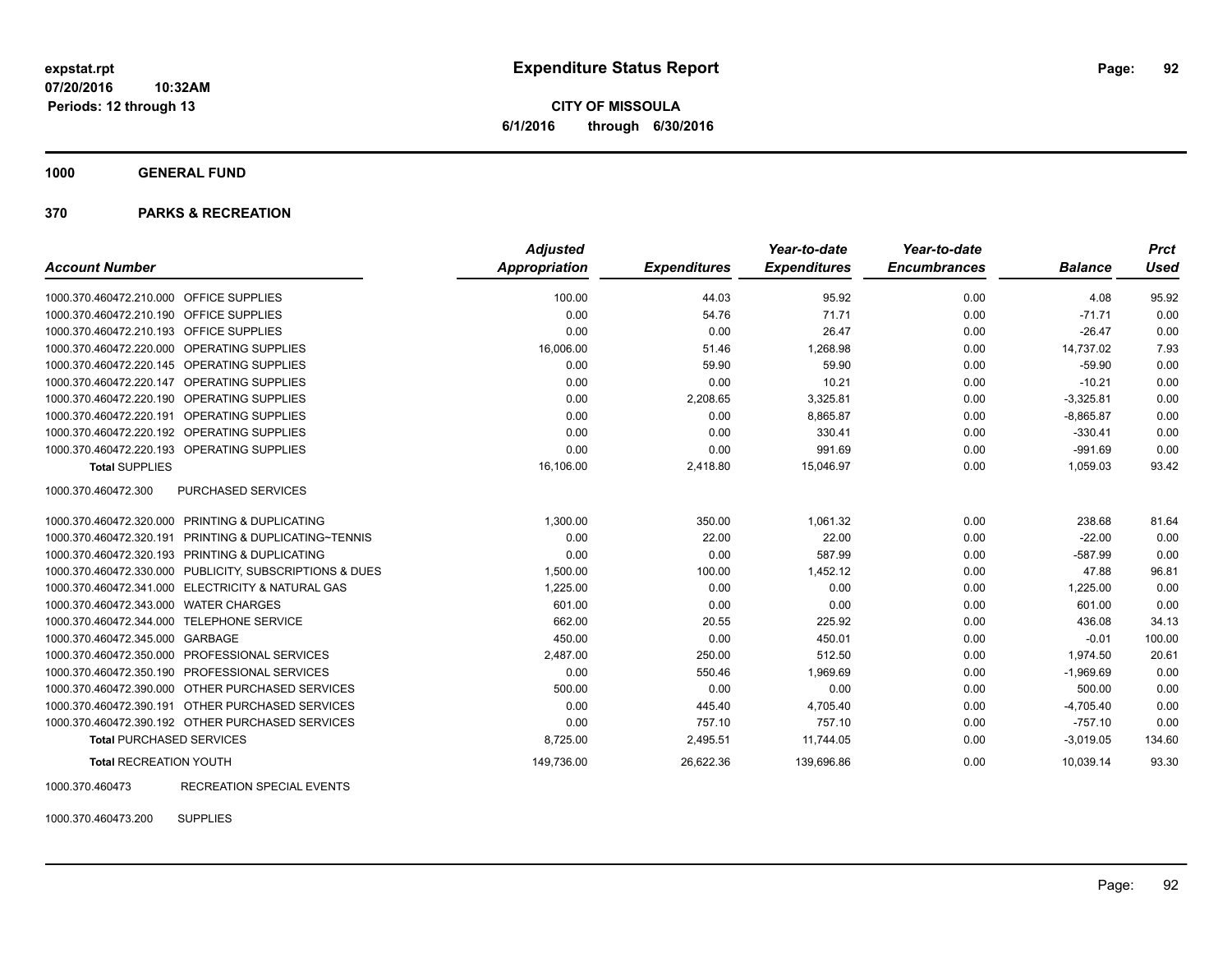**1000 GENERAL FUND**

|                                                         | <b>Adjusted</b> |                     | Year-to-date        | Year-to-date        |                | <b>Prct</b> |
|---------------------------------------------------------|-----------------|---------------------|---------------------|---------------------|----------------|-------------|
| <b>Account Number</b>                                   | Appropriation   | <b>Expenditures</b> | <b>Expenditures</b> | <b>Encumbrances</b> | <b>Balance</b> | <b>Used</b> |
| 1000.370.460473.220.000 OPERATING SUPPLIES              | 2,328.00        | 54.95               | 1,289.00            | 0.00                | 1,039.00       | 55.37       |
| 1000.370.460473.220.148 OPERATING SUPPLIES              | 0.00            | 0.00                | 90.48               | 0.00                | $-90.48$       | 0.00        |
| 1000.370.460473.220.193 OPERATING SUPPLIES              | 0.00            | 0.00                | 211.00              | 0.00                | $-211.00$      | 0.00        |
| <b>Total SUPPLIES</b>                                   | 2,328.00        | 54.95               | 1,590.48            | 0.00                | 737.52         | 68.32       |
| 1000.370.460473.300<br>PURCHASED SERVICES               |                 |                     |                     |                     |                |             |
| <b>Total PURCHASED SERVICES</b>                         | 0.00            | 0.00                | 0.00                | 0.00                | 0.00           | 0.00        |
| <b>Total RECREATION SPECIAL EVENTS</b>                  | 2,328.00        | 54.95               | 1,590.48            | 0.00                | 737.52         | 68.32       |
| 1000.370.460474<br><b>SPRAY DECKS</b>                   |                 |                     |                     |                     |                |             |
| 1000.370.460474.100<br>PERSONAL SERVICES                |                 |                     |                     |                     |                |             |
| 1000.370.460474.110.000 SALARIES AND WAGES              | 8,216.00        | $-8,216.00$         | $-8,216.00$         | 0.00                | 16,432.00      | 100.00      |
| 1000.370.460474.140.000 EMPLOYER CONTRIBUTIONS          | 1,149.00        | $-1,149.00$         | $-1,149.00$         | 0.00                | 2,298.00       | 100.00      |
| <b>Total PERSONAL SERVICES</b>                          | 9,365.00        | $-9,365.00$         | $-9.365.00$         | 0.00                | 18,730.00      | 0.00        |
| <b>SUPPLIES</b><br>1000.370.460474.200                  |                 |                     |                     |                     |                |             |
| 1000.370.460474.220.000 OPERATING SUPPLIES              | 1,535.00        | 0.00                | 0.00                | 0.00                | 1,535.00       | 0.00        |
| 1000.370.460474.230.000 REPAIR/MAINTENANCE              | 5,424.00        | 1,833.35            | 5,424.00            | 0.00                | 0.00           | 100.00      |
| <b>Total SUPPLIES</b>                                   | 6,959.00        | 1,833.35            | 5,424.00            | 0.00                | 1,535.00       | 77.94       |
| PURCHASED SERVICES<br>1000.370.460474.300               |                 |                     |                     |                     |                |             |
| 1000.370.460474.330.000 PUBLICITY, SUBSCRIPTIONS & DUES | 750.00          | 300.00              | 750.00              | 0.00                | 0.00           | 100.00      |
| 1000.370.460474.360.000 REPAIR & MAINTENANCE            | 2,050.00        | 1,685.00            | 1,685.00            | 0.00                | 365.00         | 82.20       |
| <b>Total PURCHASED SERVICES</b>                         | 2,800.00        | 1,985.00            | 2,435.00            | 0.00                | 365.00         | 86.96       |
| <b>CAPITAL OUTLAY</b><br>1000.370.460474.900            |                 |                     |                     |                     |                |             |
| <b>Total CAPITAL OUTLAY</b>                             | 0.00            | 0.00                | 0.00                | 0.00                | 0.00           | 0.00        |
| <b>Total SPRAY DECKS</b>                                | 19,124.00       | $-5,546.65$         | $-1,506.00$         | 0.00                | 20,630.00      | 0.00        |
| YOUTH DRUG<br>1000.370.460476                           |                 |                     |                     |                     |                |             |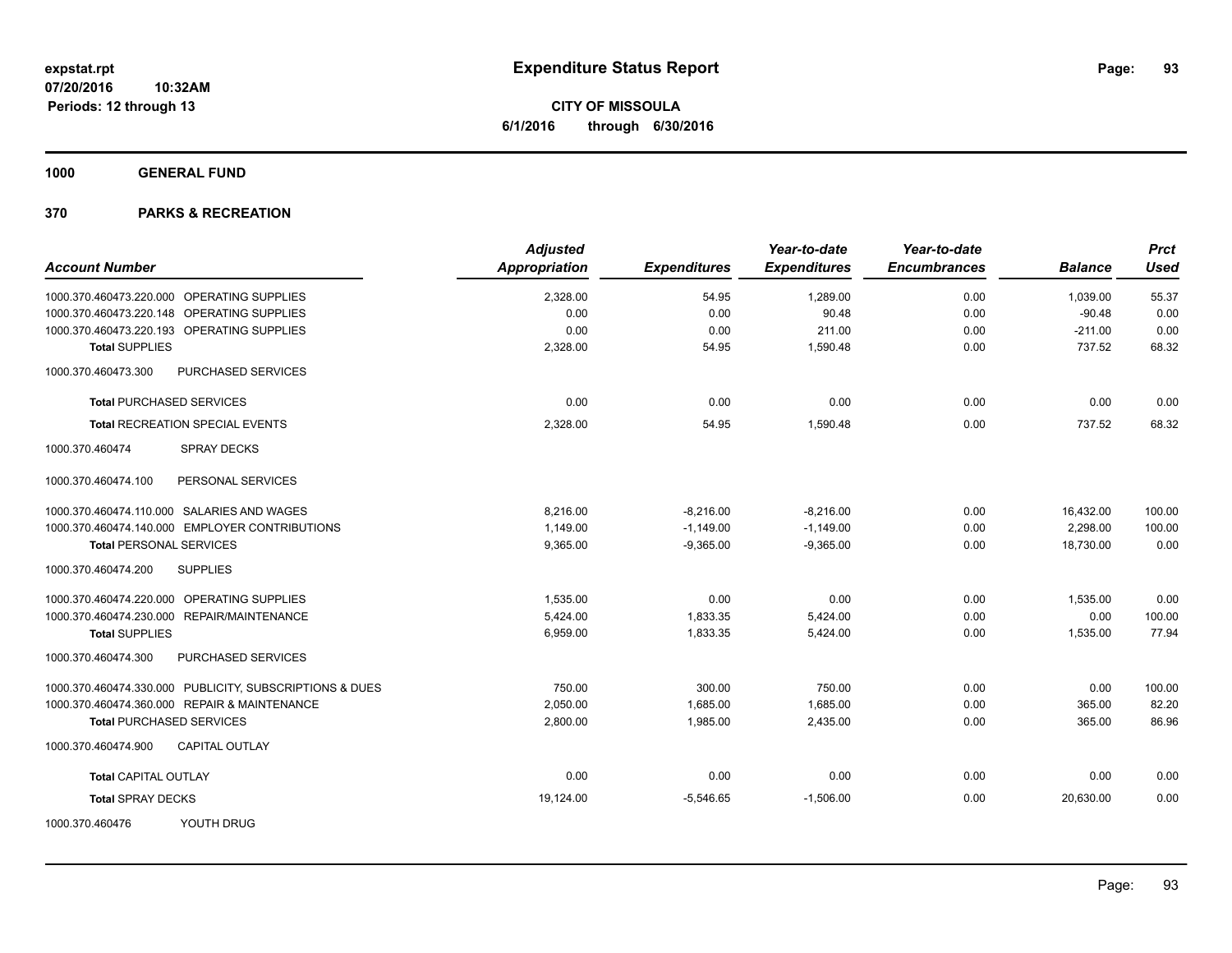**CITY OF MISSOULA 6/1/2016 through 6/30/2016**

**1000 GENERAL FUND**

|                                                         | <b>Adjusted</b>      |                     | Year-to-date        | Year-to-date        |                | <b>Prct</b> |
|---------------------------------------------------------|----------------------|---------------------|---------------------|---------------------|----------------|-------------|
| <b>Account Number</b>                                   | <b>Appropriation</b> | <b>Expenditures</b> | <b>Expenditures</b> | <b>Encumbrances</b> | <b>Balance</b> | <b>Used</b> |
| PERSONAL SERVICES<br>1000.370.460476.100                |                      |                     |                     |                     |                |             |
| 1000.370.460476.110.000 SALARIES AND WAGES              | 9,145.00             | 0.00                | 668.60              | 0.00                | 8,476.40       | 7.31        |
| 1000.370.460476.140.000 EMPLOYER CONTRIBUTIONS          | 1.279.00             | 0.00                | 93.48               | 0.00                | 1,185.52       | 7.31        |
| <b>Total PERSONAL SERVICES</b>                          | 10,424.00            | 0.00                | 762.08              | 0.00                | 9.661.92       | 7.31        |
| <b>SUPPLIES</b><br>1000.370.460476.200                  |                      |                     |                     |                     |                |             |
| 1000.370.460476.210.000 OFFICE SUPPLIES                 | 150.00               | 150.00              | 150.00              | 0.00                | 0.00           | 100.00      |
| 1000.370.460476.220.000 OPERATING SUPPLIES              | 2,200.00             | 0.00                | 14.95               | 0.00                | 2,185.05       | 0.68        |
| <b>Total SUPPLIES</b>                                   | 2,350.00             | 150.00              | 164.95              | 0.00                | 2,185.05       | 7.02        |
| PURCHASED SERVICES<br>1000.370.460476.300               |                      |                     |                     |                     |                |             |
| 1000.370.460476.320.000 PRINTING & DUPLICATING          | 250.00               | 0.00                | 49.40               | 0.00                | 200.60         | 19.76       |
| 1000.370.460476.330.000 PUBLICITY, SUBSCRIPTIONS & DUES | 100.00               | 0.00                | 100.00              | 0.00                | 0.00           | 100.00      |
| 1000.370.460476.350.000 PROFESSIONAL SERVICES           | 1,200.00             | 1,200.00            | 1,200.00            | 0.00                | 0.00           | 100.00      |
| 1000.370.460476.390.000 OTHER PURCHASED SERVICES        | 0.00                 | 0.00                | 166.25              | 0.00                | $-166.25$      | 0.00        |
| <b>Total PURCHASED SERVICES</b>                         | 1,550.00             | 1,200.00            | 1,515.65            | 0.00                | 34.35          | 97.78       |
| <b>Total YOUTH DRUG</b>                                 | 14,324.00            | 1,350.00            | 2,442.68            | 0.00                | 11,881.32      | 17.05       |
| <b>GRILL VAN</b><br>1000.370.460477                     |                      |                     |                     |                     |                |             |
| <b>SUPPLIES</b><br>1000.370.460477.200                  |                      |                     |                     |                     |                |             |
| 1000.370.460477.220.000 OPERATING SUPPLIES              | 12,754.00            | 1,081.89            | 7,559.49            | 0.00                | 5,194.51       | 59.27       |
| 1000.370.460477.230.000 REPAIR/MAINTENANCE              | 29,102.00            | 2,192.03            | 35,874.99           | 0.00                | $-6,772.99$    | 123.27      |
| <b>Total SUPPLIES</b>                                   | 41,856.00            | 3,273.92            | 43,434.48           | 0.00                | $-1,578.48$    | 103.77      |
| 1000.370.460477.300<br>PURCHASED SERVICES               |                      |                     |                     |                     |                |             |
| 1000.370.460477.350.000 PROFESSIONAL SERVICES           | 900.00               | 0.00                | 0.00                | 0.00                | 900.00         | 0.00        |
| 1000.370.460477.360.000 REPAIR & MAINTENANCE            | 5,228.00             | 390.41              | 7,791.74            | 0.00                | $-2,563.74$    | 149.04      |
| <b>Total PURCHASED SERVICES</b>                         | 6,128.00             | 390.41              | 7,791.74            | 0.00                | $-1,663.74$    | 127.15      |
| <b>Total GRILL VAN</b>                                  | 47,984.00            | 3,664.33            | 51,226.22           | 0.00                | $-3.242.22$    | 106.76      |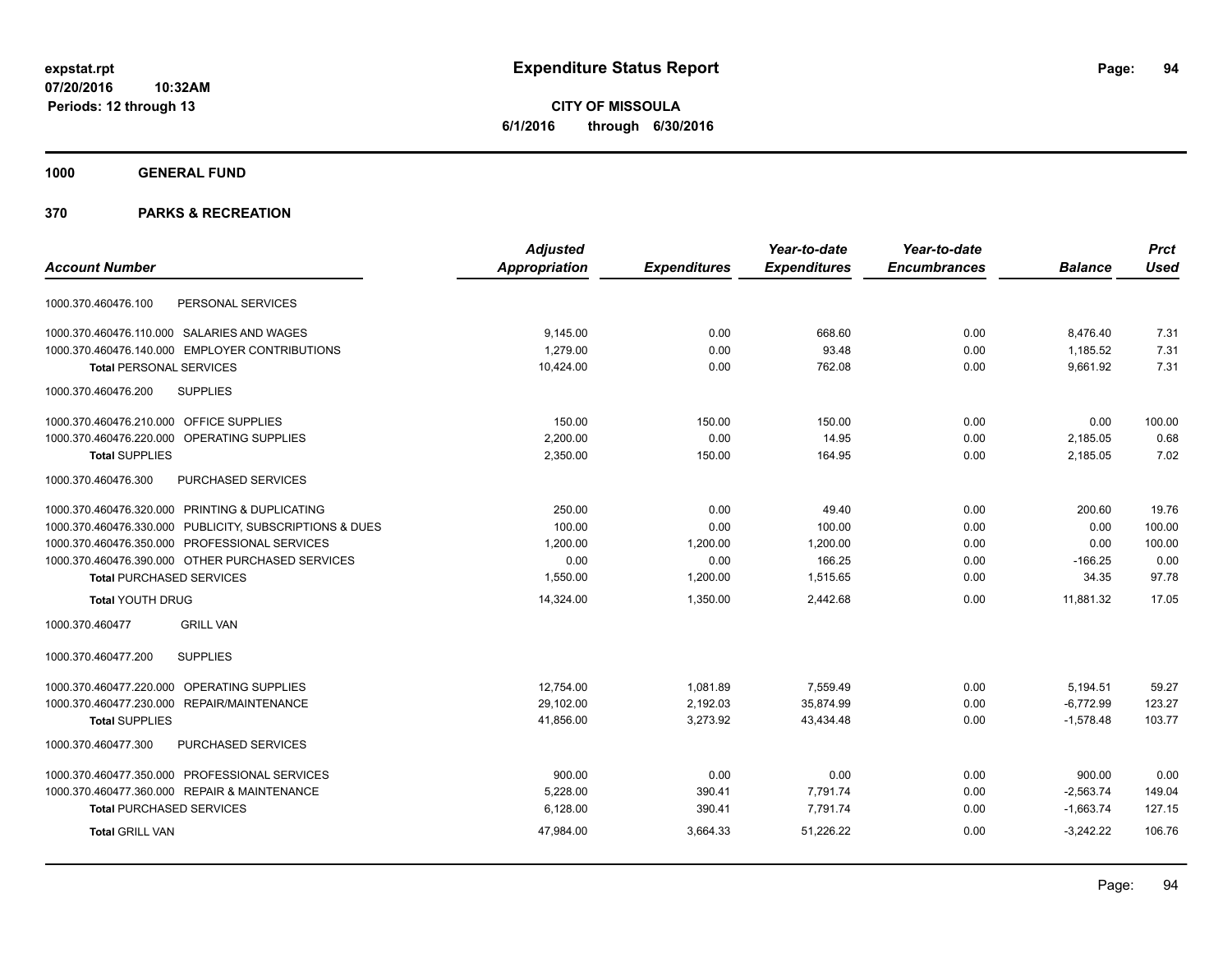**CITY OF MISSOULA 6/1/2016 through 6/30/2016**

**1000 GENERAL FUND**

| <b>Account Number</b>                         |                                                  | <b>Adjusted</b><br><b>Appropriation</b> | <b>Expenditures</b> | Year-to-date<br><b>Expenditures</b> | Year-to-date<br><b>Encumbrances</b> | <b>Balance</b> | <b>Prct</b><br><b>Used</b> |
|-----------------------------------------------|--------------------------------------------------|-----------------------------------------|---------------------|-------------------------------------|-------------------------------------|----------------|----------------------------|
| 1000.370.460484                               | <b>CONSERVATION LANDS MGMT</b>                   |                                         |                     |                                     |                                     |                |                            |
| 1000.370.460484.100                           | PERSONAL SERVICES                                |                                         |                     |                                     |                                     |                |                            |
| 1000.370.460484.110.000 SALARIES AND WAGES    |                                                  | 174,296.00                              | 26,681.92           | 173,460.67                          | 0.00                                | 835.33         | 99.52                      |
| 1000.370.460484.120.000 OVERTIME/TERMINATION  |                                                  | 1,750.00                                | 162.32              | 2,076.54                            | 0.00                                | $-326.54$      | 118.66                     |
|                                               | 1000.370.460484.140.000 EMPLOYER CONTRIBUTIONS   | 62,184.00                               | 10,018.19           | 72,070.11                           | 0.00                                | $-9,886.11$    | 115.90                     |
| <b>Total PERSONAL SERVICES</b>                |                                                  | 238,230.00                              | 36,862.43           | 247,607.32                          | 0.00                                | $-9,377.32$    | 103.94                     |
| 1000.370.460484.200                           | <b>SUPPLIES</b>                                  |                                         |                     |                                     |                                     |                |                            |
| 1000.370.460484.220.000 OPERATING SUPPLIES    |                                                  | 4,837.00                                | 931.48              | 5,460.51                            | 0.00                                | $-623.51$      | 112.89                     |
| 1000.370.460484.230.000                       | <b>REPAIR/MAINTENANCE</b>                        | 10,364.00                               | 49.92               | 3,452.21                            | 0.00                                | 6,911.79       | 33.31                      |
| <b>Total SUPPLIES</b>                         |                                                  | 15,201.00                               | 981.40              | 8,912.72                            | 0.00                                | 6,288.28       | 58.63                      |
| 1000.370.460484.300                           | PURCHASED SERVICES                               |                                         |                     |                                     |                                     |                |                            |
| 1000.370.460484.350.000 PROFESSIONAL SERVICES |                                                  | 3,984.00                                | 9,078.38            | 9,964.18                            | 0.00                                | $-5,980.18$    | 250.10                     |
|                                               | 1000.370.460484.390.000 OTHER PURCHASED SERVICES | 520.00                                  | 0.00                | 248.74                              | 0.00                                | 271.26         | 47.83                      |
| <b>Total PURCHASED SERVICES</b>               |                                                  | 4,504.00                                | 9,078.38            | 10,212.92                           | 0.00                                | $-5,708.92$    | 226.75                     |
| <b>Total CONSERVATION LANDS MGMT</b>          |                                                  | 257,935.00                              | 46,922.21           | 266,732.96                          | 0.00                                | $-8,797.96$    | 103.41                     |
| 1000.370.460485                               | <b>SAFETY &amp; TRAINING</b>                     |                                         |                     |                                     |                                     |                |                            |
| 1000.370.460485.200                           | <b>SUPPLIES</b>                                  |                                         |                     |                                     |                                     |                |                            |
| 1000.370.460485.220.000                       | <b>OPERATING SUPPLIES</b>                        | 5.980.00                                | 79.92               | 6.076.27                            | 0.00                                | $-96.27$       | 101.61                     |
| <b>Total SUPPLIES</b>                         |                                                  | 5,980.00                                | 79.92               | 6,076.27                            | 0.00                                | $-96.27$       | 101.61                     |
| 1000.370.460485.300                           | PURCHASED SERVICES                               |                                         |                     |                                     |                                     |                |                            |
| 1000.370.460485.310.000 COMMUNICATIONS        |                                                  | 50.00                                   | 0.00                | 4.59                                | 0.00                                | 45.41          | 9.18                       |
| 1000.370.460485.320.000                       | PRINTING & DUPLICATING                           | 50.00                                   | 0.00                | 34.73                               | 0.00                                | 15.27          | 69.46                      |
| 1000.370.460485.370.000                       | TRAVEL                                           | 3,744.00                                | 0.00                | 816.72                              | 0.00                                | 2,927.28       | 21.81                      |
| 1000.370.460485.380.000 TRAINING              |                                                  | 2,936.00                                | 0.00                | 3,540.00                            | 0.00                                | $-604.00$      | 120.57                     |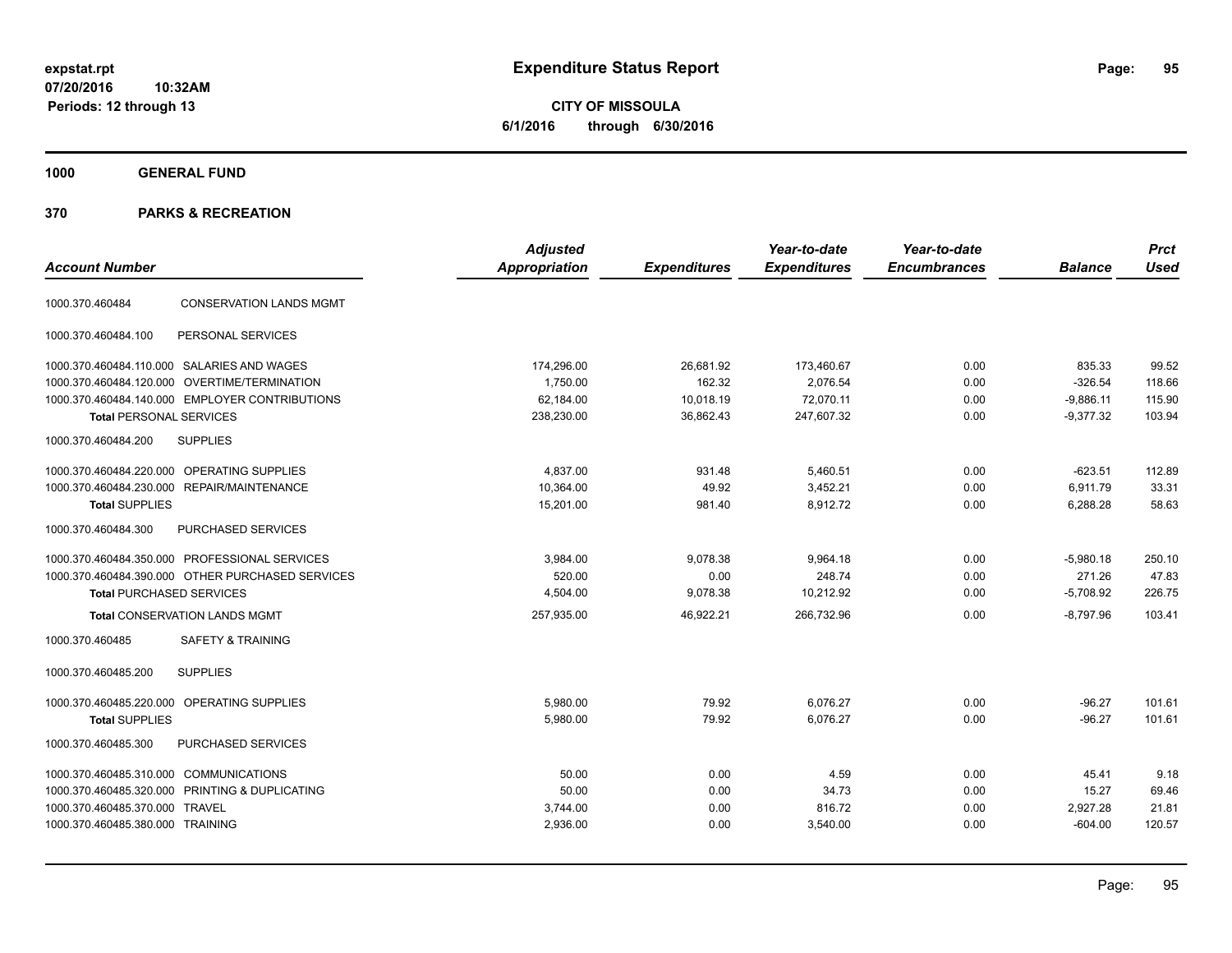**Periods: 12 through 13**

**CITY OF MISSOULA 6/1/2016 through 6/30/2016**

**1000 GENERAL FUND**

## **370 PARKS & RECREATION**

**10:32AM**

| <b>Account Number</b>              |                                                | <b>Adjusted</b><br><b>Appropriation</b> | <b>Expenditures</b> | Year-to-date<br><b>Expenditures</b> | Year-to-date<br><b>Encumbrances</b> | <b>Balance</b> | <b>Prct</b><br><b>Used</b> |
|------------------------------------|------------------------------------------------|-----------------------------------------|---------------------|-------------------------------------|-------------------------------------|----------------|----------------------------|
|                                    | <b>Total PURCHASED SERVICES</b>                | 6,780.00                                | 0.00                | 4,396.04                            | 0.00                                | 2,383.96       | 64.84                      |
| <b>Total SAFETY &amp; TRAINING</b> |                                                | 12,760.00                               | 79.92               | 10,472.31                           | 0.00                                | 2,287.69       | 82.07                      |
| 1000.370.460490                    | <b>CURRENTS POOL EXPENSES</b>                  |                                         |                     |                                     |                                     |                |                            |
| 1000.370.460490.200                | <b>SUPPLIES</b>                                |                                         |                     |                                     |                                     |                |                            |
|                                    | Total CURRENTS POOL EXPENSES                   | 0.00                                    | 0.00                | 0.00                                | 0.00                                | 0.00           | 0.00                       |
| 1000.370.460500                    | PARK MAINTENANCE CONTRACTS                     |                                         |                     |                                     |                                     |                |                            |
| 1000.370.460500.200                | <b>SUPPLIES</b>                                |                                         |                     |                                     |                                     |                |                            |
|                                    | 1000.370.460500.220.000 OPERATING SUPPLIES     | 6,540.00                                | 0.00                | 0.00                                | 0.00                                | 6,540.00       | 0.00                       |
|                                    | 1000.370.460500.230.000 REPAIR/MAINTENANCE     | 3,939.00                                | 0.00                | 1,010.80                            | 0.00                                | 2,928.20       | 25.66                      |
| <b>Total SUPPLIES</b>              |                                                | 10,479.00                               | 0.00                | 1,010.80                            | 0.00                                | 9,468.20       | 9.65                       |
| 1000.370.460500.300                | PURCHASED SERVICES                             |                                         |                     |                                     |                                     |                |                            |
|                                    | <b>Total PURCHASED SERVICES</b>                | 0.00                                    | 0.00                | 0.00                                | 0.00                                | 0.00           | 0.00                       |
|                                    | <b>Total PARK MAINTENANCE CONTRACTS</b>        | 10.479.00                               | 0.00                | 1.010.80                            | 0.00                                | 9,468.20       | 9.65                       |
| 1000.370.460501                    | PARK MAINTENANCE ROUTINE                       |                                         |                     |                                     |                                     |                |                            |
| 1000.370.460501.100                | PERSONAL SERVICES                              |                                         |                     |                                     |                                     |                |                            |
|                                    | 1000.370.460501.110.000 SALARIES AND WAGES     | 646,992.00                              | 109,749.16          | 619,523.64                          | 0.00                                | 27,468.36      | 95.75                      |
|                                    | 1000.370.460501.120.000 OVERTIME/TERMINATION   | 2,100.00                                | 176.54              | 2.740.77                            | 0.00                                | $-640.77$      | 130.51                     |
|                                    | 1000.370.460501.140.000 EMPLOYER CONTRIBUTIONS | 234,259.00                              | 34,809.37           | 249,635.63                          | 0.00                                | $-15,376.63$   | 106.56                     |
| <b>Total PERSONAL SERVICES</b>     |                                                | 883.351.00                              | 144.735.07          | 871.900.04                          | 0.00                                | 11.450.96      | 98.70                      |
| 1000.370.460501.200                | <b>SUPPLIES</b>                                |                                         |                     |                                     |                                     |                |                            |
|                                    | 1000.370.460501.220.000 OPERATING SUPPLIES     | 1,579.00                                | 4,658.60            | 4,783.45                            | 0.00                                | $-3,204.45$    | 302.94                     |
|                                    | 1000.370.460501.230.000 REPAIR/MAINTENANCE     | 5,275.00                                | 10,392.72           | 10,969.01                           | 0.00                                | $-5,694.01$    | 207.94                     |
| 1000.370.460501.231.000 GASOLINE   |                                                | 79,836.00                               | 0.00                | 39,708.57                           | 0.00                                | 40,127.43      | 49.74                      |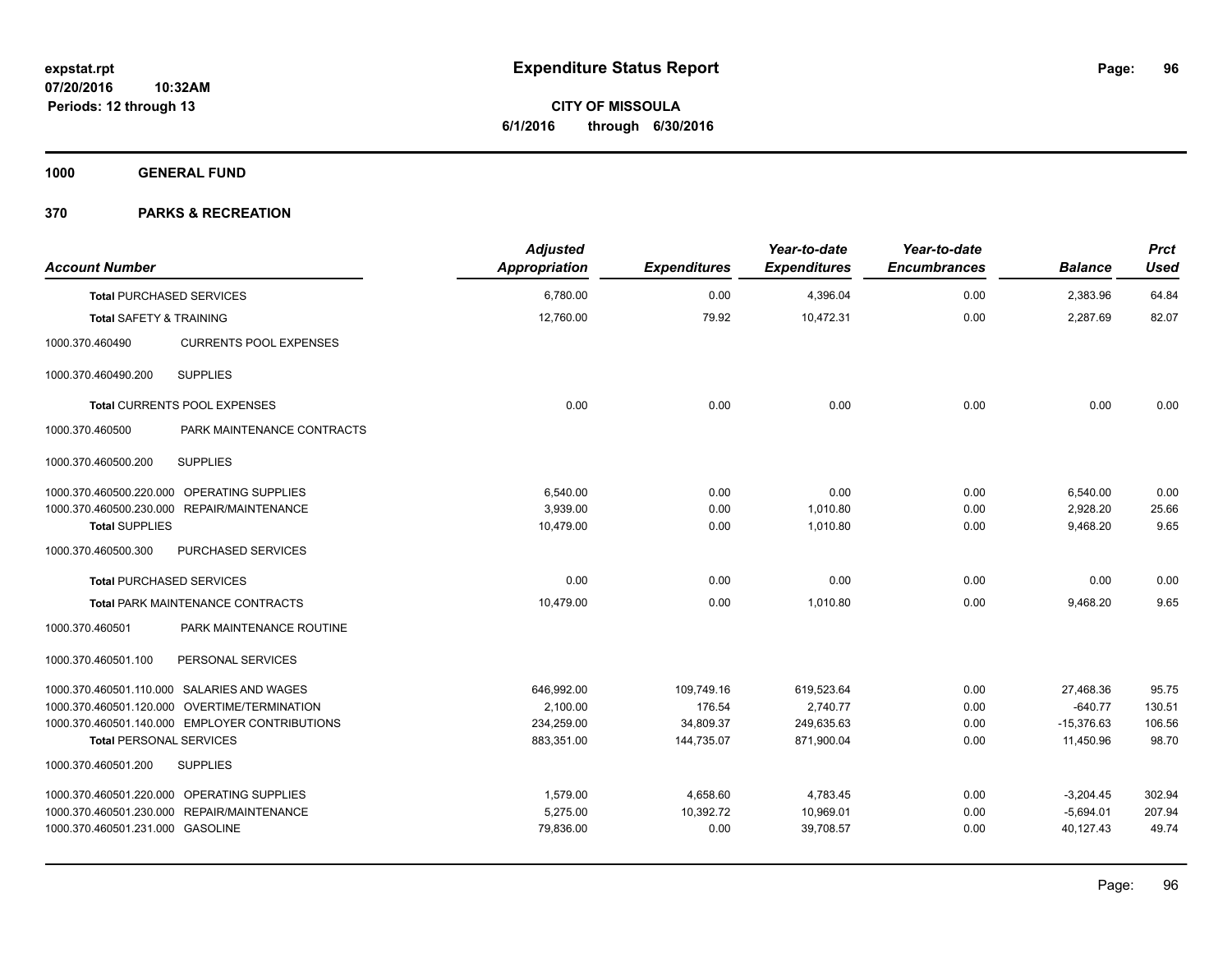**CITY OF MISSOULA 6/1/2016 through 6/30/2016**

**1000 GENERAL FUND**

| <b>Account Number</b>                 |                                                   | <b>Adjusted</b><br>Appropriation | <b>Expenditures</b> | Year-to-date<br><b>Expenditures</b> | Year-to-date<br><b>Encumbrances</b> | <b>Balance</b> | <b>Prct</b><br><b>Used</b> |
|---------------------------------------|---------------------------------------------------|----------------------------------|---------------------|-------------------------------------|-------------------------------------|----------------|----------------------------|
| <b>Total SUPPLIES</b>                 |                                                   | 86,690.00                        | 15,051.32           | 55,461.03                           | 0.00                                | 31,228.97      | 63.98                      |
| 1000.370.460501.300                   | PURCHASED SERVICES                                |                                  |                     |                                     |                                     |                |                            |
|                                       | 1000.370.460501.341.000 ELECTRICITY & NATURAL GAS | 89,012.00                        | 17, 157.37          | 66,638.67                           | 0.00                                | 22,373.33      | 74.86                      |
| 1000.370.460501.343.000 WATER CHARGES |                                                   | 152,803.00                       | 22,351.82           | 166,442.17                          | 0.00                                | $-13,639.17$   | 108.93                     |
| 1000.370.460501.345.000 GARBAGE       |                                                   | 27,833.00                        | 3,680.09            | 37,914.11                           | 0.00                                | $-10,081.11$   | 136.22                     |
|                                       | 1000.370.460501.350.000 PROFESSIONAL SERVICES     | 2,347.00                         | 362.43              | 5,826.89                            | 0.00                                | $-3.479.89$    | 248.27                     |
|                                       | 1000.370.460501.360.000 REPAIR & MAINTENANCE      | 3,183.00                         | 262.00              | 7,734.00                            | 0.00                                | $-4,551.00$    | 242.98                     |
| <b>Total PURCHASED SERVICES</b>       |                                                   | 275,178.00                       | 43,813.71           | 284,555.84                          | 0.00                                | $-9,377.84$    | 103.41                     |
| 1000.370.460501.800                   | OTHER OBJECTS                                     |                                  |                     |                                     |                                     |                |                            |
| <b>Total OTHER OBJECTS</b>            |                                                   | 0.00                             | 0.00                | 0.00                                | 0.00                                | 0.00           | 0.00                       |
|                                       | Total PARK MAINTENANCE ROUTINE                    | 1,245,219.00                     | 203,600.10          | 1,211,916.91                        | 0.00                                | 33,302.09      | 97.33                      |
| 1000.370.460502                       | <b>HICKORY FACILITY MAINTENANCE</b>               |                                  |                     |                                     |                                     |                |                            |
| 1000.370.460502.100                   | PERSONAL SERVICES                                 |                                  |                     |                                     |                                     |                |                            |
| <b>Total PERSONAL SERVICES</b>        |                                                   | 0.00                             | 0.00                | 0.00                                | 0.00                                | 0.00           | 0.00                       |
| 1000.370.460502.200                   | <b>SUPPLIES</b>                                   |                                  |                     |                                     |                                     |                |                            |
|                                       | 1000.370.460502.220.000 OPERATING SUPPLIES        | 3,200.00                         | 489.00              | 2,361.88                            | 0.00                                | 838.12         | 73.81                      |
|                                       | 1000.370.460502.230.000 REPAIR/MAINTENANCE        | 1,500.00                         | 0.00                | 331.56                              | 0.00                                | 1,168.44       | 22.10                      |
| <b>Total SUPPLIES</b>                 |                                                   | 4,700.00                         | 489.00              | 2,693.44                            | 0.00                                | 2,006.56       | 57.31                      |
| 1000.370.460502.300                   | PURCHASED SERVICES                                |                                  |                     |                                     |                                     |                |                            |
|                                       | 1000.370.460502.350.000 PROFESSIONAL SERVICES     | 2,080.00                         | 0.00                | 2,482.00                            | 0.00                                | $-402.00$      | 119.33                     |
|                                       | 1000.370.460502.360.000 REPAIR & MAINTENANCE      | 6,000.00                         | 0.00                | 4,730.90                            | 0.00                                | 1,269.10       | 78.85                      |
| <b>Total PURCHASED SERVICES</b>       |                                                   | 8,080.00                         | 0.00                | 7,212.90                            | 0.00                                | 867.10         | 89.27                      |
|                                       | <b>Total HICKORY FACILITY MAINTENANCE</b>         | 12,780.00                        | 489.00              | 9,906.34                            | 0.00                                | 2,873.66       | 77.51                      |
| 1000.370.460503                       | SPORTS FACILITIES MAINTENANCE                     |                                  |                     |                                     |                                     |                |                            |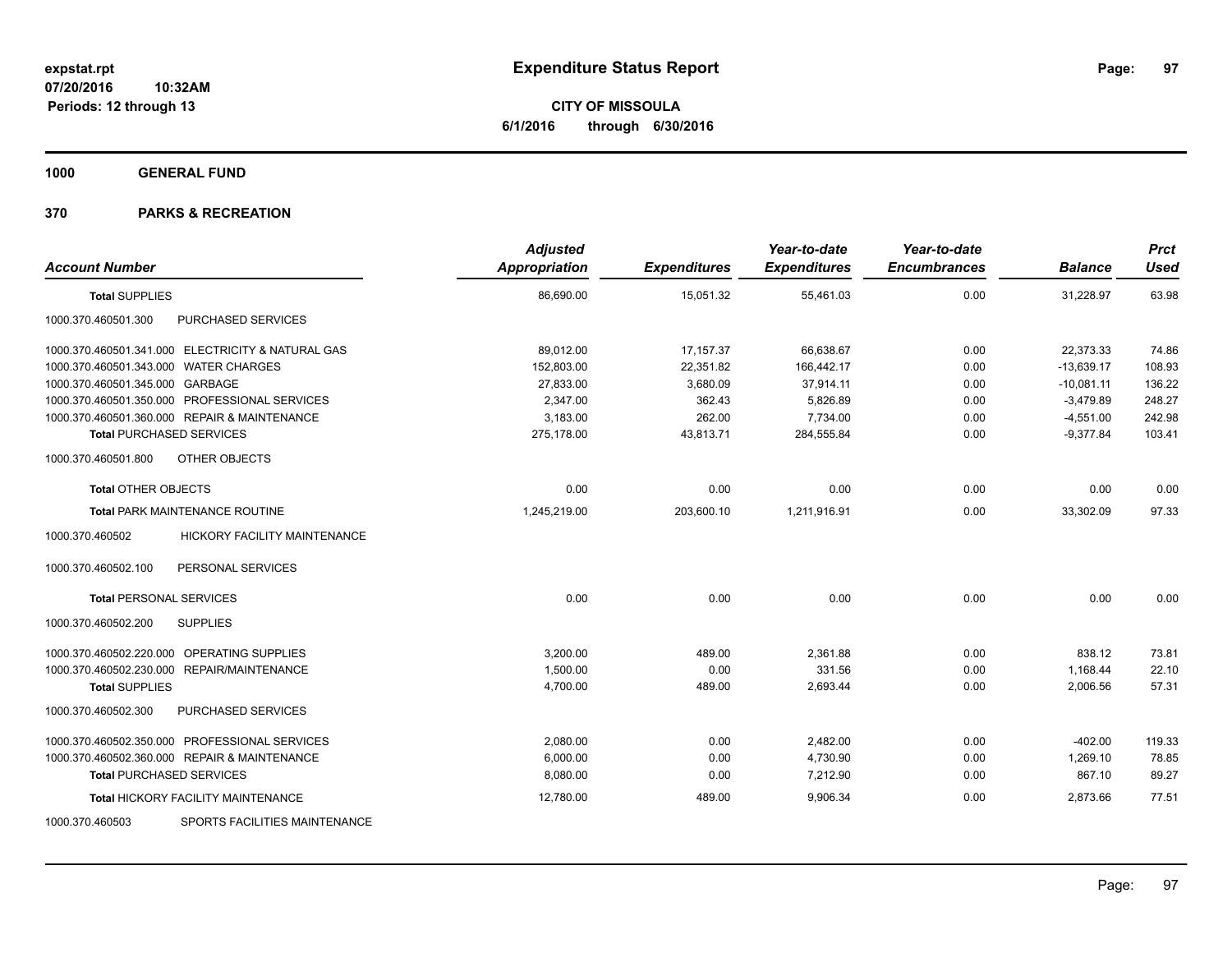**CITY OF MISSOULA 6/1/2016 through 6/30/2016**

**1000 GENERAL FUND**

| <b>Account Number</b> |                                                | <b>Adjusted</b><br><b>Appropriation</b> | <b>Expenditures</b> | Year-to-date<br><b>Expenditures</b> | Year-to-date<br><b>Encumbrances</b> | <b>Balance</b> | <b>Prct</b><br><b>Used</b> |
|-----------------------|------------------------------------------------|-----------------------------------------|---------------------|-------------------------------------|-------------------------------------|----------------|----------------------------|
|                       |                                                |                                         |                     |                                     |                                     |                |                            |
| 1000.370.460503.100   | PERSONAL SERVICES                              |                                         |                     |                                     |                                     |                |                            |
|                       | 1000.370.460503.110.000 SALARIES AND WAGES     | 66,973.00                               | 7,794.00            | 68,530.54                           | 0.00                                | $-1,557.54$    | 102.33                     |
|                       | 1000.370.460503.120.000 OVERTIME/TERMINATION   | 0.00                                    | 0.00                | 198.03                              | 0.00                                | $-198.03$      | 0.00                       |
|                       | 1000.370.460503.140.000 EMPLOYER CONTRIBUTIONS | 24.172.00                               | $-559.93$           | 23,538.08                           | 0.00                                | 633.92         | 97.38                      |
|                       | <b>Total PERSONAL SERVICES</b>                 | 91,145.00                               | 7,234.07            | 92,266.65                           | 0.00                                | $-1,121.65$    | 101.23                     |
| 1000.370.460503.200   | <b>SUPPLIES</b>                                |                                         |                     |                                     |                                     |                |                            |
|                       | 1000.370.460503.220.000 OPERATING SUPPLIES     | 10.211.00                               | 0.00                | 20,139.79                           | 0.00                                | $-9,928.79$    | 197.24                     |
|                       | 1000.370.460503.230.000 REPAIR/MAINTENANCE     | 12,464.00                               | 492.00              | 1,443.58                            | 0.00                                | 11.020.42      | 11.58                      |
| <b>Total SUPPLIES</b> |                                                | 22,675.00                               | 492.00              | 21,583.37                           | 0.00                                | 1,091.63       | 95.19                      |
| 1000.370.460503.300   | PURCHASED SERVICES                             |                                         |                     |                                     |                                     |                |                            |
|                       | <b>Total PURCHASED SERVICES</b>                | 0.00                                    | 0.00                | 0.00                                | 0.00                                | 0.00           | 0.00                       |
|                       | Total SPORTS FACILITIES MAINTENANCE            | 113,820.00                              | 7,726.07            | 113,850.02                          | 0.00                                | $-30.02$       | 100.03                     |
| 1000.370.460504       | PARK SPECIAL DISTRICTS                         |                                         |                     |                                     |                                     |                |                            |
| 1000.370.460504.100   | PERSONAL SERVICES                              |                                         |                     |                                     |                                     |                |                            |
|                       | <b>Total PERSONAL SERVICES</b>                 | 0.00                                    | 0.00                | 0.00                                | 0.00                                | 0.00           | 0.00                       |
| 1000.370.460504.200   | <b>SUPPLIES</b>                                |                                         |                     |                                     |                                     |                |                            |
| <b>Total SUPPLIES</b> |                                                | 0.00                                    | 0.00                | 0.00                                | 0.00                                | 0.00           | 0.00                       |
| 1000.370.460504.300   | PURCHASED SERVICES                             |                                         |                     |                                     |                                     |                |                            |
|                       | <b>Total PARK SPECIAL DISTRICTS</b>            | 0.00                                    | 0.00                | 0.00                                | 0.00                                | 0.00           | 0.00                       |
|                       | <b>Total PARKS &amp; RECREATION</b>            | 3,766,852.00                            | 587,282.04          | 3,585,976.60                        | 0.00                                | 180,875.40     | 95.20                      |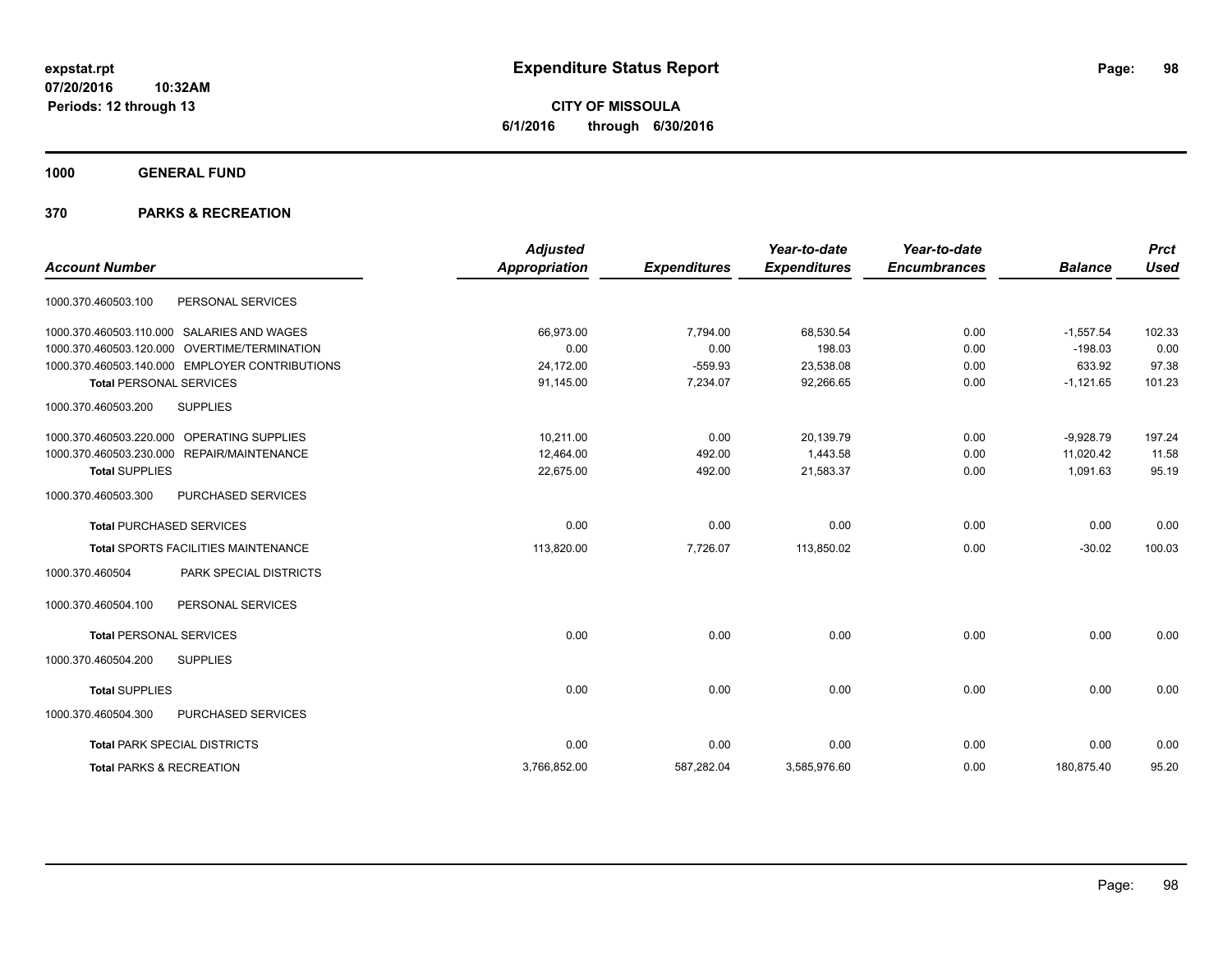**CITY OF MISSOULA 6/1/2016 through 6/30/2016**

**1000 GENERAL FUND**

| <b>Account Number</b> |                                          | <b>Adjusted</b><br>Appropriation | <b>Expenditures</b> | Year-to-date<br><b>Expenditures</b> | Year-to-date<br><b>Encumbrances</b> | <b>Balance</b> | <b>Prct</b><br><b>Used</b> |
|-----------------------|------------------------------------------|----------------------------------|---------------------|-------------------------------------|-------------------------------------|----------------|----------------------------|
| 1000.390.410000       | <b>GENERAL GOVERNMENT</b>                |                                  |                     |                                     |                                     |                |                            |
| 1000.390.410000.200   | <b>SUPPLIES</b>                          |                                  |                     |                                     |                                     |                |                            |
|                       | <b>Total GENERAL GOVERNMENT</b>          | 0.00                             | 0.00                | 0.00                                | 0.00                                | 0.00           | 0.00                       |
| 1000.390.410123       | <b>LEGISLATIVE PROGRAM</b>               |                                  |                     |                                     |                                     |                |                            |
| 1000.390.410123.300   | PURCHASED SERVICES                       |                                  |                     |                                     |                                     |                |                            |
|                       | <b>Total LEGISLATIVE PROGRAM</b>         | 0.00                             | 0.00                | 0.00                                | 0.00                                | 0.00           | 0.00                       |
| 1000.390.410230       | WORK COMP CONSULTANT                     |                                  |                     |                                     |                                     |                |                            |
| 1000.390.410230.100   | PERSONAL SERVICES                        |                                  |                     |                                     |                                     |                |                            |
|                       | <b>Total PERSONAL SERVICES</b>           | 0.00                             | 0.00                | 0.00                                | 0.00                                | 0.00           | 0.00                       |
| 1000.390.410230.300   | PURCHASED SERVICES                       |                                  |                     |                                     |                                     |                |                            |
|                       | Total WORK COMP CONSULTANT               | 0.00                             | 0.00                | 0.00                                | 0.00                                | 0.00           | 0.00                       |
| 1000.390.410360       | COMMUNITY DISPUTE RESOLUTION             |                                  |                     |                                     |                                     |                |                            |
| 1000.390.410360.700   | <b>GRANTS &amp; CONTRIBUTIONS</b>        |                                  |                     |                                     |                                     |                |                            |
|                       | Total COMMUNITY DISPUTE RESOLUTION       | 0.00                             | 0.00                | 0.00                                | 0.00                                | 0.00           | 0.00                       |
| 1000.390.410371       | SEXUAL ASSUALT PREVENTION CAMPAIGN       |                                  |                     |                                     |                                     |                |                            |
| 1000.390.410371.300   | PURCHASED SERVICES                       |                                  |                     |                                     |                                     |                |                            |
|                       | Total SEXUAL ASSUALT PREVENTION CAMPAIGN | 0.00                             | 0.00                | 0.00                                | 0.00                                | 0.00           | 0.00                       |
| 1000.390.410550       | <b>ACCOUNTING</b>                        |                                  |                     |                                     |                                     |                |                            |
| 1000.390.410550.500   | <b>FIXED CHARGES</b>                     |                                  |                     |                                     |                                     |                |                            |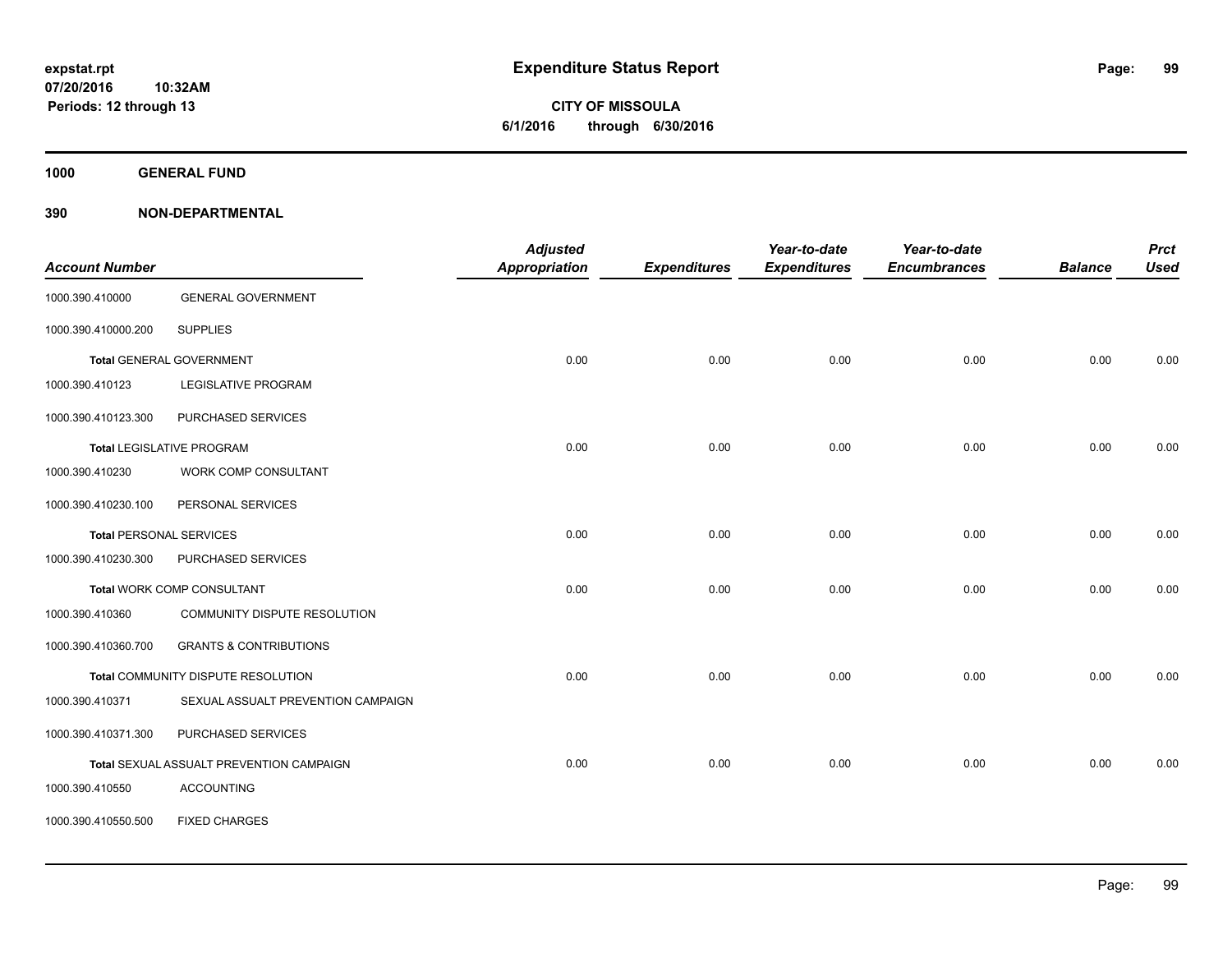**1000 GENERAL FUND**

|                                        |                                                    | <b>Adjusted</b>      |                     | Year-to-date        | Year-to-date        |                | <b>Prct</b> |
|----------------------------------------|----------------------------------------------------|----------------------|---------------------|---------------------|---------------------|----------------|-------------|
| <b>Account Number</b>                  |                                                    | <b>Appropriation</b> | <b>Expenditures</b> | <b>Expenditures</b> | <b>Encumbrances</b> | <b>Balance</b> | <b>Used</b> |
|                                        | 1000.390.410550.500.000 FIXED CHARGES-MISC         | 0.00                 | 0.00                | $-16,049.36$        | 0.00                | 16,049.36      | 0.00        |
| <b>Total ACCOUNTING</b>                |                                                    | 0.00                 | 0.00                | $-16,049.36$        | 0.00                | 16,049.36      | 0.00        |
| 1000.390.410551                        | RESERVE FOR SALARY INCREASES                       |                      |                     |                     |                     |                |             |
| 1000.390.410551.100                    | PERSONAL SERVICES                                  |                      |                     |                     |                     |                |             |
| 1000.390.410551.110.000 SALARY RESERVE |                                                    | 80,923.00            | 0.00                | 0.00                | 0.00                | 80,923.00      | 0.00        |
| 1000.390.410551.130.000 OTHER          |                                                    | 12,000.00            | 0.00                | 0.00                | 0.00                | 12,000.00      | 0.00        |
|                                        | 1000.390.410551.140.000 EMPLOYER CONTRIBUTIONS     | $-104,213.00$        | $-4.80$             | $-926.44$           | 0.00                | $-103,286.56$  | 0.89        |
|                                        | Total RESERVE FOR SALARY INCREASES                 | $-11,290.00$         | $-4.80$             | $-926.44$           | 0.00                | $-10,363.56$   | 8.21        |
| 1000.390.411000                        | <b>MRTMA</b>                                       |                      |                     |                     |                     |                |             |
| 1000.390.411000.700                    | <b>GRANTS &amp; CONTRIBUTIONS</b>                  |                      |                     |                     |                     |                |             |
| <b>Total MRTMA</b>                     |                                                    | 0.00                 | 0.00                | 0.00                | 0.00                | 0.00           | 0.00        |
| 1000.390.411030                        | <b>PLANNING</b>                                    |                      |                     |                     |                     |                |             |
| 1000.390.411030.300                    | <b>PURCHASED SERVICES</b>                          |                      |                     |                     |                     |                |             |
|                                        | 1000.390.411030.390.000 OTHER PURCHASED SERVICES   | 0.00                 | 0.00                | 8,590.38            | 0.00                | $-8,590.38$    | 0.00        |
| <b>Total PLANNING</b>                  |                                                    | 0.00                 | 0.00                | 8,590.38            | 0.00                | $-8,590.38$    | 0.00        |
| 1000.390.411031                        | PLANNING SUBSIDY                                   |                      |                     |                     |                     |                |             |
| 1000.390.411031.800                    | OTHER OBJECTS                                      |                      |                     |                     |                     |                |             |
| <b>Total PLANNING SUBSIDY</b>          |                                                    | 0.00                 | 0.00                | 0.00                | 0.00                | 0.00           | 0.00        |
| 1000.390.411071                        | MOUNTAIN LINE SUBSIDY                              |                      |                     |                     |                     |                |             |
| 1000.390.411071.700                    | <b>GRANTS &amp; CONTRIBUTIONS</b>                  |                      |                     |                     |                     |                |             |
|                                        | 1000.390.411071.700.000 MOUNTAIN LINE FARE SUBSIDY | 100,000.00           | 0.00                | 50,000.00           | 0.00                | 50,000.00      | 50.00       |
|                                        |                                                    |                      |                     |                     |                     |                |             |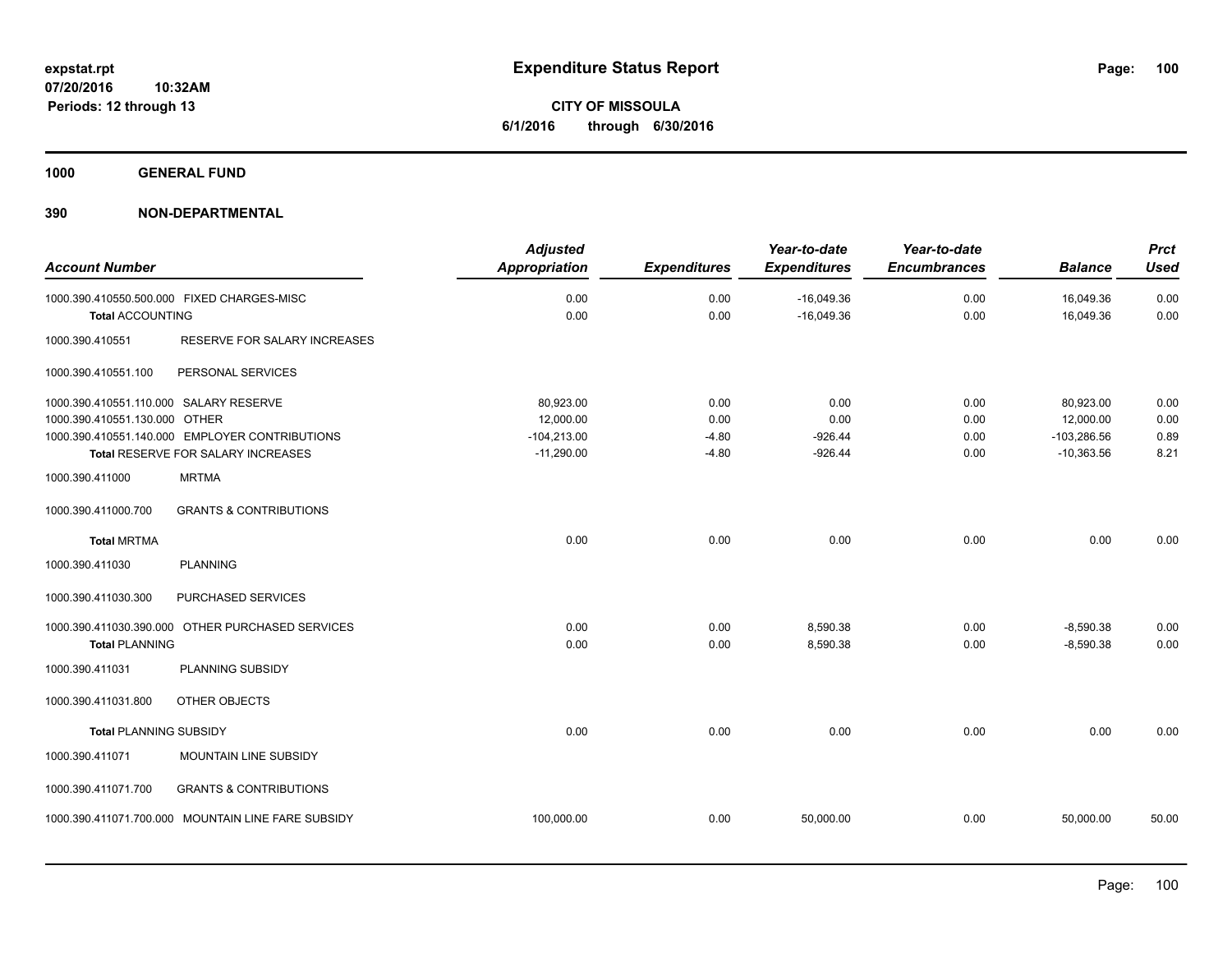**1000 GENERAL FUND**

| <b>Account Number</b>          |                                              | <b>Adjusted</b><br><b>Appropriation</b> | <b>Expenditures</b> | Year-to-date<br><b>Expenditures</b> | Year-to-date<br><b>Encumbrances</b> | <b>Balance</b> | <b>Prct</b><br><b>Used</b> |
|--------------------------------|----------------------------------------------|-----------------------------------------|---------------------|-------------------------------------|-------------------------------------|----------------|----------------------------|
|                                | <b>Total MOUNTAIN LINE SUBSIDY</b>           | 100,000.00                              | 0.00                | 50,000.00                           | 0.00                                | 50,000.00      | 50.00                      |
| 1000.390.411080                | <b>MIM MDT</b>                               |                                         |                     |                                     |                                     |                |                            |
| 1000.390.411080.700            | <b>GRANTS &amp; CONTRIBUTIONS</b>            |                                         |                     |                                     |                                     |                |                            |
|                                | Total GRANTS & CONTRIBUTIONS                 | 0.00                                    | 0.00                | 0.00                                | 0.00                                | 0.00           | 0.00                       |
| 1000.390.411080.800            | OTHER OBJECTS                                |                                         |                     |                                     |                                     |                |                            |
| <b>Total MIM MDT</b>           |                                              | 0.00                                    | 0.00                | 0.00                                | 0.00                                | 0.00           | 0.00                       |
| 1000.390.411240                | CITY HALL POLICE RESTROOMS                   |                                         |                     |                                     |                                     |                |                            |
| 1000.390.411240.400            | <b>BUILDING MATERIALS</b>                    |                                         |                     |                                     |                                     |                |                            |
|                                | Total CITY HALL POLICE RESTROOMS             | 0.00                                    | 0.00                | 0.00                                | 0.00                                | 0.00           | 0.00                       |
| 1000.390.411802                | <b>VOLUNTEER MISSOULA</b>                    |                                         |                     |                                     |                                     |                |                            |
| 1000.390.411802.700            | <b>GRANTS &amp; CONTRIBUTIONS</b>            |                                         |                     |                                     |                                     |                |                            |
|                                | 1000.390.411802.700.000 VOLUNTEER MISSOULA   | 10.000.00                               | 0.00                | 10,000.00                           | 0.00                                | 0.00           | 100.00                     |
|                                | Total VOLUNTEER MISSOULA                     | 10,000.00                               | 0.00                | 10,000.00                           | 0.00                                | 0.00           | 100.00                     |
| 1000.390.411810                | <b>TERMINATION PAY</b>                       |                                         |                     |                                     |                                     |                |                            |
| 1000.390.411810.100            | PERSONAL SERVICES                            |                                         |                     |                                     |                                     |                |                            |
|                                | 1000.390.411810.120.000 OVERTIME/TERMINATION | 25,000.00                               | 0.00                | 0.00                                | 0.00                                | 25,000.00      | 0.00                       |
| <b>Total PERSONAL SERVICES</b> |                                              | 25,000.00                               | 0.00                | 0.00                                | 0.00                                | 25,000.00      | 0.00                       |
| 1000.390.411810.300            | PURCHASED SERVICES                           |                                         |                     |                                     |                                     |                |                            |
|                                | <b>Total PURCHASED SERVICES</b>              | 0.00                                    | 0.00                | 0.00                                | 0.00                                | 0.00           | 0.00                       |
| <b>Total TERMINATION PAY</b>   |                                              | 25,000.00                               | 0.00                | 0.00                                | 0.00                                | 25,000.00      | 0.00                       |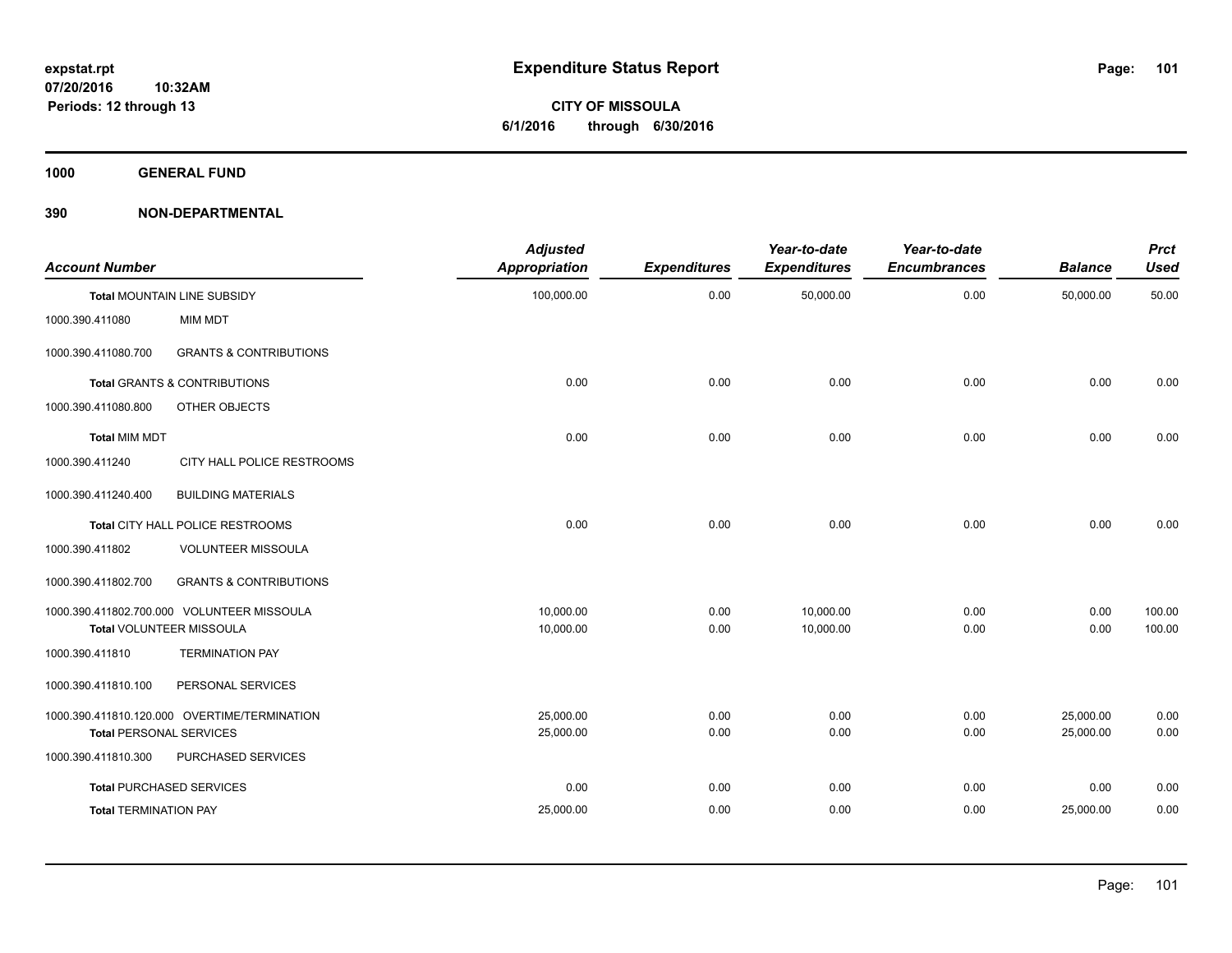**CITY OF MISSOULA 6/1/2016 through 6/30/2016**

**1000 GENERAL FUND**

|                                        |                                                                                                | <b>Adjusted</b>          |                      | Year-to-date             | Year-to-date        |                        | <b>Prct</b>      |
|----------------------------------------|------------------------------------------------------------------------------------------------|--------------------------|----------------------|--------------------------|---------------------|------------------------|------------------|
| <b>Account Number</b>                  |                                                                                                | <b>Appropriation</b>     | <b>Expenditures</b>  | <b>Expenditures</b>      | <b>Encumbrances</b> | <b>Balance</b>         | <b>Used</b>      |
| 1000.390.411850                        | <b>ECONOMIC DEVELOPMENT</b>                                                                    |                          |                      |                          |                     |                        |                  |
| 1000.390.411850.300                    | PURCHASED SERVICES                                                                             |                          |                      |                          |                     |                        |                  |
|                                        | <b>Total PURCHASED SERVICES</b>                                                                | 0.00                     | 0.00                 | 0.00                     | 0.00                | 0.00                   | 0.00             |
| 1000.390.411850.700                    | <b>GRANTS &amp; CONTRIBUTIONS</b>                                                              |                          |                      |                          |                     |                        |                  |
|                                        | 1000.390.411850.700.000 ECONOMIC PARTNERSHIP<br><b>Total ECONOMIC DEVELOPMENT</b>              | 100,000.00<br>100,000.00 | 0.00<br>0.00         | 100,000.00<br>100,000.00 | 0.00<br>0.00        | 0.00<br>0.00           | 100.00<br>100.00 |
| 1000.390.411853                        | <b>MCS</b>                                                                                     |                          |                      |                          |                     |                        |                  |
| 1000.390.411853.300                    | PURCHASED SERVICES                                                                             |                          |                      |                          |                     |                        |                  |
| <b>Total MCS</b>                       |                                                                                                | 0.00                     | 0.00                 | 0.00                     | 0.00                | 0.00                   | 0.00             |
| 1000.390.411854                        | NEIGHBORHOOD AMBASSADOR                                                                        |                          |                      |                          |                     |                        |                  |
| 1000.390.411854.700                    | <b>GRANTS &amp; CONTRIBUTIONS</b>                                                              |                          |                      |                          |                     |                        |                  |
|                                        | 1000.390.411854.700.000 NEIGHBORHOOD AMBASSADOR<br>Total NEIGHBORHOOD AMBASSADOR               | 10.000.00<br>10,000.00   | 0.00<br>0.00         | 10.000.00<br>10,000.00   | 0.00<br>0.00        | 0.00<br>0.00           | 100.00<br>100.00 |
| 1000.390.411860                        | SPECIAL IMPROVEMENT ASSESSMENTS                                                                |                          |                      |                          |                     |                        |                  |
| 1000.390.411860.500                    | <b>FIXED CHARGES</b>                                                                           |                          |                      |                          |                     |                        |                  |
|                                        | 1000.390.411860.500.000 SID ASSESSMENTS-FIXED CHARGES<br>Total SPECIAL IMPROVEMENT ASSESSMENTS | 116,000.00<br>116,000.00 | 3,206.65<br>3,206.65 | 98,295.71<br>98,295.71   | 0.00<br>0.00        | 17,704.29<br>17,704.29 | 84.74<br>84.74   |
| 1000.390.420183                        | CELL PHONE EDUCATION CAMPAIGN                                                                  |                          |                      |                          |                     |                        |                  |
| 1000.390.420183.200                    | <b>SUPPLIES</b>                                                                                |                          |                      |                          |                     |                        |                  |
| 1000.390.420183.240.000 OTHER SUPPLIES | Total CELL PHONE EDUCATION CAMPAIGN                                                            | 37.625.00<br>37,625.00   | 0.00<br>0.00         | 5,600.75<br>5,600.75     | 0.00<br>0.00        | 32,024.25<br>32,024.25 | 14.89<br>14.89   |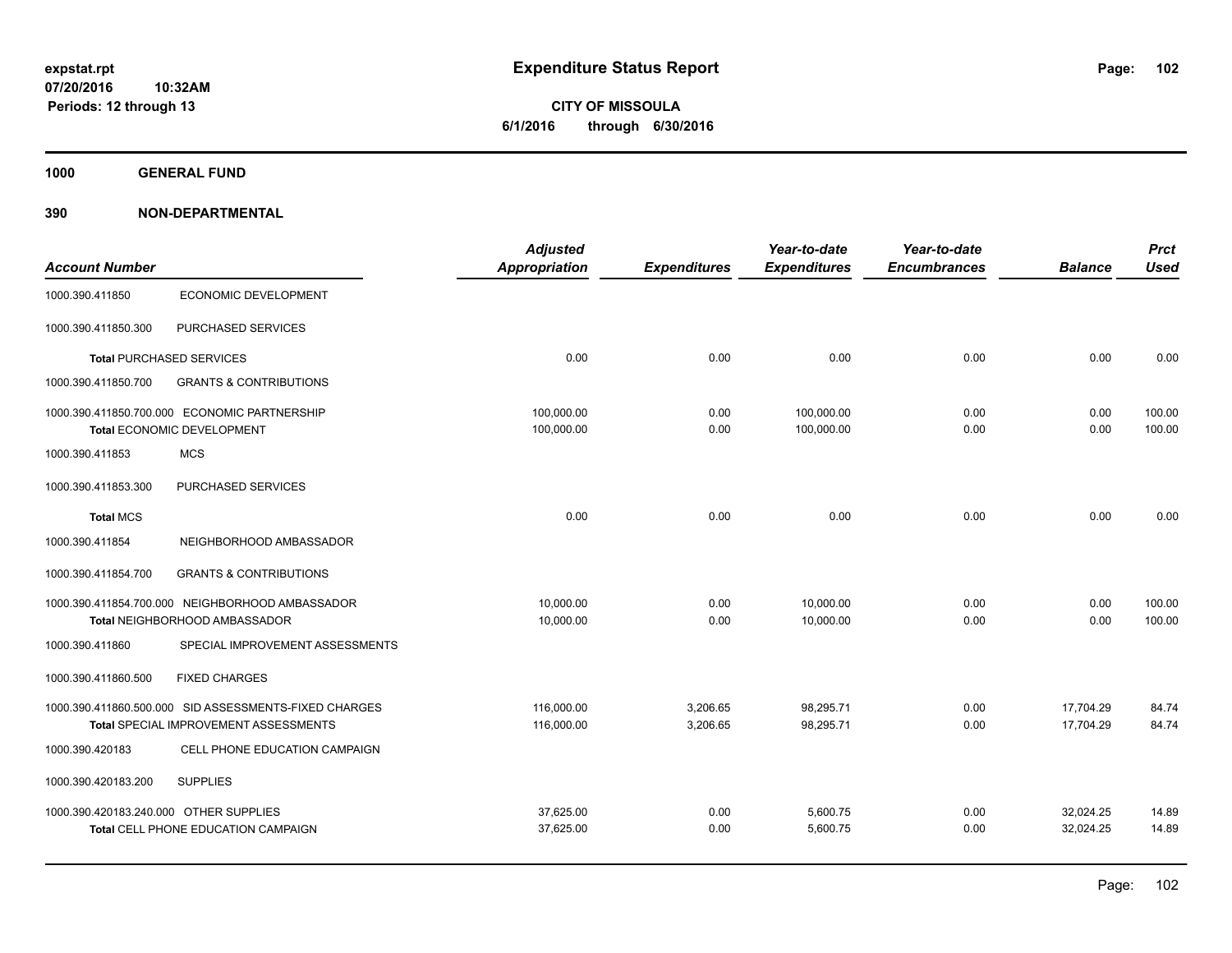**1000 GENERAL FUND**

| <b>Account Number</b>  |                                                                                                      | <b>Adjusted</b><br><b>Appropriation</b> | <b>Expenditures</b>      | Year-to-date<br><b>Expenditures</b> | Year-to-date<br><b>Encumbrances</b> | <b>Balance</b>       | <b>Prct</b><br><b>Used</b> |
|------------------------|------------------------------------------------------------------------------------------------------|-----------------------------------------|--------------------------|-------------------------------------|-------------------------------------|----------------------|----------------------------|
| 1000.390.420500        | PROTECTIVE INSPECTIONS                                                                               |                                         |                          |                                     |                                     |                      |                            |
| 1000.390.420500.500    | <b>FIXED CHARGES</b>                                                                                 |                                         |                          |                                     |                                     |                      |                            |
|                        | 1000.390.420500.500.000 BLDG DEPT REIMB FOR GENERAL FUND TIME<br><b>Total PROTECTIVE INSPECTIONS</b> | 5,000.00<br>5,000.00                    | 0.00<br>0.00             | 0.00<br>0.00                        | 0.00<br>0.00                        | 5,000.00<br>5,000.00 | 0.00<br>0.00               |
| 1000.390.430255        | <b>BIKE-PED PROGRAM</b>                                                                              |                                         |                          |                                     |                                     |                      |                            |
| 1000.390.430255.800    | OTHER OBJECTS                                                                                        |                                         |                          |                                     |                                     |                      |                            |
| Total BIKE-PED PROGRAM |                                                                                                      | 0.00                                    | 0.00                     | 0.00                                | 0.00                                | 0.00                 | 0.00                       |
| 1000.390.440190        | HEALTH DEPT CONTRIBUTIONS                                                                            |                                         |                          |                                     |                                     |                      |                            |
| 1000.390.440190.700    | <b>GRANTS &amp; CONTRIBUTIONS</b>                                                                    |                                         |                          |                                     |                                     |                      |                            |
|                        | 1000.390.440190.700.000 HEALTH DEPT CONTRIBUTIONS<br>Total HEALTH DEPT CONTRIBUTIONS                 | 1,355,693.00<br>1,355,693.00            | 677,846.50<br>677,846.50 | 1,355,693.00<br>1,355,693.00        | 0.00<br>0.00                        | 0.00<br>0.00         | 100.00<br>100.00           |
| 1000.390.440191        | PARTNERSHIP HEALTH                                                                                   |                                         |                          |                                     |                                     |                      |                            |
| 1000.390.440191.700    | <b>GRANTS &amp; CONTRIBUTIONS</b>                                                                    |                                         |                          |                                     |                                     |                      |                            |
|                        | 1000.390.440191.700.000 PARTNERSHIP HEALTH - CONTRIBUTIONS<br><b>Total PARTNERSHIP HEALTH</b>        | 42,532.00<br>42,532.00                  | 0.00<br>0.00             | 42,532.00<br>42,532.00              | 0.00<br>0.00                        | 0.00<br>0.00         | 100.00<br>100.00           |
| 1000.390.440600        | ANIMAL CONTROL SERVICES                                                                              |                                         |                          |                                     |                                     |                      |                            |
| 1000.390.440600.700    | <b>GRANTS &amp; CONTRIBUTIONS</b>                                                                    |                                         |                          |                                     |                                     |                      |                            |
|                        | 1000.390.440600.700.000 ANIMAL CONTROL TRANSFER<br>Total ANIMAL CONTROL SERVICES                     | 308,720.00<br>308,720.00                | 154,360.00<br>154,360.00 | 308,720.00<br>308.720.00            | 0.00<br>0.00                        | 0.00<br>0.00         | 100.00<br>100.00           |
| 1000.390.440700        | PEST MANAGEMENT CONTROL                                                                              |                                         |                          |                                     |                                     |                      |                            |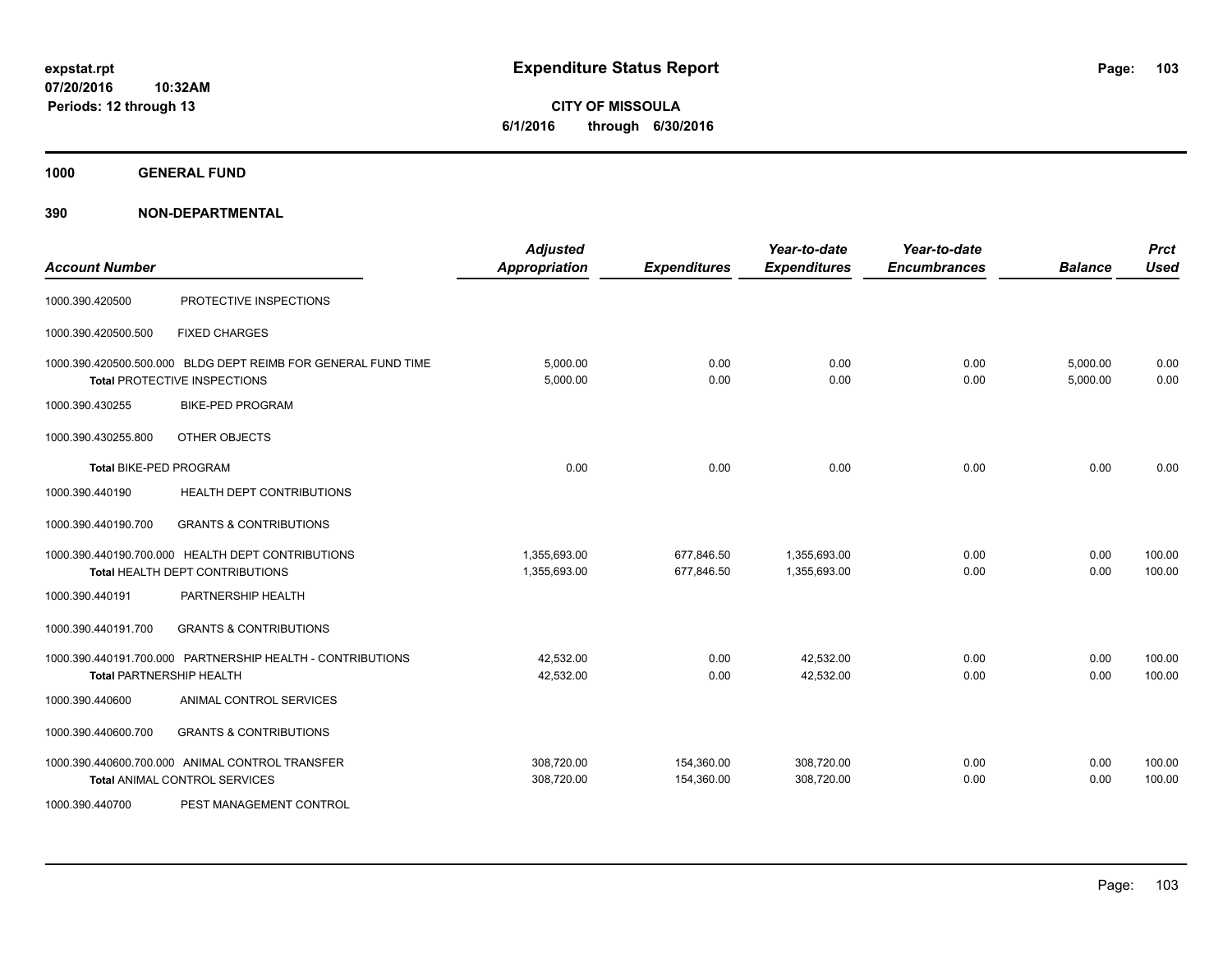**CITY OF MISSOULA 6/1/2016 through 6/30/2016**

**1000 GENERAL FUND**

| <b>Account Number</b>           |                                                                                                 | <b>Adjusted</b><br>Appropriation | <b>Expenditures</b>      | Year-to-date<br><b>Expenditures</b> | Year-to-date<br><b>Encumbrances</b> | <b>Balance</b>         | <b>Prct</b><br><b>Used</b> |
|---------------------------------|-------------------------------------------------------------------------------------------------|----------------------------------|--------------------------|-------------------------------------|-------------------------------------|------------------------|----------------------------|
| 1000.390.440700.700             | <b>GRANTS &amp; CONTRIBUTIONS</b>                                                               |                                  |                          |                                     |                                     |                        |                            |
|                                 | <b>Total PEST MANAGEMENT CONTROL</b>                                                            | 0.00                             | 0.00                     | 0.00                                | 0.00                                | 0.00                   | 0.00                       |
| 1000.390.450000                 | <b>AGING SERVICES</b>                                                                           |                                  |                          |                                     |                                     |                        |                            |
| 1000.390.450000.700             | <b>GRANTS &amp; CONTRIBUTIONS</b>                                                               |                                  |                          |                                     |                                     |                        |                            |
| <b>Total AGING SERVICES</b>     | 1000.390.450000.700.000 AGING SERVICES - GRANTS & CONTRIBUTIONS                                 | 175,000.00<br>175,000.00         | 0.00<br>0.00             | 175,000.00<br>175,000.00            | 0.00<br>0.00                        | 0.00<br>0.00           | 100.00<br>100.00           |
| 1000.390.450131                 | <b>GENERAL ASSISTANCE</b>                                                                       |                                  |                          |                                     |                                     |                        |                            |
| 1000.390.450131.700             | <b>GRANTS &amp; CONTRIBUTIONS</b>                                                               |                                  |                          |                                     |                                     |                        |                            |
| <b>Total GENERAL ASSISTANCE</b> | 1000.390.450131.700.000 10 YR PLAN TO END HOMELESSNESS                                          | 35,000.00<br>35,000.00           | 0.00<br>0.00             | 0.00<br>0.00                        | 0.00<br>0.00                        | 35,000.00<br>35,000.00 | 0.00<br>0.00               |
| 1000.390.460300                 | OTHER COMMUNITY EVENTS                                                                          |                                  |                          |                                     |                                     |                        |                            |
| 1000.390.460300.700             | <b>GRANTS &amp; CONTRIBUTIONS</b>                                                               |                                  |                          |                                     |                                     |                        |                            |
|                                 | 1000.390.460300.700.000 CULTURAL COUNCIL-GRANTS & CONTRIBUTIONS<br>Total OTHER COMMUNITY EVENTS | 90,750.00<br>90,750.00           | 0.00<br>0.00             | 90.750.00<br>90.750.00              | 0.00<br>0.00                        | 0.00<br>0.00           | 100.00<br>100.00           |
| 1000.390.460433                 | <b>AQUATICS SUBSIDY</b>                                                                         |                                  |                          |                                     |                                     |                        |                            |
| 1000.390.460433.800             | OTHER OBJECTS                                                                                   |                                  |                          |                                     |                                     |                        |                            |
| <b>Total AQUATICS SUBSIDY</b>   | 1000.390.460433.820.000 AQUATICS SUBSIDY/TRANS TO OTHER FUNDS                                   | 203,000.00<br>203,000.00         | 203,000.00<br>203,000.00 | 203,000.00<br>203,000.00            | 0.00<br>0.00                        | 0.00<br>0.00           | 100.00<br>100.00           |
| 1000.390.460451                 | <b>CITY BAND</b>                                                                                |                                  |                          |                                     |                                     |                        |                            |
| 1000.390.460451.700             | <b>GRANTS &amp; CONTRIBUTIONS</b>                                                               |                                  |                          |                                     |                                     |                        |                            |
|                                 | 1000.390.460451.700.000 CITY BAND-GRANTS & CONTRIBUTIONS                                        | 5,880.00                         | 0.00                     | 5,880.00                            | 0.00                                | 0.00                   | 100.00                     |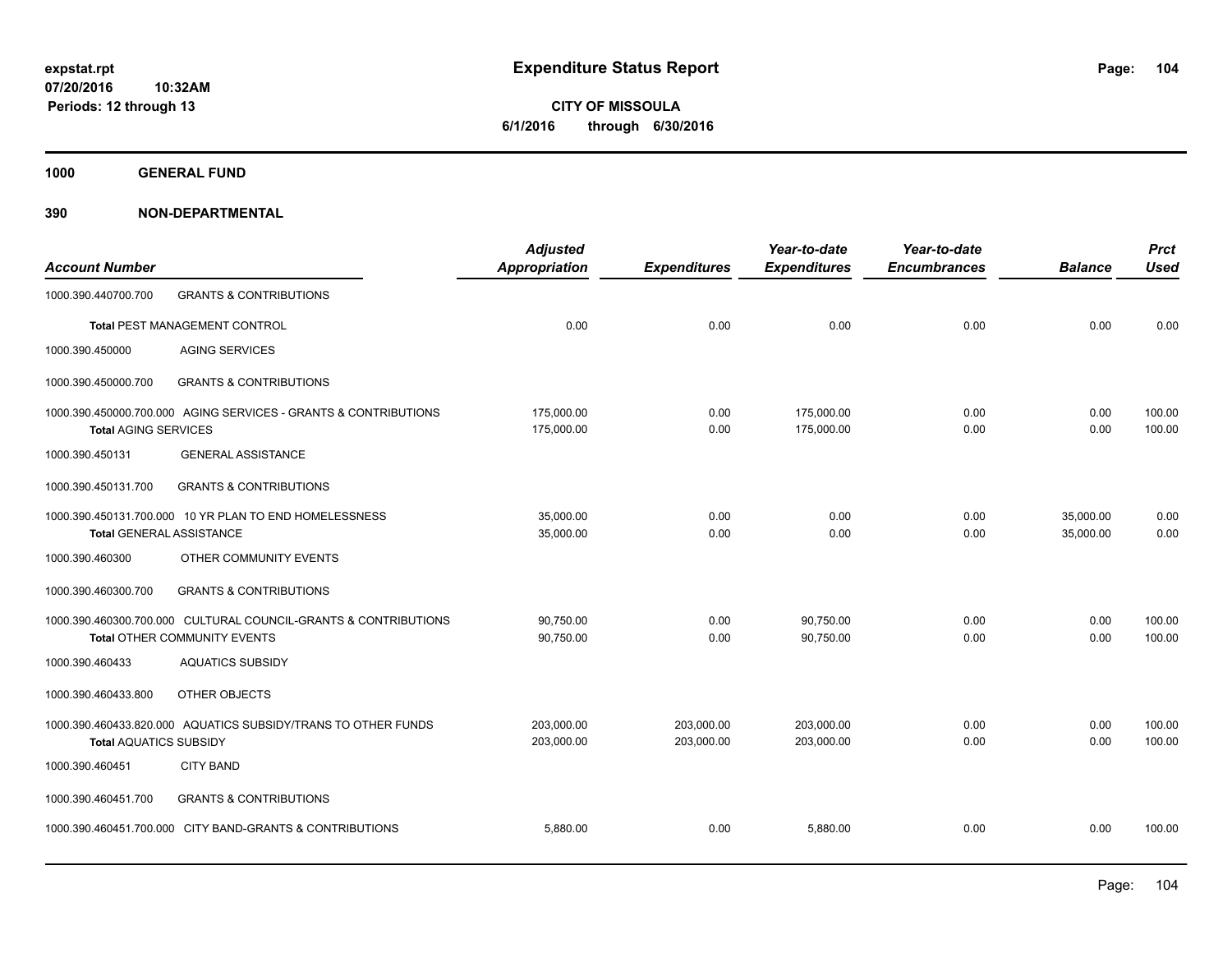**CITY OF MISSOULA 6/1/2016 through 6/30/2016**

**1000 GENERAL FUND**

| <b>Account Number</b>     |                                                                                        | <b>Adjusted</b><br>Appropriation | <b>Expenditures</b>  | Year-to-date<br><b>Expenditures</b> | Year-to-date<br><b>Encumbrances</b> | <b>Balance</b>               | <b>Prct</b><br><b>Used</b> |
|---------------------------|----------------------------------------------------------------------------------------|----------------------------------|----------------------|-------------------------------------|-------------------------------------|------------------------------|----------------------------|
| <b>Total CITY BAND</b>    |                                                                                        | 5,880.00                         | 0.00                 | 5,880.00                            | 0.00                                | 0.00                         | 100.00                     |
| 1000.390.460452           | <b>ART MUSEUM</b>                                                                      |                                  |                      |                                     |                                     |                              |                            |
| 1000.390.460452.700       | <b>GRANTS &amp; CONTRIBUTIONS</b>                                                      |                                  |                      |                                     |                                     |                              |                            |
| <b>Total ART MUSEUM</b>   | 1000.390.460452.700.000 GRANTS & CONTRIBUTIONS                                         | 0.00<br>0.00                     | 2,273.77<br>2,273.77 | 41,204.09<br>41,204.09              | 0.00<br>0.00                        | $-41,204.09$<br>$-41,204.09$ | 0.00<br>0.00               |
| 1000.390.460453           | <b>INTL CHORAL FESTIVAL</b>                                                            |                                  |                      |                                     |                                     |                              |                            |
| 1000.390.460453.700       | <b>GRANTS &amp; CONTRIBUTIONS</b>                                                      |                                  |                      |                                     |                                     |                              |                            |
|                           | 1000.390.460453.700.000 INT'L CHORAL FESTIVAL<br>Total INTL CHORAL FESTIVAL            | 12,000.00<br>12,000.00           | 0.00<br>0.00         | 12,000.00<br>12,000.00              | 0.00<br>0.00                        | 0.00<br>0.00                 | 100.00<br>100.00           |
| 1000.390.460455           | <b>MUSIC RIGHTS</b>                                                                    |                                  |                      |                                     |                                     |                              |                            |
| 1000.390.460455.500       | <b>FIXED CHARGES</b>                                                                   |                                  |                      |                                     |                                     |                              |                            |
| <b>Total MUSIC RIGHTS</b> | 1000.390.460455.500.000 MUSIC RIGHTS/MUSICAL VENUES                                    | 1,300.00<br>1,300.00             | 0.00<br>0.00         | 1.275.60<br>1,275.60                | 0.00<br>0.00                        | 24.40<br>24.40               | 98.12<br>98.12             |
| 1000.390.460460           | <b>HISTORIC PRESERVATION</b>                                                           |                                  |                      |                                     |                                     |                              |                            |
| 1000.390.460460.800       | OTHER OBJECTS                                                                          |                                  |                      |                                     |                                     |                              |                            |
|                           | <b>Total HISTORIC PRESERVATION</b>                                                     | 0.00                             | 0.00                 | 0.00                                | 0.00                                | 0.00                         | 0.00                       |
| 1000.390.470324           | BIG SKY TRUST FUND SUPPORT                                                             |                                  |                      |                                     |                                     |                              |                            |
| 1000.390.470324.700       | <b>GRANTS &amp; CONTRIBUTIONS</b>                                                      |                                  |                      |                                     |                                     |                              |                            |
|                           | 1000.390.470324.700.000 BIG SKY TRUST FUND SUPPORT<br>Total BIG SKY TRUST FUND SUPPORT | 30,000.00<br>30,000.00           | 0.00<br>0.00         | 35,000.00<br>35,000.00              | 0.00<br>0.00                        | $-5,000.00$<br>$-5,000.00$   | 116.67<br>116.67           |
| 1000.390.480400           | <b>REC/GREEN TAG PROGRAM</b>                                                           |                                  |                      |                                     |                                     |                              |                            |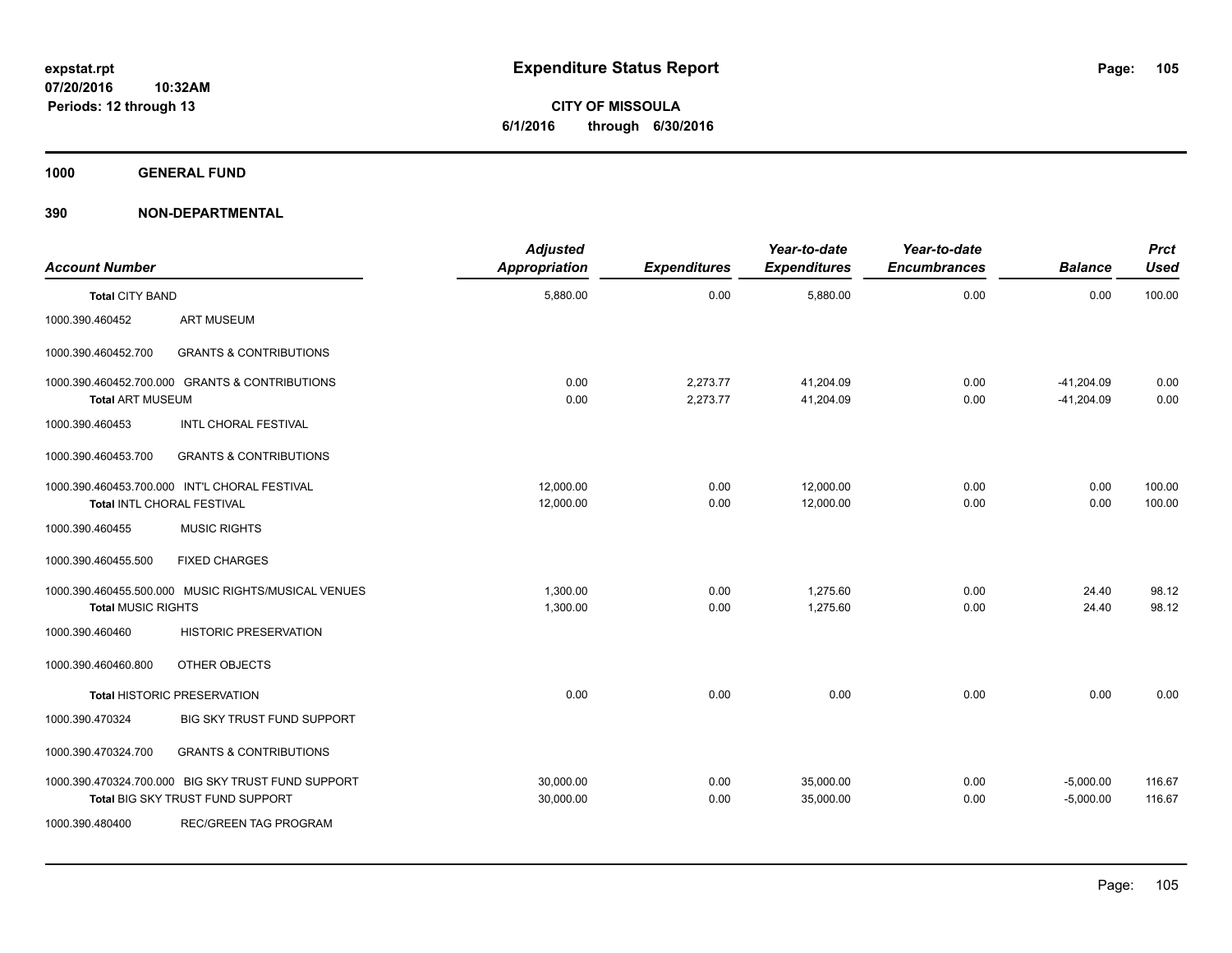**CITY OF MISSOULA 6/1/2016 through 6/30/2016**

**1000 GENERAL FUND**

| <b>Account Number</b>                                      | <b>Adjusted</b><br><b>Appropriation</b> | <b>Expenditures</b> | Year-to-date<br><b>Expenditures</b> | Year-to-date<br><b>Encumbrances</b> | <b>Balance</b> | <b>Prct</b><br><b>Used</b> |
|------------------------------------------------------------|-----------------------------------------|---------------------|-------------------------------------|-------------------------------------|----------------|----------------------------|
| PURCHASED SERVICES<br>1000.390.480400.300                  |                                         |                     |                                     |                                     |                |                            |
| <b>Total REC/GREEN TAG PROGRAM</b>                         | 0.00                                    | 0.00                | 0.00                                | 0.00                                | 0.00           | 0.00                       |
| 1000.390.490504<br>OPERATING EQUIPMENT DEBT SERVICE        |                                         |                     |                                     |                                     |                |                            |
| <b>DEBT SERVICE</b><br>1000.390.490504.600                 |                                         |                     |                                     |                                     |                |                            |
| 1000.390.490504.610.000 OPERATING EQUIP DEBT SVS-PRINCIPAL | 425.005.00                              | 0.00                | 468.089.10                          | 0.00                                | $-43,084.10$   | 110.14                     |
| 1000.390.490504.620.000 OPERATING EQUIP DEBT SVS-INTEREST  | 9,143.00                                | 0.00                | 11,144.89                           | 0.00                                | $-2,001.89$    | 121.90                     |
| Total OPERATING EQUIPMENT DEBT SERVICE                     | 434,148.00                              | 0.00                | 479,233.99                          | 0.00                                | $-45,085.99$   | 110.38                     |
| <b>ACCELA LOAN DEBT SERVICE</b><br>1000.390.490505         |                                         |                     |                                     |                                     |                |                            |
| <b>DEBT SERVICE</b><br>1000.390.490505.600                 |                                         |                     |                                     |                                     |                |                            |
| 1000.390.490505.610.000 ACCELA/PRINCIPAL                   | 91,322.00                               | 0.00                | 91,322.42                           | 0.00                                | $-0.42$        | 100.00                     |
| 1000.390.490505.620.000 INTEREST / SERVICE FEES            | 9,104.00                                | 0.00                | 9,103.60                            | 0.00                                | 0.40           | 100.00                     |
| Total ACCELA LOAN DEBT SERVICE                             | 100,426.00                              | 0.00                | 100,426.02                          | 0.00                                | $-0.02$        | 100.00                     |
| 1000.390.510000<br><b>MISCELLANEOUS</b>                    |                                         |                     |                                     |                                     |                |                            |
| 1000.390.510000.800<br>OTHER OBJECTS                       |                                         |                     |                                     |                                     |                |                            |
| <b>Total MISCELLANEOUS</b>                                 | 0.00                                    | 0.00                | 0.00                                | 0.00                                | 0.00           | 0.00                       |
| <b>MERCHANT SERVICES</b><br>1000.390.510110                |                                         |                     |                                     |                                     |                |                            |
| 1000.390.510110.500<br><b>FIXED CHARGES</b>                |                                         |                     |                                     |                                     |                |                            |
| 1000.390.510110.550.000 MERCHANT SERVICE FEES              | 29,700.00                               | 0.00                | 0.00                                | 0.00                                | 29,700.00      | 0.00                       |
| <b>Total MERCHANT SERVICES</b>                             | 29,700.00                               | 0.00                | 0.00                                | 0.00                                | 29.700.00      | 0.00                       |
| 1000.390.510210<br>*** Title Not Found ***                 |                                         |                     |                                     |                                     |                |                            |
| <b>SUPPLIES</b><br>1000.390.510210.200                     |                                         |                     |                                     |                                     |                |                            |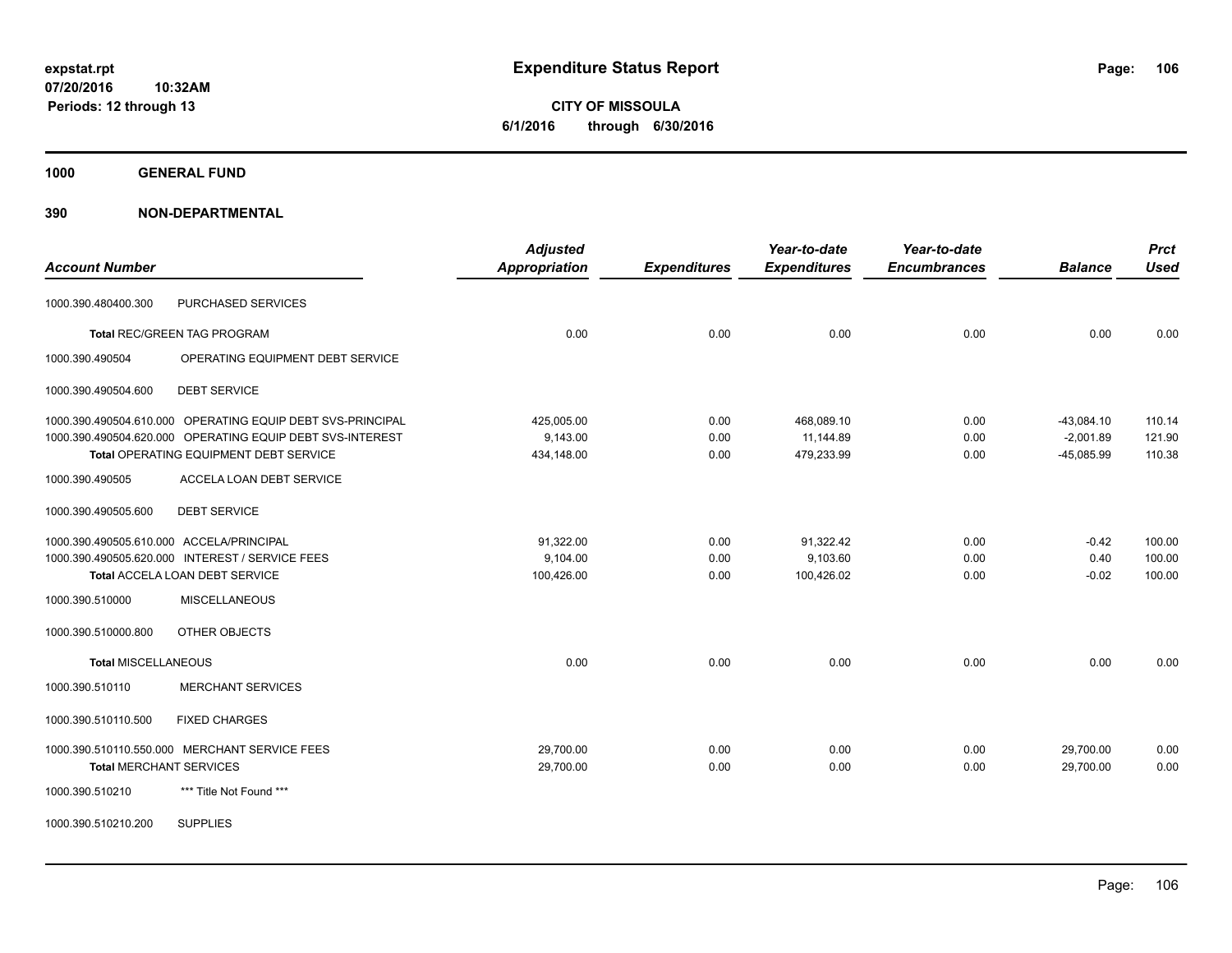**CITY OF MISSOULA 6/1/2016 through 6/30/2016**

**1000 GENERAL FUND**

|                                                                 | <b>Adjusted</b>      |                     | Year-to-date        | Year-to-date        |                | <b>Prct</b> |
|-----------------------------------------------------------------|----------------------|---------------------|---------------------|---------------------|----------------|-------------|
| <b>Account Number</b>                                           | <b>Appropriation</b> | <b>Expenditures</b> | <b>Expenditures</b> | <b>Encumbrances</b> | <b>Balance</b> | <b>Used</b> |
| 1000.390.510210.220.000 OPERATING SUPPLIES                      | 0.00                 | 0.00                | 4,002.43            | 0.00                | $-4,002.43$    | 0.00        |
| Total *** Title Not Found ***                                   | 0.00                 | 0.00                | 4,002.43            | 0.00                | $-4,002.43$    | 0.00        |
| 1000.390.510250<br><b>REIMBURSABLE LOSSES</b>                   |                      |                     |                     |                     |                |             |
| <b>SUPPLIES</b><br>1000.390.510250.200                          |                      |                     |                     |                     |                |             |
| 1000.390.510250.230.000 REIMBURSEABLE LOSSES-REPAIR/MAINTENANCE | 50,000.00            | 0.00                | 0.00                | 0.00                | 50,000.00      | 0.00        |
| <b>Total SUPPLIES</b>                                           | 50,000.00            | 0.00                | 0.00                | 0.00                | 50,000.00      | 0.00        |
| 1000.390.510250.300<br>PURCHASED SERVICES                       |                      |                     |                     |                     |                |             |
| 1000.390.510250.360.000 REPAIR & MAINTENANCE                    | 0.00                 | 0.00                | 138.90              | 0.00                | $-138.90$      | 0.00        |
| 1000.390.510250.390.000 OTHER PURCHASED SERVICES                | 0.00                 | 0.00                | 4,037.15            | 0.00                | $-4,037.15$    | 0.00        |
| <b>Total PURCHASED SERVICES</b>                                 | 0.00                 | 0.00                | 4,176.05            | 0.00                | $-4,176.05$    | 0.00        |
| Total REIMBURSABLE LOSSES                                       | 50,000.00            | 0.00                | 4,176.05            | 0.00                | 45,823.95      | 8.35        |
| 1000.390.510300<br>CONTINGENCY                                  |                      |                     |                     |                     |                |             |
| OTHER OBJECTS<br>1000.390.510300.800                            |                      |                     |                     |                     |                |             |
| 1000.390.510300.845.000 CONTINGENCY                             | 61,113.00            | 1,792.40            | 1,792.40            | 0.00                | 59,320.60      | 2.93        |
| <b>Total CONTINGENCY</b>                                        | 61,113.00            | 1,792.40            | 1,792.40            | 0.00                | 59,320.60      | 2.93        |
| <b>EMERGENCY RESPONSE OVERTIME</b><br>1000.390.510301           |                      |                     |                     |                     |                |             |
| 1000.390.510301.800<br>OTHER OBJECTS                            |                      |                     |                     |                     |                |             |
| 1000.390.510301.845.000 EMERGENCY RESPONSE                      | 50,000.00            | 0.00                | 0.00                | 0.00                | 50,000.00      | 0.00        |
| Total EMERGENCY RESPONSE OVERTIME                               | 50,000.00            | 0.00                | 0.00                | 0.00                | 50,000.00      | 0.00        |
| 1000.390.510303<br><b>VEHICLE TRANSFERS</b>                     |                      |                     |                     |                     |                |             |
| 1000.390.510303.900<br><b>CAPITAL OUTLAY</b>                    |                      |                     |                     |                     |                |             |
| <b>Total VEHICLE TRANSFERS</b>                                  | 0.00                 | 0.00                | 0.00                | 0.00                | 0.00           | 0.00        |
|                                                                 |                      |                     |                     |                     |                |             |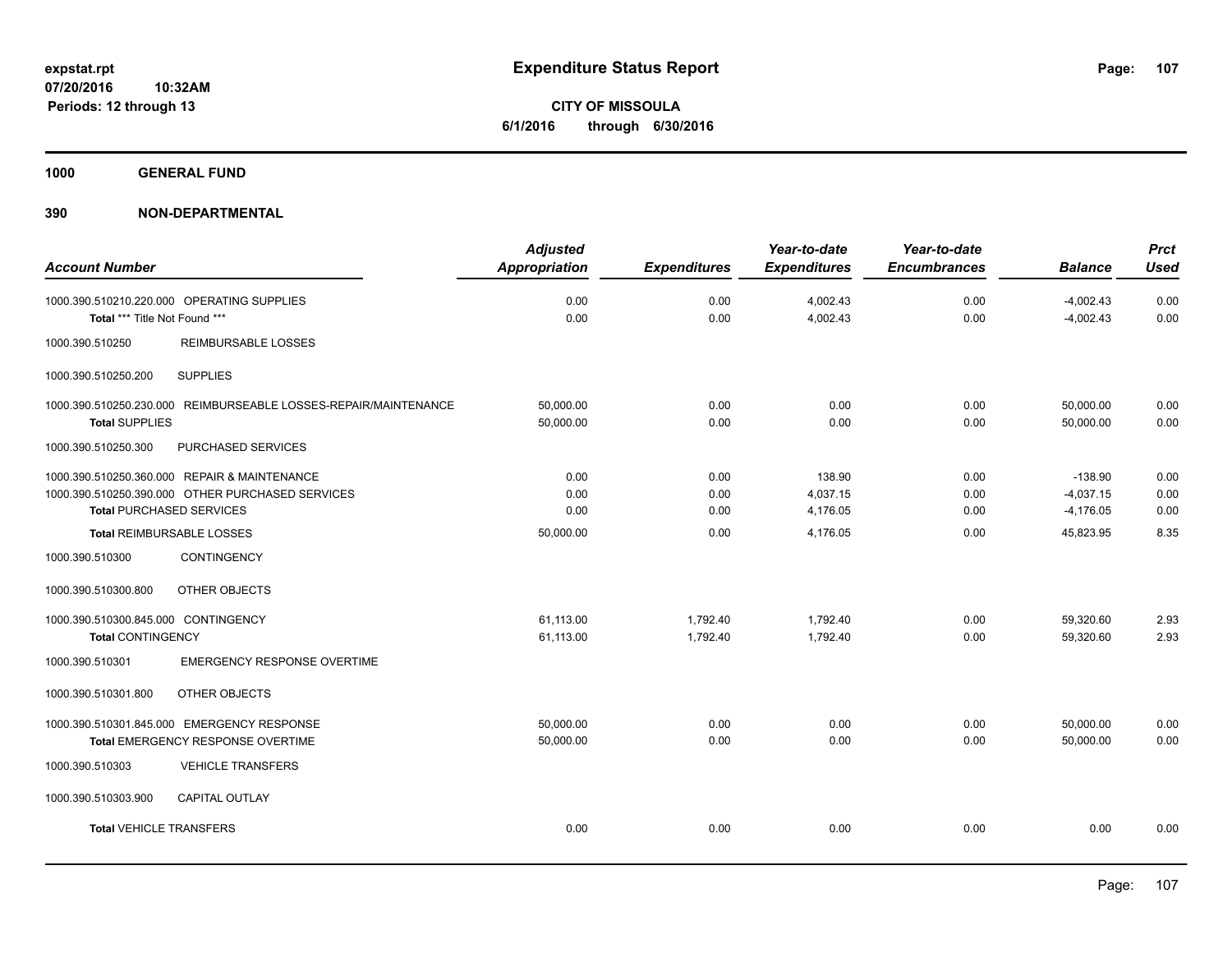**1000 GENERAL FUND**

| <b>Account Number</b>      |                                                                                                         | <b>Adjusted</b><br><b>Appropriation</b> | <b>Expenditures</b>    | Year-to-date<br><b>Expenditures</b> | Year-to-date<br><b>Encumbrances</b> | <b>Balance</b>           | <b>Prct</b><br><b>Used</b> |
|----------------------------|---------------------------------------------------------------------------------------------------------|-----------------------------------------|------------------------|-------------------------------------|-------------------------------------|--------------------------|----------------------------|
| 1000.390.510304            | RESERVE-INSURANCE PREMIUM SAVINGS                                                                       |                                         |                        |                                     |                                     |                          |                            |
| 1000.390.510304.500        | <b>FIXED CHARGES</b>                                                                                    |                                         |                        |                                     |                                     |                          |                            |
|                            | Total RESERVE-INSURANCE PREMIUM SAVINGS                                                                 | 0.00                                    | 0.00                   | 0.00                                | 0.00                                | 0.00                     | 0.00                       |
| 1000.390.510305            | <b>BASELINE CUTS/CONTINGENCY</b>                                                                        |                                         |                        |                                     |                                     |                          |                            |
| 1000.390.510305.200        | <b>SUPPLIES</b>                                                                                         |                                         |                        |                                     |                                     |                          |                            |
| <b>Total SUPPLIES</b>      |                                                                                                         | 0.00                                    | 0.00                   | 0.00                                | 0.00                                | 0.00                     | 0.00                       |
| 1000.390.510305.300        | PURCHASED SERVICES                                                                                      |                                         |                        |                                     |                                     |                          |                            |
|                            | 1000.390.510305.341.000 UTILIITES & GAS/DIESEL RESERVE<br><b>Total PURCHASED SERVICES</b>               | 0.00<br>0.00                            | 0.00<br>0.00           | 885.50<br>885.50                    | 0.00<br>0.00                        | $-885.50$<br>$-885.50$   | 0.00<br>0.00               |
| 1000.390.510305.800        | OTHER OBJECTS                                                                                           |                                         |                        |                                     |                                     |                          |                            |
| <b>Total OTHER OBJECTS</b> |                                                                                                         | 0.00                                    | 0.00                   | 0.00                                | 0.00                                | 0.00                     | 0.00                       |
|                            | Total BASELINE CUTS/CONTINGENCY                                                                         | 0.00                                    | 0.00                   | 885.50                              | 0.00                                | $-885.50$                | 0.00                       |
| 1000.390.510330            | COMPREHENSIVE LIABILITY INSURANCE                                                                       |                                         |                        |                                     |                                     |                          |                            |
| 1000.390.510330.500        | <b>FIXED CHARGES</b>                                                                                    |                                         |                        |                                     |                                     |                          |                            |
|                            | 1000.390.510330.500.000 COMPREHENSIVE INSURANCE-FIXED<br><b>Total COMPREHENSIVE LIABILITY INSURANCE</b> | 907.563.00<br>907,563.00                | 35,090.94<br>35.090.94 | 746,396.47<br>746.396.47            | 0.00<br>0.00                        | 161,166.53<br>161.166.53 | 82.24<br>82.24             |
| 1000.390.521000            | INTERFUND OPERATING TRANSFERS                                                                           |                                         |                        |                                     |                                     |                          |                            |
| 1000.390.521000.800        | OTHER OBJECTS                                                                                           |                                         |                        |                                     |                                     |                          |                            |
|                            | 1000.390.521000.820.000 TRANSFERS TO OTHER FUNDS<br><b>Total INTERFUND OPERATING TRANSFERS</b>          | 6,000.00<br>6,000.00                    | 0.00<br>0.00           | 6,000.00<br>6,000.00                | 0.00<br>0.00                        | 0.00<br>0.00             | 100.00<br>100.00           |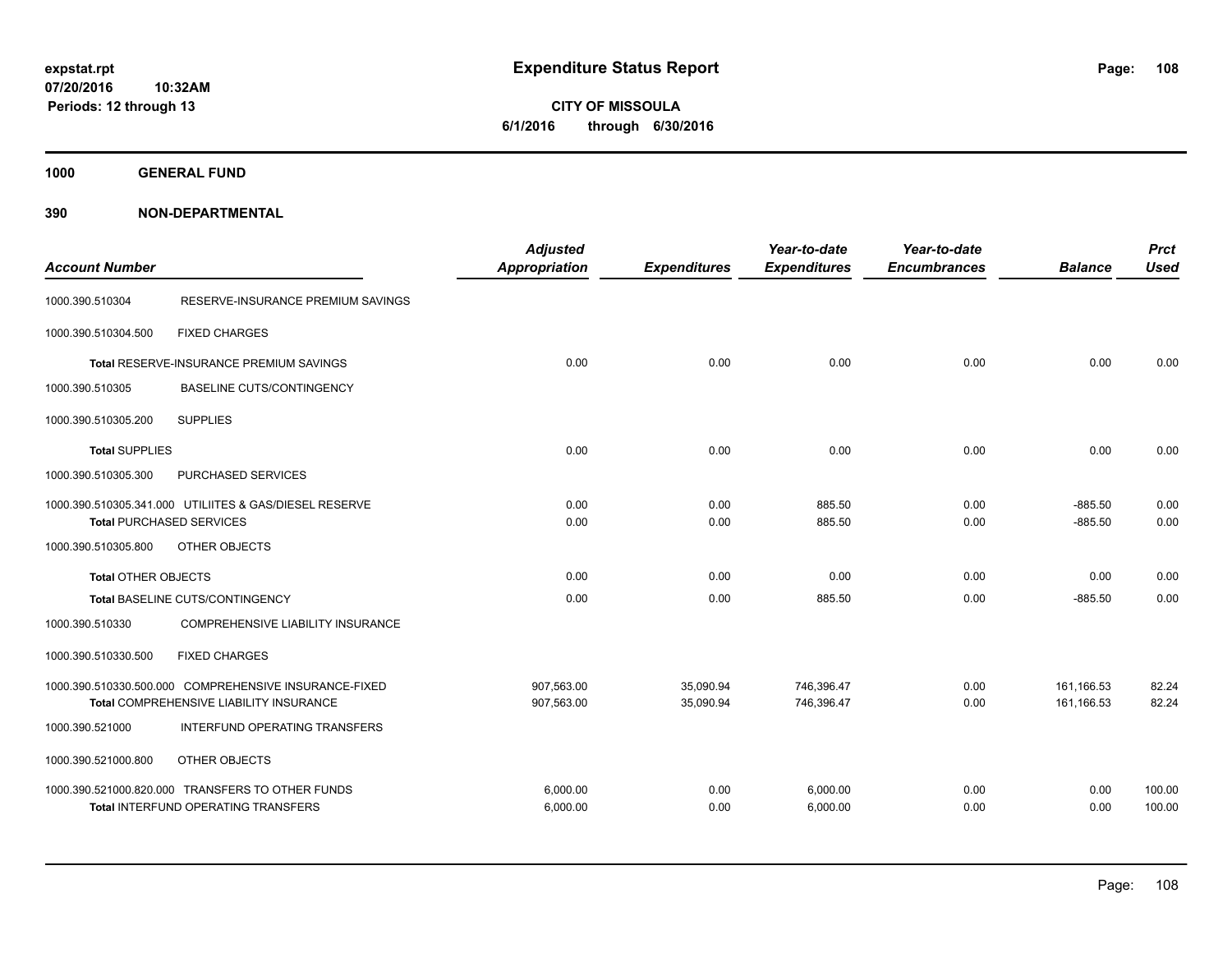**CITY OF MISSOULA 6/1/2016 through 6/30/2016**

**1000 GENERAL FUND**

|                                          |                                                   | <b>Adjusted</b> |                     | Year-to-date        | Year-to-date        |                | <b>Prct</b> |
|------------------------------------------|---------------------------------------------------|-----------------|---------------------|---------------------|---------------------|----------------|-------------|
| <b>Account Number</b>                    |                                                   | Appropriation   | <b>Expenditures</b> | <b>Expenditures</b> | <b>Encumbrances</b> | <b>Balance</b> | <b>Used</b> |
| 1000.390.521001                          | <b>TRANSFER TO CIP</b>                            |                 |                     |                     |                     |                |             |
| 1000.390.521001.800                      | OTHER OBJECTS                                     |                 |                     |                     |                     |                |             |
| 1000.390.521001.820.000 TRANSFERS TO CIP |                                                   | 1,084,565.00    | 1,084,565.00        | 1,084,565.00        | 0.00                | 0.00           | 100.00      |
| <b>Total TRANSFER TO CIP</b>             |                                                   | 1,084,565.00    | 1,084,565.00        | 1,084,565.00        | 0.00                | 0.00           | 100.00      |
| 1000.390.521006                          | <b>HEALTH INSURANCE TRANSFER</b>                  |                 |                     |                     |                     |                |             |
| 1000.390.521006.800                      | OTHER OBJECTS                                     |                 |                     |                     |                     |                |             |
|                                          | 1000.390.521006.820.000 HEALTH INSURANCE TRANSFER | 442,000.00      | 42.778.45           | 524,821.66          | 0.00                | $-82,821.66$   | 118.74      |
|                                          | <b>Total HEALTH INSURANCE TRANSFER</b>            | 442.000.00      | 42.778.45           | 524,821.66          | 0.00                | $-82,821.66$   | 118.74      |
| <b>Total NON-DEPARTMENTAL</b>            |                                                   | 5,817,725.00    | 2,204,908.91        | 5,488,865.25        | 0.00                | 328,859.75     | 94.35       |
| <b>Total GENERAL FUND</b>                |                                                   | 51,780,322.06   | 7,494,004.99        | 50,601,379.06       | 0.00                | 1,178,943.00   | 97.72       |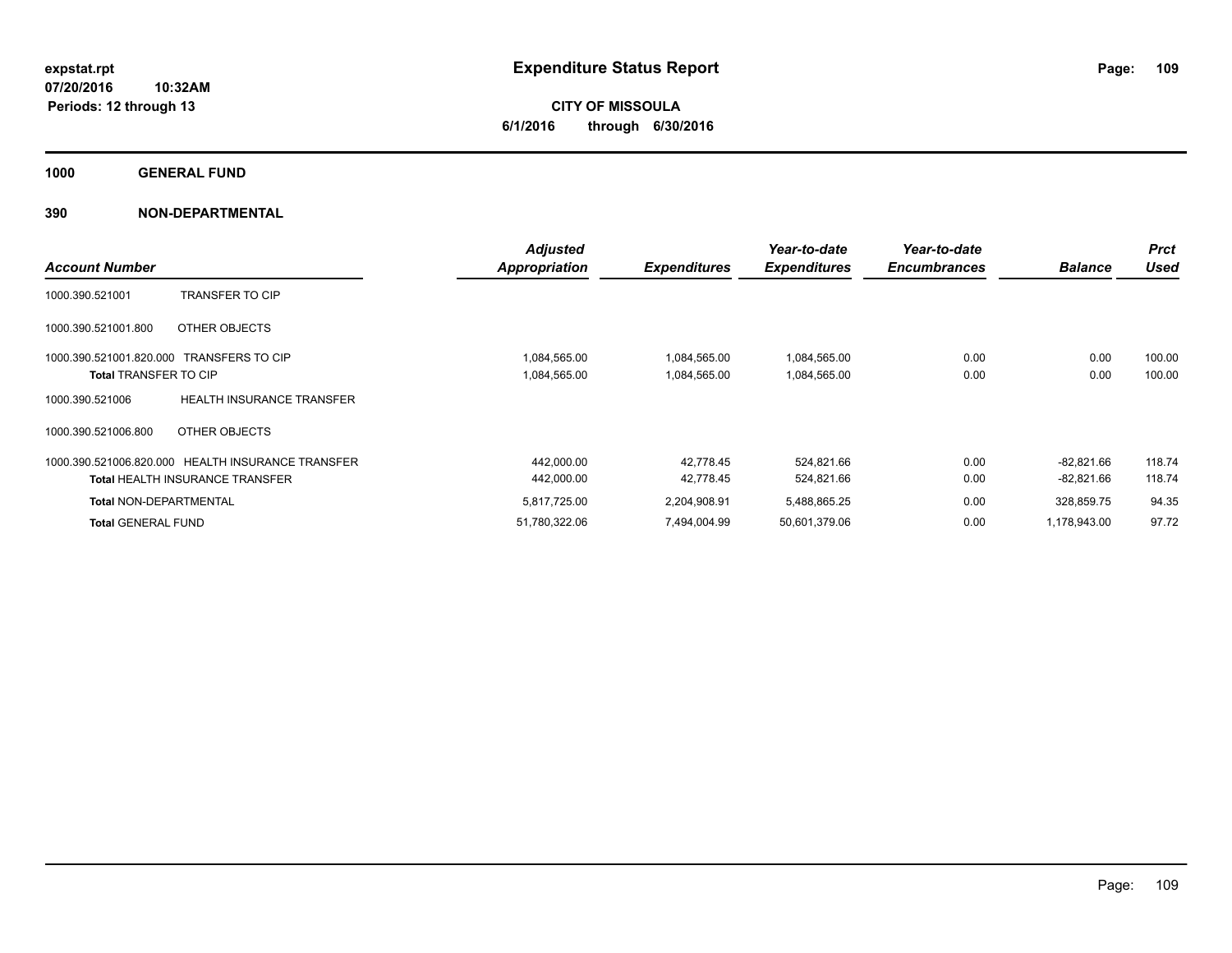# **CITY OF MISSOULA 6/1/2016 through 6/30/2016**

## **1211 PARK ACQUISITION & DEVELOPMENT**

|                                      |                                                  | <b>Adjusted</b>      |                     | Year-to-date        | Year-to-date        |                | <b>Prct</b> |
|--------------------------------------|--------------------------------------------------|----------------------|---------------------|---------------------|---------------------|----------------|-------------|
| <b>Account Number</b>                |                                                  | <b>Appropriation</b> | <b>Expenditures</b> | <b>Expenditures</b> | <b>Encumbrances</b> | <b>Balance</b> | <b>Used</b> |
| 1211.370.460510                      | PARK ACQUISITION & DEV                           |                      |                     |                     |                     |                |             |
| 1211.370.460510.200                  | <b>SUPPLIES</b>                                  |                      |                     |                     |                     |                |             |
|                                      | 1211.370.460510.220.000 OPERATING SUPPLIES       | 10,000.00            | 0.00                | 0.00                | 0.00                | 10,000.00      | 0.00        |
| <b>Total SUPPLIES</b>                |                                                  | 10,000.00            | 0.00                | 0.00                | 0.00                | 10,000.00      | 0.00        |
| 1211.370.460510.300                  | PURCHASED SERVICES                               |                      |                     |                     |                     |                |             |
|                                      | 1211.370.460510.350.000 PROFESSIONAL SERVICES    | 25,000.00            | 0.00                | 0.00                | 0.00                | 25,000.00      | 0.00        |
|                                      | 1211.370.460510.390.000 OTHER PURCHASED SERVICES | 10,000.00            | 0.00                | 0.00                | 0.00                | 10,000.00      | 0.00        |
|                                      | <b>Total PURCHASED SERVICES</b>                  | 35,000.00            | 0.00                | 0.00                | 0.00                | 35,000.00      | 0.00        |
| 1211.370.460510.800                  | OTHER OBJECTS                                    |                      |                     |                     |                     |                |             |
| <b>Total OTHER OBJECTS</b>           |                                                  | 0.00                 | 0.00                | 0.00                | 0.00                | 0.00           | 0.00        |
| 1211.370.460510.900                  | <b>CAPITAL OUTLAY</b>                            |                      |                     |                     |                     |                |             |
| 1211.370.460510.930.000 IMPROVEMENTS |                                                  | 168,578.00           | 0.00                | 0.00                | 0.00                | 168,578.00     | 0.00        |
| <b>Total CAPITAL OUTLAY</b>          |                                                  | 168,578.00           | 0.00                | 0.00                | 0.00                | 168,578.00     | 0.00        |
|                                      | Total PARK ACQUISITION & DEV                     | 213,578.00           | 0.00                | 0.00                | 0.00                | 213,578.00     | 0.00        |
| 1211.370.460511                      | PARK ENTERPRISE                                  |                      |                     |                     |                     |                |             |
| 1211.370.460511.900                  | <b>CAPITAL OUTLAY</b>                            |                      |                     |                     |                     |                |             |
| <b>Total PARK ENTERPRISE</b>         |                                                  | 0.00                 | 0.00                | 0.00                | 0.00                | 0.00           | 0.00        |
| 1211.370.510110                      | <b>MERCHANT SERVICES</b>                         |                      |                     |                     |                     |                |             |
| 1211.370.510110.500                  | <b>FIXED CHARGES</b>                             |                      |                     |                     |                     |                |             |
|                                      | <b>Total MERCHANT SERVICES</b>                   | 0.00                 | 0.00                | 0.00                | 0.00                | 0.00           | 0.00        |
|                                      | Total PARK ACQUISITION & DEVELOPMENT             | 213,578.00           | 0.00                | 0.00                | 0.00                | 213,578.00     | 0.00        |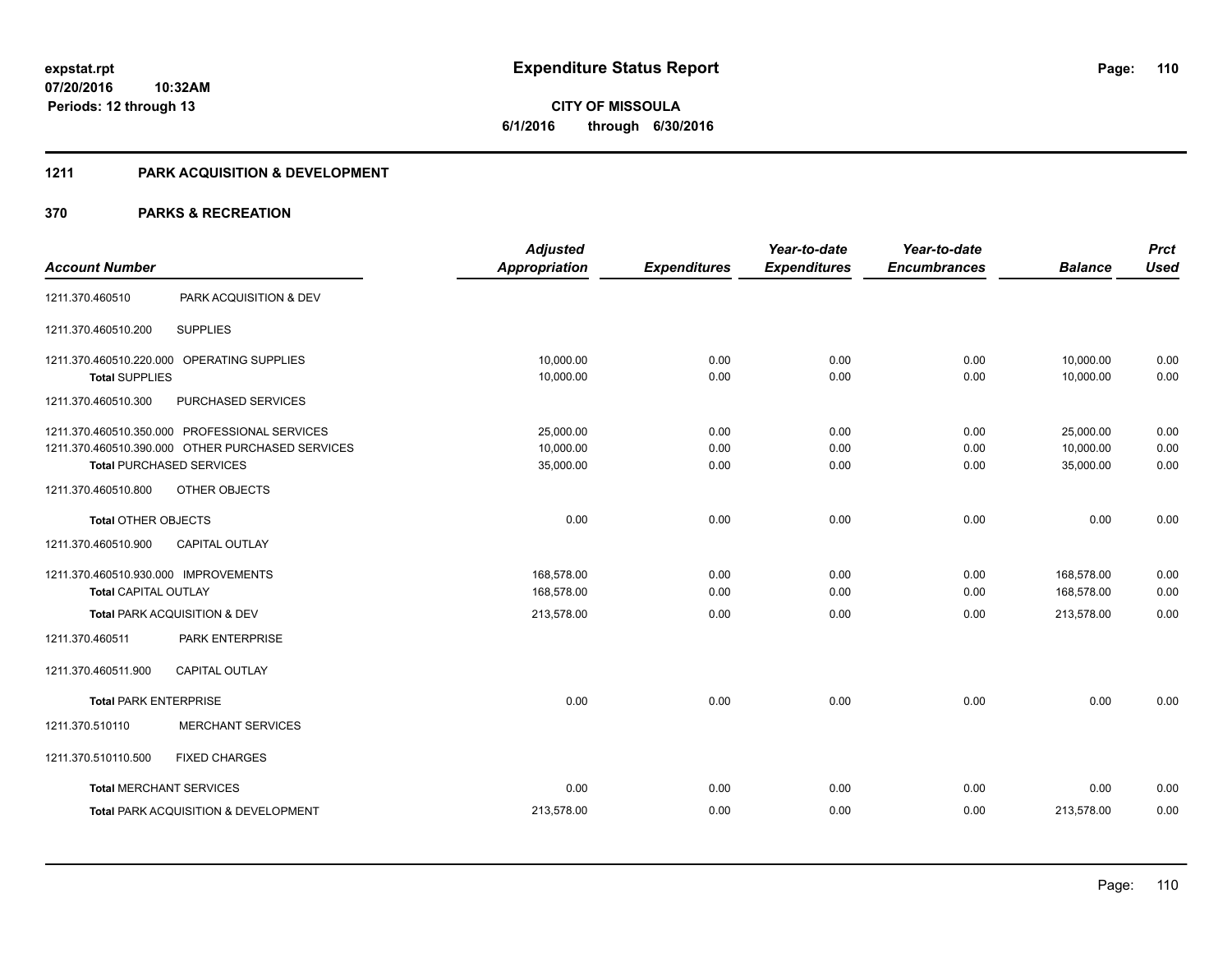**Periods: 12 through 13**

**CITY OF MISSOULA 6/1/2016 through 6/30/2016**

#### **1212 PARK ENTERPRISE FUND**

**10:32AM**

|                                                  | <b>Adjusted</b>      |                     | Year-to-date        | Year-to-date        |                | <b>Prct</b> |
|--------------------------------------------------|----------------------|---------------------|---------------------|---------------------|----------------|-------------|
| <b>Account Number</b>                            | <b>Appropriation</b> | <b>Expenditures</b> | <b>Expenditures</b> | <b>Encumbrances</b> | <b>Balance</b> | <b>Used</b> |
| <b>TRAINING</b><br>1212.370.460443               |                      |                     |                     |                     |                |             |
| <b>SUPPLIES</b><br>1212.370.460443.200           |                      |                     |                     |                     |                |             |
| <b>Total TRAINING</b>                            | 0.00                 | 0.00                | 0.00                | 0.00                | 0.00           | 0.00        |
| 1212.370.460510<br>PARK ACQUISITION & DEV        |                      |                     |                     |                     |                |             |
| <b>SUPPLIES</b><br>1212.370.460510.200           |                      |                     |                     |                     |                |             |
| <b>Total SUPPLIES</b>                            | 0.00                 | 0.00                | 0.00                | 0.00                | 0.00           | 0.00        |
| 1212.370.460510.300<br>PURCHASED SERVICES        |                      |                     |                     |                     |                |             |
| Total PARK ACQUISITION & DEV                     | 0.00                 | 0.00                | 0.00                | 0.00                | 0.00           | 0.00        |
| PARK ENTERPRISE<br>1212.370.460511               |                      |                     |                     |                     |                |             |
| <b>SUPPLIES</b><br>1212.370.460511.200           |                      |                     |                     |                     |                |             |
| 1212.370.460511.220.000 OPERATING SUPPLIES       | 20,000.00            | 187.97              | 1,263.95            | 0.00                | 18,736.05      | 6.32        |
| 1212.370.460511.220.300 OPERATING SUPPLIES       | 15,000.00            | 0.00                | 0.00                | 0.00                | 15,000.00      | 0.00        |
| <b>Total SUPPLIES</b>                            | 35,000.00            | 187.97              | 1,263.95            | 0.00                | 33,736.05      | 3.61        |
| PURCHASED SERVICES<br>1212.370.460511.300        |                      |                     |                     |                     |                |             |
| 1212.370.460511.350.000 PROFESSIONAL SERVICES    | 10,000.00            | 0.00                | 332.50              | 0.00                | 9,667.50       | 3.33        |
| 1212.370.460511.390.000 OTHER PURCHASED SERVICES | 20,000.00            | 1,079.85            | 2,979.85            | 0.00                | 17,020.15      | 14.90       |
| <b>Total PURCHASED SERVICES</b>                  | 30,000.00            | 1,079.85            | 3,312.35            | 0.00                | 26,687.65      | 11.04       |
| 1212.370.460511.800<br>OTHER OBJECTS             |                      |                     |                     |                     |                |             |
| <b>Total OTHER OBJECTS</b>                       | 0.00                 | 0.00                | 0.00                | 0.00                | 0.00           | 0.00        |
| 1212.370.460511.900<br><b>CAPITAL OUTLAY</b>     |                      |                     |                     |                     |                |             |
| 1212.370.460511.930.000 IMPROVEMENTS             | 180,150.00           | 0.00                | 0.00                | 0.00                | 180,150.00     | 0.00        |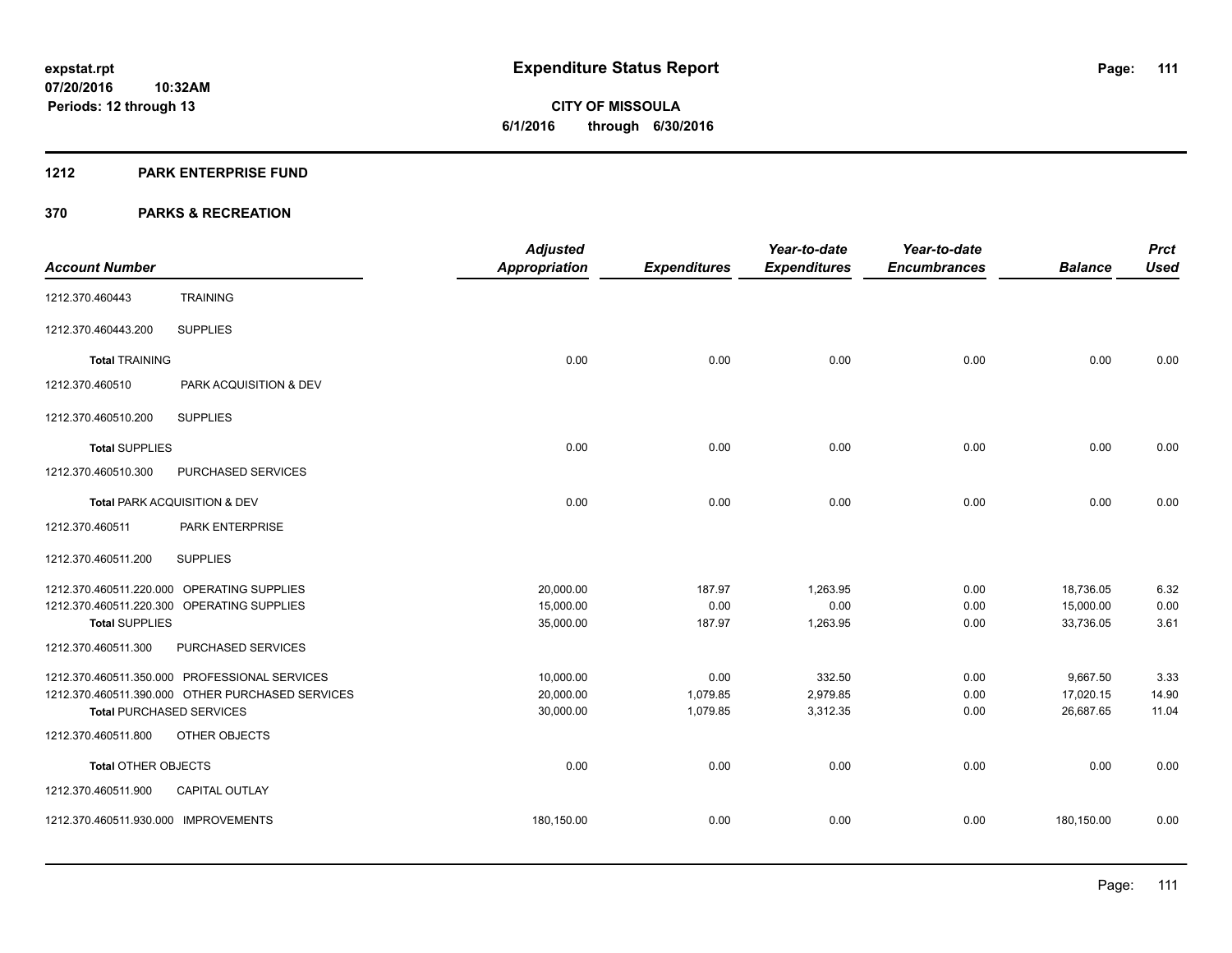## **1212 PARK ENTERPRISE FUND**

| <b>Account Number</b>        |                                               | <b>Adjusted</b><br><b>Appropriation</b> | <b>Expenditures</b> | Year-to-date<br><b>Expenditures</b> | Year-to-date<br><b>Encumbrances</b> | <b>Balance</b> | <b>Prct</b><br><b>Used</b> |
|------------------------------|-----------------------------------------------|-----------------------------------------|---------------------|-------------------------------------|-------------------------------------|----------------|----------------------------|
|                              | 1212.370.460511.940.000 MACHINERY & EQUIPMENT | 30.000.00                               | 0.00                | 0.00                                | 0.00                                | 30.000.00      | 0.00                       |
| <b>Total CAPITAL OUTLAY</b>  |                                               | 210.150.00                              | 0.00                | 0.00                                | 0.00                                | 210.150.00     | 0.00                       |
| <b>Total PARK ENTERPRISE</b> |                                               | 275,150.00                              | 1.267.82            | 4,576.30                            | 0.00                                | 270.573.70     | 1.66                       |
| 1212.370.510110              | <b>MERCHANT SERVICES</b>                      |                                         |                     |                                     |                                     |                |                            |
| 1212.370.510110.500          | <b>FIXED CHARGES</b>                          |                                         |                     |                                     |                                     |                |                            |
|                              | <b>Total MERCHANT SERVICES</b>                | 0.00                                    | 0.00                | 0.00                                | 0.00                                | 0.00           | 0.00                       |
|                              | <b>Total PARK ENTERPRISE FUND</b>             | 275.150.00                              | 1.267.82            | 4.576.30                            | 0.00                                | 270.573.70     | 1.66                       |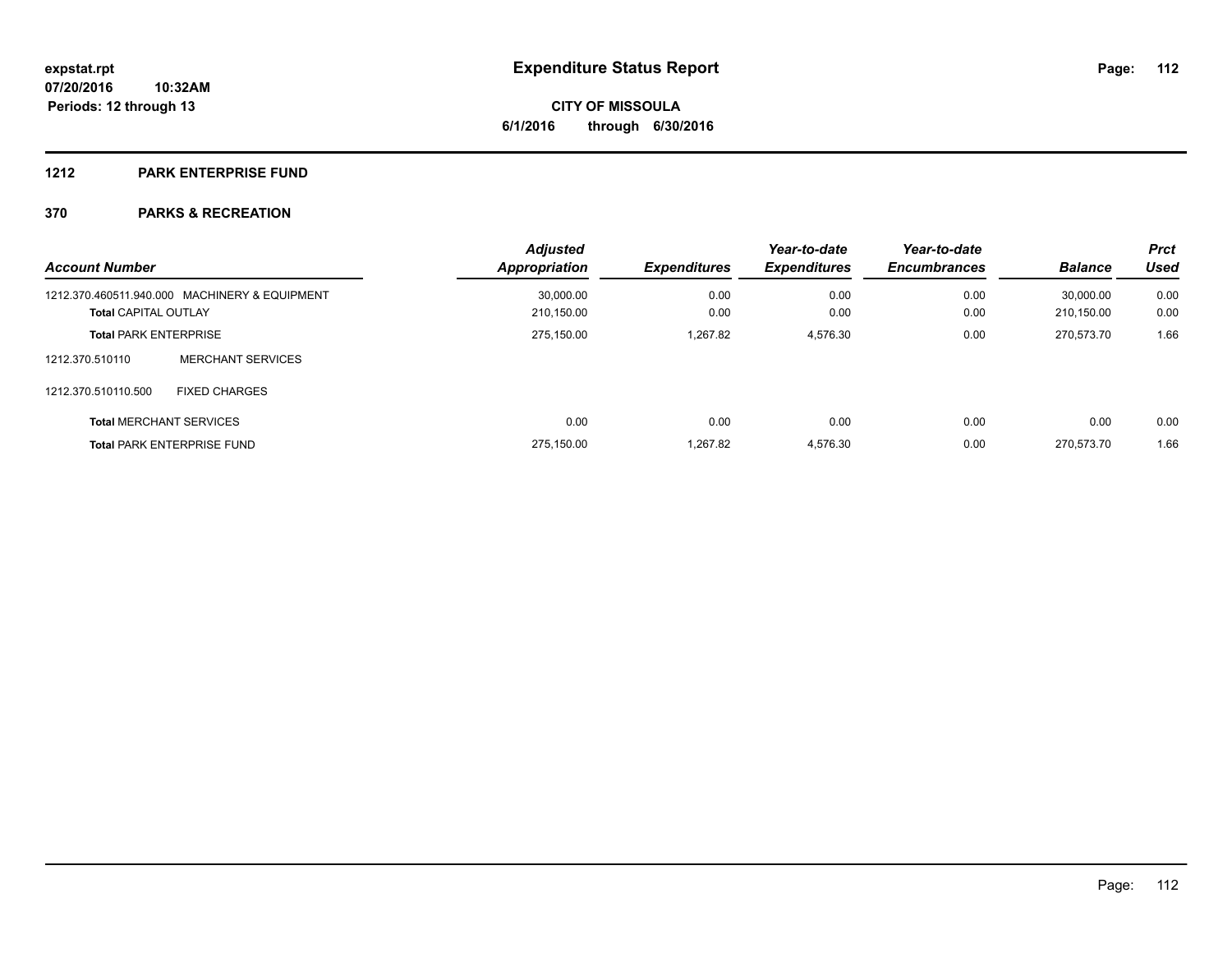# **1216 PARKS & REC TRAILS, DEV**

|                                 |                                                        | <b>Adjusted</b>      |                     | Year-to-date        | Year-to-date        |                | <b>Prct</b> |
|---------------------------------|--------------------------------------------------------|----------------------|---------------------|---------------------|---------------------|----------------|-------------|
| <b>Account Number</b>           |                                                        | <b>Appropriation</b> | <b>Expenditures</b> | <b>Expenditures</b> | <b>Encumbrances</b> | <b>Balance</b> | <b>Used</b> |
| 1216.370.460403                 | PARK DEVELOPMENT & EXPANSION                           |                      |                     |                     |                     |                |             |
| 1216.370.460403.900             | CAPITAL OUTLAY                                         |                      |                     |                     |                     |                |             |
|                                 | Total PARK DEVELOPMENT & EXPANSION                     | 0.00                 | 0.00                | 0.00                | 0.00                | 0.00           | 0.00        |
| 1216.370.460433                 | TRAILHEAD MAPS FOR WAYFINDING                          |                      |                     |                     |                     |                |             |
| 1216.370.460433.100             | PERSONAL SERVICES                                      |                      |                     |                     |                     |                |             |
| Total PERSONAL SERVICES         |                                                        | 0.00                 | 0.00                | 0.00                | 0.00                | 0.00           | 0.00        |
| 1216.370.460433.200             | <b>SUPPLIES</b>                                        |                      |                     |                     |                     |                |             |
|                                 | 1216.370.460433.220.000 OPERATING SUPPLIES             | 0.00                 | 0.00                | 2,548.00            | 0.00                | $-2,548.00$    | 0.00        |
| <b>Total SUPPLIES</b>           |                                                        | 0.00                 | 0.00                | 2,548.00            | 0.00                | $-2,548.00$    | 0.00        |
| 1216.370.460433.300             | PURCHASED SERVICES                                     |                      |                     |                     |                     |                |             |
| <b>Total PURCHASED SERVICES</b> |                                                        | 0.00                 | 0.00                | 0.00                | 0.00                | 0.00           | 0.00        |
|                                 | Total TRAILHEAD MAPS FOR WAYFINDING                    | 0.00                 | 0.00                | 2,548.00            | 0.00                | $-2,548.00$    | 0.00        |
| 1216.370.460434                 | <b>GREENWAYS &amp; HORTICULTURE</b>                    |                      |                     |                     |                     |                |             |
| 1216.370.460434.200             | <b>SUPPLIES</b>                                        |                      |                     |                     |                     |                |             |
|                                 | 1216.370.460434.220.000 OPERATING SUPPLIES             | 7,000.00             | 0.00                | 0.00                | 0.00                | 7,000.00       | 0.00        |
| <b>Total SUPPLIES</b>           |                                                        | 7,000.00             | 0.00                | 0.00                | 0.00                | 7,000.00       | 0.00        |
| 1216.370.460434.300             | PURCHASED SERVICES                                     |                      |                     |                     |                     |                |             |
|                                 | 1216.370.460434.350.000 RECREATION TRAIL PROGRAM GRANT | 18,000.00            | 0.00                | 0.00                | 0.00                | 18,000.00      | 0.00        |
| <b>Total PURCHASED SERVICES</b> |                                                        | 18,000.00            | 0.00                | 0.00                | 0.00                | 18,000.00      | 0.00        |
| 1216.370.460434.800             | OTHER OBJECTS                                          |                      |                     |                     |                     |                |             |
| <b>Total OTHER OBJECTS</b>      |                                                        | 0.00                 | 0.00                | 0.00                | 0.00                | 0.00           | 0.00        |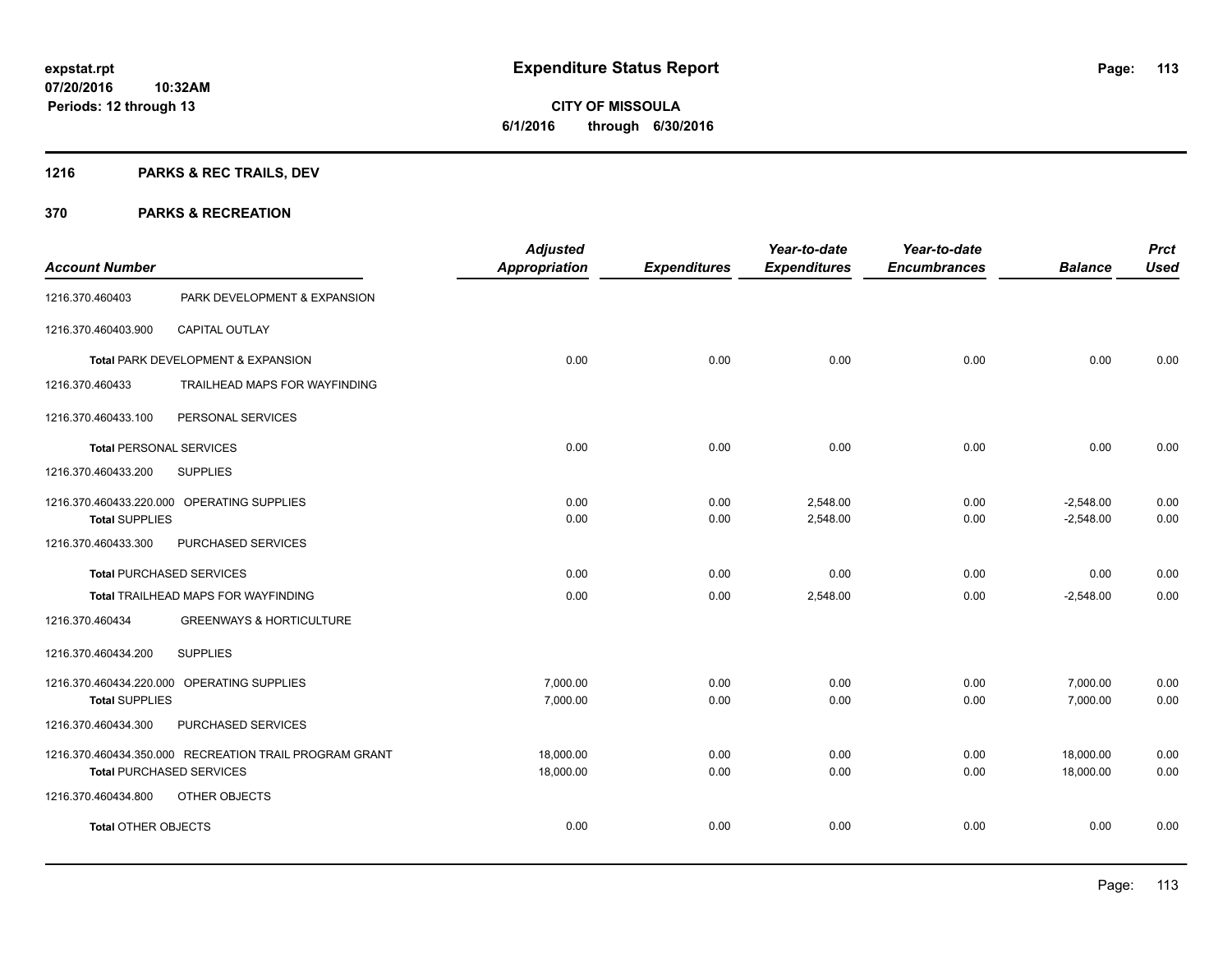# **1216 PARKS & REC TRAILS, DEV**

|                                                           | <b>Adjusted</b>      |                     | Year-to-date        | Year-to-date        |                | <b>Prct</b> |
|-----------------------------------------------------------|----------------------|---------------------|---------------------|---------------------|----------------|-------------|
| <b>Account Number</b>                                     | <b>Appropriation</b> | <b>Expenditures</b> | <b>Expenditures</b> | <b>Encumbrances</b> | <b>Balance</b> | <b>Used</b> |
| <b>CAPITAL OUTLAY</b><br>1216.370.460434.900              |                      |                     |                     |                     |                |             |
| 1216.370.460434.930.000 RECREATION TRAILS PROGRAM GRANT   | 65,000.00            | 0.00                | 0.00                | 0.00                | 65,000.00      | 0.00        |
| <b>Total CAPITAL OUTLAY</b>                               | 65,000.00            | 0.00                | 0.00                | 0.00                | 65,000.00      | 0.00        |
| Total GREENWAYS & HORTICULTURE                            | 90,000.00            | 0.00                | 0.00                | 0.00                | 90,000.00      | 0.00        |
| 1216.370.460438<br>MCCORMICK PARK SITE PLAN               |                      |                     |                     |                     |                |             |
| <b>SUPPLIES</b><br>1216.370.460438.200                    |                      |                     |                     |                     |                |             |
| <b>Total SUPPLIES</b>                                     | 0.00                 | 0.00                | 0.00                | 0.00                | 0.00           | 0.00        |
| 1216.370.460438.300<br>PURCHASED SERVICES                 |                      |                     |                     |                     |                |             |
| 1216.370.460438.350.000 AGO PROJECT/FT MSLA REGIONAL PARK | 0.00                 | 0.00                | 4,125.00            | 0.00                | $-4,125.00$    | 0.00        |
| Total MCCORMICK PARK SITE PLAN                            | 0.00                 | 0.00                | 4,125.00            | 0.00                | $-4,125.00$    | 0.00        |
| 1216.370.460439<br>CLARK FORK RIVER ACCESS GRANT          |                      |                     |                     |                     |                |             |
| PURCHASED SERVICES<br>1216.370.460439.300                 |                      |                     |                     |                     |                |             |
| 1216.370.460439.350.000 CLARK FORK RIVER ACCESS PROJECT   | 0.00                 | 0.00                | 41.194.50           | 0.00                | $-41,194.50$   | 0.00        |
| Total CLARK FORK RIVER ACCESS GRANT                       | 0.00                 | 0.00                | 41,194.50           | 0.00                | $-41, 194.50$  | 0.00        |
| <b>TRAINING</b><br>1216.370.460443                        |                      |                     |                     |                     |                |             |
| 1216.370.460443.200<br><b>SUPPLIES</b>                    |                      |                     |                     |                     |                |             |
| 1216.370.460443.220.000 OPERATING SUPPLIES                | 0.00                 | 0.00                | 772.10              | 0.00                | $-772.10$      | 0.00        |
| <b>Total SUPPLIES</b>                                     | 0.00                 | 0.00                | 772.10              | 0.00                | $-772.10$      | 0.00        |
| 1216.370.460443.300<br>PURCHASED SERVICES                 |                      |                     |                     |                     |                |             |
| 1216.370.460443.350.000 PLAYGROUND SAFETY TRAINING        | 0.00                 | 0.00                | 11,311.26           | 0.00                | $-11,311.26$   | 0.00        |
| <b>Total PURCHASED SERVICES</b>                           | 0.00                 | 0.00                | 11,311.26           | 0.00                | $-11,311.26$   | 0.00        |
| <b>Total TRAINING</b>                                     | 0.00                 | 0.00                | 12,083.36           | 0.00                | $-12,083.36$   | 0.00        |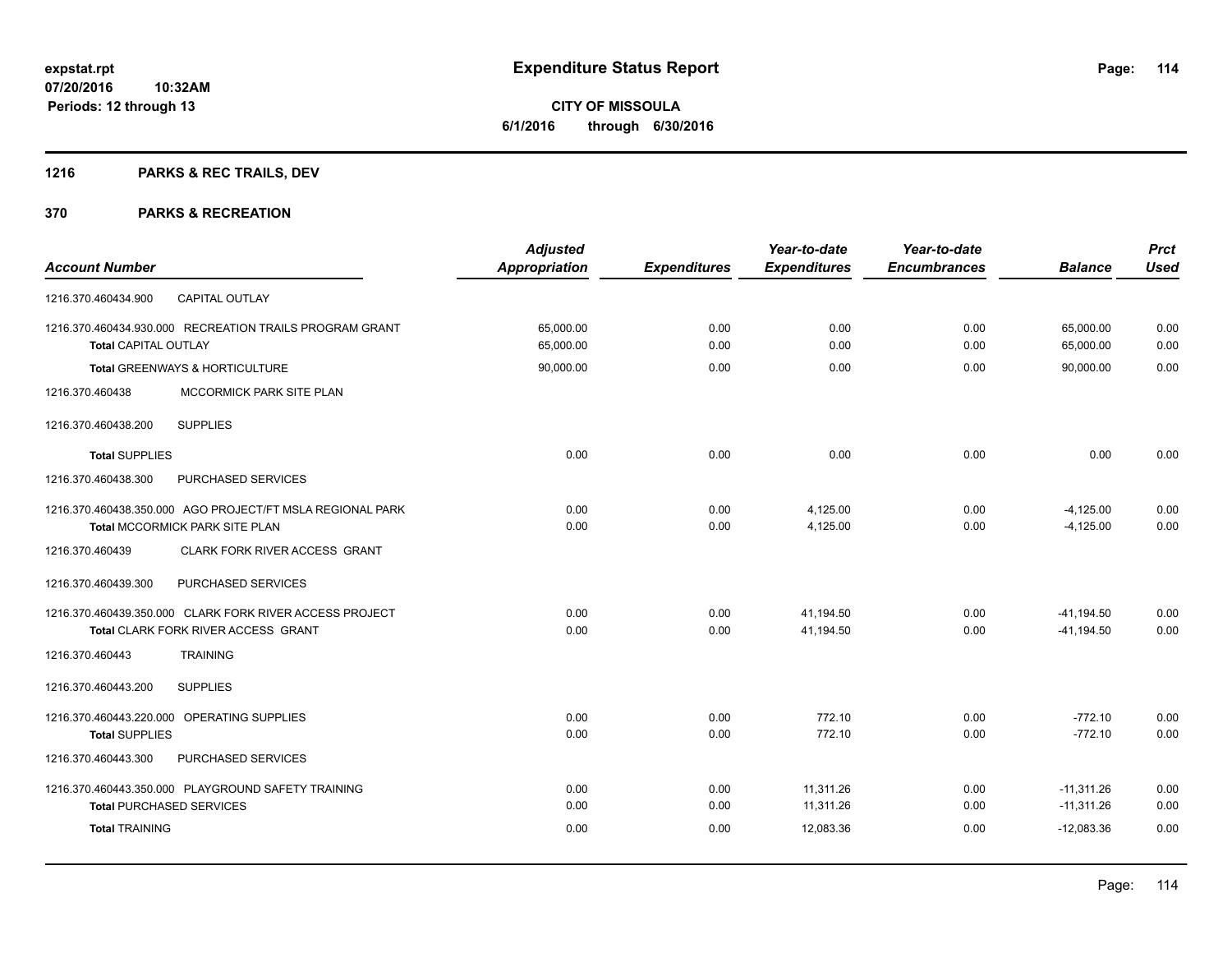**115**

**07/20/2016 10:32AM Periods: 12 through 13**

**CITY OF MISSOULA 6/1/2016 through 6/30/2016**

# **1216 PARKS & REC TRAILS, DEV**

#### **370 PARKS & RECREATION**

| <b>Account Number</b>        |                                                                 | <b>Adjusted</b><br><b>Appropriation</b> | <b>Expenditures</b> | Year-to-date<br><b>Expenditures</b> | Year-to-date<br><b>Encumbrances</b> | <b>Balance</b> | <b>Prct</b><br><b>Used</b> |
|------------------------------|-----------------------------------------------------------------|-----------------------------------------|---------------------|-------------------------------------|-------------------------------------|----------------|----------------------------|
|                              |                                                                 |                                         |                     |                                     |                                     |                |                            |
| 1216.370.460444              | <b>PLAYGROUNDS</b>                                              |                                         |                     |                                     |                                     |                |                            |
| 1216.370.460444.300          | <b>PURCHASED SERVICES</b>                                       |                                         |                     |                                     |                                     |                |                            |
|                              | 1216.370.460444.350.000 PROFESSIONAL SERVICES                   | 0.00                                    | 0.00                | 280.00                              | 0.00                                | $-280.00$      | 0.00                       |
|                              | <b>Total PURCHASED SERVICES</b>                                 | 0.00                                    | 0.00                | 280.00                              | 0.00                                | $-280.00$      | 0.00                       |
| 1216.370.460444.900          | CAPITAL OUTLAY                                                  |                                         |                     |                                     |                                     |                |                            |
|                              | 1216.370.460444.930.000 LITTLE MCCORMICK PLAYGROUND/MPROVEMENTS | 0.00                                    | 0.00                | 240.00                              | 0.00                                | $-240.00$      | 0.00                       |
| <b>Total CAPITAL OUTLAY</b>  |                                                                 | 0.00                                    | 0.00                | 240.00                              | 0.00                                | $-240.00$      | 0.00                       |
| <b>Total PLAYGROUNDS</b>     |                                                                 | 0.00                                    | 0.00                | 520.00                              | 0.00                                | $-520.00$      | 0.00                       |
| 1216.370.460470              | <b>RECREATION MORE</b>                                          |                                         |                     |                                     |                                     |                |                            |
| 1216.370.460470.200          | <b>SUPPLIES</b>                                                 |                                         |                     |                                     |                                     |                |                            |
|                              | 1216.370.460470.220.000 MORE/OPERATING SUPPLIES                 | 5,000.00                                | 1,986.31            | 22.970.07                           | 0.00                                | $-17,970.07$   | 459.40                     |
|                              | 1216.370.460470.230.000 MORE/REPAI & MAINTENANCE                | 5.000.00                                | 0.00                | 0.00                                | 0.00                                | 5,000.00       | 0.00                       |
| <b>Total SUPPLIES</b>        |                                                                 | 10,000.00                               | 1,986.31            | 22,970.07                           | 0.00                                | $-12,970.07$   | 229.70                     |
| 1216.370.460470.300          | PURCHASED SERVICES                                              |                                         |                     |                                     |                                     |                |                            |
|                              | 1216.370.460470.350.000 MORE/PROFESSIONAL SERVICES              | 10,000.00                               | 0.00                | 250.00                              | 0.00                                | 9,750.00       | 2.50                       |
|                              | 1216.370.460470.390.000 OTHER PURCHASED SERVICES                | 10,000.00                               | 0.00                | 121.49                              | 0.00                                | 9,878.51       | 1.21                       |
|                              | <b>Total PURCHASED SERVICES</b>                                 | 20,000.00                               | 0.00                | 371.49                              | 0.00                                | 19.628.51      | 1.86                       |
| 1216.370.460470.900          | <b>CAPITAL OUTLAY</b>                                           |                                         |                     |                                     |                                     |                |                            |
| <b>Total CAPITAL OUTLAY</b>  |                                                                 | 0.00                                    | 0.00                | 0.00                                | 0.00                                | 0.00           | 0.00                       |
| <b>Total RECREATION MORE</b> |                                                                 | 30,000.00                               | 1,986.31            | 23,341.56                           | 0.00                                | 6,658.44       | 77.81                      |
| 1216.370.460471              | <b>RECREATION ADULTS</b>                                        |                                         |                     |                                     |                                     |                |                            |

1216.370.460471.200 SUPPLIES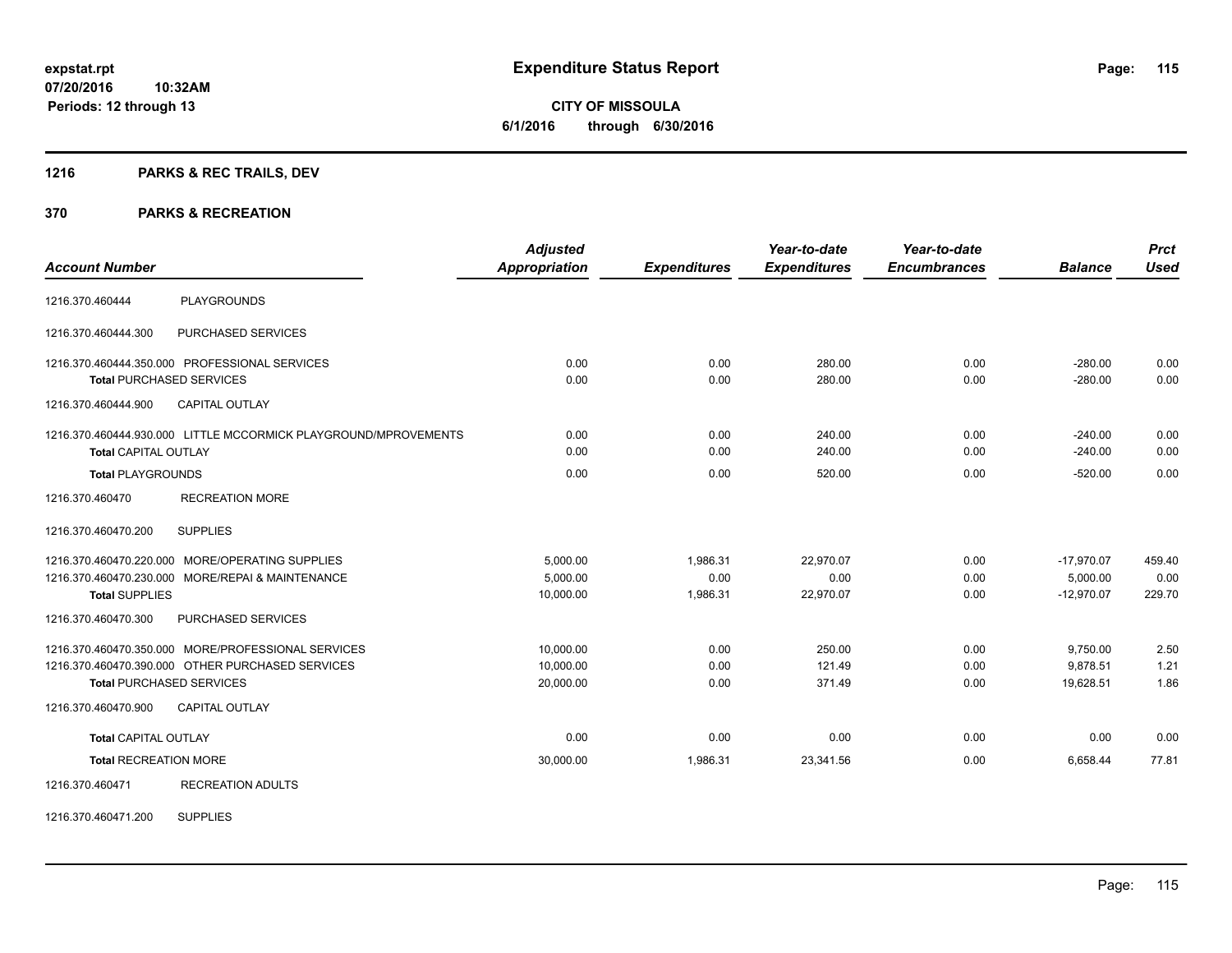# **1216 PARKS & REC TRAILS, DEV**

| <b>Account Number</b>                                    | <b>Adjusted</b><br><b>Appropriation</b> | <b>Expenditures</b> | Year-to-date<br><b>Expenditures</b> | Year-to-date<br><b>Encumbrances</b> | <b>Balance</b> | <b>Prct</b><br><b>Used</b> |
|----------------------------------------------------------|-----------------------------------------|---------------------|-------------------------------------|-------------------------------------|----------------|----------------------------|
| 1216.370.460471.220.000 REC ADULT/OPERATING SUPPLIES     | 5,000.00                                | 0.00                | 0.00                                | 0.00                                | 5,000.00       | 0.00                       |
| <b>Total SUPPLIES</b>                                    | 5,000.00                                | 0.00                | 0.00                                | 0.00                                | 5,000.00       | 0.00                       |
| PURCHASED SERVICES<br>1216.370.460471.300                |                                         |                     |                                     |                                     |                |                            |
| <b>Total PURCHASED SERVICES</b>                          | 0.00                                    | 0.00                | 0.00                                | 0.00                                | 0.00           | 0.00                       |
| 1216.370.460471.800<br>OTHER OBJECTS                     |                                         |                     |                                     |                                     |                |                            |
| 1216.370.460471.820.000 TRANSFERS TO OTHER FUNDS         | 20.000.00                               | 0.00                | 0.00                                | 0.00                                | 20.000.00      | 0.00                       |
| <b>Total OTHER OBJECTS</b>                               | 20,000.00                               | 0.00                | 0.00                                | 0.00                                | 20.000.00      | 0.00                       |
| 1216.370.460471.900<br><b>CAPITAL OUTLAY</b>             |                                         |                     |                                     |                                     |                |                            |
| <b>Total CAPITAL OUTLAY</b>                              | 0.00                                    | 0.00                | 0.00                                | 0.00                                | 0.00           | 0.00                       |
| <b>Total RECREATION ADULTS</b>                           | 25,000.00                               | 0.00                | 0.00                                | 0.00                                | 25,000.00      | 0.00                       |
| 1216.370.460472<br><b>RECREATION YOUTH</b>               |                                         |                     |                                     |                                     |                |                            |
| <b>SUPPLIES</b><br>1216.370.460472.200                   |                                         |                     |                                     |                                     |                |                            |
| 1216.370.460472.220.000 REC YOUTH/OPERATING SUPPLIES     | 5,000.00                                | 0.00                | 0.00                                | 0.00                                | 5,000.00       | 0.00                       |
| <b>Total SUPPLIES</b>                                    | 5,000.00                                | 0.00                | 0.00                                | 0.00                                | 5,000.00       | 0.00                       |
| PURCHASED SERVICES<br>1216.370.460472.300                |                                         |                     |                                     |                                     |                |                            |
| <b>Total PURCHASED SERVICES</b>                          | 0.00                                    | 0.00                | 0.00                                | 0.00                                | 0.00           | 0.00                       |
| 1216.370.460472.700<br><b>GRANTS &amp; CONTRIBUTIONS</b> |                                         |                     |                                     |                                     |                |                            |
| <b>Total GRANTS &amp; CONTRIBUTIONS</b>                  | 0.00                                    | 0.00                | 0.00                                | 0.00                                | 0.00           | 0.00                       |
| 1216.370.460472.800<br>OTHER OBJECTS                     |                                         |                     |                                     |                                     |                |                            |
| 1216.370.460472.820.000 TRANSFERS TO OTHER FUNDS         | 30,000.00                               | 0.00                | 0.00                                | 0.00                                | 30,000.00      | 0.00                       |
| <b>Total OTHER OBJECTS</b>                               | 30,000.00                               | 0.00                | 0.00                                | 0.00                                | 30,000.00      | 0.00                       |
| 1216.370.460472.900<br><b>CAPITAL OUTLAY</b>             |                                         |                     |                                     |                                     |                |                            |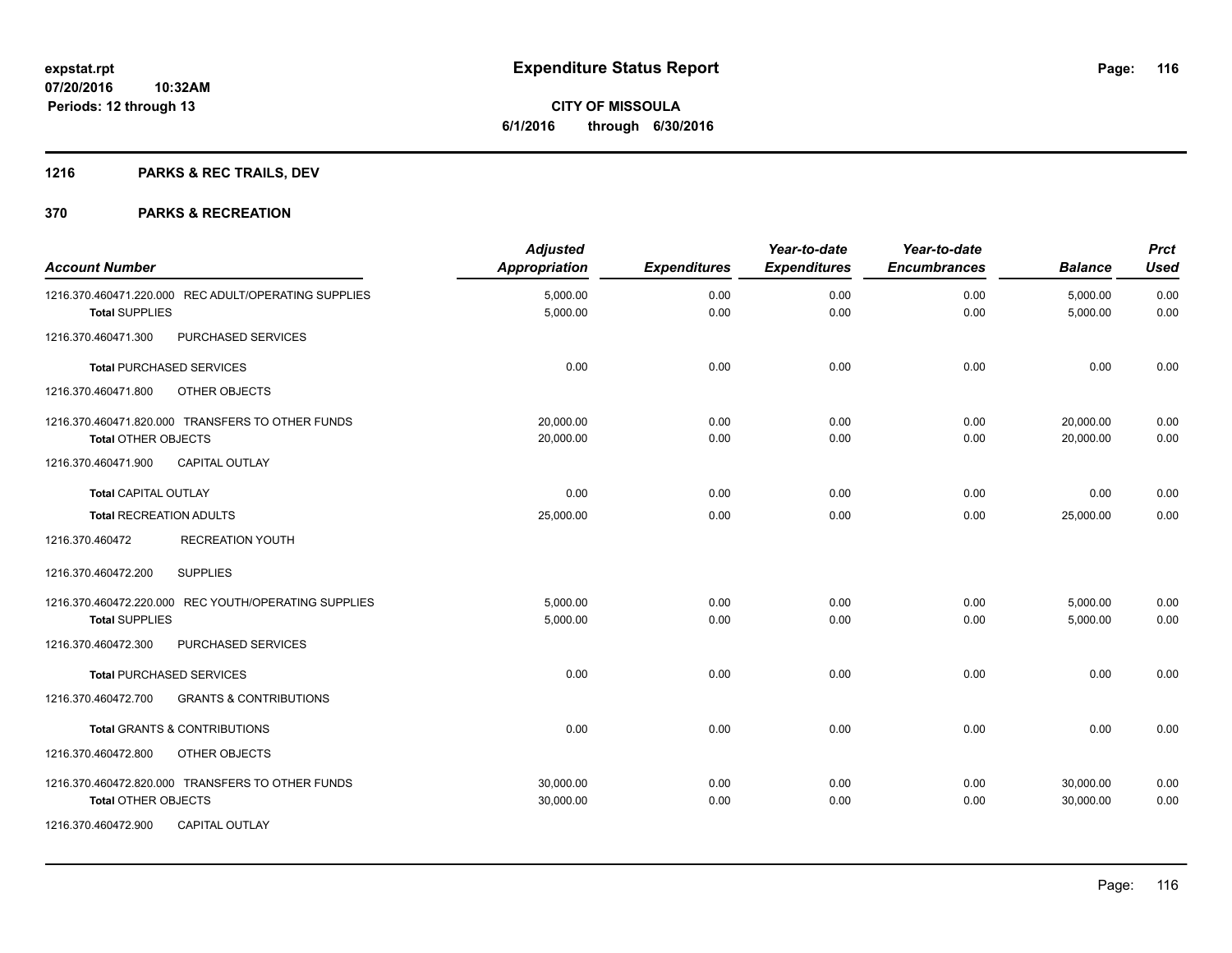**Periods: 12 through 13**

**CITY OF MISSOULA 6/1/2016 through 6/30/2016**

# **1216 PARKS & REC TRAILS, DEV**

**10:32AM**

#### **370 PARKS & RECREATION**

| <b>Account Number</b>                                                          | <b>Adjusted</b><br><b>Appropriation</b> | <b>Expenditures</b> | Year-to-date<br><b>Expenditures</b> | Year-to-date<br><b>Encumbrances</b> | <b>Balance</b>           | <b>Prct</b><br><b>Used</b> |
|--------------------------------------------------------------------------------|-----------------------------------------|---------------------|-------------------------------------|-------------------------------------|--------------------------|----------------------------|
|                                                                                |                                         |                     |                                     |                                     |                          |                            |
| <b>Total CAPITAL OUTLAY</b>                                                    | 0.00                                    | 0.00                | 0.00                                | 0.00                                | 0.00                     | 0.00                       |
| <b>Total RECREATION YOUTH</b>                                                  | 35,000.00                               | 0.00                | 0.00                                | 0.00                                | 35,000.00                | 0.00                       |
| <b>COMMUNITY TRAILS</b><br>1216.370.460507                                     |                                         |                     |                                     |                                     |                          |                            |
| 1216.370.460507.200<br><b>SUPPLIES</b>                                         |                                         |                     |                                     |                                     |                          |                            |
| 1216.370.460507.220.000 COMM TRAILS/OPERATING SUPPLIES                         | 5,000.00                                | 0.00                | 0.00                                | 0.00                                | 5,000.00                 | 0.00                       |
| 1216.370.460507.230.000 COMM TRAILS/REPAIR/MAINTENANCE                         | 5,000.00                                | 0.00                | 0.00                                | 0.00                                | 5,000.00                 | 0.00                       |
| 1216.370.460507.240.000 OTHER SUPPLIES                                         | 1,100.00                                | 0.00                | 0.00                                | 0.00                                | 1,100.00                 | 0.00                       |
| <b>Total SUPPLIES</b>                                                          | 11,100.00                               | 0.00                | 0.00                                | 0.00                                | 11,100.00                | 0.00                       |
| 1216.370.460507.300<br>PURCHASED SERVICES                                      |                                         |                     |                                     |                                     |                          |                            |
| 1216.370.460507.350.000 COMM TRAILS/PROFESSIONAL SERVICES                      | 10,000.00                               | 0.00                | 0.00                                | 0.00                                | 10,000.00                | 0.00                       |
| 1216.370.460507.360.000 COMM TRAILS/REPAIR & MAINTENANCE                       | 10,000.00                               | 0.00                | 560.00                              | 0.00                                | 9,440.00                 | 5.60                       |
| 1216.370.460507.390.000 COMM TRAILS/OTHER PURCHASED SERVICES                   | 40,000.00                               | 0.00                | 0.00                                | 0.00                                | 40,000.00                | 0.00                       |
| <b>Total PURCHASED SERVICES</b>                                                | 60,000.00                               | 0.00                | 560.00                              | 0.00                                | 59,440.00                | 0.93                       |
| 1216.370.460507.900<br><b>CAPITAL OUTLAY</b>                                   |                                         |                     |                                     |                                     |                          |                            |
| 1216.370.460507.930.000 COMM TRAILS/IMPROVEMENTS                               | 50,000.00                               | 0.00                | 0.00                                | 0.00                                | 50,000.00                | 0.00                       |
| <b>Total CAPITAL OUTLAY</b>                                                    | 50,000.00                               | 0.00                | 0.00                                | 0.00                                | 50,000.00                | 0.00                       |
| <b>Total COMMUNITY TRAILS</b>                                                  | 121,100.00                              | 0.00                | 560.00                              | 0.00                                | 120,540.00               | 0.46                       |
| 1216.370.460508<br><b>KIWANIS PARK</b>                                         |                                         |                     |                                     |                                     |                          |                            |
| CAPITAL OUTLAY<br>1216.370.460508.900                                          |                                         |                     |                                     |                                     |                          |                            |
| 1216.370.460508.930.000 KIWANIS PARK IMPROVEMENTS<br><b>Total KIWANIS PARK</b> | 158,650.00<br>158,650.00                | 0.00<br>0.00        | 0.00<br>0.00                        | 0.00<br>0.00                        | 158,650.00<br>158,650.00 | 0.00<br>0.00               |
|                                                                                |                                         |                     |                                     |                                     |                          |                            |
| 1216.370.460509<br><b>KIM WILLIAMS TRAIL</b>                                   |                                         |                     |                                     |                                     |                          |                            |
|                                                                                |                                         |                     |                                     |                                     |                          |                            |

1216.370.460509.900 CAPITAL OUTLAY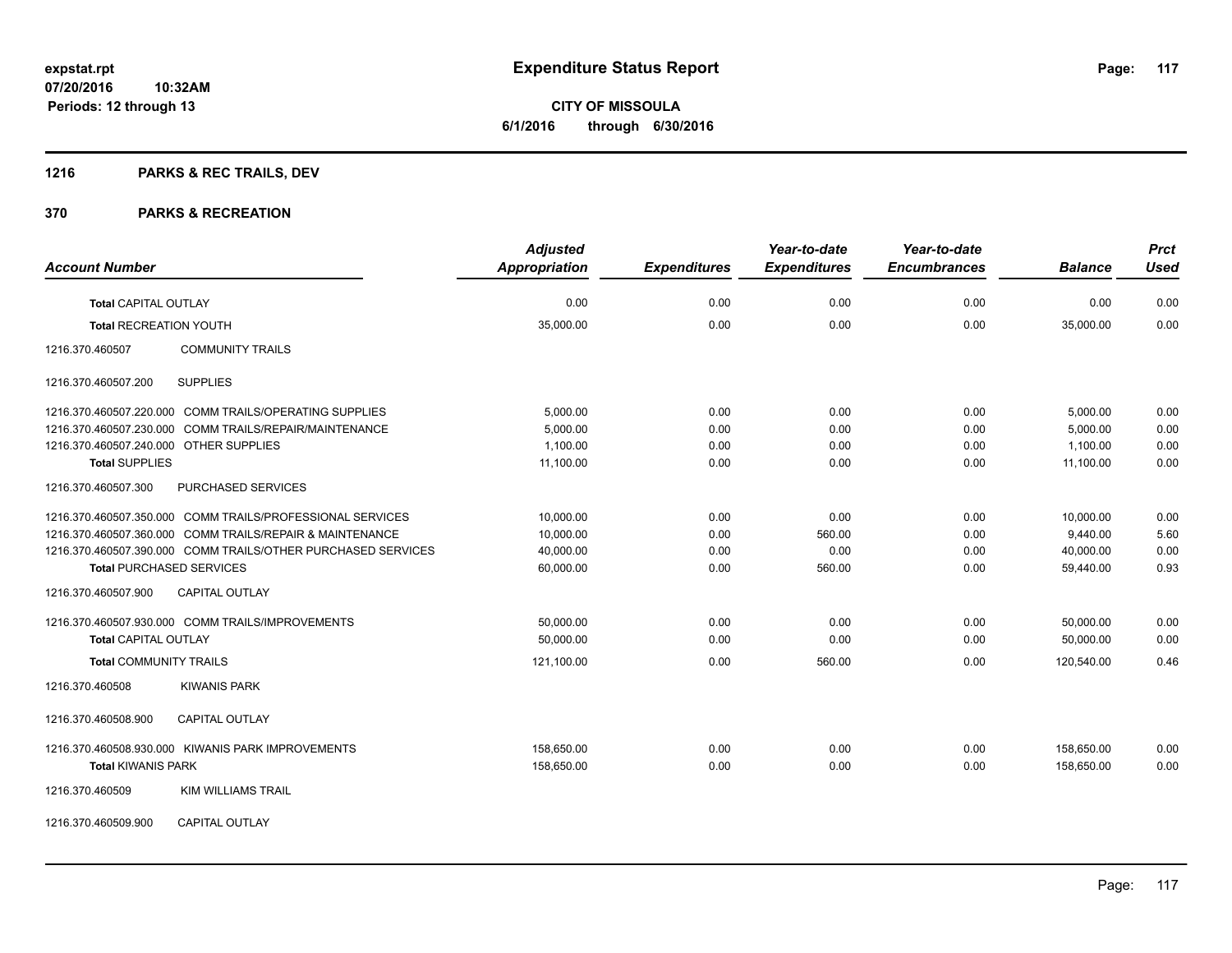# **1216 PARKS & REC TRAILS, DEV**

| <b>Account Number</b>                                      |                                                                                                                                                                                                                     | <b>Adjusted</b><br>Appropriation                    | <b>Expenditures</b>                  | Year-to-date<br><b>Expenditures</b>               | Year-to-date<br><b>Encumbrances</b>  | <b>Balance</b>                                                   | <b>Prct</b><br><b>Used</b>           |
|------------------------------------------------------------|---------------------------------------------------------------------------------------------------------------------------------------------------------------------------------------------------------------------|-----------------------------------------------------|--------------------------------------|---------------------------------------------------|--------------------------------------|------------------------------------------------------------------|--------------------------------------|
| <b>Total KIM WILLIAMS TRAIL</b>                            | 1216.370.460509.930.000 KIM WILLIAMS/IMPROVEMENTS                                                                                                                                                                   | 36,170.00<br>36.170.00                              | 0.00<br>0.00                         | 0.00<br>0.00                                      | 0.00<br>0.00                         | 36,170.00<br>36.170.00                                           | 0.00<br>0.00                         |
| 1216.370.460512                                            | <b>PARK MEMORIALS</b>                                                                                                                                                                                               |                                                     |                                      |                                                   |                                      |                                                                  |                                      |
| 1216.370.460512.200                                        | <b>SUPPLIES</b>                                                                                                                                                                                                     |                                                     |                                      |                                                   |                                      |                                                                  |                                      |
| <b>Total SUPPLIES</b>                                      | 1216.370.460512.220.000 PARK MEMORIALS/OPERATING SUPPLIES<br>1216.370.460512.220.093 OPERATING SUPPLIES<br>1216.370.460512.220.094 RESTITUTION/DAMAGED TREES/SUPPLIES<br>1216.370.460512.220.155 OPERATING SUPPLIES | 0.00<br>0.00<br>0.00<br>0.00<br>0.00                | 0.00<br>0.00<br>0.00<br>0.00<br>0.00 | 626.52<br>199.99<br>2,211.36<br>43.90<br>3,081.77 | 0.00<br>0.00<br>0.00<br>0.00<br>0.00 | $-626.52$<br>$-199.99$<br>$-2,211.36$<br>$-43.90$<br>$-3,081.77$ | 0.00<br>0.00<br>0.00<br>0.00<br>0.00 |
| 1216.370.460512.300                                        | <b>PURCHASED SERVICES</b>                                                                                                                                                                                           |                                                     |                                      |                                                   |                                      |                                                                  |                                      |
| <b>Total PURCHASED SERVICES</b>                            |                                                                                                                                                                                                                     | 0.00                                                | 0.00                                 | 0.00                                              | 0.00                                 | 0.00                                                             | 0.00                                 |
| 1216.370.460512.800                                        | OTHER OBJECTS                                                                                                                                                                                                       |                                                     |                                      |                                                   |                                      |                                                                  |                                      |
| Total OTHER OBJECTS                                        |                                                                                                                                                                                                                     | 0.00                                                | 0.00                                 | 0.00                                              | 0.00                                 | 0.00                                                             | 0.00                                 |
| 1216.370.460512.900                                        | <b>CAPITAL OUTLAY</b>                                                                                                                                                                                               |                                                     |                                      |                                                   |                                      |                                                                  |                                      |
| <b>Total CAPITAL OUTLAY</b><br><b>Total PARK MEMORIALS</b> | 1216.370.460512.920.000 PARK MEMORIALS/BUILDINGS<br>1216.370.460512.940.000 PARK MEMORIALS-MACHINERY & EQUIPMENT                                                                                                    | 100,000.00<br>50,000.00<br>150,000.00<br>150,000.00 | 0.00<br>0.00<br>0.00<br>0.00         | 0.00<br>0.00<br>0.00<br>3,081.77                  | 0.00<br>0.00<br>0.00<br>0.00         | 100,000.00<br>50,000.00<br>150,000.00<br>146.918.23              | 0.00<br>0.00<br>0.00<br>2.05         |
| 1216.370.460513                                            | RECREATIONAL DONATIONS SPEC EVENTS                                                                                                                                                                                  |                                                     |                                      |                                                   |                                      |                                                                  |                                      |
| 1216.370.460513.200                                        | <b>SUPPLIES</b>                                                                                                                                                                                                     |                                                     |                                      |                                                   |                                      |                                                                  |                                      |
| <b>Total SUPPLIES</b>                                      | 1216.370.460513.220.000 REC DONATIONS/OPERATING SUPPLIES<br>1216.370.460513.220.090 REC DONATIONS/OPERATING SUPPLIES<br>1216.370.460513.230.000 REC DONATIONS-REPAIR/MAINTENANCE                                    | 20,000.00<br>0.00<br>5.000.00<br>25,000.00          | 779.29<br>0.00<br>0.00<br>779.29     | 1,179.29<br>3,283.08<br>0.00<br>4,462.37          | 0.00<br>0.00<br>0.00<br>0.00         | 18,820.71<br>$-3,283.08$<br>5.000.00<br>20,537.63                | 5.90<br>0.00<br>0.00<br>17.85        |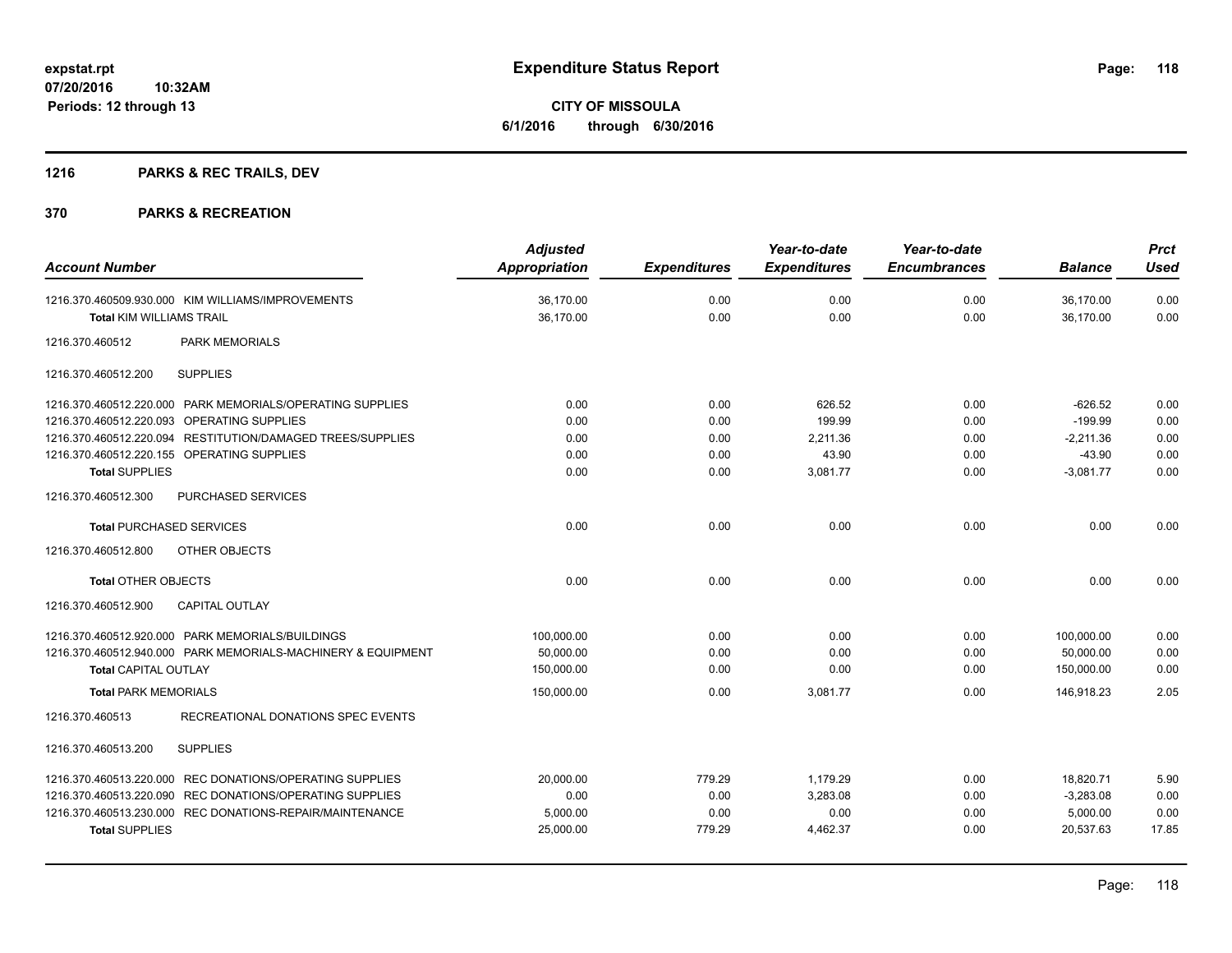**CITY OF MISSOULA 6/1/2016 through 6/30/2016**

# **1216 PARKS & REC TRAILS, DEV**

|                                      |                                                                | <b>Adjusted</b>      |                     | Year-to-date        | Year-to-date        |                | <b>Prct</b> |
|--------------------------------------|----------------------------------------------------------------|----------------------|---------------------|---------------------|---------------------|----------------|-------------|
| <b>Account Number</b>                |                                                                | <b>Appropriation</b> | <b>Expenditures</b> | <b>Expenditures</b> | <b>Encumbrances</b> | <b>Balance</b> | <b>Used</b> |
| 1216.370.460513.300                  | PURCHASED SERVICES                                             |                      |                     |                     |                     |                |             |
|                                      | 1216.370.460513.350.000 REC DONATIONS/PROFESSIONAL SERVICES    | 5,000.00             | 0.00                | 0.00                | 0.00                | 5,000.00       | 0.00        |
|                                      | 1216.370.460513.390.000 REC DONATIONS/OTHER PURCHASED SERVICES | 40,000.00            | 0.00                | 0.00                | 0.00                | 40,000.00      | 0.00        |
| <b>Total PURCHASED SERVICES</b>      |                                                                | 45,000.00            | 0.00                | 0.00                | 0.00                | 45,000.00      | 0.00        |
| 1216.370.460513.800                  | <b>OTHER OBJECTS</b>                                           |                      |                     |                     |                     |                |             |
| <b>Total OTHER OBJECTS</b>           |                                                                | 0.00                 | 0.00                | 0.00                | 0.00                | 0.00           | 0.00        |
| 1216.370.460513.900                  | <b>CAPITAL OUTLAY</b>                                          |                      |                     |                     |                     |                |             |
| <b>Total CAPITAL OUTLAY</b>          |                                                                | 0.00                 | 0.00                | 0.00                | 0.00                | 0.00           | 0.00        |
|                                      | <b>Total RECREATIONAL DONATIONS SPEC EVENTS</b>                | 70,000.00            | 779.29              | 4,462.37            | 0.00                | 65,537.63      | 6.37        |
| 1216.370.460514                      | <b>URBAN FORESTRY</b>                                          |                      |                     |                     |                     |                |             |
| 1216.370.460514.200                  | <b>SUPPLIES</b>                                                |                      |                     |                     |                     |                |             |
|                                      | 1216.370.460514.220.000 URBAN FORESTRY/OPERATING SUPPLIES      | 10,000.00            | 5,031.72            | 5,246.35            | 0.00                | 4,753.65       | 52.46       |
|                                      | 1216.370.460514.220.084 OPERATING SUPPLIES - MEMORIAL          | 0.00                 | 220.00              | 278.79              | 0.00                | $-278.79$      | 0.00        |
| 1216.370.460514.220.091              | <b>OPERATING SUPPLIES</b>                                      | 0.00                 | 0.00                | 3,339.78            | 0.00                | $-3,339.78$    | 0.00        |
| 1216.370.460514.220.191              | <b>OPERATING SUPPLIES</b>                                      | 0.00                 | 0.00                | 279.24              | 0.00                | $-279.24$      | 0.00        |
| 1216.370.460514.220.192              | <b>OPERATING SUPPLIES</b>                                      | 0.00                 | 0.00                | 60.00               | 0.00                | $-60.00$       | 0.00        |
|                                      | 1216.370.460514.230.000 URBAN FORESTRY-REPAIR/MAINTENANCE      | 5,000.00             | 0.00                | 0.00                | 0.00                | 5,000.00       | 0.00        |
| <b>Total SUPPLIES</b>                |                                                                | 15,000.00            | 5,251.72            | 9,204.16            | 0.00                | 5,795.84       | 61.36       |
| 1216.370.460514.300                  | PURCHASED SERVICES                                             |                      |                     |                     |                     |                |             |
|                                      | 1216.370.460514.350.000 URBAN FORESTRY/PROFESSIONAL SERVICES   | 20,000.00            | 0.00                | 38.85               | 0.00                | 19,961.15      | 0.19        |
|                                      | 1216.370.460514.350.085 FOREST HEALTH GRANT                    | 59,000.00            | 0.00                | 39,879.00           | 0.00                | 19.121.00      | 67.59       |
| <b>Total PURCHASED SERVICES</b>      |                                                                | 79,000.00            | 0.00                | 39,917.85           | 0.00                | 39,082.15      | 50.53       |
| 1216.370.460514.900                  | <b>CAPITAL OUTLAY</b>                                          |                      |                     |                     |                     |                |             |
| 1216.370.460514.930.000 IMPROVEMENTS |                                                                | 20,000.00            | 0.00                | 0.00                | 0.00                | 20,000.00      | 0.00        |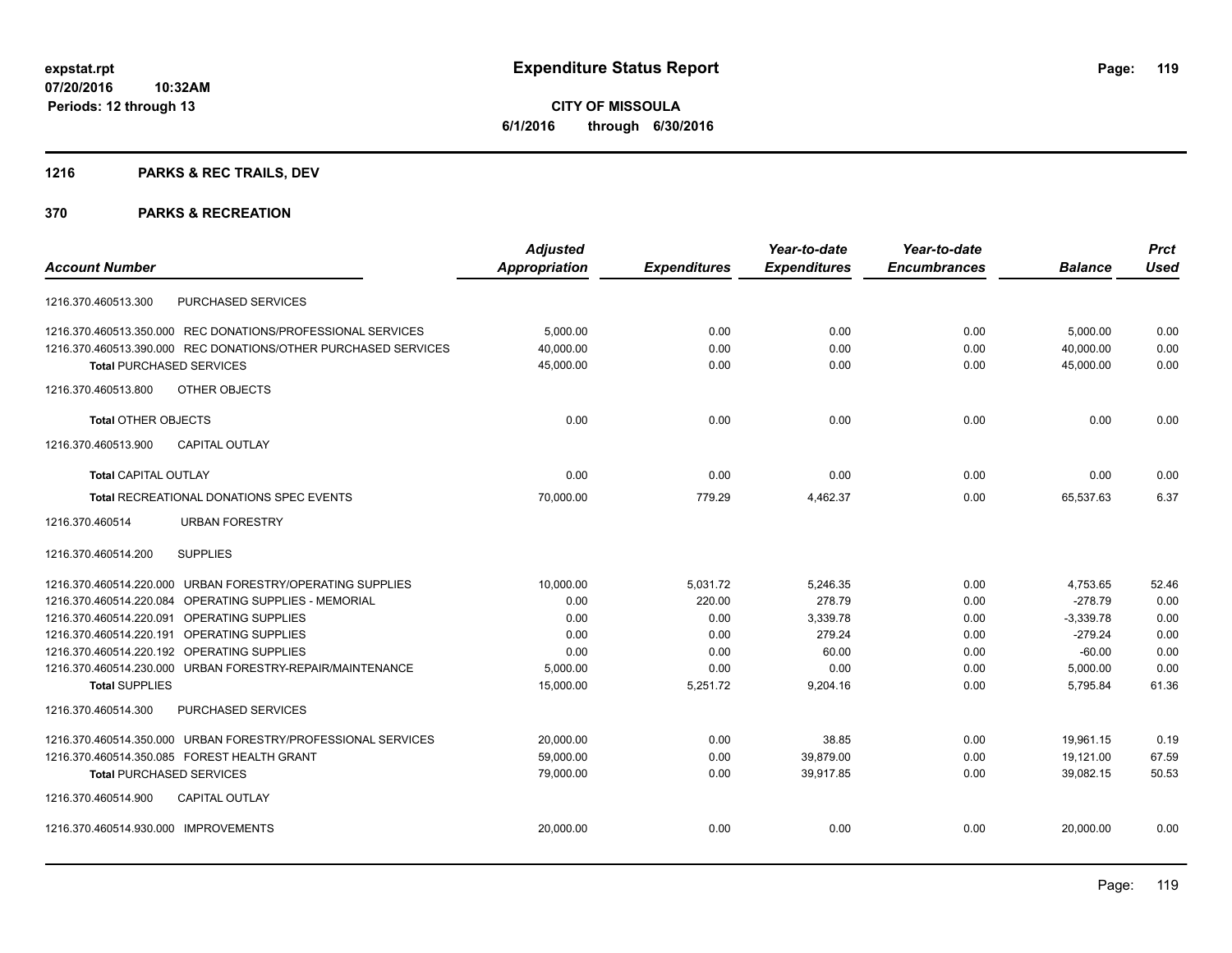# **1216 PARKS & REC TRAILS, DEV**

| <b>Account Number</b>               |                                                  | <b>Adjusted</b><br>Appropriation | <b>Expenditures</b> | Year-to-date<br><b>Expenditures</b> | Year-to-date<br><b>Encumbrances</b> | <b>Balance</b> | <b>Prct</b><br><b>Used</b> |
|-------------------------------------|--------------------------------------------------|----------------------------------|---------------------|-------------------------------------|-------------------------------------|----------------|----------------------------|
|                                     | 1216.370.460514.940.000 MACHINERY & EQUIPMENT    | 0.00                             | 0.00                | 9,450.00                            | 0.00                                | $-9,450.00$    | 0.00                       |
| <b>Total CAPITAL OUTLAY</b>         |                                                  | 20,000.00                        | 0.00                | 9,450.00                            | 0.00                                | 10,550.00      | 47.25                      |
| <b>Total URBAN FORESTRY</b>         |                                                  | 114,000.00                       | 5,251.72            | 58,572.01                           | 0.00                                | 55,427.99      | 51.38                      |
| 1216.370.460516                     | <b>PARK REVOLVING</b>                            |                                  |                     |                                     |                                     |                |                            |
| 1216.370.460516.800                 | OTHER OBJECTS                                    |                                  |                     |                                     |                                     |                |                            |
| 1216.370.460516.845.000 CONTINGENCY |                                                  | 25,000.00                        | 0.00                | 0.00                                | 0.00                                | 25,000.00      | 0.00                       |
| <b>Total PARK REVOLVING</b>         |                                                  | 25,000.00                        | 0.00                | 0.00                                | 0.00                                | 25,000.00      | 0.00                       |
| 1216.370.460517                     | OPEN SPACE PURCHASE & DONATIONS                  |                                  |                     |                                     |                                     |                |                            |
| 1216.370.460517.200                 | <b>SUPPLIES</b>                                  |                                  |                     |                                     |                                     |                |                            |
| <b>Total SUPPLIES</b>               |                                                  | 0.00                             | 0.00                | 0.00                                | 0.00                                | 0.00           | 0.00                       |
| 1216.370.460517.300                 | PURCHASED SERVICES                               |                                  |                     |                                     |                                     |                |                            |
|                                     | 1216.370.460517.390.000 OTHER PURCHASED SERVICES | 10,000.00                        | 0.00                | 0.00                                | 0.00                                | 10,000.00      | 0.00                       |
|                                     | <b>Total PURCHASED SERVICES</b>                  | 10,000.00                        | 0.00                | 0.00                                | 0.00                                | 10,000.00      | 0.00                       |
| 1216.370.460517.900                 | CAPITAL OUTLAY                                   |                                  |                     |                                     |                                     |                |                            |
| <b>Total CAPITAL OUTLAY</b>         |                                                  | 0.00                             | 0.00                | 0.00                                | 0.00                                | 0.00           | 0.00                       |
|                                     | Total OPEN SPACE PURCHASE & DONATIONS            | 10,000.00                        | 0.00                | 0.00                                | 0.00                                | 10,000.00      | 0.00                       |
| 1216.370.460518                     | <b>SILVERS LAGOON</b>                            |                                  |                     |                                     |                                     |                |                            |
| 1216.370.460518.900                 | <b>CAPITAL OUTLAY</b>                            |                                  |                     |                                     |                                     |                |                            |
| <b>Total SILVERS LAGOON</b>         |                                                  | 0.00                             | 0.00                | 0.00                                | 0.00                                | 0.00           | 0.00                       |
| 1216.370.460519                     | <b>AQUATICS CAPITAL</b>                          |                                  |                     |                                     |                                     |                |                            |
| 1216.370.460519.200                 | <b>SUPPLIES</b>                                  |                                  |                     |                                     |                                     |                |                            |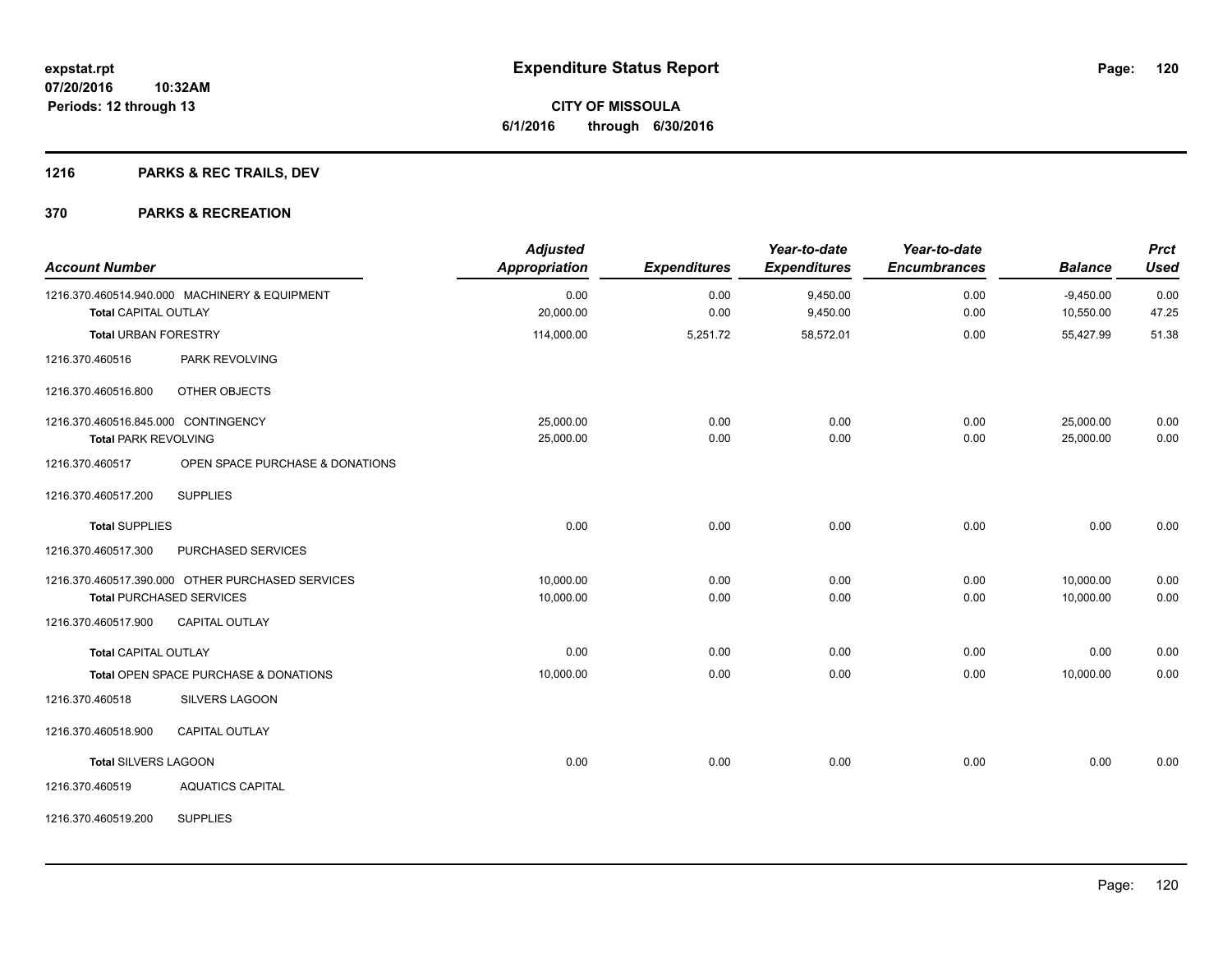# **1216 PARKS & REC TRAILS, DEV**

| <b>Account Number</b>          |                                                                 | <b>Adjusted</b><br><b>Appropriation</b> | <b>Expenditures</b> | Year-to-date<br><b>Expenditures</b> | Year-to-date<br><b>Encumbrances</b> | <b>Balance</b> | <b>Prct</b><br><b>Used</b> |
|--------------------------------|-----------------------------------------------------------------|-----------------------------------------|---------------------|-------------------------------------|-------------------------------------|----------------|----------------------------|
| <b>Total SUPPLIES</b>          |                                                                 | 0.00                                    | 0.00                | 0.00                                | 0.00                                | 0.00           | 0.00                       |
| 1216.370.460519.300            | PURCHASED SERVICES                                              |                                         |                     |                                     |                                     |                |                            |
|                                | <b>Total PURCHASED SERVICES</b>                                 | 0.00                                    | 0.00                | 0.00                                | 0.00                                | 0.00           | 0.00                       |
| 1216.370.460519.900            | <b>CAPITAL OUTLAY</b>                                           |                                         |                     |                                     |                                     |                |                            |
| <b>Total AQUATICS CAPITAL</b>  |                                                                 | 0.00                                    | 0.00                | 0.00                                | 0.00                                | 0.00           | 0.00                       |
| 1216.370.460520                | *** Title Not Found ***                                         |                                         |                     |                                     |                                     |                |                            |
| 1216.370.460520.200            | <b>SUPPLIES</b>                                                 |                                         |                     |                                     |                                     |                |                            |
| <b>Total SUPPLIES</b>          |                                                                 | 0.00                                    | 0.00                | 0.00                                | 0.00                                | 0.00           | 0.00                       |
| 1216.370.460520.300            | PURCHASED SERVICES                                              |                                         |                     |                                     |                                     |                |                            |
|                                | <b>Total PURCHASED SERVICES</b>                                 | 0.00                                    | 0.00                | 0.00                                | 0.00                                | 0.00           | 0.00                       |
| 1216.370.460520.900            | <b>CAPITAL OUTLAY</b>                                           |                                         |                     |                                     |                                     |                |                            |
| Total *** Title Not Found ***  |                                                                 | 0.00                                    | 0.00                | 0.00                                | 0.00                                | 0.00           | 0.00                       |
| 1216.370.460521                | <b>CONSERVATION LANDS DONATIONS</b>                             |                                         |                     |                                     |                                     |                |                            |
| 1216.370.460521.100            | PERSONAL SERVICES                                               |                                         |                     |                                     |                                     |                |                            |
|                                | 1216.370.460521.110.000 CONSV LANDS MGMT GRANTS                 | 11,291.00                               | 6,202.91            | 8,582.35                            | 0.00                                | 2,708.65       | 76.01                      |
|                                | 1216.370.460521.110.106 SALARIES AND WAGES                      | 0.00                                    | 0.00                | 6,400.26                            | 0.00                                | $-6,400.26$    | 0.00                       |
|                                | 1216.370.460521.140.000 CONSERVATION LAND MGMT GRANT/EMP CONTRI | 1.909.00                                | 888.02              | 2.516.55                            | 0.00                                | $-607.55$      | 131.83                     |
|                                | 1216.370.460521.141.000 STATE RETIREMENT CONTRIBUTIONS          | 0.00                                    | 3.21                | 8.06                                | 0.00                                | $-8.06$        | 0.00                       |
| <b>Total PERSONAL SERVICES</b> |                                                                 | 13,200.00                               | 7,094.14            | 17.507.22                           | 0.00                                | $-4,307.22$    | 132.63                     |
| 1216.370.460521.200            | <b>SUPPLIES</b>                                                 |                                         |                     |                                     |                                     |                |                            |
|                                | 1216.370.460521.220.000 CONSVERVATION LANDS GRANT/OPER SUPPLIES | 10,000.00                               | 0.00                | 0.00                                | 0.00                                | 10,000.00      | 0.00                       |
|                                | 1216.370.460521.220.086 OPERATING SUPPLIES~WEED PROGRAM         | 0.00                                    | 447.00              | 1,157.17                            | 0.00                                | $-1,157.17$    | 0.00                       |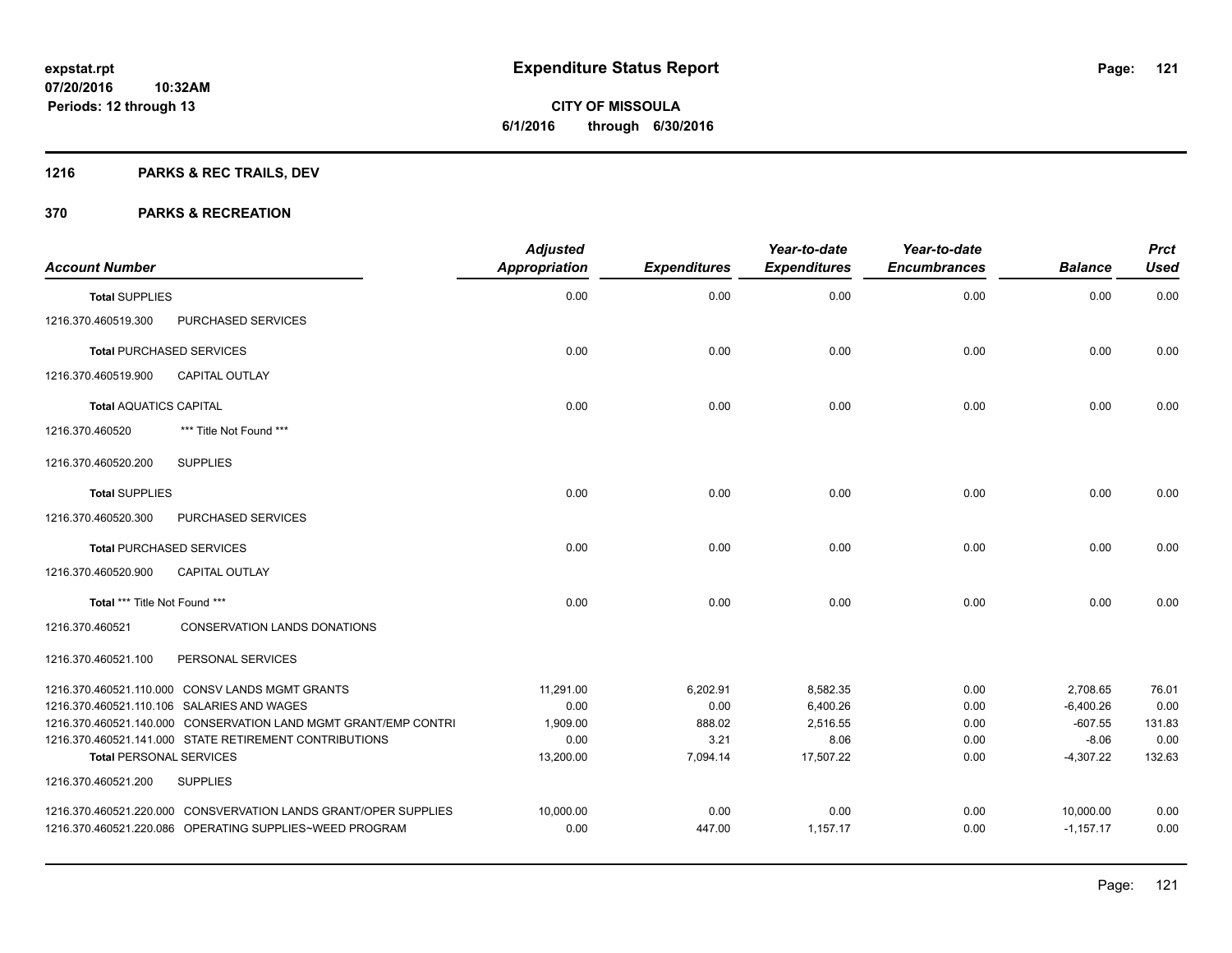# **1216 PARKS & REC TRAILS, DEV**

|                                                            | <b>Adjusted</b>      |                     | Year-to-date        | Year-to-date        |                | <b>Prct</b> |
|------------------------------------------------------------|----------------------|---------------------|---------------------|---------------------|----------------|-------------|
| <b>Account Number</b>                                      | <b>Appropriation</b> | <b>Expenditures</b> | <b>Expenditures</b> | <b>Encumbrances</b> | <b>Balance</b> | <b>Used</b> |
| 1216.370.460521.230.000 CONSERVATION LANDS MGMT GRANT      | 5,000.00             | 100.01              | 309.28              | 0.00                | 4,690.72       | 6.19        |
| 1216.370.460521.230.086 REPAIR/MAINTENANCE                 | 0.00                 | 51.79               | 51.79               | 0.00                | $-51.79$       | 0.00        |
| <b>Total SUPPLIES</b>                                      | 15,000.00            | 598.80              | 1,518.24            | 0.00                | 13,481.76      | 10.12       |
| 1216.370.460521.300<br>PURCHASED SERVICES                  |                      |                     |                     |                     |                |             |
| 1216.370.460521.350.000 CONSERVATION LANDS                 | 9,700.00             | 0.00                | 0.00                | 0.00                | 9,700.00       | 0.00        |
| 1216.370.460521.350.086 PROFESSIONAL SERVICES~WEED PROGRAM | 15,000.00            | 14,369.57           | 15,087.36           | 0.00                | $-87.36$       | 100.58      |
| 1216.370.460521.370.000 TRAVEL                             | 150.00               | 34.77               | 34.77               | 0.00                | 115.23         | 23.18       |
| 1216.370.460521.380.000 TRAINING                           | 150.00               | 0.00                | 0.00                | 0.00                | 150.00         | 0.00        |
| <b>Total PURCHASED SERVICES</b>                            | 25,000.00            | 14,404.34           | 15,122.13           | 0.00                | 9,877.87       | 60.49       |
| CAPITAL OUTLAY<br>1216.370.460521.900                      |                      |                     |                     |                     |                |             |
| 1216.370.460521.930.000 IMPROVEMENTS                       | 6.800.00             | 0.00                | 0.00                | 0.00                | 6,800.00       | 0.00        |
| <b>Total CAPITAL OUTLAY</b>                                | 6,800.00             | 0.00                | 0.00                | 0.00                | 6,800.00       | 0.00        |
| <b>Total CONSERVATION LANDS DONATIONS</b>                  | 60,000.00            | 22,097.28           | 34, 147.59          | 0.00                | 25,852.41      | 56.91       |
| CONVERSATION LAND DONATIONS<br>1216.370.460522             |                      |                     |                     |                     |                |             |
| <b>SUPPLIES</b><br>1216.370.460522.200                     |                      |                     |                     |                     |                |             |
| 1216.370.460522.230.000 REPAIR/MAINTENANCE                 | 10,000.00            | 0.00                | 0.00                | 0.00                | 10,000.00      | 0.00        |
| <b>Total SUPPLIES</b>                                      | 10,000.00            | 0.00                | 0.00                | 0.00                | 10,000.00      | 0.00        |
| <b>CAPITAL OUTLAY</b><br>1216.370.460522.900               |                      |                     |                     |                     |                |             |
| 1216.370.460522.930.000 IMPROVEMENTS                       | 10,000.00            | 0.00                | 0.00                | 0.00                | 10,000.00      | 0.00        |
| <b>Total CAPITAL OUTLAY</b>                                | 10,000.00            | 0.00                | 0.00                | 0.00                | 10,000.00      | 0.00        |
| Total CONVERSATION LAND DONATIONS                          | 20.000.00            | 0.00                | 0.00                | 0.00                | 20.000.00      | 0.00        |
| 1216.370.460523<br>*** Title Not Found ***                 |                      |                     |                     |                     |                |             |
| 1216.370.460523.100<br>PERSONAL SERVICES                   |                      |                     |                     |                     |                |             |
| <b>Total PERSONAL SERVICES</b>                             | 0.00                 | 0.00                | 0.00                | 0.00                | 0.00           | 0.00        |
|                                                            |                      |                     |                     |                     |                |             |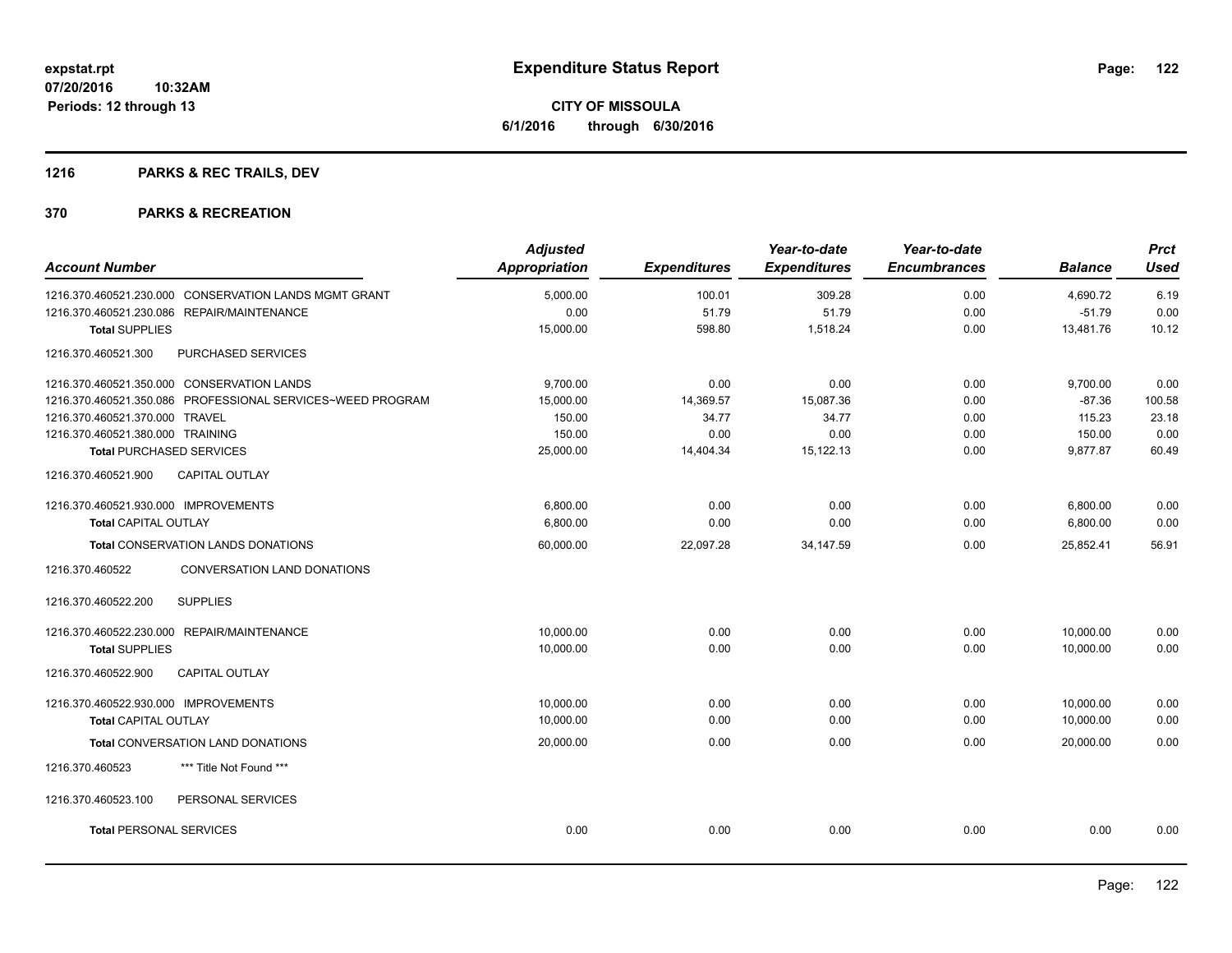# **1216 PARKS & REC TRAILS, DEV**

| <b>Account Number</b>         |                                 | <b>Adjusted</b><br><b>Appropriation</b> | <b>Expenditures</b> | Year-to-date<br><b>Expenditures</b> | Year-to-date<br><b>Encumbrances</b> | <b>Balance</b> | <b>Prct</b><br><b>Used</b> |
|-------------------------------|---------------------------------|-----------------------------------------|---------------------|-------------------------------------|-------------------------------------|----------------|----------------------------|
| 1216.370.460523.300           | PURCHASED SERVICES              |                                         |                     |                                     |                                     |                |                            |
|                               | <b>Total PURCHASED SERVICES</b> | 0.00                                    | 0.00                | 0.00                                | 0.00                                | 0.00           | 0.00                       |
| 1216.370.460523.900           | <b>CAPITAL OUTLAY</b>           |                                         |                     |                                     |                                     |                |                            |
| Total *** Title Not Found *** |                                 | 0.00                                    | 0.00                | 0.00                                | 0.00                                | 0.00           | 0.00                       |
| 1216.370.460524               | *** Title Not Found ***         |                                         |                     |                                     |                                     |                |                            |
| 1216.370.460524.100           | PERSONAL SERVICES               |                                         |                     |                                     |                                     |                |                            |
|                               | <b>Total PERSONAL SERVICES</b>  | 0.00                                    | 0.00                | 0.00                                | 0.00                                | 0.00           | 0.00                       |
| 1216.370.460524.200           | <b>SUPPLIES</b>                 |                                         |                     |                                     |                                     |                |                            |
| <b>Total SUPPLIES</b>         |                                 | 0.00                                    | 0.00                | 0.00                                | 0.00                                | 0.00           | 0.00                       |
| 1216.370.460524.300           | PURCHASED SERVICES              |                                         |                     |                                     |                                     |                |                            |
| Total *** Title Not Found *** |                                 | 0.00                                    | 0.00                | 0.00                                | 0.00                                | 0.00           | 0.00                       |
| 1216.370.510110               | <b>MERCHANT SERVICES</b>        |                                         |                     |                                     |                                     |                |                            |
| 1216.370.510110.500           | <b>FIXED CHARGES</b>            |                                         |                     |                                     |                                     |                |                            |
|                               | <b>Total MERCHANT SERVICES</b>  | 0.00                                    | 0.00                | 0.00                                | 0.00                                | 0.00           | 0.00                       |
|                               | Total PARKS & REC TRAILS, DEV   | 944,920.00                              | 30,114.60           | 184,636.16                          | 0.00                                | 760,283.84     | 19.54                      |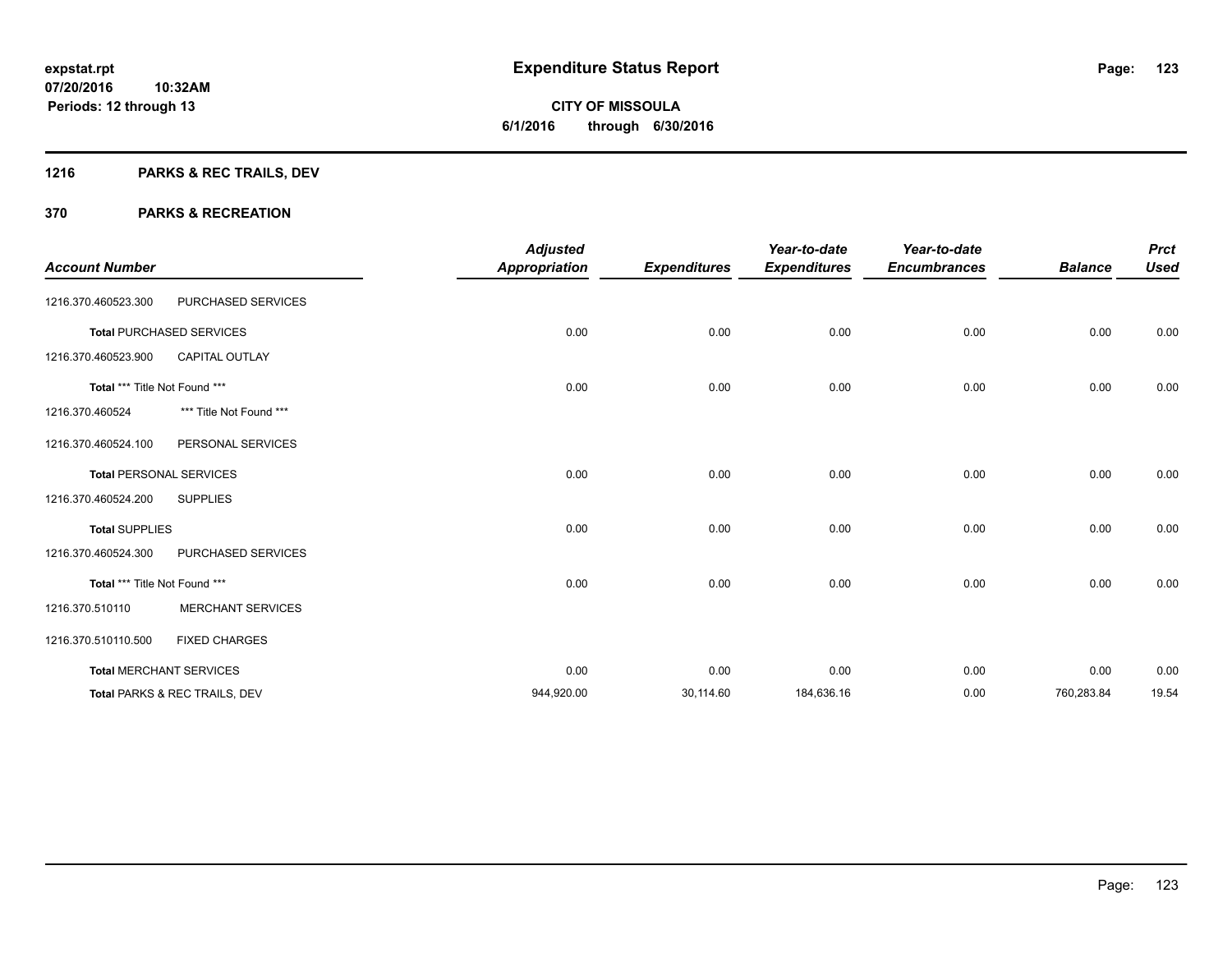**CITY OF MISSOULA 6/1/2016 through 6/30/2016**

## **1217 PARKS CITY LIFE GYM LEASE**

|                                |                                                         | <b>Adjusted</b>      |                     | Year-to-date        | Year-to-date        |                | <b>Prct</b> |
|--------------------------------|---------------------------------------------------------|----------------------|---------------------|---------------------|---------------------|----------------|-------------|
| <b>Account Number</b>          |                                                         | <b>Appropriation</b> | <b>Expenditures</b> | <b>Expenditures</b> | <b>Encumbrances</b> | <b>Balance</b> | <b>Used</b> |
| 1217.370.460440                | CITY LIFE GYM LEASE                                     |                      |                     |                     |                     |                |             |
| 1217.370.460440.100            | PERSONAL SERVICES                                       |                      |                     |                     |                     |                |             |
|                                | 1217.370.460440.110.000 SALARIES AND WAGES              | 12.000.00            | 12,000.00           | 12,000.00           | 0.00                | 0.00           | 100.00      |
| <b>Total PERSONAL SERVICES</b> |                                                         | 12,000.00            | 12,000.00           | 12,000.00           | 0.00                | 0.00           | 100.00      |
| 1217.370.460440.200            | <b>SUPPLIES</b>                                         |                      |                     |                     |                     |                |             |
|                                | 1217.370.460440.220.000 OPERATING SUPPLIES              | 2,500.00             | 0.00                | 155.11              | 0.00                | 2,344.89       | 6.20        |
|                                | 1217.370.460440.220.146 OPERATING SUPPLIES              | 0.00                 | 0.00                | 140.40              | 0.00                | $-140.40$      | 0.00        |
|                                | 1217.370.460440.220.147 OPERATING SUPPLIES              | 0.00                 | 0.00                | 1.366.24            | 0.00                | $-1,366.24$    | 0.00        |
|                                | 1217.370.460440.220.190 OPERATING SUPPLIES              | 0.00                 | 0.00                | 51.82               | 0.00                | $-51.82$       | 0.00        |
|                                | 1217.370.460440.220.191 OPERATING SUPPLIES              | 0.00                 | 0.00                | 1,380.00            | 0.00                | $-1,380.00$    | 0.00        |
|                                | 1217.370.460440.230.000 REPAIR/MAINTENANCE              | 2,500.00             | 0.00                | 1,936.00            | 0.00                | 564.00         | 77.44       |
| <b>Total SUPPLIES</b>          |                                                         | 5,000.00             | 0.00                | 5,029.57            | 0.00                | $-29.57$       | 100.59      |
| 1217.370.460440.300            | PURCHASED SERVICES                                      |                      |                     |                     |                     |                |             |
|                                | 1217.370.460440.320.000 PRINTING & DUPLICATING          | 1,000.00             | 0.00                | 0.00                | 0.00                | 1,000.00       | 0.00        |
|                                | 1217.370.460440.330.000 PUBLICITY, SUBSCRIPTIONS & DUES | 1,000.00             | 0.00                | 0.00                | 0.00                | 1,000.00       | 0.00        |
|                                | <b>Total PURCHASED SERVICES</b>                         | 2,000.00             | 0.00                | 0.00                | 0.00                | 2,000.00       | 0.00        |
| 1217.370.460440.500            | <b>FIXED CHARGES</b>                                    |                      |                     |                     |                     |                |             |
|                                | 1217.370.460440.500.000 LEASE/FIXED CHARGES             | 24,000.00            | 2,000.00            | 24,000.00           | 0.00                | 0.00           | 100.00      |
| <b>Total FIXED CHARGES</b>     |                                                         | 24,000.00            | 2,000.00            | 24,000.00           | 0.00                | 0.00           | 100.00      |
| Total CITY LIFE GYM LEASE      |                                                         | 43,000.00            | 14,000.00           | 41,029.57           | 0.00                | 1,970.43       | 95.42       |
| 1217.370.460471                | <b>RECREATION ADULTS</b>                                |                      |                     |                     |                     |                |             |
| 1217.370.460471.200            | <b>SUPPLIES</b>                                         |                      |                     |                     |                     |                |             |
| <b>Total RECREATION ADULTS</b> |                                                         | 0.00                 | 0.00                | 0.00                | 0.00                | 0.00           | 0.00        |
| 1217.370.510110                | <b>MERCHANT SERVICES</b>                                |                      |                     |                     |                     |                |             |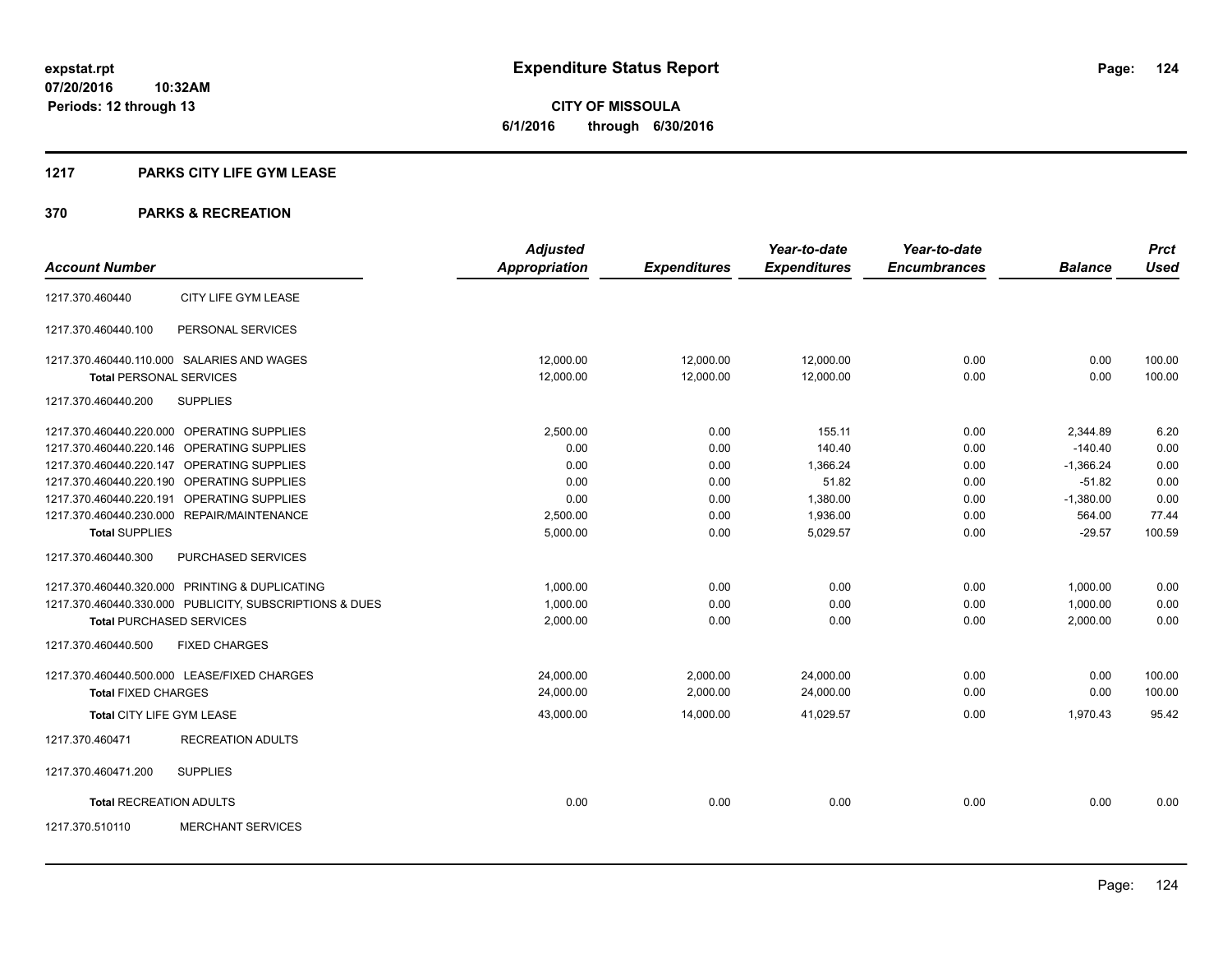## **1217 PARKS CITY LIFE GYM LEASE**

| <b>Account Number</b> |                                        | <b>Adjusted</b><br>Appropriation | <b>Expenditures</b> | Year-to-date<br><b>Expenditures</b> | Year-to-date<br><b>Encumbrances</b> | <b>Balance</b> | <b>Prct</b><br>Used |
|-----------------------|----------------------------------------|----------------------------------|---------------------|-------------------------------------|-------------------------------------|----------------|---------------------|
| 1217.370.510110.500   | <b>FIXED CHARGES</b>                   |                                  |                     |                                     |                                     |                |                     |
|                       | <b>Total MERCHANT SERVICES</b>         | 0.00                             | 0.00                | 0.00                                | 0.00                                | 0.00           | 0.00                |
|                       | <b>Total PARKS CITY LIFE GYM LEASE</b> | 43,000.00                        | 14.000.00           | 41.029.57                           | 0.00                                | 1.970.43       | 95.42               |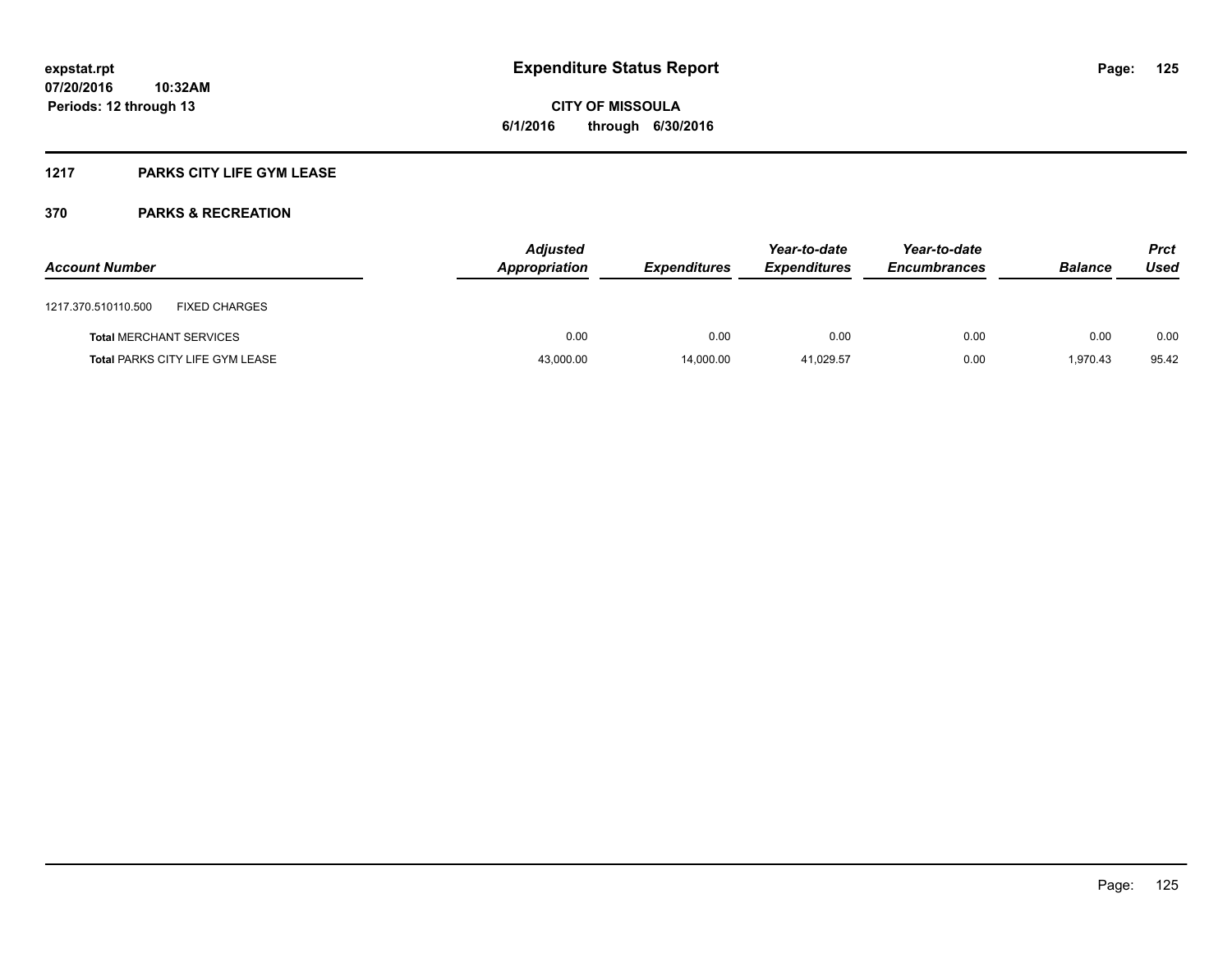#### **1218 ALL ABILITIES PLAYGROUND**

|                             |                                               | <b>Adjusted</b>      |                     | Year-to-date        | Year-to-date        |                | <b>Prct</b> |
|-----------------------------|-----------------------------------------------|----------------------|---------------------|---------------------|---------------------|----------------|-------------|
| <b>Account Number</b>       |                                               | <b>Appropriation</b> | <b>Expenditures</b> | <b>Expenditures</b> | <b>Encumbrances</b> | <b>Balance</b> | <b>Used</b> |
| 1218.370.460444             | <b>PLAYGROUNDS</b>                            |                      |                     |                     |                     |                |             |
| 1218.370.460444.300         | PURCHASED SERVICES                            |                      |                     |                     |                     |                |             |
|                             | 1218.370.460444.350.000 PROFESSIONAL SERVICES | 50,000.00            | 0.00                | 438.10              | 0.00                | 49,561.90      | 0.88        |
|                             | <b>Total PURCHASED SERVICES</b>               | 50,000.00            | 0.00                | 438.10              | 0.00                | 49,561.90      | 0.88        |
| 1218.370.460444.900         | <b>CAPITAL OUTLAY</b>                         |                      |                     |                     |                     |                |             |
| 1218.370.460444.930.000     | <b>IMPROVEMENTS</b>                           | 478,000.00           | 0.00                | 0.00                | 0.00                | 478,000.00     | 0.00        |
| <b>Total CAPITAL OUTLAY</b> |                                               | 478,000.00           | 0.00                | 0.00                | 0.00                | 478,000.00     | 0.00        |
| <b>Total PLAYGROUNDS</b>    |                                               | 528,000.00           | 0.00                | 438.10              | 0.00                | 527,561.90     | 0.08        |
| 1218.370.510110             | <b>MERCHANT SERVICES</b>                      |                      |                     |                     |                     |                |             |
| 1218.370.510110.500         | <b>FIXED CHARGES</b>                          |                      |                     |                     |                     |                |             |
|                             | <b>Total MERCHANT SERVICES</b>                | 0.00                 | 0.00                | 0.00                | 0.00                | 0.00           | 0.00        |
|                             | Total ALL ABILITIES PLAYGROUND                | 528,000.00           | 0.00                | 438.10              | 0.00                | 527,561.90     | 0.08        |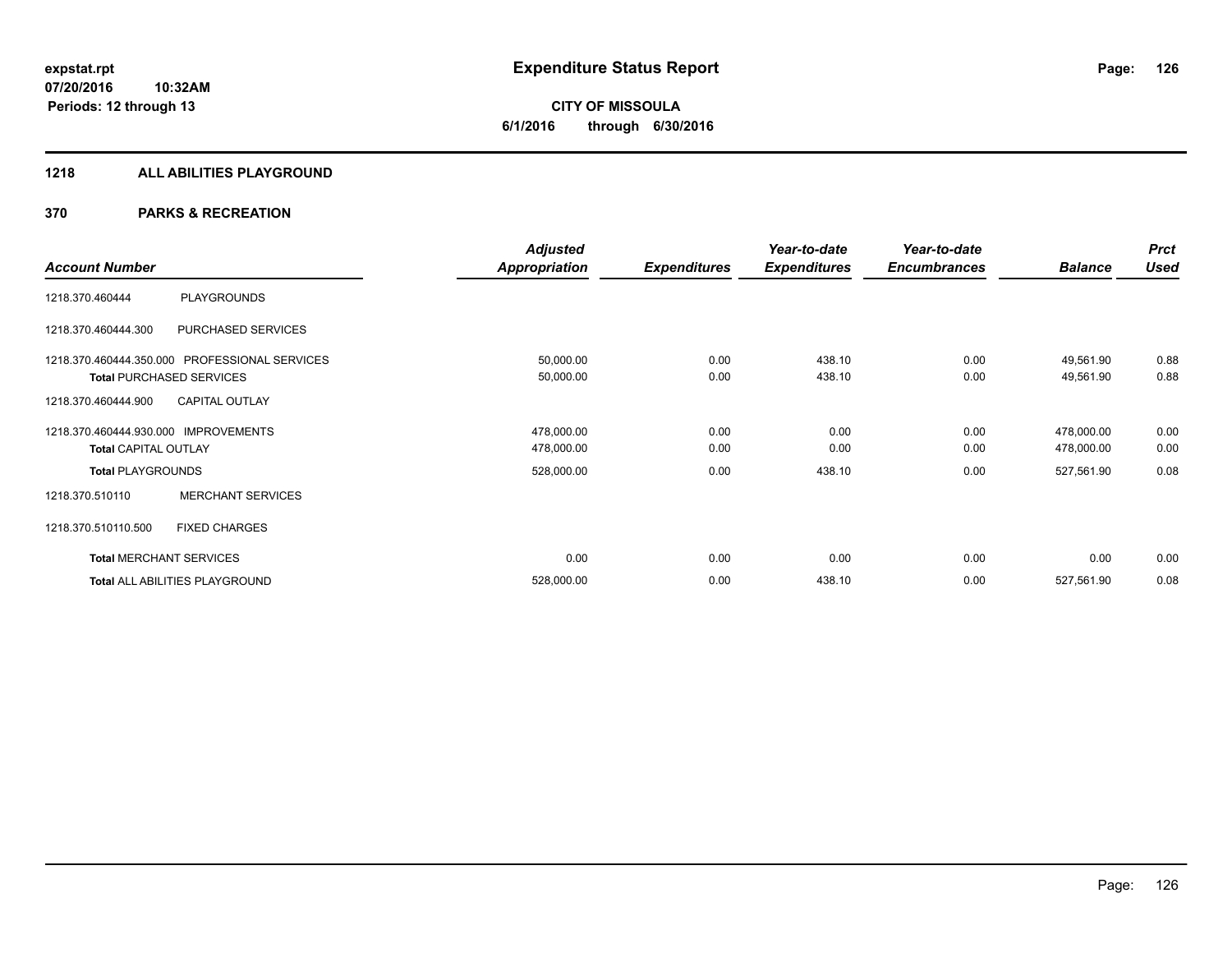**CITY OF MISSOULA 6/1/2016 through 6/30/2016**

#### **1219 FY14 PARK & TRAIL BOND**

|                                                | <b>Adjusted</b>      |                     | Year-to-date        | Year-to-date        |                | <b>Prct</b> |
|------------------------------------------------|----------------------|---------------------|---------------------|---------------------|----------------|-------------|
| <b>Account Number</b>                          | <b>Appropriation</b> | <b>Expenditures</b> | <b>Expenditures</b> | <b>Encumbrances</b> | <b>Balance</b> | <b>Used</b> |
| FORT MSLA REGIONAL PARK<br>1219.370.460401     |                      |                     |                     |                     |                |             |
| PERSONAL SERVICES<br>1219.370.460401.100       |                      |                     |                     |                     |                |             |
| 1219.370.460401.110.000 SALARIES AND WAGES     | 0.00                 | 11,614.02           | 18,000.24           | 0.00                | $-18,000.24$   | 0.00        |
| 1219.370.460401.140.000 EMPLOYER CONTRIBUTIONS | 0.00                 | 2,820.69            | 3,739.92            | 0.00                | $-3,739.92$    | 0.00        |
| <b>Total PERSONAL SERVICES</b>                 | 0.00                 | 14,434.71           | 21,740.16           | 0.00                | $-21,740.16$   | 0.00        |
| 1219.370.460401.200<br><b>SUPPLIES</b>         |                      |                     |                     |                     |                |             |
| 1219.370.460401.220.000 OPERATING SUPPLIES     | 0.00                 | 0.00                | 1,692.43            | 0.00                | $-1,692.43$    | 0.00        |
| <b>Total SUPPLIES</b>                          | 0.00                 | 0.00                | 1,692.43            | 0.00                | $-1,692.43$    | 0.00        |
| PURCHASED SERVICES<br>1219.370.460401.300      |                      |                     |                     |                     |                |             |
| 1219.370.460401.344.000 TELEPHONE SERVICE      | 0.00                 | 53.51               | 132.70              | 0.00                | $-132.70$      | 0.00        |
| 1219.370.460401.350.000 PROFESSIONAL SERVICES  | 0.00                 | 0.00                | 104.00              | 0.00                | $-104.00$      | 0.00        |
| <b>Total PURCHASED SERVICES</b>                | 0.00                 | 53.51               | 236.70              | 0.00                | $-236.70$      | 0.00        |
| <b>CAPITAL OUTLAY</b><br>1219.370.460401.900   |                      |                     |                     |                     |                |             |
| 1219.370.460401.930.000 IMPROVEMENTS           | 0.00                 | 4,927.00            | 76,404.10           | 0.00                | $-76,404.10$   | 0.00        |
| <b>Total CAPITAL OUTLAY</b>                    | 0.00                 | 4,927.00            | 76,404.10           | 0.00                | $-76.404.10$   | 0.00        |
| <b>Total FORT MSLA REGIONAL PARK</b>           | 0.00                 | 19,415.22           | 100.073.39          | 0.00                | $-100.073.39$  | 0.00        |
| 1219.370.460444<br><b>PLAYGROUNDS</b>          |                      |                     |                     |                     |                |             |
| <b>SUPPLIES</b><br>1219.370.460444.200         |                      |                     |                     |                     |                |             |
| 1219.370.460444.220.000 OPERATING SUPPLIES     | 0.00                 | 0.00                | 928.59              | 0.00                | $-928.59$      | 0.00        |
| <b>Total SUPPLIES</b>                          | 0.00                 | 0.00                | 928.59              | 0.00                | $-928.59$      | 0.00        |
| 1219.370.460444.300<br>PURCHASED SERVICES      |                      |                     |                     |                     |                |             |
| 1219.370.460444.350.000 PROFESSIONAL SERVICES  | 0.00                 | 1,436.52            | 9,982.03            | 0.00                | $-9,982.03$    | 0.00        |
| <b>Total PURCHASED SERVICES</b>                | 0.00                 | 1,436.52            | 9,982.03            | 0.00                | $-9,982.03$    | 0.00        |
|                                                |                      |                     |                     |                     |                |             |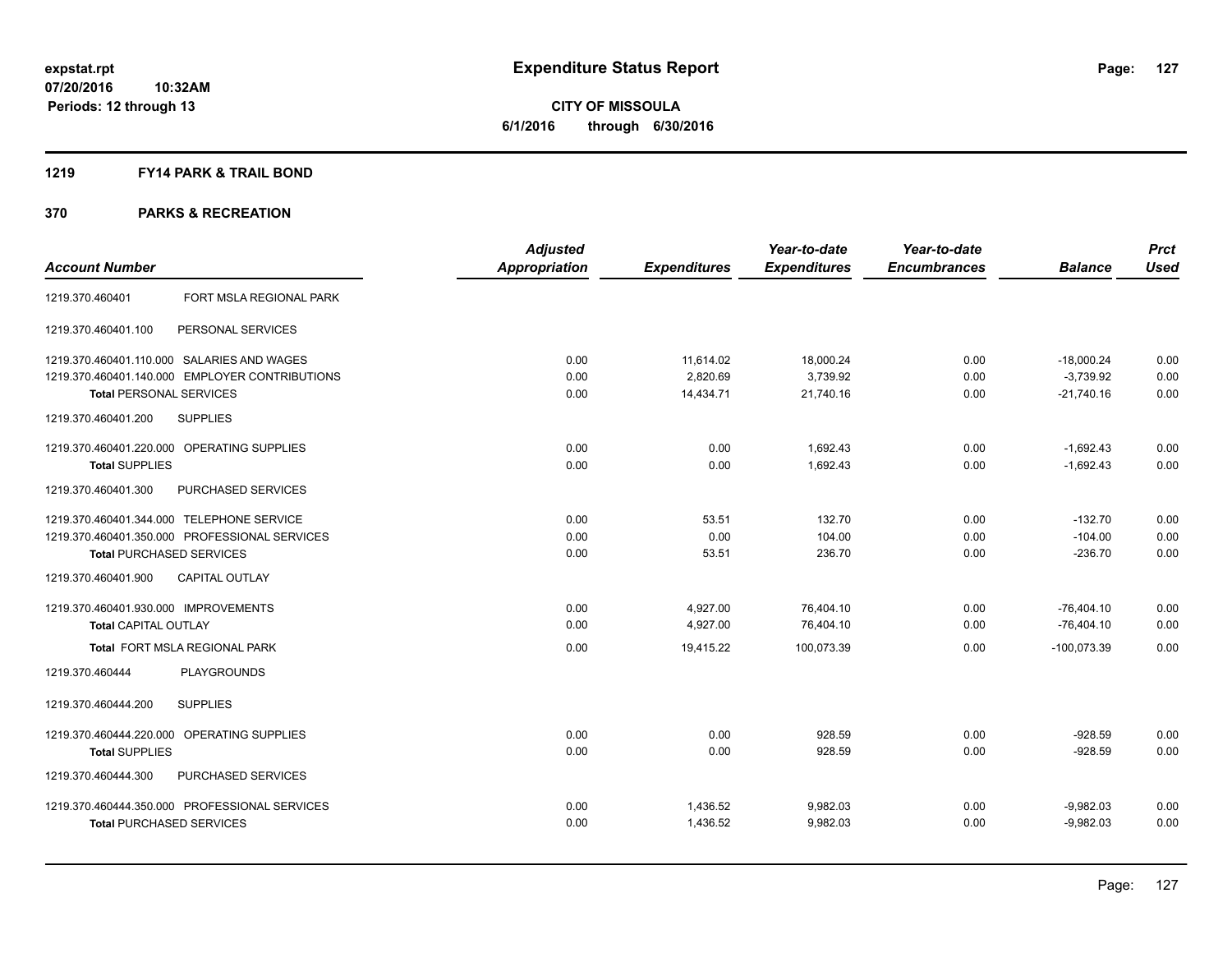#### **1219 FY14 PARK & TRAIL BOND**

| <b>Account Number</b>         |                                               | <b>Adjusted</b><br>Appropriation | <b>Expenditures</b>      | Year-to-date<br><b>Expenditures</b> | Year-to-date<br><b>Encumbrances</b> | <b>Balance</b>                 | <b>Prct</b><br><b>Used</b> |
|-------------------------------|-----------------------------------------------|----------------------------------|--------------------------|-------------------------------------|-------------------------------------|--------------------------------|----------------------------|
| 1219.370.460444.900           | <b>CAPITAL OUTLAY</b>                         |                                  |                          |                                     |                                     |                                |                            |
| <b>Total CAPITAL OUTLAY</b>   | 1219.370.460444.940.000 MACHINERY & EQUIPMENT | 0.00<br>0.00                     | 365,301.39<br>365,301.39 | 857,697.11<br>857,697.11            | 0.00<br>0.00                        | $-857,697.11$<br>$-857,697.11$ | 0.00<br>0.00               |
| <b>Total PLAYGROUNDS</b>      |                                               | 0.00                             | 366,737.91               | 868,607.73                          | 0.00                                | $-868,607.73$                  | 0.00                       |
| 1219.370.460501               | PARK MAINTENANCE ROUTINE                      |                                  |                          |                                     |                                     |                                |                            |
| 1219.370.460501.100           | PERSONAL SERVICES                             |                                  |                          |                                     |                                     |                                |                            |
|                               | <b>Total PARK MAINTENANCE ROUTINE</b>         | 0.00                             | 0.00                     | 0.00                                | 0.00                                | 0.00                           | 0.00                       |
| 1219.370.510110               | <b>MERCHANT SERVICES</b>                      |                                  |                          |                                     |                                     |                                |                            |
| 1219.370.510110.500           | <b>FIXED CHARGES</b>                          |                                  |                          |                                     |                                     |                                |                            |
|                               | <b>Total MERCHANT SERVICES</b>                | 0.00                             | 0.00                     | 0.00                                | 0.00                                | 0.00                           | 0.00                       |
| 1219.370.640444               | *** Title Not Found ***                       |                                  |                          |                                     |                                     |                                |                            |
| 1219.370.640444.200           | <b>SUPPLIES</b>                               |                                  |                          |                                     |                                     |                                |                            |
| Total *** Title Not Found *** |                                               | 0.00                             | 0.00                     | 0.00                                | 0.00                                | 0.00                           | 0.00                       |
|                               | <b>Total FY14 PARK &amp; TRAIL BOND</b>       | 0.00                             | 386, 153. 13             | 968,681.12                          | 0.00                                | $-968.681.12$                  | 0.00                       |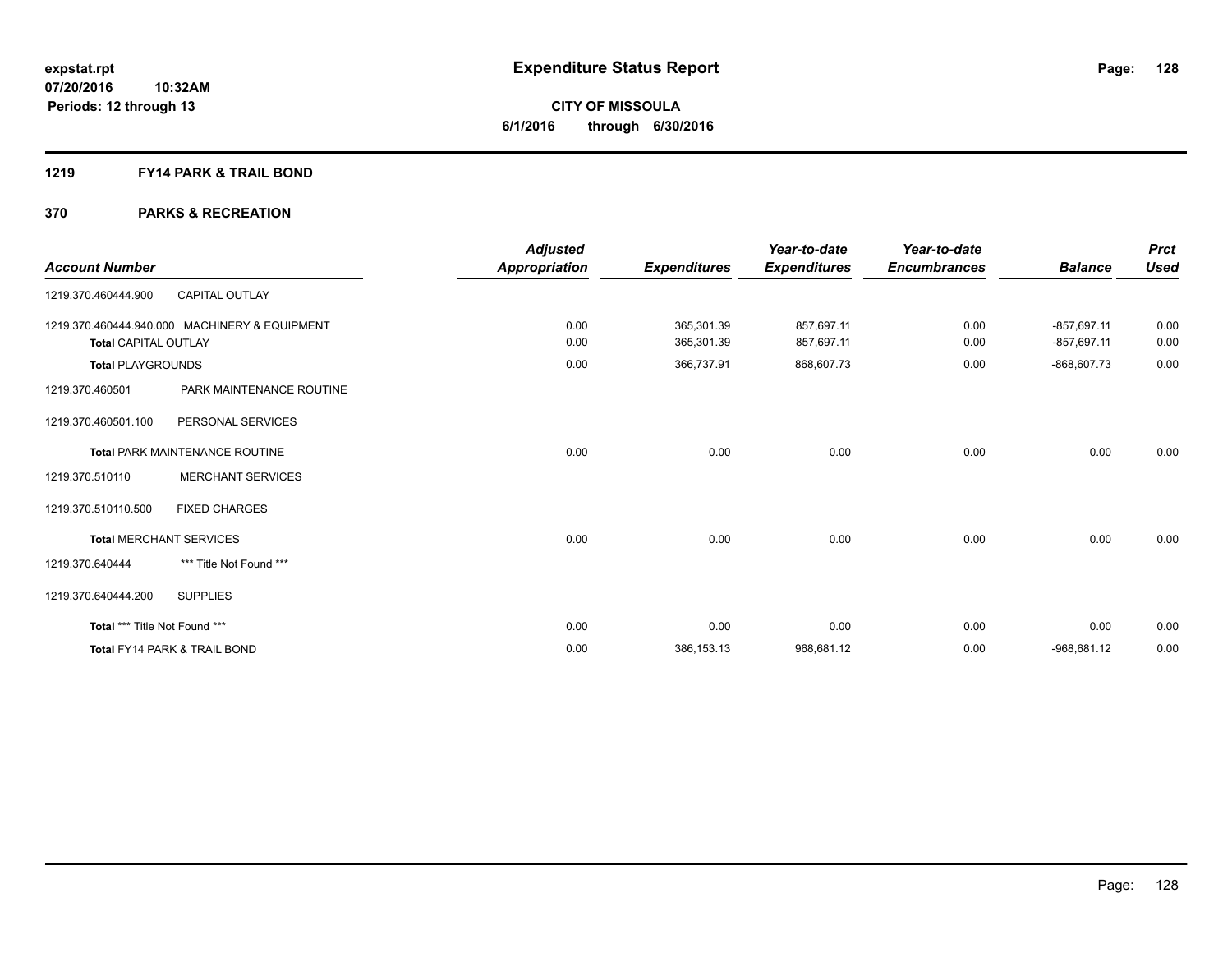## **1241 CREMAIN WALL & CEMETERY DONATIONS FUND**

**340 CEMETERY**

|                                               | <b>Adjusted</b>      |                     | Year-to-date        | Year-to-date        |                | <b>Prct</b> |
|-----------------------------------------------|----------------------|---------------------|---------------------|---------------------|----------------|-------------|
| <b>Account Number</b>                         | <b>Appropriation</b> | <b>Expenditures</b> | <b>Expenditures</b> | <b>Encumbrances</b> | <b>Balance</b> | <b>Used</b> |
| <b>FACILITIES</b><br>1241.340.430920          |                      |                     |                     |                     |                |             |
| CAPITAL OUTLAY<br>1241.340.430920.900         |                      |                     |                     |                     |                |             |
| 1241.340.430920.930.000 IMPROVEMENTS          | 2,500.00             | 0.00                | 0.00                | 0.00                | 2,500.00       | 0.00        |
| <b>Total FACILITIES</b>                       | 2,500.00             | 0.00                | 0.00                | 0.00                | 2,500.00       | 0.00        |
| <b>GROUNDS MAINTENANCE</b><br>1241.340.430930 |                      |                     |                     |                     |                |             |
| 1241.340.430930.900<br><b>CAPITAL OUTLAY</b>  |                      |                     |                     |                     |                |             |
| 1241.340.430930.930.000 IMPROVEMENTS          | 0.00                 | 200.00              | 1,273.00            | 0.00                | $-1,273.00$    | 0.00        |
| <b>Total GROUNDS MAINTENANCE</b>              | 0.00                 | 200.00              | 1,273.00            | 0.00                | $-1,273.00$    | 0.00        |
| <b>MERCHANT SERVICES</b><br>1241.340.510110   |                      |                     |                     |                     |                |             |
| 1241.340.510110.500<br><b>FIXED CHARGES</b>   |                      |                     |                     |                     |                |             |
| <b>Total MERCHANT SERVICES</b>                | 0.00                 | 0.00                | 0.00                | 0.00                | 0.00           | 0.00        |
| Total CREMAIN WALL & CEMETERY DONATIONS FUND  | 2,500.00             | 200.00              | 1,273.00            | 0.00                | 1,227.00       | 50.92       |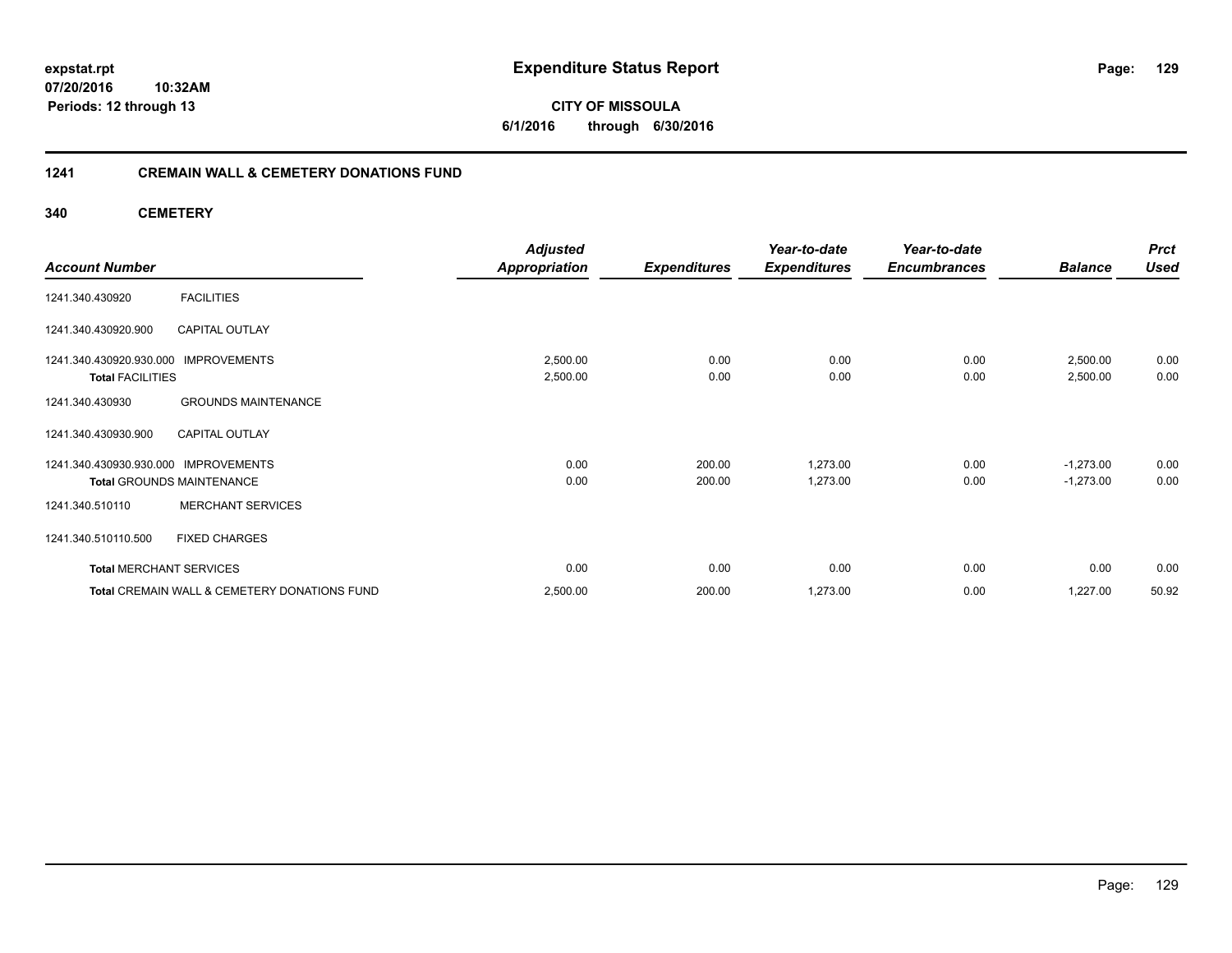**CITY OF MISSOULA 6/1/2016 through 6/30/2016**

## **1242 CEMETERY CARE FUND**

## **340 CEMETERY**

|                                                  | <b>Adjusted</b> |                     | Year-to-date        | Year-to-date        |                | <b>Prct</b> |
|--------------------------------------------------|-----------------|---------------------|---------------------|---------------------|----------------|-------------|
| <b>Account Number</b>                            | Appropriation   | <b>Expenditures</b> | <b>Expenditures</b> | <b>Encumbrances</b> | <b>Balance</b> | <b>Used</b> |
| <b>FACILITIES</b><br>1242.340.430920             |                 |                     |                     |                     |                |             |
| 1242.340.430920.800<br>OTHER OBJECTS             |                 |                     |                     |                     |                |             |
| 1242.340.430920.820.000 TRANSFERS TO OTHER FUNDS | 9.545.00        | 0.00                | 0.00                | 0.00                | 9,545.00       | 0.00        |
| 1242.340.430920.845.000 CONTINGENCY              | 10,000.00       | 0.00                | 0.00                | 0.00                | 10.000.00      | 0.00        |
| <b>Total OTHER OBJECTS</b>                       | 19,545.00       | 0.00                | 0.00                | 0.00                | 19,545.00      | 0.00        |
| 1242.340.430920.900<br><b>CAPITAL OUTLAY</b>     |                 |                     |                     |                     |                |             |
| 1242.340.430920.940.000 MACHINERY & EQUIPMENT    | 153.500.00      | 0.00                | 0.00                | 0.00                | 153.500.00     | 0.00        |
| <b>Total CAPITAL OUTLAY</b>                      | 153,500.00      | 0.00                | 0.00                | 0.00                | 153,500.00     | 0.00        |
| <b>Total FACILITIES</b>                          | 173,045.00      | 0.00                | 0.00                | 0.00                | 173,045.00     | 0.00        |
| <b>GROUNDS MAINTENANCE</b><br>1242.340.430930    |                 |                     |                     |                     |                |             |
| 1242.340.430930.900<br><b>CAPITAL OUTLAY</b>     |                 |                     |                     |                     |                |             |
| 1242.340.430930.930.000 IMPROVEMENTS             | 0.00            | 0.00                | 73,251.00           | 0.00                | $-73,251.00$   | 0.00        |
| <b>Total GROUNDS MAINTENANCE</b>                 | 0.00            | 0.00                | 73,251.00           | 0.00                | $-73,251.00$   | 0.00        |
| <b>MERCHANT SERVICES</b><br>1242.340.510110      |                 |                     |                     |                     |                |             |
| <b>FIXED CHARGES</b><br>1242.340.510110.500      |                 |                     |                     |                     |                |             |
| <b>Total MERCHANT SERVICES</b>                   | 0.00            | 0.00                | 0.00                | 0.00                | 0.00           | 0.00        |
| <b>Total CEMETERY CARE FUND</b>                  | 173,045.00      | 0.00                | 73,251.00           | 0.00                | 99,794.00      | 42.33       |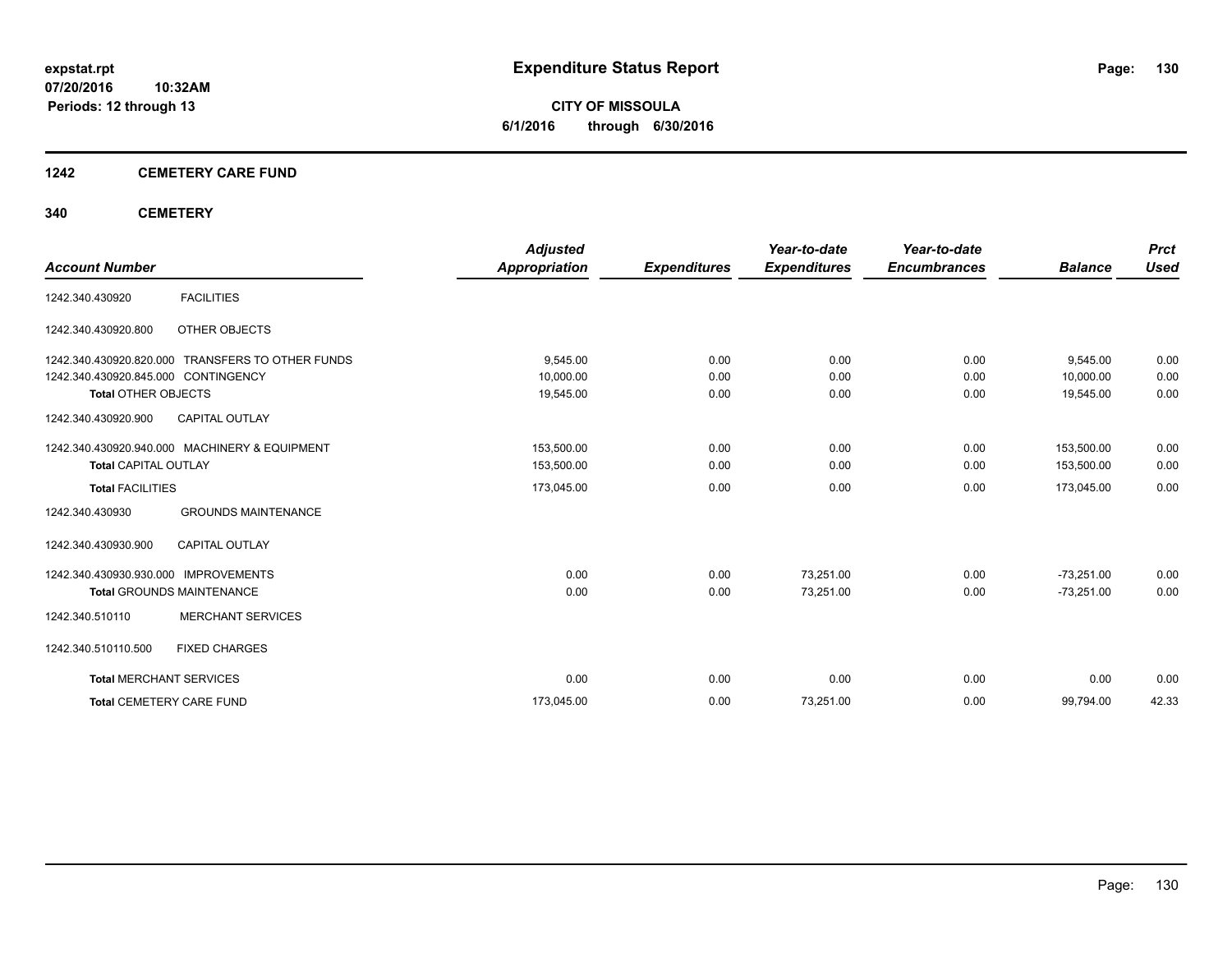**CITY OF MISSOULA 6/1/2016 through 6/30/2016**

## **1243 CEMETERY MEMORIAL FUND**

## **340 CEMETERY**

|                                      |                                     | <b>Adjusted</b>      |                     | Year-to-date        | Year-to-date        |                | <b>Prct</b> |
|--------------------------------------|-------------------------------------|----------------------|---------------------|---------------------|---------------------|----------------|-------------|
| <b>Account Number</b>                |                                     | <b>Appropriation</b> | <b>Expenditures</b> | <b>Expenditures</b> | <b>Encumbrances</b> | <b>Balance</b> | <b>Used</b> |
| 1243.340.430921                      | <b>CEMETERY MEMORIAL</b>            |                      |                     |                     |                     |                |             |
| 1243.340.430921.900                  | <b>CAPITAL OUTLAY</b>               |                      |                     |                     |                     |                |             |
| <b>Total CEMETERY MEMORIAL</b>       |                                     | 0.00                 | 0.00                | 0.00                | 0.00                | 0.00           | 0.00        |
| 1243.340.430930                      | <b>GROUNDS MAINTENANCE</b>          |                      |                     |                     |                     |                |             |
| 1243.340.430930.900                  | <b>CAPITAL OUTLAY</b>               |                      |                     |                     |                     |                |             |
| 1243.340.430930.930.000 IMPROVEMENTS |                                     | 500.00               | 0.00                | 2,998.11            | 0.00                | $-2,498.11$    | 599.62      |
|                                      | <b>Total GROUNDS MAINTENANCE</b>    | 500.00               | 0.00                | 2,998.11            | 0.00                | $-2,498.11$    | 599.62      |
| 1243.340.510110                      | <b>MERCHANT SERVICES</b>            |                      |                     |                     |                     |                |             |
| 1243.340.510110.500                  | <b>FIXED CHARGES</b>                |                      |                     |                     |                     |                |             |
| <b>Total MERCHANT SERVICES</b>       |                                     | 0.00                 | 0.00                | 0.00                | 0.00                | 0.00           | 0.00        |
|                                      | <b>Total CEMETERY MEMORIAL FUND</b> | 500.00               | 0.00                | 2,998.11            | 0.00                | $-2,498.11$    | 599.62      |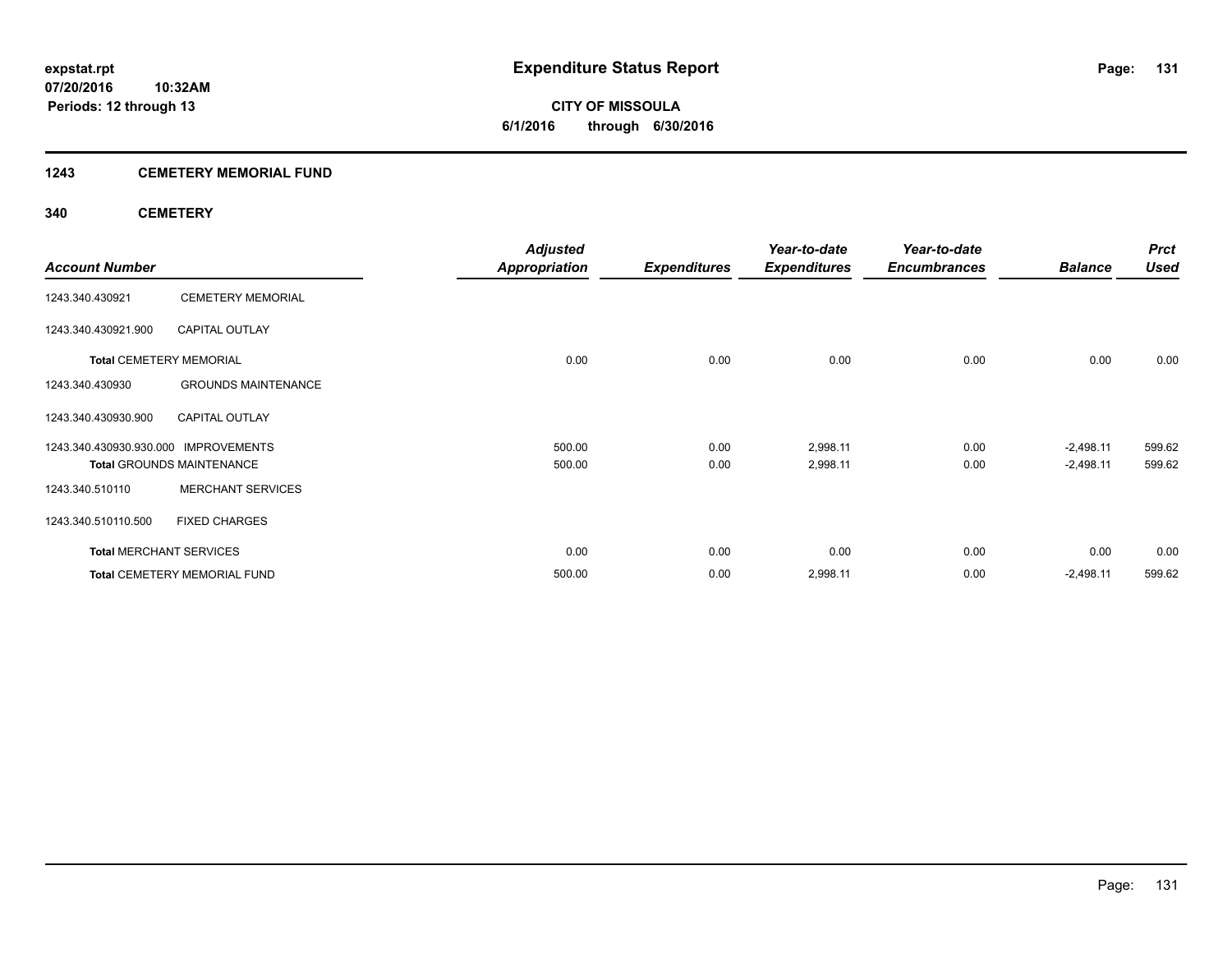## **1265 TITLE 1 PROJECTS FUND**

# **240 FINANCE**

| <b>Account Number</b>                                               |                                                                                           | <b>Adjusted</b><br><b>Appropriation</b> | <b>Expenditures</b> | Year-to-date<br><b>Expenditures</b> | Year-to-date<br><b>Encumbrances</b> | <b>Balance</b>             | <b>Prct</b><br><b>Used</b> |
|---------------------------------------------------------------------|-------------------------------------------------------------------------------------------|-----------------------------------------|---------------------|-------------------------------------|-------------------------------------|----------------------------|----------------------------|
| 1265.240.411850                                                     | <b>ECONOMIC DEVELOPMENT</b>                                                               |                                         |                     |                                     |                                     |                            |                            |
| 1265.240.411850.500                                                 | <b>FIXED CHARGES</b>                                                                      |                                         |                     |                                     |                                     |                            |                            |
| 1265.240.411850.500.000 FIXED CHARGES<br><b>Total FIXED CHARGES</b> |                                                                                           | 0.00<br>0.00                            | 0.00<br>0.00        | 5,015.50<br>5,015.50                | 0.00<br>0.00                        | $-5,015.50$<br>$-5,015.50$ | 0.00<br>0.00               |
| 1265.240.411850.700                                                 | <b>GRANTS &amp; CONTRIBUTIONS</b>                                                         |                                         |                     |                                     |                                     |                            |                            |
|                                                                     | 1265.240.411850.700.000 GRANTS & CONTRIBUTIONS<br><b>Total GRANTS &amp; CONTRIBUTIONS</b> | 136,000.00<br>136,000.00                | 0.00<br>0.00        | 0.00<br>0.00                        | 0.00<br>0.00                        | 136,000.00<br>136,000.00   | 0.00<br>0.00               |
| 1265.240.411850.800                                                 | OTHER OBJECTS                                                                             |                                         |                     |                                     |                                     |                            |                            |
| <b>Total OTHER OBJECTS</b>                                          |                                                                                           | 0.00                                    | 0.00                | 0.00                                | 0.00                                | 0.00                       | 0.00                       |
|                                                                     | Total ECONOMIC DEVELOPMENT                                                                | 136,000.00                              | 0.00                | 5,015.50                            | 0.00                                | 130,984.50                 | 3.69                       |
| 1265.240.470343                                                     | MISSOULA HOUSING CORPORATION                                                              |                                         |                     |                                     |                                     |                            |                            |
| 1265.240.470343.700                                                 | <b>GRANTS &amp; CONTRIBUTIONS</b>                                                         |                                         |                     |                                     |                                     |                            |                            |
|                                                                     | Total MISSOULA HOUSING CORPORATION                                                        | 0.00                                    | 0.00                | 0.00                                | 0.00                                | 0.00                       | 0.00                       |
| 1265.240.510110                                                     | <b>MERCHANT SERVICES</b>                                                                  |                                         |                     |                                     |                                     |                            |                            |
| 1265.240.510110.500                                                 | <b>FIXED CHARGES</b>                                                                      |                                         |                     |                                     |                                     |                            |                            |
|                                                                     | <b>Total MERCHANT SERVICES</b>                                                            | 0.00                                    | 0.00                | 0.00                                | 0.00                                | 0.00                       | 0.00                       |
|                                                                     | <b>Total TITLE 1 PROJECTS FUND</b>                                                        | 136,000.00                              | 0.00                | 5,015.50                            | 0.00                                | 130,984.50                 | 3.69                       |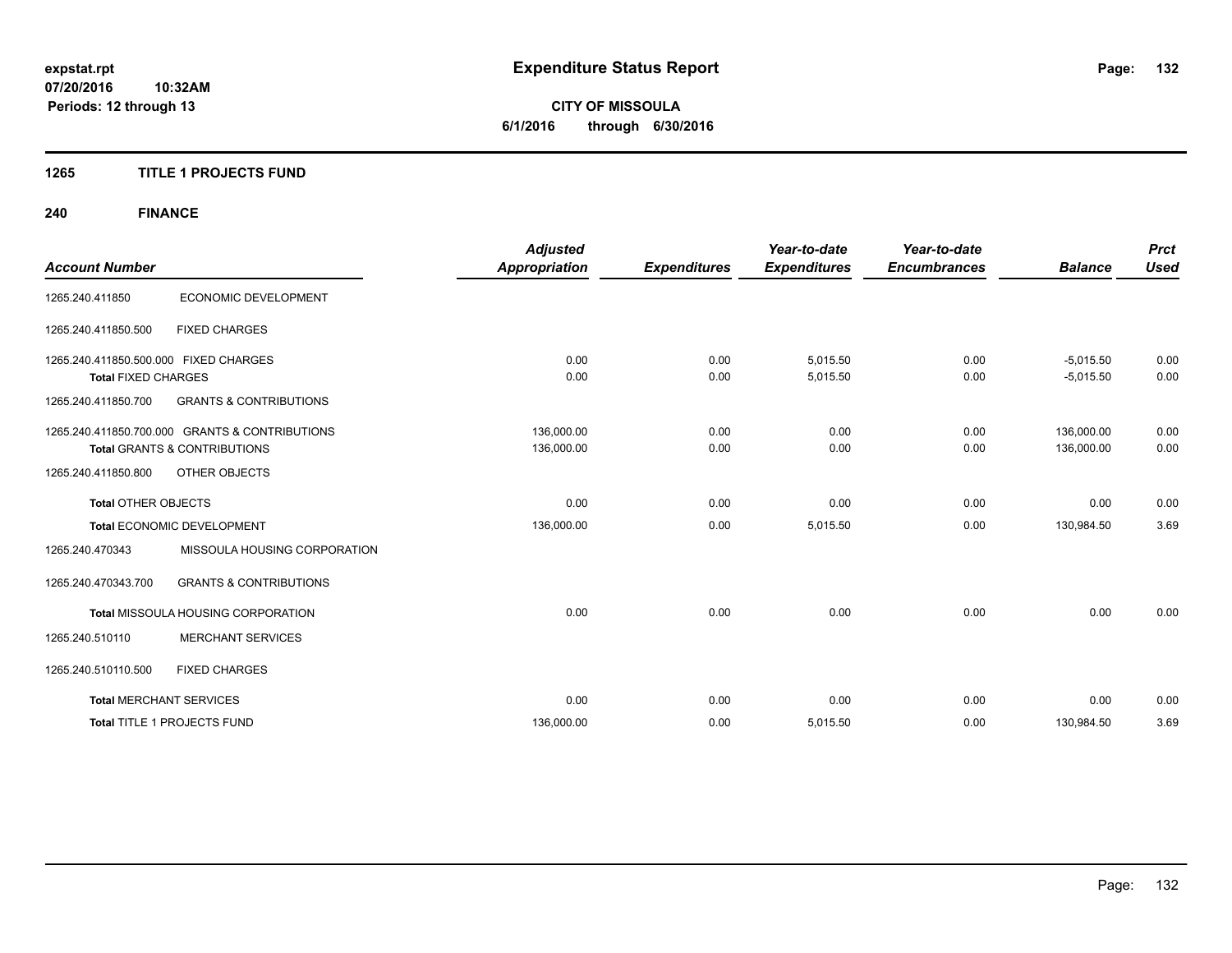**CITY OF MISSOULA 6/1/2016 through 6/30/2016**

## **1396 PROGRAM INCOME REVOLVING LOAN PROGRAM**

| <b>Account Number</b>      |                                                    | <b>Adjusted</b><br><b>Appropriation</b> | <b>Expenditures</b> | Year-to-date<br><b>Expenditures</b> | Year-to-date<br><b>Encumbrances</b> | <b>Balance</b>         | <b>Prct</b><br><b>Used</b> |
|----------------------------|----------------------------------------------------|-----------------------------------------|---------------------|-------------------------------------|-------------------------------------|------------------------|----------------------------|
| 1396.390.470200            | <b>HOUSING REHAB</b>                               |                                         |                     |                                     |                                     |                        |                            |
| 1396.390.470200.700        | <b>GRANTS &amp; CONTRIBUTIONS</b>                  |                                         |                     |                                     |                                     |                        |                            |
| <b>Total HOUSING REHAB</b> | 1396.390.470200.700.000 RENTAL REHAB GRANTS        | 38,472.00<br>38,472.00                  | 0.00<br>0.00        | 0.00<br>0.00                        | 0.00<br>0.00                        | 38,472.00<br>38,472.00 | 0.00<br>0.00               |
| 1396.390.510110            | <b>MERCHANT SERVICES</b>                           |                                         |                     |                                     |                                     |                        |                            |
| 1396.390.510110.500        | <b>FIXED CHARGES</b>                               |                                         |                     |                                     |                                     |                        |                            |
|                            | <b>Total MERCHANT SERVICES</b>                     | 0.00                                    | 0.00                | 0.00                                | 0.00                                | 0.00                   | 0.00                       |
|                            | <b>Total PROGRAM INCOME REVOLVING LOAN PROGRAM</b> | 38.472.00                               | 0.00                | 0.00                                | 0.00                                | 38,472.00              | 0.00                       |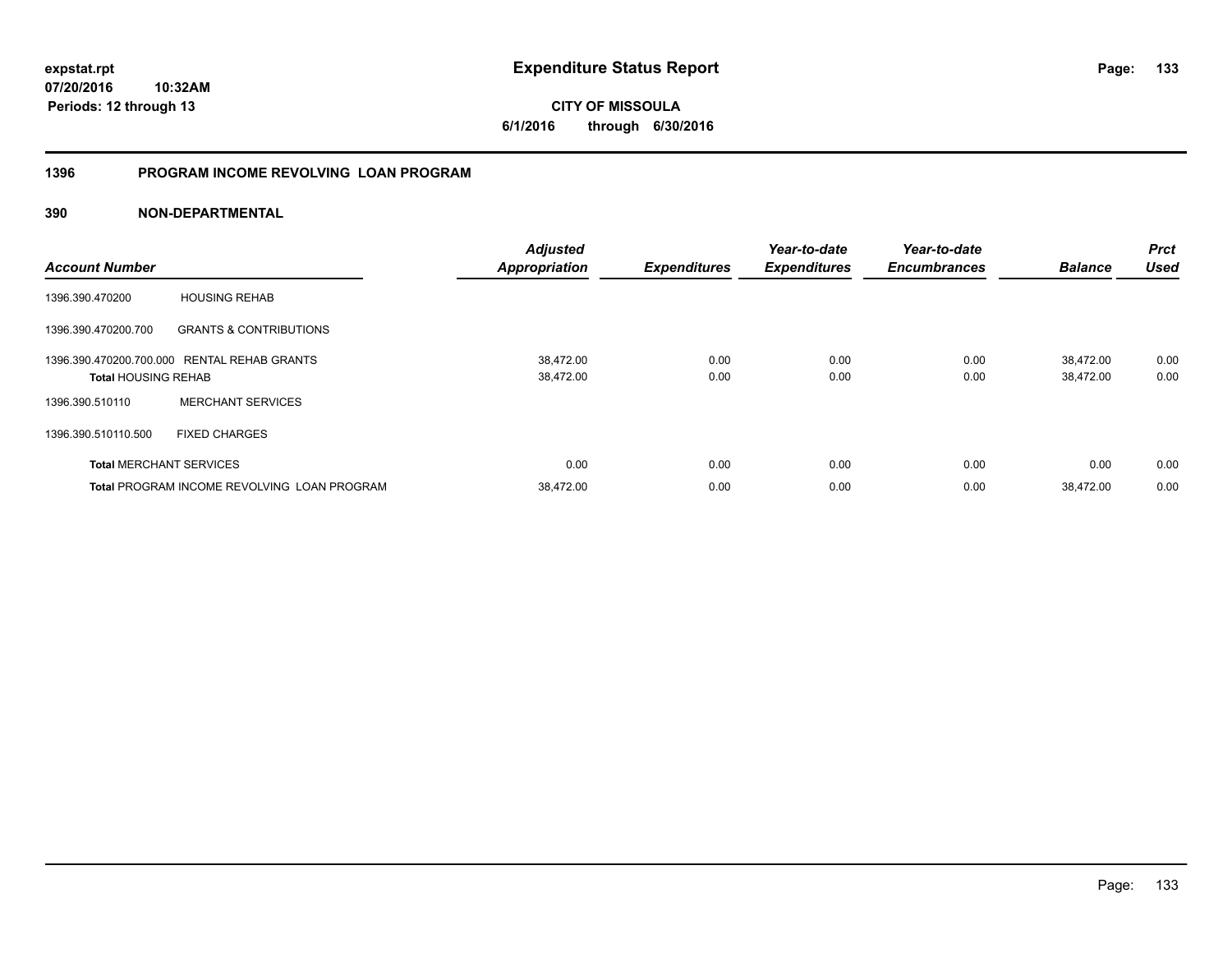## **1397 STATE HOME PROGRAM INCOME**

| <b>Account Number</b>          |                                                                | <b>Adjusted</b><br><b>Appropriation</b> | <b>Expenditures</b> | Year-to-date<br><b>Expenditures</b> | Year-to-date<br><b>Encumbrances</b> | <b>Balance</b>           | <b>Prct</b><br><b>Used</b> |
|--------------------------------|----------------------------------------------------------------|-----------------------------------------|---------------------|-------------------------------------|-------------------------------------|--------------------------|----------------------------|
| 1397.390.470200                | <b>HOUSING REHAB</b>                                           |                                         |                     |                                     |                                     |                          |                            |
| 1397.390.470200.300            | <b>PURCHASED SERVICES</b>                                      |                                         |                     |                                     |                                     |                          |                            |
| <b>Total HOUSING REHAB</b>     | 1397.390.470200.350.000 STATE HOME PROGRAM INCOME/CONTRACT SVS | 600,000.00<br>600,000.00                | 0.00<br>0.00        | 0.00<br>0.00                        | 0.00<br>0.00                        | 600,000.00<br>600,000.00 | 0.00<br>0.00               |
| 1397.390.510110                | <b>MERCHANT SERVICES</b>                                       |                                         |                     |                                     |                                     |                          |                            |
| 1397.390.510110.500            | <b>FIXED CHARGES</b>                                           |                                         |                     |                                     |                                     |                          |                            |
| <b>Total MERCHANT SERVICES</b> |                                                                | 0.00                                    | 0.00                | 0.00                                | 0.00                                | 0.00                     | 0.00                       |
|                                | <b>Total STATE HOME PROGRAM INCOME</b>                         | 600,000.00                              | 0.00                | 0.00                                | 0.00                                | 600.000.00               | 0.00                       |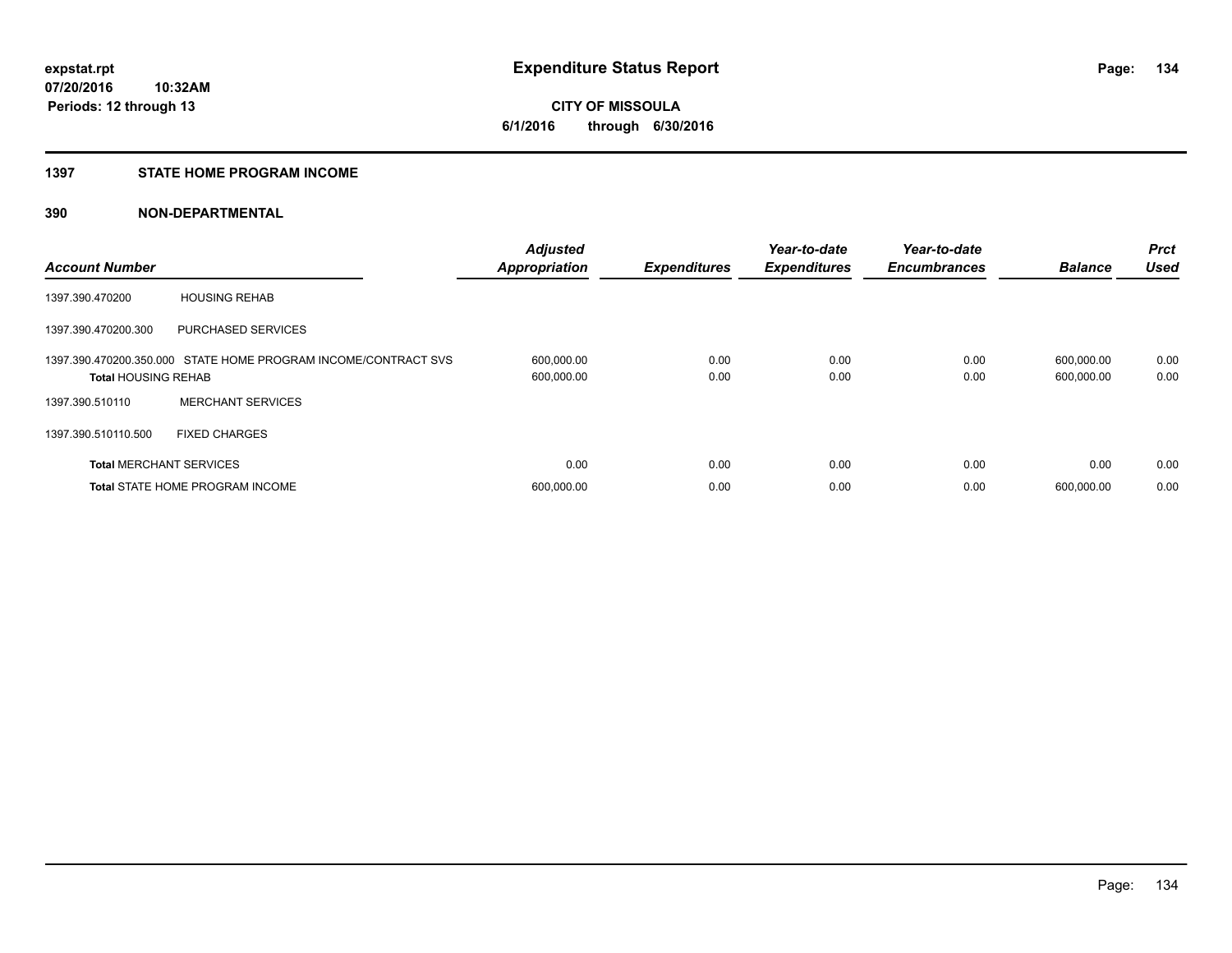**CITY OF MISSOULA 6/1/2016 through 6/30/2016**

**2250 PLANNING FUND**

## **250 DEVELOPMENT SERVICES**

|                                         |                                                         | <b>Adjusted</b> |                     | Year-to-date        | Year-to-date        |                | <b>Prct</b> |
|-----------------------------------------|---------------------------------------------------------|-----------------|---------------------|---------------------|---------------------|----------------|-------------|
| <b>Account Number</b>                   |                                                         | Appropriation   | <b>Expenditures</b> | <b>Expenditures</b> | <b>Encumbrances</b> | <b>Balance</b> | <b>Used</b> |
| 2250.250.411030                         | <b>PLANNING</b>                                         |                 |                     |                     |                     |                |             |
| 2250.250.411030.100                     | PERSONAL SERVICES                                       |                 |                     |                     |                     |                |             |
|                                         | 2250.250.411030.110.000 SALARIES AND WAGES              | 262,841.00      | 33,171.65           | 254,539.19          | 0.00                | 8,301.81       | 96.84       |
|                                         | 2250.250.411030.140.000 EMPLOYER CONTRIBUTIONS          | 83,643.00       | 11,132.51           | 92,482.56           | 0.00                | $-8,839.56$    | 110.57      |
|                                         | 2250.250.411030.141.000 STATE RETIREMENT CONTRIBUTIONS  | 0.00            | 19.36               | 221.10              | 0.00                | $-221.10$      | 0.00        |
| <b>Total PERSONAL SERVICES</b>          |                                                         | 346,484.00      | 44,323.52           | 347,242.85          | 0.00                | $-758.85$      | 100.22      |
| 2250.250.411030.200                     | <b>SUPPLIES</b>                                         |                 |                     |                     |                     |                |             |
| 2250.250.411030.210.000 OFFICE SUPPLIES |                                                         | 2,550.00        | 646.29              | 1,283.49            | 0.00                | 1.266.51       | 50.33       |
| 2250.250.411030.210.301                 | OFFICE SUPPLIES                                         | 0.00            | 225.72              | 1,329.15            | 0.00                | $-1,329.15$    | 0.00        |
|                                         | 2250.250.411030.220.000 OPERATING SUPPLIES              | 900.00          | 0.00                | 84.96               | 0.00                | 815.04         | 9.44        |
| 2250.250.411030.231.000 GASOLINE        |                                                         | 0.00            | 0.00                | 87.19               | 0.00                | $-87.19$       | 0.00        |
| 2250.250.411030.240.000 OTHER SUPPLIES  |                                                         | 400.00          | 0.00                | 64.44               | 0.00                | 335.56         | 16.11       |
| <b>Total SUPPLIES</b>                   |                                                         | 3,850.00        | 872.01              | 2,849.23            | 0.00                | 1,000.77       | 74.01       |
| 2250.250.411030.300                     | <b>PURCHASED SERVICES</b>                               |                 |                     |                     |                     |                |             |
| 2250.250.411030.310.000 COMMUNICATIONS  |                                                         | 1.100.00        | 0.00                | 27.75               | 0.00                | 1,072.25       | 2.52        |
| 2250.250.411030.310.351 COMMUNICATIONS  |                                                         | 0.00            | 52.93               | 401.89              | 0.00                | $-401.89$      | 0.00        |
|                                         | 2250.250.411030.320.000 PRINTING & DUPLICATING          | 8,000.00        | 0.00                | 3,099.70            | 0.00                | 4,900.30       | 38.75       |
|                                         | 2250.250.411030.330.000 PUBLICITY, SUBSCRIPTIONS & DUES | 4,005.00        | 136.00              | 4,557.98            | 0.00                | $-552.98$      | 113.81      |
| 2250.250.411030.344.000                 | <b>TELEPHONE SERVICE</b>                                | 125.00          | 4.59                | 23.40               | 0.00                | 101.60         | 18.72       |
|                                         | 2250.250.411030.350.000 PROFESSIONAL SERVICES           | 50,000.00       | 20.00               | 1,199.00            | 0.00                | 48,801.00      | 2.40        |
|                                         | 2250.250.411030.360.000 REPAIR & MAINTENANCE            | 1,540.00        | 0.00                | 0.00                | 0.00                | 1,540.00       | 0.00        |
| 2250.250.411030.370.000 TRAVEL          |                                                         | 5,185.00        | 0.00                | 2,844.61            | 0.00                | 2,340.39       | 54.86       |
| 2250.250.411030.380.000 TRAINING        |                                                         | 4,595.00        | 0.00                | 3,859.00            | 0.00                | 736.00         | 83.98       |
|                                         | 2250.250.411030.390.000 OTHER PURCHASED SERVICES        | 3,750.00        | 0.00                | 0.00                | 0.00                | 3,750.00       | 0.00        |
| <b>Total PURCHASED SERVICES</b>         |                                                         | 78,300.00       | 213.52              | 16,013.33           | 0.00                | 62,286.67      | 20.45       |
| 2250.250.411030.500                     | <b>FIXED CHARGES</b>                                    |                 |                     |                     |                     |                |             |
| 2250.250.411030.500.000 FIXED CHARGES   |                                                         | 24,000.00       | 12,720.00           | 24,720.00           | 0.00                | $-720.00$      | 103.00      |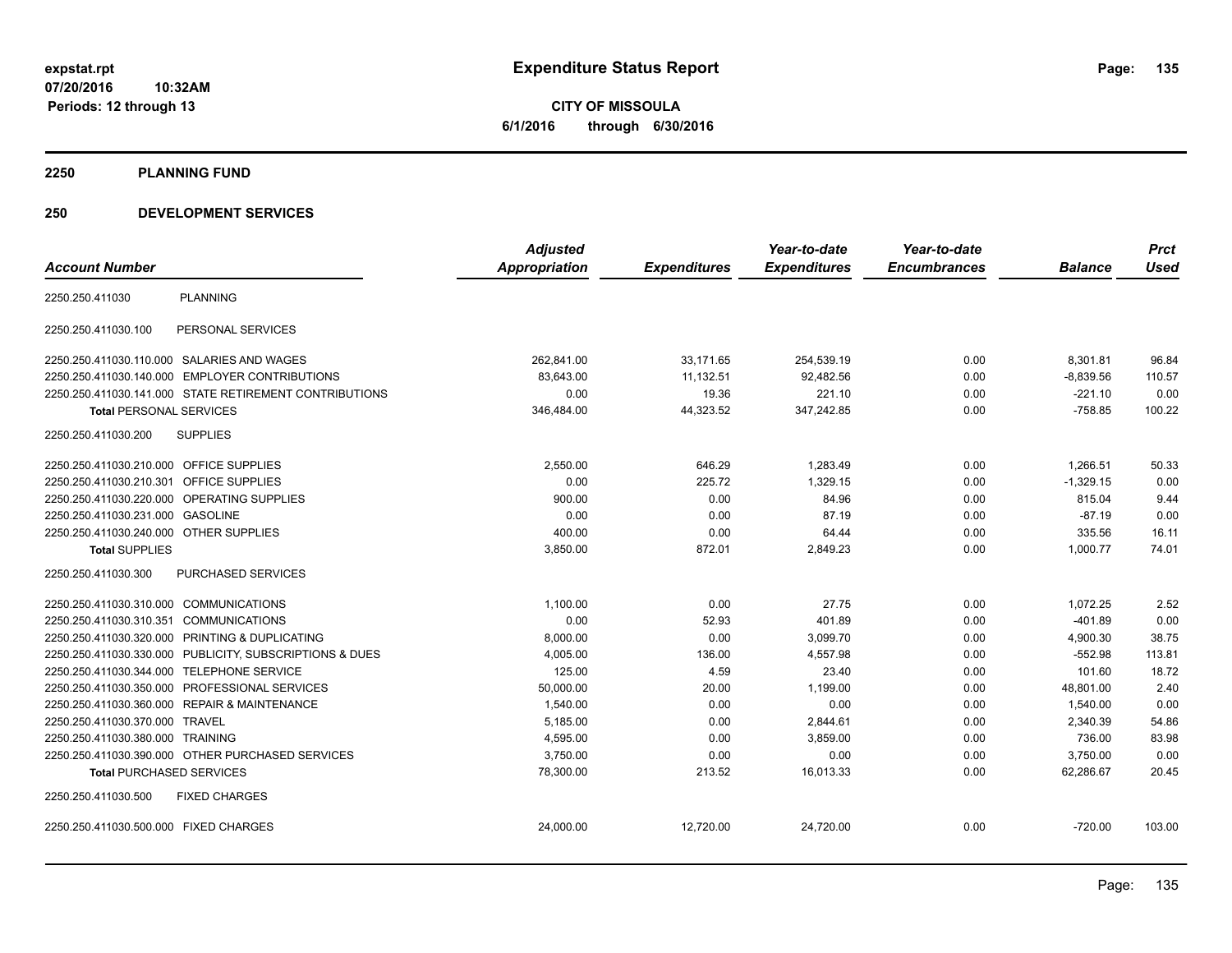**2250 PLANNING FUND**

## **250 DEVELOPMENT SERVICES**

| <b>Account Number</b>       |                                      | <b>Adjusted</b><br><b>Appropriation</b> | <b>Expenditures</b> | Year-to-date<br><b>Expenditures</b> | Year-to-date<br><b>Encumbrances</b> | <b>Balance</b> | <b>Prct</b><br><b>Used</b> |
|-----------------------------|--------------------------------------|-----------------------------------------|---------------------|-------------------------------------|-------------------------------------|----------------|----------------------------|
| <b>Total FIXED CHARGES</b>  |                                      | 24,000.00                               | 12,720.00           | 24,720.00                           | 0.00                                | $-720.00$      | 103.00                     |
| 2250.250.411030.800         | OTHER OBJECTS                        |                                         |                     |                                     |                                     |                |                            |
| Total OTHER OBJECTS         |                                      | 0.00                                    | 0.00                | 0.00                                | 0.00                                | 0.00           | 0.00                       |
| <b>Total PLANNING</b>       |                                      | 452,634.00                              | 58,129.05           | 390,825.41                          | 0.00                                | 61,808.59      | 86.34                      |
| 2250.250.411050             | DEVELOPMENT & PERMIT REVIEWS         |                                         |                     |                                     |                                     |                |                            |
| 2250.250.411050.200         | <b>SUPPLIES</b>                      |                                         |                     |                                     |                                     |                |                            |
|                             | Total DEVELOPMENT & PERMIT REVIEWS   | 0.00                                    | 0.00                | 0.00                                | 0.00                                | 0.00           | 0.00                       |
| 2250.250.411070             | <b>TRANSPORTATION</b>                |                                         |                     |                                     |                                     |                |                            |
| 2250.250.411070.100         | PERSONAL SERVICES                    |                                         |                     |                                     |                                     |                |                            |
| <b>Total TRANSPORTATION</b> |                                      | 0.00                                    | 0.00                | 0.00                                | 0.00                                | 0.00           | 0.00                       |
| 2250.250.430255             | <b>BIKE-PED PROGRAM</b>              |                                         |                     |                                     |                                     |                |                            |
| 2250.250.430255.300         | PURCHASED SERVICES                   |                                         |                     |                                     |                                     |                |                            |
| Total BIKE-PED PROGRAM      |                                      | 0.00                                    | 0.00                | 0.00                                | 0.00                                | 0.00           | 0.00                       |
| 2250.250.510110             | <b>MERCHANT SERVICES</b>             |                                         |                     |                                     |                                     |                |                            |
| 2250.250.510110.500         | <b>FIXED CHARGES</b>                 |                                         |                     |                                     |                                     |                |                            |
|                             | <b>Total MERCHANT SERVICES</b>       | 0.00                                    | 0.00                | 0.00                                | 0.00                                | 0.00           | 0.00                       |
| 2250.250.521000             | <b>INTERFUND OPERATING TRANSFERS</b> |                                         |                     |                                     |                                     |                |                            |
| 2250.250.521000.800         | OTHER OBJECTS                        |                                         |                     |                                     |                                     |                |                            |
|                             | Total INTERFUND OPERATING TRANSFERS  | 0.00                                    | 0.00                | 0.00                                | 0.00                                | 0.00           | 0.00                       |
| <b>Total PLANNING FUND</b>  |                                      | 452,634.00                              | 58,129.05           | 390,825.41                          | 0.00                                | 61,808.59      | 86.34                      |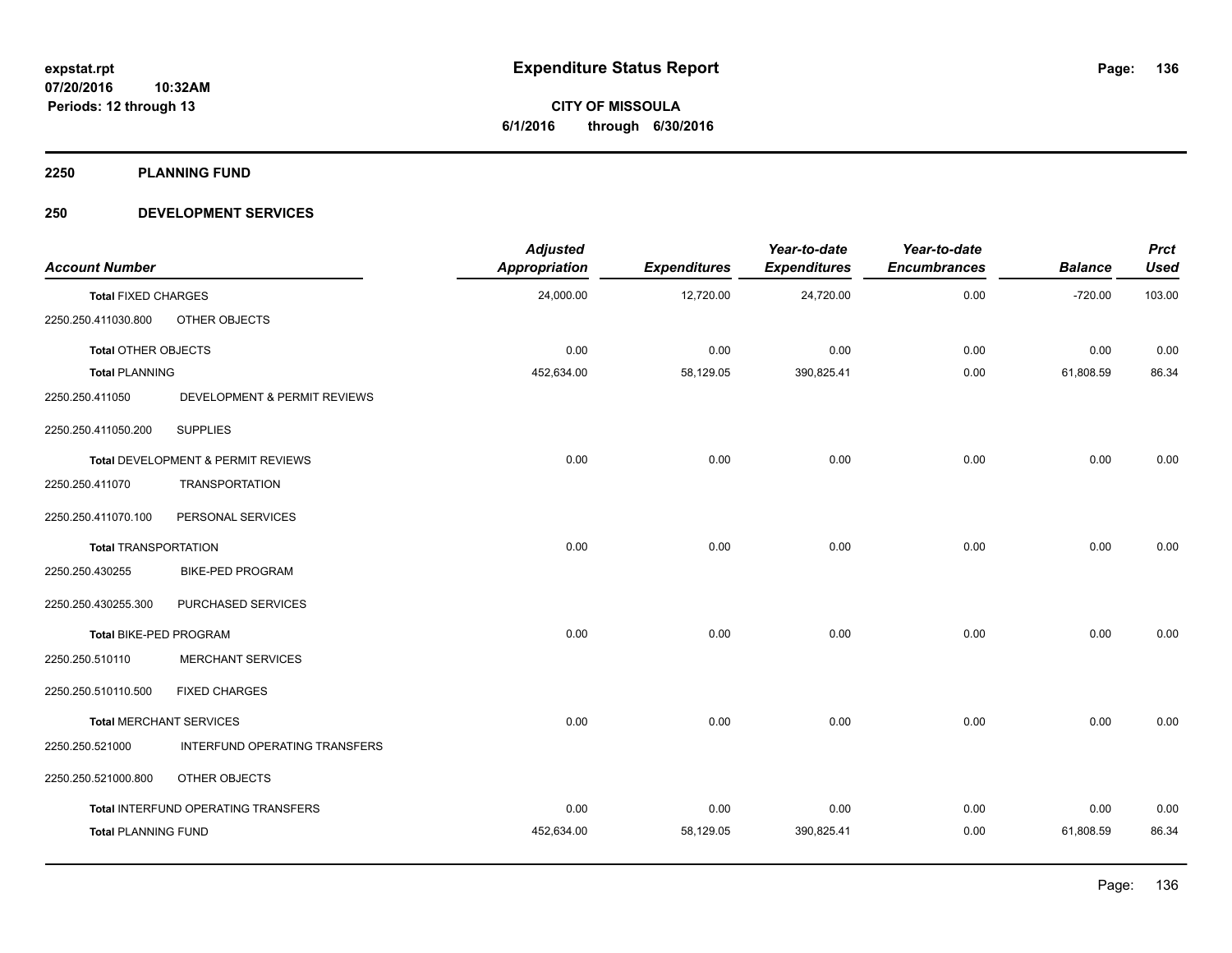## **2310 PUBLIC SAFETY INFORMATION SYSTEMS**

## **310 BUILDING INSPECTION**

|                             |                                                | <b>Adjusted</b>      |                     | Year-to-date        | Year-to-date        |                | <b>Prct</b> |
|-----------------------------|------------------------------------------------|----------------------|---------------------|---------------------|---------------------|----------------|-------------|
| <b>Account Number</b>       |                                                | <b>Appropriation</b> | <b>Expenditures</b> | <b>Expenditures</b> | <b>Encumbrances</b> | <b>Balance</b> | <b>Used</b> |
| 2310.310.420510             | <b>ADMINISTRATION</b>                          |                      |                     |                     |                     |                |             |
| 2310.310.420510.200         | <b>SUPPLIES</b>                                |                      |                     |                     |                     |                |             |
| <b>Total SUPPLIES</b>       |                                                | 0.00                 | 0.00                | 0.00                | 0.00                | 0.00           | 0.00        |
| 2310.310.420510.800         | OTHER OBJECTS                                  |                      |                     |                     |                     |                |             |
| <b>Total OTHER OBJECTS</b>  |                                                | 0.00                 | 0.00                | 0.00                | 0.00                | 0.00           | 0.00        |
| 2310.310.420510.900         | <b>CAPITAL OUTLAY</b>                          |                      |                     |                     |                     |                |             |
|                             | 2310.310.420510.940.000 MACHINERY & EQUIPMENT  | 0.00                 | 5,023.50            | 26,719.66           | 0.00                | $-26,719.66$   | 0.00        |
| <b>Total ADMINISTRATION</b> |                                                | 0.00                 | 5,023.50            | 26,719.66           | 0.00                | $-26,719.66$   | 0.00        |
| 2310.310.510110             | <b>MERCHANT SERVICES</b>                       |                      |                     |                     |                     |                |             |
| 2310.310.510110.500         | <b>FIXED CHARGES</b>                           |                      |                     |                     |                     |                |             |
|                             | <b>Total MERCHANT SERVICES</b>                 | 0.00                 | 0.00                | 0.00                | 0.00                | 0.00           | 0.00        |
|                             | <b>Total PUBLIC SAFETY INFORMATION SYSTEMS</b> | 0.00                 | 5,023.50            | 26,719.66           | 0.00                | $-26,719.66$   | 0.00        |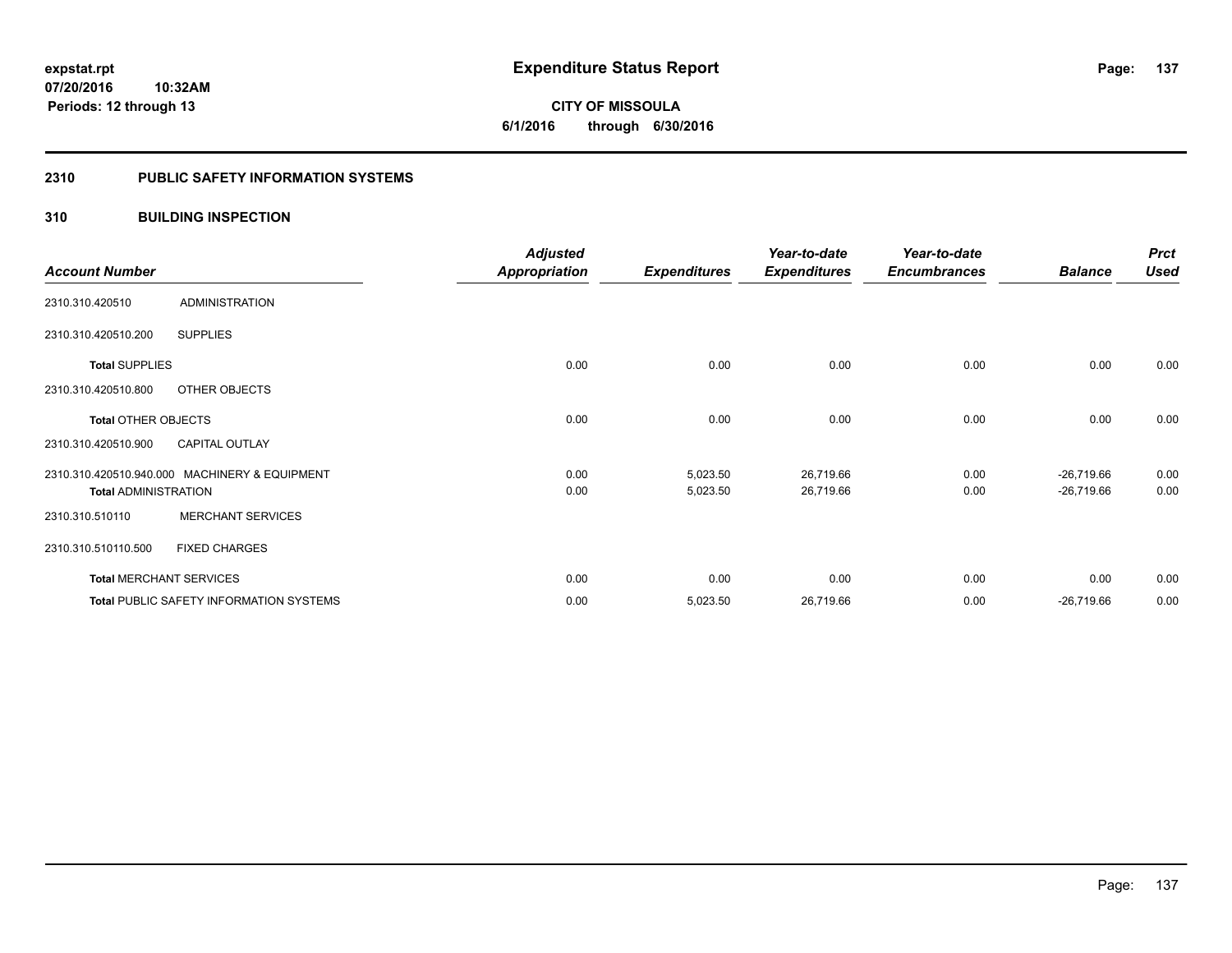**Periods: 12 through 13**

**CITY OF MISSOULA 6/1/2016 through 6/30/2016**

## **2321 IMPACT FEE FUND**

| <b>Account Number</b>                     |                                                                                                                                              | <b>Adjusted</b><br><b>Appropriation</b> | <b>Expenditures</b>  | Year-to-date<br><b>Expenditures</b> | Year-to-date<br><b>Encumbrances</b> | <b>Balance</b>                            | <b>Prct</b><br><b>Used</b> |
|-------------------------------------------|----------------------------------------------------------------------------------------------------------------------------------------------|-----------------------------------------|----------------------|-------------------------------------|-------------------------------------|-------------------------------------------|----------------------------|
| 2321.390.411240                           | CITY HALL POLICE RESTROOMS                                                                                                                   |                                         |                      |                                     |                                     |                                           |                            |
| 2321.390.411240.900                       | <b>CAPITAL OUTLAY</b>                                                                                                                        |                                         |                      |                                     |                                     |                                           |                            |
|                                           | 2321.390.411240.930.000 CITY HALL POLICE RESTROOMS<br>Total CITY HALL POLICE RESTROOMS                                                       | 74,500.00<br>74,500.00                  | 0.00<br>0.00         | 0.00<br>0.00                        | 0.00<br>0.00                        | 74,500.00<br>74,500.00                    | 0.00<br>0.00               |
| 2321.390.430230                           | <b>GRANT CREEK I-90 IMPROVEMENTS</b>                                                                                                         |                                         |                      |                                     |                                     |                                           |                            |
| 2321.390.430230.900                       | <b>CAPITAL OUTLAY</b>                                                                                                                        |                                         |                      |                                     |                                     |                                           |                            |
| 2321.390.430230.930.460 GRANT CREEK TRAIL | 2321.390.430230.930.000 GRANT CREEK I-90 MPROVEMENTS<br>Total GRANT CREEK I-90 IMPROVEMENTS                                                  | 200,000.00<br>120,000.00<br>320,000.00  | 0.00<br>0.00<br>0.00 | 0.00<br>163.50<br>163.50            | 0.00<br>0.00<br>0.00                | 200,000.00<br>119.836.50<br>319,836.50    | 0.00<br>0.14<br>0.05       |
| 2321.390.430247                           | HILLVIEW WAY STREET IMPROVEMENTS                                                                                                             |                                         |                      |                                     |                                     |                                           |                            |
| 2321.390.430247.900                       | CAPITAL OUTLAY                                                                                                                               |                                         |                      |                                     |                                     |                                           |                            |
|                                           | 2321.390.430247.930.000 HILLVIEW WAY STREET IMPROVEMENTS<br>Total HILLVIEW WAY STREET IMPROVEMENTS                                           | 1,069,122.00<br>1,069,122.00            | 0.00<br>0.00         | 0.00<br>0.00                        | 0.00<br>0.00                        | 1,069,122.00<br>1,069,122.00              | 0.00<br>0.00               |
| 2321.390.430248                           | <b>CREGG LN IMPROVEMENTS</b>                                                                                                                 |                                         |                      |                                     |                                     |                                           |                            |
| 2321.390.430248.900                       | <b>CAPITAL OUTLAY</b>                                                                                                                        |                                         |                      |                                     |                                     |                                           |                            |
|                                           | 2321.390.430248.930.000 CREGG LN IMPROVEMENTS<br>2321.390.430248.930.394 CREGG LANE IMPROVEMENTS-PARKS<br><b>Total CREGG LN IMPROVEMENTS</b> | 0.00<br>0.00<br>0.00                    | 0.00<br>0.00<br>0.00 | 5,347.06<br>3,937.34<br>9,284.40    | 0.00<br>0.00<br>0.00                | $-5,347.06$<br>$-3,937.34$<br>$-9,284.40$ | 0.00<br>0.00<br>0.00       |
| 2321.390.430249                           | OLD US HWY 93 IMPROVEMENTS                                                                                                                   |                                         |                      |                                     |                                     |                                           |                            |
| 2321.390.430249.900                       | <b>CAPITAL OUTLAY</b>                                                                                                                        |                                         |                      |                                     |                                     |                                           |                            |
|                                           | Total OLD US HWY 93 IMPROVEMENTS                                                                                                             | 0.00                                    | 0.00                 | 0.00                                | 0.00                                | 0.00                                      | 0.00                       |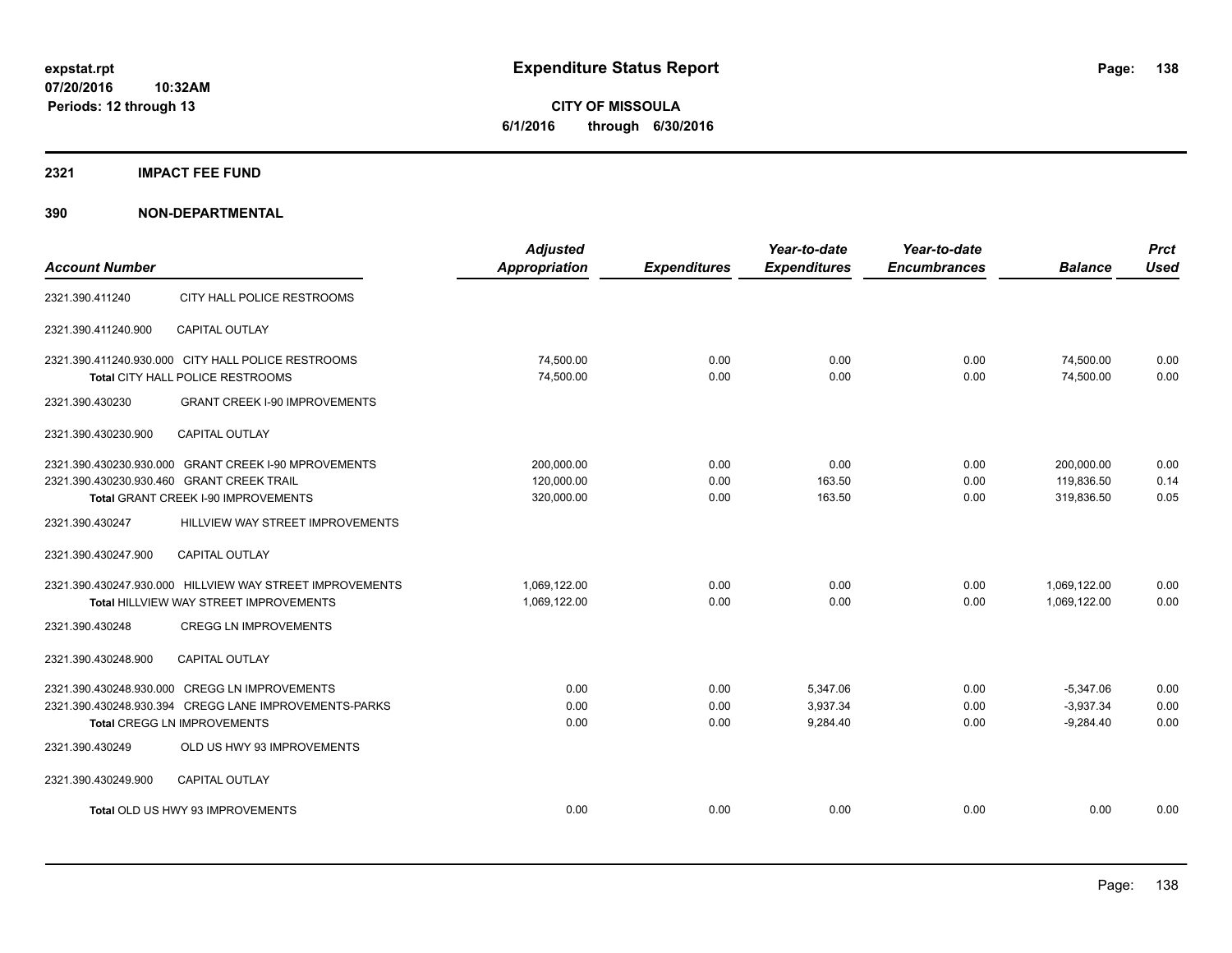## **2321 IMPACT FEE FUND**

| <b>Account Number</b>       |                                                     | <b>Adjusted</b>      |                     | Year-to-date        | Year-to-date        | <b>Balance</b> | <b>Prct</b><br><b>Used</b> |
|-----------------------------|-----------------------------------------------------|----------------------|---------------------|---------------------|---------------------|----------------|----------------------------|
|                             |                                                     | <b>Appropriation</b> | <b>Expenditures</b> | <b>Expenditures</b> | <b>Encumbrances</b> |                |                            |
| 2321.390.430255             | <b>GRANT CREEK CABLE RAIL</b>                       |                      |                     |                     |                     |                |                            |
| 2321.390.430255.900         | <b>CAPITAL OUTLAY</b>                               |                      |                     |                     |                     |                |                            |
|                             | 2321.390.430255.930.000 GRANT CREEK CABLE RAIL      | 45,000.00            | 0.00                | 24,971.25           | 0.00                | 20,028.75      | 55.49                      |
|                             | Total GRANT CREEK CABLE RAIL                        | 45,000.00            | 0.00                | 24,971.25           | 0.00                | 20,028.75      | 55.49                      |
| 2321.390.430260             | TRAFFIC & PEDESTRIAN SERVICES                       |                      |                     |                     |                     |                |                            |
| 2321.390.430260.300         | PURCHASED SERVICES                                  |                      |                     |                     |                     |                |                            |
|                             | 2321.390.430260.350.000 VAN BUREN ST RECONSTRUCTION | 0.00                 | 0.00                | 8.917.50            | 0.00                | $-8,917.50$    | 0.00                       |
|                             | <b>Total PURCHASED SERVICES</b>                     | 0.00                 | 0.00                | 8,917.50            | 0.00                | $-8,917.50$    | 0.00                       |
| 2321.390.430260.900         | <b>CAPITAL OUTLAY</b>                               |                      |                     |                     |                     |                |                            |
| <b>Total CAPITAL OUTLAY</b> |                                                     | 0.00                 | 0.00                | 0.00                | 0.00                | 0.00           | 0.00                       |
|                             | Total TRAFFIC & PEDESTRIAN SERVICES                 | 0.00                 | 0.00                | 8,917.50            | 0.00                | $-8,917.50$    | 0.00                       |
| 2321.390.430280             | MILLER CR: BRIGGS TO MOCKINGBIRD                    |                      |                     |                     |                     |                |                            |
| 2321.390.430280.900         | <b>CAPITAL OUTLAY</b>                               |                      |                     |                     |                     |                |                            |
|                             | Total MILLER CR: BRIGGS TO MOCKINGBIRD              | 0.00                 | 0.00                | 0.00                | 0.00                | 0.00           | 0.00                       |
| 2321.390.430281             | SOUTH 3RD STREET PROJECT                            |                      |                     |                     |                     |                |                            |
| 2321.390.430281.300         | PURCHASED SERVICES                                  |                      |                     |                     |                     |                |                            |
|                             | 2321.390.430281.390.000 OTHER PURCHASED SERVICES    | 0.00                 | 0.00                | 3,845.81            | 0.00                | $-3,845.81$    | 0.00                       |
|                             | <b>Total PURCHASED SERVICES</b>                     | 0.00                 | 0.00                | 3,845.81            | 0.00                | $-3,845.81$    | 0.00                       |
| 2321.390.430281.900         | <b>CAPITAL OUTLAY</b>                               |                      |                     |                     |                     |                |                            |
|                             | 2321.390.430281.930.000 SO 3RD ST/IMPROVEMENTS      | 572,000.00           | 0.00                | 256,779.19          | 0.00                | 315,220.81     | 44.89                      |
| <b>Total CAPITAL OUTLAY</b> |                                                     | 572,000.00           | 0.00                | 256,779.19          | 0.00                | 315,220.81     | 44.89                      |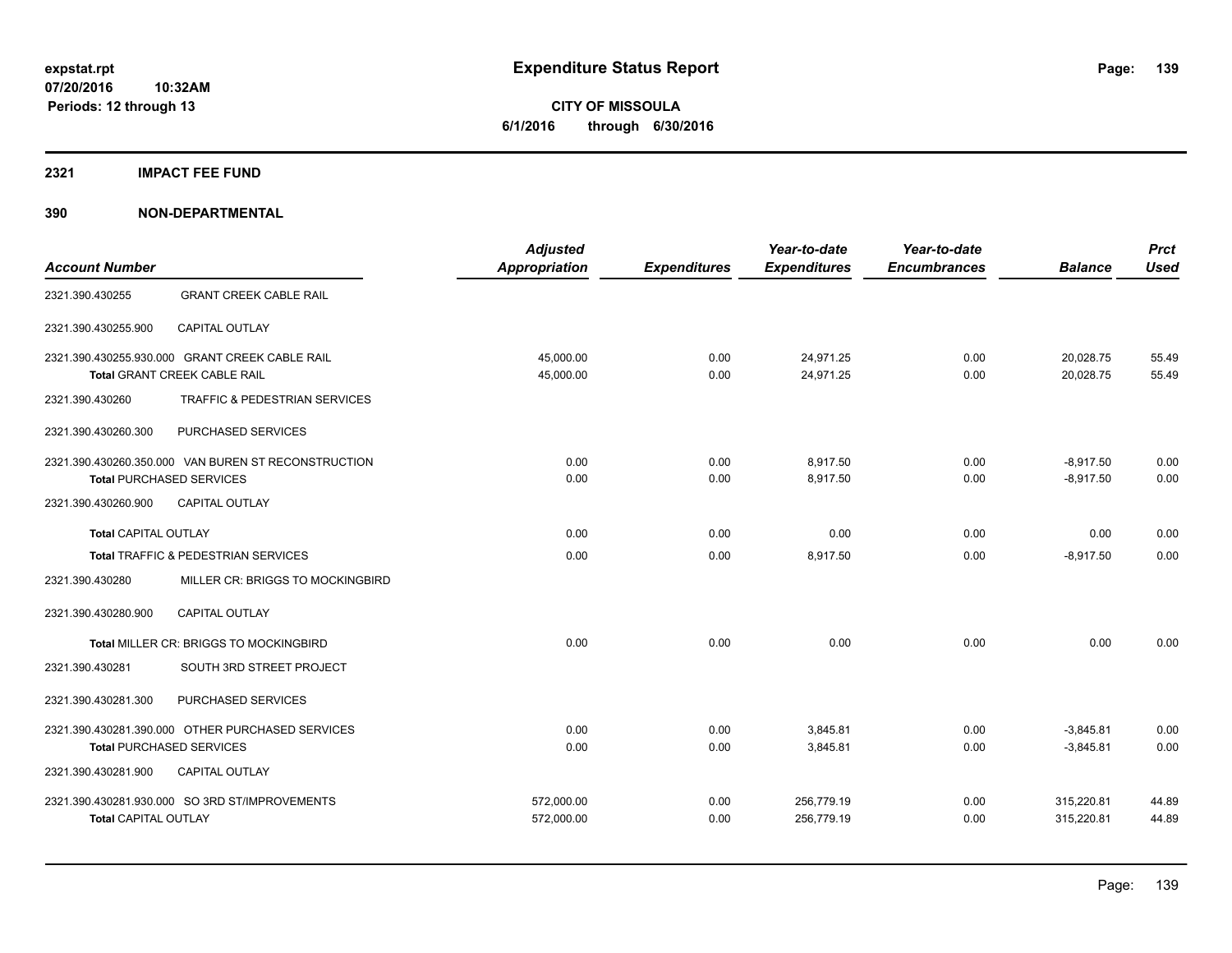## **2321 IMPACT FEE FUND**

| <b>Account Number</b>                 |                                                | <b>Adjusted</b><br><b>Appropriation</b> | <b>Expenditures</b>  | Year-to-date<br><b>Expenditures</b> | Year-to-date<br><b>Encumbrances</b> | <b>Balance</b>               | <b>Prct</b><br><b>Used</b> |
|---------------------------------------|------------------------------------------------|-----------------------------------------|----------------------|-------------------------------------|-------------------------------------|------------------------------|----------------------------|
|                                       | Total SOUTH 3RD STREET PROJECT                 | 572,000.00                              | 0.00                 | 260,625.00                          | 0.00                                | 311,375.00                   | 45.56                      |
| 2321.390.460401                       | FORT MSLA REGIONAL PARK                        |                                         |                      |                                     |                                     |                              |                            |
| 2321.390.460401.900                   | CAPITAL OUTLAY                                 |                                         |                      |                                     |                                     |                              |                            |
| 2321.390.460401.930.000 FORT MISSOULA | Total FORT MSLA REGIONAL PARK                  | 0.00<br>0.00                            | 3,925.00<br>3,925.00 | 19,162.88<br>19,162.88              | 0.00<br>0.00                        | $-19,162.88$<br>$-19,162.88$ | 0.00<br>0.00               |
| 2321.390.460404                       | <b>EATON TRAIL</b>                             |                                         |                      |                                     |                                     |                              |                            |
| 2321.390.460404.100                   | PERSONAL SERVICES                              |                                         |                      |                                     |                                     |                              |                            |
| <b>Total PERSONAL SERVICES</b>        |                                                | 0.00                                    | 0.00                 | 0.00                                | 0.00                                | 0.00                         | 0.00                       |
| 2321.390.460404.300                   | PURCHASED SERVICES                             |                                         |                      |                                     |                                     |                              |                            |
|                                       | <b>Total PURCHASED SERVICES</b>                | 0.00                                    | 0.00                 | 0.00                                | 0.00                                | 0.00                         | 0.00                       |
| 2321.390.460404.900                   | <b>CAPITAL OUTLAY</b>                          |                                         |                      |                                     |                                     |                              |                            |
| <b>Total EATON TRAIL</b>              |                                                | 0.00                                    | 0.00                 | 0.00                                | 0.00                                | 0.00                         | 0.00                       |
| 2321.390.460406                       | WHITE PINE PARK                                |                                         |                      |                                     |                                     |                              |                            |
| 2321.390.460406.100                   | PERSONAL SERVICES                              |                                         |                      |                                     |                                     |                              |                            |
| <b>Total PERSONAL SERVICES</b>        |                                                | 0.00                                    | 0.00                 | 0.00                                | 0.00                                | 0.00                         | 0.00                       |
| 2321.390.460406.300                   | PURCHASED SERVICES                             |                                         |                      |                                     |                                     |                              |                            |
| <b>Total WHITE PINE PARK</b>          |                                                | 0.00                                    | 0.00                 | 0.00                                | 0.00                                | 0.00                         | 0.00                       |
| 2321.390.460408                       | CONSERVATION LAND MANAGEMENT PLAN              |                                         |                      |                                     |                                     |                              |                            |
| 2321.390.460408.900                   | CAPITAL OUTLAY                                 |                                         |                      |                                     |                                     |                              |                            |
|                                       | <b>Total CONSERVATION LAND MANAGEMENT PLAN</b> | 0.00                                    | 0.00                 | 0.00                                | 0.00                                | 0.00                         | 0.00                       |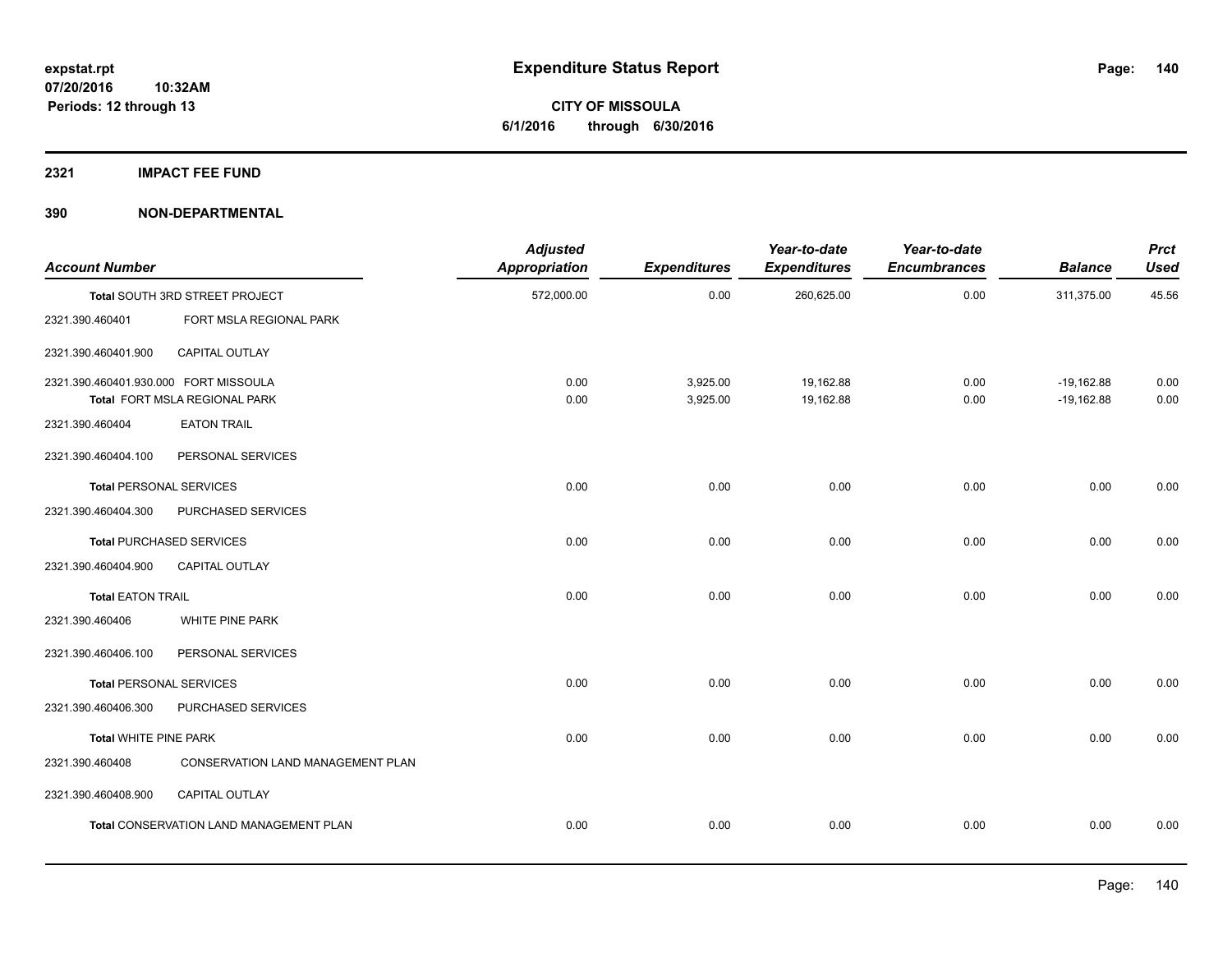## **2321 IMPACT FEE FUND**

|                                 |                                                                  | <b>Adjusted</b>      |                     | Year-to-date        | Year-to-date        |                | <b>Prct</b> |
|---------------------------------|------------------------------------------------------------------|----------------------|---------------------|---------------------|---------------------|----------------|-------------|
| <b>Account Number</b>           |                                                                  | <b>Appropriation</b> | <b>Expenditures</b> | <b>Expenditures</b> | <b>Encumbrances</b> | <b>Balance</b> | <b>Used</b> |
| 2321.390.460409                 | MISSOULA TO LOLO TRAIL                                           |                      |                     |                     |                     |                |             |
| 2321.390.460409.800             | OTHER OBJECTS                                                    |                      |                     |                     |                     |                |             |
| Total OTHER OBJECTS             |                                                                  | 0.00                 | 0.00                | 0.00                | 0.00                | 0.00           | 0.00        |
| 2321.390.460409.900             | CAPITAL OUTLAY                                                   |                      |                     |                     |                     |                |             |
|                                 | 2321.390.460409.930.000 MISSOULA TO LOLO TRAIL                   | 156,000.00           | 0.00                | 27,422.46           | 0.00                | 128,577.54     | 17.58       |
|                                 | 2321.390.460409.930.301 MISSOULA TO LOLO TRAIL/TRANS IMPACT FEES | 0.00                 | 0.00                | 13,745.24           | 0.00                | $-13,745.24$   | 0.00        |
|                                 | Total MISSOULA TO LOLO TRAIL                                     | 156,000.00           | 0.00                | 41,167.70           | 0.00                | 114,832.30     | 26.39       |
| 2321.390.460411                 | MISSOULA TO LOLO TRAIL                                           |                      |                     |                     |                     |                |             |
| 2321.390.460411.900             | <b>CAPITAL OUTLAY</b>                                            |                      |                     |                     |                     |                |             |
|                                 | 2321.390.460411.930.000 MISSOULA TO LOLO TRAIL                   | 0.00                 | 0.00                | 3,680.85            | 0.00                | $-3,680.85$    | 0.00        |
|                                 | Total MISSOULA TO LOLO TRAIL                                     | 0.00                 | 0.00                | 3,680.85            | 0.00                | $-3,680.85$    | 0.00        |
| 2321.390.460412                 | PLEASANT VIEW PARK                                               |                      |                     |                     |                     |                |             |
| 2321.390.460412.900             | <b>CAPITAL OUTLAY</b>                                            |                      |                     |                     |                     |                |             |
| <b>Total PLEASANT VIEW PARK</b> |                                                                  | 0.00                 | 0.00                | 0.00                | 0.00                | 0.00           | 0.00        |
| 2321.390.460444                 | <b>PLAYGROUNDS</b>                                               |                      |                     |                     |                     |                |             |
| 2321.390.460444.900             | <b>CAPITAL OUTLAY</b>                                            |                      |                     |                     |                     |                |             |
|                                 | 2321.390.460444.930.000 PARK TRAIL BOND PLAYGROUNDS              | 234,500.00           | 3,958.00            | 3,958.00            | 0.00                | 230,542.00     | 1.69        |
| <b>Total PLAYGROUNDS</b>        |                                                                  | 234,500.00           | 3,958.00            | 3,958.00            | 0.00                | 230,542.00     | 1.69        |
| 2321.390.510000                 | UNALLOCATED IMPACT FEES                                          |                      |                     |                     |                     |                |             |
| 2321.390.510000.800             | OTHER OBJECTS                                                    |                      |                     |                     |                     |                |             |
|                                 | 2321.390.510000.820.000 TRANSFERS TO OTHER FUNDS                 | 0.00                 | 30.000.00           | 30,000.00           | 0.00                | $-30.000.00$   | 0.00        |
|                                 |                                                                  |                      |                     |                     |                     |                |             |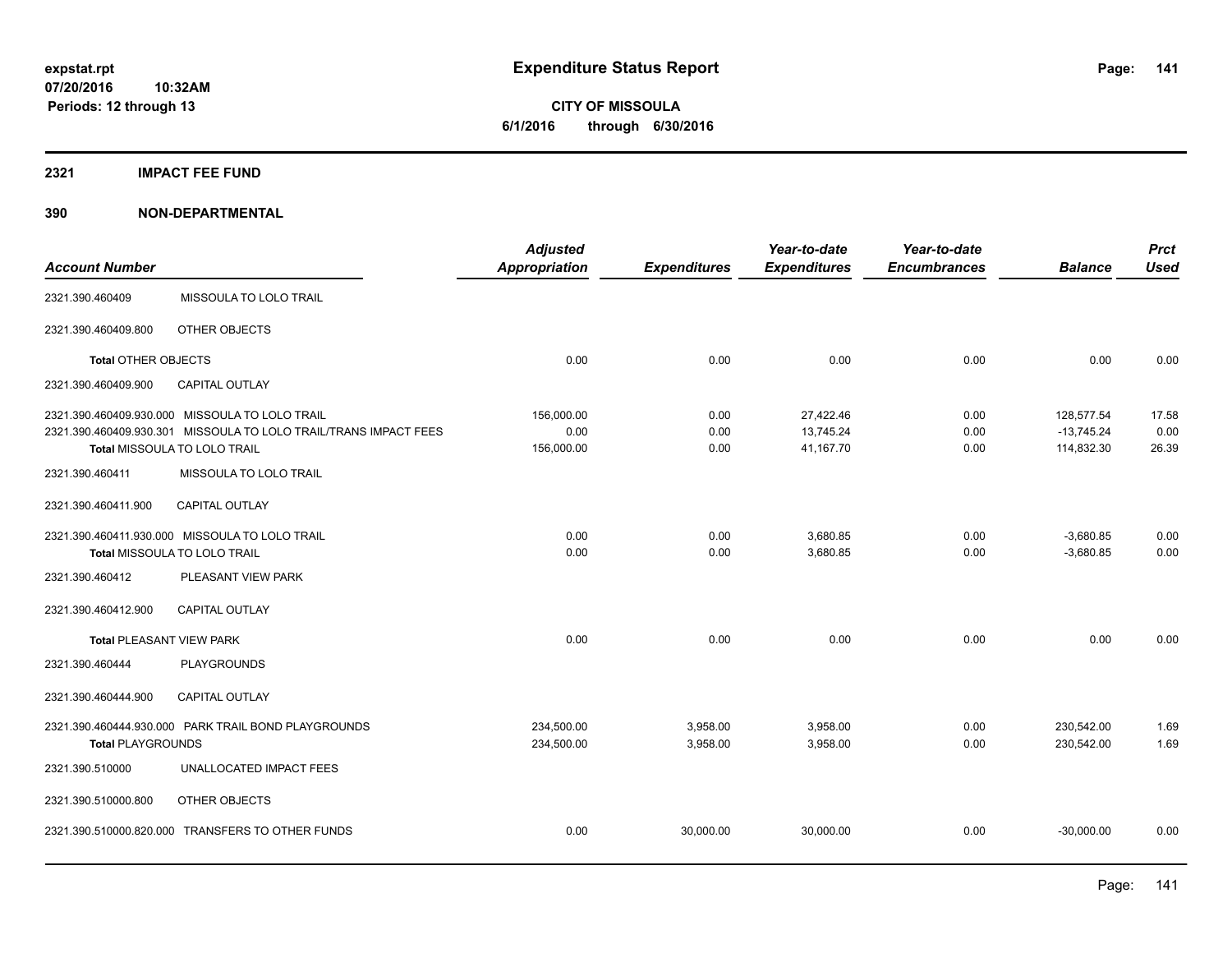## **2321 IMPACT FEE FUND**

| <b>Account Number</b>                |                                      | <b>Adjusted</b><br>Appropriation | <b>Expenditures</b> | Year-to-date<br><b>Expenditures</b> | Year-to-date<br><b>Encumbrances</b> | <b>Balance</b> | <b>Prct</b><br><b>Used</b> |
|--------------------------------------|--------------------------------------|----------------------------------|---------------------|-------------------------------------|-------------------------------------|----------------|----------------------------|
| <b>Total OTHER OBJECTS</b>           |                                      | 0.00                             | 30,000.00           | 30,000.00                           | 0.00                                | $-30,000.00$   | 0.00                       |
| 2321.390.510000.900                  | <b>CAPITAL OUTLAY</b>                |                                  |                     |                                     |                                     |                |                            |
| 2321.390.510000.930.000 IMPROVEMENTS |                                      | 253.378.00                       | 0.00                | 0.00                                | 0.00                                | 253.378.00     | 0.00                       |
| <b>Total CAPITAL OUTLAY</b>          |                                      | 253,378.00                       | 0.00                | 0.00                                | 0.00                                | 253,378.00     | 0.00                       |
|                                      | <b>Total UNALLOCATED IMPACT FEES</b> | 253,378.00                       | 30,000.00           | 30,000.00                           | 0.00                                | 223,378.00     | 11.84                      |
| 2321.390.510110                      | <b>MERCHANT SERVICES</b>             |                                  |                     |                                     |                                     |                |                            |
| 2321.390.510110.500                  | <b>FIXED CHARGES</b>                 |                                  |                     |                                     |                                     |                |                            |
| <b>Total MERCHANT SERVICES</b>       |                                      | 0.00                             | 0.00                | 0.00                                | 0.00                                | 0.00           | 0.00                       |
| <b>Total IMPACT FEE FUND</b>         |                                      | 2,724,500.00                     | 37,883.00           | 401,931.08                          | 0.00                                | 2,322,568.92   | 14.75                      |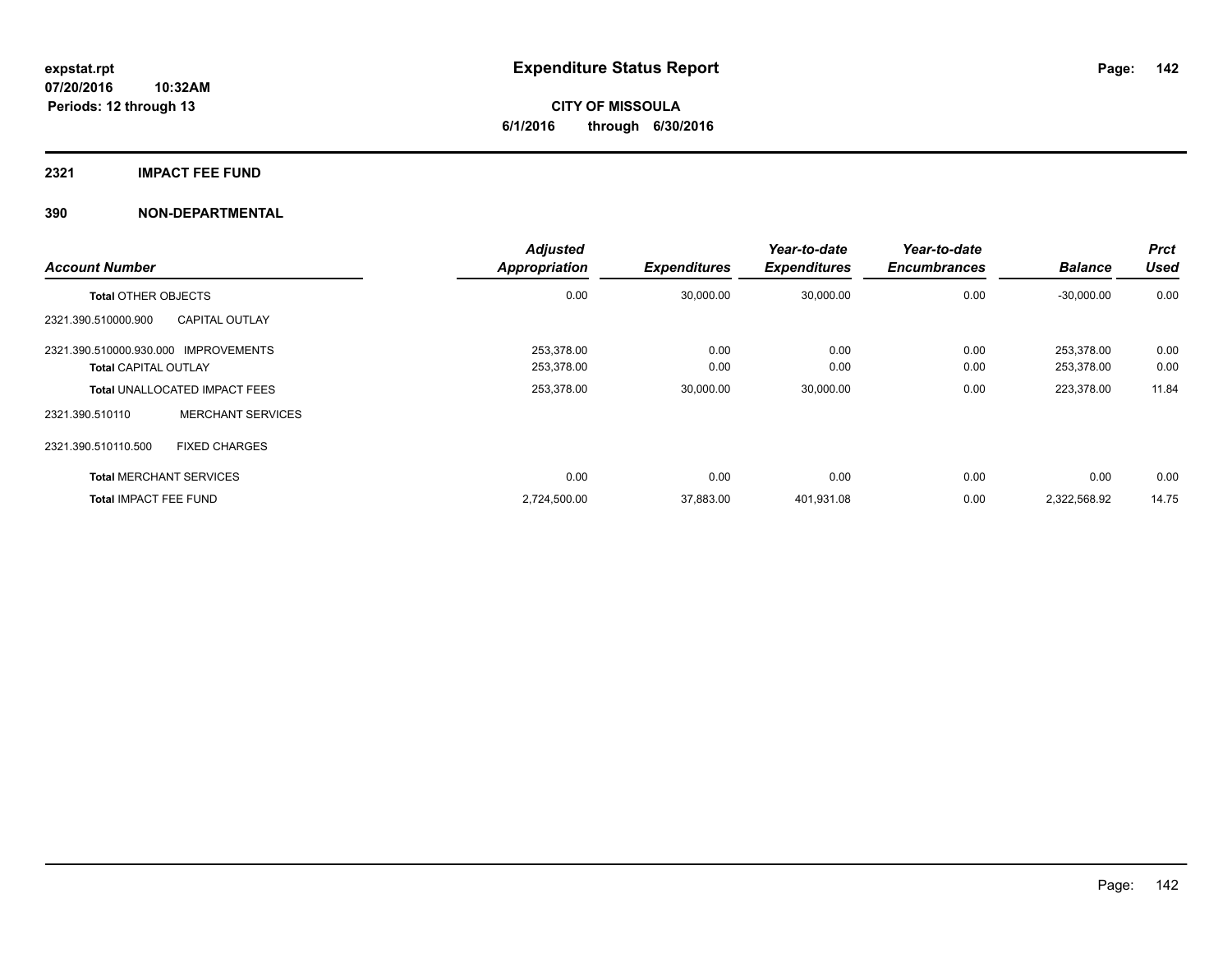**143**

**07/20/2016 10:32AM Periods: 12 through 13**

# **CITY OF MISSOULA 6/1/2016 through 6/30/2016**

## **2322 GEORGE ELMER/CATTLE DR INTERSECTION**

|                             |                                               | <b>Adjusted</b>      |                     | Year-to-date        | Year-to-date        |                | <b>Prct</b> |
|-----------------------------|-----------------------------------------------|----------------------|---------------------|---------------------|---------------------|----------------|-------------|
| <b>Account Number</b>       |                                               | <b>Appropriation</b> | <b>Expenditures</b> | <b>Expenditures</b> | <b>Encumbrances</b> | <b>Balance</b> | <b>Used</b> |
| 2322.390.510100             | SPECIAL ASSESSMENTS                           |                      |                     |                     |                     |                |             |
| 2322.390.510100.300         | PURCHASED SERVICES                            |                      |                     |                     |                     |                |             |
|                             | 2322.390.510100.350.000 PROFESSIONAL SERVICES | 15,000.00            | 0.00                | 0.00                | 0.00                | 15,000.00      | 0.00        |
|                             | <b>Total PURCHASED SERVICES</b>               | 15,000.00            | 0.00                | 0.00                | 0.00                | 15,000.00      | 0.00        |
| 2322.390.510100.800         | OTHER OBJECTS                                 |                      |                     |                     |                     |                |             |
| <b>Total OTHER OBJECTS</b>  |                                               | 0.00                 | 0.00                | 0.00                | 0.00                | 0.00           | 0.00        |
| 2322.390.510100.900         | <b>CAPITAL OUTLAY</b>                         |                      |                     |                     |                     |                |             |
| <b>Total CAPITAL OUTLAY</b> |                                               | 0.00                 | 0.00                | 0.00                | 0.00                | 0.00           | 0.00        |
|                             | <b>Total SPECIAL ASSESSMENTS</b>              | 15,000.00            | 0.00                | 0.00                | 0.00                | 15,000.00      | 0.00        |
| 2322.390.510110             | <b>MERCHANT SERVICES</b>                      |                      |                     |                     |                     |                |             |
| 2322.390.510110.500         | <b>FIXED CHARGES</b>                          |                      |                     |                     |                     |                |             |
|                             | <b>Total MERCHANT SERVICES</b>                | 0.00                 | 0.00                | 0.00                | 0.00                | 0.00           | 0.00        |
|                             | Total GEORGE ELMER/CATTLE DR INTERSECTION     | 15,000.00            | 0.00                | 0.00                | 0.00                | 15,000.00      | 0.00        |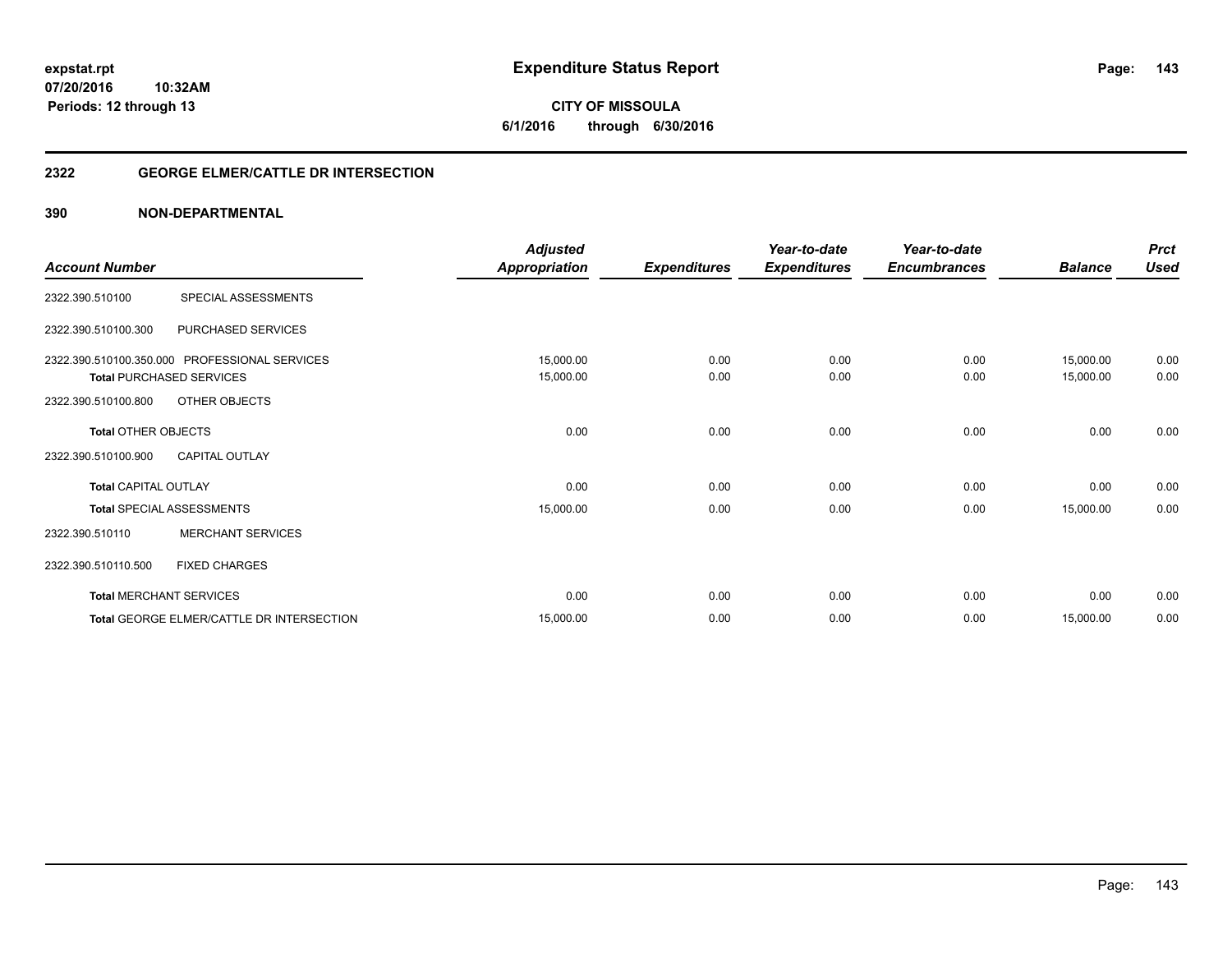**CITY OF MISSOULA 6/1/2016 through 6/30/2016**

## **2365 PUBLIC ART FUND**

## **220 MAYOR**

| <b>Account Number</b>                                               |                                               | <b>Adjusted</b><br>Appropriation | <b>Expenditures</b> | Year-to-date<br><b>Expenditures</b> | Year-to-date<br><b>Encumbrances</b> | <b>Balance</b>               | <b>Prct</b><br><b>Used</b> |
|---------------------------------------------------------------------|-----------------------------------------------|----------------------------------|---------------------|-------------------------------------|-------------------------------------|------------------------------|----------------------------|
| 2365.220.460518                                                     | PUBLIC ART PROJECTS                           |                                  |                     |                                     |                                     |                              |                            |
| 2365.220.460518.300                                                 | PURCHASED SERVICES                            |                                  |                     |                                     |                                     |                              |                            |
| <b>Total PURCHASED SERVICES</b>                                     | 2365.220.460518.350.000 PROFESSIONAL SERVICES | 7,350.00<br>7,350.00             | 0.00<br>0.00        | 6,695.09<br>6,695.09                | 0.00<br>0.00                        | 654.91<br>654.91             | 91.09<br>91.09             |
| 2365.220.460518.800<br><b>Total OTHER OBJECTS</b>                   | OTHER OBJECTS                                 | 0.00                             | 0.00                | 0.00                                | 0.00                                | 0.00                         | 0.00                       |
| 2365.220.460518.900                                                 | <b>CAPITAL OUTLAY</b>                         |                                  |                     |                                     |                                     |                              |                            |
| 2365.220.460518.930.000 IMPROVEMENTS<br><b>Total CAPITAL OUTLAY</b> |                                               | 5,615.00<br>5,615.00             | 0.00<br>0.00        | 20,400.00<br>20,400.00              | 0.00<br>0.00                        | $-14,785.00$<br>$-14,785.00$ | 363.31<br>363.31           |
| <b>Total PUBLIC ART PROJECTS</b>                                    |                                               | 12,965.00                        | 0.00                | 27,095.09                           | 0.00                                | $-14,130.09$                 | 208.99                     |
| 2365.220.510110                                                     | <b>MERCHANT SERVICES</b>                      |                                  |                     |                                     |                                     |                              |                            |
| 2365.220.510110.500                                                 | <b>FIXED CHARGES</b>                          |                                  |                     |                                     |                                     |                              |                            |
| <b>Total FIXED CHARGES</b>                                          |                                               | 0.00                             | 0.00                | 0.00                                | 0.00                                | 0.00                         | 0.00                       |
| <b>Total MERCHANT SERVICES</b>                                      |                                               | 0.00                             | 0.00                | 0.00                                | 0.00                                | 0.00                         | 0.00                       |
| <b>Total PUBLIC ART FUND</b>                                        |                                               | 12.965.00                        | 0.00                | 27,095.09                           | 0.00                                | $-14,130.09$                 | 208.99                     |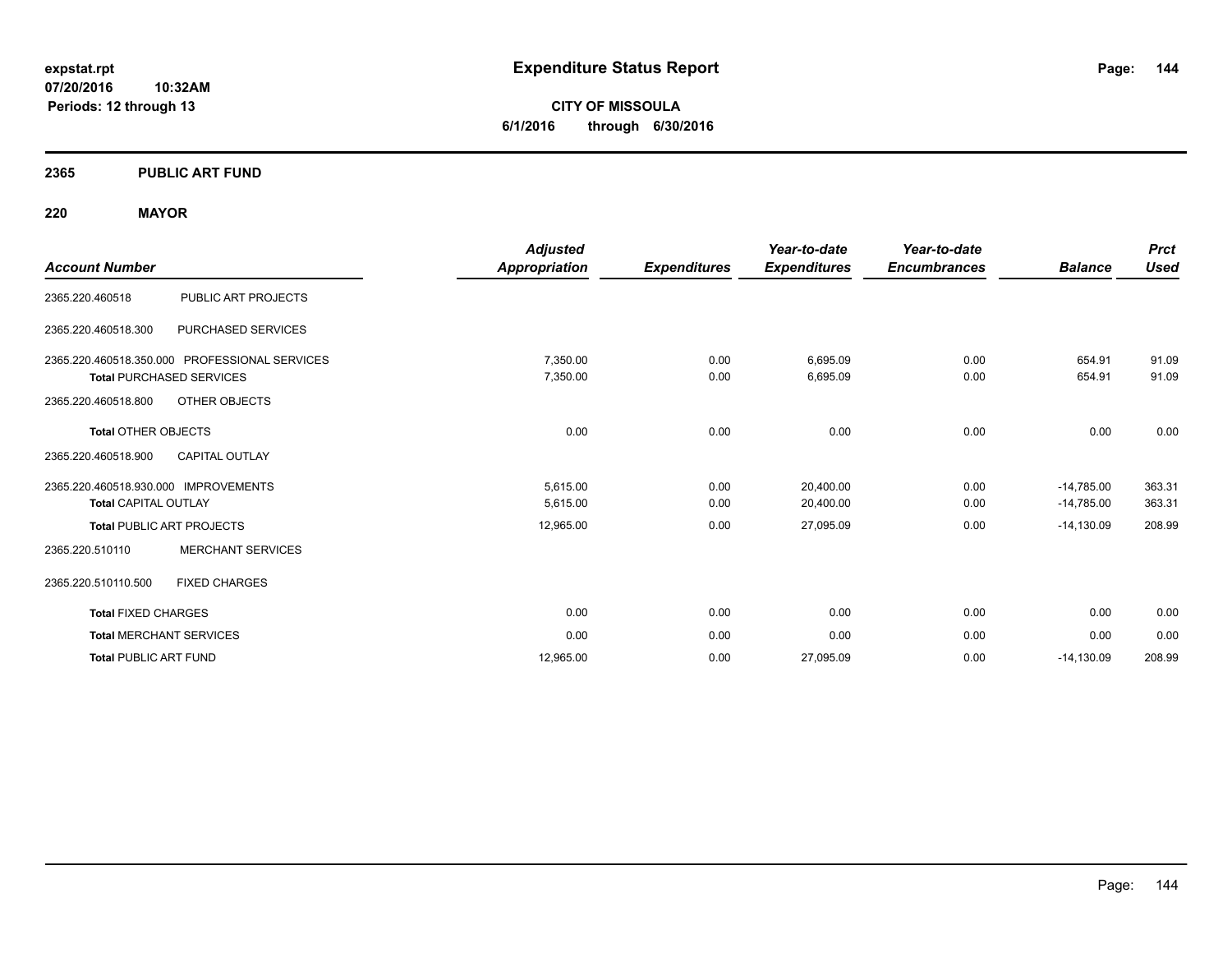**145**

**07/20/2016 10:32AM Periods: 12 through 13**

**CITY OF MISSOULA 6/1/2016 through 6/30/2016**

# **2371 EMPLOYEE HEALTH INSURANCE LEVY FUND**

| <b>Account Number</b>          |                                                  | <b>Adjusted</b><br><b>Appropriation</b> | <b>Expenditures</b> | Year-to-date<br><b>Expenditures</b> | Year-to-date<br><b>Encumbrances</b> | <b>Balance</b> | <b>Prct</b><br><b>Used</b> |
|--------------------------------|--------------------------------------------------|-----------------------------------------|---------------------|-------------------------------------|-------------------------------------|----------------|----------------------------|
| 2371.390.510110                | <b>MERCHANT SERVICES</b>                         |                                         |                     |                                     |                                     |                |                            |
| 2371.390.510110.500            | <b>FIXED CHARGES</b>                             |                                         |                     |                                     |                                     |                |                            |
| <b>Total MERCHANT SERVICES</b> |                                                  | 0.00                                    | 0.00                | 0.00                                | 0.00                                | 0.00           | 0.00                       |
| 2371.390.521000                | INTERFUND OPERATING TRANSFERS                    |                                         |                     |                                     |                                     |                |                            |
| 2371.390.521000.800            | OTHER OBJECTS                                    |                                         |                     |                                     |                                     |                |                            |
|                                | 2371.390.521000.820.000 TRANSFERS TO OTHER FUNDS | 4,462.00                                | 2,231.00            | 4,462.00                            | 0.00                                | 0.00           | 100.00                     |
|                                | <b>Total INTERFUND OPERATING TRANSFERS</b>       | 4,462.00                                | 2,231.00            | 4,462.00                            | 0.00                                | 0.00           | 100.00                     |
|                                | Total EMPLOYEE HEALTH INSURANCE LEVY FUND        | 4,462.00                                | 2.231.00            | 4,462.00                            | 0.00                                | 0.00           | 100.00                     |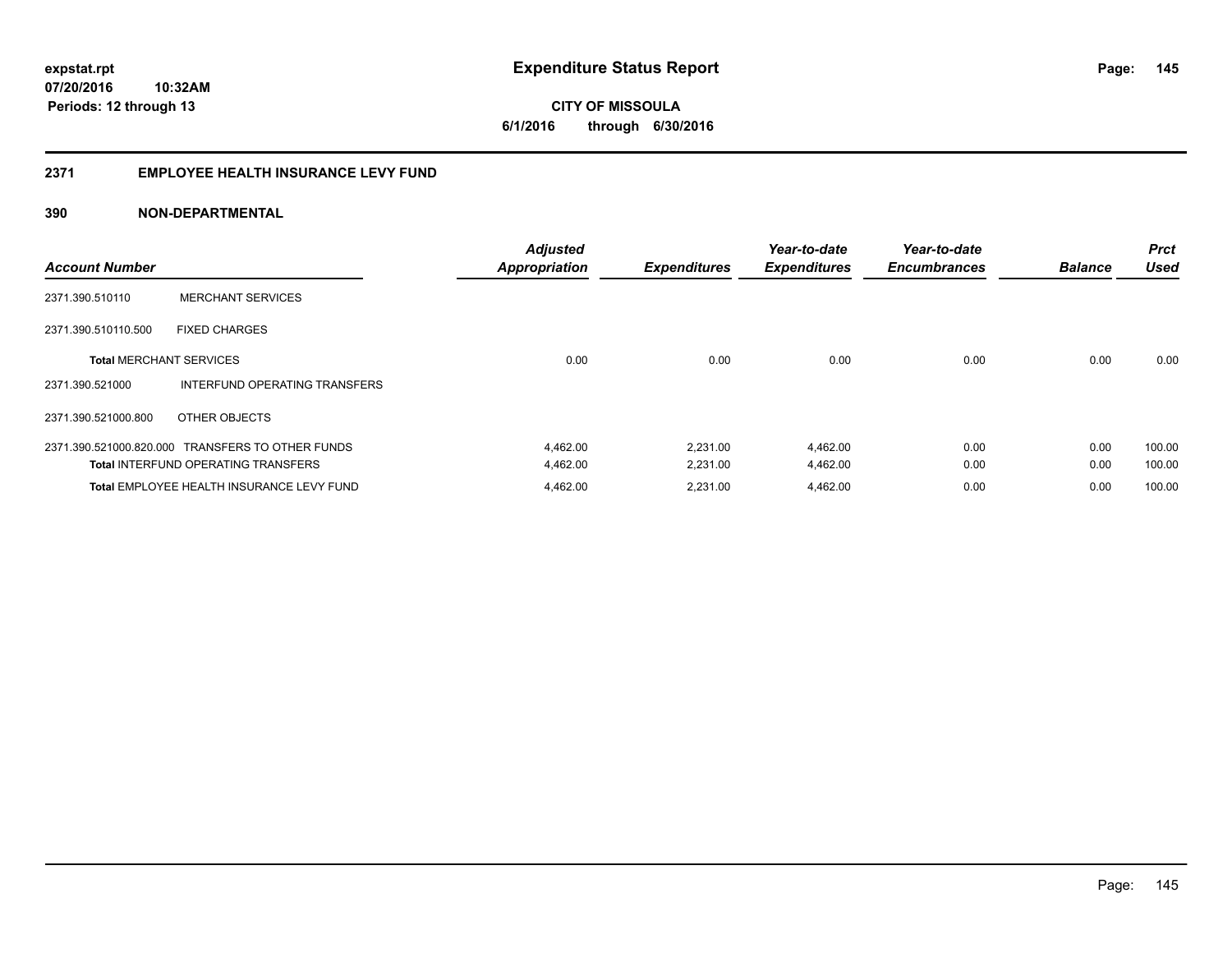### **2372 PERMISSIVE MEDICAL LEVY**

| <b>Account Number</b>          |                                                  | <b>Adjusted</b><br><b>Appropriation</b> | <b>Expenditures</b> | Year-to-date<br><b>Expenditures</b> | Year-to-date<br><b>Encumbrances</b> | <b>Balance</b> | <b>Prct</b><br><b>Used</b> |
|--------------------------------|--------------------------------------------------|-----------------------------------------|---------------------|-------------------------------------|-------------------------------------|----------------|----------------------------|
| 2372.390.510110                | <b>MERCHANT SERVICES</b>                         |                                         |                     |                                     |                                     |                |                            |
| 2372.390.510110.500            | <b>FIXED CHARGES</b>                             |                                         |                     |                                     |                                     |                |                            |
| <b>Total MERCHANT SERVICES</b> |                                                  | 0.00                                    | 0.00                | 0.00                                | 0.00                                | 0.00           | 0.00                       |
| 2372.390.521000                | INTERFUND OPERATING TRANSFERS                    |                                         |                     |                                     |                                     |                |                            |
| 2372.390.521000.800            | OTHER OBJECTS                                    |                                         |                     |                                     |                                     |                |                            |
|                                | 2372.390.521000.820.000 TRANSFERS TO OTHER FUNDS | 4,405,445.00                            | 2,202,723.00        | 4,405,446.00                        | 0.00                                | $-1.00$        | 100.00                     |
|                                | <b>Total INTERFUND OPERATING TRANSFERS</b>       | 4,405,445.00                            | 2,202,723.00        | 4,405,446.00                        | 0.00                                | $-1.00$        | 100.00                     |
|                                | <b>Total PERMISSIVE MEDICAL LEVY</b>             | 4,405,445.00                            | 2,202,723.00        | 4,405,446.00                        | 0.00                                | $-1.00$        | 100.00                     |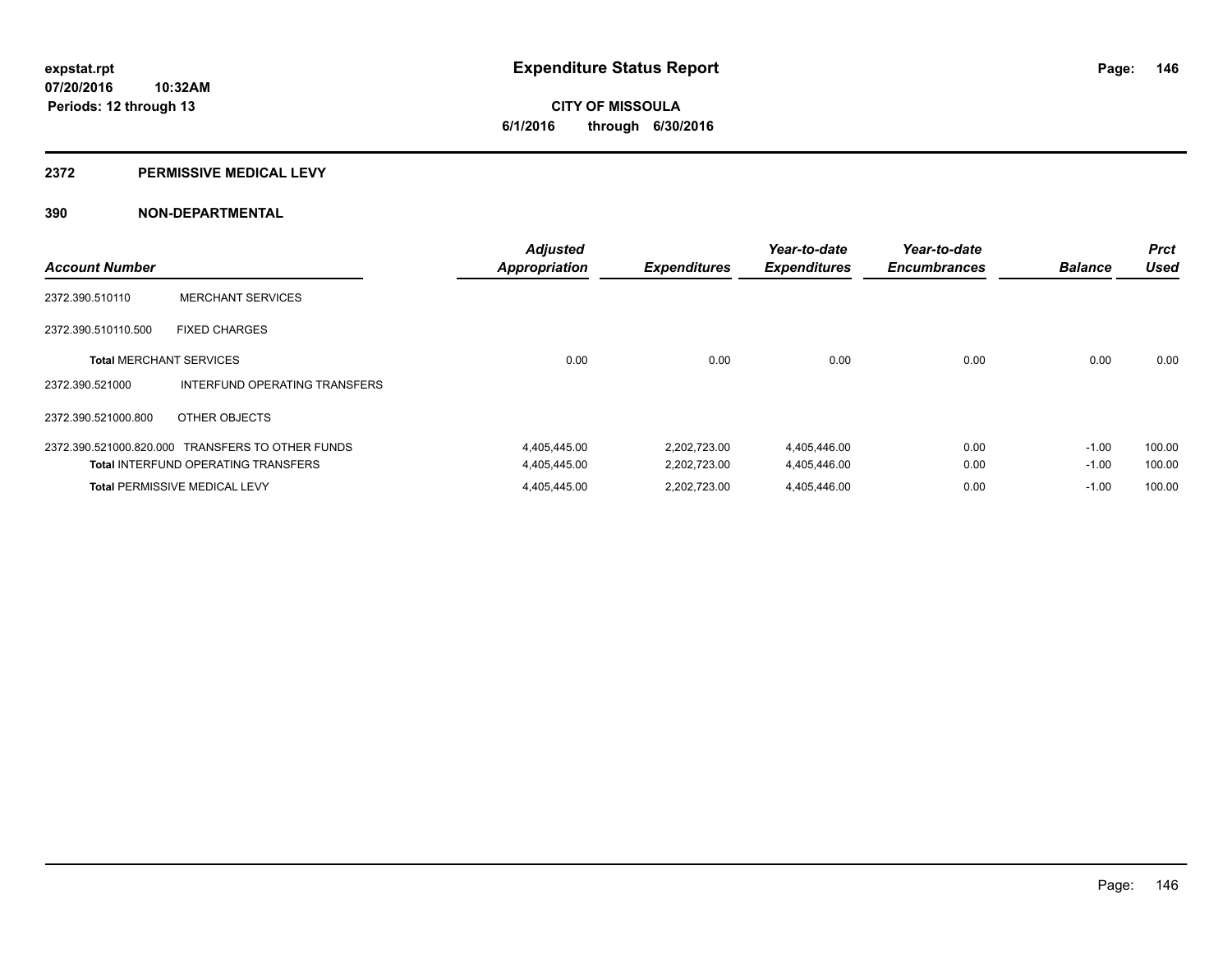**CITY OF MISSOULA 6/1/2016 through 6/30/2016**

# **2389 CABLE TELEVISION FRANCHISE FUND**

| <b>Account Number</b>            |                                                  | <b>Adjusted</b><br>Appropriation | <b>Expenditures</b> | Year-to-date<br><b>Expenditures</b> | Year-to-date<br><b>Encumbrances</b> | <b>Balance</b> | <b>Prct</b><br><b>Used</b> |
|----------------------------------|--------------------------------------------------|----------------------------------|---------------------|-------------------------------------|-------------------------------------|----------------|----------------------------|
|                                  |                                                  |                                  |                     |                                     |                                     |                |                            |
| 2389.390.411810                  | <b>CABLE TV FRANCHISE</b>                        |                                  |                     |                                     |                                     |                |                            |
| 2389.390.411810.300              | PURCHASED SERVICES                               |                                  |                     |                                     |                                     |                |                            |
|                                  | 2389.390.411810.350.000 PROFESSIONAL SERVICES    | 5,000.00                         | 1,457.00            | 12,866.90                           | 0.00                                | $-7,866.90$    | 257.34                     |
| 2389.390.411810.370.000 TRAVEL   |                                                  | 1.000.00                         | 0.00                | 0.00                                | 0.00                                | 1.000.00       | 0.00                       |
| 2389.390.411810.380.000 TRAINING |                                                  | 1,000.00                         | 0.00                | 0.00                                | 0.00                                | 1,000.00       | 0.00                       |
|                                  | <b>Total PURCHASED SERVICES</b>                  | 7,000.00                         | 1,457.00            | 12,866.90                           | 0.00                                | $-5,866.90$    | 183.81                     |
| 2389.390.411810.700              | <b>GRANTS &amp; CONTRIBUTIONS</b>                |                                  |                     |                                     |                                     |                |                            |
|                                  | 2389.390.411810.700.000 GRANTS & CONTRIBUTIONS   | 440,000.00                       | 0.00                | 355.274.26                          | 0.00                                | 84,725.74      | 80.74                      |
|                                  | <b>Total GRANTS &amp; CONTRIBUTIONS</b>          | 440,000.00                       | 0.00                | 355,274.26                          | 0.00                                | 84,725.74      | 80.74                      |
| 2389.390.411810.800              | OTHER OBJECTS                                    |                                  |                     |                                     |                                     |                |                            |
|                                  | 2389.390.411810.820.000 TRANSFERS TO OTHER FUNDS | 251,433.00                       | 125,716.00          | 251,433.00                          | 0.00                                | 0.00           | 100.00                     |
| <b>Total OTHER OBJECTS</b>       |                                                  | 251,433.00                       | 125,716.00          | 251,433.00                          | 0.00                                | 0.00           | 100.00                     |
| 2389.390.411810.900              | <b>CAPITAL OUTLAY</b>                            |                                  |                     |                                     |                                     |                |                            |
|                                  | 2389.390.411810.940.000 MACHINERY & EQUIPMENT    | 37,567.00                        | 8,364.32            | 37,245.95                           | 0.00                                | 321.05         | 99.15                      |
| <b>Total CAPITAL OUTLAY</b>      |                                                  | 37,567.00                        | 8,364.32            | 37,245.95                           | 0.00                                | 321.05         | 99.15                      |
| <b>Total CABLE TV FRANCHISE</b>  |                                                  | 736,000.00                       | 135,537.32          | 656,820.11                          | 0.00                                | 79,179.89      | 89.24                      |
| 2389.390.510110                  | <b>MERCHANT SERVICES</b>                         |                                  |                     |                                     |                                     |                |                            |
| 2389.390.510110.500              | <b>FIXED CHARGES</b>                             |                                  |                     |                                     |                                     |                |                            |
| <b>Total MERCHANT SERVICES</b>   |                                                  | 0.00                             | 0.00                | 0.00                                | 0.00                                | 0.00           | 0.00                       |
|                                  | <b>Total CABLE TELEVISION FRANCHISE FUND</b>     | 736,000.00                       | 135,537.32          | 656,820.11                          | 0.00                                | 79,179.89      | 89.24                      |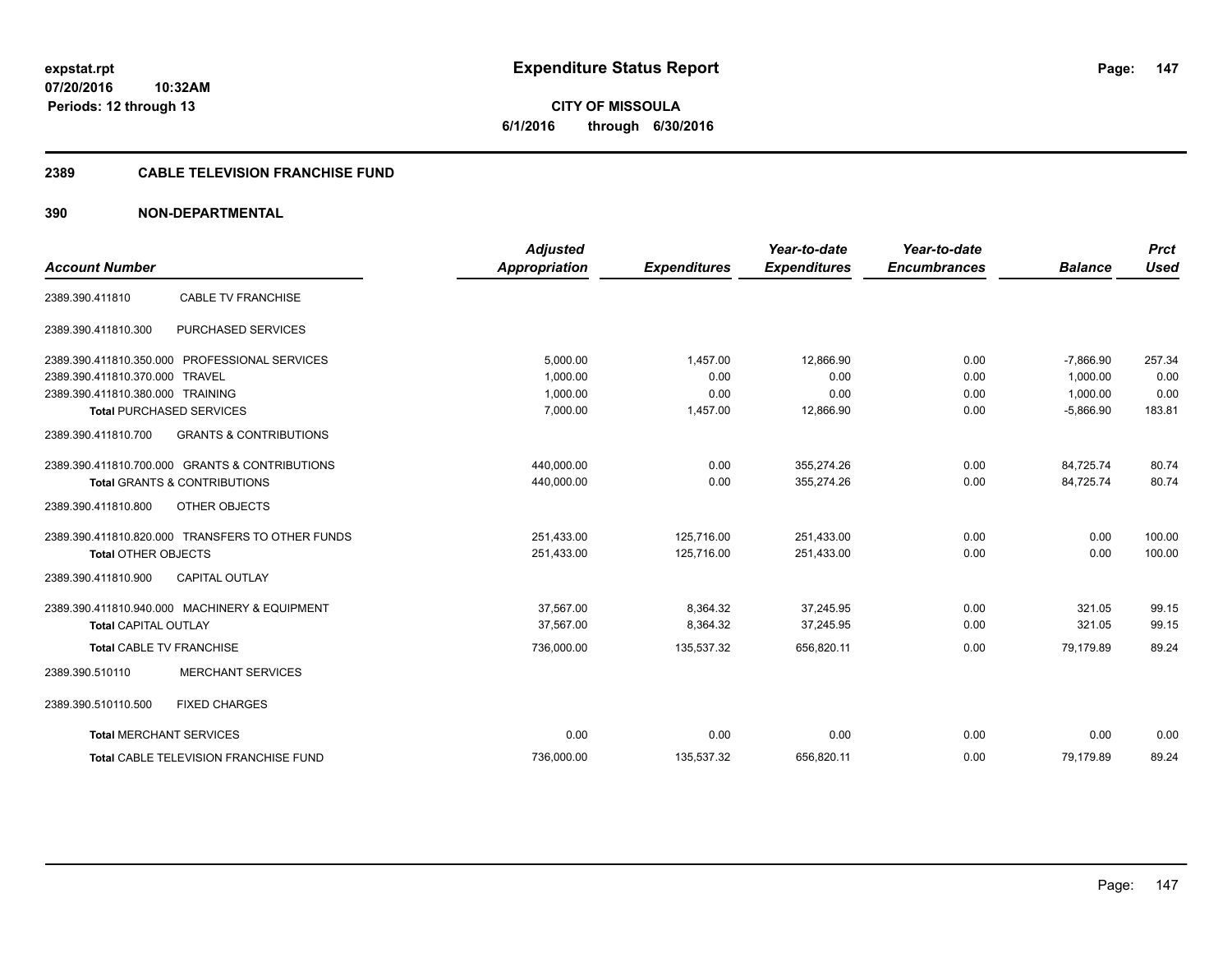**CITY OF MISSOULA 6/1/2016 through 6/30/2016**

# **2390 DRUG FORFEITURE FUND**

|                                        |                                                  | <b>Adjusted</b> |                     | Year-to-date        | Year-to-date        |                | <b>Prct</b> |
|----------------------------------------|--------------------------------------------------|-----------------|---------------------|---------------------|---------------------|----------------|-------------|
| <b>Account Number</b>                  |                                                  | Appropriation   | <b>Expenditures</b> | <b>Expenditures</b> | <b>Encumbrances</b> | <b>Balance</b> | <b>Used</b> |
| 2390.290.420142                        | <b>NARCOTICS</b>                                 |                 |                     |                     |                     |                |             |
| 2390.290.420142.100                    | PERSONAL SERVICES                                |                 |                     |                     |                     |                |             |
| <b>Total PERSONAL SERVICES</b>         |                                                  | 0.00            | 0.00                | 0.00                | 0.00                | 0.00           | 0.00        |
| 2390.290.420142.200                    | <b>SUPPLIES</b>                                  |                 |                     |                     |                     |                |             |
|                                        | 2390.290.420142.220.000 OPERATING SUPPLIES       | 3.000.00        | 3,230.96            | 12,405.36           | 0.00                | $-9,405.36$    | 413.51      |
|                                        | 2390.290.420142.230.000 REPAIR/MAINTENANCE       | 3,000.00        | 0.00                | 0.00                | 0.00                | 3.000.00       | 0.00        |
| 2390.290.420142.231.000 GASOLINE       |                                                  | 500.00          | 0.00                | 0.00                | 0.00                | 500.00         | 0.00        |
| <b>Total SUPPLIES</b>                  |                                                  | 6,500.00        | 3,230.96            | 12,405.36           | 0.00                | $-5,905.36$    | 190.85      |
| 2390.290.420142.300                    | PURCHASED SERVICES                               |                 |                     |                     |                     |                |             |
| 2390.290.420142.310.000 COMMUNICATIONS |                                                  | 500.00          | 0.00                | 0.00                | 0.00                | 500.00         | 0.00        |
|                                        | 2390.290.420142.320.000 PRINTING & DUPLICATING   | 300.00          | 0.00                | 0.00                | 0.00                | 300.00         | 0.00        |
|                                        | 2390.290.420142.350.000 PROFESSIONAL SERVICES    | 0.00            | 0.00                | 2,224.50            | 0.00                | $-2,224.50$    | 0.00        |
|                                        | 2390.290.420142.360.000 REPAIR & MAINTENANCE     | 1,000.00        | 0.00                | 392.00              | 0.00                | 608.00         | 39.20       |
| 2390.290.420142.370.000 TRAVEL         |                                                  | 4,000.00        | 308.00              | 4,767.84            | 0.00                | $-767.84$      | 119.20      |
| 2390.290.420142.380.000 TRAINING       |                                                  | 2,000.00        | 0.00                | 600.00              | 0.00                | 1,400.00       | 30.00       |
|                                        | 2390.290.420142.390.000 OTHER PURCHASED SERVICES | 500.00          | 0.00                | 0.00                | 0.00                | 500.00         | 0.00        |
| <b>Total PURCHASED SERVICES</b>        |                                                  | 8,300.00        | 308.00              | 7,984.34            | 0.00                | 315.66         | 96.20       |
| 2390.290.420142.500                    | <b>FIXED CHARGES</b>                             |                 |                     |                     |                     |                |             |
| 2390.290.420142.500.000 FIXED CHARGES  |                                                  | 1,000.00        | 0.00                | 0.00                | 0.00                | 1,000.00       | 0.00        |
| <b>Total FIXED CHARGES</b>             |                                                  | 1,000.00        | 0.00                | 0.00                | 0.00                | 1,000.00       | 0.00        |
| 2390.290.420142.700                    | <b>GRANTS &amp; CONTRIBUTIONS</b>                |                 |                     |                     |                     |                |             |
|                                        | <b>Total GRANTS &amp; CONTRIBUTIONS</b>          | 0.00            | 0.00                | 0.00                | 0.00                | 0.00           | 0.00        |
| 2390.290.420142.800                    | <b>OTHER OBJECTS</b>                             |                 |                     |                     |                     |                |             |
| <b>Total OTHER OBJECTS</b>             |                                                  | 0.00            | 0.00                | 0.00                | 0.00                | 0.00           | 0.00        |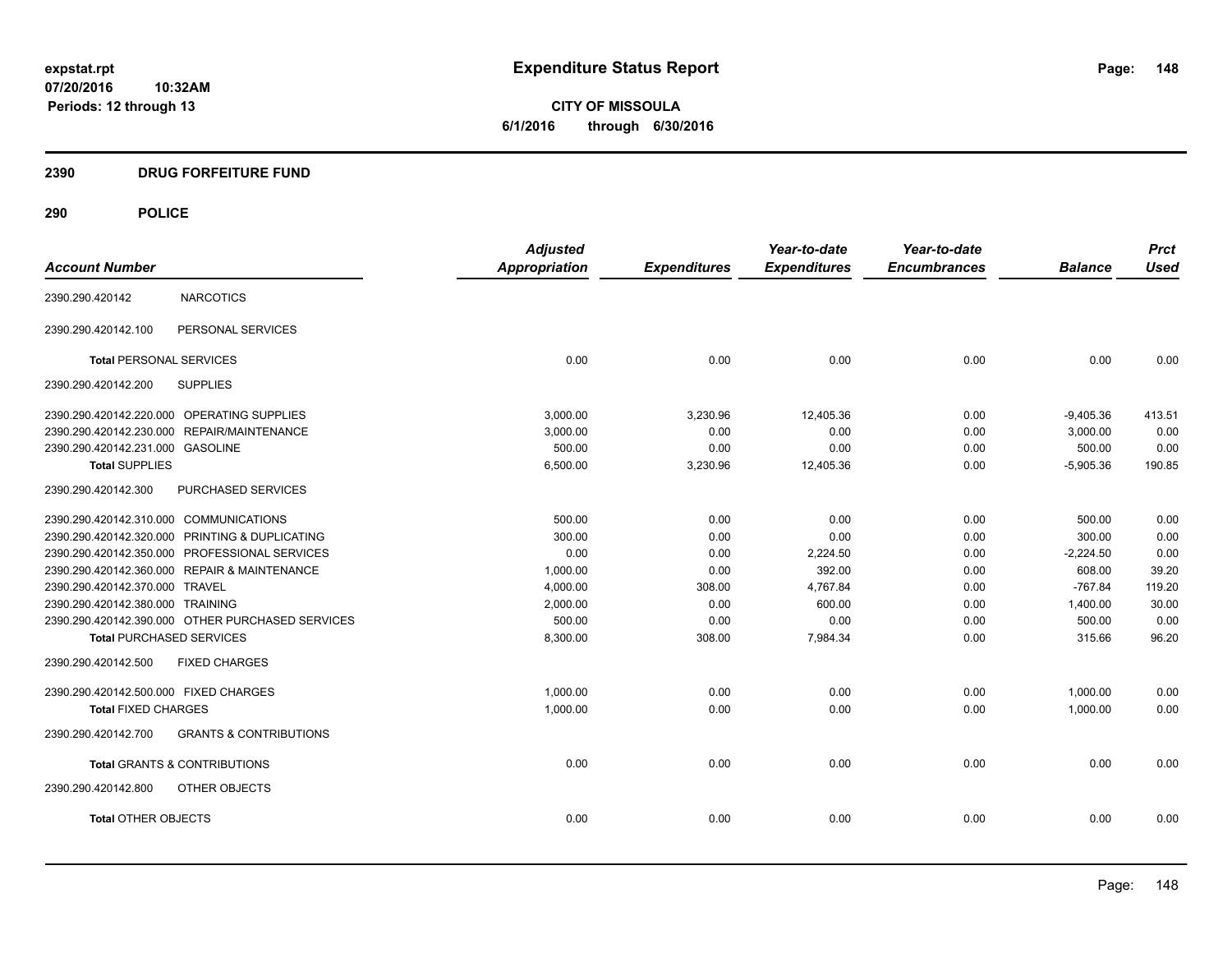**CITY OF MISSOULA 6/1/2016 through 6/30/2016**

# **2390 DRUG FORFEITURE FUND**

|                                               | <b>Adjusted</b>      |                     | Year-to-date        | Year-to-date        |                | <b>Prct</b> |
|-----------------------------------------------|----------------------|---------------------|---------------------|---------------------|----------------|-------------|
| <b>Account Number</b>                         | <b>Appropriation</b> | <b>Expenditures</b> | <b>Expenditures</b> | <b>Encumbrances</b> | <b>Balance</b> | <b>Used</b> |
| <b>CAPITAL OUTLAY</b><br>2390.290.420142.900  |                      |                     |                     |                     |                |             |
| 2390.290.420142.940.000 MACHINERY & EQUIPMENT | 12,000.00            | 0.00                | 0.00                | 0.00                | 12.000.00      | 0.00        |
| <b>Total CAPITAL OUTLAY</b>                   | 12,000.00            | 0.00                | 0.00                | 0.00                | 12,000.00      | 0.00        |
| <b>Total NARCOTICS</b>                        | 27,800.00            | 3,538.96            | 20,389.70           | 0.00                | 7,410.30       | 73.34       |
| <b>MERCHANT SERVICES</b><br>2390.290.510110   |                      |                     |                     |                     |                |             |
| 2390.290.510110.500<br><b>FIXED CHARGES</b>   |                      |                     |                     |                     |                |             |
| <b>Total MERCHANT SERVICES</b>                | 0.00                 | 0.00                | 0.00                | 0.00                | 0.00           | 0.00        |
| <b>Total DRUG FORFEITURE FUND</b>             | 27,800.00            | 3,538.96            | 20,389.70           | 0.00                | 7,410.30       | 73.34       |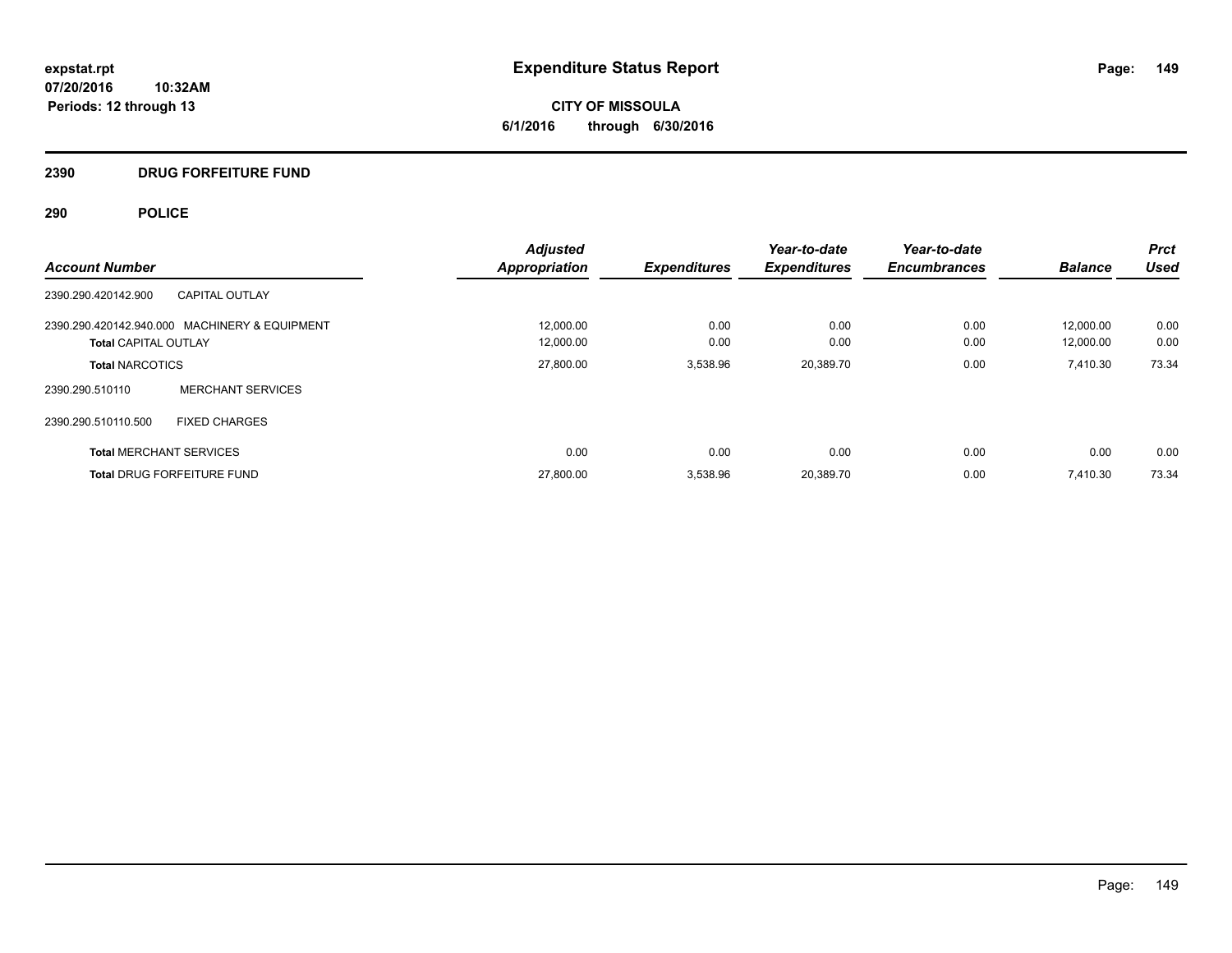### **2394 BUILDING INSPECTION FUND**

# **310 BUILDING INSPECTION**

| <b>Account Number</b>                                   | <b>Adjusted</b><br><b>Appropriation</b> | <b>Expenditures</b> | Year-to-date<br><b>Expenditures</b> | Year-to-date<br><b>Encumbrances</b> | <b>Balance</b> | <b>Prct</b><br><b>Used</b> |
|---------------------------------------------------------|-----------------------------------------|---------------------|-------------------------------------|-------------------------------------|----------------|----------------------------|
|                                                         |                                         |                     |                                     |                                     |                |                            |
| PROTECTIVE INSPECTIONS<br>2394.310.420500               |                                         |                     |                                     |                                     |                |                            |
| PERSONAL SERVICES<br>2394.310.420500.100                |                                         |                     |                                     |                                     |                |                            |
| 2394.310.420500.110.000 SALARIES AND WAGES              | 628,525.00                              | 136,395.43          | 646,001.56                          | 0.00                                | $-17,476.56$   | 102.78                     |
| 2394.310.420500.120.000 OVERTIME/TERMINATION            | 500.00                                  | 0.00                | 0.00                                | 0.00                                | 500.00         | 0.00                       |
| 2394.310.420500.130.000 OTHER                           | 19.912.00                               | 0.00                | 0.00                                | 0.00                                | 19,912.00      | 0.00                       |
| 2394.310.420500.140.000 EMPLOYER CONTRIBUTIONS          | 214,330.00                              | 41,005.88           | 229,566.21                          | 0.00                                | $-15,236.21$   | 107.11                     |
| 2394.310.420500.141.000 STATE RETIREMENT CONTRIBUTIONS  | 0.00                                    | 36.08               | 459.74                              | 0.00                                | $-459.74$      | 0.00                       |
| <b>Total PERSONAL SERVICES</b>                          | 863,267.00                              | 177,437.39          | 876,027.51                          | 0.00                                | $-12.760.51$   | 101.48                     |
| 2394.310.420500.200<br><b>SUPPLIES</b>                  |                                         |                     |                                     |                                     |                |                            |
| 2394.310.420500.210.000 OFFICE SUPPLIES                 | 2,200.00                                | 453.86              | 13,467.84                           | 0.00                                | $-11,267.84$   | 612.17                     |
| 2394.310.420500.220.000 OPERATING SUPPLIES              | 5,500.00                                | 2.811.40            | 8,521.91                            | 0.00                                | $-3.021.91$    | 154.94                     |
| 2394.310.420500.230.000 REPAIR/MAINTENANCE              | 3,000.00                                | 0.00                | 3,165.37                            | 0.00                                | $-165.37$      | 105.51                     |
| 2394.310.420500.231.000<br>GASOLINE                     | 11,475.00                               | 392.43              | 5,310.15                            | 0.00                                | 6.164.85       | 46.28                      |
| 2394.310.420500.250.000 SUPPLIES FOR RESALE             | 500.00                                  | 0.00                | 0.00                                | 0.00                                | 500.00         | 0.00                       |
| <b>Total SUPPLIES</b>                                   | 22,675.00                               | 3,657.69            | 30,465.27                           | 0.00                                | $-7,790.27$    | 134.36                     |
| 2394.310.420500.300<br>PURCHASED SERVICES               |                                         |                     |                                     |                                     |                |                            |
| 2394.310.420500.310.000 COMMUNICATIONS                  | 1,000.00                                | 3.62                | 57.11                               | 0.00                                | 942.89         | 5.71                       |
| 2394.310.420500.320.000 PRINTING & DUPLICATING          | 7,600.00                                | 648.57              | 1,951.71                            | 0.00                                | 5,648.29       | 25.68                      |
| 2394.310.420500.330.000 PUBLICITY, SUBSCRIPTIONS & DUES | 2.100.00                                | 0.00                | 23,234.45                           | 0.00                                | $-21,134.45$   | 1,106.40                   |
| 2394.310.420500.344.000 TELEPHONE SERVICE               | 13,549.00                               | 1,912.55            | 13,560.21                           | 0.00                                | $-11.21$       | 100.08                     |
| 2394.310.420500.350.000 PROFESSIONAL SERVICES           | 14,600.00                               | 3,900.00            | 55,031.63                           | 0.00                                | $-40,431.63$   | 376.93                     |
| 2394.310.420500.360.000 REPAIR & MAINTENANCE            | 33,378.00                               | 0.00                | 2,349.00                            | 0.00                                | 31.029.00      | 7.04                       |
| 2394.310.420500.370.000 TRAVEL                          | 5,025.00                                | 0.00                | 8,841.11                            | 0.00                                | $-3,816.11$    | 175.94                     |
| 2394.310.420500.380.000 TRAINING                        | 6,500.00                                | 199.00              | 6,236.65                            | 0.00                                | 263.35         | 95.95                      |
| <b>Total PURCHASED SERVICES</b>                         | 83,752.00                               | 6,663.74            | 111.261.87                          | 0.00                                | $-27,509.87$   | 132.85                     |
| 2394.310.420500.500<br><b>FIXED CHARGES</b>             |                                         |                     |                                     |                                     |                |                            |
| 2394.310.420500.500.000 FIXED CHARGES                   | 310,310.00                              | 155,155.00          | 316,265.61                          | 0.00                                | $-5,955.61$    | 101.92                     |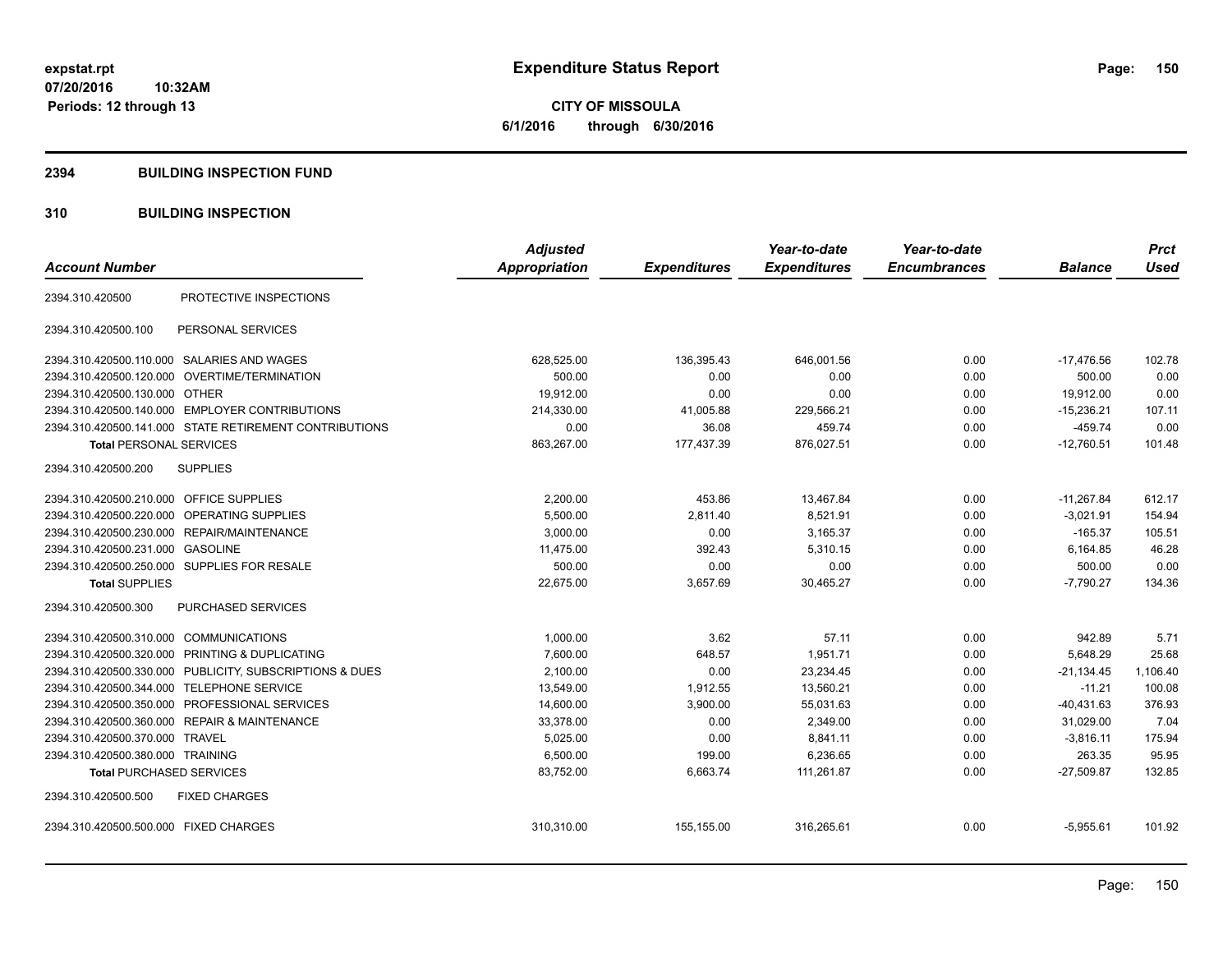# **2394 BUILDING INSPECTION FUND**

# **310 BUILDING INSPECTION**

| <b>Account Number</b>          |                                               | <b>Adjusted</b><br><b>Appropriation</b> | <b>Expenditures</b> | Year-to-date<br><b>Expenditures</b> | Year-to-date<br><b>Encumbrances</b> | <b>Balance</b> | <b>Prct</b><br><b>Used</b> |
|--------------------------------|-----------------------------------------------|-----------------------------------------|---------------------|-------------------------------------|-------------------------------------|----------------|----------------------------|
| <b>Total FIXED CHARGES</b>     |                                               | 310,310.00                              | 155,155.00          | 316,265.61                          | 0.00                                | $-5,955.61$    | 101.92                     |
| 2394.310.420500.600            | <b>DEBT SERVICE</b>                           |                                         |                     |                                     |                                     |                |                            |
| <b>Total DEBT SERVICE</b>      |                                               | 0.00                                    | 0.00                | 0.00                                | 0.00                                | 0.00           | 0.00                       |
| 2394.310.420500.900            | <b>CAPITAL OUTLAY</b>                         |                                         |                     |                                     |                                     |                |                            |
| <b>Total CAPITAL OUTLAY</b>    |                                               | 0.00                                    | 0.00                | 0.00                                | 0.00                                | 0.00           | 0.00                       |
|                                | <b>Total PROTECTIVE INSPECTIONS</b>           | 1,280,004.00                            | 342,913.82          | 1,334,020.26                        | 0.00                                | $-54,016.26$   | 104.22                     |
| 2394.310.510110                | <b>MERCHANT SERVICES</b>                      |                                         |                     |                                     |                                     |                |                            |
| 2394.310.510110.500            | <b>FIXED CHARGES</b>                          |                                         |                     |                                     |                                     |                |                            |
|                                | 2394.310.510110.550.000 MERCHANT SERVICE FEES | 15,400.00                               | 0.00                | 6,697.71                            | 0.00                                | 8,702.29       | 43.49                      |
| <b>Total MERCHANT SERVICES</b> |                                               | 15,400.00                               | 0.00                | 6,697.71                            | 0.00                                | 8,702.29       | 43.49                      |
|                                | <b>Total BUILDING INSPECTION FUND</b>         | 1,295,404.00                            | 342,913.82          | 1,340,717.97                        | 0.00                                | $-45,313.97$   | 103.50                     |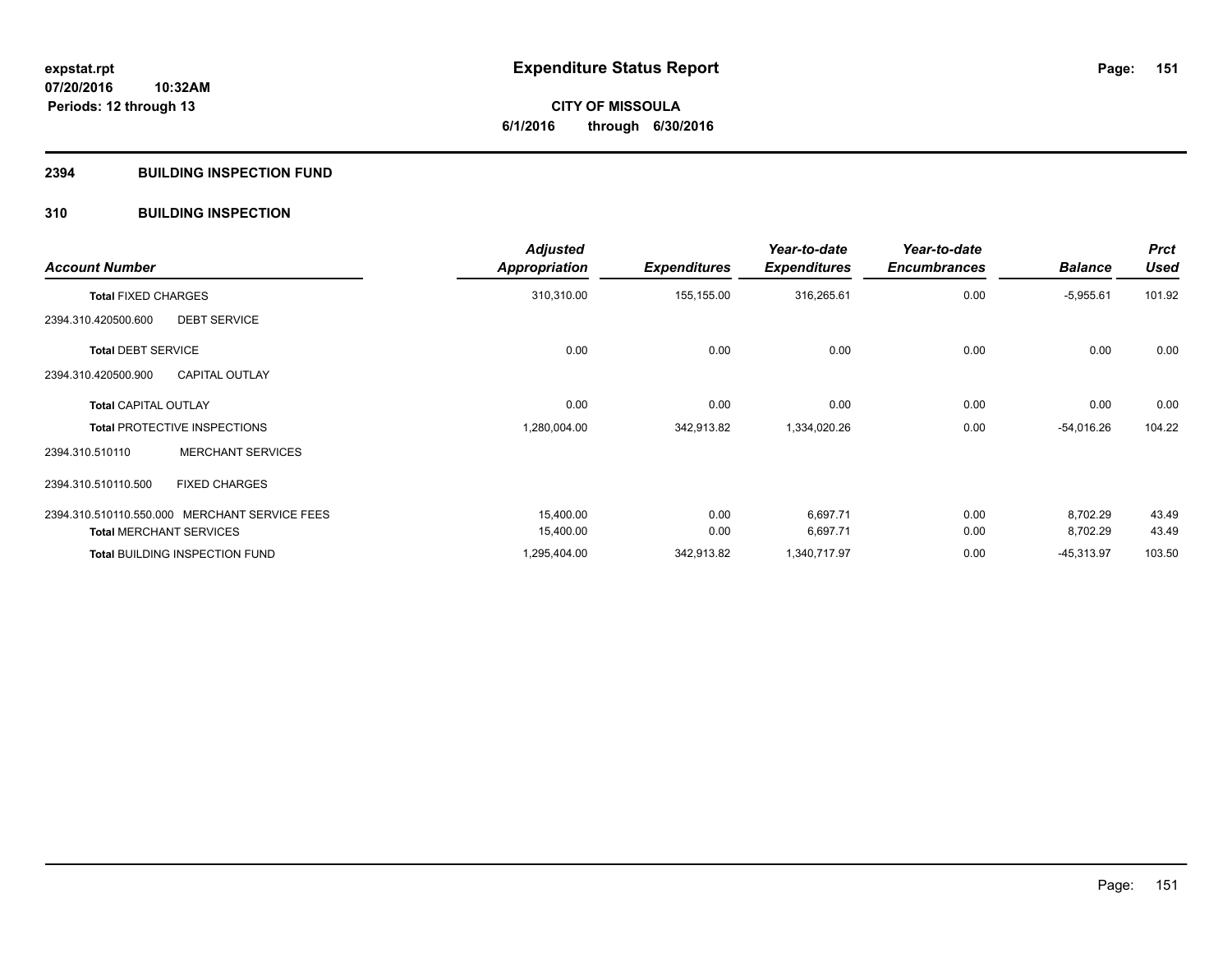**152**

**07/20/2016 10:32AM Periods: 12 through 13**

**CITY OF MISSOULA 6/1/2016 through 6/30/2016**

# **2395 CITY GRANTS & PROGRAM INCOME FUND**

|                             |                                               | <b>Adjusted</b>      |                     | Year-to-date        | Year-to-date        |                | <b>Prct</b> |
|-----------------------------|-----------------------------------------------|----------------------|---------------------|---------------------|---------------------|----------------|-------------|
| <b>Account Number</b>       |                                               | <b>Appropriation</b> | <b>Expenditures</b> | <b>Expenditures</b> | <b>Encumbrances</b> | <b>Balance</b> | <b>Used</b> |
| 2395.390.470200             | <b>HOUSING REHAB</b>                          |                      |                     |                     |                     |                |             |
| 2395.390.470200.700         | <b>GRANTS &amp; CONTRIBUTIONS</b>             |                      |                     |                     |                     |                |             |
|                             | <b>Total GRANTS &amp; CONTRIBUTIONS</b>       | 0.00                 | 0.00                | 0.00                | 0.00                | 0.00           | 0.00        |
| 2395.390.470200.800         | OTHER OBJECTS                                 |                      |                     |                     |                     |                |             |
| <b>Total HOUSING REHAB</b>  |                                               | 0.00                 | 0.00                | 0.00                | 0.00                | 0.00           | 0.00        |
| 2395.390.470210             | <b>ADMINISTRATION</b>                         |                      |                     |                     |                     |                |             |
| 2395.390.470210.300         | PURCHASED SERVICES                            |                      |                     |                     |                     |                |             |
|                             | 2395.390.470210.350.000 PROFESSIONAL SERVICES | 250.00               | 0.00                | 0.00                | 0.00                | 250.00         | 0.00        |
|                             | <b>Total PURCHASED SERVICES</b>               | 250.00               | 0.00                | 0.00                | 0.00                | 250.00         | 0.00        |
| 2395.390.470210.800         | OTHER OBJECTS                                 |                      |                     |                     |                     |                |             |
| Total OTHER OBJECTS         |                                               | 0.00                 | 0.00                | 0.00                | 0.00                | 0.00           | 0.00        |
| <b>Total ADMINISTRATION</b> |                                               | 250.00               | 0.00                | 0.00                | 0.00                | 250.00         | 0.00        |
| 2395.390.470220             | PROPERTY ACQUISITION                          |                      |                     |                     |                     |                |             |
| 2395.390.470220.300         | PURCHASED SERVICES                            |                      |                     |                     |                     |                |             |
|                             | <b>Total PROPERTY ACQUISITION</b>             | 0.00                 | 0.00                | 0.00                | 0.00                | 0.00           | 0.00        |
| 2395.390.470300             | ECONOMIC DEVELOPMENT                          |                      |                     |                     |                     |                |             |
| 2395.390.470300.700         | <b>GRANTS &amp; CONTRIBUTIONS</b>             |                      |                     |                     |                     |                |             |
|                             | Total ECONOMIC DEVELOPMENT                    | 0.00                 | 0.00                | 0.00                | 0.00                | 0.00           | 0.00        |
| 2395.390.510110             | <b>MERCHANT SERVICES</b>                      |                      |                     |                     |                     |                |             |
| 2395.390.510110.500         | <b>FIXED CHARGES</b>                          |                      |                     |                     |                     |                |             |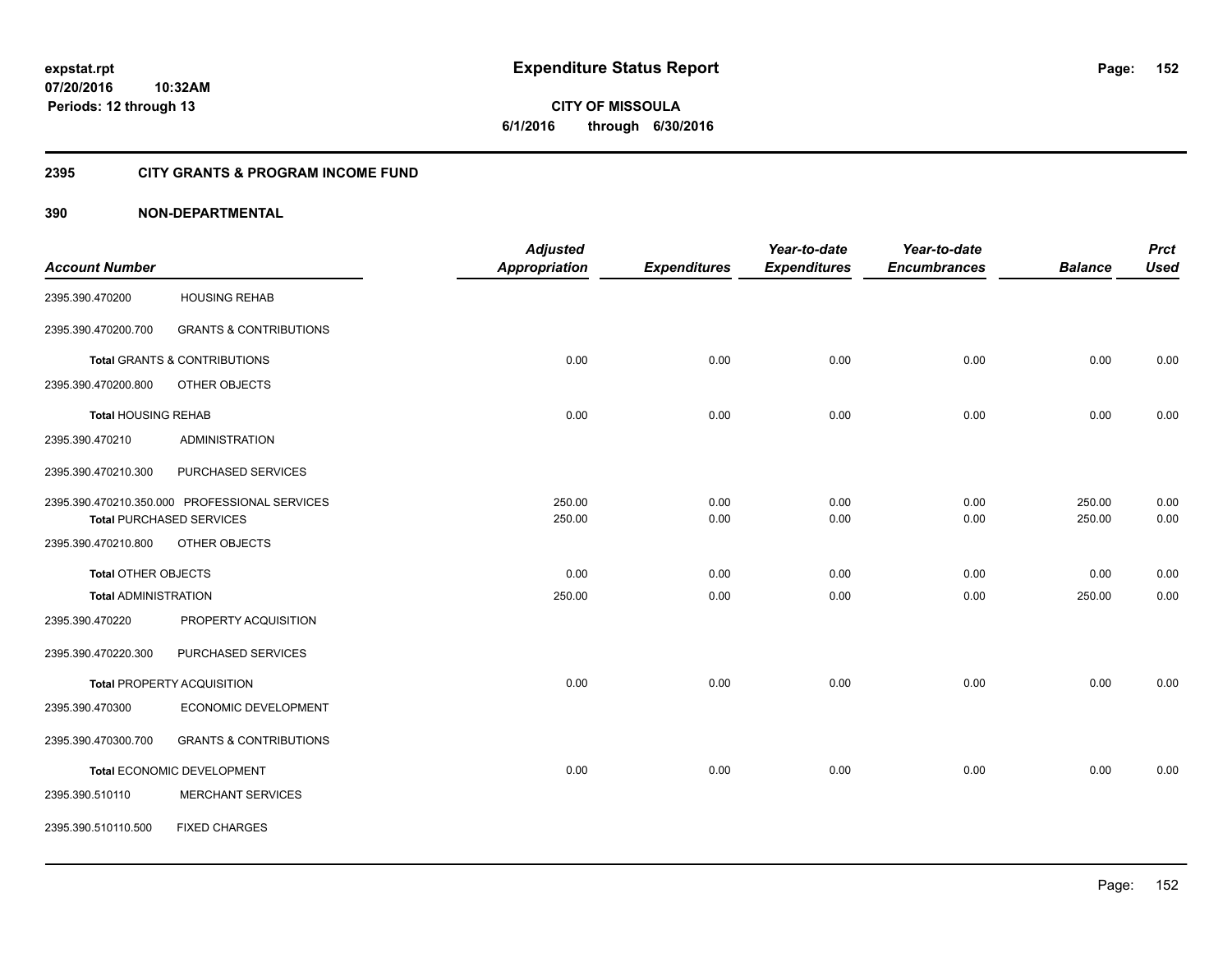**expstat.rpt Expenditure Status Report** 

**07/20/2016 10:32AM Periods: 12 through 13**

**CITY OF MISSOULA 6/1/2016 through 6/30/2016**

# **2395 CITY GRANTS & PROGRAM INCOME FUND**

| <b>Account Number</b>                   | <b>Adjusted</b><br>Appropriation | <b>Expenditures</b> | Year-to-date<br><b>Expenditures</b> | Year-to-date<br><b>Encumbrances</b> | <b>Balance</b> | <b>Prct</b><br>Used |
|-----------------------------------------|----------------------------------|---------------------|-------------------------------------|-------------------------------------|----------------|---------------------|
| <b>Total MERCHANT SERVICES</b>          | 0.00                             | 0.00                | 0.00                                | 0.00                                | 0.00           | 0.00                |
| Total CITY GRANTS & PROGRAM INCOME FUND | 250.00                           | 0.00                | 0.00                                | 0.00                                | 250.00         | 0.00                |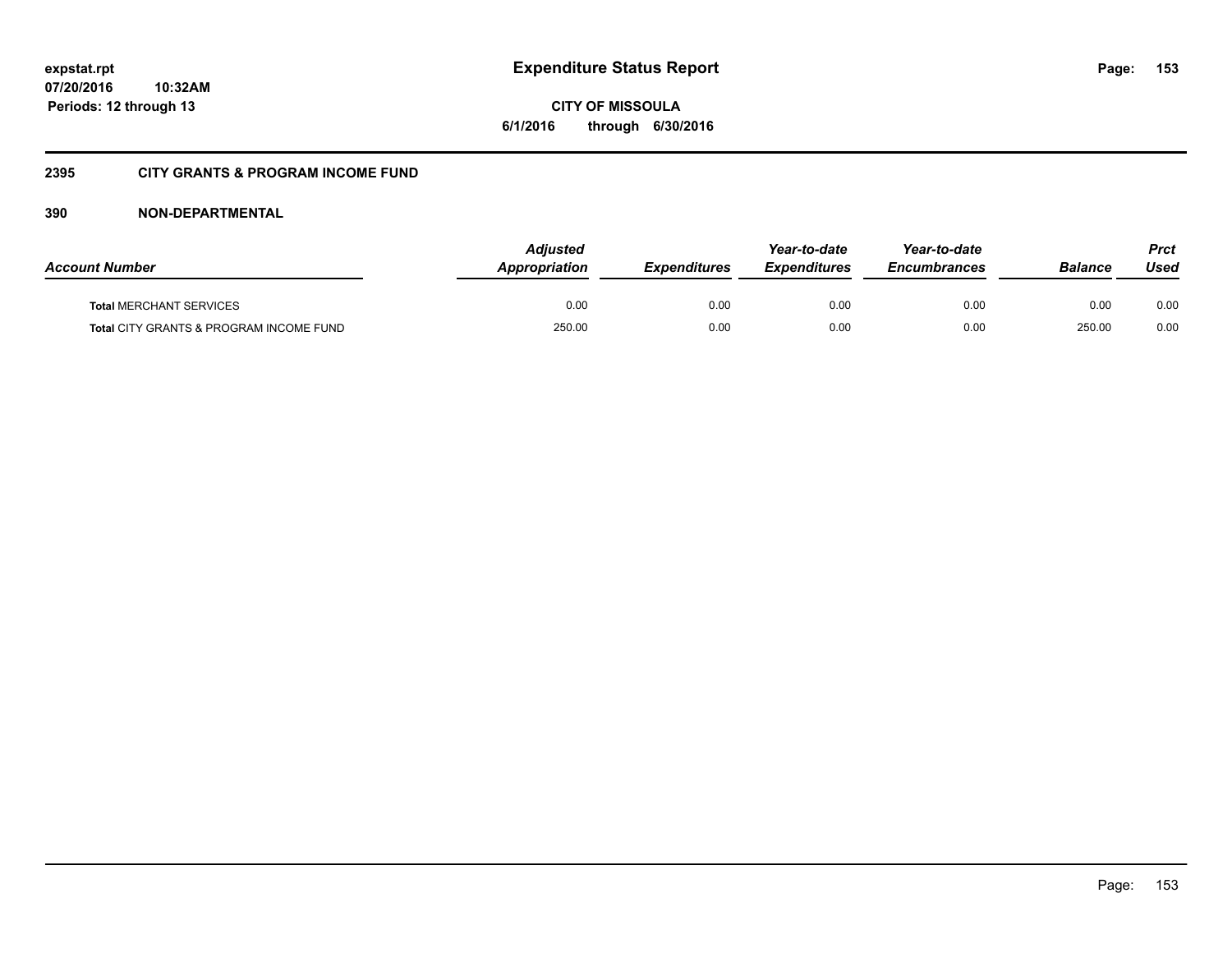**CITY OF MISSOULA 6/1/2016 through 6/30/2016**

# **2396 ENERGY EFFICIENCY REVOLVING LOAN FUND**

| <b>Account Number</b> |                                             | <b>Adjusted</b><br>Appropriation | <b>Expenditures</b> | Year-to-date<br><b>Expenditures</b> | Year-to-date<br><b>Encumbrances</b> | <b>Balance</b> | <b>Prct</b><br>Used |
|-----------------------|---------------------------------------------|----------------------------------|---------------------|-------------------------------------|-------------------------------------|----------------|---------------------|
| 2396.390.510001       | EECBG REVOLVING LOAN FUND                   |                                  |                     |                                     |                                     |                |                     |
| 2396.390.510001.700   | <b>GRANTS &amp; CONTRIBUTIONS</b>           |                                  |                     |                                     |                                     |                |                     |
|                       | Total ENERGY EFFICIENCY REVOLVING LOAN FUND | 0.00                             | 0.00                | 0.00                                | 0.00                                | 0.00           | 0.00                |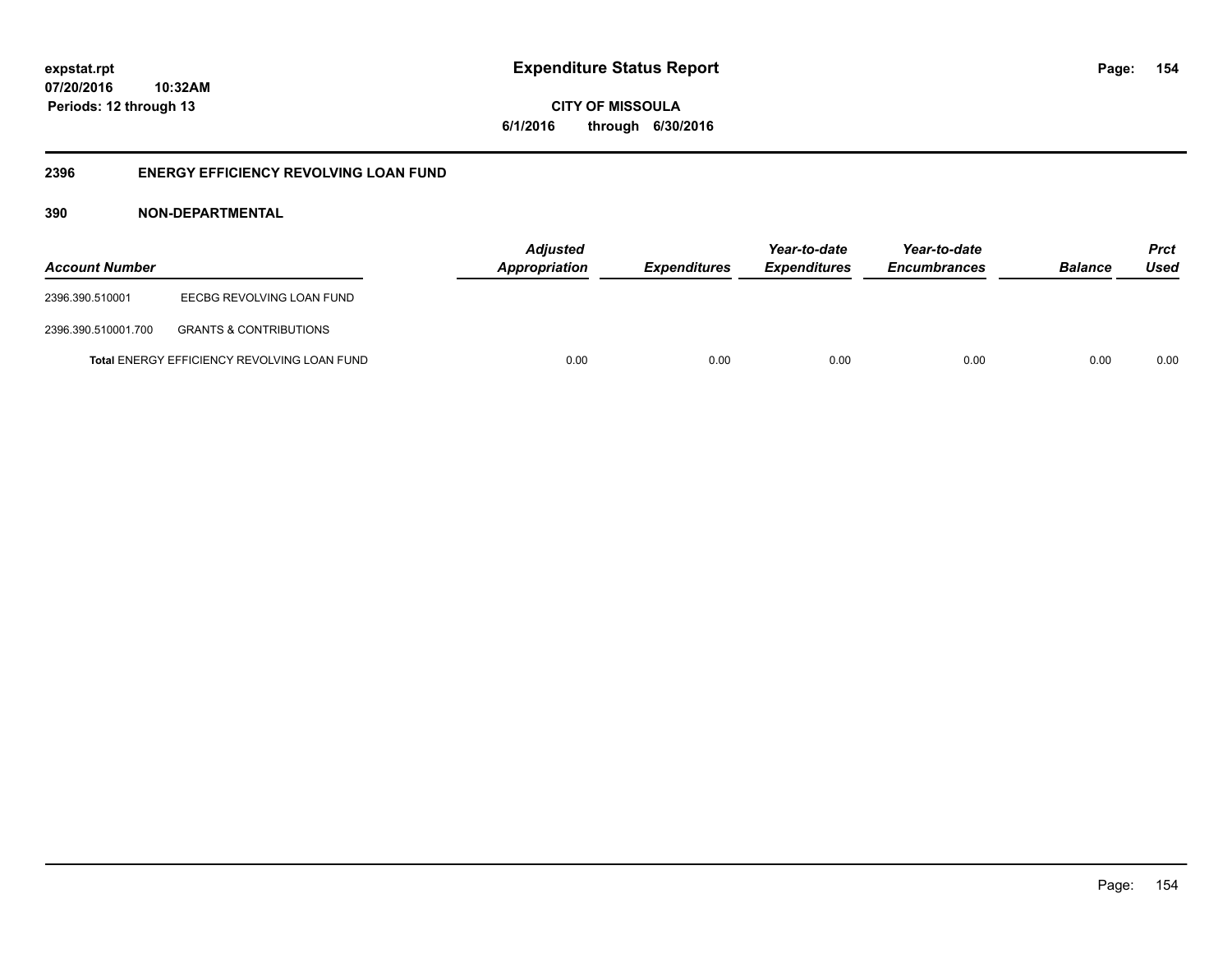**CITY OF MISSOULA 6/1/2016 through 6/30/2016**

# **2399 DANGEROUS BUILDING DEMOLITION & REPAIR F**

# **310 BUILDING INSPECTION**

| <b>Account Number</b>               |                                                           | <b>Adjusted</b><br><b>Appropriation</b> | <b>Expenditures</b> | Year-to-date<br><b>Expenditures</b> | Year-to-date<br><b>Encumbrances</b> | <b>Balance</b> | <b>Prct</b><br><b>Used</b> |
|-------------------------------------|-----------------------------------------------------------|-----------------------------------------|---------------------|-------------------------------------|-------------------------------------|----------------|----------------------------|
| 2399.310.420510                     | ADMINISTRATION                                            |                                         |                     |                                     |                                     |                |                            |
| 2399.310.420510.800                 | OTHER OBJECTS                                             |                                         |                     |                                     |                                     |                |                            |
| 2399.310.420510.845.000 CONTINGENCY |                                                           | 15,000.00                               | 0.00                | 0.00                                | 0.00                                | 15.000.00      | 0.00                       |
| <b>Total ADMINISTRATION</b>         |                                                           | 15,000.00                               | 0.00                | 0.00                                | 0.00                                | 15.000.00      | 0.00                       |
| 2399.310.510110                     | <b>MERCHANT SERVICES</b>                                  |                                         |                     |                                     |                                     |                |                            |
| 2399.310.510110.500                 | <b>FIXED CHARGES</b>                                      |                                         |                     |                                     |                                     |                |                            |
| <b>Total MERCHANT SERVICES</b>      |                                                           | 0.00                                    | 0.00                | 0.00                                | 0.00                                | 0.00           | 0.00                       |
|                                     | <b>Total DANGEROUS BUILDING DEMOLITION &amp; REPAIR F</b> | 15,000.00                               | 0.00                | 0.00                                | 0.00                                | 15.000.00      | 0.00                       |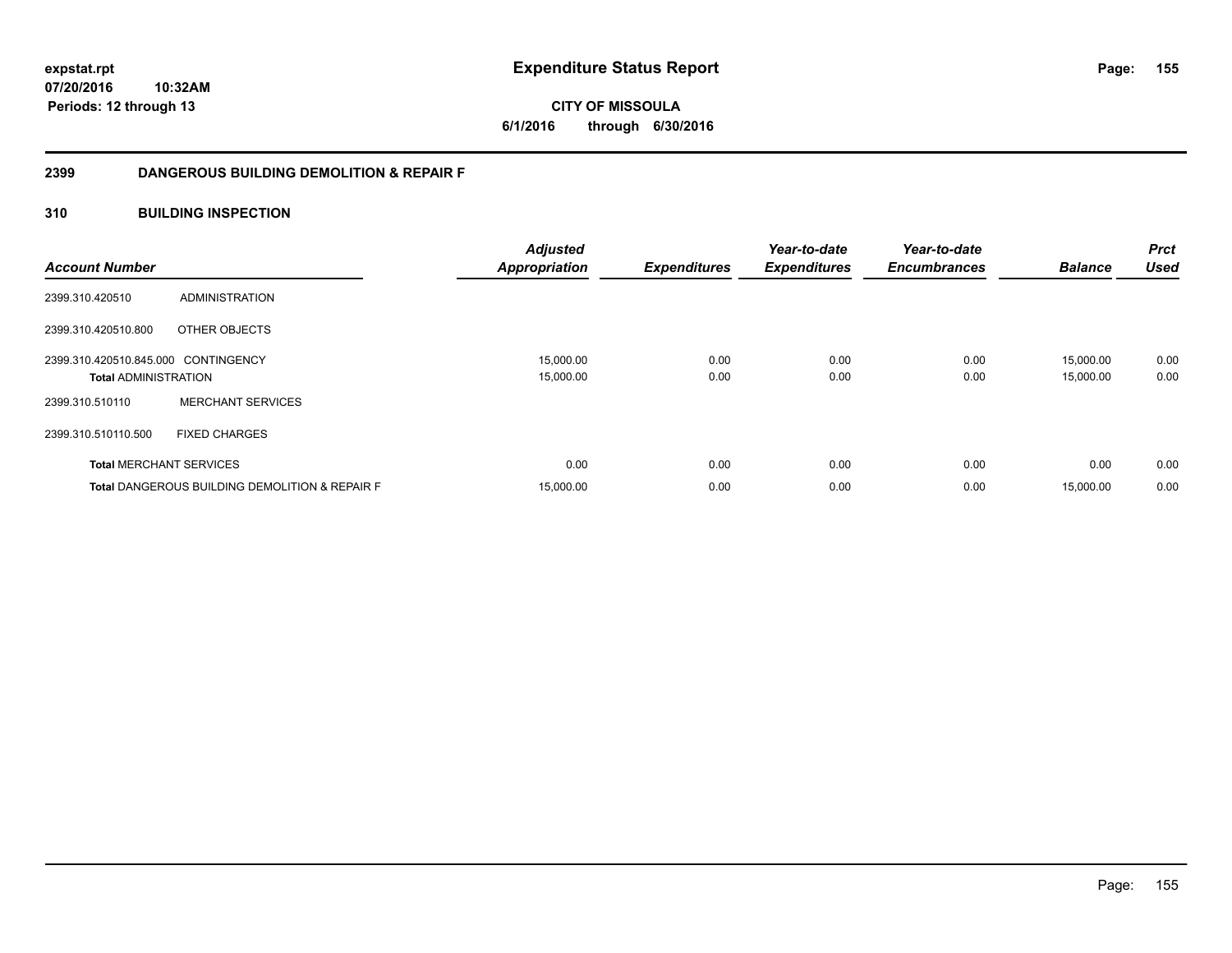**CITY OF MISSOULA 6/1/2016 through 6/30/2016**

### **2400 STREET LIGHTING ASSESSMENTS FUND**

# **280 PUBLIC WORKS OPERATIONS**

|                                |                                                   | <b>Adjusted</b>      |                     | Year-to-date        | Year-to-date        |                | <b>Prct</b> |
|--------------------------------|---------------------------------------------------|----------------------|---------------------|---------------------|---------------------|----------------|-------------|
| <b>Account Number</b>          |                                                   | <b>Appropriation</b> | <b>Expenditures</b> | <b>Expenditures</b> | <b>Encumbrances</b> | <b>Balance</b> | <b>Used</b> |
| 2400.280.430263                | <b>STREET LIGHTING</b>                            |                      |                     |                     |                     |                |             |
| 2400.280.430263.300            | <b>PURCHASED SERVICES</b>                         |                      |                     |                     |                     |                |             |
|                                | 2400.280.430263.341.000 ELECTRICITY & NATURAL GAS | 327,174.00           | 28,288.73           | 330,095.96          | 0.00                | $-2,921.96$    | 100.89      |
|                                | 2400.280.430263.350.000 PROFESSIONAL SERVICES     | 22,902.00            | 13,566.00           | 21,292.00           | 0.00                | 1,610.00       | 92.97       |
|                                | 2400.280.430263.360.000 REPAIR & MAINTENANCE      | 5,840.00             | 0.00                | 0.00                | 0.00                | 5,840.00       | 0.00        |
| <b>Total STREET LIGHTING</b>   |                                                   | 355,916.00           | 41,854.73           | 351,387.96          | 0.00                | 4,528.04       | 98.73       |
| 2400.280.510110                | <b>MERCHANT SERVICES</b>                          |                      |                     |                     |                     |                |             |
| 2400.280.510110.500            | <b>FIXED CHARGES</b>                              |                      |                     |                     |                     |                |             |
| <b>Total FIXED CHARGES</b>     |                                                   | 0.00                 | 0.00                | 0.00                | 0.00                | 0.00           | 0.00        |
| <b>Total MERCHANT SERVICES</b> |                                                   | 0.00                 | 0.00                | 0.00                | 0.00                | 0.00           | 0.00        |
|                                | Total STREET LIGHTING ASSESSMENTS FUND            | 355,916.00           | 41,854.73           | 351,387.96          | 0.00                | 4,528.04       | 98.73       |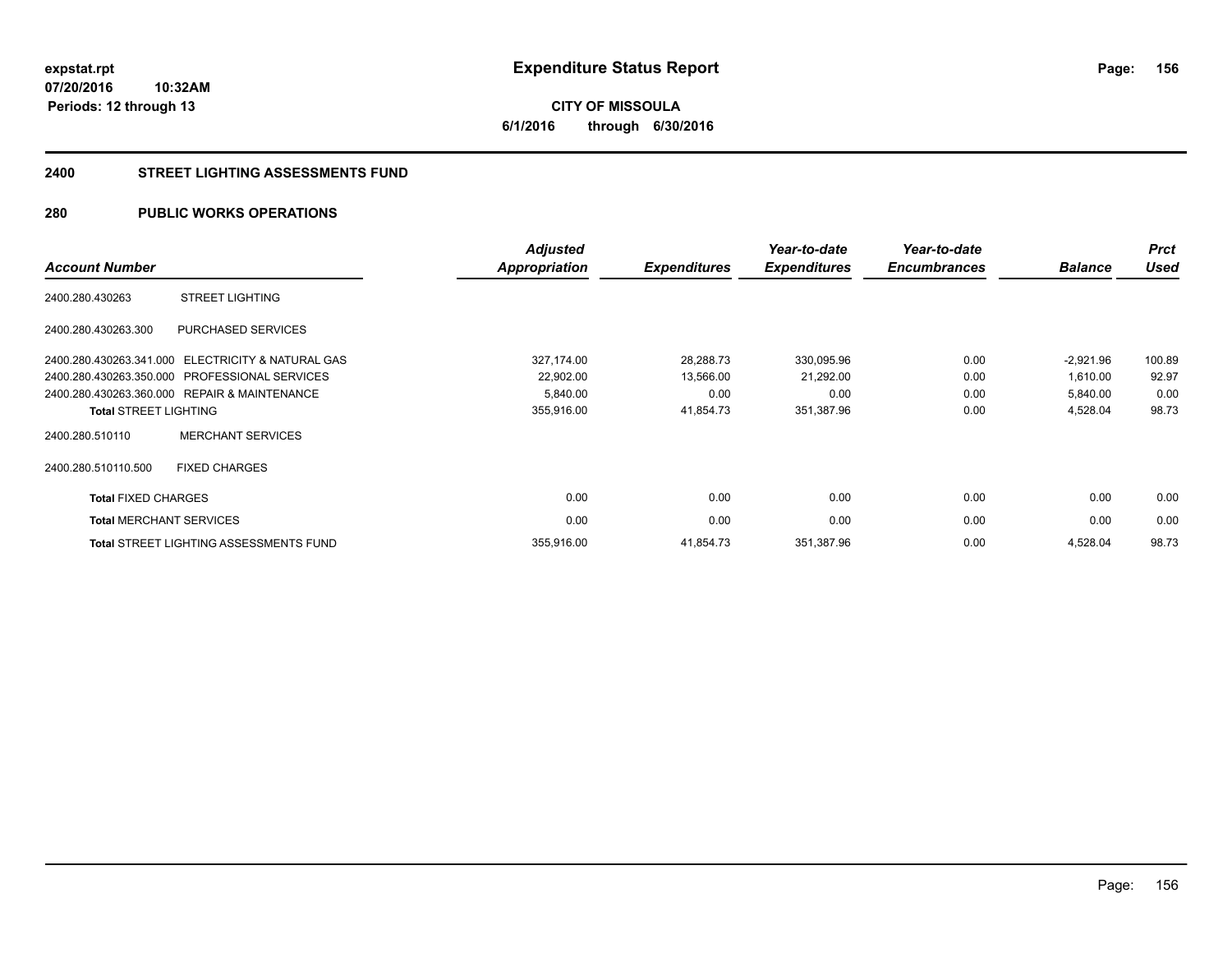**CITY OF MISSOULA 6/1/2016 through 6/30/2016**

# **2500 STREET MAINTENANCE ASSESSMENT FUND**

|                                 |                                                  | <b>Adjusted</b> |                     | Year-to-date        | Year-to-date        |                | <b>Prct</b> |
|---------------------------------|--------------------------------------------------|-----------------|---------------------|---------------------|---------------------|----------------|-------------|
| <b>Account Number</b>           |                                                  | Appropriation   | <b>Expenditures</b> | <b>Expenditures</b> | <b>Encumbrances</b> | <b>Balance</b> | Used        |
| 2500.390.510110                 | <b>MERCHANT SERVICES</b>                         |                 |                     |                     |                     |                |             |
| 2500.390.510110.500             | <b>FIXED CHARGES</b>                             |                 |                     |                     |                     |                |             |
| <b>Total MERCHANT SERVICES</b>  |                                                  | 0.00            | 0.00                | 0.00                | 0.00                | 0.00           | 0.00        |
| 2500.390.521000                 | <b>INTERFUND OPERATING TRANSFERS</b>             |                 |                     |                     |                     |                |             |
| 2500.390.521000.300             | <b>PURCHASED SERVICES</b>                        |                 |                     |                     |                     |                |             |
| 2500.390.521000.345.000 GARBAGE |                                                  | 32,014.00       | 2,011.77            | 20,745.34           | 0.00                | 11,268.66      | 64.80       |
|                                 | <b>Total PURCHASED SERVICES</b>                  | 32,014.00       | 2,011.77            | 20,745.34           | 0.00                | 11,268.66      | 64.80       |
| 2500.390.521000.800             | OTHER OBJECTS                                    |                 |                     |                     |                     |                |             |
|                                 | 2500.390.521000.820.000 TRANSFERS TO OTHER FUNDS | 27,281.00       | 13,640.00           | 27,281.00           | 0.00                | 0.00           | 100.00      |
| <b>Total OTHER OBJECTS</b>      |                                                  | 27,281.00       | 13,640.00           | 27,281.00           | 0.00                | 0.00           | 100.00      |
|                                 | <b>Total STREET MAINTENANCE ASSESSMENT FUND</b>  | 59,295.00       | 15,651.77           | 48,026.34           | 0.00                | 11,268.66      | 81.00       |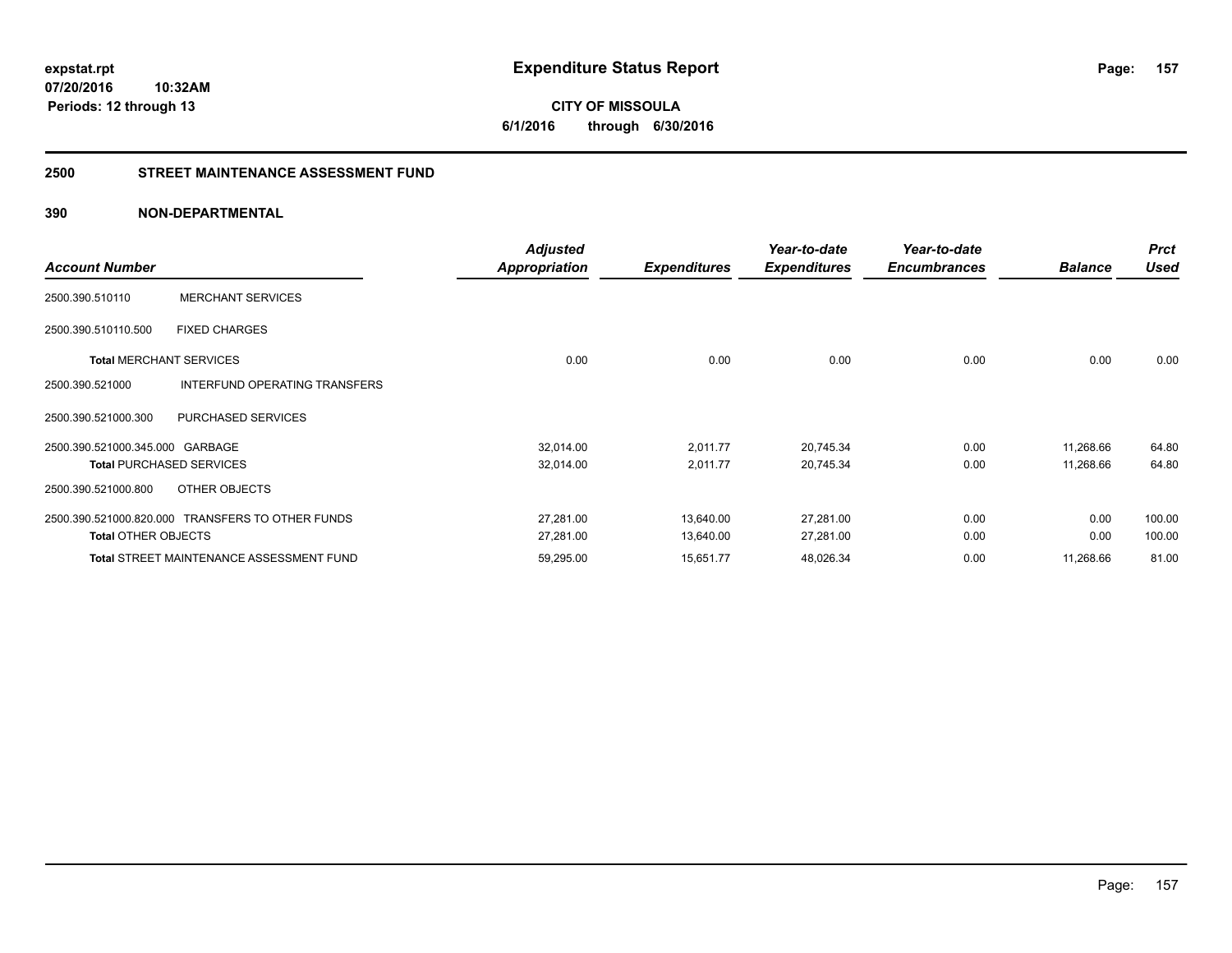**CITY OF MISSOULA 6/1/2016 through 6/30/2016**

# **2510 RUSSELL PARK MAINTENANCE ASSESSMENT FUND**

| <b>Account Number</b> |                                                       | <b>Adjusted</b><br><b>Appropriation</b> | <b>Expenditures</b> | Year-to-date<br><b>Expenditures</b> | Year-to-date<br><b>Encumbrances</b> | <b>Balance</b> | <b>Prct</b><br><b>Used</b> |
|-----------------------|-------------------------------------------------------|-----------------------------------------|---------------------|-------------------------------------|-------------------------------------|----------------|----------------------------|
| 2510.370.460430       | <b>PARKS</b>                                          |                                         |                     |                                     |                                     |                |                            |
| 2510.370.460430.800   | OTHER OBJECTS                                         |                                         |                     |                                     |                                     |                |                            |
| <b>Total PARKS</b>    |                                                       | 0.00                                    | 0.00                | 0.00                                | 0.00                                | 0.00           | 0.00                       |
| 2510.370.510110       | <b>MERCHANT SERVICES</b>                              |                                         |                     |                                     |                                     |                |                            |
| 2510.370.510110.500   | <b>FIXED CHARGES</b>                                  |                                         |                     |                                     |                                     |                |                            |
|                       | <b>Total MERCHANT SERVICES</b>                        | 0.00                                    | 0.00                | 0.00                                | 0.00                                | 0.00           | 0.00                       |
|                       | <b>Total RUSSELL PARK MAINTENANCE ASSESSMENT FUND</b> | 0.00                                    | 0.00                | 0.00                                | 0.00                                | 0.00           | 0.00                       |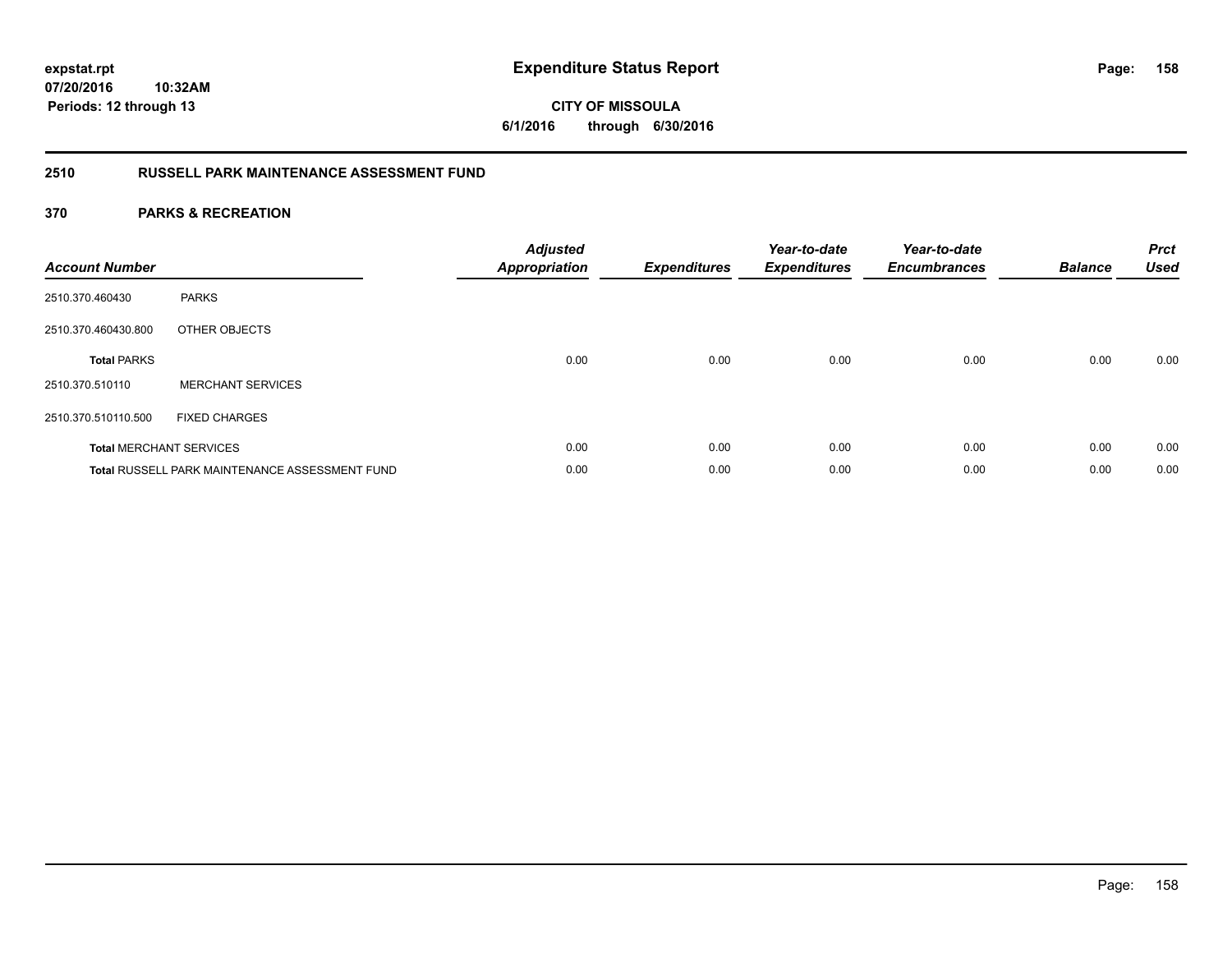**CITY OF MISSOULA 6/1/2016 through 6/30/2016**

# **2511 WILLOWWOOD PARK MAINTENANCE ASSESSMENT F**

| <b>Account Number</b>     |                                                | <b>Adjusted</b><br><b>Appropriation</b> | <b>Expenditures</b> | Year-to-date<br><b>Expenditures</b> | Year-to-date<br><b>Encumbrances</b> | <b>Balance</b> | <b>Prct</b><br><b>Used</b> |
|---------------------------|------------------------------------------------|-----------------------------------------|---------------------|-------------------------------------|-------------------------------------|----------------|----------------------------|
| 2511.370.460430           | <b>PARKS</b>                                   |                                         |                     |                                     |                                     |                |                            |
| 2511.370.460430.600       | <b>DEBT SERVICE</b>                            |                                         |                     |                                     |                                     |                |                            |
| <b>Total DEBT SERVICE</b> |                                                | 0.00                                    | 0.00                | 0.00                                | 0.00                                | 0.00           | 0.00                       |
| 2511.370.460430.800       | OTHER OBJECTS                                  |                                         |                     |                                     |                                     |                |                            |
| <b>Total PARKS</b>        |                                                | 0.00                                    | 0.00                | 0.00                                | 0.00                                | 0.00           | 0.00                       |
| 2511.370.510110           | <b>MERCHANT SERVICES</b>                       |                                         |                     |                                     |                                     |                |                            |
| 2511.370.510110.500       | <b>FIXED CHARGES</b>                           |                                         |                     |                                     |                                     |                |                            |
|                           | Total WILLOWWOOD PARK MAINTENANCE ASSESSMENT F | 0.00                                    | 0.00                | 0.00                                | 0.00                                | 0.00           | 0.00                       |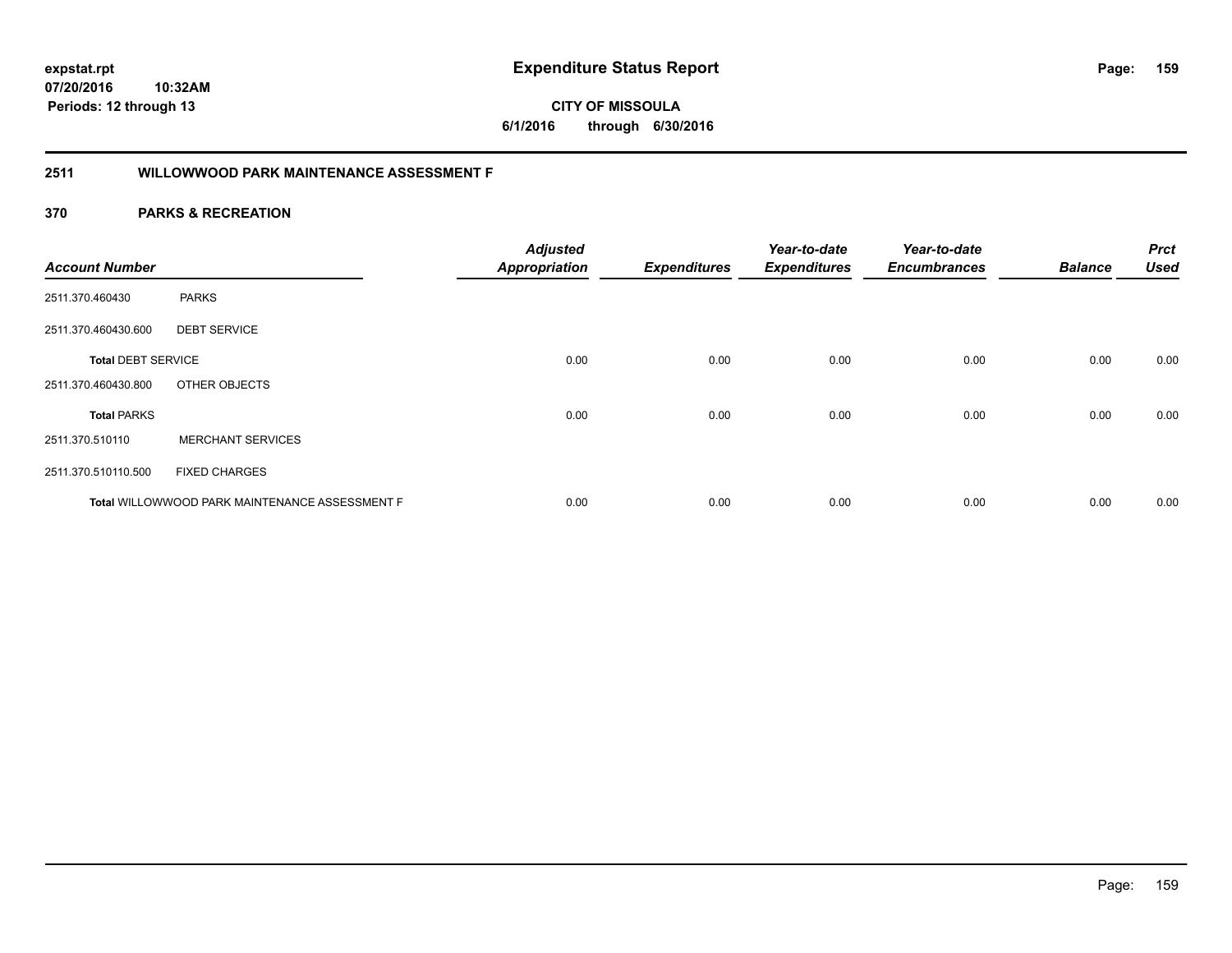**CITY OF MISSOULA 6/1/2016 through 6/30/2016**

# **2512 ROAD DISTRICT #1**

| <b>Account Number</b>                   |                                                        | <b>Adjusted</b><br><b>Appropriation</b> | <b>Expenditures</b> | Year-to-date<br><b>Expenditures</b> | Year-to-date<br><b>Encumbrances</b> | <b>Balance</b> | <b>Prct</b><br><b>Used</b> |
|-----------------------------------------|--------------------------------------------------------|-----------------------------------------|---------------------|-------------------------------------|-------------------------------------|----------------|----------------------------|
| 2512.320.430100                         | PUBLIC WORKS ADMINISTRATION                            |                                         |                     |                                     |                                     |                |                            |
| 2512.320.430100.100                     | PERSONAL SERVICES                                      |                                         |                     |                                     |                                     |                |                            |
|                                         | 2512.320.430100.110.000 SALARIES AND WAGES             | 31,353.00                               | 2,687.53            | 10,272.19                           | 0.00                                | 21,080.81      | 32.76                      |
|                                         | 2512.320.430100.140.000 EMPLOYER CONTRIBUTIONS         | 9,855.00                                | 493.69              | 1,821.60                            | 0.00                                | 8,033.40       | 18.48                      |
|                                         | 2512.320.430100.141.000 STATE RETIREMENT CONTRIBUTIONS | 0.00                                    | 1.24                | 7.57                                | 0.00                                | $-7.57$        | 0.00                       |
| <b>Total PERSONAL SERVICES</b>          |                                                        | 41,208.00                               | 3,182.46            | 12,101.36                           | 0.00                                | 29,106.64      | 29.37                      |
| 2512.320.430100.200                     | <b>SUPPLIES</b>                                        |                                         |                     |                                     |                                     |                |                            |
| 2512.320.430100.210.000 OFFICE SUPPLIES |                                                        | 6,185.00                                | 0.00                | 5,179.37                            | 0.00                                | 1,005.63       | 83.74                      |
| <b>Total SUPPLIES</b>                   |                                                        | 6,185.00                                | 0.00                | 5,179.37                            | 0.00                                | 1,005.63       | 83.74                      |
| 2512.320.430100.300                     | <b>PURCHASED SERVICES</b>                              |                                         |                     |                                     |                                     |                |                            |
|                                         | 2512.320.430100.350.000 PROFESSIONAL SERVICES          | 19,500.00                               | 0.00                | 0.00                                | 0.00                                | 19,500.00      | 0.00                       |
| 2512.320.430100.370.000 TRAVEL          |                                                        | 1,450.00                                | 0.00                | 610.15                              | 0.00                                | 839.85         | 42.08                      |
| 2512.320.430100.380.000 TRAINING        |                                                        | 350.00                                  | 0.00                | 230.95                              | 0.00                                | 119.05         | 65.99                      |
| <b>Total PURCHASED SERVICES</b>         |                                                        | 21,300.00                               | 0.00                | 841.10                              | 0.00                                | 20,458.90      | 3.95                       |
| 2512.320.430100.800                     | OTHER OBJECTS                                          |                                         |                     |                                     |                                     |                |                            |
| 2512.320.430100.845.000 CONTINGENCY     |                                                        | 37,295.00                               | 21,820.56           | 390,775.33                          | 0.00                                | $-353,480.33$  | 1,047.80                   |
| <b>Total OTHER OBJECTS</b>              |                                                        | 37,295.00                               | 21,820.56           | 390,775.33                          | 0.00                                | $-353,480.33$  | 1,047.80                   |
|                                         | <b>Total PUBLIC WORKS ADMINISTRATION</b>               | 105,988.00                              | 25,003.02           | 408,897.16                          | 0.00                                | $-302,909.16$  | 385.80                     |
| 2512.320.430220                         | <b>FACILITY</b>                                        |                                         |                     |                                     |                                     |                |                            |
| 2512.320.430220.200                     | <b>SUPPLIES</b>                                        |                                         |                     |                                     |                                     |                |                            |
|                                         | 2512.320.430220.230.000 REPAIR/MAINTENANCE             | 0.00                                    | 0.00                | 179.99                              | 0.00                                | $-179.99$      | 0.00                       |
| <b>Total SUPPLIES</b>                   |                                                        | 0.00                                    | 0.00                | 179.99                              | 0.00                                | $-179.99$      | 0.00                       |
| 2512.320.430220.300                     | <b>PURCHASED SERVICES</b>                              |                                         |                     |                                     |                                     |                |                            |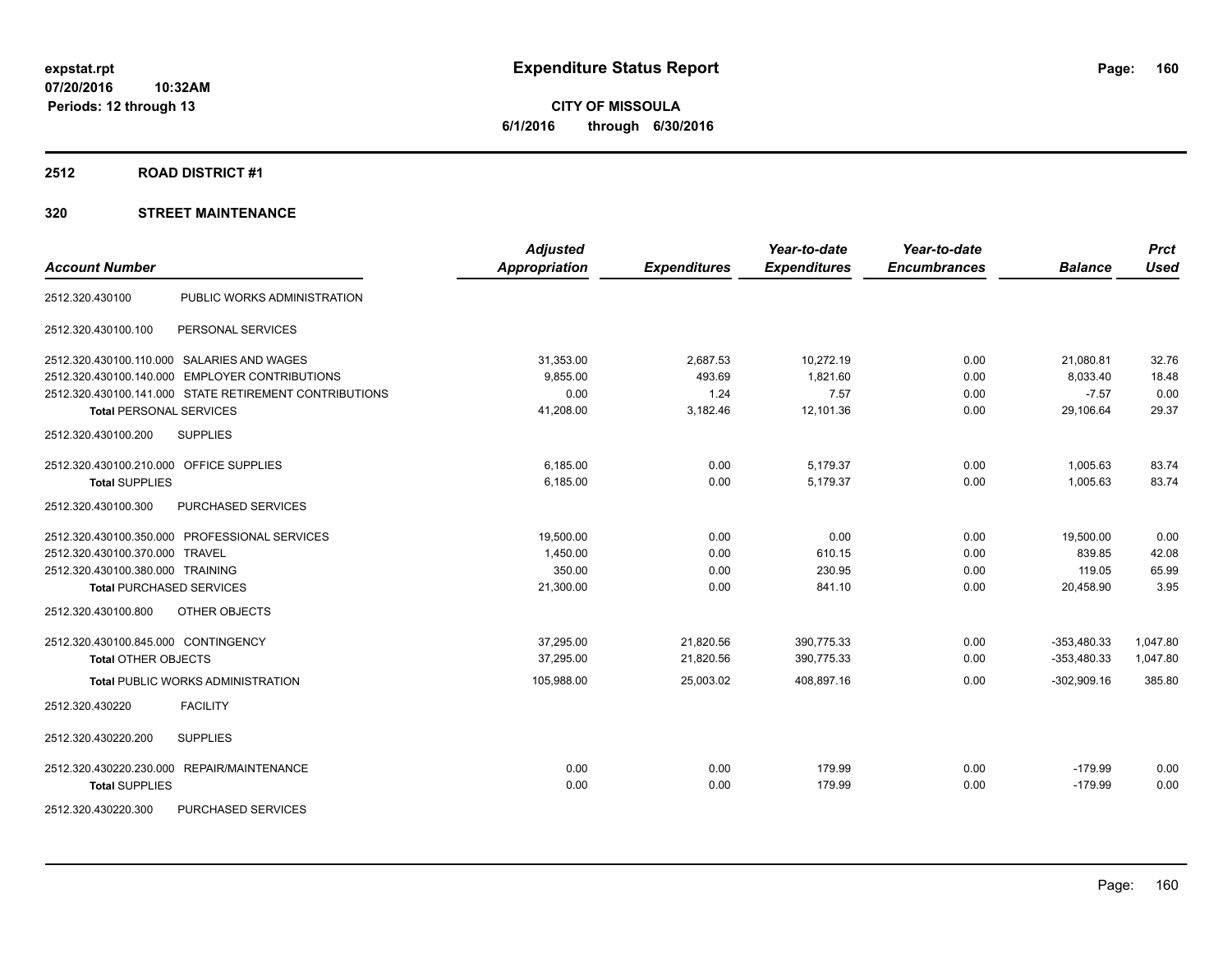### **2512 ROAD DISTRICT #1**

| <b>Account Number</b>                                     | <b>Adjusted</b><br><b>Appropriation</b> | <b>Expenditures</b> | Year-to-date<br><b>Expenditures</b> | Year-to-date<br><b>Encumbrances</b> | <b>Balance</b> | <b>Prct</b><br><b>Used</b> |
|-----------------------------------------------------------|-----------------------------------------|---------------------|-------------------------------------|-------------------------------------|----------------|----------------------------|
| <b>Total PURCHASED SERVICES</b>                           | 0.00                                    | 0.00                | 0.00                                | 0.00                                | 0.00           | 0.00                       |
| <b>Total FACILITY</b>                                     | 0.00                                    | 0.00                | 179.99                              | 0.00                                | $-179.99$      | 0.00                       |
| <b>STREET RESTORATION</b><br>2512.320.430230              |                                         |                     |                                     |                                     |                |                            |
| <b>SUPPLIES</b><br>2512.320.430230.200                    |                                         |                     |                                     |                                     |                |                            |
| 2512.320.430230.220.000 STREET RESTORATION/OPERATING SUPP | 1,401.00                                | 0.00                | 12,912.37                           | 0.00                                | $-11,511.37$   | 921.65                     |
| 2512.320.430230.230.000 STREET RESTORATION/MAINT & REPAIR | 31,739.00                               | 16,303.00           | 54,737.66                           | 0.00                                | $-22,998.66$   | 172.46                     |
| <b>Total SUPPLIES</b>                                     | 33,140.00                               | 16,303.00           | 67,650.03                           | 0.00                                | $-34,510.03$   | 204.13                     |
| <b>BUILDING MATERIALS</b><br>2512.320.430230.400          |                                         |                     |                                     |                                     |                |                            |
| 2512.320.430230.400.000 BUILDING MATERIALS                | 215,418.00                              | 56,958.38           | 226,313.31                          | 0.00                                | $-10,895.31$   | 105.06                     |
| <b>Total BUILDING MATERIALS</b>                           | 215,418.00                              | 56,958.38           | 226,313.31                          | 0.00                                | $-10.895.31$   | 105.06                     |
| 2512.320.430230.800<br><b>OTHER OBJECTS</b>               |                                         |                     |                                     |                                     |                |                            |
| <b>Total OTHER OBJECTS</b>                                | 0.00                                    | 0.00                | 0.00                                | 0.00                                | 0.00           | 0.00                       |
| <b>CAPITAL OUTLAY</b><br>2512.320.430230.900              |                                         |                     |                                     |                                     |                |                            |
| <b>Total CAPITAL OUTLAY</b>                               | 0.00                                    | 0.00                | 0.00                                | 0.00                                | 0.00           | 0.00                       |
| <b>Total STREET RESTORATION</b>                           | 248,558.00                              | 73,261.38           | 293,963.34                          | 0.00                                | $-45,405.34$   | 118.27                     |
| 2512.320.430234<br><b>CURB &amp; GUTTERS</b>              |                                         |                     |                                     |                                     |                |                            |
| 2512.320.430234.900<br><b>CAPITAL OUTLAY</b>              |                                         |                     |                                     |                                     |                |                            |
| 2512.320.430234.930.000 ADA SIDEWALK ASSISTANCE           | 60,000.00                               | 8,774.95            | 55,683.62                           | 0.00                                | 4,316.38       | 92.81                      |
| <b>Total CURB &amp; GUTTERS</b>                           | 60,000.00                               | 8,774.95            | 55.683.62                           | 0.00                                | 4,316.38       | 92.81                      |
| STREET MAINTENANCE<br>2512.320.430240                     |                                         |                     |                                     |                                     |                |                            |
| 2512.320.430240.100<br>PERSONAL SERVICES                  |                                         |                     |                                     |                                     |                |                            |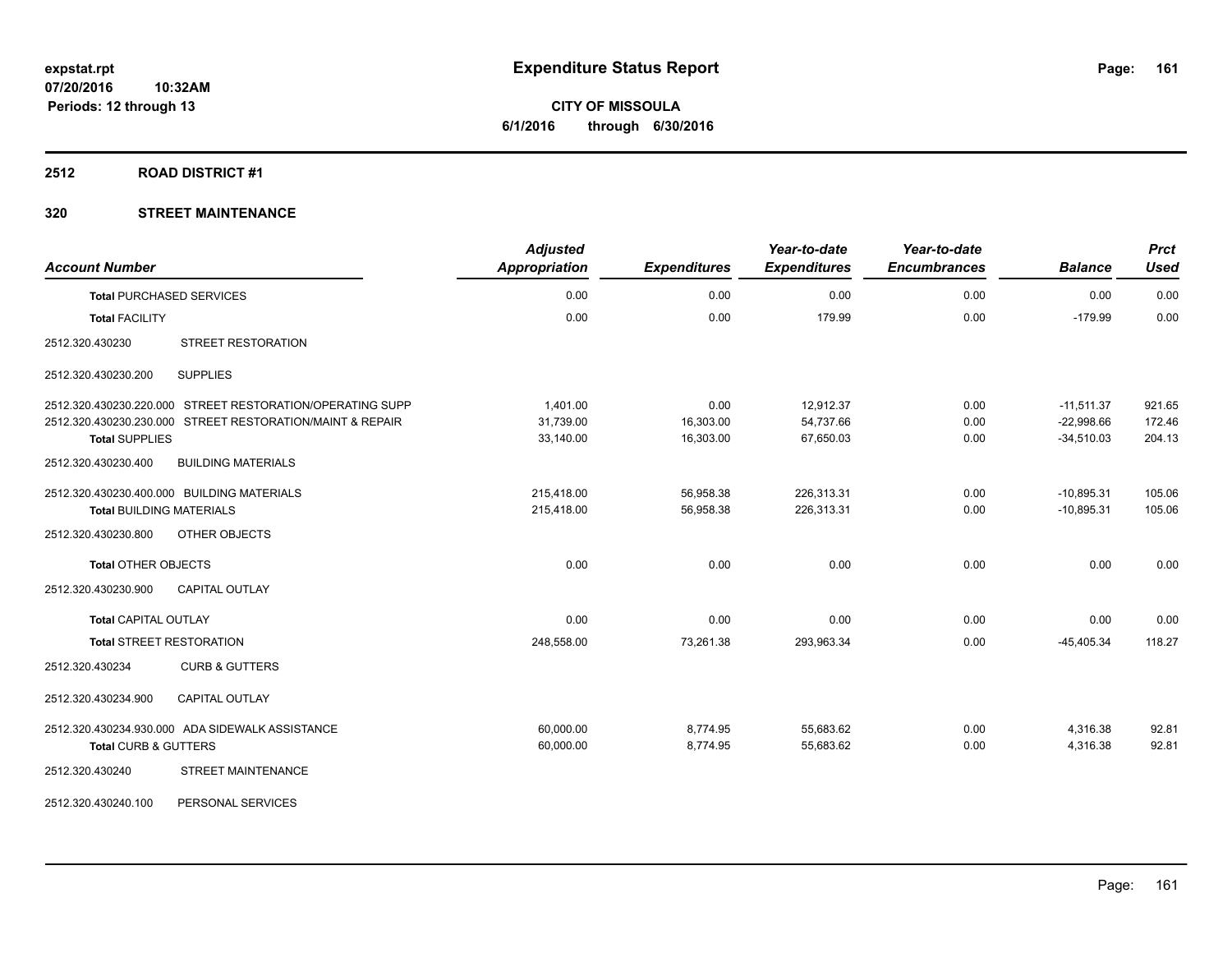# **2512 ROAD DISTRICT #1**

| <b>Adjusted</b>      |                     | Year-to-date        | Year-to-date        |                | <b>Prct</b> |
|----------------------|---------------------|---------------------|---------------------|----------------|-------------|
| <b>Appropriation</b> | <b>Expenditures</b> | <b>Expenditures</b> | <b>Encumbrances</b> | <b>Balance</b> | <b>Used</b> |
| 50,492.00            | 0.00                | 0.00                | 0.00                | 50,492.00      | 0.00        |
| 12,556.00            | 0.00                | 0.00                | 0.00                | 12,556.00      | 0.00        |
| 63,048.00            | 0.00                | 0.00                | 0.00                | 63.048.00      | 0.00        |
|                      |                     |                     |                     |                |             |
| 1.401.00             | 0.00                | 2,640.55            | 0.00                | $-1,239.55$    | 188.48      |
| 17,045.00            | 0.00                | 22.410.75           | 0.00                | $-5,365.75$    | 131.48      |
| 400.00               | 0.00                | 0.00                | 0.00                | 400.00         | 0.00        |
| 18,846.00            | 0.00                | 25,051.30           | 0.00                | $-6,205.30$    | 132.93      |
|                      |                     |                     |                     |                |             |
| 59,783.00            | 3,116.68            | 43,305.44           | 0.00                | 16,477.56      | 72.44       |
| 59,783.00            | 3,116.68            | 43,305.44           | 0.00                | 16,477.56      | 72.44       |
| 141,677.00           | 3,116.68            | 68,356.74           | 0.00                | 73,320.26      | 48.25       |
|                      |                     |                     |                     |                |             |
|                      |                     |                     |                     |                |             |
| 0.00                 | 0.00                | 0.00                | 0.00                | 0.00           | 0.00        |
|                      |                     |                     |                     |                |             |
|                      |                     |                     |                     |                |             |
| 10.721.00            | 0.00                | 0.00                | 0.00                | 10,721.00      | 0.00        |
| 3,939.00             | 0.00                | 767.00              | 0.00                | 3,172.00       | 19.47       |
| 14,660.00            | 0.00                | 767.00              | 0.00                | 13,893.00      | 5.23        |
|                      |                     |                     |                     |                |             |
| 86,343.00            | 0.00                | 77,171.52           | 0.00                | 9,171.48       | 89.38       |
| 12,544.00            | 0.00                | 9,851.91            | 0.00                | 2,692.09       | 78.54       |
| 98,887.00            | 0.00                | 87,023.43           | 0.00                | 11,863.57      | 88.00       |
|                      |                     |                     |                     |                |             |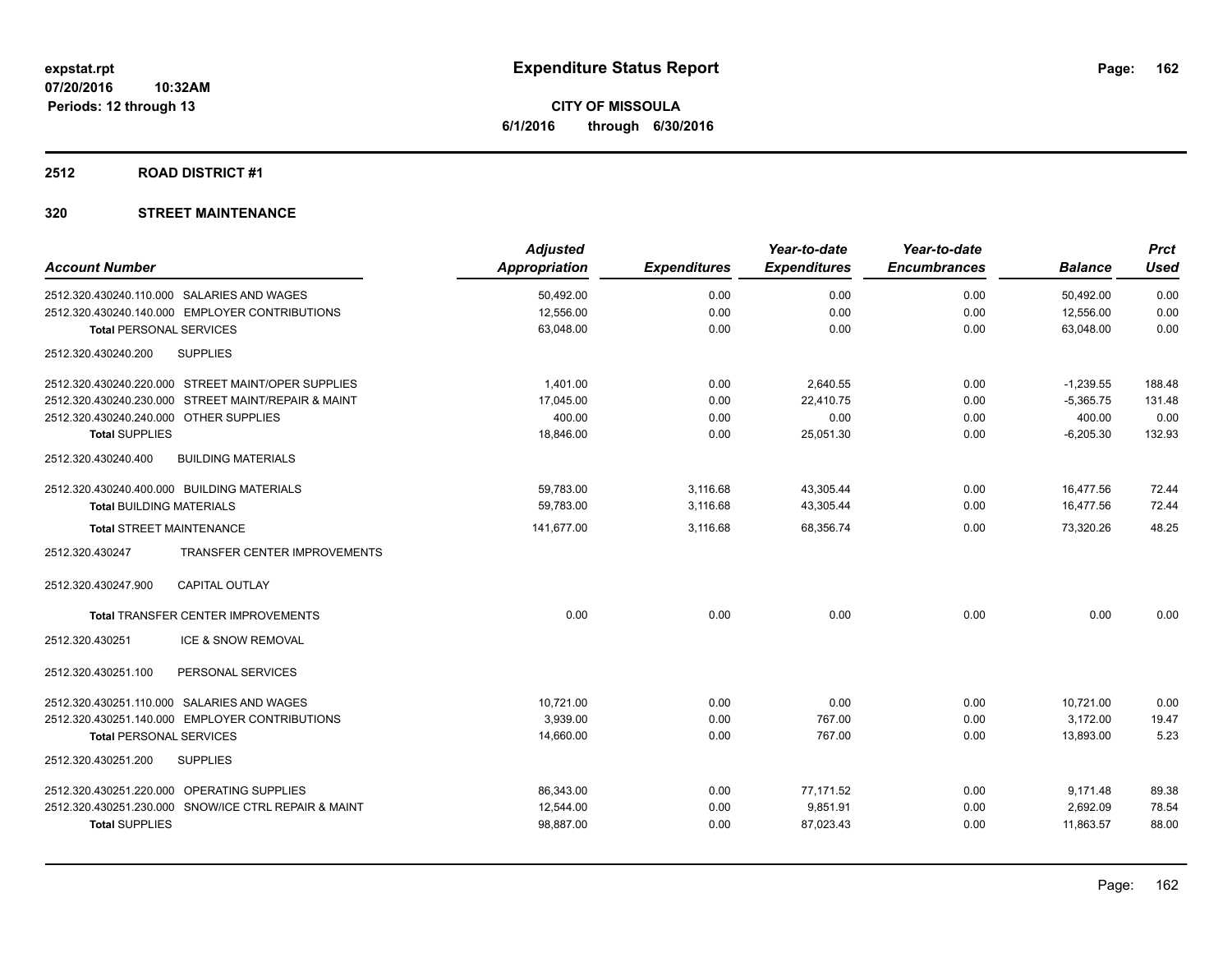**Periods: 12 through 13**

**CITY OF MISSOULA 6/1/2016 through 6/30/2016**

# **2512 ROAD DISTRICT #1**

| <b>Account Number</b>                 |                                                               | <b>Adjusted</b><br><b>Appropriation</b> | <b>Expenditures</b> | Year-to-date<br><b>Expenditures</b> | Year-to-date<br><b>Encumbrances</b> | <b>Balance</b> | <b>Prct</b><br><b>Used</b> |
|---------------------------------------|---------------------------------------------------------------|-----------------------------------------|---------------------|-------------------------------------|-------------------------------------|----------------|----------------------------|
| Total ICE & SNOW REMOVAL              |                                                               | 113,547.00                              | 0.00                | 87,790.43                           | 0.00                                | 25,756.57      | 77.32                      |
| 2512.320.430252                       | <b>STREET CLEANING</b>                                        |                                         |                     |                                     |                                     |                |                            |
| 2512.320.430252.200                   | <b>SUPPLIES</b>                                               |                                         |                     |                                     |                                     |                |                            |
|                                       | 2512.320.430252.220.000 STREET CLEANING/OPERATING SUPPLIES    | 1,869.00                                | 0.00                | 307.00                              | 0.00                                | 1,562.00       | 16.43                      |
|                                       | 2512.320.430252.230.000 STREET CLEANING/REPAIR & MAINT        | 22.285.00                               | 0.00                | 14.382.93                           | 0.00                                | 7.902.07       | 64.54                      |
| <b>Total SUPPLIES</b>                 |                                                               | 24,154.00                               | 0.00                | 14.689.93                           | 0.00                                | 9,464.07       | 60.82                      |
| 2512.320.430252.500                   | <b>FIXED CHARGES</b>                                          |                                         |                     |                                     |                                     |                |                            |
| 2512.320.430252.500.000 FIXED CHARGES |                                                               | 10,000.00                               | 0.00                | 10,000.00                           | 0.00                                | 0.00           | 100.00                     |
| <b>Total FIXED CHARGES</b>            |                                                               | 10.000.00                               | 0.00                | 10,000.00                           | 0.00                                | 0.00           | 100.00                     |
| <b>Total STREET CLEANING</b>          |                                                               | 34,154.00                               | 0.00                | 24,689.93                           | 0.00                                | 9,464.07       | 72.29                      |
| 2512.320.430262                       | <b>SIDEWALKS</b>                                              |                                         |                     |                                     |                                     |                |                            |
| 2512.320.430262.300                   | PURCHASED SERVICES                                            |                                         |                     |                                     |                                     |                |                            |
|                                       | 2512.320.430262.350.000 SIDEWALK & CURB-PROFESSIONAL SERVICES | 20,000.00                               | 0.00                | 0.00                                | 0.00                                | 20,000.00      | 0.00                       |
| <b>Total PURCHASED SERVICES</b>       |                                                               | 20,000.00                               | 0.00                | 0.00                                | 0.00                                | 20.000.00      | 0.00                       |
| 2512.320.430262.900                   | <b>CAPITAL OUTLAY</b>                                         |                                         |                     |                                     |                                     |                |                            |
|                                       | 2512.320.430262.930.000 SIDEWALK & CURB-MPROVEMENTS           | 408,000.00                              | 0.00                | 465,479.51                          | 0.00                                | $-57,479.51$   | 114.09                     |
| <b>Total CAPITAL OUTLAY</b>           |                                                               | 408,000.00                              | 0.00                | 465,479.51                          | 0.00                                | $-57,479.51$   | 114.09                     |
| <b>Total SIDEWALKS</b>                |                                                               | 428,000.00                              | 0.00                | 465,479.51                          | 0.00                                | $-37.479.51$   | 108.76                     |
| 2512.320.430265                       | <b>SIGNING &amp; STRIPING</b>                                 |                                         |                     |                                     |                                     |                |                            |
| 2512.320.430265.200                   | <b>SUPPLIES</b>                                               |                                         |                     |                                     |                                     |                |                            |
|                                       | 2512.320.430265.230.000 SIGNING & STRIPING-REPAIR/MAINTENANCE | 8.865.00                                | 0.00                | 8.865.00                            | 0.00                                | 0.00           | 100.00                     |
|                                       | 2512.320.430265.231.000 SIGNING & STRIPING/GASOLINE           | 1,135.00                                | 0.00                | 1,135.00                            | 0.00                                | 0.00           | 100.00                     |
| <b>Total SIGNING &amp; STRIPING</b>   |                                                               | 10,000.00                               | 0.00                | 10,000.00                           | 0.00                                | 0.00           | 100.00                     |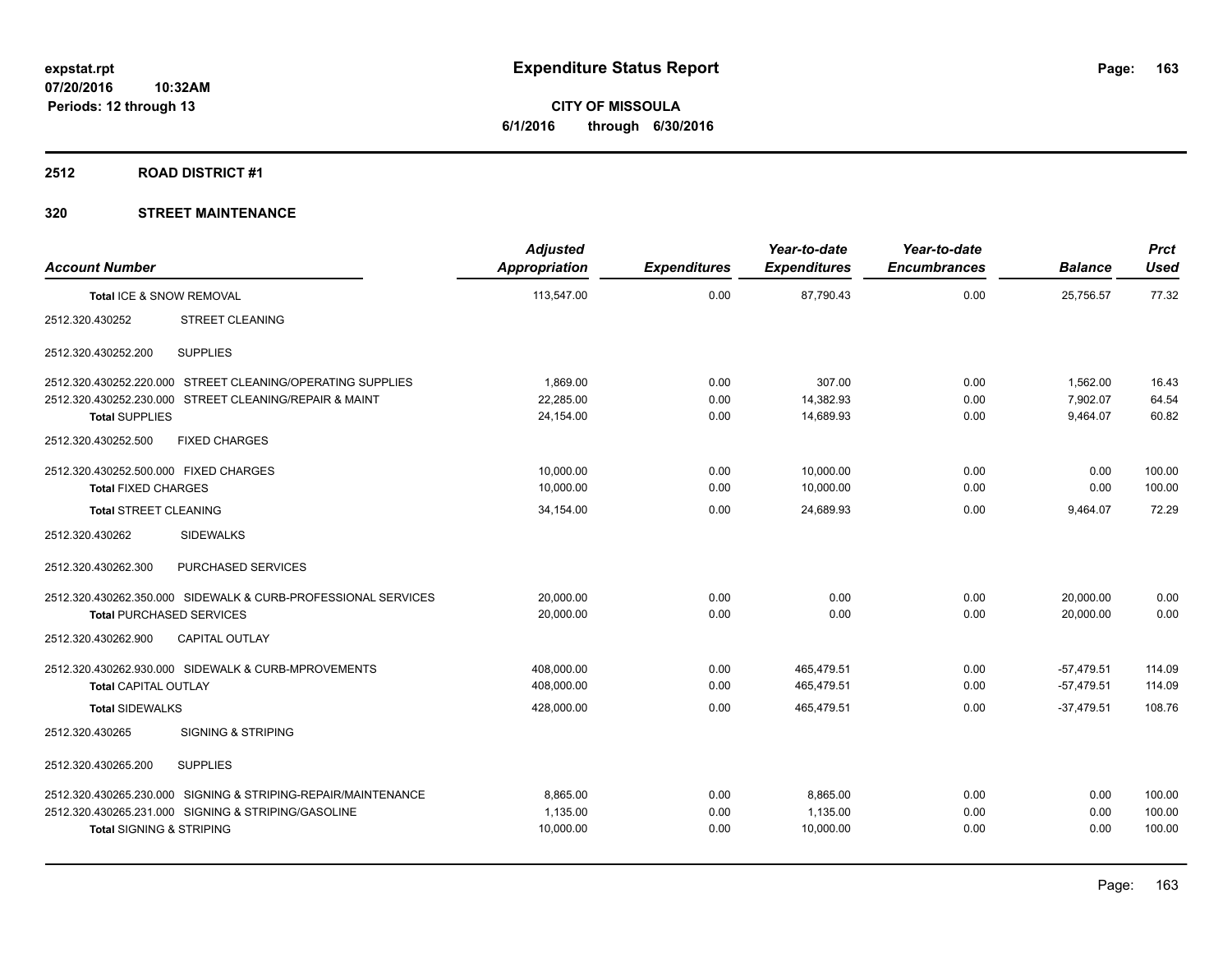### **2512 ROAD DISTRICT #1**

| <b>Account Number</b>                                   | <b>Adjusted</b><br><b>Appropriation</b> | <b>Expenditures</b> | Year-to-date<br><b>Expenditures</b> | Year-to-date<br><b>Encumbrances</b> | <b>Balance</b> | <b>Prct</b><br><b>Used</b> |
|---------------------------------------------------------|-----------------------------------------|---------------------|-------------------------------------|-------------------------------------|----------------|----------------------------|
| <b>COMMUNICATIONS MAINTENANCE</b><br>2512.320.430270    |                                         |                     |                                     |                                     |                |                            |
| PERSONAL SERVICES<br>2512.320.430270.100                |                                         |                     |                                     |                                     |                |                            |
| 2512.320.430270.130.000 OTHER                           | 4,176.00                                | 0.00                | 0.00                                | 0.00                                | 4,176.00       | 0.00                       |
| <b>Total PERSONAL SERVICES</b>                          | 4,176.00                                | 0.00                | 0.00                                | 0.00                                | 4,176.00       | 0.00                       |
| <b>CAPITAL OUTLAY</b><br>2512.320.430270.900            |                                         |                     |                                     |                                     |                |                            |
| <b>Total CAPITAL OUTLAY</b>                             | 0.00                                    | 0.00                | 0.00                                | 0.00                                | 0.00           | 0.00                       |
| <b>Total COMMUNICATIONS MAINTENANCE</b>                 | 4,176.00                                | 0.00                | 0.00                                | 0.00                                | 4,176.00       | 0.00                       |
| 2512.320.431200<br><b>FLOOD CONTROL</b>                 |                                         |                     |                                     |                                     |                |                            |
| PERSONAL SERVICES<br>2512.320.431200.100                |                                         |                     |                                     |                                     |                |                            |
| 2512.320.431200.110.000 SALARIES AND WAGES              | 22,374.00                               | 0.00                | 0.00                                | 0.00                                | 22,374.00      | 0.00                       |
| 2512.320.431200.130.000 OTHER                           | 2,881.00                                | 110.40              | 110.40                              | 0.00                                | 2,770.60       | 3.83                       |
| 2512.320.431200.140.000 EMPLOYER CONTRIBUTIONS          | 11,440.00                               | 18.36               | 18.36                               | 0.00                                | 11.421.64      | 0.16                       |
| <b>Total PERSONAL SERVICES</b>                          | 36,695.00                               | 128.76              | 128.76                              | 0.00                                | 36,566.24      | 0.35                       |
| 2512.320.431200.200<br><b>SUPPLIES</b>                  |                                         |                     |                                     |                                     |                |                            |
| 2512.320.431200.210.000 OFFICE SUPPLIES                 | 2,318.00                                | 0.00                | 3,169.55                            | 0.00                                | $-851.55$      | 136.74                     |
| <b>Total SUPPLIES</b>                                   | 2,318.00                                | 0.00                | 3,169.55                            | 0.00                                | $-851.55$      | 136.74                     |
| 2512.320.431200.300<br>PURCHASED SERVICES               |                                         |                     |                                     |                                     |                |                            |
| 2512.320.431200.310.000 COMMUNICATIONS                  | 1,000.00                                | 0.00                | 91.50                               | 0.00                                | 908.50         | 9.15                       |
| 2512.320.431200.330.000 PUBLICITY, SUBSCRIPTIONS & DUES | 7,000.00                                | 0.00                | 10,200.00                           | 0.00                                | $-3,200.00$    | 145.71                     |
| 2512.320.431200.350.000 PROFESSIONAL SERVICES           | 50,000.00                               | 2,539.03            | 24,370.94                           | 0.00                                | 25,629.06      | 48.74                      |
| 2512.320.431200.370.000 TRAVEL                          | 0.00                                    | 0.00                | 293.45                              | 0.00                                | $-293.45$      | 0.00                       |
| <b>Total PURCHASED SERVICES</b>                         | 58,000.00                               | 2,539.03            | 34,955.89                           | 0.00                                | 23,044.11      | 60.27                      |
| 2512.320.431200.900<br><b>CAPITAL OUTLAY</b>            |                                         |                     |                                     |                                     |                |                            |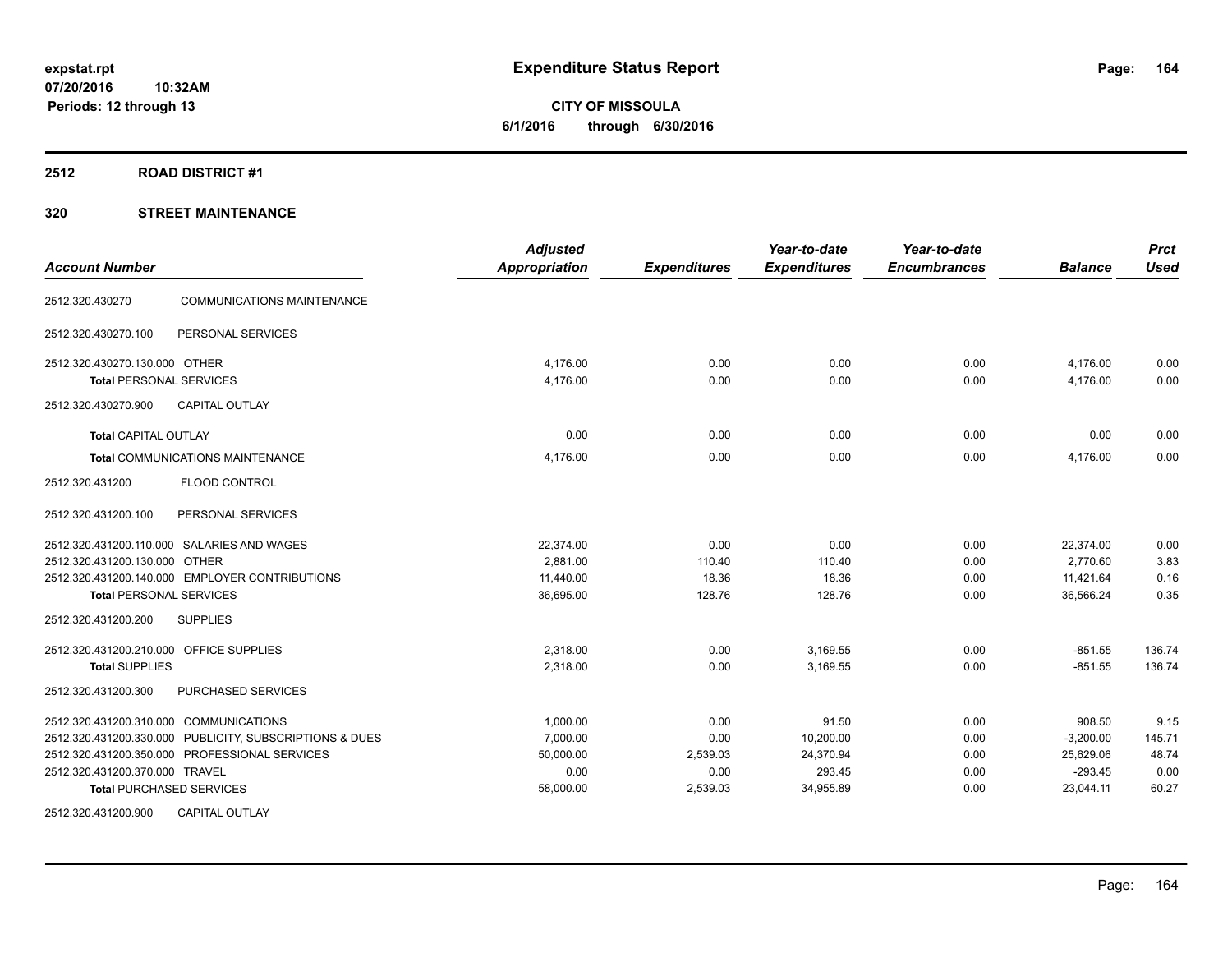# **2512 ROAD DISTRICT #1**

| <b>Account Number</b>          |                                                                                             | <b>Adjusted</b><br><b>Appropriation</b> | <b>Expenditures</b> | Year-to-date<br><b>Expenditures</b> | Year-to-date<br><b>Encumbrances</b> | <b>Balance</b>       | <b>Prct</b><br><b>Used</b> |
|--------------------------------|---------------------------------------------------------------------------------------------|-----------------------------------------|---------------------|-------------------------------------|-------------------------------------|----------------------|----------------------------|
| <b>Total CAPITAL OUTLAY</b>    | 2512.320.431200.930.000 FLOOD CONTROL MAINT/MPROVEMENTS                                     | 10,000.00<br>10,000.00                  | 0.00<br>0.00        | 3,205.59<br>3,205.59                | 0.00<br>0.00                        | 6,794.41<br>6,794.41 | 32.06<br>32.06             |
| <b>Total FLOOD CONTROL</b>     |                                                                                             | 107,013.00                              | 2,667.79            | 41,459.79                           | 0.00                                | 65,553.21            | 38.74                      |
| 2512.320.460434                | <b>GREENWAYS &amp; HORTICULTURE</b>                                                         |                                         |                     |                                     |                                     |                      |                            |
| 2512.320.460434.200            | <b>SUPPLIES</b>                                                                             |                                         |                     |                                     |                                     |                      |                            |
|                                | 2512.320.460434.230.000 ADOPT A TRAFFIC CIRCLE<br><b>Total GREENWAYS &amp; HORTICULTURE</b> | 2,500.00<br>2,500.00                    | 692.26<br>692.26    | 2,085.52<br>2,085.52                | 0.00<br>0.00                        | 414.48<br>414.48     | 83.42<br>83.42             |
| 2512.320.490504                | <b>DEBT SERVICE</b>                                                                         |                                         |                     |                                     |                                     |                      |                            |
| 2512.320.490504.600            | <b>DEBT SERVICE</b>                                                                         |                                         |                     |                                     |                                     |                      |                            |
| 2512.320.490504.610.000        | PRINCIPAL                                                                                   | 418,252.00                              | 25,142.71           | 401,289.58                          | 0.00                                | 16,962.42            | 95.94                      |
|                                | 2512.320.490504.620.000 INTEREST / SERVICE FEES                                             | 48,753.00                               | $-8,772.46$         | 55,504.34                           | 0.00                                | $-6,751.34$          | 113.85                     |
| <b>Total DEBT SERVICE</b>      |                                                                                             | 467,005.00                              | 16,370.25           | 456,793.92                          | 0.00                                | 10,211.08            | 97.81                      |
| 2512.320.510110                | <b>MERCHANT SERVICES</b>                                                                    |                                         |                     |                                     |                                     |                      |                            |
| 2512.320.510110.500            | <b>FIXED CHARGES</b>                                                                        |                                         |                     |                                     |                                     |                      |                            |
| <b>Total MERCHANT SERVICES</b> |                                                                                             | 0.00                                    | 0.00                | 0.00                                | 0.00                                | 0.00                 | 0.00                       |
| <b>Total ROAD DISTRICT#1</b>   |                                                                                             | 1,722,618.00                            | 129,886.33          | 1,915,379.95                        | 0.00                                | $-192,761.95$        | 111.19                     |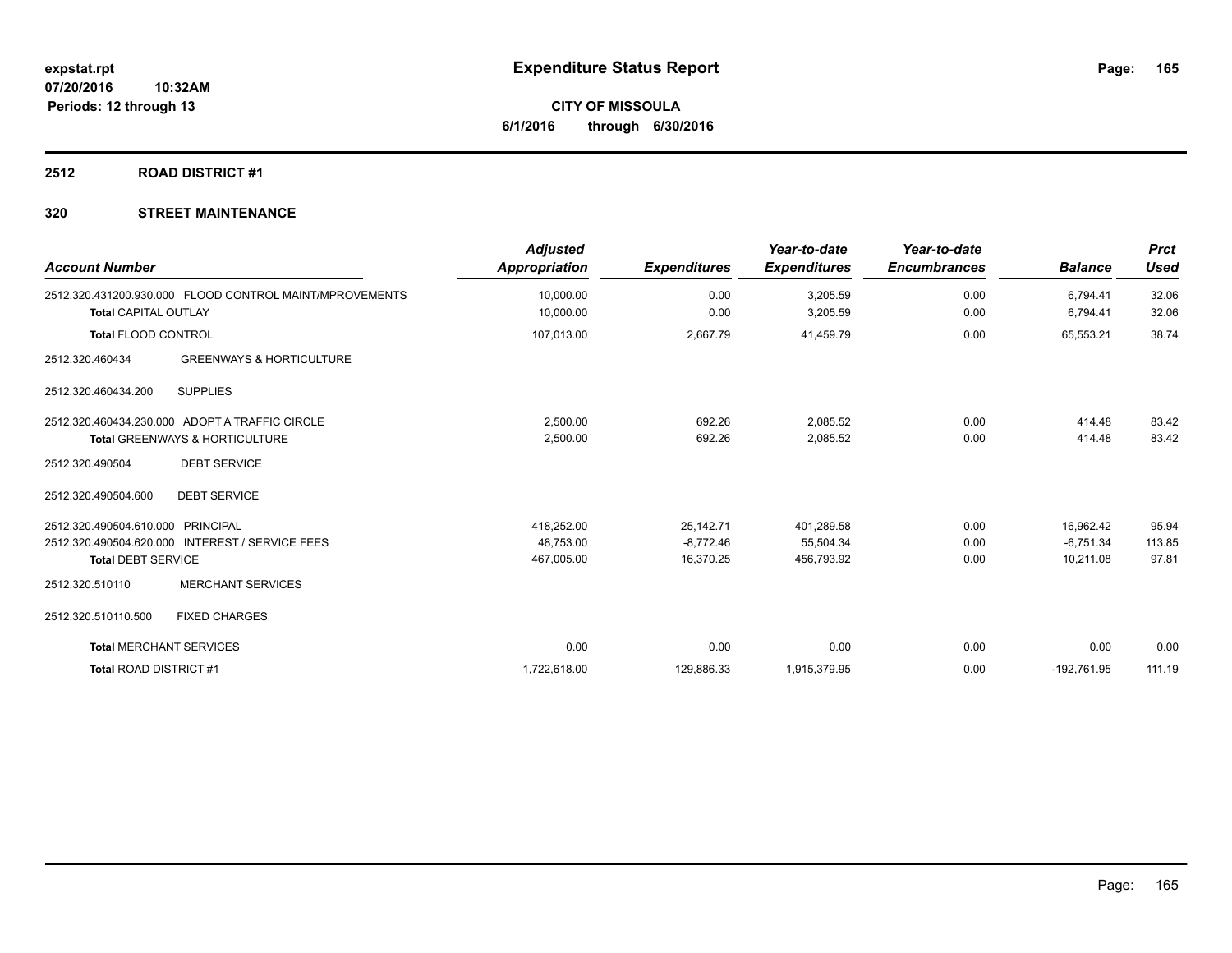**CITY OF MISSOULA 6/1/2016 through 6/30/2016**

### **2513 PARK DISTRICT #1**

|                                                         | <b>Adjusted</b>      |                     | Year-to-date        | Year-to-date        |                | <b>Prct</b> |
|---------------------------------------------------------|----------------------|---------------------|---------------------|---------------------|----------------|-------------|
| <b>Account Number</b>                                   | <b>Appropriation</b> | <b>Expenditures</b> | <b>Expenditures</b> | <b>Encumbrances</b> | <b>Balance</b> | <b>Used</b> |
| RENOVATE REPLACE IMPROV<br>2513.370.460400              |                      |                     |                     |                     |                |             |
| PURCHASED SERVICES<br>2513.370.460400.300               |                      |                     |                     |                     |                |             |
| 2513.370.460400.350.000 RENOVATE REPLACE IMPROVE        | 96,870.00            | 0.00                | 877.00              | 0.00                | 95,993.00      | 0.91        |
| <b>Total PURCHASED SERVICES</b>                         | 96,870.00            | 0.00                | 877.00              | 0.00                | 95,993.00      | 0.91        |
| <b>CAPITAL OUTLAY</b><br>2513.370.460400.900            |                      |                     |                     |                     |                |             |
| 2513.370.460400.930.000 RENOVATE REPLACE IMPROVE        | 62,720.00            | 1,483.68            | 24,901.29           | 0.00                | 37,818.71      | 39.70       |
| 2513.370.460400.940.000 MACHINERY & EQUIPMENT           | 0.00                 | 0.00                | 66,689.03           | 0.00                | $-66,689.03$   | 0.00        |
| <b>Total CAPITAL OUTLAY</b>                             | 62,720.00            | 1,483.68            | 91,590.32           | 0.00                | $-28,870.32$   | 146.03      |
| Total RENOVATE REPLACE IMPROV                           | 159,590.00           | 1,483.68            | 92,467.32           | 0.00                | 67,122.68      | 57.94       |
| 2513.370.460432<br>PARK ADMIN                           |                      |                     |                     |                     |                |             |
| 2513.370.460432.100<br>PERSONAL SERVICES                |                      |                     |                     |                     |                |             |
| 2513.370.460432.110.000 SALARIES AND WAGES              | 10,200.00            | 0.00                | 10,200.00           | 0.00                | 0.00           | 100.00      |
| 2513.370.460432.140.000 EMPLOYER CONTRIBUTIONS          | 1,909.00             | 0.00                | 1,867.45            | 0.00                | 41.55          | 97.82       |
| 2513.370.460432.141.000 STATE RETIREMENT CONTRIBUTIONS  | 0.00                 | 25.85               | 97.45               | 0.00                | $-97.45$       | 0.00        |
| <b>Total PERSONAL SERVICES</b>                          | 12,109.00            | 25.85               | 12,164.90           | 0.00                | $-55.90$       | 100.46      |
| <b>SUPPLIES</b><br>2513.370.460432.200                  |                      |                     |                     |                     |                |             |
| 2513.370.460432.220.000 OPERATING SUPPLIES              | 900.00               | 154.62              | 431.81              | 0.00                | 468.19         | 47.98       |
| <b>Total SUPPLIES</b>                                   | 900.00               | 154.62              | 431.81              | 0.00                | 468.19         | 47.98       |
| PURCHASED SERVICES<br>2513.370.460432.300               |                      |                     |                     |                     |                |             |
| PRINTING & DUPLICATING<br>2513.370.460432.320.000       | 0.00                 | 0.00                | 309.00              | 0.00                | $-309.00$      | 0.00        |
| 2513.370.460432.330.000 PUBLICITY, SUBSCRIPTIONS & DUES | 2,500.00             | 0.00                | 2,191.00            | 0.00                | 309.00         | 87.64       |
| 2513.370.460432.344.000 TELEPHONE SERVICE               | 360.00               | 0.00                | 0.00                | 0.00                | 360.00         | 0.00        |
| 2513.370.460432.350.000 PROFESSIONAL SERVICES           | 14,000.00            | 1,856.20            | 15,856.20           | 0.00                | $-1,856.20$    | 113.26      |
| 2513.370.460432.360.000 REPAIR & MAINTENANCE            | 3,000.00             | 0.00                | 2,120.71            | 0.00                | 879.29         | 70.69       |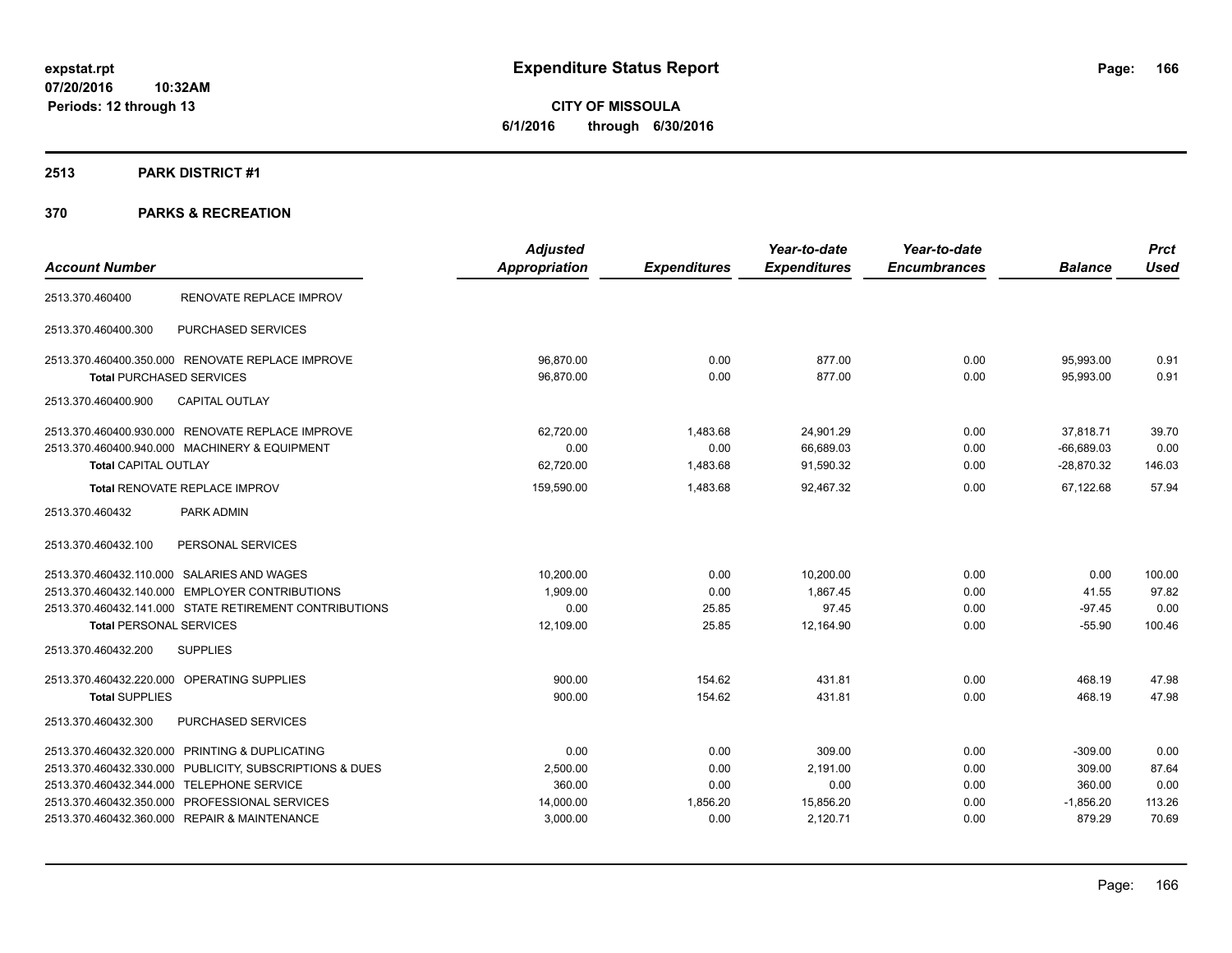# **2513 PARK DISTRICT #1**

| <b>Account Number</b>                                       | <b>Adjusted</b><br>Appropriation | <b>Expenditures</b> | Year-to-date<br><b>Expenditures</b> | Year-to-date<br><b>Encumbrances</b> | <b>Balance</b>      | <b>Prct</b><br>Used |
|-------------------------------------------------------------|----------------------------------|---------------------|-------------------------------------|-------------------------------------|---------------------|---------------------|
| 2513.370.460432.380.000 TRAINING                            | 200.00<br>20.060.00              | 0.00<br>1.856.20    | 0.00<br>20,476.91                   | 0.00<br>0.00                        | 200.00<br>$-416.91$ | 0.00<br>102.08      |
| <b>Total PURCHASED SERVICES</b>                             |                                  |                     |                                     |                                     |                     |                     |
| <b>DEBT SERVICE</b><br>2513.370.460432.600                  |                                  |                     |                                     |                                     |                     |                     |
| <b>Total DEBT SERVICE</b>                                   | 0.00                             | 0.00                | 0.00                                | 0.00                                | 0.00                | 0.00                |
| <b>Total PARK ADMIN</b>                                     | 33,069.00                        | 2,036.67            | 33,073.62                           | 0.00                                | $-4.62$             | 100.01              |
| <b>GREENWAYS &amp; HORTICULTURE</b><br>2513.370.460434      |                                  |                     |                                     |                                     |                     |                     |
| 2513.370.460434.100<br>PERSONAL SERVICES                    |                                  |                     |                                     |                                     |                     |                     |
| 2513.370.460434.110.000 GREENWAYS & HORTCULTURE             | 25,069.00                        | 6,582.72            | 26,852.82                           | 0.00                                | $-1,783.82$         | 107.12              |
| 2513.370.460434.120.000 OVERTIME/TERMINATION                | 0.00                             | 0.00                | 169.83                              | 0.00                                | $-169.83$           | 0.00                |
| 2513.370.460434.140.000 GREENWAYS & HORTICLTURE-EMPL CONTRI | 8,028.00                         | 2,318.85            | 10,851.42                           | 0.00                                | $-2,823.42$         | 135.17              |
| <b>Total PERSONAL SERVICES</b>                              | 33,097.00                        | 8,901.57            | 37,874.07                           | 0.00                                | $-4,777.07$         | 114.43              |
| <b>SUPPLIES</b><br>2513.370.460434.200                      |                                  |                     |                                     |                                     |                     |                     |
| 2513.370.460434.220.000 OPERATING SUPPLIES                  | 3,373.00                         | 4,510.76            | 10,807.29                           | 0.00                                | $-7,434.29$         | 320.41              |
| 2513.370.460434.230.000 REPAIR/MAINTENANCE                  | 7,135.00                         | 8.49                | 1.114.77                            | 0.00                                | 6,020.23            | 15.62               |
| 2513.370.460434.231.000 GASOLINE                            | 2,000.00                         | 0.00                | 2,000.00                            | 0.00                                | 0.00                | 100.00              |
| <b>Total SUPPLIES</b>                                       | 12,508.00                        | 4,519.25            | 13,922.06                           | 0.00                                | $-1,414.06$         | 111.31              |
| 2513.370.460434.300<br>PURCHASED SERVICES                   |                                  |                     |                                     |                                     |                     |                     |
| 2513.370.460434.330.000 PUBLICITY, SUBSCRIPTIONS & DUES     | 0.00                             | 0.00                | 61.82                               | 0.00                                | $-61.82$            | 0.00                |
| 2513.370.460434.341.000 ELECTRICITY & NATURAL GAS           | 310.00                           | 6.41                | 310.00                              | 0.00                                | 0.00                | 100.00              |
| 2513.370.460434.343.000 WATER CHARGES                       | 310.00                           | 0.00                | 130.28                              | 0.00                                | 179.72              | 42.03               |
| 2513.370.460434.345.000 GARBAGE                             | 136.00                           | 39.25               | 136.00                              | 0.00                                | 0.00                | 100.00              |
| 2513.370.460434.350.000 PROFESSIONAL SERVICES               | 5,000.00                         | 197.00              | 1.917.29                            | 0.00                                | 3,082.71            | 38.35               |
| 2513.370.460434.360.000 REPAIR & MAINTENANCE                | 2,589.00                         | 5,083.48            | 5,893.48                            | 0.00                                | $-3,304.48$         | 227.64              |
| 2513.370.460434.380.000 TRAINING                            | 95.00                            | 0.00                | 0.00                                | 0.00                                | 95.00               | 0.00                |
| <b>Total PURCHASED SERVICES</b>                             | 8,440.00                         | 5,326.14            | 8,448.87                            | 0.00                                | $-8.87$             | 100.11              |
| <b>Total GREENWAYS &amp; HORTICULTURE</b>                   | 54,045.00                        | 18,746.96           | 60,245.00                           | 0.00                                | $-6,200.00$         | 111.47              |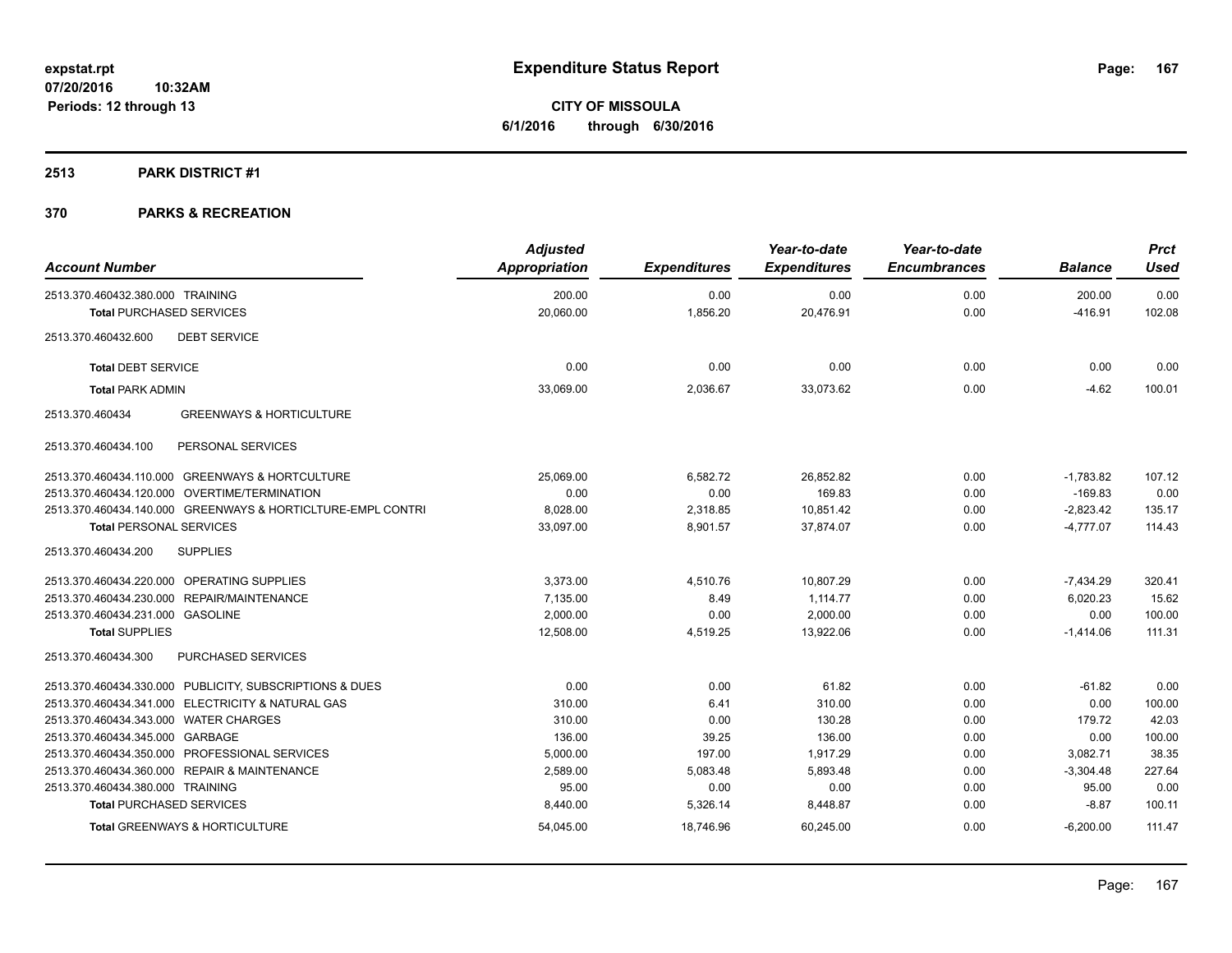**CITY OF MISSOULA 6/1/2016 through 6/30/2016**

### **2513 PARK DISTRICT #1**

| <b>Account Number</b>                                   | <b>Adjusted</b>      |                     | Year-to-date<br><b>Expenditures</b> | Year-to-date<br><b>Encumbrances</b> | <b>Balance</b> | <b>Prct</b><br><b>Used</b> |
|---------------------------------------------------------|----------------------|---------------------|-------------------------------------|-------------------------------------|----------------|----------------------------|
|                                                         | <b>Appropriation</b> | <b>Expenditures</b> |                                     |                                     |                |                            |
| <b>URBAN FORESTRY</b><br>2513.370.460439                |                      |                     |                                     |                                     |                |                            |
| 2513.370.460439.100<br>PERSONAL SERVICES                |                      |                     |                                     |                                     |                |                            |
| 2513.370.460439.110.000 SALARIES AND WAGES              | 48,682.00            | 8,008.98            | 39,047.59                           | 0.00                                | 9,634.41       | 80.21                      |
| 2513.370.460439.120.000 OVERTIME/TERMINATION            | 0.00                 | 0.00                | 0.13                                | 0.00                                | $-0.13$        | 0.00                       |
| 2513.370.460439.140.000 EMPLOYER CONTRIBUTIONS          | 22,061.00            | 3,910.88            | 21,468.20                           | 0.00                                | 592.80         | 97.31                      |
| <b>Total PERSONAL SERVICES</b>                          | 70,743.00            | 11,919.86           | 60,515.92                           | 0.00                                | 10,227.08      | 85.54                      |
| 2513.370.460439.200<br><b>SUPPLIES</b>                  |                      |                     |                                     |                                     |                |                            |
| 2513.370.460439.220.000 OPERATING SUPPLIES              | 24,352.00            | 16,326.53           | 29,935.61                           | 0.00                                | $-5,583.61$    | 122.93                     |
| 2513.370.460439.230.000 REPAIR/MAINTENANCE              | 3.952.00             | 0.00                | 260.62                              | 0.00                                | 3.691.38       | 6.59                       |
| <b>Total SUPPLIES</b>                                   | 28,304.00            | 16,326.53           | 30,196.23                           | 0.00                                | $-1,892.23$    | 106.69                     |
| <b>PURCHASED SERVICES</b><br>2513.370.460439.300        |                      |                     |                                     |                                     |                |                            |
| 2513.370.460439.330.000 PUBLICITY, SUBSCRIPTIONS & DUES | 0.00                 | 0.00                | 61.82                               | 0.00                                | $-61.82$       | 0.00                       |
| 2513.370.460439.350.000 PROFESSIONAL SERVICES           | 2,660.00             | 0.00                | 49,378.21                           | 0.00                                | $-46,718.21$   | 1,856.32                   |
| 2513.370.460439.360.000 REPAIR & MAINTENANCE            | 79,450.00            | 3,275.00            | 148,219.20                          | 0.00                                | $-68,769.20$   | 186.56                     |
| 2513.370.460439.370.000 TRAVEL                          | 0.00                 | 0.00                | 99.51                               | 0.00                                | $-99.51$       | 0.00                       |
| 2513.370.460439.380.000 TRAINING                        | 0.00                 | 0.00                | 489.50                              | 0.00                                | $-489.50$      | 0.00                       |
| <b>Total PURCHASED SERVICES</b>                         | 82,110.00            | 3,275.00            | 198,248.24                          | 0.00                                | $-116, 138.24$ | 241.44                     |
| <b>Total URBAN FORESTRY</b>                             | 181,157.00           | 31,521.39           | 288,960.39                          | 0.00                                | $-107,803.39$  | 159.51                     |
| <b>RECREATION MORE</b><br>2513.370.460470               |                      |                     |                                     |                                     |                |                            |
| 2513.370.460470.100<br>PERSONAL SERVICES                |                      |                     |                                     |                                     |                |                            |
| 2513.370.460470.110.000 SALARIES AND WAGES              | 4.124.00             | 4,124.00            | 4,124.00                            | 0.00                                | 0.00           | 100.00                     |
| 2513.370.460470.140.000 EMPLOYER CONTRIBUTIONS          | 847.00               | 847.00              | 847.00                              | 0.00                                | 0.00           | 100.00                     |
| <b>Total PERSONAL SERVICES</b>                          | 4,971.00             | 4,971.00            | 4,971.00                            | 0.00                                | 0.00           | 100.00                     |
| <b>SUPPLIES</b><br>2513.370.460470.200                  |                      |                     |                                     |                                     |                |                            |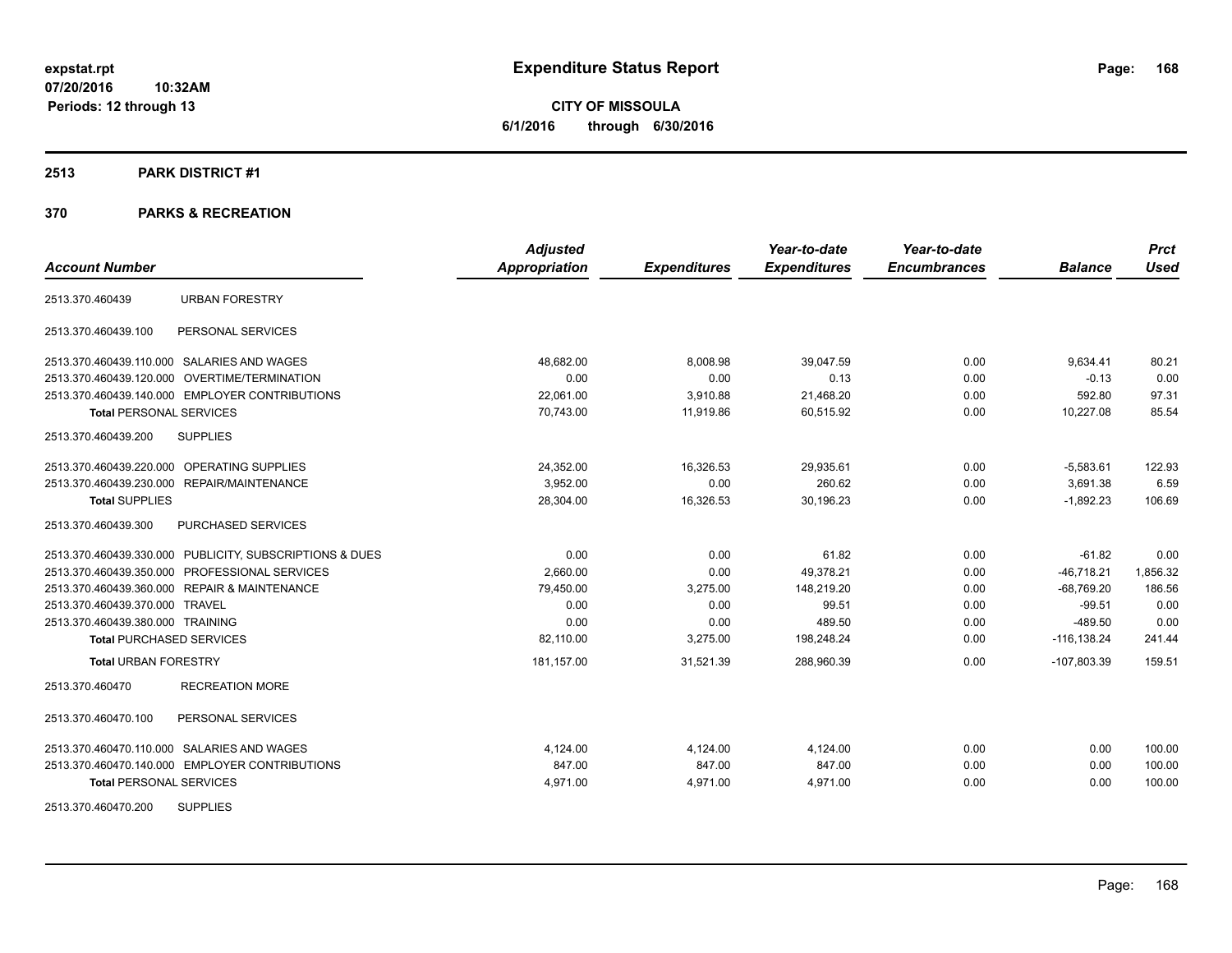### **2513 PARK DISTRICT #1**

| <b>Account Number</b>                                                                                                                | <b>Adjusted</b><br><b>Appropriation</b> | <b>Expenditures</b>            | Year-to-date<br><b>Expenditures</b> | Year-to-date<br><b>Encumbrances</b> | <b>Balance</b>                   | <b>Prct</b><br><b>Used</b> |
|--------------------------------------------------------------------------------------------------------------------------------------|-----------------------------------------|--------------------------------|-------------------------------------|-------------------------------------|----------------------------------|----------------------------|
| <b>Total SUPPLIES</b>                                                                                                                | 0.00                                    | 0.00                           | 0.00                                | 0.00                                | 0.00                             | 0.00                       |
| 2513.370.460470.300<br>PURCHASED SERVICES                                                                                            |                                         |                                |                                     |                                     |                                  |                            |
| 2513.370.460470.360.000 REPAIR & MAINTENANCE<br><b>Total PURCHASED SERVICES</b>                                                      | 3.000.00<br>3,000.00                    | 2,143.57<br>2,143.57           | 3,000.00<br>3,000.00                | 0.00<br>0.00                        | 0.00<br>0.00                     | 100.00<br>100.00           |
| <b>Total RECREATION MORE</b>                                                                                                         | 7,971.00                                | 7,114.57                       | 7,971.00                            | 0.00                                | 0.00                             | 100.00                     |
| 2513.370.460474<br><b>SPRAY DECKS</b>                                                                                                |                                         |                                |                                     |                                     |                                  |                            |
| <b>SUPPLIES</b><br>2513.370.460474.200                                                                                               |                                         |                                |                                     |                                     |                                  |                            |
| 2513.370.460474.230.000 SPRAY DECKS/REPAIR/MAINTENANCE<br><b>Total SUPPLIES</b>                                                      | 1.600.00<br>1,600.00                    | 0.00<br>0.00                   | 0.00<br>0.00                        | 0.00<br>0.00                        | 1,600.00<br>1,600.00             | 0.00<br>0.00               |
| 2513.370.460474.300<br>PURCHASED SERVICES                                                                                            |                                         |                                |                                     |                                     |                                  |                            |
| 2513.370.460474.341.000 ELECTRICITY & NATURAL GAS<br>2513.370.460474.360.000 REPAIR & MAINTENANCE<br><b>Total PURCHASED SERVICES</b> | 2.100.00<br>6,300.00<br>8,400.00        | 303.22<br>1,832.13<br>2,135.35 | 303.22<br>2,051.90<br>2,355.12      | 0.00<br>0.00<br>0.00                | 1,796.78<br>4,248.10<br>6,044.88 | 14.44<br>32.57<br>28.04    |
| <b>Total SPRAY DECKS</b>                                                                                                             | 10,000.00                               | 2,135.35                       | 2,355.12                            | 0.00                                | 7,644.88                         | 23.55                      |
| 2513.370.460477<br><b>GRILL VAN</b>                                                                                                  |                                         |                                |                                     |                                     |                                  |                            |
| <b>SUPPLIES</b><br>2513.370.460477.200                                                                                               |                                         |                                |                                     |                                     |                                  |                            |
| 2513.370.460477.230.000 REPAIR/MAINTENANCE<br><b>Total SUPPLIES</b>                                                                  | 0.00<br>0.00                            | 0.00<br>0.00                   | 23.46<br>23.46                      | 0.00<br>0.00                        | $-23.46$<br>$-23.46$             | 0.00<br>0.00               |
| 2513.370.460477.300<br>PURCHASED SERVICES                                                                                            |                                         |                                |                                     |                                     |                                  |                            |
| <b>Total PURCHASED SERVICES</b>                                                                                                      | 0.00                                    | 0.00                           | 0.00                                | 0.00                                | 0.00                             | 0.00                       |
| <b>Total GRILL VAN</b>                                                                                                               | 0.00                                    | 0.00                           | 23.46                               | 0.00                                | $-23.46$                         | 0.00                       |
| <b>CONSERVATION LANDS MGMT</b><br>2513.370.460484                                                                                    |                                         |                                |                                     |                                     |                                  |                            |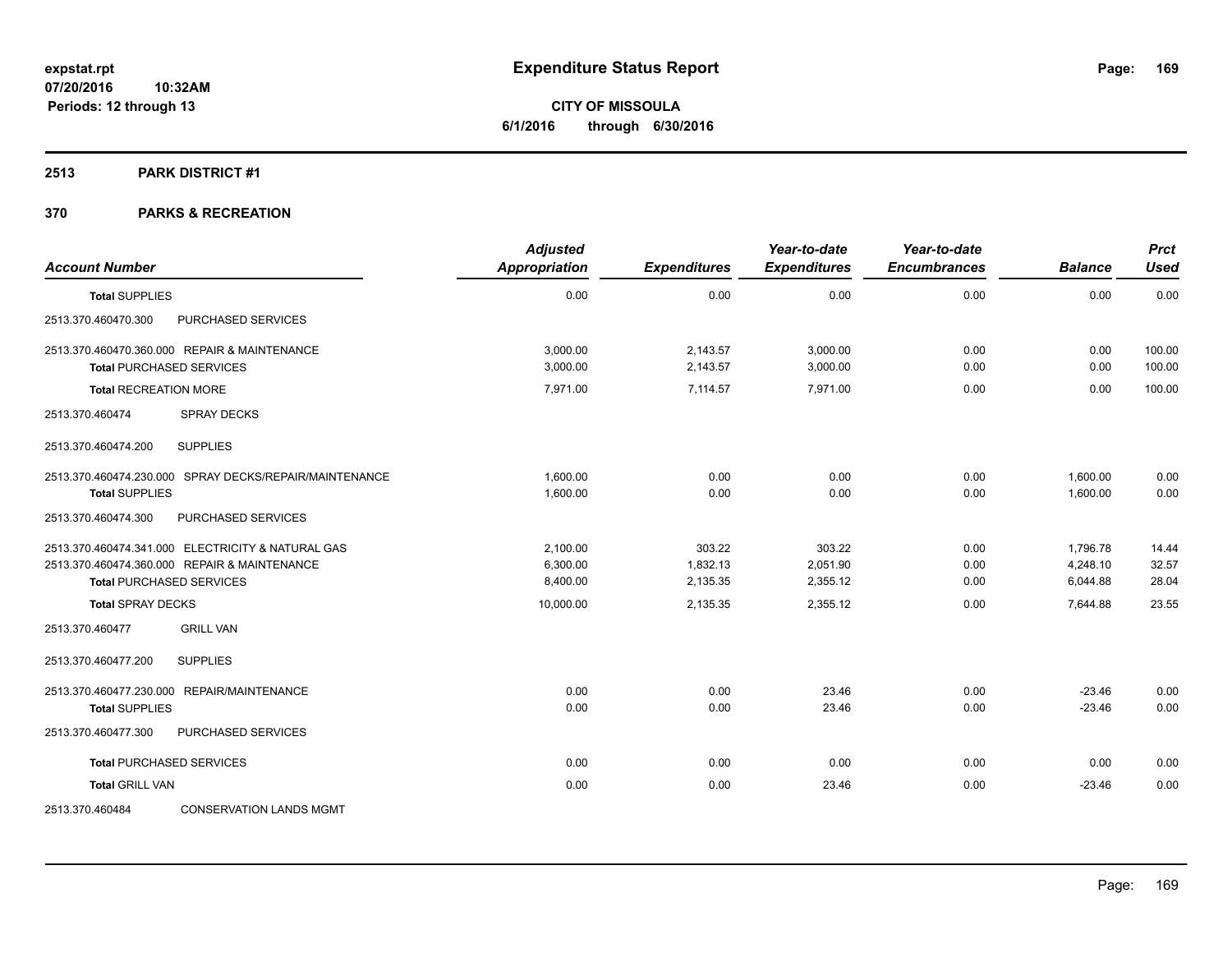**CITY OF MISSOULA 6/1/2016 through 6/30/2016**

### **2513 PARK DISTRICT #1**

|                                                               | <b>Adjusted</b>      |                     | Year-to-date        | Year-to-date        |                | <b>Prct</b> |
|---------------------------------------------------------------|----------------------|---------------------|---------------------|---------------------|----------------|-------------|
| <b>Account Number</b>                                         | <b>Appropriation</b> | <b>Expenditures</b> | <b>Expenditures</b> | <b>Encumbrances</b> | <b>Balance</b> | <b>Used</b> |
| PERSONAL SERVICES<br>2513.370.460484.100                      |                      |                     |                     |                     |                |             |
| 2513.370.460484.110.000 CONSRVTN LAND MGMT/WAGES              | 60,079.00            | 11,390.46           | 48,427.72           | 0.00                | 11,651.28      | 80.61       |
| 2513.370.460484.120.000 OVERTIME/TERMINATION                  | 0.00                 | 0.00                | 421.89              | 0.00                | $-421.89$      | 0.00        |
| 2513.370.460484.140.000 CONSRVTN LAND MGMT/EMP CONTRIBUTIONS  | 31,781.00            | 3,281.58            | 19,639.18           | 0.00                | 12,141.82      | 61.80       |
| <b>Total PERSONAL SERVICES</b>                                | 91,860.00            | 14,672.04           | 68,488.79           | 0.00                | 23,371.21      | 74.56       |
| <b>SUPPLIES</b><br>2513.370.460484.200                        |                      |                     |                     |                     |                |             |
| 2513.370.460484.220.000 OPERATING SUPPLIES                    | 1,000.00             | 254.39              | 2,328.07            | 0.00                | $-1,328.07$    | 232.81      |
| 2513.370.460484.230.000 REPAIR/MAINTENANCE                    | 3,000.00             | 0.00                | 28,908.04           | 0.00                | $-25,908.04$   | 963.60      |
| <b>Total SUPPLIES</b>                                         | 4,000.00             | 254.39              | 31,236.11           | 0.00                | $-27,236.11$   | 780.90      |
| PURCHASED SERVICES<br>2513.370.460484.300                     |                      |                     |                     |                     |                |             |
| 2513.370.460484.350.000 PROFESSIONAL SERVICES                 | 39,127.00            | 1.367.00            | 11,890.89           | 0.00                | 27,236.11      | 30.39       |
| <b>Total PURCHASED SERVICES</b>                               | 39,127.00            | 1,367.00            | 11,890.89           | 0.00                | 27,236.11      | 30.39       |
| <b>Total CONSERVATION LANDS MGMT</b>                          | 134,987.00           | 16,293.43           | 111,615.79          | 0.00                | 23,371.21      | 82.69       |
| 2513.370.460485<br><b>SAFETY &amp; TRAINING</b>               |                      |                     |                     |                     |                |             |
| PERSONAL SERVICES<br>2513.370.460485.100                      |                      |                     |                     |                     |                |             |
| <b>Total PERSONAL SERVICES</b>                                | 0.00                 | 0.00                | 0.00                | 0.00                | 0.00           | 0.00        |
| 2513.370.460485.300<br>PURCHASED SERVICES                     |                      |                     |                     |                     |                |             |
| <b>Total SAFETY &amp; TRAINING</b>                            | 0.00                 | 0.00                | 0.00                | 0.00                | 0.00           | 0.00        |
| PARK MAINTENANCE ROUTINE<br>2513.370.460501                   |                      |                     |                     |                     |                |             |
| 2513.370.460501.100<br>PERSONAL SERVICES                      |                      |                     |                     |                     |                |             |
| 2513.370.460501.110.000 PARK MAINT ROUTINE/SALARIES AND WAGES | 9,738.00             | 2,368.57            | 8,912.98            | 0.00                | 825.02         | 91.53       |
| 2513.370.460501.140.000 PARK MAINT ROUTINE/WAGES              | 2.167.00             | 332.28              | 1,525.62            | 0.00                | 641.38         | 70.40       |
| <b>Total PERSONAL SERVICES</b>                                | 11,905.00            | 2,700.85            | 10,438.60           | 0.00                | 1,466.40       | 87.68       |
|                                                               |                      |                     |                     |                     |                |             |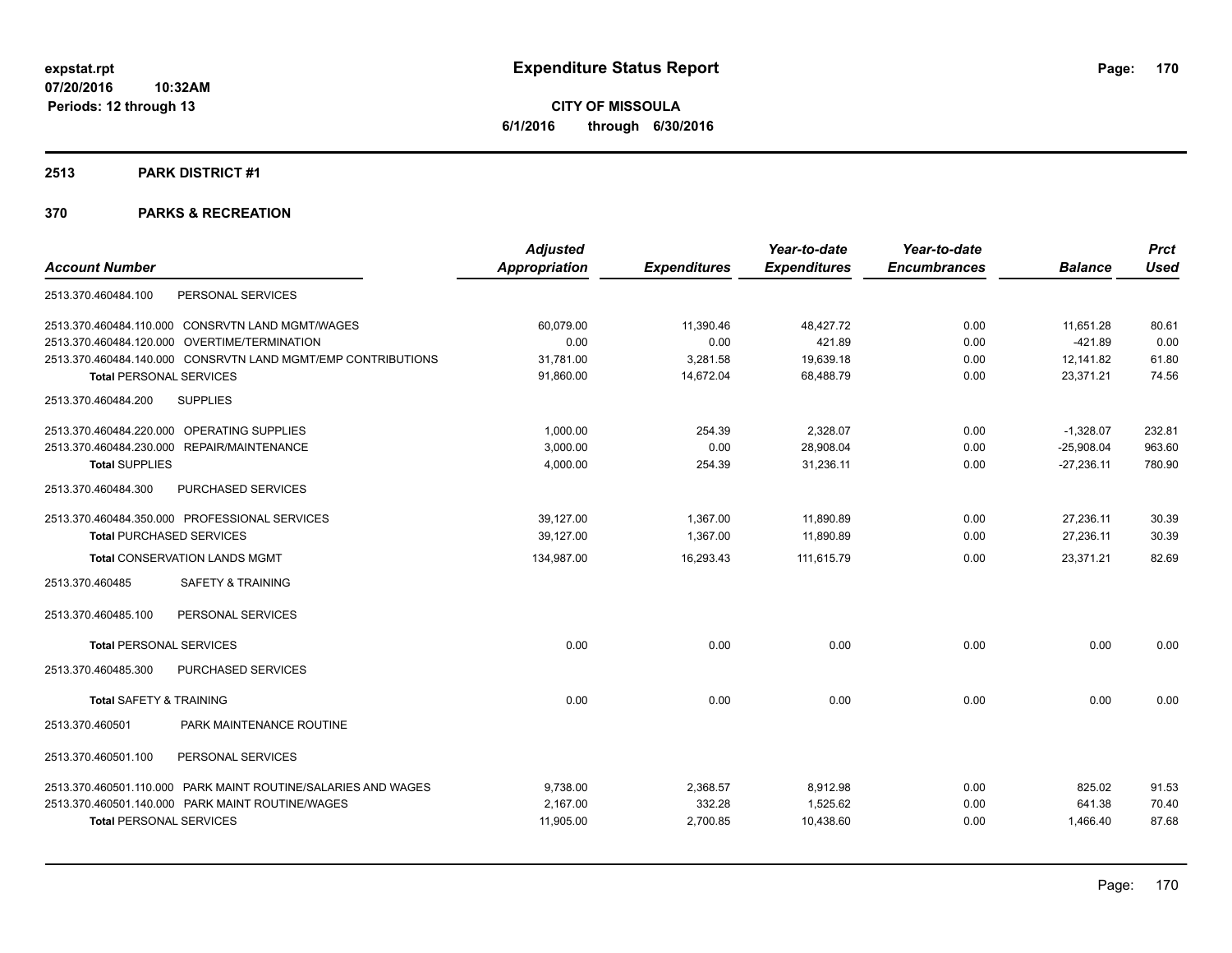**CITY OF MISSOULA 6/1/2016 through 6/30/2016**

### **2513 PARK DISTRICT #1**

# **370 PARKS & RECREATION**

|                                                   | <b>Adjusted</b>      |                     | Year-to-date        | Year-to-date        |                | <b>Prct</b> |
|---------------------------------------------------|----------------------|---------------------|---------------------|---------------------|----------------|-------------|
| <b>Account Number</b>                             | <b>Appropriation</b> | <b>Expenditures</b> | <b>Expenditures</b> | <b>Encumbrances</b> | <b>Balance</b> | <b>Used</b> |
| <b>SUPPLIES</b><br>2513.370.460501.200            |                      |                     |                     |                     |                |             |
| 2513.370.460501.220.000 OPERATING SUPPLIES        | 41.491.00            | 6.897.30            | 89.171.51           | 0.00                | $-47,680.51$   | 214.92      |
| 2513.370.460501.230.000 REPAIR/MAINTENANCE        | 77,580.00            | 659.63              | 27,702.10           | 0.00                | 49,877.90      | 35.71       |
| 2513.370.460501.231.000 GASOLINE                  | 8,144.00             | 0.00                | 8,144.00            | 0.00                | 0.00           | 100.00      |
| <b>Total SUPPLIES</b>                             | 127,215.00           | 7,556.93            | 125,017.61          | 0.00                | 2,197.39       | 98.27       |
| PURCHASED SERVICES<br>2513.370.460501.300         |                      |                     |                     |                     |                |             |
| 2513.370.460501.341.000 ELECTRICITY & NATURAL GAS | 26,212.00            | 79.20               | 26,212.00           | 0.00                | 0.00           | 100.00      |
| 2513.370.460501.343.000 WATER CHARGES             | 7,375.00             | 0.00                | 7,188.79            | 0.00                | 186.21         | 97.48       |
| 2513.370.460501.345.000 GARBAGE                   | 2.954.00             | 664.40              | 2,954.00            | 0.00                | 0.00           | 100.00      |
| 2513.370.460501.350.000 PROFESSIONAL SERVICES     | 5,557.00             | 0.00                | 8,335.26            | 0.00                | $-2,778.26$    | 150.00      |
| 2513.370.460501.360.000 REPAIR & MAINTENANCE      | 55,751.00            | 15,957.75           | 62,274.15           | 0.00                | $-6,523.15$    | 111.70      |
| <b>Total PURCHASED SERVICES</b>                   | 97,849.00            | 16,701.35           | 106,964.20          | 0.00                | $-9,115.20$    | 109.32      |
| <b>Total PARK MAINTENANCE ROUTINE</b>             | 236,969.00           | 26,959.13           | 242,420.41          | 0.00                | $-5,451.41$    | 102.30      |
| 2513.370.460503<br>SPORTS FACILITIES MAINTENANCE  |                      |                     |                     |                     |                |             |
| 2513.370.460503.200<br><b>SUPPLIES</b>            |                      |                     |                     |                     |                |             |
| 2513.370.460503.220.000 OPERATING SUPPLIES        | 0.00                 | 0.00                | 403.94              | 0.00                | $-403.94$      | 0.00        |
| Total SPORTS FACILITIES MAINTENANCE               | 0.00                 | 0.00                | 403.94              | 0.00                | $-403.94$      | 0.00        |
| 2513.370.460506<br><b>CARAS PARK IMPROVEMENTS</b> |                      |                     |                     |                     |                |             |
| 2513.370.460506.900<br><b>CAPITAL OUTLAY</b>      |                      |                     |                     |                     |                |             |
| 2513.370.460506.930.000 CARAS PARK MPROVEMENTS    | 75,000.00            | 0.00                | 0.00                | 0.00                | 75,000.00      | 0.00        |
| <b>Total CARAS PARK IMPROVEMENTS</b>              | 75,000.00            | 0.00                | 0.00                | 0.00                | 75.000.00      | 0.00        |
| <b>DEBT SERVICE</b><br>2513.370.490504            |                      |                     |                     |                     |                |             |
|                                                   |                      |                     |                     |                     |                |             |

2513.370.490504.600 DEBT SERVICE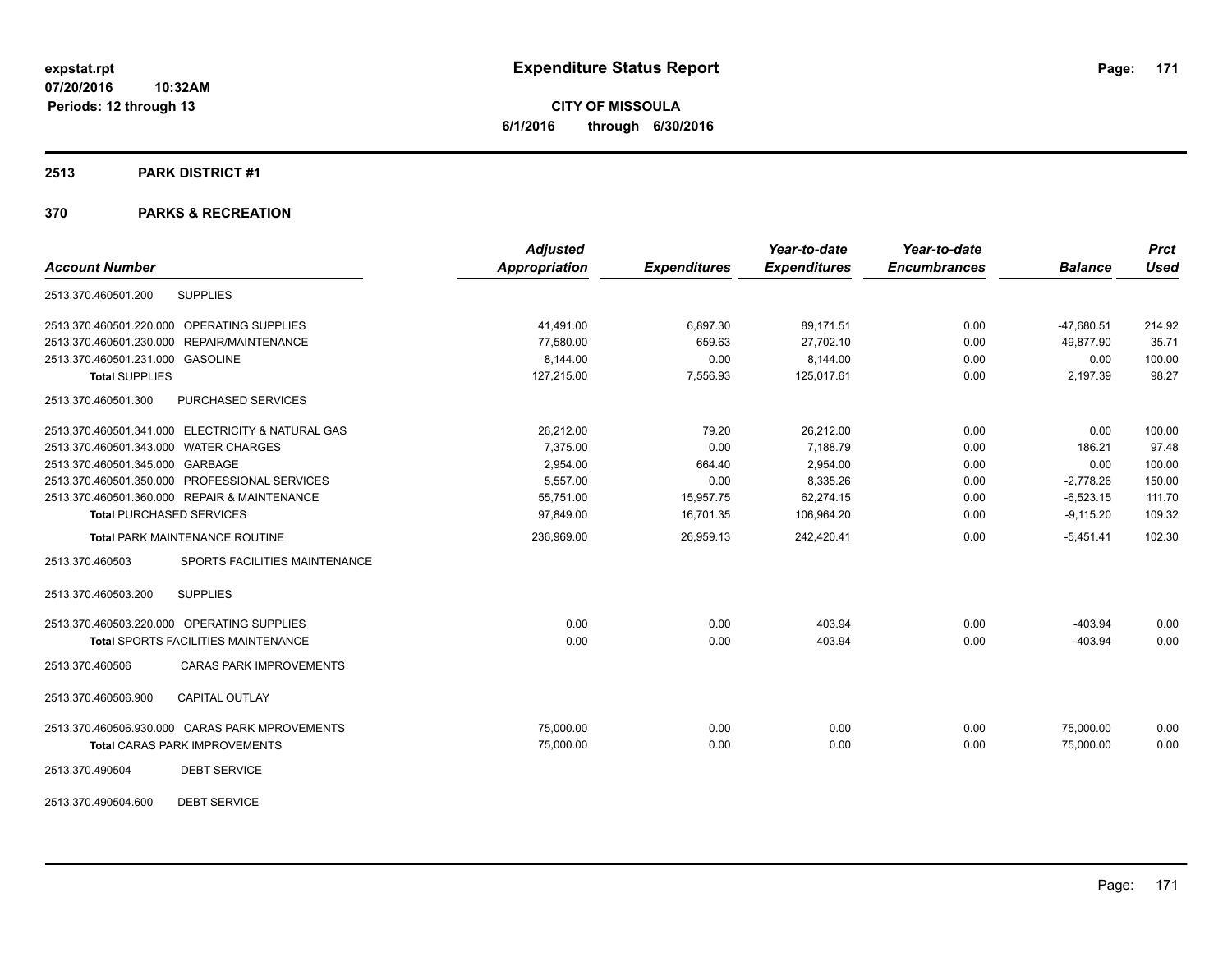# **2513 PARK DISTRICT #1**

| <b>Account Number</b>             |                                                 | <b>Adjusted</b><br><b>Appropriation</b> | <b>Expenditures</b> | Year-to-date<br><b>Expenditures</b> | Year-to-date<br><b>Encumbrances</b> | <b>Balance</b> | Prct<br>Used |
|-----------------------------------|-------------------------------------------------|-----------------------------------------|---------------------|-------------------------------------|-------------------------------------|----------------|--------------|
| 2513.370.490504.610.000 PRINCIPAL |                                                 | 218.119.00                              | 0.00                | 203.712.98                          | 0.00                                | 14.406.02      | 93.40        |
|                                   | 2513.370.490504.620.000 INTEREST / SERVICE FEES | 4.413.00                                | 449.75              | 6,891.66                            | 0.00                                | -2.478.66      | 156.17       |
| <b>Total DEBT SERVICE</b>         |                                                 | 222,532.00                              | 449.75              | 210.604.64                          | 0.00                                | 11,927.36      | 94.64        |
| 2513.370.510110                   | MERCHANT SERVICES                               |                                         |                     |                                     |                                     |                |              |
| 2513.370.510110.500               | <b>FIXED CHARGES</b>                            |                                         |                     |                                     |                                     |                |              |
| <b>Total MERCHANT SERVICES</b>    |                                                 | 0.00                                    | 0.00                | 0.00                                | 0.00                                | 0.00           | 0.00         |
| <b>Total PARK DISTRICT #1</b>     |                                                 | 1.115.320.00                            | 106.740.93          | 1.050.140.69                        | 0.00                                | 65.179.31      | 94.16        |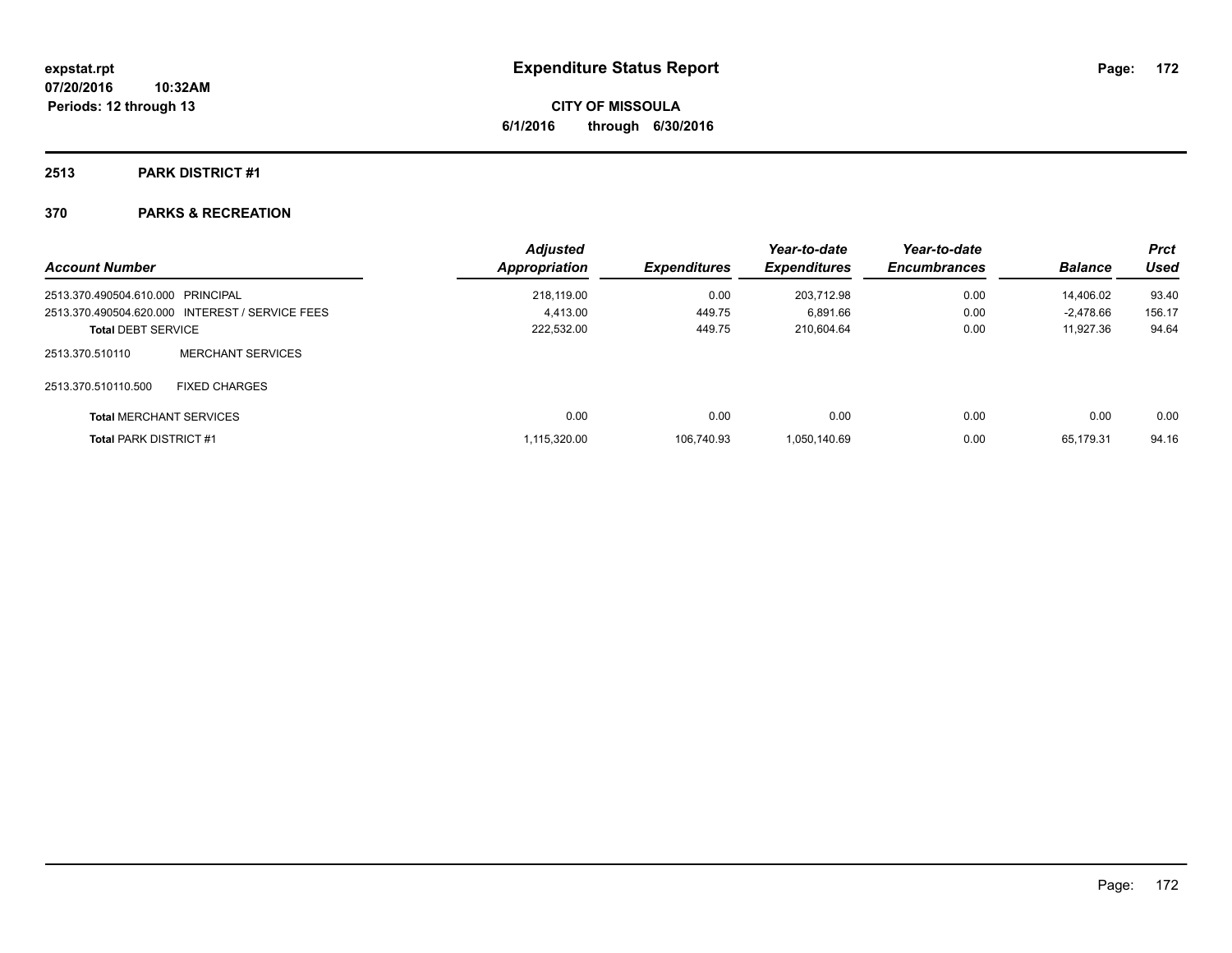# **2514 PUBLIC SAFETY & JUSTICE DISTRICT**

# **297 PUBLIC SAFETY/JUSTICE**

| <b>Account Number</b>      |                                        | <b>Adjusted</b><br><b>Appropriation</b> | <b>Expenditures</b> | Year-to-date<br><b>Expenditures</b> | Year-to-date<br><b>Encumbrances</b> | <b>Balance</b> | <b>Prct</b><br><b>Used</b> |
|----------------------------|----------------------------------------|-----------------------------------------|---------------------|-------------------------------------|-------------------------------------|----------------|----------------------------|
| 2514.297.420000            | <b>PUBLIC SAFETY</b>                   |                                         |                     |                                     |                                     |                |                            |
| 2514.297.420000.300        | PURCHASED SERVICES                     |                                         |                     |                                     |                                     |                |                            |
| <b>Total PUBLIC SAFETY</b> |                                        | 0.00                                    | 0.00                | 0.00                                | 0.00                                | 0.00           | 0.00                       |
| 2514.297.510110            | <b>MERCHANT SERVICES</b>               |                                         |                     |                                     |                                     |                |                            |
| 2514.297.510110.500        | <b>FIXED CHARGES</b>                   |                                         |                     |                                     |                                     |                |                            |
|                            | Total PUBLIC SAFETY & JUSTICE DISTRICT | 0.00                                    | 0.00                | 0.00                                | 0.00                                | 0.00           | 0.00                       |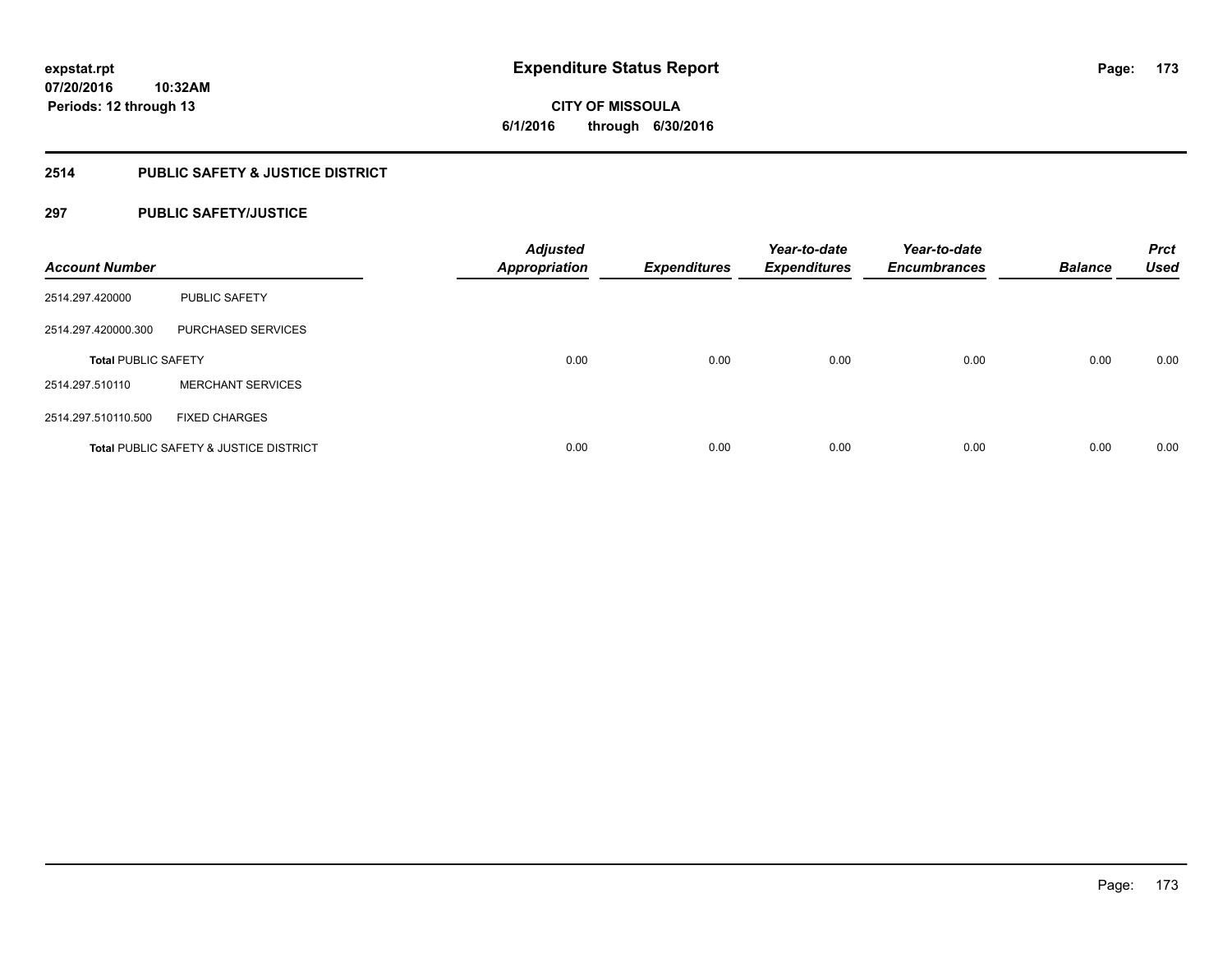# **2820 STATE GAS TAX FUND**

# **280 PUBLIC WORKS OPERATIONS**

| <b>Account Number</b>                                               |                                                  | <b>Adjusted</b><br><b>Appropriation</b> | <b>Expenditures</b>      | Year-to-date<br><b>Expenditures</b> | Year-to-date<br><b>Encumbrances</b> | <b>Balance</b>         | <b>Prct</b><br><b>Used</b> |
|---------------------------------------------------------------------|--------------------------------------------------|-----------------------------------------|--------------------------|-------------------------------------|-------------------------------------|------------------------|----------------------------|
| 2820.280.430230                                                     | <b>STREET RESTORATION</b>                        |                                         |                          |                                     |                                     |                        |                            |
| 2820.280.430230.300                                                 | PURCHASED SERVICES                               |                                         |                          |                                     |                                     |                        |                            |
|                                                                     | <b>Total PURCHASED SERVICES</b>                  | 0.00                                    | 0.00                     | 0.00                                | 0.00                                | 0.00                   | 0.00                       |
| 2820.280.430230.500                                                 | <b>FIXED CHARGES</b>                             |                                         |                          |                                     |                                     |                        |                            |
| <b>Total FIXED CHARGES</b>                                          |                                                  | 0.00                                    | 0.00                     | 0.00                                | 0.00                                | 0.00                   | 0.00                       |
| 2820.280.430230.800                                                 | OTHER OBJECTS                                    |                                         |                          |                                     |                                     |                        |                            |
| <b>Total OTHER OBJECTS</b>                                          | 2820.280.430230.820.000 TRANSFERS TO OTHER FUNDS | 564,000.00<br>564,000.00                | 282,000.00<br>282,000.00 | 564,000.00<br>564,000.00            | 0.00<br>0.00                        | 0.00<br>0.00           | 100.00<br>100.00           |
| 2820.280.430230.900                                                 | <b>CAPITAL OUTLAY</b>                            |                                         |                          |                                     |                                     |                        |                            |
| 2820.280.430230.930.000 IMPROVEMENTS<br><b>Total CAPITAL OUTLAY</b> |                                                  | 373,100.00<br>373,100.00                | 87,798.63<br>87,798.63   | 321,854.41<br>321,854.41            | 0.00<br>0.00                        | 51,245.59<br>51,245.59 | 86.26<br>86.26             |
|                                                                     | <b>Total STREET RESTORATION</b>                  | 937,100.00                              | 369,798.63               | 885,854.41                          | 0.00                                | 51,245.59              | 94.53                      |
| 2820.280.510110                                                     | <b>MERCHANT SERVICES</b>                         |                                         |                          |                                     |                                     |                        |                            |
| 2820.280.510110.500                                                 | <b>FIXED CHARGES</b>                             |                                         |                          |                                     |                                     |                        |                            |
| <b>Total FIXED CHARGES</b>                                          |                                                  | 0.00                                    | 0.00                     | 0.00                                | 0.00                                | 0.00                   | 0.00                       |
|                                                                     | <b>Total MERCHANT SERVICES</b>                   | 0.00                                    | 0.00                     | 0.00                                | 0.00                                | 0.00                   | 0.00                       |
|                                                                     | <b>Total STATE GAS TAX FUND</b>                  | 937,100.00                              | 369,798.63               | 885,854.41                          | 0.00                                | 51,245.59              | 94.53                      |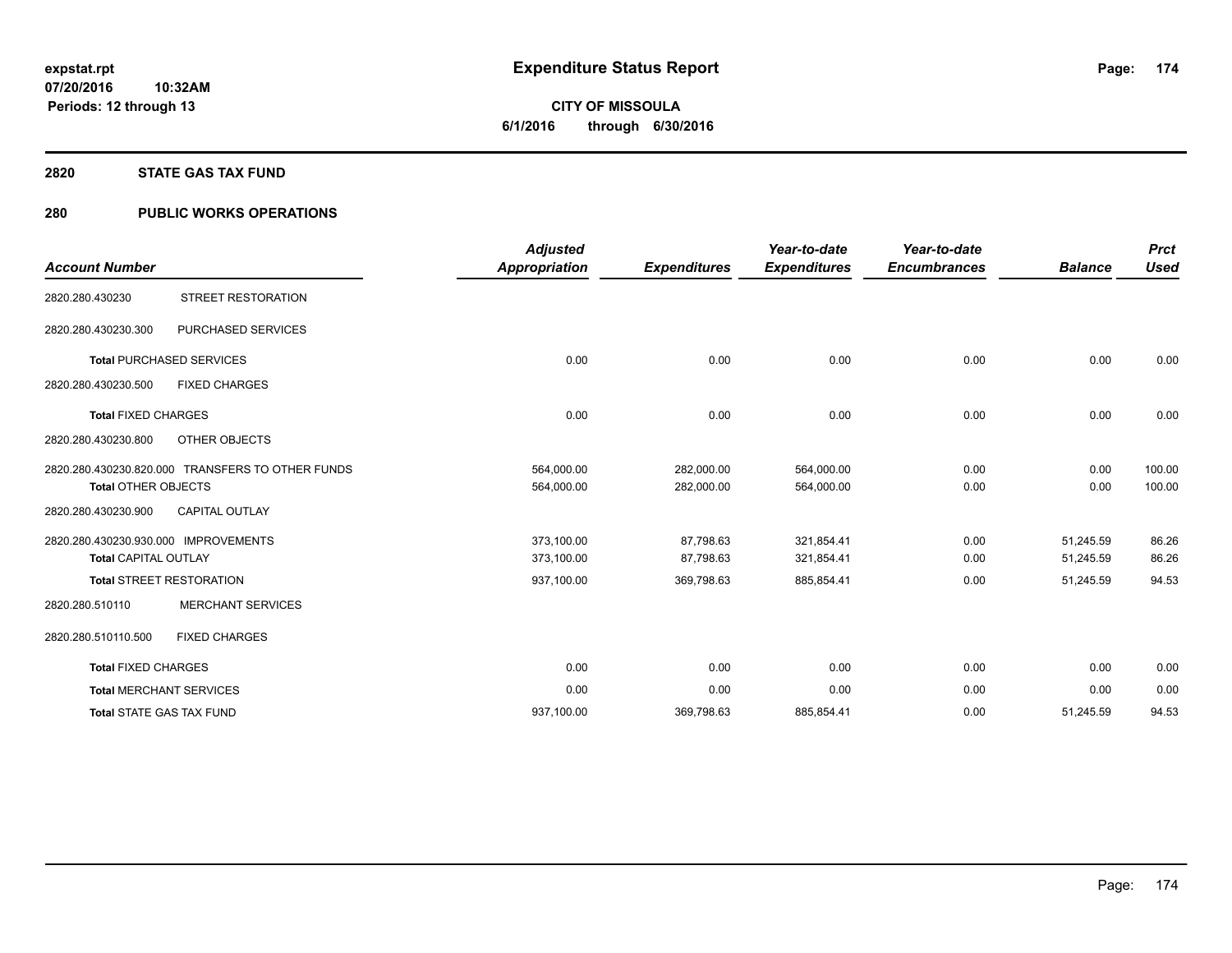# **2917 CRIME VICTIM SURCHARGE**

| <b>Account Number</b> |                                     | <b>Adjusted</b><br>Appropriation | <b>Expenditures</b> | Year-to-date<br><b>Expenditures</b> | Year-to-date<br><b>Encumbrances</b> | <b>Balance</b> | <b>Prct</b><br>Used |
|-----------------------|-------------------------------------|----------------------------------|---------------------|-------------------------------------|-------------------------------------|----------------|---------------------|
| 2917.390.510110       | <b>MERCHANT SERVICES</b>            |                                  |                     |                                     |                                     |                |                     |
| 2917.390.510110.500   | <b>FIXED CHARGES</b>                |                                  |                     |                                     |                                     |                |                     |
|                       | <b>Total CRIME VICTIM SURCHARGE</b> | 0.00                             | 0.00                | 0.00                                | 0.00                                | 0.00           | 0.00                |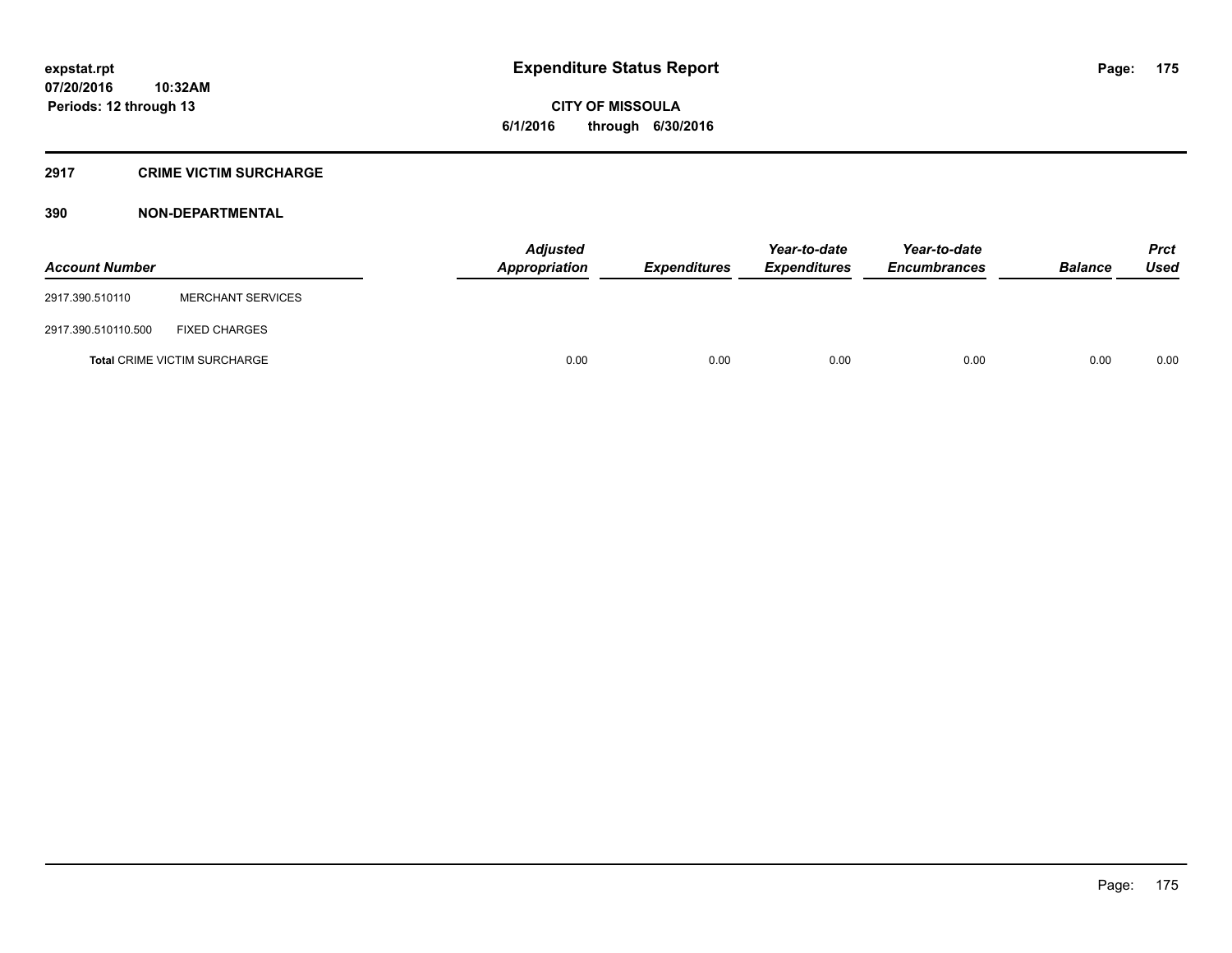**CITY OF MISSOULA 6/1/2016 through 6/30/2016**

# **2918 LAW ENFORCEMENT BLOCK GRANT FUND**

| <b>Account Number</b>           |                                                                                           | <b>Adjusted</b><br><b>Appropriation</b> | <b>Expenditures</b>  | Year-to-date<br><b>Expenditures</b> | Year-to-date<br><b>Encumbrances</b> | <b>Balance</b>               | <b>Prct</b><br><b>Used</b> |
|---------------------------------|-------------------------------------------------------------------------------------------|-----------------------------------------|----------------------|-------------------------------------|-------------------------------------|------------------------------|----------------------------|
| 2918.290.420170                 | <b>JAG VIII GRANT</b>                                                                     |                                         |                      |                                     |                                     |                              |                            |
| 2918.290.420170.200             | <b>SUPPLIES</b>                                                                           |                                         |                      |                                     |                                     |                              |                            |
| <b>Total SUPPLIES</b>           |                                                                                           | 0.00                                    | 0.00                 | 0.00                                | 0.00                                | 0.00                         | 0.00                       |
| 2918.290.420170.300             | PURCHASED SERVICES                                                                        |                                         |                      |                                     |                                     |                              |                            |
|                                 | <b>Total PURCHASED SERVICES</b>                                                           | 0.00                                    | 0.00                 | 0.00                                | 0.00                                | 0.00                         | 0.00                       |
| 2918.290.420170.900             | <b>CAPITAL OUTLAY</b>                                                                     |                                         |                      |                                     |                                     |                              |                            |
| Total JAG VIII GRANT            |                                                                                           | 0.00                                    | 0.00                 | 0.00                                | 0.00                                | 0.00                         | 0.00                       |
| 2918.290.420171                 | <b>JAG IX GRANT</b>                                                                       |                                         |                      |                                     |                                     |                              |                            |
| 2918.290.420171.200             | <b>SUPPLIES</b>                                                                           |                                         |                      |                                     |                                     |                              |                            |
| <b>Total SUPPLIES</b>           |                                                                                           | 0.00                                    | 0.00                 | 0.00                                | 0.00                                | 0.00                         | 0.00                       |
| 2918.290.420171.300             | PURCHASED SERVICES                                                                        |                                         |                      |                                     |                                     |                              |                            |
| <b>Total PURCHASED SERVICES</b> |                                                                                           | 0.00                                    | 0.00                 | 0.00                                | 0.00                                | 0.00                         | 0.00                       |
| 2918.290.420171.700             | <b>GRANTS &amp; CONTRIBUTIONS</b>                                                         |                                         |                      |                                     |                                     |                              |                            |
| Total JAG IX GRANT              |                                                                                           | 0.00                                    | 0.00                 | 0.00                                | 0.00                                | 0.00                         | 0.00                       |
| 2918.290.420172                 | <b>JAG XII</b>                                                                            |                                         |                      |                                     |                                     |                              |                            |
| 2918.290.420172.300             | PURCHASED SERVICES                                                                        |                                         |                      |                                     |                                     |                              |                            |
|                                 | 2918.290.420172.350.000 JAG XII-PROFESSIONAL SERVICES-<br><b>Total PURCHASED SERVICES</b> | 0.00<br>0.00                            | 7,926.10<br>7,926.10 | 16,850.00<br>16,850.00              | 0.00<br>0.00                        | $-16,850.00$<br>$-16,850.00$ | 0.00<br>0.00               |
| 2918.290.420172.900             | <b>CAPITAL OUTLAY</b>                                                                     |                                         |                      |                                     |                                     |                              |                            |
|                                 | 2918.290.420172.940.000 JAG XII-MACHINERY & EQUIPMENT                                     | 0.00                                    | 0.00                 | 40,011.00                           | 0.00                                | $-40,011.00$                 | 0.00                       |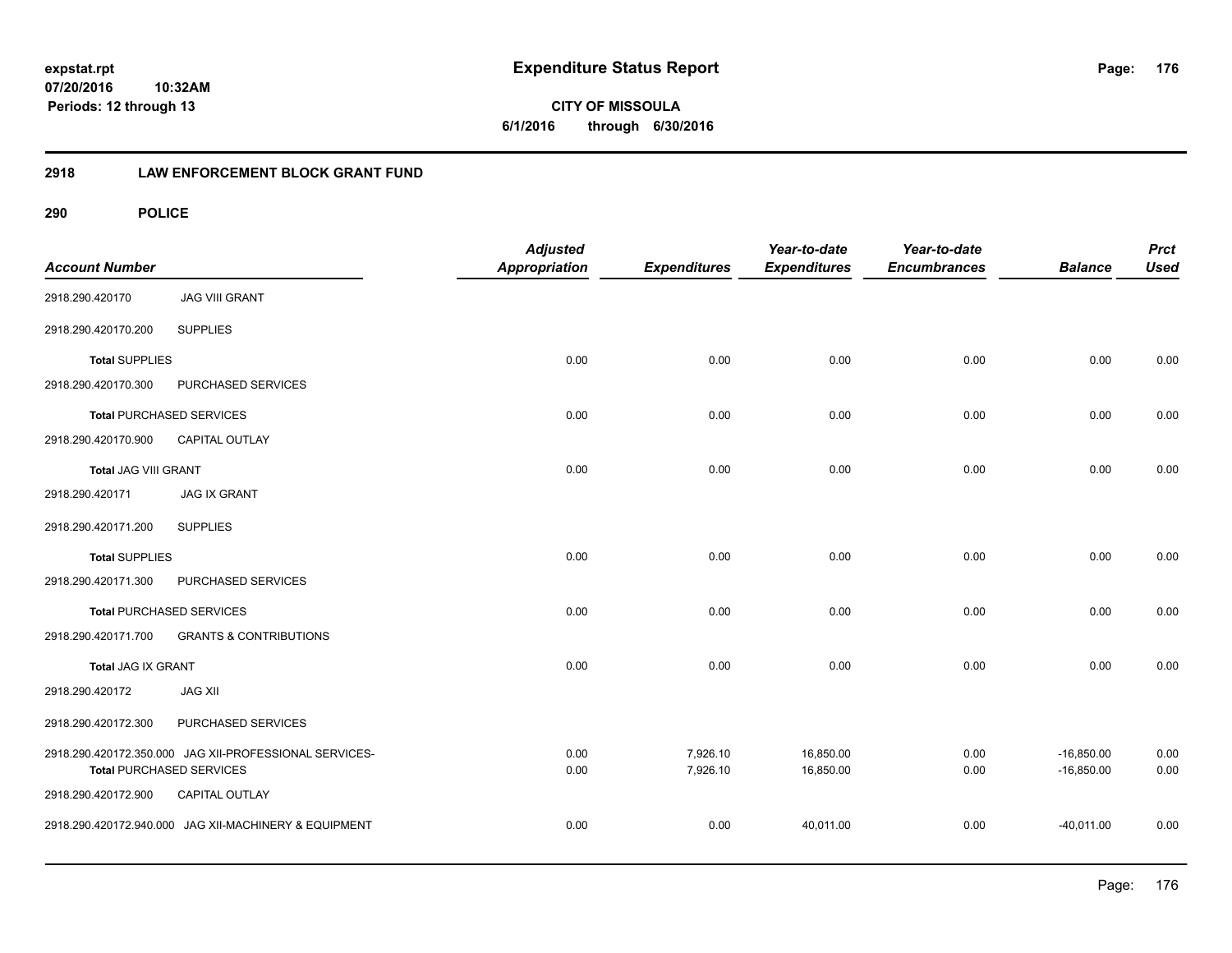**CITY OF MISSOULA 6/1/2016 through 6/30/2016**

# **2918 LAW ENFORCEMENT BLOCK GRANT FUND**

| <b>Account Number</b>       |                                                                                           | <b>Adjusted</b><br><b>Appropriation</b> | <b>Expenditures</b> | Year-to-date<br><b>Expenditures</b> | Year-to-date<br><b>Encumbrances</b> | <b>Balance</b>               | <b>Prct</b><br><b>Used</b> |
|-----------------------------|-------------------------------------------------------------------------------------------|-----------------------------------------|---------------------|-------------------------------------|-------------------------------------|------------------------------|----------------------------|
| <b>Total CAPITAL OUTLAY</b> |                                                                                           | 0.00                                    | 0.00                | 40,011.00                           | 0.00                                | $-40,011.00$                 | 0.00                       |
| <b>Total JAG XII</b>        |                                                                                           | 0.00                                    | 7,926.10            | 56,861.00                           | 0.00                                | $-56,861.00$                 | 0.00                       |
| 2918.290.420173             | <b>JAG XI</b>                                                                             |                                         |                     |                                     |                                     |                              |                            |
| 2918.290.420173.200         | <b>SUPPLIES</b>                                                                           |                                         |                     |                                     |                                     |                              |                            |
| <b>Total SUPPLIES</b>       |                                                                                           | 0.00                                    | 0.00                | 0.00                                | 0.00                                | 0.00                         | 0.00                       |
| 2918.290.420173.300         | PURCHASED SERVICES                                                                        |                                         |                     |                                     |                                     |                              |                            |
|                             | <b>Total PURCHASED SERVICES</b>                                                           | 0.00                                    | 0.00                | 0.00                                | 0.00                                | 0.00                         | 0.00                       |
| 2918.290.420173.700         | <b>GRANTS &amp; CONTRIBUTIONS</b>                                                         |                                         |                     |                                     |                                     |                              |                            |
|                             | 2918.290.420173.700.000 GRANTS & CONTRIBUTIONS<br><b>Total GRANTS &amp; CONTRIBUTIONS</b> | 24,590.00<br>24,590.00                  | 0.00<br>0.00        | 0.00<br>0.00                        | 0.00<br>0.00                        | 24,590.00<br>24,590.00       | 0.00<br>0.00               |
| 2918.290.420173.900         | CAPITAL OUTLAY                                                                            |                                         |                     |                                     |                                     |                              |                            |
| <b>Total CAPITAL OUTLAY</b> | 2918.290.420173.940.000 JAGXI/MACHINERY & EQUIPMENT                                       | 0.00<br>0.00                            | 0.00<br>0.00        | 13,819.47<br>13,819.47              | 0.00<br>0.00                        | $-13,819.47$<br>$-13,819.47$ | 0.00<br>0.00               |
| <b>Total JAG XI</b>         |                                                                                           | 24,590.00                               | 0.00                | 13,819.47                           | 0.00                                | 10,770.53                    | 56.20                      |
| 2918.290.420174             | <b>JAG V GRANT</b>                                                                        |                                         |                     |                                     |                                     |                              |                            |
| 2918.290.420174.200         | <b>SUPPLIES</b>                                                                           |                                         |                     |                                     |                                     |                              |                            |
| <b>Total SUPPLIES</b>       |                                                                                           | 0.00                                    | 0.00                | 0.00                                | 0.00                                | 0.00                         | 0.00                       |
| 2918.290.420174.300         | PURCHASED SERVICES                                                                        |                                         |                     |                                     |                                     |                              |                            |
|                             | <b>Total PURCHASED SERVICES</b>                                                           | 0.00                                    | 0.00                | 0.00                                | 0.00                                | 0.00                         | 0.00                       |
| 2918.290.420174.700         | <b>GRANTS &amp; CONTRIBUTIONS</b>                                                         |                                         |                     |                                     |                                     |                              |                            |
|                             | <b>Total GRANTS &amp; CONTRIBUTIONS</b>                                                   | 0.00                                    | 0.00                | 0.00                                | 0.00                                | 0.00                         | 0.00                       |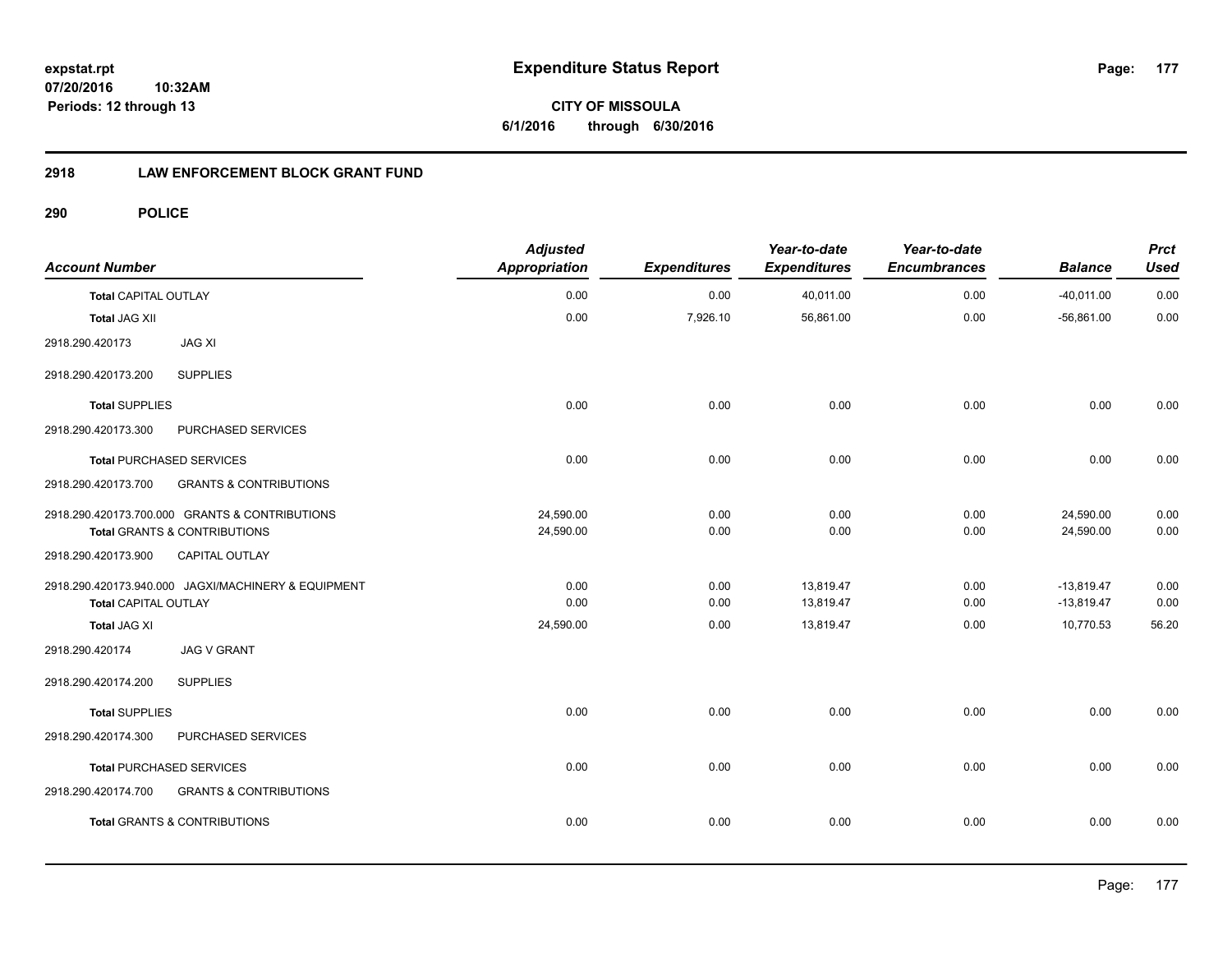**CITY OF MISSOULA 6/1/2016 through 6/30/2016**

# **2918 LAW ENFORCEMENT BLOCK GRANT FUND**

| <b>Account Number</b> |                                   | <b>Adjusted</b><br><b>Appropriation</b> | <b>Expenditures</b> | Year-to-date<br><b>Expenditures</b> | Year-to-date<br><b>Encumbrances</b> | <b>Balance</b> | <b>Prct</b><br><b>Used</b> |
|-----------------------|-----------------------------------|-----------------------------------------|---------------------|-------------------------------------|-------------------------------------|----------------|----------------------------|
| 2918.290.420174.900   | CAPITAL OUTLAY                    |                                         |                     |                                     |                                     |                |                            |
| Total JAG V GRANT     |                                   | 0.00                                    | 0.00                | 0.00                                | 0.00                                | 0.00           | 0.00                       |
| 2918.290.420175       | <b>JAG X GRANT</b>                |                                         |                     |                                     |                                     |                |                            |
| 2918.290.420175.200   | <b>SUPPLIES</b>                   |                                         |                     |                                     |                                     |                |                            |
| <b>Total SUPPLIES</b> |                                   | 0.00                                    | 0.00                | 0.00                                | 0.00                                | 0.00           | 0.00                       |
| 2918.290.420175.300   | PURCHASED SERVICES                |                                         |                     |                                     |                                     |                |                            |
| Total JAG X GRANT     |                                   | 0.00                                    | 0.00                | 0.00                                | 0.00                                | 0.00           | 0.00                       |
| 2918.290.420176       | <b>JAG VII GRANT</b>              |                                         |                     |                                     |                                     |                |                            |
| 2918.290.420176.100   | PERSONAL SERVICES                 |                                         |                     |                                     |                                     |                |                            |
|                       | <b>Total PERSONAL SERVICES</b>    | 0.00                                    | 0.00                | 0.00                                | 0.00                                | 0.00           | 0.00                       |
| 2918.290.420176.200   | <b>SUPPLIES</b>                   |                                         |                     |                                     |                                     |                |                            |
| <b>Total SUPPLIES</b> |                                   | 0.00                                    | 0.00                | 0.00                                | 0.00                                | 0.00           | 0.00                       |
| 2918.290.420176.300   | PURCHASED SERVICES                |                                         |                     |                                     |                                     |                |                            |
|                       | Total PURCHASED SERVICES          | 0.00                                    | 0.00                | 0.00                                | 0.00                                | 0.00           | 0.00                       |
| 2918.290.420176.700   | <b>GRANTS &amp; CONTRIBUTIONS</b> |                                         |                     |                                     |                                     |                |                            |
|                       | Total GRANTS & CONTRIBUTIONS      | 0.00                                    | 0.00                | 0.00                                | 0.00                                | 0.00           | 0.00                       |
| 2918.290.420176.900   | CAPITAL OUTLAY                    |                                         |                     |                                     |                                     |                |                            |
| Total JAG VII GRANT   |                                   | 0.00                                    | 0.00                | 0.00                                | 0.00                                | 0.00           | 0.00                       |
| 2918.290.420177       | <b>SMART POLICING</b>             |                                         |                     |                                     |                                     |                |                            |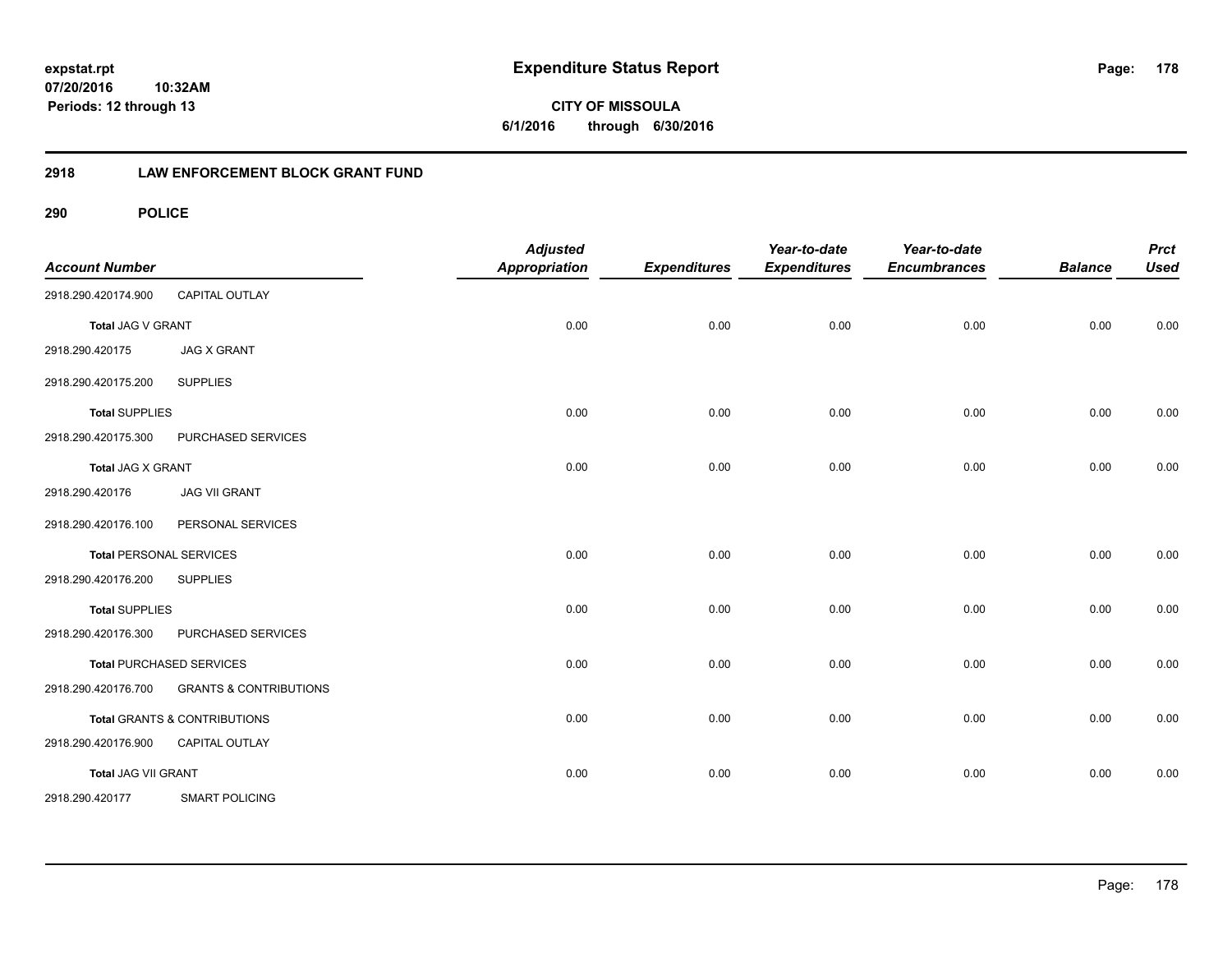# **2918 LAW ENFORCEMENT BLOCK GRANT FUND**

| <b>Account Number</b>          |                                                                                                                                                    | <b>Adjusted</b><br>Appropriation    | <b>Expenditures</b>  | Year-to-date<br><b>Expenditures</b> | Year-to-date<br><b>Encumbrances</b> | <b>Balance</b>                      | <b>Prct</b><br><b>Used</b> |
|--------------------------------|----------------------------------------------------------------------------------------------------------------------------------------------------|-------------------------------------|----------------------|-------------------------------------|-------------------------------------|-------------------------------------|----------------------------|
| 2918.290.420177.700            | <b>GRANTS &amp; CONTRIBUTIONS</b>                                                                                                                  |                                     |                      |                                     |                                     |                                     |                            |
| <b>Total SMART POLICING</b>    |                                                                                                                                                    | 0.00                                | 0.00                 | 0.00                                | 0.00                                | 0.00                                | 0.00                       |
| 2918.290.420178                | COPS HIRING FY2011                                                                                                                                 |                                     |                      |                                     |                                     |                                     |                            |
| 2918.290.420178.100            | PERSONAL SERVICES                                                                                                                                  |                                     |                      |                                     |                                     |                                     |                            |
| <b>Total PERSONAL SERVICES</b> |                                                                                                                                                    | 0.00                                | 0.00                 | 0.00                                | 0.00                                | 0.00                                | 0.00                       |
| 2918.290.420178.200            | <b>SUPPLIES</b>                                                                                                                                    |                                     |                      |                                     |                                     |                                     |                            |
| <b>Total SUPPLIES</b>          |                                                                                                                                                    | 0.00                                | 0.00                 | 0.00                                | 0.00                                | 0.00                                | 0.00                       |
| 2918.290.420178.300            | PURCHASED SERVICES                                                                                                                                 |                                     |                      |                                     |                                     |                                     |                            |
|                                | <b>Total PURCHASED SERVICES</b>                                                                                                                    | 0.00                                | 0.00                 | 0.00                                | 0.00                                | 0.00                                | 0.00                       |
| 2918.290.420178.900            | <b>CAPITAL OUTLAY</b>                                                                                                                              |                                     |                      |                                     |                                     |                                     |                            |
| Total COPS HIRING FY2011       |                                                                                                                                                    | 0.00                                | 0.00                 | 0.00                                | 0.00                                | 0.00                                | 0.00                       |
| 2918.290.420179                | FY14 COPS HIRING GRANT                                                                                                                             |                                     |                      |                                     |                                     |                                     |                            |
| 2918.290.420179.100            | PERSONAL SERVICES                                                                                                                                  |                                     |                      |                                     |                                     |                                     |                            |
|                                | 2918.290.420179.110.000 FY14COPS HIRING GRANT SALARIES AND WAGES<br>2918.290.420179.140.000 EMPLOYER CONTRIBUTIONS<br>Total FY14 COPS HIRING GRANT | 30,390.00<br>11,610.00<br>42,000.00 | 0.00<br>0.00<br>0.00 | 0.00<br>0.00<br>0.00                | 0.00<br>0.00<br>0.00                | 30,390.00<br>11,610.00<br>42.000.00 | 0.00<br>0.00<br>0.00       |
| 2918.290.420190                | LAW ENFORCEMENT BLOCK GRANT                                                                                                                        |                                     |                      |                                     |                                     |                                     |                            |
| 2918.290.420190.900            | <b>CAPITAL OUTLAY</b>                                                                                                                              |                                     |                      |                                     |                                     |                                     |                            |
|                                | Total LAW ENFORCEMENT BLOCK GRANT                                                                                                                  | 0.00                                | 0.00                 | 0.00                                | 0.00                                | 0.00                                | 0.00                       |
| 2918.290.510110                | <b>MERCHANT SERVICES</b>                                                                                                                           |                                     |                      |                                     |                                     |                                     |                            |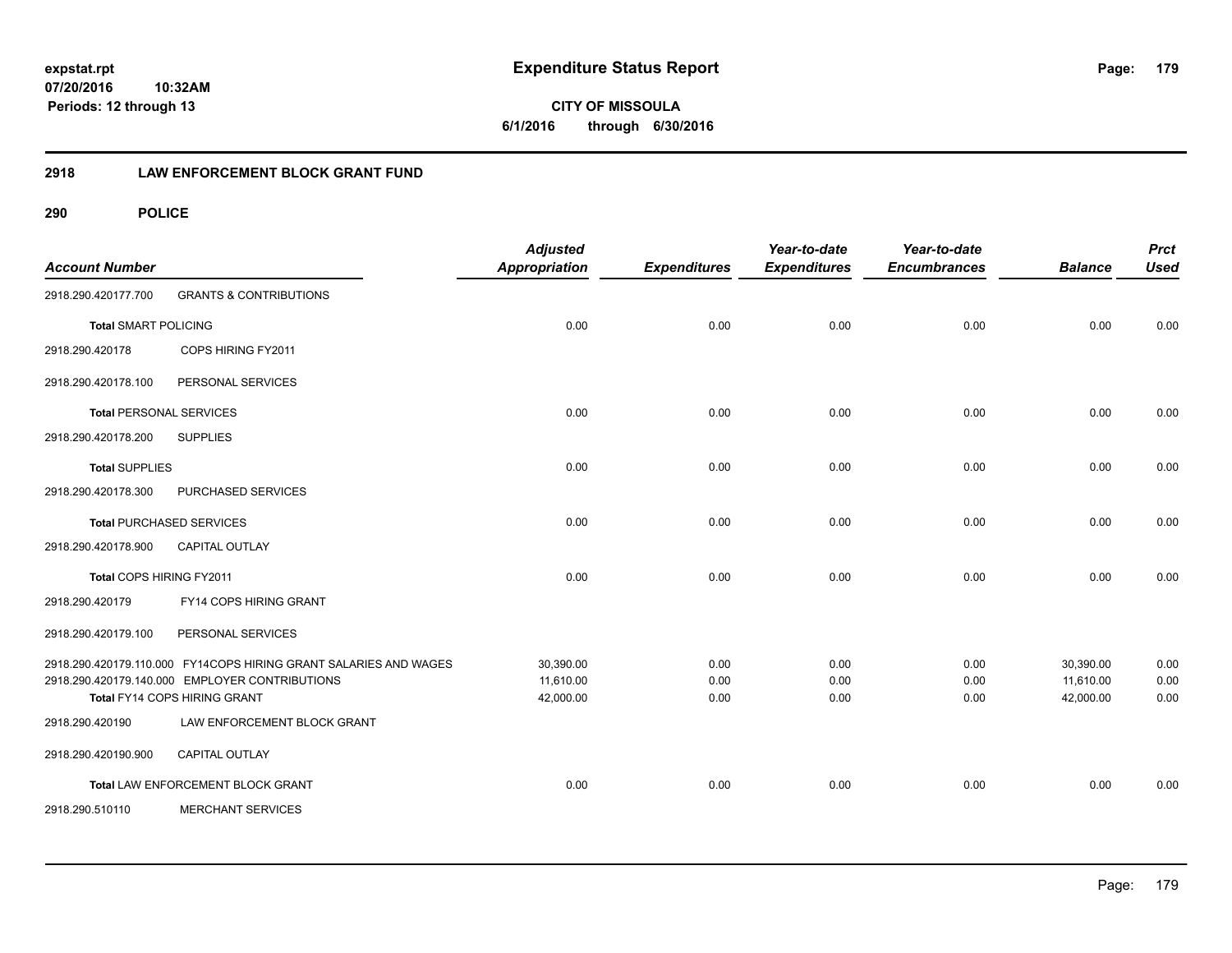**CITY OF MISSOULA 6/1/2016 through 6/30/2016**

# **2918 LAW ENFORCEMENT BLOCK GRANT FUND**

| <b>Account Number</b>                       | <b>Adjusted</b><br>Appropriation | <b>Expenditures</b> | Year-to-date<br><b>Expenditures</b> | Year-to-date<br><b>Encumbrances</b> | <b>Balance</b> | Prct<br>Used |
|---------------------------------------------|----------------------------------|---------------------|-------------------------------------|-------------------------------------|----------------|--------------|
| <b>FIXED CHARGES</b><br>2918.290.510110.500 |                                  |                     |                                     |                                     |                |              |
| <b>Total MERCHANT SERVICES</b>              | 0.00                             | 0.00                | 0.00                                | 0.00                                | 0.00           | 0.00         |
| <b>Total POLICE</b>                         | 66,590.00                        | 7,926.10            | 70,680.47                           | 0.00                                | $-4,090.47$    | 106.14       |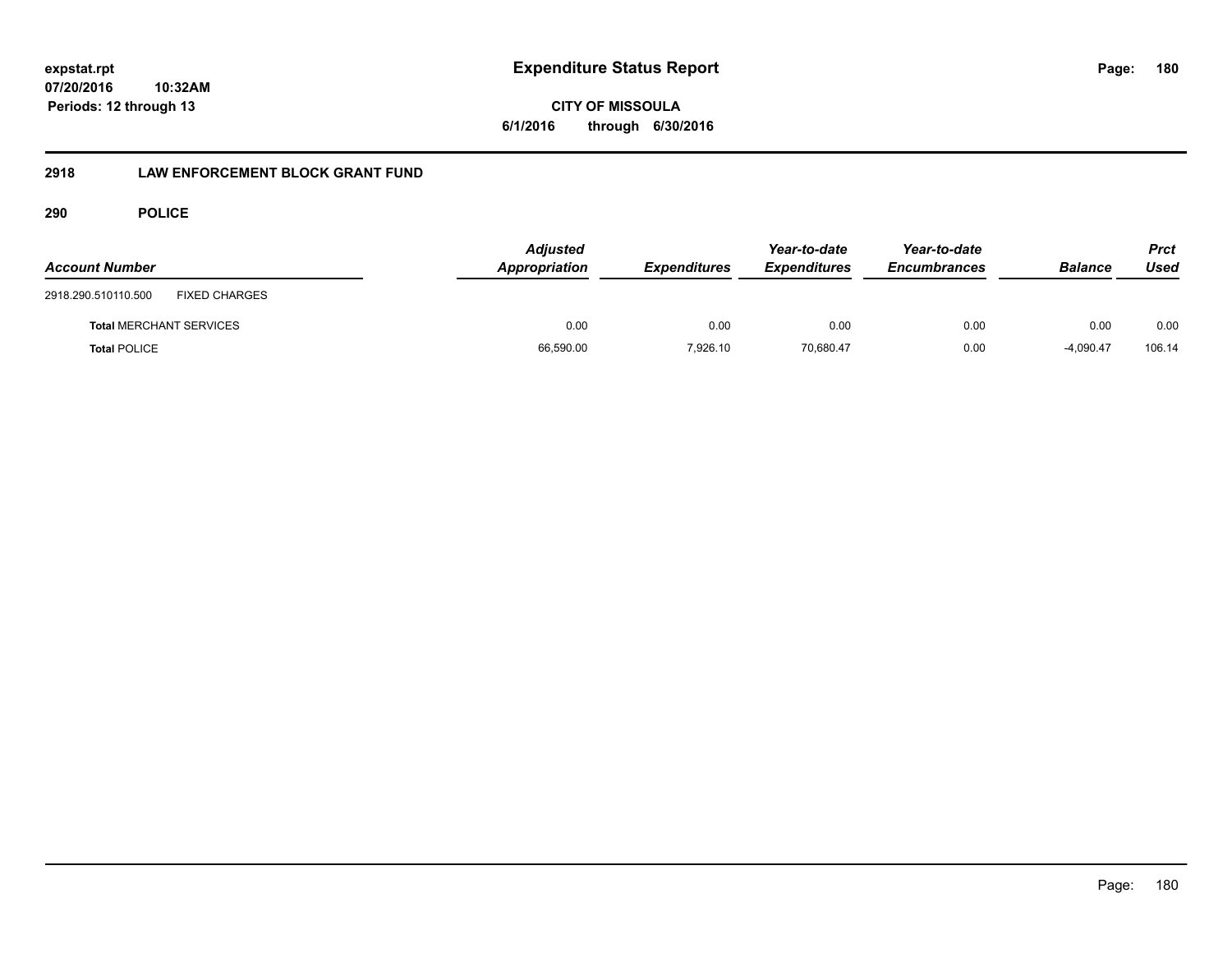**CITY OF MISSOULA 6/1/2016 through 6/30/2016**

# **2918 LAW ENFORCEMENT BLOCK GRANT FUND**

|                               |                                               | <b>Adjusted</b>      |                     | Year-to-date        | Year-to-date        |                | <b>Prct</b> |
|-------------------------------|-----------------------------------------------|----------------------|---------------------|---------------------|---------------------|----------------|-------------|
| <b>Account Number</b>         |                                               | <b>Appropriation</b> | <b>Expenditures</b> | <b>Expenditures</b> | <b>Encumbrances</b> | <b>Balance</b> | <b>Used</b> |
| 2918.390.420172               | <b>JAG XII</b>                                |                      |                     |                     |                     |                |             |
| 2918.390.420172.300           | PURCHASED SERVICES                            |                      |                     |                     |                     |                |             |
| <b>Total JAG XII</b>          |                                               | 0.00                 | 0.00                | 0.00                | 0.00                | 0.00           | 0.00        |
| 2918.390.420191               | COPS TECHNOLOGY                               |                      |                     |                     |                     |                |             |
| 2918.390.420191.500           | <b>FIXED CHARGES</b>                          |                      |                     |                     |                     |                |             |
| Total COPS TECHNOLOGY         |                                               | 0.00                 | 0.00                | 0.00                | 0.00                | 0.00           | 0.00        |
| 2918.390.510110               | <b>MERCHANT SERVICES</b>                      |                      |                     |                     |                     |                |             |
| 2918.390.510110.500           | <b>FIXED CHARGES</b>                          |                      |                     |                     |                     |                |             |
| <b>Total NON-DEPARTMENTAL</b> |                                               | 0.00                 | 0.00                | 0.00                | 0.00                | 0.00           | 0.00        |
|                               | <b>Total LAW ENFORCEMENT BLOCK GRANT FUND</b> | 66,590.00            | 7,926.10            | 70,680.47           | 0.00                | $-4,090.47$    | 106.14      |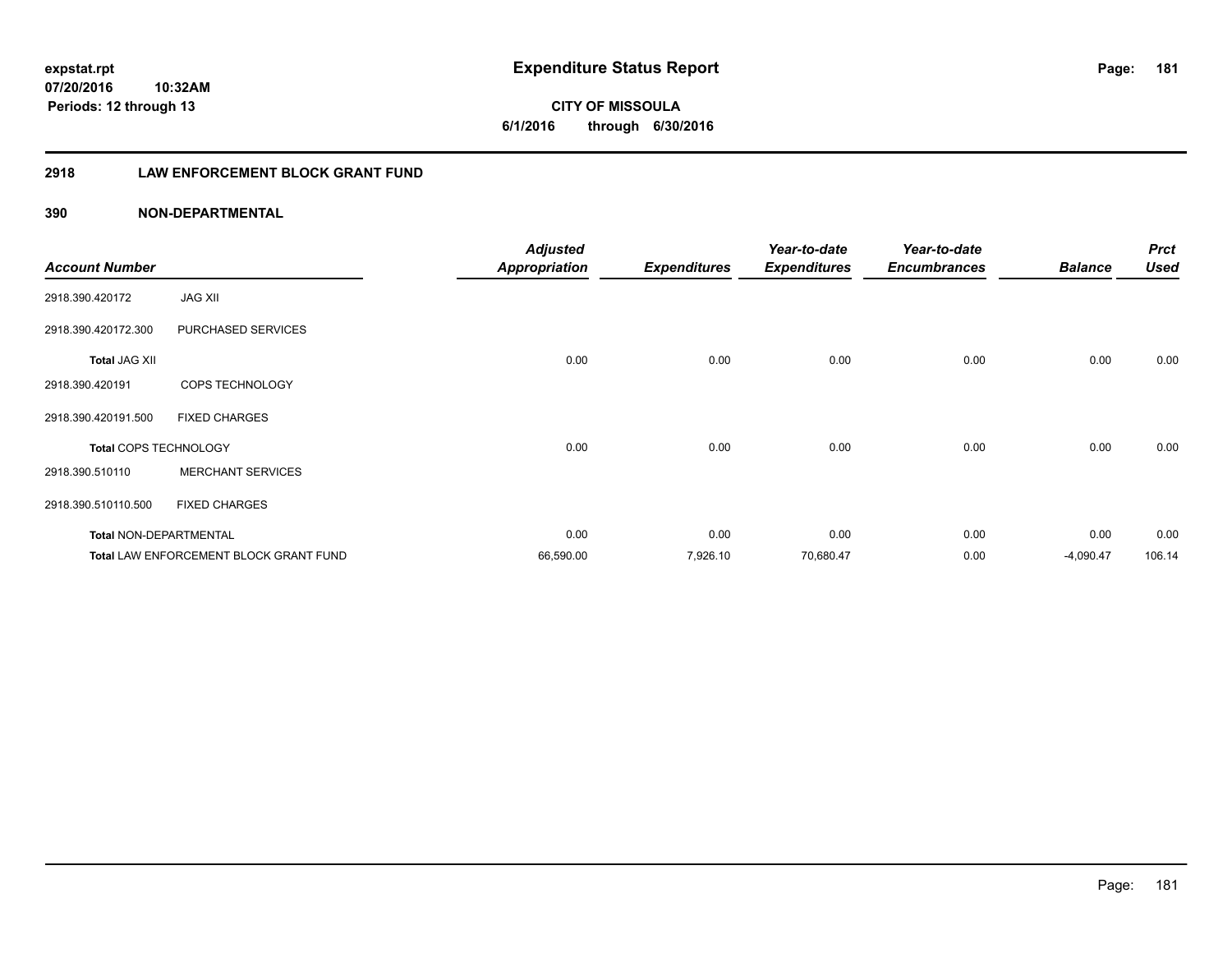**CITY OF MISSOULA 6/1/2016 through 6/30/2016**

**2919 HIDTA FUND**

**290 POLICE**

| <b>Account Number</b>                                    | <b>Adjusted</b><br><b>Appropriation</b> | <b>Expenditures</b> | Year-to-date<br><b>Expenditures</b> | Year-to-date<br><b>Encumbrances</b> | <b>Balance</b> | <b>Prct</b><br><b>Used</b> |
|----------------------------------------------------------|-----------------------------------------|---------------------|-------------------------------------|-------------------------------------|----------------|----------------------------|
| HIDTA STATE FORFEITURES<br>2919.290.420142               |                                         |                     |                                     |                                     |                |                            |
| PERSONAL SERVICES<br>2919.290.420142.100                 |                                         |                     |                                     |                                     |                |                            |
| 2919.290.420142.120.000 OVERTIME/TERMINATION             | 15,000.00                               | 0.00                | 0.00                                | 0.00                                | 15,000.00      | 0.00                       |
| 2919.290.420142.140.000 EMPLOYER CONTRIBUTIONS           | 1,350.00                                | 0.00                | 0.00                                | 0.00                                | 1,350.00       | 0.00                       |
| <b>Total PERSONAL SERVICES</b>                           | 16,350.00                               | 0.00                | 0.00                                | 0.00                                | 16,350.00      | 0.00                       |
| 2919.290.420142.200<br><b>SUPPLIES</b>                   |                                         |                     |                                     |                                     |                |                            |
| 2919.290.420142.210.000 OFFICE SUPPLIES                  | 500.00                                  | 0.00                | 0.00                                | 0.00                                | 500.00         | 0.00                       |
| 2919.290.420142.220.000<br>OPERATING SUPPLIES            | 500.00                                  | 0.00                | 18.915.48                           | 0.00                                | $-18.415.48$   | 3,783.10                   |
| <b>Total SUPPLIES</b>                                    | 1,000.00                                | 0.00                | 18.915.48                           | 0.00                                | $-17.915.48$   | 1,891.55                   |
| PURCHASED SERVICES<br>2919.290.420142.300                |                                         |                     |                                     |                                     |                |                            |
| 2919.290.420142.341.000 ELECTRICITY & NATURAL GAS        | 4,600.00                                | 0.00                | 0.00                                | 0.00                                | 4,600.00       | 0.00                       |
| 2919.290.420142.344.000 TELEPHONE SERVICE                | 250.00                                  | 0.00                | 0.00                                | 0.00                                | 250.00         | 0.00                       |
| 2919.290.420142.350.000 PROFESSIONAL SERVICES            | 4.000.00                                | 0.00                | 345.00                              | 0.00                                | 3.655.00       | 8.63                       |
| 2919.290.420142.350.011 TOWING/PROFESSIONAL SERVICES     | 0.00                                    | 255.00              | 2.645.00                            | 0.00                                | $-2.645.00$    | 0.00                       |
| 2919.290.420142.360.000 REPAIR & MAINTENANCE             | 1.200.00                                | 0.00                | 487.09                              | 0.00                                | 712.91         | 40.59                      |
| 2919.290.420142.370.000 TRAVEL                           | 1,500.00                                | 0.00                | 942.66                              | 0.00                                | 557.34         | 62.84                      |
| 2919.290.420142.380.000 TRAINING                         | 1,500.00                                | 0.00                | 0.00                                | 0.00                                | 1,500.00       | 0.00                       |
| 2919.290.420142.390.000 OTHER PURCHASED SERVICES         | 200.00                                  | 0.00                | 0.00                                | 0.00                                | 200.00         | 0.00                       |
| <b>Total PURCHASED SERVICES</b>                          | 13,250.00                               | 255.00              | 4,419.75                            | 0.00                                | 8,830.25       | 33.36                      |
| <b>FIXED CHARGES</b><br>2919.290.420142.500              |                                         |                     |                                     |                                     |                |                            |
| 2919.290.420142.500.000 FIXED CHARGES                    | 11.700.00                               | 0.00                | 21.434.16                           | 0.00                                | $-9,734.16$    | 183.20                     |
| <b>Total FIXED CHARGES</b>                               | 11,700.00                               | 0.00                | 21.434.16                           | 0.00                                | $-9.734.16$    | 183.20                     |
| <b>GRANTS &amp; CONTRIBUTIONS</b><br>2919.290.420142.700 |                                         |                     |                                     |                                     |                |                            |
| 2919.290.420142.700.000 HIDTA STATE FORFEITURE           | 100,000.00                              | 2,264.58            | 23,311.79                           | 0.00                                | 76,688.21      | 23.31                      |
| 2919.290.420142.700.002 STATE/GRANTS & CONTRIBUTIONS     | 0.00                                    | 0.00                | 6,355.53                            | 0.00                                | $-6,355.53$    | 0.00                       |
| Total GRANTS & CONTRIBUTIONS                             | 100,000.00                              | 2,264.58            | 29.667.32                           | 0.00                                | 70,332.68      | 29.67                      |
|                                                          |                                         |                     |                                     |                                     |                |                            |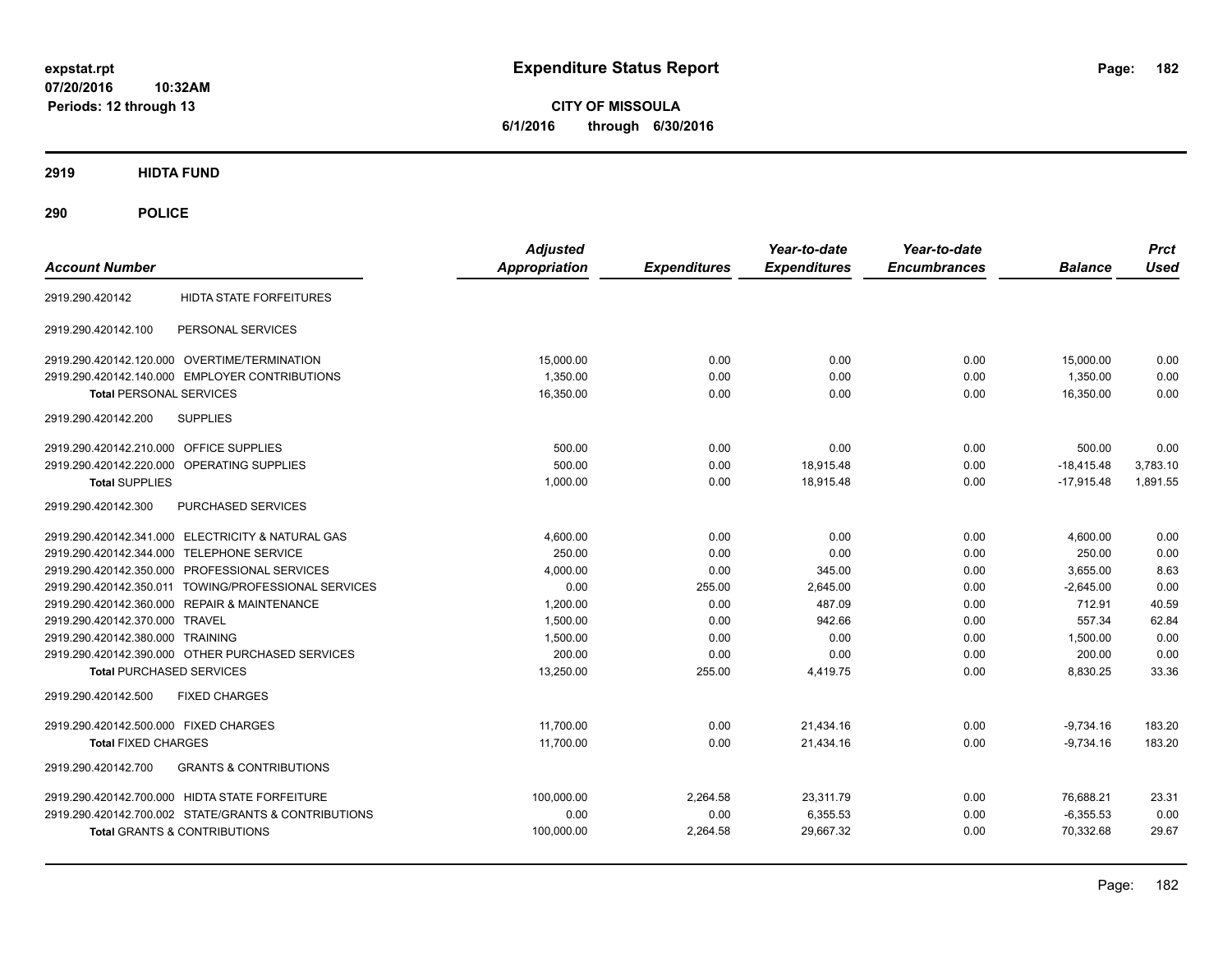**CITY OF MISSOULA 6/1/2016 through 6/30/2016**

**2919 HIDTA FUND**

**290 POLICE**

| <b>Account Number</b>             |                                               | <b>Adjusted</b><br>Appropriation | <b>Expenditures</b> | Year-to-date<br><b>Expenditures</b> | Year-to-date<br><b>Encumbrances</b> | <b>Balance</b> | <b>Prct</b><br><b>Used</b> |
|-----------------------------------|-----------------------------------------------|----------------------------------|---------------------|-------------------------------------|-------------------------------------|----------------|----------------------------|
| 2919.290.420142.900               | <b>CAPITAL OUTLAY</b>                         |                                  |                     |                                     |                                     |                |                            |
| 2919.290.420142.920.000 BUILDINGS |                                               | 50,000.00                        | 0.00                | 0.00                                | 0.00                                | 50,000.00      | 0.00                       |
|                                   | 2919.290.420142.940.000 MACHINERY & EQUIPMENT | 0.00                             | 0.00                | 8,918.00                            | 0.00                                | $-8,918.00$    | 0.00                       |
| <b>Total CAPITAL OUTLAY</b>       |                                               | 50,000.00                        | 0.00                | 8,918.00                            | 0.00                                | 41,082.00      | 17.84                      |
|                                   | <b>Total HIDTA STATE FORFEITURES</b>          | 192,300.00                       | 2,519.58            | 83,354.71                           | 0.00                                | 108,945.29     | 43.35                      |
| 2919.290.510110                   | <b>MERCHANT SERVICES</b>                      |                                  |                     |                                     |                                     |                |                            |
| 2919.290.510110.500               | <b>FIXED CHARGES</b>                          |                                  |                     |                                     |                                     |                |                            |
| <b>Total MERCHANT SERVICES</b>    |                                               | 0.00                             | 0.00                | 0.00                                | 0.00                                | 0.00           | 0.00                       |
| <b>Total HIDTA FUND</b>           |                                               | 192,300.00                       | 2.519.58            | 83,354.71                           | 0.00                                | 108.945.29     | 43.35                      |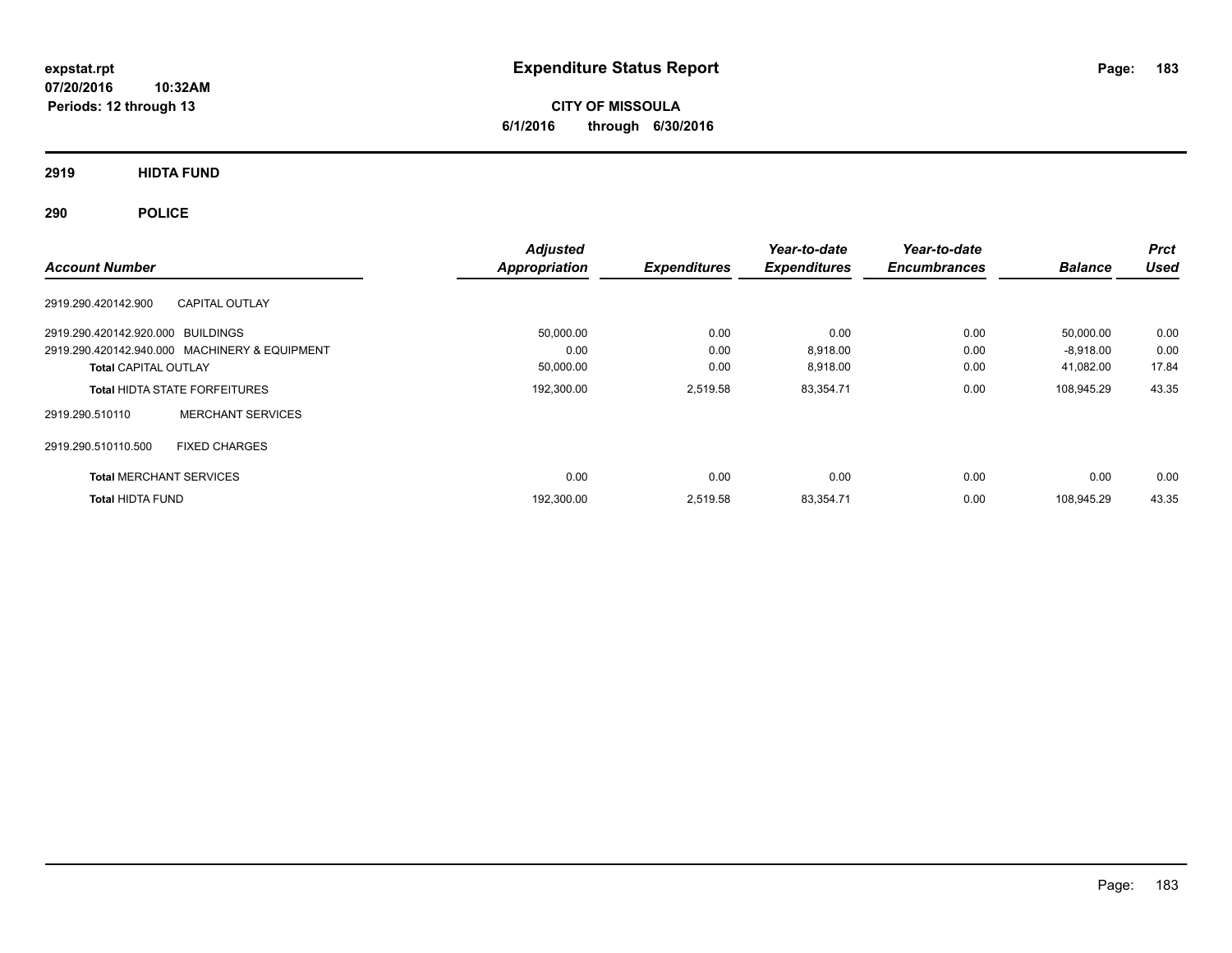# **2939 CDBG PROGRAM INCOME ACCOUNT**

|                            |                                                  | <b>Adjusted</b> |                     | Year-to-date        | Year-to-date        |                | <b>Prct</b> |
|----------------------------|--------------------------------------------------|-----------------|---------------------|---------------------|---------------------|----------------|-------------|
| <b>Account Number</b>      |                                                  | Appropriation   | <b>Expenditures</b> | <b>Expenditures</b> | <b>Encumbrances</b> | <b>Balance</b> | <b>Used</b> |
| 2939.400.470000            | HOUSING & COMMUNITY DEVELOPMENT                  |                 |                     |                     |                     |                |             |
| 2939.400.470000.300        | PURCHASED SERVICES                               |                 |                     |                     |                     |                |             |
|                            | 2939.400.470000.350.000 PROFESSIONAL SERVICES    | 14,383.00       | 0.00                | 0.00                | 0.00                | 14,383.00      | 0.00        |
|                            | <b>Total PURCHASED SERVICES</b>                  | 14,383.00       | 0.00                | 0.00                | 0.00                | 14,383.00      | 0.00        |
| 2939.400.470000.800        | OTHER OBJECTS                                    |                 |                     |                     |                     |                |             |
|                            | 2939.400.470000.820.000 TRANSFERS TO OTHER FUNDS | 0.00            | 0.00                | 19,239.31           | 0.00                | $-19,239.31$   | 0.00        |
| <b>Total OTHER OBJECTS</b> |                                                  | 0.00            | 0.00                | 19,239.31           | 0.00                | $-19,239.31$   | 0.00        |
|                            | <b>Total HOUSING &amp; COMMUNITY DEVELOPMENT</b> | 14,383.00       | 0.00                | 19,239.31           | 0.00                | $-4,856.31$    | 133.76      |
| 2939.400.510110            | <b>MERCHANT SERVICES</b>                         |                 |                     |                     |                     |                |             |
| 2939.400.510110.500        | <b>FIXED CHARGES</b>                             |                 |                     |                     |                     |                |             |
|                            | <b>Total MERCHANT SERVICES</b>                   | 0.00            | 0.00                | 0.00                | 0.00                | 0.00           | 0.00        |
|                            | Total CDBG PROGRAM INCOME ACCOUNT                | 14,383.00       | 0.00                | 19,239.31           | 0.00                | $-4,856.31$    | 133.76      |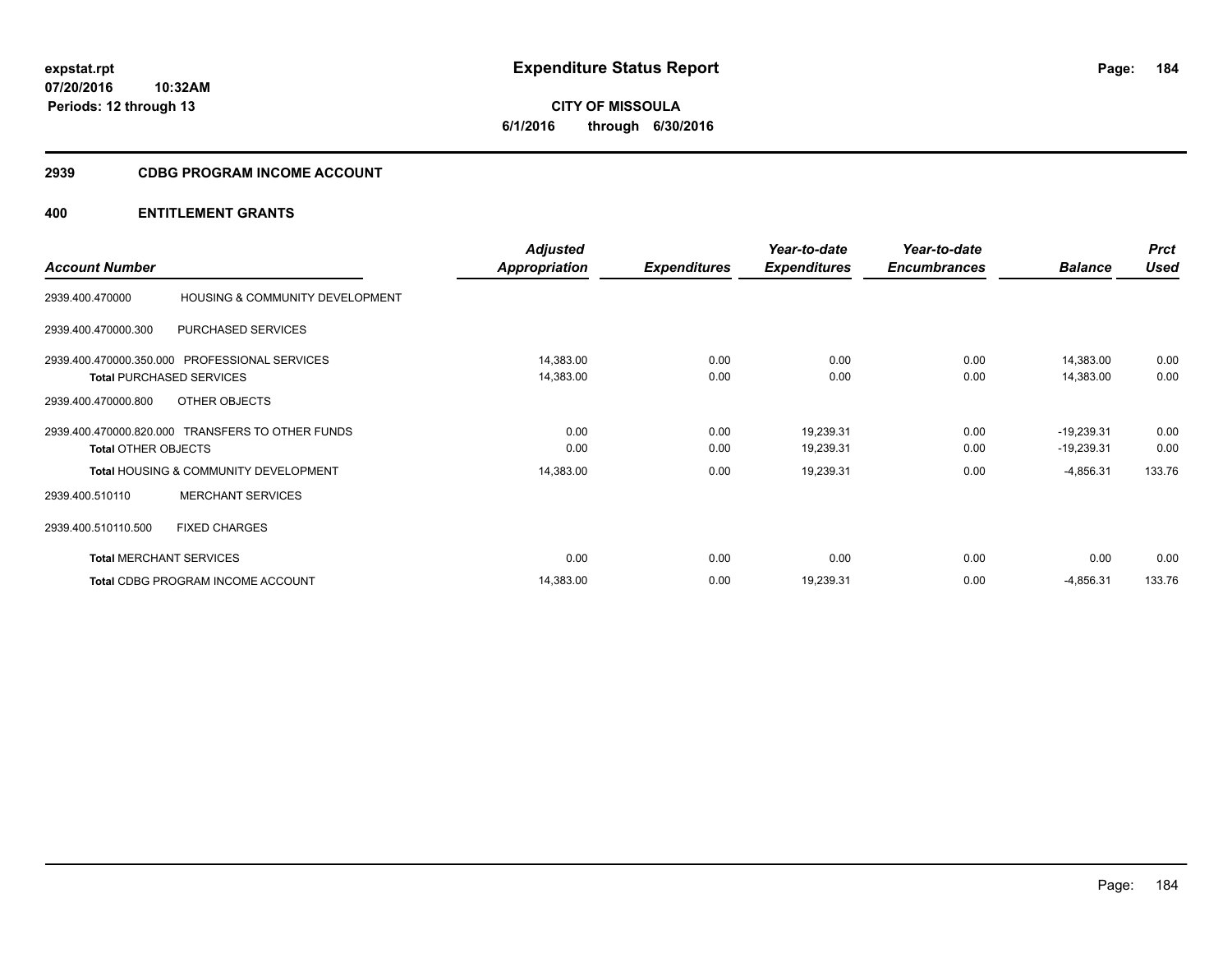**CITY OF MISSOULA 6/1/2016 through 6/30/2016**

**2940 CDBG FUND**

| <b>Account Number</b>                                  |                                                                                             | <b>Adjusted</b><br><b>Appropriation</b> | <b>Expenditures</b> | Year-to-date<br><b>Expenditures</b> | Year-to-date<br><b>Encumbrances</b> | <b>Balance</b>               | <b>Prct</b><br><b>Used</b> |
|--------------------------------------------------------|---------------------------------------------------------------------------------------------|-----------------------------------------|---------------------|-------------------------------------|-------------------------------------|------------------------------|----------------------------|
| 2940.400.470000                                        | HOUSING & COMMUNITY DEVELOPMENT                                                             |                                         |                     |                                     |                                     |                              |                            |
| 2940.400.470000.700                                    | <b>GRANTS &amp; CONTRIBUTIONS</b>                                                           |                                         |                     |                                     |                                     |                              |                            |
|                                                        | 2940.400.470000.700.000 TBD/GRANTS & CONTRIBUTIONS<br>Total HOUSING & COMMUNITY DEVELOPMENT | 457.664.00<br>457,664.00                | 0.00<br>0.00        | 0.00<br>0.00                        | 0.00<br>0.00                        | 457,664.00<br>457,664.00     | 0.00<br>0.00               |
| 2940.400.470001                                        | <b>FAIR HOUSING STUDY</b>                                                                   |                                         |                     |                                     |                                     |                              |                            |
| 2940.400.470001.700                                    | <b>GRANTS &amp; CONTRIBUTIONS</b>                                                           |                                         |                     |                                     |                                     |                              |                            |
| <b>Total FAIR HOUSING STUDY</b>                        |                                                                                             | 0.00                                    | 0.00                | 0.00                                | 0.00                                | 0.00                         | 0.00                       |
| 2940.400.470291                                        | <b>YWCA</b>                                                                                 |                                         |                     |                                     |                                     |                              |                            |
| 2940.400.470291.700                                    | <b>GRANTS &amp; CONTRIBUTIONS</b>                                                           |                                         |                     |                                     |                                     |                              |                            |
| 2940.400.470291.700.000 FY13 YWCA<br><b>Total YWCA</b> |                                                                                             | 0.00<br>0.00                            | 0.00<br>0.00        | 25,561.00<br>25,561.00              | 0.00<br>0.00                        | $-25,561.00$<br>$-25,561.00$ | 0.00<br>0.00               |
| 2940.400.470292                                        | FY12 homeWORD                                                                               |                                         |                     |                                     |                                     |                              |                            |
| 2940.400.470292.700                                    | <b>GRANTS &amp; CONTRIBUTIONS</b>                                                           |                                         |                     |                                     |                                     |                              |                            |
| Total FY12 homeWORD                                    | 2940.400.470292.700.000 FY13 homeWORD/GRANTS & CONTRIBUTIONS                                | 0.00<br>0.00                            | 431.00<br>431.00    | 4,927.24<br>4,927.24                | 0.00<br>0.00                        | $-4,927.24$<br>$-4,927.24$   | 0.00<br>0.00               |
| 2940.400.470293                                        | MISSOULA FOOD BANK                                                                          |                                         |                     |                                     |                                     |                              |                            |
| 2940.400.470293.700                                    | <b>GRANTS &amp; CONTRIBUTIONS</b>                                                           |                                         |                     |                                     |                                     |                              |                            |
|                                                        | 2940.400.470293.700.000 FY13 MSLA FOOD BANK<br>Total MISSOULA FOOD BANK                     | 0.00<br>0.00                            | 0.00<br>0.00        | 10,800.00<br>10,800.00              | 0.00<br>0.00                        | $-10,800.00$<br>$-10,800.00$ | 0.00<br>0.00               |
| 2940.400.470294                                        | FY12 WORD                                                                                   |                                         |                     |                                     |                                     |                              |                            |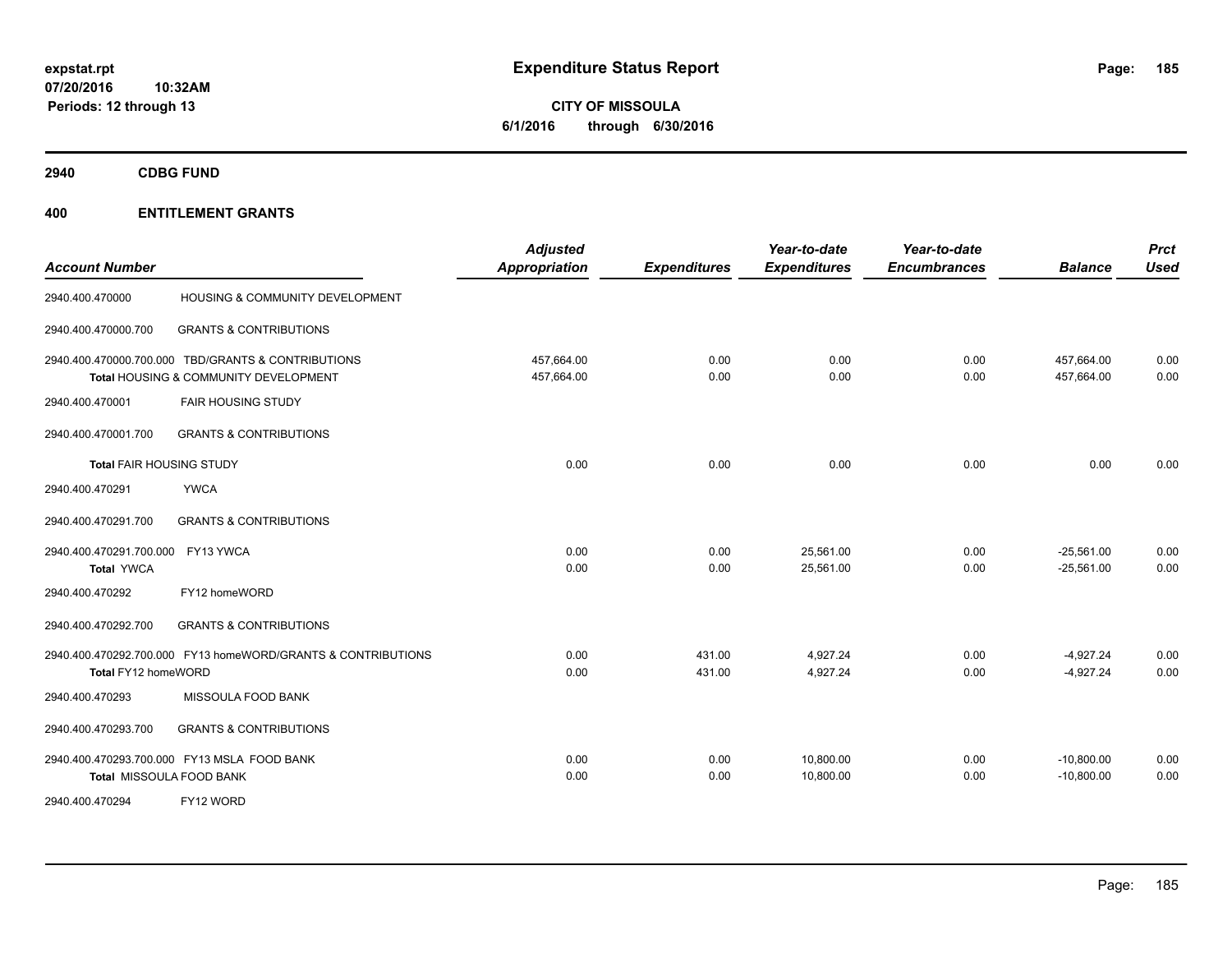**CITY OF MISSOULA 6/1/2016 through 6/30/2016**

**2940 CDBG FUND**

|                                        |                                                | <b>Adjusted</b> |                     | Year-to-date        | Year-to-date        |                | <b>Prct</b> |
|----------------------------------------|------------------------------------------------|-----------------|---------------------|---------------------|---------------------|----------------|-------------|
| <b>Account Number</b>                  |                                                | Appropriation   | <b>Expenditures</b> | <b>Expenditures</b> | <b>Encumbrances</b> | <b>Balance</b> | <b>Used</b> |
| 2940.400.470294.700                    | <b>GRANTS &amp; CONTRIBUTIONS</b>              |                 |                     |                     |                     |                |             |
| 2940.400.470294.700.000 FY13 WORD      |                                                | 0.00            | 0.00                | 17,750.00           | 0.00                | $-17,750.00$   | 0.00        |
| Total FY12 WORD                        |                                                | 0.00            | 0.00                | 17,750.00           | 0.00                | $-17,750.00$   | 0.00        |
| 2940.400.470296                        | MISSOULA AGING SERVICES                        |                 |                     |                     |                     |                |             |
| 2940.400.470296.700                    | <b>GRANTS &amp; CONTRIBUTIONS</b>              |                 |                     |                     |                     |                |             |
|                                        | 2940.400.470296.700.000 GRANTS & CONTRIBUTIONS | 0.00            | 0.00                | 8,439.00            | 0.00                | $-8,439.00$    | 0.00        |
|                                        | Total MISSOULA AGING SERVICES                  | 0.00            | 0.00                | 8,439.00            | 0.00                | $-8,439.00$    | 0.00        |
| 2940.400.470298                        | FY12 RAMP                                      |                 |                     |                     |                     |                |             |
| 2940.400.470298.700                    | <b>GRANTS &amp; CONTRIBUTIONS</b>              |                 |                     |                     |                     |                |             |
| 2940.400.470298.700.000 FY13 RAMP      |                                                | 0.00            | 0.00                | 41,226.60           | 0.00                | $-41,226.60$   | 0.00        |
| Total FY12 RAMP                        |                                                | 0.00            | 0.00                | 41,226.60           | 0.00                | $-41,226.60$   | 0.00        |
| 2940.400.470313                        | MISSOULA SENIOR CENTER                         |                 |                     |                     |                     |                |             |
| 2940.400.470313.700                    | <b>GRANTS &amp; CONTRIBUTIONS</b>              |                 |                     |                     |                     |                |             |
|                                        | <b>Total MISSOULA SENIOR CENTER</b>            | 0.00            | 0.00                | 0.00                | 0.00                | 0.00           | 0.00        |
| 2940.400.470315                        | <b>MISSOULA PARKS &amp; REC</b>                |                 |                     |                     |                     |                |             |
| 2940.400.470315.700                    | <b>GRANTS &amp; CONTRIBUTIONS</b>              |                 |                     |                     |                     |                |             |
|                                        | Total MISSOULA PARKS & REC                     | 0.00            | 0.00                | 0.00                | 0.00                | 0.00           | 0.00        |
| 2940.400.470318                        | FY12 POVERELLO FACILITY REPAIRS                |                 |                     |                     |                     |                |             |
| 2940.400.470318.700                    | <b>GRANTS &amp; CONTRIBUTIONS</b>              |                 |                     |                     |                     |                |             |
|                                        |                                                | 0.00            | 0.00                | 3,086.25            | 0.00                | $-3,086.25$    | 0.00        |
|                                        | Total FY12 POVERELLO FACILITY REPAIRS          | 0.00            | 0.00                | 3,086.25            | 0.00                | $-3,086.25$    | 0.00        |
| 2940.400.470318.700.000 FY13 POVERELLO |                                                |                 |                     |                     |                     |                |             |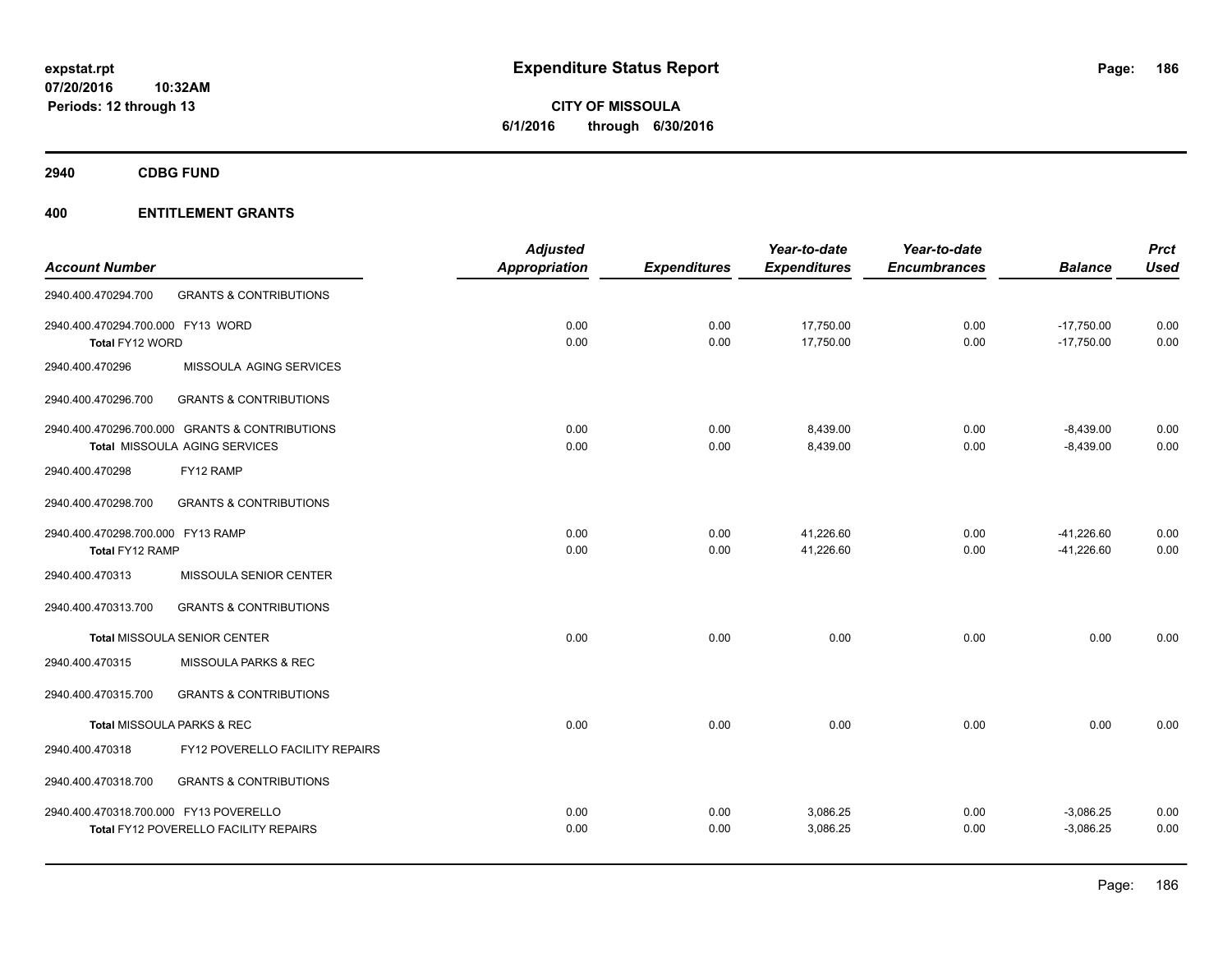**CITY OF MISSOULA 6/1/2016 through 6/30/2016**

**2940 CDBG FUND**

| <b>Account Number</b> |                                                                                    | <b>Adjusted</b><br><b>Appropriation</b> | <b>Expenditures</b> | Year-to-date<br><b>Expenditures</b> | Year-to-date<br><b>Encumbrances</b> | <b>Balance</b>                 | <b>Prct</b><br><b>Used</b> |
|-----------------------|------------------------------------------------------------------------------------|-----------------------------------------|---------------------|-------------------------------------|-------------------------------------|--------------------------------|----------------------------|
| 2940.400.470335       | <b>GRANT &amp; COMMUNITY PROGRAMS</b>                                              |                                         |                     |                                     |                                     |                                |                            |
| 2940.400.470335.300   | PURCHASED SERVICES                                                                 |                                         |                     |                                     |                                     |                                |                            |
|                       | 2940.400.470335.350.000 PROFESSIONAL SERVICES<br>Total GRANT & COMMUNITY PROGRAMS  | 106,591.00<br>106,591.00                | 0.00<br>0.00        | 74,498.64<br>74,498.64              | 0.00<br>0.00                        | 32,092.36<br>32,092.36         | 69.89<br>69.89             |
| 2940.400.470372       | WESTERN MT MENTAL HEALTH CENTER                                                    |                                         |                     |                                     |                                     |                                |                            |
| 2940.400.470372.700   | <b>GRANTS &amp; CONTRIBUTIONS</b>                                                  |                                         |                     |                                     |                                     |                                |                            |
|                       | Total WESTERN MT MENTAL HEALTH CENTER                                              | 0.00                                    | 0.00                | 0.00                                | 0.00                                | 0.00                           | 0.00                       |
| 2940.400.470397       | FY12 GARDEN CITY HARVEST                                                           |                                         |                     |                                     |                                     |                                |                            |
| 2940.400.470397.700   | <b>GRANTS &amp; CONTRIBUTIONS</b>                                                  |                                         |                     |                                     |                                     |                                |                            |
|                       | 2940.400.470397.700.000 FY13 GARDEN CITY HARVEST<br>Total FY12 GARDEN CITY HARVEST | 0.00<br>0.00                            | 0.00<br>0.00        | 12,000.00<br>12,000.00              | 0.00<br>0.00                        | $-12,000.00$<br>$-12,000.00$   | 0.00<br>0.00               |
| 2940.400.470403       | FY12 PARKS & RECREATION GRANTS                                                     |                                         |                     |                                     |                                     |                                |                            |
| 2940.400.470403.700   | <b>GRANTS &amp; CONTRIBUTIONS</b>                                                  |                                         |                     |                                     |                                     |                                |                            |
|                       | Total FY12 PARKS & RECREATION GRANTS                                               | 0.00                                    | 0.00                | 0.00                                | 0.00                                | 0.00                           | 0.00                       |
| 2940.400.470439       | FY16 HOMEWORD SWEETGRASS                                                           |                                         |                     |                                     |                                     |                                |                            |
| 2940.400.470439.700   | <b>GRANTS &amp; CONTRIBUTIONS</b>                                                  |                                         |                     |                                     |                                     |                                |                            |
|                       | 2940.400.470439.700.000 FY16 HOMEWORD SWEETGRASS<br>Total FY16 HOMEWORD SWEETGRASS | 0.00<br>0.00                            | 0.00<br>0.00        | 377,300.00<br>377,300.00            | 0.00<br>0.00                        | $-377,300.00$<br>$-377,300.00$ | 0.00<br>0.00               |
| 2940.400.470440       | FY10 DIST XI HRS/RESIDENCES REHAB                                                  |                                         |                     |                                     |                                     |                                |                            |
| 2940.400.470440.700   | <b>GRANTS &amp; CONTRIBUTIONS</b>                                                  |                                         |                     |                                     |                                     |                                |                            |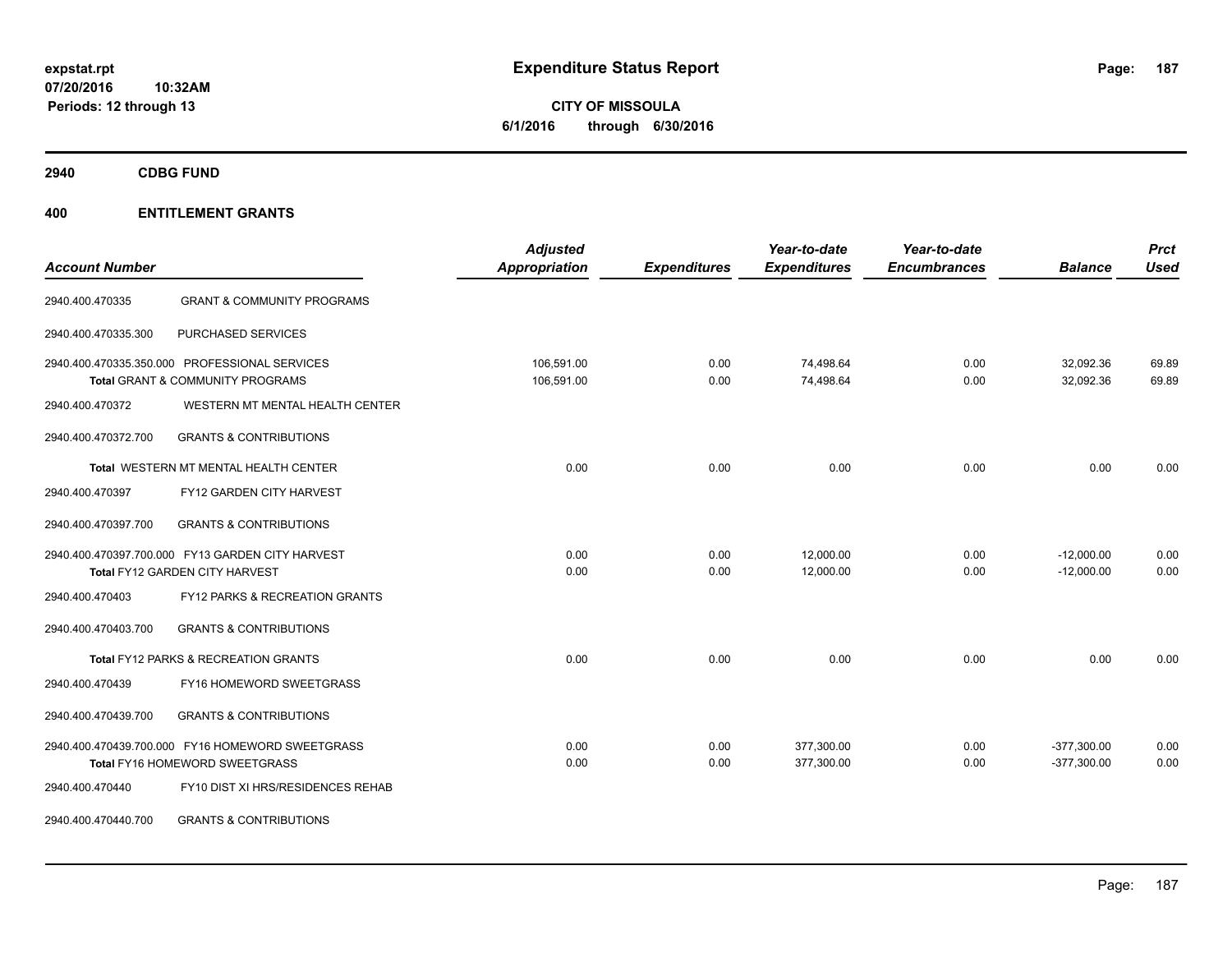**2940 CDBG FUND**

| <b>Account Number</b>       |                                            | <b>Adjusted</b><br><b>Appropriation</b> | <b>Expenditures</b> | Year-to-date<br><b>Expenditures</b> | Year-to-date<br><b>Encumbrances</b> | <b>Balance</b> | <b>Prct</b><br><b>Used</b> |
|-----------------------------|--------------------------------------------|-----------------------------------------|---------------------|-------------------------------------|-------------------------------------|----------------|----------------------------|
|                             | Total FY10 DIST XI HRS/RESIDENCES REHAB    | 0.00                                    | 0.00                | 0.00                                | 0.00                                | 0.00           | 0.00                       |
| 2940.400.470520             | FY16 WORD TBRA                             |                                         |                     |                                     |                                     |                |                            |
| 2940.400.470520.700         | <b>GRANTS &amp; CONTRIBUTIONS</b>          |                                         |                     |                                     |                                     |                |                            |
| <b>Total FY16 WORD TBRA</b> |                                            | 0.00                                    | 0.00                | 0.00                                | 0.00                                | 0.00           | 0.00                       |
| 2940.400.510110             | <b>MERCHANT SERVICES</b>                   |                                         |                     |                                     |                                     |                |                            |
| 2940.400.510110.500         | <b>FIXED CHARGES</b>                       |                                         |                     |                                     |                                     |                |                            |
|                             | <b>Total MERCHANT SERVICES</b>             | 0.00                                    | 0.00                | 0.00                                | 0.00                                | 0.00           | 0.00                       |
| 2940.400.521000             | <b>INTERFUND OPERATING TRANSFERS</b>       |                                         |                     |                                     |                                     |                |                            |
| 2940.400.521000.800         | OTHER OBJECTS                              |                                         |                     |                                     |                                     |                |                            |
|                             | <b>Total INTERFUND OPERATING TRANSFERS</b> | 0.00                                    | 0.00                | 0.00                                | 0.00                                | 0.00           | 0.00                       |
| <b>Total CDBG FUND</b>      |                                            | 564,255.00                              | 431.00              | 575,588.73                          | 0.00                                | $-11,333.73$   | 102.01                     |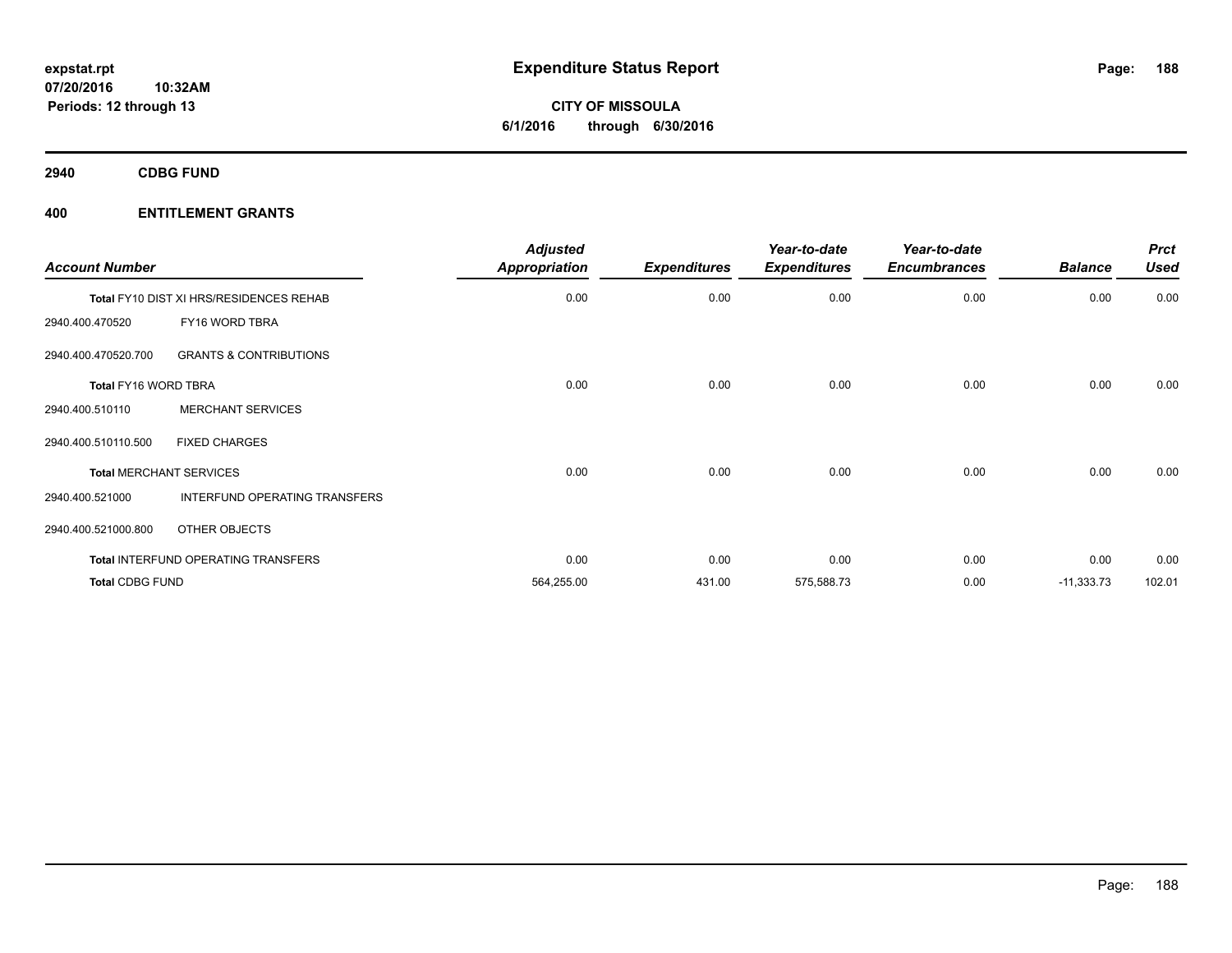# **CITY OF MISSOULA 6/1/2016 through 6/30/2016**

**2941 HOME FUND**

| <b>Account Number</b>              |                                                   | <b>Adjusted</b><br>Appropriation | <b>Expenditures</b> | Year-to-date<br><b>Expenditures</b> | Year-to-date<br><b>Encumbrances</b> | <b>Balance</b> | <b>Prct</b><br><b>Used</b> |
|------------------------------------|---------------------------------------------------|----------------------------------|---------------------|-------------------------------------|-------------------------------------|----------------|----------------------------|
| 2941.400.470335                    | <b>GRANT &amp; COMMUNITY PROGRAMS</b>             |                                  |                     |                                     |                                     |                |                            |
| 2941.400.470335.300                | PURCHASED SERVICES                                |                                  |                     |                                     |                                     |                |                            |
| 2941.400.470335.350.000 ADMIN FEES |                                                   | 57.921.00                        | 0.00                | 43.691.13                           | 0.00                                | 14,229.87      | 75.43                      |
|                                    | <b>Total PURCHASED SERVICES</b>                   | 57,921.00                        | 0.00                | 43,691.13                           | 0.00                                | 14,229.87      | 75.43                      |
| 2941.400.470335.800                | OTHER OBJECTS                                     |                                  |                     |                                     |                                     |                |                            |
| <b>Total OTHER OBJECTS</b>         |                                                   | 0.00                             | 0.00                | 0.00                                | 0.00                                | 0.00           | 0.00                       |
|                                    | <b>Total GRANT &amp; COMMUNITY PROGRAMS</b>       | 57,921.00                        | 0.00                | 43,691.13                           | 0.00                                | 14,229.87      | 75.43                      |
| 2941.400.470372                    | WESTERN MT MENTAL HEALTH CENTER                   |                                  |                     |                                     |                                     |                |                            |
| 2941.400.470372.700                | <b>GRANTS &amp; CONTRIBUTIONS</b>                 |                                  |                     |                                     |                                     |                |                            |
|                                    | Total WESTERN MT MENTAL HEALTH CENTER             | 0.00                             | 0.00                | 0.00                                | 0.00                                | 0.00           | 0.00                       |
| 2941.400.470385                    | FY15 DISTRICT XI HRC TBRA                         |                                  |                     |                                     |                                     |                |                            |
| 2941.400.470385.700                | <b>GRANTS &amp; CONTRIBUTIONS</b>                 |                                  |                     |                                     |                                     |                |                            |
|                                    | 2941.400.470385.700.000 FY15 DISTRICT XI HRC TBRA | 0.00                             | 0.00                | 1,667.00                            | 0.00                                | $-1,667.00$    | 0.00                       |
|                                    | Total FY15 DISTRICT XI HRC TBRA                   | 0.00                             | 0.00                | 1,667.00                            | 0.00                                | $-1,667.00$    | 0.00                       |
| 2941.400.470405                    | HOME PROGRAM INCOME                               |                                  |                     |                                     |                                     |                |                            |
| 2941.400.470405.700                | <b>GRANTS &amp; CONTRIBUTIONS</b>                 |                                  |                     |                                     |                                     |                |                            |
|                                    | Total HOME PROGRAM INCOME                         | 0.00                             | 0.00                | 0.00                                | 0.00                                | 0.00           | 0.00                       |
| 2941.400.470407                    | FY12 DIST XI HRC                                  |                                  |                     |                                     |                                     |                |                            |
| 2941.400.470407.700                | <b>GRANTS &amp; CONTRIBUTIONS</b>                 |                                  |                     |                                     |                                     |                |                            |
| Total FY12 DIST XI HRC             |                                                   | 0.00                             | 0.00                | 0.00                                | 0.00                                | 0.00           | 0.00                       |
|                                    |                                                   |                                  |                     |                                     |                                     |                |                            |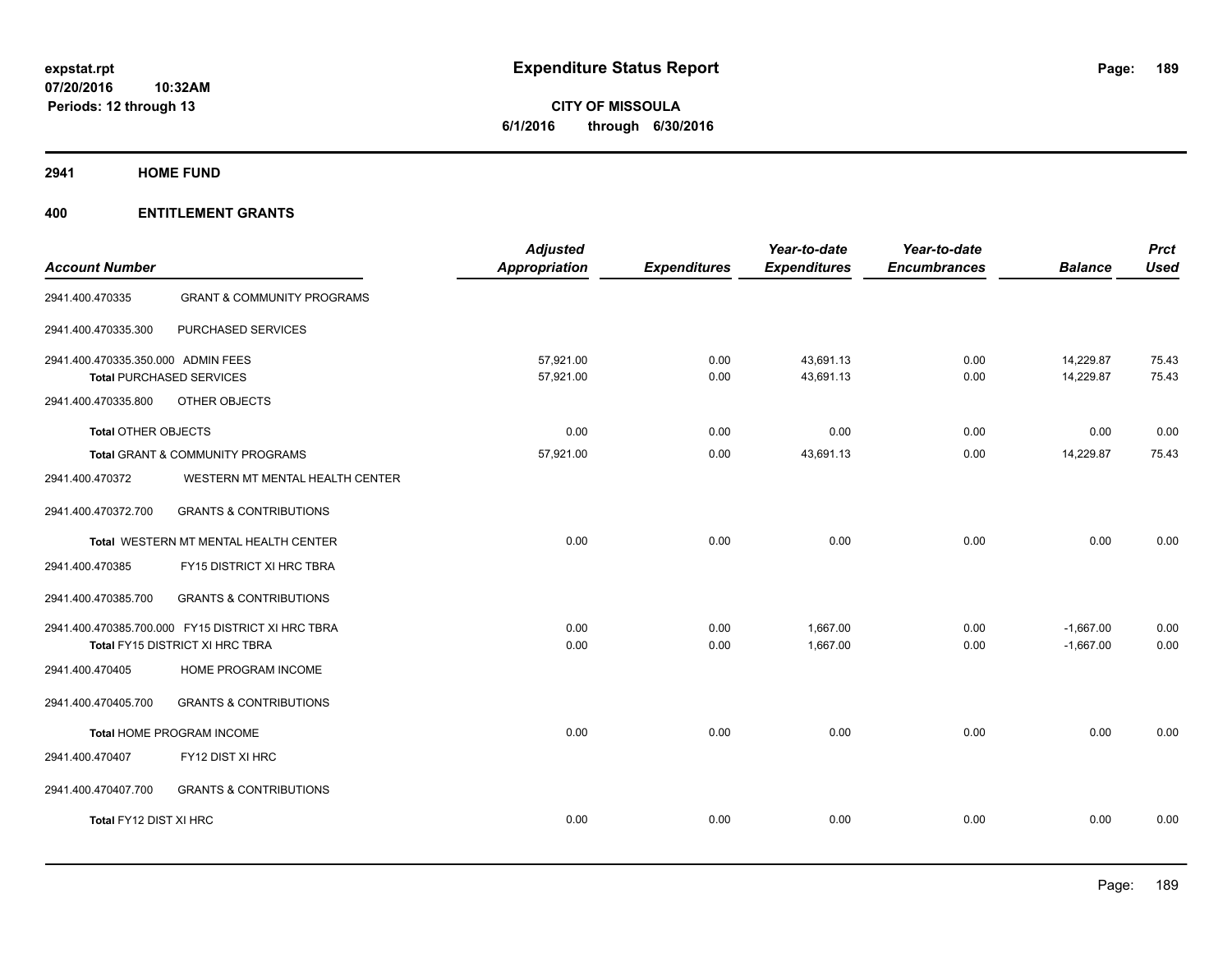**CITY OF MISSOULA 6/1/2016 through 6/30/2016**

**2941 HOME FUND**

| <b>Account Number</b>             |                                                    | <b>Adjusted</b><br><b>Appropriation</b> | <b>Expenditures</b> | Year-to-date<br><b>Expenditures</b> | Year-to-date<br><b>Encumbrances</b> | <b>Balance</b> | <b>Prct</b><br><b>Used</b> |
|-----------------------------------|----------------------------------------------------|-----------------------------------------|---------------------|-------------------------------------|-------------------------------------|----------------|----------------------------|
| 2941.400.470408                   | FY12 homeWORD                                      |                                         |                     |                                     |                                     |                |                            |
| 2941.400.470408.700               | <b>GRANTS &amp; CONTRIBUTIONS</b>                  |                                         |                     |                                     |                                     |                |                            |
| Total FY12 homeWORD               |                                                    | 0.00                                    | 0.00                | 0.00                                | 0.00                                | 0.00           | 0.00                       |
| 2941.400.470410                   | FY10-12 DIST XI HRC/1ST TIME HOMEBUYER             |                                         |                     |                                     |                                     |                |                            |
| 2941.400.470410.700               | <b>GRANTS &amp; CONTRIBUTIONS</b>                  |                                         |                     |                                     |                                     |                |                            |
|                                   | Total FY10-12 DIST XI HRC/1ST TIME HOMEBUYER       | 0.00                                    | 0.00                | 0.00                                | 0.00                                | 0.00           | 0.00                       |
| 2941.400.470439                   | <b>HOMEWORD SWEETGRASS</b>                         |                                         |                     |                                     |                                     |                |                            |
| 2941.400.470439.700               | <b>GRANTS &amp; CONTRIBUTIONS</b>                  |                                         |                     |                                     |                                     |                |                            |
|                                   | 2941.400.470439.700.000 GRANTS & CONTRIBUTIONS     | 0.00                                    | 0.00                | 156,750.00                          | 0.00                                | $-156,750.00$  | 0.00                       |
|                                   | Total HOMEWORD SWEETGRASS                          | 0.00                                    | 0.00                | 156,750.00                          | 0.00                                | $-156,750.00$  | 0.00                       |
| 2941.400.470500                   | <b>HOME GRANTS</b>                                 |                                         |                     |                                     |                                     |                |                            |
| 2941.400.470500.700               | <b>GRANTS &amp; CONTRIBUTIONS</b>                  |                                         |                     |                                     |                                     |                |                            |
|                                   | 2941.400.470500.700.000 TBD-GRANTS & CONTRIBUTIONS | 335,666.00                              | 0.00                | 0.00                                | 0.00                                | 335,666.00     | 0.00                       |
| <b>Total HOME GRANTS</b>          |                                                    | 335,666.00                              | 0.00                | 0.00                                | 0.00                                | 335,666.00     | 0.00                       |
| 2941.400.470520                   | FY16 WORD TBRA                                     |                                         |                     |                                     |                                     |                |                            |
| 2941.400.470520.700               | <b>GRANTS &amp; CONTRIBUTIONS</b>                  |                                         |                     |                                     |                                     |                |                            |
| 2941.400.470520.700.000 WORD TBRA |                                                    | 0.00                                    | 2,142.02            | 30,187.40                           | 0.00                                | $-30,187.40$   | 0.00                       |
| Total FY16 WORD TBRA              |                                                    | 0.00                                    | 2,142.02            | 30,187.40                           | 0.00                                | $-30,187.40$   | 0.00                       |
| 2941.400.510110                   | <b>MERCHANT SERVICES</b>                           |                                         |                     |                                     |                                     |                |                            |
| 2941.400.510110.500               | <b>FIXED CHARGES</b>                               |                                         |                     |                                     |                                     |                |                            |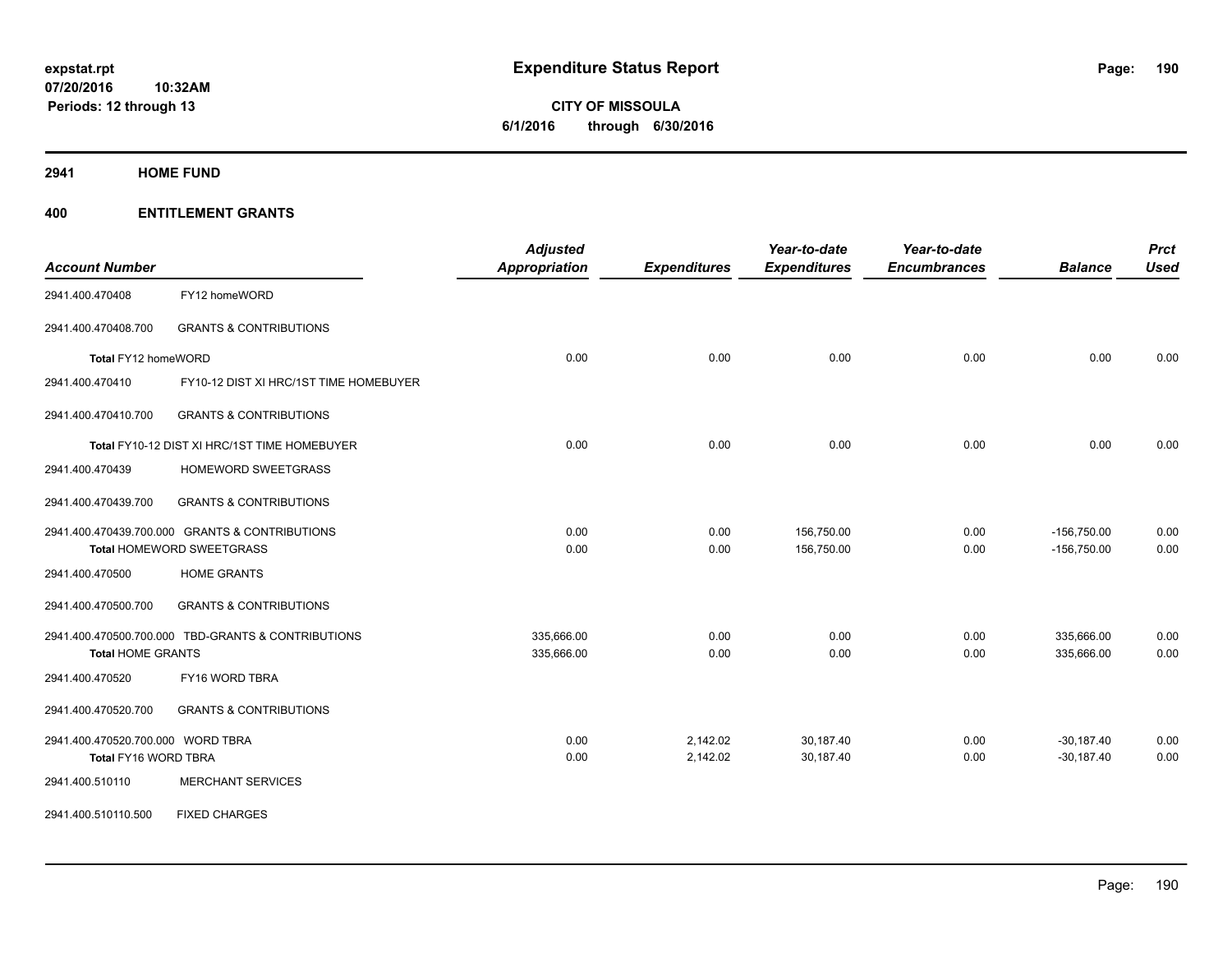**Periods: 12 through 13**

**CITY OF MISSOULA 6/1/2016 through 6/30/2016**

**2941 HOME FUND**

| <b>Account Number</b>          |                                            | <b>Adjusted</b><br>Appropriation | <b>Expenditures</b> | Year-to-date<br><b>Expenditures</b> | Year-to-date<br><b>Encumbrances</b> | <b>Balance</b> | <b>Prct</b><br>Used |
|--------------------------------|--------------------------------------------|----------------------------------|---------------------|-------------------------------------|-------------------------------------|----------------|---------------------|
| <b>Total MERCHANT SERVICES</b> |                                            | 0.00                             | 0.00                | 0.00                                | 0.00                                | 0.00           | 0.00                |
| 2941.400.521000                | INTERFUND OPERATING TRANSFERS              |                                  |                     |                                     |                                     |                |                     |
| 2941.400.521000.800            | OTHER OBJECTS                              |                                  |                     |                                     |                                     |                |                     |
|                                | <b>Total INTERFUND OPERATING TRANSFERS</b> | 0.00                             | 0.00                | 0.00                                | 0.00                                | 0.00           | 0.00                |
| <b>Total HOME FUND</b>         |                                            | 393,587.00                       | 2.142.02            | 232,295.53                          | 0.00                                | 161.291.47     | 59.02               |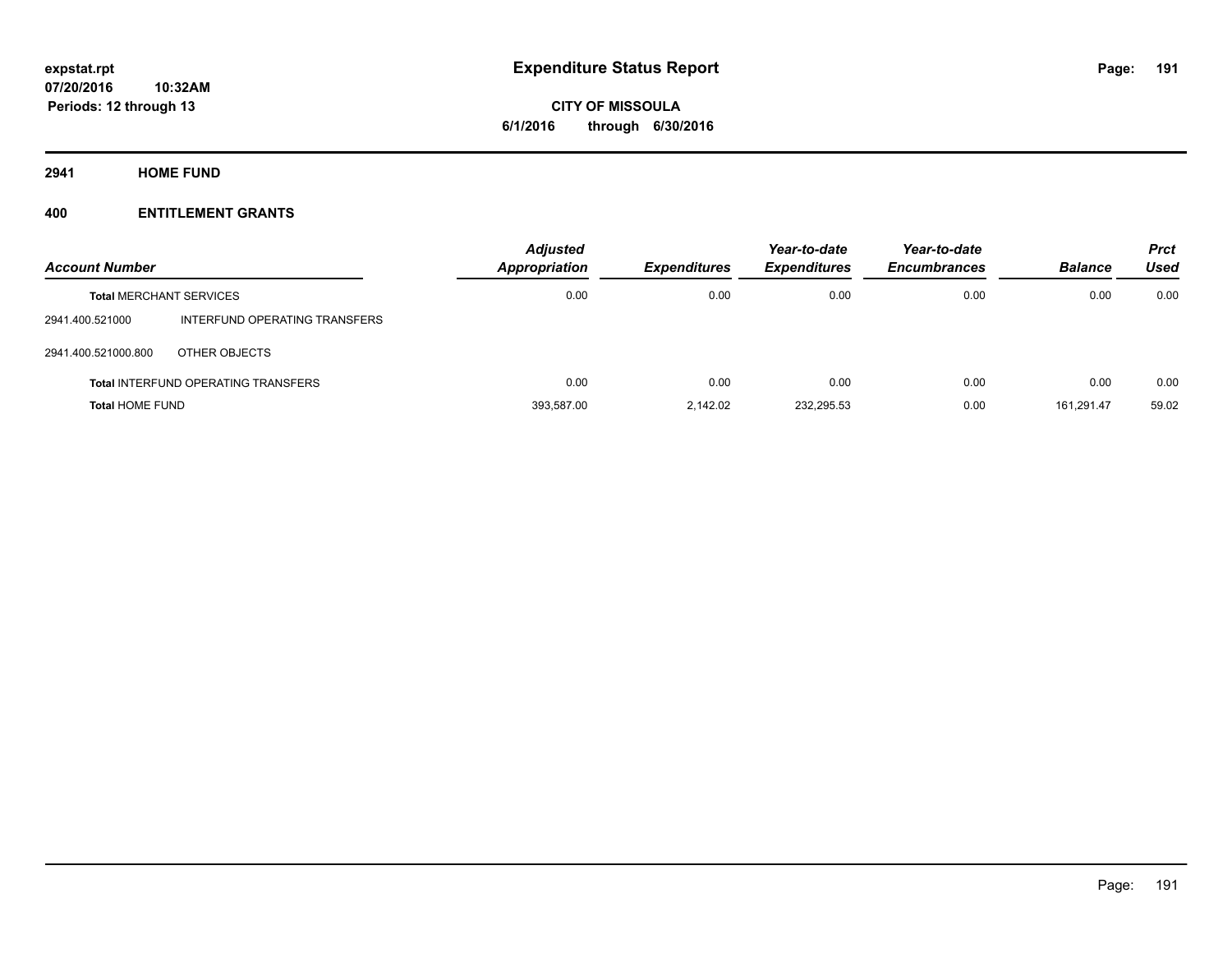**2942 ADDI PROGRAM**

| <b>Account Number</b>              |                                                             | <b>Adjusted</b><br><b>Appropriation</b> | <b>Expenditures</b>    | Year-to-date<br><b>Expenditures</b> | Year-to-date<br><b>Encumbrances</b> | <b>Balance</b>               | <b>Prct</b><br><b>Used</b> |
|------------------------------------|-------------------------------------------------------------|-----------------------------------------|------------------------|-------------------------------------|-------------------------------------|------------------------------|----------------------------|
| 2942.400.470335                    | <b>GRANT &amp; COMMUNITY PROGRAMS</b>                       |                                         |                        |                                     |                                     |                              |                            |
| 2942.400.470335.300                | <b>PURCHASED SERVICES</b>                                   |                                         |                        |                                     |                                     |                              |                            |
| 2942.400.470335.350.000 ADMIN FEES | <b>Total GRANT &amp; COMMUNITY PROGRAMS</b>                 | 12.846.00<br>12,846.00                  | 0.00<br>0.00           | 0.00<br>0.00                        | 0.00<br>0.00                        | 12.846.00<br>12,846.00       | 0.00<br>0.00               |
| 2942.400.470370                    | PARENTING PLACE                                             |                                         |                        |                                     |                                     |                              |                            |
| 2942.400.470370.700                | <b>GRANTS &amp; CONTRIBUTIONS</b>                           |                                         |                        |                                     |                                     |                              |                            |
| <b>Total PARENTING PLACE</b>       | 2942.400.470370.700.000 ADDI FUNDS-1ST TIME HOMEBUYERS FUND | 0.00<br>0.00                            | 23.207.47<br>23,207.47 | 23,207.47<br>23,207.47              | 0.00<br>0.00                        | $-23.207.47$<br>$-23,207.47$ | 0.00<br>0.00               |
| <b>Total ADDI PROGRAM</b>          |                                                             | 12,846.00                               | 23.207.47              | 23,207.47                           | 0.00                                | $-10,361.47$                 | 180.66                     |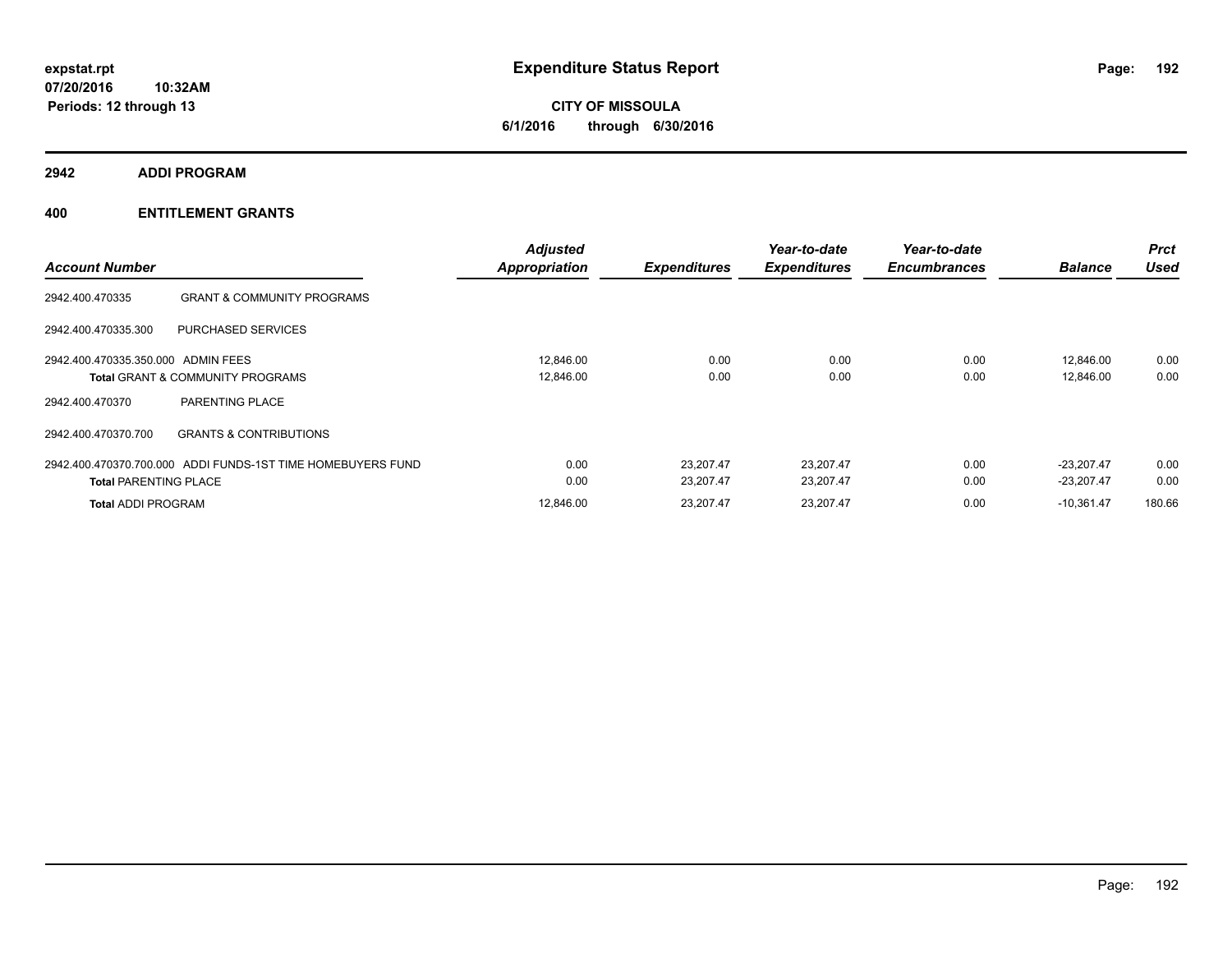**Periods: 12 through 13**

**CITY OF MISSOULA 6/1/2016 through 6/30/2016**

## **2943 CITY HOME PROGRAM INCOME**

|                                                          | <b>Adjusted</b>      |                     | Year-to-date        | Year-to-date        |                | <b>Prct</b> |
|----------------------------------------------------------|----------------------|---------------------|---------------------|---------------------|----------------|-------------|
| <b>Account Number</b>                                    | <b>Appropriation</b> | <b>Expenditures</b> | <b>Expenditures</b> | <b>Encumbrances</b> | <b>Balance</b> | <b>Used</b> |
| *** Title Not Found ***<br>2943.400.470405               |                      |                     |                     |                     |                |             |
| 2943.400.470405.300<br>PURCHASED SERVICES                |                      |                     |                     |                     |                |             |
| 2943.400.470405.350.000 PROFESSIONAL SERVICES            | 31,000.00            | 0.00                | 0.00                | 0.00                | 31,000.00      | 0.00        |
| 2943.400.470405.390.000 OTHER PURCHASED SERVICES         | 500.00               | 0.00                | 0.00                | 0.00                | 500.00         | 0.00        |
| <b>Total PURCHASED SERVICES</b>                          | 31,500.00            | 0.00                | 0.00                | 0.00                | 31,500.00      | 0.00        |
| <b>GRANTS &amp; CONTRIBUTIONS</b><br>2943.400.470405.700 |                      |                     |                     |                     |                |             |
| <b>Total GRANTS &amp; CONTRIBUTIONS</b>                  | 0.00                 | 0.00                | 0.00                | 0.00                | 0.00           | 0.00        |
| Total *** Title Not Found ***                            | 31,500.00            | 0.00                | 0.00                | 0.00                | 31,500.00      | 0.00        |
| <b>MERCHANT SERVICES</b><br>2943.400.510110              |                      |                     |                     |                     |                |             |
| 2943.400.510110.500<br><b>FIXED CHARGES</b>              |                      |                     |                     |                     |                |             |
| <b>Total MERCHANT SERVICES</b>                           | 0.00                 | 0.00                | 0.00                | 0.00                | 0.00           | 0.00        |
| Total CITY HOME PROGRAM INCOME                           | 31,500.00            | 0.00                | 0.00                | 0.00                | 31,500.00      | 0.00        |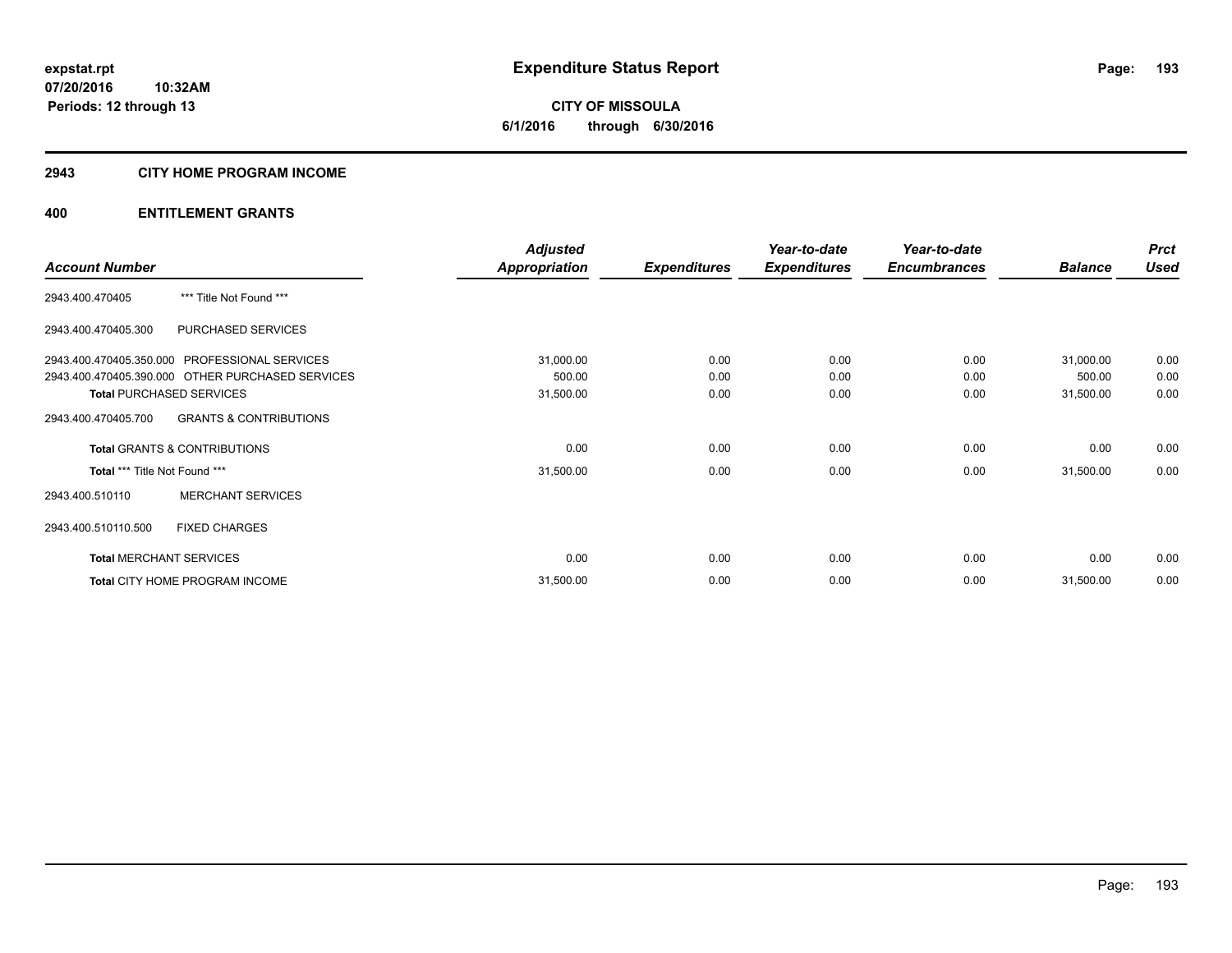**CITY OF MISSOULA 6/1/2016 through 6/30/2016**

# **2944 NEIGHBORHOOD STABILIZATION PROGRAM**

| <b>Account Number</b> |                                   | <b>Adjusted</b><br><b>Appropriation</b> | <b>Expenditures</b> | Year-to-date<br><b>Expenditures</b> | Year-to-date<br><b>Encumbrances</b> | <b>Balance</b> | <b>Prct</b><br><b>Used</b> |
|-----------------------|-----------------------------------|-----------------------------------------|---------------------|-------------------------------------|-------------------------------------|----------------|----------------------------|
| 2944.400.470425       | SILVERTIP APARTMENTS              |                                         |                     |                                     |                                     |                |                            |
| 2944.400.470425.300   | PURCHASED SERVICES                |                                         |                     |                                     |                                     |                |                            |
|                       | <b>Total SILVERTIP APARTMENTS</b> | 0.00                                    | 0.00                | 0.00                                | 0.00                                | 0.00           | 0.00                       |
| 2944.400.510110       | <b>MERCHANT SERVICES</b>          |                                         |                     |                                     |                                     |                |                            |
| 2944.400.510110.500   | <b>FIXED CHARGES</b>              |                                         |                     |                                     |                                     |                |                            |
|                       | <b>Total ENTITLEMENT GRANTS</b>   | 0.00                                    | 0.00                | 0.00                                | 0.00                                | 0.00           | 0.00                       |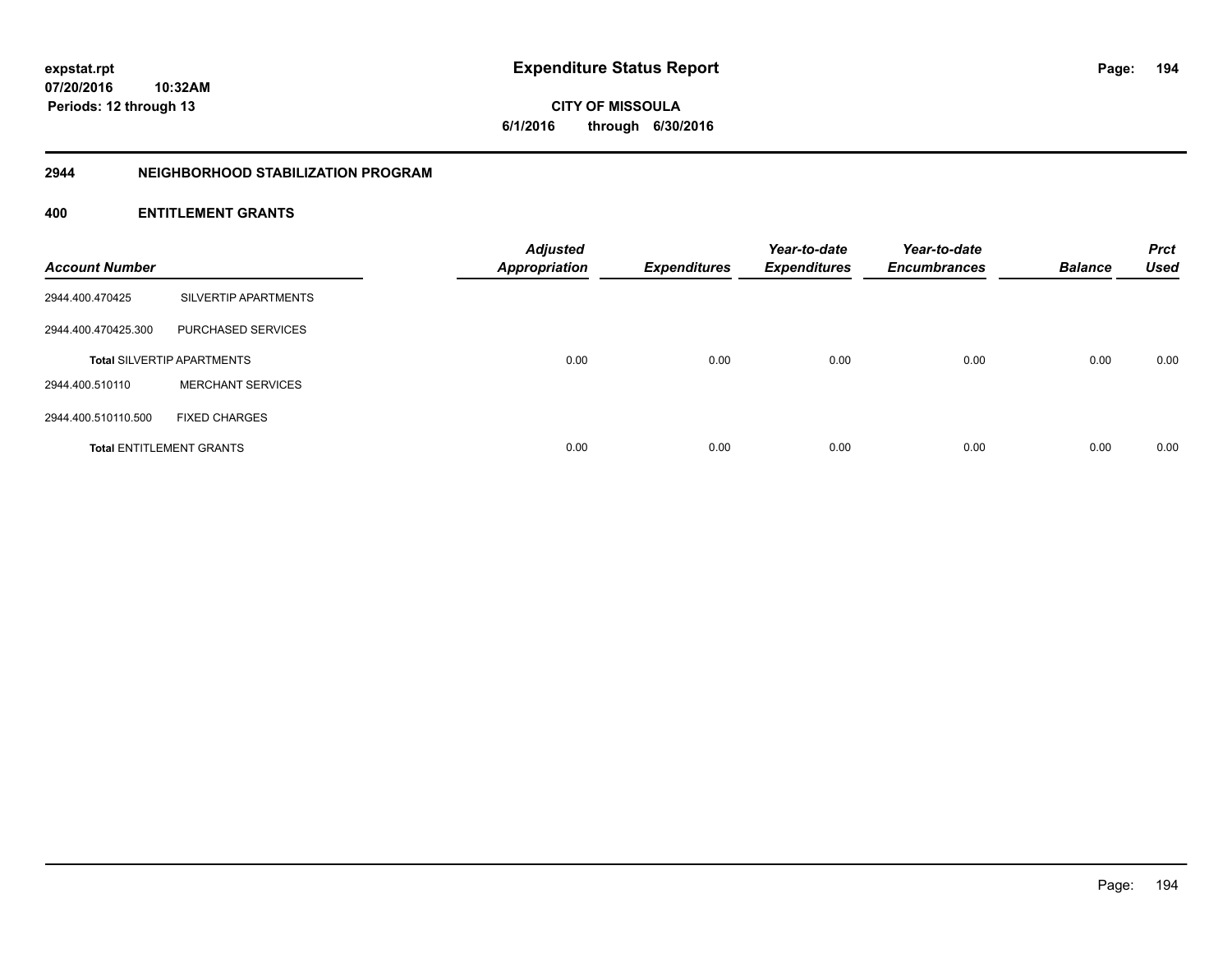**CITY OF MISSOULA 6/1/2016 through 6/30/2016**

# **2944 NEIGHBORHOOD STABILIZATION PROGRAM**

# **401 MHA/SILVERTIP**

| <b>Account Number</b>         |                          | <b>Adjusted</b><br><b>Appropriation</b> | <b>Expenditures</b> | Year-to-date<br><b>Expenditures</b> | Year-to-date<br><b>Encumbrances</b> | <b>Balance</b> | <b>Prct</b><br><b>Used</b> |
|-------------------------------|--------------------------|-----------------------------------------|---------------------|-------------------------------------|-------------------------------------|----------------|----------------------------|
| 2944.401.470425               | *** Title Not Found ***  |                                         |                     |                                     |                                     |                |                            |
| 2944.401.470425.300           | PURCHASED SERVICES       |                                         |                     |                                     |                                     |                |                            |
| Total *** Title Not Found *** |                          | 0.00                                    | 0.00                | 0.00                                | 0.00                                | 0.00           | 0.00                       |
| 2944.401.510110               | <b>MERCHANT SERVICES</b> |                                         |                     |                                     |                                     |                |                            |
| 2944.401.510110.500           | <b>FIXED CHARGES</b>     |                                         |                     |                                     |                                     |                |                            |
| <b>Total MHA/SILVERTIP</b>    |                          | 0.00                                    | 0.00                | 0.00                                | 0.00                                | 0.00           | 0.00                       |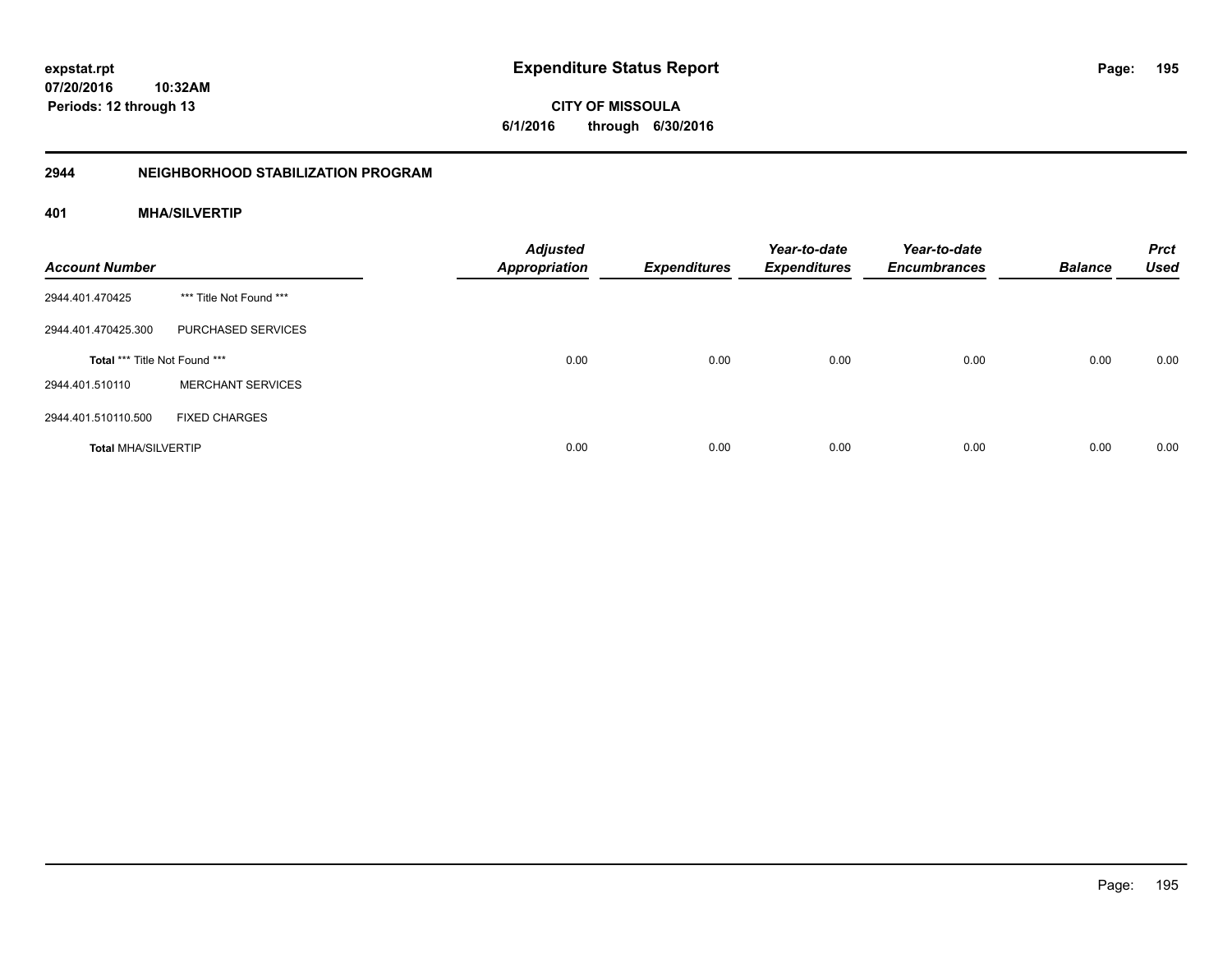**CITY OF MISSOULA 6/1/2016 through 6/30/2016**

# **2944 NEIGHBORHOOD STABILIZATION PROGRAM**

# **402 HUD/SILVERTIP**

| <b>Account Number</b>         |                                                 | <b>Adjusted</b><br><b>Appropriation</b> | <b>Expenditures</b> | Year-to-date<br><b>Expenditures</b> | Year-to-date<br><b>Encumbrances</b> | <b>Balance</b> | <b>Prct</b><br><b>Used</b> |
|-------------------------------|-------------------------------------------------|-----------------------------------------|---------------------|-------------------------------------|-------------------------------------|----------------|----------------------------|
| 2944.402.470425               | *** Title Not Found ***                         |                                         |                     |                                     |                                     |                |                            |
| 2944.402.470425.300           | PURCHASED SERVICES                              |                                         |                     |                                     |                                     |                |                            |
| Total *** Title Not Found *** |                                                 | 0.00                                    | 0.00                | 0.00                                | 0.00                                | 0.00           | 0.00                       |
| 2944.402.510110               | <b>MERCHANT SERVICES</b>                        |                                         |                     |                                     |                                     |                |                            |
| 2944.402.510110.500           | <b>FIXED CHARGES</b>                            |                                         |                     |                                     |                                     |                |                            |
|                               | <b>Total NEIGHBORHOOD STABILIZATION PROGRAM</b> | 0.00                                    | 0.00                | 0.00                                | 0.00                                | 0.00           | 0.00                       |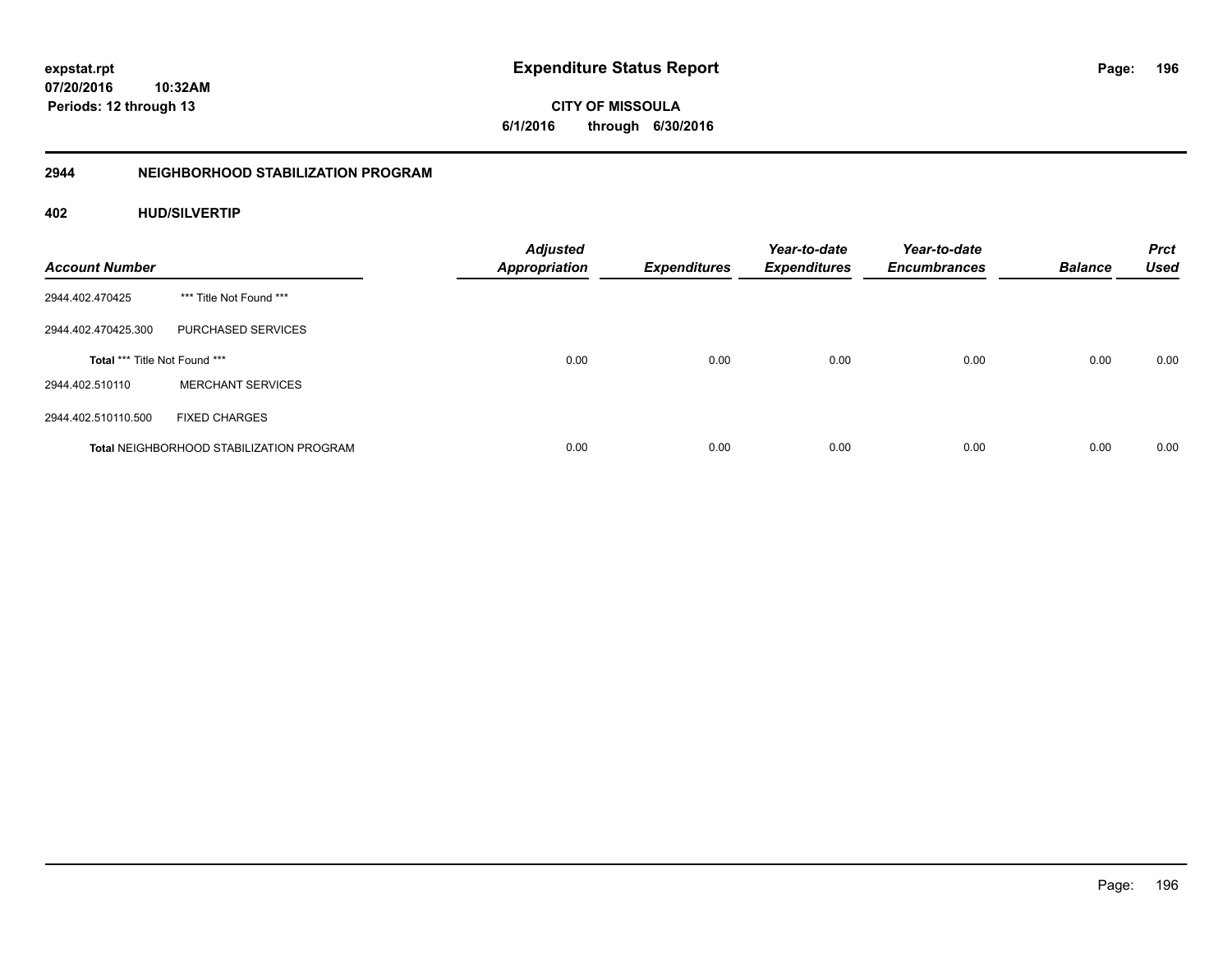## **2955 TRANSPORTATION**

| <b>Account Number</b>                                    | <b>Adjusted</b><br>Appropriation | <b>Expenditures</b> | Year-to-date<br><b>Expenditures</b> | Year-to-date<br><b>Encumbrances</b> | <b>Balance</b> | <b>Prct</b><br><b>Used</b> |
|----------------------------------------------------------|----------------------------------|---------------------|-------------------------------------|-------------------------------------|----------------|----------------------------|
|                                                          |                                  |                     |                                     |                                     |                |                            |
| <b>TRANSPORTATION</b><br>2955.250.411070                 |                                  |                     |                                     |                                     |                |                            |
| 2955.250.411070.100<br>PERSONAL SERVICES                 |                                  |                     |                                     |                                     |                |                            |
| 2955.250.411070.110.000 SALARIES AND WAGES               | 248,182.00                       | 32,134.48           | 248,058.42                          | 0.00                                | 123.58         | 99.95                      |
| 2955.250.411070.140.000 EMPLOYER CONTRIBUTIONS           | 82.416.00                        | 10,091.05           | 86.188.05                           | 0.00                                | $-3,772.05$    | 104.58                     |
| 2955.250.411070.141.000 STATE RETIREMENT CONTRIBUTIONS   | 0.00                             | 29.87               | 254.39                              | 0.00                                | $-254.39$      | 0.00                       |
| <b>Total PERSONAL SERVICES</b>                           | 330,598.00                       | 42,255.40           | 334,500.86                          | 0.00                                | $-3,902.86$    | 101.18                     |
| 2955.250.411070.200<br><b>SUPPLIES</b>                   |                                  |                     |                                     |                                     |                |                            |
| 2955.250.411070.210.000 OFFICE SUPPLIES                  | 5,000.00                         | 77.63               | 1,971.86                            | 0.00                                | 3,028.14       | 39.44                      |
| 2955.250.411070.220.000 OPERATING SUPPLIES               | 1,300.00                         | 352.13              | 2,757.91                            | 0.00                                | $-1,457.91$    | 212.15                     |
| 2955.250.411070.240.000 OTHER SUPPLIES                   | 360.00                           | 0.00                | 0.00                                | 0.00                                | 360.00         | 0.00                       |
| <b>Total SUPPLIES</b>                                    | 6,660.00                         | 429.76              | 4,729.77                            | 0.00                                | 1,930.23       | 71.02                      |
| 2955.250.411070.300<br><b>PURCHASED SERVICES</b>         |                                  |                     |                                     |                                     |                |                            |
| 2955.250.411070.310.000 COMMUNICATIONS                   | 500.00                           | 0.58                | 6.04                                | 0.00                                | 493.96         | 1.21                       |
| 2955.250.411070.320.000 PRINTING & DUPLICATING           | 3,500.00                         | 0.00                | 76.53                               | 0.00                                | 3,423.47       | 2.19                       |
| 2955.250.411070.330.000 PUBLICITY, SUBSCRIPTIONS & DUES  | 3,000.00                         | 845.00              | 3,381.35                            | 0.00                                | $-381.35$      | 112.71                     |
| 2955.250.411070.344.000 TELEPHONE SERVICE                | 500.00                           | 24.28               | 417.74                              | 0.00                                | 82.26          | 83.55                      |
| 2955.250.411070.350.000 PROFESSIONAL SERVICES            | 150,000.00                       | 71.02               | 6,569.55                            | 0.00                                | 143,430.45     | 4.38                       |
| 2955.250.411070.360.000 REPAIR & MAINTENANCE             | 8,900.00                         | 218.57              | 2,119.81                            | 0.00                                | 6,780.19       | 23.82                      |
| 2955.250.411070.370.000 TRAVEL                           | 9,000.00                         | 0.00                | 1,744.52                            | 0.00                                | 7,255.48       | 19.38                      |
| 2955.250.411070.380.000 TRAINING                         | 5,500.00                         | 0.00                | 1,242.80                            | 0.00                                | 4,257.20       | 22.60                      |
| 2955.250.411070.390.000 OTHER PURCHASED SERVICES         | 0.00                             | 38,973.60           | 213,035.04                          | 0.00                                | $-213,035.04$  | 0.00                       |
| <b>Total PURCHASED SERVICES</b>                          | 180,900.00                       | 40,133.05           | 228,593.38                          | 0.00                                | -47,693.38     | 126.36                     |
| <b>FIXED CHARGES</b><br>2955.250.411070.500              |                                  |                     |                                     |                                     |                |                            |
| 2955.250.411070.500.000 FIXED CHARGES                    | 24,000.00                        | 12,360.00           | 24,720.00                           | 0.00                                | $-720.00$      | 103.00                     |
| <b>Total FIXED CHARGES</b>                               | 24,000.00                        | 12,360.00           | 24,720.00                           | 0.00                                | $-720.00$      | 103.00                     |
| 2955.250.411070.700<br><b>GRANTS &amp; CONTRIBUTIONS</b> |                                  |                     |                                     |                                     |                |                            |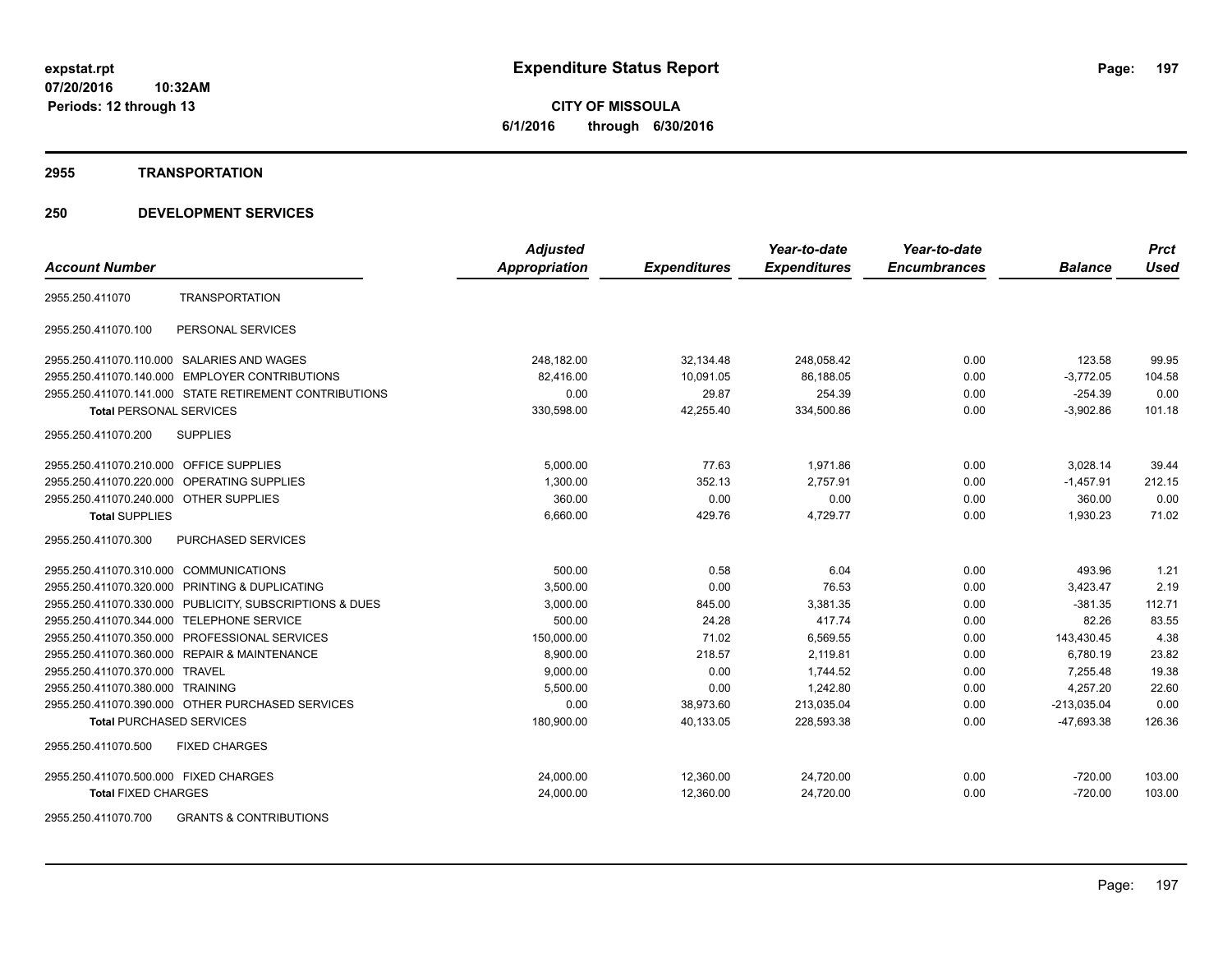## **2955 TRANSPORTATION**

|                                                         | <b>Adjusted</b> |                     | Year-to-date        | Year-to-date        |                | <b>Prct</b> |
|---------------------------------------------------------|-----------------|---------------------|---------------------|---------------------|----------------|-------------|
| <b>Account Number</b>                                   | Appropriation   | <b>Expenditures</b> | <b>Expenditures</b> | <b>Encumbrances</b> | <b>Balance</b> | <b>Used</b> |
| 2955.250.411070.700.000 GRANTS & CONTRIBUTIONS          | 142,802.00      | 0.00                | 79,029.00           | 0.00                | 63,773.00      | 55.34       |
| <b>Total GRANTS &amp; CONTRIBUTIONS</b>                 | 142,802.00      | 0.00                | 79,029.00           | 0.00                | 63,773.00      | 55.34       |
| OTHER OBJECTS<br>2955.250.411070.800                    |                 |                     |                     |                     |                |             |
| 2955.250.411070.845.000 CONTINGENCY                     | 127,295.00      | 0.00                | 0.00                | 0.00                | 127,295.00     | 0.00        |
| <b>Total OTHER OBJECTS</b>                              | 127,295.00      | 0.00                | 0.00                | 0.00                | 127.295.00     | 0.00        |
| 2955.250.411070.900<br><b>CAPITAL OUTLAY</b>            |                 |                     |                     |                     |                |             |
| 2955.250.411070.940.000 MACHINERY & EQUIPMENT           | 0.00            | 2,667.08            | 2,667.08            | 0.00                | $-2,667.08$    | 0.00        |
| <b>Total CAPITAL OUTLAY</b>                             | 0.00            | 2,667.08            | 2,667.08            | 0.00                | $-2,667.08$    | 0.00        |
| <b>Total TRANSPORTATION</b>                             | 812,255.00      | 97,845.29           | 674,240.09          | 0.00                | 138,014.91     | 83.01       |
| <b>MIM MDT</b><br>2955.250.411080                       |                 |                     |                     |                     |                |             |
| PERSONAL SERVICES<br>2955.250.411080.100                |                 |                     |                     |                     |                |             |
| 2955.250.411080.110.000 CMAQ/MIM-SALARIES AND WAGES     | 148,499.00      | 14,682.69           | 107,429.86          | 0.00                | 41,069.14      | 72.34       |
| 2955.250.411080.120.000 OVERTIME/TERMINATION            | 0.00            | 150.59              | 162.89              | 0.00                | $-162.89$      | 0.00        |
| 2955.250.411080.140.000 EMPLOYER CONTRIBUTIONS          | 60.292.00       | 5.081.25            | 44.880.81           | 0.00                | 15,411.19      | 74.44       |
| <b>Total PERSONAL SERVICES</b>                          | 208,791.00      | 19,914.53           | 152,473.56          | 0.00                | 56,317.44      | 73.03       |
| <b>SUPPLIES</b><br>2955.250.411080.200                  |                 |                     |                     |                     |                |             |
| 2955.250.411080.210.000 OFFICE SUPPLIES                 | 770.00          | 159.64              | 1.961.92            | 0.00                | $-1,191.92$    | 254.79      |
| 2955.250.411080.220.000 OPERATING SUPPLIES              | 34,157.00       | 3,618.09            | 38,679.71           | 0.00                | $-4,522.71$    | 113.24      |
| <b>Total SUPPLIES</b>                                   | 34,927.00       | 3,777.73            | 40,641.63           | 0.00                | $-5.714.63$    | 116.36      |
| 2955.250.411080.300<br>PURCHASED SERVICES               |                 |                     |                     |                     |                |             |
| 2955.250.411080.310.000 COMMUNICATIONS                  | 500.00          | 185.69              | 1,728.96            | 0.00                | $-1,228.96$    | 345.79      |
| 2955.250.411080.320.000 PRINTING & DUPLICATING          | 5,130.00        | 50.83               | 7,103.73            | 0.00                | $-1,973.73$    | 138.47      |
| 2955.250.411080.330.000 PUBLICITY, SUBSCRIPTIONS & DUES | 29,100.00       | 265.61              | 22,023.83           | 0.00                | 7.076.17       | 75.68       |
| 2955.250.411080.344.000 TELEPHONE SERVICE               | 100.00          | 0.68                | 25.28               | 0.00                | 74.72          | 25.28       |
| 2955.250.411080.350.000 PROFESSIONAL SERVICES           | 11,000.00       | 553.78              | 4,965.78            | 0.00                | 6,034.22       | 45.14       |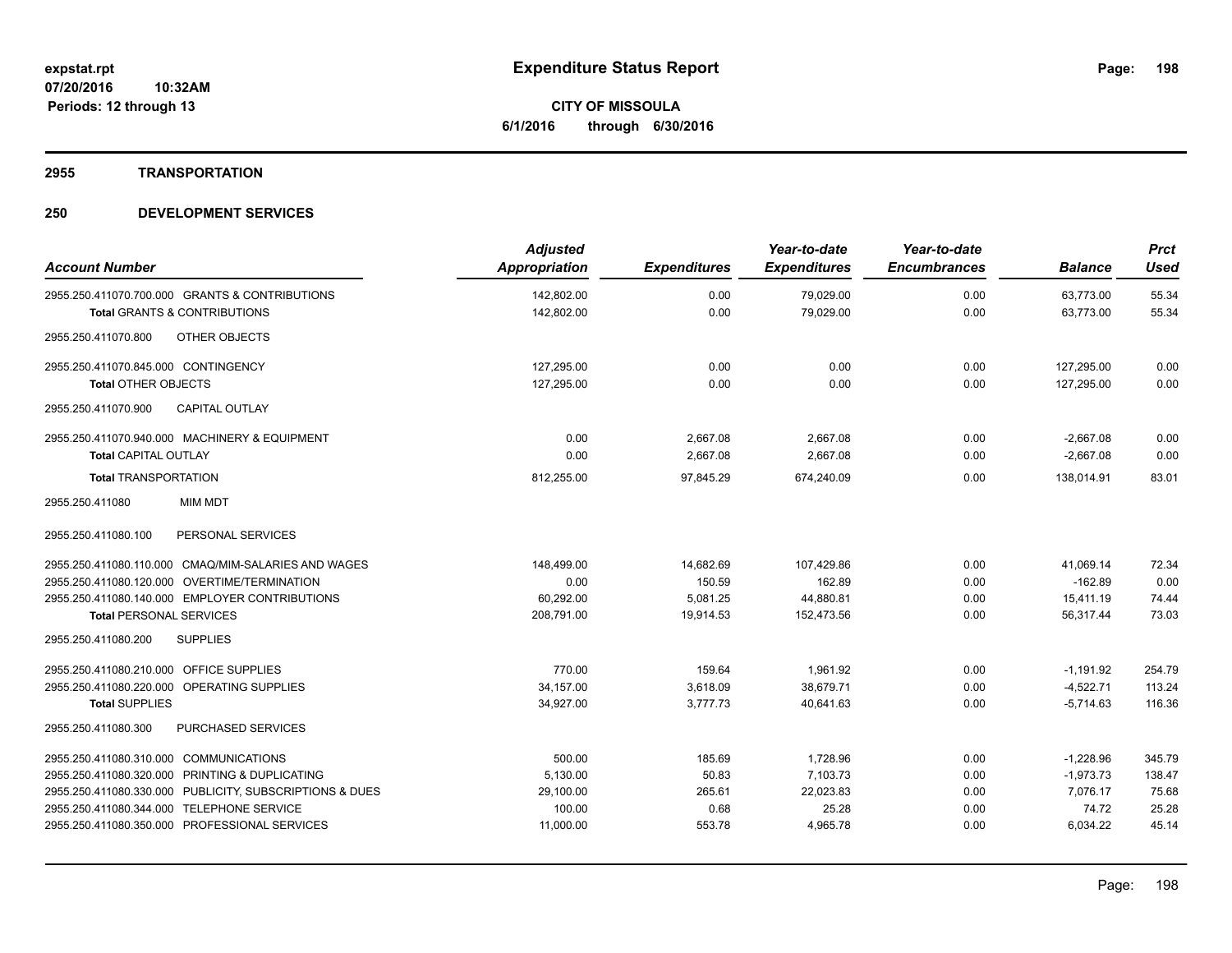## **2955 TRANSPORTATION**

|                                            |                                                  | <b>Adjusted</b> |                     | Year-to-date        | Year-to-date        |                | <b>Prct</b> |
|--------------------------------------------|--------------------------------------------------|-----------------|---------------------|---------------------|---------------------|----------------|-------------|
| <b>Account Number</b>                      |                                                  | Appropriation   | <b>Expenditures</b> | <b>Expenditures</b> | <b>Encumbrances</b> | <b>Balance</b> | <b>Used</b> |
| 2955.250.411080.370.000 TRAVEL             |                                                  | 3,000.00        | 0.00                | 89.69               | 0.00                | 2,910.31       | 2.99        |
| 2955.250.411080.380.000 TRAINING           |                                                  | 9,000.00        | 0.00                | 1,026.14            | 0.00                | 7,973.86       | 11.40       |
|                                            | 2955.250.411080.390.000 OTHER PURCHASED SERVICES | 19,200.00       | 307.00              | 17,076.54           | 0.00                | 2,123.46       | 88.94       |
| <b>Total PURCHASED SERVICES</b>            |                                                  | 77,030.00       | 1,363.59            | 54,039.95           | 0.00                | 22,990.05      | 70.15       |
| 2955.250.411080.500                        | <b>FIXED CHARGES</b>                             |                 |                     |                     |                     |                |             |
| 2955.250.411080.500.000 FIXED CHARGES      |                                                  | 10,000.00       | 0.00                | 0.00                | 0.00                | 10,000.00      | 0.00        |
| <b>Total FIXED CHARGES</b>                 |                                                  | 10,000.00       | 0.00                | 0.00                | 0.00                | 10,000.00      | 0.00        |
| 2955.250.411080.700                        | <b>GRANTS &amp; CONTRIBUTIONS</b>                |                 |                     |                     |                     |                |             |
|                                            | 2955.250.411080.700.000 GRANTS & CONTRIBUTIONS   | 0.00            | 1,000.00            | 2,400.00            | 0.00                | $-2,400.00$    | 0.00        |
| <b>Total GRANTS &amp; CONTRIBUTIONS</b>    |                                                  | 0.00            | 1,000.00            | 2,400.00            | 0.00                | $-2,400.00$    | 0.00        |
| 2955.250.411080.800                        | OTHER OBJECTS                                    |                 |                     |                     |                     |                |             |
| <b>Total OTHER OBJECTS</b>                 |                                                  | 0.00            | 0.00                | 0.00                | 0.00                | 0.00           | 0.00        |
| <b>Total MIM MDT</b>                       |                                                  | 330,748.00      | 26,055.85           | 249,555.14          | 0.00                | 81,192.86      | 75.45       |
| 2955.250.430255                            | <b>BIKE-PED PROGRAM</b>                          |                 |                     |                     |                     |                |             |
| 2955.250.430255.100                        | PERSONAL SERVICES                                |                 |                     |                     |                     |                |             |
| 2955.250.430255.110.000 SALARIES AND WAGES |                                                  | 48,012.00       | 6,382.14            | 49,173.04           | 0.00                | $-1,161.04$    | 102.42      |
|                                            | 2955.250.430255.140.000 EMPLOYER CONTRIBUTIONS   | 17.429.00       | 2,120.04            | 18.176.92           | 0.00                | $-747.92$      | 104.29      |
| <b>Total PERSONAL SERVICES</b>             |                                                  | 65,441.00       | 8,502.18            | 67,349.96           | 0.00                | $-1,908.96$    | 102.92      |
| 2955.250.430255.200                        | <b>SUPPLIES</b>                                  |                 |                     |                     |                     |                |             |
| 2955.250.430255.210.000 OFFICE SUPPLIES    |                                                  | 1,000.00        | 3.99                | 25.17               | 0.00                | 974.83         | 2.52        |
| 2955.250.430255.220.000 OPERATING SUPPLIES |                                                  | 0.00            | 0.00                | 120.00              | 0.00                | $-120.00$      | 0.00        |
| <b>Total SUPPLIES</b>                      |                                                  | 1,000.00        | 3.99                | 145.17              | 0.00                | 854.83         | 14.52       |
| 2955.250.430255.300                        | PURCHASED SERVICES                               |                 |                     |                     |                     |                |             |
| 2955.250.430255.310.000 COMMUNICATIONS     |                                                  | 0.00            | 10.23               | 199.52              | 0.00                | $-199.52$      | 0.00        |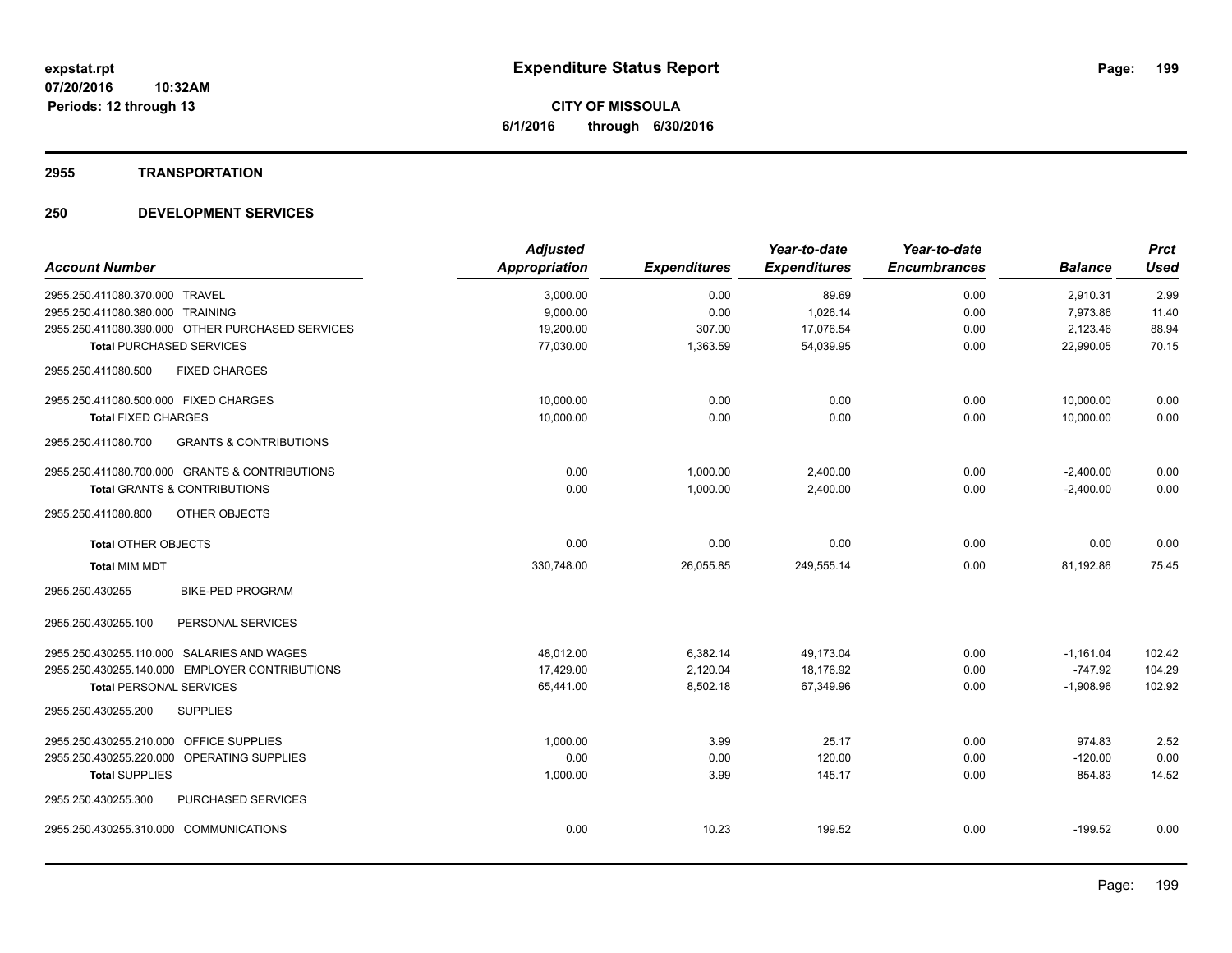## **2955 TRANSPORTATION**

| <b>Account Number</b>                                   | <b>Adjusted</b><br><b>Appropriation</b> | <b>Expenditures</b> | Year-to-date<br><b>Expenditures</b> | Year-to-date<br><b>Encumbrances</b> | <b>Balance</b> | <b>Prct</b><br><b>Used</b> |
|---------------------------------------------------------|-----------------------------------------|---------------------|-------------------------------------|-------------------------------------|----------------|----------------------------|
|                                                         |                                         |                     |                                     |                                     |                |                            |
| 2955.250.430255.320.000 PRINTING & DUPLICATING          | 125.00                                  | 0.00                | 1,398.99                            | 0.00                                | $-1,273.99$    | 1,119.19                   |
| 2955.250.430255.330.000 PUBLICITY, SUBSCRIPTIONS & DUES | 395.00                                  | 0.00                | 295.00                              | 0.00                                | 100.00         | 74.68                      |
| 2955.250.430255.344.000 TELEPHONE SERVICE               | 29.00                                   | 17.52               | 41.43                               | 0.00                                | $-12.43$       | 142.86                     |
| 2955.250.430255.350.000 PROFESSIONAL SERVICES           | 4,005.00                                | 217.71              | 574.63                              | 0.00                                | 3,430.37       | 14.35                      |
| 2955.250.430255.370.000 TRAVEL                          | 1,200.00                                | 0.00                | 0.00                                | 0.00                                | 1,200.00       | 0.00                       |
| 2955.250.430255.380.000 TRAINING                        | 800.00                                  | 0.00                | 215.00                              | 0.00                                | 585.00         | 26.88                      |
| 2955.250.430255.390.000 OTHER PURCHASED SERVICES        | 4,500.00                                | 380.28              | 453.16                              | 0.00                                | 4,046.84       | 10.07                      |
| <b>Total PURCHASED SERVICES</b>                         | 11,054.00                               | 625.74              | 3,177.73                            | 0.00                                | 7,876.27       | 28.75                      |
| <b>FIXED CHARGES</b><br>2955.250.430255.500             |                                         |                     |                                     |                                     |                |                            |
| 2955.250.430255.500.000 FIXED CHARGES                   | 4,592.00                                | 594.05              | 3,682.49                            | 0.00                                | 909.51         | 80.19                      |
| <b>Total FIXED CHARGES</b>                              | 4,592.00                                | 594.05              | 3,682.49                            | 0.00                                | 909.51         | 80.19                      |
| <b>CAPITAL OUTLAY</b><br>2955.250.430255.900            |                                         |                     |                                     |                                     |                |                            |
| <b>Total CAPITAL OUTLAY</b>                             | 0.00                                    | 0.00                | 0.00                                | 0.00                                | 0.00           | 0.00                       |
| Total BIKE-PED PROGRAM                                  | 82,087.00                               | 9,725.96            | 74,355.35                           | 0.00                                | 7,731.65       | 90.58                      |
| 2955.250.430257<br><b>BICYCLE COMMUTER NETWORK</b>      |                                         |                     |                                     |                                     |                |                            |
| <b>SUPPLIES</b><br>2955.250.430257.200                  |                                         |                     |                                     |                                     |                |                            |
| 2955.250.430257.220.000 OPERATING SUPPLIES              | 0.00                                    | 0.00                | 11.88                               | 0.00                                | $-11.88$       | 0.00                       |
| <b>Total SUPPLIES</b>                                   | 0.00                                    | 0.00                | 11.88                               | 0.00                                | $-11.88$       | 0.00                       |
| 2955.250.430257.900<br><b>CAPITAL OUTLAY</b>            |                                         |                     |                                     |                                     |                |                            |
| 2955.250.430257.940.000 MACH & EQUIP - TRAIL COUNTERS   | 0.00                                    | 150.00              | 150.00                              | 0.00                                | $-150.00$      | 0.00                       |
| <b>Total CAPITAL OUTLAY</b>                             | 0.00                                    | 150.00              | 150.00                              | 0.00                                | $-150.00$      | 0.00                       |
| Total BICYCLE COMMUTER NETWORK                          | 0.00                                    | 150.00              | 161.88                              | 0.00                                | $-161.88$      | 0.00                       |
| 2955.250.430267<br><b>CMAQ GRANT</b>                    |                                         |                     |                                     |                                     |                |                            |
| <b>SUPPLIES</b><br>2955.250.430267.200                  |                                         |                     |                                     |                                     |                |                            |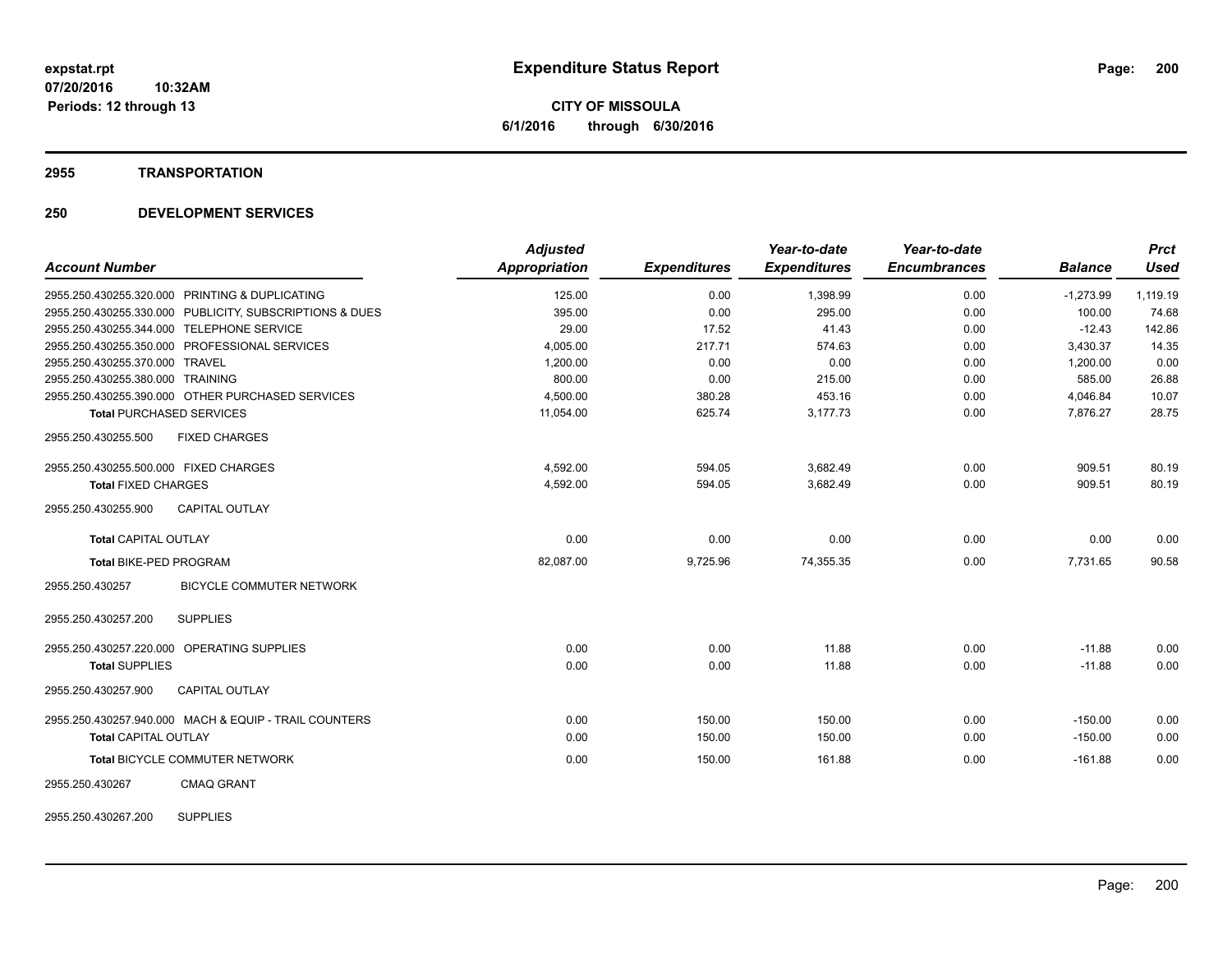## **2955 TRANSPORTATION**

| <b>Account Number</b>                                              |                                            | <b>Adjusted</b><br><b>Appropriation</b> | <b>Expenditures</b> | Year-to-date<br><b>Expenditures</b> | Year-to-date<br><b>Encumbrances</b> | <b>Balance</b>       | <b>Prct</b><br><b>Used</b> |
|--------------------------------------------------------------------|--------------------------------------------|-----------------------------------------|---------------------|-------------------------------------|-------------------------------------|----------------------|----------------------------|
| 2955.250.430267.210.000 OFFICE SUPPLIES<br><b>Total CMAQ GRANT</b> |                                            | 0.00<br>0.00                            | 0.00<br>0.00        | 24.95<br>24.95                      | 0.00<br>0.00                        | $-24.95$<br>$-24.95$ | 0.00<br>0.00               |
| 2955.250.510110                                                    | <b>MERCHANT SERVICES</b>                   |                                         |                     |                                     |                                     |                      |                            |
| 2955.250.510110.500                                                | <b>FIXED CHARGES</b>                       |                                         |                     |                                     |                                     |                      |                            |
|                                                                    | <b>Total MERCHANT SERVICES</b>             | 0.00                                    | 0.00                | 0.00                                | 0.00                                | 0.00                 | 0.00                       |
| 2955.250.521000                                                    | INTERFUND OPERATING TRANSFERS              |                                         |                     |                                     |                                     |                      |                            |
| 2955.250.521000.800                                                | OTHER OBJECTS                              |                                         |                     |                                     |                                     |                      |                            |
|                                                                    | <b>Total INTERFUND OPERATING TRANSFERS</b> | 0.00                                    | 0.00                | 0.00                                | 0.00                                | 0.00                 | 0.00                       |
| <b>Total TRANSPORTATION</b>                                        |                                            | 1,225,090.00                            | 133,777.10          | 998,337.41                          | 0.00                                | 226,752.59           | 81.49                      |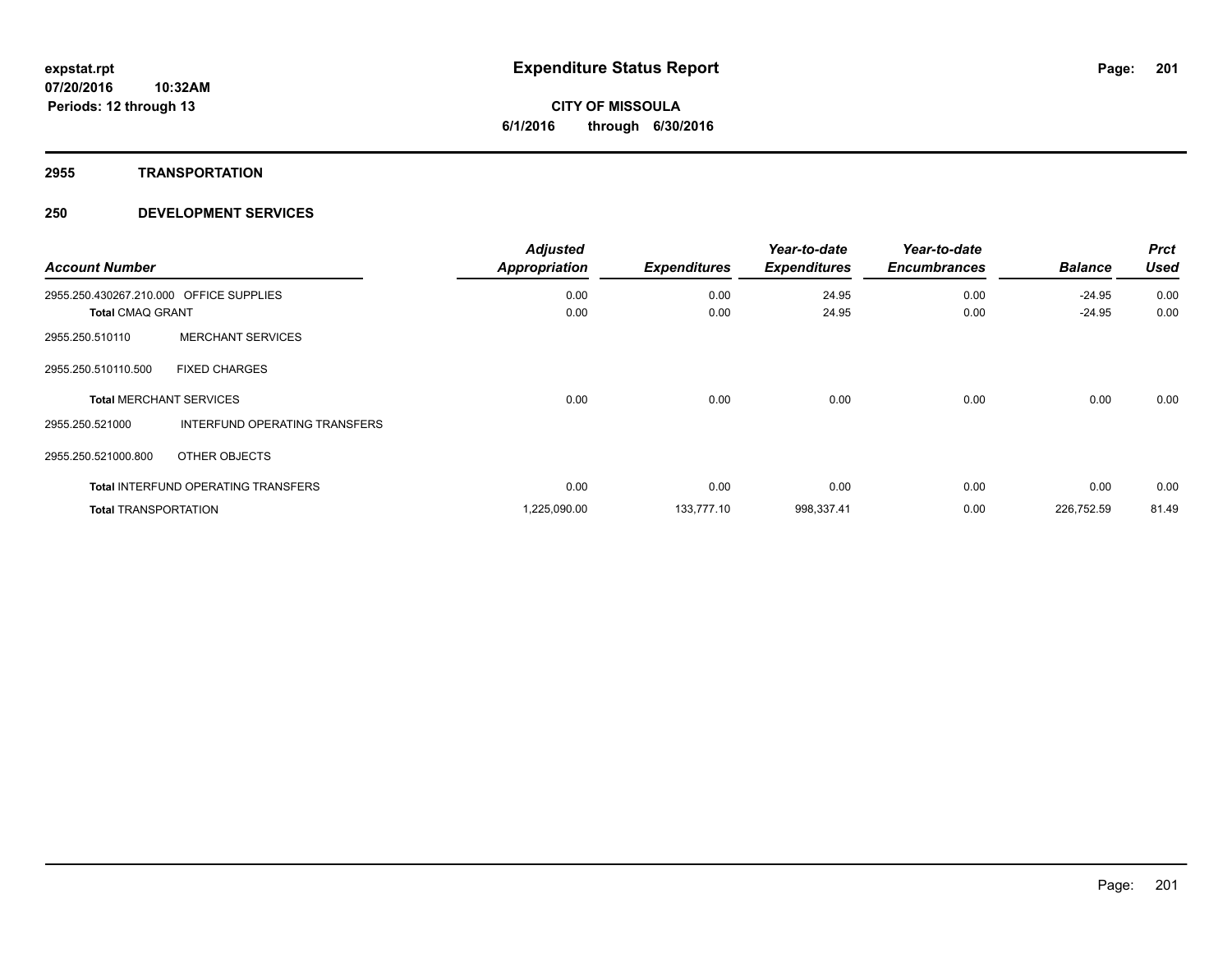# **CITY OF MISSOULA 6/1/2016 through 6/30/2016**

## **2987 FEDERAL TRANSPORTATION FUND**

# **370 PARKS & RECREATION**

| <b>Account Number</b>               |                                                        | <b>Adjusted</b><br><b>Appropriation</b> | <b>Expenditures</b> | Year-to-date<br><b>Expenditures</b> | Year-to-date<br><b>Encumbrances</b> | <b>Balance</b> | <b>Prct</b><br><b>Used</b> |
|-------------------------------------|--------------------------------------------------------|-----------------------------------------|---------------------|-------------------------------------|-------------------------------------|----------------|----------------------------|
|                                     |                                                        |                                         |                     |                                     |                                     |                |                            |
| 2987.370.411121                     | DV ACCOUNTABILITY GRANT                                |                                         |                     |                                     |                                     |                |                            |
| 2987.370.411121.100                 | PERSONAL SERVICES                                      |                                         |                     |                                     |                                     |                |                            |
|                                     | 2987.370.411121.141.000 STATE RETIREMENT CONTRIBUTIONS | 0.00                                    | 2.51                | 82.40                               | 0.00                                | $-82.40$       | 0.00                       |
|                                     | <b>Total DV ACCOUNTABILITY GRANT</b>                   | 0.00                                    | 2.51                | 82.40                               | 0.00                                | $-82.40$       | 0.00                       |
| 2987.370.430258                     | *** Title Not Found ***                                |                                         |                     |                                     |                                     |                |                            |
| 2987.370.430258.100                 | PERSONAL SERVICES                                      |                                         |                     |                                     |                                     |                |                            |
|                                     | 2987.370.430258.110.000 SALARIES AND WAGES             | 0.00                                    | 0.00                | 530.84                              | 0.00                                | $-530.84$      | 0.00                       |
|                                     | 2987.370.430258.140.000 EMPLOYER CONTRIBUTIONS         | 0.00                                    | 0.00                | 118.12                              | 0.00                                | $-118.12$      | 0.00                       |
| Total *** Title Not Found ***       |                                                        | 0.00                                    | 0.00                | 648.96                              | 0.00                                | $-648.96$      | 0.00                       |
| 2987.370.510110                     | <b>MERCHANT SERVICES</b>                               |                                         |                     |                                     |                                     |                |                            |
| 2987.370.510110.500                 | <b>FIXED CHARGES</b>                                   |                                         |                     |                                     |                                     |                |                            |
| <b>Total MERCHANT SERVICES</b>      |                                                        | 0.00                                    | 0.00                | 0.00                                | 0.00                                | 0.00           | 0.00                       |
| <b>Total PARKS &amp; RECREATION</b> |                                                        | 0.00                                    | 2.51                | 731.36                              | 0.00                                | $-731.36$      | 0.00                       |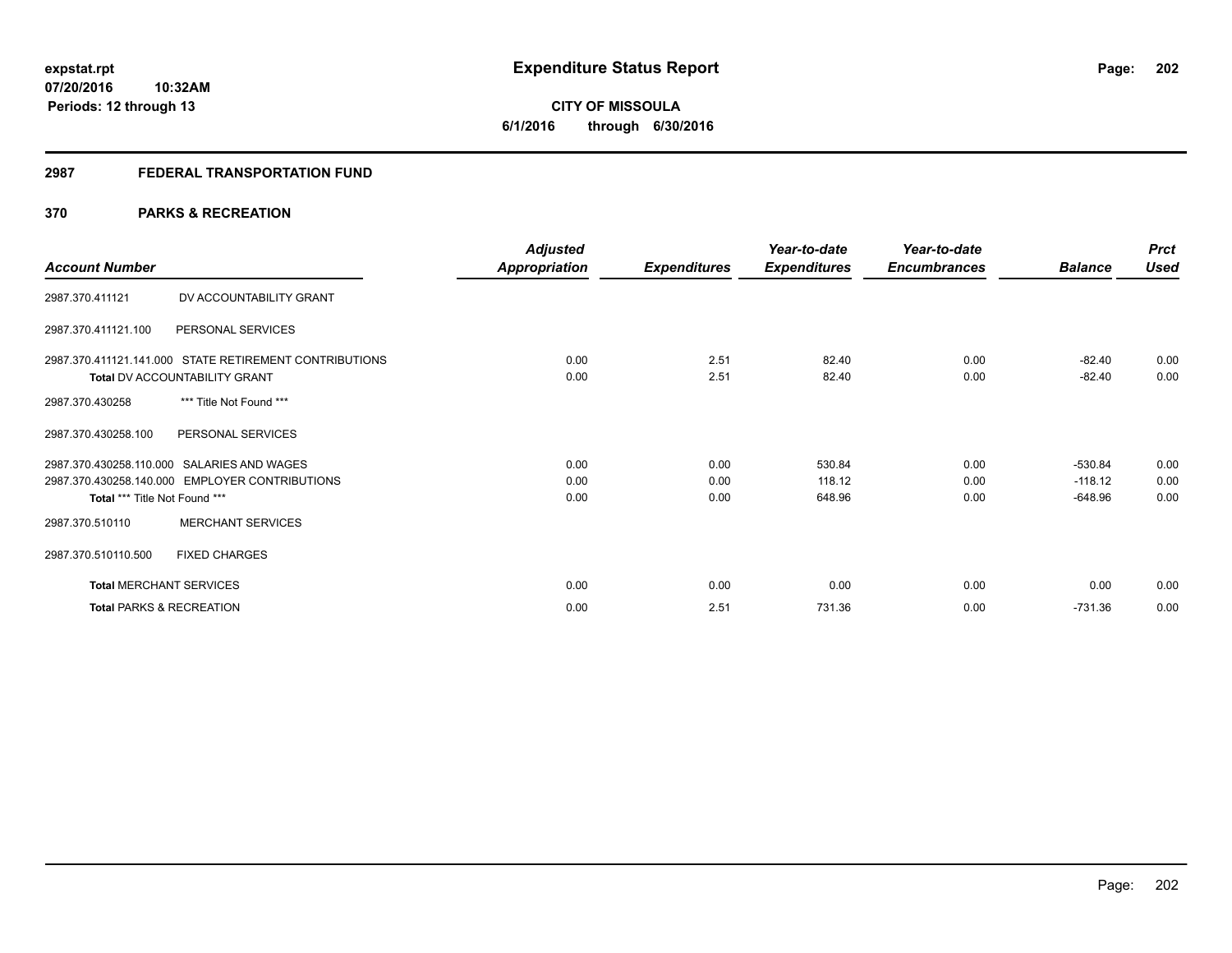**203**

**07/20/2016 10:32AM Periods: 12 through 13**

**CITY OF MISSOULA 6/1/2016 through 6/30/2016**

## **2987 FEDERAL TRANSPORTATION FUND**

| <b>Account Number</b>          |                                                                                                 | <b>Adjusted</b><br><b>Appropriation</b> | <b>Expenditures</b> | Year-to-date<br><b>Expenditures</b> | Year-to-date<br><b>Encumbrances</b> | <b>Balance</b>               | <b>Prct</b><br><b>Used</b> |
|--------------------------------|-------------------------------------------------------------------------------------------------|-----------------------------------------|---------------------|-------------------------------------|-------------------------------------|------------------------------|----------------------------|
| 2987.390.430233                | MILWAUKEE RR TRAIL WEST/BCN                                                                     |                                         |                     |                                     |                                     |                              |                            |
| 2987.390.430233.900            | CAPITAL OUTLAY                                                                                  |                                         |                     |                                     |                                     |                              |                            |
|                                | Total MILWAUKEE RR TRAIL WEST/BCN                                                               | 0.00                                    | 0.00                | 0.00                                | 0.00                                | 0.00                         | 0.00                       |
| 2987.390.430256                | SAFE ROUTES TO SCHOOLS                                                                          |                                         |                     |                                     |                                     |                              |                            |
| 2987.390.430256.900            | <b>CAPITAL OUTLAY</b>                                                                           |                                         |                     |                                     |                                     |                              |                            |
|                                | Total SAFE ROUTES TO SCHOOLS                                                                    | 0.00                                    | 0.00                | 0.00                                | 0.00                                | 0.00                         | 0.00                       |
| 2987.390.430257                | <b>BICYCLE COMMUTER NETWORK</b>                                                                 |                                         |                     |                                     |                                     |                              |                            |
| 2987.390.430257.900            | CAPITAL OUTLAY                                                                                  |                                         |                     |                                     |                                     |                              |                            |
|                                | 2987.390.430257.930.000 BICYCLE COMMUTER NETWORK/IMPROVEMENTS<br>Total BICYCLE COMMUTER NETWORK | 386.689.00<br>386,689.00                | 0.00<br>0.00        | 0.00<br>0.00                        | 0.00<br>0.00                        | 386,689.00<br>386,689.00     | 0.00<br>0.00               |
| 2987.390.430258                | <b>GRANT CREEK TRAIL BCN</b>                                                                    |                                         |                     |                                     |                                     |                              |                            |
| 2987.390.430258.100            | PERSONAL SERVICES                                                                               |                                         |                     |                                     |                                     |                              |                            |
| <b>Total PERSONAL SERVICES</b> |                                                                                                 | 0.00                                    | 0.00                | 0.00                                | 0.00                                | 0.00                         | 0.00                       |
| 2987.390.430258.900            | <b>CAPITAL OUTLAY</b>                                                                           |                                         |                     |                                     |                                     |                              |                            |
|                                | 2987.390.430258.930.000 GRANT CREEK TRAIL BCN<br>Total GRANT CREEK TRAIL BCN                    | 0.00<br>0.00                            | 0.00<br>0.00        | 68,569.80<br>68,569.80              | 0.00<br>0.00                        | $-68,569.80$<br>$-68,569.80$ | 0.00<br>0.00               |
| 2987.390.430259                | RTLSNK CR/BRDWAY CROSSING                                                                       |                                         |                     |                                     |                                     |                              |                            |
| 2987.390.430259.900            | <b>CAPITAL OUTLAY</b>                                                                           |                                         |                     |                                     |                                     |                              |                            |
|                                | Total RTLSNK CR/BRDWAY CROSSING                                                                 | 0.00                                    | 0.00                | 0.00                                | 0.00                                | 0.00                         | 0.00                       |
| 2987.390.430262                | <b>MASTER SIDEWALK PLAN</b>                                                                     |                                         |                     |                                     |                                     |                              |                            |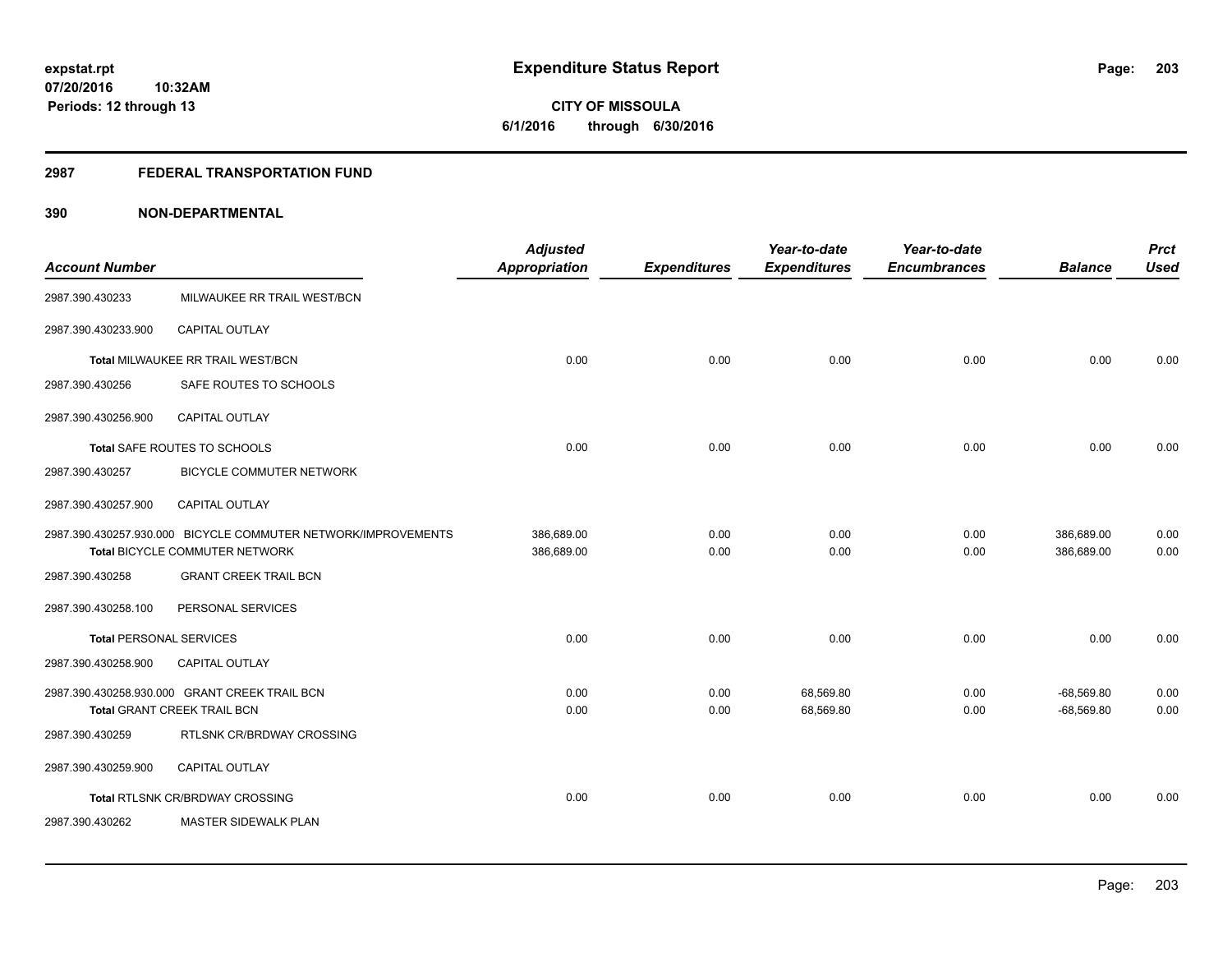# **CITY OF MISSOULA 6/1/2016 through 6/30/2016**

# **2987 FEDERAL TRANSPORTATION FUND**

|                            |                                            | <b>Adjusted</b>      |                     | Year-to-date        | Year-to-date        |                | <b>Prct</b> |
|----------------------------|--------------------------------------------|----------------------|---------------------|---------------------|---------------------|----------------|-------------|
| <b>Account Number</b>      |                                            | <b>Appropriation</b> | <b>Expenditures</b> | <b>Expenditures</b> | <b>Encumbrances</b> | <b>Balance</b> | <b>Used</b> |
| 2987.390.430262.900        | CAPITAL OUTLAY                             |                      |                     |                     |                     |                |             |
|                            | Total MASTER SIDEWALK PLAN                 | 0.00                 | 0.00                | 0.00                | 0.00                | 0.00           | 0.00        |
| 2987.390.430271            | HIGGINS HILL/BECKWITH RECONSTRUCTION       |                      |                     |                     |                     |                |             |
| 2987.390.430271.900        | CAPITAL OUTLAY                             |                      |                     |                     |                     |                |             |
|                            | Total HIGGINS HILL/BECKWITH RECONSTRUCTION | 0.00                 | 0.00                | 0.00                | 0.00                | 0.00           | 0.00        |
| 2987.390.430272            | SIGNALIZATION                              |                      |                     |                     |                     |                |             |
| 2987.390.430272.900        | <b>CAPITAL OUTLAY</b>                      |                      |                     |                     |                     |                |             |
| <b>Total SIGNALIZATION</b> |                                            | 0.00                 | 0.00                | 0.00                | 0.00                | 0.00           | 0.00        |
| 2987.390.430276            | RUSSELL S 3RD IMPROVEMENTS                 |                      |                     |                     |                     |                |             |
| 2987.390.430276.900        | CAPITAL OUTLAY                             |                      |                     |                     |                     |                |             |
|                            | Total RUSSELL S 3RD IMPROVEMENTS           | 0.00                 | 0.00                | 0.00                | 0.00                | 0.00           | 0.00        |
| 2987.390.430278            | LOLO ST-BRIDGE TO DUNCAN S/C               |                      |                     |                     |                     |                |             |
| 2987.390.430278.900        | <b>CAPITAL OUTLAY</b>                      |                      |                     |                     |                     |                |             |
|                            | Total LOLO ST-BRIDGE TO DUNCAN S/C         | 0.00                 | 0.00                | 0.00                | 0.00                | 0.00           | 0.00        |
| 2987.390.430279            | U OF M CROSSWALK PROJECT                   |                      |                     |                     |                     |                |             |
| 2987.390.430279.900        | <b>CAPITAL OUTLAY</b>                      |                      |                     |                     |                     |                |             |
|                            | Total U OF M CROSSWALK PROJECT             | 0.00                 | 0.00                | 0.00                | 0.00                | 0.00           | 0.00        |
| 2987.390.460405            | PLAYFAIR PARK - MINOR IMPROVEMENTS         |                      |                     |                     |                     |                |             |
| 2987.390.460405.900        | CAPITAL OUTLAY                             |                      |                     |                     |                     |                |             |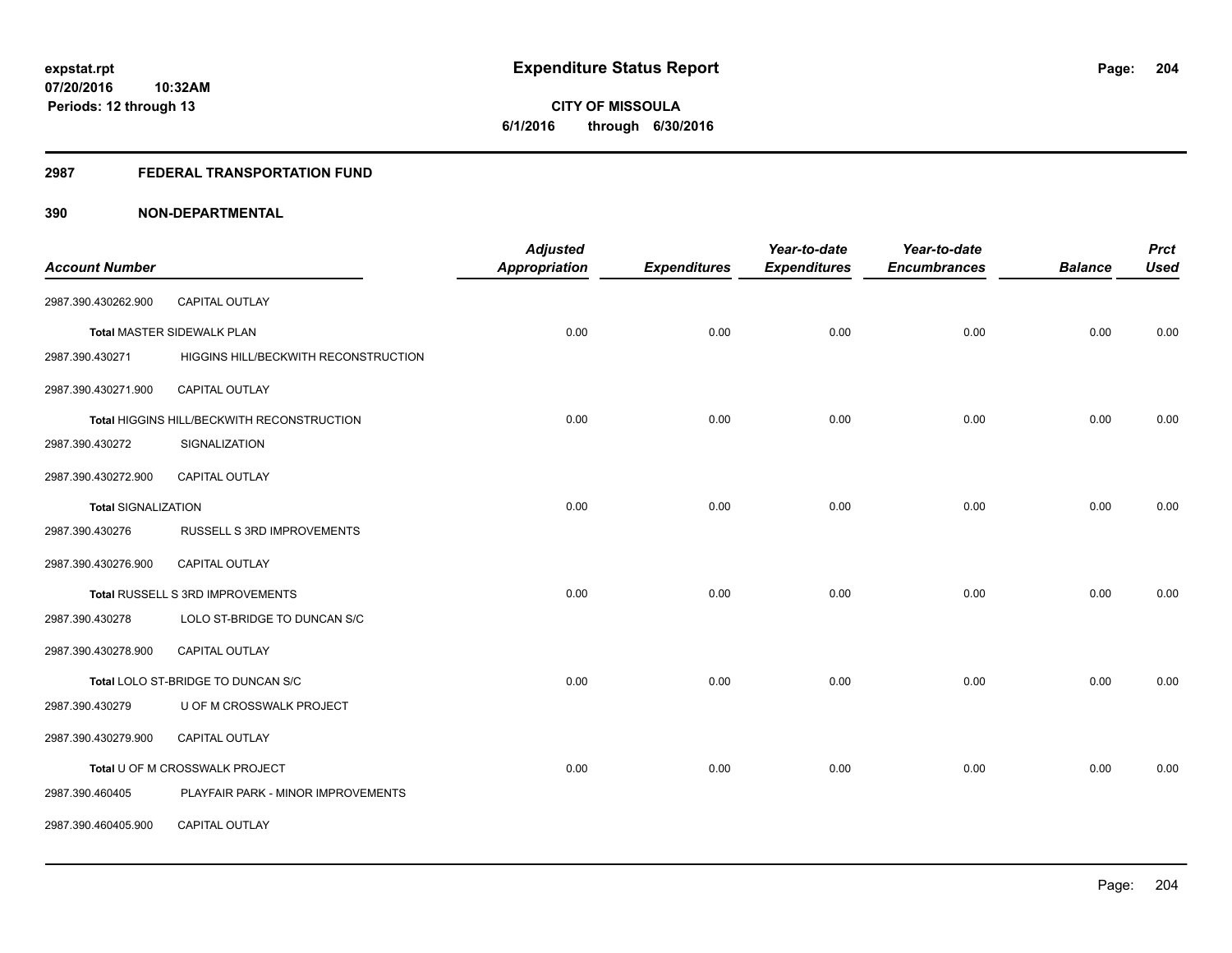**CITY OF MISSOULA 6/1/2016 through 6/30/2016**

# **2987 FEDERAL TRANSPORTATION FUND**

|                                 |                                           | <b>Adjusted</b>      |                     | Year-to-date        | Year-to-date        |                | <b>Prct</b> |
|---------------------------------|-------------------------------------------|----------------------|---------------------|---------------------|---------------------|----------------|-------------|
| <b>Account Number</b>           |                                           | <b>Appropriation</b> | <b>Expenditures</b> | <b>Expenditures</b> | <b>Encumbrances</b> | <b>Balance</b> | <b>Used</b> |
|                                 | Total PLAYFAIR PARK - MINOR IMPROVEMENTS  | 0.00                 | 0.00                | 0.00                | 0.00                | 0.00           | 0.00        |
| 2987.390.460415                 | SOUTH HILLS TRAIL SYSTEM                  |                      |                     |                     |                     |                |             |
| 2987.390.460415.900             | CAPITAL OUTLAY                            |                      |                     |                     |                     |                |             |
|                                 | Total SOUTH HILLS TRAIL SYSTEM            | 0.00                 | 0.00                | 0.00                | 0.00                | 0.00           | 0.00        |
| 2987.390.460435                 | SILVER PARK MILL SITE                     |                      |                     |                     |                     |                |             |
| 2987.390.460435.900             | CAPITAL OUTLAY                            |                      |                     |                     |                     |                |             |
|                                 | Total SILVER PARK MILL SITE               | 0.00                 | 0.00                | 0.00                | 0.00                | 0.00           | 0.00        |
| 2987.390.460509                 | KIM WILLIAMS TRAIL                        |                      |                     |                     |                     |                |             |
| 2987.390.460509.900             | CAPITAL OUTLAY                            |                      |                     |                     |                     |                |             |
|                                 | 2987.390.460509.930.000 KIM WILLIAMS EAST | 375,500.00           | 0.00                | 62,170.53           | 0.00                | 313,329.47     | 16.56       |
| <b>Total KIM WILLIAMS TRAIL</b> |                                           | 375,500.00           | 0.00                | 62,170.53           | 0.00                | 313,329.47     | 16.56       |
| 2987.390.510000                 | <b>MISCELLANEOUS</b>                      |                      |                     |                     |                     |                |             |
| 2987.390.510000.800             | OTHER OBJECTS                             |                      |                     |                     |                     |                |             |
| <b>Total MISCELLANEOUS</b>      |                                           | 0.00                 | 0.00                | 0.00                | 0.00                | 0.00           | 0.00        |
| 2987.390.510110                 | <b>MERCHANT SERVICES</b>                  |                      |                     |                     |                     |                |             |
| 2987.390.510110.500             | <b>FIXED CHARGES</b>                      |                      |                     |                     |                     |                |             |
| <b>Total MERCHANT SERVICES</b>  |                                           | 0.00                 | 0.00                | 0.00                | 0.00                | 0.00           | 0.00        |
| Total NON-DEPARTMENTAL          |                                           | 762,189.00           | 0.00                | 130,740.33          | 0.00                | 631,448.67     | 17.15       |
|                                 | <b>Total FEDERAL TRANSPORTATION FUND</b>  | 762,189.00           | 2.51                | 131,471.69          | 0.00                | 630,717.31     | 17.25       |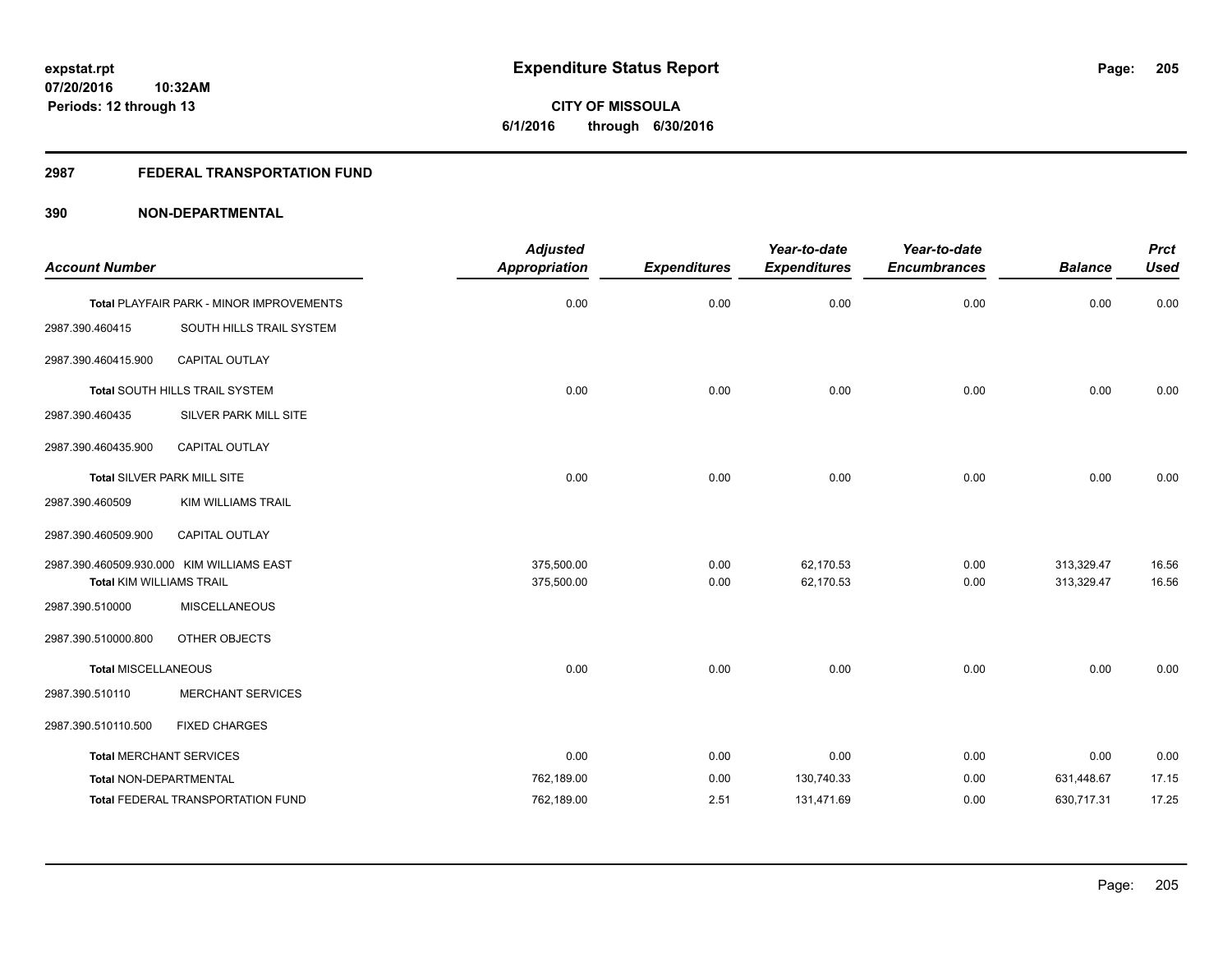# **2988 GRANTS & DONATIONS FUND**

# **223 CITY CLERK**

| <b>Account Number</b>      |                          | <b>Adjusted</b><br><b>Appropriation</b> | <b>Expenditures</b> | Year-to-date<br><b>Expenditures</b> | Year-to-date<br><b>Encumbrances</b> | <b>Balance</b> | <b>Prct</b><br><b>Used</b> |
|----------------------------|--------------------------|-----------------------------------------|---------------------|-------------------------------------|-------------------------------------|----------------|----------------------------|
| 2988.223.420000            | <b>PUBLIC SAFETY</b>     |                                         |                     |                                     |                                     |                |                            |
| 2988.223.420000.200        | <b>SUPPLIES</b>          |                                         |                     |                                     |                                     |                |                            |
| <b>Total PUBLIC SAFETY</b> |                          | 0.00                                    | 0.00                | 0.00                                | 0.00                                | 0.00           | 0.00                       |
| 2988.223.510110            | <b>MERCHANT SERVICES</b> |                                         |                     |                                     |                                     |                |                            |
| 2988.223.510110.500        | <b>FIXED CHARGES</b>     |                                         |                     |                                     |                                     |                |                            |
| <b>Total CITY CLERK</b>    |                          | 0.00                                    | 0.00                | 0.00                                | 0.00                                | 0.00           | 0.00                       |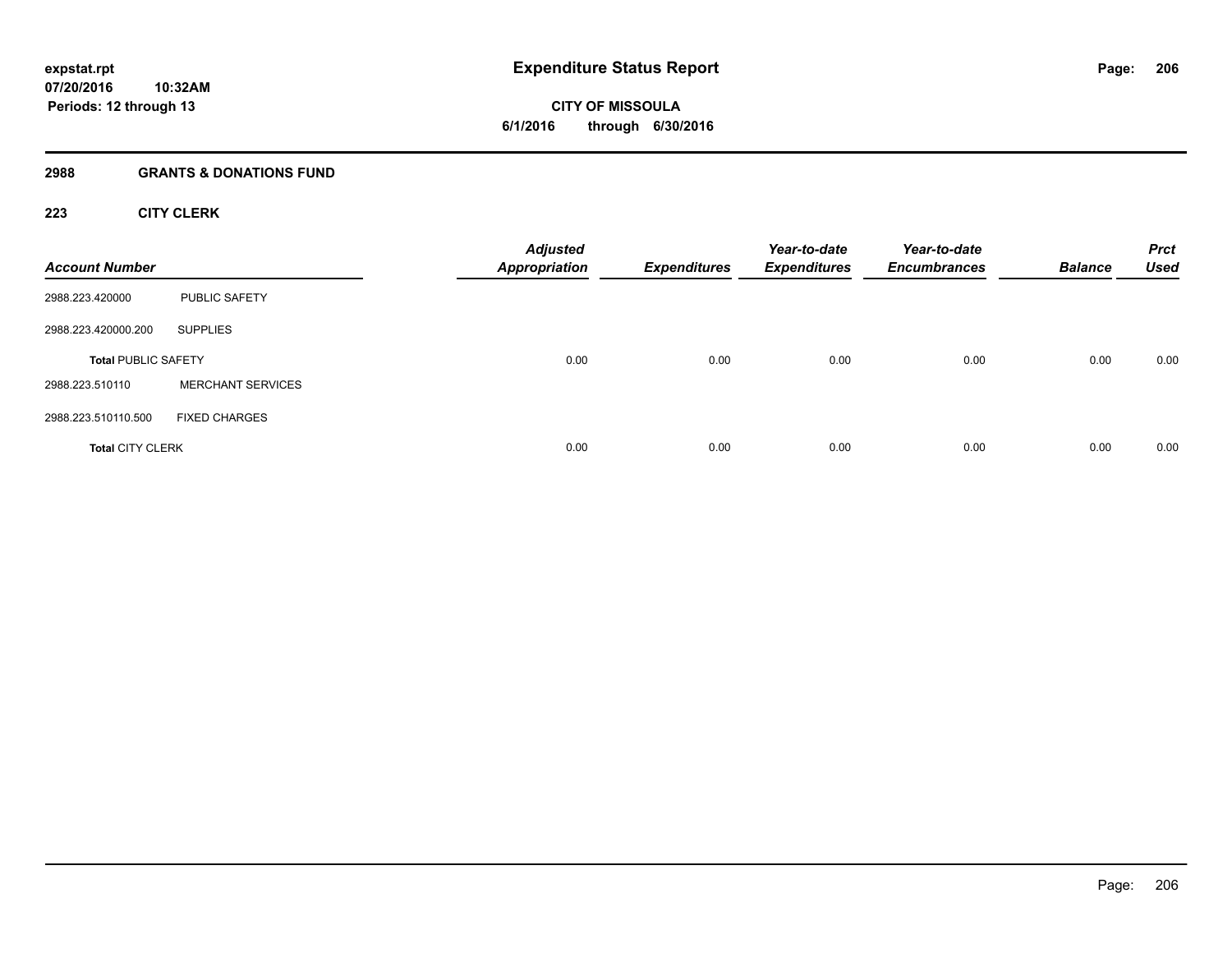# **CITY OF MISSOULA 6/1/2016 through 6/30/2016**

## **2988 GRANTS & DONATIONS FUND**

# **270 CITY ATTORNEY**

| <b>Account Number</b>           |                                                        | <b>Adjusted</b><br><b>Appropriation</b> | <b>Expenditures</b> | Year-to-date<br><b>Expenditures</b> | Year-to-date<br><b>Encumbrances</b> | <b>Balance</b> | <b>Prct</b><br><b>Used</b> |
|---------------------------------|--------------------------------------------------------|-----------------------------------------|---------------------|-------------------------------------|-------------------------------------|----------------|----------------------------|
| 2988.270.411121                 | DV ACCOUNTABILITY GRANT                                |                                         |                     |                                     |                                     |                |                            |
| 2988.270.411121.100             | PERSONAL SERVICES                                      |                                         |                     |                                     |                                     |                |                            |
|                                 | 2988.270.411121.110.000 DV GRANT/SALARIES AND WAGES    | 0.00                                    | $-35,659.20$        | $-9,079.45$                         | 0.00                                | 9.079.45       | 0.00                       |
|                                 | 2988.270.411121.140.000 EMPLOYER CONTRIBUTIONS         | 0.00                                    | 204.90              | 9,079.45                            | 0.00                                | -9.079.45      | 0.00                       |
|                                 | 2988.270.411121.141.000 STATE RETIREMENT CONTRIBUTIONS | 0.00                                    | $-16.44$            | 0.00                                | 0.00                                | 0.00           | 0.00                       |
| <b>Total PERSONAL SERVICES</b>  |                                                        | 0.00                                    | $-35,470.74$        | 0.00                                | 0.00                                | 0.00           | 0.00                       |
| 2988.270.411121.300             | <b>PURCHASED SERVICES</b>                              |                                         |                     |                                     |                                     |                |                            |
| <b>Total PURCHASED SERVICES</b> |                                                        | 0.00                                    | 0.00                | 0.00                                | 0.00                                | 0.00           | 0.00                       |
| <b>Total CITY ATTORNEY</b>      |                                                        | 0.00                                    | $-35.470.74$        | 0.00                                | 0.00                                | 0.00           | 0.00                       |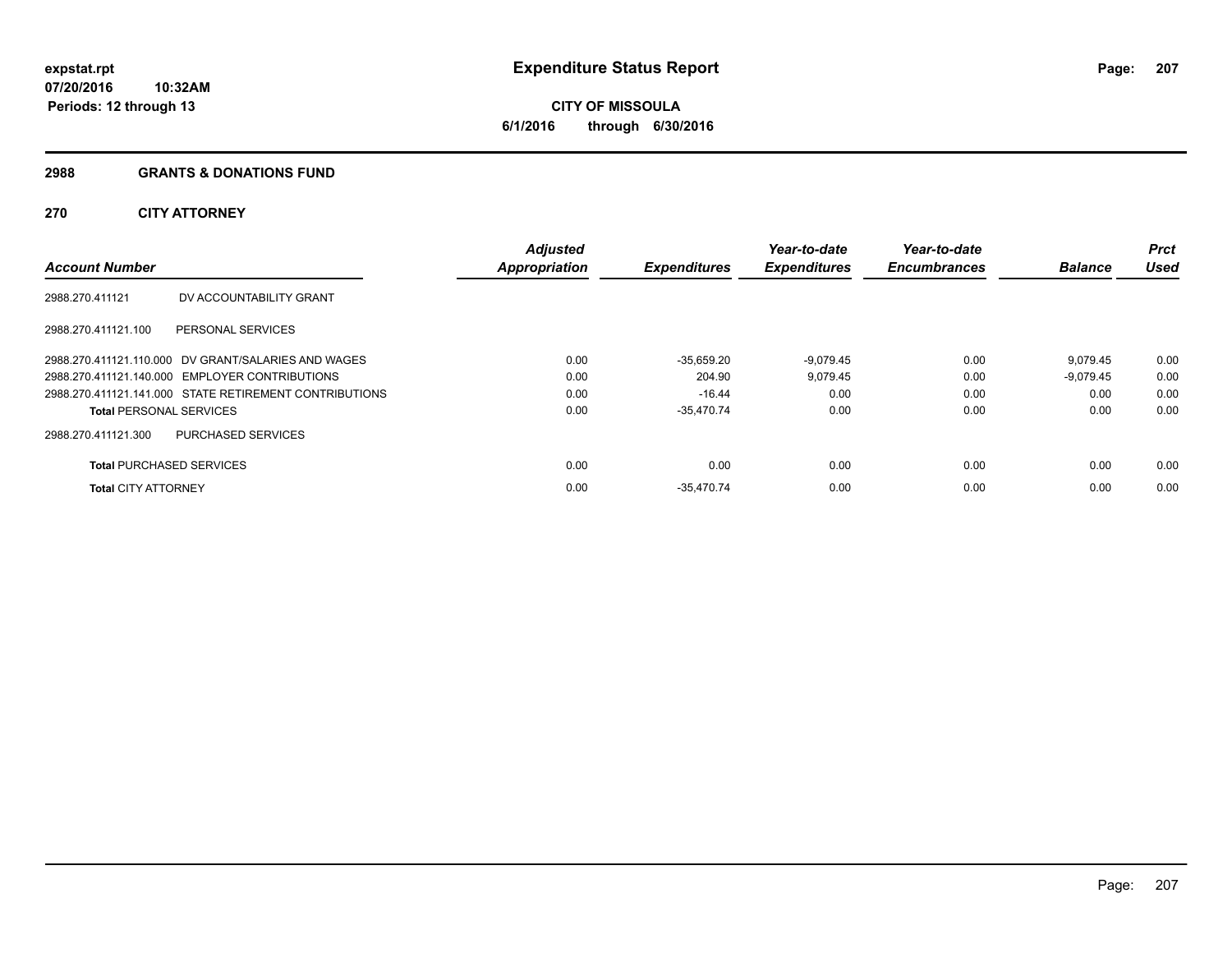**CITY OF MISSOULA 6/1/2016 through 6/30/2016**

## **2988 GRANTS & DONATIONS FUND**

# **290 POLICE**

|                       |                                                | <b>Adjusted</b> |                     | Year-to-date        | Year-to-date        |                | <b>Prct</b> |
|-----------------------|------------------------------------------------|-----------------|---------------------|---------------------|---------------------|----------------|-------------|
| <b>Account Number</b> |                                                | Appropriation   | <b>Expenditures</b> | <b>Expenditures</b> | <b>Encumbrances</b> | <b>Balance</b> | <b>Used</b> |
| 2988.290.420161       | <b>ICAC GOOGLE</b>                             |                 |                     |                     |                     |                |             |
| 2988.290.420161.100   | PERSONAL SERVICES                              |                 |                     |                     |                     |                |             |
|                       | <b>Total PERSONAL SERVICES</b>                 | 0.00            | 0.00                | 0.00                | 0.00                | 0.00           | 0.00        |
| 2988.290.420161.900   | <b>CAPITAL OUTLAY</b>                          |                 |                     |                     |                     |                |             |
|                       | 2988.290.420161.940.000 MT DES EQUIPMENT GRANT | 0.00            | 0.00                | 273,125.06          | 0.00                | $-273,125.06$  | 0.00        |
| Total ICAC GOOGLE     |                                                | 0.00            | 0.00                | 273,125.06          | 0.00                | $-273,125.06$  | 0.00        |
| 2988.290.420186       | FY15 HITDA                                     |                 |                     |                     |                     |                |             |
| 2988.290.420186.200   | <b>SUPPLIES</b>                                |                 |                     |                     |                     |                |             |
| <b>Total SUPPLIES</b> |                                                | 0.00            | 0.00                | 0.00                | 0.00                | 0.00           | 0.00        |
| 2988.290.420186.300   | PURCHASED SERVICES                             |                 |                     |                     |                     |                |             |
| Total FY15 HITDA      |                                                | 0.00            | 0.00                | 0.00                | 0.00                | 0.00           | 0.00        |
| <b>Total POLICE</b>   |                                                | 0.00            | 0.00                | 273,125.06          | 0.00                | $-273,125.06$  | 0.00        |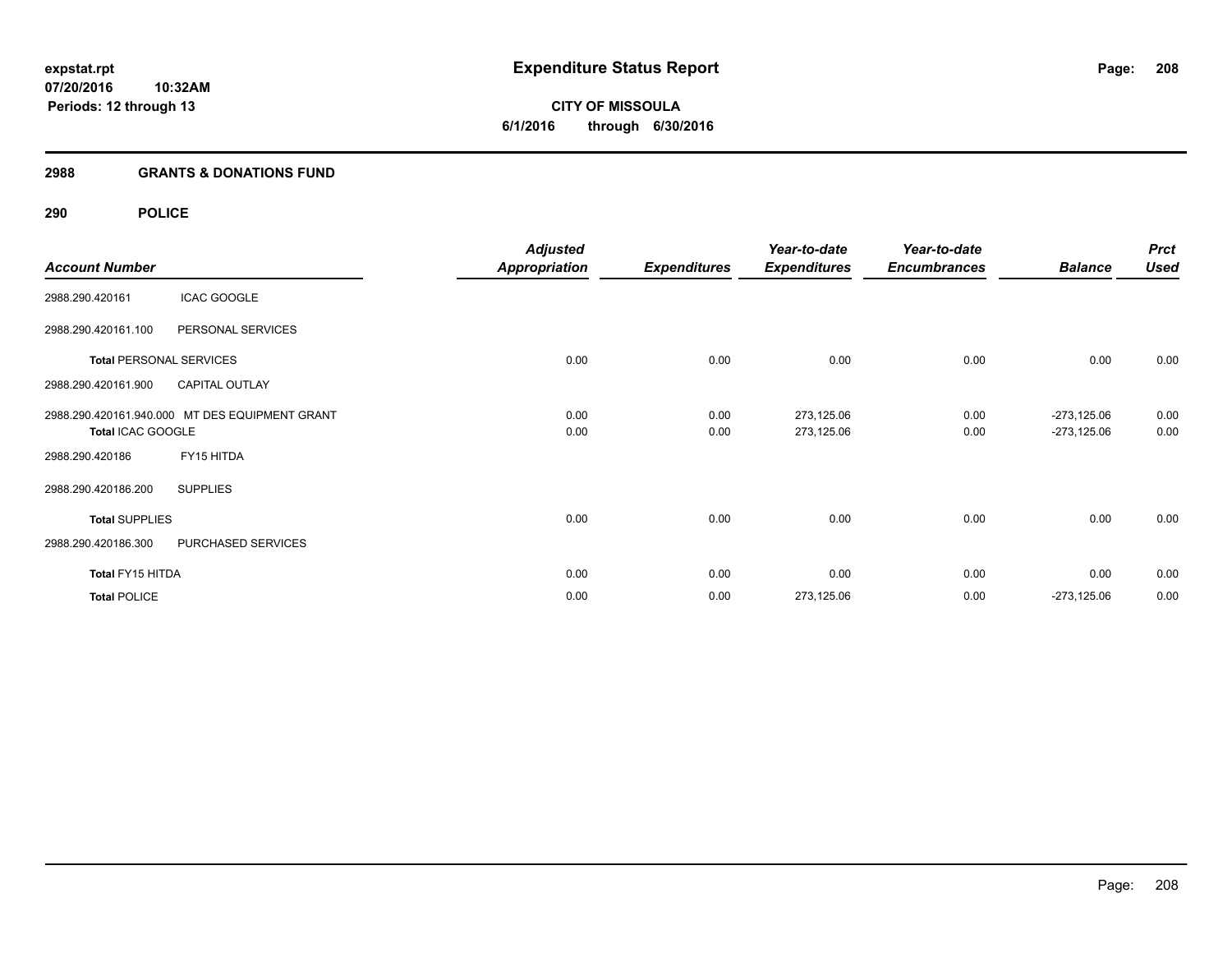# **2988 GRANTS & DONATIONS FUND**

# **300 FIRE**

| <b>Account Number</b>                                                          | <b>Adjusted</b><br><b>Appropriation</b> | <b>Expenditures</b> | Year-to-date<br><b>Expenditures</b> | Year-to-date<br><b>Encumbrances</b> | <b>Balance</b>               | <b>Prct</b><br><b>Used</b> |
|--------------------------------------------------------------------------------|-----------------------------------------|---------------------|-------------------------------------|-------------------------------------|------------------------------|----------------------------|
| <b>AFG GRANT</b><br>2988.300.420731                                            |                                         |                     |                                     |                                     |                              |                            |
| 2988.300.420731.900<br><b>CAPITAL OUTLAY</b>                                   |                                         |                     |                                     |                                     |                              |                            |
| 2988.300.420731.940.000 AFG GRANT-LARYNGOSCOPES<br><b>Total AFG GRANT</b>      | 0.00<br>0.00                            | 0.00<br>0.00        | 9,593.83<br>9,593.83                | 0.00<br>0.00                        | $-9,593.83$<br>$-9,593.83$   | 0.00<br>0.00               |
| *** Title Not Found ***<br>2988.300.720731                                     |                                         |                     |                                     |                                     |                              |                            |
| 2988.300.720731.900<br><b>CAPITAL OUTLAY</b>                                   |                                         |                     |                                     |                                     |                              |                            |
| 2988.300.720731.940.000 MACHINERY & EQUIPMENT<br>Total *** Title Not Found *** | 0.00<br>0.00                            | 0.00<br>0.00        | 86,254.44<br>86,254.44              | 0.00<br>0.00                        | $-86.254.44$<br>$-86.254.44$ | 0.00<br>0.00               |
| <b>Total FIRE</b>                                                              | 0.00                                    | 0.00                | 95,848.27                           | 0.00                                | $-95.848.27$                 | 0.00                       |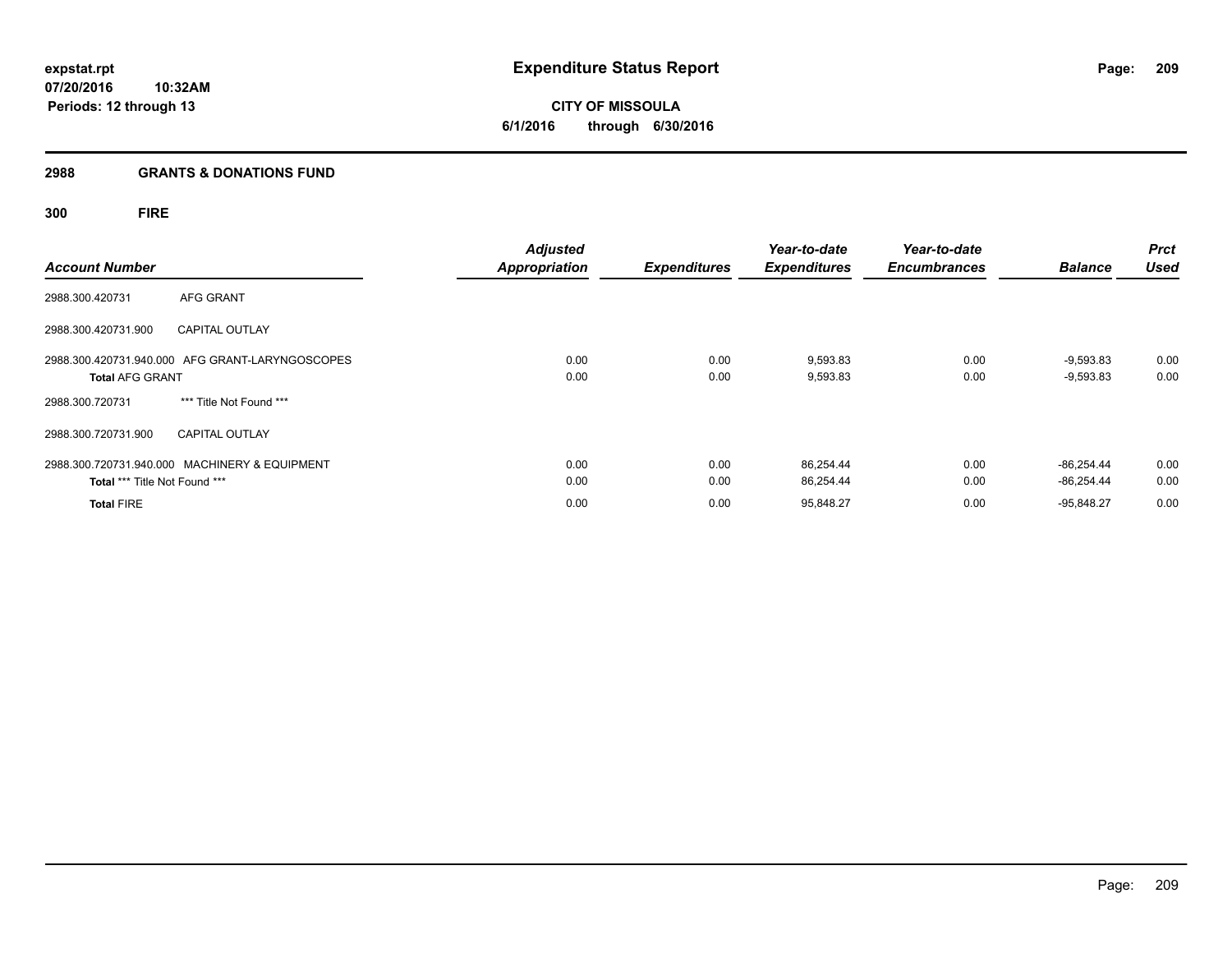**210**

**07/20/2016 10:32AM Periods: 12 through 13**

**CITY OF MISSOULA 6/1/2016 through 6/30/2016**

## **2988 GRANTS & DONATIONS FUND**

| <b>Account Number</b>      |                                                          | <b>Adjusted</b><br><b>Appropriation</b> | <b>Expenditures</b> | Year-to-date<br><b>Expenditures</b> | Year-to-date<br><b>Encumbrances</b> | <b>Balance</b> | <b>Prct</b><br><b>Used</b> |
|----------------------------|----------------------------------------------------------|-----------------------------------------|---------------------|-------------------------------------|-------------------------------------|----------------|----------------------------|
|                            |                                                          |                                         |                     |                                     |                                     |                |                            |
| 2988.390.410105            | WAPIKIYA HOMEOWNERS ASSN GRANT                           |                                         |                     |                                     |                                     |                |                            |
| 2988.390.410105.200        | <b>SUPPLIES</b>                                          |                                         |                     |                                     |                                     |                |                            |
|                            | Total WAPIKIYA HOMEOWNERS ASSN GRANT                     | 0.00                                    | 0.00                | 0.00                                | 0.00                                | 0.00           | 0.00                       |
| 2988.390.420000            | <b>MISC GRANTS</b>                                       |                                         |                     |                                     |                                     |                |                            |
| 2988.390.420000.700        | <b>GRANTS &amp; CONTRIBUTIONS</b>                        |                                         |                     |                                     |                                     |                |                            |
|                            | 2988.390.420000.700.000 GRANTS & CONTRIBUTIONS           | 46,000.00                               | 0.00                | 0.00                                | 0.00                                | 46,000.00      | 0.00                       |
|                            | <b>Total GRANTS &amp; CONTRIBUTIONS</b>                  | 46,000.00                               | 0.00                | 0.00                                | 0.00                                | 46.000.00      | 0.00                       |
| 2988.390.420000.800        | OTHER OBJECTS                                            |                                         |                     |                                     |                                     |                |                            |
| <b>Total OTHER OBJECTS</b> |                                                          | 0.00                                    | 0.00                | 0.00                                | 0.00                                | 0.00           | 0.00                       |
| <b>Total MISC GRANTS</b>   |                                                          | 46,000.00                               | 0.00                | 0.00                                | 0.00                                | 46,000.00      | 0.00                       |
| 2988.390.420110            | COPS TECHNOLOGY GRANT(D0J)                               |                                         |                     |                                     |                                     |                |                            |
| 2988.390.420110.900        | CAPITAL OUTLAY                                           |                                         |                     |                                     |                                     |                |                            |
|                            | 2988.390.420110.940.000 COPS TECHNOLOGY GRANT/ EQUIPMENT | 293,592.00                              | 0.00                | 0.00                                | 0.00                                | 293,592.00     | 0.00                       |
|                            | Total COPS TECHNOLOGY GRANT(D0J)                         | 293,592.00                              | 0.00                | 0.00                                | 0.00                                | 293,592.00     | 0.00                       |
| 2988.390.420112            | COPS TECH GRANT X2 \$750,000                             |                                         |                     |                                     |                                     |                |                            |
| 2988.390.420112.300        | PURCHASED SERVICES                                       |                                         |                     |                                     |                                     |                |                            |
| Total PURCHASED SERVICES   |                                                          | 0.00                                    | 0.00                | 0.00                                | 0.00                                | 0.00           | 0.00                       |
| 2988.390.420112.900        | CAPITAL OUTLAY                                           |                                         |                     |                                     |                                     |                |                            |
|                            | 2988.390.420112.940.000 MACHINERY & EQUIPMENT            | 700,000.00                              | 0.00                | 0.00                                | 0.00                                | 700,000.00     | 0.00                       |
|                            | Total COPS TECH GRANT X2 \$750,000                       | 700,000.00                              | 0.00                | 0.00                                | 0.00                                | 700,000.00     | 0.00                       |
| 2988.390.420143            | ANTI-GRAFFITI PROJECT                                    |                                         |                     |                                     |                                     |                |                            |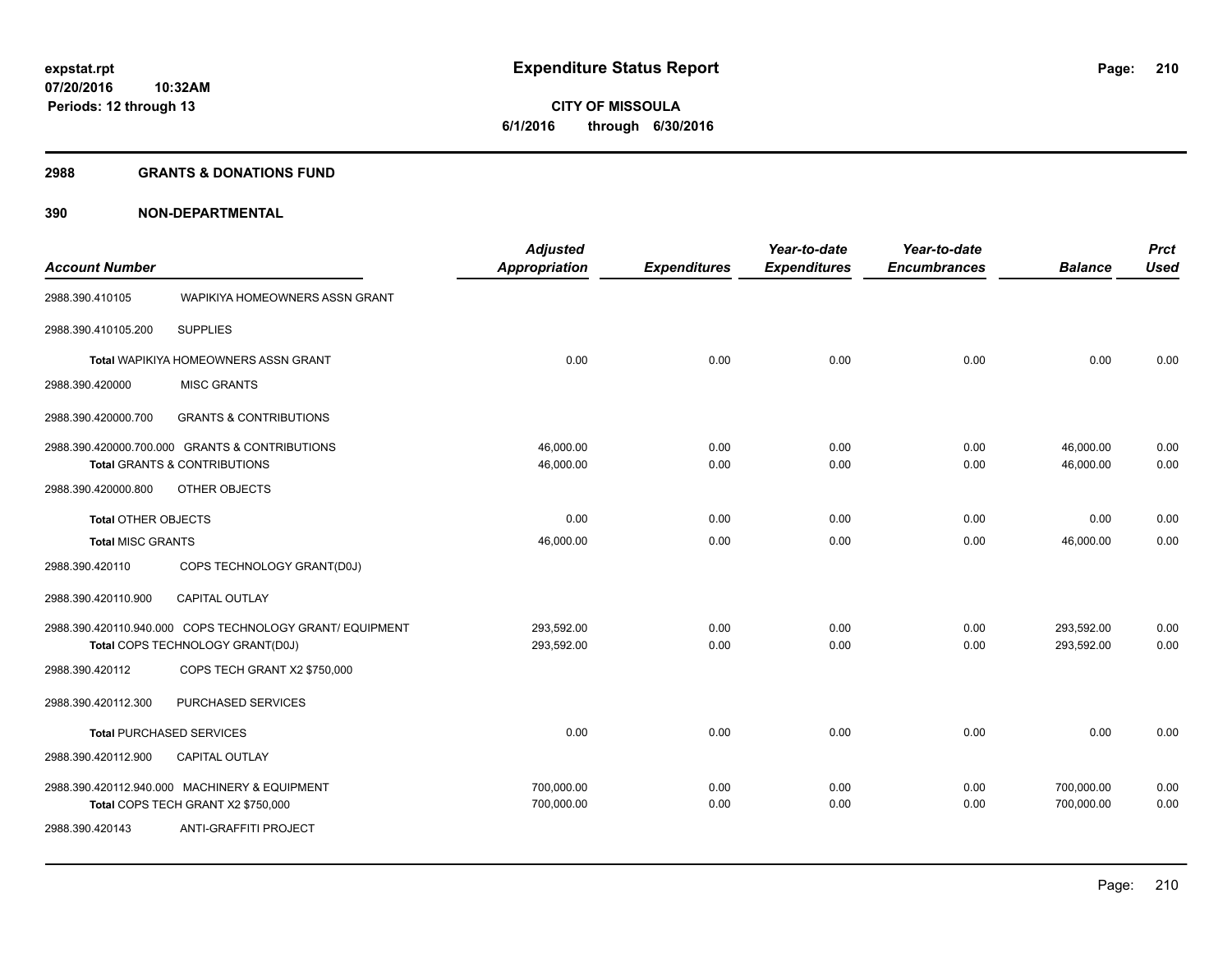**CITY OF MISSOULA 6/1/2016 through 6/30/2016**

## **2988 GRANTS & DONATIONS FUND**

|                                                                  | <b>Adjusted</b>      |                     | Year-to-date        | Year-to-date        |                | <b>Prct</b> |
|------------------------------------------------------------------|----------------------|---------------------|---------------------|---------------------|----------------|-------------|
| <b>Account Number</b>                                            | <b>Appropriation</b> | <b>Expenditures</b> | <b>Expenditures</b> | <b>Encumbrances</b> | <b>Balance</b> | <b>Used</b> |
| <b>SUPPLIES</b><br>2988.390.420143.200                           |                      |                     |                     |                     |                |             |
| 2988.390.420143.210.000 OFFICE SUPPLIES - ANTI-GRAFFITI PROJECT  | 5,000.00             | 0.00                | 0.00                | 0.00                | 5,000.00       | 0.00        |
| 2988.390.420143.220.000 OPERATING SUPPLIES-ANTI GRAFITTI         | 0.00                 | 0.00                | 170.87              | 0.00                | $-170.87$      | 0.00        |
| Total ANTI-GRAFFITI PROJECT                                      | 5,000.00             | 0.00                | 170.87              | 0.00                | 4,829.13       | 3.42        |
| 2988.390.420144<br><b>BIAS CRIME CONTROL CAMPAIGN</b>            |                      |                     |                     |                     |                |             |
| PURCHASED SERVICES<br>2988.390.420144.300                        |                      |                     |                     |                     |                |             |
| 2988.390.420144.350.000 BIAS CAMPAIGN - PROFESSIONAL SERVICES    | 10,903.00            | 0.00                | 0.00                | 0.00                | 10,903.00      | 0.00        |
| Total BIAS CRIME CONTROL CAMPAIGN                                | 10,903.00            | 0.00                | 0.00                | 0.00                | 10,903.00      | 0.00        |
| FY10 UNDERAGE DRINKING<br>2988.390.420145                        |                      |                     |                     |                     |                |             |
| 2988.390.420145.100<br>PERSONAL SERVICES                         |                      |                     |                     |                     |                |             |
| <b>Total PERSONAL SERVICES</b>                                   | 0.00                 | 0.00                | 0.00                | 0.00                | 0.00           | 0.00        |
| 2988.390.420145.300<br><b>PURCHASED SERVICES</b>                 |                      |                     |                     |                     |                |             |
| <b>Total FY10 UNDERAGE DRINKING</b>                              | 0.00                 | 0.00                | 0.00                | 0.00                | 0.00           | 0.00        |
| TRAFFIC POLICING-UNIFORM<br>2988.390.420150                      |                      |                     |                     |                     |                |             |
| <b>CAPITAL OUTLAY</b><br>2988.390.420150.900                     |                      |                     |                     |                     |                |             |
| 2988.390.420150.940.000 STATE EQUIPMENT GRANT-STEP               | 10,338.00            | 0.00                | 10,338.00           | 0.00                | 0.00           | 100.00      |
| <b>Total TRAFFIC POLICING-UNIFORM</b>                            | 10,338.00            | 0.00                | 10,338.00           | 0.00                | 0.00           | 100.00      |
| FY09 POLICE ICAC FEDERAL GRANT<br>2988.390.420160                |                      |                     |                     |                     |                |             |
| 2988.390.420160.100<br>PERSONAL SERVICES                         |                      |                     |                     |                     |                |             |
| 2988.390.420160.120.000 FY09 POLICE ICAC GRANT/OT & /TERMINATION | 15,755.00            | 786.09              | 4,411.59            | 0.00                | 11,343.41      | 28.00       |
| 2988.390.420160.140.000 FY09 POLICE ICAC GRANT                   | 9,453.00             | 50.84               | 292.35              | 0.00                | 9,160.65       | 3.09        |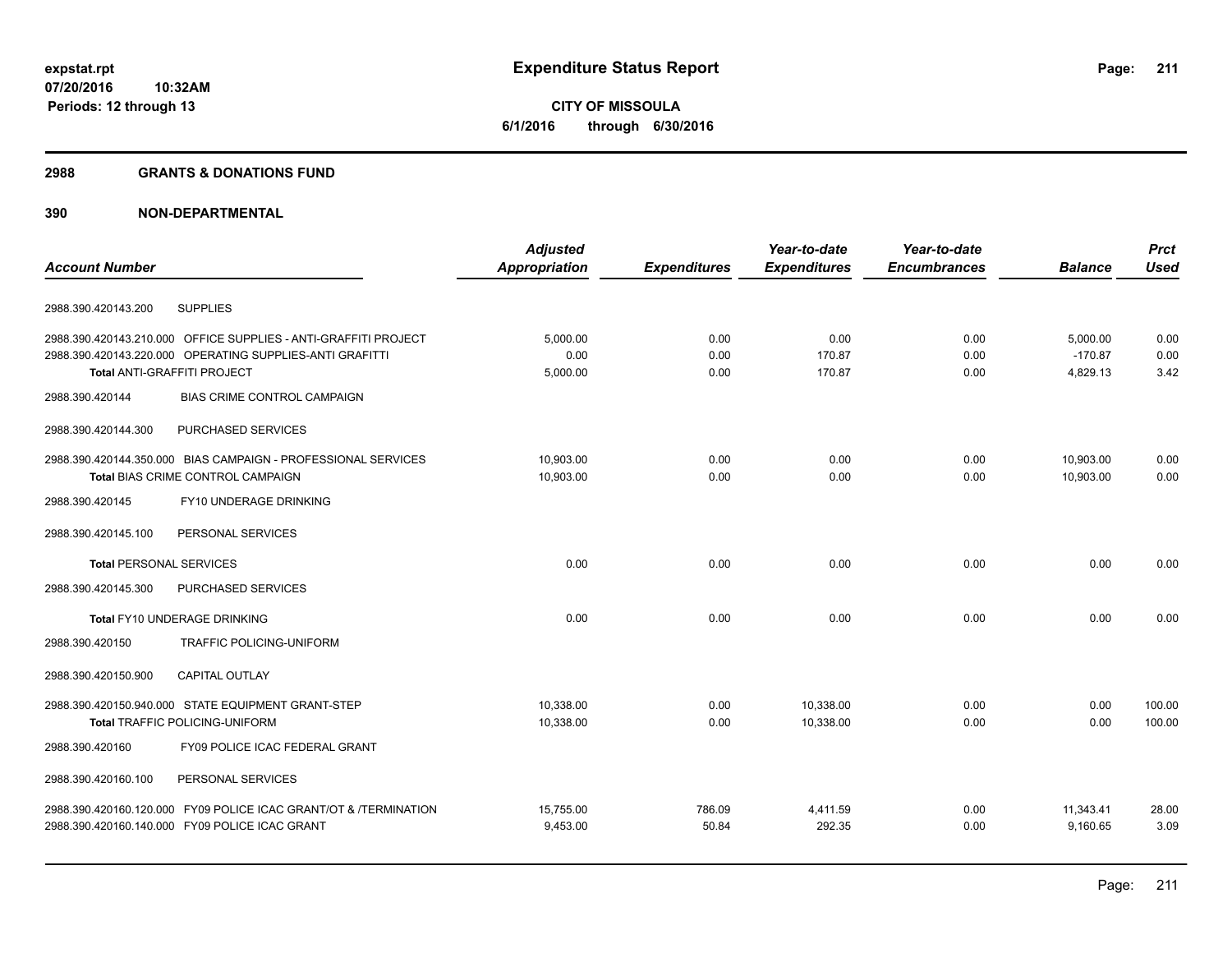## **2988 GRANTS & DONATIONS FUND**

# **390 NON-DEPARTMENTAL**

| <b>Account Number</b>                                                                                                                                                                                    | <b>Adjusted</b><br>Appropriation       | <b>Expenditures</b>          | Year-to-date<br><b>Expenditures</b>    | Year-to-date<br><b>Encumbrances</b> | <b>Balance</b>                            | <b>Prct</b><br><b>Used</b>     |
|----------------------------------------------------------------------------------------------------------------------------------------------------------------------------------------------------------|----------------------------------------|------------------------------|----------------------------------------|-------------------------------------|-------------------------------------------|--------------------------------|
| 2988.390.420160.141.000 STATE RETIREMENT CONTRIBUTIONS<br><b>Total PERSONAL SERVICES</b>                                                                                                                 | 0.00<br>25,208.00                      | 0.00<br>836.93               | 12,044.82<br>16,748.76                 | 0.00<br>0.00                        | $-12,044.82$<br>8,459.24                  | 0.00<br>66.44                  |
| <b>SUPPLIES</b><br>2988.390.420160.200                                                                                                                                                                   |                                        |                              |                                        |                                     |                                           |                                |
| 2988.390.420160.220.000 OPERATING SUPPLIES<br><b>Total SUPPLIES</b><br>PURCHASED SERVICES<br>2988.390.420160.300                                                                                         | 0.00<br>0.00                           | 117.93<br>117.93             | 315.71<br>315.71                       | 0.00<br>0.00                        | $-315.71$<br>$-315.71$                    | 0.00<br>0.00                   |
| 2988.390.420160.341.000 ELECTRICITY & NATURAL GAS<br>2988.390.420160.350.000 FY09 POLICE ICAC GRANT/PROF SVS<br>2988.390.420160.370.000 Fy09 POLICE ICAC GRANT/TRAVEL<br><b>Total PURCHASED SERVICES</b> | 750.00<br>1.500.00<br>0.00<br>2,250.00 | 0.00<br>0.00<br>0.00<br>0.00 | 0.00<br>564.12<br>1,127.13<br>1,691.25 | 0.00<br>0.00<br>0.00<br>0.00        | 750.00<br>935.88<br>$-1,127.13$<br>558.75 | 0.00<br>37.61<br>0.00<br>75.17 |
| <b>BUILDING MATERIALS</b><br>2988.390.420160.400                                                                                                                                                         |                                        |                              |                                        |                                     |                                           |                                |
| <b>Total BUILDING MATERIALS</b><br>2988.390.420160.500<br><b>FIXED CHARGES</b>                                                                                                                           | 0.00                                   | 0.00                         | 0.00                                   | 0.00                                | 0.00                                      | 0.00                           |
| 2988.390.420160.500.000 FY09 POLICE ICAC GRANT/OTHER EXPENSES<br><b>Total FIXED CHARGES</b><br>OTHER OBJECTS<br>2988.390.420160.800                                                                      | 2,980.00<br>2.980.00                   | 0.00<br>0.00                 | 0.00<br>0.00                           | 0.00<br>0.00                        | 2,980.00<br>2.980.00                      | 0.00<br>0.00                   |
| <b>Total OTHER OBJECTS</b><br>2988.390.420160.900<br><b>CAPITAL OUTLAY</b>                                                                                                                               | 0.00                                   | 0.00                         | 0.00                                   | 0.00                                | 0.00                                      | 0.00                           |
| <b>Total CAPITAL OUTLAY</b><br>Total FY09 POLICE ICAC FEDERAL GRANT                                                                                                                                      | 0.00<br>30,438.00                      | 0.00<br>954.86               | 0.00<br>18,755.72                      | 0.00<br>0.00                        | 0.00<br>11.682.28                         | 0.00<br>61.62                  |
| <b>FY09 POLICE TRAINING SIMULATOR GRANT</b><br>2988.390.420161                                                                                                                                           |                                        |                              |                                        |                                     |                                           |                                |

2988.390.420161.100 PERSONAL SERVICES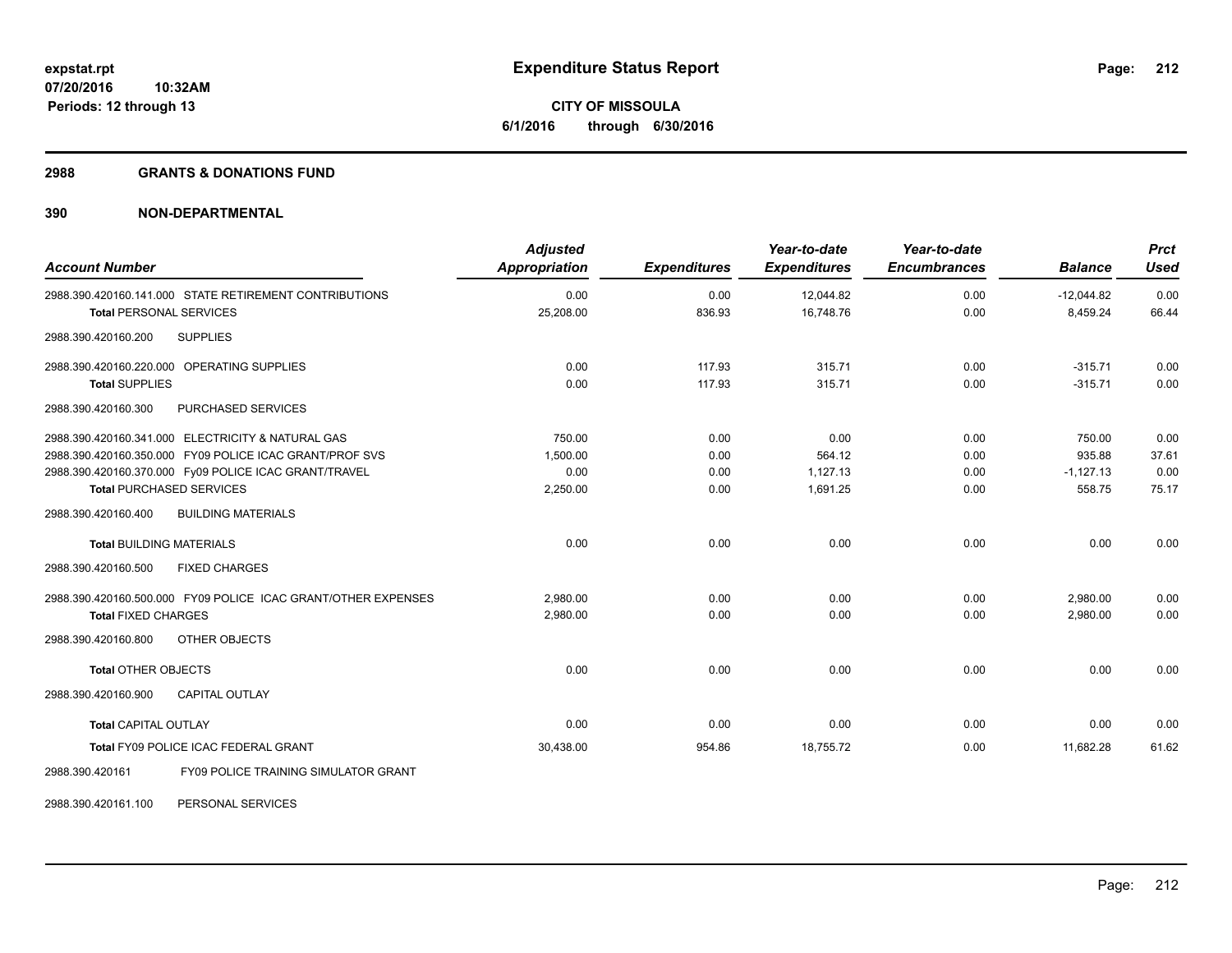## **2988 GRANTS & DONATIONS FUND**

| <b>Account Number</b>                                           | <b>Adjusted</b><br>Appropriation | <b>Expenditures</b> | Year-to-date<br><b>Expenditures</b> | Year-to-date<br><b>Encumbrances</b> | <b>Balance</b> | <b>Prct</b><br><b>Used</b> |
|-----------------------------------------------------------------|----------------------------------|---------------------|-------------------------------------|-------------------------------------|----------------|----------------------------|
| 2988.390.420161.110.000 ICAC GOOGLE-SALARIES AND WAGES          | 0.00                             | 8,979.50            | 69,145.85                           | 0.00                                | $-69, 145.85$  | 0.00                       |
| 2988.390.420161.115.000 SALARIES/HEALTH INSURANCE BENEFIT       | 0.00                             | 1,127.40            | 7,418.40                            | 0.00                                | $-7,418.40$    | 0.00                       |
| 2988.390.420161.130.000 OTHER                                   | 0.00                             | 0.00                | 690.00                              | 0.00                                | $-690.00$      | 0.00                       |
| 2988.390.420161.133.000 EDUCATION COMPENSATION                  | 0.00                             | 0.00                | 10.00                               | 0.00                                | $-10.00$       | 0.00                       |
| 2988.390.420161.140.000 EMPLOYER CONTRIBUTIONS                  | 0.00                             | 2,289.34            | 18,020.61                           | 0.00                                | $-18,020.61$   | 0.00                       |
| <b>Total PERSONAL SERVICES</b>                                  | 0.00                             | 12,396.24           | 95,284.86                           | 0.00                                | $-95.284.86$   | 0.00                       |
| 2988.390.420161.200<br><b>SUPPLIES</b>                          |                                  |                     |                                     |                                     |                |                            |
| <b>Total SUPPLIES</b>                                           | 0.00                             | 0.00                | 0.00                                | 0.00                                | 0.00           | 0.00                       |
| <b>Total FY09 POLICE TRAINING SIMULATOR GRANT</b>               | 0.00                             | 12,396.24           | 95,284.86                           | 0.00                                | $-95.284.86$   | 0.00                       |
| 2988.390.420180<br><b>BULLETPROOF VEST PROGRAM</b>              |                                  |                     |                                     |                                     |                |                            |
| 2988.390.420180.200<br><b>SUPPLIES</b>                          |                                  |                     |                                     |                                     |                |                            |
| 2988.390.420180.220.000 OPERATING SUPPLIES-BULLETPROOF VEST GNT | 10.500.00                        | 399.00              | 3,492.39                            | 0.00                                | 7,007.61       | 33.26                      |
| <b>Total BULLETPROOF VEST PROGRAM</b>                           | 10,500.00                        | 399.00              | 3,492.39                            | 0.00                                | 7,007.61       | 33.26                      |
| 2988.390.420181<br>FY16 HIDTA                                   |                                  |                     |                                     |                                     |                |                            |
| 2988.390.420181.100<br>PERSONAL SERVICES                        |                                  |                     |                                     |                                     |                |                            |
| 2988.390.420181.120.000 FY12 HIDTA-OVERTIME/TERMINATION         | 0.00                             | 4,955.74            | 11.571.60                           | 0.00                                | $-11.571.60$   | 0.00                       |
| 2988.390.420181.140.000 FY12 HIDTA-EMPLOYER CONTRIBUTIONS       | 0.00                             | 146.65              | 582.34                              | 0.00                                | $-582.34$      | 0.00                       |
| <b>Total PERSONAL SERVICES</b>                                  | 0.00                             | 5,102.39            | 12,153.94                           | 0.00                                | $-12,153.94$   | 0.00                       |
| 2988.390.420181.200<br><b>SUPPLIES</b>                          |                                  |                     |                                     |                                     |                |                            |
| 2988.390.420181.210.000 FY12 HIDTA-OFFICE SUPPLIES              | 0.00                             | 530.98              | 530.98                              | 0.00                                | $-530.98$      | 0.00                       |
| 2988.390.420181.220.000 FY12 HIDTA-OPERATING SUPPLIES           | 0.00                             | 6.00                | 561.96                              | 0.00                                | $-561.96$      | 0.00                       |
| 2988.390.420181.220.032 OPERATING SUPPLIES~PE/PI                | 0.00                             | 10,000.00           | 10,000.00                           | 0.00                                | $-10,000.00$   | 0.00                       |
| <b>Total SUPPLIES</b>                                           | 0.00                             | 10,536.98           | 11,092.94                           | 0.00                                | $-11,092.94$   | 0.00                       |
| <b>PURCHASED SERVICES</b><br>2988.390.420181.300                |                                  |                     |                                     |                                     |                |                            |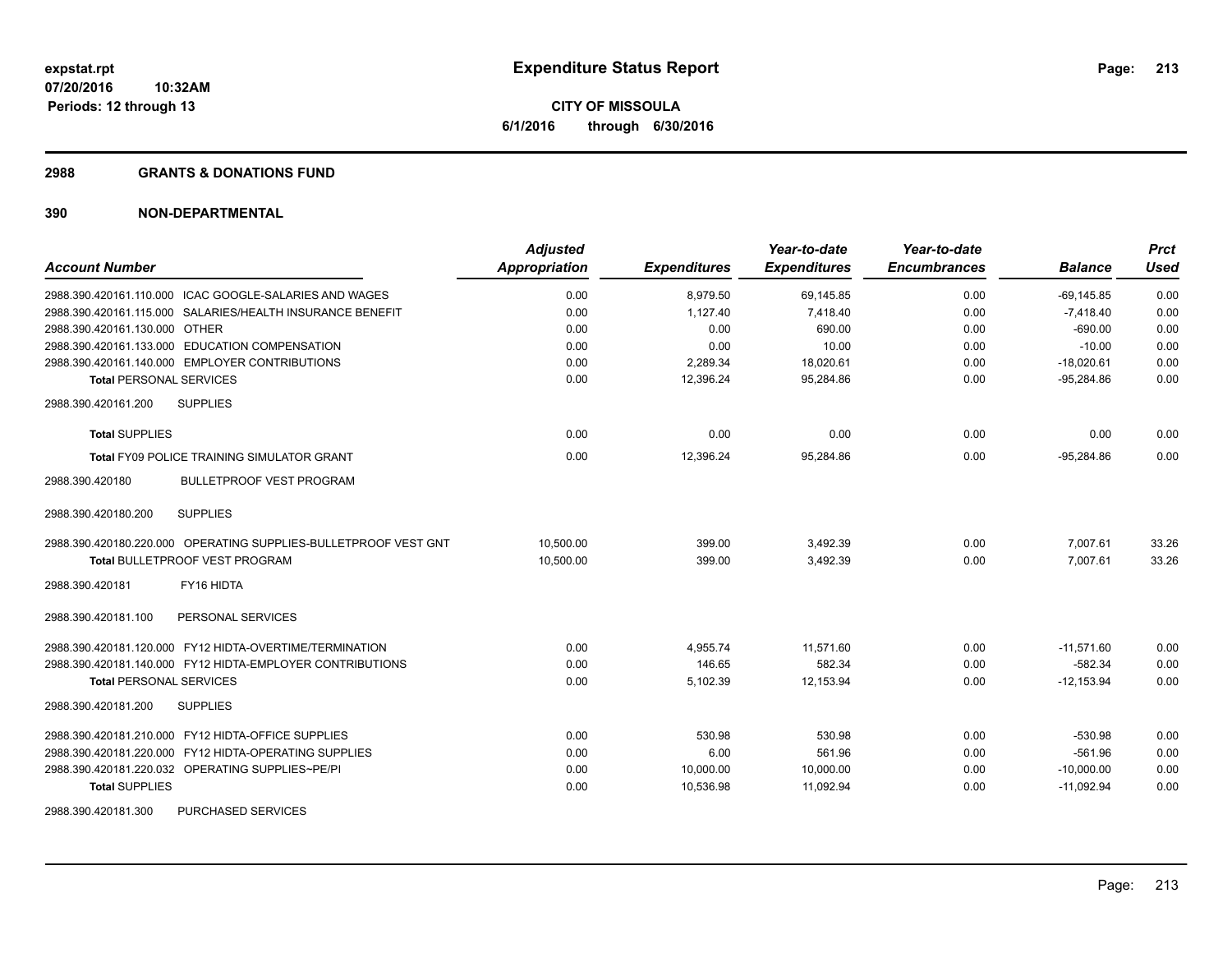## **2988 GRANTS & DONATIONS FUND**

|                                |                                                             | <b>Adjusted</b>      |                     | Year-to-date        | Year-to-date        |                | <b>Prct</b> |
|--------------------------------|-------------------------------------------------------------|----------------------|---------------------|---------------------|---------------------|----------------|-------------|
| <b>Account Number</b>          |                                                             | <b>Appropriation</b> | <b>Expenditures</b> | <b>Expenditures</b> | <b>Encumbrances</b> | <b>Balance</b> | <b>Used</b> |
|                                | 2988.390.420181.344.000 FY12 HIDTA-TELEPHONE SERVICE        | 0.00                 | 1,075.42            | 2,414.41            | 0.00                | $-2,414.41$    | 0.00        |
|                                | 2988.390.420181.350.000 FY12 HIDTA-PROFESSIONAL SERVICES    | 0.00                 | 638.98              | 2,893.98            | 0.00                | $-2,893.98$    | 0.00        |
|                                | 2988.390.420181.350.013 FY12 HIDTA-SERVICE CONTRACTS        | 0.00                 | 0.00                | 4,689.24            | 0.00                | $-4,689.24$    | 0.00        |
|                                | 2988.390.420181.350.039 SO PERSONNEL-PROFESSIONAL SERVICES  | 0.00                 | 15,820.09           | 15,820.09           | 0.00                | $-15,820.09$   | 0.00        |
|                                | <b>Total PURCHASED SERVICES</b>                             | 0.00                 | 17,534.49           | 25,817.72           | 0.00                | $-25,817.72$   | 0.00        |
| 2988.390.420181.500            | <b>FIXED CHARGES</b>                                        |                      |                     |                     |                     |                |             |
|                                | 2988.390.420181.500.000 FACILITY LEASE-FIXED CHARGES        | 0.00                 | 0.00                | 34,018.20           | 0.00                | $-34,018.20$   | 0.00        |
| <b>Total FIXED CHARGES</b>     |                                                             | 0.00                 | 0.00                | 34,018.20           | 0.00                | $-34,018.20$   | 0.00        |
| 2988.390.420181.900            | <b>CAPITAL OUTLAY</b>                                       |                      |                     |                     |                     |                |             |
| <b>Total CAPITAL OUTLAY</b>    |                                                             | 0.00                 | 0.00                | 0.00                | 0.00                | 0.00           | 0.00        |
| Total FY16 HIDTA               |                                                             | 0.00                 | 33,173.86           | 83,082.80           | 0.00                | $-83,082.80$   | 0.00        |
| 2988.390.420184                | <b>DUI TASK FORCE GRANT</b>                                 |                      |                     |                     |                     |                |             |
| 2988.390.420184.100            | PERSONAL SERVICES                                           |                      |                     |                     |                     |                |             |
|                                | 2988.390.420184.120.000 DUI TASK FORCE OVERTIME/TERMINATION | 4,300.00             | 0.00                | 0.00                | 0.00                | 4,300.00       | 0.00        |
|                                | 2988.390.420184.141.000 STATE RETIREMENT CONTRIBUTIONS      | 700.00               | 0.00                | 0.00                | 0.00                | 700.00         | 0.00        |
| <b>Total PERSONAL SERVICES</b> |                                                             | 5,000.00             | 0.00                | 0.00                | 0.00                | 5,000.00       | 0.00        |
| 2988.390.420184.200            | <b>SUPPLIES</b>                                             |                      |                     |                     |                     |                |             |
| <b>Total SUPPLIES</b>          |                                                             | 0.00                 | 0.00                | 0.00                | 0.00                | 0.00           | 0.00        |
|                                | <b>Total DUI TASK FORCE GRANT</b>                           | 5,000.00             | 0.00                | 0.00                | 0.00                | 5,000.00       | 0.00        |
| 2988.390.420185                | DUI - COPS IN SHOPS                                         |                      |                     |                     |                     |                |             |
| 2988.390.420185.100            | PERSONAL SERVICES                                           |                      |                     |                     |                     |                |             |
| <b>Total PERSONAL SERVICES</b> |                                                             | 0.00                 | 0.00                | 0.00                | 0.00                | 0.00           | 0.00        |
| 2988.390.420185.200            | <b>SUPPLIES</b>                                             |                      |                     |                     |                     |                |             |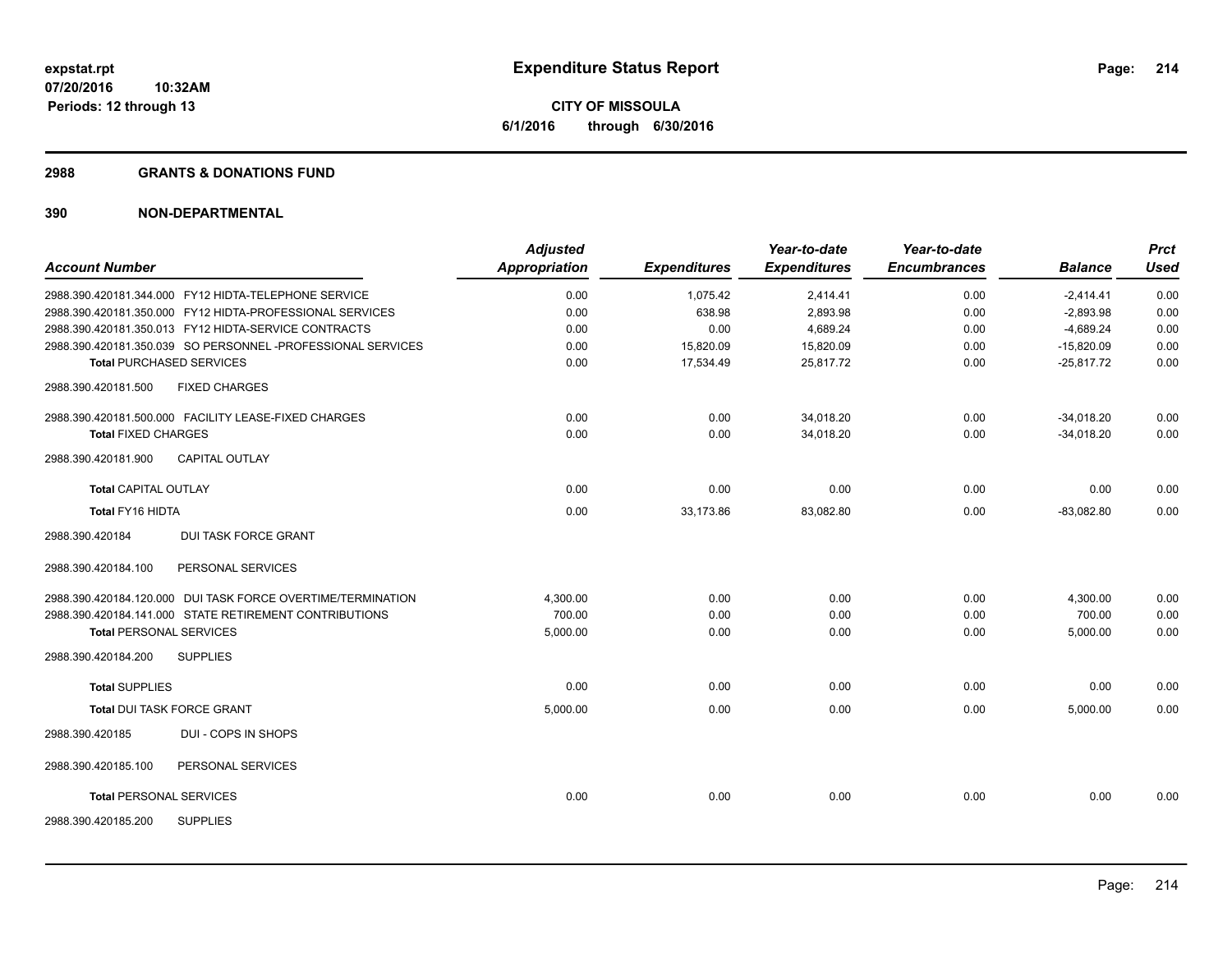**Periods: 12 through 13**

**CITY OF MISSOULA 6/1/2016 through 6/30/2016**

## **2988 GRANTS & DONATIONS FUND**

|                                                          | <b>Adjusted</b> |                     | Year-to-date        | Year-to-date        |                | <b>Prct</b> |
|----------------------------------------------------------|-----------------|---------------------|---------------------|---------------------|----------------|-------------|
| <b>Account Number</b>                                    | Appropriation   | <b>Expenditures</b> | <b>Expenditures</b> | <b>Encumbrances</b> | <b>Balance</b> | <b>Used</b> |
| Total DUI - COPS IN SHOPS                                | 0.00            | 0.00                | 0.00                | 0.00                | 0.00           | 0.00        |
| FY15 HITDA<br>2988.390.420186                            |                 |                     |                     |                     |                |             |
| PERSONAL SERVICES<br>2988.390.420186.100                 |                 |                     |                     |                     |                |             |
| 2988.390.420186.120.000 FY15 HIDTA/OVERTIME/TERMINATION  | 0.00            | 0.00                | 14,614.74           | 0.00                | $-14,614.74$   | 0.00        |
| 2988.390.420186.140.000 EMPLOYER CONTRIBUTIONS           | 0.00            | 0.00                | 953.90              | 0.00                | $-953.90$      | 0.00        |
| <b>Total PERSONAL SERVICES</b>                           | 0.00            | 0.00                | 15,568.64           | 0.00                | $-15,568.64$   | 0.00        |
| <b>SUPPLIES</b><br>2988.390.420186.200                   |                 |                     |                     |                     |                |             |
| 2988.390.420186.210.000 OFFICE SUPPLIES                  | 0.00            | 0.00                | 946.45              | 0.00                | $-946.45$      | 0.00        |
| 2988.390.420186.220.000 FY15 HIDTA/OPERATING SUPPLIES    | 0.00            | 0.00                | 880.75              | 0.00                | $-880.75$      | 0.00        |
| <b>Total SUPPLIES</b>                                    | 0.00            | 0.00                | 1,827.20            | 0.00                | $-1,827.20$    | 0.00        |
| 2988.390.420186.300<br>PURCHASED SERVICES                |                 |                     |                     |                     |                |             |
| 2988.390.420186.344.000 FY15 HIDTA/TELEPHONE SERVICE     | 0.00            | 0.00                | 1,562.66            | 0.00                | $-1,562.66$    | 0.00        |
| 2988.390.420186.350.000 PROFESSIONAL SERVICES            | 0.00            | 0.00                | 2,706.00            | 0.00                | $-2,706.00$    | 0.00        |
| 2988.390.420186.350.013 FY15 HIDTA/PROFESSIONAL SERVICES | 0.00            | 0.00                | 384.00              | 0.00                | $-384.00$      | 0.00        |
| 2988.390.420186.350.039 PROFESSIONAL SERVICES            | 0.00            | 0.00                | 32,731.84           | 0.00                | $-32,731.84$   | 0.00        |
| 2988.390.420186.350.040 PROFESSIONAL SERVICES            | 0.00            | 0.00                | 5,220.38            | 0.00                | $-5,220.38$    | 0.00        |
| <b>Total PURCHASED SERVICES</b>                          | 0.00            | 0.00                | 42,604.88           | 0.00                | $-42,604.88$   | 0.00        |
| 2988.390.420186.500<br><b>FIXED CHARGES</b>              |                 |                     |                     |                     |                |             |
| 2988.390.420186.500.000 FIXED CHARGES                    | 0.00            | 0.00                | 32,846.64           | 0.00                | $-32,846.64$   | 0.00        |
| <b>Total FIXED CHARGES</b>                               | 0.00            | 0.00                | 32,846.64           | 0.00                | $-32,846.64$   | 0.00        |
| Total FY15 HITDA                                         | 0.00            | 0.00                | 92,847.36           | 0.00                | $-92,847.36$   | 0.00        |
| STATE OT SEAT BELT GRANT<br>2988.390.420190              |                 |                     |                     |                     |                |             |
| 2988.390.420190.100<br>PERSONAL SERVICES                 |                 |                     |                     |                     |                |             |
| 2988.390.420190.110.113 SALARIES AND WAGES               | 0.00            | 60.12               | 2,570.83            | 0.00                | $-2,570.83$    | 0.00        |
|                                                          |                 |                     |                     |                     |                |             |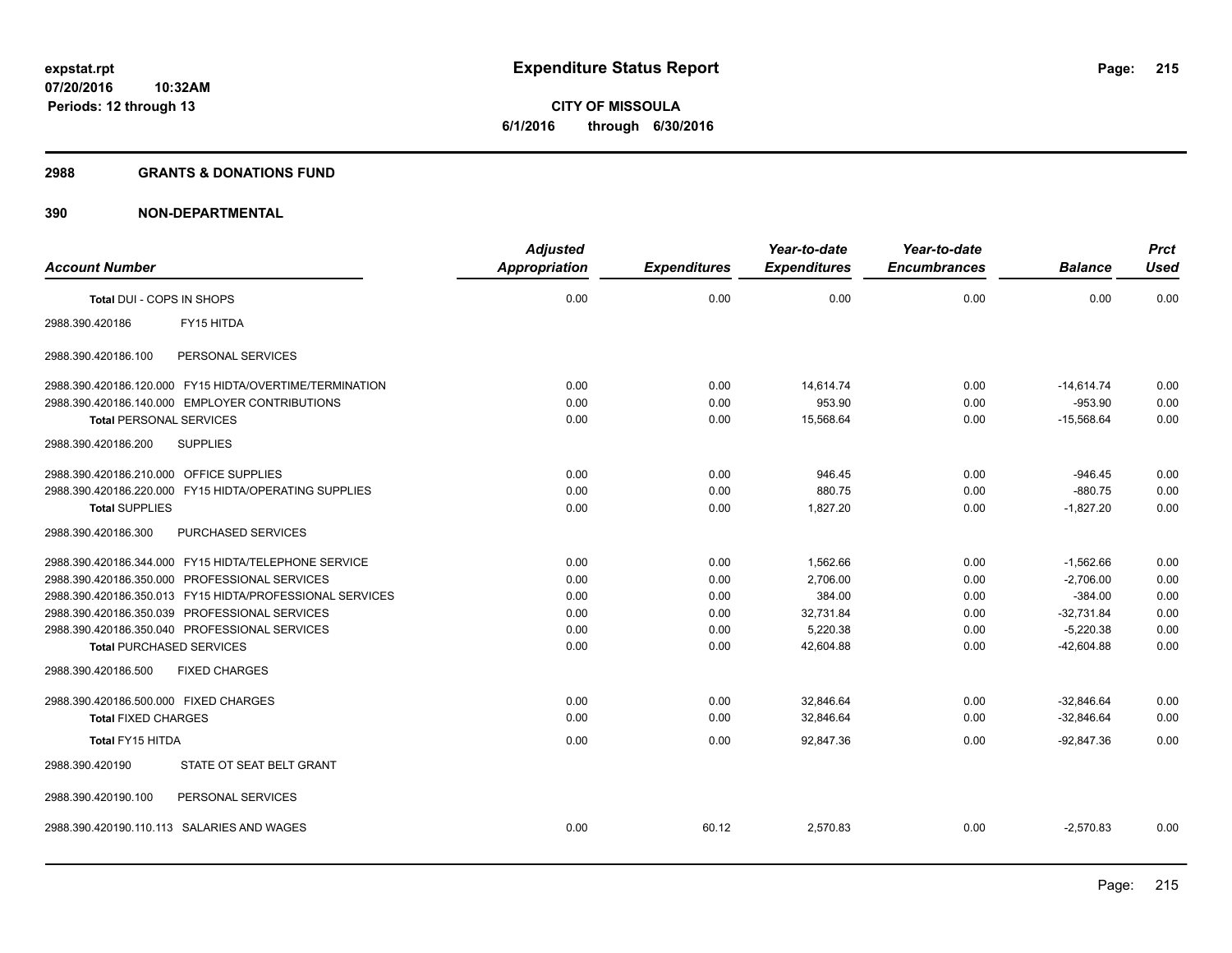## **2988 GRANTS & DONATIONS FUND**

| <b>Account Number</b>                                         | <b>Adjusted</b><br><b>Appropriation</b> | <b>Expenditures</b> | Year-to-date<br><b>Expenditures</b> | Year-to-date<br><b>Encumbrances</b> | <b>Balance</b> | <b>Prct</b><br><b>Used</b> |
|---------------------------------------------------------------|-----------------------------------------|---------------------|-------------------------------------|-------------------------------------|----------------|----------------------------|
| 2988.390.420190.120.000 OVERTIME/TERMINATION - MDOT/SEATBELT  | 30,000.00                               | 7,796.86            | 44,618.18                           | 0.00                                | $-14,618.18$   | 148.73                     |
| 2988.390.420190.120.113 STEP GRANT COORD/OVERTIME/TERMINATION | 0.00                                    | 0.00                | 1,027.64                            | 0.00                                | $-1,027.64$    | 0.00                       |
| 2988.390.420190.140.000 EMPLOYER CONTRIBUTIONS-MDOT/SEATBELT  | 30,000.00                               | 513.99              | 3,132.13                            | 0.00                                | 26,867.87      | 10.44                      |
| <b>Total PERSONAL SERVICES</b>                                | 60,000.00                               | 8,370.97            | 51,348.78                           | 0.00                                | 8,651.22       | 85.58                      |
| 2988.390.420190.200<br><b>SUPPLIES</b>                        |                                         |                     |                                     |                                     |                |                            |
| <b>Total SUPPLIES</b>                                         | 0.00                                    | 0.00                | 0.00                                | 0.00                                | 0.00           | 0.00                       |
| 2988.390.420190.300<br>PURCHASED SERVICES                     |                                         |                     |                                     |                                     |                |                            |
| 2988.390.420190.390.000 OTHER PURCHASED SERVICES              | 0.00                                    | 0.00                | 274.79                              | 0.00                                | $-274.79$      | 0.00                       |
| <b>Total PURCHASED SERVICES</b>                               | 0.00                                    | 0.00                | 274.79                              | 0.00                                | $-274.79$      | 0.00                       |
| Total STATE OT SEAT BELT GRANT                                | 60,000.00                               | 8,370.97            | 51,623.57                           | 0.00                                | 8,376.43       | 86.04                      |
| <b>HIDTA INITIATIVE</b><br>2988.390.420191                    |                                         |                     |                                     |                                     |                |                            |
| 2988.390.420191.100<br>PERSONAL SERVICES                      |                                         |                     |                                     |                                     |                |                            |
| <b>Total HIDTA INITIATIVE</b>                                 | 0.00                                    | 0.00                | 0.00                                | 0.00                                | 0.00           | 0.00                       |
| UNDERAGE DRINKING GRANT<br>2988.390.420192                    |                                         |                     |                                     |                                     |                |                            |
| PERSONAL SERVICES<br>2988.390.420192.100                      |                                         |                     |                                     |                                     |                |                            |
| <b>Total UNDERAGE DRINKING GRANT</b>                          | 0.00                                    | 0.00                | 0.00                                | 0.00                                | 0.00           | 0.00                       |
| FY13 HIDTA<br>2988.390.420193                                 |                                         |                     |                                     |                                     |                |                            |
| 2988.390.420193.100<br>PERSONAL SERVICES                      |                                         |                     |                                     |                                     |                |                            |
| 2988.390.420193.120.000 OVERTIME/TERMINATION-FY13 HIDTA       | 25,000.00                               | 0.00                | 0.00                                | 0.00                                | 25,000.00      | 0.00                       |
| 2988.390.420193.140.000 EMPLOYER CONTRIBUTIONS                | 2,250.00                                | 0.00                | 0.00                                | 0.00                                | 2,250.00       | 0.00                       |
| <b>Total PERSONAL SERVICES</b>                                | 27,250.00                               | 0.00                | 0.00                                | 0.00                                | 27,250.00      | 0.00                       |
| <b>SUPPLIES</b><br>2988.390.420193.200                        |                                         |                     |                                     |                                     |                |                            |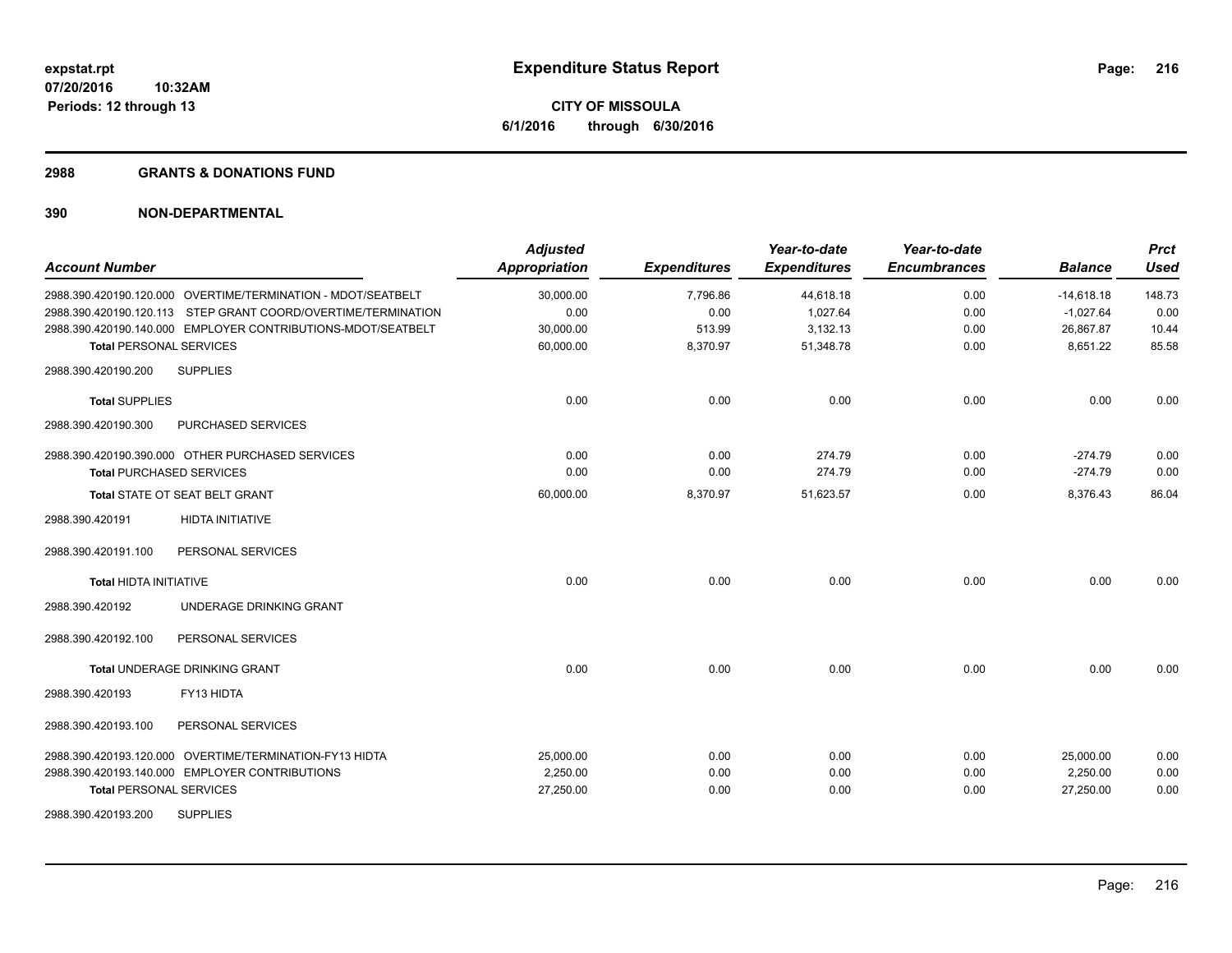### **2988 GRANTS & DONATIONS FUND**

| <b>Adjusted</b><br><b>Appropriation</b>                                                                                                                                                                                                                                                                                                                                                                                                                                                                                                          | <b>Expenditures</b> | Year-to-date<br><b>Expenditures</b> | Year-to-date<br><b>Encumbrances</b> | <b>Balance</b> | <b>Prct</b><br><b>Used</b> |
|--------------------------------------------------------------------------------------------------------------------------------------------------------------------------------------------------------------------------------------------------------------------------------------------------------------------------------------------------------------------------------------------------------------------------------------------------------------------------------------------------------------------------------------------------|---------------------|-------------------------------------|-------------------------------------|----------------|----------------------------|
| 1,000.00                                                                                                                                                                                                                                                                                                                                                                                                                                                                                                                                         | 0.00                | 0.00                                | 0.00                                | 1,000.00       | 0.00                       |
|                                                                                                                                                                                                                                                                                                                                                                                                                                                                                                                                                  |                     |                                     |                                     | 29,743.00      | 0.00                       |
| 30,743.00                                                                                                                                                                                                                                                                                                                                                                                                                                                                                                                                        | 0.00                | 0.00                                | 0.00                                | 30,743.00      | 0.00                       |
|                                                                                                                                                                                                                                                                                                                                                                                                                                                                                                                                                  |                     |                                     |                                     |                |                            |
| 1,200.00                                                                                                                                                                                                                                                                                                                                                                                                                                                                                                                                         | 0.00                | 0.00                                | 0.00                                | 1,200.00       | 0.00                       |
| 47,156.00                                                                                                                                                                                                                                                                                                                                                                                                                                                                                                                                        | 0.00                | 0.00                                | 0.00                                | 47,156.00      | 0.00                       |
| 1,000.00                                                                                                                                                                                                                                                                                                                                                                                                                                                                                                                                         | 0.00                | 0.00                                | 0.00                                | 1,000.00       | 0.00                       |
| 3,250.00                                                                                                                                                                                                                                                                                                                                                                                                                                                                                                                                         | 0.00                | 0.00                                | 0.00                                |                | 0.00                       |
| 52,606.00                                                                                                                                                                                                                                                                                                                                                                                                                                                                                                                                        | 0.00                | 0.00                                | 0.00                                | 52,606.00      | 0.00                       |
|                                                                                                                                                                                                                                                                                                                                                                                                                                                                                                                                                  |                     |                                     |                                     |                |                            |
| 39,150.00                                                                                                                                                                                                                                                                                                                                                                                                                                                                                                                                        | 0.00                | 0.00                                | 0.00                                | 39,150.00      | 0.00                       |
| 39,150.00                                                                                                                                                                                                                                                                                                                                                                                                                                                                                                                                        | 0.00                | 0.00                                | 0.00                                | 39,150.00      | 0.00                       |
| 149,749.00                                                                                                                                                                                                                                                                                                                                                                                                                                                                                                                                       | 0.00                | 0.00                                | 0.00                                | 149,749.00     | 0.00                       |
|                                                                                                                                                                                                                                                                                                                                                                                                                                                                                                                                                  |                     |                                     |                                     |                |                            |
|                                                                                                                                                                                                                                                                                                                                                                                                                                                                                                                                                  |                     |                                     |                                     |                |                            |
| 0.00                                                                                                                                                                                                                                                                                                                                                                                                                                                                                                                                             | 0.00                | 0.00                                | 0.00                                | 0.00           | 0.00                       |
|                                                                                                                                                                                                                                                                                                                                                                                                                                                                                                                                                  |                     |                                     |                                     |                |                            |
|                                                                                                                                                                                                                                                                                                                                                                                                                                                                                                                                                  |                     |                                     |                                     |                |                            |
| 0.00                                                                                                                                                                                                                                                                                                                                                                                                                                                                                                                                             | 0.00                | 0.00                                | 0.00                                | 0.00           | 0.00                       |
|                                                                                                                                                                                                                                                                                                                                                                                                                                                                                                                                                  |                     |                                     |                                     |                |                            |
| 0.00                                                                                                                                                                                                                                                                                                                                                                                                                                                                                                                                             | 0.00                | $-114.88$                           | 0.00                                | 114.88         | 0.00                       |
| 0.00                                                                                                                                                                                                                                                                                                                                                                                                                                                                                                                                             | 0.00                | 9,319.49                            | 0.00                                | $-9,319.49$    | 0.00                       |
| 0.00                                                                                                                                                                                                                                                                                                                                                                                                                                                                                                                                             | 0.00                | 9,204.61                            | 0.00                                | $-9,204.61$    | 0.00                       |
| 2988.390.420193.210.000 OFFICE SUPPLIES<br>2988.390.420193.220.000 OPERATING SUPPLIES<br>PURCHASED SERVICES<br>2988.390.420193.344.000 TELEPHONE SERVICE - FY13 HIDTA<br>2988.390.420193.350.000 PROFESSIONAL SERVICES-FY13 HIDTA<br>2988.390.420193.360.000 REPAIR & MAINTENANCE<br>2988.390.420193.370.000 TRAVEL-FY13 HIDTA<br>2988.390.420193.500.000 FIXED CHARGES-FY13 HIDTA<br>UNDERAGE DRINKING GRANT<br>PERSONAL SERVICES<br>PERSONAL SERVICES<br>2988.390.420195.210.000 OFFICE SUPPLIES<br>2988.390.420195.220.000 OPERATING SUPPLIES | 29,743.00           | 0.00                                | 0.00                                | 0.00           | 3,250.00                   |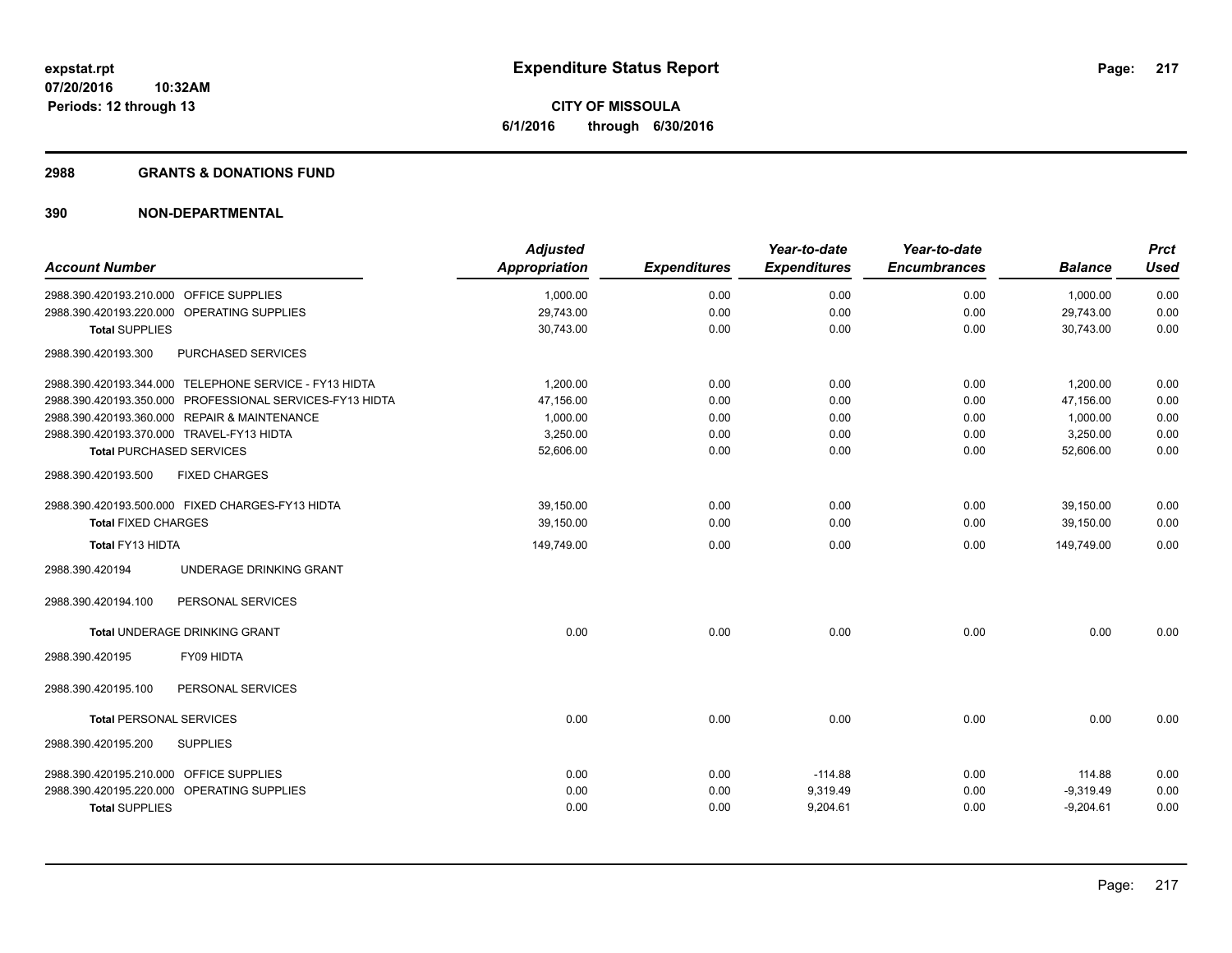**Periods: 12 through 13**

**CITY OF MISSOULA 6/1/2016 through 6/30/2016**

### **2988 GRANTS & DONATIONS FUND**

|                                                           | <b>Adjusted</b>      |                     | Year-to-date        | Year-to-date        |                | <b>Prct</b> |
|-----------------------------------------------------------|----------------------|---------------------|---------------------|---------------------|----------------|-------------|
| <b>Account Number</b>                                     | <b>Appropriation</b> | <b>Expenditures</b> | <b>Expenditures</b> | <b>Encumbrances</b> | <b>Balance</b> | <b>Used</b> |
| PURCHASED SERVICES<br>2988.390.420195.300                 |                      |                     |                     |                     |                |             |
| <b>Total PURCHASED SERVICES</b>                           | 0.00                 | 0.00                | 0.00                | 0.00                | 0.00           | 0.00        |
| 2988.390.420195.500<br><b>FIXED CHARGES</b>               |                      |                     |                     |                     |                |             |
| <b>Total FIXED CHARGES</b>                                | 0.00                 | 0.00                | 0.00                | 0.00                | 0.00           | 0.00        |
| <b>Total FY09 HIDTA</b>                                   | 0.00                 | 0.00                | 9,204.61            | 0.00                | $-9,204.61$    | 0.00        |
| <b>HIDTA 2010</b><br>2988.390.420196                      |                      |                     |                     |                     |                |             |
| 2988.390.420196.100<br>PERSONAL SERVICES                  |                      |                     |                     |                     |                |             |
| 2988.390.420196.120.000 HIDTA 2014-OVERTIME/TERMINATION   | 25,000.00            | 0.00                | 0.00                | 0.00                | 25,000.00      | 0.00        |
| 2988.390.420196.140.000 HIDTA 2014-EMPLOYER CONTRIBUTIONS | 2,250.00             | 0.00                | 0.00                | 0.00                | 2,250.00       | 0.00        |
| <b>Total PERSONAL SERVICES</b>                            | 27,250.00            | 0.00                | 0.00                | 0.00                | 27,250.00      | 0.00        |
| 2988.390.420196.200<br><b>SUPPLIES</b>                    |                      |                     |                     |                     |                |             |
| 2988.390.420196.210.000 HIDTA 2014 - OFFICE SUPPLIES      | 1,000.00             | 0.00                | 0.00                | 0.00                | 1,000.00       | 0.00        |
| 2988.390.420196.220.000 HIDTA 2014-OPERATING SUPPLIES     | 29,743.00            | 0.00                | 0.00                | 0.00                | 29,743.00      | 0.00        |
| <b>Total SUPPLIES</b>                                     | 30,743.00            | 0.00                | 0.00                | 0.00                | 30,743.00      | 0.00        |
| PURCHASED SERVICES<br>2988.390.420196.300                 |                      |                     |                     |                     |                |             |
| 2988.390.420196.344.000 HIDTA 2014-TELEPHONE SERVICE      | 1,200.00             | 0.00                | 0.00                | 0.00                | 1,200.00       | 0.00        |
| 2988.390.420196.350.000 HIDTA 2014-PROFESSIONAL SERVICES  | 47,156.00            | 0.00                | 0.00                | 0.00                | 47,156.00      | 0.00        |
| 2988.390.420196.360.000 HIDTA2014-REPAIR & MAINTENANCE    | 1,000.00             | 0.00                | 0.00                | 0.00                | 1,000.00       | 0.00        |
| 2988.390.420196.370.000 TRAVEL                            | 3,250.00             | 0.00                | 0.00                | 0.00                | 3,250.00       | 0.00        |
| <b>Total PURCHASED SERVICES</b>                           | 52,606.00            | 0.00                | 0.00                | 0.00                | 52,606.00      | 0.00        |
| 2988.390.420196.500<br><b>FIXED CHARGES</b>               |                      |                     |                     |                     |                |             |
| 2988.390.420196.500.000 HIDTA 2014-FIXED CHARGES          | 39,150.00            | 0.00                | 0.00                | 0.00                | 39,150.00      | 0.00        |
| <b>Total FIXED CHARGES</b>                                | 39,150.00            | 0.00                | 0.00                | 0.00                | 39,150.00      | 0.00        |
| 2988.390.420196.900<br><b>CAPITAL OUTLAY</b>              |                      |                     |                     |                     |                |             |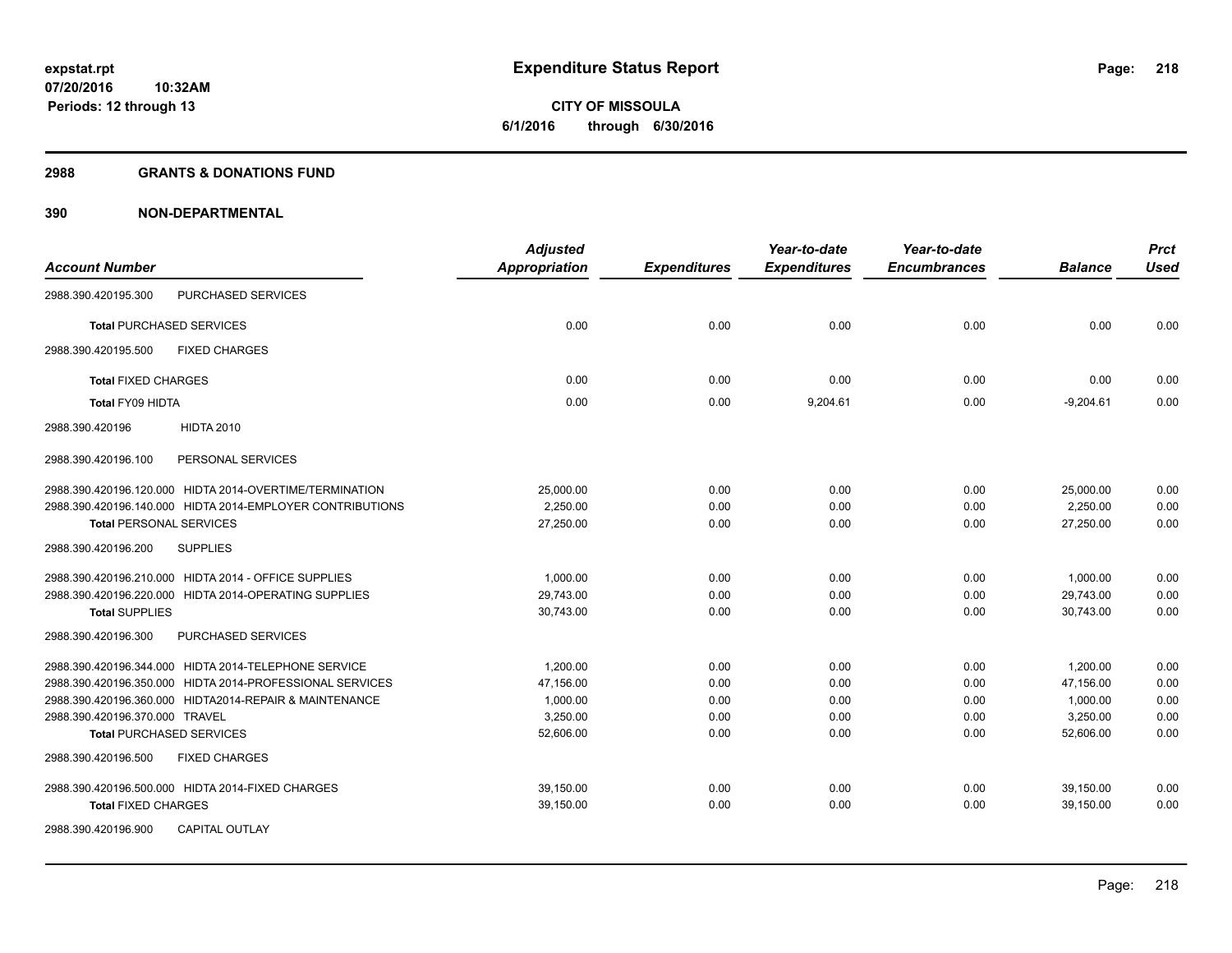### **2988 GRANTS & DONATIONS FUND**

| <b>Account Number</b>         |                                                               | <b>Adjusted</b><br><b>Appropriation</b> | <b>Expenditures</b> | Year-to-date<br><b>Expenditures</b> | Year-to-date<br><b>Encumbrances</b> | <b>Balance</b> | <b>Prct</b><br><b>Used</b> |
|-------------------------------|---------------------------------------------------------------|-----------------------------------------|---------------------|-------------------------------------|-------------------------------------|----------------|----------------------------|
|                               |                                                               |                                         |                     |                                     |                                     |                |                            |
| <b>Total CAPITAL OUTLAY</b>   |                                                               | 0.00                                    | 0.00                | 0.00                                | 0.00                                | 0.00           | 0.00                       |
| Total HIDTA 2010              |                                                               | 149,749.00                              | 0.00                | 0.00                                | 0.00                                | 149,749.00     | 0.00                       |
| 2988.390.420432               | <b>FIRE EXPLORERS</b>                                         |                                         |                     |                                     |                                     |                |                            |
| 2988.390.420432.700           | <b>GRANTS &amp; CONTRIBUTIONS</b>                             |                                         |                     |                                     |                                     |                |                            |
|                               | 2988.390.420432.700.000 FIRE EXPLORERS/GRANTS & CONTRIBUTIONS | 1.650.00                                | 0.00                | 0.00                                | 0.00                                | 1.650.00       | 0.00                       |
| <b>Total FIRE EXPLORERS</b>   |                                                               | 1,650.00                                | 0.00                | 0.00                                | 0.00                                | 1,650.00       | 0.00                       |
| 2988.390.420433               | <b>COMBAT CHALLENGE</b>                                       |                                         |                     |                                     |                                     |                |                            |
| 2988.390.420433.200           | <b>SUPPLIES</b>                                               |                                         |                     |                                     |                                     |                |                            |
|                               | 2988.390.420433.210.000 COMBAT CHALLENGE SUPPLIES             | 838.00                                  | 0.00                | 0.00                                | 0.00                                | 838.00         | 0.00                       |
| <b>Total SUPPLIES</b>         |                                                               | 838.00                                  | 0.00                | 0.00                                | 0.00                                | 838.00         | 0.00                       |
| 2988.390.420433.300           | PURCHASED SERVICES                                            |                                         |                     |                                     |                                     |                |                            |
|                               | 2988.390.420433.370.000 COMBAT CHALLENGE TRAVEL               | 2,696.00                                | 0.00                | 0.00                                | 0.00                                | 2,696.00       | 0.00                       |
|                               | 2988.390.420433.380.000 COMBAT CHALLENGE TRAINING             | 558.00                                  | 0.00                | 0.00                                | 0.00                                | 558.00         | 0.00                       |
|                               | <b>Total PURCHASED SERVICES</b>                               | 3,254.00                                | 0.00                | 0.00                                | 0.00                                | 3,254.00       | 0.00                       |
| 2988.390.420433.700           | <b>GRANTS &amp; CONTRIBUTIONS</b>                             |                                         |                     |                                     |                                     |                |                            |
|                               | <b>Total GRANTS &amp; CONTRIBUTIONS</b>                       | 0.00                                    | 0.00                | 0.00                                | 0.00                                | 0.00           | 0.00                       |
| <b>Total COMBAT CHALLENGE</b> |                                                               | 4,092.00                                | 0.00                | 0.00                                | 0.00                                | 4,092.00       | 0.00                       |
| 2988.390.430100               | <b>GREEN BLOCKS PILOT PROJECT</b>                             |                                         |                     |                                     |                                     |                |                            |
| 2988.390.430100.300           | PURCHASED SERVICES                                            |                                         |                     |                                     |                                     |                |                            |
|                               | <b>Total PURCHASED SERVICES</b>                               | 0.00                                    | 0.00                | 0.00                                | 0.00                                | 0.00           | 0.00                       |
| 2988.390.430100.700           | <b>GRANTS &amp; CONTRIBUTIONS</b>                             |                                         |                     |                                     |                                     |                |                            |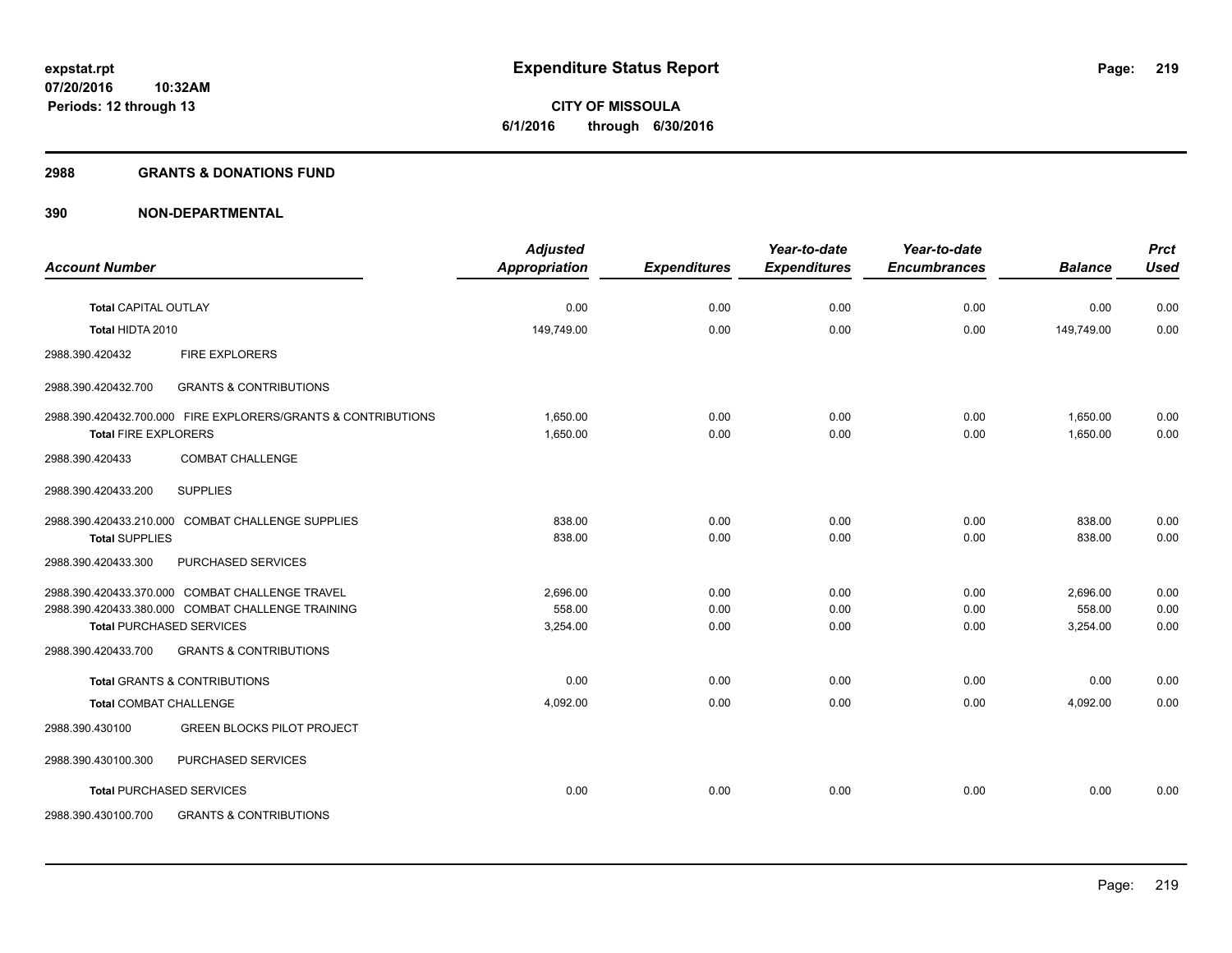### **2988 GRANTS & DONATIONS FUND**

| <b>Account Number</b>                |                                                 | <b>Adjusted</b><br><b>Appropriation</b> | <b>Expenditures</b> | Year-to-date<br><b>Expenditures</b> | Year-to-date<br><b>Encumbrances</b> | <b>Balance</b>         | <b>Prct</b><br><b>Used</b> |
|--------------------------------------|-------------------------------------------------|-----------------------------------------|---------------------|-------------------------------------|-------------------------------------|------------------------|----------------------------|
|                                      | Total GREEN BLOCKS PILOT PROJECT                | 0.00                                    | 0.00                | 0.00                                | 0.00                                | 0.00                   | 0.00                       |
| 2988.390.430230                      | STREET RESTORATION                              |                                         |                     |                                     |                                     |                        |                            |
| 2988.390.430230.900                  | <b>CAPITAL OUTLAY</b>                           |                                         |                     |                                     |                                     |                        |                            |
| 2988.390.430230.930.000 IMPROVEMENTS | <b>Total STREET RESTORATION</b>                 | 24,822.00<br>24,822.00                  | 0.00<br>0.00        | 0.00<br>0.00                        | 0.00<br>0.00                        | 24,822.00<br>24,822.00 | 0.00<br>0.00               |
| 2988.390.430243                      | SCHILLING ST FOOT BRIDGE                        |                                         |                     |                                     |                                     |                        |                            |
| 2988.390.430243.200                  | <b>SUPPLIES</b>                                 |                                         |                     |                                     |                                     |                        |                            |
|                                      | Total SCHILLING ST FOOT BRIDGE                  | 0.00                                    | 0.00                | 0.00                                | 0.00                                | 0.00                   | 0.00                       |
| 2988.390.430300                      | <b>EECBG</b>                                    |                                         |                     |                                     |                                     |                        |                            |
| 2988.390.430300.300                  | PURCHASED SERVICES                              |                                         |                     |                                     |                                     |                        |                            |
| <b>Total EECBG</b>                   |                                                 | 0.00                                    | 0.00                | 0.00                                | 0.00                                | 0.00                   | 0.00                       |
| 2988.390.470404                      | <b>BROWNFIELDS CLEANUP RLF</b>                  |                                         |                     |                                     |                                     |                        |                            |
| 2988.390.470404.700                  | <b>GRANTS &amp; CONTRIBUTIONS</b>               |                                         |                     |                                     |                                     |                        |                            |
|                                      | 2988.390.470404.700.000 BROWNSFIELD RLF CLEANUP | 587,106.00                              | 6,513.62            | 84.017.39                           | 0.00                                | 503,088.61             | 14.31                      |
|                                      | <b>Total GRANTS &amp; CONTRIBUTIONS</b>         | 587,106.00                              | 6,513.62            | 84,017.39                           | 0.00                                | 503,088.61             | 14.31                      |
| 2988.390.470404.800                  | OTHER OBJECTS                                   |                                         |                     |                                     |                                     |                        |                            |
| <b>Total OTHER OBJECTS</b>           |                                                 | 0.00                                    | 0.00                | 0.00                                | 0.00                                | 0.00                   | 0.00                       |
|                                      | Total BROWNFIELDS CLEANUP RLF                   | 587,106.00                              | 6,513.62            | 84,017.39                           | 0.00                                | 503,088.61             | 14.31                      |
| 2988.390.470405                      | BROWNFIELD AREA-WIDE PLANNING GRANT             |                                         |                     |                                     |                                     |                        |                            |
| 2988.390.470405.700                  | <b>GRANTS &amp; CONTRIBUTIONS</b>               |                                         |                     |                                     |                                     |                        |                            |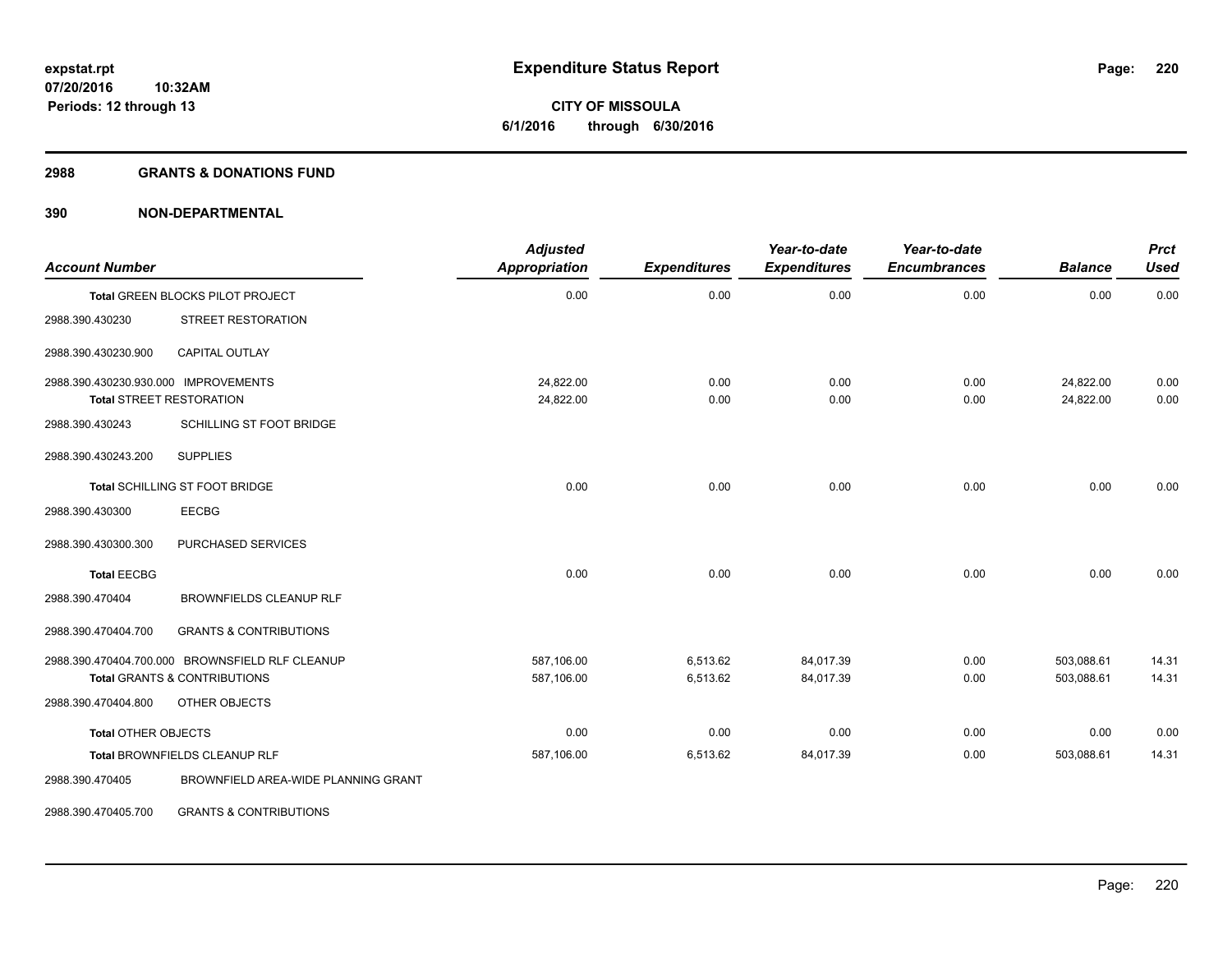## **2988 GRANTS & DONATIONS FUND**

| <b>Account Number</b>                                       | <b>Adjusted</b><br><b>Appropriation</b> | <i><b>Expenditures</b></i> | Year-to-date<br><b>Expenditures</b> | Year-to-date<br><b>Encumbrances</b> | <b>Balance</b> | <b>Prct</b><br>Used |
|-------------------------------------------------------------|-----------------------------------------|----------------------------|-------------------------------------|-------------------------------------|----------------|---------------------|
|                                                             |                                         |                            |                                     |                                     |                |                     |
| 2988.390.470405.700.000 BROWNFIELD AREA-WIDE PLANNING GRANT | 400.000.00                              | 77.481.96                  | 153.792.56                          | 0.00                                | 246.207.44     | 38.45               |
| <b>Total GRANTS &amp; CONTRIBUTIONS</b>                     | 400,000.00                              | 77.481.96                  | 153.792.56                          | 0.00                                | 246.207.44     | 38.45               |
| 2988.390.470405.800<br>OTHER OBJECTS                        |                                         |                            |                                     |                                     |                |                     |
| <b>Total OTHER OBJECTS</b>                                  | 0.00                                    | 0.00                       | 0.00                                | 0.00                                | 0.00           | 0.00                |
| <b>Total BROWNFIELD AREA-WIDE PLANNING GRANT</b>            | 400,000.00                              | 77.481.96                  | 153.792.56                          | 0.00                                | 246.207.44     | 38.45               |
| <b>Total NON-DEPARTMENTAL</b>                               | 2.488.939.00                            | 139.290.51                 | 602.610.13                          | 0.00                                | 1.886.328.87   | 24.21               |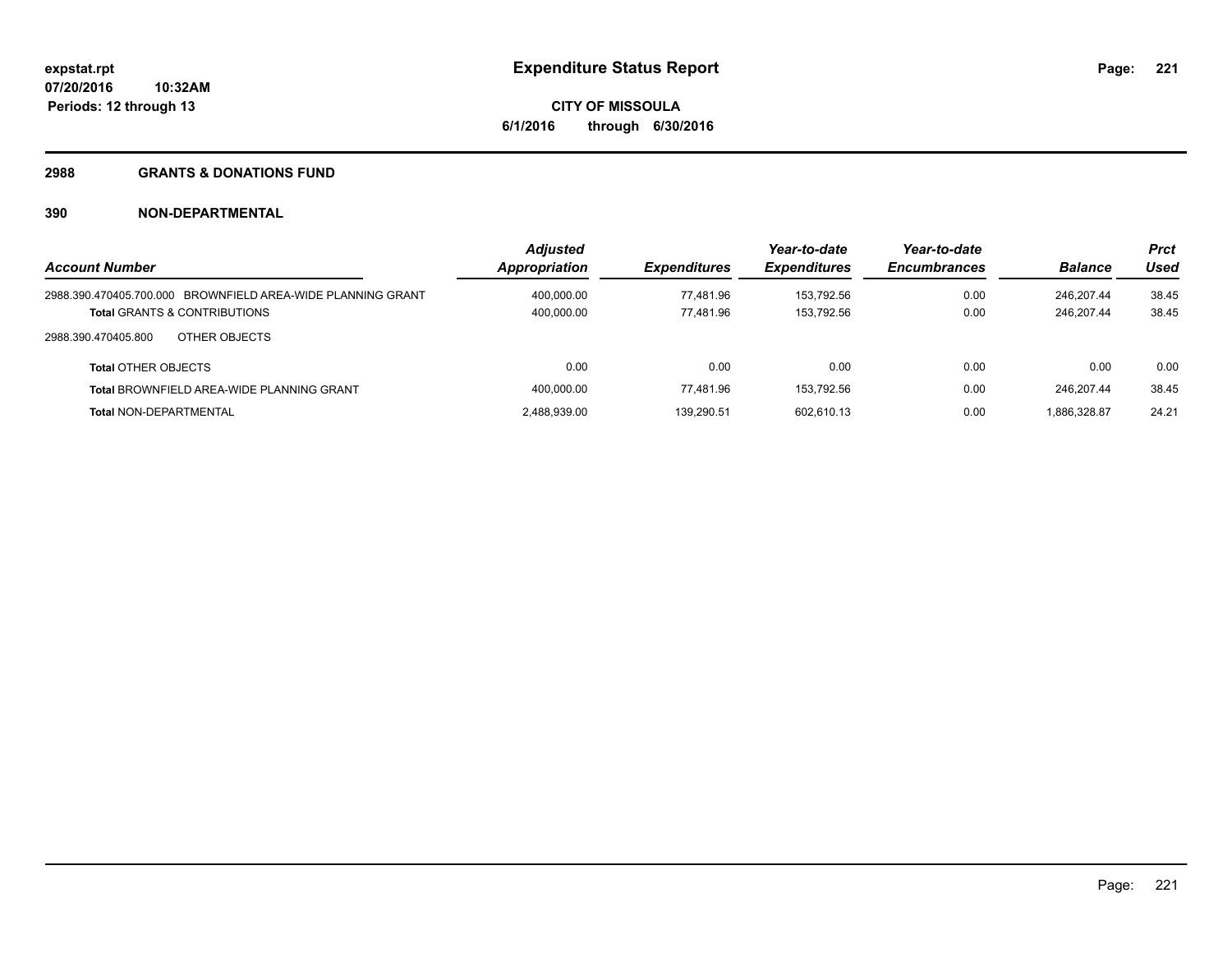# **2988 GRANTS & DONATIONS FUND**

# **400 ENTITLEMENT GRANTS**

| <b>Account Number</b> |                                          | <b>Adjusted</b><br>Appropriation | <b>Expenditures</b> | Year-to-date<br><b>Expenditures</b> | Year-to-date<br><b>Encumbrances</b> | <b>Balance</b> | <b>Prct</b><br>Used |
|-----------------------|------------------------------------------|----------------------------------|---------------------|-------------------------------------|-------------------------------------|----------------|---------------------|
| 2988.400.470322       | RIVERTOP RENEWABLES/BSTFG                |                                  |                     |                                     |                                     |                |                     |
| 2988.400.470322.700   | <b>GRANTS &amp; CONTRIBUTIONS</b>        |                                  |                     |                                     |                                     |                |                     |
|                       | <b>Total ENTITLEMENT GRANTS</b>          | 0.00                             | 0.00                | 0.00                                | 0.00                                | 0.00           | 0.00                |
|                       | <b>Total GRANTS &amp; DONATIONS FUND</b> | 2,488,939.00                     | 103.819.77          | 971.583.46                          | 0.00                                | 1.517.355.54   | 39.04               |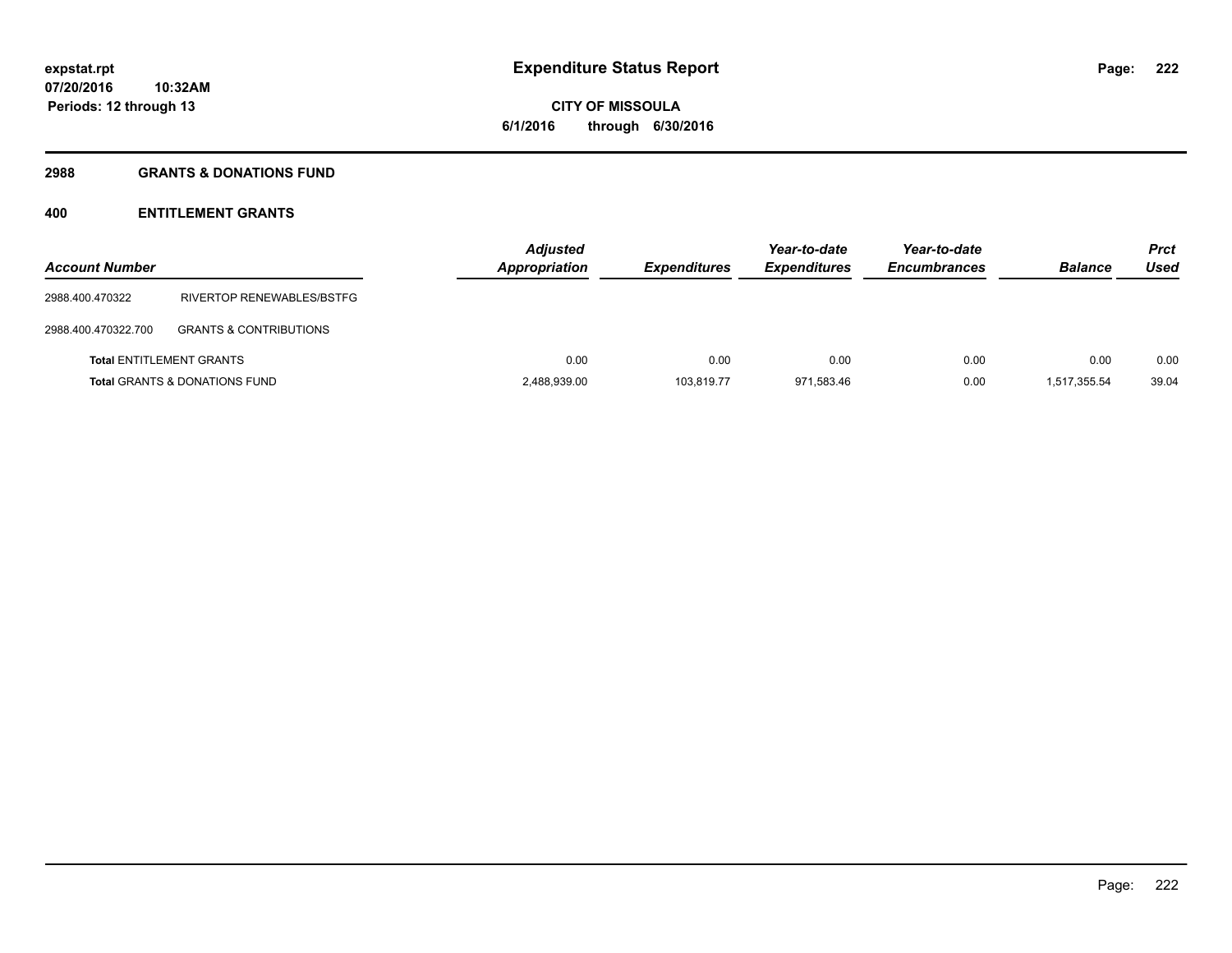## **3000 SID REVOLVING FUND**

| <b>Account Number</b>           |                                                  | <b>Adjusted</b><br><b>Appropriation</b> | <b>Expenditures</b> | Year-to-date<br><b>Expenditures</b> | Year-to-date<br><b>Encumbrances</b> | <b>Balance</b> | <b>Prct</b><br><b>Used</b> |
|---------------------------------|--------------------------------------------------|-----------------------------------------|---------------------|-------------------------------------|-------------------------------------|----------------|----------------------------|
| 3000.390.510110                 | <b>MERCHANT SERVICES</b>                         |                                         |                     |                                     |                                     |                |                            |
| 3000.390.510110.500             | <b>FIXED CHARGES</b>                             |                                         |                     |                                     |                                     |                |                            |
| <b>Total MERCHANT SERVICES</b>  |                                                  | 0.00                                    | 0.00                | 0.00                                | 0.00                                | 0.00           | 0.00                       |
| 3000.390.521000                 | INTERFUND OPERATING TRANSFERS                    |                                         |                     |                                     |                                     |                |                            |
| 3000.390.521000.800             | OTHER OBJECTS                                    |                                         |                     |                                     |                                     |                |                            |
|                                 | 3000.390.521000.820.000 TRANSFERS TO OTHER FUNDS | 100,000.00                              | 0.00                | 0.00                                | 0.00                                | 100,000.00     | 0.00                       |
|                                 | <b>Total INTERFUND OPERATING TRANSFERS</b>       | 100,000.00                              | 0.00                | 0.00                                | 0.00                                | 100,000.00     | 0.00                       |
| <b>Total SID REVOLVING FUND</b> |                                                  | 100,000.00                              | 0.00                | 0.00                                | 0.00                                | 100.000.00     | 0.00                       |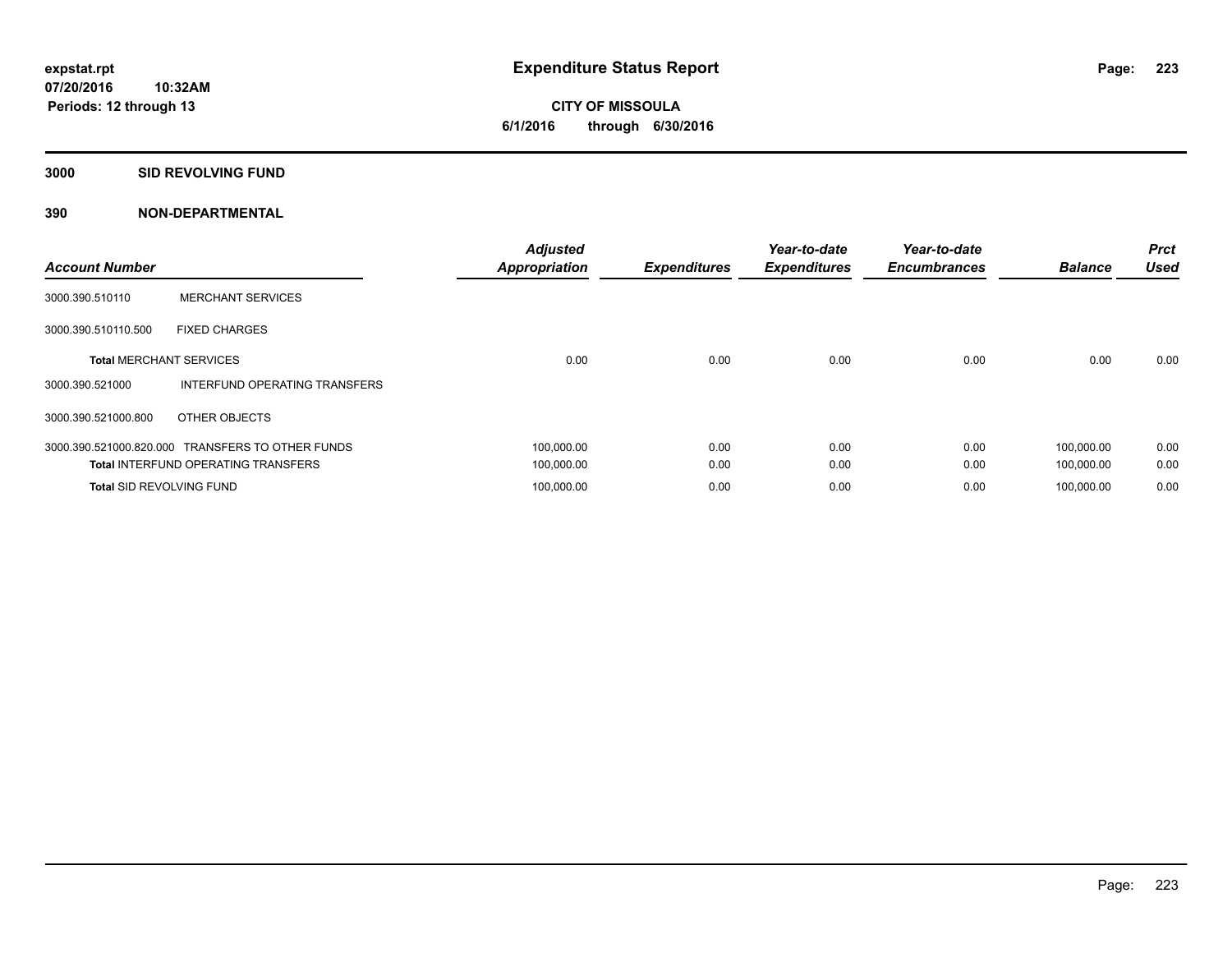**3005 SID REBATES**

| <b>Account Number</b>    |                          | <b>Adjusted</b><br>Appropriation | Expenditures | Year-to-date<br><b>Expenditures</b> | Year-to-date<br><b>Encumbrances</b> | <b>Balance</b> | <b>Prct</b><br>Used |
|--------------------------|--------------------------|----------------------------------|--------------|-------------------------------------|-------------------------------------|----------------|---------------------|
| 3005.390.510110          | <b>MERCHANT SERVICES</b> |                                  |              |                                     |                                     |                |                     |
| 3005.390.510110.500      | <b>FIXED CHARGES</b>     |                                  |              |                                     |                                     |                |                     |
| <b>Total SID REBATES</b> |                          | 0.00                             | 0.00         | 0.00                                | 0.00                                | 0.00           | 0.00                |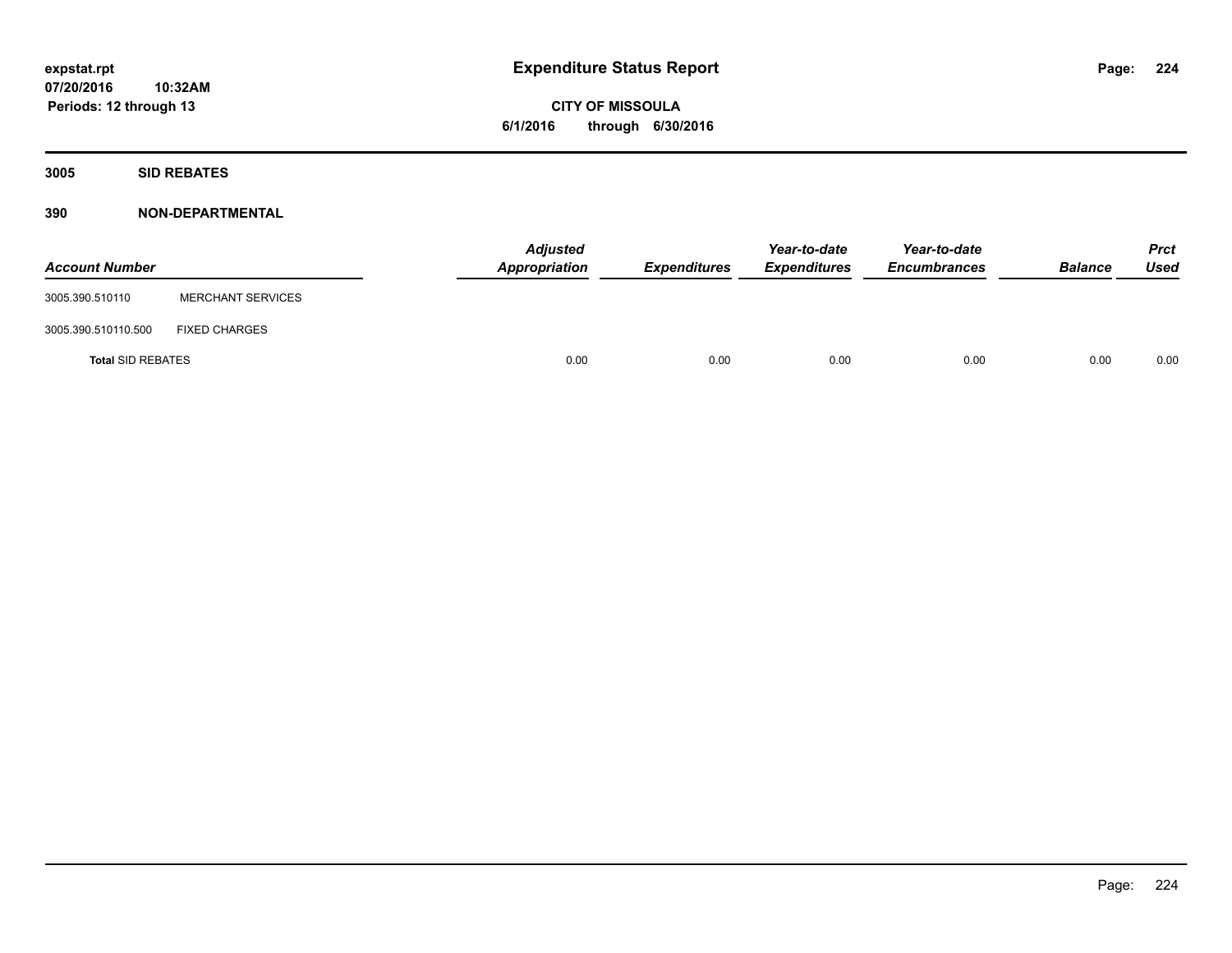# **CITY OF MISSOULA 6/1/2016 through 6/30/2016**

# **3065 1998 PUBLIC SAFETY G O BONDS FUND**

**000 \*\*\* Title Not Found \*\*\***

| <b>Account Number</b>         |                         | <b>Adjusted</b><br>Appropriation | <b>Expenditures</b> | Year-to-date<br><b>Expenditures</b> | Year-to-date<br><b>Encumbrances</b> | <b>Balance</b> | <b>Prct</b><br>Used |
|-------------------------------|-------------------------|----------------------------------|---------------------|-------------------------------------|-------------------------------------|----------------|---------------------|
| 3065.000.520100               | *** Title Not Found *** |                                  |                     |                                     |                                     |                |                     |
| 3065.000.520100.800           | OTHER OBJECTS           |                                  |                     |                                     |                                     |                |                     |
| Total *** Title Not Found *** |                         | 0.00                             | 0.00                | 0.00                                | 0.00                                | 0.00           | 0.00                |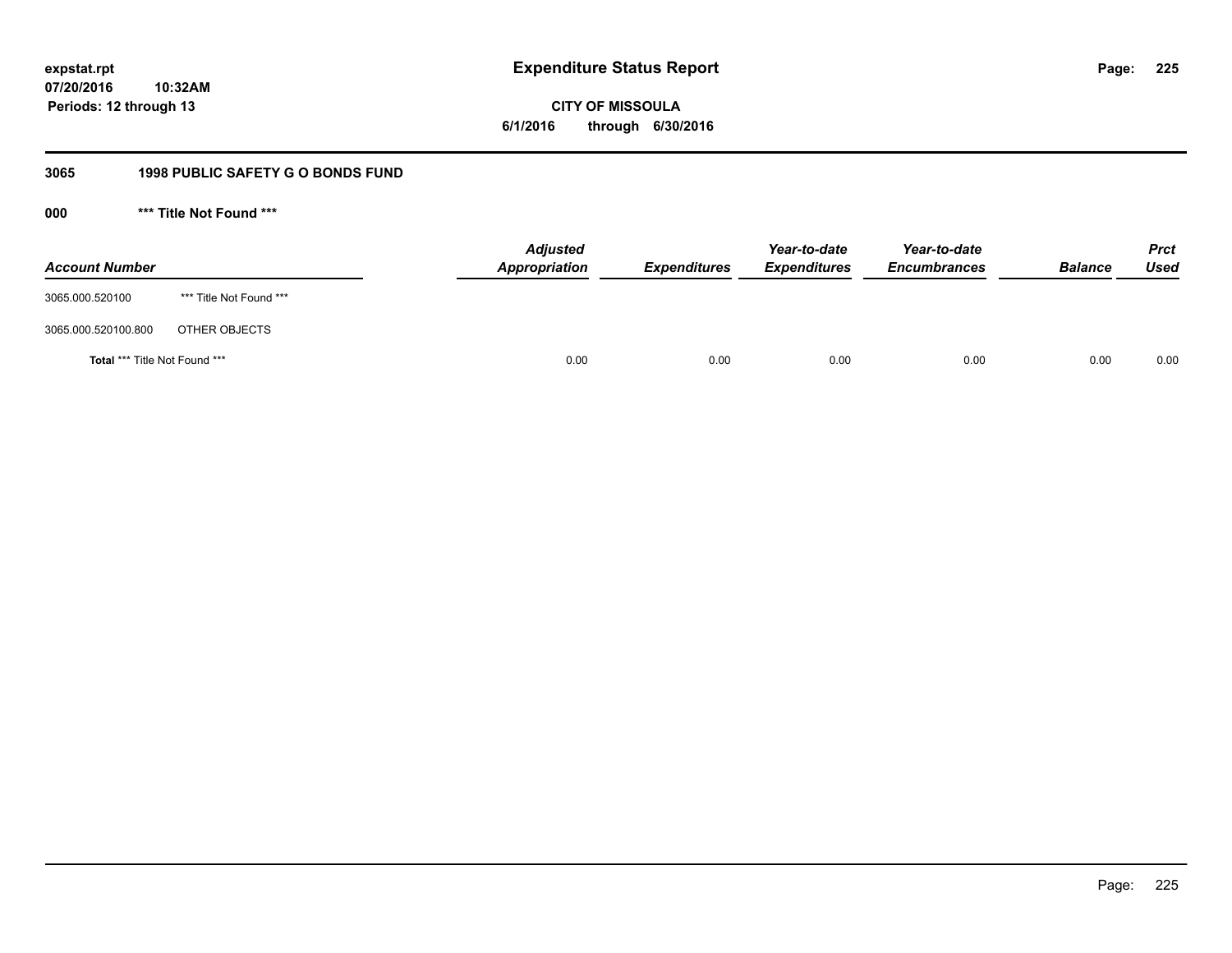# **CITY OF MISSOULA 6/1/2016 through 6/30/2016**

# **3065 1998 PUBLIC SAFETY G O BONDS FUND**

| <b>Account Number</b>          |                                         | <b>Adjusted</b><br>Appropriation | <b>Expenditures</b> | Year-to-date<br><b>Expenditures</b> | Year-to-date<br><b>Encumbrances</b> | <b>Balance</b> | <b>Prct</b><br>Used |
|--------------------------------|-----------------------------------------|----------------------------------|---------------------|-------------------------------------|-------------------------------------|----------------|---------------------|
| 3065.390.510110                | <b>MERCHANT SERVICES</b>                |                                  |                     |                                     |                                     |                |                     |
| 3065.390.510110.500            | <b>FIXED CHARGES</b>                    |                                  |                     |                                     |                                     |                |                     |
| <b>Total MERCHANT SERVICES</b> |                                         | 0.00                             | 0.00                | 0.00                                | 0.00                                | 0.00           | 0.00                |
|                                | Total 1998 PUBLIC SAFETY G O BONDS FUND | 0.00                             | 0.00                | 0.00                                | 0.00                                | 0.00           | 0.00                |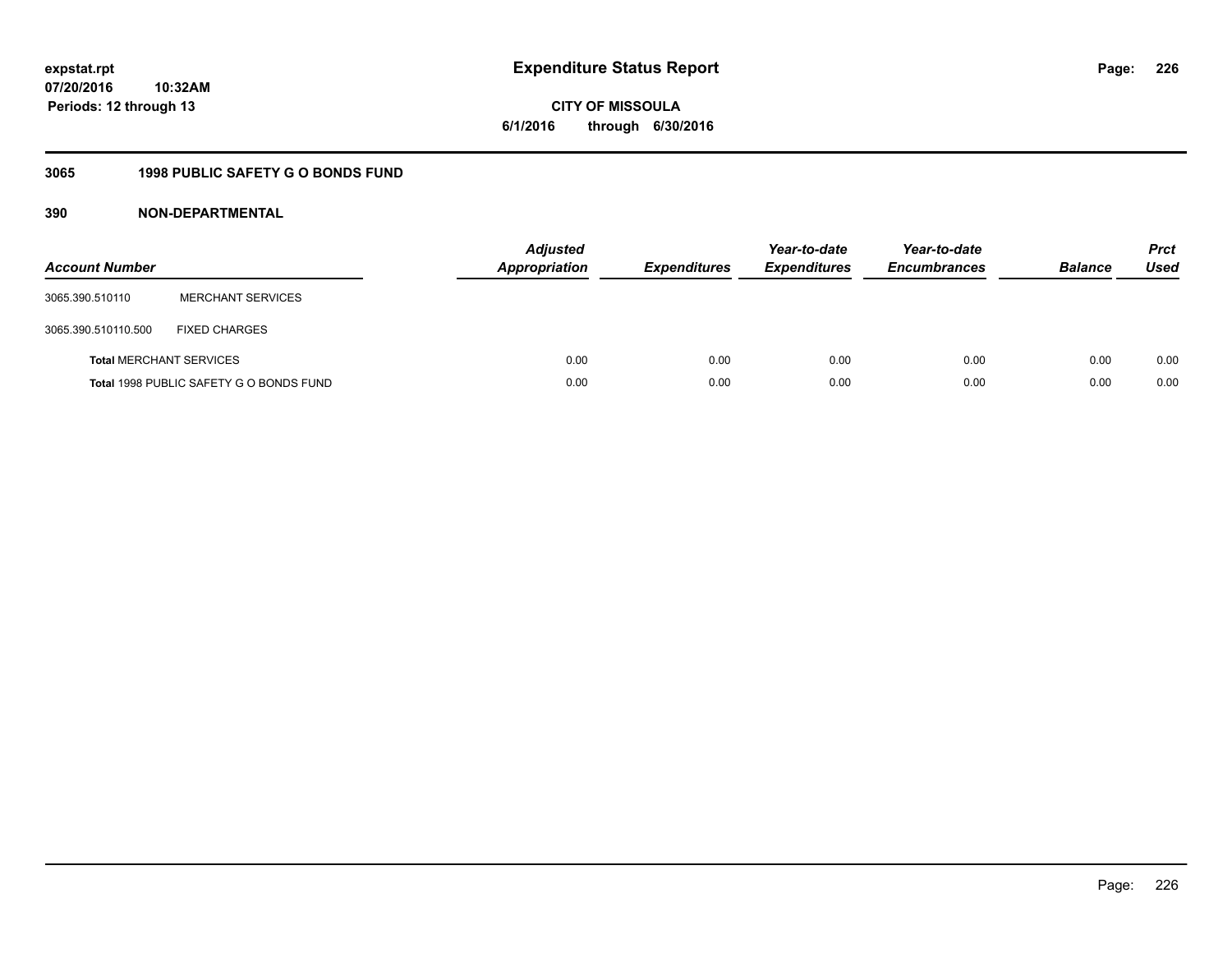# **3070 1996 OPEN SPACE GO BONDS**

| <b>Account Number</b> |                                | <b>Adjusted</b><br><b>Appropriation</b> | <b>Expenditures</b> | Year-to-date<br><b>Expenditures</b> | Year-to-date<br><b>Encumbrances</b> | <b>Balance</b> | <b>Prct</b><br><b>Used</b> |
|-----------------------|--------------------------------|-----------------------------------------|---------------------|-------------------------------------|-------------------------------------|----------------|----------------------------|
| 3070.390.490100       | <b>GO BONDS</b>                |                                         |                     |                                     |                                     |                |                            |
| 3070.390.490100.800   | OTHER OBJECTS                  |                                         |                     |                                     |                                     |                |                            |
| <b>Total GO BONDS</b> |                                | 0.00                                    | 0.00                | 0.00                                | 0.00                                | 0.00           | 0.00                       |
| 3070.390.510110       | <b>MERCHANT SERVICES</b>       |                                         |                     |                                     |                                     |                |                            |
| 3070.390.510110.500   | <b>FIXED CHARGES</b>           |                                         |                     |                                     |                                     |                |                            |
|                       | <b>Total MERCHANT SERVICES</b> | 0.00                                    | 0.00                | 0.00                                | 0.00                                | 0.00           | 0.00                       |
|                       | Total 1996 OPEN SPACE GO BONDS | 0.00                                    | 0.00                | 0.00                                | 0.00                                | 0.00           | 0.00                       |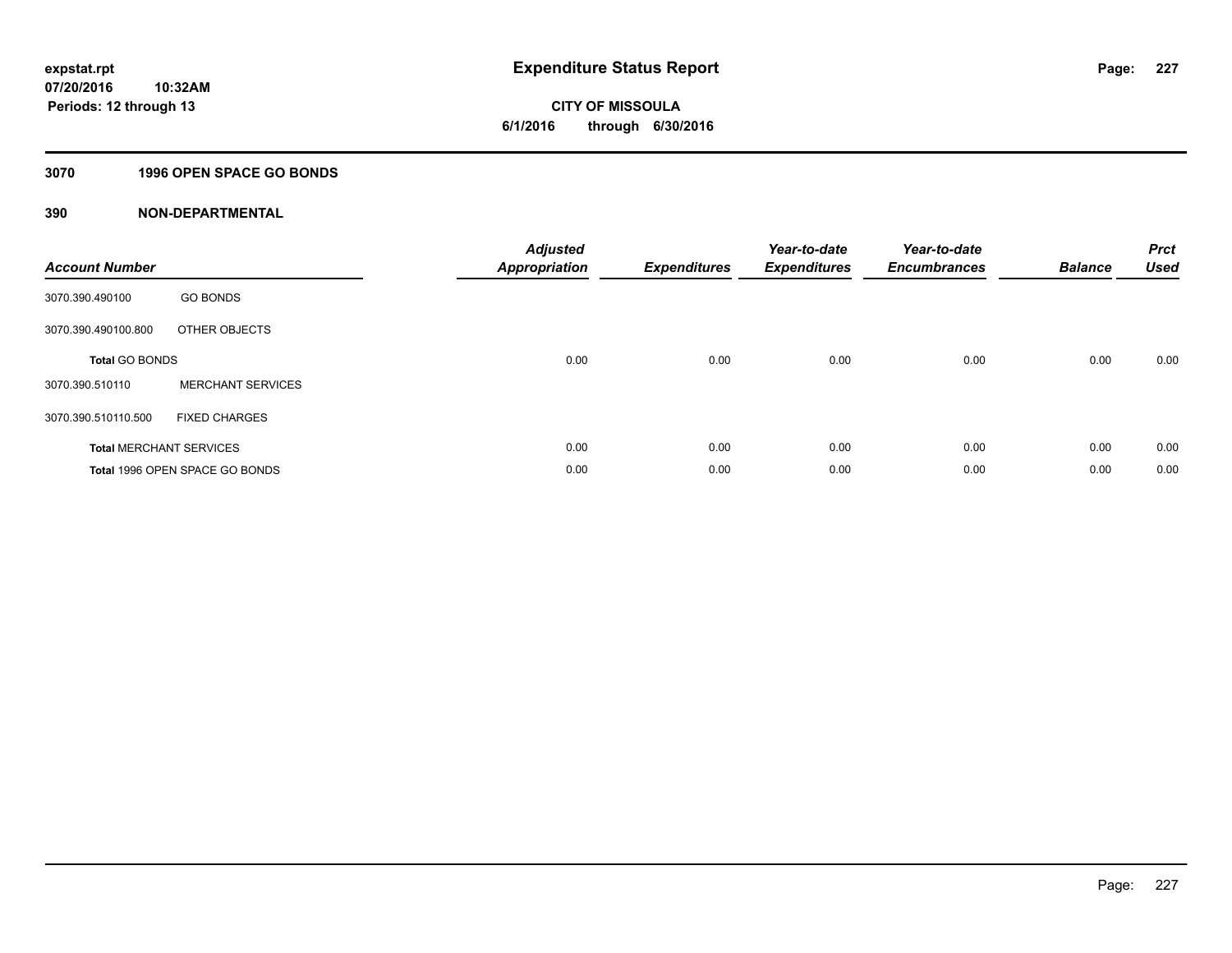# **CITY OF MISSOULA 6/1/2016 through 6/30/2016**

# **3075 1997 OPEN SPACE G O BOND FUND**

| <b>Account Number</b> |                                     | <b>Adjusted</b><br><b>Appropriation</b> | <b>Expenditures</b> | Year-to-date<br><b>Expenditures</b> | Year-to-date<br><b>Encumbrances</b> | <b>Balance</b> | <b>Prct</b><br><b>Used</b> |
|-----------------------|-------------------------------------|-----------------------------------------|---------------------|-------------------------------------|-------------------------------------|----------------|----------------------------|
| 3075.390.490100       | <b>GO BONDS</b>                     |                                         |                     |                                     |                                     |                |                            |
| 3075.390.490100.800   | OTHER OBJECTS                       |                                         |                     |                                     |                                     |                |                            |
| <b>Total GO BONDS</b> |                                     | 0.00                                    | 0.00                | 0.00                                | 0.00                                | 0.00           | 0.00                       |
| 3075.390.510110       | <b>MERCHANT SERVICES</b>            |                                         |                     |                                     |                                     |                |                            |
| 3075.390.510110.500   | <b>FIXED CHARGES</b>                |                                         |                     |                                     |                                     |                |                            |
|                       | <b>Total MERCHANT SERVICES</b>      | 0.00                                    | 0.00                | 0.00                                | 0.00                                | 0.00           | 0.00                       |
|                       | Total 1997 OPEN SPACE G O BOND FUND | 0.00                                    | 0.00                | 0.00                                | 0.00                                | 0.00           | 0.00                       |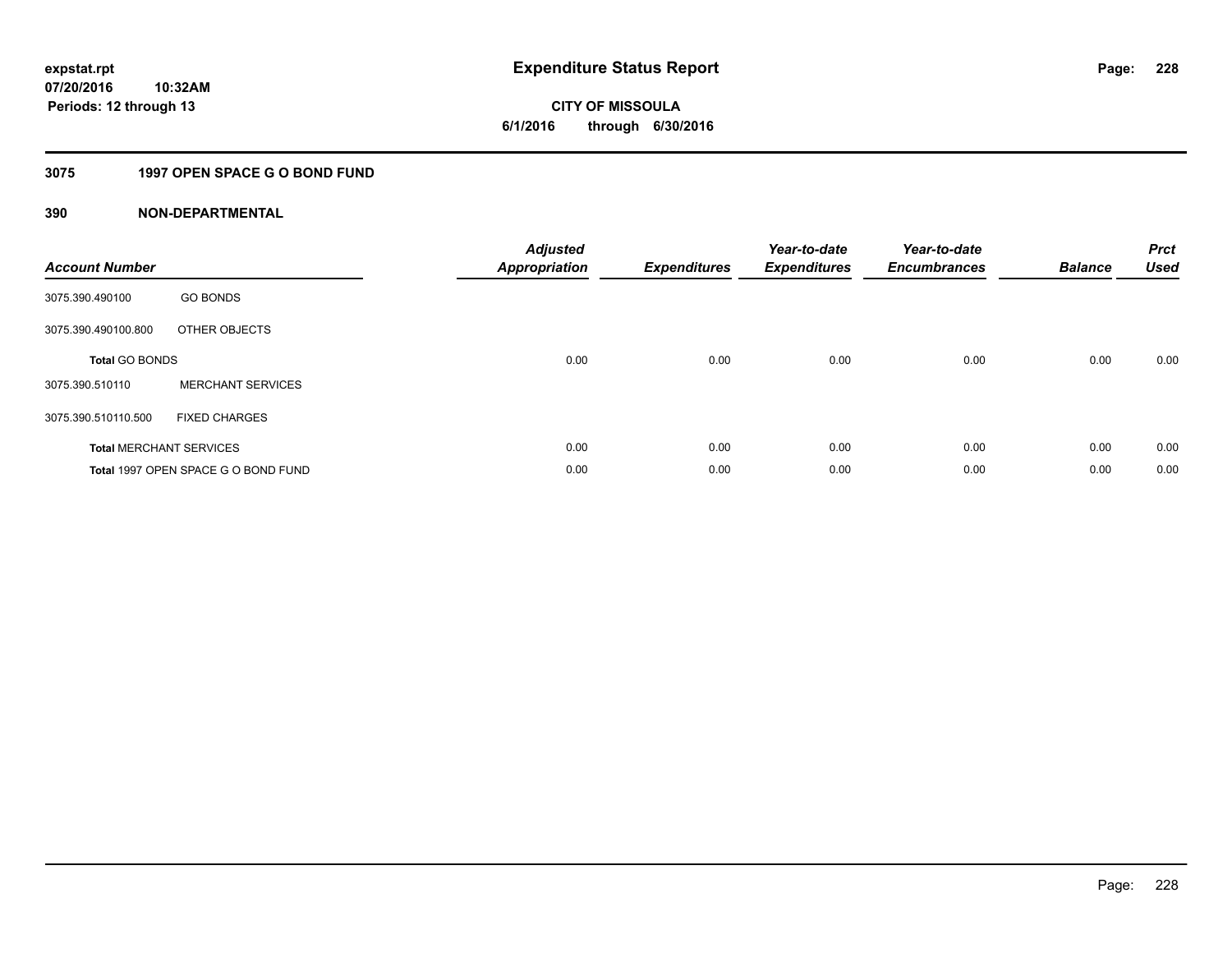**CITY OF MISSOULA 6/1/2016 through 6/30/2016**

# **3080 1994 FIRE EQUIP/CITY HALLS REFUND BOND F**

| <b>Account Number</b>     |                                                | <b>Adjusted</b><br><b>Appropriation</b> | <b>Expenditures</b> | Year-to-date<br><b>Expenditures</b> | Year-to-date<br><b>Encumbrances</b> | <b>Balance</b> | <b>Prct</b><br><b>Used</b> |
|---------------------------|------------------------------------------------|-----------------------------------------|---------------------|-------------------------------------|-------------------------------------|----------------|----------------------------|
| 3080.390.490100           | <b>GO BONDS</b>                                |                                         |                     |                                     |                                     |                |                            |
| 3080.390.490100.600       | <b>DEBT SERVICE</b>                            |                                         |                     |                                     |                                     |                |                            |
| <b>Total DEBT SERVICE</b> |                                                | 0.00                                    | 0.00                | 0.00                                | 0.00                                | 0.00           | 0.00                       |
| 3080.390.490100.800       | OTHER OBJECTS                                  |                                         |                     |                                     |                                     |                |                            |
| <b>Total GO BONDS</b>     |                                                | 0.00                                    | 0.00                | 0.00                                | 0.00                                | 0.00           | 0.00                       |
| 3080.390.510110           | <b>MERCHANT SERVICES</b>                       |                                         |                     |                                     |                                     |                |                            |
| 3080.390.510110.500       | <b>FIXED CHARGES</b>                           |                                         |                     |                                     |                                     |                |                            |
|                           | <b>Total MERCHANT SERVICES</b>                 | 0.00                                    | 0.00                | 0.00                                | 0.00                                | 0.00           | 0.00                       |
|                           | Total 1994 FIRE EQUIP/CITY HALLS REFUND BOND F | 0.00                                    | 0.00                | 0.00                                | 0.00                                | 0.00           | 0.00                       |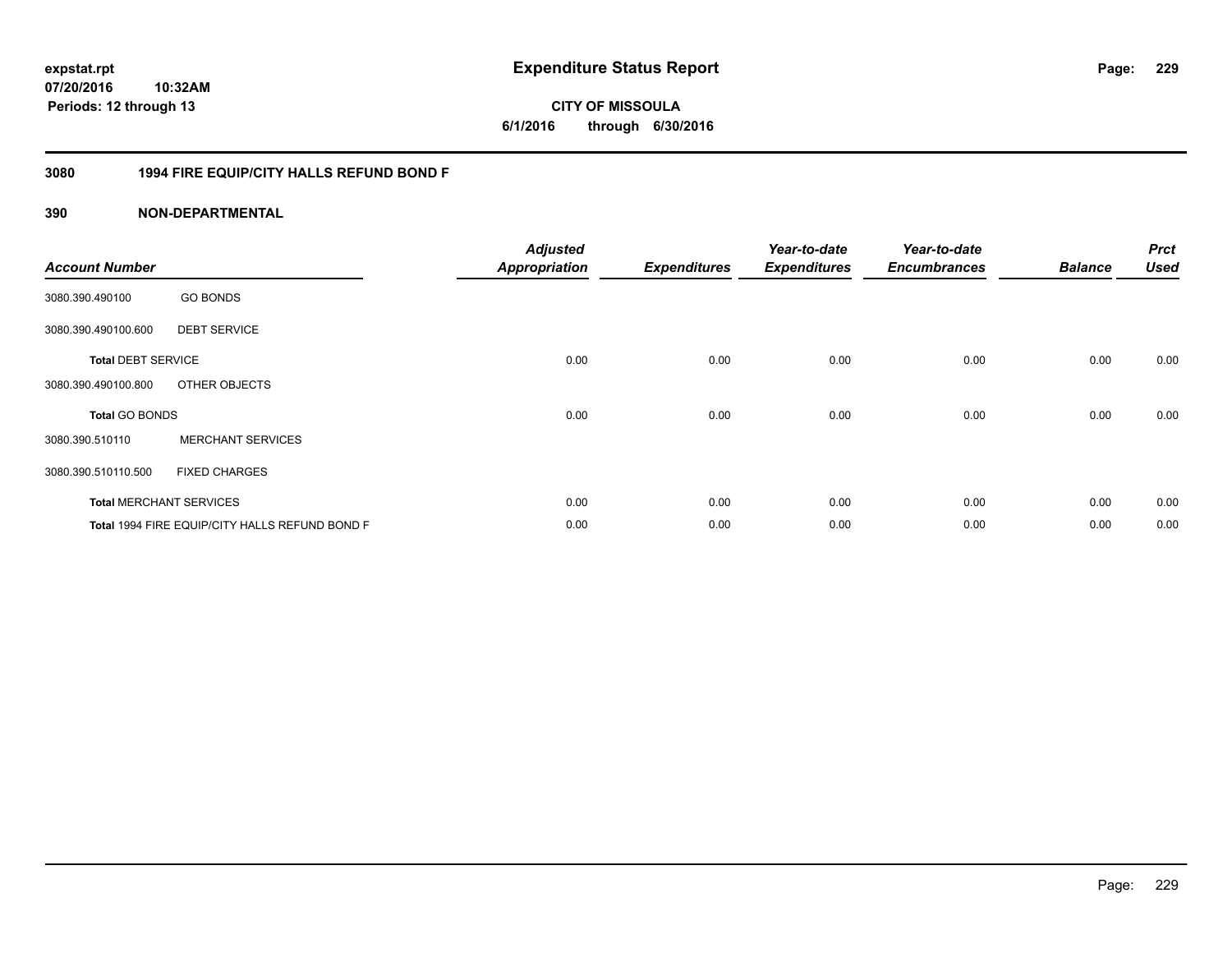**CITY OF MISSOULA 6/1/2016 through 6/30/2016**

# **3085 1993 FIRE STATION G O BOND FUND**

| <b>Account Number</b>          |                                       | <b>Adjusted</b><br>Appropriation | <b>Expenditures</b> | Year-to-date<br><b>Expenditures</b> | Year-to-date<br><b>Encumbrances</b> | <b>Balance</b> | <b>Prct</b><br><b>Used</b> |
|--------------------------------|---------------------------------------|----------------------------------|---------------------|-------------------------------------|-------------------------------------|----------------|----------------------------|
| 3085.390.490100                | <b>GO BONDS</b>                       |                                  |                     |                                     |                                     |                |                            |
| 3085.390.490100.800            | OTHER OBJECTS                         |                                  |                     |                                     |                                     |                |                            |
| <b>Total GO BONDS</b>          |                                       | 0.00                             | 0.00                | 0.00                                | 0.00                                | 0.00           | 0.00                       |
| 3085.390.510110                | <b>MERCHANT SERVICES</b>              |                                  |                     |                                     |                                     |                |                            |
| 3085.390.510110.500            | <b>FIXED CHARGES</b>                  |                                  |                     |                                     |                                     |                |                            |
| <b>Total MERCHANT SERVICES</b> |                                       | 0.00                             | 0.00                | 0.00                                | 0.00                                | 0.00           | 0.00                       |
|                                | Total 1993 FIRE STATION G O BOND FUND | 0.00                             | 0.00                | 0.00                                | 0.00                                | 0.00           | 0.00                       |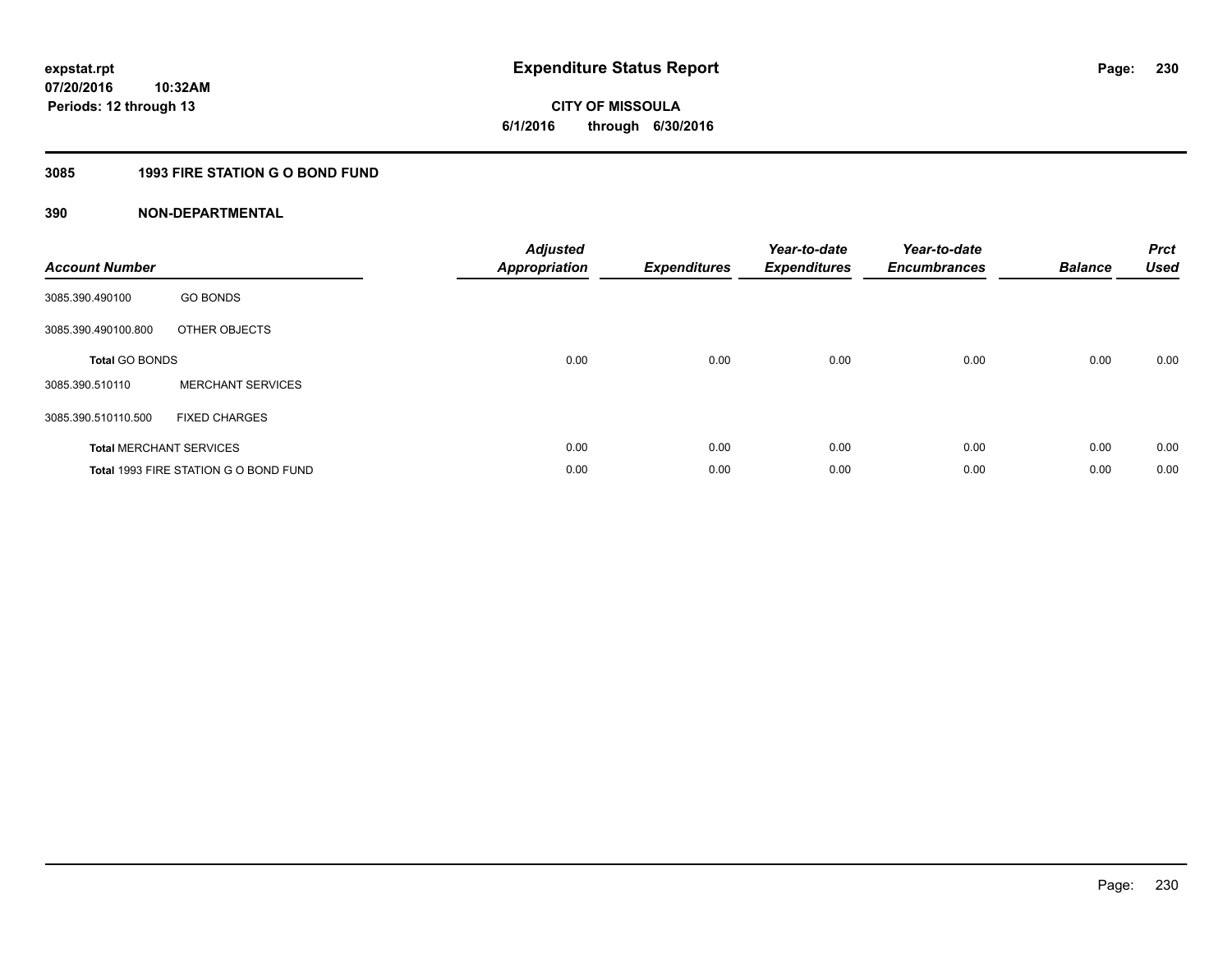# **3090 2004 AQUATICS BOND**

| <b>Account Number</b>          |                          | <b>Adjusted</b><br><b>Appropriation</b> | <b>Expenditures</b> | Year-to-date<br><b>Expenditures</b> | Year-to-date<br><b>Encumbrances</b> | <b>Balance</b> | <b>Prct</b><br><b>Used</b> |
|--------------------------------|--------------------------|-----------------------------------------|---------------------|-------------------------------------|-------------------------------------|----------------|----------------------------|
| 3090.390.490100                | <b>GO BONDS</b>          |                                         |                     |                                     |                                     |                |                            |
| 3090.390.490100.600            | <b>DEBT SERVICE</b>      |                                         |                     |                                     |                                     |                |                            |
| <b>Total DEBT SERVICE</b>      |                          | 0.00                                    | 0.00                | 0.00                                | 0.00                                | 0.00           | 0.00                       |
| 3090.390.490100.800            | OTHER OBJECTS            |                                         |                     |                                     |                                     |                |                            |
| <b>Total GO BONDS</b>          |                          | 0.00                                    | 0.00                | 0.00                                | 0.00                                | 0.00           | 0.00                       |
| 3090.390.510110                | <b>MERCHANT SERVICES</b> |                                         |                     |                                     |                                     |                |                            |
| 3090.390.510110.500            | <b>FIXED CHARGES</b>     |                                         |                     |                                     |                                     |                |                            |
| <b>Total MERCHANT SERVICES</b> |                          | 0.00                                    | 0.00                | 0.00                                | 0.00                                | 0.00           | 0.00                       |
| Total 2004 AQUATICS BOND       |                          | 0.00                                    | 0.00                | 0.00                                | 0.00                                | 0.00           | 0.00                       |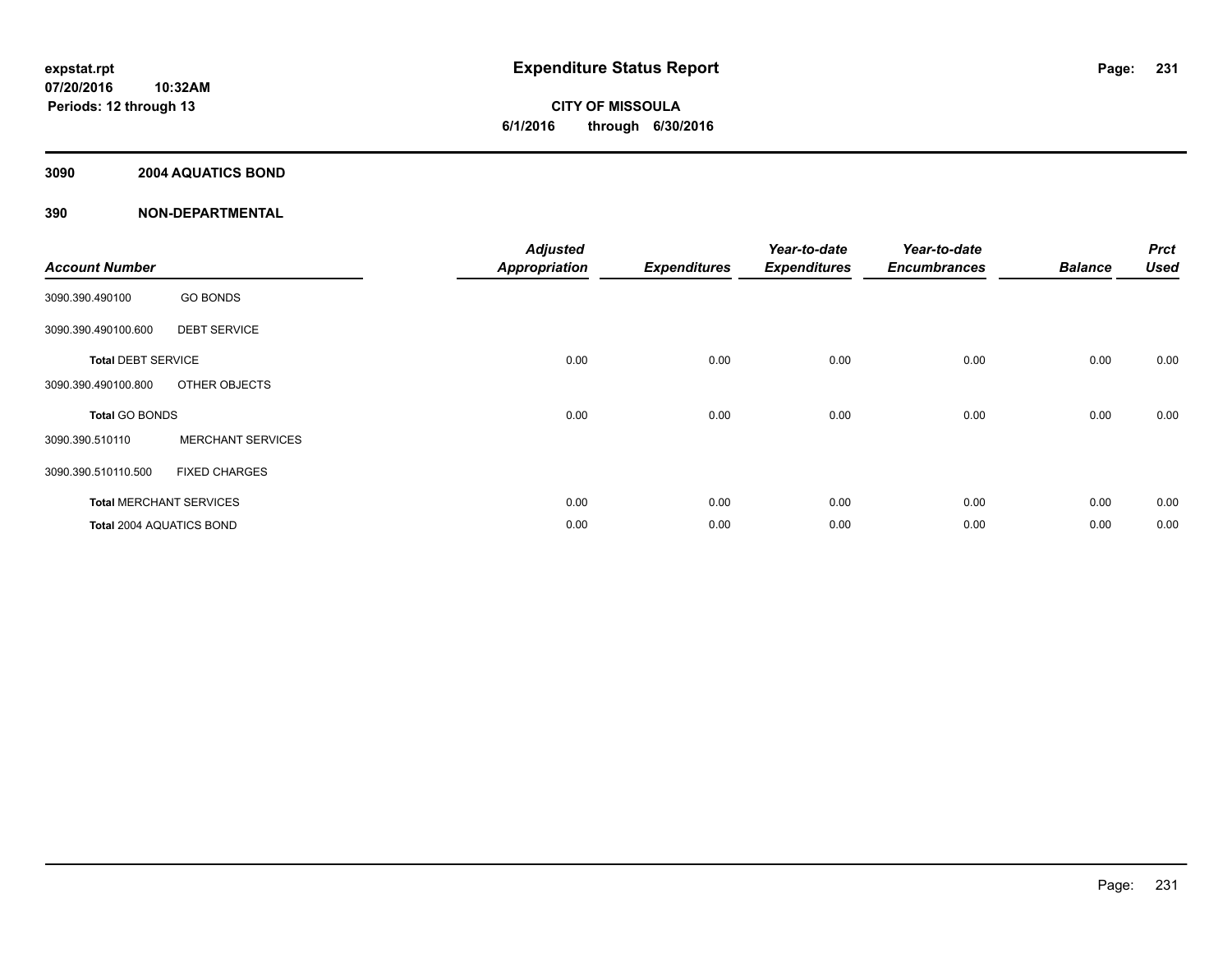# **3091 SERIES 2012A AQUATICS REFUNDING BOND**

# **390 NON-DEPARTMENTAL**

|                                   |                                                 | <b>Adjusted</b> |                     | Year-to-date        | Year-to-date        |                | <b>Prct</b> |
|-----------------------------------|-------------------------------------------------|-----------------|---------------------|---------------------|---------------------|----------------|-------------|
| <b>Account Number</b>             |                                                 | Appropriation   | <b>Expenditures</b> | <b>Expenditures</b> | <b>Encumbrances</b> | <b>Balance</b> | <b>Used</b> |
| 3091.390.490100                   | <b>GO BONDS</b>                                 |                 |                     |                     |                     |                |             |
| 3091.390.490100.600               | <b>DEBT SERVICE</b>                             |                 |                     |                     |                     |                |             |
| 3091.390.490100.610.000 PRINCIPAL |                                                 | 505,000.00      | 505,000.00          | 505,000.00          | 0.00                | 0.00           | 100.00      |
|                                   | 3091.390.490100.620.000 INTEREST / SERVICE FEES | 90,148.00       | 44,898.75           | 90,147.50           | 0.00                | 0.50           | 100.00      |
| <b>Total DEBT SERVICE</b>         |                                                 | 595,148.00      | 549,898.75          | 595,147.50          | 0.00                | 0.50           | 100.00      |
| 3091.390.490100.800               | OTHER OBJECTS                                   |                 |                     |                     |                     |                |             |
| <b>Total OTHER OBJECTS</b>        |                                                 | 0.00            | 0.00                | 0.00                | 0.00                | 0.00           | 0.00        |
| <b>Total GO BONDS</b>             |                                                 | 595,148.00      | 549,898.75          | 595,147.50          | 0.00                | 0.50           | 100.00      |
| 3091.390.510110                   | <b>MERCHANT SERVICES</b>                        |                 |                     |                     |                     |                |             |
| 3091.390.510110.500               | <b>FIXED CHARGES</b>                            |                 |                     |                     |                     |                |             |
|                                   | <b>Total MERCHANT SERVICES</b>                  | 0.00            | 0.00                | 0.00                | 0.00                | 0.00           | 0.00        |
|                                   | Total SERIES 2012A AQUATICS REFUNDING BOND      | 595,148.00      | 549,898.75          | 595,147.50          | 0.00                | 0.50           | 100.00      |

**232**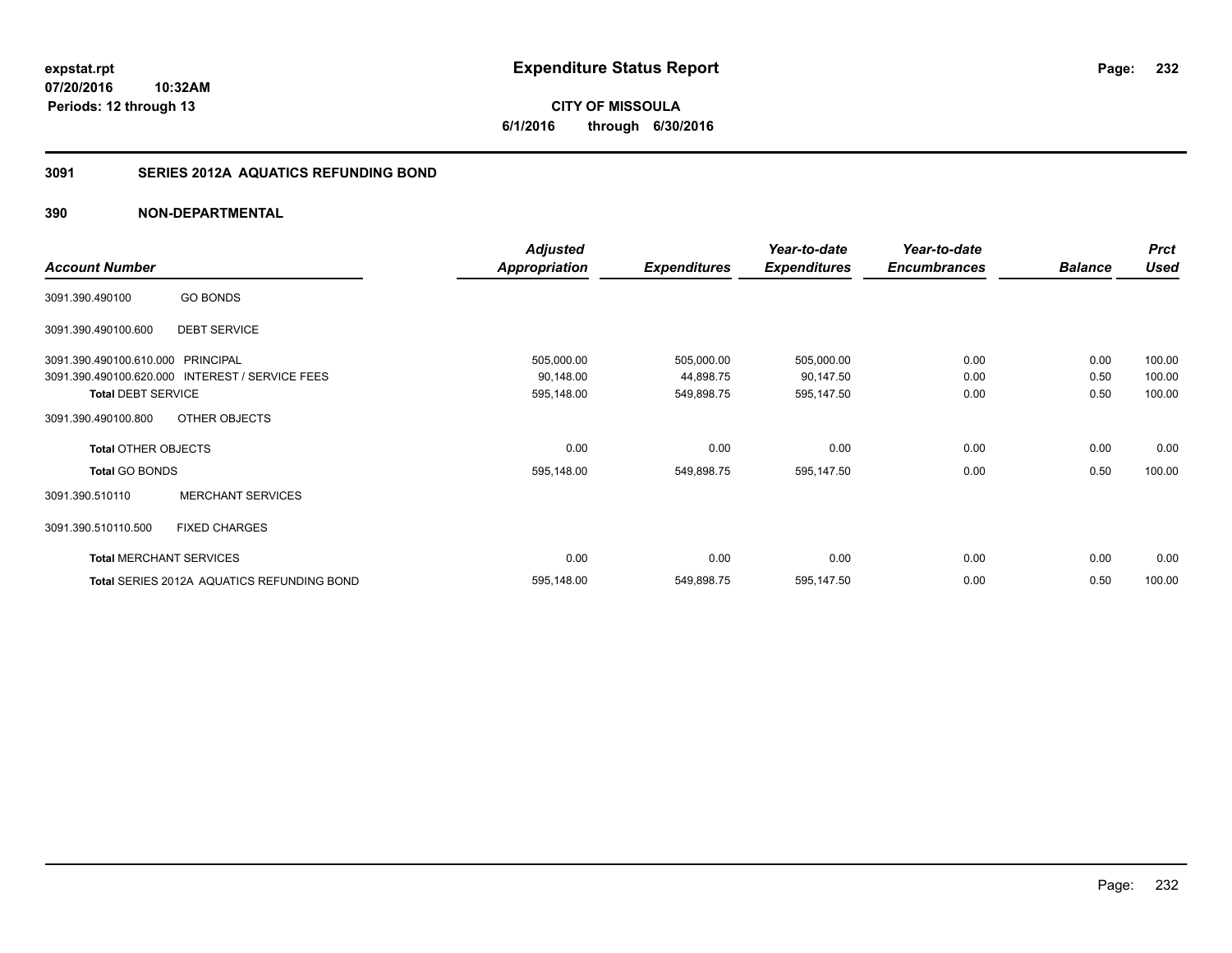**CITY OF MISSOULA 6/1/2016 through 6/30/2016**

# **3092 Series 2013A GO REFUNDING BONDS**

|                                |                                            | <b>Adjusted</b>      |                     | Year-to-date        | Year-to-date        |                | <b>Prct</b> |
|--------------------------------|--------------------------------------------|----------------------|---------------------|---------------------|---------------------|----------------|-------------|
| <b>Account Number</b>          |                                            | <b>Appropriation</b> | <b>Expenditures</b> | <b>Expenditures</b> | <b>Encumbrances</b> | <b>Balance</b> | <b>Used</b> |
| 3092.390.490100                | <b>GO BONDS</b>                            |                      |                     |                     |                     |                |             |
| 3092.390.490100.600            | <b>DEBT SERVICE</b>                        |                      |                     |                     |                     |                |             |
| 3092.390.490100.610.000        | <b>PRINCIPAL</b>                           | 580,000.00           | 580,000.00          | 580,000.00          | 0.00                | 0.00           | 100.00      |
| 3092.390.490100.620.000        | INTEREST / SERVICE FEES                    | 108,926.00           | 54,288.00           | 108,926.00          | 0.00                | 0.00           | 100.00      |
| <b>Total GO BONDS</b>          |                                            | 688,926.00           | 634,288.00          | 688,926.00          | 0.00                | 0.00           | 100.00      |
| 3092.390.510110                | <b>MERCHANT SERVICES</b>                   |                      |                     |                     |                     |                |             |
| 3092.390.510110.500            | <b>FIXED CHARGES</b>                       |                      |                     |                     |                     |                |             |
| <b>Total MERCHANT SERVICES</b> |                                            | 0.00                 | 0.00                | 0.00                | 0.00                | 0.00           | 0.00        |
| 3092.390.521000                | INTERFUND OPERATING TRANSFERS              |                      |                     |                     |                     |                |             |
| 3092.390.521000.800            | OTHER OBJECTS                              |                      |                     |                     |                     |                |             |
|                                | <b>Total INTERFUND OPERATING TRANSFERS</b> | 0.00                 | 0.00                | 0.00                | 0.00                | 0.00           | 0.00        |
|                                | Total Series 2013A GO REFUNDING BONDS      | 688,926.00           | 634,288.00          | 688,926.00          | 0.00                | 0.00           | 100.00      |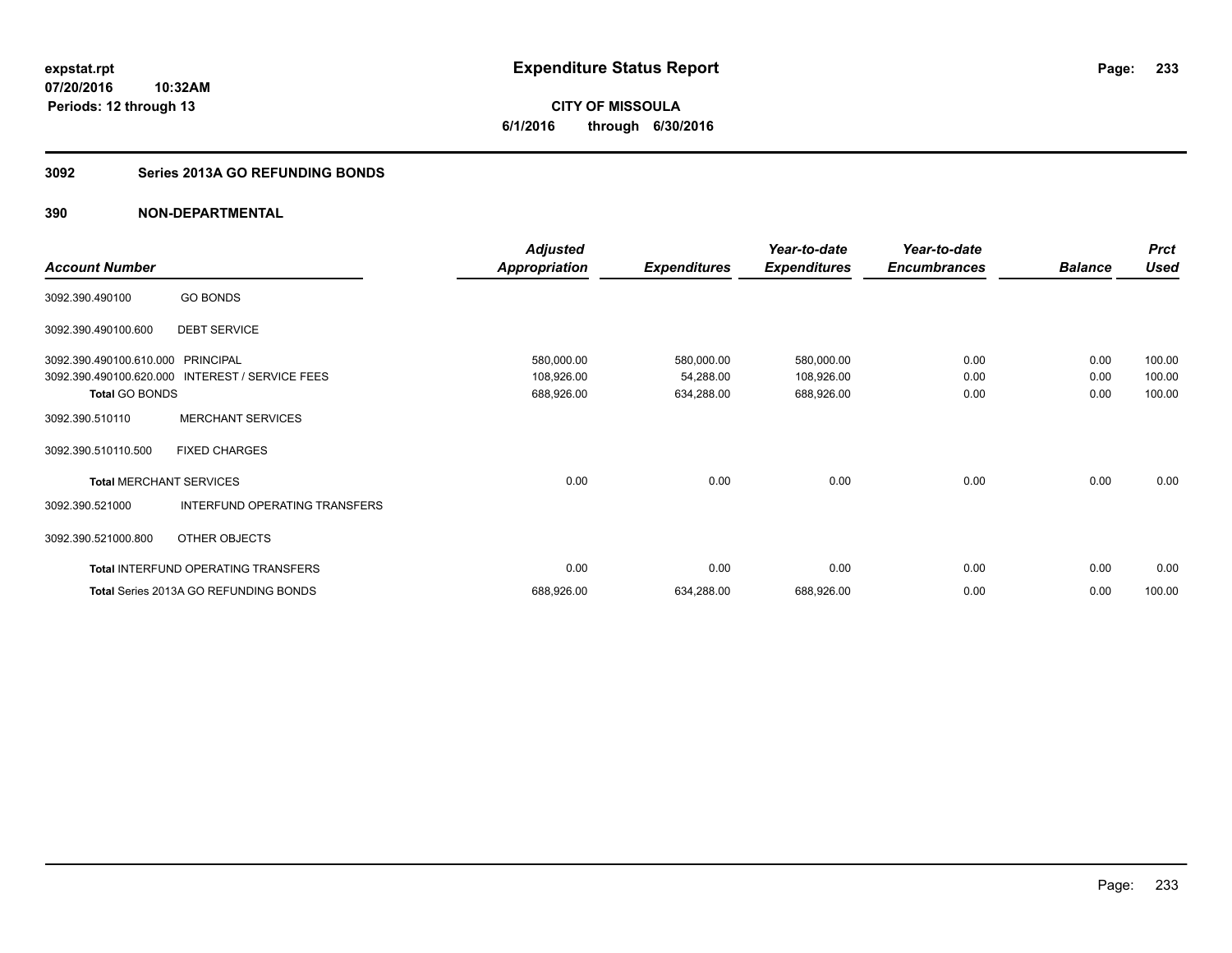**234**

**07/20/2016 10:32AM Periods: 12 through 13**

**CITY OF MISSOULA 6/1/2016 through 6/30/2016**

### **3095 2004 REFUNDING BONDS DEBT SERVICE**

| <b>Account Number</b> |                                                 | <b>Adjusted</b><br><b>Appropriation</b> | <b>Expenditures</b> | Year-to-date<br><b>Expenditures</b> | Year-to-date<br><b>Encumbrances</b> | <b>Balance</b>             | <b>Prct</b><br><b>Used</b> |
|-----------------------|-------------------------------------------------|-----------------------------------------|---------------------|-------------------------------------|-------------------------------------|----------------------------|----------------------------|
| 3095.390.490100       | <b>GO BONDS</b>                                 |                                         |                     |                                     |                                     |                            |                            |
| 3095.390.490100.600   | <b>DEBT SERVICE</b>                             |                                         |                     |                                     |                                     |                            |                            |
| <b>Total GO BONDS</b> | 3095.390.490100.620.000 INTEREST / SERVICE FEES | 0.00<br>0.00                            | 0.00<br>0.00        | 3,100.00<br>3,100.00                | 0.00<br>0.00                        | $-3,100.00$<br>$-3,100.00$ | 0.00<br>0.00               |
| 3095.390.510110       | <b>MERCHANT SERVICES</b>                        |                                         |                     |                                     |                                     |                            |                            |
| 3095.390.510110.500   | <b>FIXED CHARGES</b>                            |                                         |                     |                                     |                                     |                            |                            |
|                       | <b>Total MERCHANT SERVICES</b>                  | 0.00                                    | 0.00                | 0.00                                | 0.00                                | 0.00                       | 0.00                       |
|                       | <b>Total 2004 REFUNDING BONDS DEBT SERVICE</b>  | 0.00                                    | 0.00                | 3,100.00                            | 0.00                                | $-3,100.00$                | 0.00                       |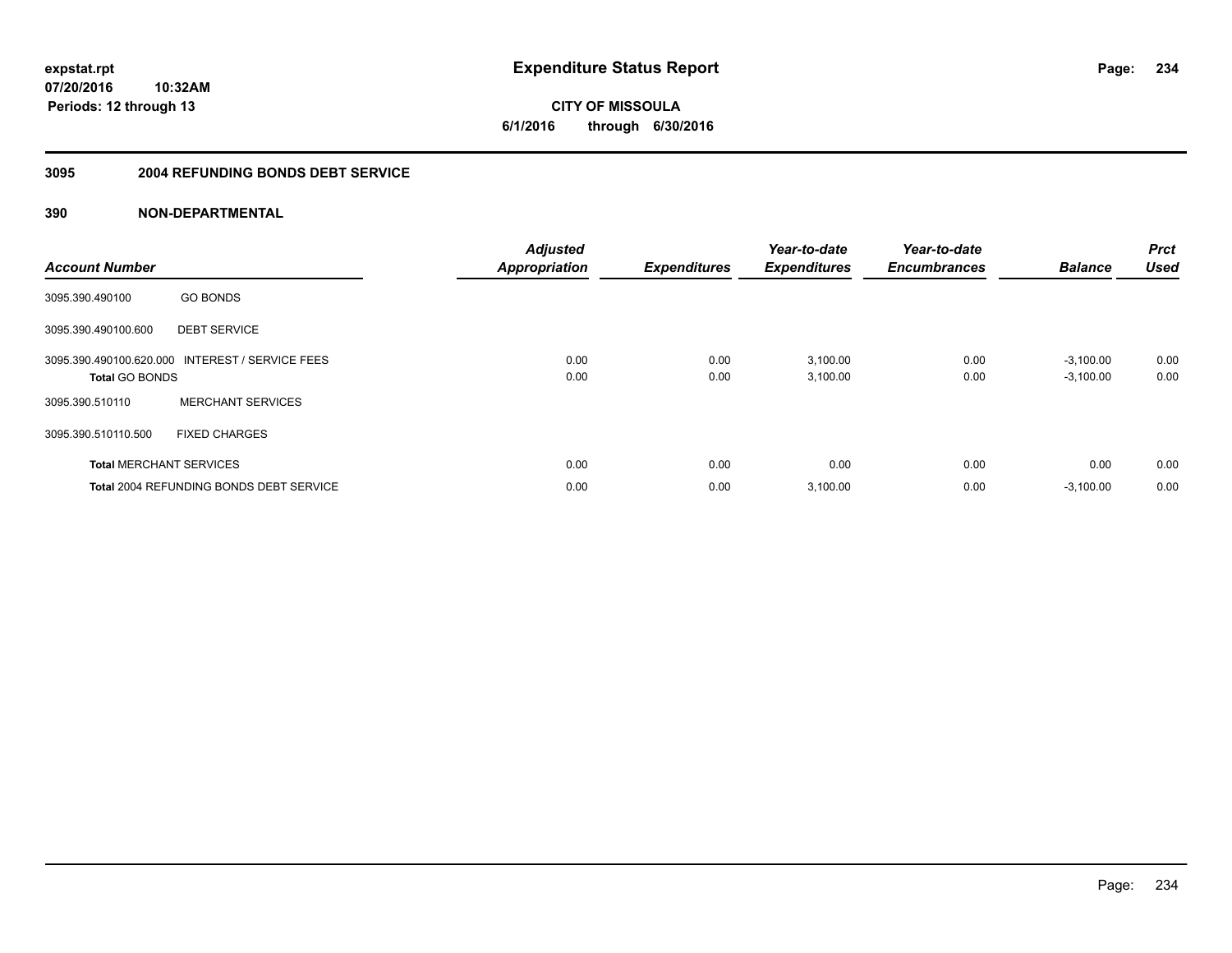### **3096 NEW FIRE STATION GO BOND**

|                                   |                                                 | <b>Adjusted</b> |                     | Year-to-date        | Year-to-date        |                | <b>Prct</b> |
|-----------------------------------|-------------------------------------------------|-----------------|---------------------|---------------------|---------------------|----------------|-------------|
| <b>Account Number</b>             |                                                 | Appropriation   | <b>Expenditures</b> | <b>Expenditures</b> | <b>Encumbrances</b> | <b>Balance</b> | <b>Used</b> |
| 3096.390.490100                   | <b>GO BONDS</b>                                 |                 |                     |                     |                     |                |             |
| 3096.390.490100.600               | <b>DEBT SERVICE</b>                             |                 |                     |                     |                     |                |             |
| 3096.390.490100.610.000 PRINCIPAL |                                                 | 3,876,559.00    | 270,000.00          | 270,000.00          | 0.00                | 3,606,559.00   | 6.96        |
|                                   | 3096.390.490100.620.000 INTEREST / SERVICE FEES | 12,500.00       | 6,075.00            | 12,500.00           | 0.00                | 0.00           | 100.00      |
| <b>Total DEBT SERVICE</b>         |                                                 | 3,889,059.00    | 276,075.00          | 282,500.00          | 0.00                | 3,606,559.00   | 7.26        |
| 3096.390.490100.800               | OTHER OBJECTS                                   |                 |                     |                     |                     |                |             |
| <b>Total OTHER OBJECTS</b>        |                                                 | 0.00            | 0.00                | 0.00                | 0.00                | 0.00           | 0.00        |
| <b>Total GO BONDS</b>             |                                                 | 3,889,059.00    | 276,075.00          | 282,500.00          | 0.00                | 3,606,559.00   | 7.26        |
| 3096.390.510110                   | <b>MERCHANT SERVICES</b>                        |                 |                     |                     |                     |                |             |
| 3096.390.510110.500               | <b>FIXED CHARGES</b>                            |                 |                     |                     |                     |                |             |
|                                   | <b>Total MERCHANT SERVICES</b>                  | 0.00            | 0.00                | 0.00                | 0.00                | 0.00           | 0.00        |
|                                   | Total NEW FIRE STATION GO BOND                  | 3,889,059.00    | 276,075.00          | 282,500.00          | 0.00                | 3,606,559.00   | 7.26        |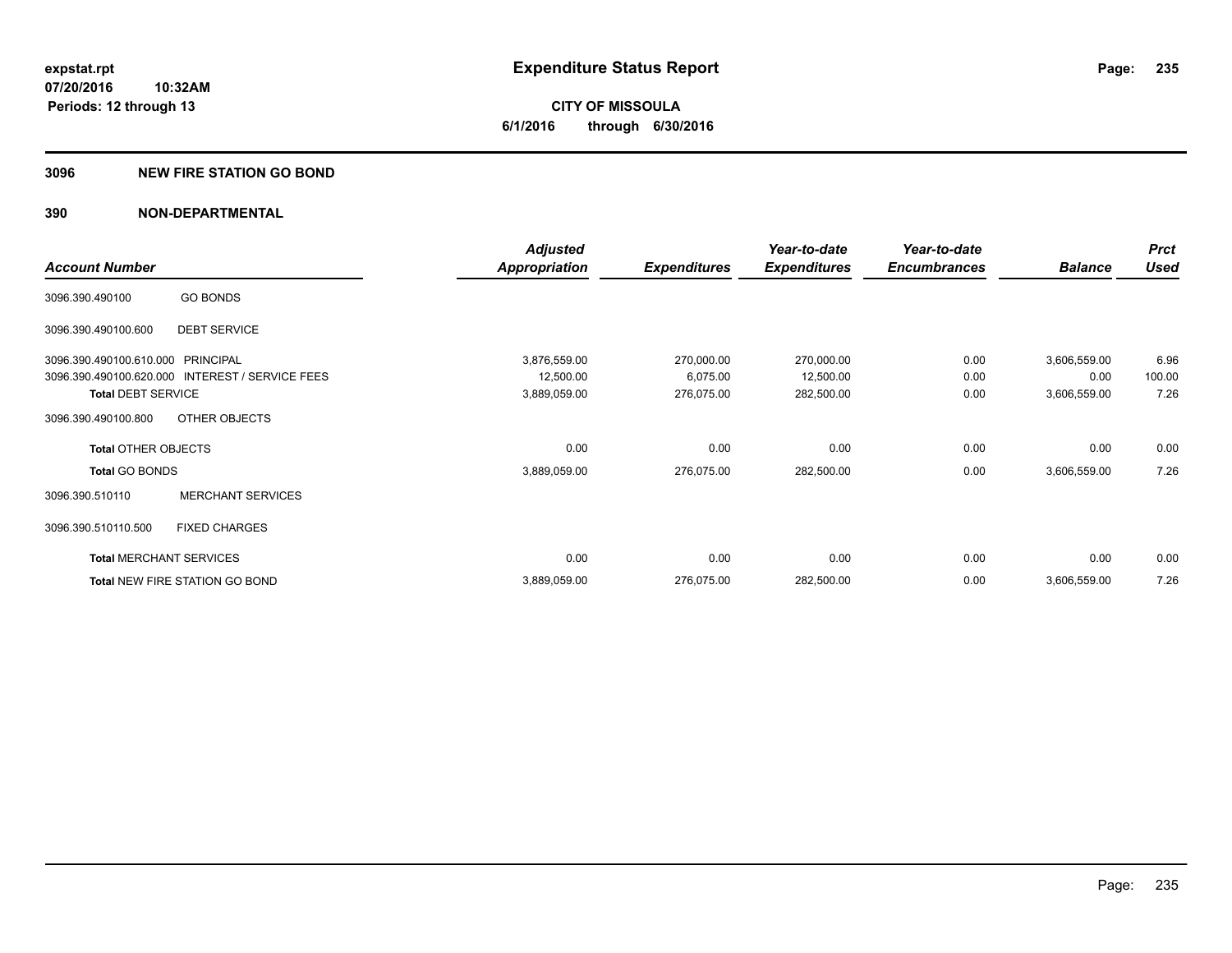**Periods: 12 through 13**

**CITY OF MISSOULA 6/1/2016 through 6/30/2016**

### **3097 2007 REFUNDING BONDS**

| <b>Account Number</b>      |                                | <b>Adjusted</b><br><b>Appropriation</b> | <b>Expenditures</b> | Year-to-date<br><b>Expenditures</b> | Year-to-date<br><b>Encumbrances</b> | <b>Balance</b> | <b>Prct</b><br><b>Used</b> |
|----------------------------|--------------------------------|-----------------------------------------|---------------------|-------------------------------------|-------------------------------------|----------------|----------------------------|
| 3097.390.490100            | <b>GO BONDS</b>                |                                         |                     |                                     |                                     |                |                            |
| 3097.390.490100.600        | <b>DEBT SERVICE</b>            |                                         |                     |                                     |                                     |                |                            |
| <b>Total GO BONDS</b>      |                                | 0.00                                    | 0.00                | 0.00                                | 0.00                                | 0.00           | 0.00                       |
| 3097.390.490500            | <b>DEBT PAYMENTS</b>           |                                         |                     |                                     |                                     |                |                            |
| 3097.390.490500.500        | <b>FIXED CHARGES</b>           |                                         |                     |                                     |                                     |                |                            |
| <b>Total DEBT PAYMENTS</b> |                                | 0.00                                    | 0.00                | 0.00                                | 0.00                                | 0.00           | 0.00                       |
| 3097.390.510110            | <b>MERCHANT SERVICES</b>       |                                         |                     |                                     |                                     |                |                            |
| 3097.390.510110.500        | <b>FIXED CHARGES</b>           |                                         |                     |                                     |                                     |                |                            |
|                            | <b>Total MERCHANT SERVICES</b> | 0.00                                    | 0.00                | 0.00                                | 0.00                                | 0.00           | 0.00                       |
|                            | Total 2007 REFUNDING BONDS     | 0.00                                    | 0.00                | 0.00                                | 0.00                                | 0.00           | 0.00                       |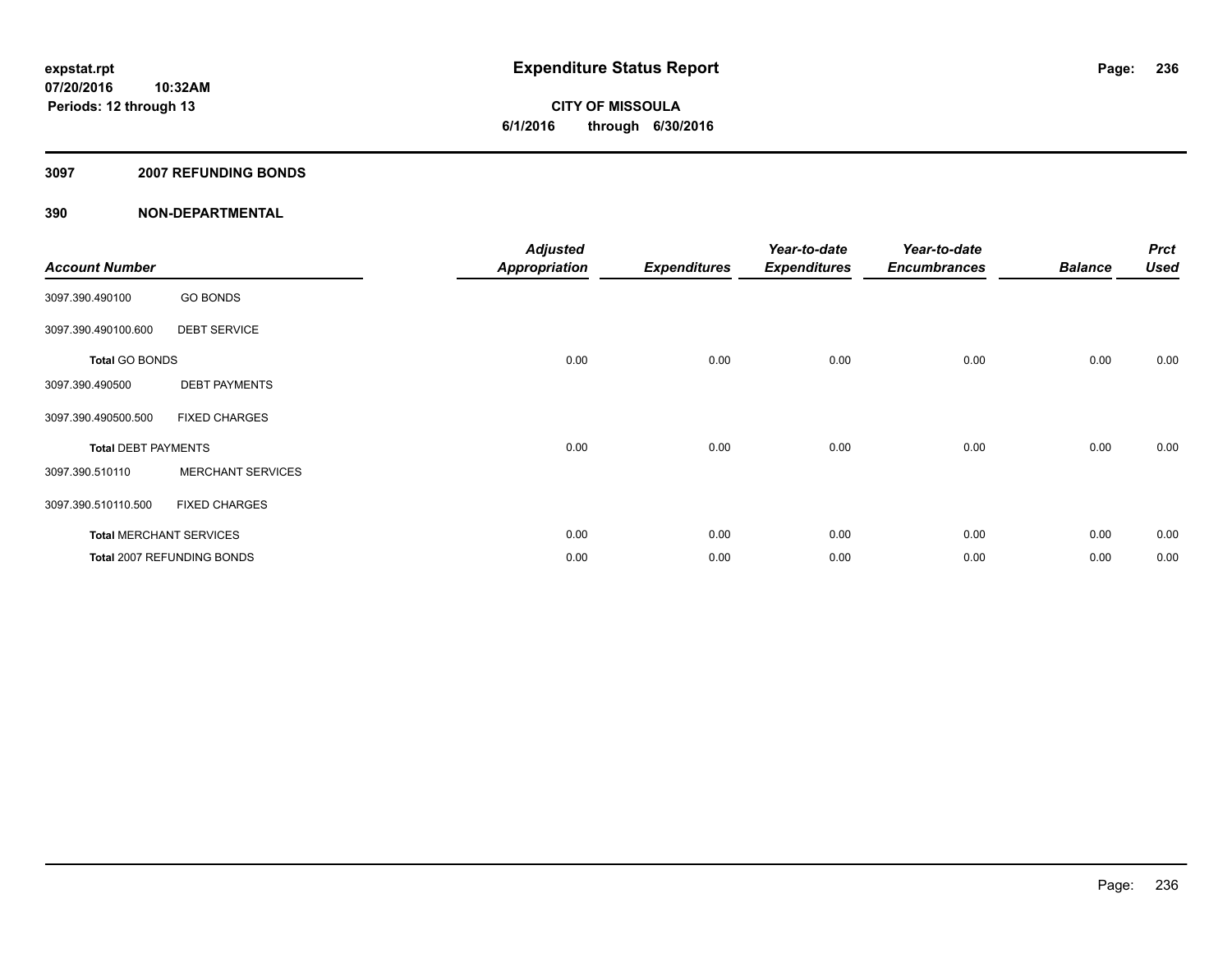# **CITY OF MISSOULA 6/1/2016 through 6/30/2016**

# **3100 SIDEWALK & CURB WARRANTS FUND**

| <b>Account Number</b>          |                                            | <b>Adjusted</b><br><b>Appropriation</b> | <b>Expenditures</b> | Year-to-date<br><b>Expenditures</b> | Year-to-date<br><b>Encumbrances</b> | <b>Balance</b> | <b>Prct</b><br><b>Used</b> |
|--------------------------------|--------------------------------------------|-----------------------------------------|---------------------|-------------------------------------|-------------------------------------|----------------|----------------------------|
| 3100.390.490300                | SPECIAL IMPROVEMENTS BONDS                 |                                         |                     |                                     |                                     |                |                            |
| 3100.390.490300.600            | <b>DEBT SERVICE</b>                        |                                         |                     |                                     |                                     |                |                            |
|                                | <b>Total SPECIAL IMPROVEMENTS BONDS</b>    | 0.00                                    | 0.00                | 0.00                                | 0.00                                | 0.00           | 0.00                       |
| 3100.390.510110                | <b>MERCHANT SERVICES</b>                   |                                         |                     |                                     |                                     |                |                            |
| 3100.390.510110.500            | <b>FIXED CHARGES</b>                       |                                         |                     |                                     |                                     |                |                            |
| <b>Total MERCHANT SERVICES</b> |                                            | 0.00                                    | 0.00                | 0.00                                | 0.00                                | 0.00           | 0.00                       |
| 3100.390.521000                | INTERFUND OPERATING TRANSFERS              |                                         |                     |                                     |                                     |                |                            |
| 3100.390.521000.800            | OTHER OBJECTS                              |                                         |                     |                                     |                                     |                |                            |
|                                | <b>Total INTERFUND OPERATING TRANSFERS</b> | 0.00                                    | 0.00                | 0.00                                | 0.00                                | 0.00           | 0.00                       |
|                                | Total SIDEWALK & CURB WARRANTS FUND        | 0.00                                    | 0.00                | 0.00                                | 0.00                                | 0.00           | 0.00                       |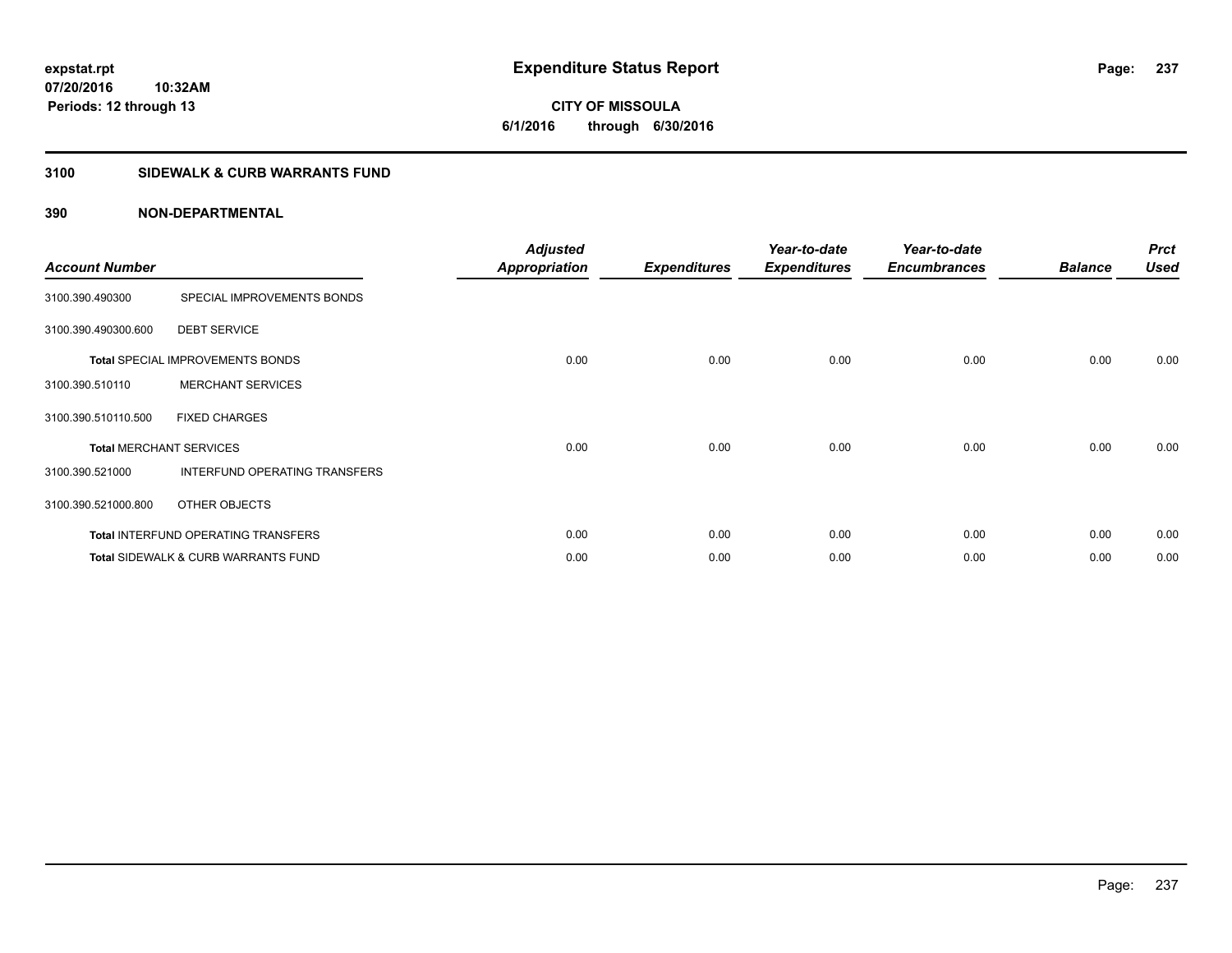**6/1/2016 through 6/30/2016**

# **3200 FY99 SIDEWALK & CURB DEBT SERVICE FUND**

| <b>Account Number</b>     |                                              | <b>Adjusted</b><br><b>Appropriation</b> | <b>Expenditures</b> | Year-to-date<br><b>Expenditures</b> | Year-to-date<br><b>Encumbrances</b> | <b>Balance</b> | <b>Prct</b><br><b>Used</b> |
|---------------------------|----------------------------------------------|-----------------------------------------|---------------------|-------------------------------------|-------------------------------------|----------------|----------------------------|
| 3200.390.490300           | SPECIAL IMPROVEMENTS BONDS                   |                                         |                     |                                     |                                     |                |                            |
| 3200.390.490300.600       | <b>DEBT SERVICE</b>                          |                                         |                     |                                     |                                     |                |                            |
|                           | <b>Total SPECIAL IMPROVEMENTS BONDS</b>      | 0.00                                    | 0.00                | 0.00                                | 0.00                                | 0.00           | 0.00                       |
| 3200.390.510100           | SPECIAL ASSESSMENTS                          |                                         |                     |                                     |                                     |                |                            |
| 3200.390.510100.600       | <b>DEBT SERVICE</b>                          |                                         |                     |                                     |                                     |                |                            |
| <b>Total DEBT SERVICE</b> |                                              | 0.00                                    | 0.00                | 0.00                                | 0.00                                | 0.00           | 0.00                       |
| 3200.390.510100.800       | OTHER OBJECTS                                |                                         |                     |                                     |                                     |                |                            |
|                           | <b>Total SPECIAL ASSESSMENTS</b>             | 0.00                                    | 0.00                | 0.00                                | 0.00                                | 0.00           | 0.00                       |
| 3200.390.510110           | <b>MERCHANT SERVICES</b>                     |                                         |                     |                                     |                                     |                |                            |
| 3200.390.510110.500       | <b>FIXED CHARGES</b>                         |                                         |                     |                                     |                                     |                |                            |
|                           | <b>Total MERCHANT SERVICES</b>               | 0.00                                    | 0.00                | 0.00                                | 0.00                                | 0.00           | 0.00                       |
|                           | Total FY99 SIDEWALK & CURB DEBT SERVICE FUND | 0.00                                    | 0.00                | 0.00                                | 0.00                                | 0.00           | 0.00                       |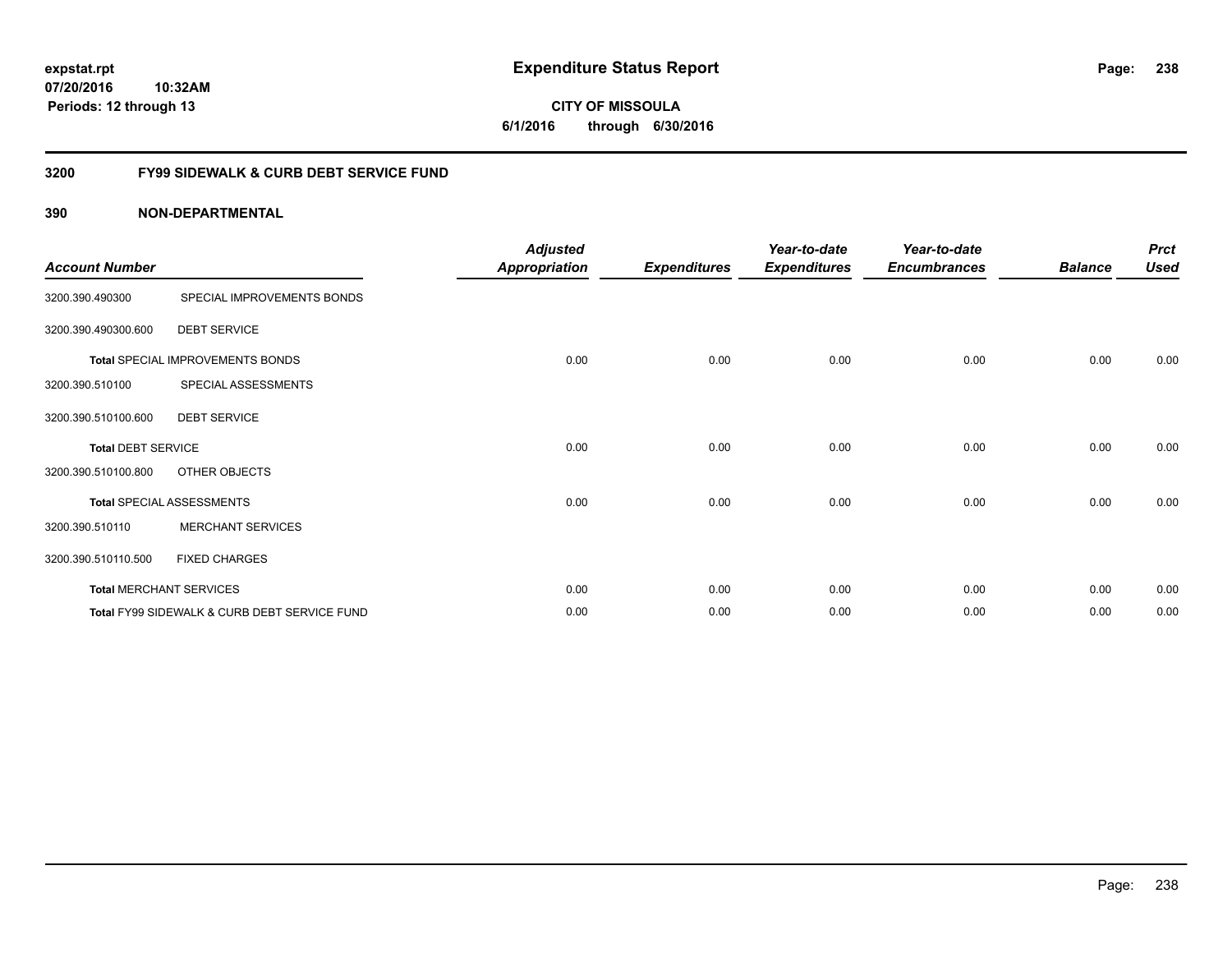**CITY OF MISSOULA 6/1/2016 through 6/30/2016**

# **3300 FY00 SIDEWALK & CURB DEBT SERVICE FUND**

| <b>Account Number</b> |                                              | <b>Adjusted</b><br>Appropriation | <b>Expenditures</b> | Year-to-date<br><b>Expenditures</b> | Year-to-date<br><b>Encumbrances</b> | <b>Balance</b> | <b>Prct</b><br><b>Used</b> |
|-----------------------|----------------------------------------------|----------------------------------|---------------------|-------------------------------------|-------------------------------------|----------------|----------------------------|
| 3300.390.510100       | SPECIAL ASSESSMENTS                          |                                  |                     |                                     |                                     |                |                            |
| 3300.390.510100.600   | <b>DEBT SERVICE</b>                          |                                  |                     |                                     |                                     |                |                            |
|                       | <b>Total SPECIAL ASSESSMENTS</b>             | 0.00                             | 0.00                | 0.00                                | 0.00                                | 0.00           | 0.00                       |
| 3300.390.510110       | <b>MERCHANT SERVICES</b>                     |                                  |                     |                                     |                                     |                |                            |
| 3300.390.510110.500   | <b>FIXED CHARGES</b>                         |                                  |                     |                                     |                                     |                |                            |
|                       | <b>Total MERCHANT SERVICES</b>               | 0.00                             | 0.00                | 0.00                                | 0.00                                | 0.00           | 0.00                       |
|                       | Total FY00 SIDEWALK & CURB DEBT SERVICE FUND | 0.00                             | 0.00                | 0.00                                | 0.00                                | 0.00           | 0.00                       |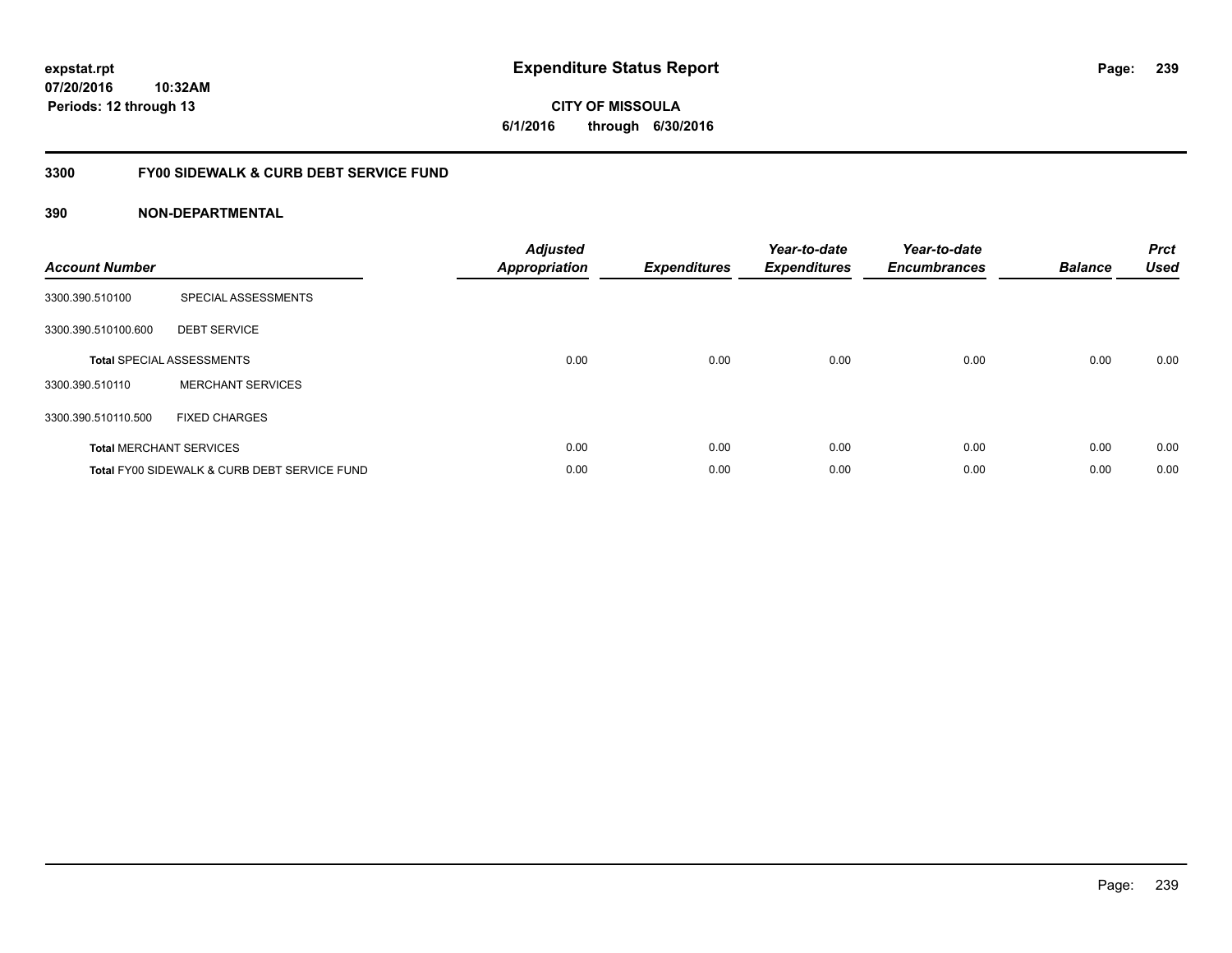**CITY OF MISSOULA 6/1/2016 through 6/30/2016**

**3305 JUDGMENT LEVIES**

| <b>Account Number</b>        |                     | <b>Adjusted</b><br><b>Appropriation</b> | Expenditures | Year-to-date<br><b>Expenditures</b> | Year-to-date<br><b>Encumbrances</b> | <b>Balance</b> | <b>Prct</b><br><b>Used</b> |
|------------------------------|---------------------|-----------------------------------------|--------------|-------------------------------------|-------------------------------------|----------------|----------------------------|
| 3305.390.490550              | JUDGMENT LEVY DEBT  |                                         |              |                                     |                                     |                |                            |
| 3305.390.490550.600          | <b>DEBT SERVICE</b> |                                         |              |                                     |                                     |                |                            |
| <b>Total DEBT SERVICE</b>    |                     | 0.00                                    | 0.00         | 0.00                                | 0.00                                | 0.00           | 0.00                       |
| 3305.390.490550.800          | OTHER OBJECTS       |                                         |              |                                     |                                     |                |                            |
| <b>Total JUDGMENT LEVIES</b> |                     | 0.00                                    | 0.00         | 0.00                                | 0.00                                | 0.00           | 0.00                       |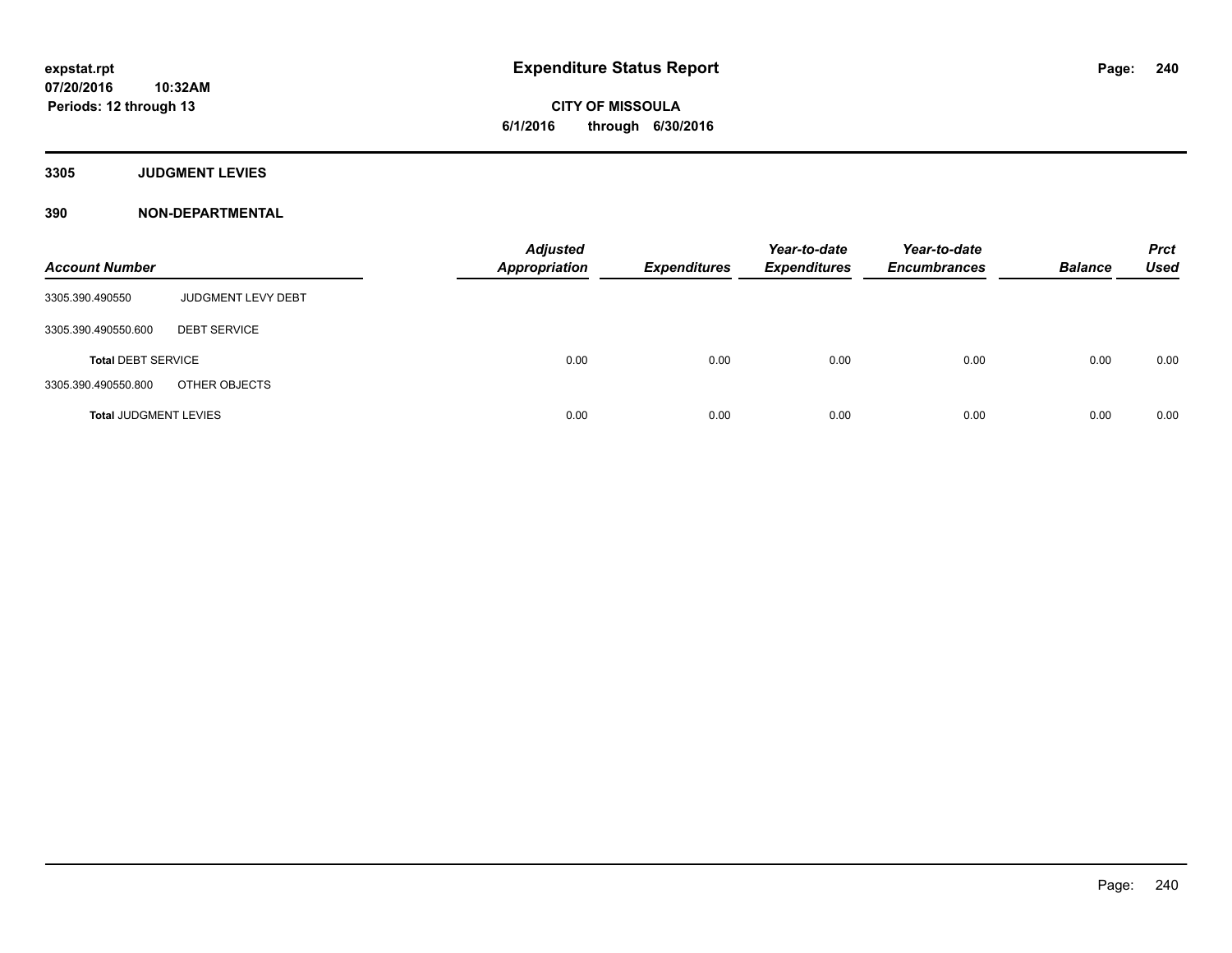**CITY OF MISSOULA 6/1/2016 through 6/30/2016**

# **3400 FY01 SIDEWALK & CURB DEBT SERVICE FUND**

**000 \*\*\* Title Not Found \*\*\***

| <b>Account Number</b>         |                         | <b>Adjusted</b><br>Appropriation | <b>Expenditures</b> | Year-to-date<br><b>Expenditures</b> | Year-to-date<br><b>Encumbrances</b> | <b>Balance</b> | Prct<br><b>Used</b> |
|-------------------------------|-------------------------|----------------------------------|---------------------|-------------------------------------|-------------------------------------|----------------|---------------------|
| 3400.000.520100               | *** Title Not Found *** |                                  |                     |                                     |                                     |                |                     |
| 3400.000.520100.800           | OTHER OBJECTS           |                                  |                     |                                     |                                     |                |                     |
| Total *** Title Not Found *** |                         | 0.00                             | 0.00                | 0.00                                | 0.00                                | 0.00           | 0.00                |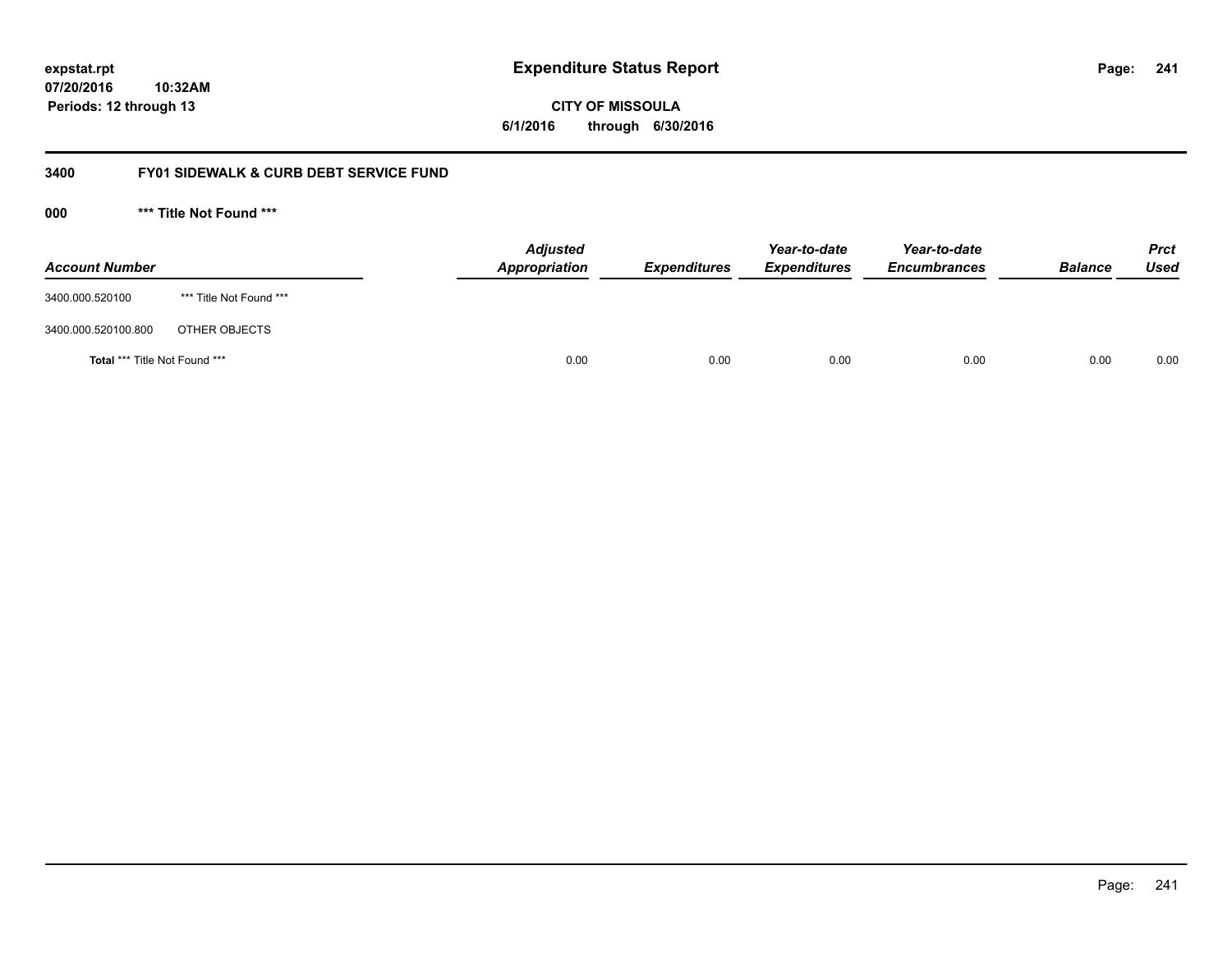**CITY OF MISSOULA 6/1/2016 through 6/30/2016**

# **3400 FY01 SIDEWALK & CURB DEBT SERVICE FUND**

| <b>Account Number</b>     |                                              | <b>Adjusted</b><br><b>Appropriation</b> | <b>Expenditures</b> | Year-to-date<br><b>Expenditures</b> | Year-to-date<br><b>Encumbrances</b> | <b>Balance</b> | <b>Prct</b><br><b>Used</b> |
|---------------------------|----------------------------------------------|-----------------------------------------|---------------------|-------------------------------------|-------------------------------------|----------------|----------------------------|
| 3400.390.510100           | SPECIAL ASSESSMENTS                          |                                         |                     |                                     |                                     |                |                            |
| 3400.390.510100.600       | <b>DEBT SERVICE</b>                          |                                         |                     |                                     |                                     |                |                            |
| <b>Total DEBT SERVICE</b> |                                              | 0.00                                    | 0.00                | 0.00                                | 0.00                                | 0.00           | 0.00                       |
| 3400.390.510100.800       | OTHER OBJECTS                                |                                         |                     |                                     |                                     |                |                            |
|                           | <b>Total SPECIAL ASSESSMENTS</b>             | 0.00                                    | 0.00                | 0.00                                | 0.00                                | 0.00           | 0.00                       |
| 3400.390.510110           | <b>MERCHANT SERVICES</b>                     |                                         |                     |                                     |                                     |                |                            |
| 3400.390.510110.500       | <b>FIXED CHARGES</b>                         |                                         |                     |                                     |                                     |                |                            |
|                           | Total FY01 SIDEWALK & CURB DEBT SERVICE FUND | 0.00                                    | 0.00                | 0.00                                | 0.00                                | 0.00           | 0.00                       |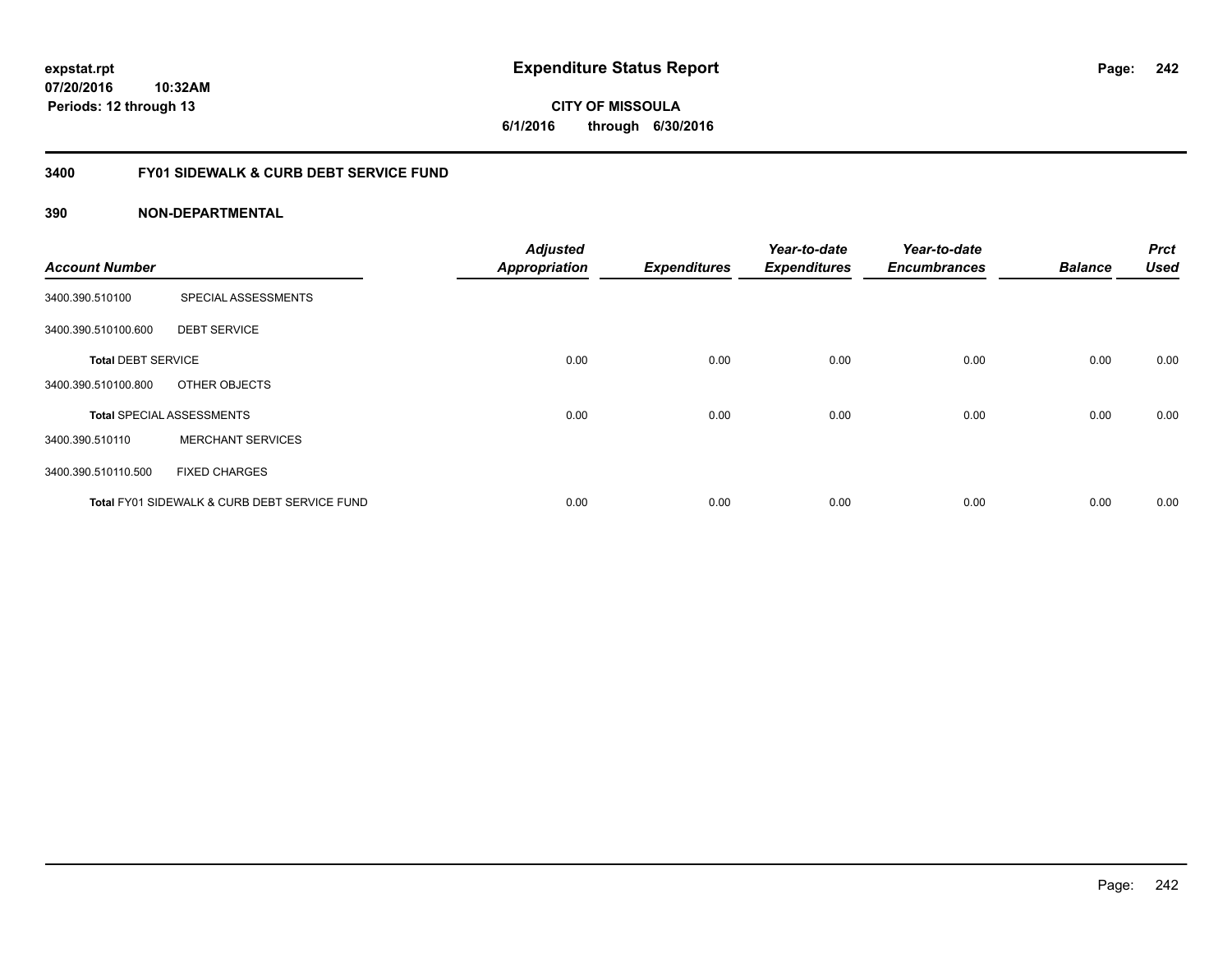**CITY OF MISSOULA 6/1/2016 through 6/30/2016**

# **3410 FY02 SIDEWALK & CURB DEBT SERVICE FUND**

**000 \*\*\* Title Not Found \*\*\***

| <b>Account Number</b>         |                         | <b>Adjusted</b><br>Appropriation | <b>Expenditures</b> | Year-to-date<br><b>Expenditures</b> | Year-to-date<br><b>Encumbrances</b> | <b>Balance</b> | Prct<br><b>Used</b> |
|-------------------------------|-------------------------|----------------------------------|---------------------|-------------------------------------|-------------------------------------|----------------|---------------------|
| 3410.000.520100               | *** Title Not Found *** |                                  |                     |                                     |                                     |                |                     |
| 3410.000.520100.800           | OTHER OBJECTS           |                                  |                     |                                     |                                     |                |                     |
| Total *** Title Not Found *** |                         | 0.00                             | 0.00                | 0.00                                | 0.00                                | 0.00           | 0.00                |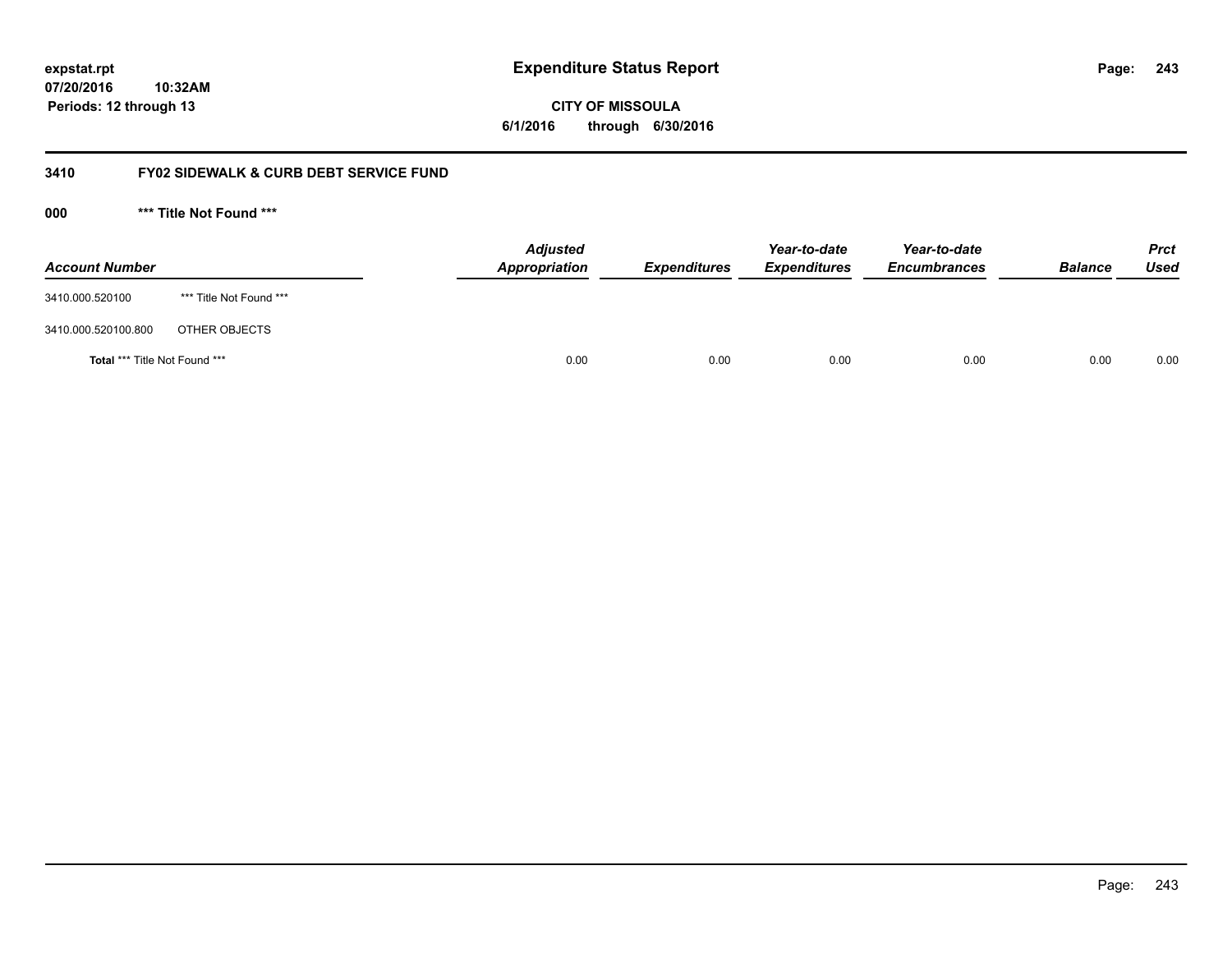**CITY OF MISSOULA 6/1/2016 through 6/30/2016**

# **3410 FY02 SIDEWALK & CURB DEBT SERVICE FUND**

| <b>Account Number</b> |                                                                                     | <b>Adjusted</b><br><b>Appropriation</b> | <b>Expenditures</b> | Year-to-date<br><b>Expenditures</b> | Year-to-date<br><b>Encumbrances</b> | <b>Balance</b>         | <b>Prct</b><br><b>Used</b> |
|-----------------------|-------------------------------------------------------------------------------------|-----------------------------------------|---------------------|-------------------------------------|-------------------------------------|------------------------|----------------------------|
| 3410.390.510100       | SPECIAL ASSESSMENTS                                                                 |                                         |                     |                                     |                                     |                        |                            |
| 3410.390.510100.600   | <b>DEBT SERVICE</b>                                                                 |                                         |                     |                                     |                                     |                        |                            |
|                       | 3410.390.510100.620.000 INTEREST / SERVICE FEES<br><b>Total SPECIAL ASSESSMENTS</b> | 0.00<br>0.00                            | 0.00<br>0.00        | 350.00<br>350.00                    | 0.00<br>0.00                        | $-350.00$<br>$-350.00$ | 0.00<br>0.00               |
| 3410.390.510110       | <b>MERCHANT SERVICES</b>                                                            |                                         |                     |                                     |                                     |                        |                            |
| 3410.390.510110.500   | <b>FIXED CHARGES</b>                                                                |                                         |                     |                                     |                                     |                        |                            |
|                       | <b>Total MERCHANT SERVICES</b>                                                      | 0.00                                    | 0.00                | 0.00                                | 0.00                                | 0.00                   | 0.00                       |
|                       | Total FY02 SIDEWALK & CURB DEBT SERVICE FUND                                        | 0.00                                    | 0.00                | 350.00                              | 0.00                                | $-350.00$              | 0.00                       |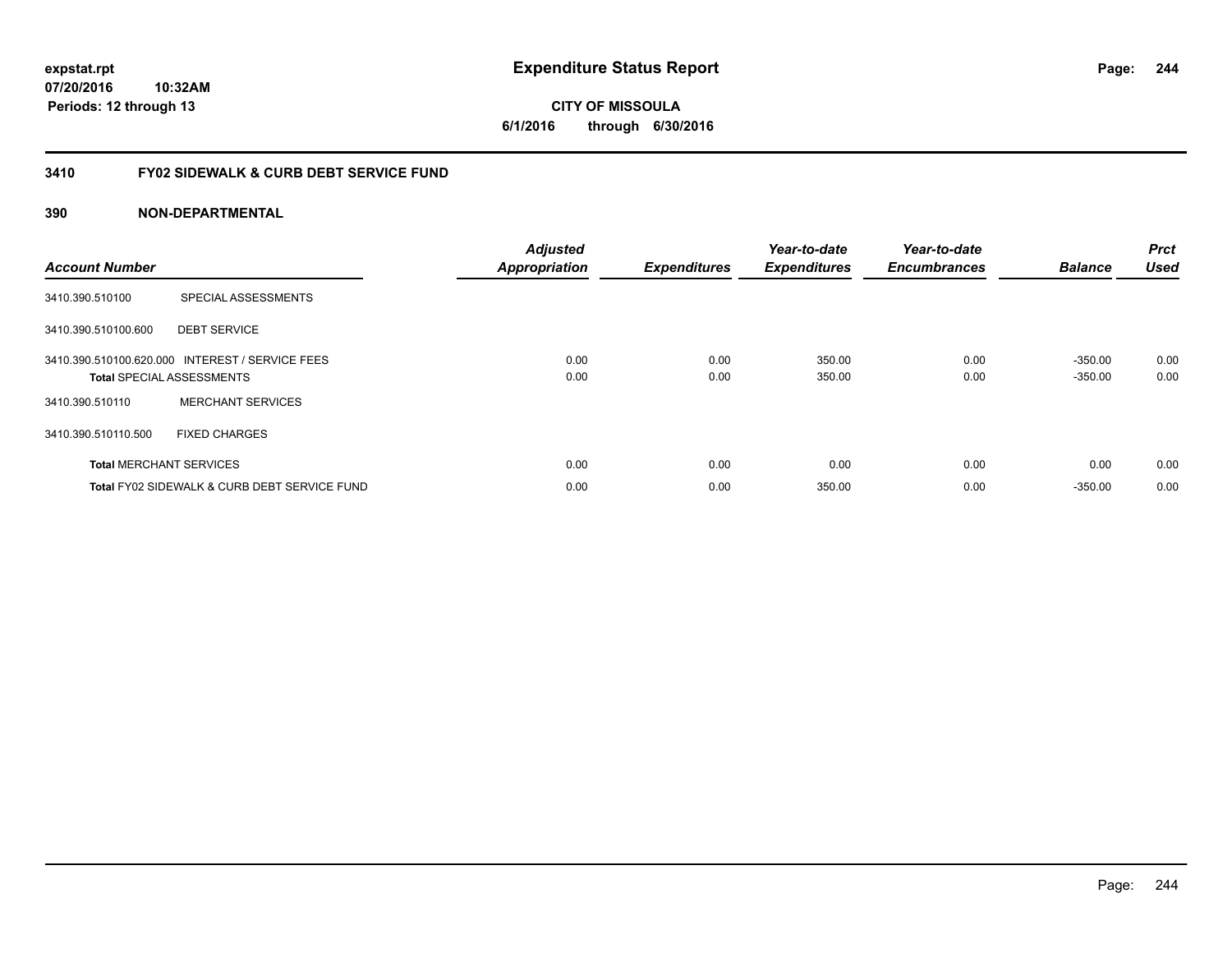**CITY OF MISSOULA 6/1/2016 through 6/30/2016**

# **3420 FY03 SIDEWALK & CURB DEBT SERVICE**

| <b>Account Number</b> |                                                                                     | <b>Adjusted</b><br><b>Appropriation</b> | <b>Expenditures</b> | Year-to-date<br><b>Expenditures</b> | Year-to-date<br><b>Encumbrances</b> | <b>Balance</b>             | <b>Prct</b><br><b>Used</b> |
|-----------------------|-------------------------------------------------------------------------------------|-----------------------------------------|---------------------|-------------------------------------|-------------------------------------|----------------------------|----------------------------|
| 3420.390.510100       | SPECIAL ASSESSMENTS                                                                 |                                         |                     |                                     |                                     |                            |                            |
| 3420.390.510100.600   | <b>DEBT SERVICE</b>                                                                 |                                         |                     |                                     |                                     |                            |                            |
|                       | 3420.390.510100.620.000 INTEREST / SERVICE FEES<br><b>Total SPECIAL ASSESSMENTS</b> | 0.00<br>0.00                            | 0.00<br>0.00        | 3,450.00<br>3,450.00                | 0.00<br>0.00                        | $-3.450.00$<br>$-3,450.00$ | 0.00<br>0.00               |
| 3420.390.510110       | <b>MERCHANT SERVICES</b>                                                            |                                         |                     |                                     |                                     |                            |                            |
| 3420.390.510110.500   | <b>FIXED CHARGES</b>                                                                |                                         |                     |                                     |                                     |                            |                            |
|                       | <b>Total MERCHANT SERVICES</b>                                                      | 0.00                                    | 0.00                | 0.00                                | 0.00                                | 0.00                       | 0.00                       |
|                       | <b>Total FY03 SIDEWALK &amp; CURB DEBT SERVICE</b>                                  | 0.00                                    | 0.00                | 3,450.00                            | 0.00                                | $-3,450.00$                | 0.00                       |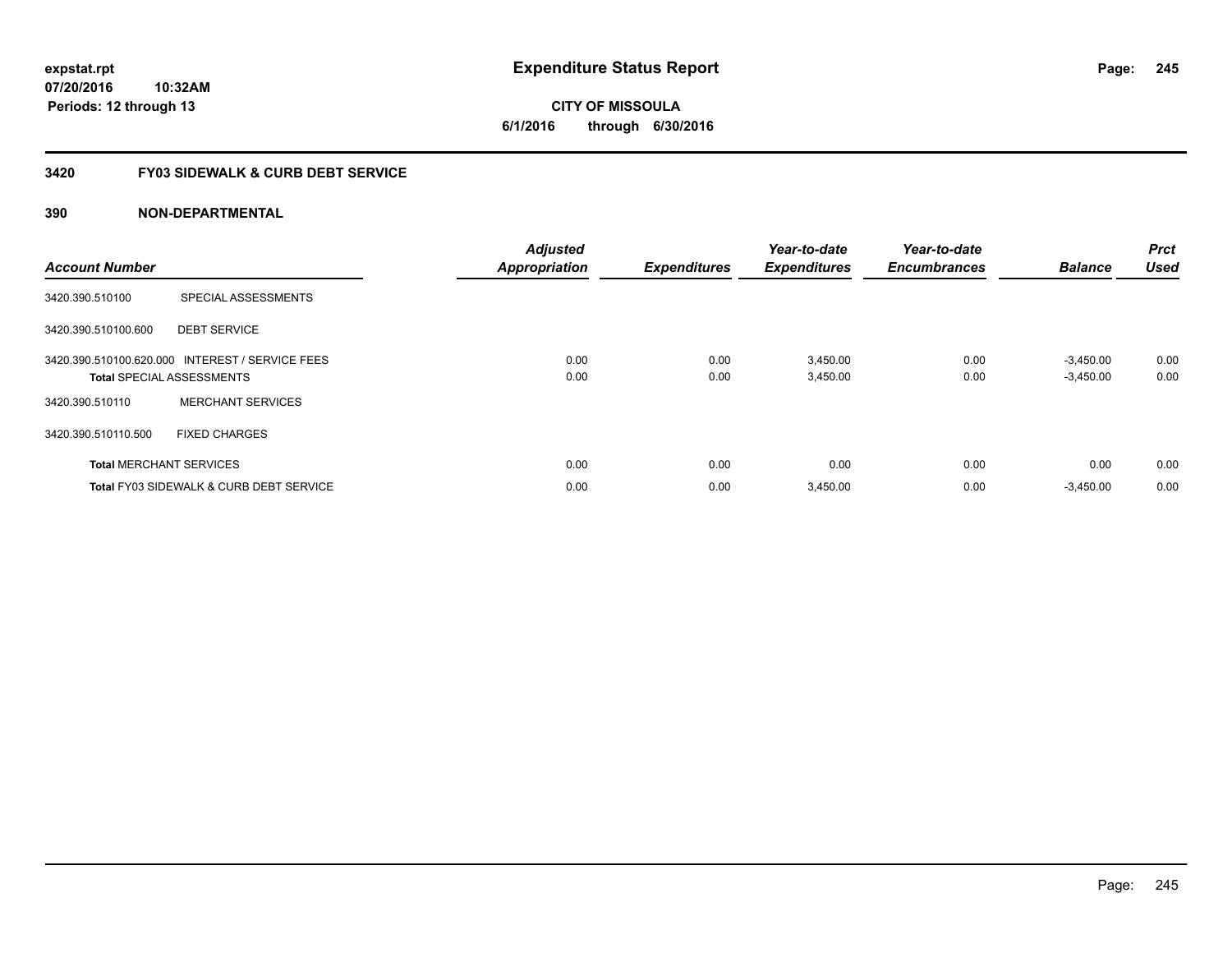**CITY OF MISSOULA 6/1/2016 through 6/30/2016**

# **3430 FY04 SIDEWALK CURB DEBT SERVICE**

|                                   |                                                 | <b>Adjusted</b>      |                     | Year-to-date        | Year-to-date        |                | <b>Prct</b> |
|-----------------------------------|-------------------------------------------------|----------------------|---------------------|---------------------|---------------------|----------------|-------------|
| <b>Account Number</b>             |                                                 | <b>Appropriation</b> | <b>Expenditures</b> | <b>Expenditures</b> | <b>Encumbrances</b> | <b>Balance</b> | <b>Used</b> |
| 3430.390.510100                   | SPECIAL ASSESSMENTS                             |                      |                     |                     |                     |                |             |
| 3430.390.510100.600               | <b>DEBT SERVICE</b>                             |                      |                     |                     |                     |                |             |
| 3430.390.510100.610.000 PRINCIPAL |                                                 | 10,000.00            | 10,000.00           | 10,000.00           | 0.00                | 0.00           | 100.00      |
|                                   | 3430.390.510100.620.000 INTEREST / SERVICE FEES | 824.00               | 237.50              | 825.00              | 0.00                | $-1.00$        | 100.12      |
|                                   | <b>Total SPECIAL ASSESSMENTS</b>                | 10,824.00            | 10.237.50           | 10,825.00           | 0.00                | $-1.00$        | 100.01      |
| 3430.390.510110                   | <b>MERCHANT SERVICES</b>                        |                      |                     |                     |                     |                |             |
| 3430.390.510110.500               | <b>FIXED CHARGES</b>                            |                      |                     |                     |                     |                |             |
| <b>Total MERCHANT SERVICES</b>    |                                                 | 0.00                 | 0.00                | 0.00                | 0.00                | 0.00           | 0.00        |
|                                   | <b>Total FY04 SIDEWALK CURB DEBT SERVICE</b>    | 10.824.00            | 10.237.50           | 10.825.00           | 0.00                | $-1.00$        | 100.01      |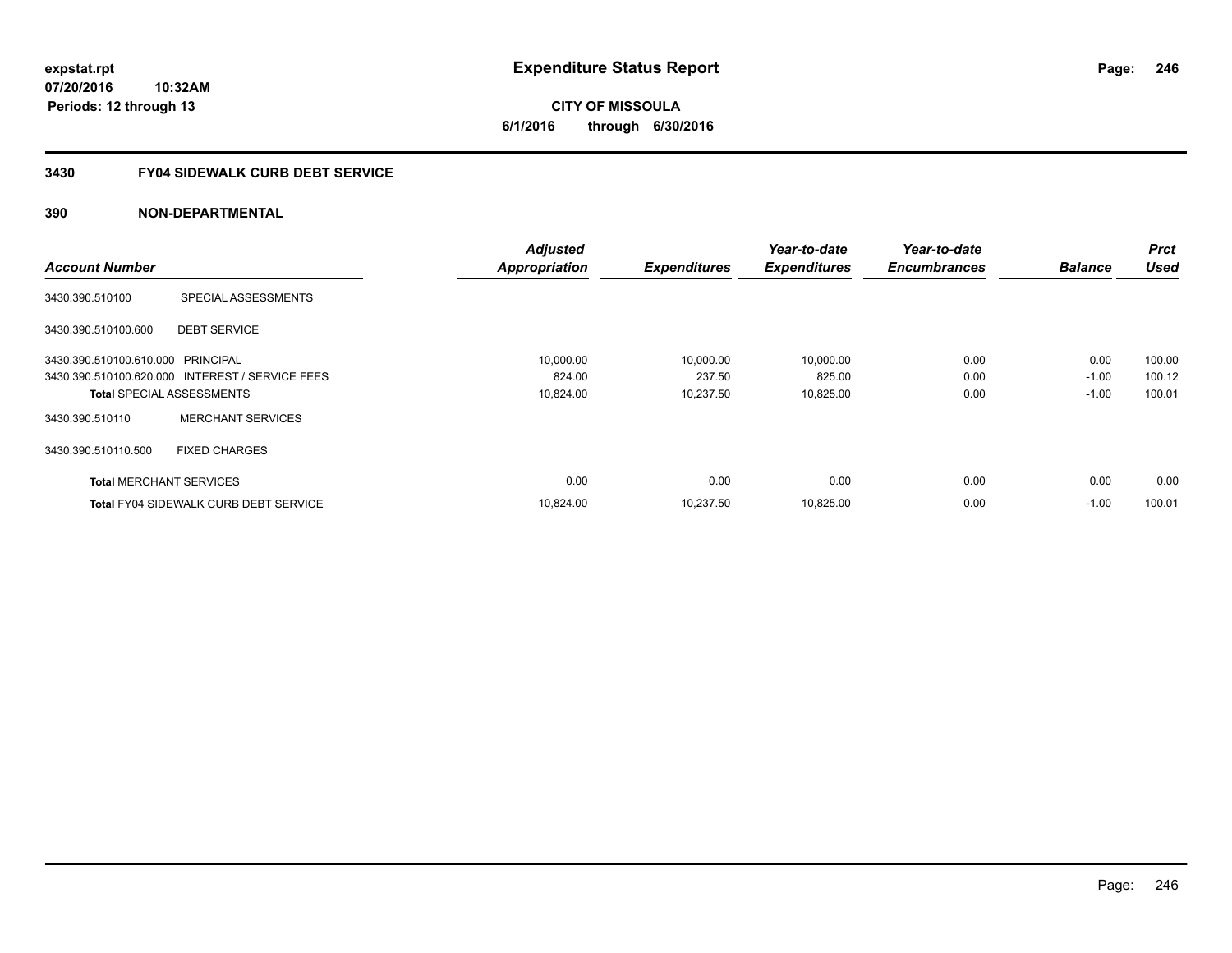**Periods: 12 through 13**

**CITY OF MISSOULA 6/1/2016 through 6/30/2016**

### **3440 FY 05 SIDEWALK AND CURB**

|                                   |                                                 | <b>Adjusted</b>      |                     | Year-to-date        | Year-to-date        |                | <b>Prct</b> |
|-----------------------------------|-------------------------------------------------|----------------------|---------------------|---------------------|---------------------|----------------|-------------|
| <b>Account Number</b>             |                                                 | <b>Appropriation</b> | <b>Expenditures</b> | <b>Expenditures</b> | <b>Encumbrances</b> | <b>Balance</b> | <b>Used</b> |
| 3440.390.510100                   | SPECIAL ASSESSMENTS                             |                      |                     |                     |                     |                |             |
| 3440.390.510100.600               | <b>DEBT SERVICE</b>                             |                      |                     |                     |                     |                |             |
| 3440.390.510100.610.000 PRINCIPAL |                                                 | 35.000.00            | 35,000.00           | 35,000.00           | 0.00                | 0.00           | 100.00      |
|                                   | 3440.390.510100.620.000 INTEREST / SERVICE FEES | 3,588.00             | 1,618.75            | 3,587.50            | 0.00                | 0.50           | 99.99       |
|                                   | <b>Total SPECIAL ASSESSMENTS</b>                | 38,588.00            | 36,618.75           | 38,587.50           | 0.00                | 0.50           | 100.00      |
| 3440.390.510110                   | <b>MERCHANT SERVICES</b>                        |                      |                     |                     |                     |                |             |
| 3440.390.510110.500               | <b>FIXED CHARGES</b>                            |                      |                     |                     |                     |                |             |
| <b>Total MERCHANT SERVICES</b>    |                                                 | 0.00                 | 0.00                | 0.00                | 0.00                | 0.00           | 0.00        |
|                                   | <b>Total FY 05 SIDEWALK AND CURB</b>            | 38,588.00            | 36.618.75           | 38,587.50           | 0.00                | 0.50           | 100.00      |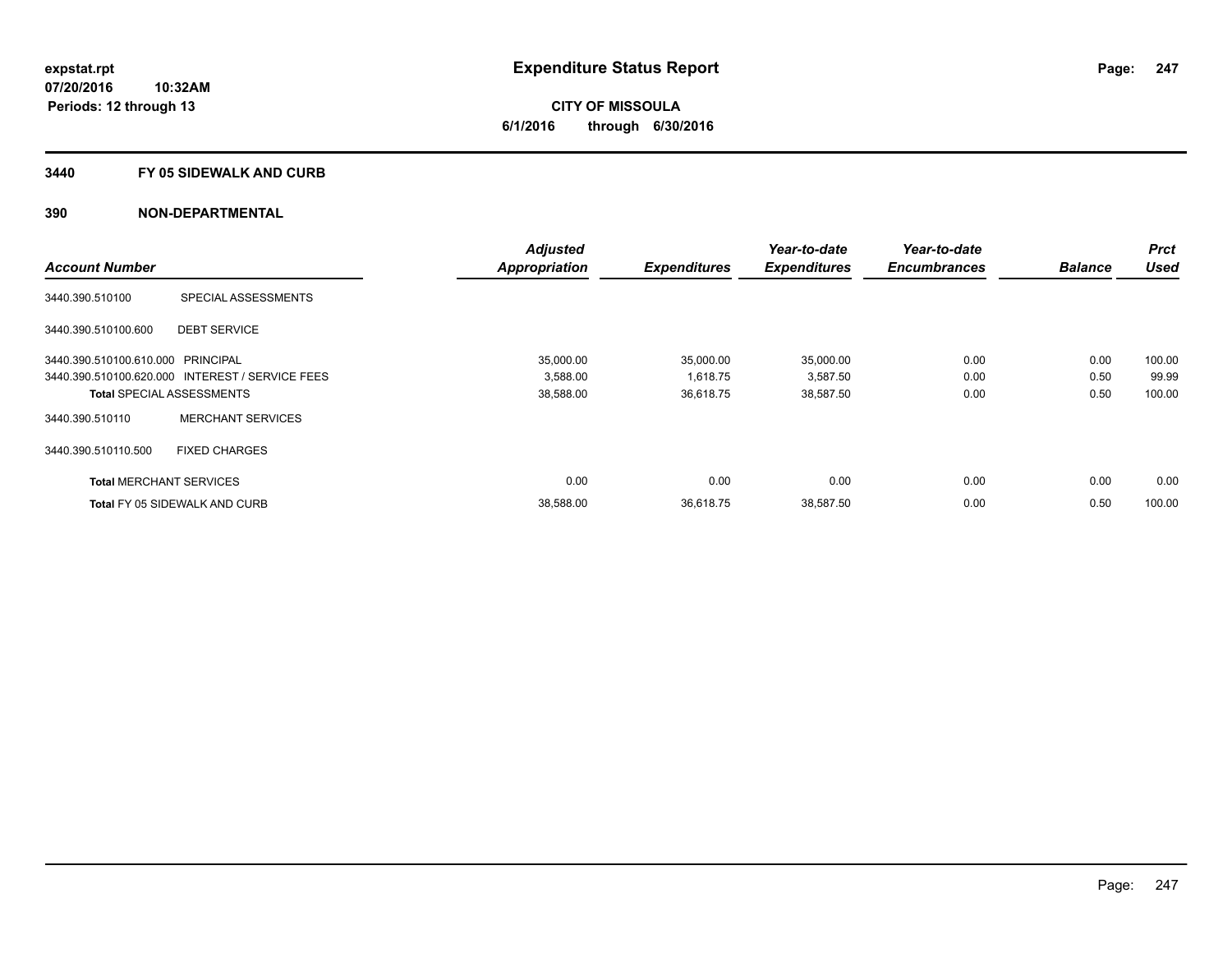**Periods: 12 through 13**

**CITY OF MISSOULA 6/1/2016 through 6/30/2016**

### **3450 FY 06 SIDEWALK AND CURB**

|                                   |                                                 | <b>Adjusted</b>      |                     | Year-to-date        | Year-to-date        |                | <b>Prct</b> |
|-----------------------------------|-------------------------------------------------|----------------------|---------------------|---------------------|---------------------|----------------|-------------|
| <b>Account Number</b>             |                                                 | <b>Appropriation</b> | <b>Expenditures</b> | <b>Expenditures</b> | <b>Encumbrances</b> | <b>Balance</b> | <b>Used</b> |
| 3450.390.510100                   | SPECIAL ASSESSMENTS                             |                      |                     |                     |                     |                |             |
| 3450.390.510100.600               | <b>DEBT SERVICE</b>                             |                      |                     |                     |                     |                |             |
| 3450.390.510100.610.000 PRINCIPAL |                                                 | 25,000.00            | 25,000.00           | 25,000.00           | 0.00                | 0.00           | 100.00      |
|                                   | 3450.390.510100.620.000 INTEREST / SERVICE FEES | 3,537.00             | 1,943.75            | 3,537.50            | 0.00                | $-0.50$        | 100.01      |
|                                   | <b>Total SPECIAL ASSESSMENTS</b>                | 28,537.00            | 26,943.75           | 28,537.50           | 0.00                | $-0.50$        | 100.00      |
| 3450.390.510110                   | <b>MERCHANT SERVICES</b>                        |                      |                     |                     |                     |                |             |
| 3450.390.510110.500               | <b>FIXED CHARGES</b>                            |                      |                     |                     |                     |                |             |
| <b>Total MERCHANT SERVICES</b>    |                                                 | 0.00                 | 0.00                | 0.00                | 0.00                | 0.00           | 0.00        |
|                                   | <b>Total FY 06 SIDEWALK AND CURB</b>            | 28,537.00            | 26,943.75           | 28,537.50           | 0.00                | $-0.50$        | 100.00      |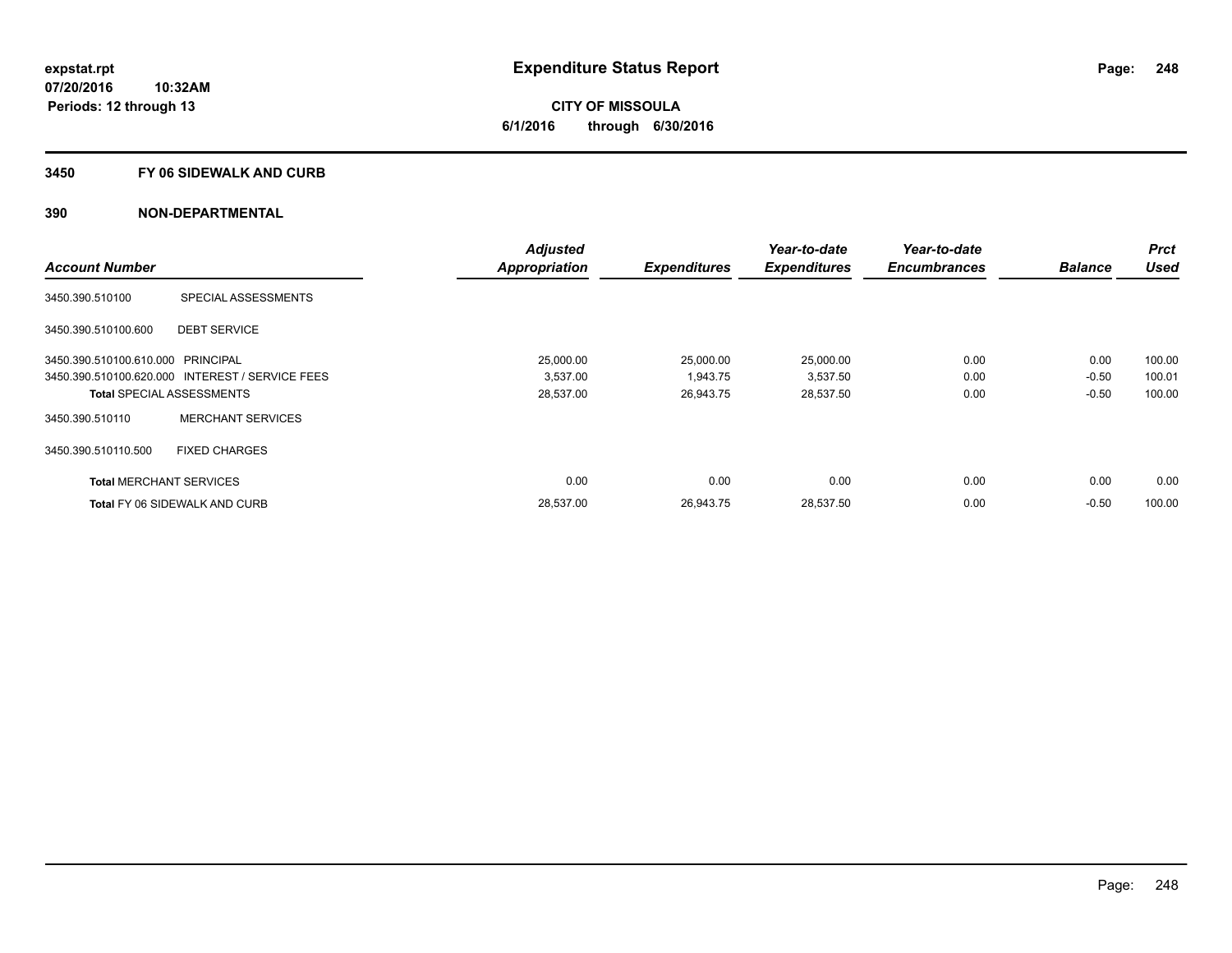# **CITY OF MISSOULA 6/1/2016 through 6/30/2016**

# **3460 FY07 SIDEWALK AND CURB DEBT**

| <b>Account Number</b>      |                                                 | <b>Adjusted</b><br><b>Appropriation</b> | <b>Expenditures</b> | Year-to-date<br><b>Expenditures</b> | Year-to-date<br><b>Encumbrances</b> | <b>Balance</b> | <b>Prct</b><br><b>Used</b> |
|----------------------------|-------------------------------------------------|-----------------------------------------|---------------------|-------------------------------------|-------------------------------------|----------------|----------------------------|
| 3460.390.510100            | SPECIAL ASSESSMENTS                             |                                         |                     |                                     |                                     |                |                            |
| 3460.390.510100.600        | <b>DEBT SERVICE</b>                             |                                         |                     |                                     |                                     |                |                            |
| 3460.390.510100.610.000    | PRINCIPAL                                       | 45,000.00                               | 45,000.00           | 45,000.00                           | 0.00                                | 0.00           | 100.00                     |
|                            | 3460.390.510100.620.000 INTEREST / SERVICE FEES | 13,810.00                               | 6,730.00            | 16,910.00                           | 0.00                                | $-3,100.00$    | 122.45                     |
|                            | <b>Total SPECIAL ASSESSMENTS</b>                | 58,810.00                               | 51,730.00           | 61,910.00                           | 0.00                                | $-3,100.00$    | 105.27                     |
| 3460.390.510110            | <b>MERCHANT SERVICES</b>                        |                                         |                     |                                     |                                     |                |                            |
| 3460.390.510110.500        | <b>FIXED CHARGES</b>                            |                                         |                     |                                     |                                     |                |                            |
| <b>Total FIXED CHARGES</b> |                                                 | 0.00                                    | 0.00                | 0.00                                | 0.00                                | 0.00           | 0.00                       |
|                            | <b>Total MERCHANT SERVICES</b>                  | 0.00                                    | 0.00                | 0.00                                | 0.00                                | 0.00           | 0.00                       |
|                            | <b>Total FY07 SIDEWALK AND CURB DEBT</b>        | 58,810.00                               | 51,730.00           | 61,910.00                           | 0.00                                | $-3,100.00$    | 105.27                     |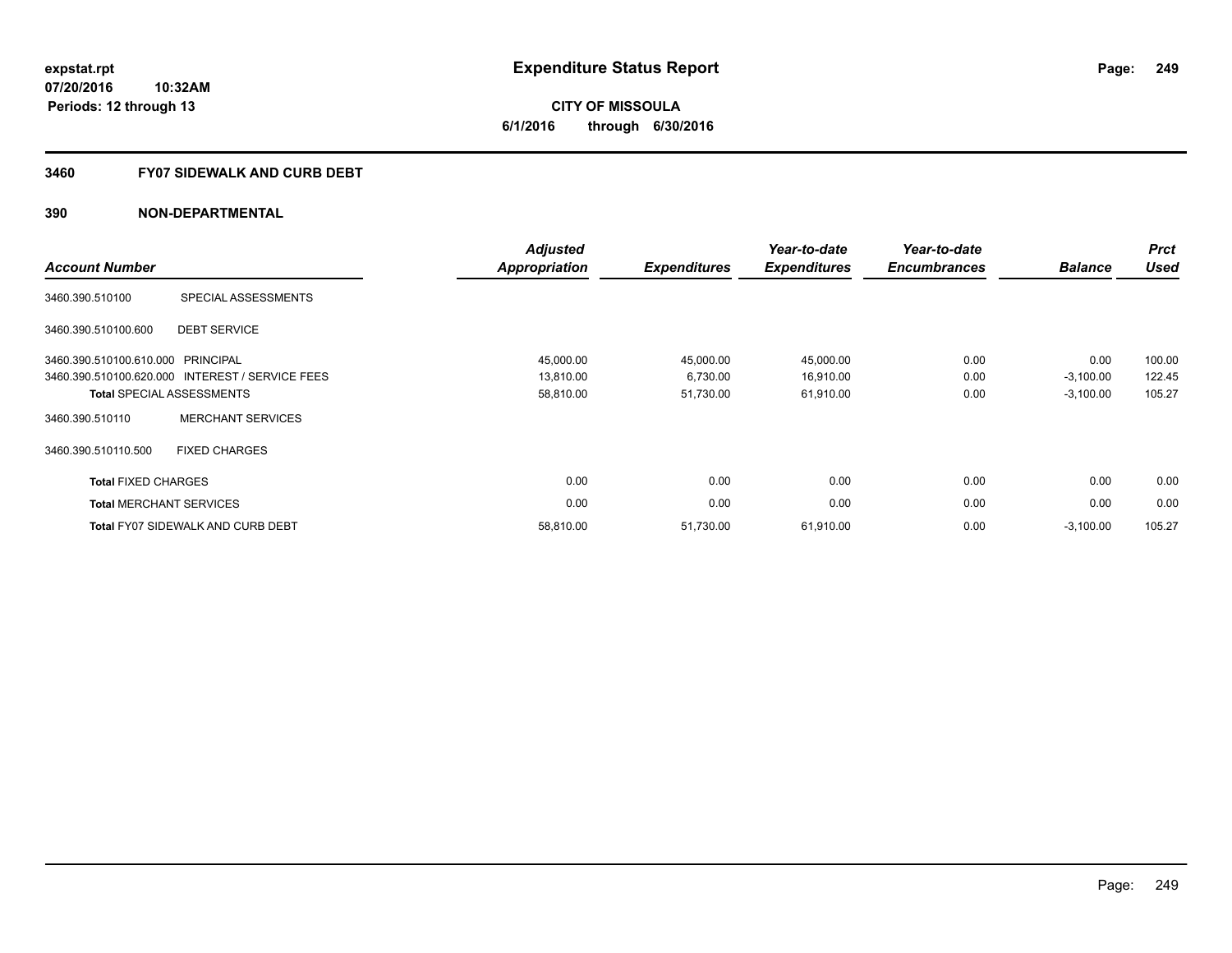**CITY OF MISSOULA 6/1/2016 through 6/30/2016**

# **3461 SERIES 2008A SIDEWALK AND CURB**

# **280 PUBLIC WORKS OPERATIONS**

| <b>Account Number</b>          |                                      | <b>Adjusted</b><br><b>Appropriation</b> | <b>Expenditures</b> | Year-to-date<br><b>Expenditures</b> | Year-to-date<br><b>Encumbrances</b> | <b>Balance</b> | <b>Prct</b><br><b>Used</b> |
|--------------------------------|--------------------------------------|-----------------------------------------|---------------------|-------------------------------------|-------------------------------------|----------------|----------------------------|
| 3461.280.510110                | <b>MERCHANT SERVICES</b>             |                                         |                     |                                     |                                     |                |                            |
| 3461.280.510110.500            | <b>FIXED CHARGES</b>                 |                                         |                     |                                     |                                     |                |                            |
| <b>Total MERCHANT SERVICES</b> |                                      | 0.00                                    | 0.00                | 0.00                                | 0.00                                | 0.00           | 0.00                       |
| 3461.280.521000                | INTERFUND OPERATING TRANSFERS        |                                         |                     |                                     |                                     |                |                            |
| 3461.280.521000.800            | OTHER OBJECTS                        |                                         |                     |                                     |                                     |                |                            |
|                                | <b>Total PUBLIC WORKS OPERATIONS</b> | 0.00                                    | 0.00                | 0.00                                | 0.00                                | 0.00           | 0.00                       |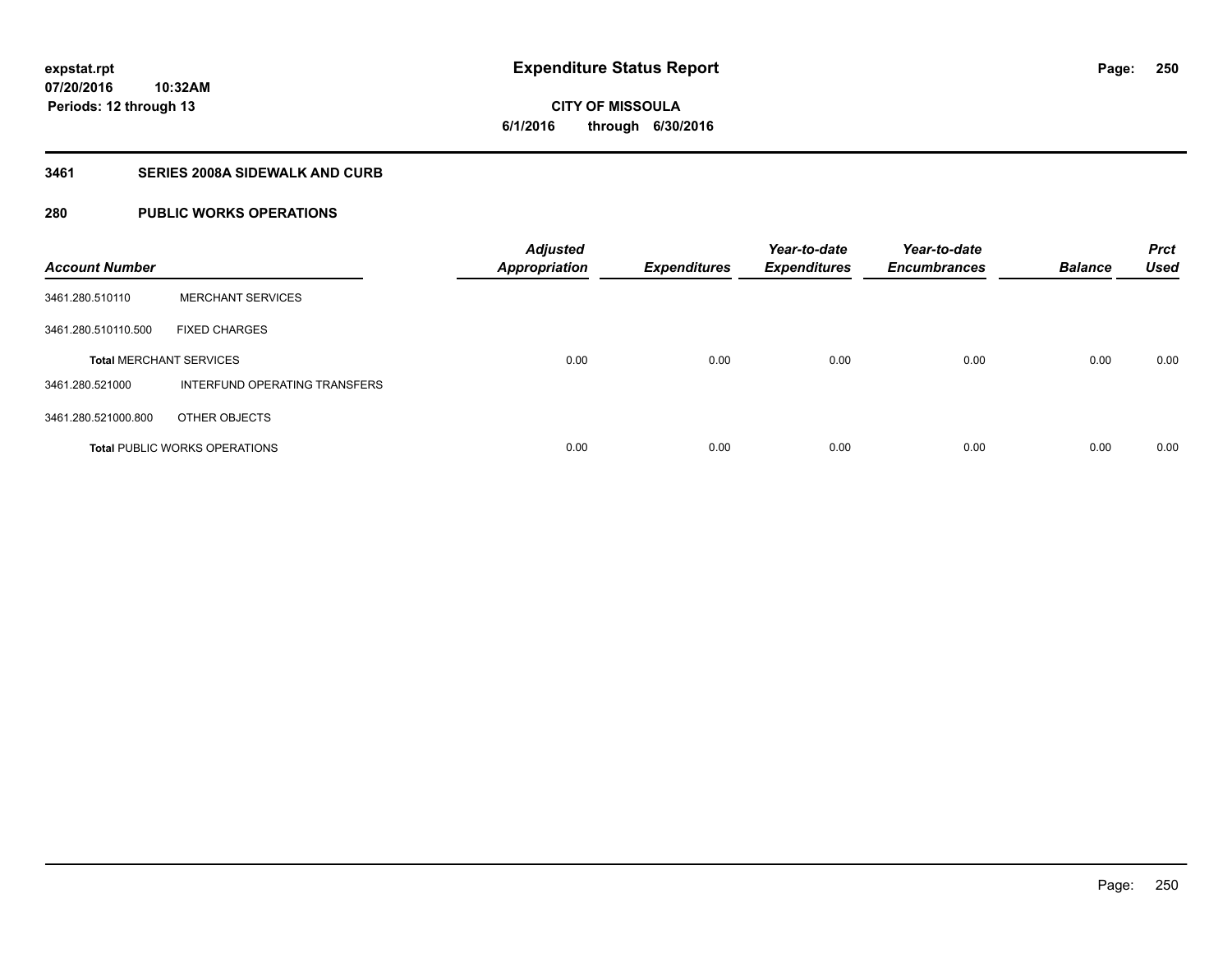# **CITY OF MISSOULA 6/1/2016 through 6/30/2016**

# **3461 SERIES 2008A SIDEWALK AND CURB**

|                         |                                                 | <b>Adjusted</b>      |                     | Year-to-date        | Year-to-date        |                | <b>Prct</b> |
|-------------------------|-------------------------------------------------|----------------------|---------------------|---------------------|---------------------|----------------|-------------|
| <b>Account Number</b>   |                                                 | <b>Appropriation</b> | <b>Expenditures</b> | <b>Expenditures</b> | <b>Encumbrances</b> | <b>Balance</b> | Used        |
| 3461.390.510100         | SPECIAL ASSESSMENTS                             |                      |                     |                     |                     |                |             |
| 3461.390.510100.600     | <b>DEBT SERVICE</b>                             |                      |                     |                     |                     |                |             |
| 3461.390.510100.610.000 | <b>PRINCIPAL</b>                                | 50,000.00            | 50,000.00           | 50,000.00           | 0.00                | 0.00           | 100.00      |
|                         | 3461.390.510100.620.000 INTEREST / SERVICE FEES | 10,213.00            | 5,281.25            | 10,212.50           | 0.00                | 0.50           | 100.00      |
|                         | <b>Total SPECIAL ASSESSMENTS</b>                | 60,213.00            | 55,281.25           | 60,212.50           | 0.00                | 0.50           | 100.00      |
| 3461.390.510110         | <b>MERCHANT SERVICES</b>                        |                      |                     |                     |                     |                |             |
| 3461.390.510110.500     | <b>FIXED CHARGES</b>                            |                      |                     |                     |                     |                |             |
|                         | <b>Total MERCHANT SERVICES</b>                  | 0.00                 | 0.00                | 0.00                | 0.00                | 0.00           | 0.00        |
| 3461.390.521000         | INTERFUND OPERATING TRANSFERS                   |                      |                     |                     |                     |                |             |
| 3461.390.521000.800     | OTHER OBJECTS                                   |                      |                     |                     |                     |                |             |
|                         | Total INTERFUND OPERATING TRANSFERS             | 0.00                 | 0.00                | 0.00                | 0.00                | 0.00           | 0.00        |
|                         | Total SERIES 2008A SIDEWALK AND CURB            | 60,213.00            | 55,281.25           | 60,212.50           | 0.00                | 0.50           | 100.00      |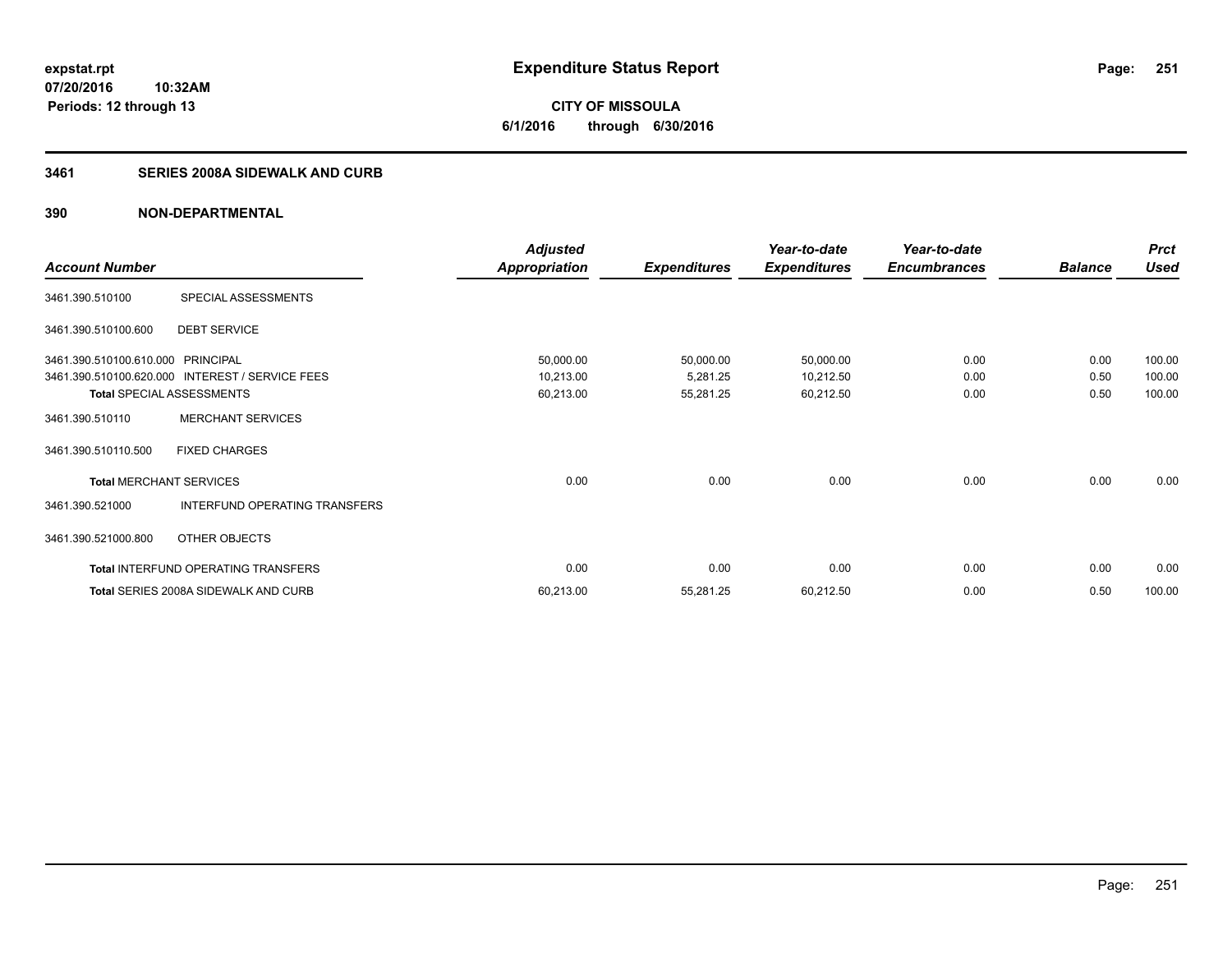**CITY OF MISSOULA 6/1/2016 through 6/30/2016**

### **3462 SERIES 2009 SIDEWALK AND CURB**

|                                  |                                                 | <b>Adjusted</b>      |                     | Year-to-date        | Year-to-date        |                | <b>Prct</b> |
|----------------------------------|-------------------------------------------------|----------------------|---------------------|---------------------|---------------------|----------------|-------------|
| <b>Account Number</b>            |                                                 | <b>Appropriation</b> | <b>Expenditures</b> | <b>Expenditures</b> | <b>Encumbrances</b> | <b>Balance</b> | <b>Used</b> |
| 3462.390.510100                  | SPECIAL ASSESSMENTS                             |                      |                     |                     |                     |                |             |
| 3462.390.510100.600              | <b>DEBT SERVICE</b>                             |                      |                     |                     |                     |                |             |
| 3462.390.510100.610.000          | <b>PRINCIPAL</b>                                | 50,000.00            | 50,000.00           | 50,000.00           | 0.00                | 0.00           | 100.00      |
|                                  | 3462.390.510100.620.000 INTEREST / SERVICE FEES | 15,342.00            | 7,496.25            | 15,292.50           | 0.00                | 49.50          | 99.68       |
| <b>Total SPECIAL ASSESSMENTS</b> |                                                 | 65,342.00            | 57,496.25           | 65,292.50           | 0.00                | 49.50          | 99.92       |
| 3462.390.510110                  | <b>MERCHANT SERVICES</b>                        |                      |                     |                     |                     |                |             |
| 3462.390.510110.500              | <b>FIXED CHARGES</b>                            |                      |                     |                     |                     |                |             |
| <b>Total MERCHANT SERVICES</b>   |                                                 | 0.00                 | 0.00                | 0.00                | 0.00                | 0.00           | 0.00        |
| 3462.390.521000                  | INTERFUND OPERATING TRANSFERS                   |                      |                     |                     |                     |                |             |
| 3462.390.521000.800              | OTHER OBJECTS                                   |                      |                     |                     |                     |                |             |
|                                  | Total INTERFUND OPERATING TRANSFERS             | 0.00                 | 0.00                | 0.00                | 0.00                | 0.00           | 0.00        |
|                                  | <b>Total SERIES 2009 SIDEWALK AND CURB</b>      | 65,342.00            | 57,496.25           | 65,292.50           | 0.00                | 49.50          | 99.92       |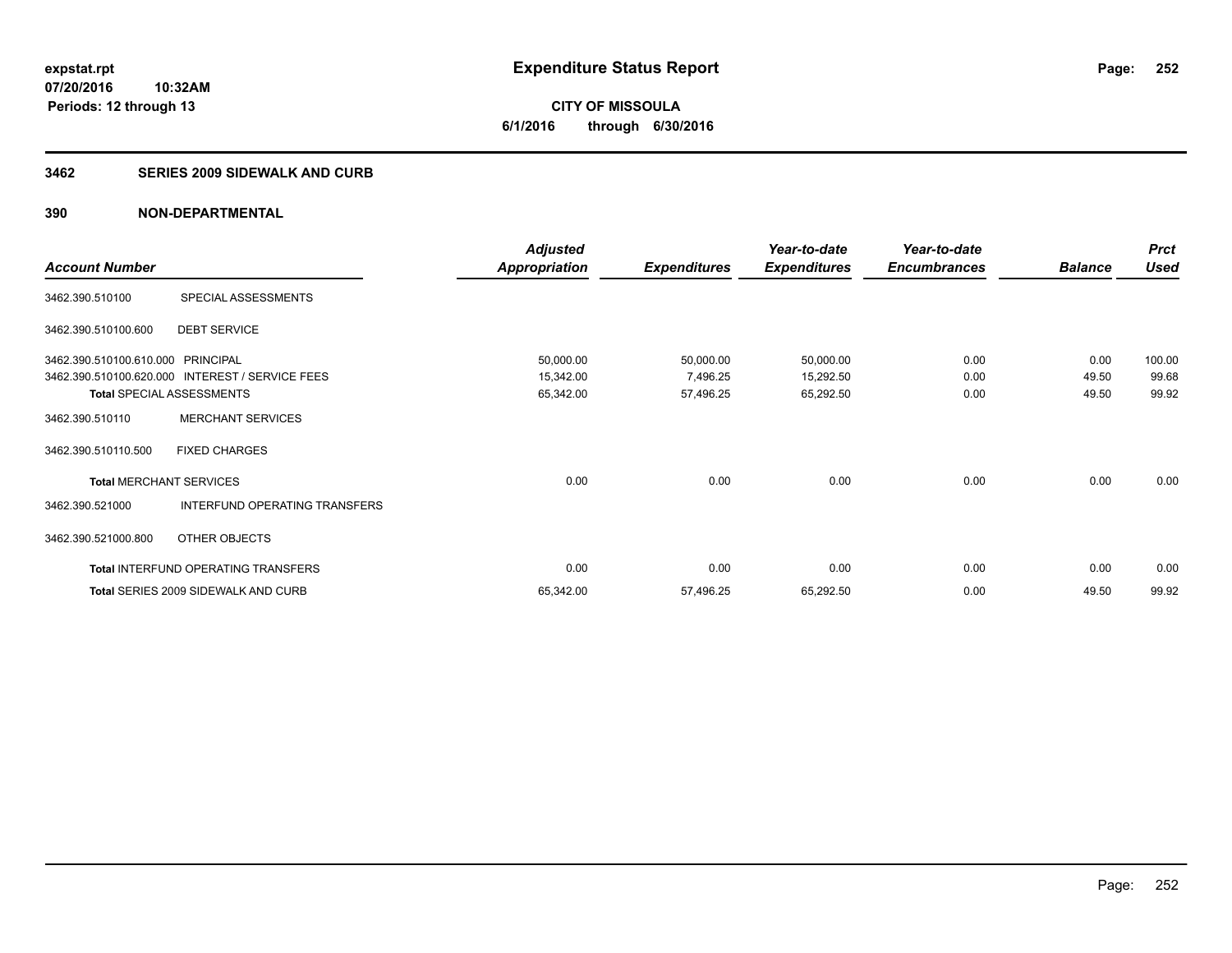**07/20/2016 10:32AM Periods: 12 through 13**

**CITY OF MISSOULA 6/1/2016 through 6/30/2016**

### **3463 SERIES 2010 SIDEWALK AND CURB**

|                                   |                                                 | <b>Adjusted</b> |                     | Year-to-date        | Year-to-date        |                | <b>Prct</b> |
|-----------------------------------|-------------------------------------------------|-----------------|---------------------|---------------------|---------------------|----------------|-------------|
| <b>Account Number</b>             |                                                 | Appropriation   | <b>Expenditures</b> | <b>Expenditures</b> | <b>Encumbrances</b> | <b>Balance</b> | <b>Used</b> |
| 3463.390.510100                   | SPECIAL ASSESSMENTS                             |                 |                     |                     |                     |                |             |
| 3463.390.510100.600               | <b>DEBT SERVICE</b>                             |                 |                     |                     |                     |                |             |
| 3463.390.510100.610.000 PRINCIPAL |                                                 | 75,000.00       | 75,000.00           | 75,000.00           | 0.00                | 0.00           | 100.00      |
|                                   | 3463.390.510100.620.000 INTEREST / SERVICE FEES | 25.413.00       | 12,531.25           | 25,412.50           | 0.00                | 0.50           | 100.00      |
| <b>Total SPECIAL ASSESSMENTS</b>  |                                                 | 100,413.00      | 87,531.25           | 100,412.50          | 0.00                | 0.50           | 100.00      |
| 3463.390.510110                   | <b>MERCHANT SERVICES</b>                        |                 |                     |                     |                     |                |             |
| 3463.390.510110.500               | <b>FIXED CHARGES</b>                            |                 |                     |                     |                     |                |             |
| <b>Total MERCHANT SERVICES</b>    |                                                 | 0.00            | 0.00                | 0.00                | 0.00                | 0.00           | 0.00        |
|                                   | <b>Total SERIES 2010 SIDEWALK AND CURB</b>      | 100,413.00      | 87,531.25           | 100,412.50          | 0.00                | 0.50           | 100.00      |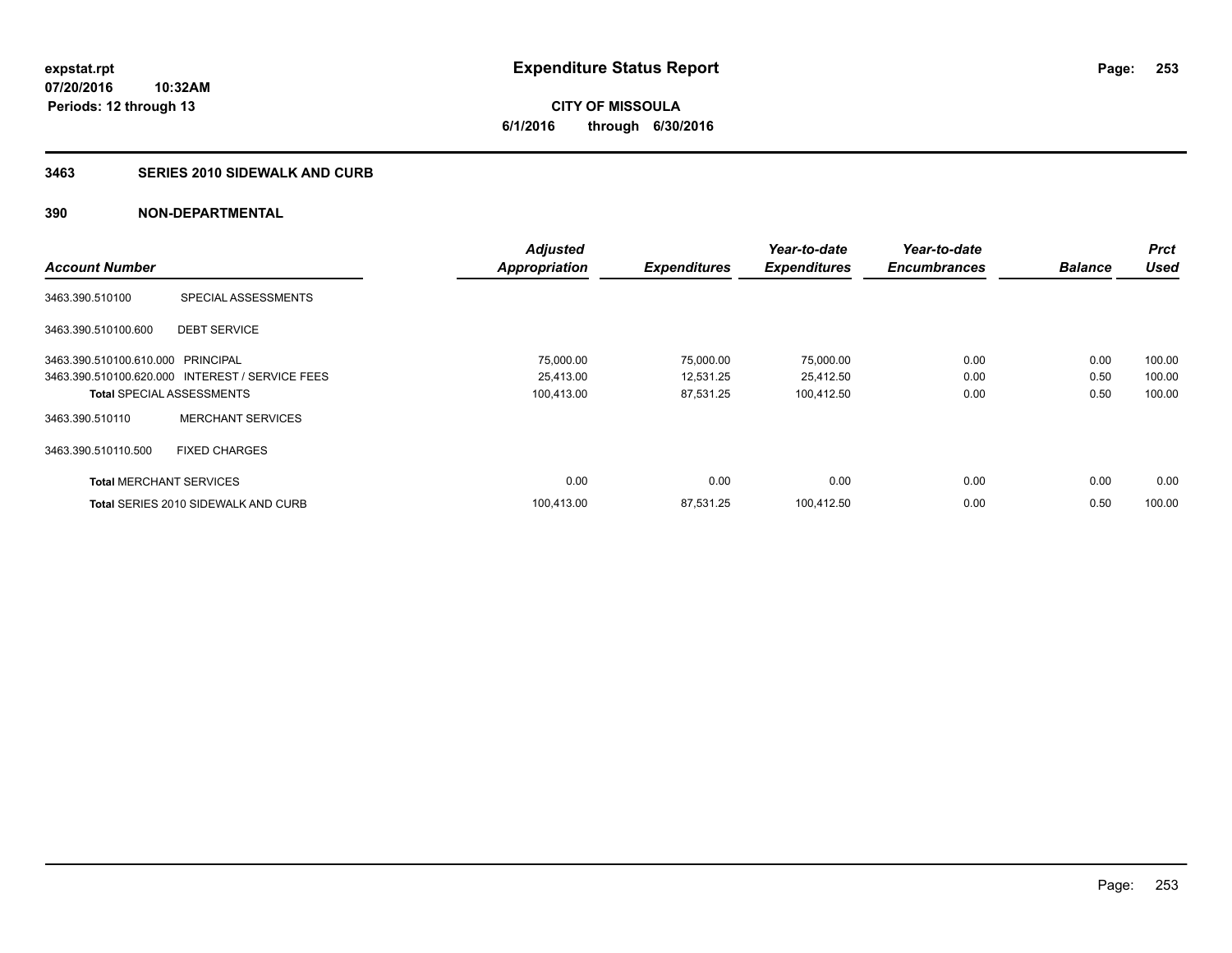## **3464 FY12 S/C DEBT SERVICE**

|                                   |                                                 | <b>Adjusted</b>      |                     | Year-to-date        | Year-to-date        |                | Prct        |
|-----------------------------------|-------------------------------------------------|----------------------|---------------------|---------------------|---------------------|----------------|-------------|
| <b>Account Number</b>             |                                                 | <b>Appropriation</b> | <b>Expenditures</b> | <b>Expenditures</b> | <b>Encumbrances</b> | <b>Balance</b> | <b>Used</b> |
| 3464.390.510100                   | SPECIAL ASSESSMENTS                             |                      |                     |                     |                     |                |             |
| 3464.390.510100.600               | <b>DEBT SERVICE</b>                             |                      |                     |                     |                     |                |             |
| 3464.390.510100.610.000 PRINCIPAL |                                                 | 50,000.00            | 50,000.00           | 50,000.00           | 0.00                | 0.00           | 100.00      |
|                                   | 3464.390.510100.620.000 INTEREST / SERVICE FEES | 21,785.00            | 10,717.50           | 21,785.00           | 0.00                | 0.00           | 100.00      |
| <b>Total SPECIAL ASSESSMENTS</b>  |                                                 | 71,785.00            | 60,717.50           | 71,785.00           | 0.00                | 0.00           | 100.00      |
| 3464.390.510110                   | <b>MERCHANT SERVICES</b>                        |                      |                     |                     |                     |                |             |
| 3464.390.510110.500               | <b>FIXED CHARGES</b>                            |                      |                     |                     |                     |                |             |
| <b>Total MERCHANT SERVICES</b>    |                                                 | 0.00                 | 0.00                | 0.00                | 0.00                | 0.00           | 0.00        |
| Total FY12 S/C DEBT SERVICE       |                                                 | 71,785.00            | 60.717.50           | 71,785.00           | 0.00                | 0.00           | 100.00      |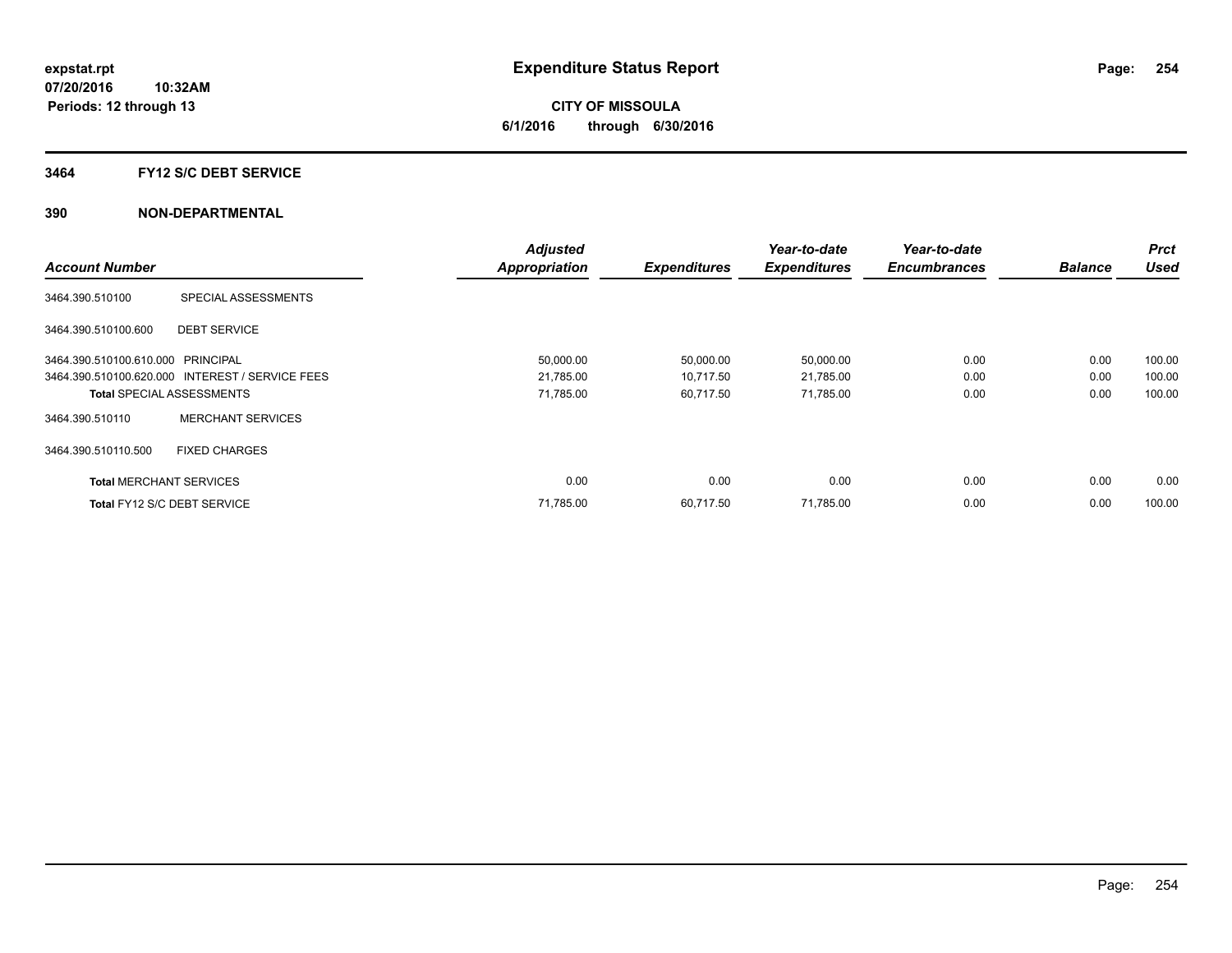**07/20/2016 10:32AM Periods: 12 through 13**

# **CITY OF MISSOULA 6/1/2016 through 6/30/2016**

# **3465 FY13 SIDEWALK/CURB DEBT SERVICE**

|                                   |                                                 | <b>Adjusted</b>      |                     | Year-to-date        | Year-to-date        |                | <b>Prct</b> |
|-----------------------------------|-------------------------------------------------|----------------------|---------------------|---------------------|---------------------|----------------|-------------|
| <b>Account Number</b>             |                                                 | <b>Appropriation</b> | <b>Expenditures</b> | <b>Expenditures</b> | <b>Encumbrances</b> | <b>Balance</b> | <b>Used</b> |
| 3465.390.510100                   | SPECIAL ASSESSMENTS                             |                      |                     |                     |                     |                |             |
| 3465.390.510100.600               | <b>DEBT SERVICE</b>                             |                      |                     |                     |                     |                |             |
| 3465.390.510100.610.000 PRINCIPAL |                                                 | 29,000.00            | 29,000.00           | 29,000.00           | 0.00                | 0.00           | 100.00      |
|                                   | 3465.390.510100.620.000 INTEREST / SERVICE FEES | 11,021.00            | 5,508.35            | 11,064.52           | 0.00                | $-43.52$       | 100.39      |
|                                   | <b>Total SPECIAL ASSESSMENTS</b>                | 40,021.00            | 34,508.35           | 40,064.52           | 0.00                | $-43.52$       | 100.11      |
| 3465.390.510110                   | <b>MERCHANT SERVICES</b>                        |                      |                     |                     |                     |                |             |
| 3465.390.510110.500               | <b>FIXED CHARGES</b>                            |                      |                     |                     |                     |                |             |
| <b>Total MERCHANT SERVICES</b>    |                                                 | 0.00                 | 0.00                | 0.00                | 0.00                | 0.00           | 0.00        |
|                                   | <b>Total FY13 SIDEWALK/CURB DEBT SERVICE</b>    | 40.021.00            | 34.508.35           | 40.064.52           | 0.00                | $-43.52$       | 100.11      |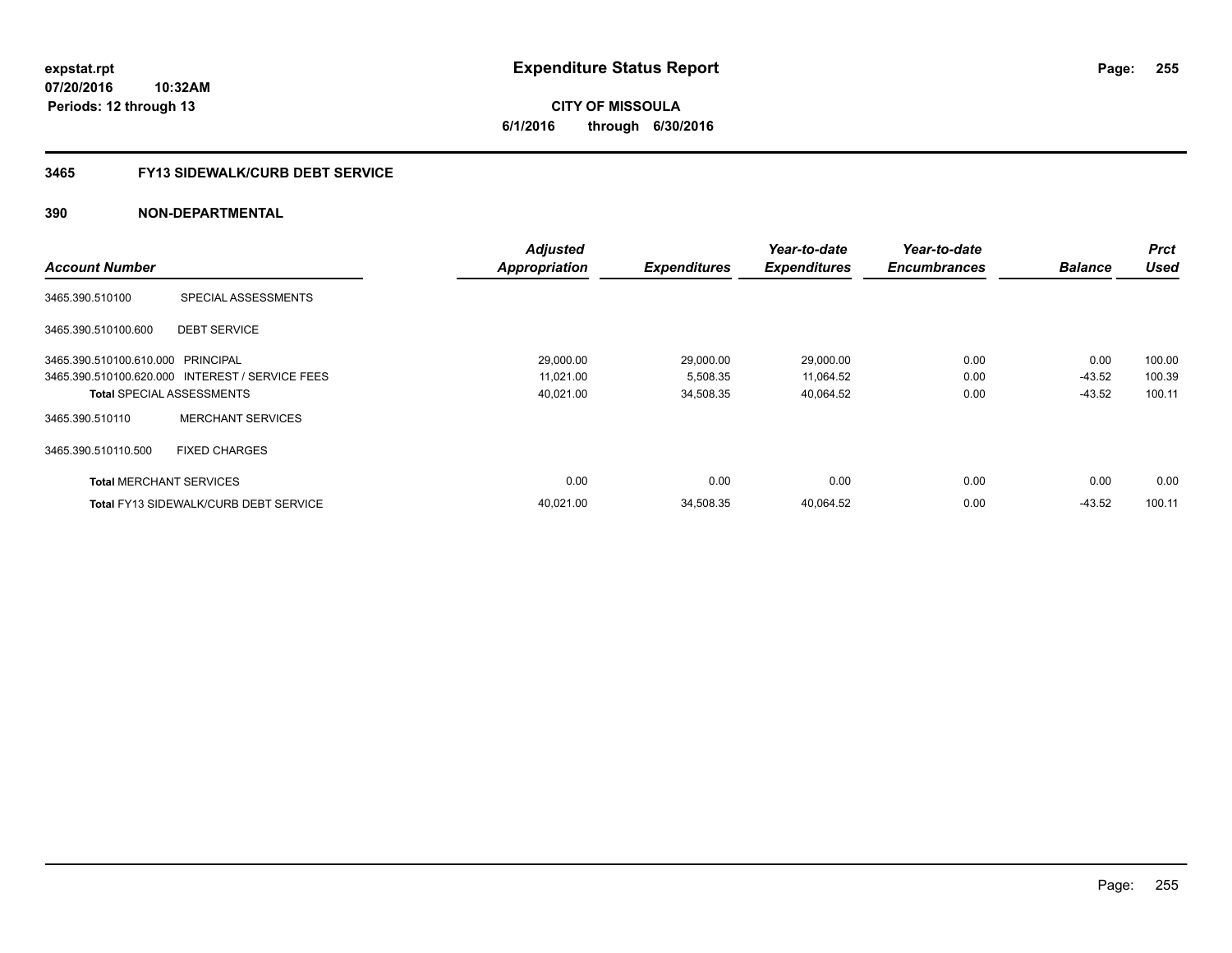**07/20/2016 10:32AM Periods: 12 through 13**

**CITY OF MISSOULA 6/1/2016 through 6/30/2016**

# **3466 FY15 SIDEWALK/CURB DEBT SERVICE**

|                                   |                                                 | <b>Adjusted</b>      |                     | Year-to-date        | Year-to-date        |                | <b>Prct</b> |
|-----------------------------------|-------------------------------------------------|----------------------|---------------------|---------------------|---------------------|----------------|-------------|
| <b>Account Number</b>             |                                                 | <b>Appropriation</b> | <b>Expenditures</b> | <b>Expenditures</b> | <b>Encumbrances</b> | <b>Balance</b> | <b>Used</b> |
| 3466.390.510100                   | SPECIAL ASSESSMENTS                             |                      |                     |                     |                     |                |             |
| 3466.390.510100.300               | PURCHASED SERVICES                              |                      |                     |                     |                     |                |             |
|                                   | 3466.390.510100.350.000 PROFESSIONAL SERVICES   | 0.00                 | 0.00                | 25,812.46           | 0.00                | $-25,812.46$   | 0.00        |
|                                   | <b>Total PURCHASED SERVICES</b>                 | 0.00                 | 0.00                | 25,812.46           | 0.00                | $-25,812.46$   | 0.00        |
| 3466.390.510100.600               | <b>DEBT SERVICE</b>                             |                      |                     |                     |                     |                |             |
| 3466.390.510100.610.000 PRINCIPAL |                                                 | 0.00                 | 33,100.00           | 33,100.00           | 0.00                | $-33,100.00$   | 0.00        |
|                                   | 3466.390.510100.620.000 INTEREST / SERVICE FEES | 0.00                 | 12,953.57           | 21,636.72           | 0.00                | $-21,636.72$   | 0.00        |
| <b>Total DEBT SERVICE</b>         |                                                 | 0.00                 | 46,053.57           | 54,736.72           | 0.00                | $-54,736.72$   | 0.00        |
|                                   | <b>Total SPECIAL ASSESSMENTS</b>                | 0.00                 | 46,053.57           | 80,549.18           | 0.00                | $-80,549.18$   | 0.00        |
| 3466.390.510110                   | <b>MERCHANT SERVICES</b>                        |                      |                     |                     |                     |                |             |
| 3466.390.510110.500               | <b>FIXED CHARGES</b>                            |                      |                     |                     |                     |                |             |
|                                   | <b>Total MERCHANT SERVICES</b>                  | 0.00                 | 0.00                | 0.00                | 0.00                | 0.00           | 0.00        |
|                                   | Total FY15 SIDEWALK/CURB DEBT SERVICE           | 0.00                 | 46,053.57           | 80,549.18           | 0.00                | $-80,549.18$   | 0.00        |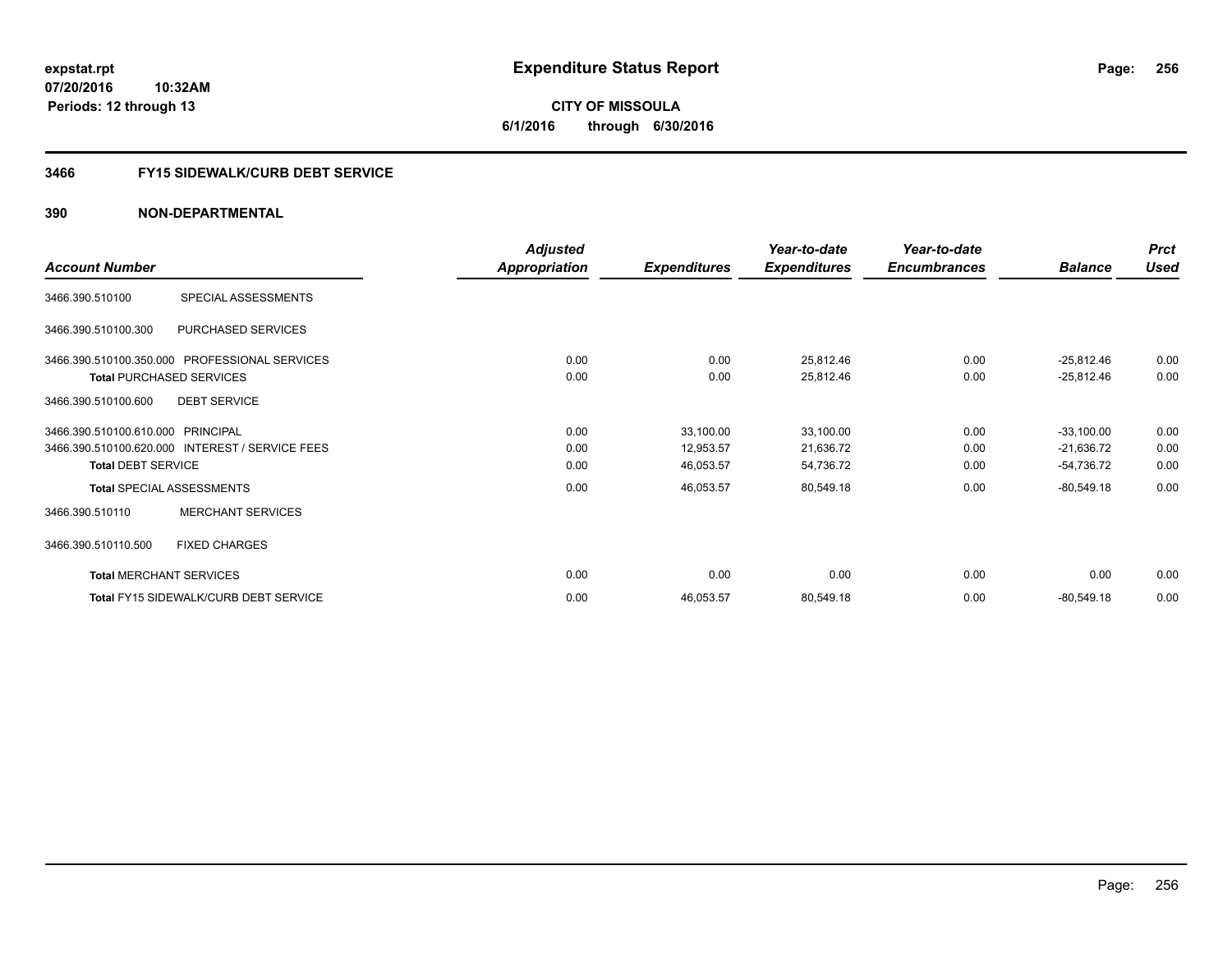# **3491 SID 491 DEBT SERVICE FUND**

| <b>Account Number</b> |                                 | <b>Adjusted</b><br><b>Appropriation</b> | <b>Expenditures</b> | Year-to-date<br><b>Expenditures</b> | Year-to-date<br><b>Encumbrances</b> | <b>Balance</b> | Prct<br><b>Used</b> |
|-----------------------|---------------------------------|-----------------------------------------|---------------------|-------------------------------------|-------------------------------------|----------------|---------------------|
| 3491.390.510100       | SPECIAL ASSESSMENTS             |                                         |                     |                                     |                                     |                |                     |
| 3491.390.510100.600   | <b>DEBT SERVICE</b>             |                                         |                     |                                     |                                     |                |                     |
|                       | Total SID 491 DEBT SERVICE FUND | 0.00                                    | 0.00                | 0.00                                | 0.00                                | 0.00           | 0.00                |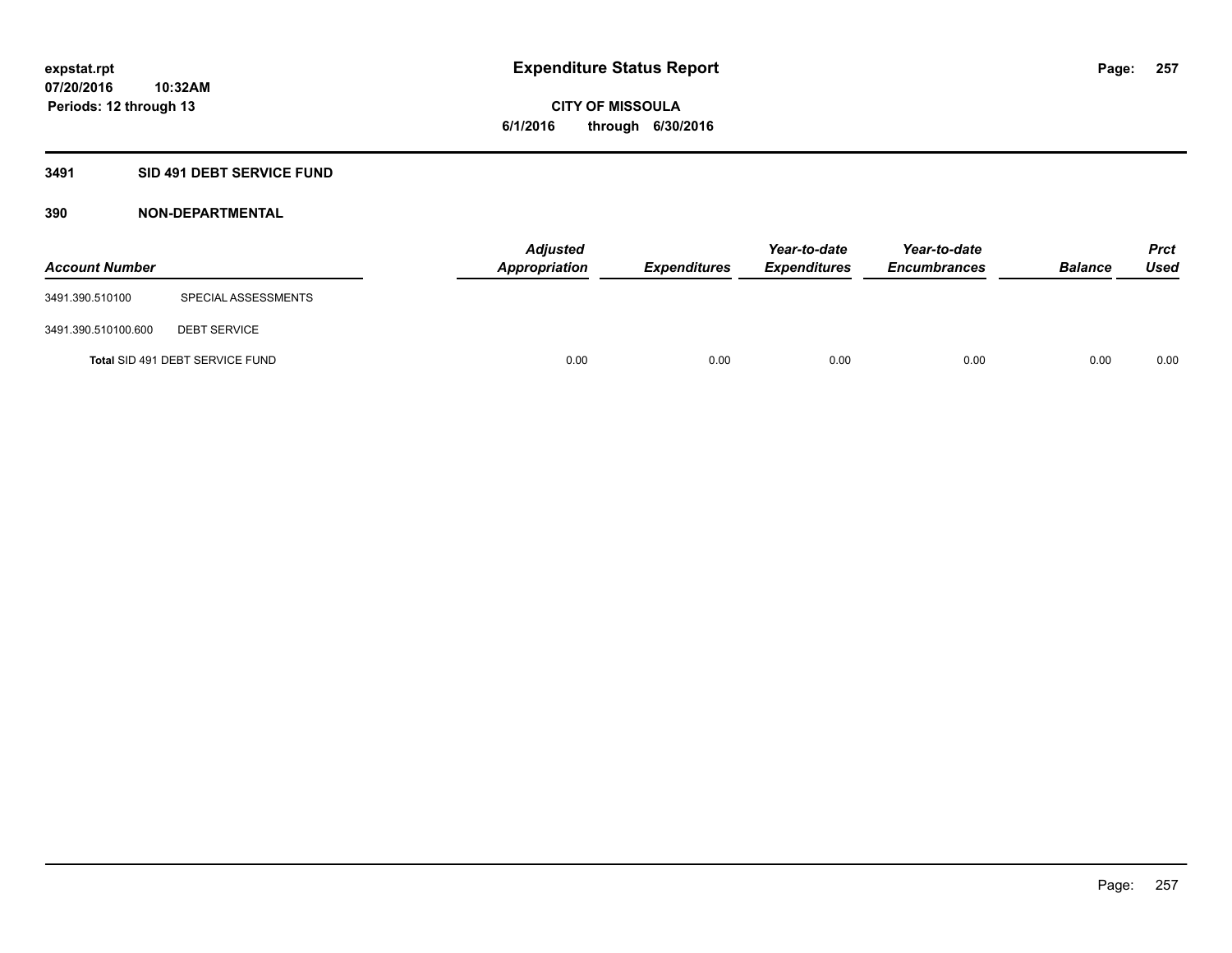**Periods: 12 through 13**

**CITY OF MISSOULA 6/1/2016 through 6/30/2016**

#### **3495 SID 495 DEBT SERVICE FUND**

**10:32AM**

| <b>Account Number</b>                |                         | <b>Adjusted</b><br>Appropriation | <b>Expenditures</b> | Year-to-date<br><b>Expenditures</b> | Year-to-date<br><b>Encumbrances</b> | <b>Balance</b> | <b>Prct</b><br><b>Used</b> |
|--------------------------------------|-------------------------|----------------------------------|---------------------|-------------------------------------|-------------------------------------|----------------|----------------------------|
| 3495.000.520100                      | *** Title Not Found *** |                                  |                     |                                     |                                     |                |                            |
| 3495.000.520100.800                  | OTHER OBJECTS           |                                  |                     |                                     |                                     |                |                            |
| <b>Total *** Title Not Found ***</b> |                         | 0.00                             | 0.00                | 0.00                                | 0.00                                | 0.00           | 0.00                       |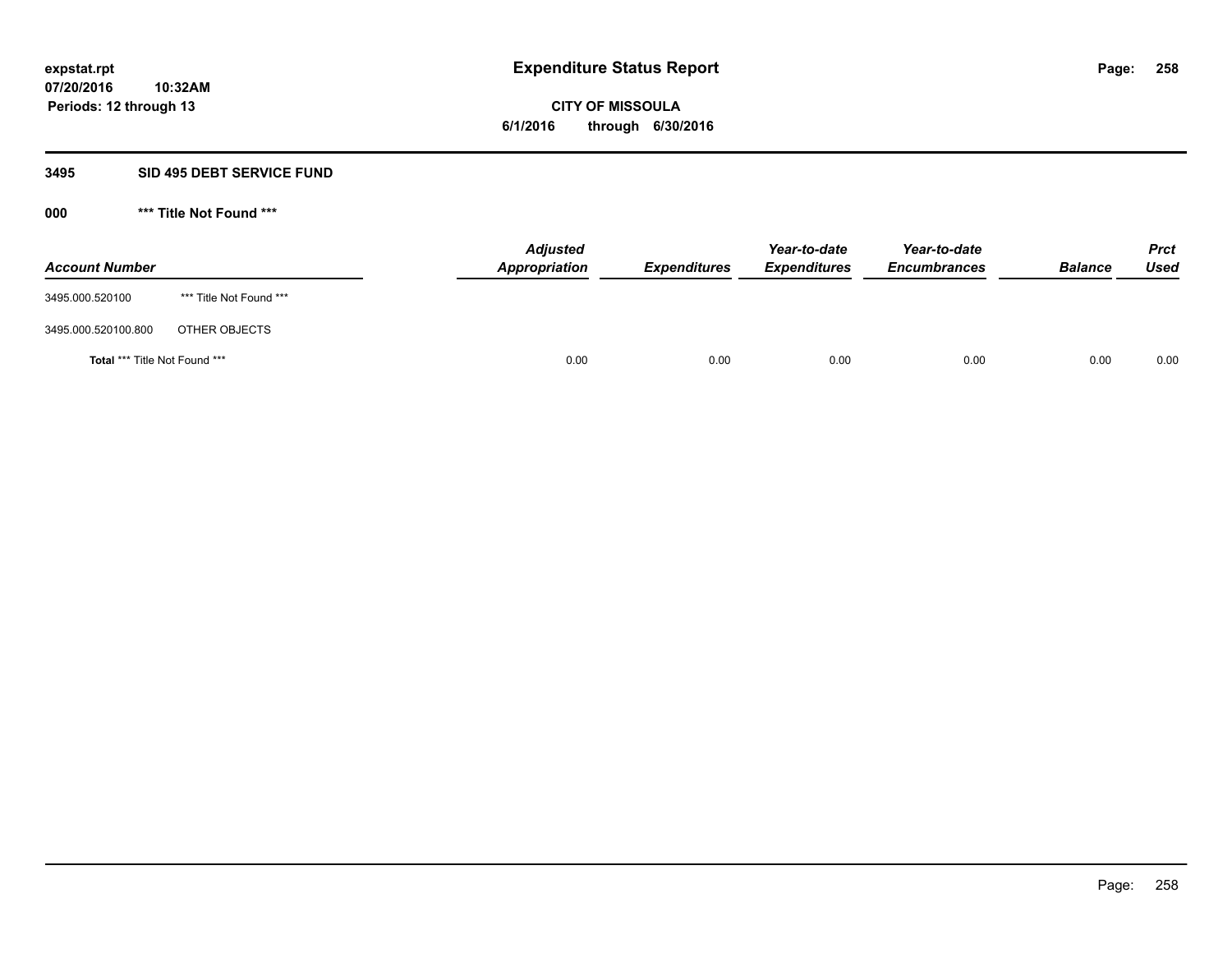# **3495 SID 495 DEBT SERVICE FUND**

| <b>Account Number</b> |                                  | <b>Adjusted</b><br><b>Appropriation</b> | <b>Expenditures</b> | Year-to-date<br><b>Expenditures</b> | Year-to-date<br><b>Encumbrances</b> | <b>Balance</b> | <b>Prct</b><br><b>Used</b> |
|-----------------------|----------------------------------|-----------------------------------------|---------------------|-------------------------------------|-------------------------------------|----------------|----------------------------|
| 3495.390.510100       | SPECIAL ASSESSMENTS              |                                         |                     |                                     |                                     |                |                            |
| 3495.390.510100.800   | OTHER OBJECTS                    |                                         |                     |                                     |                                     |                |                            |
|                       | <b>Total SPECIAL ASSESSMENTS</b> | 0.00                                    | 0.00                | 0.00                                | 0.00                                | 0.00           | 0.00                       |
| 3495.390.510110       | <b>MERCHANT SERVICES</b>         |                                         |                     |                                     |                                     |                |                            |
| 3495.390.510110.500   | <b>FIXED CHARGES</b>             |                                         |                     |                                     |                                     |                |                            |
|                       | Total SID 495 DEBT SERVICE FUND  | 0.00                                    | 0.00                | 0.00                                | 0.00                                | 0.00           | 0.00                       |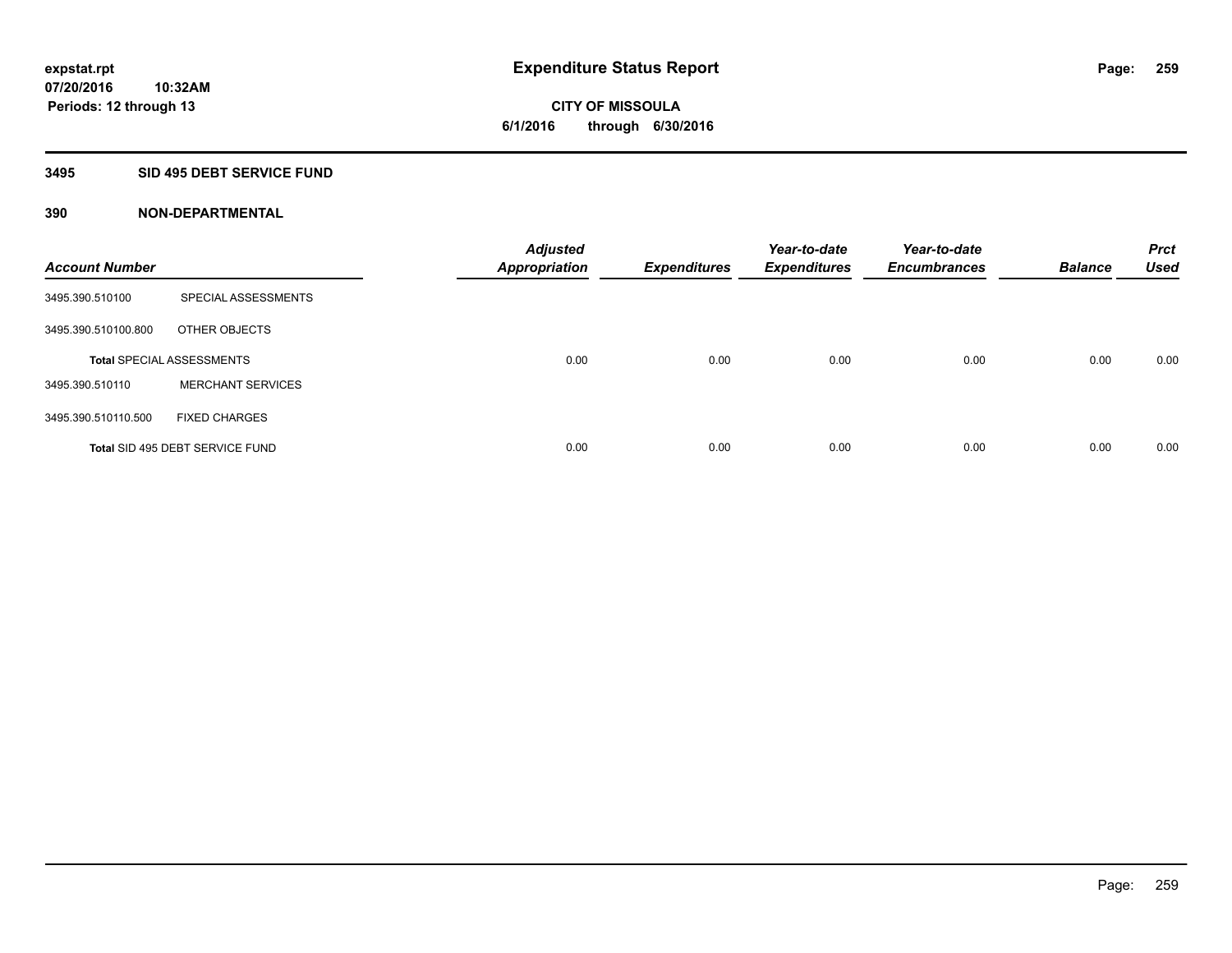**Periods: 12 through 13**

**CITY OF MISSOULA 6/1/2016 through 6/30/2016**

### **3497 SID 497 DEBT SERVICE FUND**

**10:32AM**

| <b>Account Number</b>         |                         | <b>Adjusted</b><br>Appropriation | <b>Expenditures</b> | Year-to-date<br><b>Expenditures</b> | Year-to-date<br><b>Encumbrances</b> | <b>Balance</b> | <b>Prct</b><br>Used |
|-------------------------------|-------------------------|----------------------------------|---------------------|-------------------------------------|-------------------------------------|----------------|---------------------|
| 3497.000.520100               | *** Title Not Found *** |                                  |                     |                                     |                                     |                |                     |
| 3497.000.520100.800           | OTHER OBJECTS           |                                  |                     |                                     |                                     |                |                     |
| Total *** Title Not Found *** |                         | 0.00                             | 0.00                | 0.00                                | 0.00                                | 0.00           | 0.00                |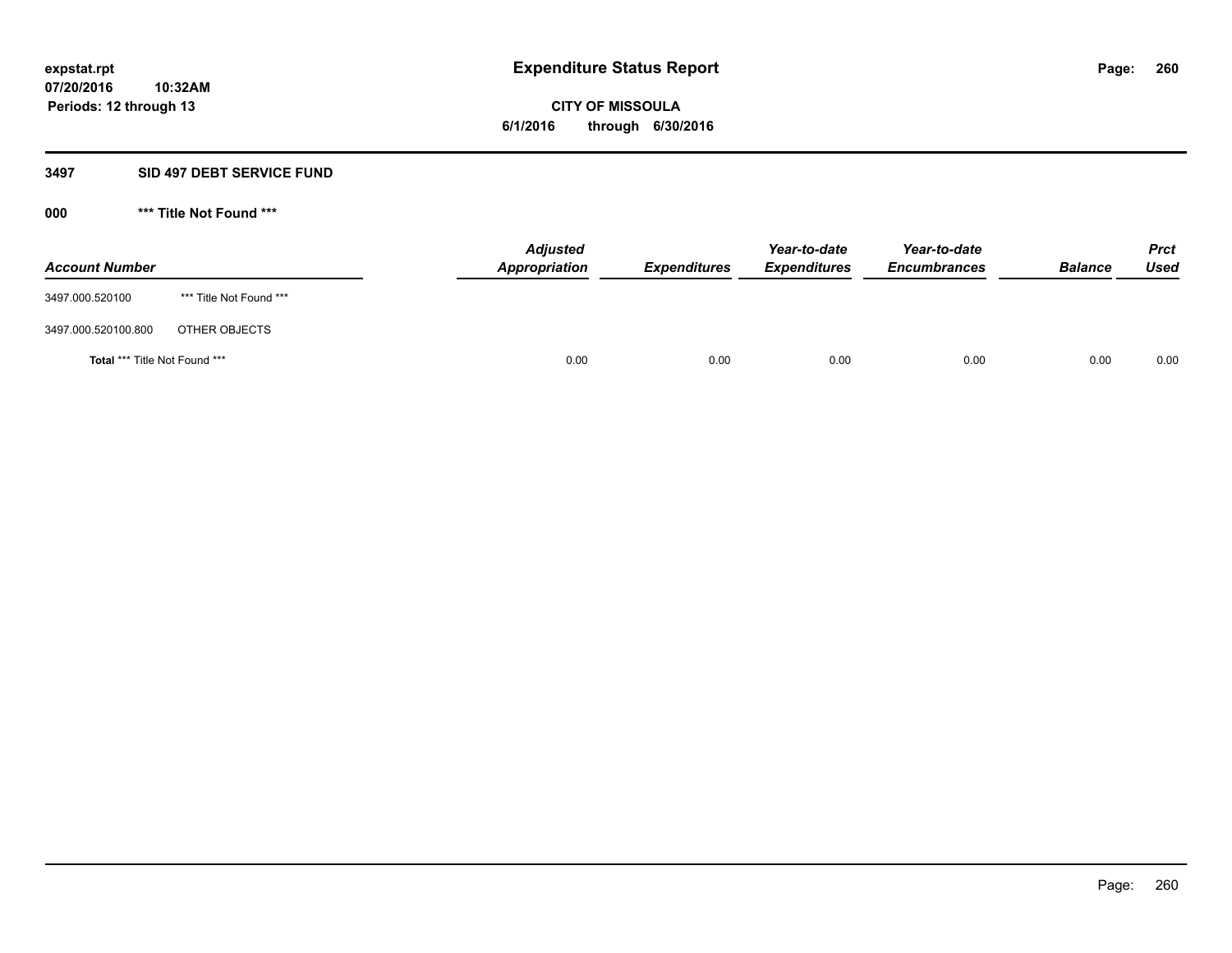# **3497 SID 497 DEBT SERVICE FUND**

|                            |                                  | <b>Adjusted</b> |                     | Year-to-date        | Year-to-date        |                | <b>Prct</b> |
|----------------------------|----------------------------------|-----------------|---------------------|---------------------|---------------------|----------------|-------------|
| <b>Account Number</b>      |                                  | Appropriation   | <b>Expenditures</b> | <b>Expenditures</b> | <b>Encumbrances</b> | <b>Balance</b> | <b>Used</b> |
| 3497.390.510000            | <b>MISCELLANEOUS</b>             |                 |                     |                     |                     |                |             |
| 3497.390.510000.800        | OTHER OBJECTS                    |                 |                     |                     |                     |                |             |
| <b>Total MISCELLANEOUS</b> |                                  | 0.00            | 0.00                | 0.00                | 0.00                | 0.00           | 0.00        |
| 3497.390.510100            | SPECIAL ASSESSMENTS              |                 |                     |                     |                     |                |             |
| 3497.390.510100.600        | <b>DEBT SERVICE</b>              |                 |                     |                     |                     |                |             |
| <b>Total DEBT SERVICE</b>  |                                  | 0.00            | 0.00                | 0.00                | 0.00                | 0.00           | 0.00        |
| 3497.390.510100.800        | OTHER OBJECTS                    |                 |                     |                     |                     |                |             |
|                            | <b>Total SPECIAL ASSESSMENTS</b> | 0.00            | 0.00                | 0.00                | 0.00                | 0.00           | 0.00        |
| 3497.390.510110            | <b>MERCHANT SERVICES</b>         |                 |                     |                     |                     |                |             |
| 3497.390.510110.500        | <b>FIXED CHARGES</b>             |                 |                     |                     |                     |                |             |
|                            | Total SID 497 DEBT SERVICE FUND  | 0.00            | 0.00                | 0.00                | 0.00                | 0.00           | 0.00        |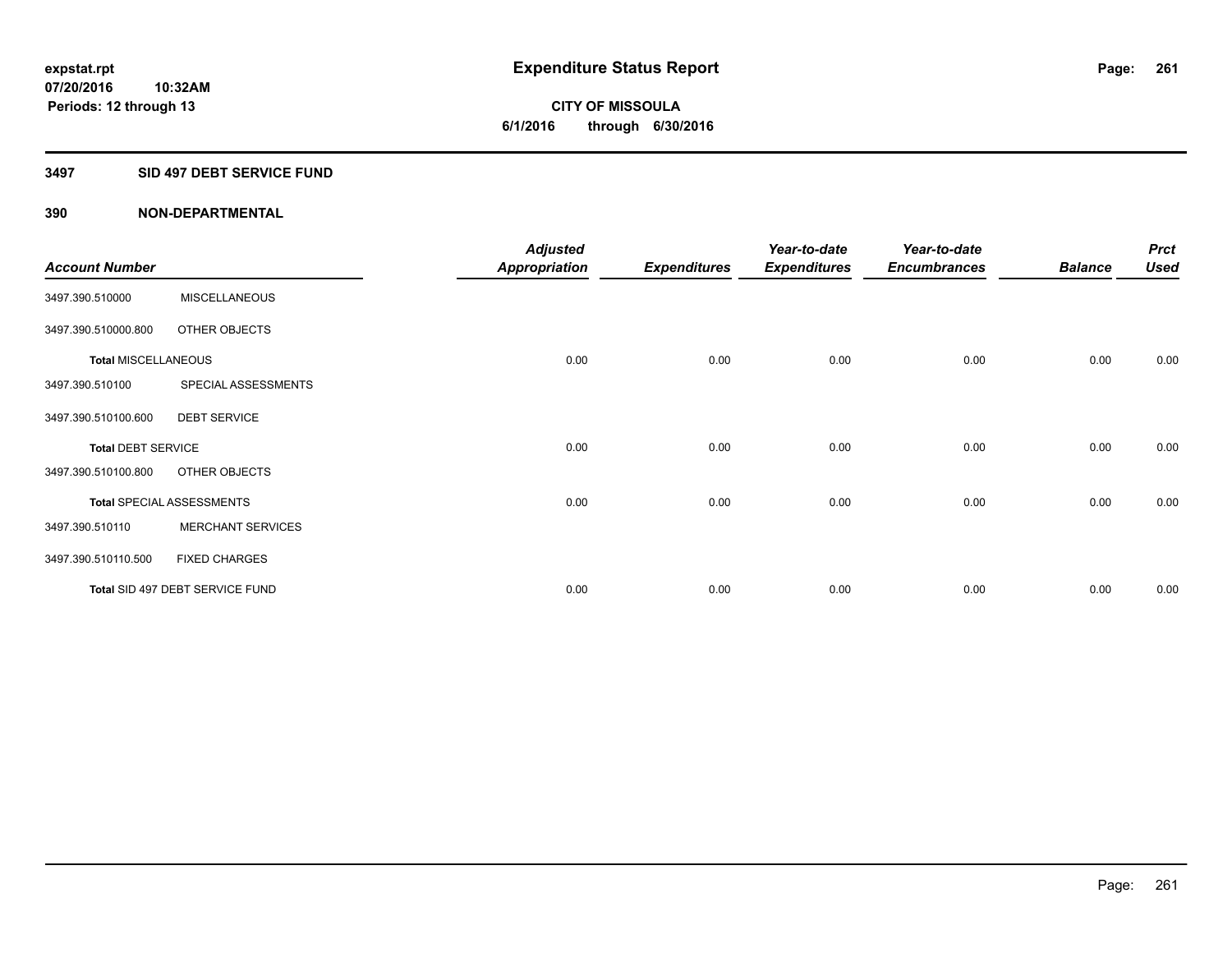**07/20/2016 10:32AM Periods: 12 through 13**

# **CITY OF MISSOULA 6/1/2016 through 6/30/2016**

# **3498 SID 498 DEBT SERVICE FUND**

| <b>Account Number</b>         |                         | <b>Adjusted</b><br>Appropriation | <b>Expenditures</b> | Year-to-date<br><b>Expenditures</b> | Year-to-date<br><b>Encumbrances</b> | <b>Balance</b> | <b>Prct</b><br><b>Used</b> |
|-------------------------------|-------------------------|----------------------------------|---------------------|-------------------------------------|-------------------------------------|----------------|----------------------------|
| 3498.000.520100               | *** Title Not Found *** |                                  |                     |                                     |                                     |                |                            |
| 3498.000.520100.800           | OTHER OBJECTS           |                                  |                     |                                     |                                     |                |                            |
| Total *** Title Not Found *** |                         | 0.00                             | 0.00                | 0.00                                | 0.00                                | 0.00           | 0.00                       |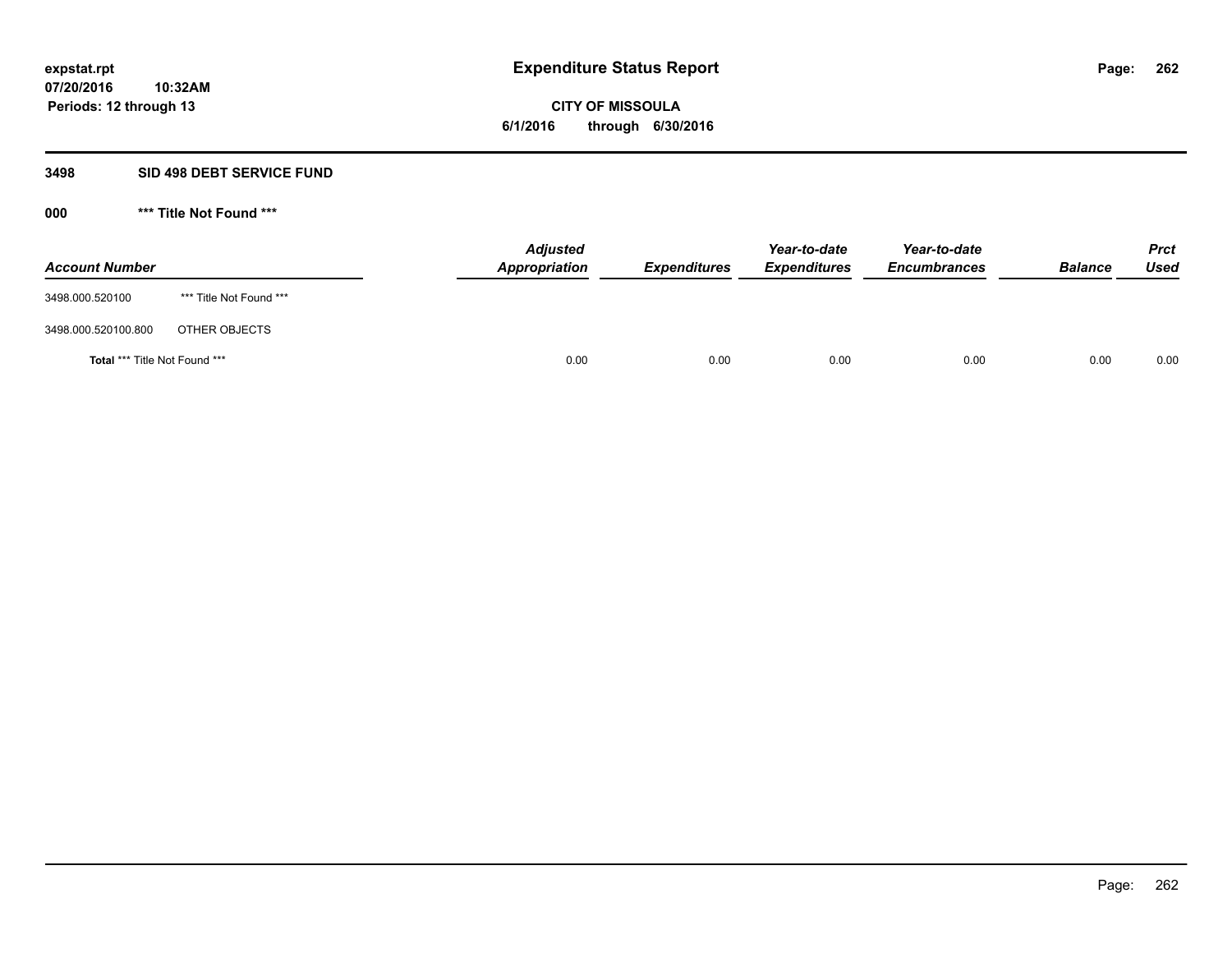# **3498 SID 498 DEBT SERVICE FUND**

| <b>Account Number</b> |                                  | <b>Adjusted</b><br>Appropriation | <b>Expenditures</b> | Year-to-date<br><b>Expenditures</b> | Year-to-date<br><b>Encumbrances</b> | <b>Balance</b> | <b>Prct</b><br><b>Used</b> |
|-----------------------|----------------------------------|----------------------------------|---------------------|-------------------------------------|-------------------------------------|----------------|----------------------------|
| 3498.390.510100       | SPECIAL ASSESSMENTS              |                                  |                     |                                     |                                     |                |                            |
| 3498.390.510100.600   | <b>DEBT SERVICE</b>              |                                  |                     |                                     |                                     |                |                            |
|                       | <b>Total SPECIAL ASSESSMENTS</b> | 0.00                             | 0.00                | 0.00                                | 0.00                                | 0.00           | 0.00                       |
| 3498.390.510110       | <b>MERCHANT SERVICES</b>         |                                  |                     |                                     |                                     |                |                            |
| 3498.390.510110.500   | <b>FIXED CHARGES</b>             |                                  |                     |                                     |                                     |                |                            |
|                       | <b>Total MERCHANT SERVICES</b>   | 0.00                             | 0.00                | 0.00                                | 0.00                                | 0.00           | 0.00                       |
|                       | Total SID 498 DEBT SERVICE FUND  | 0.00                             | 0.00                | 0.00                                | 0.00                                | 0.00           | 0.00                       |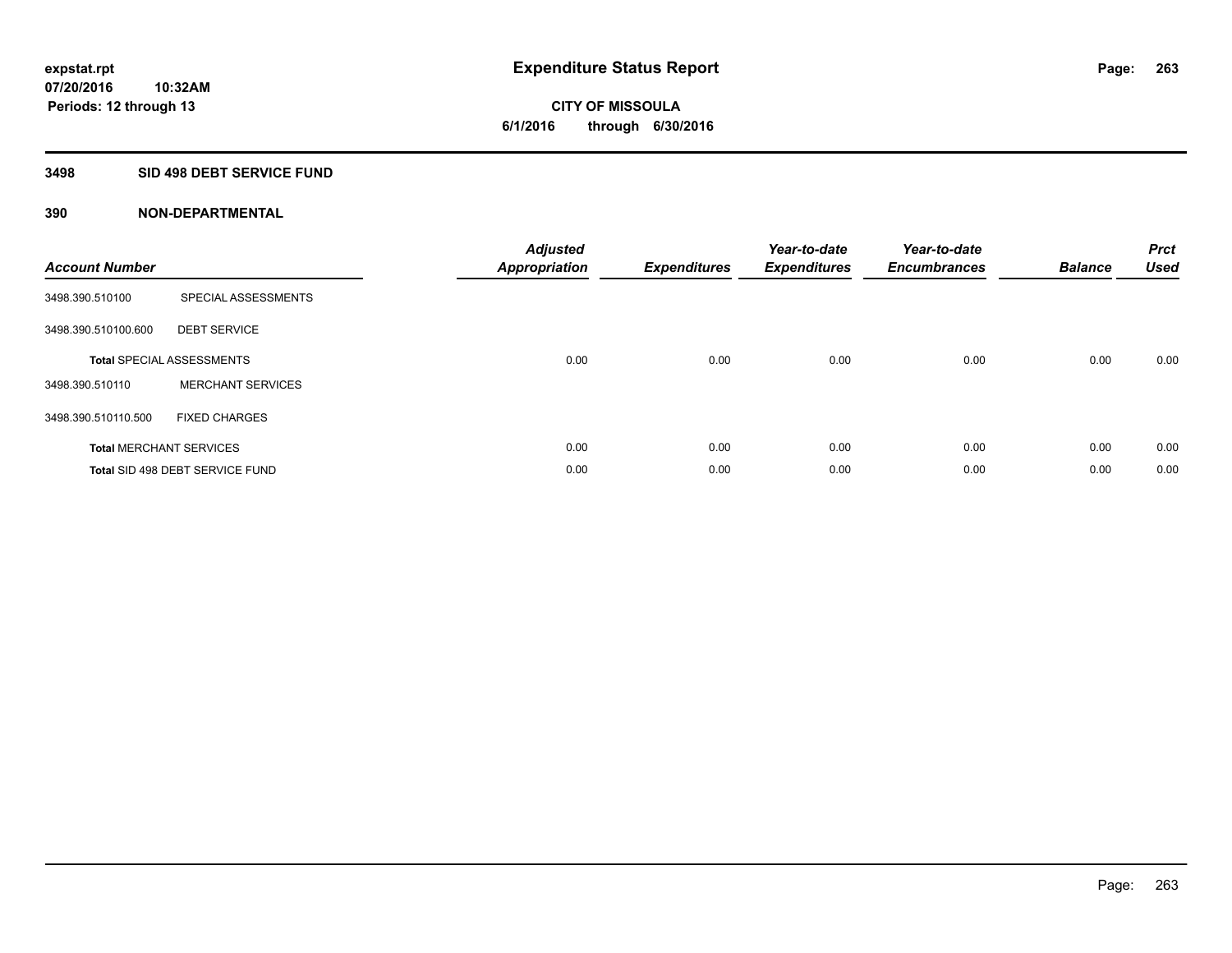# **3500 SID 500 DEBT SERVICE FUND**

| <b>Account Number</b>     |                                 | <b>Adjusted</b><br><b>Appropriation</b> | <b>Expenditures</b> | Year-to-date<br><b>Expenditures</b> | Year-to-date<br><b>Encumbrances</b> | <b>Balance</b> | <b>Prct</b><br><b>Used</b> |
|---------------------------|---------------------------------|-----------------------------------------|---------------------|-------------------------------------|-------------------------------------|----------------|----------------------------|
| 3500.390.510100           | SPECIAL ASSESSMENTS             |                                         |                     |                                     |                                     |                |                            |
| 3500.390.510100.600       | <b>DEBT SERVICE</b>             |                                         |                     |                                     |                                     |                |                            |
| <b>Total DEBT SERVICE</b> |                                 | 0.00                                    | 0.00                | 0.00                                | 0.00                                | 0.00           | 0.00                       |
| 3500.390.510100.800       | OTHER OBJECTS                   |                                         |                     |                                     |                                     |                |                            |
|                           | Total SID 500 DEBT SERVICE FUND | 0.00                                    | 0.00                | 0.00                                | 0.00                                | 0.00           | 0.00                       |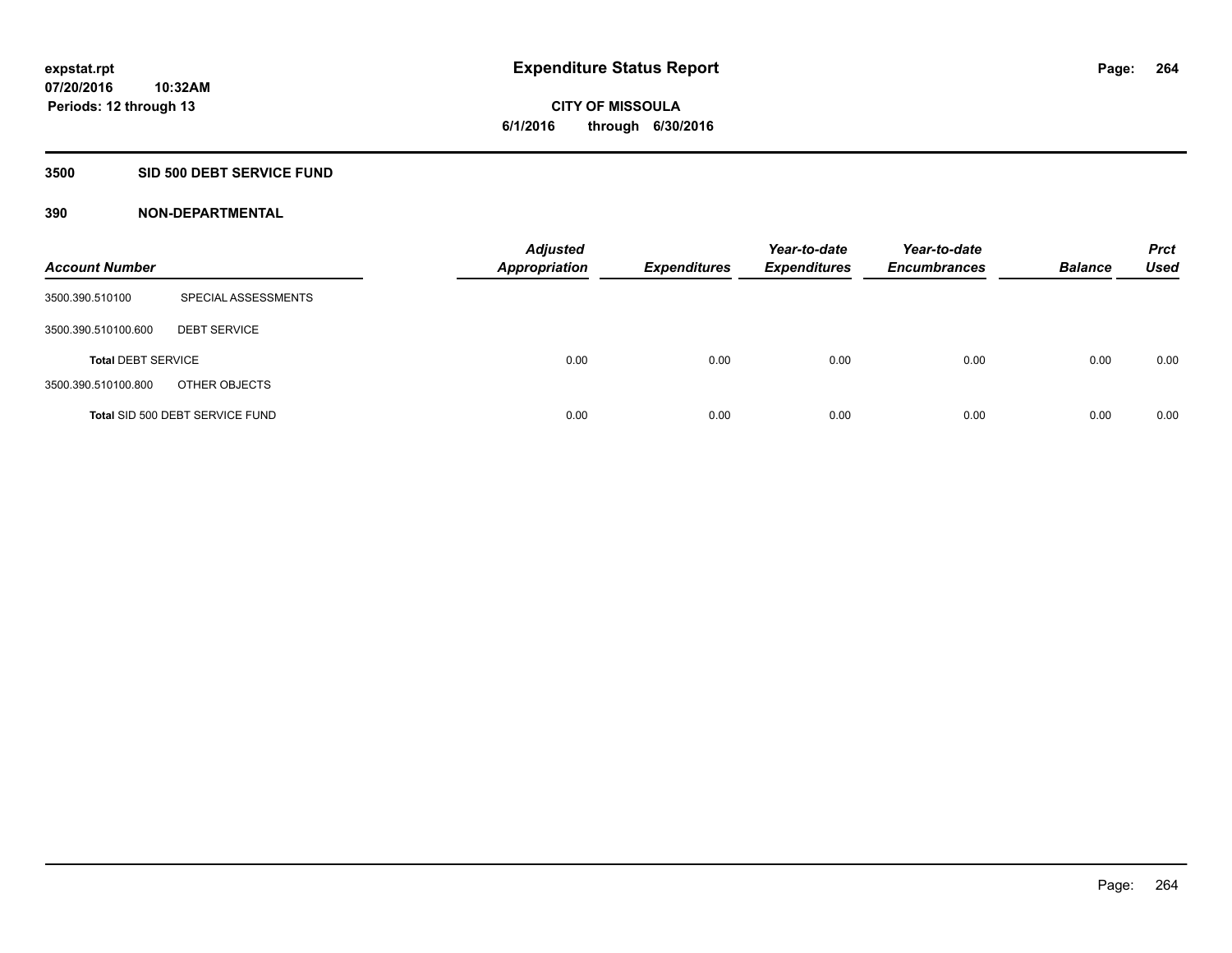## **3501 SID 501 DEBT SERVICE FUND**

| <b>Account Number</b>         |                         | <b>Adjusted</b><br>Appropriation | <b>Expenditures</b> | Year-to-date<br><b>Expenditures</b> | Year-to-date<br><b>Encumbrances</b> | <b>Balance</b> | <b>Prct</b><br>Used |
|-------------------------------|-------------------------|----------------------------------|---------------------|-------------------------------------|-------------------------------------|----------------|---------------------|
| 3501.000.520100               | *** Title Not Found *** |                                  |                     |                                     |                                     |                |                     |
| 3501.000.520100.800           | OTHER OBJECTS           |                                  |                     |                                     |                                     |                |                     |
| Total *** Title Not Found *** |                         | 0.00                             | 0.00                | 0.00                                | 0.00                                | 0.00           | 0.00                |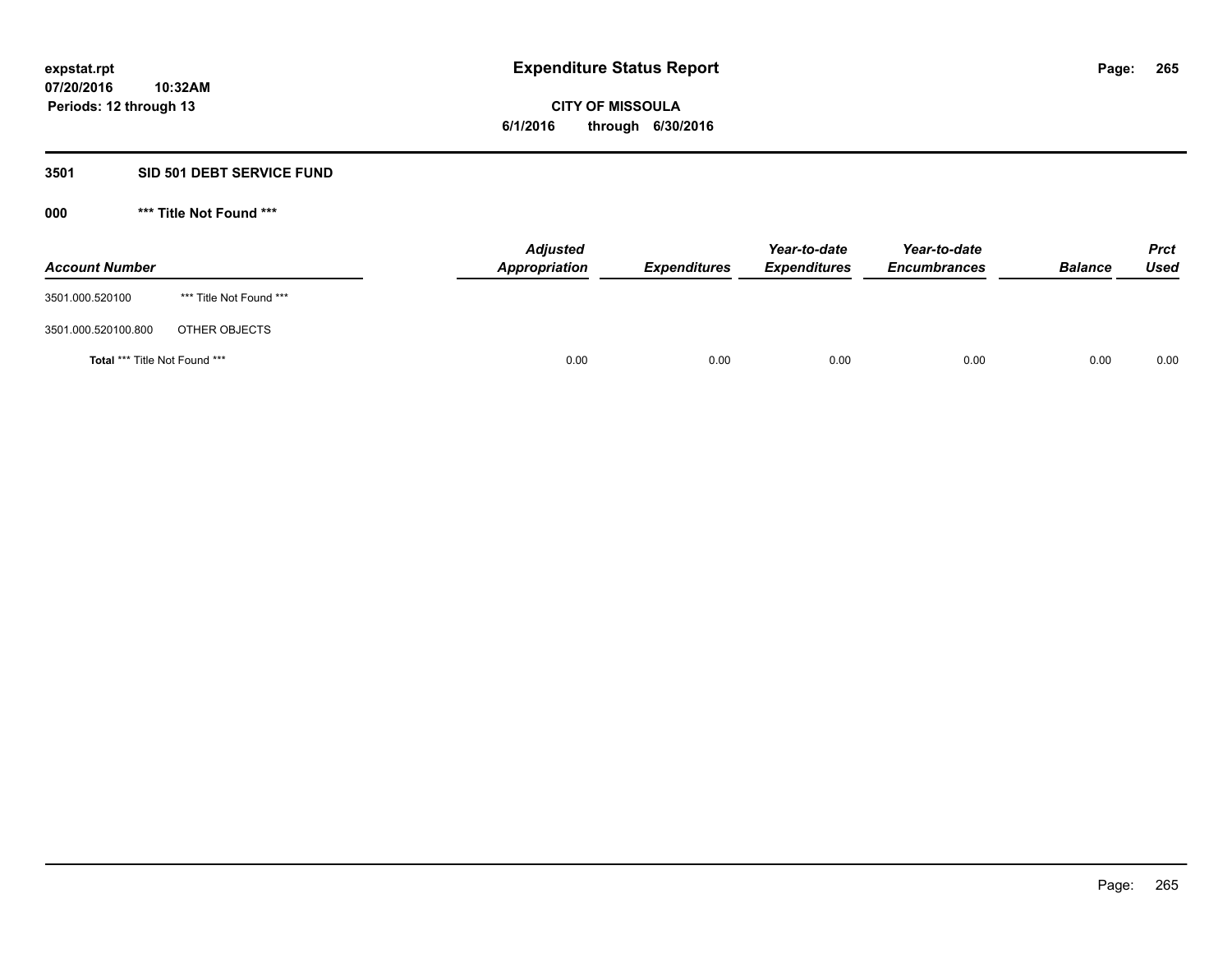# **3501 SID 501 DEBT SERVICE FUND**

| <b>Account Number</b> |                                  | <b>Adjusted</b><br><b>Appropriation</b> | <b>Expenditures</b> | Year-to-date<br><b>Expenditures</b> | Year-to-date<br><b>Encumbrances</b> | <b>Balance</b> | <b>Prct</b><br><b>Used</b> |
|-----------------------|----------------------------------|-----------------------------------------|---------------------|-------------------------------------|-------------------------------------|----------------|----------------------------|
| 3501.390.510100       | SPECIAL ASSESSMENTS              |                                         |                     |                                     |                                     |                |                            |
| 3501.390.510100.600   | <b>DEBT SERVICE</b>              |                                         |                     |                                     |                                     |                |                            |
|                       | <b>Total SPECIAL ASSESSMENTS</b> | 0.00                                    | 0.00                | 0.00                                | 0.00                                | 0.00           | 0.00                       |
| 3501.390.510110       | <b>MERCHANT SERVICES</b>         |                                         |                     |                                     |                                     |                |                            |
| 3501.390.510110.500   | <b>FIXED CHARGES</b>             |                                         |                     |                                     |                                     |                |                            |
|                       | Total SID 501 DEBT SERVICE FUND  | 0.00                                    | 0.00                | 0.00                                | 0.00                                | 0.00           | 0.00                       |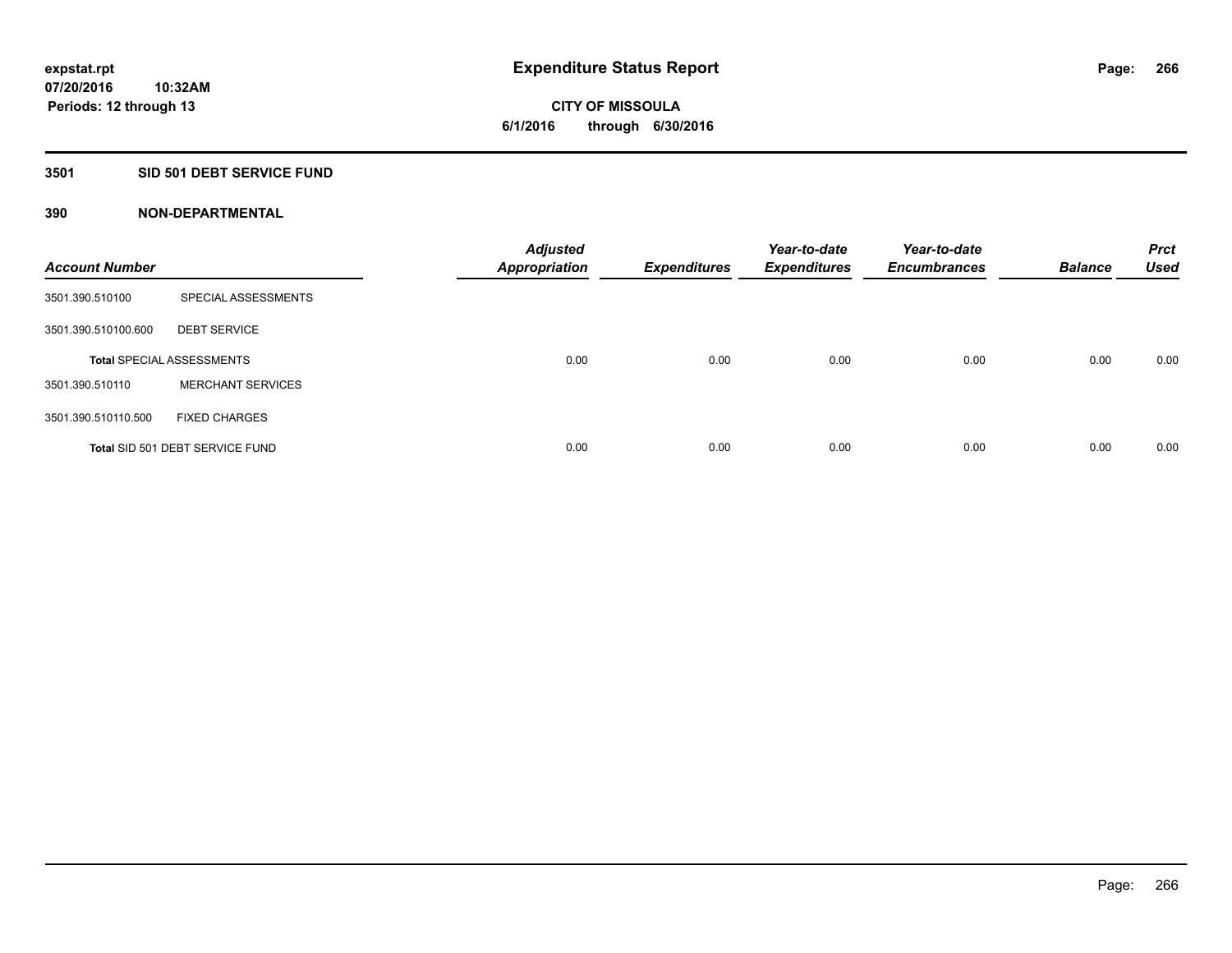**Periods: 12 through 13**

**CITY OF MISSOULA 6/1/2016 through 6/30/2016**

### **3503 SID 503 DEBT SERVICE FUND**

| <b>Account Number</b>         |                         | <b>Adjusted</b><br>Appropriation | <b>Expenditures</b> | Year-to-date<br><b>Expenditures</b> | Year-to-date<br><b>Encumbrances</b> | <b>Balance</b> | <b>Prct</b><br>Used |
|-------------------------------|-------------------------|----------------------------------|---------------------|-------------------------------------|-------------------------------------|----------------|---------------------|
| 3503.000.520100               | *** Title Not Found *** |                                  |                     |                                     |                                     |                |                     |
| 3503.000.520100.800           | OTHER OBJECTS           |                                  |                     |                                     |                                     |                |                     |
| Total *** Title Not Found *** |                         | 0.00                             | 0.00                | 0.00                                | 0.00                                | 0.00           | 0.00                |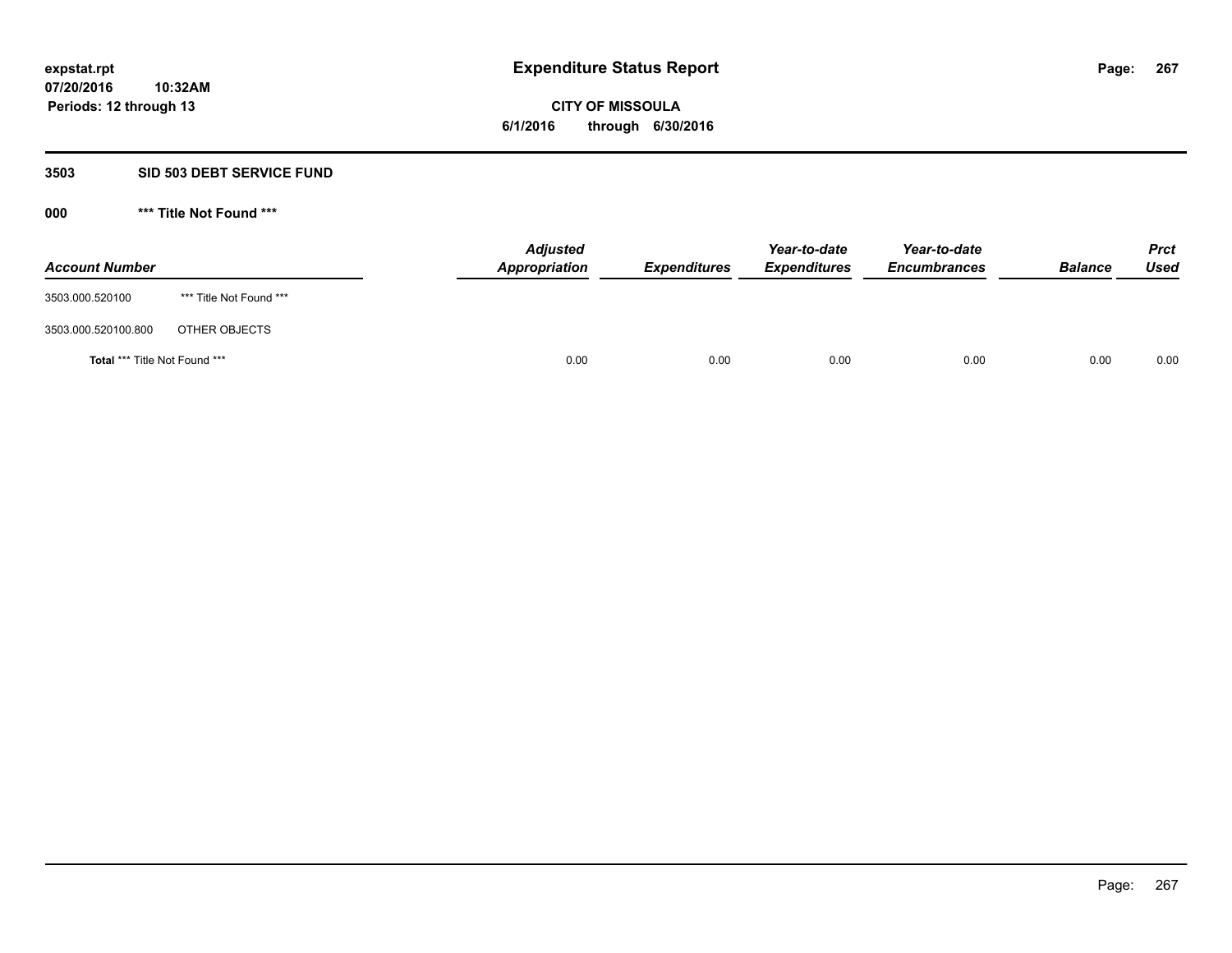## **3503 SID 503 DEBT SERVICE FUND**

| <b>Account Number</b> |                                  | <b>Adjusted</b><br><b>Appropriation</b> | <b>Expenditures</b> | Year-to-date<br><b>Expenditures</b> | Year-to-date<br><b>Encumbrances</b> | <b>Balance</b> | <b>Prct</b><br><b>Used</b> |
|-----------------------|----------------------------------|-----------------------------------------|---------------------|-------------------------------------|-------------------------------------|----------------|----------------------------|
| 3503.390.510100       | SPECIAL ASSESSMENTS              |                                         |                     |                                     |                                     |                |                            |
| 3503.390.510100.600   | <b>DEBT SERVICE</b>              |                                         |                     |                                     |                                     |                |                            |
|                       | <b>Total SPECIAL ASSESSMENTS</b> | 0.00                                    | 0.00                | 0.00                                | 0.00                                | 0.00           | 0.00                       |
| 3503.390.510110       | <b>MERCHANT SERVICES</b>         |                                         |                     |                                     |                                     |                |                            |
| 3503.390.510110.500   | <b>FIXED CHARGES</b>             |                                         |                     |                                     |                                     |                |                            |
|                       | Total SID 503 DEBT SERVICE FUND  | 0.00                                    | 0.00                | 0.00                                | 0.00                                | 0.00           | 0.00                       |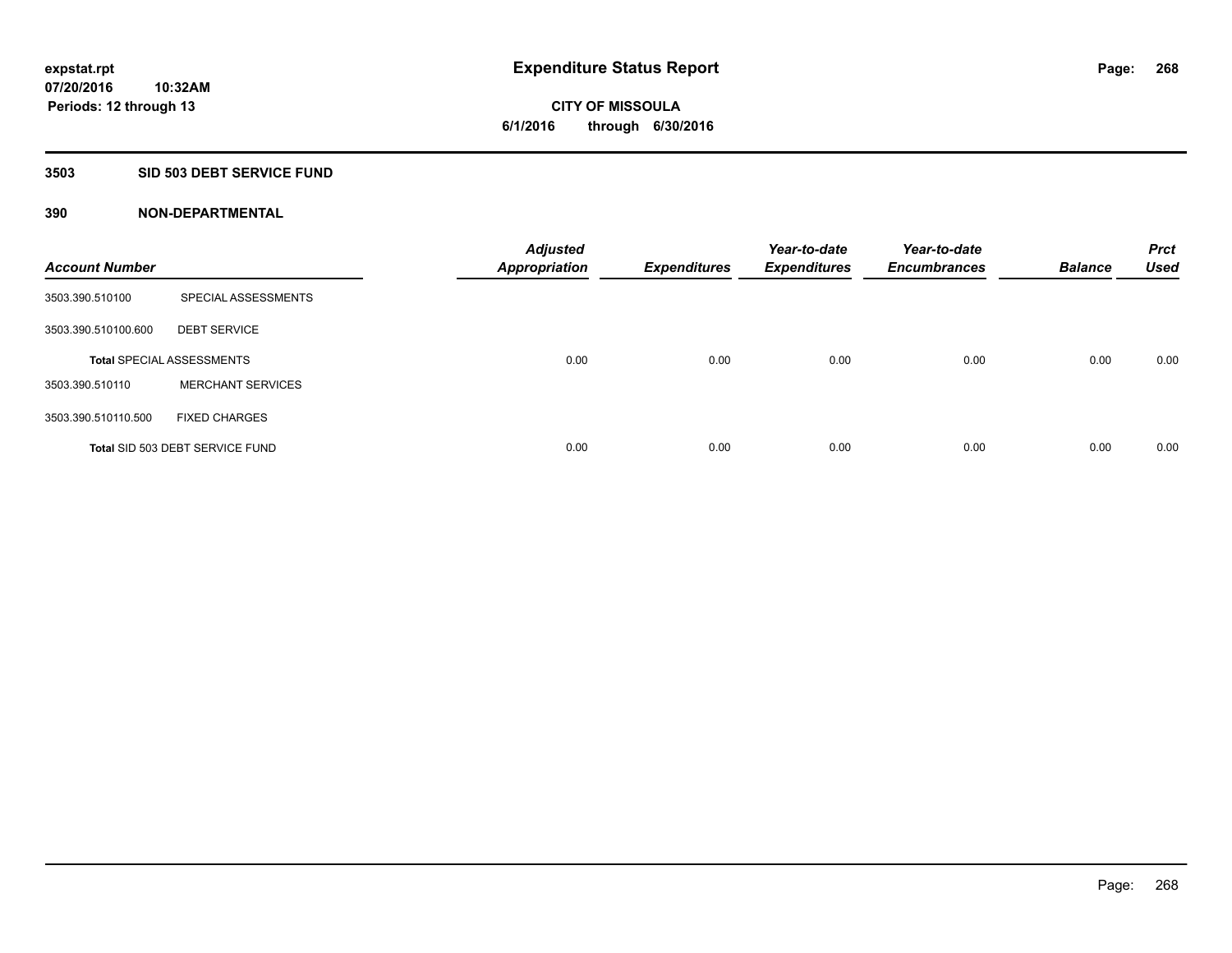**Periods: 12 through 13**

**CITY OF MISSOULA 6/1/2016 through 6/30/2016**

#### **3505 SID 505 DEBT SERVICE FUND**

**10:32AM**

| <b>Account Number</b>         |                         | <b>Adjusted</b><br>Appropriation | <b>Expenditures</b> | Year-to-date<br><b>Expenditures</b> | Year-to-date<br><b>Encumbrances</b> | <b>Balance</b> | <b>Prct</b><br><b>Used</b> |
|-------------------------------|-------------------------|----------------------------------|---------------------|-------------------------------------|-------------------------------------|----------------|----------------------------|
| 3505.000.520100               | *** Title Not Found *** |                                  |                     |                                     |                                     |                |                            |
| 3505.000.520100.800           | OTHER OBJECTS           |                                  |                     |                                     |                                     |                |                            |
| Total *** Title Not Found *** |                         | 0.00                             | 0.00                | 0.00                                | 0.00                                | 0.00           | 0.00                       |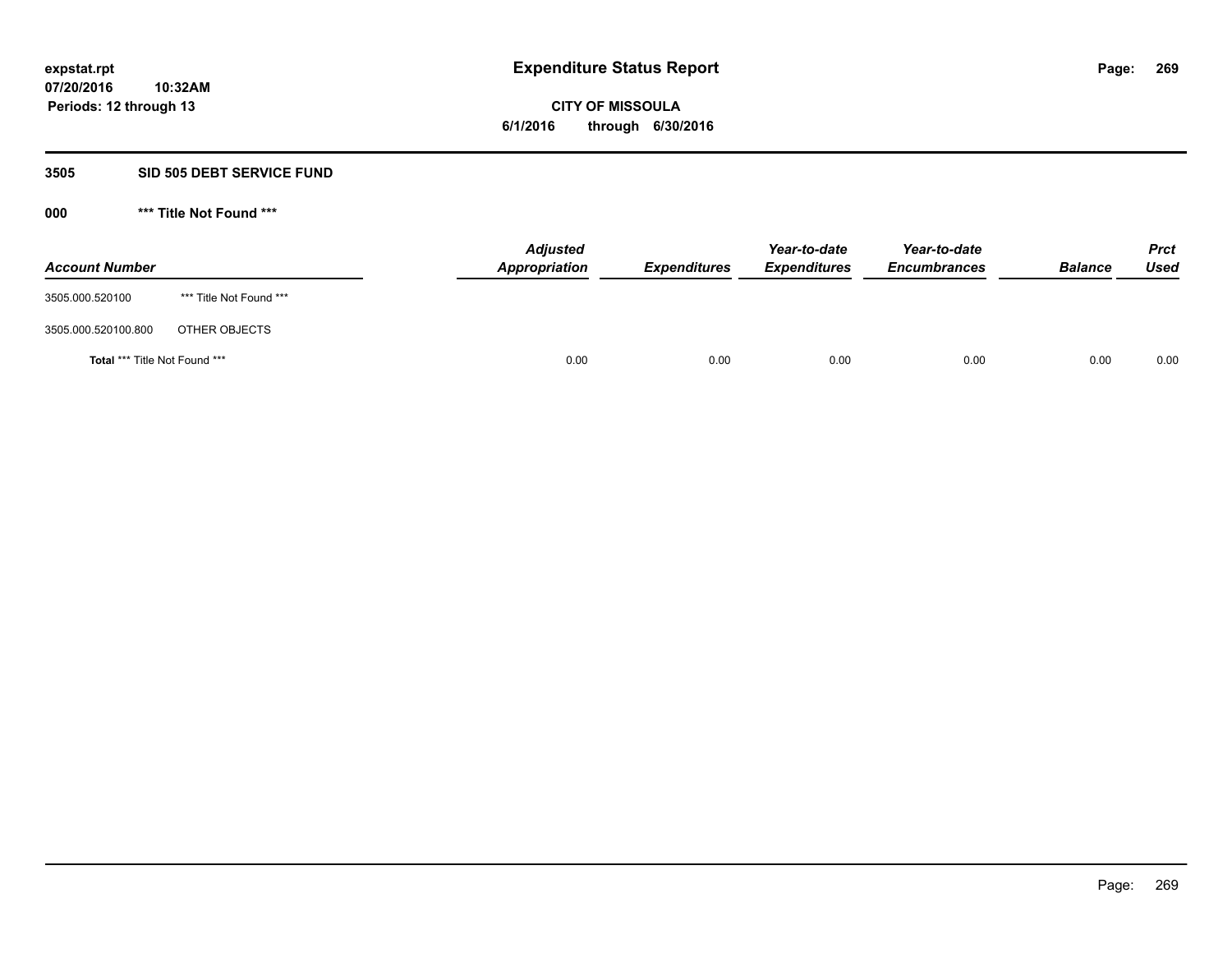## **3505 SID 505 DEBT SERVICE FUND**

| <b>Account Number</b> |                                  | <b>Adjusted</b><br><b>Appropriation</b> | <b>Expenditures</b> | Year-to-date<br><b>Expenditures</b> | Year-to-date<br><b>Encumbrances</b> | <b>Balance</b> | <b>Prct</b><br><b>Used</b> |
|-----------------------|----------------------------------|-----------------------------------------|---------------------|-------------------------------------|-------------------------------------|----------------|----------------------------|
| 3505.390.510100       | SPECIAL ASSESSMENTS              |                                         |                     |                                     |                                     |                |                            |
| 3505.390.510100.600   | <b>DEBT SERVICE</b>              |                                         |                     |                                     |                                     |                |                            |
|                       | <b>Total SPECIAL ASSESSMENTS</b> | 0.00                                    | 0.00                | 0.00                                | 0.00                                | 0.00           | 0.00                       |
| 3505.390.510110       | <b>MERCHANT SERVICES</b>         |                                         |                     |                                     |                                     |                |                            |
| 3505.390.510110.500   | <b>FIXED CHARGES</b>             |                                         |                     |                                     |                                     |                |                            |
|                       | Total SID 505 DEBT SERVICE FUND  | 0.00                                    | 0.00                | 0.00                                | 0.00                                | 0.00           | 0.00                       |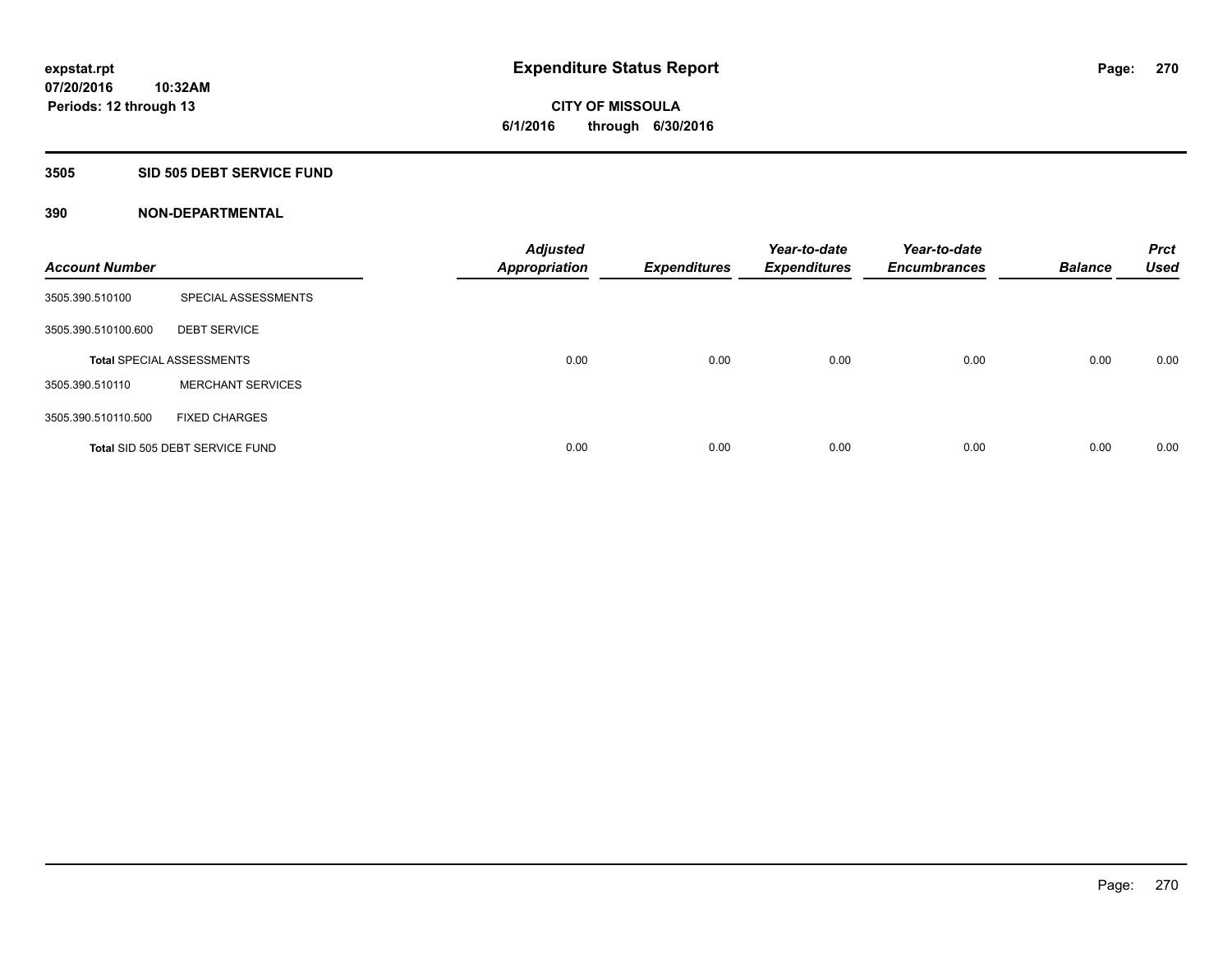**Periods: 12 through 13**

**CITY OF MISSOULA 6/1/2016 through 6/30/2016**

#### **3506 SID 506 DEBT SERVICE FUND**

**10:32AM**

| <b>Account Number</b>         |                         | <b>Adjusted</b><br>Appropriation | <b>Expenditures</b> | Year-to-date<br><b>Expenditures</b> | Year-to-date<br><b>Encumbrances</b> | <b>Balance</b> | <b>Prct</b><br>Used |
|-------------------------------|-------------------------|----------------------------------|---------------------|-------------------------------------|-------------------------------------|----------------|---------------------|
| 3506.000.520100               | *** Title Not Found *** |                                  |                     |                                     |                                     |                |                     |
| 3506.000.520100.800           | OTHER OBJECTS           |                                  |                     |                                     |                                     |                |                     |
| Total *** Title Not Found *** |                         | 0.00                             | 0.00                | 0.00                                | 0.00                                | 0.00           | 0.00                |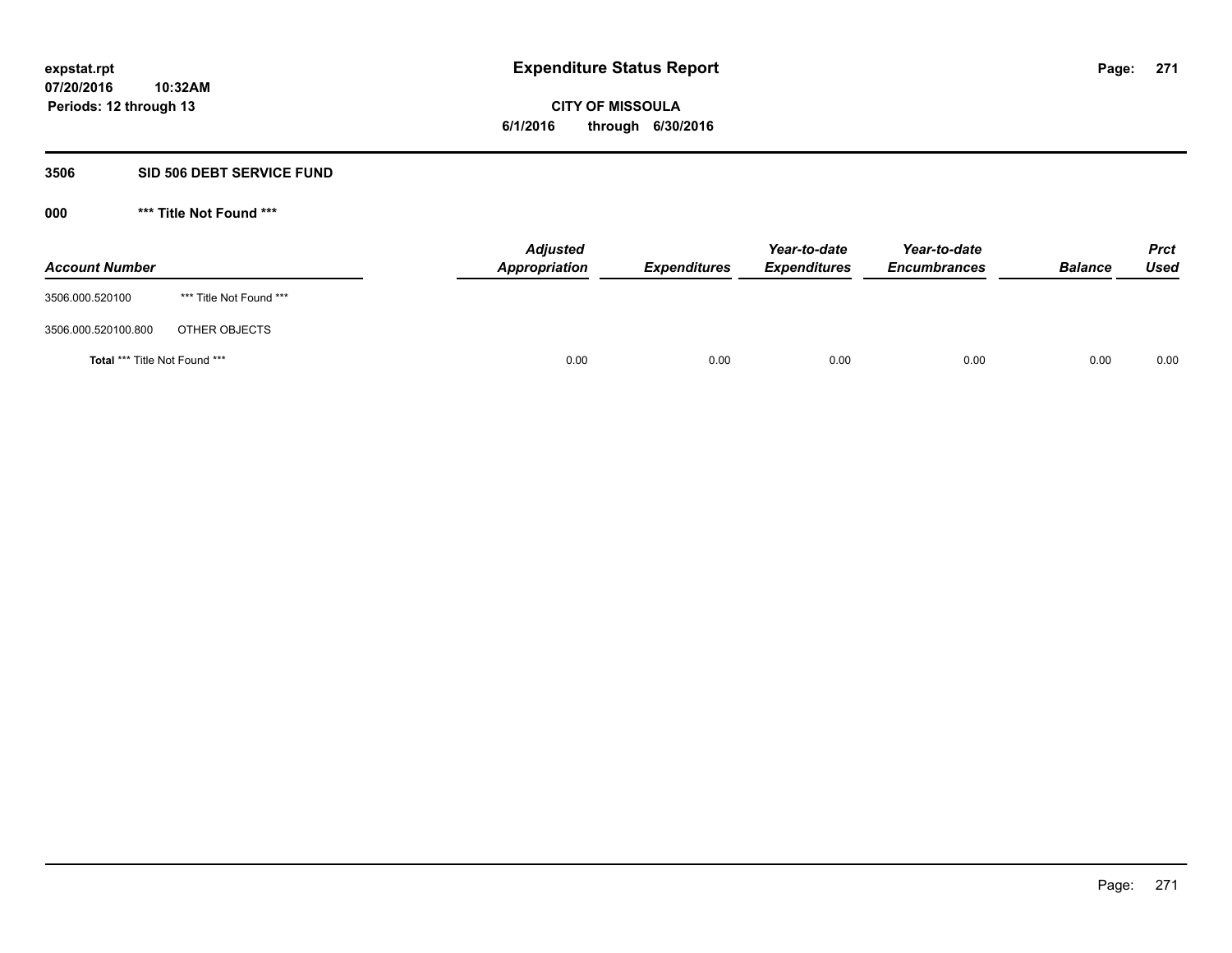### **3506 SID 506 DEBT SERVICE FUND**

| <b>Account Number</b> |                                  | <b>Adjusted</b><br><b>Appropriation</b> | <b>Expenditures</b> | Year-to-date<br><b>Expenditures</b> | Year-to-date<br><b>Encumbrances</b> | <b>Balance</b> | <b>Prct</b><br><b>Used</b> |
|-----------------------|----------------------------------|-----------------------------------------|---------------------|-------------------------------------|-------------------------------------|----------------|----------------------------|
| 3506.390.510100       | SPECIAL ASSESSMENTS              |                                         |                     |                                     |                                     |                |                            |
| 3506.390.510100.600   | <b>DEBT SERVICE</b>              |                                         |                     |                                     |                                     |                |                            |
|                       | <b>Total SPECIAL ASSESSMENTS</b> | 0.00                                    | 0.00                | 0.00                                | 0.00                                | 0.00           | 0.00                       |
| 3506.390.510110       | <b>MERCHANT SERVICES</b>         |                                         |                     |                                     |                                     |                |                            |
| 3506.390.510110.500   | <b>FIXED CHARGES</b>             |                                         |                     |                                     |                                     |                |                            |
|                       | Total SID 506 DEBT SERVICE FUND  | 0.00                                    | 0.00                | 0.00                                | 0.00                                | 0.00           | 0.00                       |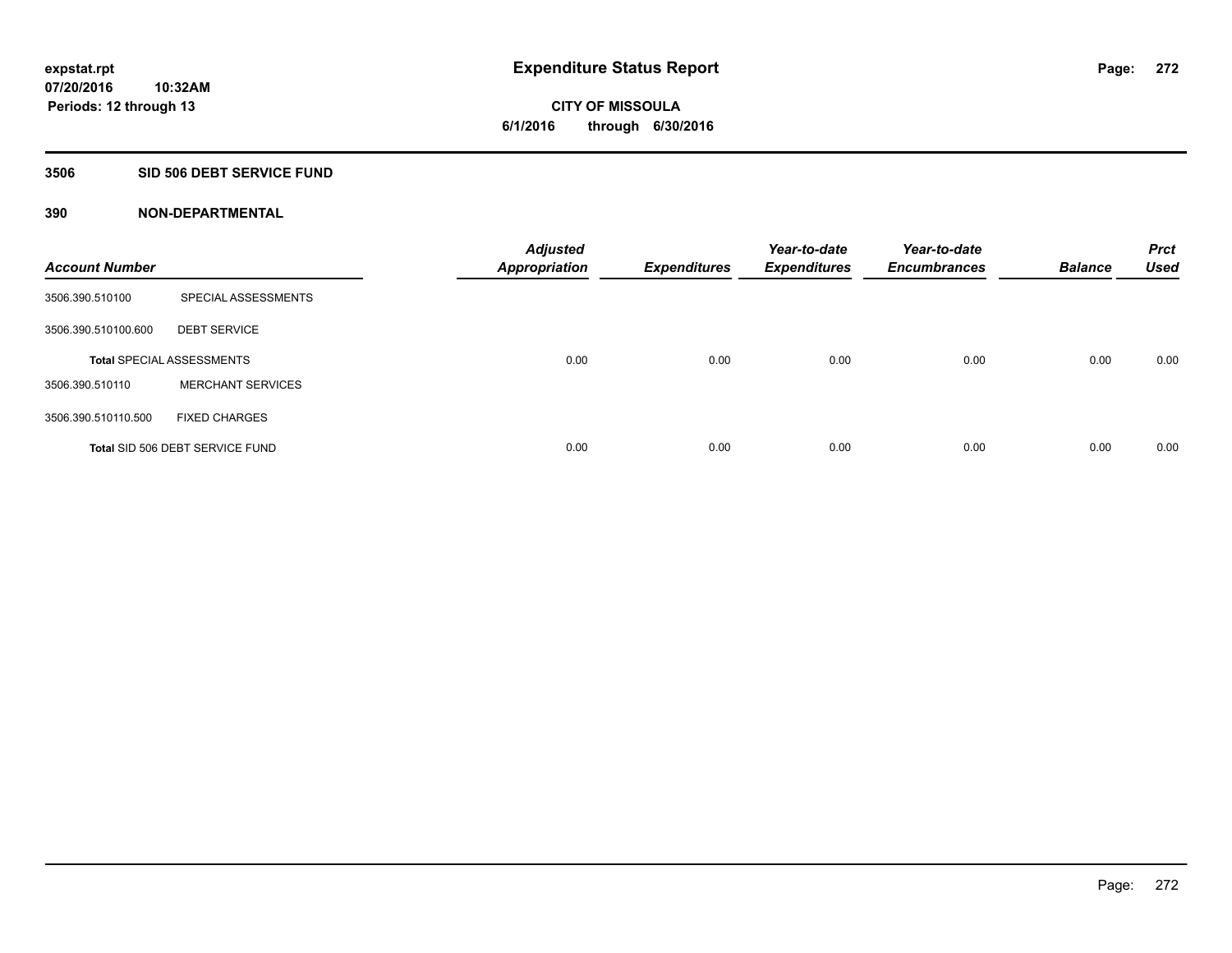**Periods: 12 through 13**

**CITY OF MISSOULA 6/1/2016 through 6/30/2016**

#### **3507 SID 507 DEBT SERVICE FUND**

| <b>Account Number</b>         |                         | <b>Adjusted</b><br>Appropriation | <b>Expenditures</b> | Year-to-date<br><b>Expenditures</b> | Year-to-date<br><b>Encumbrances</b> | <b>Balance</b> | <b>Prct</b><br>Used |
|-------------------------------|-------------------------|----------------------------------|---------------------|-------------------------------------|-------------------------------------|----------------|---------------------|
| 3507.000.520100               | *** Title Not Found *** |                                  |                     |                                     |                                     |                |                     |
| 3507.000.520100.800           | OTHER OBJECTS           |                                  |                     |                                     |                                     |                |                     |
| Total *** Title Not Found *** |                         | 0.00                             | 0.00                | 0.00                                | 0.00                                | 0.00           | 0.00                |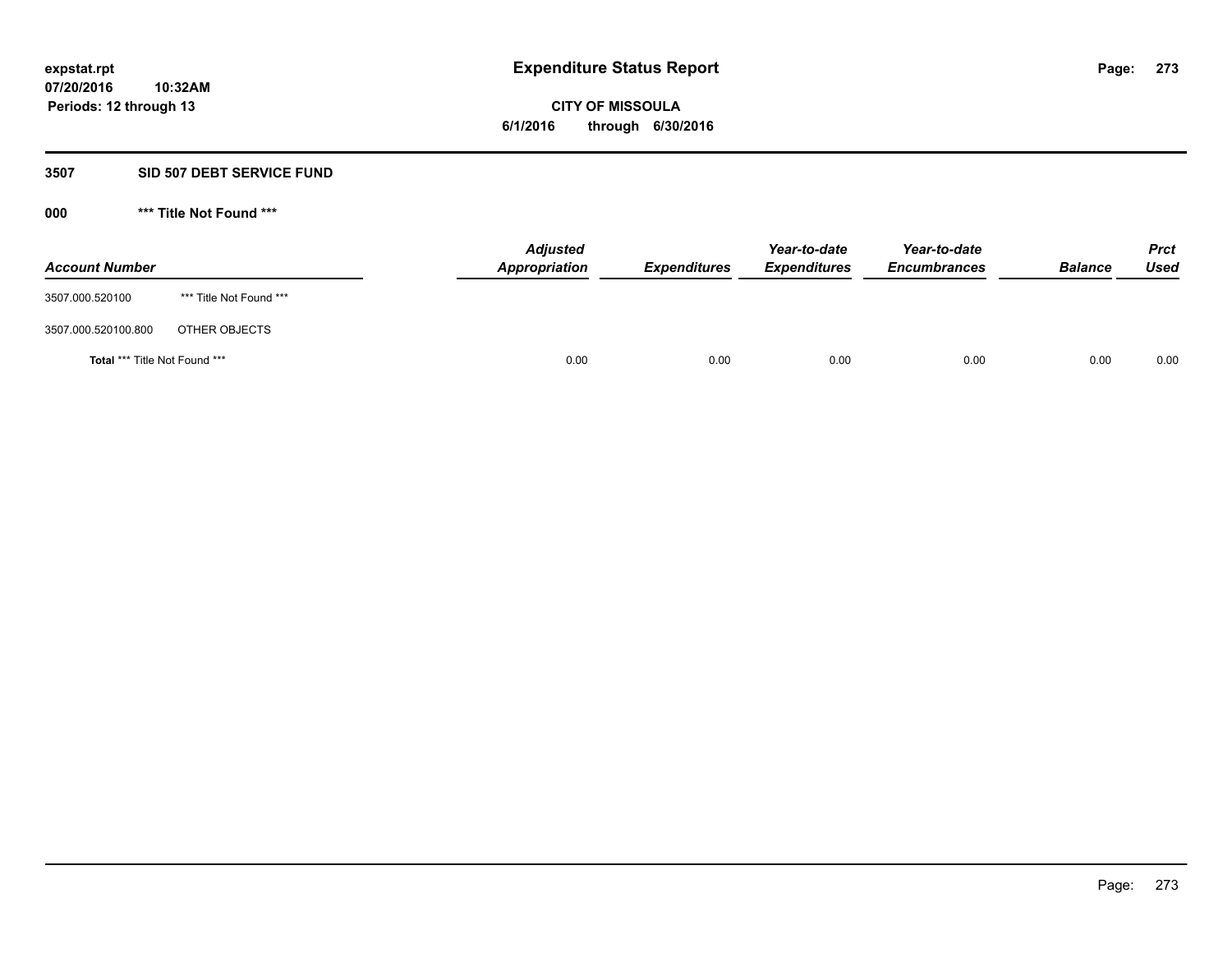# **3507 SID 507 DEBT SERVICE FUND**

| <b>Account Number</b> |                                 | <b>Adjusted</b><br><b>Appropriation</b> | <b>Expenditures</b> | Year-to-date<br><b>Expenditures</b> | Year-to-date<br><b>Encumbrances</b> | <b>Balance</b> | <b>Prct</b><br>Used |
|-----------------------|---------------------------------|-----------------------------------------|---------------------|-------------------------------------|-------------------------------------|----------------|---------------------|
| 3507.390.510110       | <b>MERCHANT SERVICES</b>        |                                         |                     |                                     |                                     |                |                     |
| 3507.390.510110.500   | <b>FIXED CHARGES</b>            |                                         |                     |                                     |                                     |                |                     |
|                       | Total SID 507 DEBT SERVICE FUND | 0.00                                    | 0.00                | 0.00                                | 0.00                                | 0.00           | 0.00                |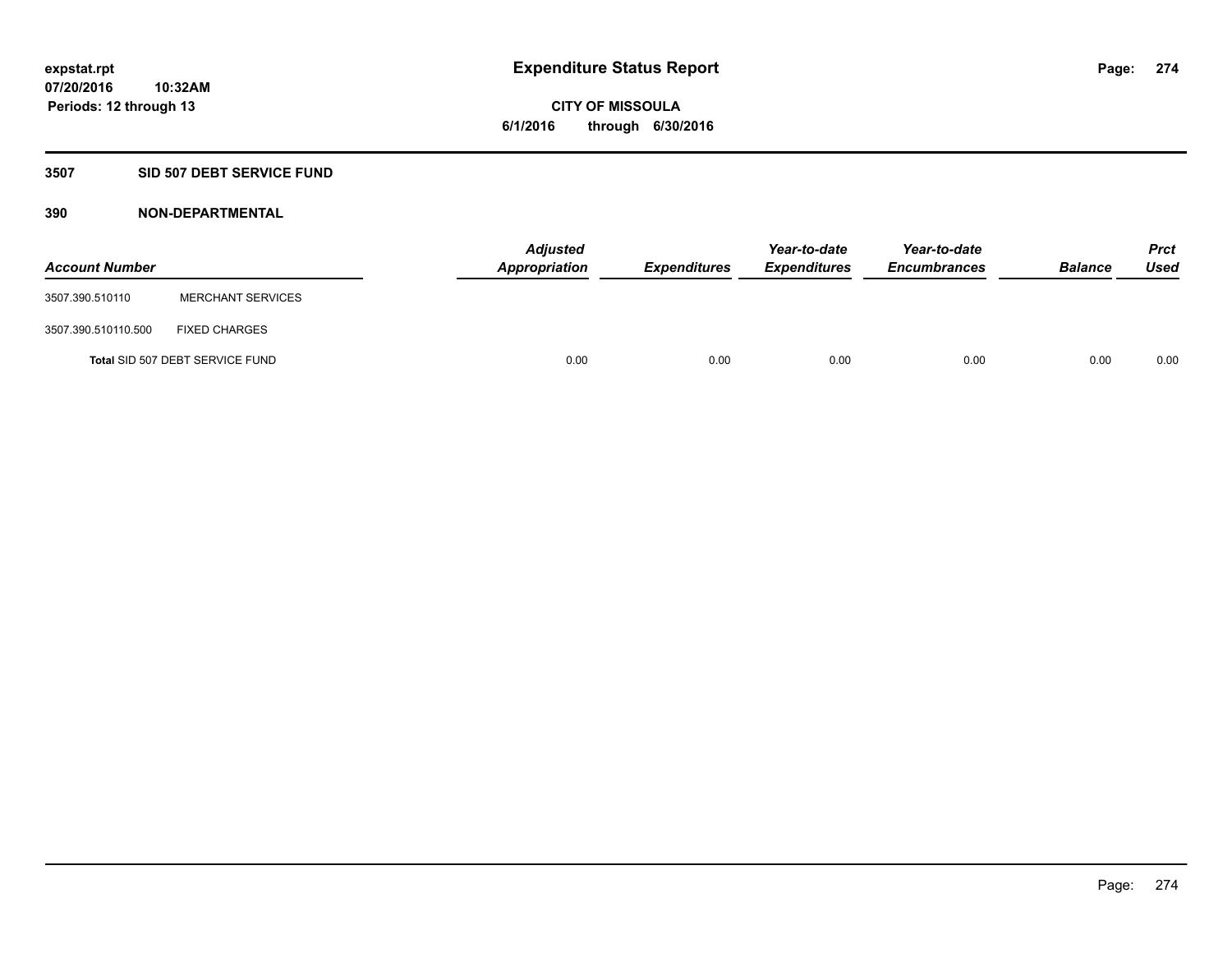**Periods: 12 through 13**

**CITY OF MISSOULA 6/1/2016 through 6/30/2016**

#### **3508 SID 508 DEBT SERVICE FUND**

| <b>Account Number</b>         |                         | <b>Adjusted</b><br>Appropriation | <b>Expenditures</b> | Year-to-date<br><b>Expenditures</b> | Year-to-date<br><b>Encumbrances</b> | <b>Balance</b> | <b>Prct</b><br>Used |
|-------------------------------|-------------------------|----------------------------------|---------------------|-------------------------------------|-------------------------------------|----------------|---------------------|
| 3508.000.520100               | *** Title Not Found *** |                                  |                     |                                     |                                     |                |                     |
| 3508.000.520100.800           | OTHER OBJECTS           |                                  |                     |                                     |                                     |                |                     |
| Total *** Title Not Found *** |                         | 0.00                             | 0.00                | 0.00                                | 0.00                                | 0.00           | 0.00                |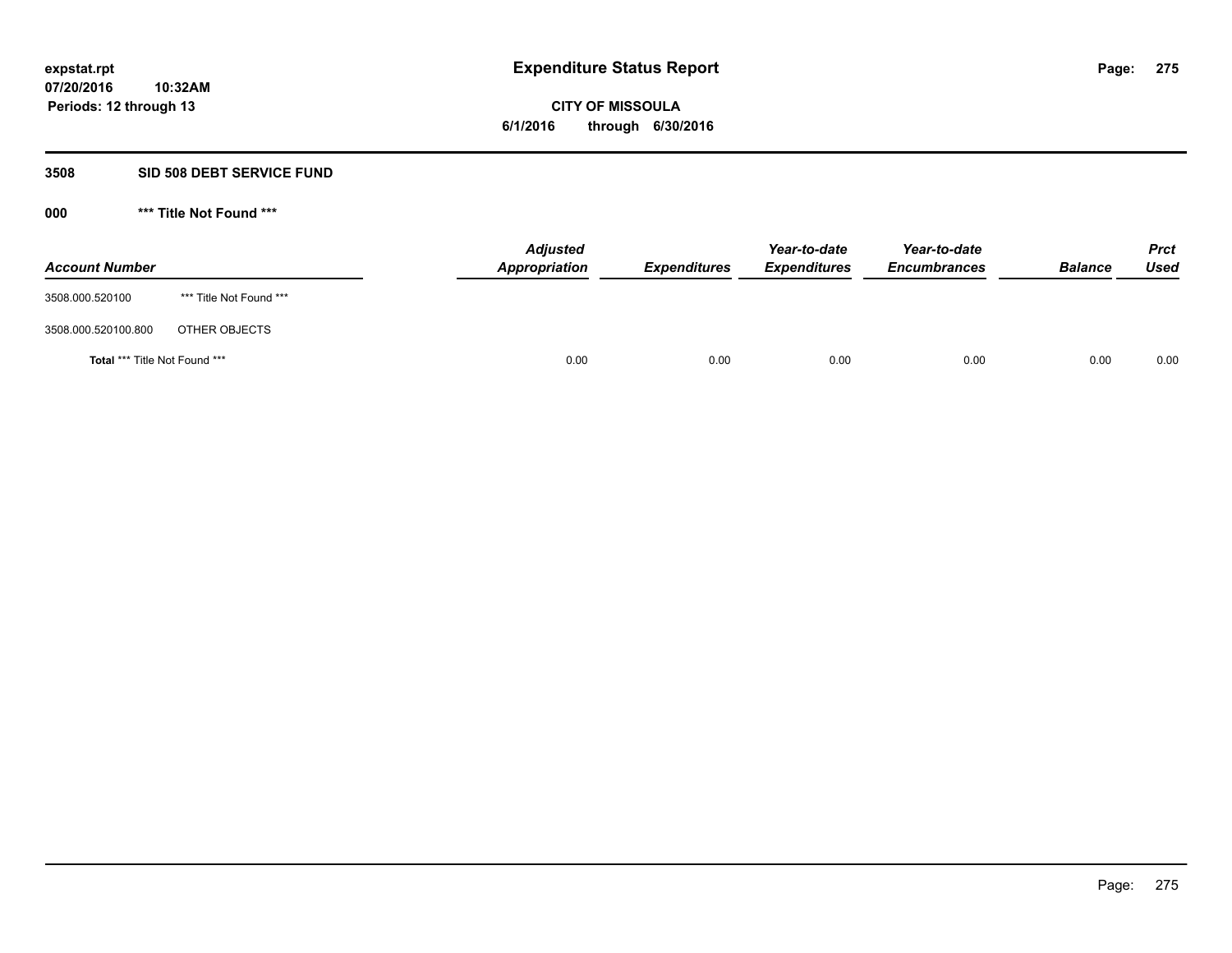# **3508 SID 508 DEBT SERVICE FUND**

| <b>Account Number</b> |                                 | <b>Adjusted</b><br>Appropriation | <b>Expenditures</b> | Year-to-date<br><b>Expenditures</b> | Year-to-date<br><b>Encumbrances</b> | <b>Balance</b> | <b>Prct</b><br><b>Used</b> |
|-----------------------|---------------------------------|----------------------------------|---------------------|-------------------------------------|-------------------------------------|----------------|----------------------------|
| 3508.390.510110       | <b>MERCHANT SERVICES</b>        |                                  |                     |                                     |                                     |                |                            |
| 3508.390.510110.500   | <b>FIXED CHARGES</b>            |                                  |                     |                                     |                                     |                |                            |
|                       | Total SID 508 DEBT SERVICE FUND | 0.00                             | 0.00                | 0.00                                | 0.00                                | 0.00           | 0.00                       |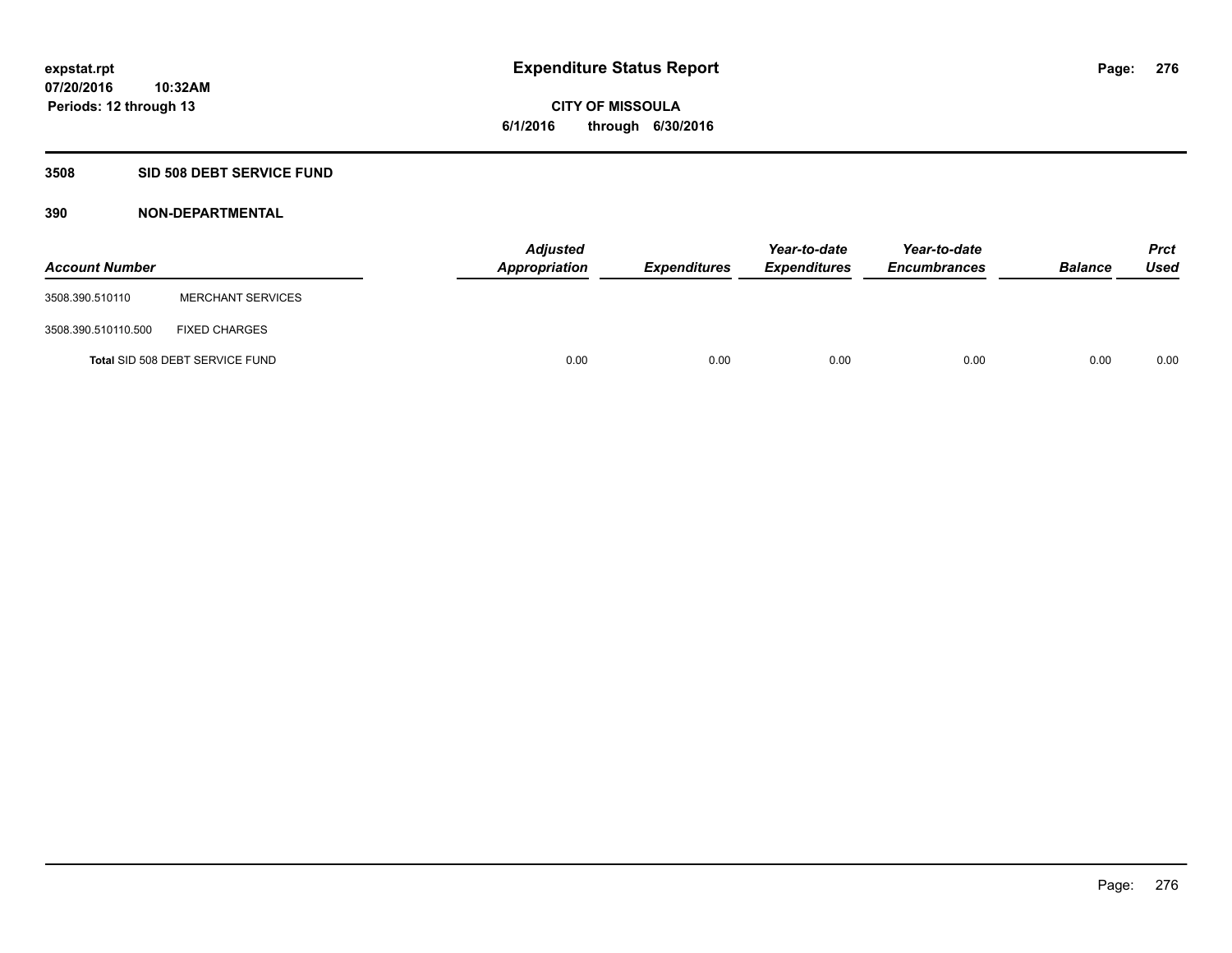# **3510 SID 510 DEBT SERVICE FUND**

| <b>Account Number</b>         |                         | <b>Adjusted</b><br>Appropriation | <b>Expenditures</b> | Year-to-date<br><b>Expenditures</b> | Year-to-date<br><b>Encumbrances</b> | <b>Balance</b> | <b>Prct</b><br><b>Used</b> |
|-------------------------------|-------------------------|----------------------------------|---------------------|-------------------------------------|-------------------------------------|----------------|----------------------------|
| 3510.000.520100               | *** Title Not Found *** |                                  |                     |                                     |                                     |                |                            |
| 3510.000.520100.800           | OTHER OBJECTS           |                                  |                     |                                     |                                     |                |                            |
| Total *** Title Not Found *** |                         | 0.00                             | 0.00                | 0.00                                | 0.00                                | 0.00           | 0.00                       |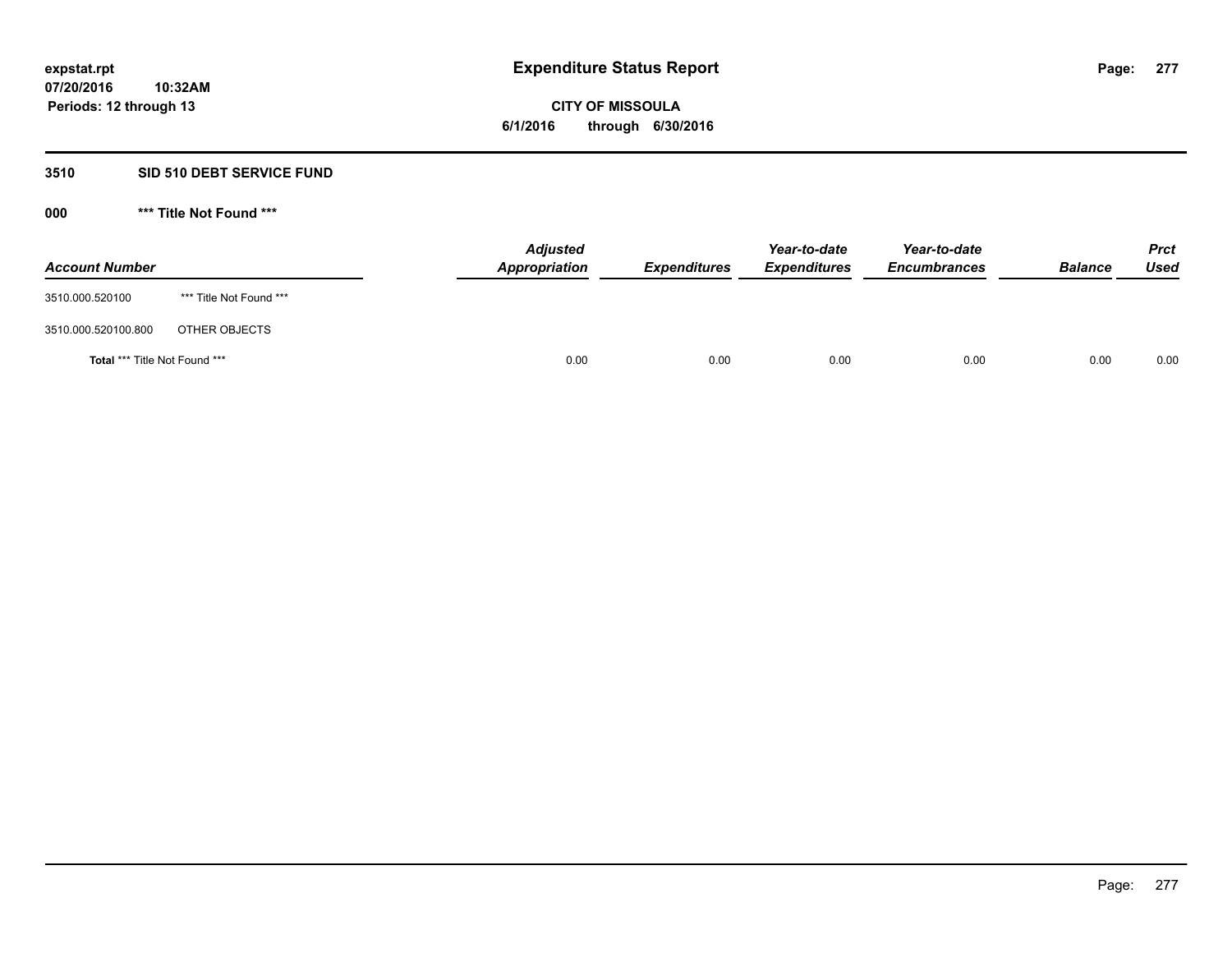## **3510 SID 510 DEBT SERVICE FUND**

| <b>Account Number</b> |                                  | <b>Adjusted</b><br><b>Appropriation</b> | <b>Expenditures</b> | Year-to-date<br><b>Expenditures</b> | Year-to-date<br><b>Encumbrances</b> | <b>Balance</b> | <b>Prct</b><br><b>Used</b> |
|-----------------------|----------------------------------|-----------------------------------------|---------------------|-------------------------------------|-------------------------------------|----------------|----------------------------|
| 3510.390.510100       | SPECIAL ASSESSMENTS              |                                         |                     |                                     |                                     |                |                            |
| 3510.390.510100.600   | <b>DEBT SERVICE</b>              |                                         |                     |                                     |                                     |                |                            |
|                       | <b>Total SPECIAL ASSESSMENTS</b> | 0.00                                    | 0.00                | 0.00                                | 0.00                                | 0.00           | 0.00                       |
| 3510.390.510110       | <b>MERCHANT SERVICES</b>         |                                         |                     |                                     |                                     |                |                            |
| 3510.390.510110.500   | <b>FIXED CHARGES</b>             |                                         |                     |                                     |                                     |                |                            |
|                       | Total SID 510 DEBT SERVICE FUND  | 0.00                                    | 0.00                | 0.00                                | 0.00                                | 0.00           | 0.00                       |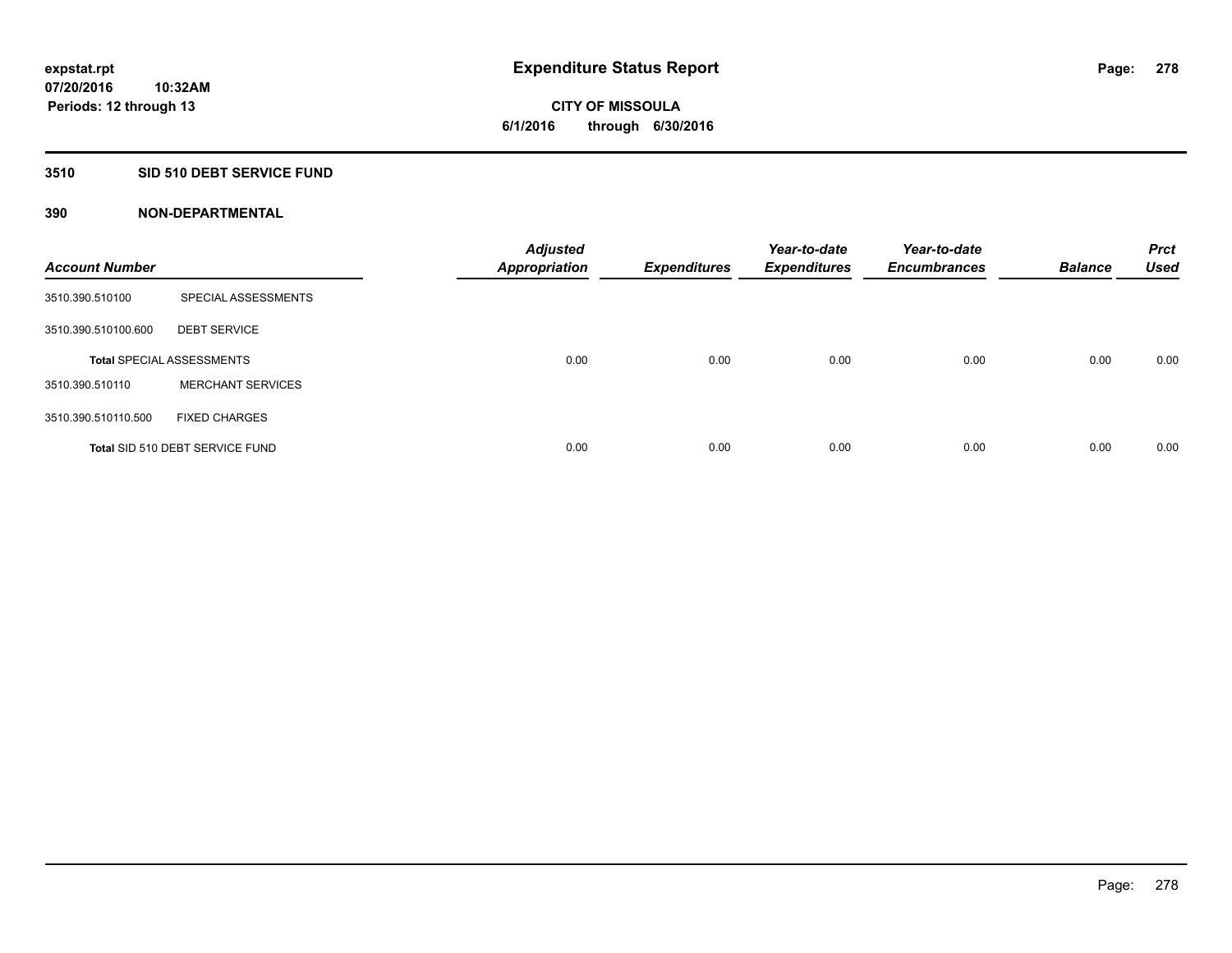# **3511 SID 511 DEBT SERVICE FUND**

| <b>Account Number</b>                |                         | <b>Adjusted</b><br>Appropriation | <b>Expenditures</b> | Year-to-date<br><b>Expenditures</b> | Year-to-date<br><b>Encumbrances</b> | <b>Balance</b> | <b>Prct</b><br><b>Used</b> |
|--------------------------------------|-------------------------|----------------------------------|---------------------|-------------------------------------|-------------------------------------|----------------|----------------------------|
| 3511.000.520100                      | *** Title Not Found *** |                                  |                     |                                     |                                     |                |                            |
| 3511.000.520100.800                  | OTHER OBJECTS           |                                  |                     |                                     |                                     |                |                            |
| <b>Total *** Title Not Found ***</b> |                         | 0.00                             | 0.00                | 0.00                                | 0.00                                | 0.00           | 0.00                       |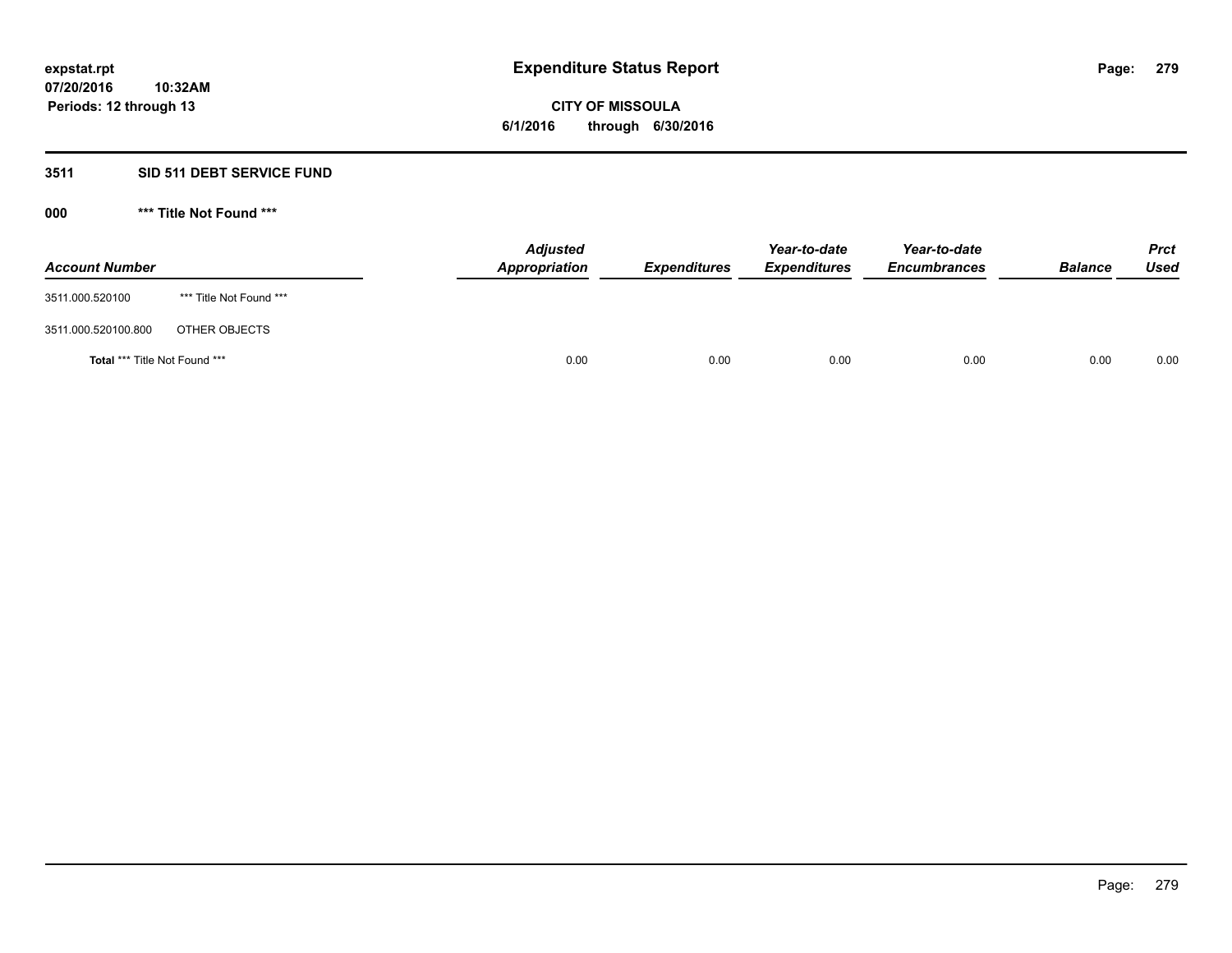# **3511 SID 511 DEBT SERVICE FUND**

| <b>Account Number</b> |                                  | <b>Adjusted</b><br>Appropriation | <b>Expenditures</b> | Year-to-date<br><b>Expenditures</b> | Year-to-date<br><b>Encumbrances</b> | <b>Balance</b> | <b>Prct</b><br><b>Used</b> |
|-----------------------|----------------------------------|----------------------------------|---------------------|-------------------------------------|-------------------------------------|----------------|----------------------------|
| 3511.390.510100       | SPECIAL ASSESSMENTS              |                                  |                     |                                     |                                     |                |                            |
| 3511.390.510100.600   | <b>DEBT SERVICE</b>              |                                  |                     |                                     |                                     |                |                            |
|                       | <b>Total SPECIAL ASSESSMENTS</b> | 0.00                             | 0.00                | 0.00                                | 0.00                                | 0.00           | 0.00                       |
| 3511.390.510110       | <b>MERCHANT SERVICES</b>         |                                  |                     |                                     |                                     |                |                            |
| 3511.390.510110.500   | <b>FIXED CHARGES</b>             |                                  |                     |                                     |                                     |                |                            |
|                       | <b>Total MERCHANT SERVICES</b>   | 0.00                             | 0.00                | 0.00                                | 0.00                                | 0.00           | 0.00                       |
|                       | Total SID 511 DEBT SERVICE FUND  | 0.00                             | 0.00                | 0.00                                | 0.00                                | 0.00           | 0.00                       |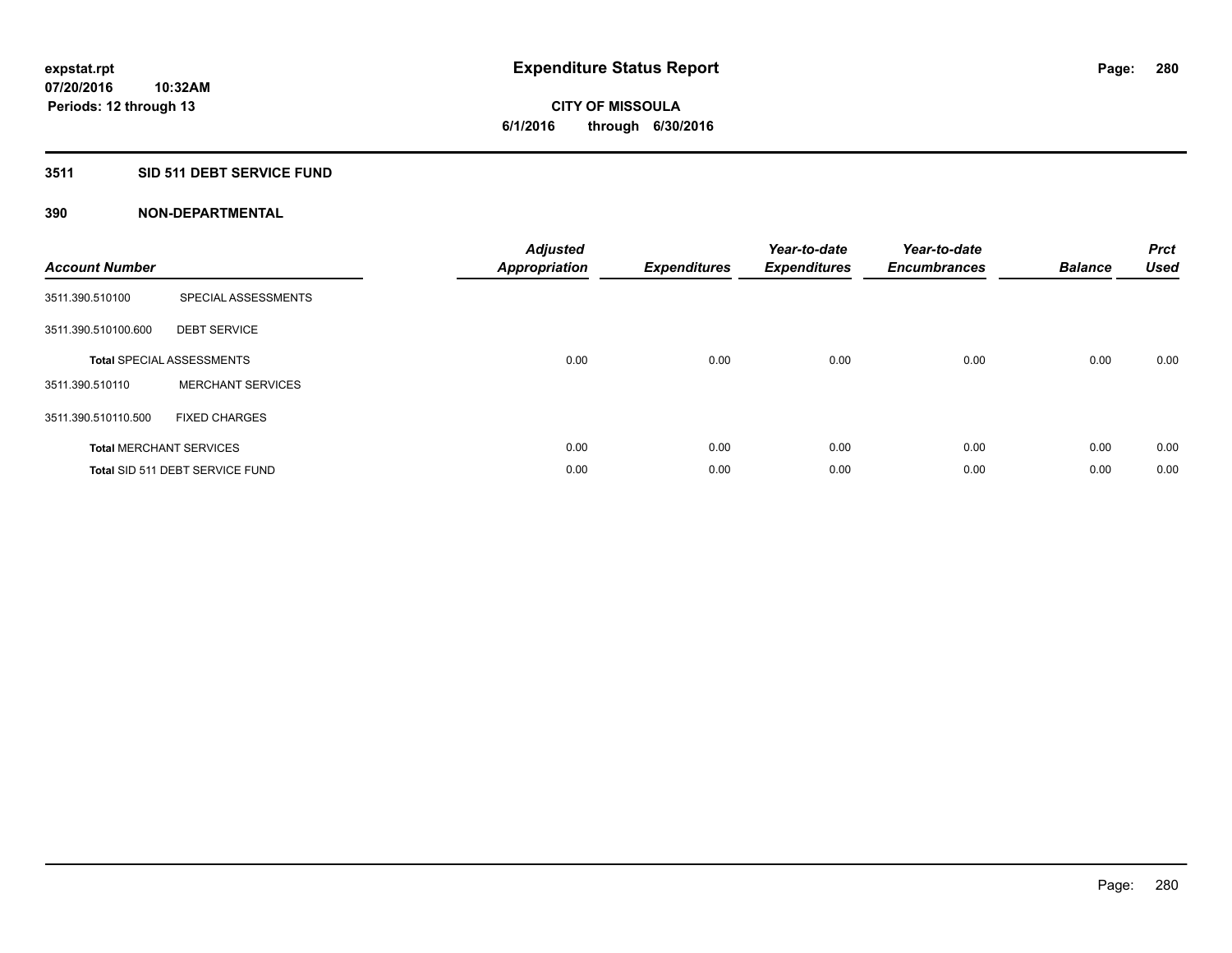## **3512 SID 512 DEBT SERVICE FUND**

| <b>Account Number</b>             |                                                 | <b>Adjusted</b><br><b>Appropriation</b> | <b>Expenditures</b> | Year-to-date<br><b>Expenditures</b> | Year-to-date<br><b>Encumbrances</b> | <b>Balance</b> | <b>Prct</b><br><b>Used</b> |
|-----------------------------------|-------------------------------------------------|-----------------------------------------|---------------------|-------------------------------------|-------------------------------------|----------------|----------------------------|
| 3512.390.510100                   | SPECIAL ASSESSMENTS                             |                                         |                     |                                     |                                     |                |                            |
| 3512.390.510100.600               | <b>DEBT SERVICE</b>                             |                                         |                     |                                     |                                     |                |                            |
| 3512.390.510100.610.000 PRINCIPAL |                                                 | 29,670.00                               | 29,670.00           | 29,670.00                           | 0.00                                | 0.00           | 100.00                     |
|                                   | 3512.390.510100.620.000 INTEREST / SERVICE FEES | 3,685.00                                | 1,667.70            | 3,685.40                            | 0.00                                | $-0.40$        | 100.01                     |
|                                   | <b>Total SPECIAL ASSESSMENTS</b>                | 33,355.00                               | 31,337.70           | 33,355.40                           | 0.00                                | $-0.40$        | 100.00                     |
| 3512.390.510110                   | <b>MERCHANT SERVICES</b>                        |                                         |                     |                                     |                                     |                |                            |
| 3512.390.510110.500               | <b>FIXED CHARGES</b>                            |                                         |                     |                                     |                                     |                |                            |
| <b>Total FIXED CHARGES</b>        |                                                 | 0.00                                    | 0.00                | 0.00                                | 0.00                                | 0.00           | 0.00                       |
|                                   | <b>Total MERCHANT SERVICES</b>                  | 0.00                                    | 0.00                | 0.00                                | 0.00                                | 0.00           | 0.00                       |
|                                   | Total SID 512 DEBT SERVICE FUND                 | 33,355.00                               | 31,337.70           | 33,355.40                           | 0.00                                | $-0.40$        | 100.00                     |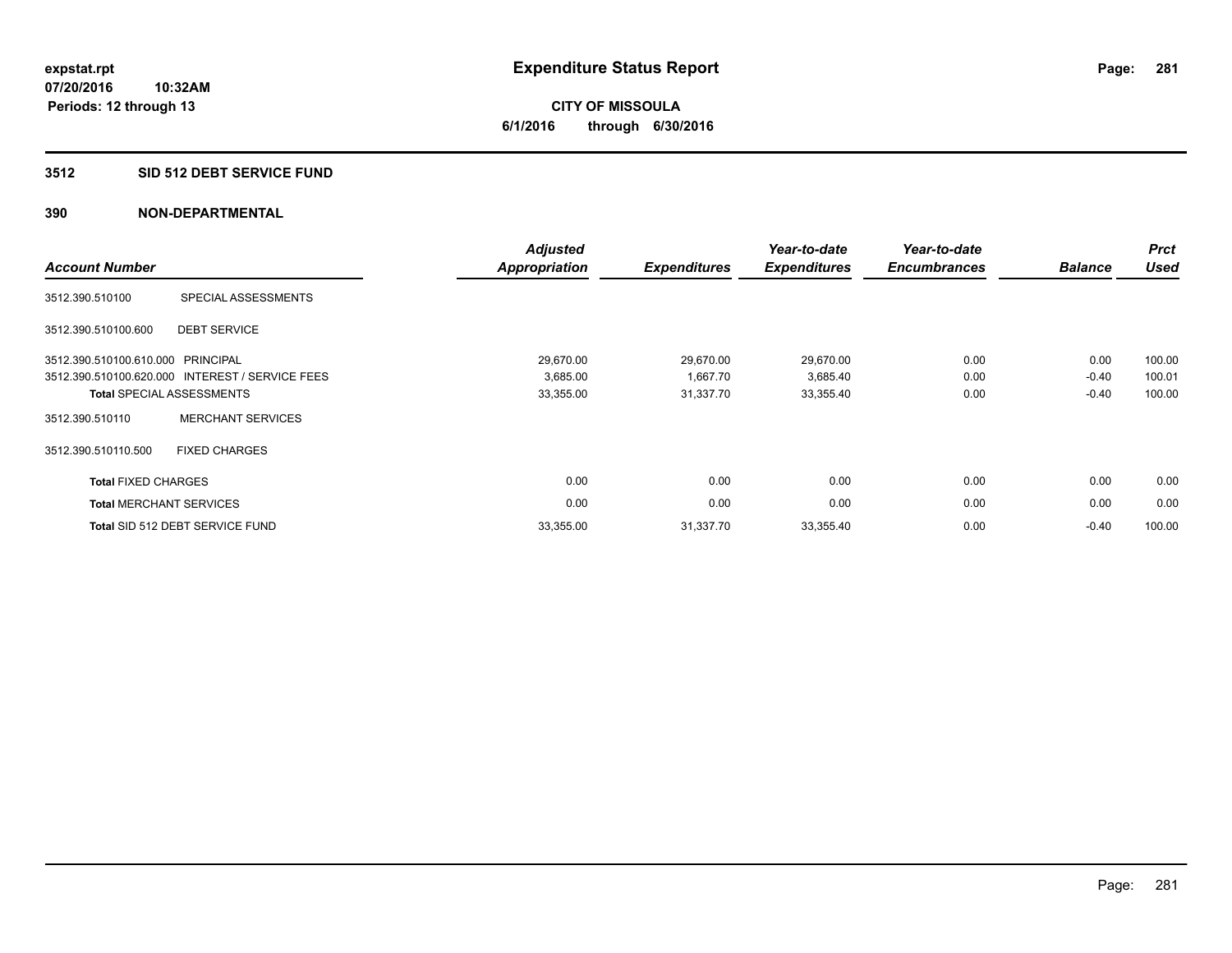# **3513 SID 513 DEBT SERVICE FUND**

# **280 PUBLIC WORKS OPERATIONS**

| <b>Account Number</b>          |                                      | <b>Adjusted</b><br><b>Appropriation</b> | <b>Expenditures</b> | Year-to-date<br><b>Expenditures</b> | Year-to-date<br><b>Encumbrances</b> | <b>Balance</b> | <b>Prct</b><br><b>Used</b> |
|--------------------------------|--------------------------------------|-----------------------------------------|---------------------|-------------------------------------|-------------------------------------|----------------|----------------------------|
| 3513.280.510110                | <b>MERCHANT SERVICES</b>             |                                         |                     |                                     |                                     |                |                            |
| 3513.280.510110.500            | <b>FIXED CHARGES</b>                 |                                         |                     |                                     |                                     |                |                            |
| <b>Total MERCHANT SERVICES</b> |                                      | 0.00                                    | 0.00                | 0.00                                | 0.00                                | 0.00           | 0.00                       |
| 3513.280.521000                | INTERFUND OPERATING TRANSFERS        |                                         |                     |                                     |                                     |                |                            |
| 3513.280.521000.800            | OTHER OBJECTS                        |                                         |                     |                                     |                                     |                |                            |
|                                | <b>Total PUBLIC WORKS OPERATIONS</b> | 0.00                                    | 0.00                | 0.00                                | 0.00                                | 0.00           | 0.00                       |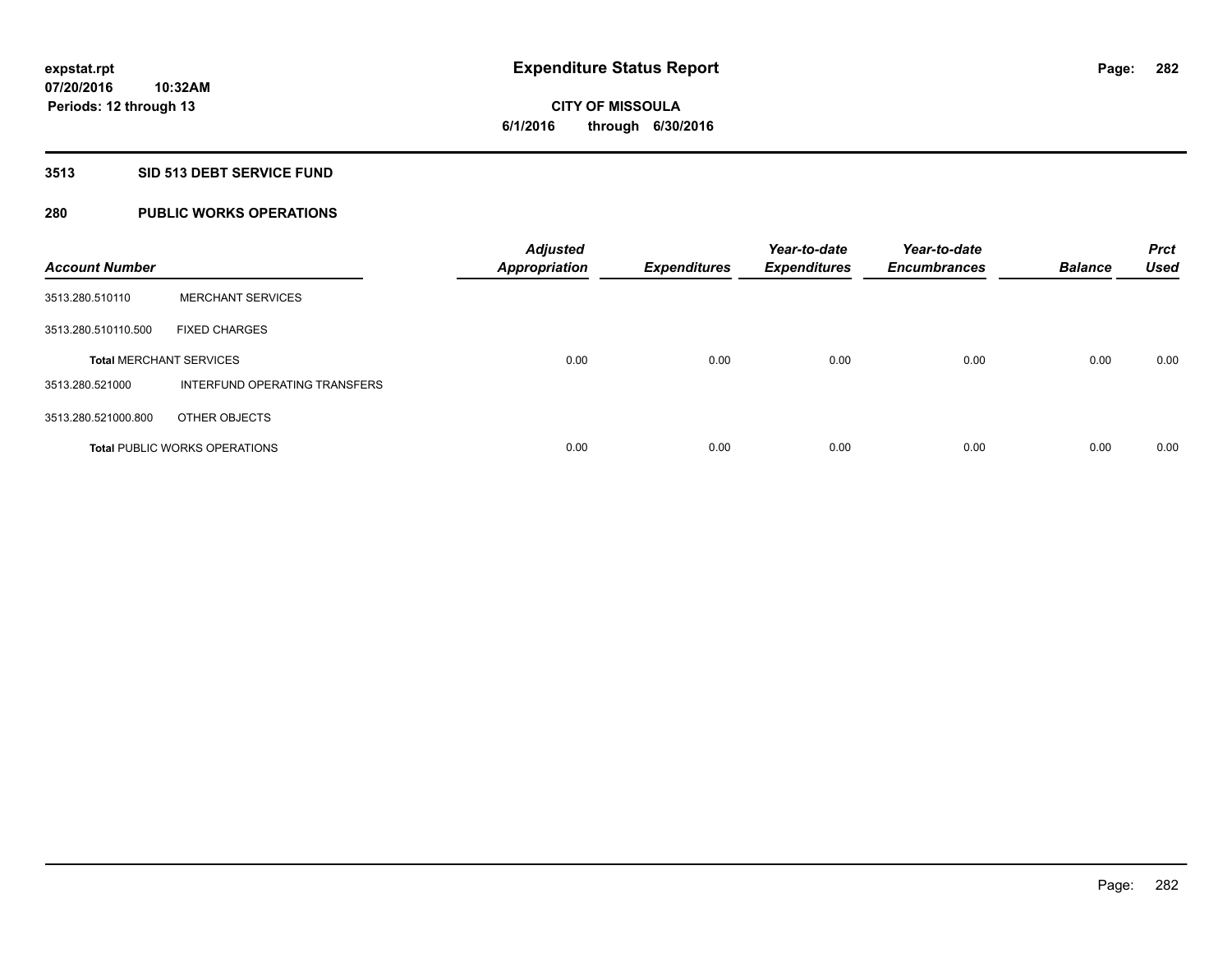# **3513 SID 513 DEBT SERVICE FUND**

| <b>Account Number</b>     |                                  | <b>Adjusted</b><br><b>Appropriation</b> | <b>Expenditures</b> | Year-to-date<br><b>Expenditures</b> | Year-to-date<br><b>Encumbrances</b> | <b>Balance</b> | <b>Prct</b><br><b>Used</b> |
|---------------------------|----------------------------------|-----------------------------------------|---------------------|-------------------------------------|-------------------------------------|----------------|----------------------------|
| 3513.390.510100           | SPECIAL ASSESSMENTS              |                                         |                     |                                     |                                     |                |                            |
| 3513.390.510100.600       | <b>DEBT SERVICE</b>              |                                         |                     |                                     |                                     |                |                            |
| <b>Total DEBT SERVICE</b> |                                  | 0.00                                    | 0.00                | 0.00                                | 0.00                                | 0.00           | 0.00                       |
| 3513.390.510100.800       | OTHER OBJECTS                    |                                         |                     |                                     |                                     |                |                            |
|                           | <b>Total SPECIAL ASSESSMENTS</b> | 0.00                                    | 0.00                | 0.00                                | 0.00                                | 0.00           | 0.00                       |
| 3513.390.510110           | <b>MERCHANT SERVICES</b>         |                                         |                     |                                     |                                     |                |                            |
| 3513.390.510110.500       | <b>FIXED CHARGES</b>             |                                         |                     |                                     |                                     |                |                            |
|                           | <b>Total MERCHANT SERVICES</b>   | 0.00                                    | 0.00                | 0.00                                | 0.00                                | 0.00           | 0.00                       |
| 3513.390.521000           | INTERFUND OPERATING TRANSFERS    |                                         |                     |                                     |                                     |                |                            |
| 3513.390.521000.800       | OTHER OBJECTS                    |                                         |                     |                                     |                                     |                |                            |
|                           | Total SID 513 DEBT SERVICE FUND  | 0.00                                    | 0.00                | 0.00                                | 0.00                                | 0.00           | 0.00                       |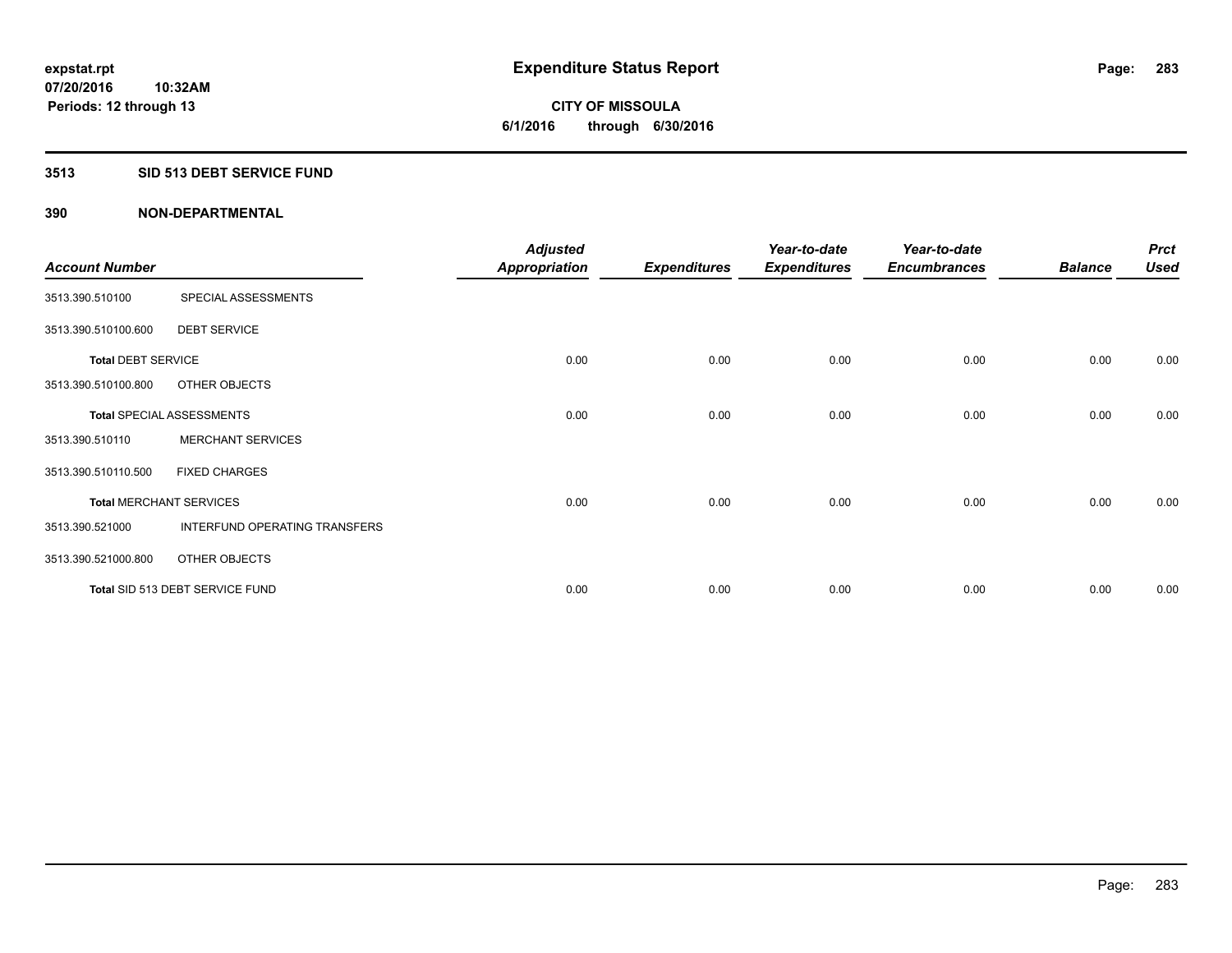# **3514 SID 514 DEBT SERVICE FUND**

| <b>Account Number</b>         |                         | <b>Adjusted</b><br>Appropriation | <b>Expenditures</b> | Year-to-date<br><b>Expenditures</b> | Year-to-date<br><b>Encumbrances</b> | <b>Balance</b> | <b>Prct</b><br>Used |
|-------------------------------|-------------------------|----------------------------------|---------------------|-------------------------------------|-------------------------------------|----------------|---------------------|
| 3514.000.520100               | *** Title Not Found *** |                                  |                     |                                     |                                     |                |                     |
| 3514.000.520100.800           | OTHER OBJECTS           |                                  |                     |                                     |                                     |                |                     |
| Total *** Title Not Found *** |                         | 0.00                             | 0.00                | 0.00                                | 0.00                                | 0.00           | 0.00                |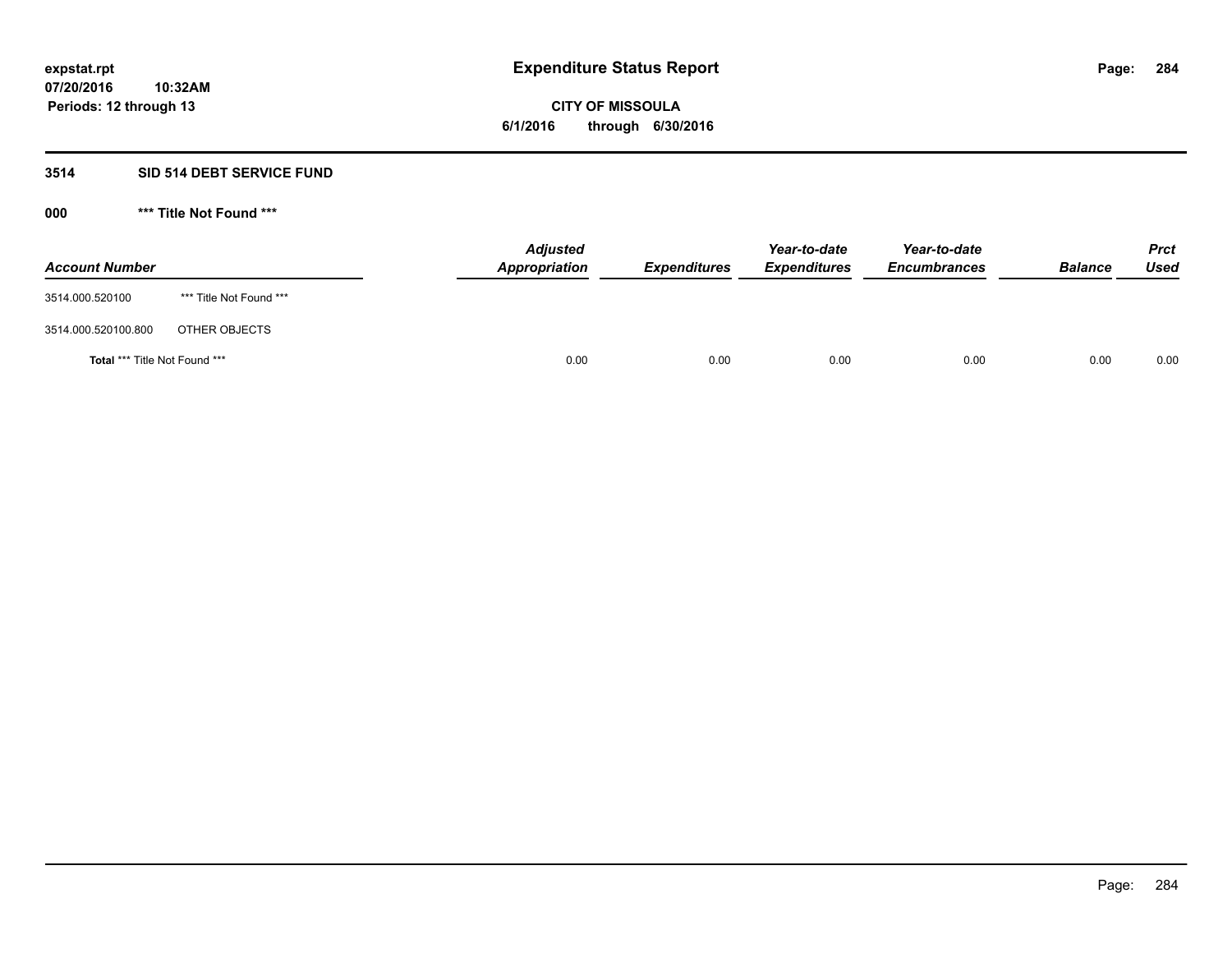# **3514 SID 514 DEBT SERVICE FUND**

| <b>Account Number</b> |                                  | <b>Adjusted</b><br>Appropriation | <b>Expenditures</b> | Year-to-date<br><b>Expenditures</b> | Year-to-date<br><b>Encumbrances</b> | <b>Balance</b> | <b>Prct</b><br><b>Used</b> |
|-----------------------|----------------------------------|----------------------------------|---------------------|-------------------------------------|-------------------------------------|----------------|----------------------------|
| 3514.390.510100       | SPECIAL ASSESSMENTS              |                                  |                     |                                     |                                     |                |                            |
| 3514.390.510100.600   | <b>DEBT SERVICE</b>              |                                  |                     |                                     |                                     |                |                            |
|                       | <b>Total SPECIAL ASSESSMENTS</b> | 0.00                             | 0.00                | 0.00                                | 0.00                                | 0.00           | 0.00                       |
| 3514.390.510110       | <b>MERCHANT SERVICES</b>         |                                  |                     |                                     |                                     |                |                            |
| 3514.390.510110.500   | <b>FIXED CHARGES</b>             |                                  |                     |                                     |                                     |                |                            |
|                       | <b>Total MERCHANT SERVICES</b>   | 0.00                             | 0.00                | 0.00                                | 0.00                                | 0.00           | 0.00                       |
|                       | Total SID 514 DEBT SERVICE FUND  | 0.00                             | 0.00                | 0.00                                | 0.00                                | 0.00           | 0.00                       |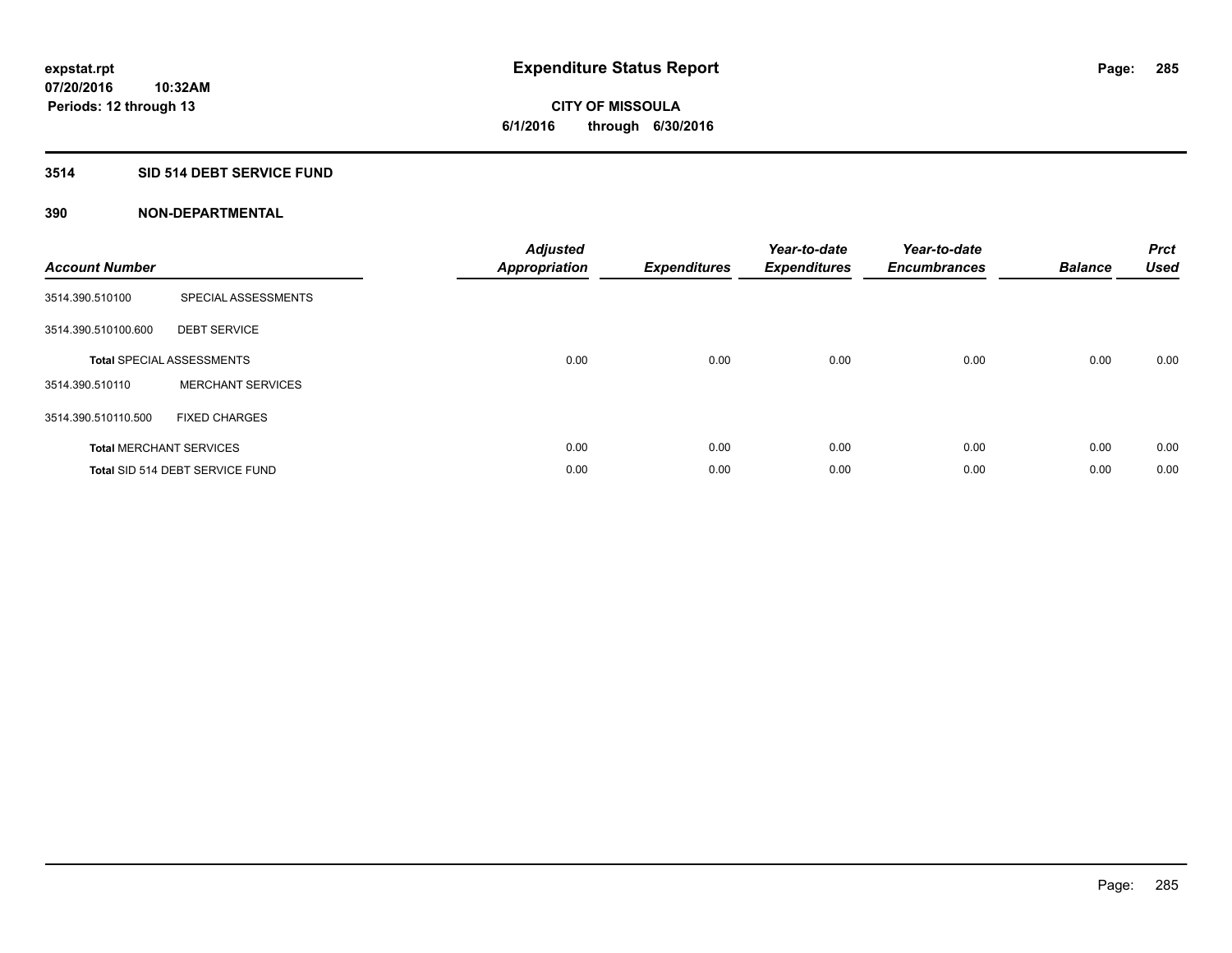# **3515 SID 515 DEBT SERVICE FUND**

| <b>Account Number</b>     |                                  | <b>Adjusted</b><br><b>Appropriation</b> | <b>Expenditures</b> | Year-to-date<br><b>Expenditures</b> | Year-to-date<br><b>Encumbrances</b> | <b>Balance</b> | <b>Prct</b><br><b>Used</b> |
|---------------------------|----------------------------------|-----------------------------------------|---------------------|-------------------------------------|-------------------------------------|----------------|----------------------------|
| 3515.390.510100           | SPECIAL ASSESSMENTS              |                                         |                     |                                     |                                     |                |                            |
| 3515.390.510100.600       | <b>DEBT SERVICE</b>              |                                         |                     |                                     |                                     |                |                            |
| <b>Total DEBT SERVICE</b> |                                  | 0.00                                    | 0.00                | 0.00                                | 0.00                                | 0.00           | 0.00                       |
| 3515.390.510100.800       | OTHER OBJECTS                    |                                         |                     |                                     |                                     |                |                            |
|                           | <b>Total SPECIAL ASSESSMENTS</b> | 0.00                                    | 0.00                | 0.00                                | 0.00                                | 0.00           | 0.00                       |
| 3515.390.510110           | <b>MERCHANT SERVICES</b>         |                                         |                     |                                     |                                     |                |                            |
| 3515.390.510110.500       | <b>FIXED CHARGES</b>             |                                         |                     |                                     |                                     |                |                            |
|                           | Total SID 515 DEBT SERVICE FUND  | 0.00                                    | 0.00                | 0.00                                | 0.00                                | 0.00           | 0.00                       |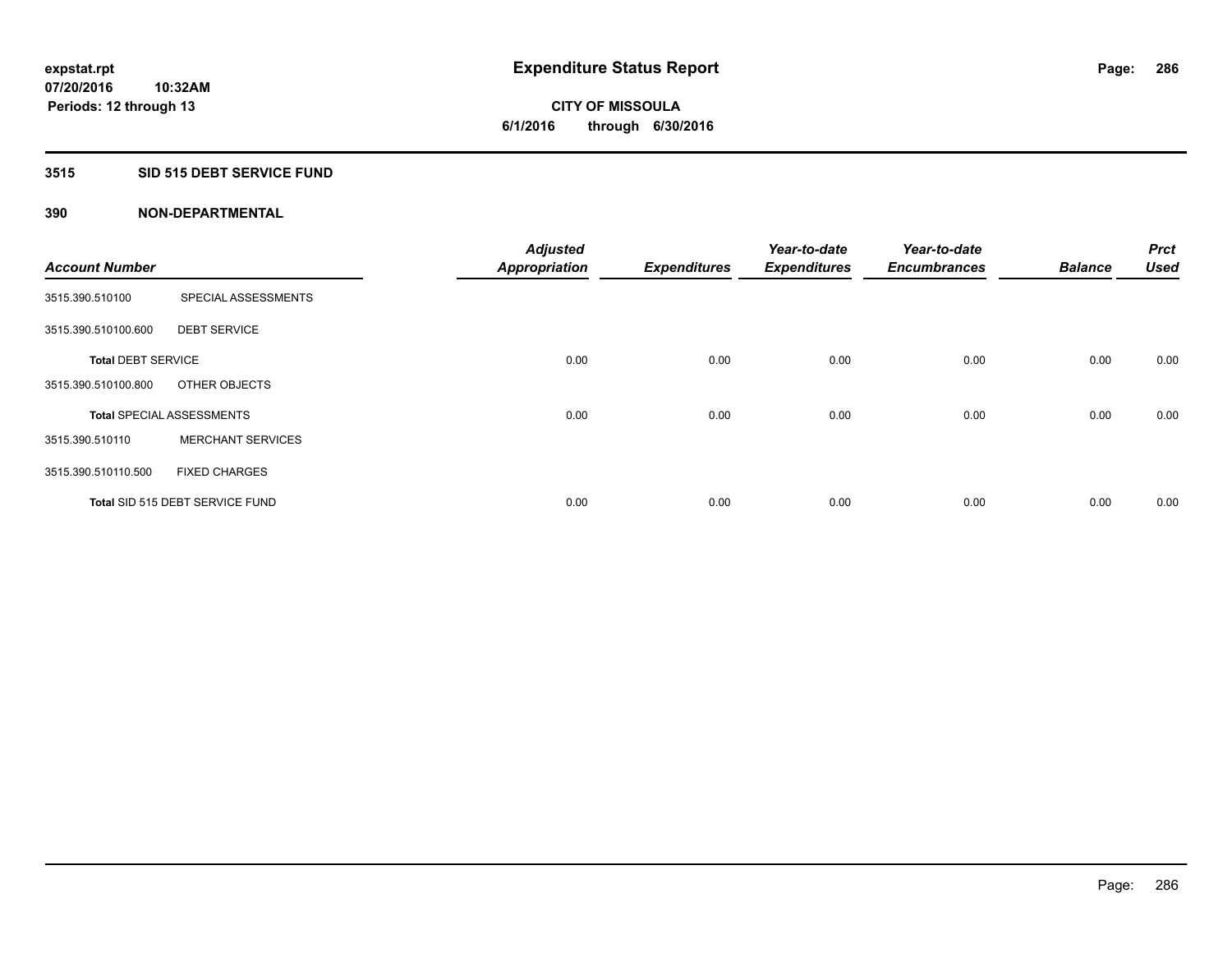# **3517 SID 517 DEBT SERVICE FUND**

| <b>Account Number</b>         |                         | <b>Adjusted</b><br>Appropriation | <b>Expenditures</b> | Year-to-date<br><b>Expenditures</b> | Year-to-date<br><b>Encumbrances</b> | <b>Balance</b> | <b>Prct</b><br>Used |
|-------------------------------|-------------------------|----------------------------------|---------------------|-------------------------------------|-------------------------------------|----------------|---------------------|
| 3517.000.520100               | *** Title Not Found *** |                                  |                     |                                     |                                     |                |                     |
| 3517.000.520100.800           | OTHER OBJECTS           |                                  |                     |                                     |                                     |                |                     |
| Total *** Title Not Found *** |                         | 0.00                             | 0.00                | 0.00                                | 0.00                                | 0.00           | 0.00                |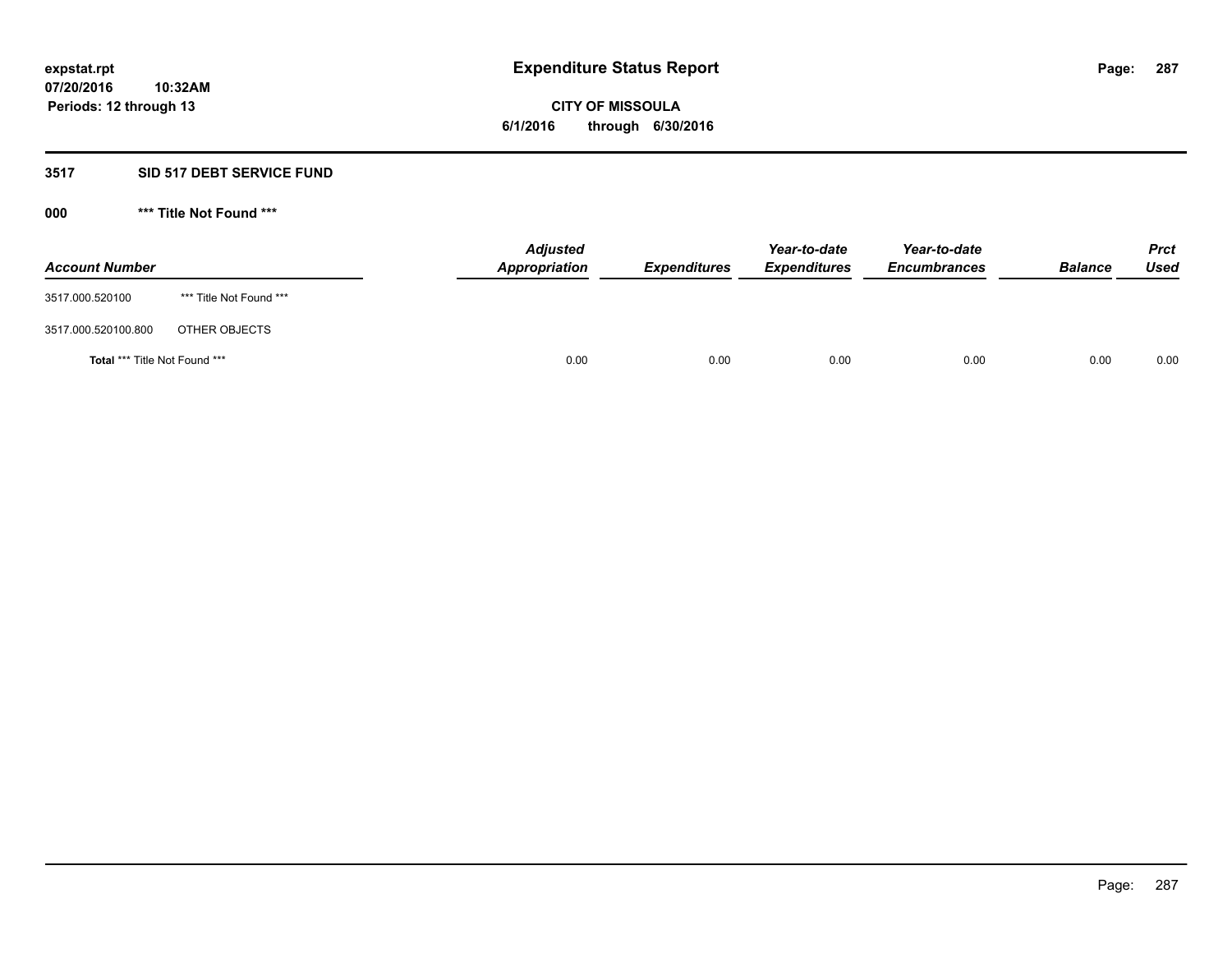# **3517 SID 517 DEBT SERVICE FUND**

| <b>Account Number</b> |                                  | <b>Adjusted</b><br><b>Appropriation</b> | <b>Expenditures</b> | Year-to-date<br><b>Expenditures</b> | Year-to-date<br><b>Encumbrances</b> | <b>Balance</b> | <b>Prct</b><br><b>Used</b> |
|-----------------------|----------------------------------|-----------------------------------------|---------------------|-------------------------------------|-------------------------------------|----------------|----------------------------|
| 3517.390.510100       | SPECIAL ASSESSMENTS              |                                         |                     |                                     |                                     |                |                            |
| 3517.390.510100.600   | <b>DEBT SERVICE</b>              |                                         |                     |                                     |                                     |                |                            |
|                       | <b>Total SPECIAL ASSESSMENTS</b> | 0.00                                    | 0.00                | 0.00                                | 0.00                                | 0.00           | 0.00                       |
| 3517.390.510110       | <b>MERCHANT SERVICES</b>         |                                         |                     |                                     |                                     |                |                            |
| 3517.390.510110.500   | <b>FIXED CHARGES</b>             |                                         |                     |                                     |                                     |                |                            |
|                       | Total SID 517 DEBT SERVICE FUND  | 0.00                                    | 0.00                | 0.00                                | 0.00                                | 0.00           | 0.00                       |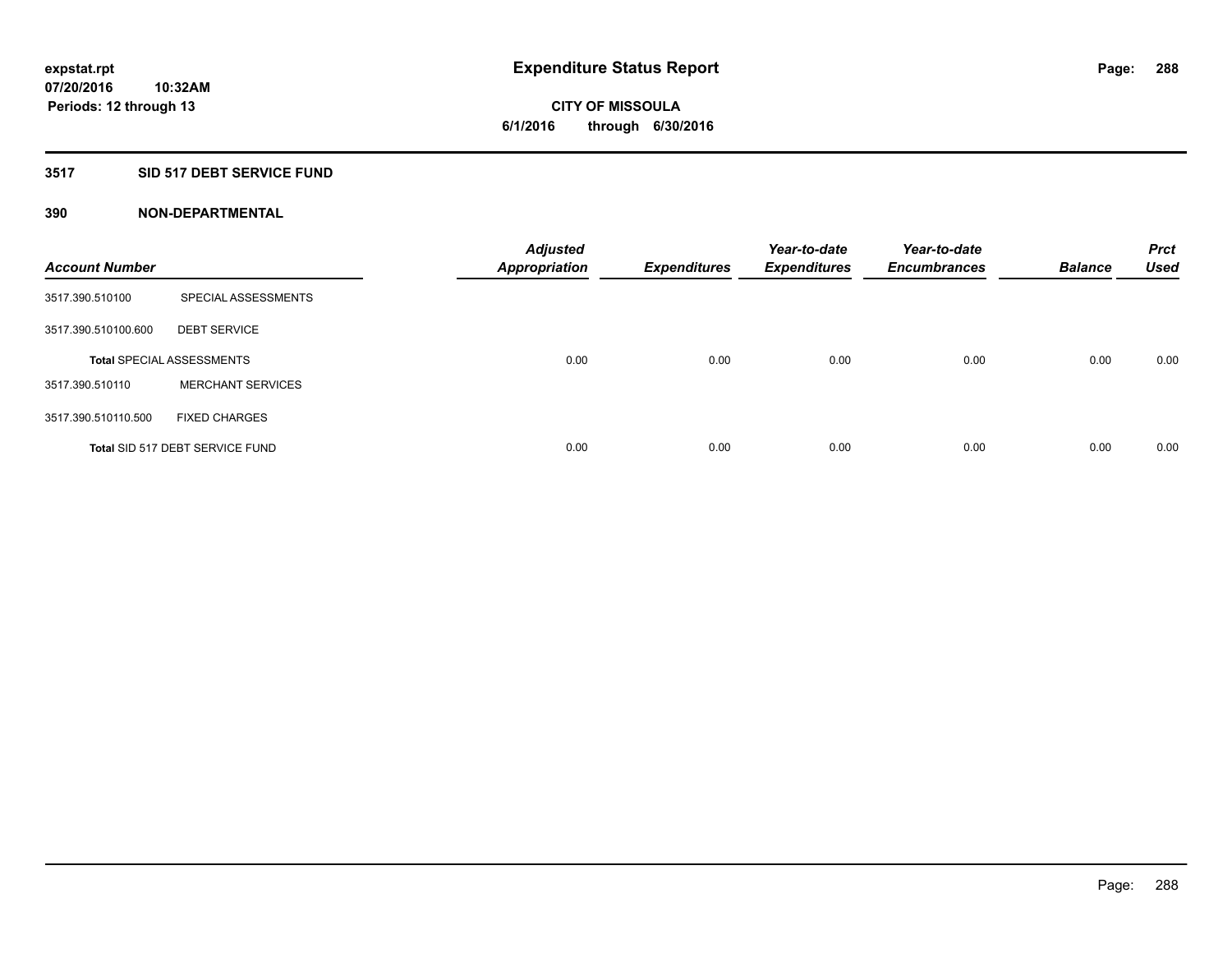## **3518 SID 518 DEBT SERVICE FUND**

**000 \*\*\* Title Not Found \*\*\***

| <b>Account Number</b>         |                         | <b>Adjusted</b><br>Appropriation | <b>Expenditures</b> | Year-to-date<br><b>Expenditures</b> | Year-to-date<br><b>Encumbrances</b> | <b>Balance</b> | <b>Prct</b><br>Used |
|-------------------------------|-------------------------|----------------------------------|---------------------|-------------------------------------|-------------------------------------|----------------|---------------------|
| 3518.000.520100               | *** Title Not Found *** |                                  |                     |                                     |                                     |                |                     |
| 3518.000.520100.800           | OTHER OBJECTS           |                                  |                     |                                     |                                     |                |                     |
| Total *** Title Not Found *** |                         | 0.00                             | 0.00                | 0.00                                | 0.00                                | 0.00           | 0.00                |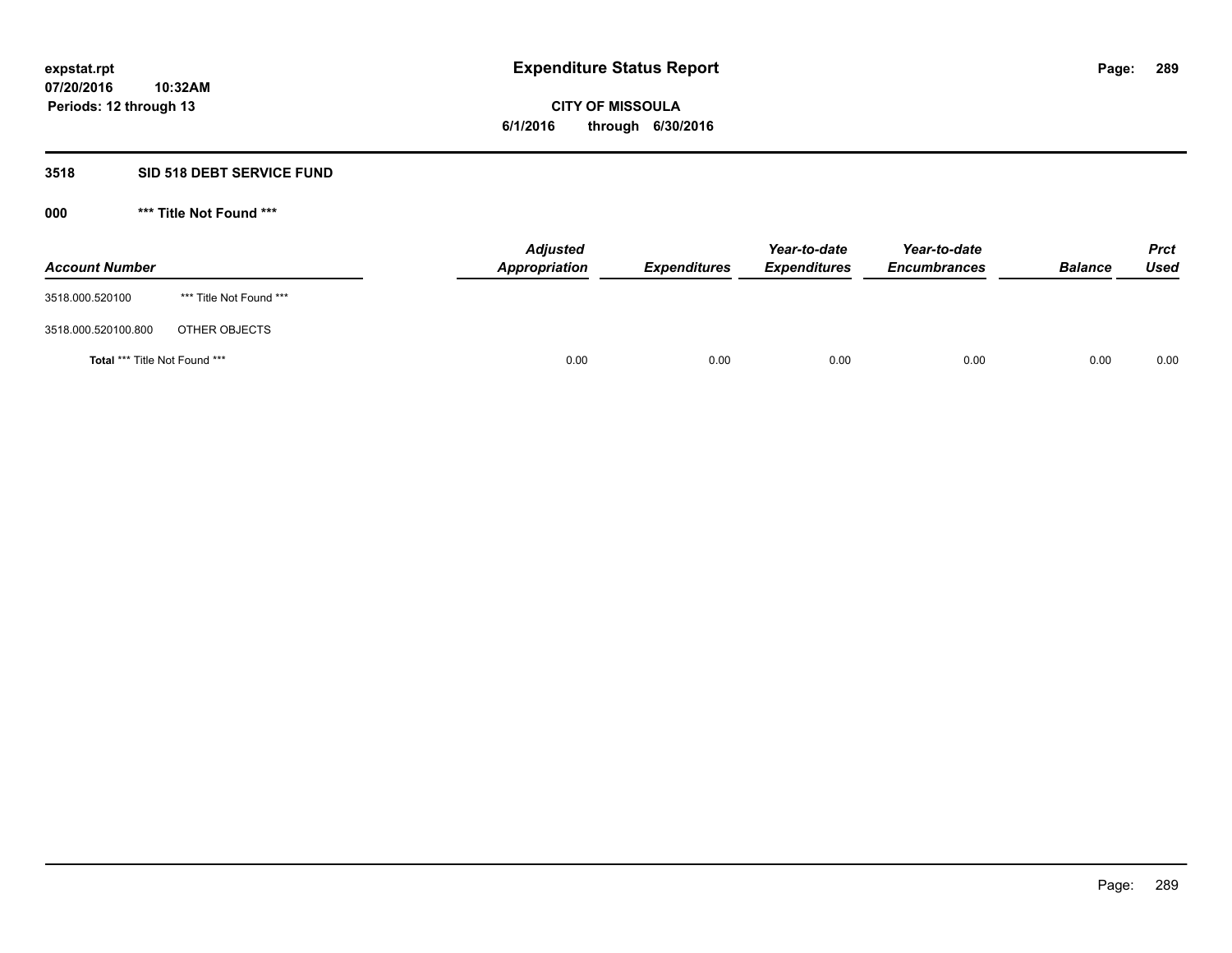## **3518 SID 518 DEBT SERVICE FUND**

| <b>Account Number</b> |                                            | <b>Adjusted</b><br><b>Appropriation</b> | <b>Expenditures</b> | Year-to-date<br><b>Expenditures</b> | Year-to-date<br><b>Encumbrances</b> | <b>Balance</b> | <b>Prct</b><br><b>Used</b> |
|-----------------------|--------------------------------------------|-----------------------------------------|---------------------|-------------------------------------|-------------------------------------|----------------|----------------------------|
| 3518.390.510100       | SPECIAL ASSESSMENTS                        |                                         |                     |                                     |                                     |                |                            |
| 3518.390.510100.600   | <b>DEBT SERVICE</b>                        |                                         |                     |                                     |                                     |                |                            |
|                       | <b>Total SPECIAL ASSESSMENTS</b>           | 0.00                                    | 0.00                | 0.00                                | 0.00                                | 0.00           | 0.00                       |
| 3518.390.510110       | <b>MERCHANT SERVICES</b>                   |                                         |                     |                                     |                                     |                |                            |
| 3518.390.510110.500   | <b>FIXED CHARGES</b>                       |                                         |                     |                                     |                                     |                |                            |
|                       | <b>Total MERCHANT SERVICES</b>             | 0.00                                    | 0.00                | 0.00                                | 0.00                                | 0.00           | 0.00                       |
| 3518.390.521000       | <b>INTERFUND OPERATING TRANSFERS</b>       |                                         |                     |                                     |                                     |                |                            |
| 3518.390.521000.800   | OTHER OBJECTS                              |                                         |                     |                                     |                                     |                |                            |
|                       | <b>Total INTERFUND OPERATING TRANSFERS</b> | 0.00                                    | 0.00                | 0.00                                | 0.00                                | 0.00           | 0.00                       |
|                       | Total SID 518 DEBT SERVICE FUND            | 0.00                                    | 0.00                | 0.00                                | 0.00                                | 0.00           | 0.00                       |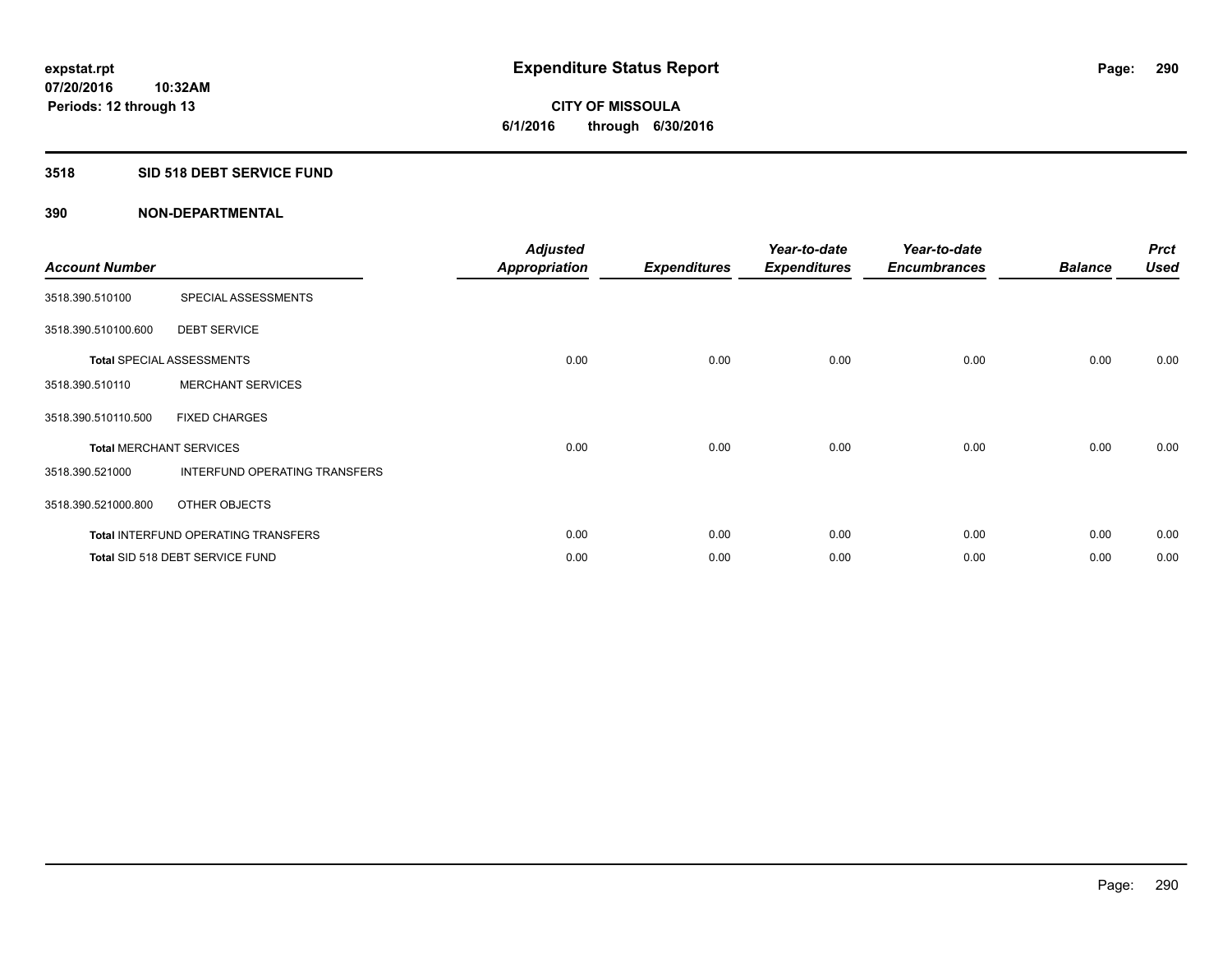## **3519 SID 519 DEBT SERVICE FUND**

| <b>Account Number</b> |                                            | <b>Adjusted</b><br><b>Appropriation</b> | <b>Expenditures</b> | Year-to-date<br><b>Expenditures</b> | Year-to-date<br><b>Encumbrances</b> | <b>Balance</b> | <b>Prct</b><br><b>Used</b> |
|-----------------------|--------------------------------------------|-----------------------------------------|---------------------|-------------------------------------|-------------------------------------|----------------|----------------------------|
| 3519.390.510100       | SPECIAL ASSESSMENTS                        |                                         |                     |                                     |                                     |                |                            |
| 3519.390.510100.600   | <b>DEBT SERVICE</b>                        |                                         |                     |                                     |                                     |                |                            |
|                       | <b>Total SPECIAL ASSESSMENTS</b>           | 0.00                                    | 0.00                | 0.00                                | 0.00                                | 0.00           | 0.00                       |
| 3519.390.510110       | <b>MERCHANT SERVICES</b>                   |                                         |                     |                                     |                                     |                |                            |
| 3519.390.510110.500   | <b>FIXED CHARGES</b>                       |                                         |                     |                                     |                                     |                |                            |
|                       | <b>Total MERCHANT SERVICES</b>             | 0.00                                    | 0.00                | 0.00                                | 0.00                                | 0.00           | 0.00                       |
| 3519.390.521000       | <b>INTERFUND OPERATING TRANSFERS</b>       |                                         |                     |                                     |                                     |                |                            |
| 3519.390.521000.800   | OTHER OBJECTS                              |                                         |                     |                                     |                                     |                |                            |
|                       | <b>Total INTERFUND OPERATING TRANSFERS</b> | 0.00                                    | 0.00                | 0.00                                | 0.00                                | 0.00           | 0.00                       |
|                       | Total SID 519 DEBT SERVICE FUND            | 0.00                                    | 0.00                | 0.00                                | 0.00                                | 0.00           | 0.00                       |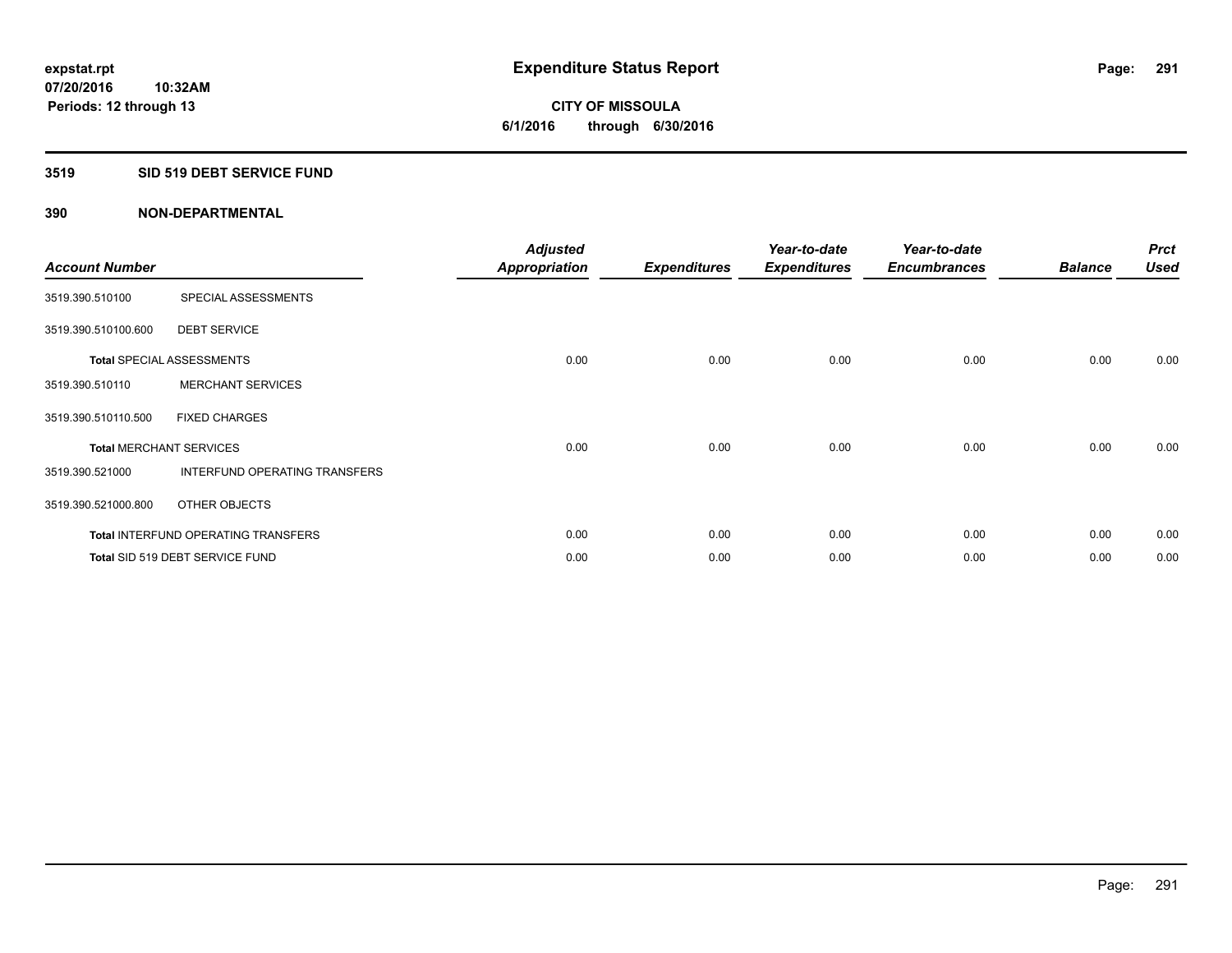**CITY OF MISSOULA 6/1/2016 through 6/30/2016**

#### **3520 SID 520 DEBT SERVICE FUND**

|                                   |                                                 | <b>Adjusted</b>      |                     | Year-to-date        | Year-to-date        |                | <b>Prct</b> |
|-----------------------------------|-------------------------------------------------|----------------------|---------------------|---------------------|---------------------|----------------|-------------|
| <b>Account Number</b>             |                                                 | <b>Appropriation</b> | <b>Expenditures</b> | <b>Expenditures</b> | <b>Encumbrances</b> | <b>Balance</b> | <b>Used</b> |
| 3520.390.510100                   | SPECIAL ASSESSMENTS                             |                      |                     |                     |                     |                |             |
| 3520.390.510100.600               | <b>DEBT SERVICE</b>                             |                      |                     |                     |                     |                |             |
| 3520.390.510100.610.000 PRINCIPAL |                                                 | 138,000.00           | 70,000.00           | 138,000.00          | 0.00                | 0.00           | 100.00      |
|                                   | 3520.390.510100.620.000 INTEREST / SERVICE FEES | 21,920.00            | 10,280.00           | 21,920.00           | 0.00                | 0.00           | 100.00      |
| <b>Total SPECIAL ASSESSMENTS</b>  |                                                 | 159,920.00           | 80,280.00           | 159,920.00          | 0.00                | 0.00           | 100.00      |
| 3520.390.510110                   | <b>MERCHANT SERVICES</b>                        |                      |                     |                     |                     |                |             |
| 3520.390.510110.500               | <b>FIXED CHARGES</b>                            |                      |                     |                     |                     |                |             |
| <b>Total MERCHANT SERVICES</b>    |                                                 | 0.00                 | 0.00                | 0.00                | 0.00                | 0.00           | 0.00        |
|                                   | Total SID 520 DEBT SERVICE FUND                 | 159,920.00           | 80,280.00           | 159,920.00          | 0.00                | 0.00           | 100.00      |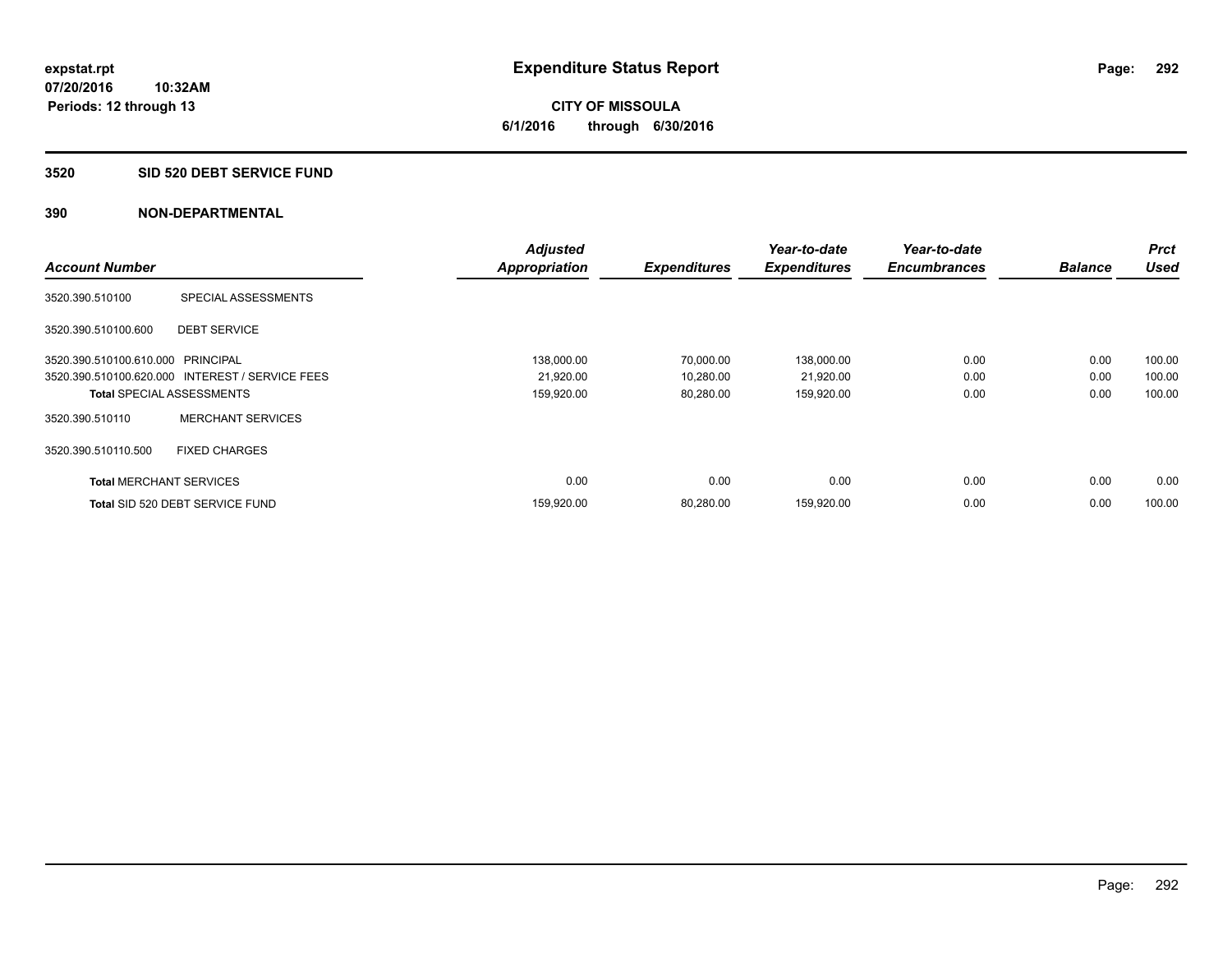## **3521 SID 521 DEBT SERVICE FUND**

|                                   |                                                 | <b>Adjusted</b>      |                     | Year-to-date        | Year-to-date        |                | <b>Prct</b> |
|-----------------------------------|-------------------------------------------------|----------------------|---------------------|---------------------|---------------------|----------------|-------------|
| <b>Account Number</b>             |                                                 | <b>Appropriation</b> | <b>Expenditures</b> | <b>Expenditures</b> | <b>Encumbrances</b> | <b>Balance</b> | <b>Used</b> |
| 3521.390.510100                   | SPECIAL ASSESSMENTS                             |                      |                     |                     |                     |                |             |
| 3521.390.510100.600               | <b>DEBT SERVICE</b>                             |                      |                     |                     |                     |                |             |
| 3521.390.510100.610.000 PRINCIPAL |                                                 | 135.00               | 135.00              | 135.00              | 0.00                | 0.00           | 100.00      |
|                                   | 3521.390.510100.620.000 INTEREST / SERVICE FEES | 15.00                | 7.59                | 15.18               | 0.00                | $-0.18$        | 101.20      |
| <b>Total SPECIAL ASSESSMENTS</b>  |                                                 | 150.00               | 142.59              | 150.18              | 0.00                | $-0.18$        | 100.12      |
| 3521.390.510110                   | <b>MERCHANT SERVICES</b>                        |                      |                     |                     |                     |                |             |
| 3521.390.510110.500               | <b>FIXED CHARGES</b>                            |                      |                     |                     |                     |                |             |
| <b>Total MERCHANT SERVICES</b>    |                                                 | 0.00                 | 0.00                | 0.00                | 0.00                | 0.00           | 0.00        |
|                                   | Total SID 521 DEBT SERVICE FUND                 | 150.00               | 142.59              | 150.18              | 0.00                | $-0.18$        | 100.12      |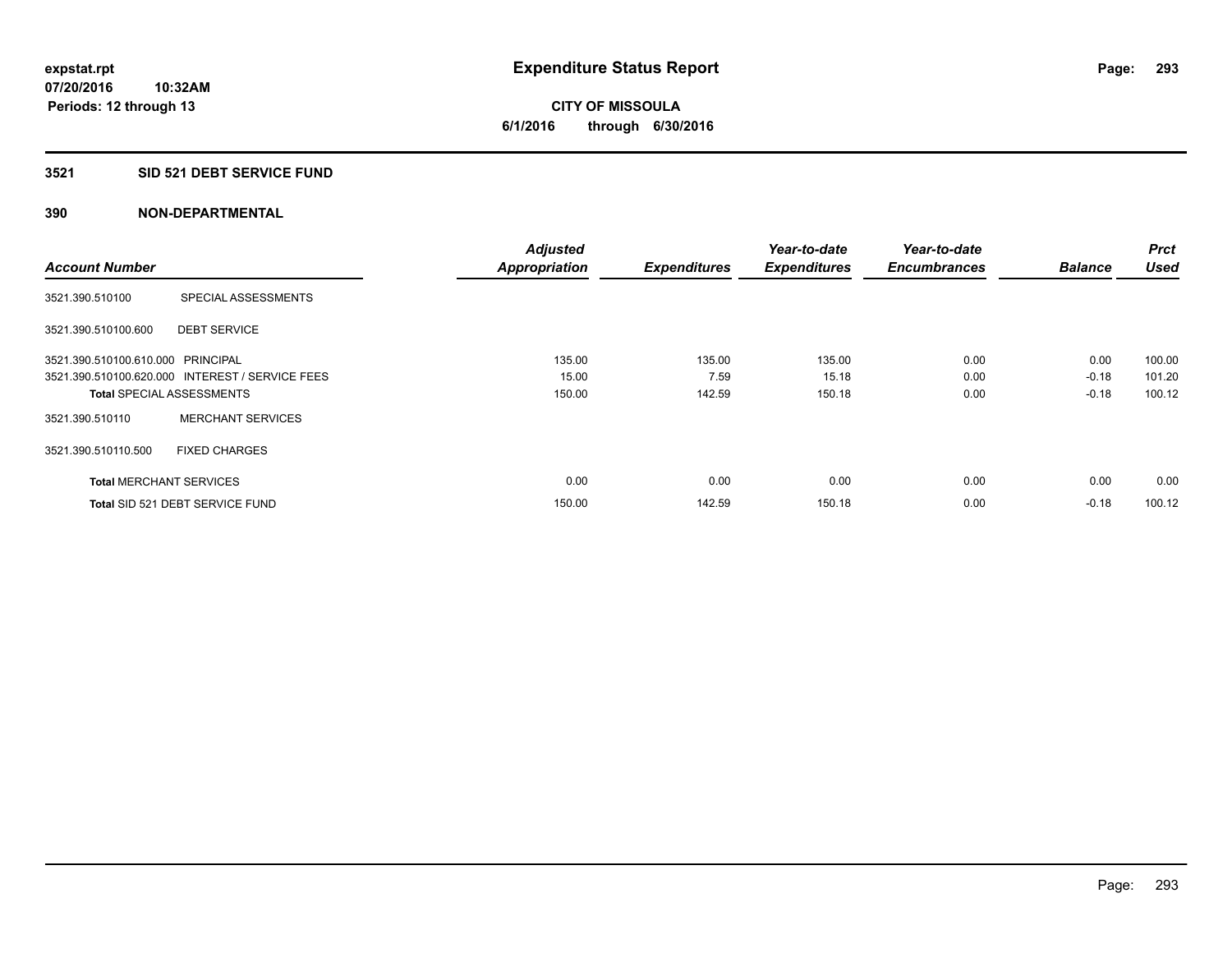## **3522 SID 522 DEBT SERVICE FUND**

|                                   |                                                 | <b>Adjusted</b>      |                     | Year-to-date        | Year-to-date        |                | <b>Prct</b> |
|-----------------------------------|-------------------------------------------------|----------------------|---------------------|---------------------|---------------------|----------------|-------------|
| <b>Account Number</b>             |                                                 | <b>Appropriation</b> | <b>Expenditures</b> | <b>Expenditures</b> | <b>Encumbrances</b> | <b>Balance</b> | <b>Used</b> |
| 3522.390.510100                   | SPECIAL ASSESSMENTS                             |                      |                     |                     |                     |                |             |
| 3522.390.510100.600               | <b>DEBT SERVICE</b>                             |                      |                     |                     |                     |                |             |
| 3522.390.510100.610.000 PRINCIPAL |                                                 | 195.00               | 195.00              | 195.00              | 0.00                | 0.00           | 100.00      |
|                                   | 3522.390.510100.620.000 INTEREST / SERVICE FEES | 22.00                | 10.96               | 21.92               | 0.00                | 0.08           | 99.64       |
|                                   | <b>Total SPECIAL ASSESSMENTS</b>                | 217.00               | 205.96              | 216.92              | 0.00                | 0.08           | 99.96       |
| 3522.390.510110                   | <b>MERCHANT SERVICES</b>                        |                      |                     |                     |                     |                |             |
| 3522.390.510110.500               | <b>FIXED CHARGES</b>                            |                      |                     |                     |                     |                |             |
| <b>Total MERCHANT SERVICES</b>    |                                                 | 0.00                 | 0.00                | 0.00                | 0.00                | 0.00           | 0.00        |
|                                   | Total SID 522 DEBT SERVICE FUND                 | 217.00               | 205.96              | 216.92              | 0.00                | 0.08           | 99.96       |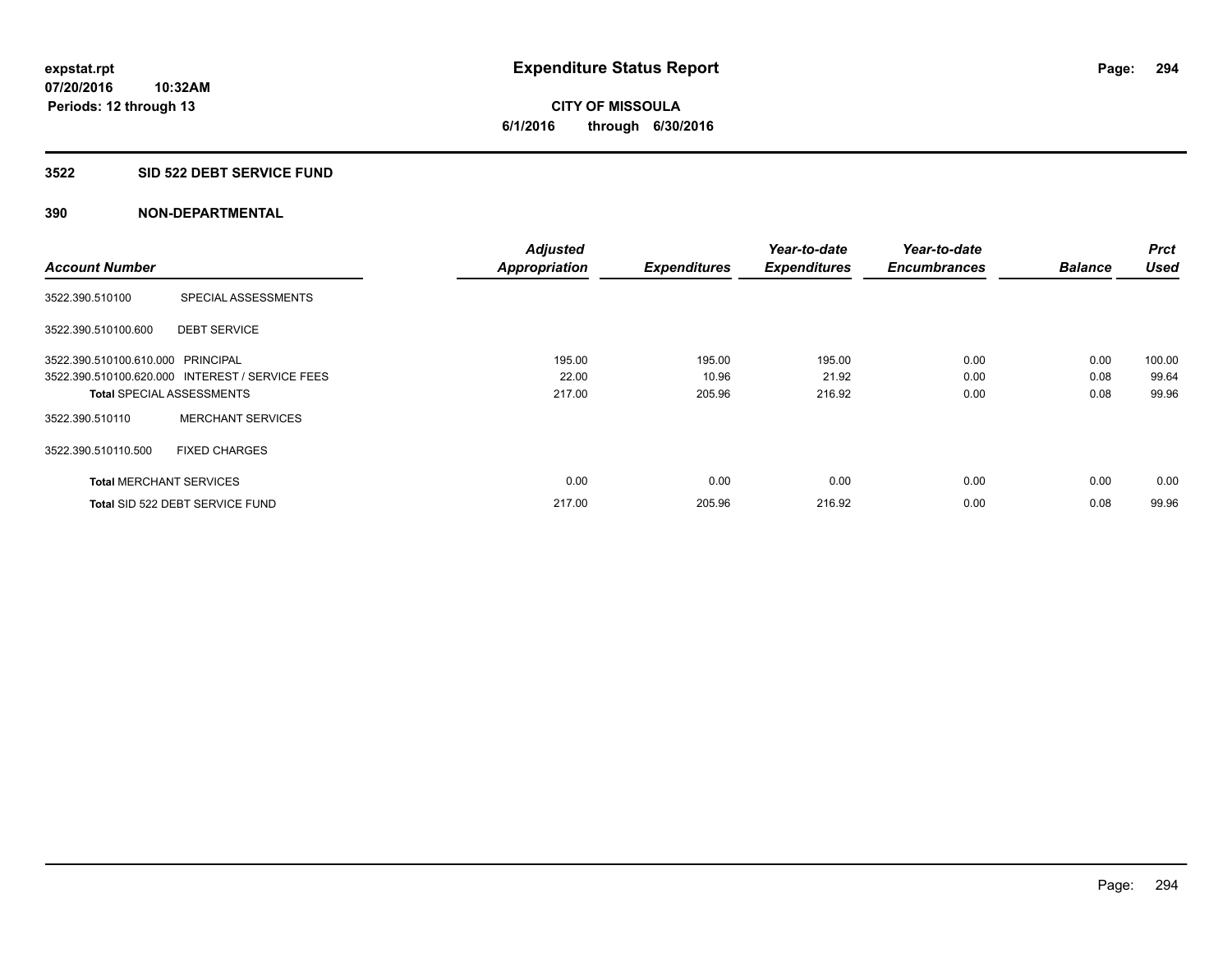#### **3524 SID 524 DEBT SERVICE FUND**

|                                   |                                                 | <b>Adjusted</b> |                     | Year-to-date        | Year-to-date        |                | <b>Prct</b> |
|-----------------------------------|-------------------------------------------------|-----------------|---------------------|---------------------|---------------------|----------------|-------------|
| <b>Account Number</b>             |                                                 | Appropriation   | <b>Expenditures</b> | <b>Expenditures</b> | <b>Encumbrances</b> | <b>Balance</b> | <b>Used</b> |
| 3524.390.510100                   | SPECIAL ASSESSMENTS                             |                 |                     |                     |                     |                |             |
| 3524.390.510100.600               | <b>DEBT SERVICE</b>                             |                 |                     |                     |                     |                |             |
| 3524.390.510100.610.000 PRINCIPAL |                                                 | 224,000.00      | 113,000.00          | 224,000.00          | 0.00                | 0.00           | 100.00      |
|                                   | 3524.390.510100.620.000 INTEREST / SERVICE FEES | 80,660.00       | 39,220.00           | 80,660.00           | 0.00                | 0.00           | 100.00      |
|                                   | <b>Total SPECIAL ASSESSMENTS</b>                | 304,660.00      | 152,220.00          | 304,660.00          | 0.00                | 0.00           | 100.00      |
| 3524.390.510110                   | <b>MERCHANT SERVICES</b>                        |                 |                     |                     |                     |                |             |
| 3524.390.510110.500               | <b>FIXED CHARGES</b>                            |                 |                     |                     |                     |                |             |
| <b>Total MERCHANT SERVICES</b>    |                                                 | 0.00            | 0.00                | 0.00                | 0.00                | 0.00           | 0.00        |
|                                   | Total SID 524 DEBT SERVICE FUND                 | 304,660.00      | 152,220.00          | 304,660.00          | 0.00                | 0.00           | 100.00      |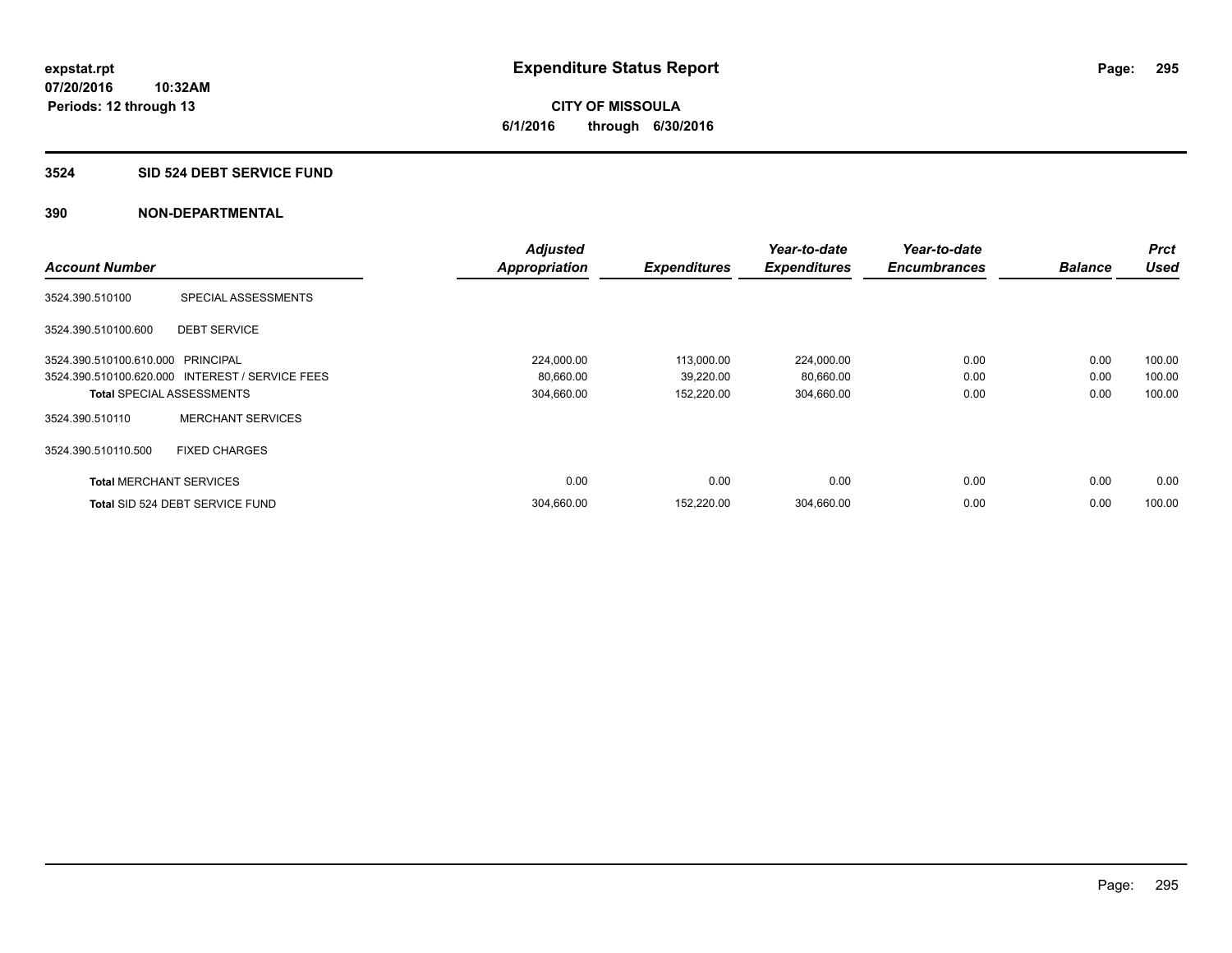#### **3525 SID 525 DEBT SERVICE FUND**

|                                   |                                                 | <b>Adjusted</b>      |                     | Year-to-date        | Year-to-date        |                | <b>Prct</b> |
|-----------------------------------|-------------------------------------------------|----------------------|---------------------|---------------------|---------------------|----------------|-------------|
| <b>Account Number</b>             |                                                 | <b>Appropriation</b> | <b>Expenditures</b> | <b>Expenditures</b> | <b>Encumbrances</b> | <b>Balance</b> | <b>Used</b> |
| 3525.390.510100                   | SPECIAL ASSESSMENTS                             |                      |                     |                     |                     |                |             |
| 3525.390.510100.600               | <b>DEBT SERVICE</b>                             |                      |                     |                     |                     |                |             |
| 3525.390.510100.610.000 PRINCIPAL |                                                 | 26,000.00            | 13,000.00           | 26,000.00           | 0.00                | 0.00           | 100.00      |
|                                   | 3525.390.510100.620.000 INTEREST / SERVICE FEES | 5,500.00             | 2,620.00            | 5,500.00            | 0.00                | 0.00           | 100.00      |
| <b>Total SPECIAL ASSESSMENTS</b>  |                                                 | 31,500.00            | 15,620.00           | 31,500.00           | 0.00                | 0.00           | 100.00      |
| 3525.390.510110                   | <b>MERCHANT SERVICES</b>                        |                      |                     |                     |                     |                |             |
| 3525.390.510110.500               | <b>FIXED CHARGES</b>                            |                      |                     |                     |                     |                |             |
| <b>Total MERCHANT SERVICES</b>    |                                                 | 0.00                 | 0.00                | 0.00                | 0.00                | 0.00           | 0.00        |
|                                   | Total SID 525 DEBT SERVICE FUND                 | 31,500.00            | 15,620.00           | 31,500.00           | 0.00                | 0.00           | 100.00      |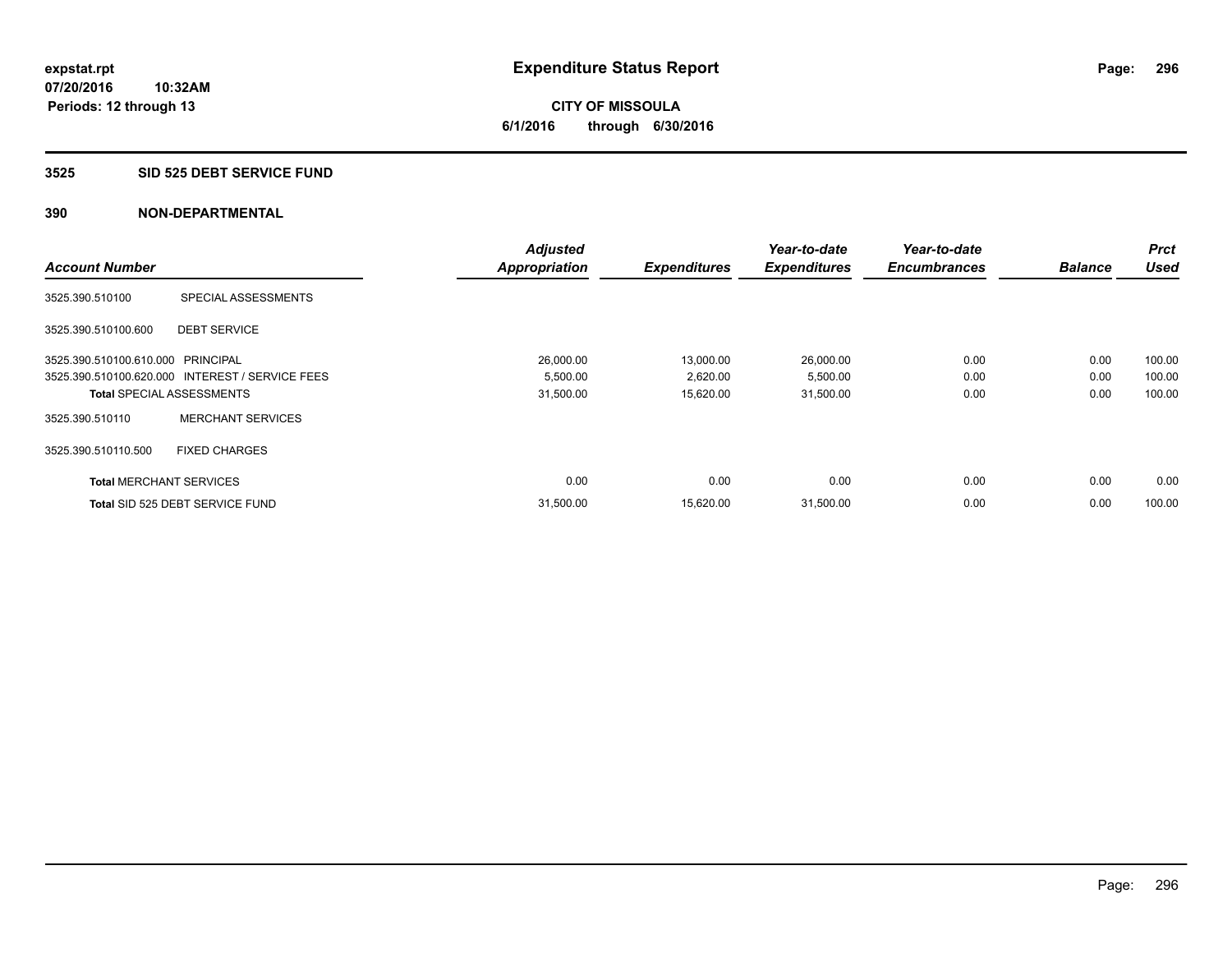**CITY OF MISSOULA 6/1/2016 through 6/30/2016**

#### **3526 SID 526 DEBT SERVICE FUND**

|                                   |                                                 | <b>Adjusted</b> |                     | Year-to-date        | Year-to-date        |                | <b>Prct</b> |
|-----------------------------------|-------------------------------------------------|-----------------|---------------------|---------------------|---------------------|----------------|-------------|
| <b>Account Number</b>             |                                                 | Appropriation   | <b>Expenditures</b> | <b>Expenditures</b> | <b>Encumbrances</b> | <b>Balance</b> | <b>Used</b> |
| 3526.390.510100                   | SPECIAL ASSESSMENTS                             |                 |                     |                     |                     |                |             |
| 3526.390.510100.600               | <b>DEBT SERVICE</b>                             |                 |                     |                     |                     |                |             |
| 3526.390.510100.610.000 PRINCIPAL |                                                 | 154,000.00      | 78,000.00           | 154,000.00          | 0.00                | 0.00           | 100.00      |
|                                   | 3526.390.510100.620.000 INTEREST / SERVICE FEES | 39,320.00       | 18,900.00           | 39,320.00           | 0.00                | 0.00           | 100.00      |
|                                   | <b>Total SPECIAL ASSESSMENTS</b>                | 193,320.00      | 96,900.00           | 193,320.00          | 0.00                | 0.00           | 100.00      |
| 3526.390.510110                   | <b>MERCHANT SERVICES</b>                        |                 |                     |                     |                     |                |             |
| 3526.390.510110.500               | <b>FIXED CHARGES</b>                            |                 |                     |                     |                     |                |             |
| <b>Total MERCHANT SERVICES</b>    |                                                 | 0.00            | 0.00                | 0.00                | 0.00                | 0.00           | 0.00        |
|                                   | Total SID 526 DEBT SERVICE FUND                 | 193,320.00      | 96,900.00           | 193,320.00          | 0.00                | 0.00           | 100.00      |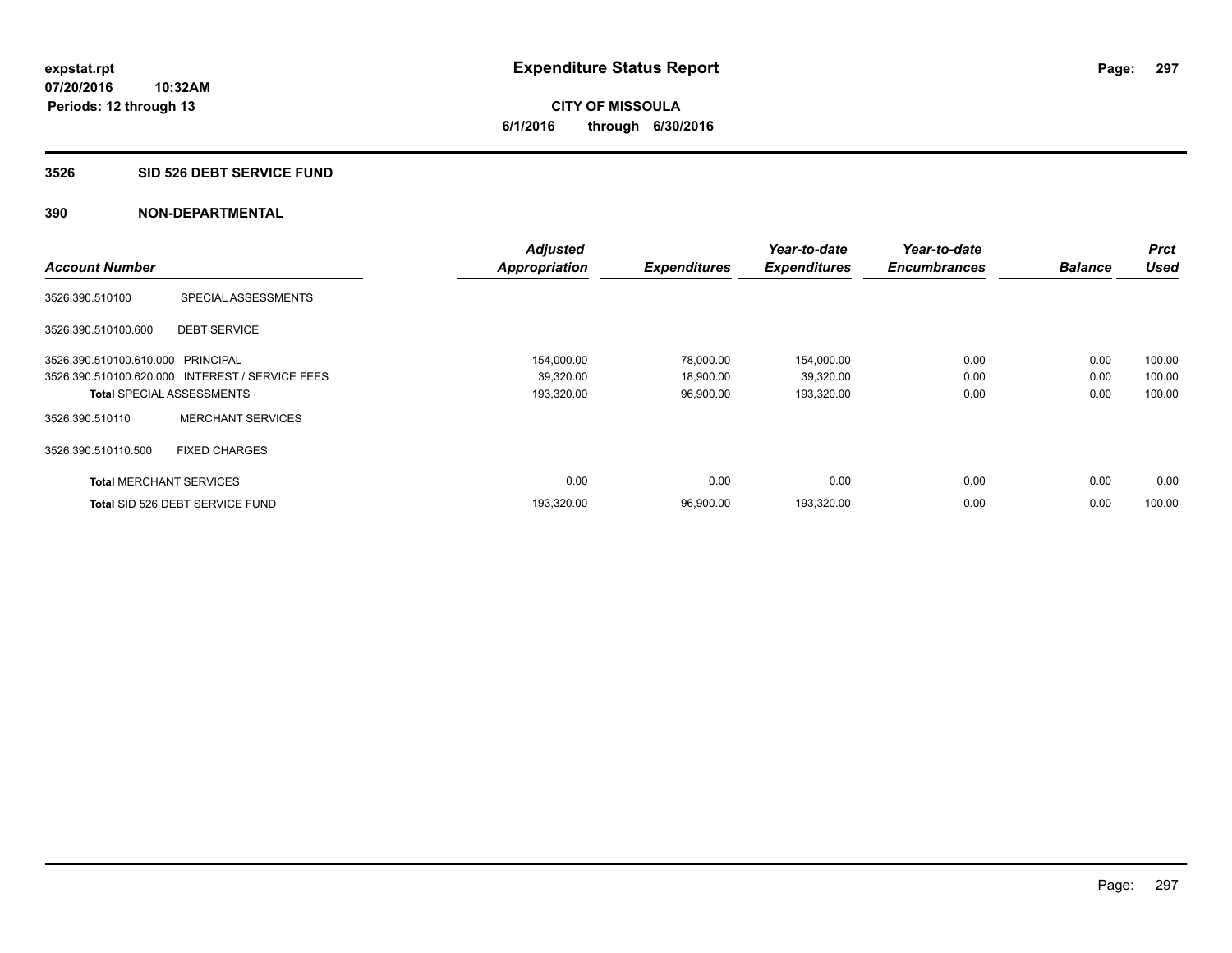**CITY OF MISSOULA 6/1/2016 through 6/30/2016**

## **3527 SID 527 DEBT SERVICE FUND**

**000 \*\*\* Title Not Found \*\*\***

| <b>Account Number</b>         |                         | <b>Adjusted</b><br>Appropriation | <b>Expenditures</b> | Year-to-date<br><b>Expenditures</b> | Year-to-date<br><b>Encumbrances</b> | <b>Balance</b> | <b>Prct</b><br>Used |
|-------------------------------|-------------------------|----------------------------------|---------------------|-------------------------------------|-------------------------------------|----------------|---------------------|
| 3527.000.520100               | *** Title Not Found *** |                                  |                     |                                     |                                     |                |                     |
| 3527.000.520100.800           | OTHER OBJECTS           |                                  |                     |                                     |                                     |                |                     |
| Total *** Title Not Found *** |                         | 0.00                             | 0.00                | 0.00                                | 0.00                                | 0.00           | 0.00                |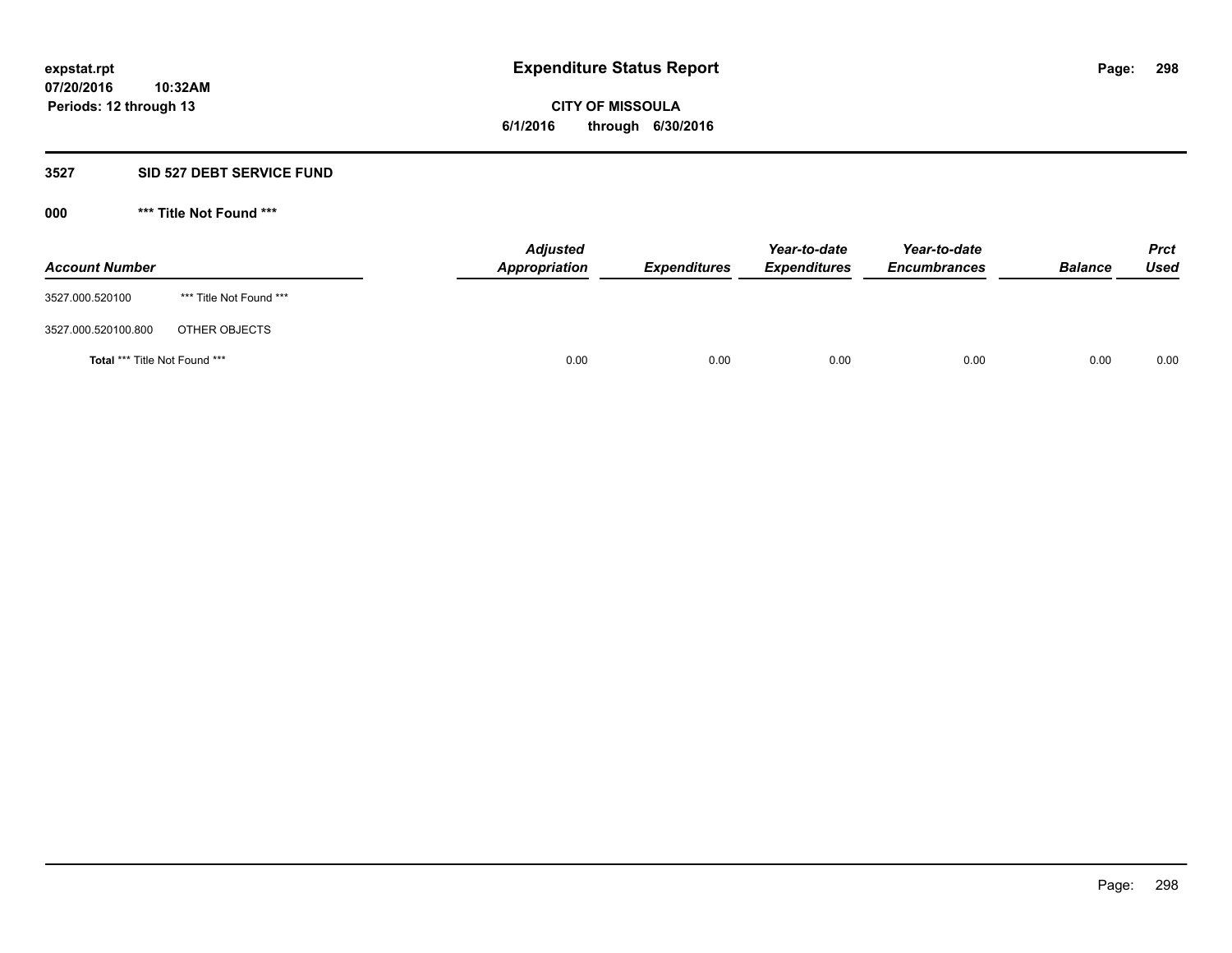## **3527 SID 527 DEBT SERVICE FUND**

| <b>Account Number</b> |                                  | <b>Adjusted</b><br>Appropriation | <b>Expenditures</b> | Year-to-date<br><b>Expenditures</b> | Year-to-date<br><b>Encumbrances</b> | <b>Balance</b> | <b>Prct</b><br><b>Used</b> |
|-----------------------|----------------------------------|----------------------------------|---------------------|-------------------------------------|-------------------------------------|----------------|----------------------------|
| 3527.390.510100       | SPECIAL ASSESSMENTS              |                                  |                     |                                     |                                     |                |                            |
| 3527.390.510100.600   | <b>DEBT SERVICE</b>              |                                  |                     |                                     |                                     |                |                            |
|                       | <b>Total SPECIAL ASSESSMENTS</b> | 0.00                             | 0.00                | 0.00                                | 0.00                                | 0.00           | 0.00                       |
| 3527.390.510110       | <b>MERCHANT SERVICES</b>         |                                  |                     |                                     |                                     |                |                            |
| 3527.390.510110.500   | <b>FIXED CHARGES</b>             |                                  |                     |                                     |                                     |                |                            |
|                       | <b>Total MERCHANT SERVICES</b>   | 0.00                             | 0.00                | 0.00                                | 0.00                                | 0.00           | 0.00                       |
|                       | Total SID 527 DEBT SERVICE FUND  | 0.00                             | 0.00                | 0.00                                | 0.00                                | 0.00           | 0.00                       |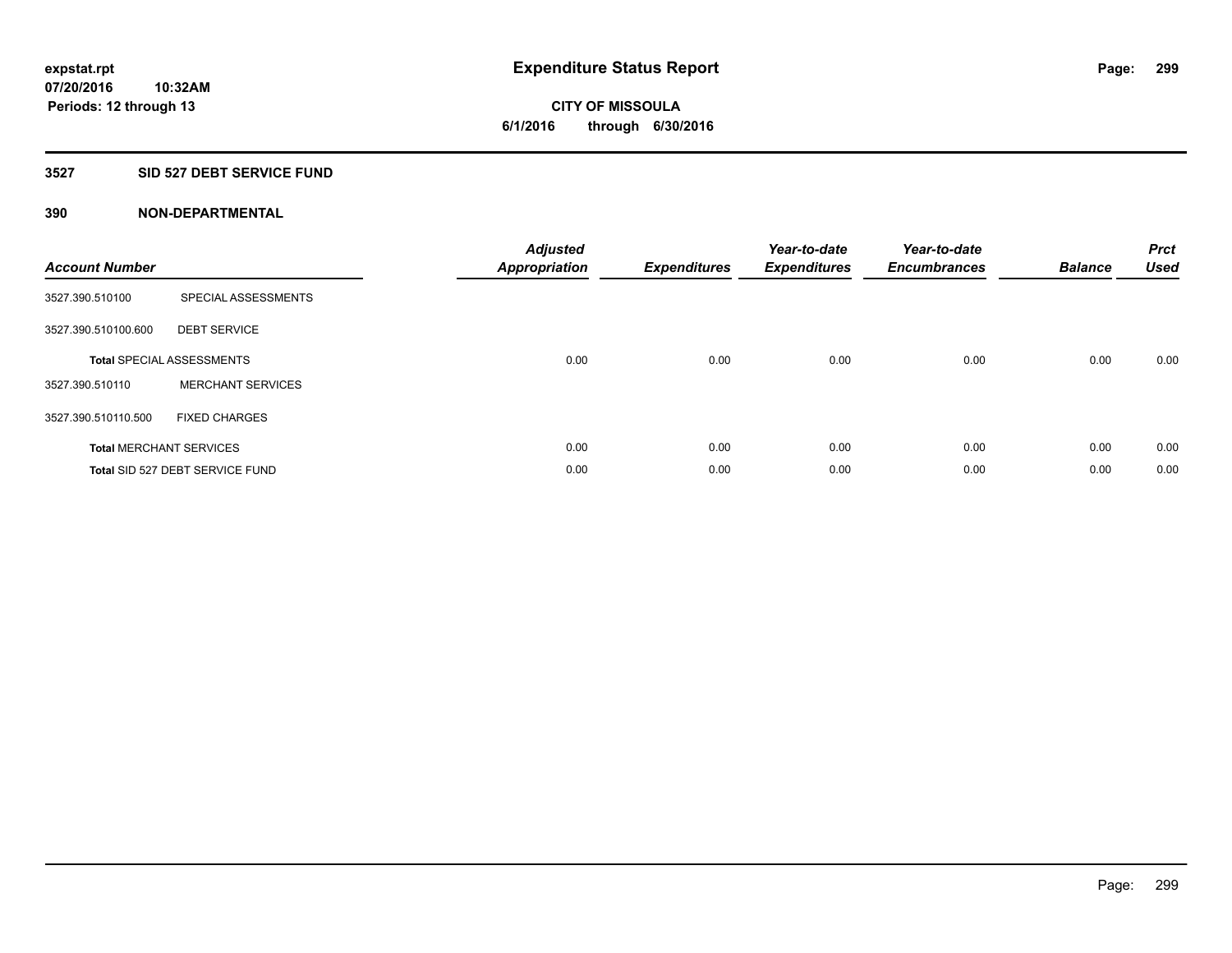#### **3530 SID 530 DEBT SERVICE FUND**

|                                   |                                                 | <b>Adjusted</b>      |                     | Year-to-date        | Year-to-date        |                | <b>Prct</b> |
|-----------------------------------|-------------------------------------------------|----------------------|---------------------|---------------------|---------------------|----------------|-------------|
| <b>Account Number</b>             |                                                 | <b>Appropriation</b> | <b>Expenditures</b> | <b>Expenditures</b> | <b>Encumbrances</b> | <b>Balance</b> | <b>Used</b> |
| 3530.390.510100                   | SPECIAL ASSESSMENTS                             |                      |                     |                     |                     |                |             |
| 3530.390.510100.600               | <b>DEBT SERVICE</b>                             |                      |                     |                     |                     |                |             |
| 3530.390.510100.610.000 PRINCIPAL |                                                 | 677.00               | 0.00                | 676.45              | 0.00                | 0.55           | 99.92       |
|                                   | 3530.390.510100.620.000 INTEREST / SERVICE FEES | 4.00                 | 0.00                | 4.19                | 0.00                | $-0.19$        | 104.75      |
|                                   | <b>Total SPECIAL ASSESSMENTS</b>                | 681.00               | 0.00                | 680.64              | 0.00                | 0.36           | 99.95       |
| 3530.390.510110                   | <b>MERCHANT SERVICES</b>                        |                      |                     |                     |                     |                |             |
| 3530.390.510110.500               | <b>FIXED CHARGES</b>                            |                      |                     |                     |                     |                |             |
| <b>Total MERCHANT SERVICES</b>    |                                                 | 0.00                 | 0.00                | 0.00                | 0.00                | 0.00           | 0.00        |
| 3530.390.521000                   | INTERFUND OPERATING TRANSFERS                   |                      |                     |                     |                     |                |             |
| 3530.390.521000.800               | OTHER OBJECTS                                   |                      |                     |                     |                     |                |             |
|                                   | Total INTERFUND OPERATING TRANSFERS             | 0.00                 | 0.00                | 0.00                | 0.00                | 0.00           | 0.00        |
|                                   | Total SID 530 DEBT SERVICE FUND                 | 681.00               | 0.00                | 680.64              | 0.00                | 0.36           | 99.95       |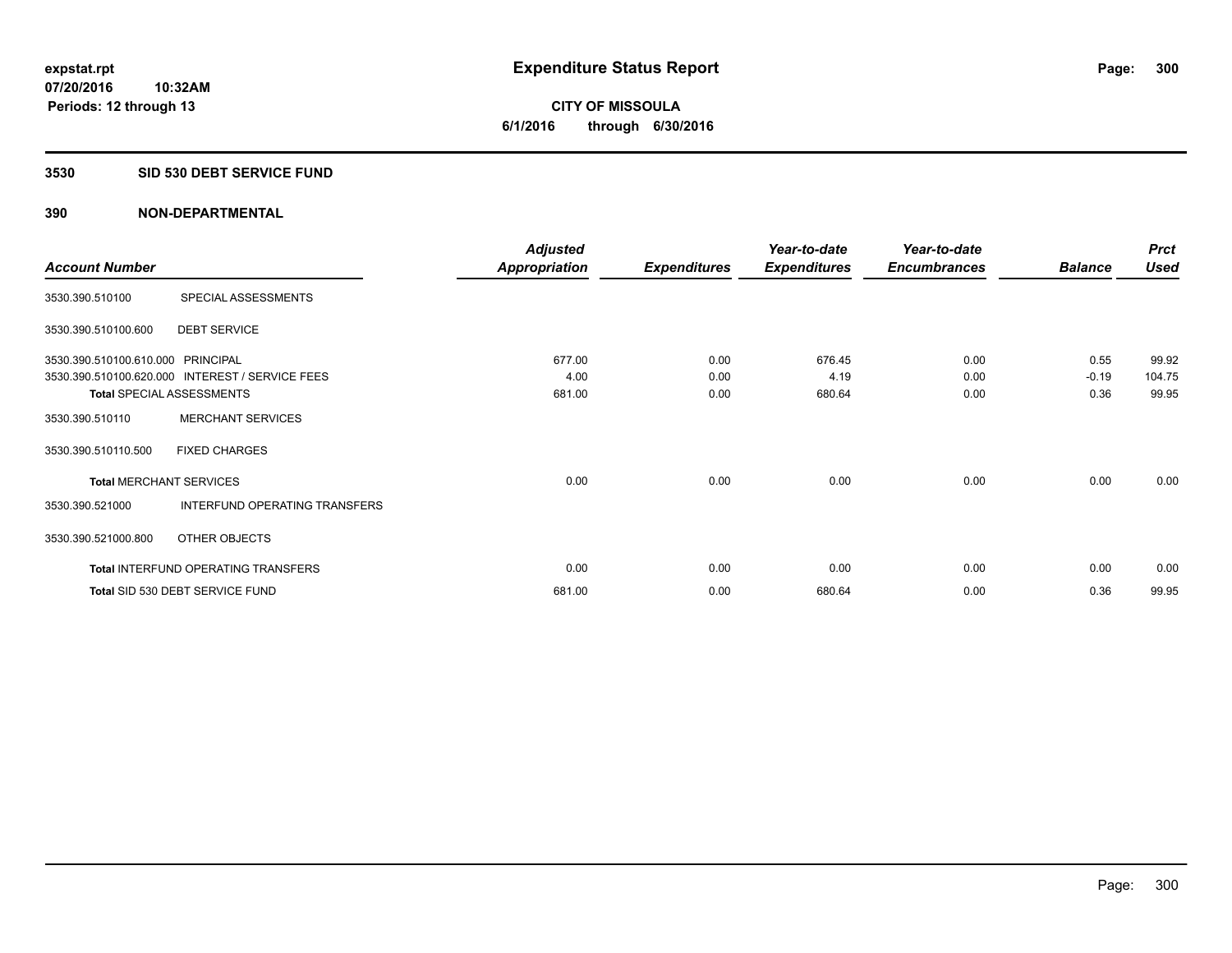## **3531 SID 531 HICKORY ST CALMING**

| <b>Account Number</b> |                                            | <b>Adjusted</b><br>Appropriation | <b>Expenditures</b> | Year-to-date<br><b>Expenditures</b> | Year-to-date<br><b>Encumbrances</b> | <b>Balance</b> | <b>Prct</b><br><b>Used</b> |
|-----------------------|--------------------------------------------|----------------------------------|---------------------|-------------------------------------|-------------------------------------|----------------|----------------------------|
| 3531.390.510110       | <b>MERCHANT SERVICES</b>                   |                                  |                     |                                     |                                     |                |                            |
| 3531.390.510110.500   | <b>FIXED CHARGES</b>                       |                                  |                     |                                     |                                     |                |                            |
|                       | <b>Total MERCHANT SERVICES</b>             | 0.00                             | 0.00                | 0.00                                | 0.00                                | 0.00           | 0.00                       |
| 3531.390.521000       | INTERFUND OPERATING TRANSFERS              |                                  |                     |                                     |                                     |                |                            |
| 3531.390.521000.800   | OTHER OBJECTS                              |                                  |                     |                                     |                                     |                |                            |
|                       | <b>Total INTERFUND OPERATING TRANSFERS</b> | 0.00                             | 0.00                | 0.00                                | 0.00                                | 0.00           | 0.00                       |
|                       | <b>Total SID 531 HICKORY ST CALMING</b>    | 0.00                             | 0.00                | 0.00                                | 0.00                                | 0.00           | 0.00                       |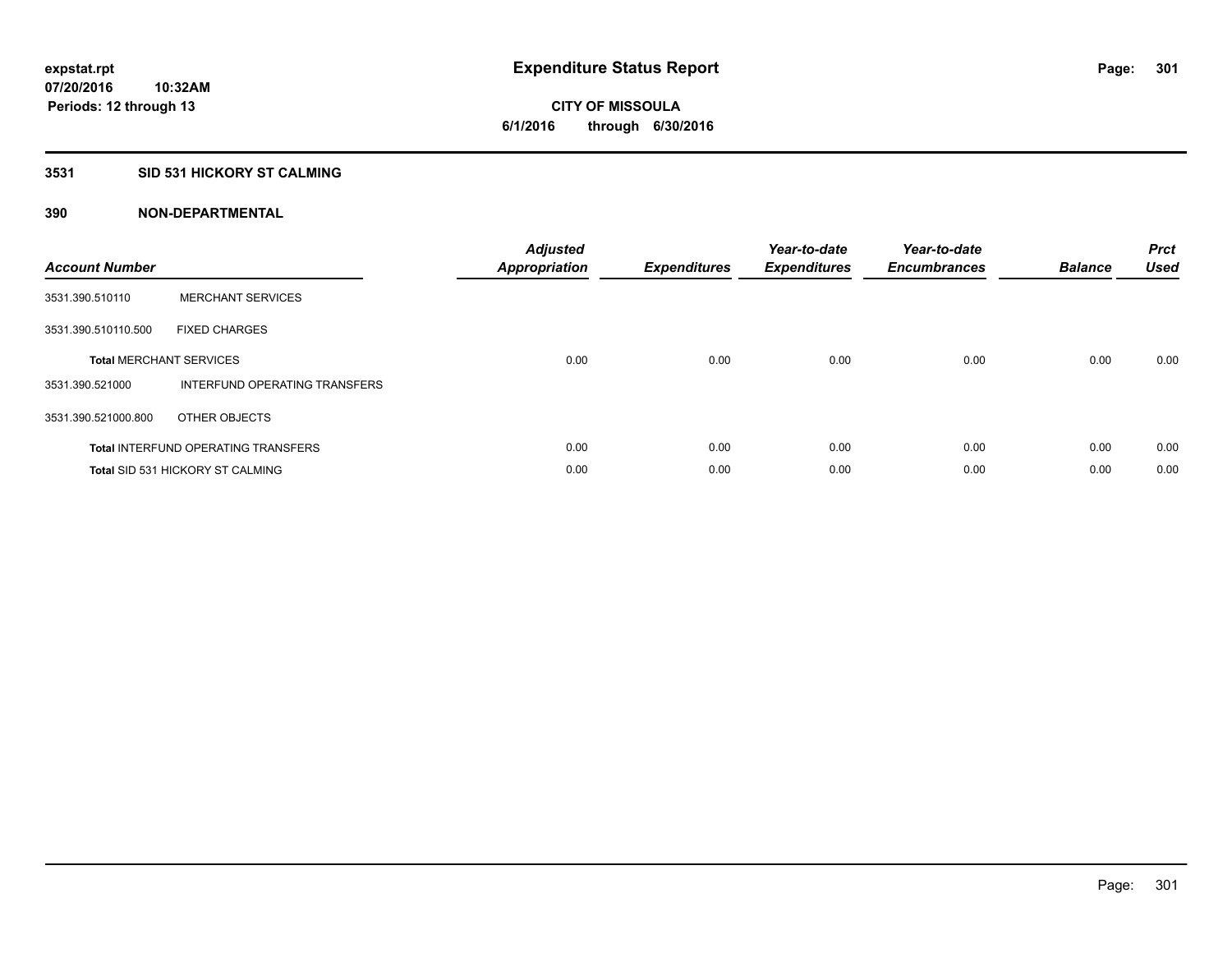#### **3532 SID 532 DEBT SERVICE FUND**

|                                   |                                                 | <b>Adjusted</b>      |                     | Year-to-date        | Year-to-date        |                | <b>Prct</b> |
|-----------------------------------|-------------------------------------------------|----------------------|---------------------|---------------------|---------------------|----------------|-------------|
| <b>Account Number</b>             |                                                 | <b>Appropriation</b> | <b>Expenditures</b> | <b>Expenditures</b> | <b>Encumbrances</b> | <b>Balance</b> | <b>Used</b> |
| 3532.390.510100                   | SPECIAL ASSESSMENTS                             |                      |                     |                     |                     |                |             |
| 3532.390.510100.600               | <b>DEBT SERVICE</b>                             |                      |                     |                     |                     |                |             |
| 3532.390.510100.610.000 PRINCIPAL |                                                 | 30,000.00            | 30,000.00           | 30,000.00           | 0.00                | 0.00           | 100.00      |
|                                   | 3532.390.510100.620.000 INTEREST / SERVICE FEES | 12,363.00            | 6,006.25            | 12,362.50           | 0.00                | 0.50           | 100.00      |
|                                   | <b>Total SPECIAL ASSESSMENTS</b>                | 42,363.00            | 36,006.25           | 42,362.50           | 0.00                | 0.50           | 100.00      |
| 3532.390.510110                   | <b>MERCHANT SERVICES</b>                        |                      |                     |                     |                     |                |             |
| 3532.390.510110.500               | <b>FIXED CHARGES</b>                            |                      |                     |                     |                     |                |             |
| <b>Total FIXED CHARGES</b>        |                                                 | 0.00                 | 0.00                | 0.00                | 0.00                | 0.00           | 0.00        |
| <b>Total MERCHANT SERVICES</b>    |                                                 | 0.00                 | 0.00                | 0.00                | 0.00                | 0.00           | 0.00        |
|                                   | Total SID 532 DEBT SERVICE FUND                 | 42,363.00            | 36,006.25           | 42,362.50           | 0.00                | 0.50           | 100.00      |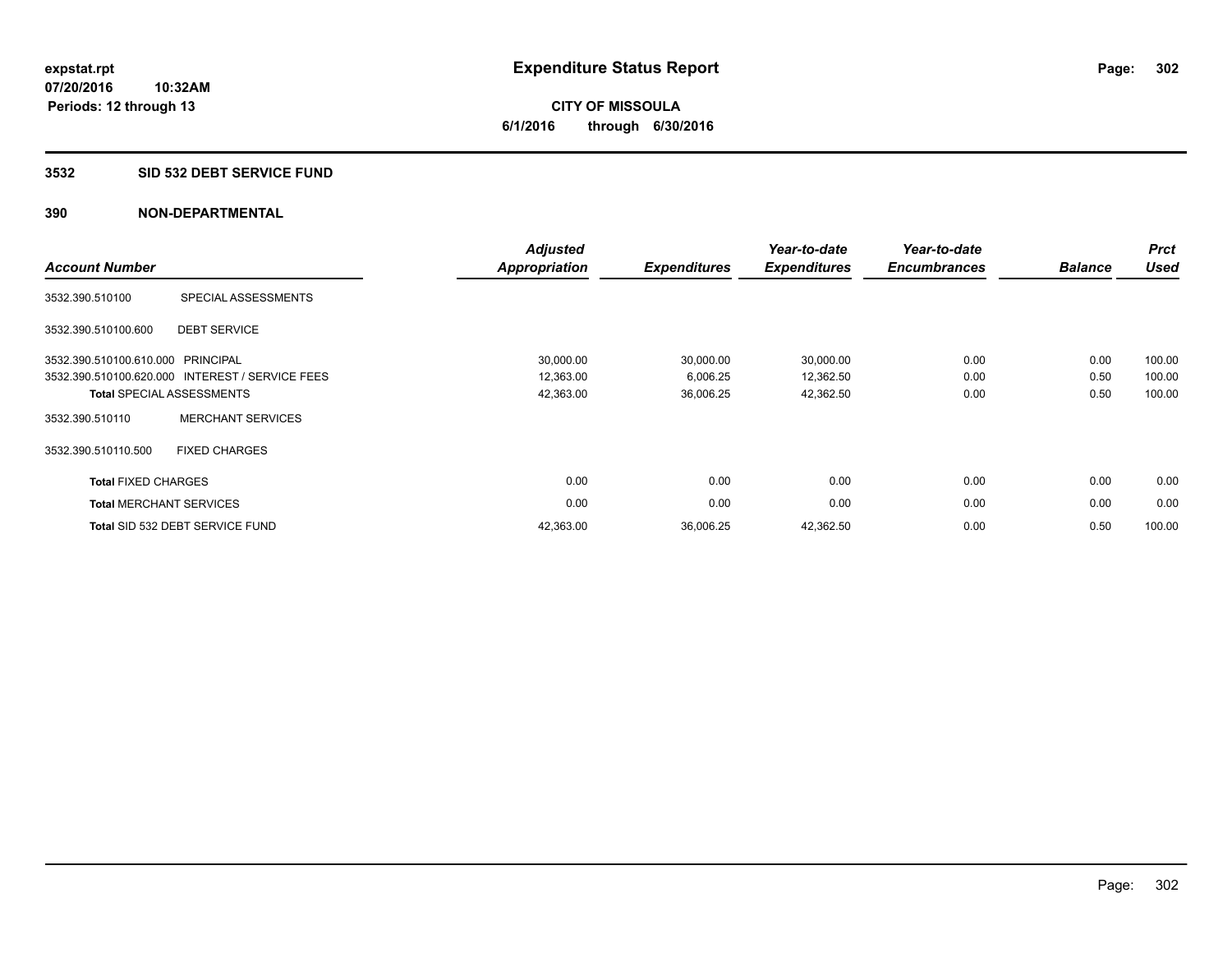**CITY OF MISSOULA 6/1/2016 through 6/30/2016**

## **3533 GILBERT ST SEWER SID DEBT FUND**

## **330 WASTEWATER**

| <b>Account Number</b>   |                          | <b>Adjusted</b><br>Appropriation | <b>Expenditures</b> | Year-to-date<br><b>Expenditures</b> | Year-to-date<br><b>Encumbrances</b> | <b>Balance</b> | <b>Prct</b><br>Used |
|-------------------------|--------------------------|----------------------------------|---------------------|-------------------------------------|-------------------------------------|----------------|---------------------|
| 3533.330.510110         | <b>MERCHANT SERVICES</b> |                                  |                     |                                     |                                     |                |                     |
| 3533.330.510110.500     | <b>FIXED CHARGES</b>     |                                  |                     |                                     |                                     |                |                     |
| <b>Total WASTEWATER</b> |                          | 0.00                             | 0.00                | 0.00                                | 0.00                                | 0.00           | 0.00                |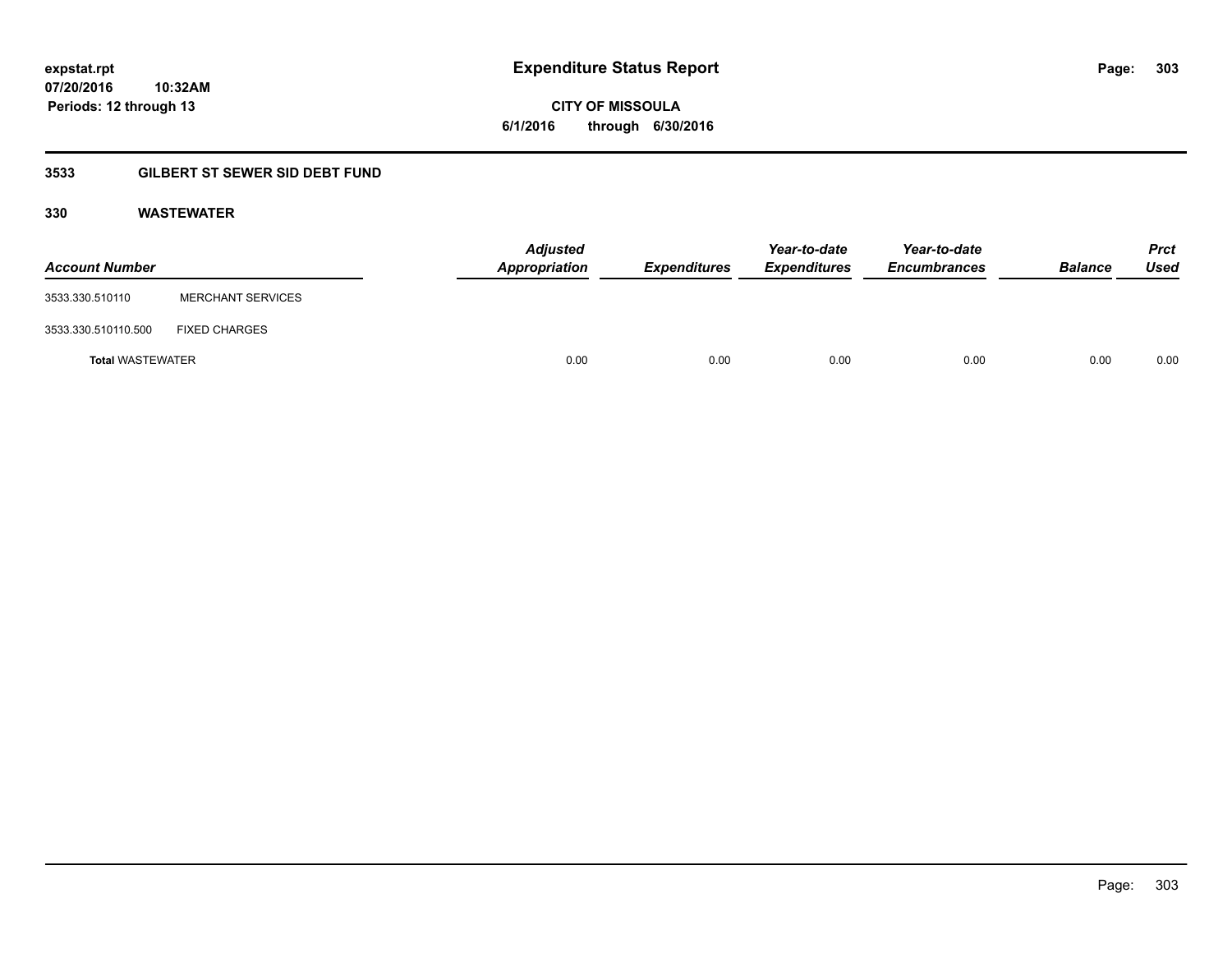**CITY OF MISSOULA 6/1/2016 through 6/30/2016**

## **3533 GILBERT ST SEWER SID DEBT FUND**

|                                   |                                                 | <b>Adjusted</b> |                     | Year-to-date        | Year-to-date        |                | <b>Prct</b> |
|-----------------------------------|-------------------------------------------------|-----------------|---------------------|---------------------|---------------------|----------------|-------------|
| <b>Account Number</b>             |                                                 | Appropriation   | <b>Expenditures</b> | <b>Expenditures</b> | <b>Encumbrances</b> | <b>Balance</b> | <b>Used</b> |
| 3533.390.510100                   | SPECIAL ASSESSMENTS                             |                 |                     |                     |                     |                |             |
| 3533.390.510100.500               | <b>FIXED CHARGES</b>                            |                 |                     |                     |                     |                |             |
| <b>Total FIXED CHARGES</b>        |                                                 | 0.00            | 0.00                | 0.00                | 0.00                | 0.00           | 0.00        |
| 3533.390.510100.600               | <b>DEBT SERVICE</b>                             |                 |                     |                     |                     |                |             |
| 3533.390.510100.610.000 PRINCIPAL |                                                 | 12,000.00       | 6,000.00            | 12,000.00           | 0.00                | 0.00           | 100.00      |
|                                   | 3533.390.510100.620.000 INTEREST / SERVICE FEES | 5,325.00        | 5,706.25            | 8,425.00            | 0.00                | $-3,100.00$    | 158.22      |
|                                   | <b>Total SPECIAL ASSESSMENTS</b>                | 17,325.00       | 11,706.25           | 20,425.00           | 0.00                | $-3,100.00$    | 117.89      |
| 3533.390.510110                   | <b>MERCHANT SERVICES</b>                        |                 |                     |                     |                     |                |             |
| 3533.390.510110.500               | <b>FIXED CHARGES</b>                            |                 |                     |                     |                     |                |             |
|                                   | <b>Total MERCHANT SERVICES</b>                  | 0.00            | 0.00                | 0.00                | 0.00                | 0.00           | 0.00        |
| 3533.390.521000                   | <b>INTERFUND OPERATING TRANSFERS</b>            |                 |                     |                     |                     |                |             |
| 3533.390.521000.800               | OTHER OBJECTS                                   |                 |                     |                     |                     |                |             |
|                                   | <b>Total INTERFUND OPERATING TRANSFERS</b>      | 0.00            | 0.00                | 0.00                | 0.00                | 0.00           | 0.00        |
|                                   | <b>Total GILBERT ST SEWER SID DEBT FUND</b>     | 17,325.00       | 11,706.25           | 20,425.00           | 0.00                | $-3,100.00$    | 117.89      |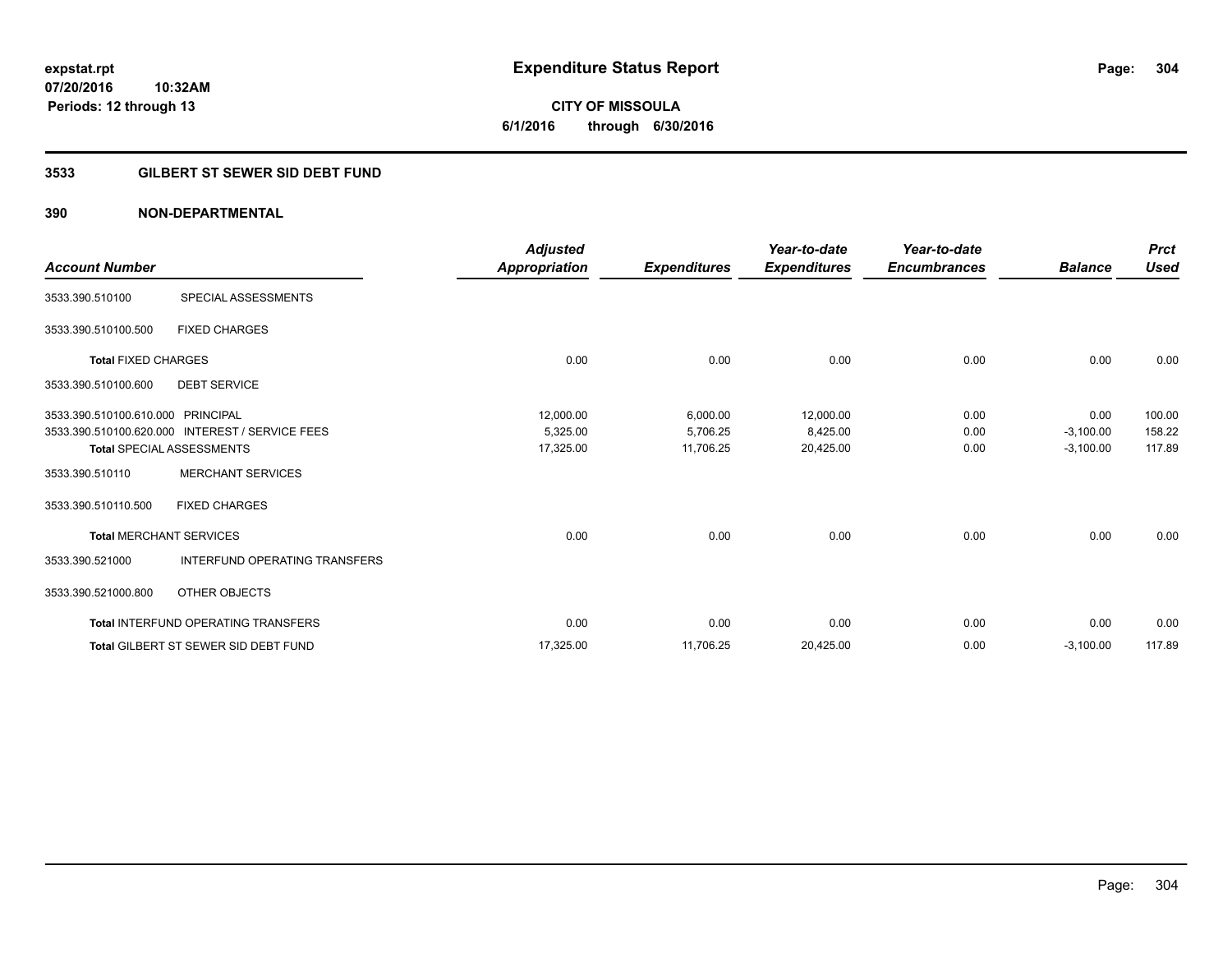# **CITY OF MISSOULA 6/1/2016 through 6/30/2016**

## **3534 LINCOLNWOOD SEWER PHASE I**

| <b>Account Number</b>             |                                                 | <b>Adjusted</b><br><b>Appropriation</b> | <b>Expenditures</b> | Year-to-date<br><b>Expenditures</b> | Year-to-date<br><b>Encumbrances</b> | <b>Balance</b> | <b>Prct</b><br><b>Used</b> |
|-----------------------------------|-------------------------------------------------|-----------------------------------------|---------------------|-------------------------------------|-------------------------------------|----------------|----------------------------|
| 3534.390.510100                   | SPECIAL ASSESSMENTS                             |                                         |                     |                                     |                                     |                |                            |
| 3534.390.510100.600               | <b>DEBT SERVICE</b>                             |                                         |                     |                                     |                                     |                |                            |
| 3534.390.510100.610.000 PRINCIPAL |                                                 | 12,000.00                               | 6,000.00            | 12,000.00                           | 0.00                                | 0.00           | 100.00                     |
|                                   | 3534.390.510100.620.000 INTEREST / SERVICE FEES | 5,963.00                                | 2,925.00            | 5,962.50                            | 0.00                                | 0.50           | 99.99                      |
|                                   | <b>Total SPECIAL ASSESSMENTS</b>                | 17,963.00                               | 8,925.00            | 17,962.50                           | 0.00                                | 0.50           | 100.00                     |
| 3534.390.510110                   | <b>MERCHANT SERVICES</b>                        |                                         |                     |                                     |                                     |                |                            |
| 3534.390.510110.500               | <b>FIXED CHARGES</b>                            |                                         |                     |                                     |                                     |                |                            |
| <b>Total FIXED CHARGES</b>        |                                                 | 0.00                                    | 0.00                | 0.00                                | 0.00                                | 0.00           | 0.00                       |
| <b>Total MERCHANT SERVICES</b>    |                                                 | 0.00                                    | 0.00                | 0.00                                | 0.00                                | 0.00           | 0.00                       |
|                                   | <b>Total LINCOLNWOOD SEWER PHASE I</b>          | 17,963.00                               | 8,925.00            | 17,962.50                           | 0.00                                | 0.50           | 100.00                     |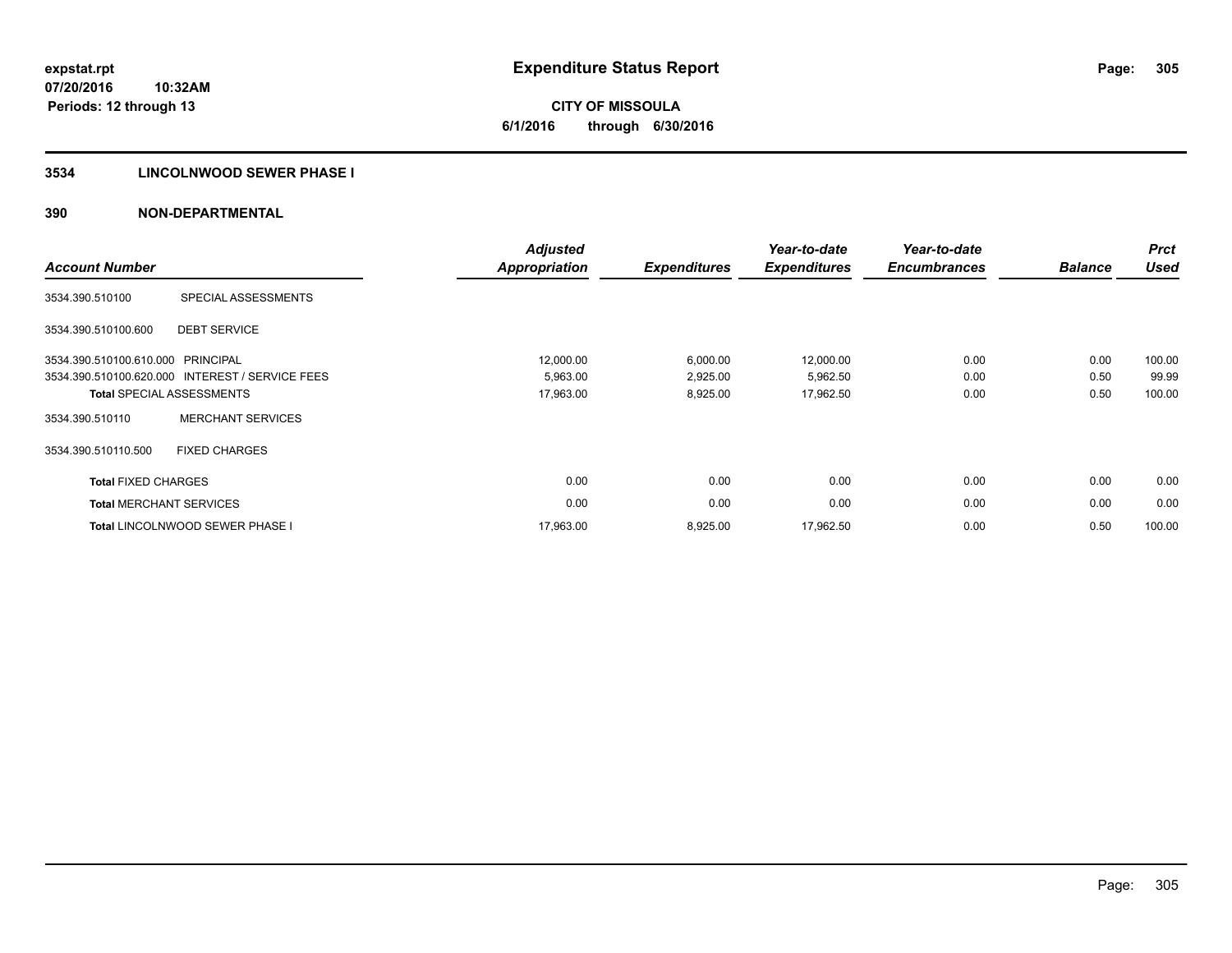**CITY OF MISSOULA 6/1/2016 through 6/30/2016**

## **3535 SLANT STREET TRAFFIC CALMING**

| <b>Account Number</b> |                                            | <b>Adjusted</b><br>Appropriation | <b>Expenditures</b> | Year-to-date<br><b>Expenditures</b> | Year-to-date<br><b>Encumbrances</b> | <b>Balance</b> | <b>Prct</b><br><b>Used</b> |
|-----------------------|--------------------------------------------|----------------------------------|---------------------|-------------------------------------|-------------------------------------|----------------|----------------------------|
| 3535.390.510110       | <b>MERCHANT SERVICES</b>                   |                                  |                     |                                     |                                     |                |                            |
| 3535.390.510110.500   | <b>FIXED CHARGES</b>                       |                                  |                     |                                     |                                     |                |                            |
|                       | <b>Total MERCHANT SERVICES</b>             | 0.00                             | 0.00                | 0.00                                | 0.00                                | 0.00           | 0.00                       |
| 3535.390.521000       | INTERFUND OPERATING TRANSFERS              |                                  |                     |                                     |                                     |                |                            |
| 3535.390.521000.800   | OTHER OBJECTS                              |                                  |                     |                                     |                                     |                |                            |
|                       | <b>Total INTERFUND OPERATING TRANSFERS</b> | 0.00                             | 0.00                | 0.00                                | 0.00                                | 0.00           | 0.00                       |
|                       | <b>Total SLANT STREET TRAFFIC CALMING</b>  | 0.00                             | 0.00                | 0.00                                | 0.00                                | 0.00           | 0.00                       |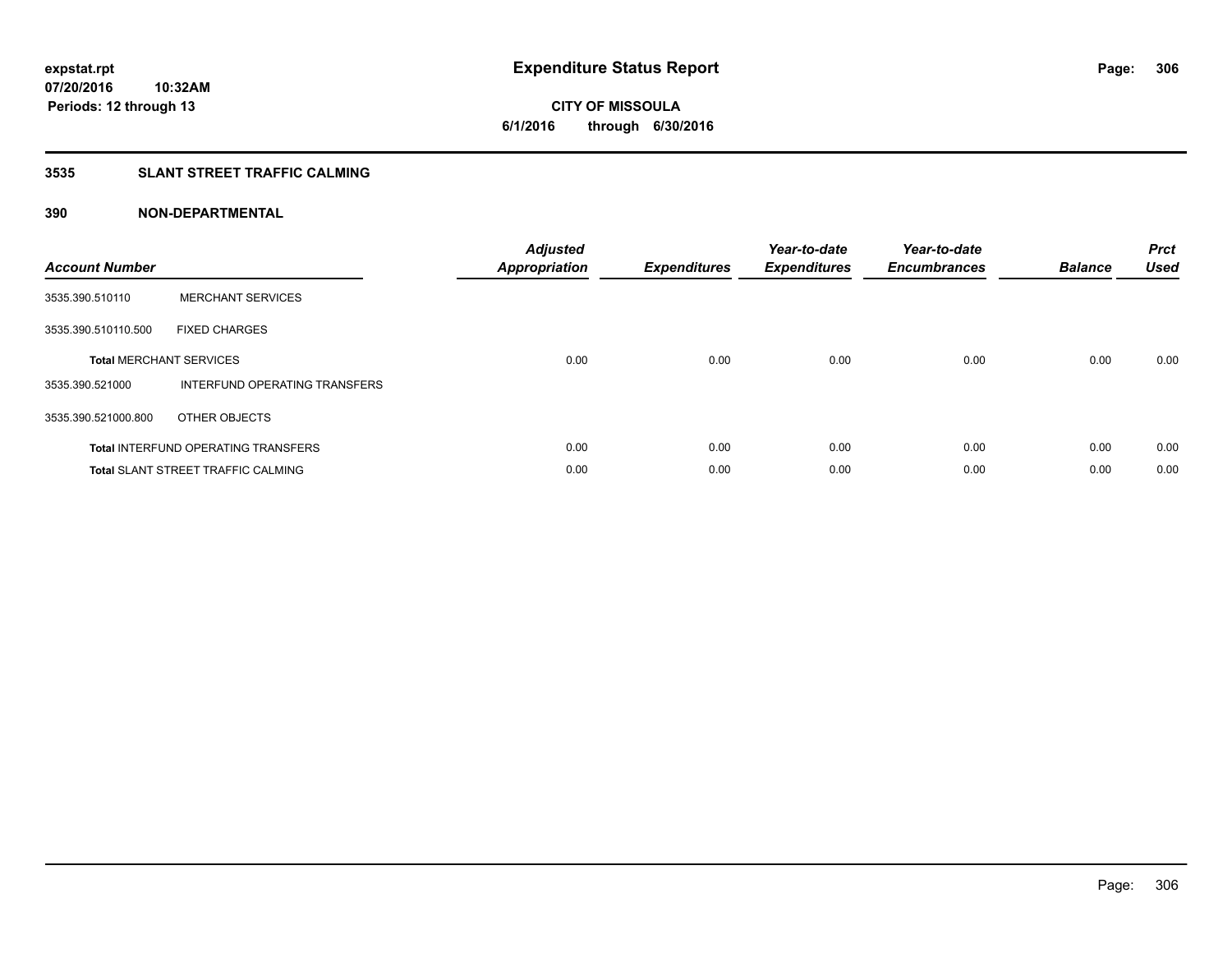**CITY OF MISSOULA 6/1/2016 through 6/30/2016**

## **3536 LINCOLNWOOD SEWER PHASE II**

| <b>Account Number</b>          |                                                 | <b>Adjusted</b><br><b>Appropriation</b> | <b>Expenditures</b> | Year-to-date<br><b>Expenditures</b> | Year-to-date<br><b>Encumbrances</b> | <b>Balance</b> | <b>Prct</b><br><b>Used</b> |
|--------------------------------|-------------------------------------------------|-----------------------------------------|---------------------|-------------------------------------|-------------------------------------|----------------|----------------------------|
| 3536.390.510100                | SPECIAL ASSESSMENTS                             |                                         |                     |                                     |                                     |                |                            |
| 3536.390.510100.600            | <b>DEBT SERVICE</b>                             |                                         |                     |                                     |                                     |                |                            |
| 3536.390.510100.610.000        | PRINCIPAL                                       | 21,000.00                               | 11,000.00           | 21,000.00                           | 0.00                                | 0.00           | 100.00                     |
|                                | 3536.390.510100.620.000 INTEREST / SERVICE FEES | 10,350.00                               | 5,081.25            | 10,350.00                           | 0.00                                | 0.00           | 100.00                     |
|                                | <b>Total SPECIAL ASSESSMENTS</b>                | 31,350.00                               | 16,081.25           | 31,350.00                           | 0.00                                | 0.00           | 100.00                     |
| 3536.390.510110                | <b>MERCHANT SERVICES</b>                        |                                         |                     |                                     |                                     |                |                            |
| 3536.390.510110.500            | <b>FIXED CHARGES</b>                            |                                         |                     |                                     |                                     |                |                            |
| <b>Total FIXED CHARGES</b>     |                                                 | 0.00                                    | 0.00                | 0.00                                | 0.00                                | 0.00           | 0.00                       |
| <b>Total MERCHANT SERVICES</b> |                                                 | 0.00                                    | 0.00                | 0.00                                | 0.00                                | 0.00           | 0.00                       |
|                                | <b>Total LINCOLNWOOD SEWER PHASE II</b>         | 31,350.00                               | 16,081.25           | 31,350.00                           | 0.00                                | 0.00           | 100.00                     |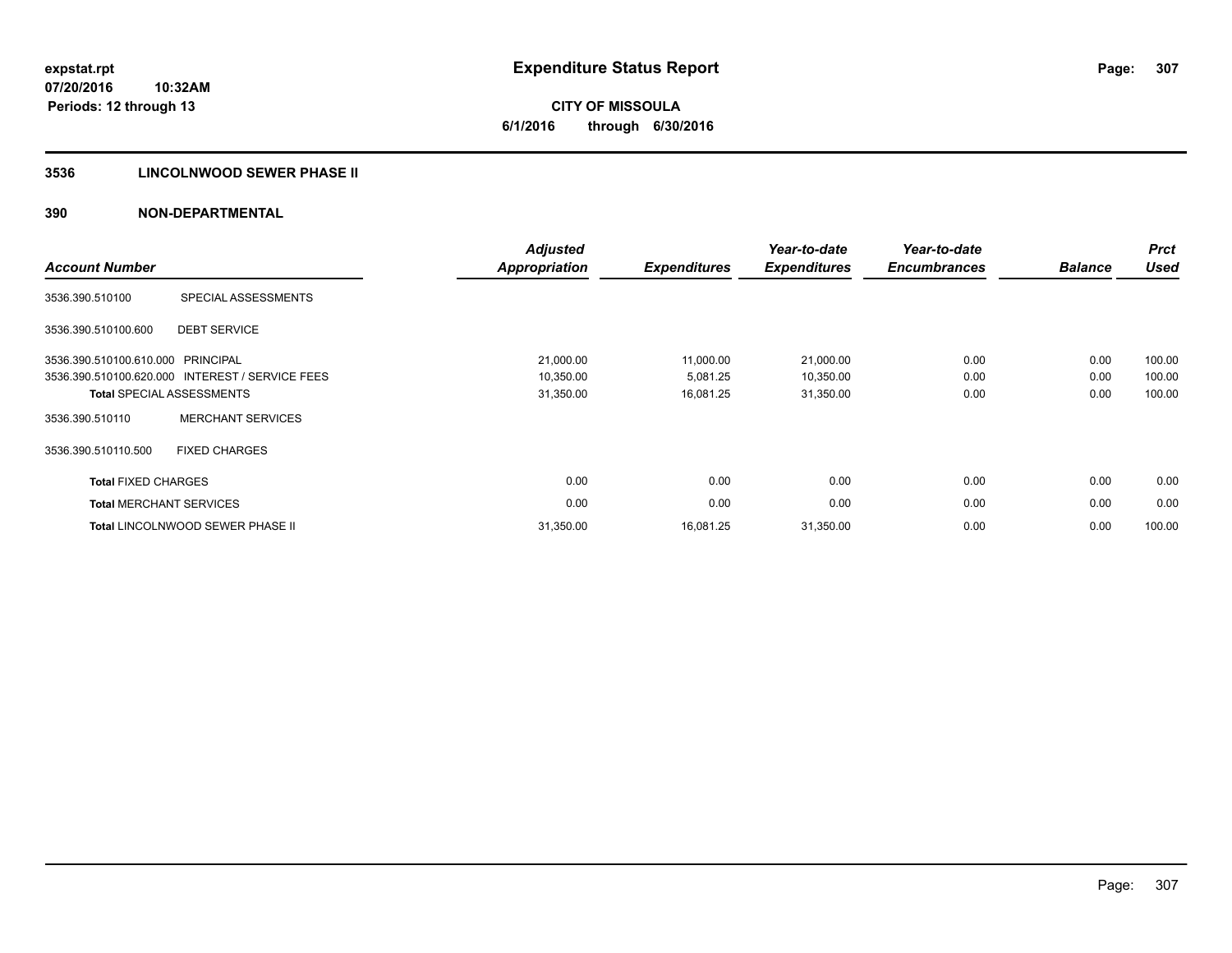## **3539 SOUTH 4TH STREET W TRAFFIC**

| <b>Account Number</b> |                                            | <b>Adjusted</b><br>Appropriation | <b>Expenditures</b> | Year-to-date<br><b>Expenditures</b> | Year-to-date<br><b>Encumbrances</b> | <b>Balance</b> | <b>Prct</b><br><b>Used</b> |
|-----------------------|--------------------------------------------|----------------------------------|---------------------|-------------------------------------|-------------------------------------|----------------|----------------------------|
| 3539.390.510110       | <b>MERCHANT SERVICES</b>                   |                                  |                     |                                     |                                     |                |                            |
| 3539.390.510110.500   | <b>FIXED CHARGES</b>                       |                                  |                     |                                     |                                     |                |                            |
|                       | <b>Total MERCHANT SERVICES</b>             | 0.00                             | 0.00                | 0.00                                | 0.00                                | 0.00           | 0.00                       |
| 3539.390.521000       | INTERFUND OPERATING TRANSFERS              |                                  |                     |                                     |                                     |                |                            |
| 3539.390.521000.800   | OTHER OBJECTS                              |                                  |                     |                                     |                                     |                |                            |
|                       | <b>Total INTERFUND OPERATING TRANSFERS</b> | 0.00                             | 0.00                | 0.00                                | 0.00                                | 0.00           | 0.00                       |
|                       | <b>Total SOUTH 4TH STREET W TRAFFIC</b>    | 0.00                             | 0.00                | 0.00                                | 0.00                                | 0.00           | 0.00                       |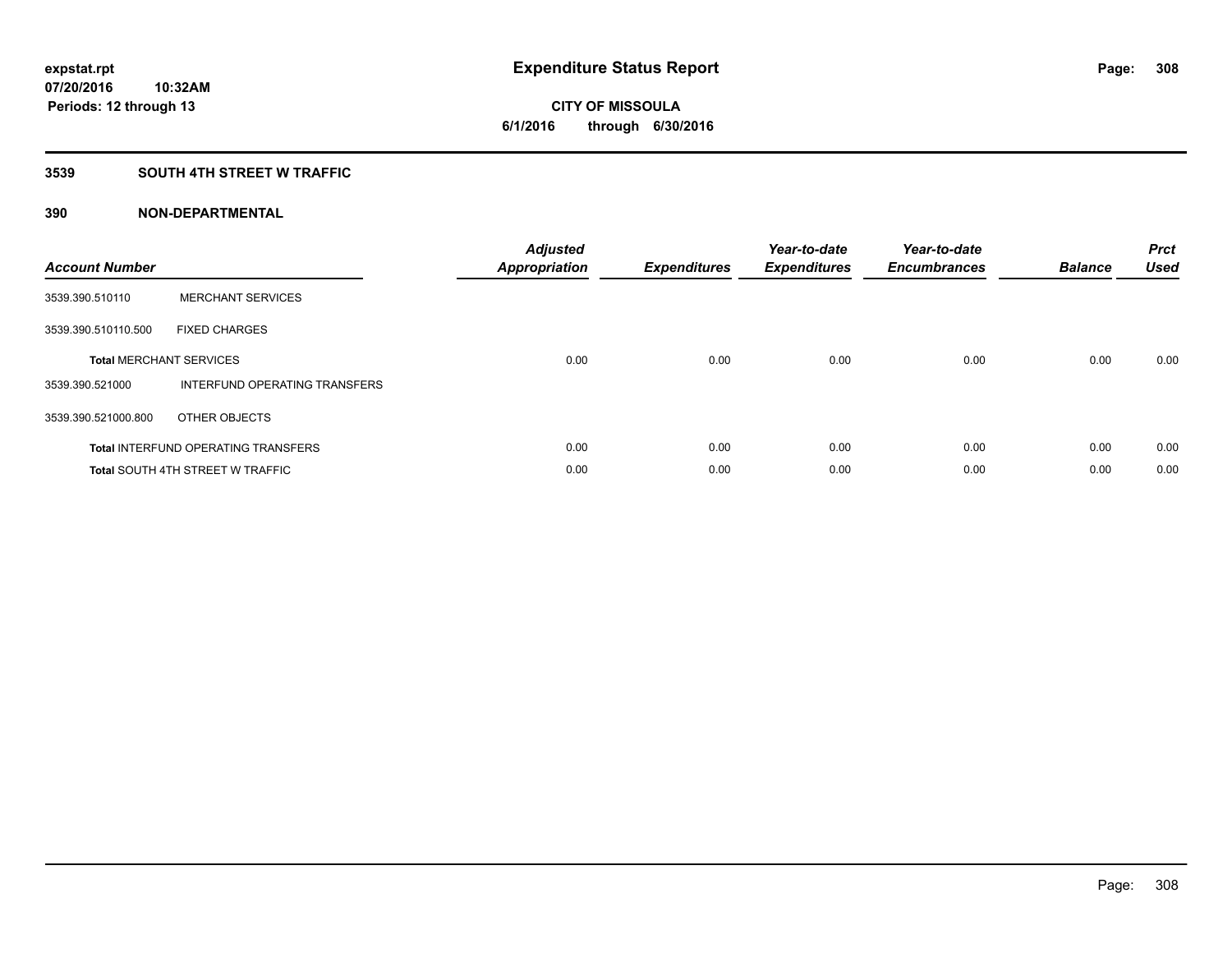**CITY OF MISSOULA 6/1/2016 through 6/30/2016**

#### **3540 SID 540 DEBT SERVICE FUND**

**10:32AM**

|                                   |                                                 | <b>Adjusted</b> |                     | Year-to-date        | Year-to-date        |                | <b>Prct</b> |
|-----------------------------------|-------------------------------------------------|-----------------|---------------------|---------------------|---------------------|----------------|-------------|
| <b>Account Number</b>             |                                                 | Appropriation   | <b>Expenditures</b> | <b>Expenditures</b> | <b>Encumbrances</b> | <b>Balance</b> | <b>Used</b> |
| 3540.390.510100                   | SPECIAL ASSESSMENTS                             |                 |                     |                     |                     |                |             |
| 3540.390.510100.300               | <b>PURCHASED SERVICES</b>                       |                 |                     |                     |                     |                |             |
|                                   | <b>Total PURCHASED SERVICES</b>                 | 0.00            | 0.00                | 0.00                | 0.00                | 0.00           | 0.00        |
| 3540.390.510100.600               | <b>DEBT SERVICE</b>                             |                 |                     |                     |                     |                |             |
| 3540.390.510100.610.000 PRINCIPAL |                                                 | 70,000.00       | 70,000.00           | 70,000.00           | 0.00                | 0.00           | 100.00      |
|                                   | 3540.390.510100.620.000 INTEREST / SERVICE FEES | 49,192.00       | 24,421.25           | 52,292.50           | 0.00                | $-3,100.50$    | 106.30      |
|                                   | <b>Total SPECIAL ASSESSMENTS</b>                | 119,192.00      | 94,421.25           | 122,292.50          | 0.00                | $-3,100.50$    | 102.60      |
| 3540.390.510110                   | <b>MERCHANT SERVICES</b>                        |                 |                     |                     |                     |                |             |
| 3540.390.510110.500               | <b>FIXED CHARGES</b>                            |                 |                     |                     |                     |                |             |
|                                   | <b>Total MERCHANT SERVICES</b>                  | 0.00            | 0.00                | 0.00                | 0.00                | 0.00           | 0.00        |
|                                   | Total SID 540 DEBT SERVICE FUND                 | 119,192.00      | 94,421.25           | 122,292.50          | 0.00                | $-3,100.50$    | 102.60      |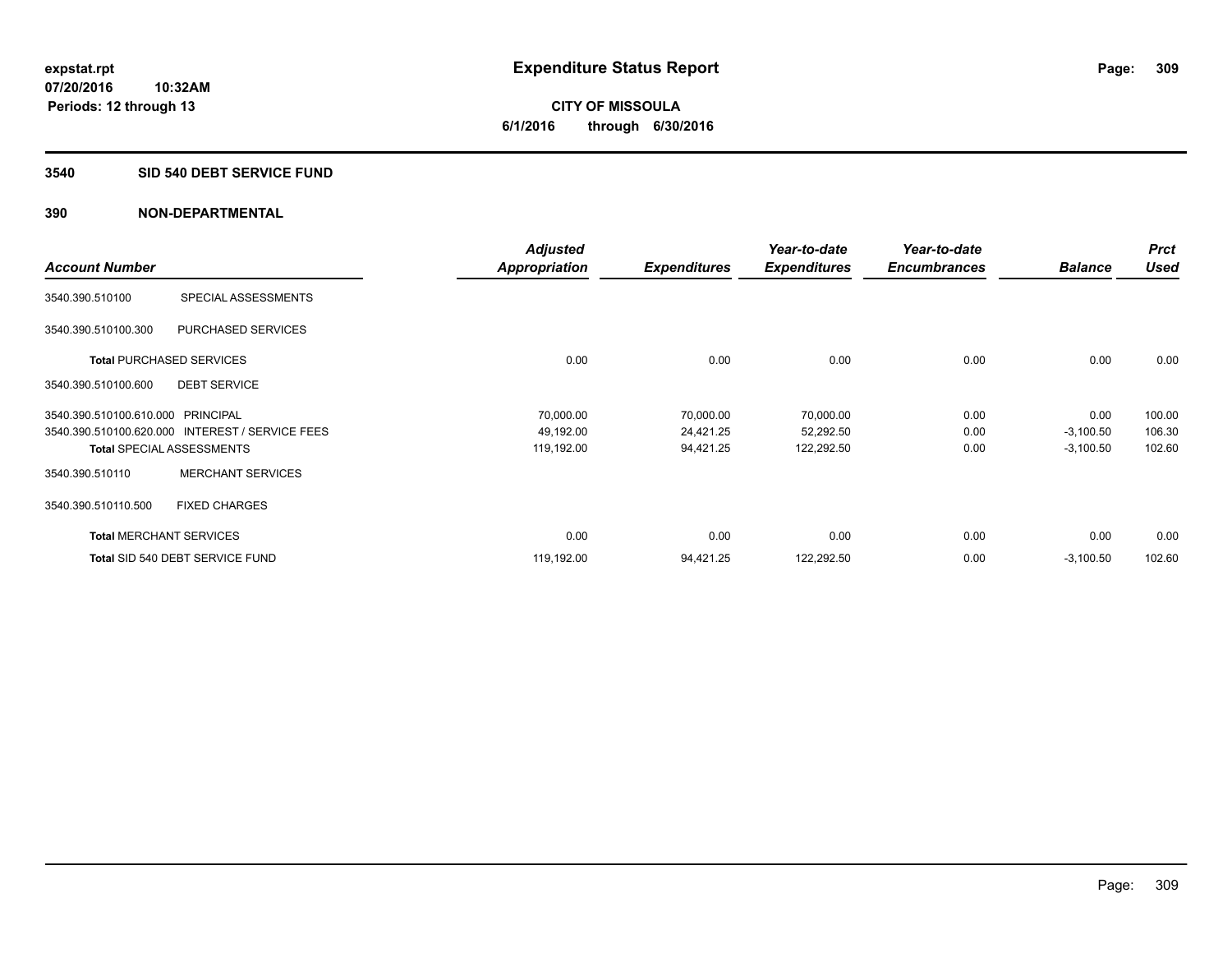## **3541 SID 541 DEBT SERVICE**

|                                           |                                  | <b>Adjusted</b>      |                     | Year-to-date        | Year-to-date        |                | <b>Prct</b> |
|-------------------------------------------|----------------------------------|----------------------|---------------------|---------------------|---------------------|----------------|-------------|
| <b>Account Number</b>                     |                                  | <b>Appropriation</b> | <b>Expenditures</b> | <b>Expenditures</b> | <b>Encumbrances</b> | <b>Balance</b> | <b>Used</b> |
| 3541.390.510100                           | SPECIAL ASSESSMENTS              |                      |                     |                     |                     |                |             |
| 3541.390.510100.600                       | <b>DEBT SERVICE</b>              |                      |                     |                     |                     |                |             |
| 3541.390.510100.610.000 PRINCIPAL         |                                  | 30,000.00            | 30,000.00           | 30,000.00           | 0.00                | 0.00           | 100.00      |
| 3541.390.510100.620.000 PINEVIEW PARK/INT |                                  | 29,303.00            | 17,576.25           | 32,352.50           | 0.00                | $-3,049.50$    | 110.41      |
|                                           | <b>Total SPECIAL ASSESSMENTS</b> | 59,303.00            | 47,576.25           | 62,352.50           | 0.00                | $-3,049.50$    | 105.14      |
| 3541.390.510110                           | <b>MERCHANT SERVICES</b>         |                      |                     |                     |                     |                |             |
| 3541.390.510110.500                       | <b>FIXED CHARGES</b>             |                      |                     |                     |                     |                |             |
| <b>Total MERCHANT SERVICES</b>            |                                  | 0.00                 | 0.00                | 0.00                | 0.00                | 0.00           | 0.00        |
| Total SID 541 DEBT SERVICE                |                                  | 59,303.00            | 47,576.25           | 62,352.50           | 0.00                | $-3,049.50$    | 105.14      |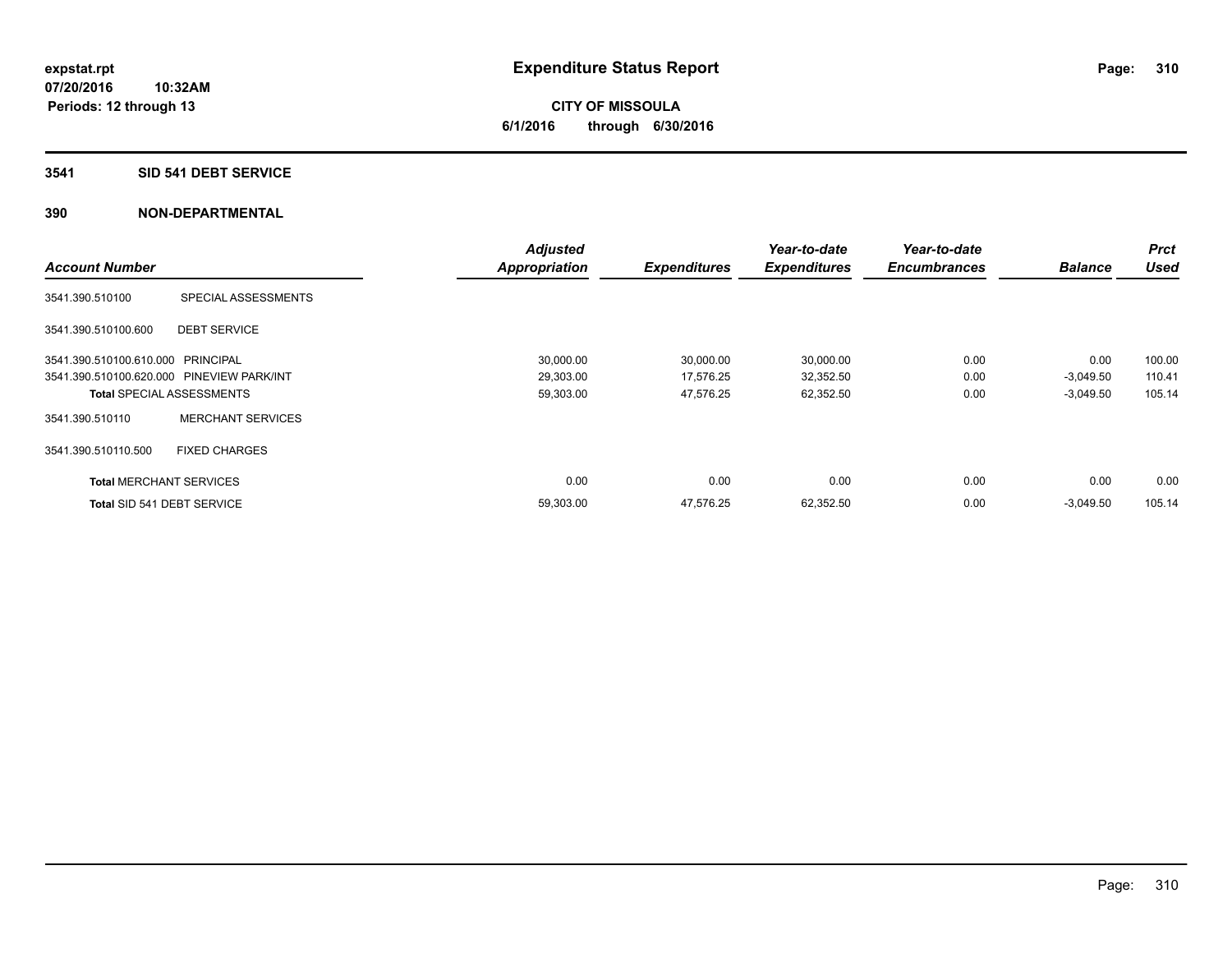#### **3543 SID 543 DEBT SERVICE**

| <b>Account Number</b>      |                                     | <b>Adjusted</b><br><b>Appropriation</b> | <b>Expenditures</b> | Year-to-date<br><b>Expenditures</b> | Year-to-date<br><b>Encumbrances</b> | <b>Balance</b> | <b>Prct</b><br><b>Used</b> |
|----------------------------|-------------------------------------|-----------------------------------------|---------------------|-------------------------------------|-------------------------------------|----------------|----------------------------|
| 3543.390.510000            | <b>MISCELLANEOUS</b>                |                                         |                     |                                     |                                     |                |                            |
| 3543.390.510000.800        | OTHER OBJECTS                       |                                         |                     |                                     |                                     |                |                            |
| <b>Total MISCELLANEOUS</b> |                                     | 0.00                                    | 0.00                | 0.00                                | 0.00                                | 0.00           | 0.00                       |
| 3543.390.510100            | SPECIAL ASSESSMENTS                 |                                         |                     |                                     |                                     |                |                            |
| 3543.390.510100.600        | <b>DEBT SERVICE</b>                 |                                         |                     |                                     |                                     |                |                            |
|                            | <b>Total SPECIAL ASSESSMENTS</b>    | 0.00                                    | 0.00                | 0.00                                | 0.00                                | 0.00           | 0.00                       |
| 3543.390.510110            | <b>MERCHANT SERVICES</b>            |                                         |                     |                                     |                                     |                |                            |
| 3543.390.510110.500        | <b>FIXED CHARGES</b>                |                                         |                     |                                     |                                     |                |                            |
|                            | <b>Total MERCHANT SERVICES</b>      | 0.00                                    | 0.00                | 0.00                                | 0.00                                | 0.00           | 0.00                       |
| 3543.390.521000            | INTERFUND OPERATING TRANSFERS       |                                         |                     |                                     |                                     |                |                            |
| 3543.390.521000.800        | OTHER OBJECTS                       |                                         |                     |                                     |                                     |                |                            |
|                            | Total INTERFUND OPERATING TRANSFERS | 0.00                                    | 0.00                | 0.00                                | 0.00                                | 0.00           | 0.00                       |
|                            | Total SID 543 DEBT SERVICE          | 0.00                                    | 0.00                | 0.00                                | 0.00                                | 0.00           | 0.00                       |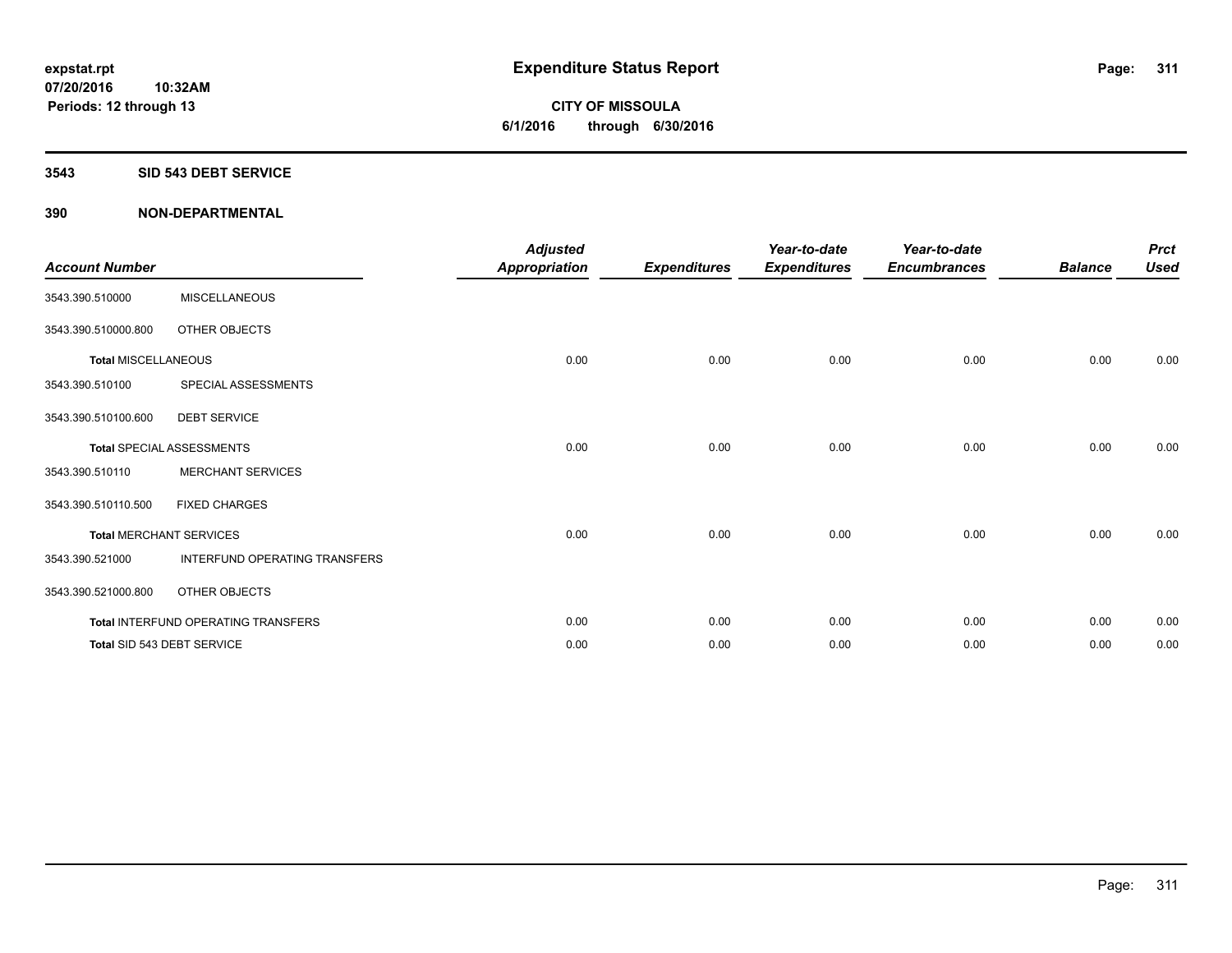**CITY OF MISSOULA 6/1/2016 through 6/30/2016**

## **3544 SID 544 RATTLESNAKE DEBT SERVICE**

| <b>Account Number</b>                      |                                                 | <b>Adjusted</b><br><b>Appropriation</b> | <b>Expenditures</b> | Year-to-date<br><b>Expenditures</b> | Year-to-date<br><b>Encumbrances</b> | <b>Balance</b> | <b>Prct</b><br>Used |
|--------------------------------------------|-------------------------------------------------|-----------------------------------------|---------------------|-------------------------------------|-------------------------------------|----------------|---------------------|
| 3544.390.510100                            | SPECIAL ASSESSMENTS                             |                                         |                     |                                     |                                     |                |                     |
| 3544.390.510100.600                        | <b>DEBT SERVICE</b>                             |                                         |                     |                                     |                                     |                |                     |
| 3544.390.510100.610.000 SID 544C/PRINCIPAL |                                                 | 67,000.00                               | 34.000.00           | 67.000.00                           | 0.00                                | 0.00           | 100.00              |
|                                            | 3544.390.510100.620.000 INTEREST / SERVICE FEES | 49,181.00                               | 23.840.62           | 49.181.25                           | 0.00                                | $-0.25$        | 100.00              |
| <b>Total DEBT SERVICE</b>                  |                                                 | 116.181.00                              | 57.840.62           | 116.181.25                          | 0.00                                | $-0.25$        | 100.00              |
| <b>Total NON-DEPARTMENTAL</b>              |                                                 | 116.181.00                              | 57.840.62           | 116.181.25                          | 0.00                                | $-0.25$        | 100.00              |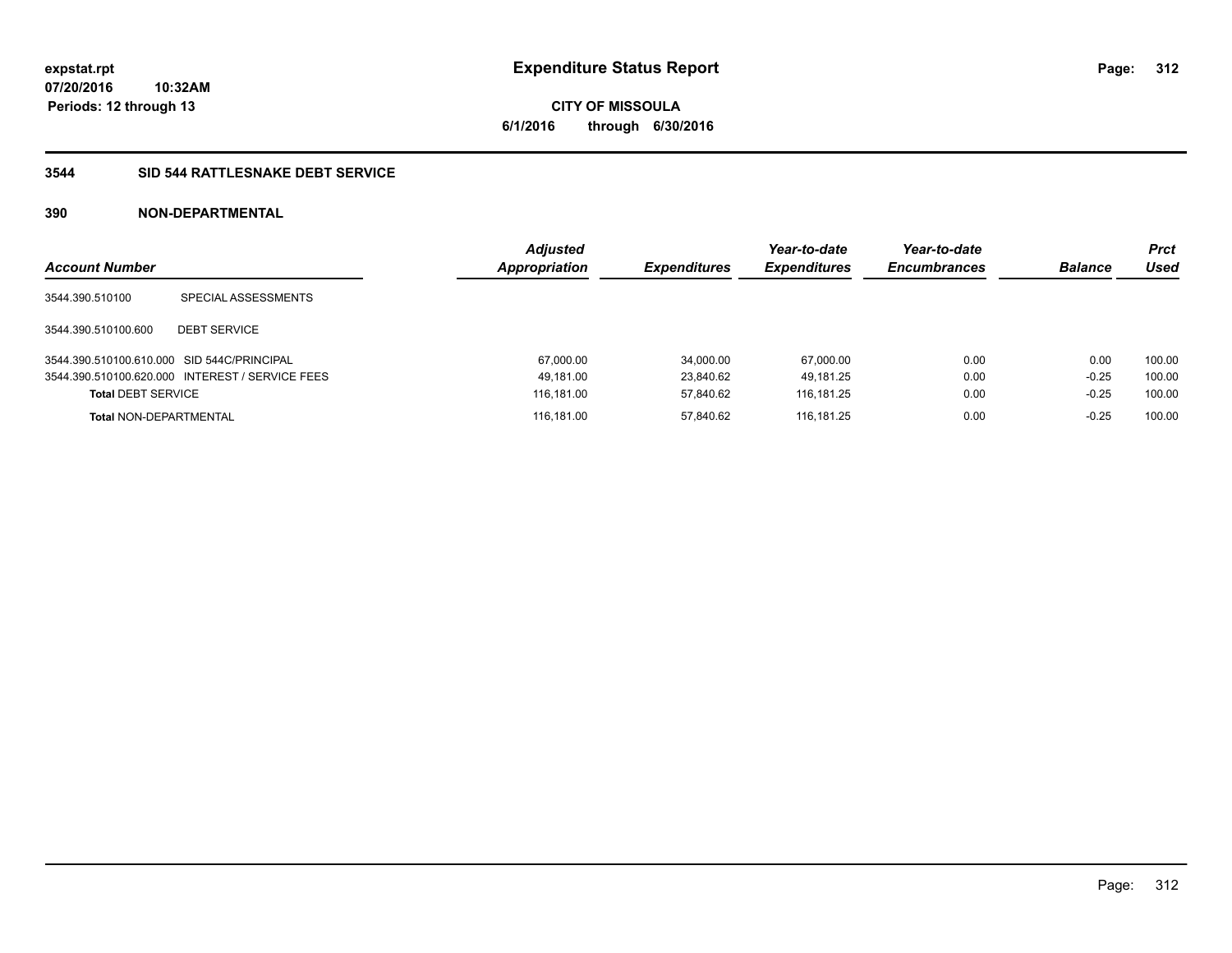**CITY OF MISSOULA 6/1/2016 through 6/30/2016**

## **3544 SID 544 RATTLESNAKE DEBT SERVICE**

## **550 SID 544 PROJECT**

| <b>Account Number</b>     |                                                 | <b>Adjusted</b><br><b>Appropriation</b> | <b>Expenditures</b> | Year-to-date<br><b>Expenditures</b> | Year-to-date<br><b>Encumbrances</b> | <b>Balance</b> | <b>Prct</b><br>Used |
|---------------------------|-------------------------------------------------|-----------------------------------------|---------------------|-------------------------------------|-------------------------------------|----------------|---------------------|
| 3544.550.510100           | SPECIAL ASSESSMENTS                             |                                         |                     |                                     |                                     |                |                     |
| 3544.550.510100.600       | <b>DEBT SERVICE</b>                             |                                         |                     |                                     |                                     |                |                     |
|                           | 3544.550.510100.610.000 SID 544B ARRA/PRINCIPAL | 16.000.00                               | 8.000.00            | 16.000.00                           | 0.00                                | 0.00           | 100.00              |
|                           | 3544.550.510100.620.000 INTEREST / SERVICE FEES | 4.830.00                                | 2,380.00            | 4,830.00                            | 0.00                                | 0.00           | 100.00              |
| <b>Total DEBT SERVICE</b> |                                                 | 20,830.00                               | 10,380.00           | 20,830.00                           | 0.00                                | 0.00           | 100.00              |
| Total SID 544 PROJECT     |                                                 | 20,830.00                               | 10.380.00           | 20,830.00                           | 0.00                                | 0.00           | 100.00              |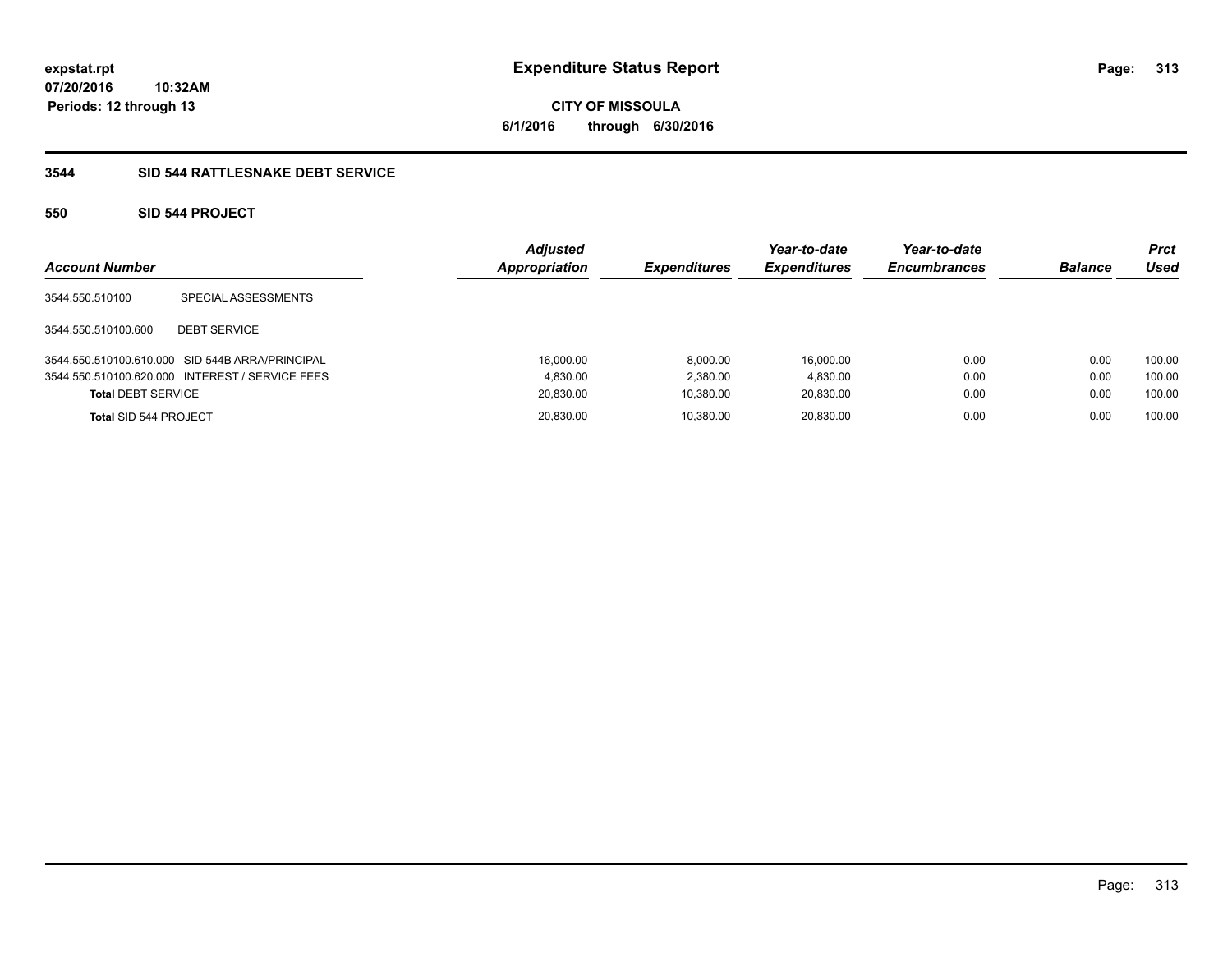**CITY OF MISSOULA 6/1/2016 through 6/30/2016**

#### **3544 SID 544 RATTLESNAKE DEBT SERVICE**

## **555 LOLO STREET PROJECT**

| <b>Account Number</b>            |                                                           | <b>Adjusted</b><br><b>Appropriation</b> | <b>Expenditures</b> | Year-to-date<br><b>Expenditures</b> | Year-to-date<br><b>Encumbrances</b> | <b>Balance</b> | <b>Prct</b><br><b>Used</b> |
|----------------------------------|-----------------------------------------------------------|-----------------------------------------|---------------------|-------------------------------------|-------------------------------------|----------------|----------------------------|
| 3544.555.510100                  | SPECIAL ASSESSMENTS                                       |                                         |                     |                                     |                                     |                |                            |
| 3544.555.510100.600              | <b>DEBT SERVICE</b>                                       |                                         |                     |                                     |                                     |                |                            |
|                                  | 3544.555.510100.610.000 SID 544D LOLOD/PRINCIPAL          | 1,500.00                                | 1,000.00            | 1,500.00                            | 0.00                                | 0.00           | 100.00                     |
|                                  | 3544.555.510100.620.000 SID 544 D INTEREST / SERVICE FEES | 872.00                                  | 871.88              | 871.88                              | 0.00                                | 0.12           | 99.99                      |
|                                  | <b>Total SPECIAL ASSESSMENTS</b>                          | 2,372.00                                | 1,871.88            | 2,371.88                            | 0.00                                | 0.12           | 99.99                      |
| 3544.555.510110                  | <b>MERCHANT SERVICES</b>                                  |                                         |                     |                                     |                                     |                |                            |
| 3544.555.510110.500              | <b>FIXED CHARGES</b>                                      |                                         |                     |                                     |                                     |                |                            |
| <b>Total MERCHANT SERVICES</b>   |                                                           | 0.00                                    | 0.00                | 0.00                                | 0.00                                | 0.00           | 0.00                       |
| <b>Total LOLO STREET PROJECT</b> |                                                           | 2,372.00                                | 1,871.88            | 2,371.88                            | 0.00                                | 0.12           | 99.99                      |
|                                  | <b>Total SID 544 RATTLESNAKE DEBT SERVICE</b>             | 139,383.00                              | 70.092.50           | 139,383.13                          | 0.00                                | $-0.13$        | 100.00                     |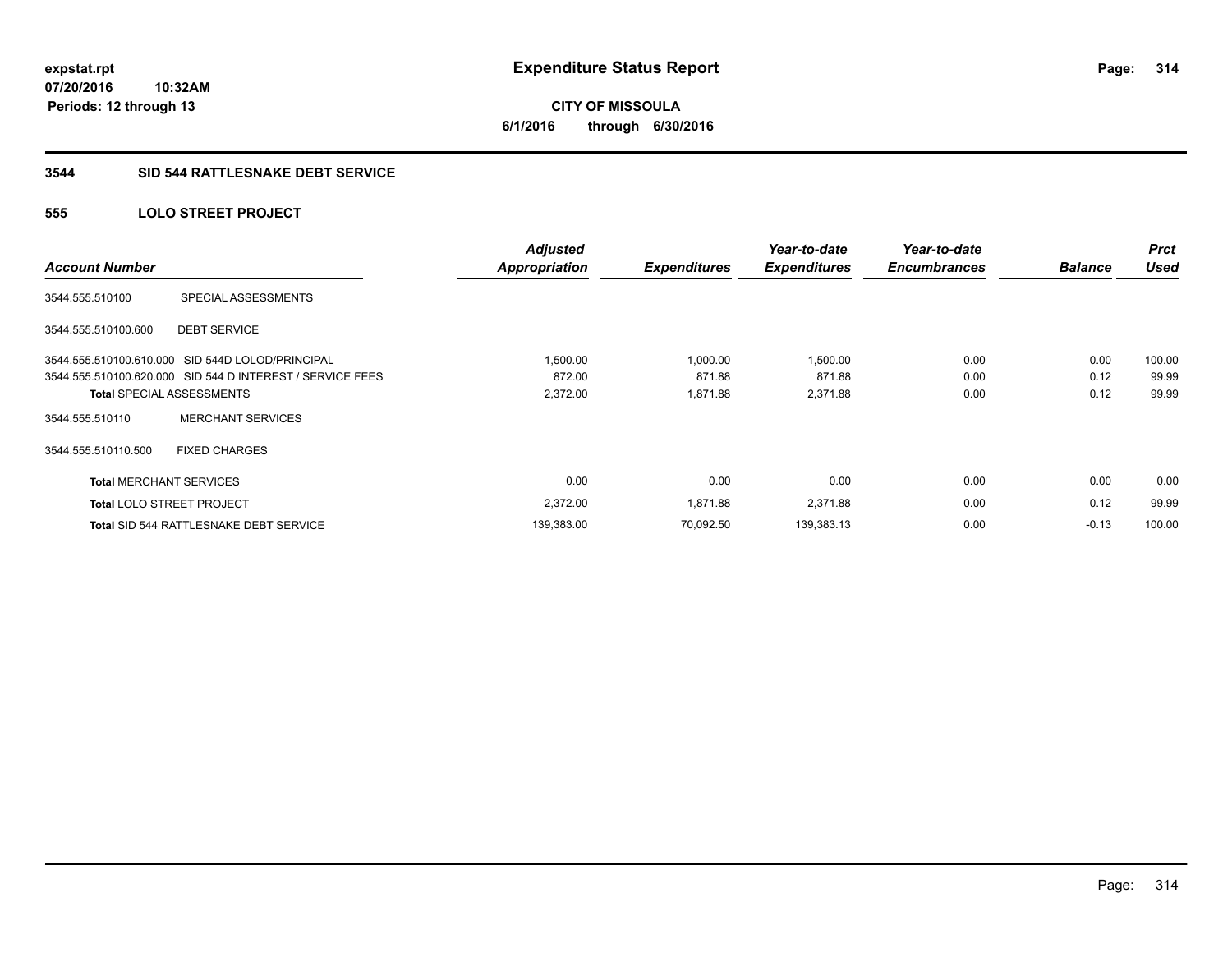# **CITY OF MISSOULA 6/1/2016 through 6/30/2016**

#### **3545 SID 545 DEBT SERVICE**

| <b>Account Number</b> |                                            | <b>Adjusted</b><br><b>Appropriation</b> | <b>Expenditures</b> | Year-to-date<br><b>Expenditures</b> | Year-to-date<br><b>Encumbrances</b> | <b>Balance</b> | <b>Prct</b><br><b>Used</b> |
|-----------------------|--------------------------------------------|-----------------------------------------|---------------------|-------------------------------------|-------------------------------------|----------------|----------------------------|
| 3545.390.510100       | SPECIAL ASSESSMENTS                        |                                         |                     |                                     |                                     |                |                            |
| 3545.390.510100.600   | <b>DEBT SERVICE</b>                        |                                         |                     |                                     |                                     |                |                            |
|                       | <b>Total SPECIAL ASSESSMENTS</b>           | 0.00                                    | 0.00                | 0.00                                | 0.00                                | 0.00           | 0.00                       |
| 3545.390.510110       | <b>MERCHANT SERVICES</b>                   |                                         |                     |                                     |                                     |                |                            |
| 3545.390.510110.500   | <b>FIXED CHARGES</b>                       |                                         |                     |                                     |                                     |                |                            |
|                       | <b>Total MERCHANT SERVICES</b>             | 0.00                                    | 0.00                | 0.00                                | 0.00                                | 0.00           | 0.00                       |
| 3545.390.521000       | INTERFUND OPERATING TRANSFERS              |                                         |                     |                                     |                                     |                |                            |
| 3545.390.521000.800   | OTHER OBJECTS                              |                                         |                     |                                     |                                     |                |                            |
|                       | <b>Total INTERFUND OPERATING TRANSFERS</b> | 0.00                                    | 0.00                | 0.00                                | 0.00                                | 0.00           | 0.00                       |
|                       | Total SID 545 DEBT SERVICE                 | 0.00                                    | 0.00                | 0.00                                | 0.00                                | 0.00           | 0.00                       |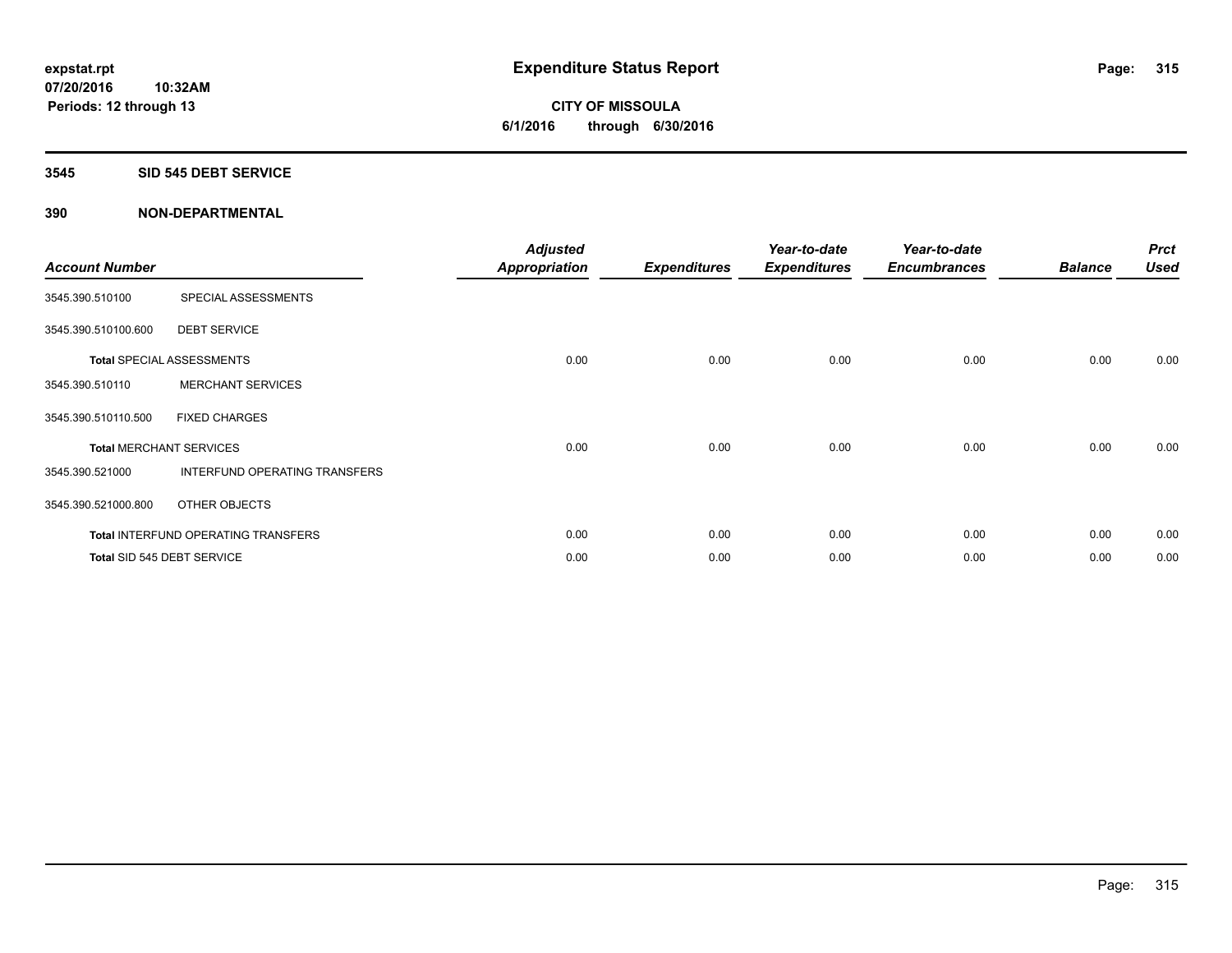**CITY OF MISSOULA 6/1/2016 through 6/30/2016**

#### **3546 SID 546 DEBT SERVICE**

| <b>Account Number</b>          |                                            | <b>Adjusted</b><br><b>Appropriation</b> | <b>Expenditures</b> | Year-to-date<br><b>Expenditures</b> | Year-to-date<br><b>Encumbrances</b> | <b>Balance</b> | <b>Prct</b><br><b>Used</b> |
|--------------------------------|--------------------------------------------|-----------------------------------------|---------------------|-------------------------------------|-------------------------------------|----------------|----------------------------|
| 3546.390.510100                | SPECIAL ASSESSMENTS                        |                                         |                     |                                     |                                     |                |                            |
| 3546.390.510100.600            | <b>DEBT SERVICE</b>                        |                                         |                     |                                     |                                     |                |                            |
|                                | <b>Total SPECIAL ASSESSMENTS</b>           | 0.00                                    | 0.00                | 0.00                                | 0.00                                | 0.00           | 0.00                       |
| 3546.390.510110                | <b>MERCHANT SERVICES</b>                   |                                         |                     |                                     |                                     |                |                            |
| 3546.390.510110.500            | <b>FIXED CHARGES</b>                       |                                         |                     |                                     |                                     |                |                            |
| <b>Total MERCHANT SERVICES</b> |                                            | 0.00                                    | 0.00                | 0.00                                | 0.00                                | 0.00           | 0.00                       |
| 3546.390.521000                | INTERFUND OPERATING TRANSFERS              |                                         |                     |                                     |                                     |                |                            |
| 3546.390.521000.800            | OTHER OBJECTS                              |                                         |                     |                                     |                                     |                |                            |
|                                | <b>Total INTERFUND OPERATING TRANSFERS</b> | 0.00                                    | 0.00                | 0.00                                | 0.00                                | 0.00           | 0.00                       |
|                                | Total SID 546 DEBT SERVICE                 | 0.00                                    | 0.00                | 0.00                                | 0.00                                | 0.00           | 0.00                       |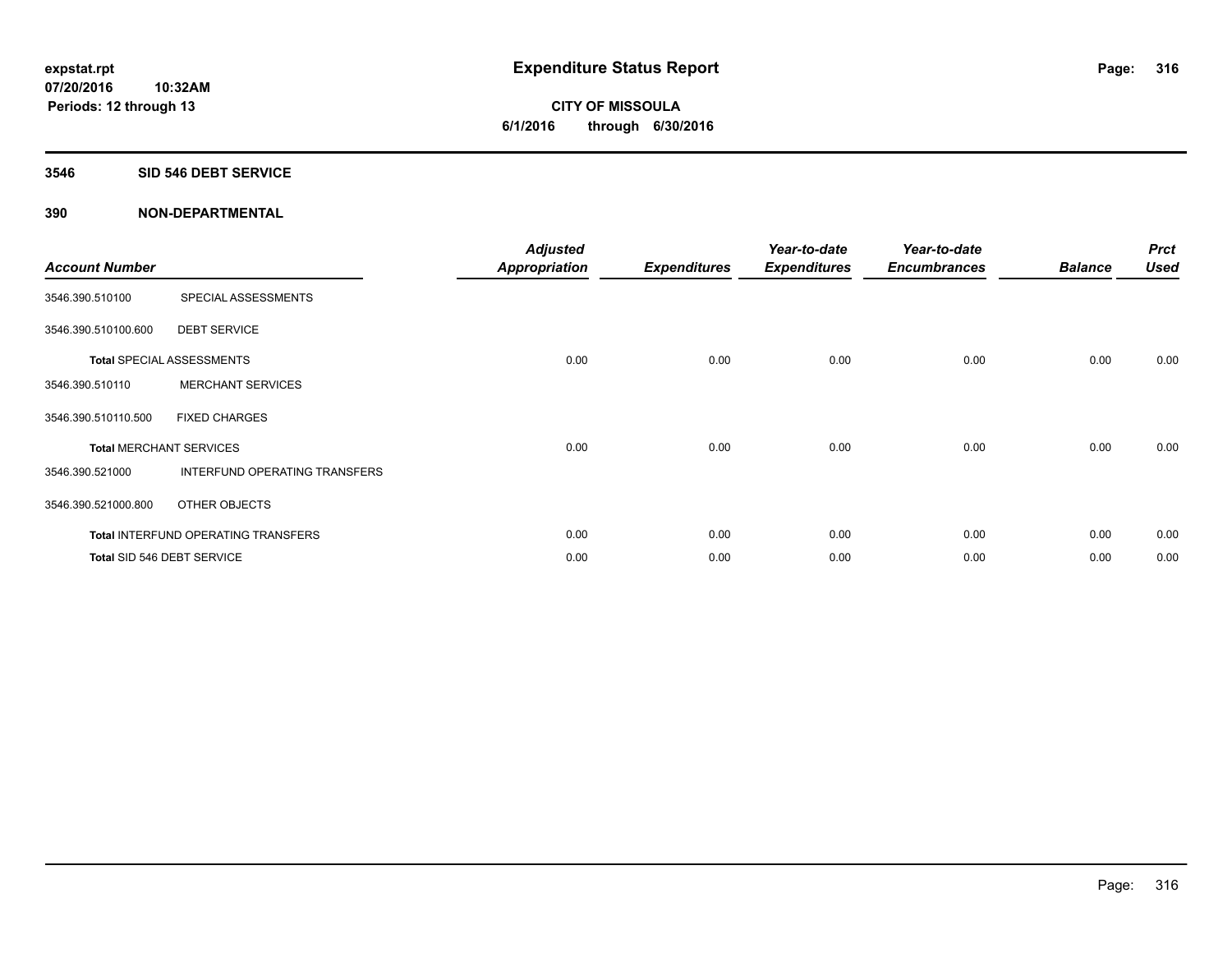# **3548 SID 548-5TH, 6TH & ARTHUR**

|                                            |                                                 | <b>Adjusted</b>      |                     | Year-to-date        | Year-to-date        |                | Prct        |
|--------------------------------------------|-------------------------------------------------|----------------------|---------------------|---------------------|---------------------|----------------|-------------|
| <b>Account Number</b>                      |                                                 | <b>Appropriation</b> | <b>Expenditures</b> | <b>Expenditures</b> | <b>Encumbrances</b> | <b>Balance</b> | <b>Used</b> |
| 3548.390.510100                            | SPECIAL ASSESSMENTS                             |                      |                     |                     |                     |                |             |
| 3548.390.510100.600                        | <b>DEBT SERVICE</b>                             |                      |                     |                     |                     |                |             |
| 3548.390.510100.610.000 SID 544C/PRINCIPAL |                                                 | 65,000.00            | 65,000.00           | 65,000.00           | 0.00                | 0.00           | 100.00      |
|                                            | 3548.390.510100.620.000 INTEREST / SERVICE FEES | 46,525.00            | 23,087.50           | 46,525.00           | 0.00                | 0.00           | 100.00      |
| <b>Total SPECIAL ASSESSMENTS</b>           |                                                 | 111,525.00           | 88,087.50           | 111,525.00          | 0.00                | 0.00           | 100.00      |
| 3548.390.510110                            | <b>MERCHANT SERVICES</b>                        |                      |                     |                     |                     |                |             |
| 3548.390.510110.500                        | <b>FIXED CHARGES</b>                            |                      |                     |                     |                     |                |             |
| <b>Total MERCHANT SERVICES</b>             |                                                 | 0.00                 | 0.00                | 0.00                | 0.00                | 0.00           | 0.00        |
|                                            | Total SID 548-5TH, 6TH & ARTHUR                 | 111,525.00           | 88,087.50           | 111,525.00          | 0.00                | 0.00           | 100.00      |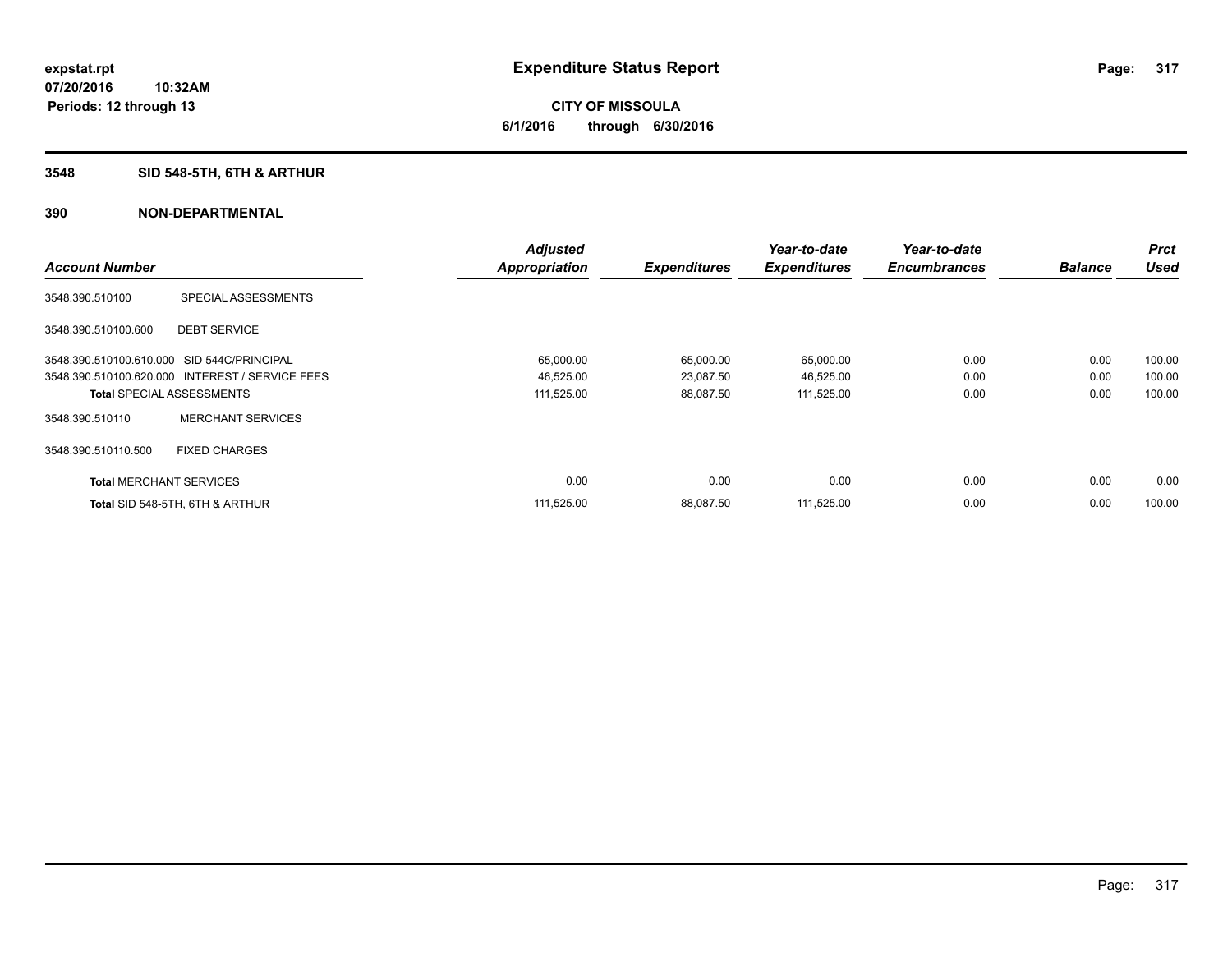**CITY OF MISSOULA 6/1/2016 through 6/30/2016**

## **3549 SID 549 HILLVIEW WAY**

**10:32AM**

| <b>Account Number</b>      |                                  | <b>Adjusted</b><br><b>Appropriation</b> | <b>Expenditures</b> | Year-to-date<br><b>Expenditures</b> | Year-to-date<br><b>Encumbrances</b> | <b>Balance</b> | <b>Prct</b><br>Used |
|----------------------------|----------------------------------|-----------------------------------------|---------------------|-------------------------------------|-------------------------------------|----------------|---------------------|
| 3549.390.510100            | SPECIAL ASSESSMENTS              |                                         |                     |                                     |                                     |                |                     |
| 3549.390.510100.600        | <b>DEBT SERVICE</b>              |                                         |                     |                                     |                                     |                |                     |
|                            | <b>Total SPECIAL ASSESSMENTS</b> | 0.00                                    | 0.00                | 0.00                                | 0.00                                | 0.00           | 0.00                |
| Total SID 549 HILLVIEW WAY |                                  | 0.00                                    | 0.00                | 0.00                                | 0.00                                | 0.00           | 0.00                |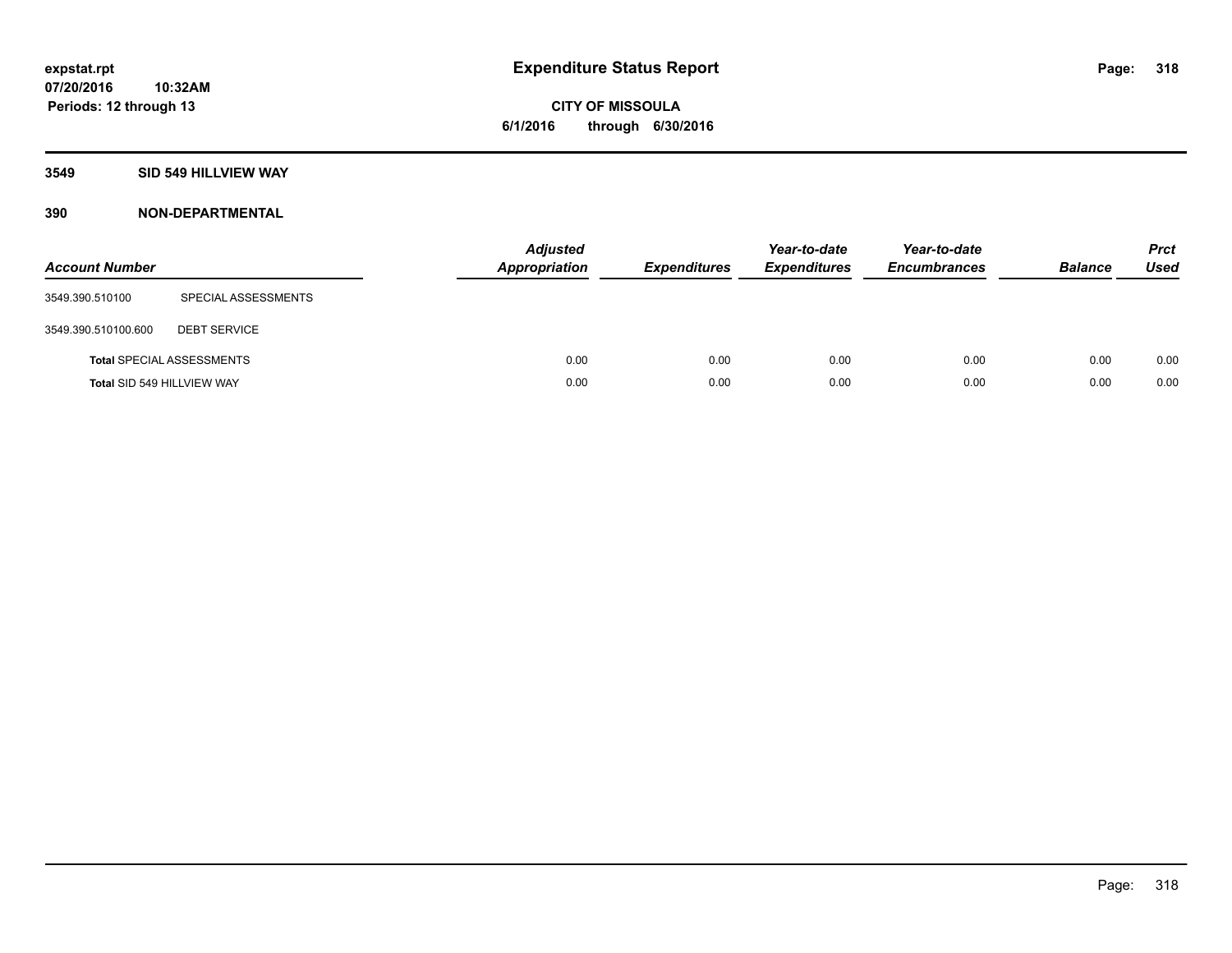**CITY OF MISSOULA 6/1/2016 through 6/30/2016**

#### **4060 CAPITAL IMPROVEMENT PROGRAM FUND**

| <b>Account Number</b>                                                        |                                                                                                | <b>Adjusted</b><br><b>Appropriation</b> | <b>Expenditures</b>                 | Year-to-date<br><b>Expenditures</b> | Year-to-date<br><b>Encumbrances</b> | <b>Balance</b>                     | <b>Prct</b><br><b>Used</b> |
|------------------------------------------------------------------------------|------------------------------------------------------------------------------------------------|-----------------------------------------|-------------------------------------|-------------------------------------|-------------------------------------|------------------------------------|----------------------------|
| 4060.390.410001                                                              | SELF HOSTING ACCELA AUTOMATION                                                                 |                                         |                                     |                                     |                                     |                                    |                            |
| 4060.390.410001.900                                                          | <b>CAPITAL OUTLAY</b>                                                                          |                                         |                                     |                                     |                                     |                                    |                            |
|                                                                              | 4060.390.410001.940.000 SELF HOSTING ACCELA AUTOMATION<br>Total SELF HOSTING ACCELA AUTOMATION | 0.00<br>0.00                            | 0.00<br>0.00                        | 153,058.67<br>153,058.67            | 0.00<br>0.00                        | $-153,058.67$<br>$-153,058.67$     | 0.00<br>0.00               |
| 4060.390.410211                                                              | MAYORS NEIGHBORHOOD OFFICE REMODEL                                                             |                                         |                                     |                                     |                                     |                                    |                            |
| 4060.390.410211.900                                                          | <b>CAPITAL OUTLAY</b>                                                                          |                                         |                                     |                                     |                                     |                                    |                            |
|                                                                              | Total MAYORS NEIGHBORHOOD OFFICE REMODEL                                                       | 0.00                                    | 0.00                                | 0.00                                | 0.00                                | 0.00                               | 0.00                       |
| 4060.390.410360                                                              | <b>CITY HALL EXPANSION</b>                                                                     |                                         |                                     |                                     |                                     |                                    |                            |
| 4060.390.410360.800                                                          | OTHER OBJECTS                                                                                  |                                         |                                     |                                     |                                     |                                    |                            |
| Total CITY HALL EXPANSION                                                    |                                                                                                | 0.00                                    | 0.00                                | 0.00                                | 0.00                                | 0.00                               | 0.00                       |
| 4060.390.410368                                                              | MUNI COURT EXPANSION DEBT SERVICE                                                              |                                         |                                     |                                     |                                     |                                    |                            |
| 4060.390.410368.600                                                          | <b>DEBT SERVICE</b>                                                                            |                                         |                                     |                                     |                                     |                                    |                            |
| 4060.390.410368.610.000 PRINCIPAL<br>4060.390.410368.620.000 INTEREST & FEES | Total MUNI COURT EXPANSION DEBT SERVICE                                                        | 50,000.00<br>31,860.00<br>81,860.00     | 50,000.00<br>15,930.00<br>65,930.00 | 50,000.00<br>35,310.00<br>85,310.00 | 0.00<br>0.00<br>0.00                | 0.00<br>$-3,450.00$<br>$-3,450.00$ | 100.00<br>110.83<br>104.21 |
| 4060.390.410560                                                              | COPIERS/COMPUTER EQUIP                                                                         |                                         |                                     |                                     |                                     |                                    |                            |
| 4060.390.410560.900                                                          | <b>CAPITAL OUTLAY</b>                                                                          |                                         |                                     |                                     |                                     |                                    |                            |
|                                                                              | 4060.390.410560.940.000 COPIERS/COMPUTER EQUIP<br>Total COPIERS/COMPUTER EQUIP                 | 0.00<br>0.00                            | 8,172.92<br>8,172.92                | 71,461.32<br>71,461.32              | 0.00<br>0.00                        | $-71,461.32$<br>$-71,461.32$       | 0.00<br>0.00               |
| 4060.390.410587                                                              | <b>CUSTOMER SERVICE REQUEST MODULE</b>                                                         |                                         |                                     |                                     |                                     |                                    |                            |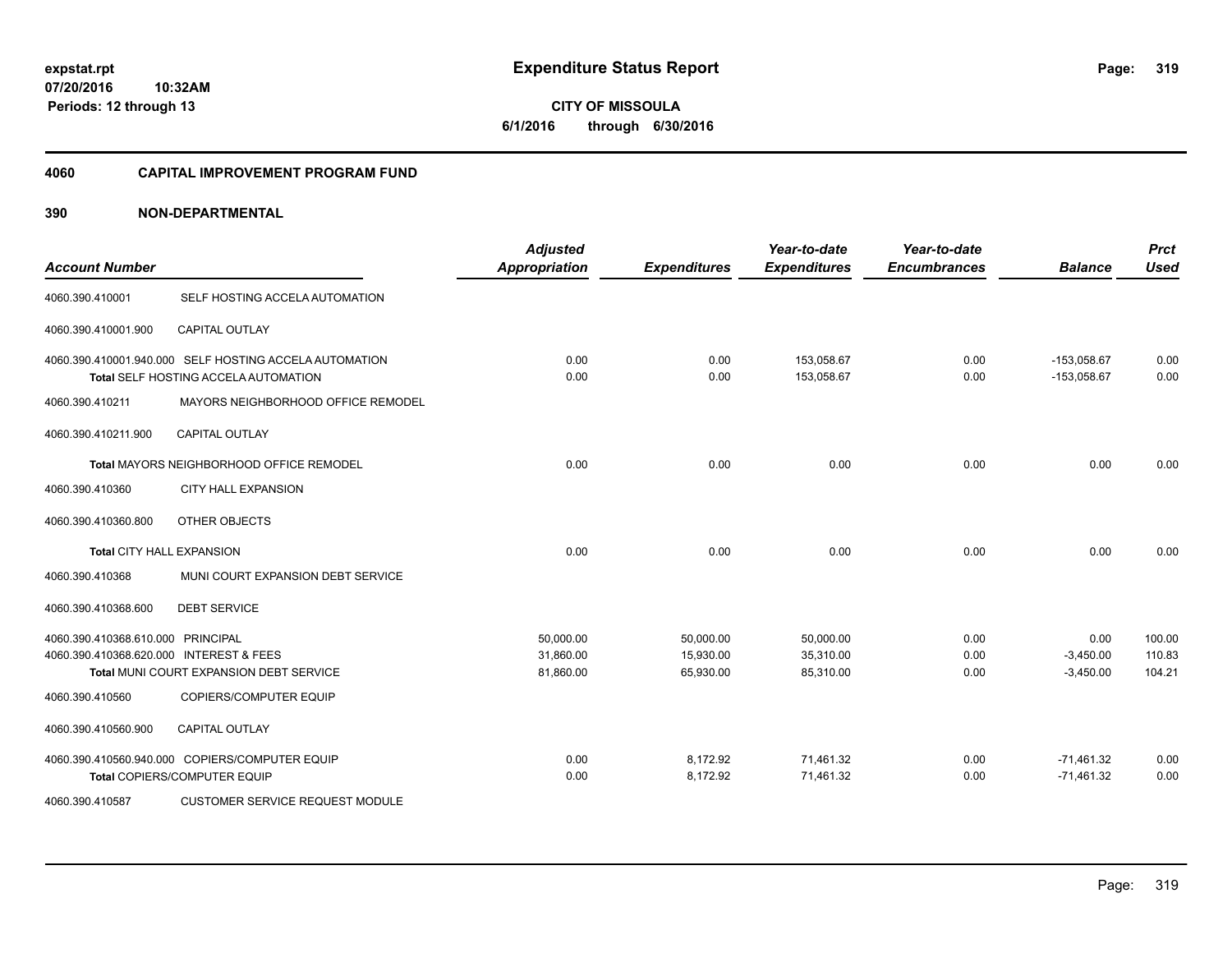**07/20/2016 10:32AM Periods: 12 through 13**

**CITY OF MISSOULA 6/1/2016 through 6/30/2016**

#### **4060 CAPITAL IMPROVEMENT PROGRAM FUND**

| <b>Account Number</b>     |                                                                                                                                                     | <b>Adjusted</b><br>Appropriation      | <b>Expenditures</b>      | Year-to-date<br><b>Expenditures</b> | Year-to-date<br><b>Encumbrances</b> | <b>Balance</b>                        | <b>Prct</b><br><b>Used</b> |
|---------------------------|-----------------------------------------------------------------------------------------------------------------------------------------------------|---------------------------------------|--------------------------|-------------------------------------|-------------------------------------|---------------------------------------|----------------------------|
| 4060.390.410587.900       | <b>CAPITAL OUTLAY</b>                                                                                                                               |                                       |                          |                                     |                                     |                                       |                            |
|                           | Total CUSTOMER SERVICE REQUEST MODULE                                                                                                               | 0.00                                  | 0.00                     | 0.00                                | 0.00                                | 0.00                                  | 0.00                       |
| 4060.390.411011           | <b>CAFR BUILDER</b>                                                                                                                                 |                                       |                          |                                     |                                     |                                       |                            |
| 4060.390.411011.900       | <b>CAPITAL OUTLAY</b>                                                                                                                               |                                       |                          |                                     |                                     |                                       |                            |
| <b>Total CAFR BUILDER</b> | 4060.390.411011.940.000 CAFR BUILDER SOFTWARE                                                                                                       | 0.00<br>0.00                          | 0.00<br>0.00             | 4,822.34<br>4,822.34                | 0.00<br>0.00                        | $-4.822.34$<br>$-4,822.34$            | 0.00<br>0.00               |
| 4060.390.411241           | <b>ENERGY CONSERVATION CLIMATE ACTION</b>                                                                                                           |                                       |                          |                                     |                                     |                                       |                            |
| 4060.390.411241.900       | <b>CAPITAL OUTLAY</b>                                                                                                                               |                                       |                          |                                     |                                     |                                       |                            |
|                           | 4060.390.411241.930.000 ENERGY CONSERVATION CLIMATE ACTION<br><b>Total ENERGY CONSERVATION CLIMATE ACTION</b>                                       | 0.00<br>0.00                          | 0.00<br>0.00             | 76.297.92<br>76,297.92              | 0.00<br>0.00                        | $-76,297.92$<br>$-76,297.92$          | 0.00<br>0.00               |
| 4060.390.411300           | <b>INTERNAL FINANCED EQUIPMENT</b>                                                                                                                  |                                       |                          |                                     |                                     |                                       |                            |
| 4060.390.411300.600       | <b>DEBT SERVICE</b>                                                                                                                                 |                                       |                          |                                     |                                     |                                       |                            |
|                           | 4060.390.411300.610.000 INTERNALLY FINANCED EQUIP/PRINCIPAL<br>4060.390.411300.620.000 INTEREST / SERVICE FEES<br>Total INTERNAL FINANCED EQUIPMENT | 148,493.00<br>11,185.00<br>159,678.00 | 0.00<br>0.00<br>0.00     | 0.00<br>0.00<br>0.00                | 0.00<br>0.00<br>0.00                | 148,493.00<br>11,185.00<br>159,678.00 | 0.00<br>0.00<br>0.00       |
| 4060.390.411302           | <b>VOIP/DATA/GIS/STORAGE UPGRADE</b>                                                                                                                |                                       |                          |                                     |                                     |                                       |                            |
| 4060.390.411302.900       | CAPITAL OUTLAY                                                                                                                                      |                                       |                          |                                     |                                     |                                       |                            |
|                           | 4060.390.411302.940.000 VOIP/DATA/GIS STORAGE UPGRADE<br>Total VOIP/DATA/GIS/STORAGE UPGRADE                                                        | 0.00<br>0.00                          | 101,285.44<br>101,285.44 | 162,381.44<br>162,381.44            | 0.00<br>0.00                        | $-162,381.44$<br>$-162,381.44$        | 0.00<br>0.00               |
| 4060.390.420001           | PUBLIC SAFETY OPERATING/LIGHT VEHICLES                                                                                                              |                                       |                          |                                     |                                     |                                       |                            |
| 4060.390.420001.900       | <b>CAPITAL OUTLAY</b>                                                                                                                               |                                       |                          |                                     |                                     |                                       |                            |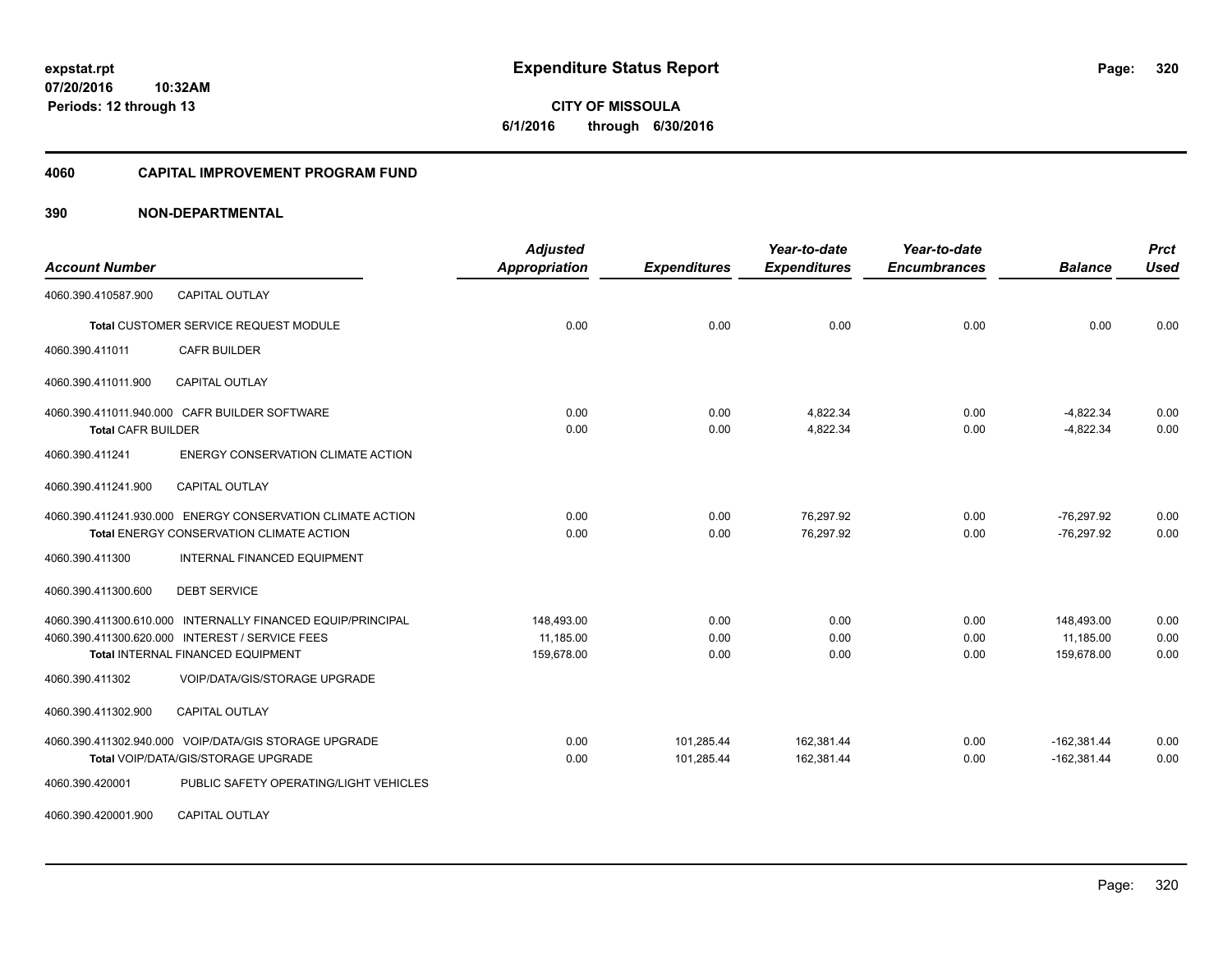**07/20/2016 10:32AM Periods: 12 through 13**

**CITY OF MISSOULA 6/1/2016 through 6/30/2016**

#### **4060 CAPITAL IMPROVEMENT PROGRAM FUND**

| <b>Account Number</b>                                                                                           | <b>Adjusted</b><br><b>Appropriation</b> | <b>Expenditures</b>    | Year-to-date<br><b>Expenditures</b> | Year-to-date<br><b>Encumbrances</b> | <b>Balance</b>                 | <b>Prct</b><br>Used |
|-----------------------------------------------------------------------------------------------------------------|-----------------------------------------|------------------------|-------------------------------------|-------------------------------------|--------------------------------|---------------------|
| 4060.390.420001.940.000 PS CORE OPERATING LIGHT VEHICLES<br><b>Total PUBLIC SAFETY OPERATING/LIGHT VEHICLES</b> | 0.00<br>0.00                            | 76,672.44<br>76.672.44 | 239,018.55<br>239,018.55            | 0.00<br>0.00                        | $-239.018.55$<br>$-239,018.55$ | 0.00<br>0.00        |
| PUBLIC SAFETY CORE HEAVY EQUIP<br>4060.390.420002                                                               |                                         |                        |                                     |                                     |                                |                     |
| 4060.390.420002.900<br><b>CAPITAL OUTLAY</b>                                                                    |                                         |                        |                                     |                                     |                                |                     |
| 4060.390.420002.940.000 PS CORE HEAVY EQUIPMENT<br><b>Total PUBLIC SAFETY CORE HEAVY EQUIP</b>                  | 0.00<br>0.00                            | 0.00<br>0.00           | 64.00<br>64.00                      | 0.00<br>0.00                        | $-64.00$<br>$-64.00$           | 0.00<br>0.00        |
| <b>FACILITIES</b><br>4060.390.420120                                                                            |                                         |                        |                                     |                                     |                                |                     |
| PURCHASED SERVICES<br>4060.390.420120.300                                                                       |                                         |                        |                                     |                                     |                                |                     |
| 4060.390.420120.350.000 POLICE EVIDENCE STORAGE BLDG/PROF SVS<br><b>Total PURCHASED SERVICES</b>                | 0.00<br>0.00                            | 1,377.50<br>1,377.50   | 4,157.56<br>4,157.56                | 0.00<br>0.00                        | $-4, 157.56$<br>$-4, 157.56$   | 0.00<br>0.00        |
| <b>CAPITAL OUTLAY</b><br>4060.390.420120.900                                                                    |                                         |                        |                                     |                                     |                                |                     |
| <b>Total CAPITAL OUTLAY</b>                                                                                     | 0.00                                    | 0.00                   | 0.00                                | 0.00                                | 0.00                           | 0.00                |
| <b>Total FACILITIES</b>                                                                                         | 0.00                                    | 1,377.50               | 4,157.56                            | 0.00                                | $-4, 157.56$                   | 0.00                |
| 4060.390.420421<br>FIRE STATION IMPROVEMENTS                                                                    |                                         |                        |                                     |                                     |                                |                     |
| 4060.390.420421.900<br><b>CAPITAL OUTLAY</b>                                                                    |                                         |                        |                                     |                                     |                                |                     |
| 4060.390.420421.930.000 FIRE STATION 1 ROOF REPAIR<br><b>Total FIRE STATION IMPROVEMENTS</b>                    | 0.00<br>0.00                            | 0.00<br>0.00           | 35,716.00<br>35,716.00              | 0.00<br>0.00                        | $-35,716.00$<br>$-35.716.00$   | 0.00<br>0.00        |
| 4060.390.420470<br><b>SEARCH &amp; RESCUE</b>                                                                   |                                         |                        |                                     |                                     |                                |                     |
| 4060.390.420470.900<br><b>CAPITAL OUTLAY</b>                                                                    |                                         |                        |                                     |                                     |                                |                     |
| 4060.390.420470.930.000 BOAT RAMP IMPROVEMENTS<br><b>Total SEARCH &amp; RESCUE</b>                              | 0.00<br>0.00                            | 1,317.25<br>1,317.25   | 9,937.25<br>9,937.25                | 0.00<br>0.00                        | $-9,937.25$<br>$-9,937.25$     | 0.00<br>0.00        |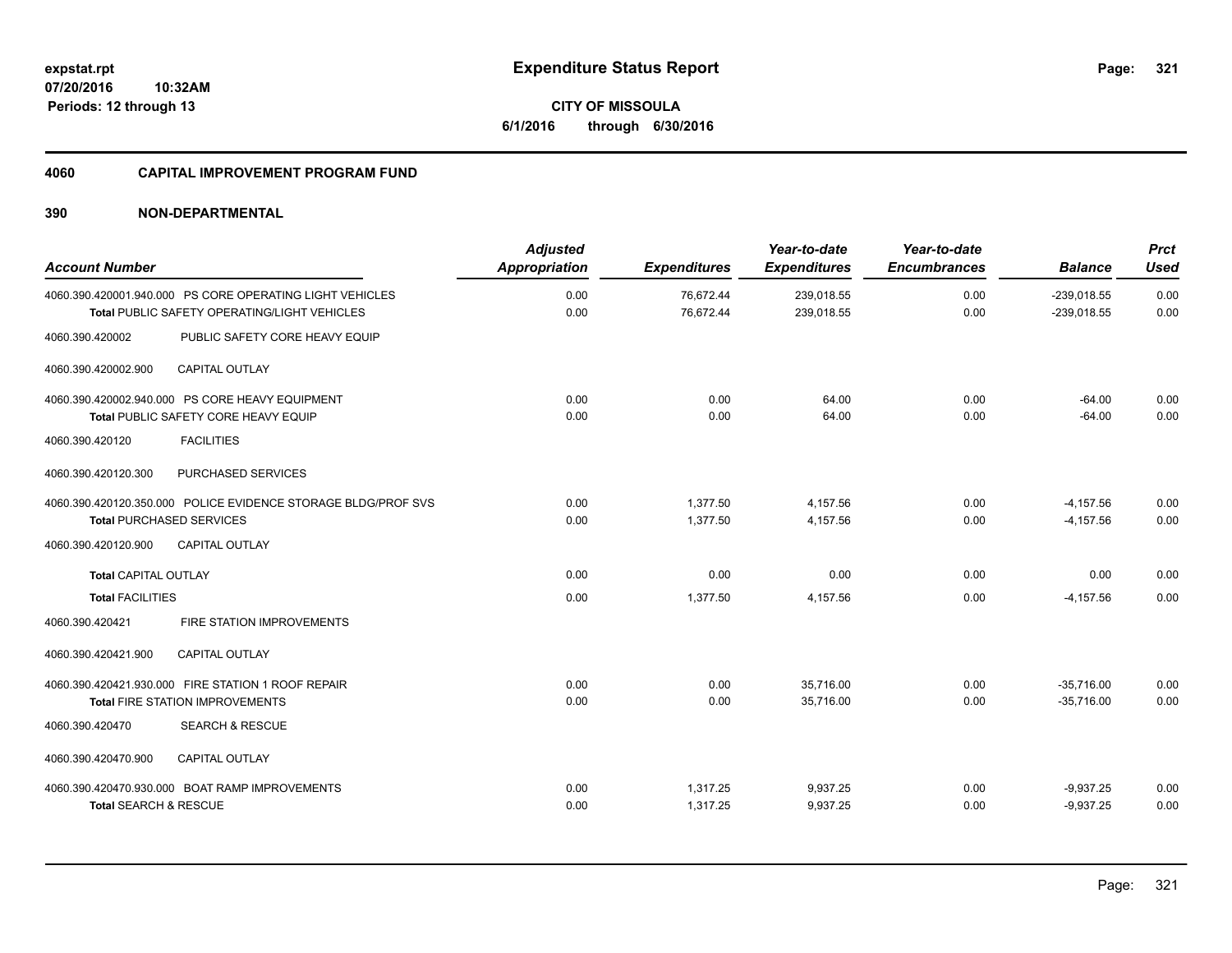**07/20/2016 10:32AM Periods: 12 through 13**

**CITY OF MISSOULA 6/1/2016 through 6/30/2016**

#### **4060 CAPITAL IMPROVEMENT PROGRAM FUND**

| <b>Account Number</b>                                                |                                                                                                                                                     | <b>Adjusted</b><br>Appropriation | <b>Expenditures</b>            | Year-to-date<br><b>Expenditures</b>   | Year-to-date<br><b>Encumbrances</b> | <b>Balance</b>                                 | <b>Prct</b><br><b>Used</b> |
|----------------------------------------------------------------------|-----------------------------------------------------------------------------------------------------------------------------------------------------|----------------------------------|--------------------------------|---------------------------------------|-------------------------------------|------------------------------------------------|----------------------------|
| 4060.390.420640                                                      | <b>SCBA EQUPMENT</b>                                                                                                                                |                                  |                                |                                       |                                     |                                                |                            |
| 4060.390.420640.900                                                  | <b>CAPITAL OUTLAY</b>                                                                                                                               |                                  |                                |                                       |                                     |                                                |                            |
| 4060.390.420640.940.000 SCBA EQUIPMENT<br><b>Total SCBA EQUPMENT</b> |                                                                                                                                                     | 0.00<br>0.00                     | 388.38<br>388.38               | 19,354.23<br>19,354.23                | 0.00<br>0.00                        | $-19,354.23$<br>$-19,354.23$                   | 0.00<br>0.00               |
| 4060.390.430000                                                      | <b>ADA IMPLEMENTATION</b>                                                                                                                           |                                  |                                |                                       |                                     |                                                |                            |
| 4060.390.430000.900                                                  | <b>CAPITAL OUTLAY</b>                                                                                                                               |                                  |                                |                                       |                                     |                                                |                            |
| <b>Total ADA IMPLEMENTATION</b>                                      | 4060.390.430000.930.000 ADA STUDY/IMPLEMENTATION/IMPROVEMENTS                                                                                       | 0.00<br>0.00                     | 7,152.44<br>7,152.44           | 20,395.14<br>20,395.14                | 0.00<br>0.00                        | $-20,395.14$<br>$-20,395.14$                   | 0.00<br>0.00               |
| 4060.390.430001                                                      | PW CORE OPERATING LIGHT VEHICLES                                                                                                                    |                                  |                                |                                       |                                     |                                                |                            |
| 4060.390.430001.900                                                  | <b>CAPITAL OUTLAY</b>                                                                                                                               |                                  |                                |                                       |                                     |                                                |                            |
|                                                                      | 4060.390.430001.940.000 PW CORE OPERATING LIGHT VEHICLES<br>4060.390.430001.941.000 DUI DIGITAL EQUIPMENT<br>Total PW CORE OPERATING LIGHT VEHICLES | 0.00<br>0.00<br>0.00             | 60,697.55<br>0.00<br>60,697.55 | 562.341.97<br>15,915.05<br>578,257.02 | 0.00<br>0.00<br>0.00                | $-562.341.97$<br>$-15.915.05$<br>$-578,257.02$ | 0.00<br>0.00<br>0.00       |
| 4060.390.430002                                                      | PW CORE HEAVY EQUIPMENT                                                                                                                             |                                  |                                |                                       |                                     |                                                |                            |
| 4060.390.430002.900                                                  | <b>CAPITAL OUTLAY</b>                                                                                                                               |                                  |                                |                                       |                                     |                                                |                            |
|                                                                      | 4060.390.430002.940.000 PW CORE HEAVY EQUIPMENT<br>Total PW CORE HEAVY EQUIPMENT                                                                    | 0.00<br>0.00                     | 500,517.72<br>500,517.72       | 625,595.13<br>625,595.13              | 0.00<br>0.00                        | $-625.595.13$<br>$-625,595.13$                 | 0.00<br>0.00               |
| 4060.390.430221                                                      | CENTRALIZED MAINT, TOOLS & FENCE                                                                                                                    |                                  |                                |                                       |                                     |                                                |                            |
| 4060.390.430221.900                                                  | <b>CAPITAL OUTLAY</b>                                                                                                                               |                                  |                                |                                       |                                     |                                                |                            |
|                                                                      | 4060.390.430221.930.000 CENTRALIZED MAINT, TOOLS & FENCE<br>Total CENTRALIZED MAINT, TOOLS & FENCE                                                  | 0.00<br>0.00                     | 1,250.00<br>1,250.00           | 18,498.29<br>18,498.29                | 0.00<br>0.00                        | $-18,498.29$<br>$-18,498.29$                   | 0.00<br>0.00               |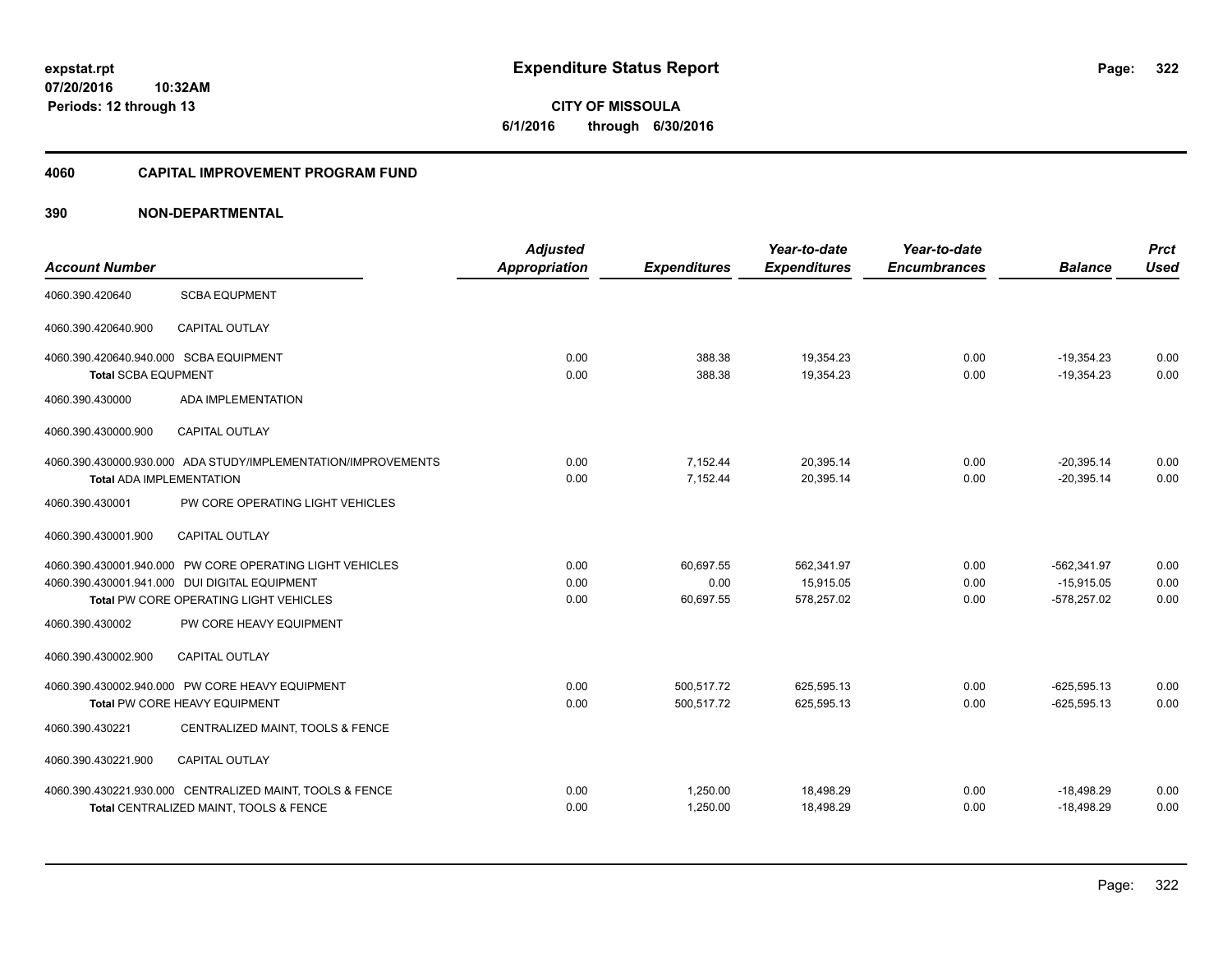**07/20/2016 10:32AM Periods: 12 through 13**

**CITY OF MISSOULA 6/1/2016 through 6/30/2016**

#### **4060 CAPITAL IMPROVEMENT PROGRAM FUND**

| <b>Account Number</b>          |                                                                                   | <b>Adjusted</b><br><b>Appropriation</b> | <b>Expenditures</b> | Year-to-date<br><b>Expenditures</b> | Year-to-date<br><b>Encumbrances</b> | <b>Balance</b>         | <b>Prct</b><br><b>Used</b> |
|--------------------------------|-----------------------------------------------------------------------------------|-----------------------------------------|---------------------|-------------------------------------|-------------------------------------|------------------------|----------------------------|
| 4060.390.430266                | <b>TRAFFIC CALMING</b>                                                            |                                         |                     |                                     |                                     |                        |                            |
| 4060.390.430266.900            | CAPITAL OUTLAY                                                                    |                                         |                     |                                     |                                     |                        |                            |
| <b>Total TRAFFIC CALMING</b>   |                                                                                   | 0.00                                    | 0.00                | 0.00                                | 0.00                                | 0.00                   | 0.00                       |
| 4060.390.440620                | ANIMAL CONTROL FACILITIES                                                         |                                         |                     |                                     |                                     |                        |                            |
| 4060.390.440620.900            | <b>CAPITAL OUTLAY</b>                                                             |                                         |                     |                                     |                                     |                        |                            |
|                                | 4060.390.440620.940.000 ANIMAL CONTROL RE-ROOF<br>Total ANIMAL CONTROL FACILITIES | 20,000.00<br>20,000.00                  | 0.00<br>0.00        | 0.00<br>0.00                        | 0.00<br>0.00                        | 20,000.00<br>20,000.00 | 0.00<br>0.00               |
| 4060.390.460001                | PARKS CORE EQUIPMENT                                                              |                                         |                     |                                     |                                     |                        |                            |
| 4060.390.460001.900            | CAPITAL OUTLAY                                                                    |                                         |                     |                                     |                                     |                        |                            |
|                                | 4060.390.460001.940.000 PARKS CORE EQUIPMENT                                      | 0.00                                    | 0.00                | 80,940.00                           | 0.00                                | $-80,940.00$           | 0.00                       |
|                                | <b>Total PARKS CORE EQUIPMENT</b>                                                 | 0.00                                    | 0.00                | 80,940.00                           | 0.00                                | $-80,940.00$           | 0.00                       |
| 4060.390.460400                | PARK MAINTENANCE & IMPROVEMENTS                                                   |                                         |                     |                                     |                                     |                        |                            |
| 4060.390.460400.100            | PERSONAL SERVICES                                                                 |                                         |                     |                                     |                                     |                        |                            |
| <b>Total PERSONAL SERVICES</b> |                                                                                   | 0.00                                    | 0.00                | 0.00                                | 0.00                                | 0.00                   | 0.00                       |
| 4060.390.460400.900            | <b>CAPITAL OUTLAY</b>                                                             |                                         |                     |                                     |                                     |                        |                            |
|                                | Total PARK MAINTENANCE & IMPROVEMENTS                                             | 0.00                                    | 0.00                | 0.00                                | 0.00                                | 0.00                   | 0.00                       |
| 4060.390.460438                | MCCORMICK PARK SITE PLAN                                                          |                                         |                     |                                     |                                     |                        |                            |
| 4060.390.460438.900            | <b>CAPITAL OUTLAY</b>                                                             |                                         |                     |                                     |                                     |                        |                            |
|                                | Total MCCORMICK PARK SITE PLAN                                                    | 0.00                                    | 0.00                | 0.00                                | 0.00                                | 0.00                   | 0.00                       |
| 4060.390.460452                | <b>ART MUSEUM</b>                                                                 |                                         |                     |                                     |                                     |                        |                            |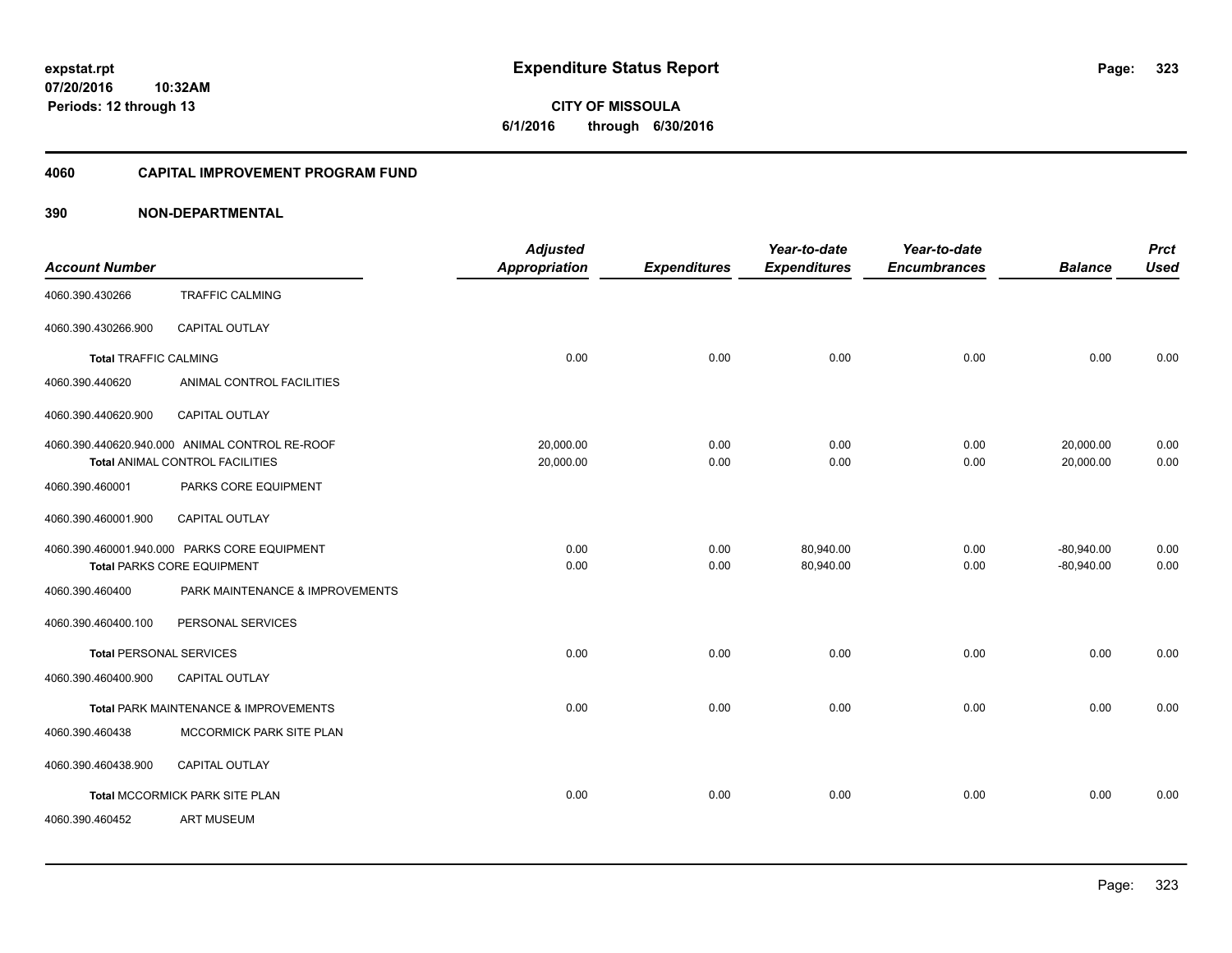**07/20/2016 10:32AM Periods: 12 through 13**

**CITY OF MISSOULA 6/1/2016 through 6/30/2016**

#### **4060 CAPITAL IMPROVEMENT PROGRAM FUND**

|                                                                  | <b>Adjusted</b>      |                     | Year-to-date        | Year-to-date        |                | <b>Prct</b> |
|------------------------------------------------------------------|----------------------|---------------------|---------------------|---------------------|----------------|-------------|
| <b>Account Number</b>                                            | <b>Appropriation</b> | <b>Expenditures</b> | <b>Expenditures</b> | <b>Encumbrances</b> | <b>Balance</b> | <b>Used</b> |
| <b>CAPITAL OUTLAY</b><br>4060.390.460452.900                     |                      |                     |                     |                     |                |             |
| 4060.390.460452.930.000 MAM ART PARK                             | 0.00                 | 0.00                | 13,584.87           | 0.00                | $-13,584.87$   | 0.00        |
| <b>Total ART MUSEUM</b>                                          | 0.00                 | 0.00                | 13,584.87           | 0.00                | $-13,584.87$   | 0.00        |
| AQUATICS GEN FUND DEBT SERVICE<br>4060.390.490100                |                      |                     |                     |                     |                |             |
| <b>DEBT SERVICE</b><br>4060.390.490100.600                       |                      |                     |                     |                     |                |             |
| 4060.390.490100.610.000 FY08 AQUATICS GEN FUND DEBT SVS/PRINCIPL | 85,000.00            | 85,000.00           | 85,000.00           | 0.00                | 0.00           | 100.00      |
| 4060.390.490100.620.000 FY08 AQUATICS GEN FUND DEBT SVS/INTEREST | 45,641.00            | 22,820.63           | 45,991.26           | 0.00                | $-350.26$      | 100.77      |
| <b>Total AQUATICS GEN FUND DEBT SERVICE</b>                      | 130,641.00           | 107,820.63          | 130,991.26          | 0.00                | $-350.26$      | 100.27      |
| 4060.390.490101<br>50 METER POOL DEBT SERVICE                    |                      |                     |                     |                     |                |             |
| 4060.390.490101.600<br><b>DEBT SERVICE</b>                       |                      |                     |                     |                     |                |             |
| 4060.390.490101.610.000 50 METER POOL DEBT SERVICE               | 35,000.00            | 35,000.00           | 35,000.00           | 0.00                | 0.00           | 100.00      |
| 4060.390.490101.620.000 50 METER POOL DEBT SERVICE/INTEREST      | 23,825.00            | 11,912.50           | 27,275.00           | 0.00                | $-3,450.00$    | 114.48      |
| Total 50 METER POOL DEBT SERVICE                                 | 58,825.00            | 46,912.50           | 62,275.00           | 0.00                | $-3,450.00$    | 105.86      |
| 4060.390.490102<br>2010C ENERGY BONDS DEBT SERVICE               |                      |                     |                     |                     |                |             |
| <b>DEBT SERVICE</b><br>4060.390.490102.600                       |                      |                     |                     |                     |                |             |
| 4060.390.490102.610.000 PRINCIPAL-2010C BONDS                    | 60,000.00            | 60,000.00           | 60,000.00           | 0.00                | 0.00           | 100.00      |
| 4060.390.490102.620.000 INTEREST / SERVICE FEES-2010C BONDS      | 22,925.00            | 11,462.50           | 23,275.00           | 0.00                | $-350.00$      | 101.53      |
| Total 2010C ENERGY BONDS DEBT SERVICE                            | 82,925.00            | 71,462.50           | 83,275.00           | 0.00                | $-350.00$      | 100.42      |
| 4060.390.490103<br>2010A REFUNDING DEBT SERVICE                  |                      |                     |                     |                     |                |             |
| 4060.390.490103.300<br>PURCHASED SERVICES                        |                      |                     |                     |                     |                |             |
| 4060.390.490103.350.000 PROFESSIONAL SERVICES                    | 0.00                 | 0.00                | 850.00              | 0.00                | $-850.00$      | 0.00        |
| <b>Total PURCHASED SERVICES</b>                                  | 0.00                 | 0.00                | 850.00              | 0.00                | $-850.00$      | 0.00        |
|                                                                  |                      |                     |                     |                     |                |             |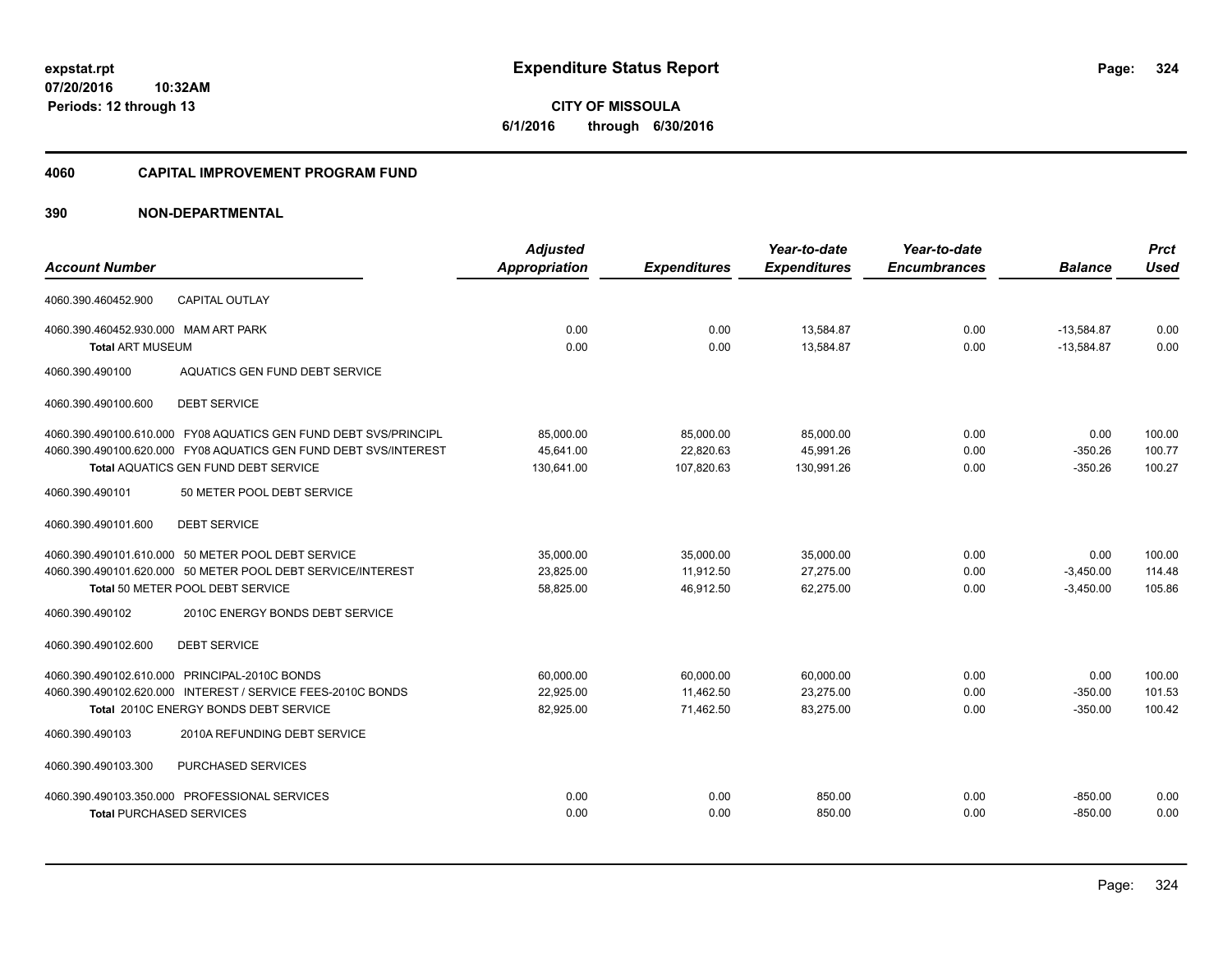**07/20/2016 10:32AM Periods: 12 through 13**

**CITY OF MISSOULA 6/1/2016 through 6/30/2016**

#### **4060 CAPITAL IMPROVEMENT PROGRAM FUND**

| <b>Account Number</b>                                         | <b>Adjusted</b><br><b>Appropriation</b> | <b>Expenditures</b> | Year-to-date<br><b>Expenditures</b> | Year-to-date<br><b>Encumbrances</b> | <b>Balance</b> | <b>Prct</b><br><b>Used</b> |
|---------------------------------------------------------------|-----------------------------------------|---------------------|-------------------------------------|-------------------------------------|----------------|----------------------------|
| 4060.390.490103.600<br><b>DEBT SERVICE</b>                    |                                         |                     |                                     |                                     |                |                            |
| 4060.390.490103.610.000 PRINCIPAL                             | 110,000.00                              | 110,000.00          | 110,000.00                          | 0.00                                | 0.00           | 100.00                     |
| 4060.390.490103.620.000 INTEREST / SERVICE FEES               | 19,813.00                               | 9,906.25            | 20,162.50                           | 0.00                                | $-349.50$      | 101.76                     |
| <b>Total DEBT SERVICE</b>                                     | 129,813.00                              | 119,906.25          | 130,162.50                          | 0.00                                | $-349.50$      | 100.27                     |
| Total 2010A REFUNDING DEBT SERVICE                            | 129,813.00                              | 119,906.25          | 131,012.50                          | 0.00                                | $-1,199.50$    | 100.92                     |
| 4060.390.490104<br>FY16A REFUNDING BOND DEBT SERVICE          |                                         |                     |                                     |                                     |                |                            |
| PURCHASED SERVICES<br>4060.390.490104.300                     |                                         |                     |                                     |                                     |                |                            |
| 4060.390.490104.350.000 FY16A REF BOND/PROFESSIONAL SERVICES  | 0.00                                    | 0.00                | 25,500.00                           | 0.00                                | $-25,500.00$   | 0.00                       |
| <b>Total PURCHASED SERVICES</b>                               | 0.00                                    | 0.00                | 25,500.00                           | 0.00                                | $-25,500.00$   | 0.00                       |
| 4060.390.490104.600<br><b>DEBT SERVICE</b>                    |                                         |                     |                                     |                                     |                |                            |
| 4060.390.490104.610.000 FY16A LIMITED OBLG REFUNDING DEBT SVS | 0.00                                    | 0.00                | 29.029.93                           | 0.00                                | $-29.029.93$   | 0.00                       |
| 4060.390.490104.620.000 INTEREST / SERVICE FEES               | 0.00                                    | 16,275.00           | 18,775.00                           | 0.00                                | $-18,775.00$   | 0.00                       |
| <b>Total DEBT SERVICE</b>                                     | 0.00                                    | 16,275.00           | 47,804.93                           | 0.00                                | $-47,804.93$   | 0.00                       |
| Total FY16A REFUNDING BOND DEBT SERVICE                       | 0.00                                    | 16.275.00           | 73.304.93                           | 0.00                                | $-73.304.93$   | 0.00                       |
| 4060.390.490429<br>07 FIRE BOND DEBT SVS \$680,000            |                                         |                     |                                     |                                     |                |                            |
| <b>PURCHASED SERVICES</b><br>4060.390.490429.300              |                                         |                     |                                     |                                     |                |                            |
| 4060.390.490429.350.000 PROFESSIONAL SERVICES                 | 0.00                                    | 0.00                | 3,100.00                            | 0.00                                | $-3,100.00$    | 0.00                       |
| <b>Total PURCHASED SERVICES</b>                               | 0.00                                    | 0.00                | 3,100.00                            | 0.00                                | $-3,100.00$    | 0.00                       |
| 4060.390.490429.600<br><b>DEBT SERVICE</b>                    |                                         |                     |                                     |                                     |                |                            |
| 4060.390.490429.610.000 PRINCIPAL                             | 35,000.00                               | 35,000.00           | 35,000.00                           | 0.00                                | 0.00           | 100.00                     |
| 4060.390.490429.620.000 INTEREST / SERVICE FEES               | 18,705.00                               | 9,352.50            | 19,055.00                           | 0.00                                | $-350.00$      | 101.87                     |
| <b>Total DEBT SERVICE</b>                                     | 53,705.00                               | 44,352.50           | 54,055.00                           | 0.00                                | $-350.00$      | 100.65                     |
| Total 07 FIRE BOND DEBT SVS \$680,000                         | 53,705.00                               | 44,352.50           | 57,155.00                           | 0.00                                | $-3,450.00$    | 106.42                     |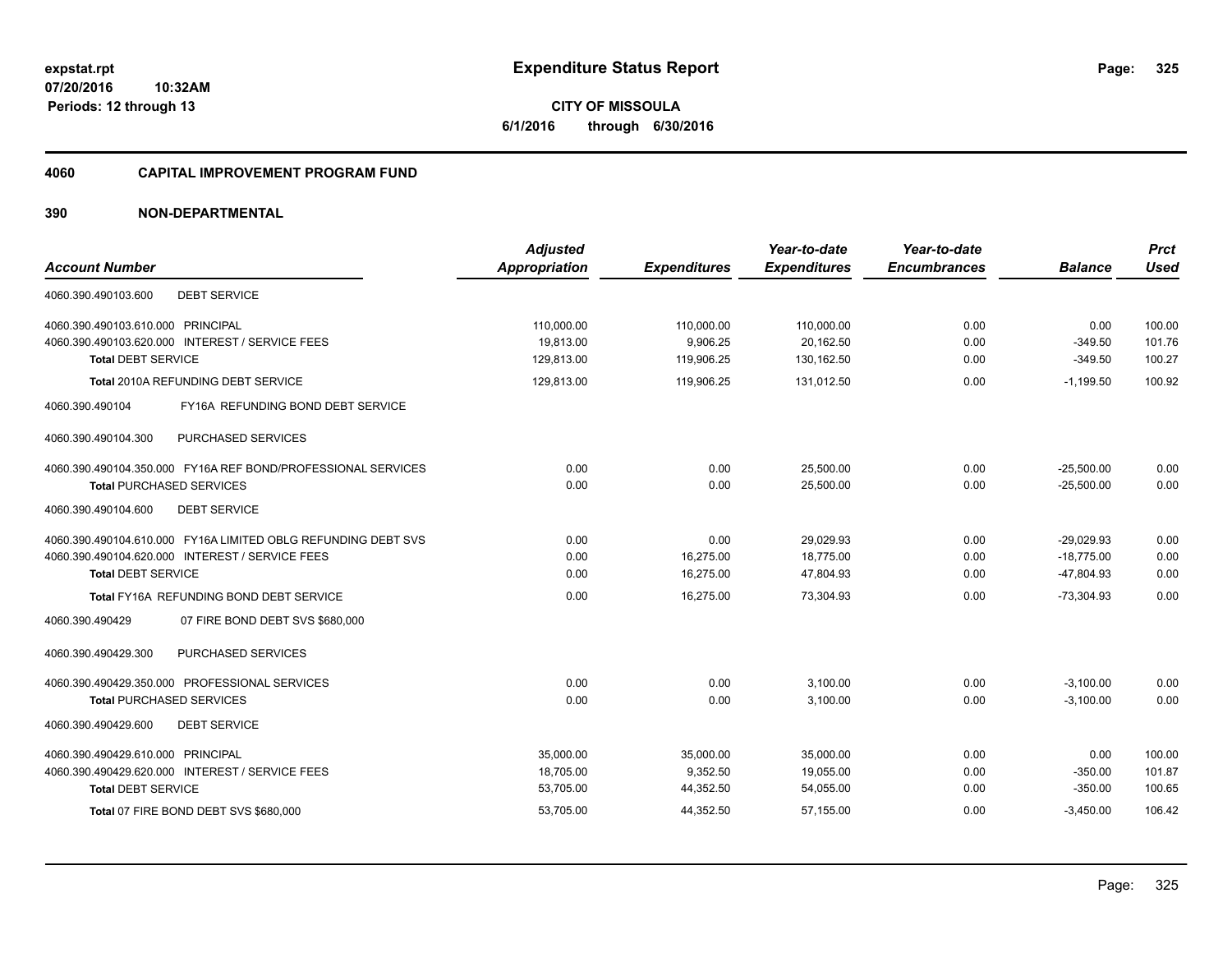#### **4060 CAPITAL IMPROVEMENT PROGRAM FUND**

| <b>Account Number</b>          |                                                           | <b>Adjusted</b>      | <b>Expenditures</b> | Year-to-date<br><b>Expenditures</b> | Year-to-date<br><b>Encumbrances</b> | <b>Balance</b>  | <b>Prct</b><br><b>Used</b> |
|--------------------------------|-----------------------------------------------------------|----------------------|---------------------|-------------------------------------|-------------------------------------|-----------------|----------------------------|
|                                |                                                           | <b>Appropriation</b> |                     |                                     |                                     |                 |                            |
| 4060.390.490504                | FY09 FINANCED CORE EQUIPMENT                              |                      |                     |                                     |                                     |                 |                            |
| 4060.390.490504.600            | <b>DEBT SERVICE</b>                                       |                      |                     |                                     |                                     |                 |                            |
| 4060.390.490504.610.000        | FY09 CORE FINANCED EQUIP-PRINCIPAL                        | 305,191.00           | 0.00                | 255,123.17                          | 0.00                                | 50,067.83       | 83.59                      |
|                                | 4060.390.490504.620.000 FY09 FINANCED CORE EQUIP-INTEREST | 61,927.00            | 9,000.00            | 74,050.28                           | 0.00                                | $-12,123.28$    | 119.58                     |
|                                | <b>Total FY09 FINANCED CORE EQUIPMENT</b>                 | 367,118.00           | 9,000.00            | 329,173.45                          | 0.00                                | 37,944.55       | 89.66                      |
| 4060.390.490506                | <b>CORE FINANCED EQUIPMENT</b>                            |                      |                     |                                     |                                     |                 |                            |
| 4060.390.490506.600            | <b>DEBT SERVICE</b>                                       |                      |                     |                                     |                                     |                 |                            |
|                                | Total CORE FINANCED EQUIPMENT                             | 0.00                 | 0.00                | 0.00                                | 0.00                                | 0.00            | 0.00                       |
| 4060.390.510110                | <b>MERCHANT SERVICES</b>                                  |                      |                     |                                     |                                     |                 |                            |
| 4060.390.510110.500            | <b>FIXED CHARGES</b>                                      |                      |                     |                                     |                                     |                 |                            |
| <b>Total MERCHANT SERVICES</b> |                                                           | 0.00                 | 0.00                | 0.00                                | 0.00                                | 0.00            | 0.00                       |
| 4060.390.521001                | <b>TRANSFER TO CIP</b>                                    |                      |                     |                                     |                                     |                 |                            |
| 4060.390.521001.800            | OTHER OBJECTS                                             |                      |                     |                                     |                                     |                 |                            |
| <b>Total TRANSFER TO CIP</b>   |                                                           | 0.00                 | 0.00                | 0.00                                | 0.00                                | 0.00            | 0.00                       |
|                                | <b>Total CAPITAL IMPROVEMENT PROGRAM FUND</b>             | 1,084,565.00         | 1,240,491.02        | 3,066,036.87                        | 0.00                                | $-1,981,471.87$ | 282.70                     |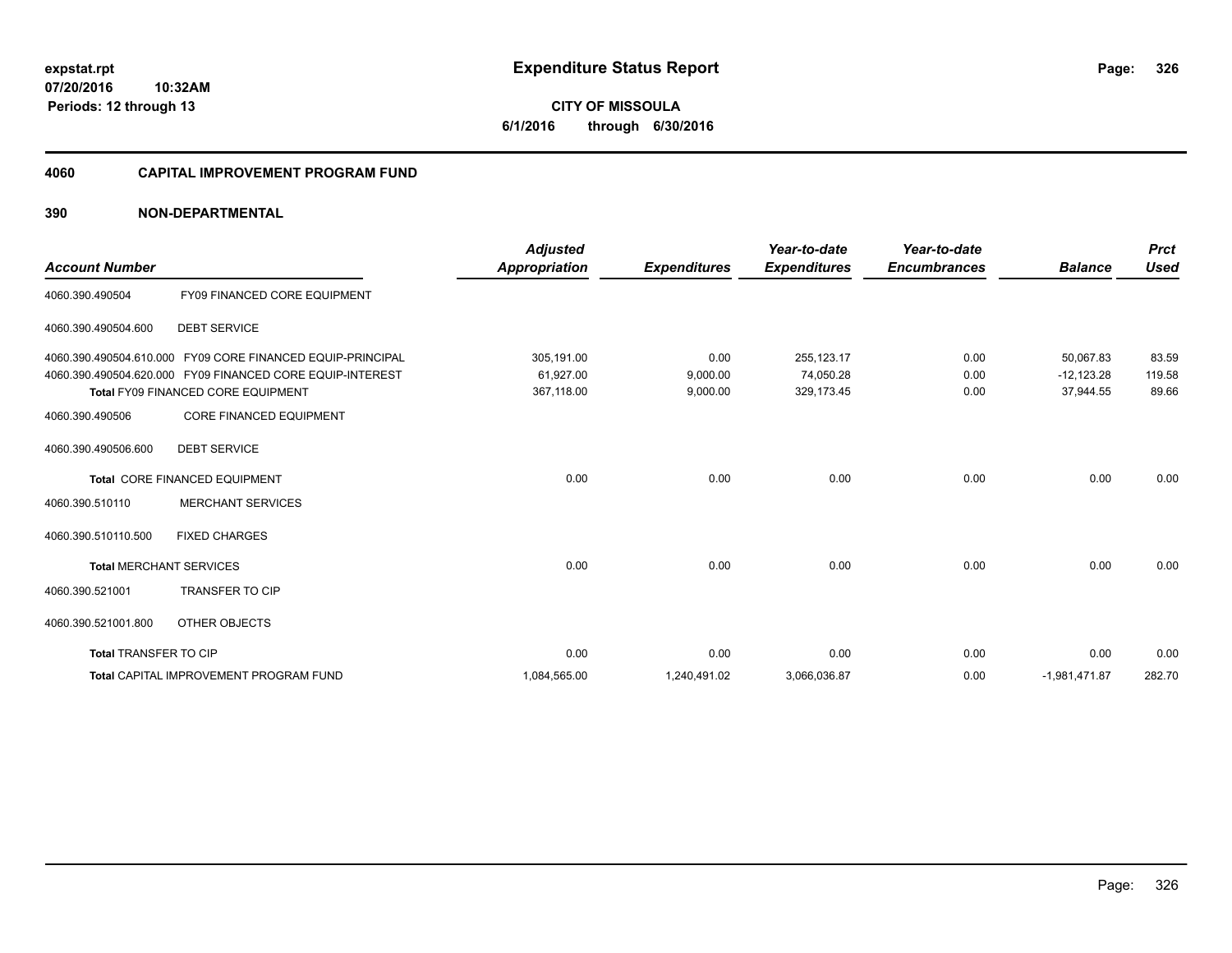**CITY OF MISSOULA 6/1/2016 through 6/30/2016**

#### **4130 1997 G O BOND OPEN SPACE PURCHASE FUND**

| <b>Account Number</b>                             |                                              | <b>Adjusted</b><br><b>Appropriation</b> | <b>Expenditures</b> | Year-to-date<br><b>Expenditures</b> | Year-to-date<br><b>Encumbrances</b> | <b>Balance</b>           | <b>Prct</b><br><b>Used</b> |
|---------------------------------------------------|----------------------------------------------|-----------------------------------------|---------------------|-------------------------------------|-------------------------------------|--------------------------|----------------------------|
| 4130.390.460480                                   | VANDALISM                                    |                                         |                     |                                     |                                     |                          |                            |
| 4130.390.460480.800                               | OTHER OBJECTS                                |                                         |                     |                                     |                                     |                          |                            |
| <b>Total OTHER OBJECTS</b>                        |                                              | 0.00                                    | 0.00                | 0.00                                | 0.00                                | 0.00                     | 0.00                       |
| 4130.390.460480.900                               | <b>CAPITAL OUTLAY</b>                        |                                         |                     |                                     |                                     |                          |                            |
| 4130.390.460480.930.000<br><b>Total VANDALISM</b> | <b>IMPROVEMENTS</b>                          | 375,602.00<br>375,602.00                | 0.00<br>0.00        | 0.00<br>0.00                        | 0.00<br>0.00                        | 375,602.00<br>375,602.00 | 0.00<br>0.00               |
| 4130.390.510110                                   | <b>MERCHANT SERVICES</b>                     |                                         |                     |                                     |                                     |                          |                            |
| 4130.390.510110.500                               | <b>FIXED CHARGES</b>                         |                                         |                     |                                     |                                     |                          |                            |
|                                                   | <b>Total MERCHANT SERVICES</b>               | 0.00                                    | 0.00                | 0.00                                | 0.00                                | 0.00                     | 0.00                       |
|                                                   | Total 1997 G O BOND OPEN SPACE PURCHASE FUND | 375,602.00                              | 0.00                | 0.00                                | 0.00                                | 375,602.00               | 0.00                       |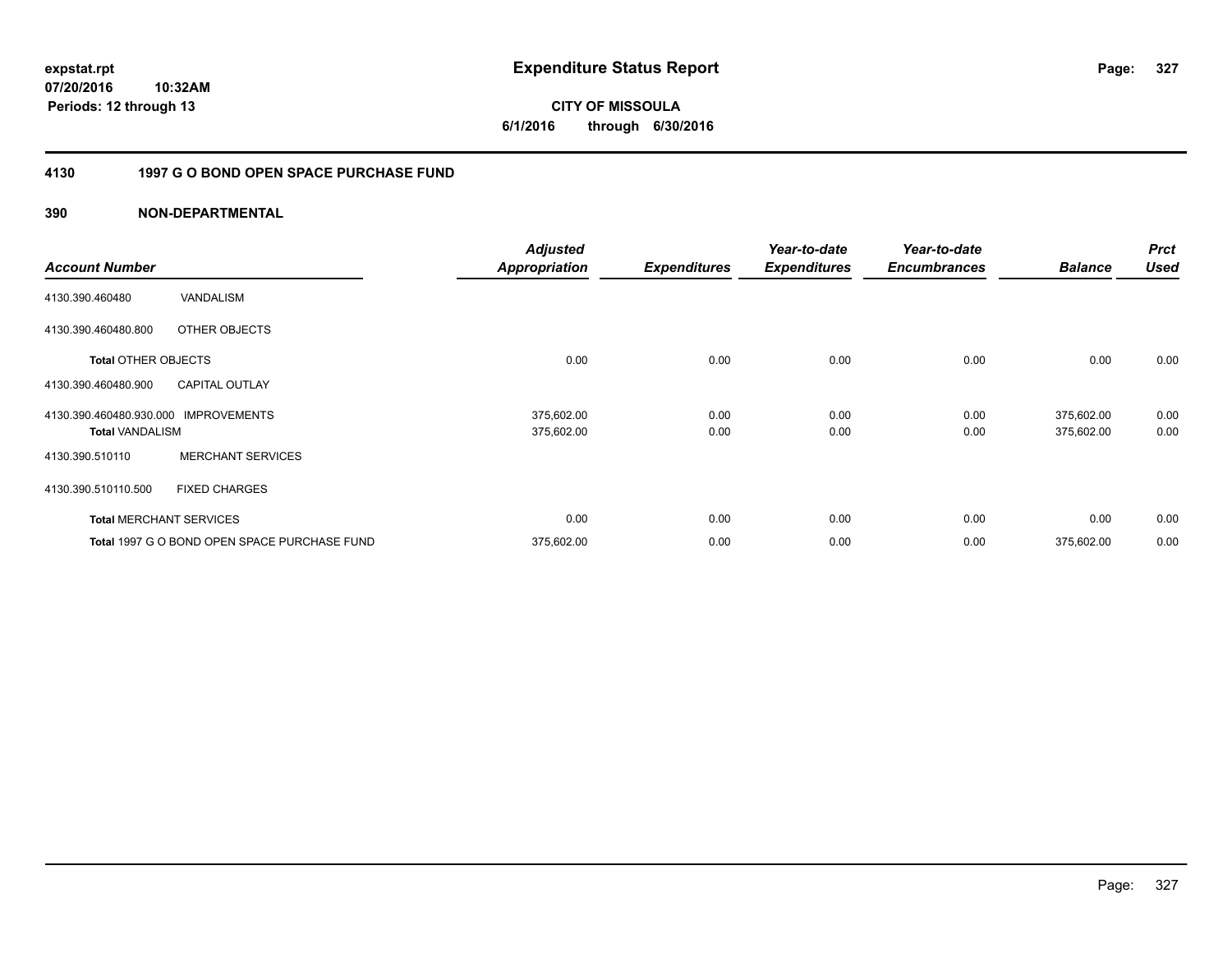**07/20/2016 10:32AM Periods: 12 through 13**

**CITY OF MISSOULA 6/1/2016 through 6/30/2016**

#### **4196 NEW FIRE STATION GO BOND**

**300 FIRE**

| <b>Account Number</b>      |                                       | <b>Adjusted</b><br><b>Appropriation</b> | <b>Expenditures</b> | Year-to-date<br><b>Expenditures</b> | Year-to-date<br><b>Encumbrances</b> | <b>Balance</b> | <b>Prct</b><br><b>Used</b> |
|----------------------------|---------------------------------------|-----------------------------------------|---------------------|-------------------------------------|-------------------------------------|----------------|----------------------------|
| 4196.300.420420            | <b>FACILITY</b>                       |                                         |                     |                                     |                                     |                |                            |
| 4196.300.420420.800        | OTHER OBJECTS                         |                                         |                     |                                     |                                     |                |                            |
| <b>Total OTHER OBJECTS</b> |                                       | 0.00                                    | 0.00                | 0.00                                | 0.00                                | 0.00           | 0.00                       |
| 4196.300.420420.900        | <b>CAPITAL OUTLAY</b>                 |                                         |                     |                                     |                                     |                |                            |
| <b>Total FACILITY</b>      |                                       | 0.00                                    | 0.00                | 0.00                                | 0.00                                | 0.00           | 0.00                       |
| 4196.300.510110            | <b>MERCHANT SERVICES</b>              |                                         |                     |                                     |                                     |                |                            |
| 4196.300.510110.500        | <b>FIXED CHARGES</b>                  |                                         |                     |                                     |                                     |                |                            |
| <b>Total FIXED CHARGES</b> |                                       | 0.00                                    | 0.00                | 0.00                                | 0.00                                | 0.00           | 0.00                       |
|                            | <b>Total NEW FIRE STATION GO BOND</b> | 0.00                                    | 0.00                | 0.00                                | 0.00                                | 0.00           | 0.00                       |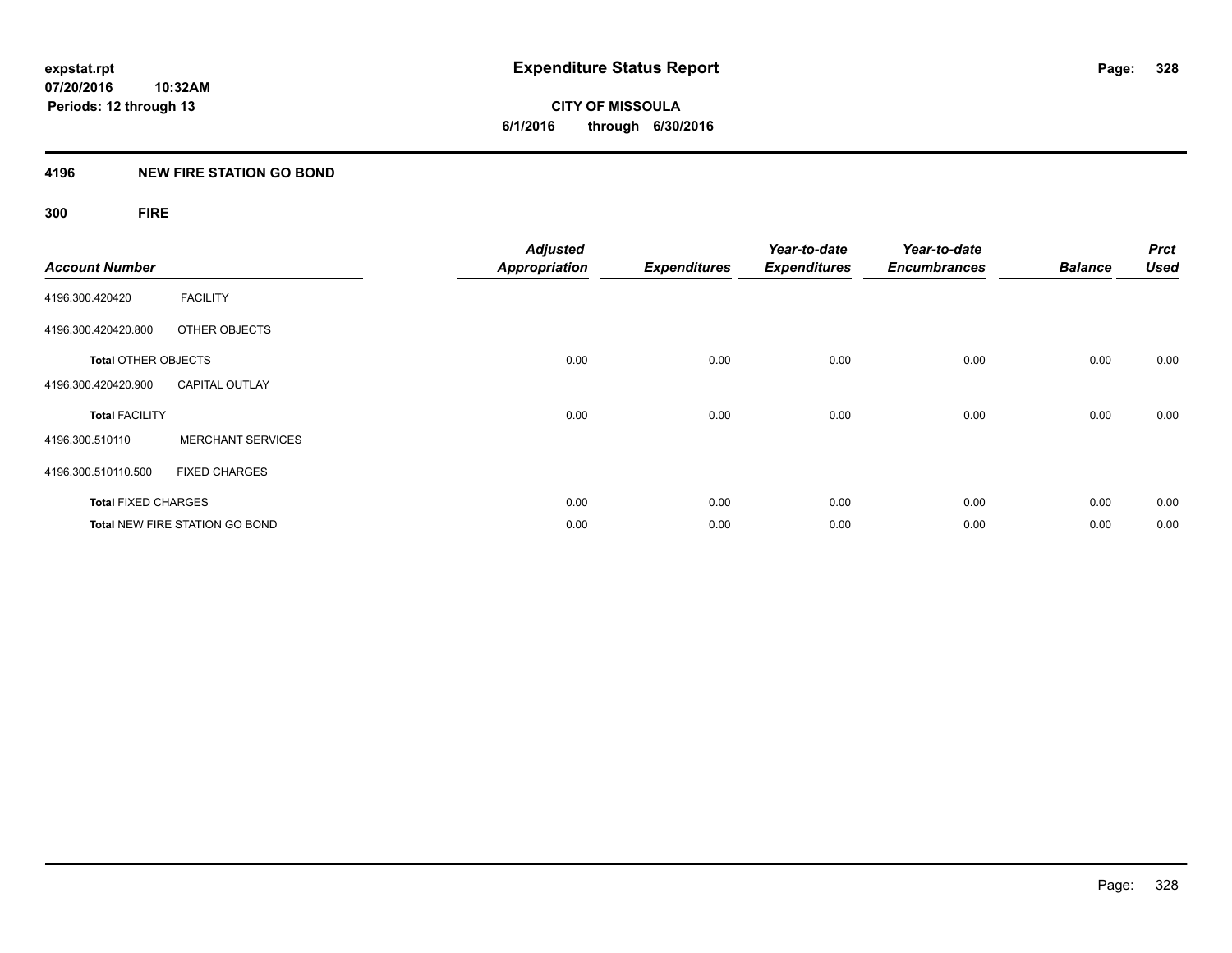**CITY OF MISSOULA 6/1/2016 through 6/30/2016**

#### **4450 S/C CONSTRUCTION FUND FOR FY06**

| <b>Account Number</b> |                                             | <b>Adjusted</b><br>Appropriation | <b>Expenditures</b> | Year-to-date<br><b>Expenditures</b> | Year-to-date<br><b>Encumbrances</b> | <b>Balance</b> | <b>Prct</b><br><b>Used</b> |
|-----------------------|---------------------------------------------|----------------------------------|---------------------|-------------------------------------|-------------------------------------|----------------|----------------------------|
| 4450.280.510110       | <b>MERCHANT SERVICES</b>                    |                                  |                     |                                     |                                     |                |                            |
| 4450.280.510110.500   | <b>FIXED CHARGES</b>                        |                                  |                     |                                     |                                     |                |                            |
|                       | <b>Total MERCHANT SERVICES</b>              | 0.00                             | 0.00                | 0.00                                | 0.00                                | 0.00           | 0.00                       |
| 4450.280.521000       | INTERFUND OPERATING TRANSFERS               |                                  |                     |                                     |                                     |                |                            |
| 4450.280.521000.800   | OTHER OBJECTS                               |                                  |                     |                                     |                                     |                |                            |
|                       | <b>Total INTERFUND OPERATING TRANSFERS</b>  | 0.00                             | 0.00                | 0.00                                | 0.00                                | 0.00           | 0.00                       |
|                       | <b>Total S/C CONSTRUCTION FUND FOR FY06</b> | 0.00                             | 0.00                | 0.00                                | 0.00                                | 0.00           | 0.00                       |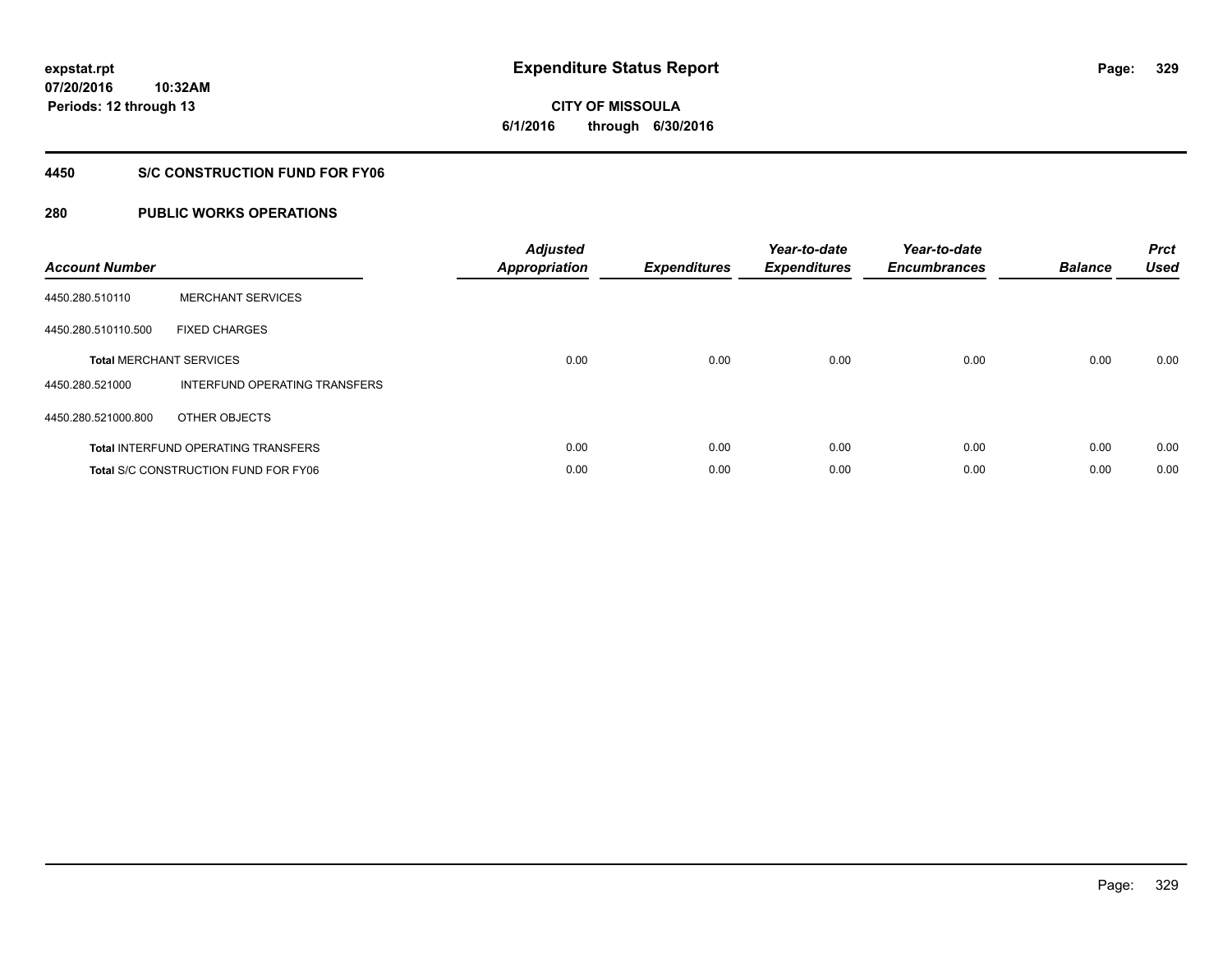#### **4451 FY07 S/C BOND FUND**

| <b>Account Number</b>           |                                            | <b>Adjusted</b><br>Appropriation | <b>Expenditures</b> | Year-to-date<br><b>Expenditures</b> | Year-to-date<br><b>Encumbrances</b> | <b>Balance</b> | <b>Prct</b><br><b>Used</b> |
|---------------------------------|--------------------------------------------|----------------------------------|---------------------|-------------------------------------|-------------------------------------|----------------|----------------------------|
| 4451.280.510110                 | <b>MERCHANT SERVICES</b>                   |                                  |                     |                                     |                                     |                |                            |
| 4451.280.510110.500             | <b>FIXED CHARGES</b>                       |                                  |                     |                                     |                                     |                |                            |
|                                 | <b>Total MERCHANT SERVICES</b>             | 0.00                             | 0.00                | 0.00                                | 0.00                                | 0.00           | 0.00                       |
| 4451.280.521000                 | INTERFUND OPERATING TRANSFERS              |                                  |                     |                                     |                                     |                |                            |
| 4451.280.521000.800             | OTHER OBJECTS                              |                                  |                     |                                     |                                     |                |                            |
|                                 | <b>Total INTERFUND OPERATING TRANSFERS</b> | 0.00                             | 0.00                | 0.00                                | 0.00                                | 0.00           | 0.00                       |
| <b>Total FY07 S/C BOND FUND</b> |                                            | 0.00                             | 0.00                | 0.00                                | 0.00                                | 0.00           | 0.00                       |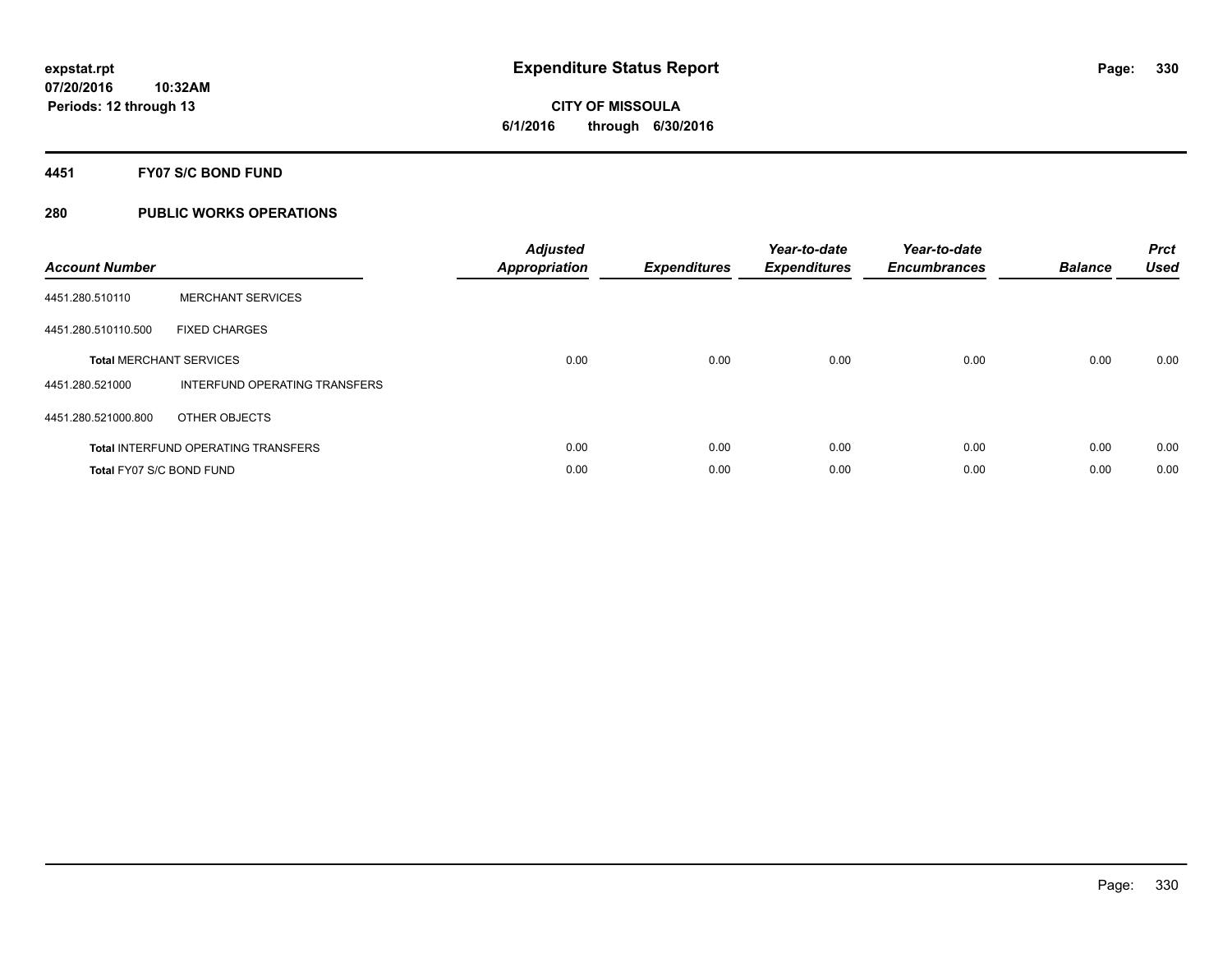**07/20/2016 10:32AM Periods: 12 through 13**

**CITY OF MISSOULA 6/1/2016 through 6/30/2016**

#### **4452 S/C CONSTRUCTION FUND FOR FY 08 BOND SAL**

| <b>Account Number</b>  |                                                       | <b>Adjusted</b><br>Appropriation | <b>Expenditures</b> | Year-to-date<br><b>Expenditures</b> | Year-to-date<br><b>Encumbrances</b> | <b>Balance</b> | <b>Prct</b><br><b>Used</b> |
|------------------------|-------------------------------------------------------|----------------------------------|---------------------|-------------------------------------|-------------------------------------|----------------|----------------------------|
| 4452.280.430262        | <b>SIDEWALKS</b>                                      |                                  |                     |                                     |                                     |                |                            |
| 4452.280.430262.900    | <b>CAPITAL OUTLAY</b>                                 |                                  |                     |                                     |                                     |                |                            |
| <b>Total SIDEWALKS</b> |                                                       | 0.00                             | 0.00                | 0.00                                | 0.00                                | 0.00           | 0.00                       |
| 4452.280.510110        | <b>MERCHANT SERVICES</b>                              |                                  |                     |                                     |                                     |                |                            |
| 4452.280.510110.500    | <b>FIXED CHARGES</b>                                  |                                  |                     |                                     |                                     |                |                            |
|                        | <b>Total MERCHANT SERVICES</b>                        | 0.00                             | 0.00                | 0.00                                | 0.00                                | 0.00           | 0.00                       |
|                        | <b>Total S/C CONSTRUCTION FUND FOR FY 08 BOND SAL</b> | 0.00                             | 0.00                | 0.00                                | 0.00                                | 0.00           | 0.00                       |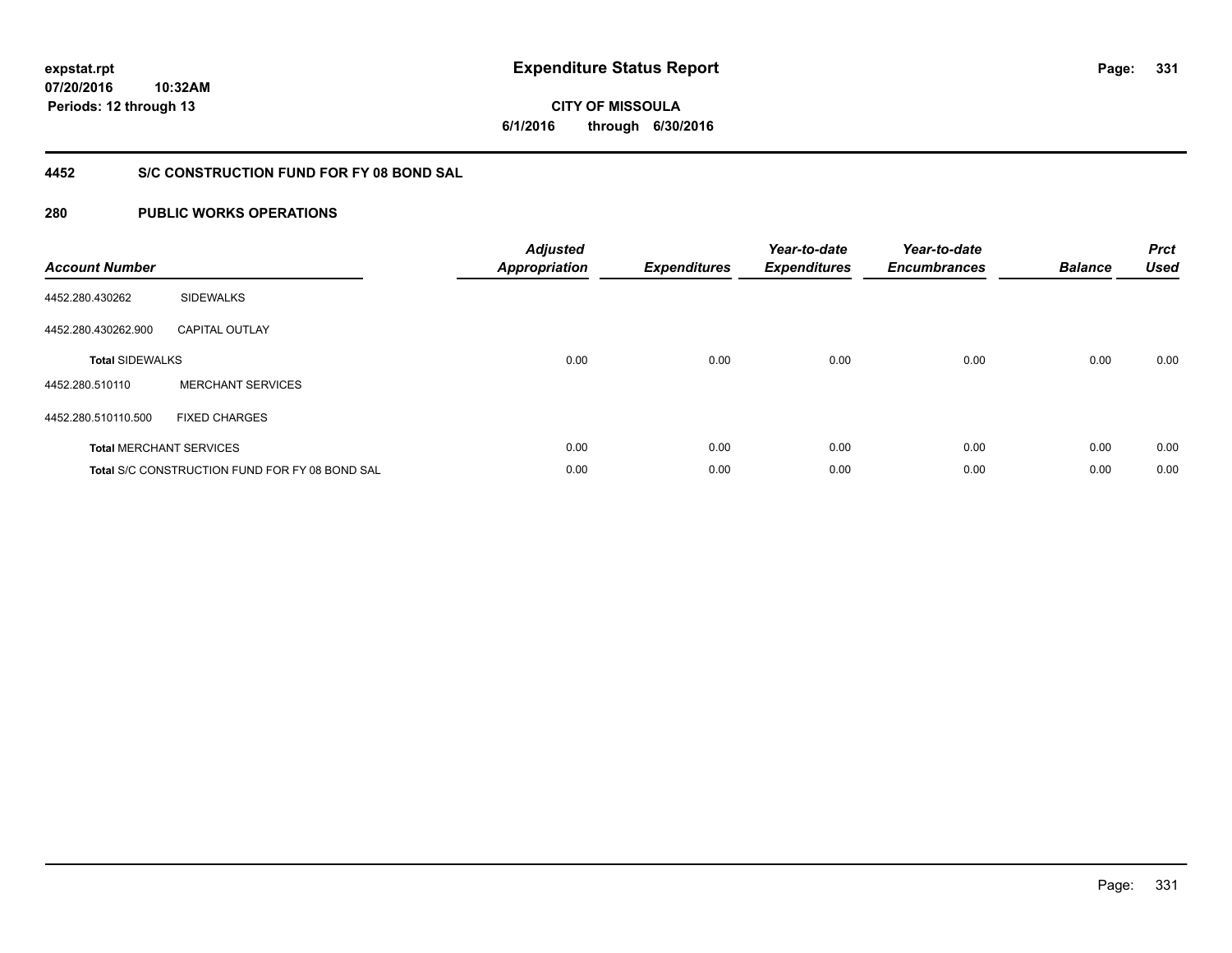**07/20/2016 10:32AM Periods: 12 through 13**

**CITY OF MISSOULA 6/1/2016 through 6/30/2016**

#### **4453 S/C CONSTRUCTION FUND FY09 BOND**

| <b>Account Number</b>  |                                      | <b>Adjusted</b><br><b>Appropriation</b> | <b>Expenditures</b> | Year-to-date<br><b>Expenditures</b> | Year-to-date<br><b>Encumbrances</b> | <b>Balance</b> | <b>Prct</b><br><b>Used</b> |
|------------------------|--------------------------------------|-----------------------------------------|---------------------|-------------------------------------|-------------------------------------|----------------|----------------------------|
| 4453.280.430262        | <b>SIDEWALKS</b>                     |                                         |                     |                                     |                                     |                |                            |
| 4453.280.430262.900    | <b>CAPITAL OUTLAY</b>                |                                         |                     |                                     |                                     |                |                            |
| <b>Total SIDEWALKS</b> |                                      | 0.00                                    | 0.00                | 0.00                                | 0.00                                | 0.00           | 0.00                       |
| 4453.280.510110        | <b>MERCHANT SERVICES</b>             |                                         |                     |                                     |                                     |                |                            |
| 4453.280.510110.500    | <b>FIXED CHARGES</b>                 |                                         |                     |                                     |                                     |                |                            |
|                        | <b>Total MERCHANT SERVICES</b>       | 0.00                                    | 0.00                | 0.00                                | 0.00                                | 0.00           | 0.00                       |
| 4453.280.521000        | <b>INTERFUND OPERATING TRANSFERS</b> |                                         |                     |                                     |                                     |                |                            |
| 4453.280.521000.800    | OTHER OBJECTS                        |                                         |                     |                                     |                                     |                |                            |
|                        | <b>Total PUBLIC WORKS OPERATIONS</b> | 0.00                                    | 0.00                | 0.00                                | 0.00                                | 0.00           | 0.00                       |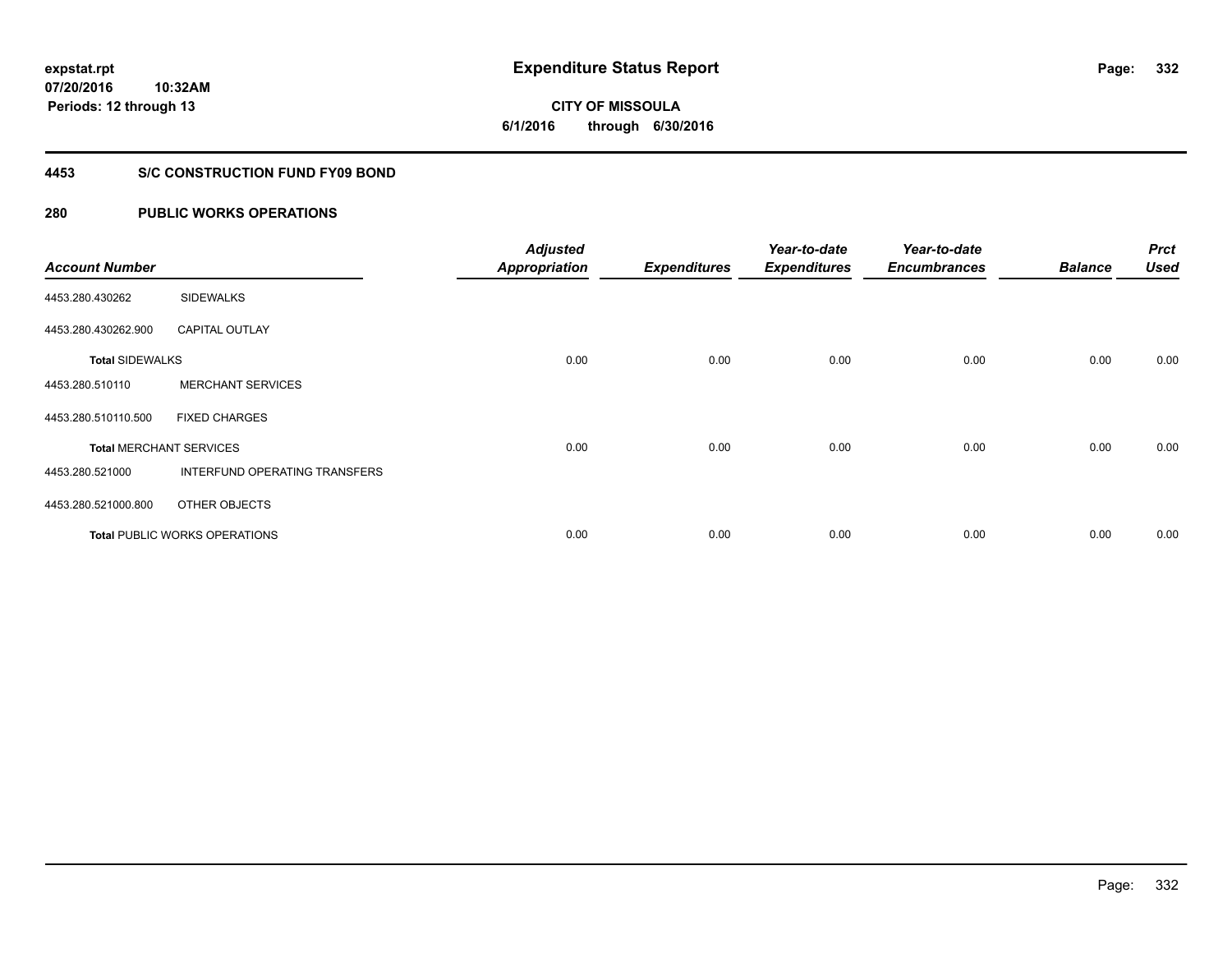**07/20/2016 10:32AM Periods: 12 through 13**

**CITY OF MISSOULA 6/1/2016 through 6/30/2016**

#### **4453 S/C CONSTRUCTION FUND FY09 BOND**

| <b>Account Number</b>         |                                              | <b>Adjusted</b><br><b>Appropriation</b> | <b>Expenditures</b> | Year-to-date<br><b>Expenditures</b> | Year-to-date<br><b>Encumbrances</b> | <b>Balance</b> | <b>Prct</b><br><b>Used</b> |
|-------------------------------|----------------------------------------------|-----------------------------------------|---------------------|-------------------------------------|-------------------------------------|----------------|----------------------------|
| 4453.390.410710               | *** Title Not Found ***                      |                                         |                     |                                     |                                     |                |                            |
| 4453.390.410710.500           | <b>FIXED CHARGES</b>                         |                                         |                     |                                     |                                     |                |                            |
| Total *** Title Not Found *** |                                              | 0.00                                    | 0.00                | 0.00                                | 0.00                                | 0.00           | 0.00                       |
| 4453.390.510110               | <b>MERCHANT SERVICES</b>                     |                                         |                     |                                     |                                     |                |                            |
| 4453.390.510110.500           | <b>FIXED CHARGES</b>                         |                                         |                     |                                     |                                     |                |                            |
|                               | <b>Total S/C CONSTRUCTION FUND FY09 BOND</b> | 0.00                                    | 0.00                | 0.00                                | 0.00                                | 0.00           | 0.00                       |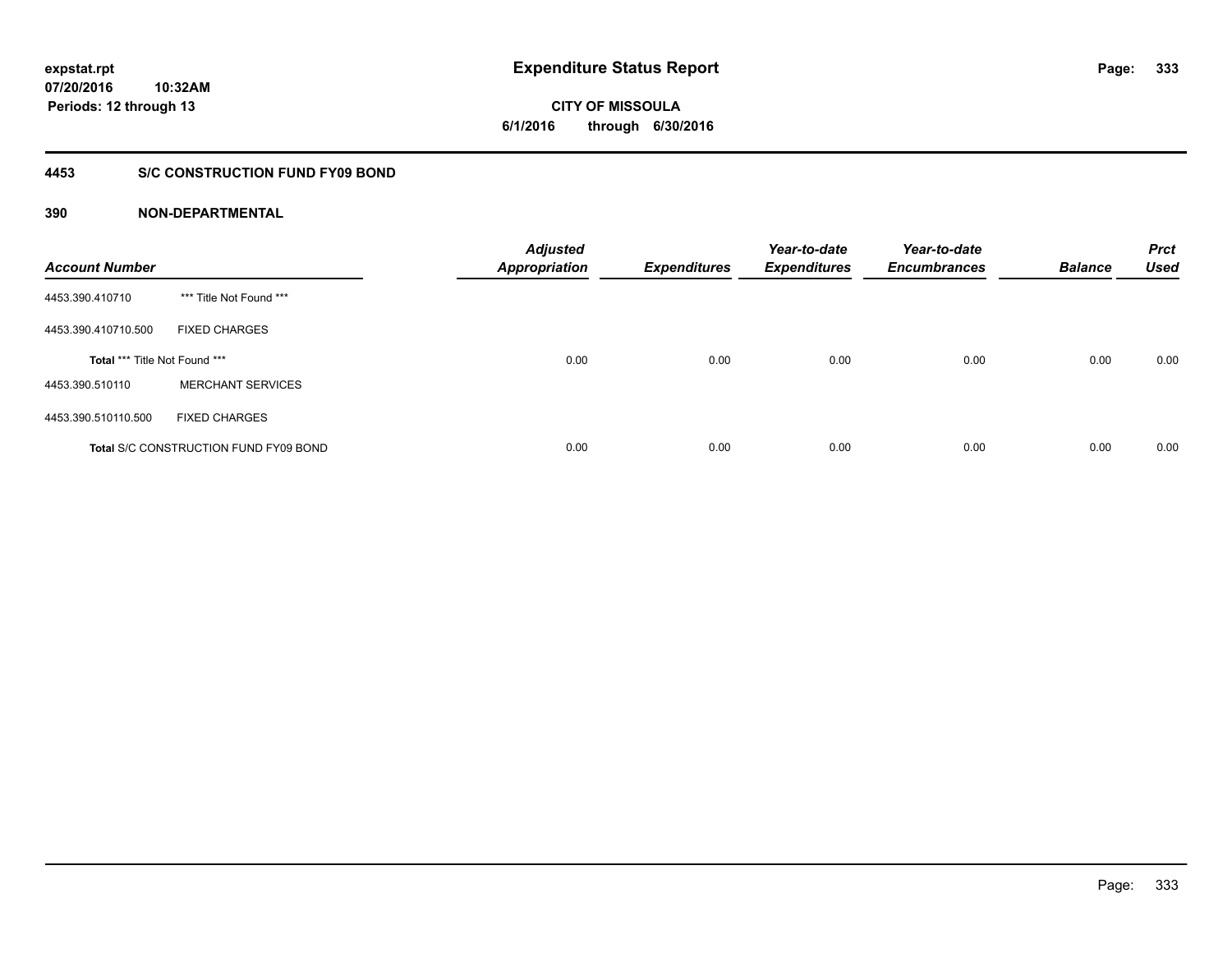**CITY OF MISSOULA 6/1/2016 through 6/30/2016**

### **4454 S/C CONSTRUCTION FUND FOR FY10**

| <b>Account Number</b>  |                                             | <b>Adjusted</b><br>Appropriation | <b>Expenditures</b> | Year-to-date<br><b>Expenditures</b> | Year-to-date<br><b>Encumbrances</b> | <b>Balance</b> | <b>Prct</b><br><b>Used</b> |
|------------------------|---------------------------------------------|----------------------------------|---------------------|-------------------------------------|-------------------------------------|----------------|----------------------------|
| 4454.280.430262        | <b>SIDEWALKS</b>                            |                                  |                     |                                     |                                     |                |                            |
| 4454.280.430262.900    | <b>CAPITAL OUTLAY</b>                       |                                  |                     |                                     |                                     |                |                            |
| <b>Total SIDEWALKS</b> |                                             | 0.00                             | 0.00                | 0.00                                | 0.00                                | 0.00           | 0.00                       |
| 4454.280.510110        | <b>MERCHANT SERVICES</b>                    |                                  |                     |                                     |                                     |                |                            |
| 4454.280.510110.500    | <b>FIXED CHARGES</b>                        |                                  |                     |                                     |                                     |                |                            |
|                        | <b>Total MERCHANT SERVICES</b>              | 0.00                             | 0.00                | 0.00                                | 0.00                                | 0.00           | 0.00                       |
|                        | <b>Total S/C CONSTRUCTION FUND FOR FY10</b> | 0.00                             | 0.00                | 0.00                                | 0.00                                | 0.00           | 0.00                       |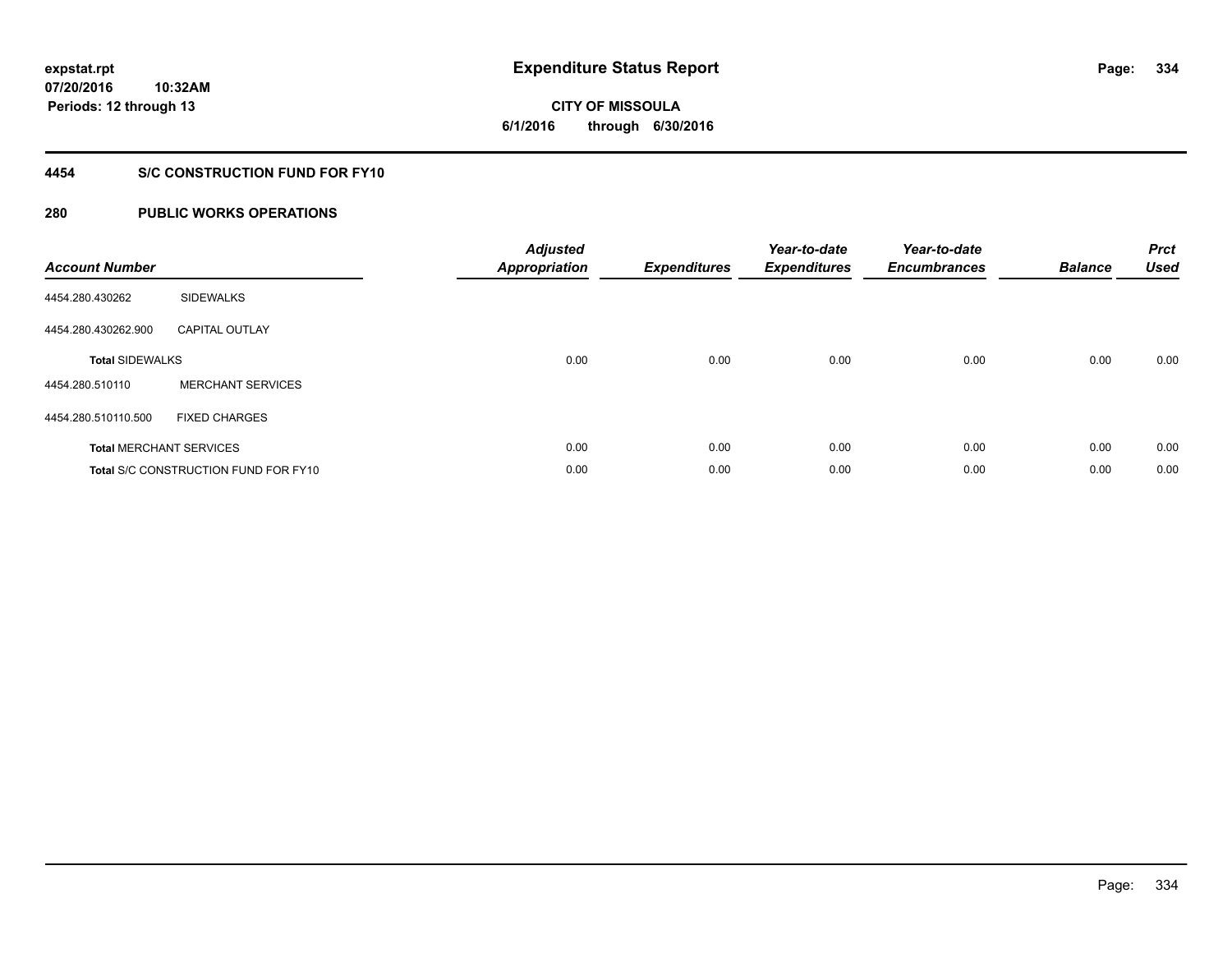**Periods: 12 through 13**

**CITY OF MISSOULA 6/1/2016 through 6/30/2016**

#### **4455 FY11 S/C CONSTRUCTION FUND**

| <b>Account Number</b>          |                                         | <b>Adjusted</b><br><b>Appropriation</b> | <b>Expenditures</b> | Year-to-date<br><b>Expenditures</b> | Year-to-date<br><b>Encumbrances</b> | <b>Balance</b> | <b>Prct</b><br><b>Used</b> |
|--------------------------------|-----------------------------------------|-----------------------------------------|---------------------|-------------------------------------|-------------------------------------|----------------|----------------------------|
| 4455.280.430262                | <b>SIDEWALKS</b>                        |                                         |                     |                                     |                                     |                |                            |
| 4455.280.430262.900            | <b>CAPITAL OUTLAY</b>                   |                                         |                     |                                     |                                     |                |                            |
| <b>Total SIDEWALKS</b>         |                                         | 0.00                                    | 0.00                | 0.00                                | 0.00                                | 0.00           | 0.00                       |
| 4455.280.510110                | <b>MERCHANT SERVICES</b>                |                                         |                     |                                     |                                     |                |                            |
| 4455.280.510110.500            | <b>FIXED CHARGES</b>                    |                                         |                     |                                     |                                     |                |                            |
| <b>Total MERCHANT SERVICES</b> |                                         | 0.00                                    | 0.00                | 0.00                                | 0.00                                | 0.00           | 0.00                       |
|                                | <b>Total FY11 S/C CONSTRUCTION FUND</b> | 0.00                                    | 0.00                | 0.00                                | 0.00                                | 0.00           | 0.00                       |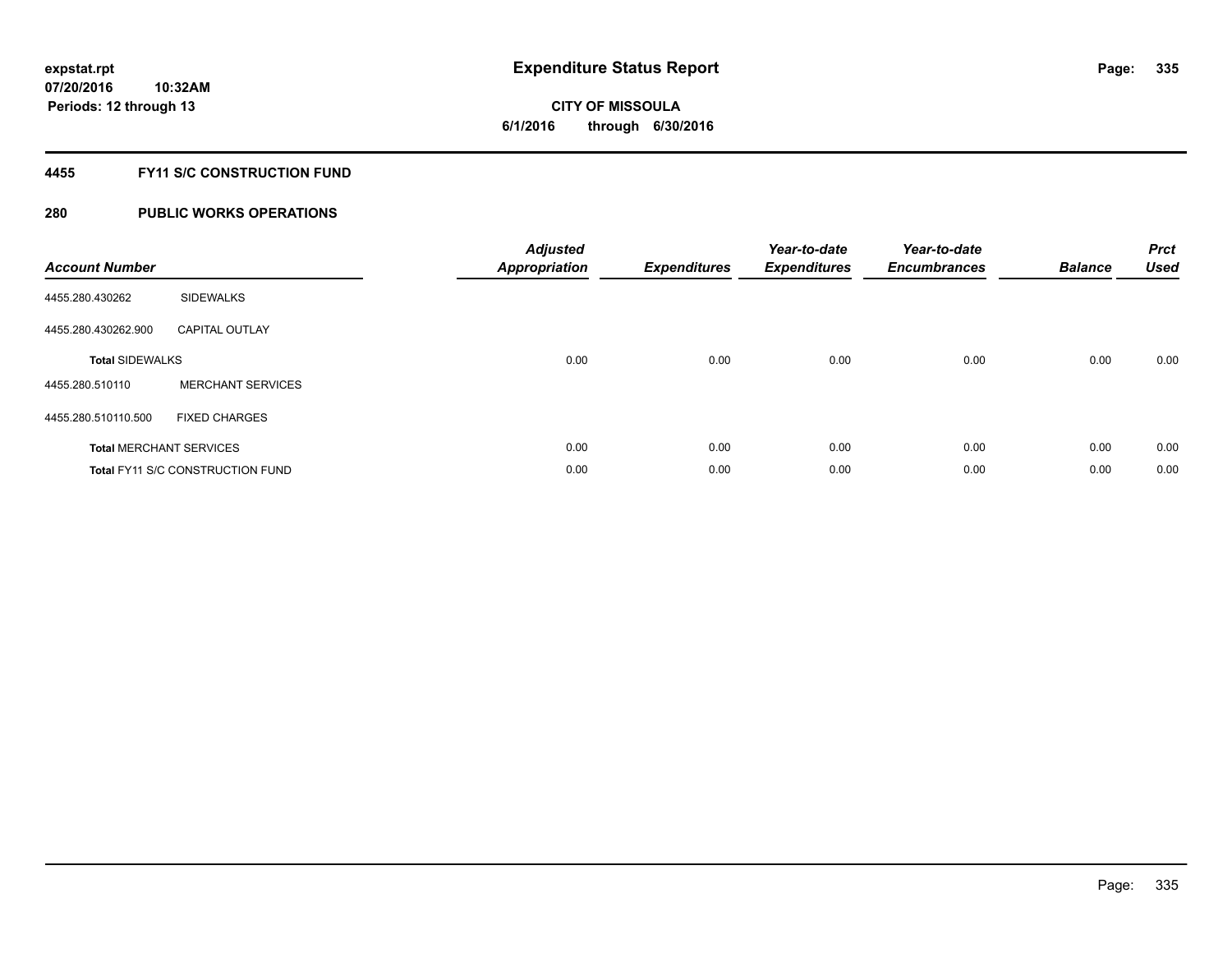**Periods: 12 through 13**

**CITY OF MISSOULA 6/1/2016 through 6/30/2016**

#### **4456 FY12 S/C CONSTRUCTION FUND**

### **280 PUBLIC WORKS OPERATIONS**

**10:32AM**

| <b>Account Number</b>          |                                            | <b>Adjusted</b><br><b>Appropriation</b> | <b>Expenditures</b> | Year-to-date<br><b>Expenditures</b> | Year-to-date<br><b>Encumbrances</b> | <b>Balance</b> | <b>Prct</b><br><b>Used</b> |
|--------------------------------|--------------------------------------------|-----------------------------------------|---------------------|-------------------------------------|-------------------------------------|----------------|----------------------------|
| 4456.280.430262                | <b>SIDEWALKS</b>                           |                                         |                     |                                     |                                     |                |                            |
| 4456.280.430262.900            | <b>CAPITAL OUTLAY</b>                      |                                         |                     |                                     |                                     |                |                            |
| <b>Total SIDEWALKS</b>         |                                            | 0.00                                    | 0.00                | 0.00                                | 0.00                                | 0.00           | 0.00                       |
| 4456.280.510110                | <b>MERCHANT SERVICES</b>                   |                                         |                     |                                     |                                     |                |                            |
| 4456.280.510110.500            | <b>FIXED CHARGES</b>                       |                                         |                     |                                     |                                     |                |                            |
| <b>Total MERCHANT SERVICES</b> |                                            | 0.00                                    | 0.00                | 0.00                                | 0.00                                | 0.00           | 0.00                       |
| 4456.280.521000                | INTERFUND OPERATING TRANSFERS              |                                         |                     |                                     |                                     |                |                            |
| 4456.280.521000.800            | OTHER OBJECTS                              |                                         |                     |                                     |                                     |                |                            |
|                                | <b>Total INTERFUND OPERATING TRANSFERS</b> | 0.00                                    | 0.00                | 0.00                                | 0.00                                | 0.00           | 0.00                       |
|                                | Total FY12 S/C CONSTRUCTION FUND           | 0.00                                    | 0.00                | 0.00                                | 0.00                                | 0.00           | 0.00                       |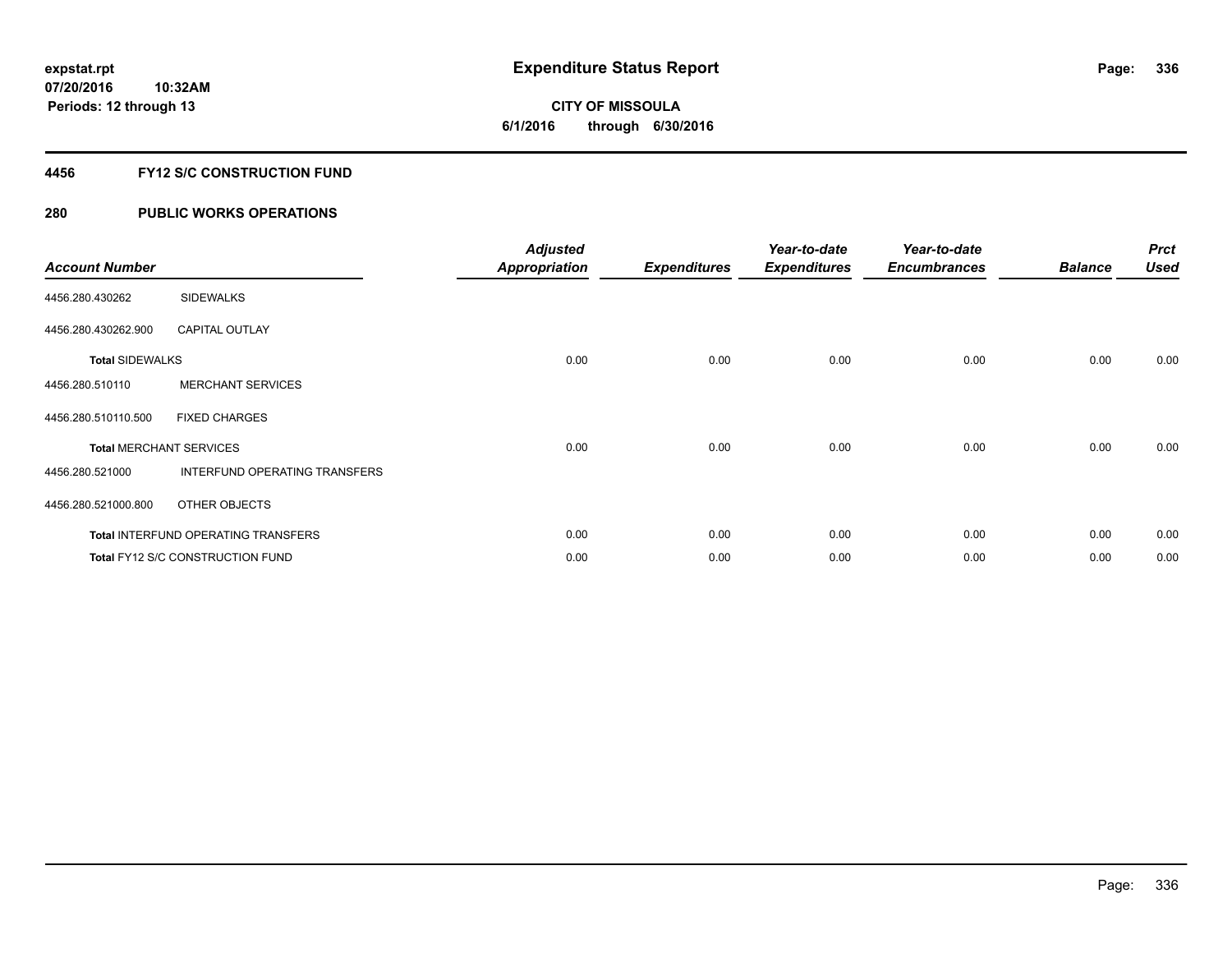**07/20/2016 10:32AM Periods: 12 through 13**

**CITY OF MISSOULA 6/1/2016 through 6/30/2016**

#### **4457 FY13 SIDEWALK/CURB CONSTRUCTION**

| <b>Account Number</b>  |                                              | <b>Adjusted</b><br><b>Appropriation</b> | <b>Expenditures</b> | Year-to-date<br><b>Expenditures</b> | Year-to-date<br><b>Encumbrances</b> | <b>Balance</b> | <b>Prct</b><br><b>Used</b> |
|------------------------|----------------------------------------------|-----------------------------------------|---------------------|-------------------------------------|-------------------------------------|----------------|----------------------------|
| 4457.280.430262        | <b>SIDEWALKS</b>                             |                                         |                     |                                     |                                     |                |                            |
| 4457.280.430262.300    | PURCHASED SERVICES                           |                                         |                     |                                     |                                     |                |                            |
|                        | <b>Total PURCHASED SERVICES</b>              | 0.00                                    | 0.00                | 0.00                                | 0.00                                | 0.00           | 0.00                       |
| 4457.280.430262.900    | <b>CAPITAL OUTLAY</b>                        |                                         |                     |                                     |                                     |                |                            |
| <b>Total SIDEWALKS</b> |                                              | 0.00                                    | 0.00                | 0.00                                | 0.00                                | 0.00           | 0.00                       |
| 4457.280.510110        | <b>MERCHANT SERVICES</b>                     |                                         |                     |                                     |                                     |                |                            |
| 4457.280.510110.500    | <b>FIXED CHARGES</b>                         |                                         |                     |                                     |                                     |                |                            |
|                        | <b>Total MERCHANT SERVICES</b>               | 0.00                                    | 0.00                | 0.00                                | 0.00                                | 0.00           | 0.00                       |
| 4457.280.521000        | INTERFUND OPERATING TRANSFERS                |                                         |                     |                                     |                                     |                |                            |
| 4457.280.521000.800    | OTHER OBJECTS                                |                                         |                     |                                     |                                     |                |                            |
|                        | Total INTERFUND OPERATING TRANSFERS          | 0.00                                    | 0.00                | 0.00                                | 0.00                                | 0.00           | 0.00                       |
|                        | <b>Total FY13 SIDEWALK/CURB CONSTRUCTION</b> | 0.00                                    | 0.00                | 0.00                                | 0.00                                | 0.00           | 0.00                       |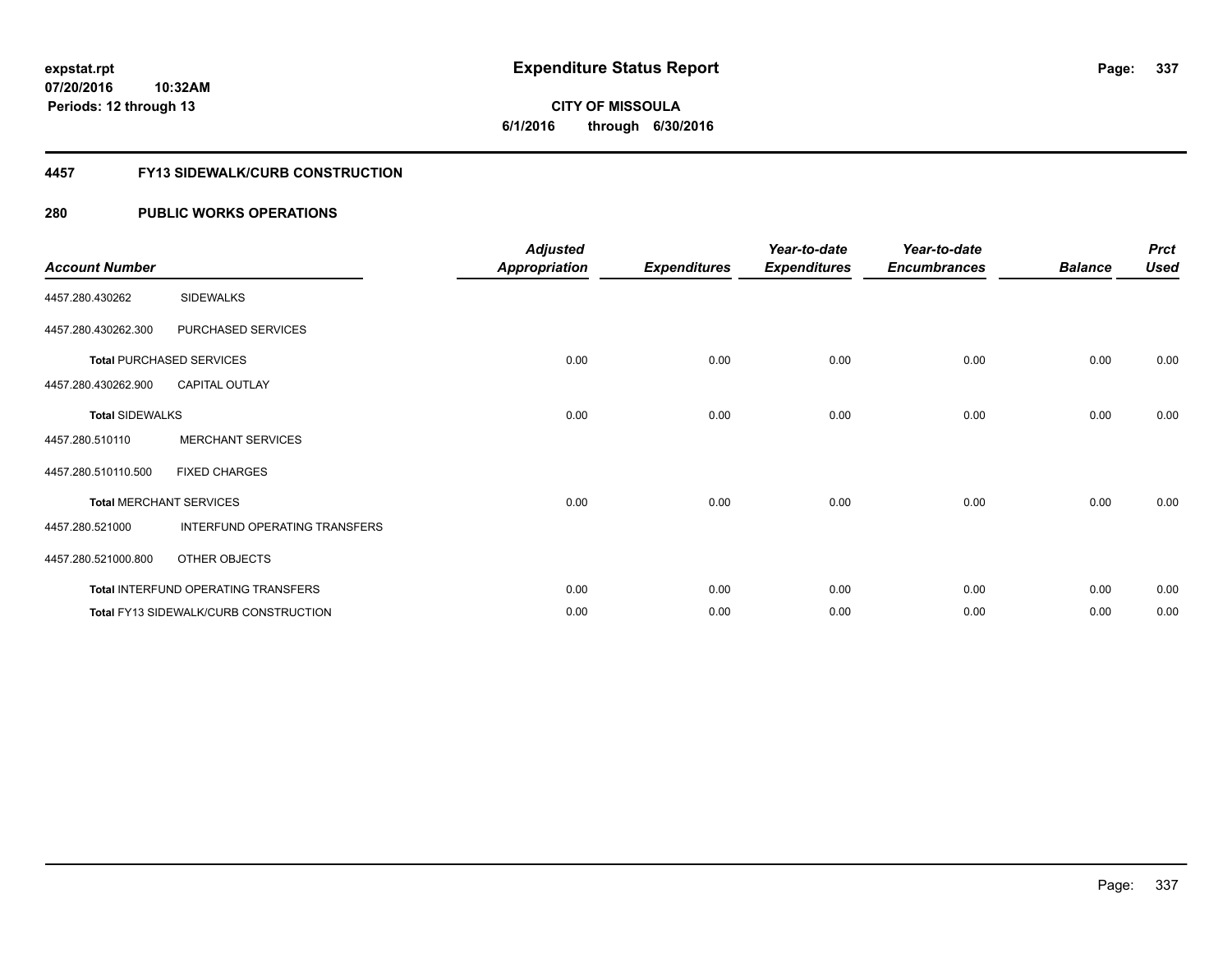**07/20/2016 10:32AM Periods: 12 through 13**

**CITY OF MISSOULA 6/1/2016 through 6/30/2016**

#### **4458 FY14 SIDEWALK & CURB CONSTRUCTION**

| <b>Account Number</b>  |                                                    | <b>Adjusted</b><br><b>Appropriation</b> | <b>Expenditures</b> | Year-to-date<br><b>Expenditures</b> | Year-to-date<br><b>Encumbrances</b> | <b>Balance</b> | <b>Prct</b><br><b>Used</b> |
|------------------------|----------------------------------------------------|-----------------------------------------|---------------------|-------------------------------------|-------------------------------------|----------------|----------------------------|
| 4458.280.430262        | <b>SIDEWALKS</b>                                   |                                         |                     |                                     |                                     |                |                            |
| 4458.280.430262.900    | <b>CAPITAL OUTLAY</b>                              |                                         |                     |                                     |                                     |                |                            |
| <b>Total SIDEWALKS</b> |                                                    | 0.00                                    | 0.00                | 0.00                                | 0.00                                | 0.00           | 0.00                       |
| 4458.280.510110        | <b>MERCHANT SERVICES</b>                           |                                         |                     |                                     |                                     |                |                            |
| 4458.280.510110.500    | <b>FIXED CHARGES</b>                               |                                         |                     |                                     |                                     |                |                            |
|                        | <b>Total MERCHANT SERVICES</b>                     | 0.00                                    | 0.00                | 0.00                                | 0.00                                | 0.00           | 0.00                       |
| 4458.280.521000        | INTERFUND OPERATING TRANSFERS                      |                                         |                     |                                     |                                     |                |                            |
| 4458.280.521000.800    | OTHER OBJECTS                                      |                                         |                     |                                     |                                     |                |                            |
|                        | Total INTERFUND OPERATING TRANSFERS                | 0.00                                    | 0.00                | 0.00                                | 0.00                                | 0.00           | 0.00                       |
|                        | <b>Total FY14 SIDEWALK &amp; CURB CONSTRUCTION</b> | 0.00                                    | 0.00                | 0.00                                | 0.00                                | 0.00           | 0.00                       |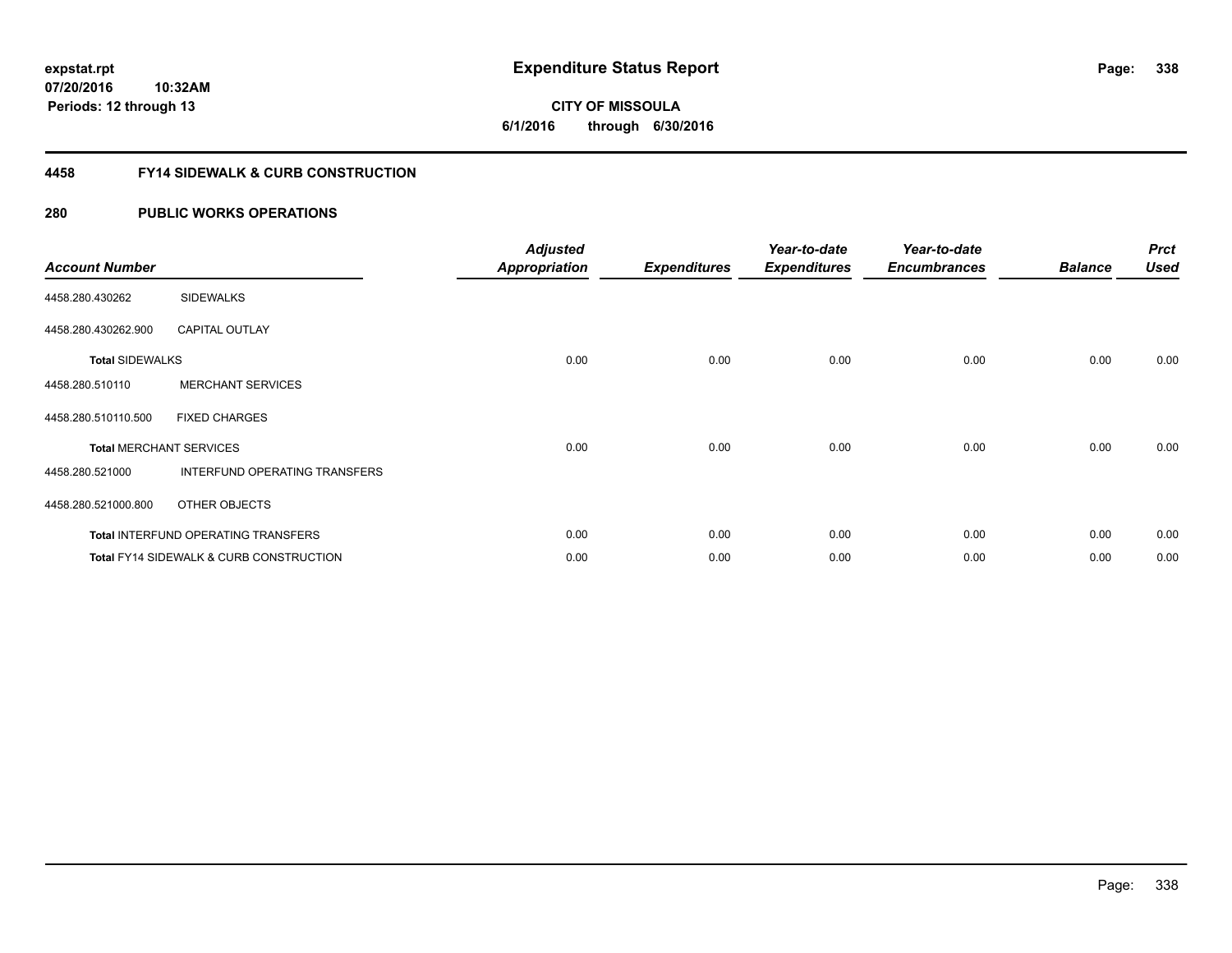**CITY OF MISSOULA 6/1/2016 through 6/30/2016**

#### **4459 FY15 SIDEWALK/CURB CONSTRUCTION**

|                             |                                                  | <b>Adjusted</b>      |                     | Year-to-date        | Year-to-date        |                | <b>Prct</b> |
|-----------------------------|--------------------------------------------------|----------------------|---------------------|---------------------|---------------------|----------------|-------------|
| <b>Account Number</b>       |                                                  | <b>Appropriation</b> | <b>Expenditures</b> | <b>Expenditures</b> | <b>Encumbrances</b> | <b>Balance</b> | <b>Used</b> |
| 4459.280.430262             | <b>SIDEWALKS</b>                                 |                      |                     |                     |                     |                |             |
| 4459.280.430262.800         | OTHER OBJECTS                                    |                      |                     |                     |                     |                |             |
|                             | 4459.280.430262.820.000 TRANSFERS TO OTHER FUNDS | 0.00                 | 0.00                | 29,930.00           | 0.00                | $-29,930.00$   | 0.00        |
| <b>Total OTHER OBJECTS</b>  |                                                  | 0.00                 | 0.00                | 29,930.00           | 0.00                | $-29,930.00$   | 0.00        |
| 4459.280.430262.900         | <b>CAPITAL OUTLAY</b>                            |                      |                     |                     |                     |                |             |
| <b>Total CAPITAL OUTLAY</b> |                                                  | 0.00                 | 0.00                | 0.00                | 0.00                | 0.00           | 0.00        |
| <b>Total SIDEWALKS</b>      |                                                  | 0.00                 | 0.00                | 29,930.00           | 0.00                | $-29,930.00$   | 0.00        |
| 4459.280.510110             | <b>MERCHANT SERVICES</b>                         |                      |                     |                     |                     |                |             |
| 4459.280.510110.500         | <b>FIXED CHARGES</b>                             |                      |                     |                     |                     |                |             |
|                             | <b>Total MERCHANT SERVICES</b>                   | 0.00                 | 0.00                | 0.00                | 0.00                | 0.00           | 0.00        |
|                             | <b>Total FY15 SIDEWALK/CURB CONSTRUCTION</b>     | 0.00                 | 0.00                | 29,930.00           | 0.00                | $-29,930.00$   | 0.00        |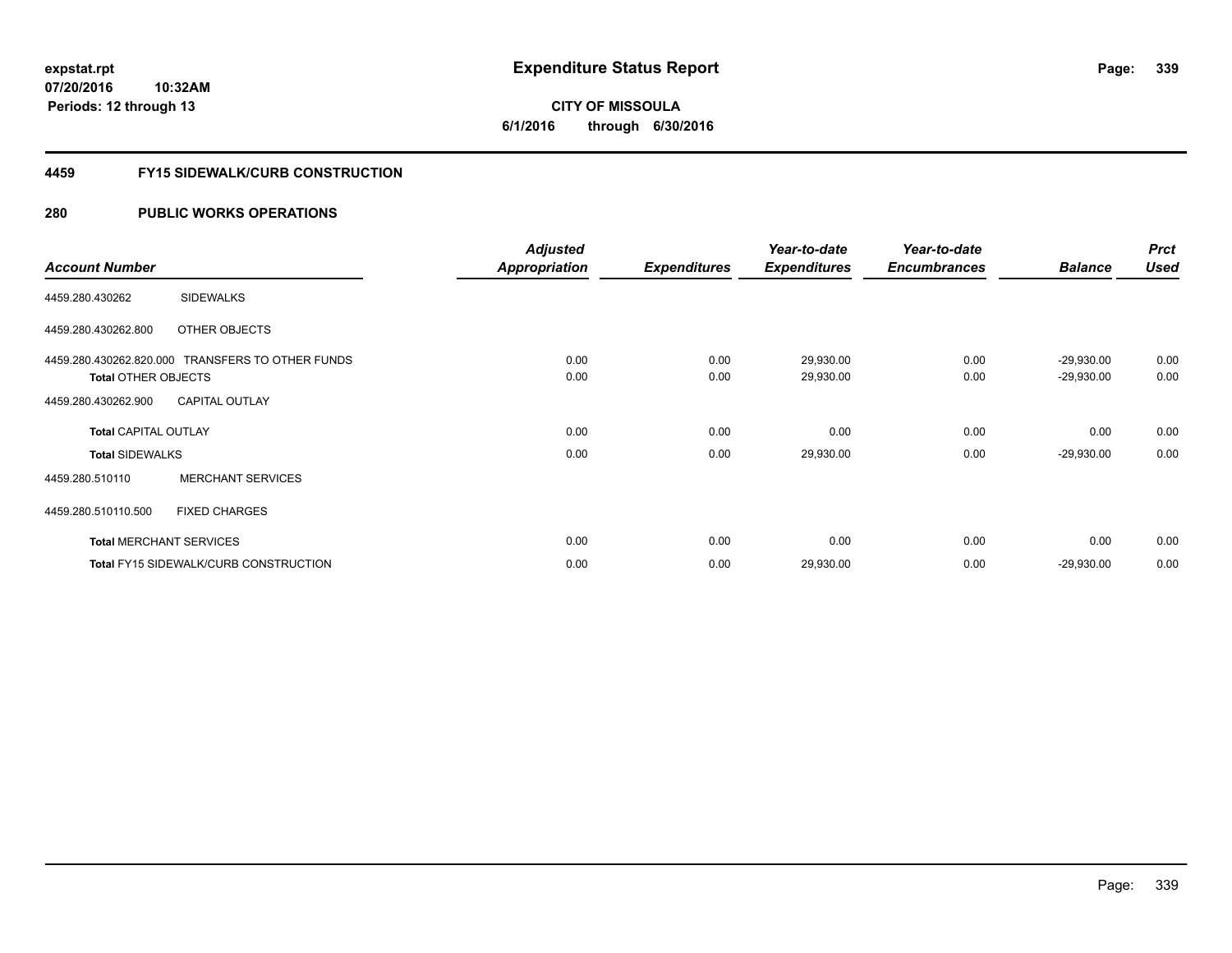**CITY OF MISSOULA 6/1/2016 through 6/30/2016**

#### **4460 FY16 SIDEWALK/CURB CONSTRUCTION**

| <b>Account Number</b>                                          |                                              | <b>Adjusted</b><br><b>Appropriation</b> | <b>Expenditures</b> | Year-to-date<br><b>Expenditures</b> | Year-to-date<br><b>Encumbrances</b> | <b>Balance</b>               | <b>Prct</b><br><b>Used</b> |
|----------------------------------------------------------------|----------------------------------------------|-----------------------------------------|---------------------|-------------------------------------|-------------------------------------|------------------------------|----------------------------|
| 4460.280.430262                                                | <b>SIDEWALKS</b>                             |                                         |                     |                                     |                                     |                              |                            |
| 4460.280.430262.900                                            | <b>CAPITAL OUTLAY</b>                        |                                         |                     |                                     |                                     |                              |                            |
| 4460.280.430262.930.000 IMPROVEMENTS<br><b>Total SIDEWALKS</b> |                                              | 0.00<br>0.00                            | 0.00<br>0.00        | 86,803.79<br>86,803.79              | 0.00<br>0.00                        | $-86.803.79$<br>$-86,803.79$ | 0.00<br>0.00               |
| 4460.280.510110                                                | <b>MERCHANT SERVICES</b>                     |                                         |                     |                                     |                                     |                              |                            |
| 4460.280.510110.500                                            | <b>FIXED CHARGES</b>                         |                                         |                     |                                     |                                     |                              |                            |
|                                                                | <b>Total MERCHANT SERVICES</b>               | 0.00                                    | 0.00                | 0.00                                | 0.00                                | 0.00                         | 0.00                       |
|                                                                | <b>Total FY16 SIDEWALK/CURB CONSTRUCTION</b> | 0.00                                    | 0.00                | 86,803.79                           | 0.00                                | $-86.803.79$                 | 0.00                       |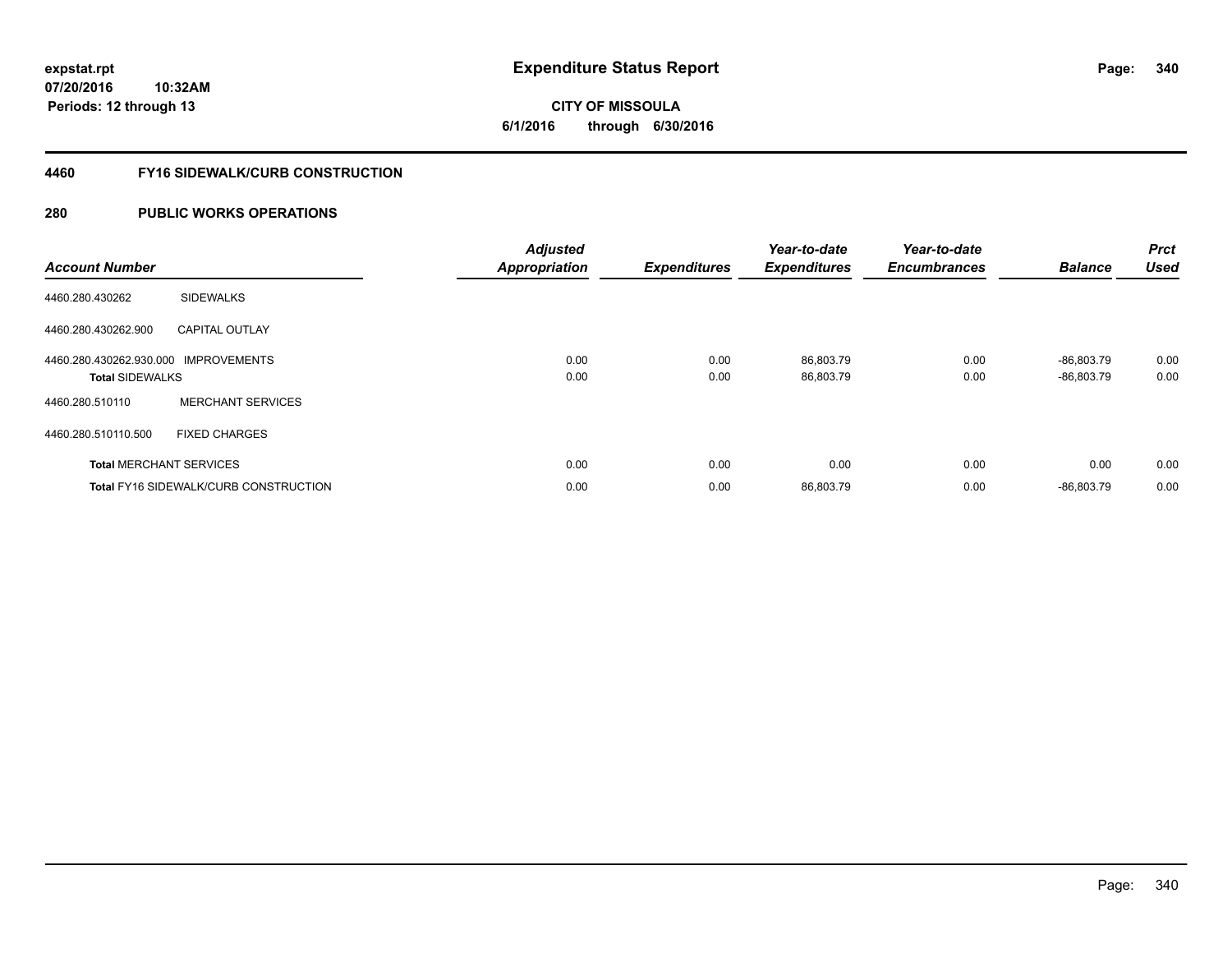**07/20/2016 10:32AM Periods: 12 through 13**

# **CITY OF MISSOULA 6/1/2016 through 6/30/2016**

#### **4461 FY17 SIDEWALK/CURB CONSTRUCTION**

| <b>Account Number</b>                                          |                                              | <b>Adjusted</b><br><b>Appropriation</b> | <b>Expenditures</b>    | Year-to-date<br><b>Expenditures</b> | Year-to-date<br><b>Encumbrances</b> | <b>Balance</b>               | Prct<br>Used |
|----------------------------------------------------------------|----------------------------------------------|-----------------------------------------|------------------------|-------------------------------------|-------------------------------------|------------------------------|--------------|
| 4461.280.430262                                                | <b>SIDEWALKS</b>                             |                                         |                        |                                     |                                     |                              |              |
| 4461.280.430262.900                                            | <b>CAPITAL OUTLAY</b>                        |                                         |                        |                                     |                                     |                              |              |
| 4461.280.430262.930.000 IMPROVEMENTS<br><b>Total SIDEWALKS</b> |                                              | 0.00<br>0.00                            | 71,599.16<br>71.599.16 | 71,599.16<br>71,599.16              | 0.00<br>0.00                        | $-71,599.16$<br>$-71,599.16$ | 0.00<br>0.00 |
| 4461.280.510110                                                | <b>MERCHANT SERVICES</b>                     |                                         |                        |                                     |                                     |                              |              |
| 4461.280.510110.500                                            | <b>FIXED CHARGES</b>                         |                                         |                        |                                     |                                     |                              |              |
|                                                                | <b>Total MERCHANT SERVICES</b>               | 0.00                                    | 0.00                   | 0.00                                | 0.00                                | 0.00                         | 0.00         |
|                                                                | <b>Total FY17 SIDEWALK/CURB CONSTRUCTION</b> | 0.00                                    | 71,599.16              | 71,599.16                           | 0.00                                | $-71,599.16$                 | 0.00         |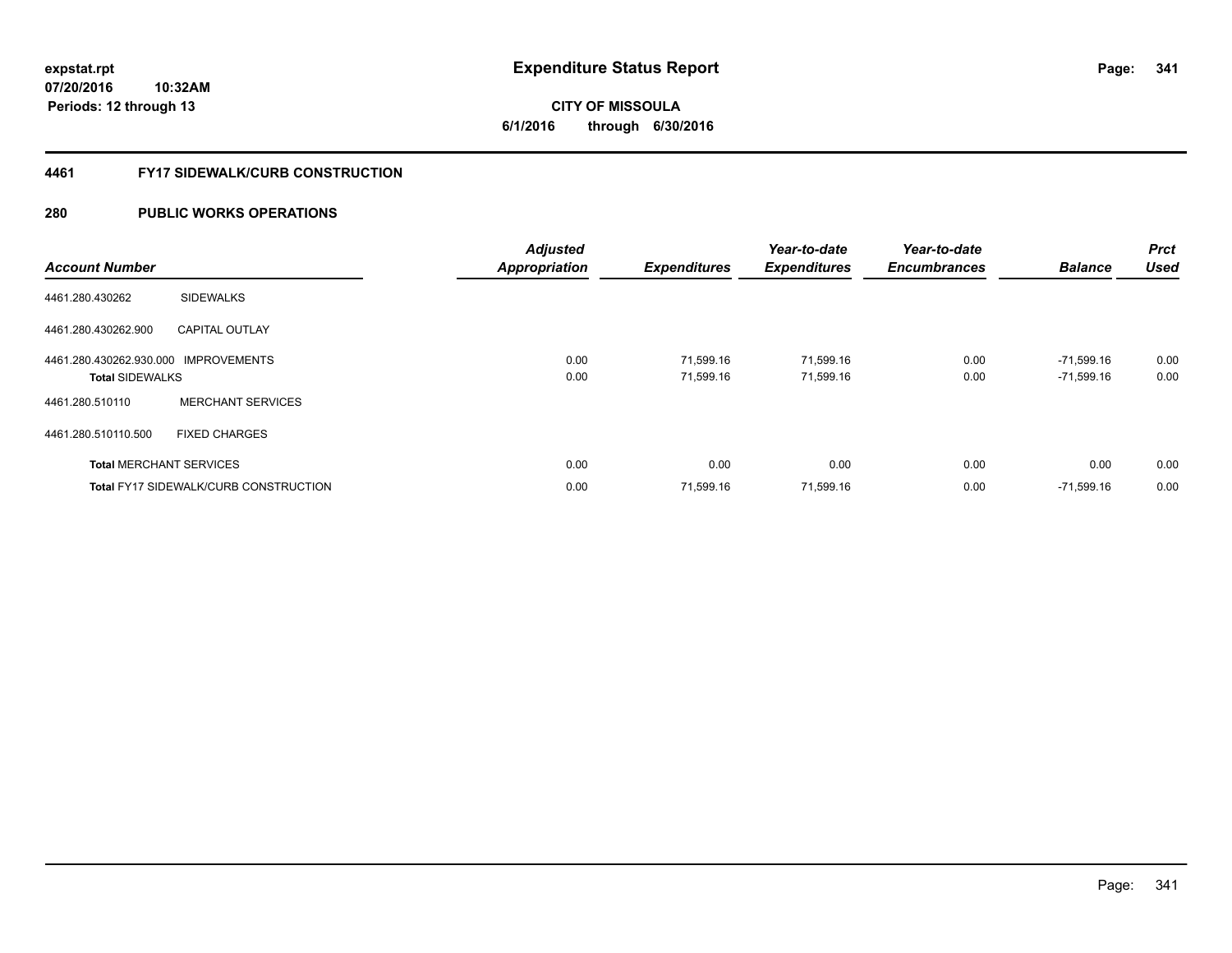#### **4531 SID 531 TRAFFIC CALMING**

## **000 \*\*\* Title Not Found \*\*\***

| <b>Account Number</b>         |                                 | <b>Adjusted</b><br><b>Appropriation</b> | <b>Expenditures</b> | Year-to-date<br><b>Expenditures</b> | Year-to-date<br><b>Encumbrances</b> | <b>Balance</b> | <b>Prct</b><br><b>Used</b> |
|-------------------------------|---------------------------------|-----------------------------------------|---------------------|-------------------------------------|-------------------------------------|----------------|----------------------------|
| 4531.000.410000               | <b>GENERAL GOVERNMENT</b>       |                                         |                     |                                     |                                     |                |                            |
| 4531.000.410000.600           | <b>DEBT SERVICE</b>             |                                         |                     |                                     |                                     |                |                            |
|                               | <b>Total GENERAL GOVERNMENT</b> | 0.00                                    | 0.00                | 0.00                                | 0.00                                | 0.00           | 0.00                       |
| 4531.000.510110               | <b>MERCHANT SERVICES</b>        |                                         |                     |                                     |                                     |                |                            |
| 4531.000.510110.500           | <b>FIXED CHARGES</b>            |                                         |                     |                                     |                                     |                |                            |
| Total *** Title Not Found *** |                                 | 0.00                                    | 0.00                | 0.00                                | 0.00                                | 0.00           | 0.00                       |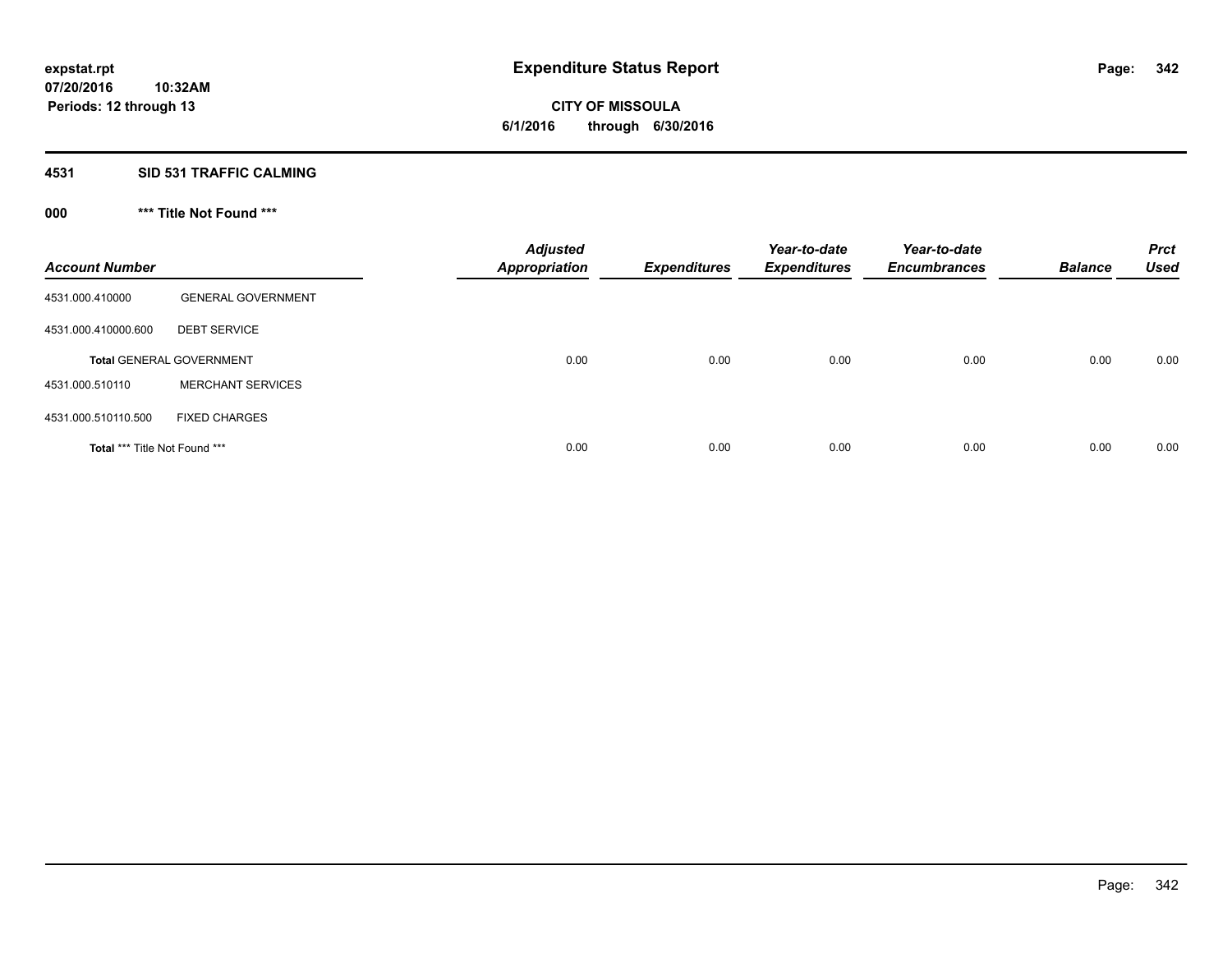#### **4531 SID 531 TRAFFIC CALMING**

| <b>Account Number</b> |                                      | <b>Adjusted</b><br>Appropriation | <b>Expenditures</b> | Year-to-date<br><b>Expenditures</b> | Year-to-date<br><b>Encumbrances</b> | <b>Balance</b> | <b>Prct</b><br><b>Used</b> |
|-----------------------|--------------------------------------|----------------------------------|---------------------|-------------------------------------|-------------------------------------|----------------|----------------------------|
| 4531.390.510100       | SPECIAL ASSESSMENTS                  |                                  |                     |                                     |                                     |                |                            |
| 4531.390.510100.900   | <b>CAPITAL OUTLAY</b>                |                                  |                     |                                     |                                     |                |                            |
|                       | <b>Total SPECIAL ASSESSMENTS</b>     | 0.00                             | 0.00                | 0.00                                | 0.00                                | 0.00           | 0.00                       |
| 4531.390.510110       | <b>MERCHANT SERVICES</b>             |                                  |                     |                                     |                                     |                |                            |
| 4531.390.510110.500   | <b>FIXED CHARGES</b>                 |                                  |                     |                                     |                                     |                |                            |
|                       | <b>Total MERCHANT SERVICES</b>       | 0.00                             | 0.00                | 0.00                                | 0.00                                | 0.00           | 0.00                       |
|                       | <b>Total SID 531 TRAFFIC CALMING</b> | 0.00                             | 0.00                | 0.00                                | 0.00                                | 0.00           | 0.00                       |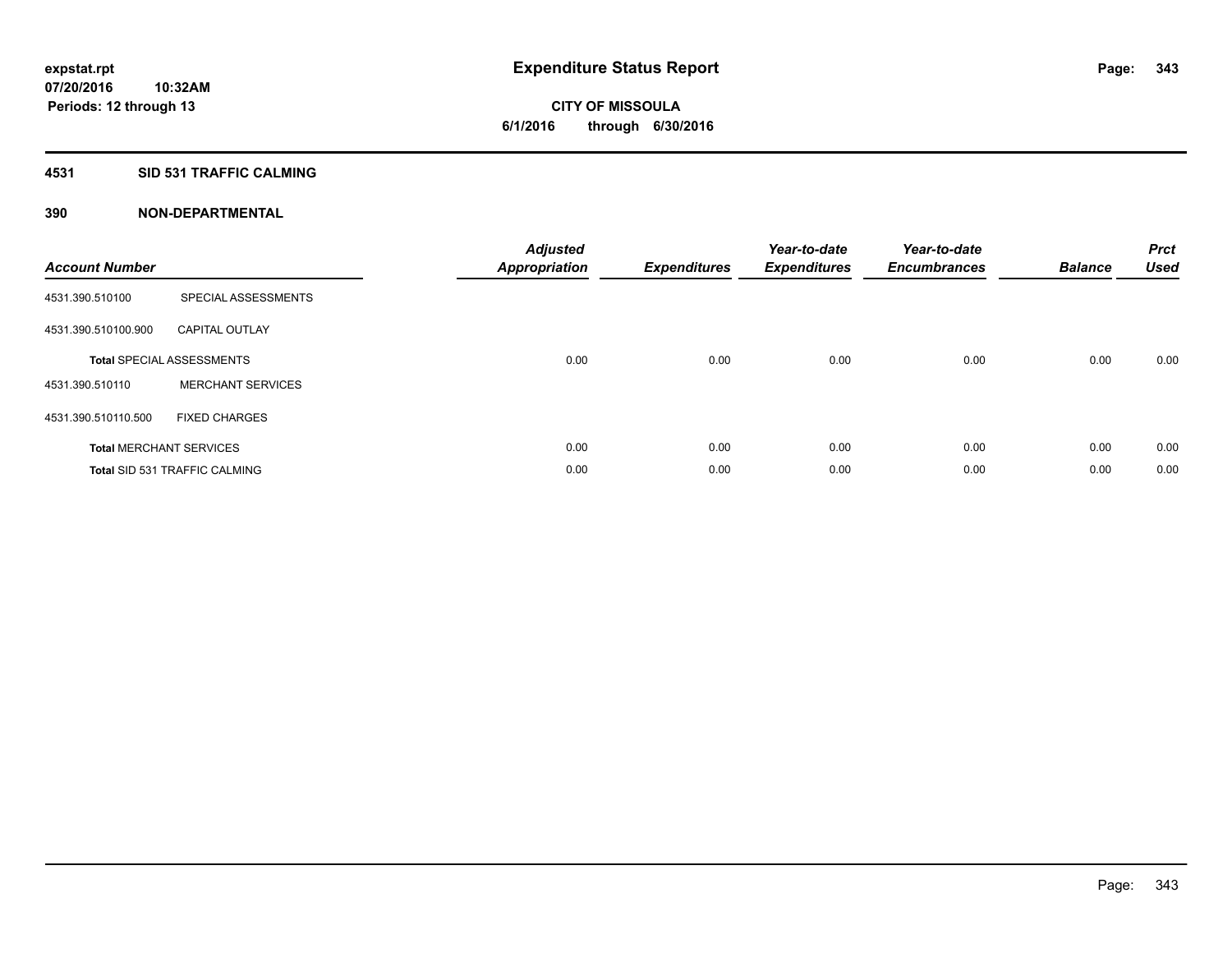### **4532 MALONEY RANCH SID**

| <b>Account Number</b>          |                                  | <b>Adjusted</b><br><b>Appropriation</b> | <b>Expenditures</b> | Year-to-date<br><b>Expenditures</b> | Year-to-date<br><b>Encumbrances</b> | <b>Balance</b> | <b>Prct</b><br><b>Used</b> |
|--------------------------------|----------------------------------|-----------------------------------------|---------------------|-------------------------------------|-------------------------------------|----------------|----------------------------|
| 4532.390.510100                | SPECIAL ASSESSMENTS              |                                         |                     |                                     |                                     |                |                            |
| 4532.390.510100.900            | <b>CAPITAL OUTLAY</b>            |                                         |                     |                                     |                                     |                |                            |
|                                | <b>Total SPECIAL ASSESSMENTS</b> | 0.00                                    | 0.00                | 0.00                                | 0.00                                | 0.00           | 0.00                       |
| 4532.390.510110                | <b>MERCHANT SERVICES</b>         |                                         |                     |                                     |                                     |                |                            |
| 4532.390.510110.500            | <b>FIXED CHARGES</b>             |                                         |                     |                                     |                                     |                |                            |
| <b>Total FIXED CHARGES</b>     |                                  | 0.00                                    | 0.00                | 0.00                                | 0.00                                | 0.00           | 0.00                       |
|                                | <b>Total MERCHANT SERVICES</b>   | 0.00                                    | 0.00                | 0.00                                | 0.00                                | 0.00           | 0.00                       |
| <b>Total MALONEY RANCH SID</b> |                                  | 0.00                                    | 0.00                | 0.00                                | 0.00                                | 0.00           | 0.00                       |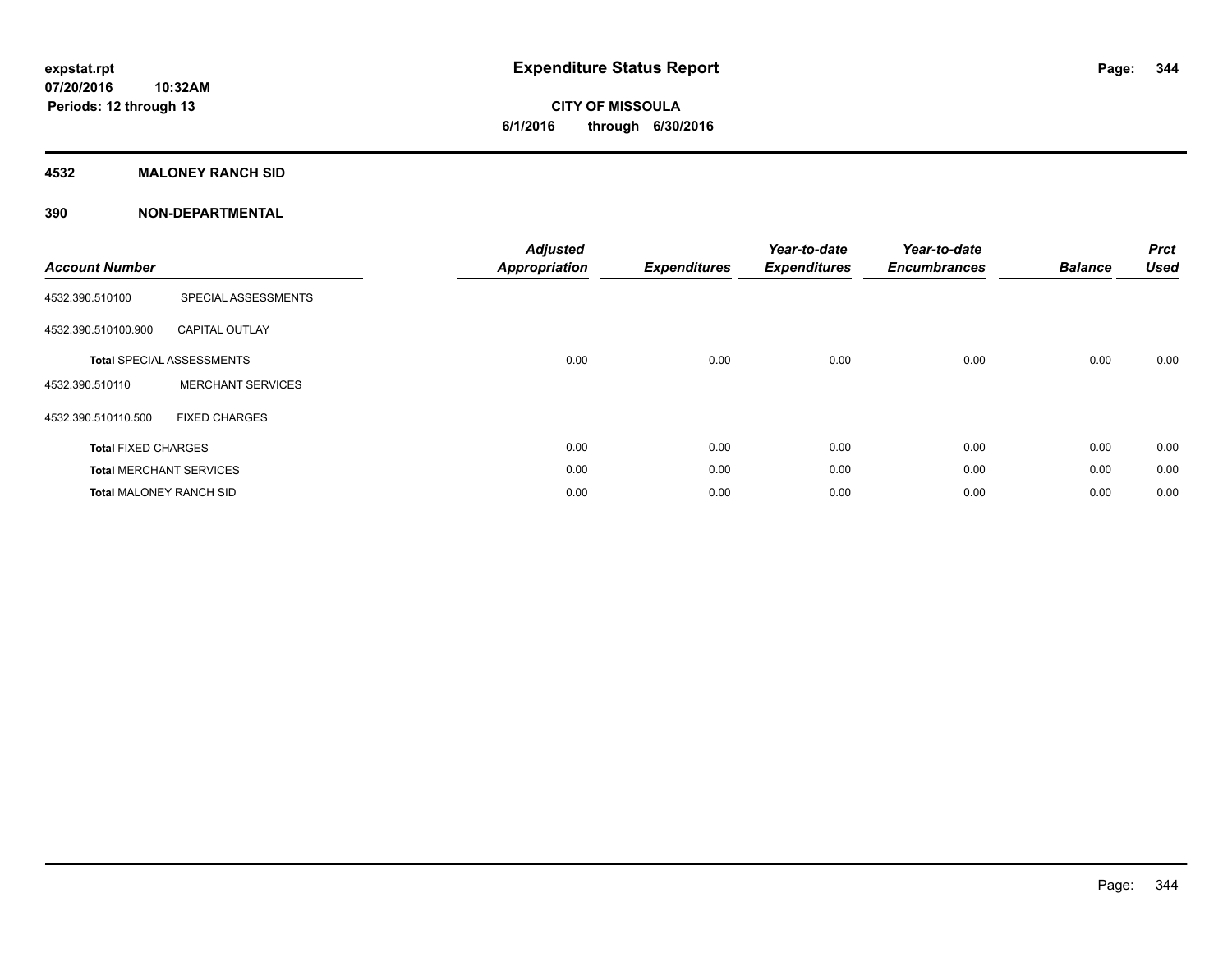#### **4533 RATTLESNAKE SEWER SID**

| <b>Account Number</b>          |                                    | <b>Adjusted</b><br>Appropriation | <b>Expenditures</b> | Year-to-date<br><b>Expenditures</b> | Year-to-date<br><b>Encumbrances</b> | <b>Balance</b> | <b>Prct</b><br>Used |
|--------------------------------|------------------------------------|----------------------------------|---------------------|-------------------------------------|-------------------------------------|----------------|---------------------|
| 4533.390.510110                | <b>MERCHANT SERVICES</b>           |                                  |                     |                                     |                                     |                |                     |
| 4533.390.510110.500            | <b>FIXED CHARGES</b>               |                                  |                     |                                     |                                     |                |                     |
| <b>Total FIXED CHARGES</b>     |                                    | 0.00                             | 0.00                | 0.00                                | 0.00                                | 0.00           | 0.00                |
| <b>Total MERCHANT SERVICES</b> |                                    | 0.00                             | 0.00                | 0.00                                | 0.00                                | 0.00           | 0.00                |
|                                | <b>Total RATTLESNAKE SEWER SID</b> | 0.00                             | 0.00                | 0.00                                | 0.00                                | 0.00           | 0.00                |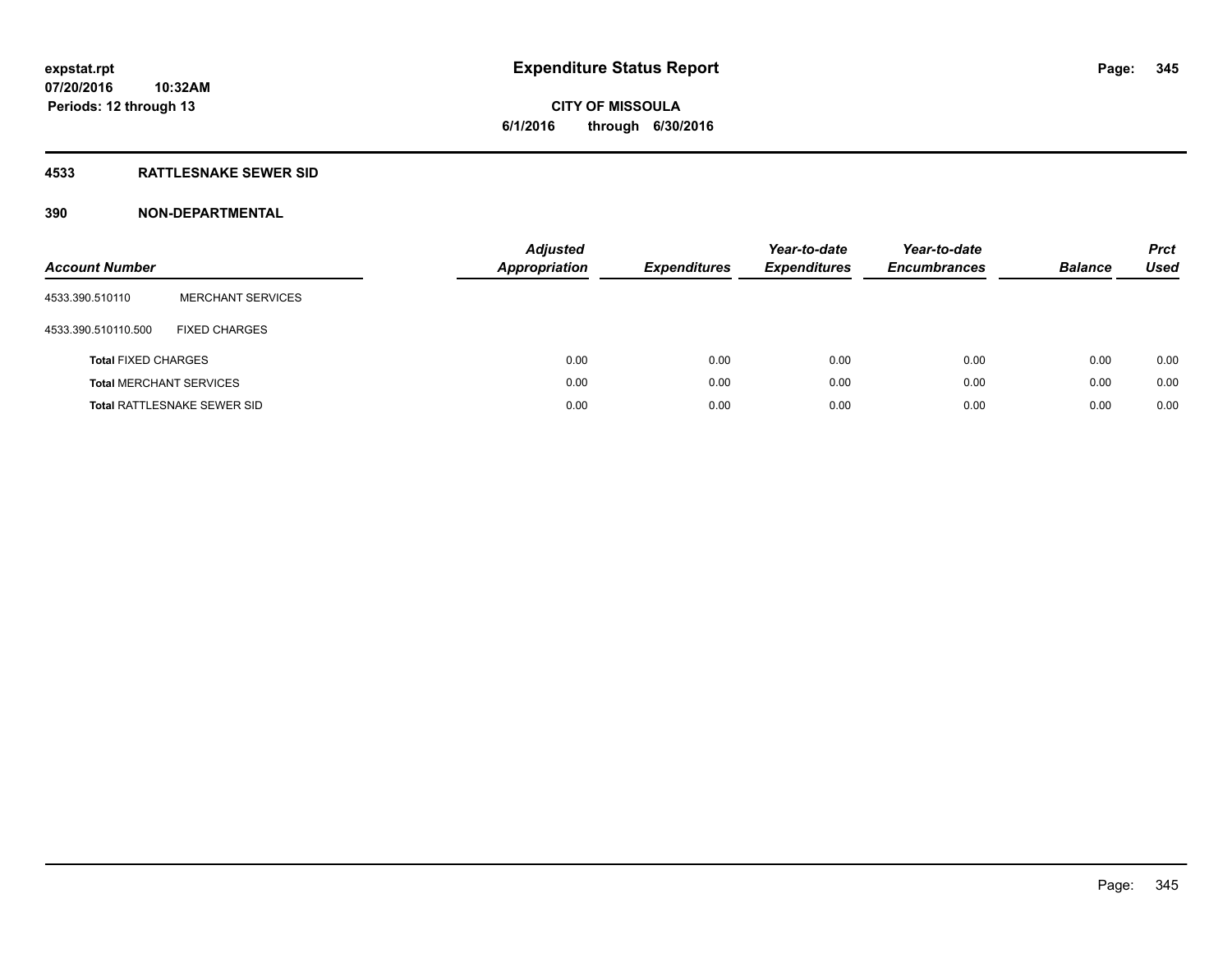#### **4534 SID 534 LINCOLNWOOD**

| <b>Account Number</b>          |                                      | <b>Adjusted</b><br><b>Appropriation</b> | <b>Expenditures</b> | Year-to-date<br><b>Expenditures</b> | Year-to-date<br><b>Encumbrances</b> | <b>Balance</b> | <b>Prct</b><br><b>Used</b> |
|--------------------------------|--------------------------------------|-----------------------------------------|---------------------|-------------------------------------|-------------------------------------|----------------|----------------------------|
| 4534.390.510110                | <b>MERCHANT SERVICES</b>             |                                         |                     |                                     |                                     |                |                            |
| 4534.390.510110.500            | <b>FIXED CHARGES</b>                 |                                         |                     |                                     |                                     |                |                            |
| <b>Total MERCHANT SERVICES</b> |                                      | 0.00                                    | 0.00                | 0.00                                | 0.00                                | 0.00           | 0.00                       |
| 4534.390.521000                | <b>INTERFUND OPERATING TRANSFERS</b> |                                         |                     |                                     |                                     |                |                            |
| 4534.390.521000.800            | OTHER OBJECTS                        |                                         |                     |                                     |                                     |                |                            |
|                                | Total SID 534 LINCOLNWOOD            | 0.00                                    | 0.00                | 0.00                                | 0.00                                | 0.00           | 0.00                       |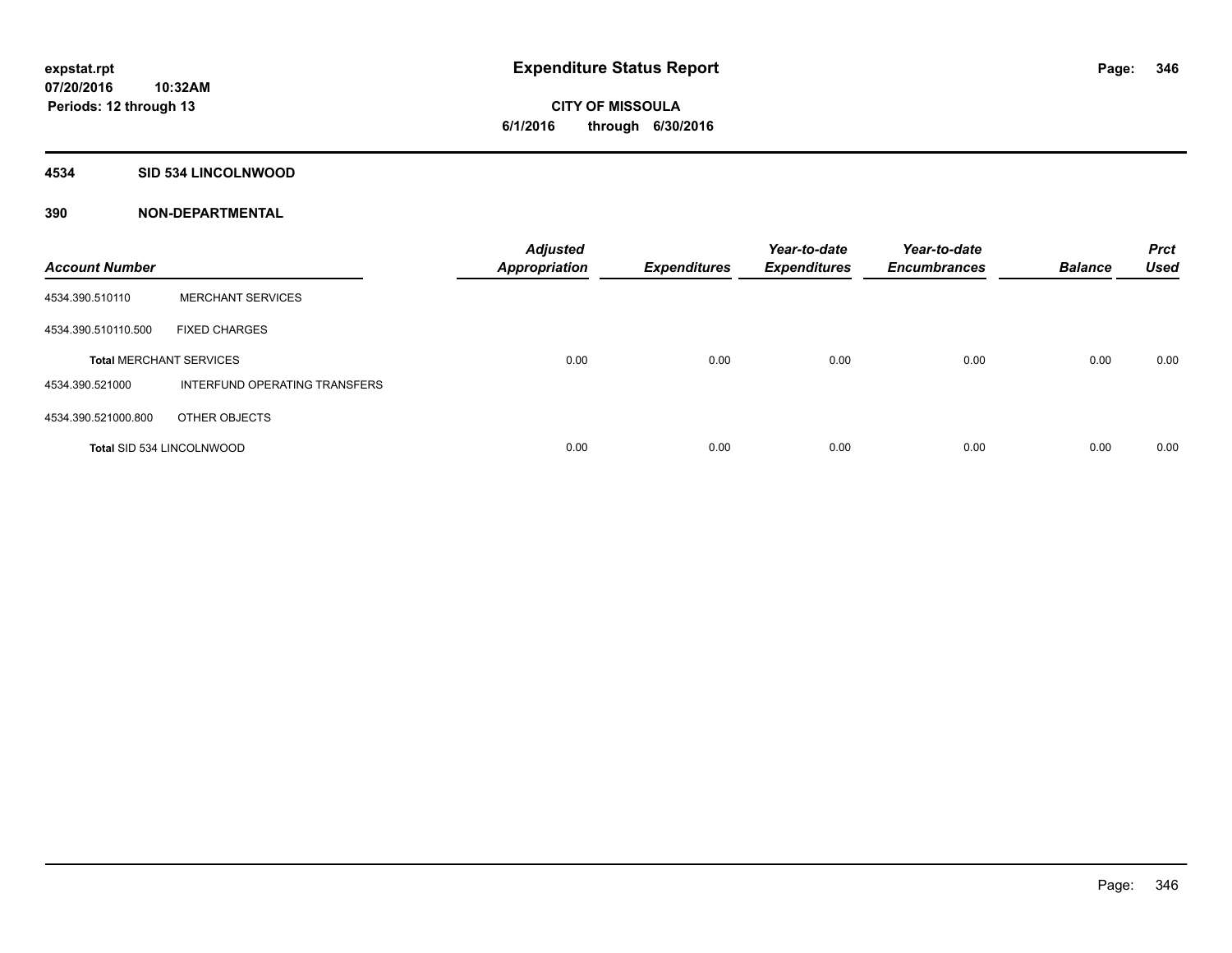# **CITY OF MISSOULA 6/1/2016 through 6/30/2016**

#### **4535 SLANT STREET TRAFFIC CALMING**

## **000 \*\*\* Title Not Found \*\*\***

| <b>Account Number</b>      |                                           | Adjusted<br><b>Appropriation</b> | <b>Expenditures</b> | Year-to-date<br><b>Expenditures</b> | Year-to-date<br><b>Encumbrances</b> | <b>Balance</b> | <b>Prct</b><br><b>Used</b> |
|----------------------------|-------------------------------------------|----------------------------------|---------------------|-------------------------------------|-------------------------------------|----------------|----------------------------|
| 4535.000.410000            | <b>GENERAL GOVERNMENT</b>                 |                                  |                     |                                     |                                     |                |                            |
| 4535.000.410000.600        | <b>DEBT SERVICE</b>                       |                                  |                     |                                     |                                     |                |                            |
|                            | <b>Total GENERAL GOVERNMENT</b>           | 0.00                             | 0.00                | 0.00                                | 0.00                                | 0.00           | 0.00                       |
| 4535.000.510110            | <b>MERCHANT SERVICES</b>                  |                                  |                     |                                     |                                     |                |                            |
| 4535.000.510110.500        | <b>FIXED CHARGES</b>                      |                                  |                     |                                     |                                     |                |                            |
| <b>Total FIXED CHARGES</b> |                                           | 0.00                             | 0.00                | 0.00                                | 0.00                                | 0.00           | 0.00                       |
|                            | <b>Total SLANT STREET TRAFFIC CALMING</b> | 0.00                             | 0.00                | 0.00                                | 0.00                                | 0.00           | 0.00                       |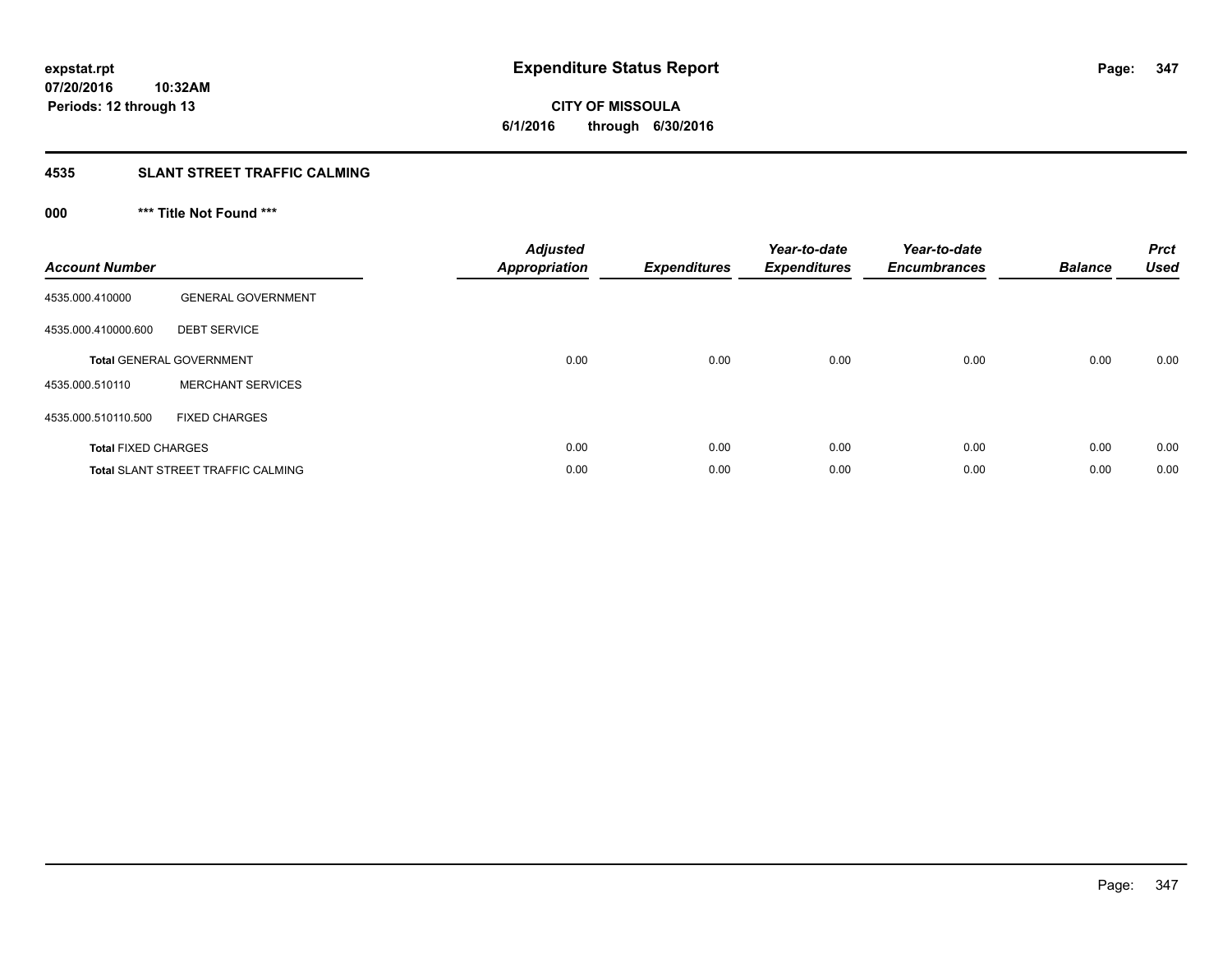### **4536 SID536 LINCOLNWOOD SWR PH2**

| <b>Account Number</b> |                                         | <b>Adjusted</b><br>Appropriation | <b>Expenditures</b> | Year-to-date<br><b>Expenditures</b> | Year-to-date<br><b>Encumbrances</b> | <b>Balance</b> | Prct<br><b>Used</b> |
|-----------------------|-----------------------------------------|----------------------------------|---------------------|-------------------------------------|-------------------------------------|----------------|---------------------|
| 4536.390.510110       | <b>MERCHANT SERVICES</b>                |                                  |                     |                                     |                                     |                |                     |
| 4536.390.510110.500   | <b>FIXED CHARGES</b>                    |                                  |                     |                                     |                                     |                |                     |
|                       | <b>Total SID536 LINCOLNWOOD SWR PH2</b> | 0.00                             | 0.00                | 0.00                                | 0.00                                | 0.00           | 0.00                |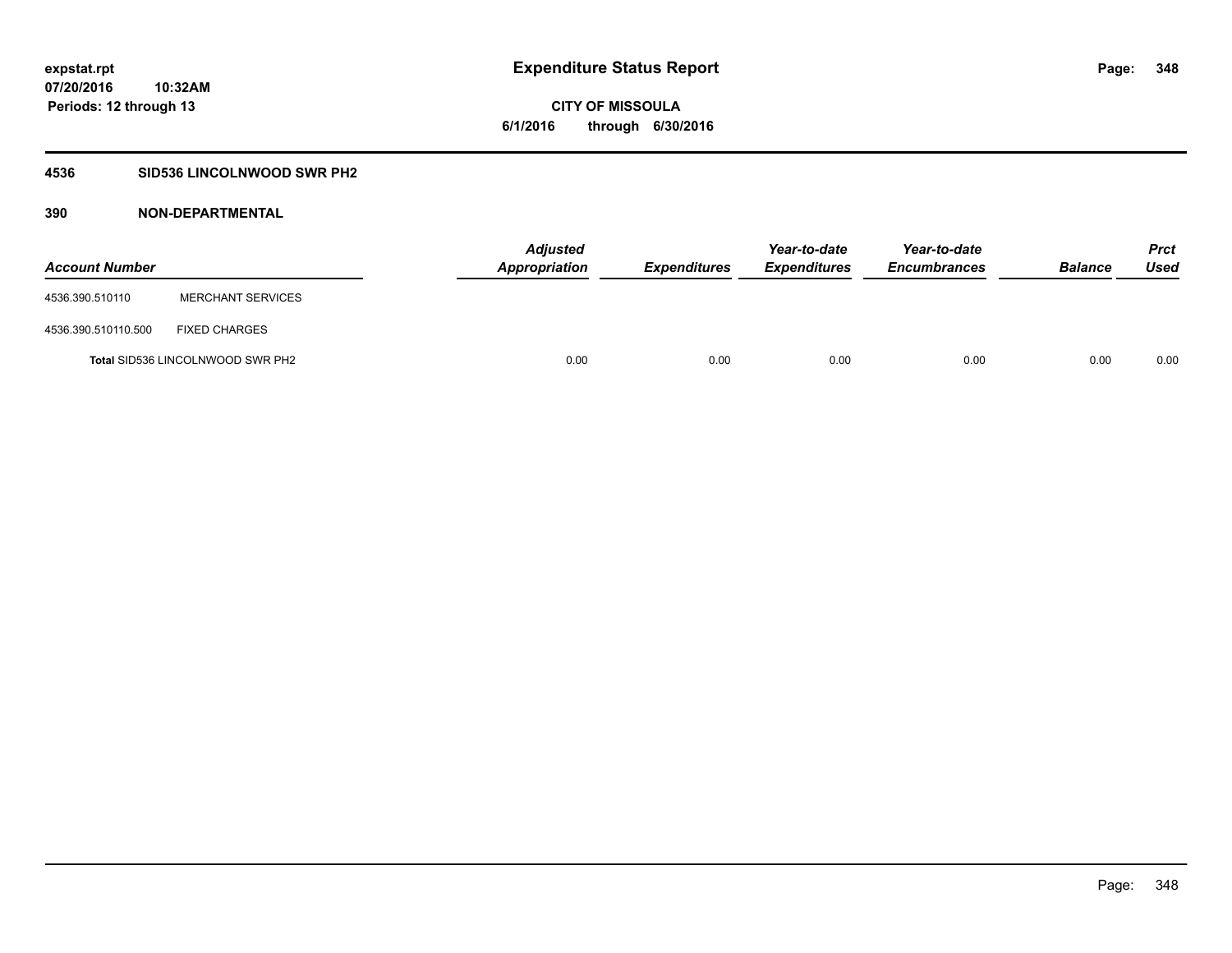**CITY OF MISSOULA 6/1/2016 through 6/30/2016**

**4539 SID 539 4th STREET**

**000 \*\*\* Title Not Found \*\*\***

| <b>Account Number</b>    |                                 | <b>Adjusted</b><br><b>Appropriation</b> | <b>Expenditures</b> | Year-to-date<br><b>Expenditures</b> | Year-to-date<br><b>Encumbrances</b> | <b>Balance</b> | <b>Prct</b><br><b>Used</b> |
|--------------------------|---------------------------------|-----------------------------------------|---------------------|-------------------------------------|-------------------------------------|----------------|----------------------------|
| 4539.000.410000          | <b>GENERAL GOVERNMENT</b>       |                                         |                     |                                     |                                     |                |                            |
| 4539.000.410000.600      | <b>DEBT SERVICE</b>             |                                         |                     |                                     |                                     |                |                            |
|                          | <b>Total GENERAL GOVERNMENT</b> | 0.00                                    | 0.00                | 0.00                                | 0.00                                | 0.00           | 0.00                       |
| 4539.000.510110          | <b>MERCHANT SERVICES</b>        |                                         |                     |                                     |                                     |                |                            |
| 4539.000.510110.500      | <b>FIXED CHARGES</b>            |                                         |                     |                                     |                                     |                |                            |
| Total SID 539 4th STREET |                                 | 0.00                                    | 0.00                | 0.00                                | 0.00                                | 0.00           | 0.00                       |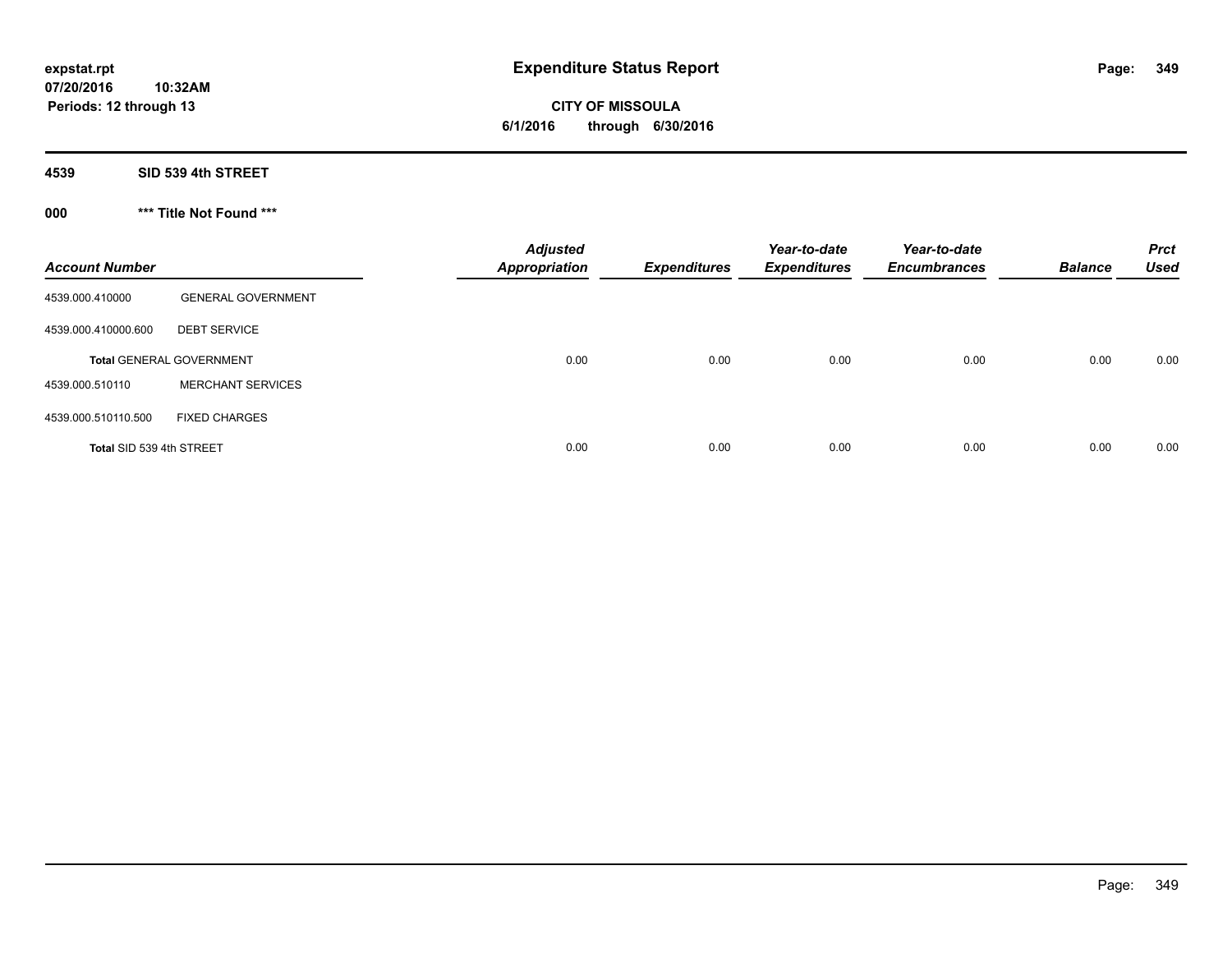#### **4540 SID 540 ENGLAND BLVD**

| <b>Account Number</b> |                                            | <b>Adjusted</b><br><b>Appropriation</b> | <b>Expenditures</b> | Year-to-date<br><b>Expenditures</b> | Year-to-date<br><b>Encumbrances</b> | <b>Balance</b> | <b>Prct</b><br><b>Used</b> |
|-----------------------|--------------------------------------------|-----------------------------------------|---------------------|-------------------------------------|-------------------------------------|----------------|----------------------------|
| 4540.390.510100       | SPECIAL ASSESSMENTS                        |                                         |                     |                                     |                                     |                |                            |
| 4540.390.510100.900   | <b>CAPITAL OUTLAY</b>                      |                                         |                     |                                     |                                     |                |                            |
|                       | <b>Total SPECIAL ASSESSMENTS</b>           | 0.00                                    | 0.00                | 0.00                                | 0.00                                | 0.00           | 0.00                       |
| 4540.390.510110       | <b>MERCHANT SERVICES</b>                   |                                         |                     |                                     |                                     |                |                            |
| 4540.390.510110.500   | <b>FIXED CHARGES</b>                       |                                         |                     |                                     |                                     |                |                            |
|                       | <b>Total MERCHANT SERVICES</b>             | 0.00                                    | 0.00                | 0.00                                | 0.00                                | 0.00           | 0.00                       |
| 4540.390.521000       | INTERFUND OPERATING TRANSFERS              |                                         |                     |                                     |                                     |                |                            |
| 4540.390.521000.800   | OTHER OBJECTS                              |                                         |                     |                                     |                                     |                |                            |
|                       | <b>Total INTERFUND OPERATING TRANSFERS</b> | 0.00                                    | 0.00                | 0.00                                | 0.00                                | 0.00           | 0.00                       |
|                       | Total SID 540 ENGLAND BLVD                 | 0.00                                    | 0.00                | 0.00                                | 0.00                                | 0.00           | 0.00                       |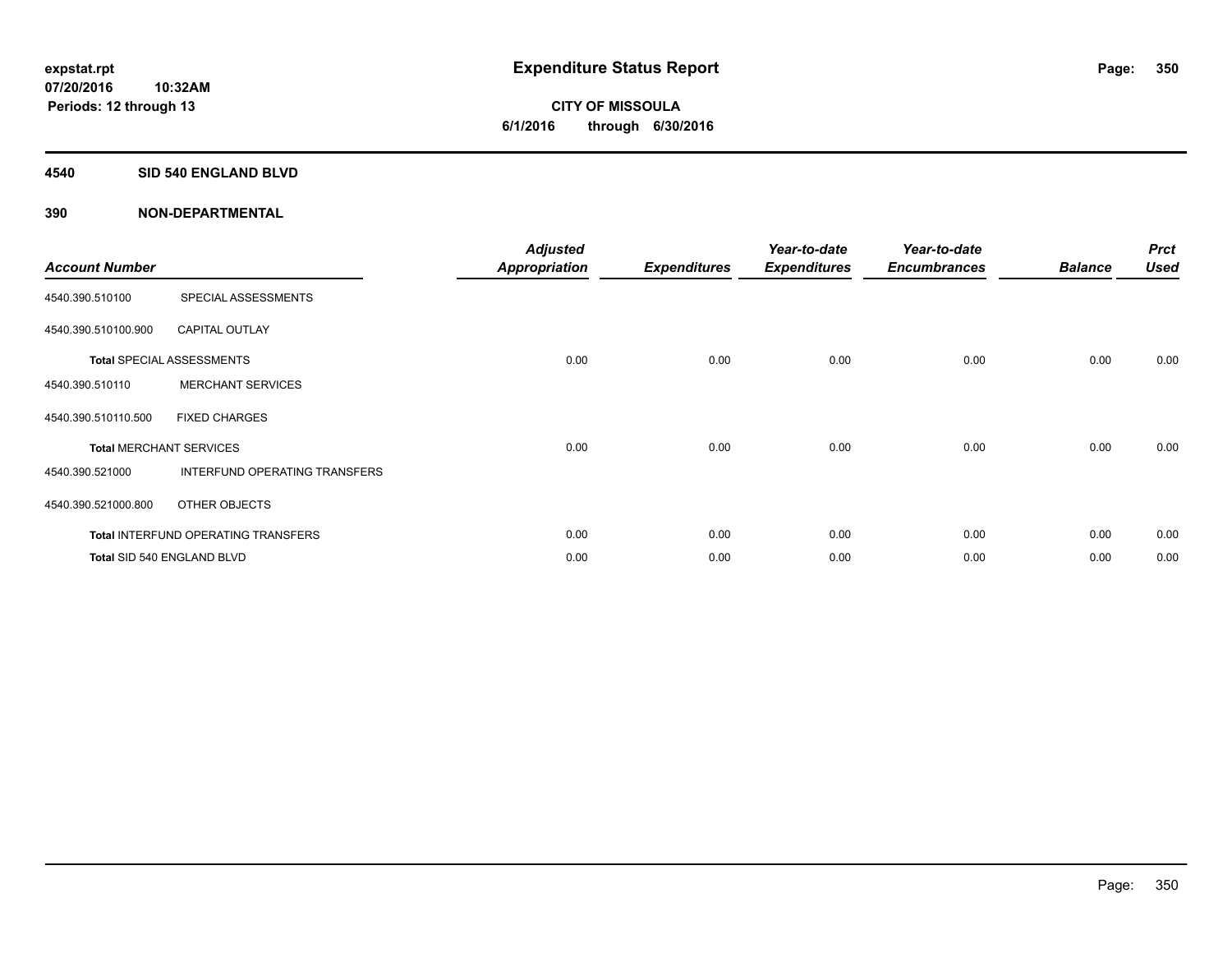### **4541 SID 541 PINEVIEW PARK**

| <b>Account Number</b>         |                                  | <b>Adjusted</b><br><b>Appropriation</b> | <b>Expenditures</b> | Year-to-date<br><b>Expenditures</b> | Year-to-date<br><b>Encumbrances</b> | <b>Balance</b> | <b>Prct</b><br><b>Used</b> |
|-------------------------------|----------------------------------|-----------------------------------------|---------------------|-------------------------------------|-------------------------------------|----------------|----------------------------|
| 4541.390.410710               | *** Title Not Found ***          |                                         |                     |                                     |                                     |                |                            |
| 4541.390.410710.500           | <b>FIXED CHARGES</b>             |                                         |                     |                                     |                                     |                |                            |
| Total *** Title Not Found *** |                                  | 0.00                                    | 0.00                | 0.00                                | 0.00                                | 0.00           | 0.00                       |
| 4541.390.510100               | SPECIAL ASSESSMENTS              |                                         |                     |                                     |                                     |                |                            |
| 4541.390.510100.900           | <b>CAPITAL OUTLAY</b>            |                                         |                     |                                     |                                     |                |                            |
|                               | <b>Total SPECIAL ASSESSMENTS</b> | 0.00                                    | 0.00                | 0.00                                | 0.00                                | 0.00           | 0.00                       |
| 4541.390.510110               | <b>MERCHANT SERVICES</b>         |                                         |                     |                                     |                                     |                |                            |
| 4541.390.510110.500           | <b>FIXED CHARGES</b>             |                                         |                     |                                     |                                     |                |                            |
|                               | <b>Total MERCHANT SERVICES</b>   | 0.00                                    | 0.00                | 0.00                                | 0.00                                | 0.00           | 0.00                       |
|                               | Total SID 541 PINEVIEW PARK      | 0.00                                    | 0.00                | 0.00                                | 0.00                                | 0.00           | 0.00                       |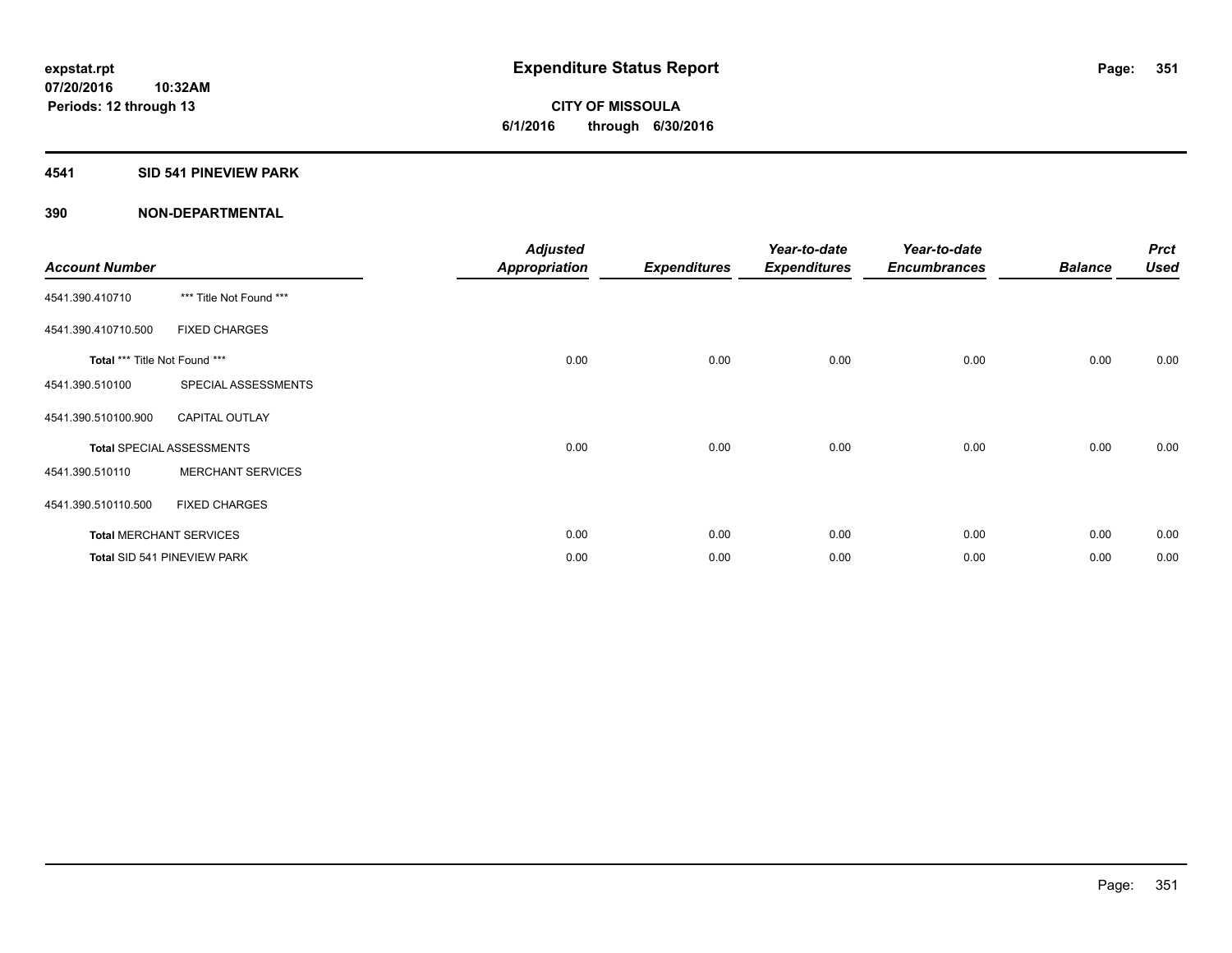### **4542 SID 542 HILLVIEW WAY**

|                            |                                  | <b>Adjusted</b>      |                     | Year-to-date        | Year-to-date        |                | <b>Prct</b> |
|----------------------------|----------------------------------|----------------------|---------------------|---------------------|---------------------|----------------|-------------|
| <b>Account Number</b>      |                                  | <b>Appropriation</b> | <b>Expenditures</b> | <b>Expenditures</b> | <b>Encumbrances</b> | <b>Balance</b> | <b>Used</b> |
| 4542.390.510100            | SPECIAL ASSESSMENTS              |                      |                     |                     |                     |                |             |
| 4542.390.510100.300        | PURCHASED SERVICES               |                      |                     |                     |                     |                |             |
|                            | <b>Total PURCHASED SERVICES</b>  | 0.00                 | 0.00                | 0.00                | 0.00                | 0.00           | 0.00        |
| 4542.390.510100.900        | <b>CAPITAL OUTLAY</b>            |                      |                     |                     |                     |                |             |
|                            | <b>Total SPECIAL ASSESSMENTS</b> | 0.00                 | 0.00                | 0.00                | 0.00                | 0.00           | 0.00        |
| 4542.390.510110            | <b>MERCHANT SERVICES</b>         |                      |                     |                     |                     |                |             |
| 4542.390.510110.500        | <b>FIXED CHARGES</b>             |                      |                     |                     |                     |                |             |
| Total SID 542 HILLVIEW WAY |                                  | 0.00                 | 0.00                | 0.00                | 0.00                | 0.00           | 0.00        |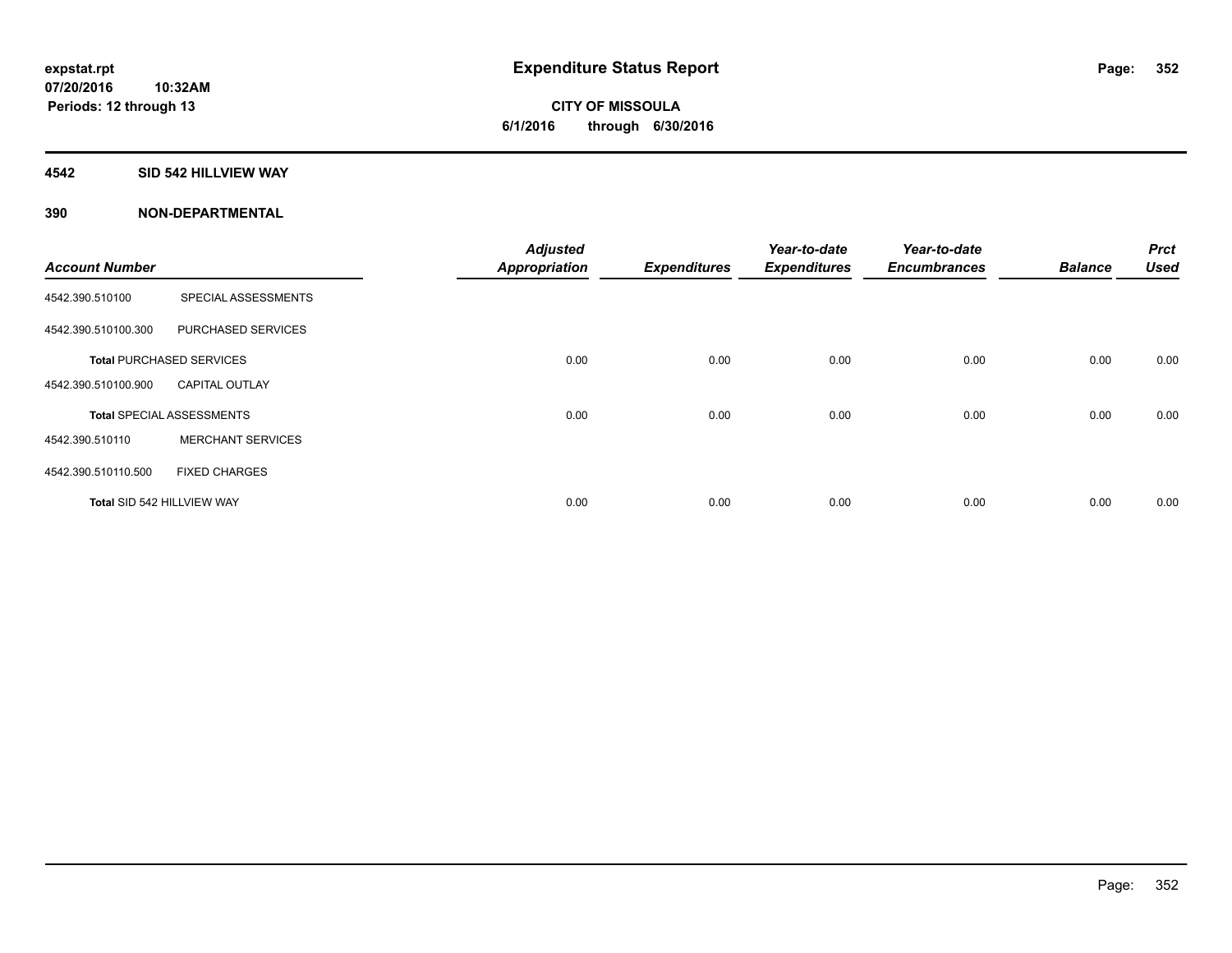#### **4543 SID 543 TRAFFIC CALMING**

## **000 \*\*\* Title Not Found \*\*\***

| <b>Account Number</b>         |                                 | <b>Adjusted</b><br><b>Appropriation</b> | <b>Expenditures</b> | Year-to-date<br><b>Expenditures</b> | Year-to-date<br><b>Encumbrances</b> | <b>Balance</b> | <b>Prct</b><br><b>Used</b> |
|-------------------------------|---------------------------------|-----------------------------------------|---------------------|-------------------------------------|-------------------------------------|----------------|----------------------------|
| 4543.000.410000               | <b>GENERAL GOVERNMENT</b>       |                                         |                     |                                     |                                     |                |                            |
| 4543.000.410000.600           | <b>DEBT SERVICE</b>             |                                         |                     |                                     |                                     |                |                            |
|                               | <b>Total GENERAL GOVERNMENT</b> | 0.00                                    | 0.00                | 0.00                                | 0.00                                | 0.00           | 0.00                       |
| 4543.000.510110               | <b>MERCHANT SERVICES</b>        |                                         |                     |                                     |                                     |                |                            |
| 4543.000.510110.500           | <b>FIXED CHARGES</b>            |                                         |                     |                                     |                                     |                |                            |
| Total *** Title Not Found *** |                                 | 0.00                                    | 0.00                | 0.00                                | 0.00                                | 0.00           | 0.00                       |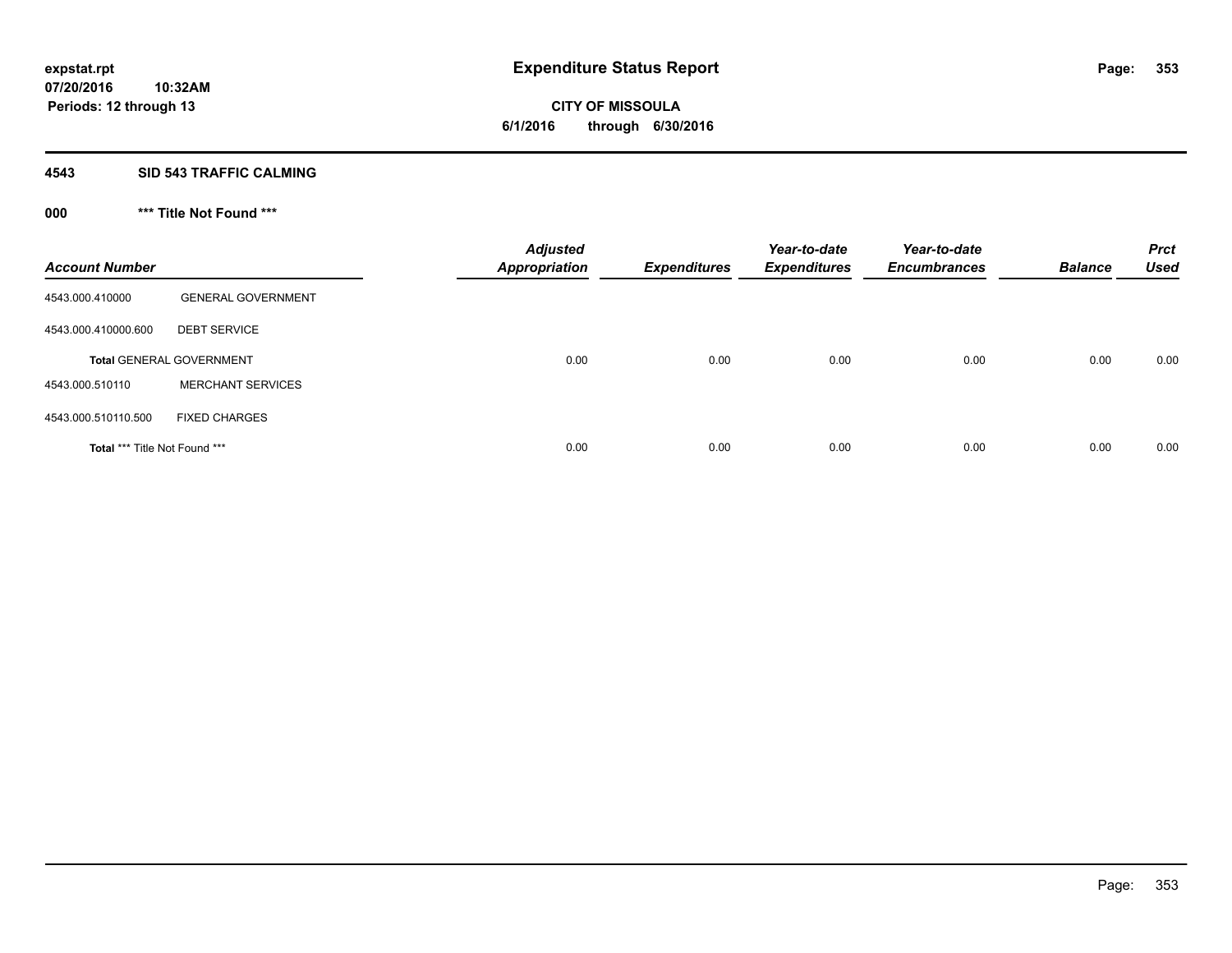#### **4543 SID 543 TRAFFIC CALMING**

|                       |                                      | <b>Adjusted</b>      |                     | Year-to-date        | Year-to-date        |                | <b>Prct</b> |
|-----------------------|--------------------------------------|----------------------|---------------------|---------------------|---------------------|----------------|-------------|
| <b>Account Number</b> |                                      | <b>Appropriation</b> | <b>Expenditures</b> | <b>Expenditures</b> | <b>Encumbrances</b> | <b>Balance</b> | <b>Used</b> |
| 4543.390.510100       | SPECIAL ASSESSMENTS                  |                      |                     |                     |                     |                |             |
| 4543.390.510100.300   | PURCHASED SERVICES                   |                      |                     |                     |                     |                |             |
|                       | <b>Total PURCHASED SERVICES</b>      | 0.00                 | 0.00                | 0.00                | 0.00                | 0.00           | 0.00        |
| 4543.390.510100.900   | <b>CAPITAL OUTLAY</b>                |                      |                     |                     |                     |                |             |
|                       | <b>Total SPECIAL ASSESSMENTS</b>     | 0.00                 | 0.00                | 0.00                | 0.00                | 0.00           | 0.00        |
| 4543.390.510110       | <b>MERCHANT SERVICES</b>             |                      |                     |                     |                     |                |             |
| 4543.390.510110.500   | <b>FIXED CHARGES</b>                 |                      |                     |                     |                     |                |             |
|                       | <b>Total MERCHANT SERVICES</b>       | 0.00                 | 0.00                | 0.00                | 0.00                | 0.00           | 0.00        |
|                       | <b>Total SID 543 TRAFFIC CALMING</b> | 0.00                 | 0.00                | 0.00                | 0.00                | 0.00           | 0.00        |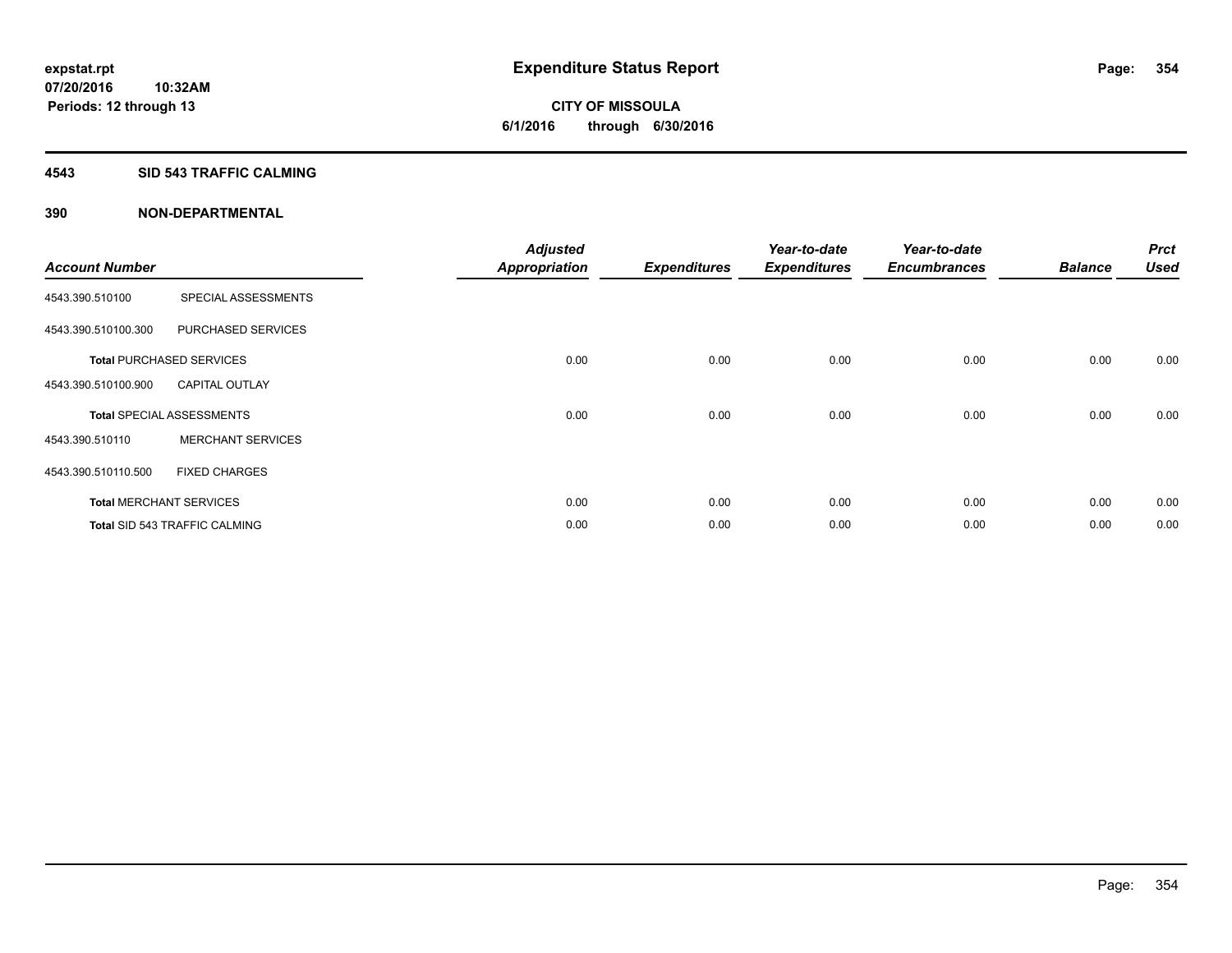### **4544 MILLER CREEK MITIGATION FUND**

| <b>Account Number</b> |                                           | <b>Adjusted</b><br>Appropriation | <b>Expenditures</b> | Year-to-date<br><b>Expenditures</b> | Year-to-date<br><b>Encumbrances</b> | <b>Balance</b> | <b>Prct</b><br><b>Used</b> |
|-----------------------|-------------------------------------------|----------------------------------|---------------------|-------------------------------------|-------------------------------------|----------------|----------------------------|
| 4544.390.510100       | SPECIAL ASSESSMENTS                       |                                  |                     |                                     |                                     |                |                            |
| 4544.390.510100.900   | <b>CAPITAL OUTLAY</b>                     |                                  |                     |                                     |                                     |                |                            |
|                       | <b>Total SPECIAL ASSESSMENTS</b>          | 0.00                             | 0.00                | 0.00                                | 0.00                                | 0.00           | 0.00                       |
| 4544.390.510110       | <b>MERCHANT SERVICES</b>                  |                                  |                     |                                     |                                     |                |                            |
| 4544.390.510110.500   | <b>FIXED CHARGES</b>                      |                                  |                     |                                     |                                     |                |                            |
|                       | <b>Total MERCHANT SERVICES</b>            | 0.00                             | 0.00                | 0.00                                | 0.00                                | 0.00           | 0.00                       |
|                       | <b>Total MILLER CREEK MITIGATION FUND</b> | 0.00                             | 0.00                | 0.00                                | 0.00                                | 0.00           | 0.00                       |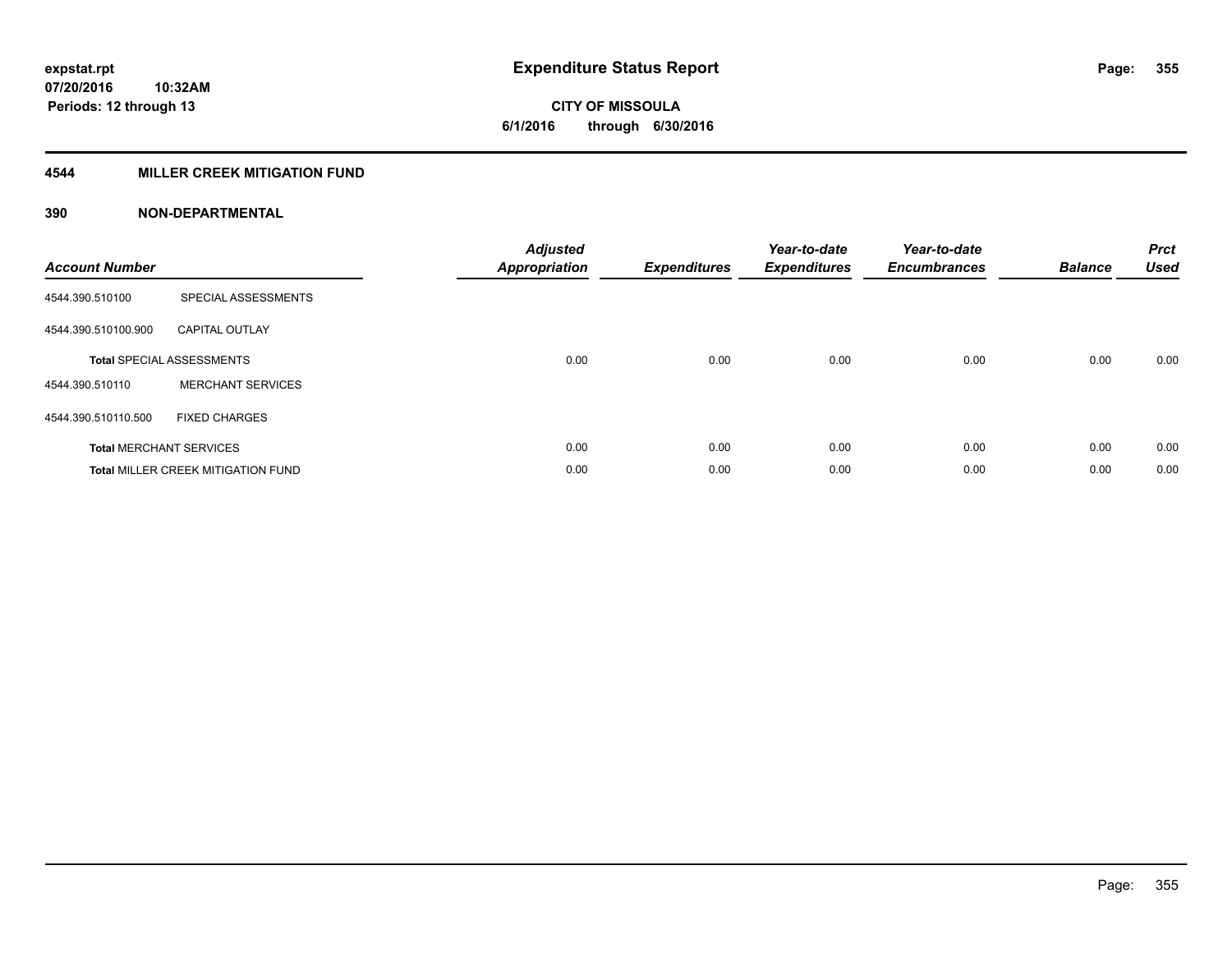**07/20/2016 10:32AM Periods: 12 through 13**

**CITY OF MISSOULA 6/1/2016 through 6/30/2016**

#### **4545 MILLER CREEK TWITE CONSTRUCTION**

| <b>Account Number</b> |                                       | <b>Adjusted</b><br><b>Appropriation</b> | <b>Expenditures</b> | Year-to-date<br><b>Expenditures</b> | Year-to-date<br><b>Encumbrances</b> | <b>Balance</b> | <b>Prct</b><br><b>Used</b> |
|-----------------------|---------------------------------------|-----------------------------------------|---------------------|-------------------------------------|-------------------------------------|----------------|----------------------------|
| 4545.390.510100       | SPECIAL ASSESSMENTS                   |                                         |                     |                                     |                                     |                |                            |
| 4545.390.510100.300   | PURCHASED SERVICES                    |                                         |                     |                                     |                                     |                |                            |
|                       | <b>Total PURCHASED SERVICES</b>       | 0.00                                    | 0.00                | 0.00                                | 0.00                                | 0.00           | 0.00                       |
| 4545.390.510100.900   | <b>CAPITAL OUTLAY</b>                 |                                         |                     |                                     |                                     |                |                            |
|                       | <b>Total SPECIAL ASSESSMENTS</b>      | 0.00                                    | 0.00                | 0.00                                | 0.00                                | 0.00           | 0.00                       |
| 4545.390.510110       | <b>MERCHANT SERVICES</b>              |                                         |                     |                                     |                                     |                |                            |
| 4545.390.510110.500   | <b>FIXED CHARGES</b>                  |                                         |                     |                                     |                                     |                |                            |
|                       | <b>Total MERCHANT SERVICES</b>        | 0.00                                    | 0.00                | 0.00                                | 0.00                                | 0.00           | 0.00                       |
|                       | Total MILLER CREEK TWITE CONSTRUCTION | 0.00                                    | 0.00                | 0.00                                | 0.00                                | 0.00           | 0.00                       |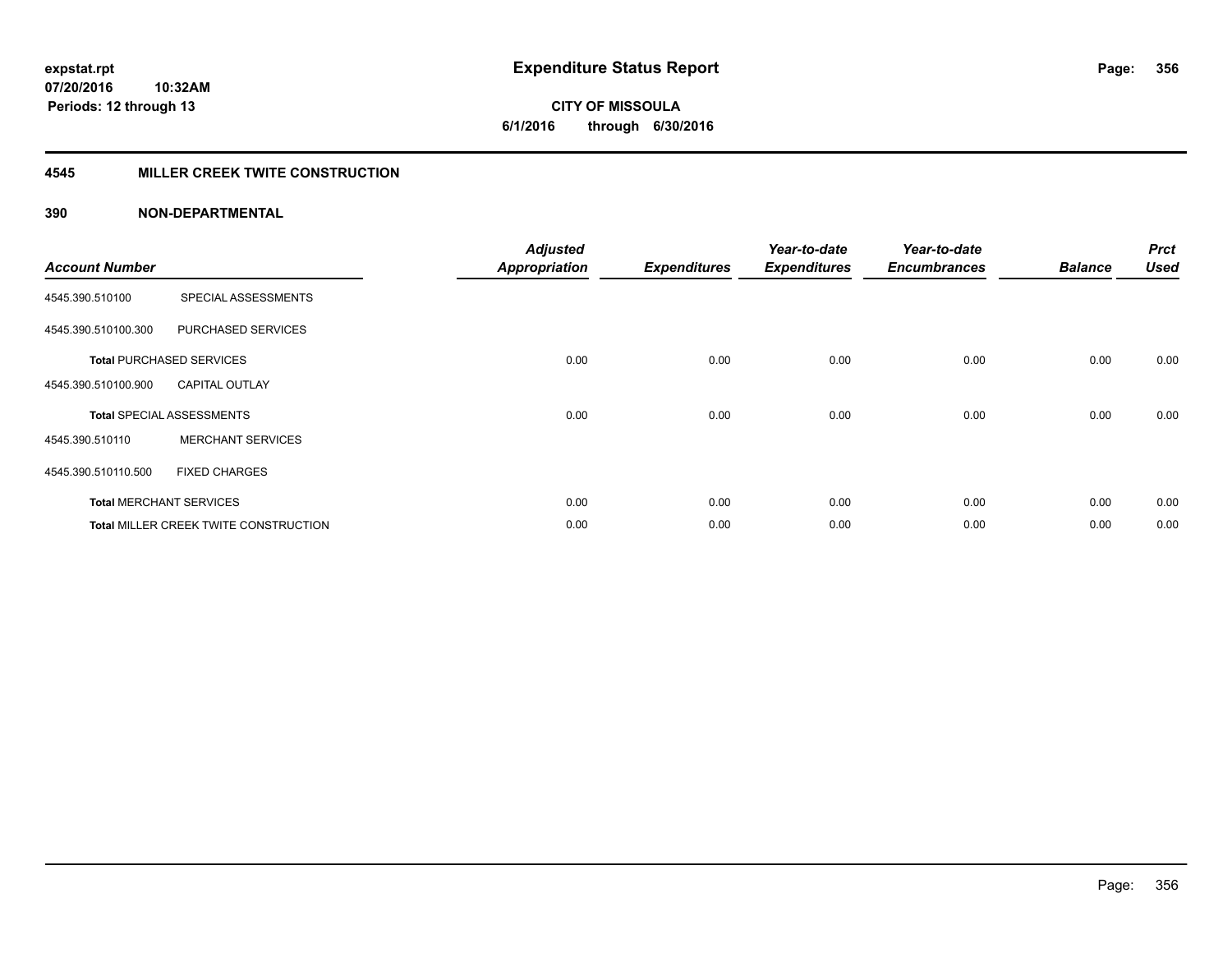**07/20/2016 10:32AM Periods: 12 through 13**

**CITY OF MISSOULA 6/1/2016 through 6/30/2016**

#### **4546 MILLER CREEK MALOHNEY CONSTRUCTION**

| <b>Account Number</b> |                                                 | <b>Adjusted</b><br><b>Appropriation</b> | <b>Expenditures</b> | Year-to-date<br><b>Expenditures</b> | Year-to-date<br><b>Encumbrances</b> | <b>Balance</b> | <b>Prct</b><br><b>Used</b> |
|-----------------------|-------------------------------------------------|-----------------------------------------|---------------------|-------------------------------------|-------------------------------------|----------------|----------------------------|
| 4546.390.510100       | SPECIAL ASSESSMENTS                             |                                         |                     |                                     |                                     |                |                            |
| 4546.390.510100.300   | PURCHASED SERVICES                              |                                         |                     |                                     |                                     |                |                            |
|                       | <b>Total PURCHASED SERVICES</b>                 | 0.00                                    | 0.00                | 0.00                                | 0.00                                | 0.00           | 0.00                       |
| 4546.390.510100.900   | <b>CAPITAL OUTLAY</b>                           |                                         |                     |                                     |                                     |                |                            |
|                       | <b>Total SPECIAL ASSESSMENTS</b>                | 0.00                                    | 0.00                | 0.00                                | 0.00                                | 0.00           | 0.00                       |
| 4546.390.510110       | <b>MERCHANT SERVICES</b>                        |                                         |                     |                                     |                                     |                |                            |
| 4546.390.510110.500   | <b>FIXED CHARGES</b>                            |                                         |                     |                                     |                                     |                |                            |
|                       | <b>Total MERCHANT SERVICES</b>                  | 0.00                                    | 0.00                | 0.00                                | 0.00                                | 0.00           | 0.00                       |
|                       | <b>Total MILLER CREEK MALOHNEY CONSTRUCTION</b> | 0.00                                    | 0.00                | 0.00                                | 0.00                                | 0.00           | 0.00                       |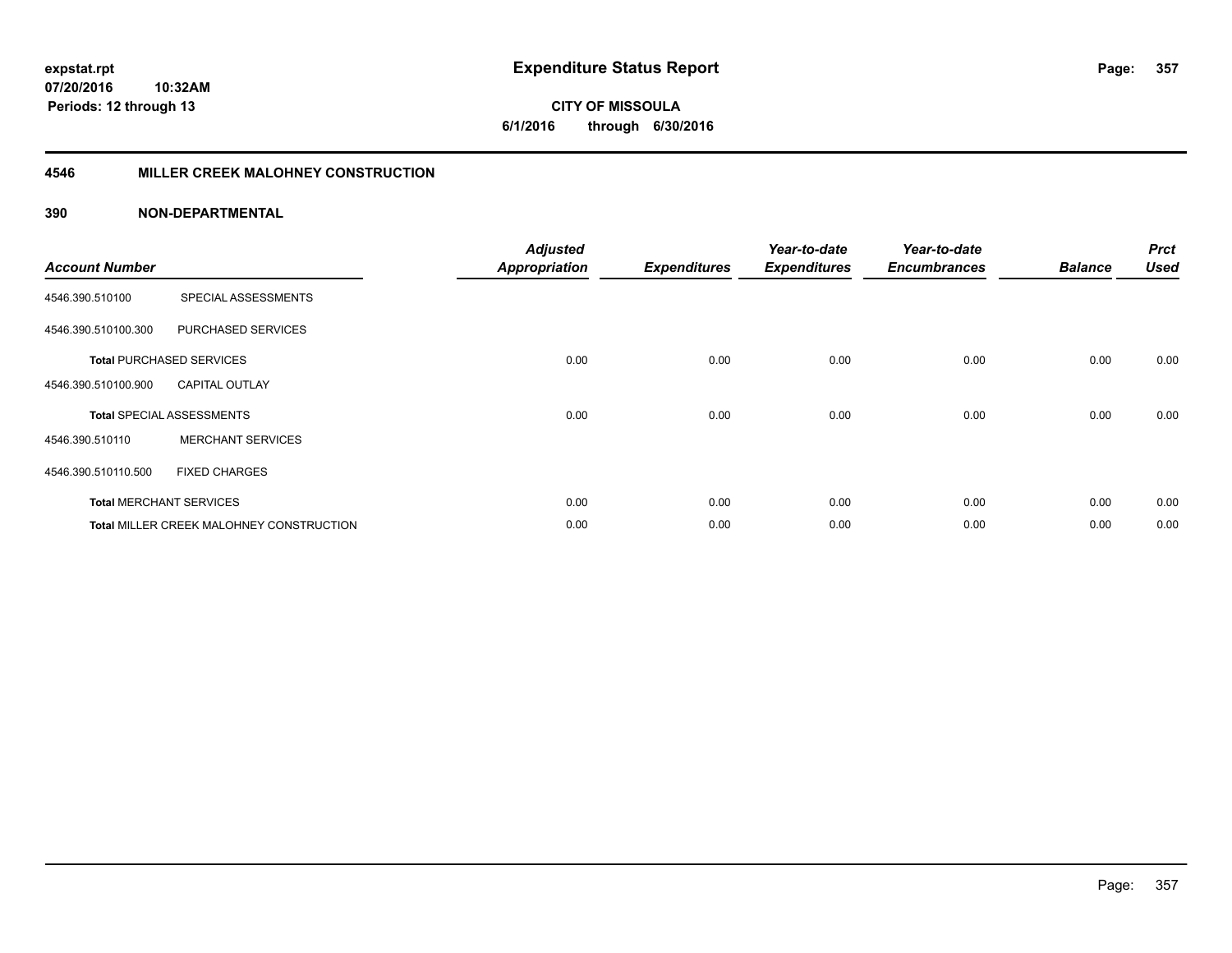**07/20/2016 10:32AM Periods: 12 through 13**

**CITY OF MISSOULA 6/1/2016 through 6/30/2016**

#### **4547 MILLER CREEK MCCARTHY CONSTRUCTION**

| <b>Account Number</b> |                                                 | <b>Adjusted</b><br><b>Appropriation</b> | <b>Expenditures</b> | Year-to-date<br><b>Expenditures</b> | Year-to-date<br><b>Encumbrances</b> | <b>Balance</b> | <b>Prct</b><br><b>Used</b> |
|-----------------------|-------------------------------------------------|-----------------------------------------|---------------------|-------------------------------------|-------------------------------------|----------------|----------------------------|
| 4547.390.510100       | SPECIAL ASSESSMENTS                             |                                         |                     |                                     |                                     |                |                            |
| 4547.390.510100.300   | PURCHASED SERVICES                              |                                         |                     |                                     |                                     |                |                            |
|                       | <b>Total PURCHASED SERVICES</b>                 | 0.00                                    | 0.00                | 0.00                                | 0.00                                | 0.00           | 0.00                       |
| 4547.390.510100.900   | <b>CAPITAL OUTLAY</b>                           |                                         |                     |                                     |                                     |                |                            |
|                       | <b>Total SPECIAL ASSESSMENTS</b>                | 0.00                                    | 0.00                | 0.00                                | 0.00                                | 0.00           | 0.00                       |
| 4547.390.510110       | <b>MERCHANT SERVICES</b>                        |                                         |                     |                                     |                                     |                |                            |
| 4547.390.510110.500   | <b>FIXED CHARGES</b>                            |                                         |                     |                                     |                                     |                |                            |
|                       | <b>Total MERCHANT SERVICES</b>                  | 0.00                                    | 0.00                | 0.00                                | 0.00                                | 0.00           | 0.00                       |
|                       | <b>Total MILLER CREEK MCCARTHY CONSTRUCTION</b> | 0.00                                    | 0.00                | 0.00                                | 0.00                                | 0.00           | 0.00                       |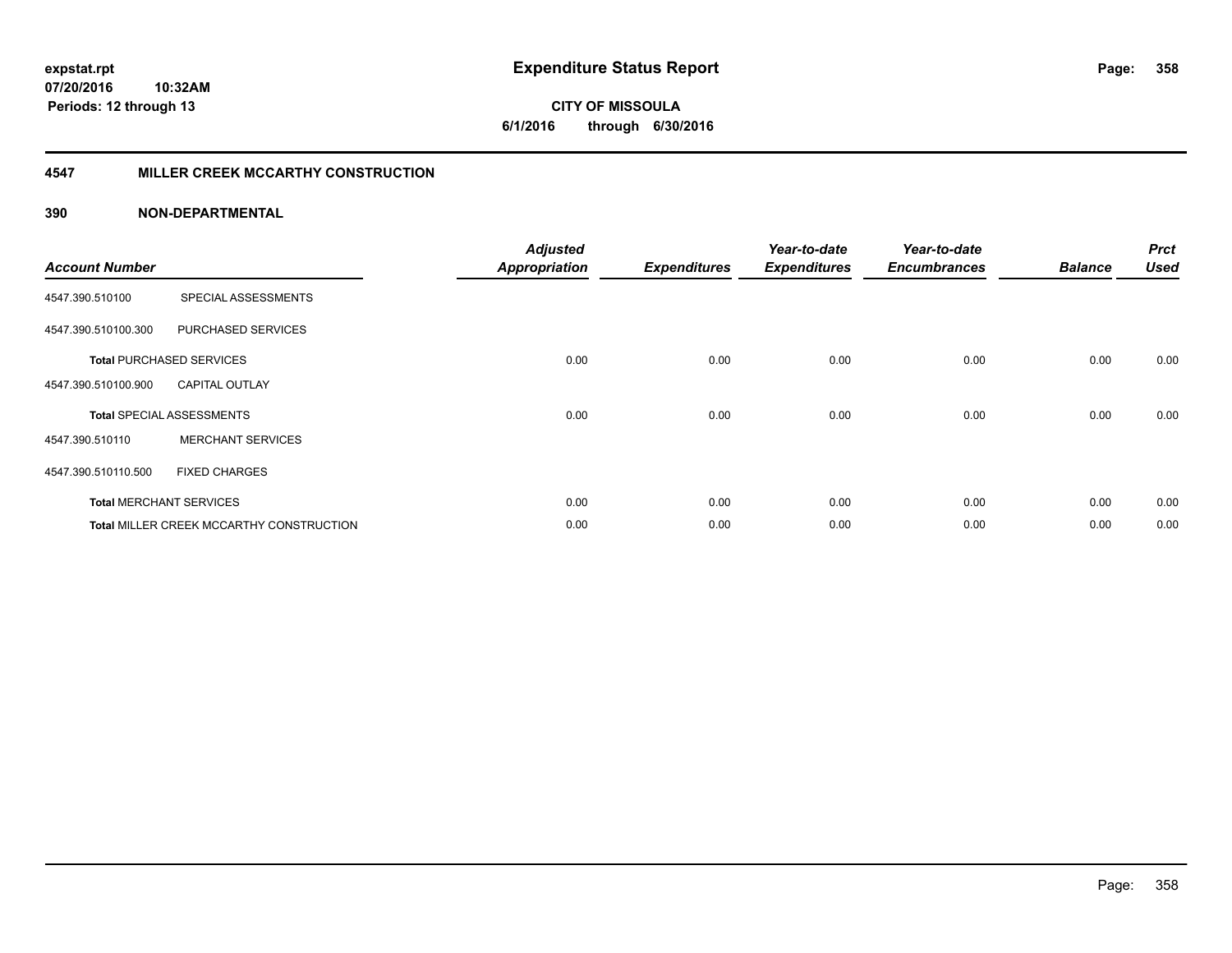**Periods: 12 through 13**

**CITY OF MISSOULA 6/1/2016 through 6/30/2016**

## **4548 5TH,6TH & ARTHUR ROAD IMPROVEMENTS**

#### **390 NON-DEPARTMENTAL**

**10:32AM**

| <b>Account Number</b> |                                                     | <b>Adjusted</b><br><b>Appropriation</b> | <b>Expenditures</b> | Year-to-date<br><b>Expenditures</b> | Year-to-date<br><b>Encumbrances</b> | <b>Balance</b> | <b>Prct</b><br><b>Used</b> |
|-----------------------|-----------------------------------------------------|-----------------------------------------|---------------------|-------------------------------------|-------------------------------------|----------------|----------------------------|
| 4548.390.510100       | SPECIAL ASSESSMENTS                                 |                                         |                     |                                     |                                     |                |                            |
| 4548.390.510100.300   | PURCHASED SERVICES                                  |                                         |                     |                                     |                                     |                |                            |
|                       | <b>Total PURCHASED SERVICES</b>                     | 0.00                                    | 0.00                | 0.00                                | 0.00                                | 0.00           | 0.00                       |
| 4548.390.510100.900   | <b>CAPITAL OUTLAY</b>                               |                                         |                     |                                     |                                     |                |                            |
|                       | <b>Total SPECIAL ASSESSMENTS</b>                    | 0.00                                    | 0.00                | 0.00                                | 0.00                                | 0.00           | 0.00                       |
| 4548.390.510110       | <b>MERCHANT SERVICES</b>                            |                                         |                     |                                     |                                     |                |                            |
| 4548.390.510110.500   | <b>FIXED CHARGES</b>                                |                                         |                     |                                     |                                     |                |                            |
|                       | <b>Total MERCHANT SERVICES</b>                      | 0.00                                    | 0.00                | 0.00                                | 0.00                                | 0.00           | 0.00                       |
| 4548.390.521000       | INTERFUND OPERATING TRANSFERS                       |                                         |                     |                                     |                                     |                |                            |
| 4548.390.521000.800   | OTHER OBJECTS                                       |                                         |                     |                                     |                                     |                |                            |
|                       | Total INTERFUND OPERATING TRANSFERS                 | 0.00                                    | 0.00                | 0.00                                | 0.00                                | 0.00           | 0.00                       |
|                       | <b>Total 5TH.6TH &amp; ARTHUR ROAD IMPROVEMENTS</b> | 0.00                                    | 0.00                | 0.00                                | 0.00                                | 0.00           | 0.00                       |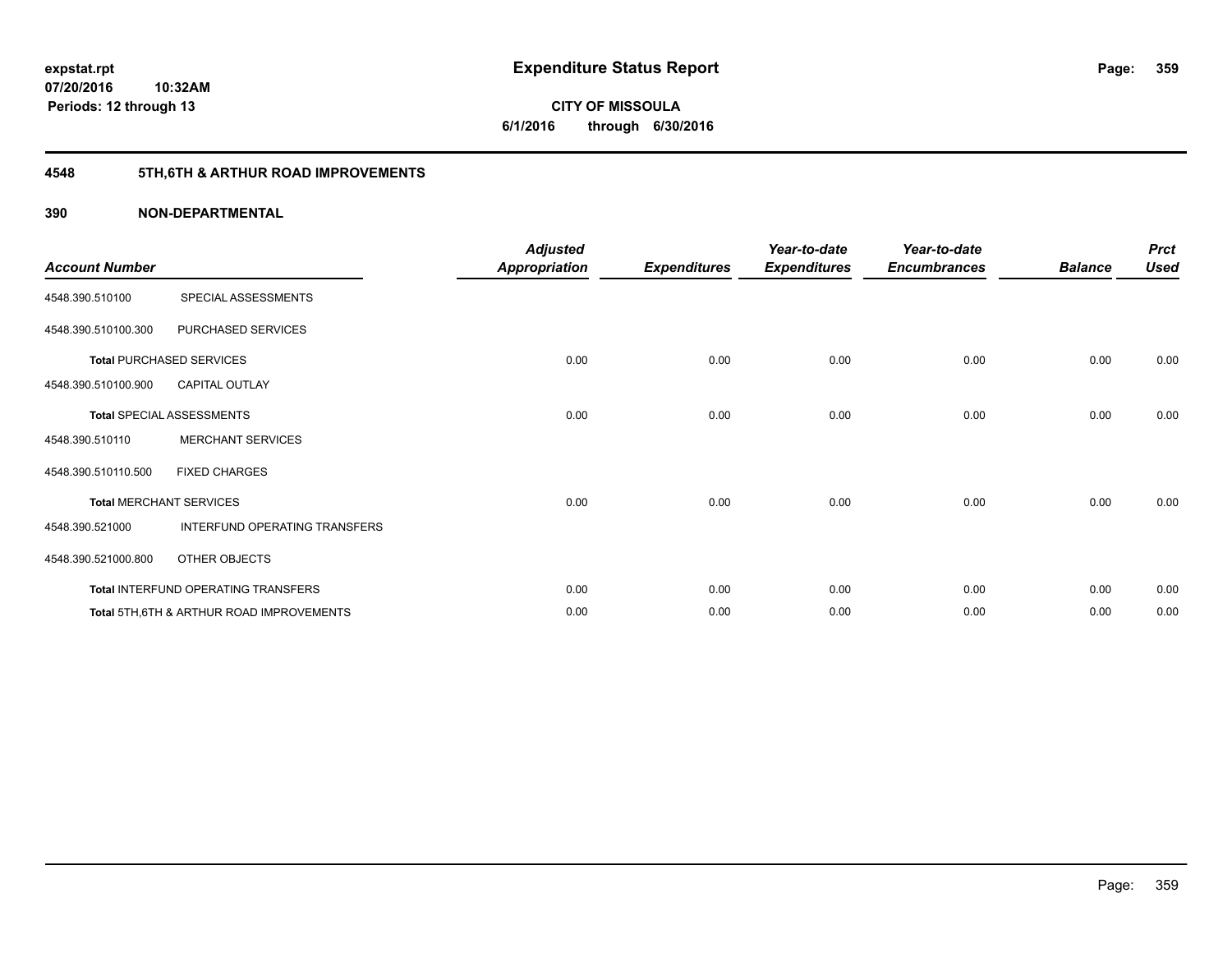**CITY OF MISSOULA 6/1/2016 through 6/30/2016**

#### **4745 MALONEY/TWITE MILLER CR \$1.2M CONTRIB**

|                            |                                              | <b>Adjusted</b>      |                     | Year-to-date        | Year-to-date        |                | <b>Prct</b> |
|----------------------------|----------------------------------------------|----------------------|---------------------|---------------------|---------------------|----------------|-------------|
| <b>Account Number</b>      |                                              | <b>Appropriation</b> | <b>Expenditures</b> | <b>Expenditures</b> | <b>Encumbrances</b> | <b>Balance</b> | <b>Used</b> |
| 4745.390.510100            | SPECIAL ASSESSMENTS                          |                      |                     |                     |                     |                |             |
| 4745.390.510100.300        | PURCHASED SERVICES                           |                      |                     |                     |                     |                |             |
|                            | <b>Total PURCHASED SERVICES</b>              | 0.00                 | 0.00                | 0.00                | 0.00                | 0.00           | 0.00        |
| 4745.390.510100.800        | OTHER OBJECTS                                |                      |                     |                     |                     |                |             |
| <b>Total OTHER OBJECTS</b> |                                              | 0.00                 | 0.00                | 0.00                | 0.00                | 0.00           | 0.00        |
| 4745.390.510100.900        | <b>CAPITAL OUTLAY</b>                        |                      |                     |                     |                     |                |             |
|                            | <b>Total SPECIAL ASSESSMENTS</b>             | 0.00                 | 0.00                | 0.00                | 0.00                | 0.00           | 0.00        |
| 4745.390.510110            | <b>MERCHANT SERVICES</b>                     |                      |                     |                     |                     |                |             |
| 4745.390.510110.500        | <b>FIXED CHARGES</b>                         |                      |                     |                     |                     |                |             |
|                            | Total MALONEY/TWITE MILLER CR \$1.2M CONTRIB | 0.00                 | 0.00                | 0.00                | 0.00                | 0.00           | 0.00        |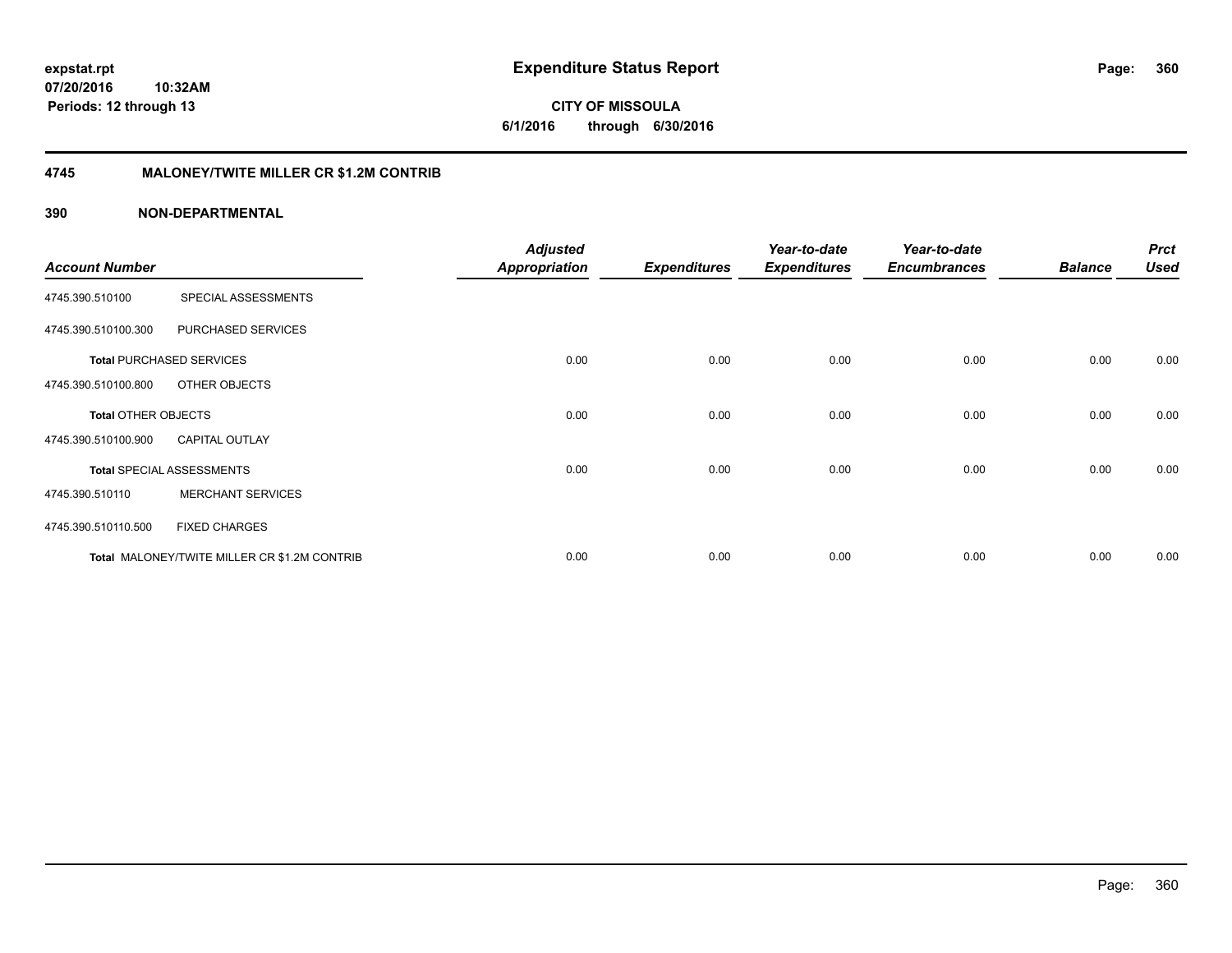# **CITY OF MISSOULA 6/1/2016 through 6/30/2016**

### **4941 HILLVIEW WAY CONSTRUCTION**

### **280 PUBLIC WORKS OPERATIONS**

| <b>Account Number</b>                         | <b>Adjusted</b><br>Appropriation | <b>Expenditures</b> | Year-to-date<br><b>Expenditures</b> | Year-to-date<br><b>Encumbrances</b> | <b>Balance</b> | <b>Prct</b><br>Used |
|-----------------------------------------------|----------------------------------|---------------------|-------------------------------------|-------------------------------------|----------------|---------------------|
| <b>CONSTRUCTION</b><br>4941.280.430034        |                                  |                     |                                     |                                     |                |                     |
| <b>SUPPLIES</b><br>4941.280.430034.200        |                                  |                     |                                     |                                     |                |                     |
| <b>Total SUPPLIES</b>                         | 0.00                             | 0.00                | 0.00                                | 0.00                                | 0.00           | 0.00                |
| 4941.280.430034.300<br>PURCHASED SERVICES     |                                  |                     |                                     |                                     |                |                     |
| 4941.280.430034.350.000 PROFESSIONAL SERVICES | 0.00                             | 29,064.56           | 201,648.89                          | 0.00                                | $-201,648.89$  | 0.00                |
| <b>Total PURCHASED SERVICES</b>               | 0.00                             | 29,064.56           | 201,648.89                          | 0.00                                | $-201,648.89$  | 0.00                |
| 4941.280.430034.900<br><b>CAPITAL OUTLAY</b>  |                                  |                     |                                     |                                     |                |                     |
| 4941.280.430034.930.000 IMPROVEMENTS          | 0.00                             | 116.707.08          | 116.707.08                          | 0.00                                | $-116.707.08$  | 0.00                |
| <b>Total CAPITAL OUTLAY</b>                   | 0.00                             | 116,707.08          | 116,707.08                          | 0.00                                | $-116,707.08$  | 0.00                |
| <b>Total CONSTRUCTION</b>                     | 0.00                             | 145,771.64          | 318,355.97                          | 0.00                                | $-318,355.97$  | 0.00                |
| <b>MERCHANT SERVICES</b><br>4941.280.510110   |                                  |                     |                                     |                                     |                |                     |
| 4941.280.510110.500<br><b>FIXED CHARGES</b>   |                                  |                     |                                     |                                     |                |                     |
| <b>Total FIXED CHARGES</b>                    | 0.00                             | 0.00                | 0.00                                | 0.00                                | 0.00           | 0.00                |
| <b>Total MERCHANT SERVICES</b>                | 0.00                             | 0.00                | 0.00                                | 0.00                                | 0.00           | 0.00                |
| <b>Total HILLVIEW WAY CONSTRUCTION</b>        | 0.00                             | 145,771.64          | 318,355.97                          | 0.00                                | $-318,355.97$  | 0.00                |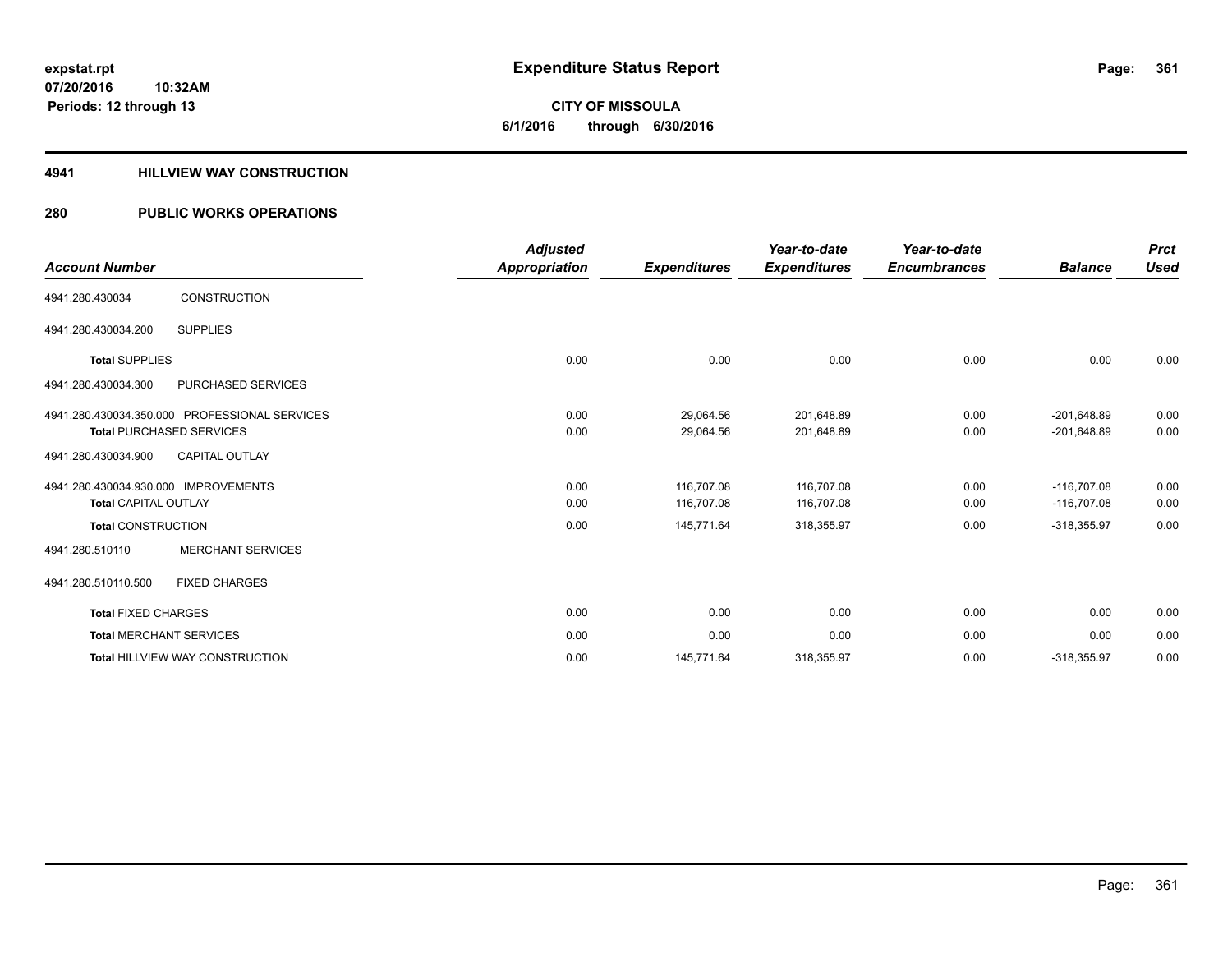**362**

**07/20/2016 10:32AM Periods: 12 through 13**

**CITY OF MISSOULA 6/1/2016 through 6/30/2016**

## **4944 RATTLESNAKE SEWER COLLECTION (544)**

**000 \*\*\* Title Not Found \*\*\***

| <b>Account Number</b>         |                          | <b>Adjusted</b><br>Appropriation | <b>Expenditures</b> | Year-to-date<br><b>Expenditures</b> | Year-to-date<br><b>Encumbrances</b> | <b>Balance</b> | <b>Prct</b><br>Used |
|-------------------------------|--------------------------|----------------------------------|---------------------|-------------------------------------|-------------------------------------|----------------|---------------------|
| 4944.000.510110               | <b>MERCHANT SERVICES</b> |                                  |                     |                                     |                                     |                |                     |
| 4944.000.510110.500           | <b>FIXED CHARGES</b>     |                                  |                     |                                     |                                     |                |                     |
| Total *** Title Not Found *** |                          | 0.00                             | 0.00                | 0.00                                | 0.00                                | 0.00           | 0.00                |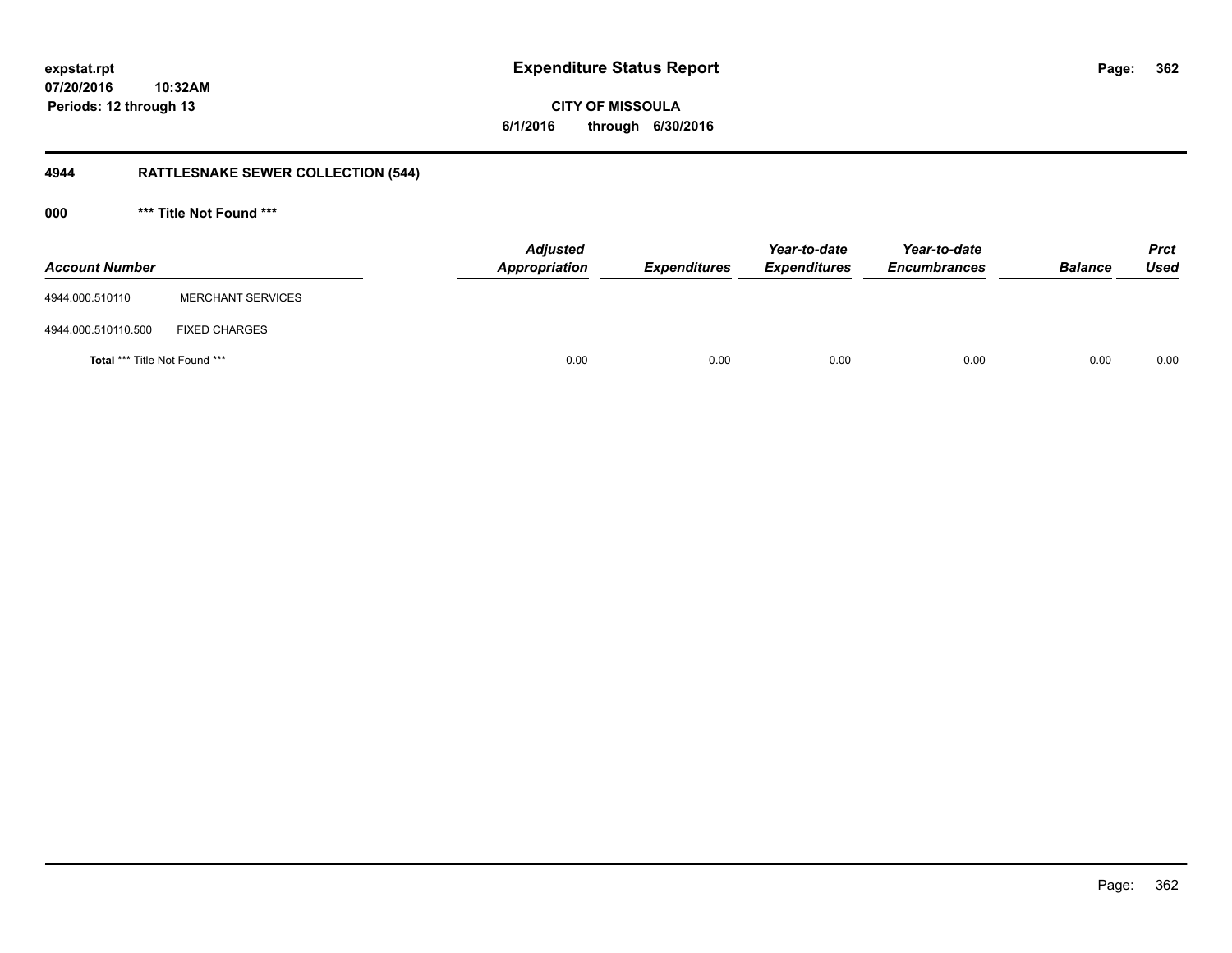**363**

**07/20/2016 10:32AM Periods: 12 through 13**

**CITY OF MISSOULA 6/1/2016 through 6/30/2016**

## **4944 RATTLESNAKE SEWER COLLECTION (544)**

| <b>Account Number</b>     |                                  | <b>Adjusted</b><br><b>Appropriation</b> | <b>Expenditures</b> | Year-to-date<br><b>Expenditures</b> | Year-to-date<br><b>Encumbrances</b> | <b>Balance</b> | <b>Prct</b><br><b>Used</b> |
|---------------------------|----------------------------------|-----------------------------------------|---------------------|-------------------------------------|-------------------------------------|----------------|----------------------------|
| 4944.390.510100           | SPECIAL ASSESSMENTS              |                                         |                     |                                     |                                     |                |                            |
| 4944.390.510100.300       | PURCHASED SERVICES               |                                         |                     |                                     |                                     |                |                            |
|                           | <b>Total PURCHASED SERVICES</b>  | 0.00                                    | 0.00                | 0.00                                | 0.00                                | 0.00           | 0.00                       |
| 4944.390.510100.600       | <b>DEBT SERVICE</b>              |                                         |                     |                                     |                                     |                |                            |
| <b>Total DEBT SERVICE</b> |                                  | 0.00                                    | 0.00                | 0.00                                | 0.00                                | 0.00           | 0.00                       |
| 4944.390.510100.900       | <b>CAPITAL OUTLAY</b>            |                                         |                     |                                     |                                     |                |                            |
|                           | <b>Total SPECIAL ASSESSMENTS</b> | 0.00                                    | 0.00                | 0.00                                | 0.00                                | 0.00           | 0.00                       |
| 4944.390.510110           | <b>MERCHANT SERVICES</b>         |                                         |                     |                                     |                                     |                |                            |
| 4944.390.510110.500       | <b>FIXED CHARGES</b>             |                                         |                     |                                     |                                     |                |                            |
| Total NON-DEPARTMENTAL    |                                  | 0.00                                    | 0.00                | 0.00                                | 0.00                                | 0.00           | 0.00                       |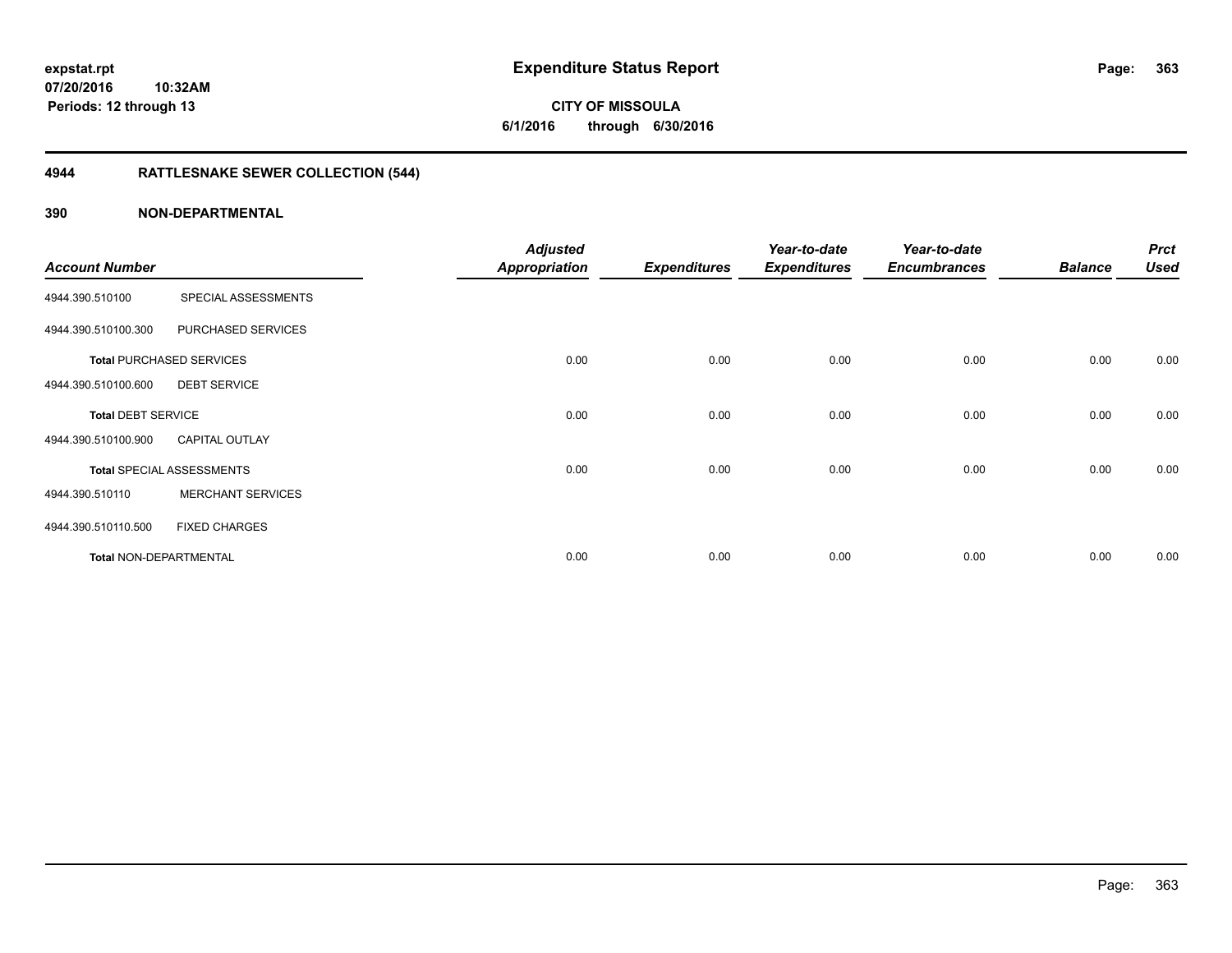**CITY OF MISSOULA 6/1/2016 through 6/30/2016**

## **4944 RATTLESNAKE SEWER COLLECTION (544)**

**550 SID 544 PROJECT**

| <b>Account Number</b>   |                                 | <b>Adjusted</b><br><b>Appropriation</b> | <b>Expenditures</b> | Year-to-date<br><b>Expenditures</b> | Year-to-date<br><b>Encumbrances</b> | <b>Balance</b> | <b>Prct</b><br><b>Used</b> |
|-------------------------|---------------------------------|-----------------------------------------|---------------------|-------------------------------------|-------------------------------------|----------------|----------------------------|
| 4944.550.430680         | <b>ARRA GRANT</b>               |                                         |                     |                                     |                                     |                |                            |
| 4944.550.430680.900     | CAPITAL OUTLAY                  |                                         |                     |                                     |                                     |                |                            |
| <b>Total ARRA GRANT</b> |                                 | 0.00                                    | 0.00                | 0.00                                | 0.00                                | 0.00           | 0.00                       |
| 4944.550.430681         | ARRA LOAN                       |                                         |                     |                                     |                                     |                |                            |
| 4944.550.430681.900     | CAPITAL OUTLAY                  |                                         |                     |                                     |                                     |                |                            |
| <b>Total ARRA LOAN</b>  |                                 | 0.00                                    | 0.00                | 0.00                                | 0.00                                | 0.00           | 0.00                       |
| 4944.550.430682         | <b>TSEP GRANT</b>               |                                         |                     |                                     |                                     |                |                            |
| 4944.550.430682.900     | CAPITAL OUTLAY                  |                                         |                     |                                     |                                     |                |                            |
| <b>Total TSEP GRANT</b> |                                 | 0.00                                    | 0.00                | 0.00                                | 0.00                                | 0.00           | 0.00                       |
| 4944.550.430685         | <b>SRF SID</b>                  |                                         |                     |                                     |                                     |                |                            |
| 4944.550.430685.900     | CAPITAL OUTLAY                  |                                         |                     |                                     |                                     |                |                            |
| <b>Total SRF SID</b>    |                                 | 0.00                                    | 0.00                | 0.00                                | 0.00                                | 0.00           | 0.00                       |
| 4944.550.430686         | SRF REV BOND                    |                                         |                     |                                     |                                     |                |                            |
| 4944.550.430686.300     | PURCHASED SERVICES              |                                         |                     |                                     |                                     |                |                            |
|                         | <b>Total PURCHASED SERVICES</b> | 0.00                                    | 0.00                | 0.00                                | 0.00                                | 0.00           | 0.00                       |
| 4944.550.430686.900     | CAPITAL OUTLAY                  |                                         |                     |                                     |                                     |                |                            |
| Total SRF REV BOND      |                                 | 0.00                                    | 0.00                | 0.00                                | 0.00                                | 0.00           | 0.00                       |
| 4944.550.430687         | ARRA LOAN SID                   |                                         |                     |                                     |                                     |                |                            |
| 4944.550.430687.900     | CAPITAL OUTLAY                  |                                         |                     |                                     |                                     |                |                            |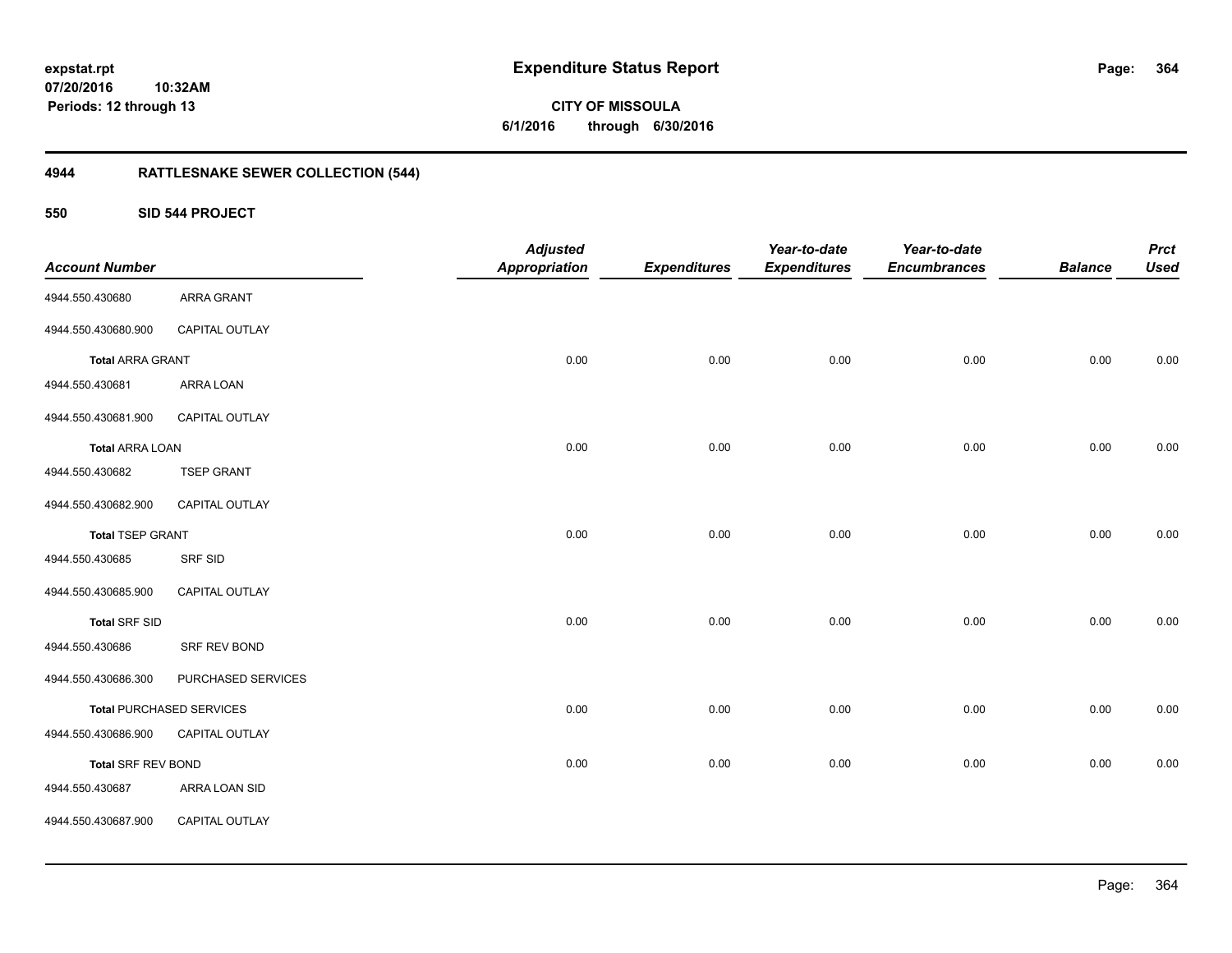**CITY OF MISSOULA 6/1/2016 through 6/30/2016**

## **4944 RATTLESNAKE SEWER COLLECTION (544)**

### **550 SID 544 PROJECT**

| <b>Account Number</b>        |                          | <b>Adjusted</b><br><b>Appropriation</b> | <b>Expenditures</b> | Year-to-date<br><b>Expenditures</b> | Year-to-date<br><b>Encumbrances</b> | <b>Balance</b> | <b>Prct</b><br><b>Used</b> |
|------------------------------|--------------------------|-----------------------------------------|---------------------|-------------------------------------|-------------------------------------|----------------|----------------------------|
| <b>Total ARRA LOAN SID</b>   |                          | 0.00                                    | 0.00                | 0.00                                | 0.00                                | 0.00           | 0.00                       |
| 4944.550.510110              | <b>MERCHANT SERVICES</b> |                                         |                     |                                     |                                     |                |                            |
| 4944.550.510110.500          | <b>FIXED CHARGES</b>     |                                         |                     |                                     |                                     |                |                            |
| <b>Total SID 544 PROJECT</b> |                          | 0.00                                    | 0.00                | 0.00                                | 0.00                                | 0.00           | 0.00                       |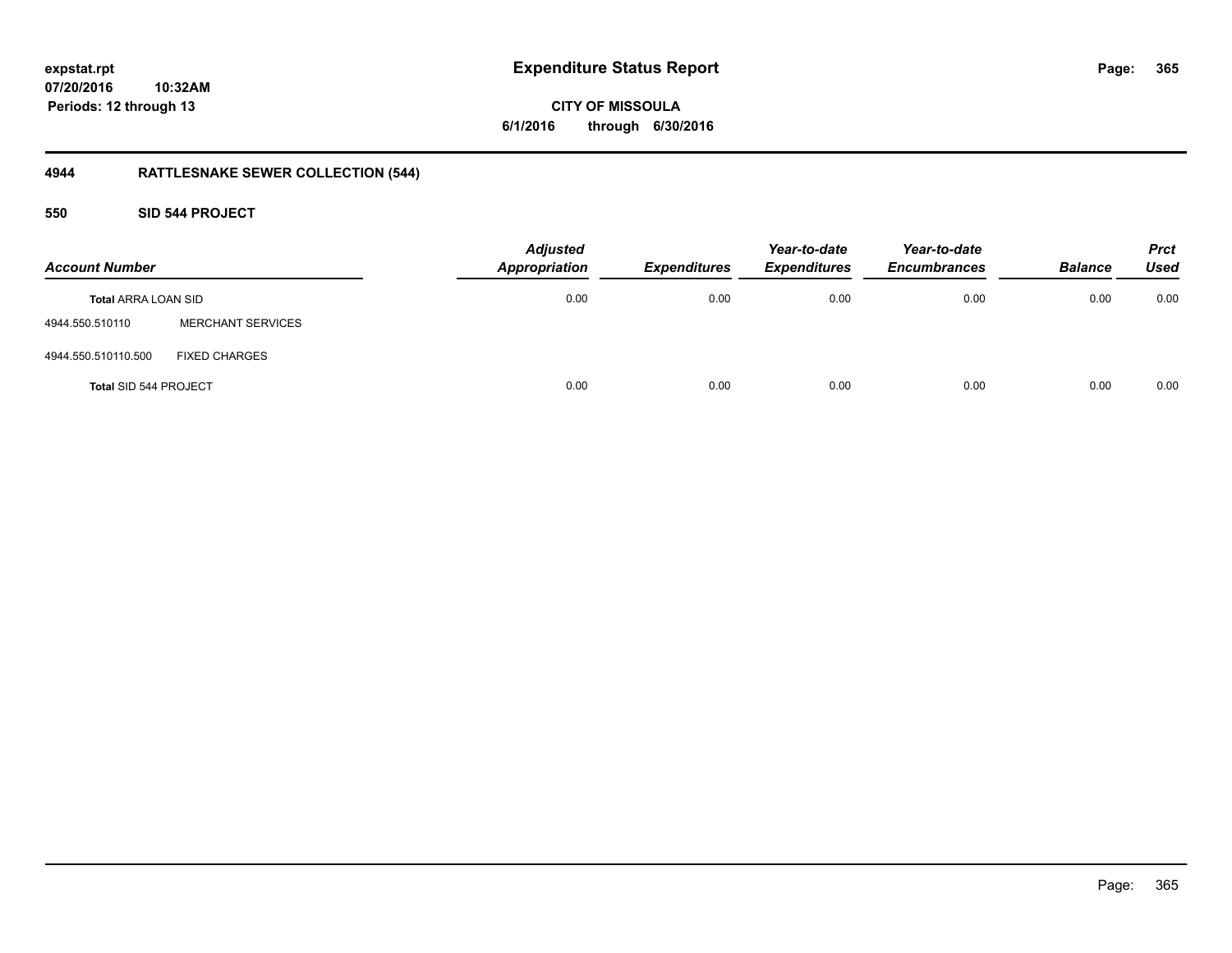**366**

**07/20/2016 10:32AM Periods: 12 through 13**

# **CITY OF MISSOULA 6/1/2016 through 6/30/2016**

## **4944 RATTLESNAKE SEWER COLLECTION (544)**

### **555 LOLO STREET PROJECT**

| <b>Account Number</b>     |                                          | <b>Adjusted</b><br><b>Appropriation</b> | <b>Expenditures</b> | Year-to-date<br><b>Expenditures</b> | Year-to-date<br><b>Encumbrances</b> | <b>Balance</b> | <b>Prct</b><br><b>Used</b> |
|---------------------------|------------------------------------------|-----------------------------------------|---------------------|-------------------------------------|-------------------------------------|----------------|----------------------------|
| 4944.555.430680           | <b>ARRA GRANT</b>                        |                                         |                     |                                     |                                     |                |                            |
| 4944.555.430680.900       | <b>CAPITAL OUTLAY</b>                    |                                         |                     |                                     |                                     |                |                            |
| <b>Total ARRA GRANT</b>   |                                          | 0.00                                    | 0.00                | 0.00                                | 0.00                                | 0.00           | 0.00                       |
| 4944.555.430685           | SRF SID                                  |                                         |                     |                                     |                                     |                |                            |
| 4944.555.430685.900       | <b>CAPITAL OUTLAY</b>                    |                                         |                     |                                     |                                     |                |                            |
| <b>Total SRF SID</b>      |                                          | 0.00                                    | 0.00                | 0.00                                | 0.00                                | 0.00           | 0.00                       |
| 4944.555.430686           | SRF REV BOND                             |                                         |                     |                                     |                                     |                |                            |
| 4944.555.430686.900       | <b>CAPITAL OUTLAY</b>                    |                                         |                     |                                     |                                     |                |                            |
| <b>Total SRF REV BOND</b> |                                          | 0.00                                    | 0.00                | 0.00                                | 0.00                                | 0.00           | 0.00                       |
| 4944.555.510110           | <b>MERCHANT SERVICES</b>                 |                                         |                     |                                     |                                     |                |                            |
| 4944.555.510110.500       | <b>FIXED CHARGES</b>                     |                                         |                     |                                     |                                     |                |                            |
|                           | Total RATTLESNAKE SEWER COLLECTION (544) | 0.00                                    | 0.00                | 0.00                                | 0.00                                | 0.00           | 0.00                       |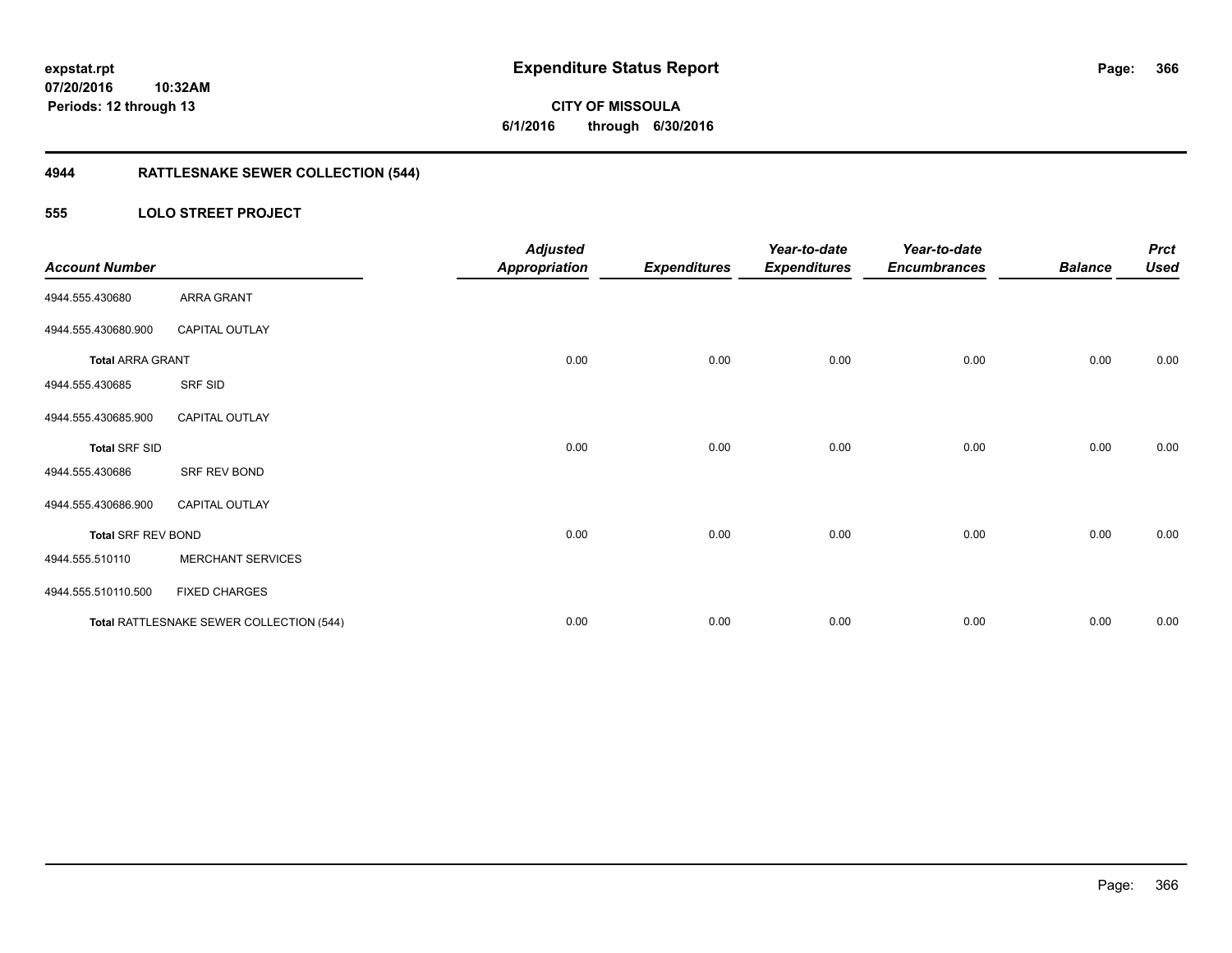**Periods: 12 through 13**

# **CITY OF MISSOULA 6/1/2016 through 6/30/2016**

#### **4945 PHILLIPS ST TRAFFIC CALMING**

## **000 \*\*\* Title Not Found \*\*\***

| <b>Account Number</b>          |                                   | <b>Adjusted</b><br><b>Appropriation</b> | <b>Expenditures</b> | Year-to-date<br><b>Expenditures</b> | Year-to-date<br><b>Encumbrances</b> | <b>Balance</b> | <b>Prct</b><br><b>Used</b> |
|--------------------------------|-----------------------------------|-----------------------------------------|---------------------|-------------------------------------|-------------------------------------|----------------|----------------------------|
| 4945.000.410000                | <b>GENERAL GOVERNMENT</b>         |                                         |                     |                                     |                                     |                |                            |
| 4945.000.410000.600            | <b>DEBT SERVICE</b>               |                                         |                     |                                     |                                     |                |                            |
|                                | <b>Total GENERAL GOVERNMENT</b>   | 0.00                                    | 0.00                | 0.00                                | 0.00                                | 0.00           | 0.00                       |
| 4945.000.510110                | <b>MERCHANT SERVICES</b>          |                                         |                     |                                     |                                     |                |                            |
| 4945.000.510110.500            | <b>FIXED CHARGES</b>              |                                         |                     |                                     |                                     |                |                            |
| <b>Total MERCHANT SERVICES</b> |                                   | 0.00                                    | 0.00                | 0.00                                | 0.00                                | 0.00           | 0.00                       |
|                                | Total PHILLIPS ST TRAFFIC CALMING | 0.00                                    | 0.00                | 0.00                                | 0.00                                | 0.00           | 0.00                       |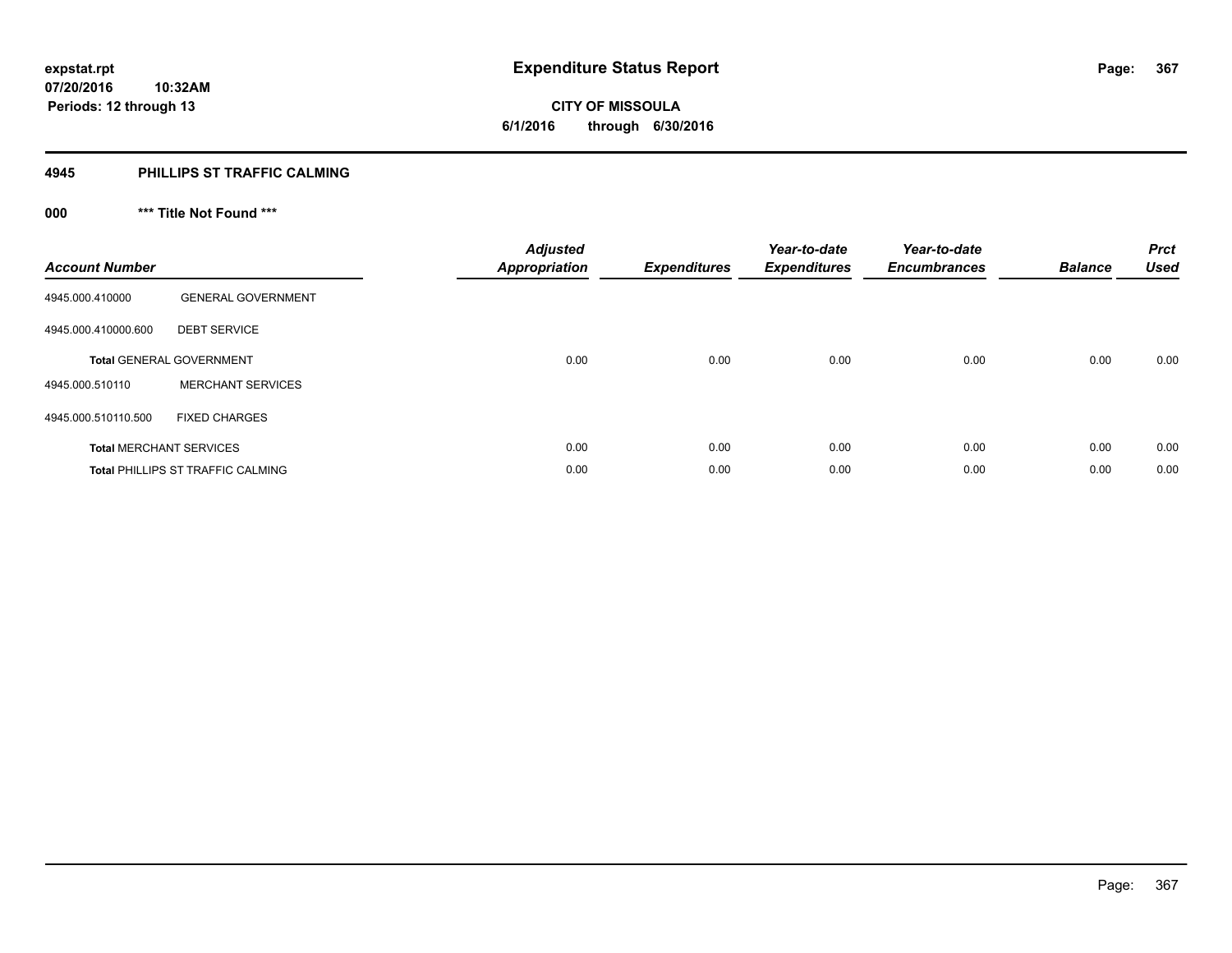**CITY OF MISSOULA 6/1/2016 through 6/30/2016**

### **4946 PATTEE CREEK DR. TRAFFIC CALMING**

**000 \*\*\* Title Not Found \*\*\***

| <b>Account Number</b>         |                                 | <b>Adjusted</b><br><b>Appropriation</b> | <b>Expenditures</b> | Year-to-date<br><b>Expenditures</b> | Year-to-date<br><b>Encumbrances</b> | <b>Balance</b> | <b>Prct</b><br><b>Used</b> |
|-------------------------------|---------------------------------|-----------------------------------------|---------------------|-------------------------------------|-------------------------------------|----------------|----------------------------|
| 4946.000.410000               | <b>GENERAL GOVERNMENT</b>       |                                         |                     |                                     |                                     |                |                            |
| 4946.000.410000.600           | <b>DEBT SERVICE</b>             |                                         |                     |                                     |                                     |                |                            |
|                               | <b>Total GENERAL GOVERNMENT</b> | 0.00                                    | 0.00                | 0.00                                | 0.00                                | 0.00           | 0.00                       |
| 4946.000.510110               | <b>MERCHANT SERVICES</b>        |                                         |                     |                                     |                                     |                |                            |
| 4946.000.510110.500           | <b>FIXED CHARGES</b>            |                                         |                     |                                     |                                     |                |                            |
| Total *** Title Not Found *** |                                 | 0.00                                    | 0.00                | 0.00                                | 0.00                                | 0.00           | 0.00                       |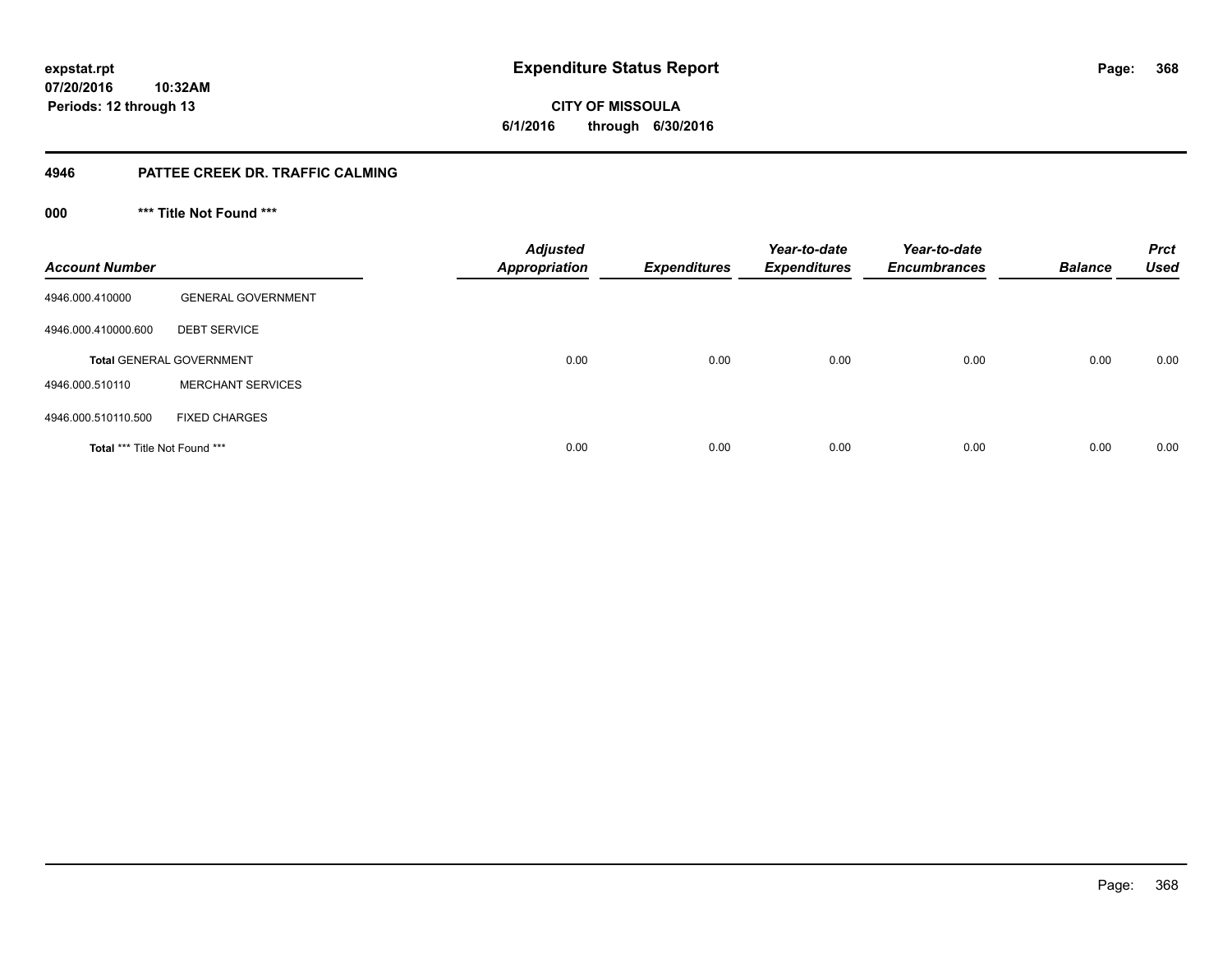**369**

**07/20/2016 10:32AM Periods: 12 through 13**

**CITY OF MISSOULA 6/1/2016 through 6/30/2016**

### **4946 PATTEE CREEK DR. TRAFFIC CALMING**

| <b>Account Number</b> |                                               | <b>Adjusted</b><br><b>Appropriation</b> | <b>Expenditures</b> | Year-to-date<br><b>Expenditures</b> | Year-to-date<br><b>Encumbrances</b> | <b>Balance</b> | <b>Prct</b><br><b>Used</b> |
|-----------------------|-----------------------------------------------|-----------------------------------------|---------------------|-------------------------------------|-------------------------------------|----------------|----------------------------|
| 4946.390.510100       | SPECIAL ASSESSMENTS                           |                                         |                     |                                     |                                     |                |                            |
| 4946.390.510100.300   | PURCHASED SERVICES                            |                                         |                     |                                     |                                     |                |                            |
|                       | <b>Total PURCHASED SERVICES</b>               | 0.00                                    | 0.00                | 0.00                                | 0.00                                | 0.00           | 0.00                       |
| 4946.390.510100.900   | <b>CAPITAL OUTLAY</b>                         |                                         |                     |                                     |                                     |                |                            |
|                       | <b>Total SPECIAL ASSESSMENTS</b>              | 0.00                                    | 0.00                | 0.00                                | 0.00                                | 0.00           | 0.00                       |
| 4946.390.510110       | <b>MERCHANT SERVICES</b>                      |                                         |                     |                                     |                                     |                |                            |
| 4946.390.510110.500   | <b>FIXED CHARGES</b>                          |                                         |                     |                                     |                                     |                |                            |
|                       | <b>Total MERCHANT SERVICES</b>                | 0.00                                    | 0.00                | 0.00                                | 0.00                                | 0.00           | 0.00                       |
|                       | <b>Total PATTEE CREEK DR. TRAFFIC CALMING</b> | 0.00                                    | 0.00                | 0.00                                | 0.00                                | 0.00           | 0.00                       |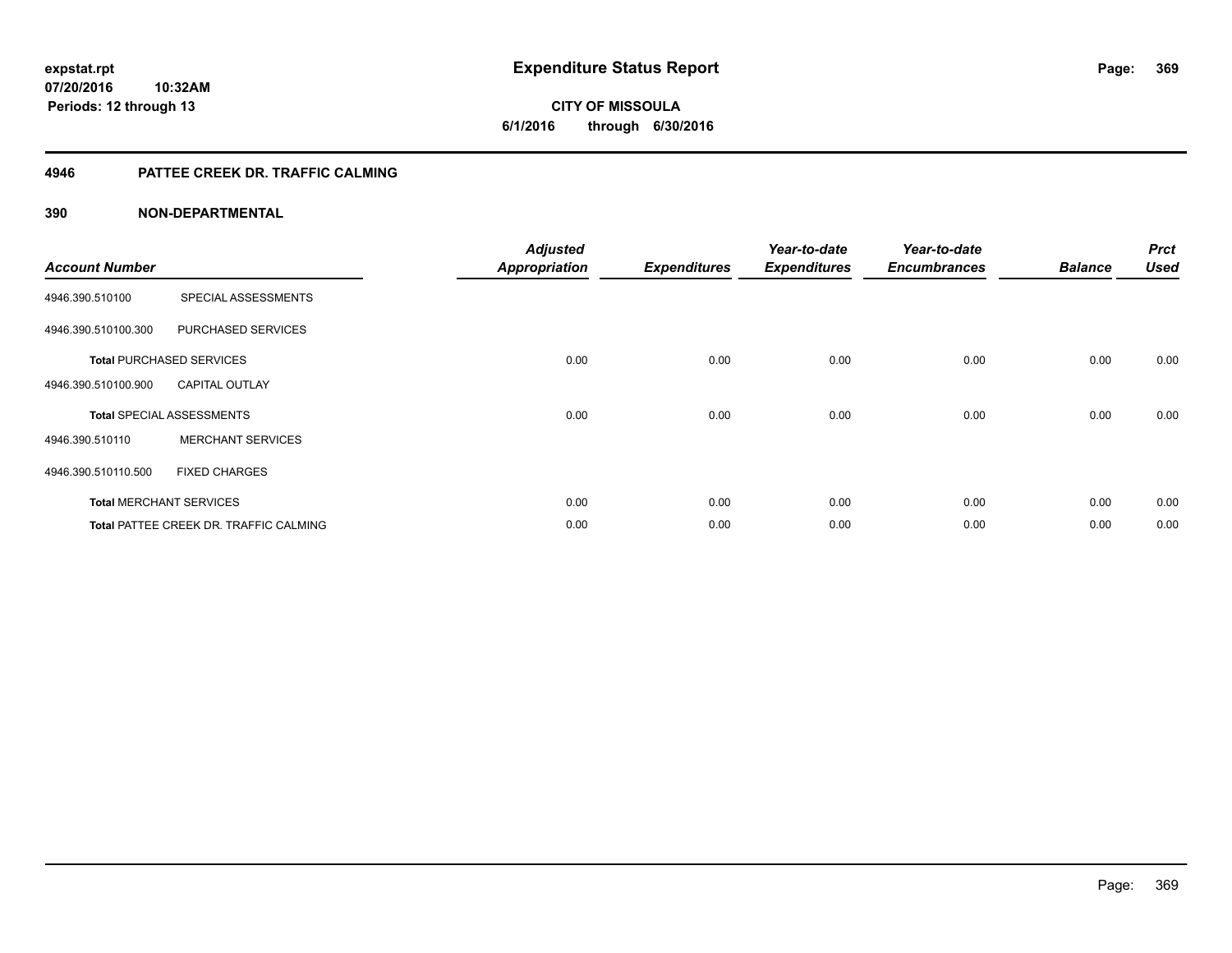# **CITY OF MISSOULA 6/1/2016 through 6/30/2016**

### **4948 STORMWATER OUTFALL RETROFITS**

| <b>Account Number</b> |                                                    | <b>Adjusted</b><br><b>Appropriation</b> | <b>Expenditures</b> | Year-to-date<br><b>Expenditures</b> | Year-to-date<br><b>Encumbrances</b> | <b>Balance</b> | <b>Prct</b><br><b>Used</b> |
|-----------------------|----------------------------------------------------|-----------------------------------------|---------------------|-------------------------------------|-------------------------------------|----------------|----------------------------|
| 4948.390.431210       | CARAS PARK STORM WATER RETROFITS                   |                                         |                     |                                     |                                     |                |                            |
| 4948.390.431210.300   | PURCHASED SERVICES                                 |                                         |                     |                                     |                                     |                |                            |
|                       | <b>Total CARAS PARK STORM WATER RETROFITS</b>      | 0.00                                    | 0.00                | 0.00                                | 0.00                                | 0.00           | 0.00                       |
| 4948.390.431212       | <b>BUCKHOUSE BRIDGE STORM WATER RETROFIT</b>       |                                         |                     |                                     |                                     |                |                            |
| 4948.390.431212.300   | PURCHASED SERVICES                                 |                                         |                     |                                     |                                     |                |                            |
|                       | <b>Total BUCKHOUSE BRIDGE STORM WATER RETROFIT</b> | 0.00                                    | 0.00                | 0.00                                | 0.00                                | 0.00           | 0.00                       |
| 4948.390.510110       | <b>MERCHANT SERVICES</b>                           |                                         |                     |                                     |                                     |                |                            |
| 4948.390.510110.500   | <b>FIXED CHARGES</b>                               |                                         |                     |                                     |                                     |                |                            |
|                       | <b>Total MERCHANT SERVICES</b>                     | 0.00                                    | 0.00                | 0.00                                | 0.00                                | 0.00           | 0.00                       |
|                       | Total STORMWATER OUTFALL RETROFITS                 | 0.00                                    | 0.00                | 0.00                                | 0.00                                | 0.00           | 0.00                       |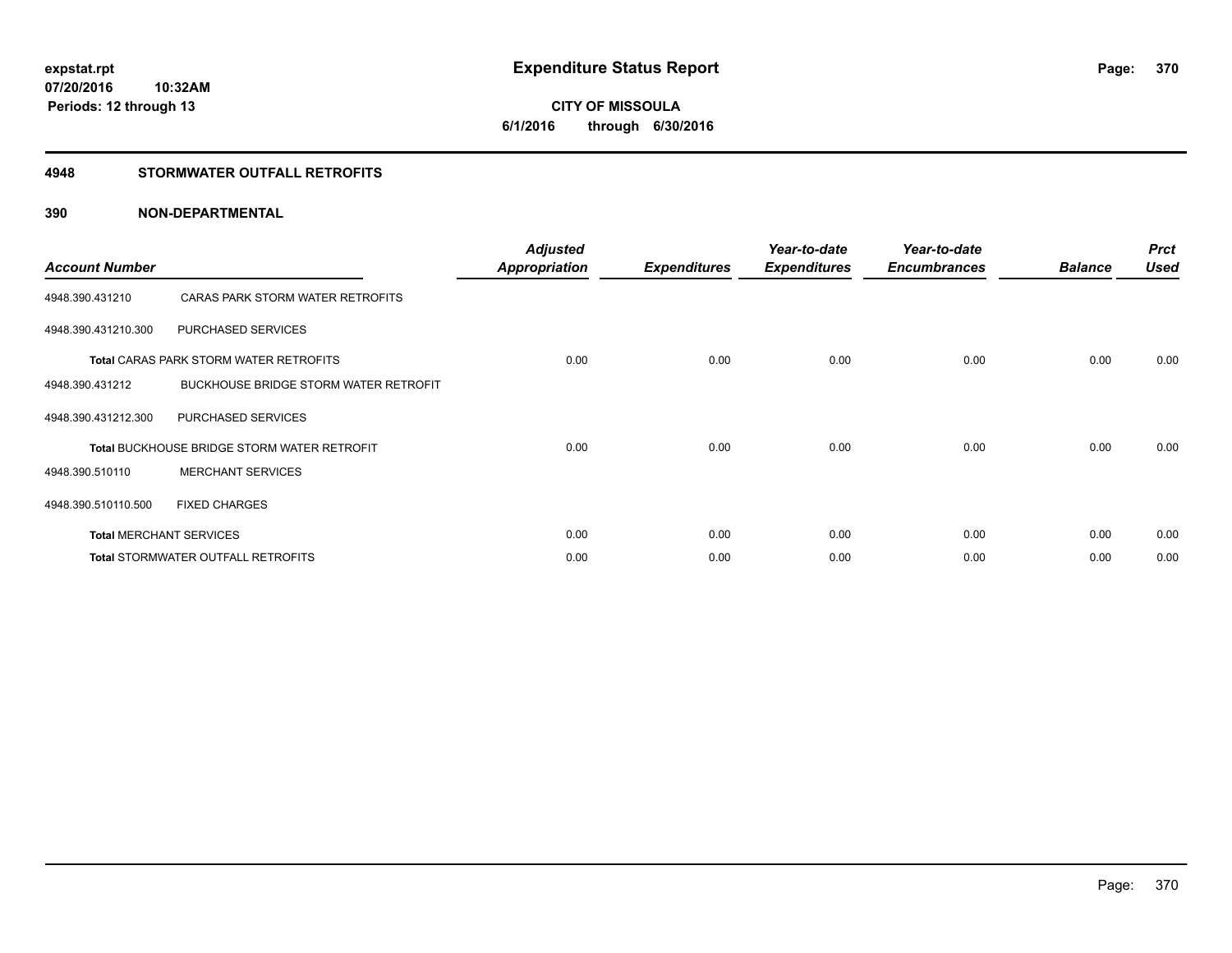**Periods: 12 through 13**

**CITY OF MISSOULA 6/1/2016 through 6/30/2016**

#### **4949 WAYFINDING PROJECT**

|                                 |                                               | <b>Adjusted</b>      |                     | Year-to-date        | Year-to-date        |                | <b>Prct</b> |
|---------------------------------|-----------------------------------------------|----------------------|---------------------|---------------------|---------------------|----------------|-------------|
| <b>Account Number</b>           |                                               | <b>Appropriation</b> | <b>Expenditures</b> | <b>Expenditures</b> | <b>Encumbrances</b> | <b>Balance</b> | <b>Used</b> |
| 4949.390.430268                 | *** Title Not Found ***                       |                      |                     |                     |                     |                |             |
| 4949.390.430268.100             | PERSONAL SERVICES                             |                      |                     |                     |                     |                |             |
| <b>Total PERSONAL SERVICES</b>  |                                               | 0.00                 | 0.00                | 0.00                | 0.00                | 0.00           | 0.00        |
| 4949.390.430268.200             | <b>SUPPLIES</b>                               |                      |                     |                     |                     |                |             |
| <b>Total SUPPLIES</b>           |                                               | 0.00                 | 0.00                | 0.00                | 0.00                | 0.00           | 0.00        |
| 4949.390.430268.300             | PURCHASED SERVICES                            |                      |                     |                     |                     |                |             |
|                                 | 4949.390.430268.350.000 PROFESSIONAL SERVICES | 0.00                 | 2,229.14            | 4,708.14            | 0.00                | $-4,708.14$    | 0.00        |
|                                 | <b>Total PURCHASED SERVICES</b>               | 0.00                 | 2,229.14            | 4,708.14            | 0.00                | $-4,708.14$    | 0.00        |
| 4949.390.430268.900             | CAPITAL OUTLAY                                |                      |                     |                     |                     |                |             |
| <b>Total CAPITAL OUTLAY</b>     |                                               | 0.00                 | 0.00                | 0.00                | 0.00                | 0.00           | 0.00        |
| Total *** Title Not Found ***   |                                               | 0.00                 | 2,229.14            | 4,708.14            | 0.00                | $-4,708.14$    | 0.00        |
| 4949.390.510110                 | <b>MERCHANT SERVICES</b>                      |                      |                     |                     |                     |                |             |
| 4949.390.510110.500             | <b>FIXED CHARGES</b>                          |                      |                     |                     |                     |                |             |
| <b>Total MERCHANT SERVICES</b>  |                                               | 0.00                 | 0.00                | 0.00                | 0.00                | 0.00           | 0.00        |
| <b>Total WAYFINDING PROJECT</b> |                                               | 0.00                 | 2,229.14            | 4,708.14            | 0.00                | $-4,708.14$    | 0.00        |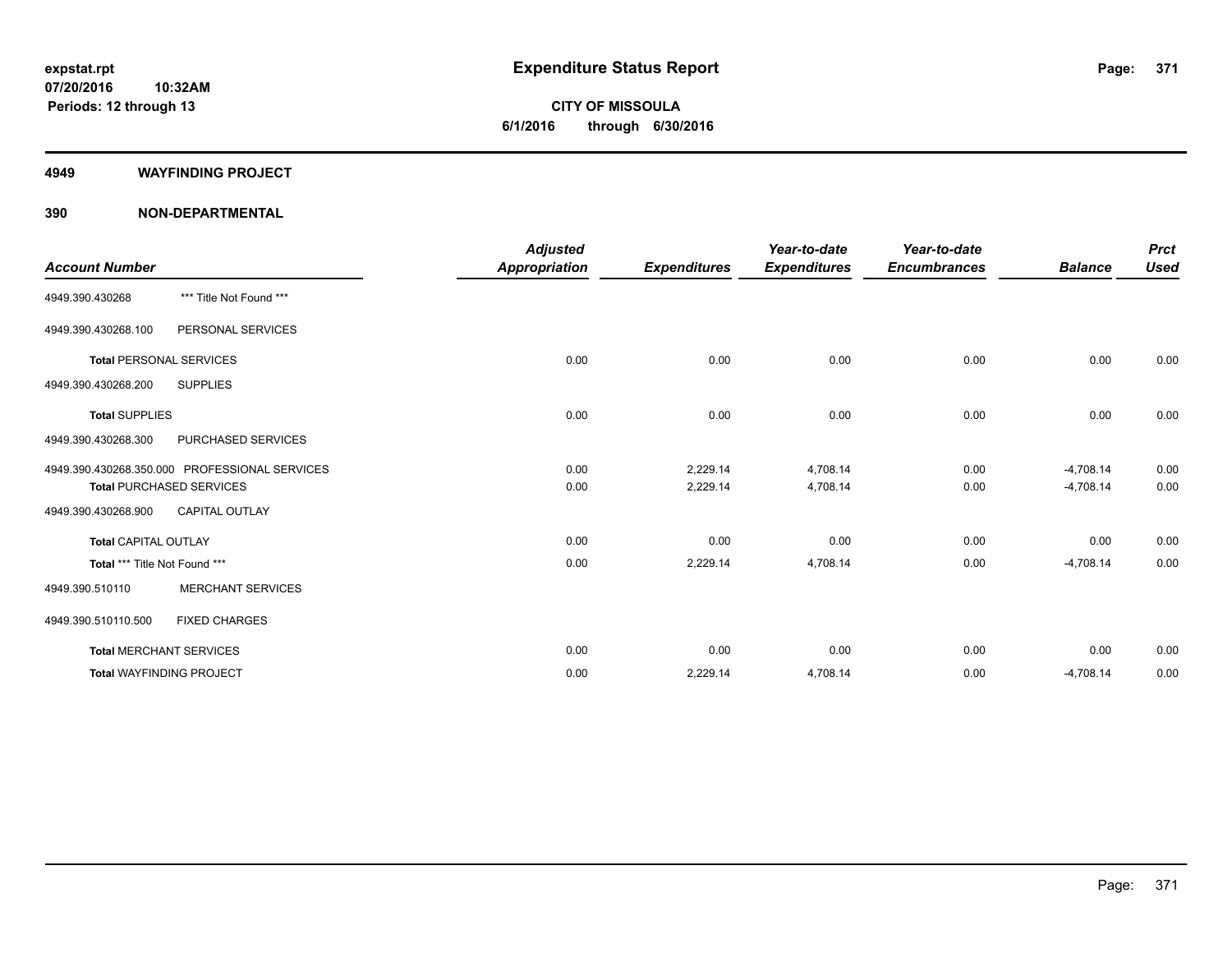#### **4990 ARRA ENHANCEMENTS**

### **500 N HIGGINS STREETSCAPE**

| <b>Account Number</b> |                                         | <b>Adjusted</b><br><b>Appropriation</b> | <b>Expenditures</b> | Year-to-date<br><b>Expenditures</b> | Year-to-date<br><b>Encumbrances</b> | <b>Balance</b> | <b>Prct</b><br><b>Used</b> |
|-----------------------|-----------------------------------------|-----------------------------------------|---------------------|-------------------------------------|-------------------------------------|----------------|----------------------------|
| 4990.500.430030       | PRELIMINARY ENGINEERING                 |                                         |                     |                                     |                                     |                |                            |
| 4990.500.430030.900   | <b>CAPITAL OUTLAY</b>                   |                                         |                     |                                     |                                     |                |                            |
|                       | <b>Total PRELIMINARY ENGINEERING</b>    | 0.00                                    | 0.00                | 0.00                                | 0.00                                | 0.00           | 0.00                       |
| 4990.500.430031       | <b>CONTRUCTION ENGINEERING</b>          |                                         |                     |                                     |                                     |                |                            |
| 4990.500.430031.900   | <b>CAPITAL OUTLAY</b>                   |                                         |                     |                                     |                                     |                |                            |
|                       | <b>Total CONTRUCTION ENGINEERING</b>    | 0.00                                    | 0.00                | 0.00                                | 0.00                                | 0.00           | 0.00                       |
| 4990.500.430032       | CONTRACTOR PAYMENTS-CONTSTRUCTION       |                                         |                     |                                     |                                     |                |                            |
| 4990.500.430032.900   | <b>CAPITAL OUTLAY</b>                   |                                         |                     |                                     |                                     |                |                            |
|                       | Total CONTRACTOR PAYMENTS-CONTSTRUCTION | 0.00                                    | 0.00                | 0.00                                | 0.00                                | 0.00           | 0.00                       |
| 4990.500.510110       | <b>MERCHANT SERVICES</b>                |                                         |                     |                                     |                                     |                |                            |
| 4990.500.510110.500   | <b>FIXED CHARGES</b>                    |                                         |                     |                                     |                                     |                |                            |
|                       | Total N HIGGINS STREETSCAPE             | 0.00                                    | 0.00                | 0.00                                | 0.00                                | 0.00           | 0.00                       |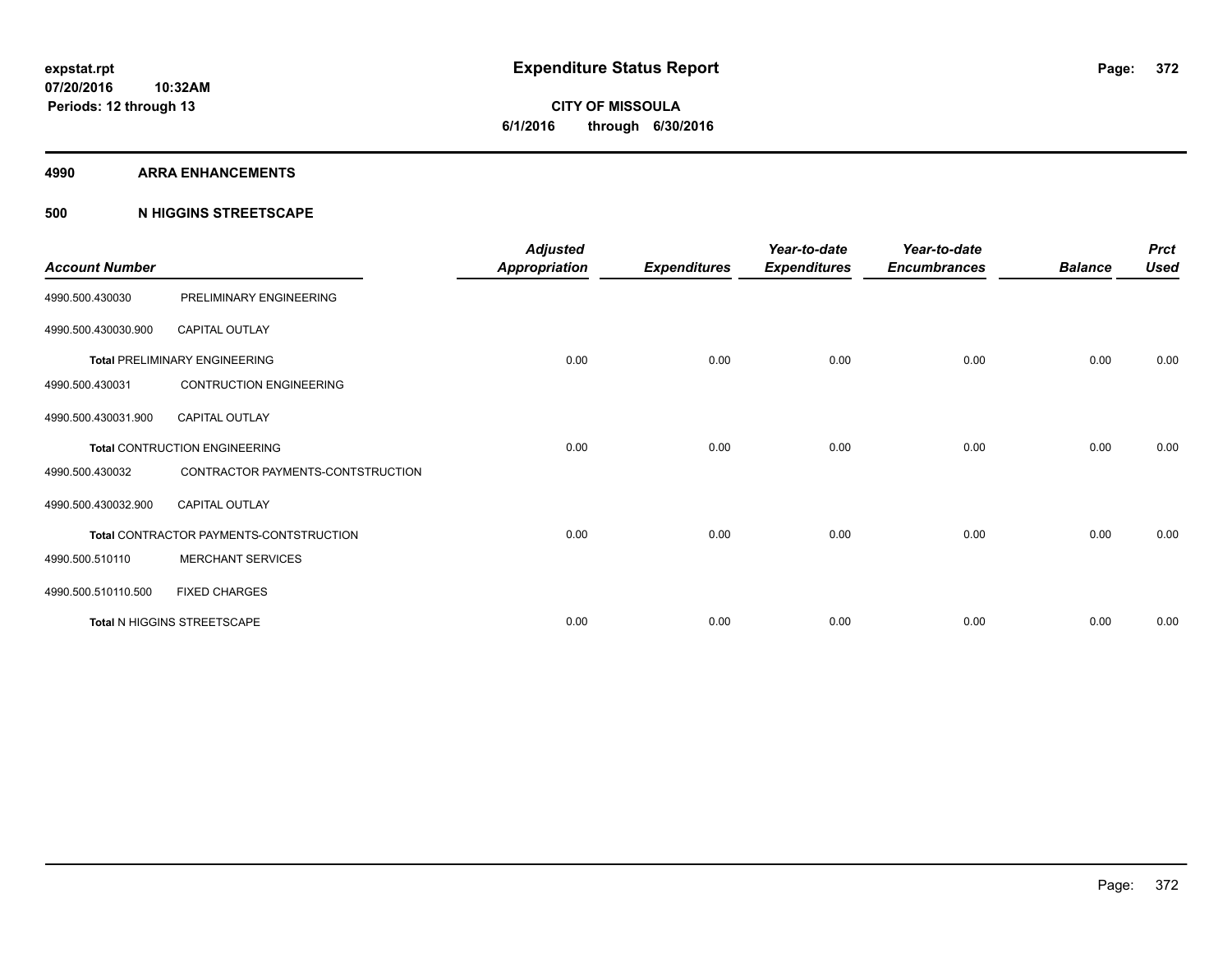**CITY OF MISSOULA 6/1/2016 through 6/30/2016**

**4990 ARRA ENHANCEMENTS**

**510 CURB RAMPS**

| <b>Account Number</b>   |                                                | <b>Adjusted</b><br><b>Appropriation</b> | <b>Expenditures</b> | Year-to-date<br><b>Expenditures</b> | Year-to-date<br><b>Encumbrances</b> | <b>Balance</b> | <b>Prct</b><br><b>Used</b> |
|-------------------------|------------------------------------------------|-----------------------------------------|---------------------|-------------------------------------|-------------------------------------|----------------|----------------------------|
| 4990.510.430032         | CONTRACTOR PAYMENTS-CONTSTRUCTION              |                                         |                     |                                     |                                     |                |                            |
| 4990.510.430032.900     | <b>CAPITAL OUTLAY</b>                          |                                         |                     |                                     |                                     |                |                            |
|                         | <b>Total CONTRACTOR PAYMENTS-CONTSTRUCTION</b> | 0.00                                    | 0.00                | 0.00                                | 0.00                                | 0.00           | 0.00                       |
| 4990.510.510110         | <b>MERCHANT SERVICES</b>                       |                                         |                     |                                     |                                     |                |                            |
| 4990.510.510110.500     | <b>FIXED CHARGES</b>                           |                                         |                     |                                     |                                     |                |                            |
| <b>Total CURB RAMPS</b> |                                                | 0.00                                    | 0.00                | 0.00                                | 0.00                                | 0.00           | 0.00                       |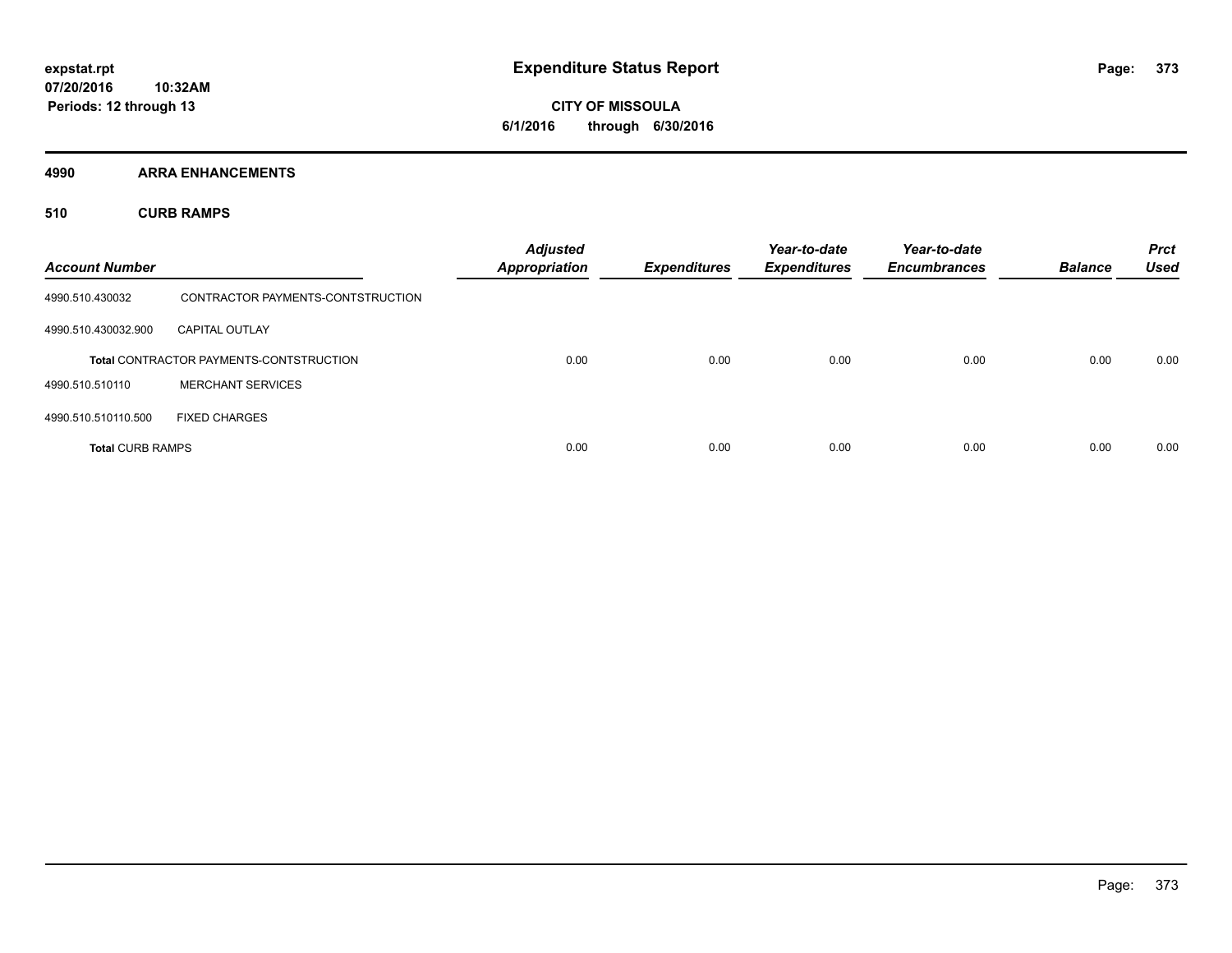**CITY OF MISSOULA 6/1/2016 through 6/30/2016**

**4990 ARRA ENHANCEMENTS**

### **515 RSNAKE GATEWAY GREENOUGH DRIVE**

| <b>Account Number</b> |                                         | <b>Adjusted</b><br>Appropriation | <b>Expenditures</b> | Year-to-date<br><b>Expenditures</b> | Year-to-date<br><b>Encumbrances</b> | <b>Balance</b> | <b>Prct</b><br><b>Used</b> |
|-----------------------|-----------------------------------------|----------------------------------|---------------------|-------------------------------------|-------------------------------------|----------------|----------------------------|
| 4990.515.430030       | PRELIMINARY ENGINEERING                 |                                  |                     |                                     |                                     |                |                            |
| 4990.515.430030.900   | <b>CAPITAL OUTLAY</b>                   |                                  |                     |                                     |                                     |                |                            |
|                       | <b>Total PRELIMINARY ENGINEERING</b>    | 0.00                             | 0.00                | 0.00                                | 0.00                                | 0.00           | 0.00                       |
| 4990.515.430031       | <b>CONTRUCTION ENGINEERING</b>          |                                  |                     |                                     |                                     |                |                            |
| 4990.515.430031.900   | <b>CAPITAL OUTLAY</b>                   |                                  |                     |                                     |                                     |                |                            |
|                       | <b>Total CONTRUCTION ENGINEERING</b>    | 0.00                             | 0.00                | 0.00                                | 0.00                                | 0.00           | 0.00                       |
| 4990.515.430032       | CONTRACTOR PAYMENTS-CONTSTRUCTION       |                                  |                     |                                     |                                     |                |                            |
| 4990.515.430032.900   | <b>CAPITAL OUTLAY</b>                   |                                  |                     |                                     |                                     |                |                            |
|                       | Total CONTRACTOR PAYMENTS-CONTSTRUCTION | 0.00                             | 0.00                | 0.00                                | 0.00                                | 0.00           | 0.00                       |
| 4990.515.510110       | <b>MERCHANT SERVICES</b>                |                                  |                     |                                     |                                     |                |                            |
| 4990.515.510110.500   | <b>FIXED CHARGES</b>                    |                                  |                     |                                     |                                     |                |                            |
|                       | <b>Total ARRA ENHANCEMENTS</b>          | 0.00                             | 0.00                | 0.00                                | 0.00                                | 0.00           | 0.00                       |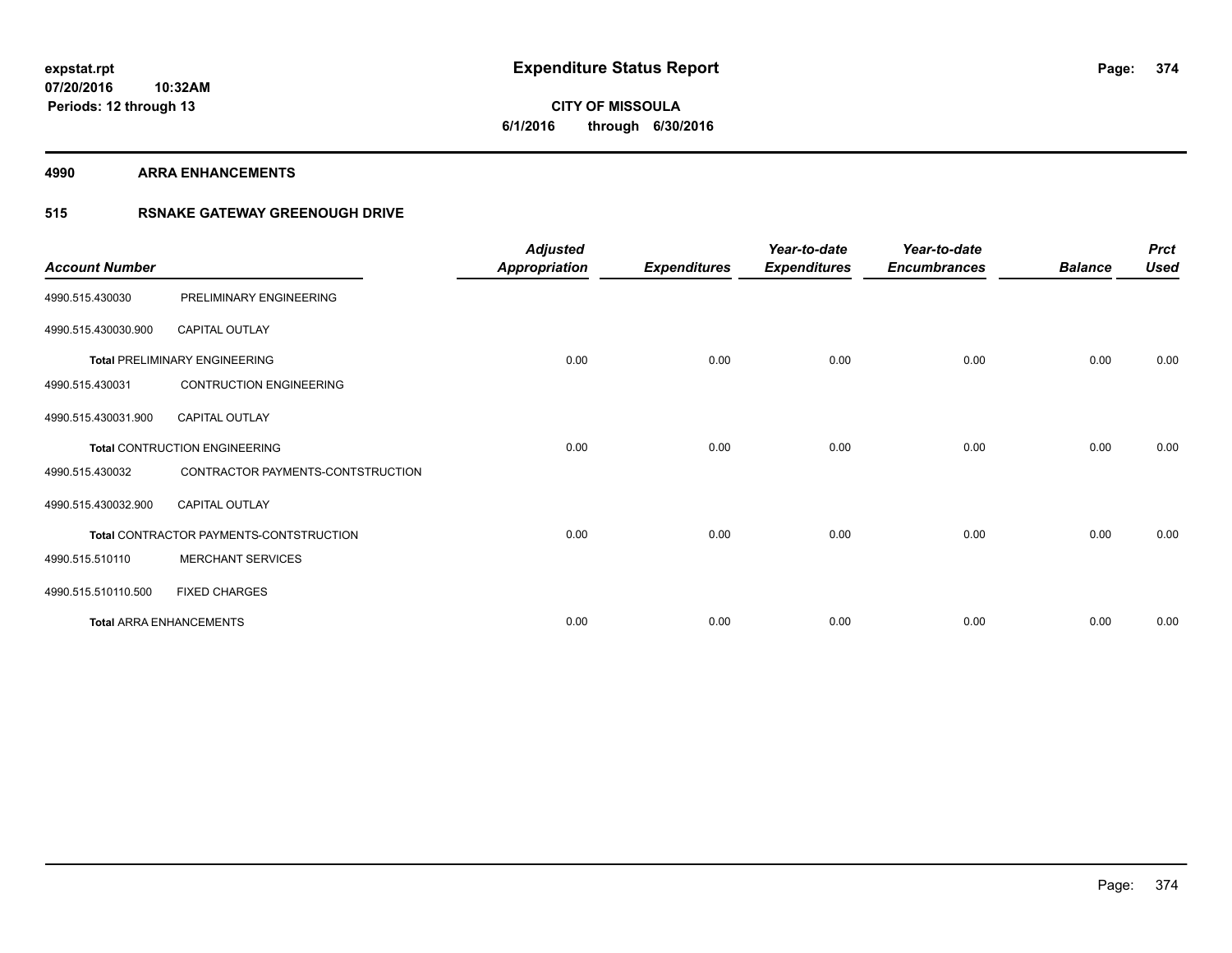**4991 ARRA HB645**

### **500 N HIGGINS STREETSCAPE**

| <b>Account Number</b> |                                    | <b>Adjusted</b><br><b>Appropriation</b> | <b>Expenditures</b> | Year-to-date<br><b>Expenditures</b> | Year-to-date<br><b>Encumbrances</b> | <b>Balance</b> | <b>Prct</b><br><b>Used</b> |
|-----------------------|------------------------------------|-----------------------------------------|---------------------|-------------------------------------|-------------------------------------|----------------|----------------------------|
| 4991.500.430033       | N.HIGGINS/MTN WATER                |                                         |                     |                                     |                                     |                |                            |
| 4991.500.430033.900   | <b>CAPITAL OUTLAY</b>              |                                         |                     |                                     |                                     |                |                            |
|                       | <b>Total N.HIGGINS/MTN WATER</b>   | 0.00                                    | 0.00                | 0.00                                | 0.00                                | 0.00           | 0.00                       |
| 4991.500.510110       | <b>MERCHANT SERVICES</b>           |                                         |                     |                                     |                                     |                |                            |
| 4991.500.510110.500   | <b>FIXED CHARGES</b>               |                                         |                     |                                     |                                     |                |                            |
|                       | <b>Total N HIGGINS STREETSCAPE</b> | 0.00                                    | 0.00                | 0.00                                | 0.00                                | 0.00           | 0.00                       |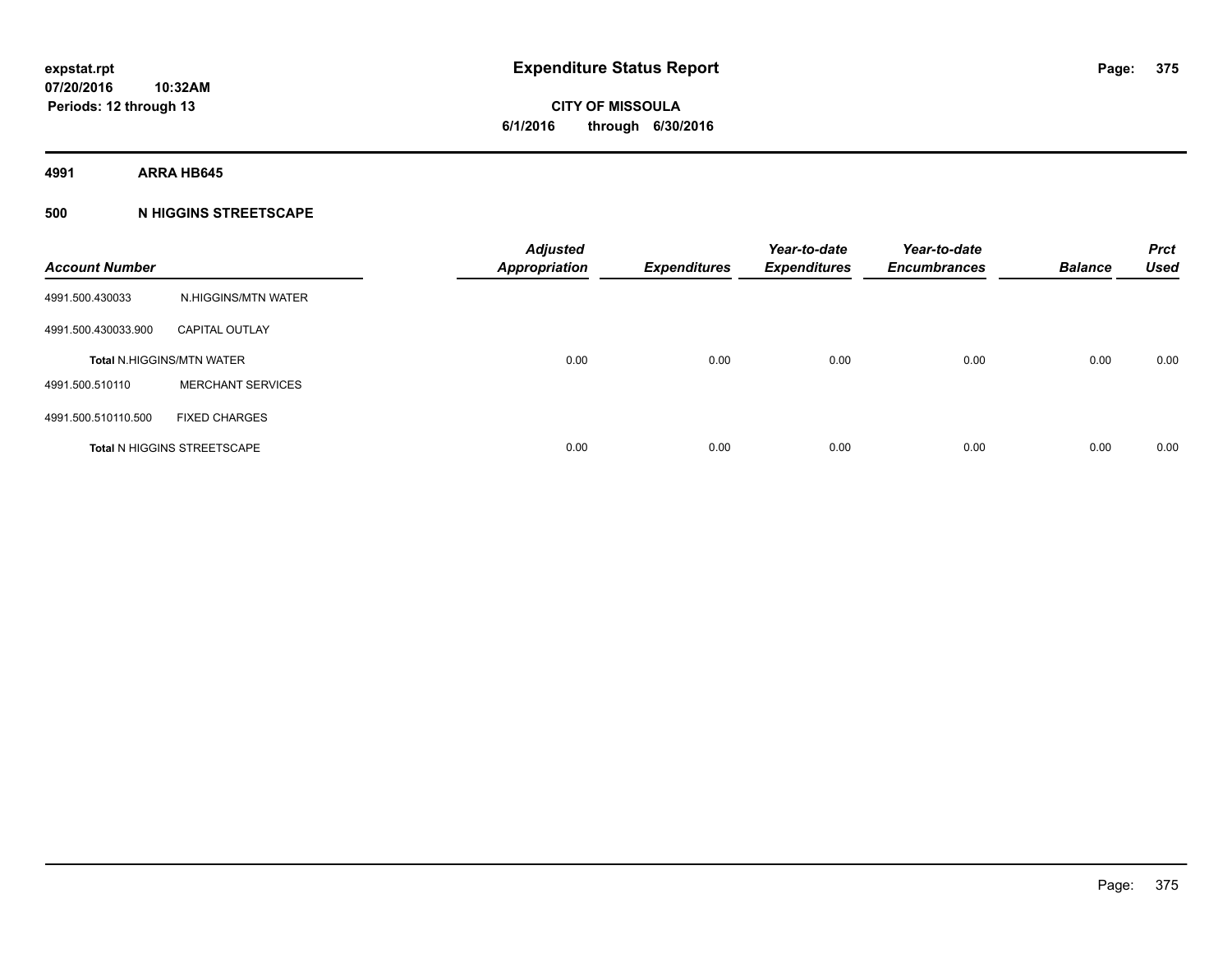**CITY OF MISSOULA 6/1/2016 through 6/30/2016**

**4991 ARRA HB645**

**520 N HIGGINS PAVING**

| <b>Account Number</b>         |                                         | <b>Adjusted</b><br><b>Appropriation</b> | <b>Expenditures</b> | Year-to-date<br><b>Expenditures</b> | Year-to-date<br><b>Encumbrances</b> | <b>Balance</b> | <b>Prct</b><br><b>Used</b> |
|-------------------------------|-----------------------------------------|-----------------------------------------|---------------------|-------------------------------------|-------------------------------------|----------------|----------------------------|
| 4991.520.430030               | PRELIMINARY ENGINEERING                 |                                         |                     |                                     |                                     |                |                            |
| 4991.520.430030.900           | <b>CAPITAL OUTLAY</b>                   |                                         |                     |                                     |                                     |                |                            |
|                               | <b>Total PRELIMINARY ENGINEERING</b>    | 0.00                                    | 0.00                | 0.00                                | 0.00                                | 0.00           | 0.00                       |
| 4991.520.430031               | <b>CONTRUCTION ENGINEERING</b>          |                                         |                     |                                     |                                     |                |                            |
| 4991.520.430031.900           | <b>CAPITAL OUTLAY</b>                   |                                         |                     |                                     |                                     |                |                            |
|                               | <b>Total CONTRUCTION ENGINEERING</b>    | 0.00                                    | 0.00                | 0.00                                | 0.00                                | 0.00           | 0.00                       |
| 4991.520.430032               | CONTRACTOR PAYMENTS-CONTSTRUCTION       |                                         |                     |                                     |                                     |                |                            |
| 4991.520.430032.900           | <b>CAPITAL OUTLAY</b>                   |                                         |                     |                                     |                                     |                |                            |
|                               | Total CONTRACTOR PAYMENTS-CONTSTRUCTION | 0.00                                    | 0.00                | 0.00                                | 0.00                                | 0.00           | 0.00                       |
| 4991.520.510110               | <b>MERCHANT SERVICES</b>                |                                         |                     |                                     |                                     |                |                            |
| 4991.520.510110.500           | <b>FIXED CHARGES</b>                    |                                         |                     |                                     |                                     |                |                            |
| <b>Total N HIGGINS PAVING</b> |                                         | 0.00                                    | 0.00                | 0.00                                | 0.00                                | 0.00           | 0.00                       |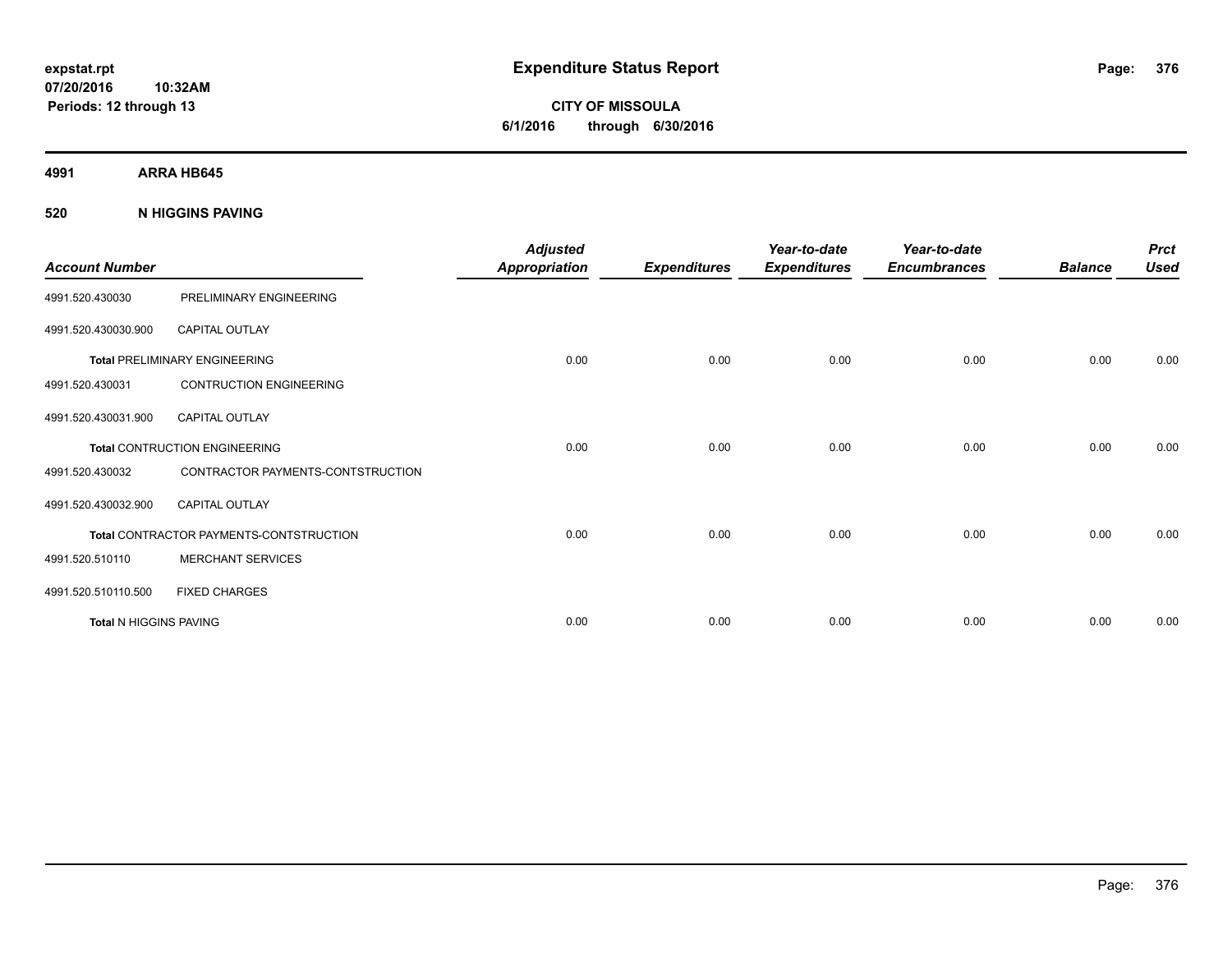**4991 ARRA HB645**

**Periods: 12 through 13**

**10:32AM**

## **525 BROOKS ST CURB & SW IMPROVEMENTS**

| <b>Account Number</b> |                                         | <b>Adjusted</b><br><b>Appropriation</b> | <b>Expenditures</b> | Year-to-date<br><b>Expenditures</b> | Year-to-date<br><b>Encumbrances</b> | <b>Balance</b> | <b>Prct</b><br><b>Used</b> |
|-----------------------|-----------------------------------------|-----------------------------------------|---------------------|-------------------------------------|-------------------------------------|----------------|----------------------------|
| 4991.525.430030       | PRELIMINARY ENGINEERING                 |                                         |                     |                                     |                                     |                |                            |
| 4991.525.430030.900   | <b>CAPITAL OUTLAY</b>                   |                                         |                     |                                     |                                     |                |                            |
|                       | <b>Total PRELIMINARY ENGINEERING</b>    | 0.00                                    | 0.00                | 0.00                                | 0.00                                | 0.00           | 0.00                       |
| 4991.525.430031       | <b>CONTRUCTION ENGINEERING</b>          |                                         |                     |                                     |                                     |                |                            |
| 4991.525.430031.900   | <b>CAPITAL OUTLAY</b>                   |                                         |                     |                                     |                                     |                |                            |
|                       | <b>Total CONTRUCTION ENGINEERING</b>    | 0.00                                    | 0.00                | 0.00                                | 0.00                                | 0.00           | 0.00                       |
| 4991.525.430032       | CONTRACTOR PAYMENTS-CONTSTRUCTION       |                                         |                     |                                     |                                     |                |                            |
| 4991.525.430032.900   | <b>CAPITAL OUTLAY</b>                   |                                         |                     |                                     |                                     |                |                            |
|                       | Total CONTRACTOR PAYMENTS-CONTSTRUCTION | 0.00                                    | 0.00                | 0.00                                | 0.00                                | 0.00           | 0.00                       |
| 4991.525.510110       | <b>MERCHANT SERVICES</b>                |                                         |                     |                                     |                                     |                |                            |
| 4991.525.510110.500   | <b>FIXED CHARGES</b>                    |                                         |                     |                                     |                                     |                |                            |
|                       | Total BROOKS ST CURB & SW IMPROVEMENTS  | 0.00                                    | 0.00                | 0.00                                | 0.00                                | 0.00           | 0.00                       |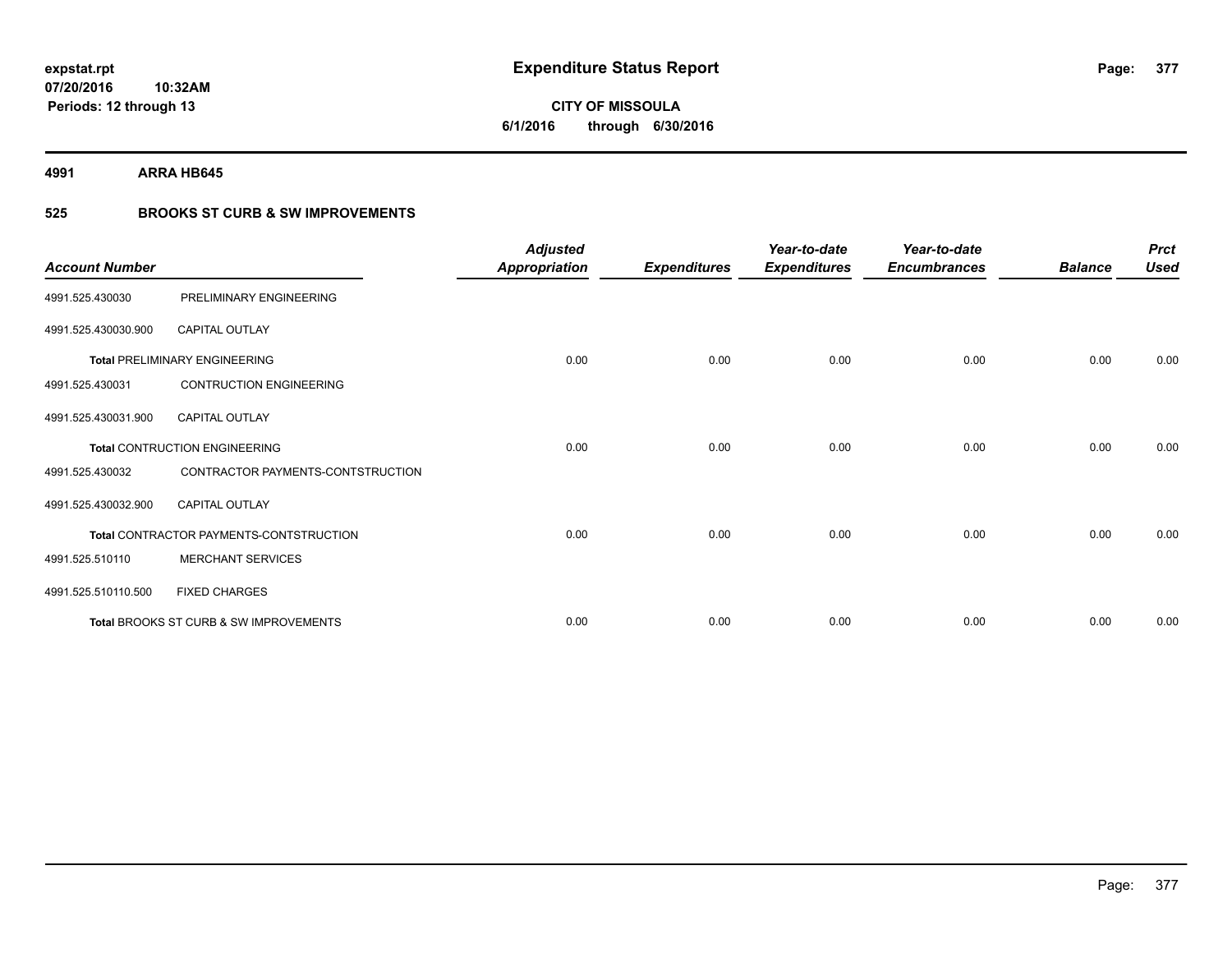**CITY OF MISSOULA 6/1/2016 through 6/30/2016**

**4991 ARRA HB645**

**530 CURB RAMPS**

|                                |                                         | <b>Adjusted</b>      |                     | Year-to-date        | Year-to-date        |                | <b>Prct</b> |
|--------------------------------|-----------------------------------------|----------------------|---------------------|---------------------|---------------------|----------------|-------------|
| <b>Account Number</b>          |                                         | <b>Appropriation</b> | <b>Expenditures</b> | <b>Expenditures</b> | <b>Encumbrances</b> | <b>Balance</b> | <b>Used</b> |
| 4991.530.430030                | PRELIMINARY ENGINEERING                 |                      |                     |                     |                     |                |             |
| 4991.530.430030.100            | PERSONAL SERVICES                       |                      |                     |                     |                     |                |             |
| <b>Total PERSONAL SERVICES</b> |                                         | 0.00                 | 0.00                | 0.00                | 0.00                | 0.00           | 0.00        |
| 4991.530.430030.900            | <b>CAPITAL OUTLAY</b>                   |                      |                     |                     |                     |                |             |
|                                | <b>Total PRELIMINARY ENGINEERING</b>    | 0.00                 | 0.00                | 0.00                | 0.00                | 0.00           | 0.00        |
| 4991.530.430031                | <b>CONTRUCTION ENGINEERING</b>          |                      |                     |                     |                     |                |             |
| 4991.530.430031.900            | <b>CAPITAL OUTLAY</b>                   |                      |                     |                     |                     |                |             |
|                                | <b>Total CONTRUCTION ENGINEERING</b>    | 0.00                 | 0.00                | 0.00                | 0.00                | 0.00           | 0.00        |
| 4991.530.430032                | CONTRACTOR PAYMENTS-CONTSTRUCTION       |                      |                     |                     |                     |                |             |
| 4991.530.430032.900            | <b>CAPITAL OUTLAY</b>                   |                      |                     |                     |                     |                |             |
|                                | Total CONTRACTOR PAYMENTS-CONTSTRUCTION | 0.00                 | 0.00                | 0.00                | 0.00                | 0.00           | 0.00        |
| 4991.530.510110                | <b>MERCHANT SERVICES</b>                |                      |                     |                     |                     |                |             |
| 4991.530.510110.500            | <b>FIXED CHARGES</b>                    |                      |                     |                     |                     |                |             |
| <b>Total CURB RAMPS</b>        |                                         | 0.00                 | 0.00                | 0.00                | 0.00                | 0.00           | 0.00        |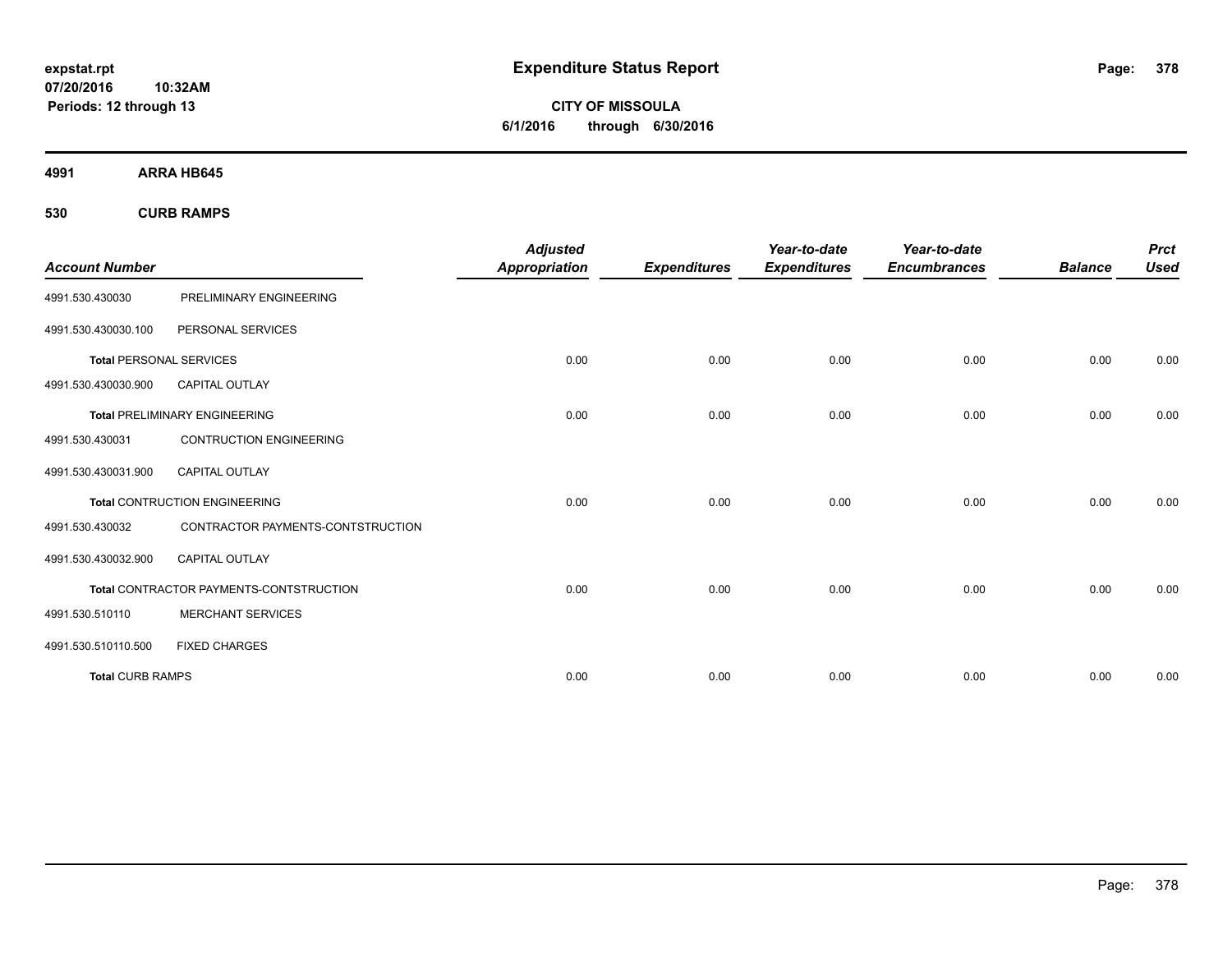**4991 ARRA HB645**

### **535 PARKS PLAYGROUND INSTALLS**

| <b>Account Number</b>          |                                         | <b>Adjusted</b><br>Appropriation | <b>Expenditures</b> | Year-to-date<br><b>Expenditures</b> | Year-to-date<br><b>Encumbrances</b> | <b>Balance</b> | <b>Prct</b><br><b>Used</b> |
|--------------------------------|-----------------------------------------|----------------------------------|---------------------|-------------------------------------|-------------------------------------|----------------|----------------------------|
| 4991.535.430030                | PRELIMINARY ENGINEERING                 |                                  |                     |                                     |                                     |                |                            |
| 4991.535.430030.100            | PERSONAL SERVICES                       |                                  |                     |                                     |                                     |                |                            |
| <b>Total PERSONAL SERVICES</b> |                                         | 0.00                             | 0.00                | 0.00                                | 0.00                                | 0.00           | 0.00                       |
| 4991.535.430030.900            | <b>CAPITAL OUTLAY</b>                   |                                  |                     |                                     |                                     |                |                            |
|                                | <b>Total PRELIMINARY ENGINEERING</b>    | 0.00                             | 0.00                | 0.00                                | 0.00                                | 0.00           | 0.00                       |
| 4991.535.430031                | <b>CONTRUCTION ENGINEERING</b>          |                                  |                     |                                     |                                     |                |                            |
| 4991.535.430031.900            | <b>CAPITAL OUTLAY</b>                   |                                  |                     |                                     |                                     |                |                            |
|                                | <b>Total CONTRUCTION ENGINEERING</b>    | 0.00                             | 0.00                | 0.00                                | 0.00                                | 0.00           | 0.00                       |
| 4991.535.430032                | CONTRACTOR PAYMENTS-CONTSTRUCTION       |                                  |                     |                                     |                                     |                |                            |
| 4991.535.430032.900            | <b>CAPITAL OUTLAY</b>                   |                                  |                     |                                     |                                     |                |                            |
|                                | Total CONTRACTOR PAYMENTS-CONTSTRUCTION | 0.00                             | 0.00                | 0.00                                | 0.00                                | 0.00           | 0.00                       |
| 4991.535.510110                | <b>MERCHANT SERVICES</b>                |                                  |                     |                                     |                                     |                |                            |
| 4991.535.510110.500            | <b>FIXED CHARGES</b>                    |                                  |                     |                                     |                                     |                |                            |
|                                | <b>Total PARKS PLAYGROUND INSTALLS</b>  | 0.00                             | 0.00                | 0.00                                | 0.00                                | 0.00           | 0.00                       |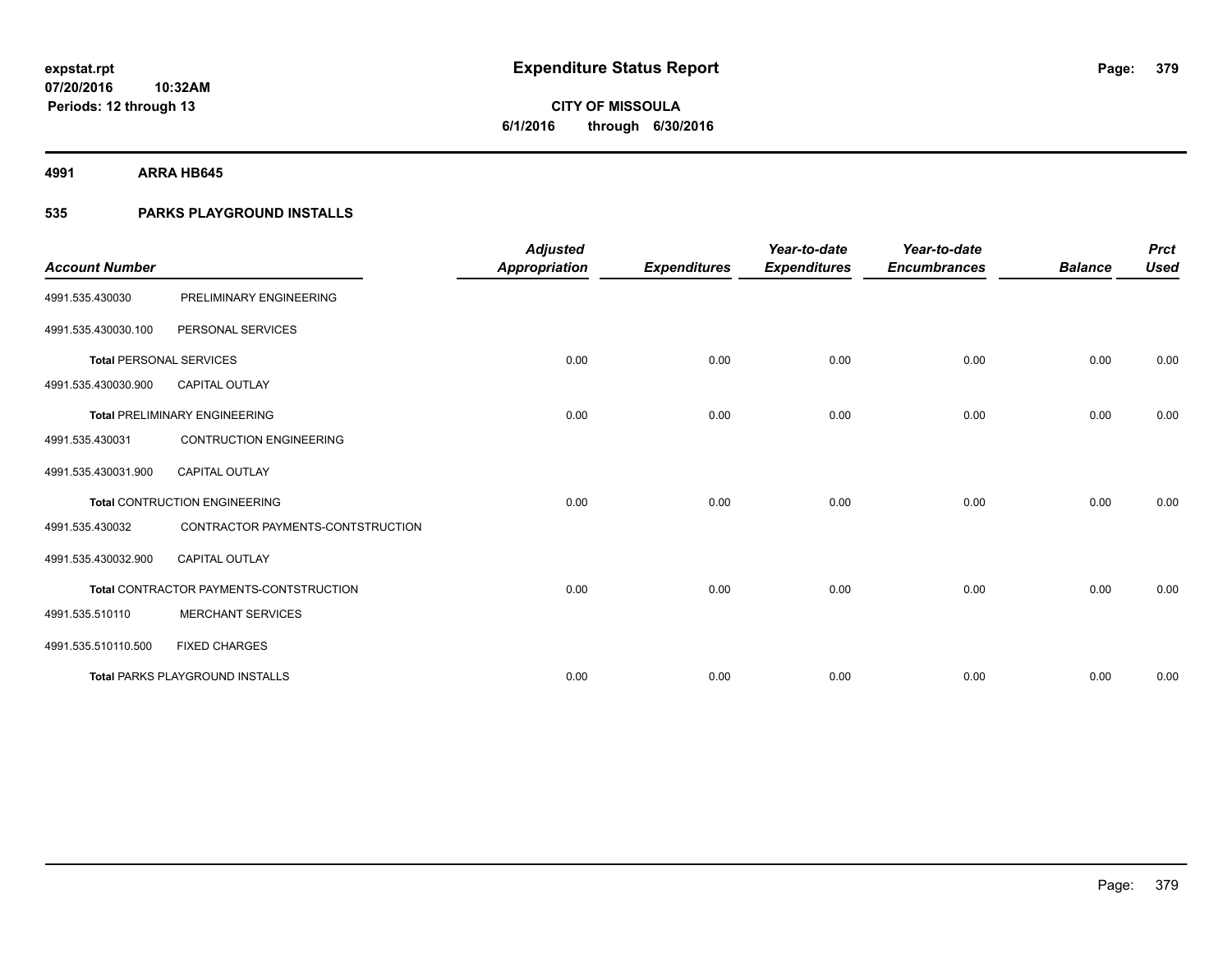**4991 ARRA HB645**

### **540 GREENOUGH PARK BRIDGE**

|                                |                                         | <b>Adjusted</b>      |                     | Year-to-date        | Year-to-date        |                | <b>Prct</b> |
|--------------------------------|-----------------------------------------|----------------------|---------------------|---------------------|---------------------|----------------|-------------|
| <b>Account Number</b>          |                                         | <b>Appropriation</b> | <b>Expenditures</b> | <b>Expenditures</b> | <b>Encumbrances</b> | <b>Balance</b> | <b>Used</b> |
| 4991.540.430030                | PRELIMINARY ENGINEERING                 |                      |                     |                     |                     |                |             |
| 4991.540.430030.900            | <b>CAPITAL OUTLAY</b>                   |                      |                     |                     |                     |                |             |
|                                | <b>Total PRELIMINARY ENGINEERING</b>    | 0.00                 | 0.00                | 0.00                | 0.00                | 0.00           | 0.00        |
| 4991.540.430031                | <b>CONTRUCTION ENGINEERING</b>          |                      |                     |                     |                     |                |             |
| 4991.540.430031.900            | <b>CAPITAL OUTLAY</b>                   |                      |                     |                     |                     |                |             |
|                                | <b>Total CONTRUCTION ENGINEERING</b>    | 0.00                 | 0.00                | 0.00                | 0.00                | 0.00           | 0.00        |
| 4991.540.430032                | CONTRACTOR PAYMENTS-CONTSTRUCTION       |                      |                     |                     |                     |                |             |
| 4991.540.430032.100            | PERSONAL SERVICES                       |                      |                     |                     |                     |                |             |
| <b>Total PERSONAL SERVICES</b> |                                         | 0.00                 | 0.00                | 0.00                | 0.00                | 0.00           | 0.00        |
| 4991.540.430032.900            | <b>CAPITAL OUTLAY</b>                   |                      |                     |                     |                     |                |             |
|                                | Total CONTRACTOR PAYMENTS-CONTSTRUCTION | 0.00                 | 0.00                | 0.00                | 0.00                | 0.00           | 0.00        |
| 4991.540.510110                | <b>MERCHANT SERVICES</b>                |                      |                     |                     |                     |                |             |
| 4991.540.510110.500            | <b>FIXED CHARGES</b>                    |                      |                     |                     |                     |                |             |
| <b>Total ARRA HB645</b>        |                                         | 0.00                 | 0.00                | 0.00                | 0.00                | 0.00           | 0.00        |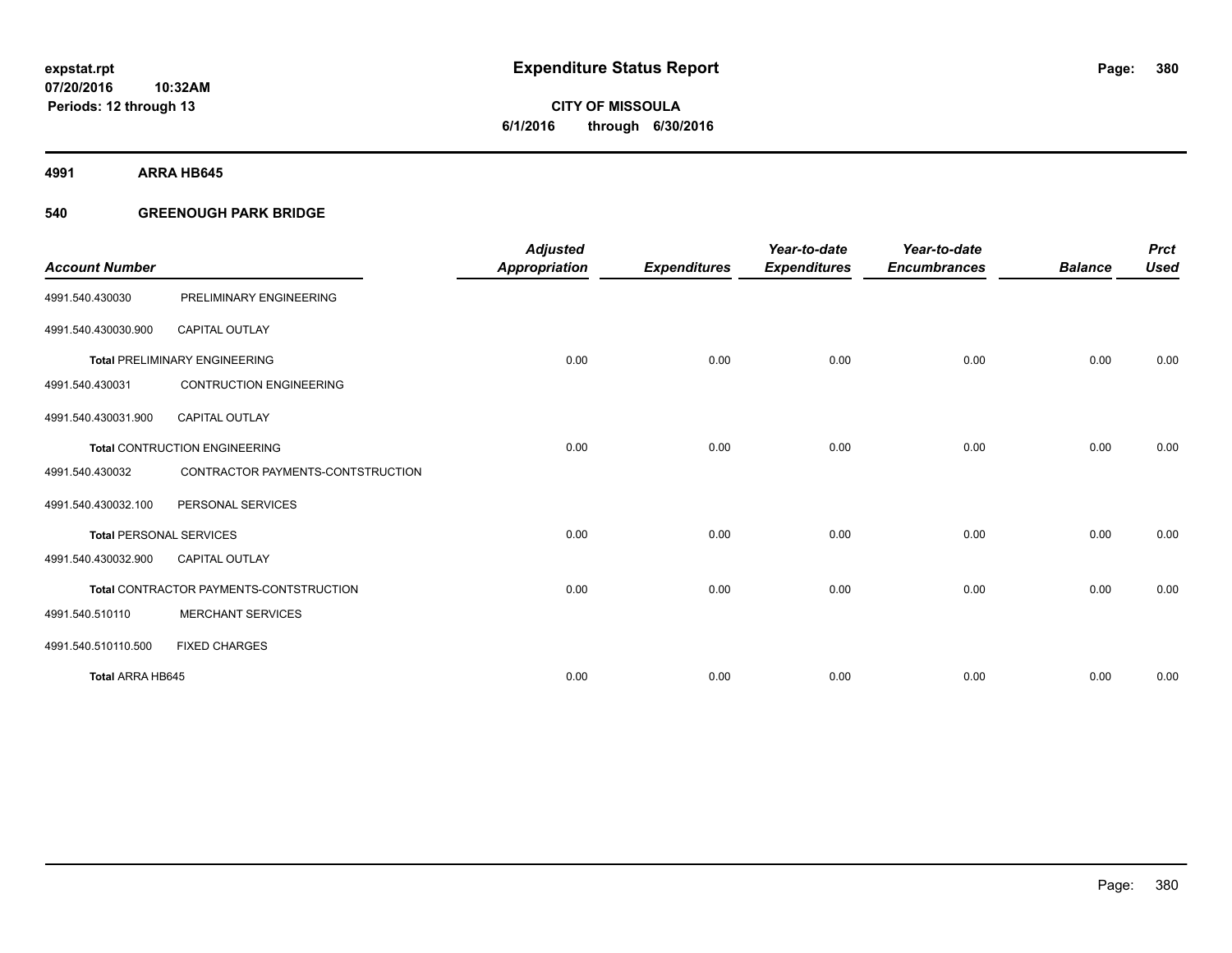### **4992 WFL MILLER CREEK ROAD**

| <b>Account Number</b> |                                    | <b>Adjusted</b><br><b>Appropriation</b> | <b>Expenditures</b> | Year-to-date<br><b>Expenditures</b> | Year-to-date<br><b>Encumbrances</b> | <b>Balance</b> | <b>Prct</b><br><b>Used</b> |
|-----------------------|------------------------------------|-----------------------------------------|---------------------|-------------------------------------|-------------------------------------|----------------|----------------------------|
| 4992.390.430230       | <b>STREET RESTORATION</b>          |                                         |                     |                                     |                                     |                |                            |
| 4992.390.430230.900   | <b>CAPITAL OUTLAY</b>              |                                         |                     |                                     |                                     |                |                            |
|                       | <b>Total STREET RESTORATION</b>    | 0.00                                    | 0.00                | 0.00                                | 0.00                                | 0.00           | 0.00                       |
| 4992.390.510110       | <b>MERCHANT SERVICES</b>           |                                         |                     |                                     |                                     |                |                            |
| 4992.390.510110.500   | <b>FIXED CHARGES</b>               |                                         |                     |                                     |                                     |                |                            |
|                       | <b>Total WFL MILLER CREEK ROAD</b> | 0.00                                    | 0.00                | 0.00                                | 0.00                                | 0.00           | 0.00                       |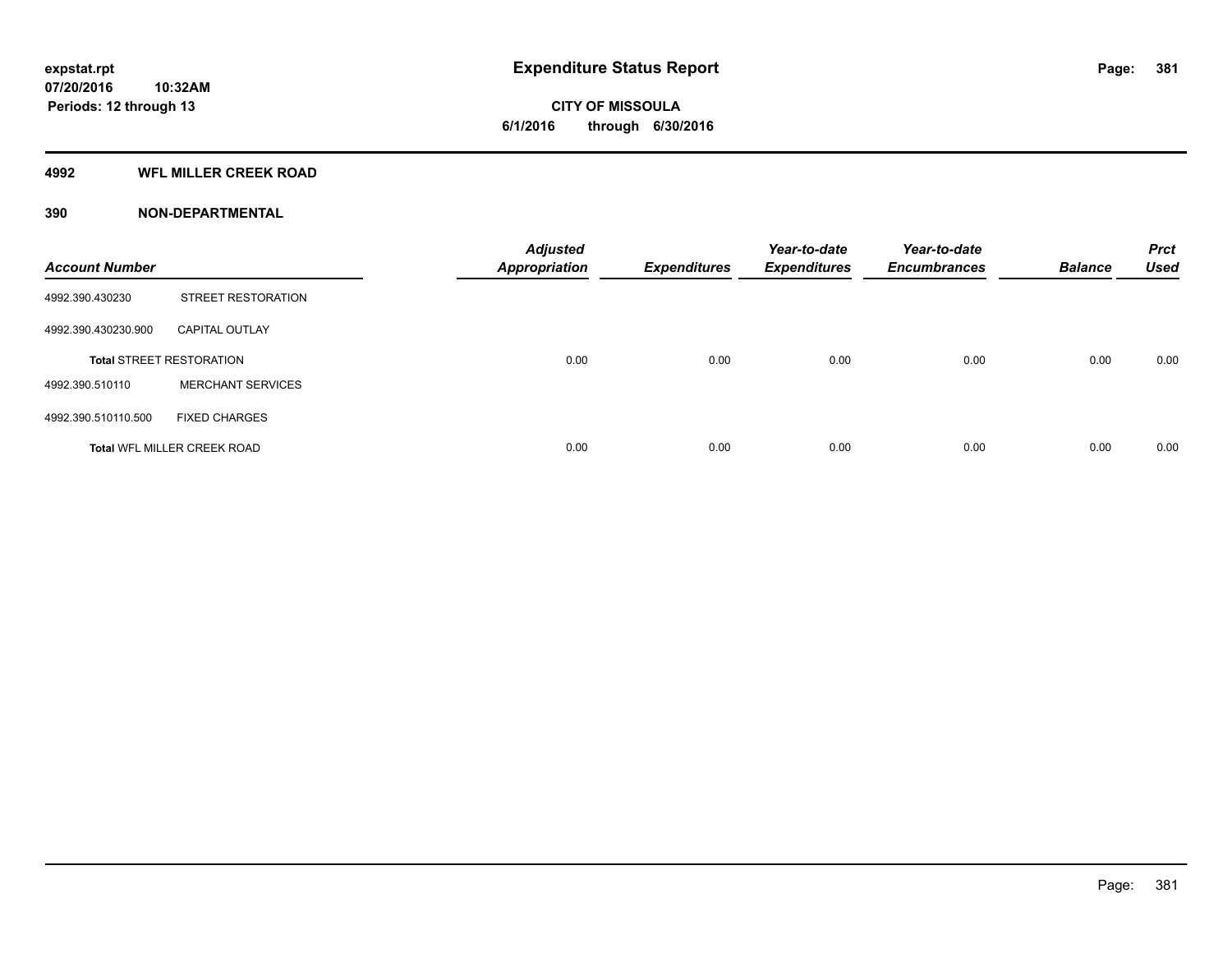**Periods: 12 through 13**

**CITY OF MISSOULA 6/1/2016 through 6/30/2016**

#### **4993 WESTERN FEDERAL LANDS**

**10:32AM**

### **280 PUBLIC WORKS OPERATIONS**

| <b>Account Number</b>          |                                                                                         | <b>Adjusted</b><br><b>Appropriation</b> | <b>Expenditures</b> | Year-to-date<br><b>Expenditures</b> | Year-to-date<br><b>Encumbrances</b> | <b>Balance</b>               | <b>Prct</b><br><b>Used</b> |
|--------------------------------|-----------------------------------------------------------------------------------------|-----------------------------------------|---------------------|-------------------------------------|-------------------------------------|------------------------------|----------------------------|
| 4993.280.430022                | RATTLESNAKE UNIVERSITY CROSSING                                                         |                                         |                     |                                     |                                     |                              |                            |
| 4993.280.430022.300            | PURCHASED SERVICES                                                                      |                                         |                     |                                     |                                     |                              |                            |
|                                | <b>Total PURCHASED SERVICES</b>                                                         | 0.00                                    | 0.00                | 0.00                                | 0.00                                | 0.00                         | 0.00                       |
| 4993.280.430022.900            | <b>CAPITAL OUTLAY</b>                                                                   |                                         |                     |                                     |                                     |                              |                            |
|                                | Total RATTLESNAKE UNIVERSITY CROSSING                                                   | 0.00                                    | 0.00                | 0.00                                | 0.00                                | 0.00                         | 0.00                       |
| 4993.280.430024                | RUX PH 11/PROJ 2010-022(B)                                                              |                                         |                     |                                     |                                     |                              |                            |
| 4993.280.430024.100            | PERSONAL SERVICES                                                                       |                                         |                     |                                     |                                     |                              |                            |
| <b>Total PERSONAL SERVICES</b> |                                                                                         | 0.00                                    | 0.00                | 0.00                                | 0.00                                | 0.00                         | 0.00                       |
| 4993.280.430024.900            | <b>CAPITAL OUTLAY</b>                                                                   |                                         |                     |                                     |                                     |                              |                            |
|                                | 4993.280.430024.930.000 RUX PHASE 2-PROJ 2010-022(B<br>Total RUX PH 11/PROJ 2010-022(B) | 0.00<br>0.00                            | 0.00<br>0.00        | 24,994.77<br>24,994.77              | 0.00<br>0.00                        | $-24,994.77$<br>$-24,994.77$ | 0.00<br>0.00               |
| 4993.280.430223                | FACILITY MAINT ENERGY CONSERVATION                                                      |                                         |                     |                                     |                                     |                              |                            |
| 4993.280.430223.900            | <b>CAPITAL OUTLAY</b>                                                                   |                                         |                     |                                     |                                     |                              |                            |
|                                | <b>Total FACILITY MAINT ENERGY CONSERVATION</b>                                         | 0.00                                    | 0.00                | 0.00                                | 0.00                                | 0.00                         | 0.00                       |
| 4993.280.510110                | <b>MERCHANT SERVICES</b>                                                                |                                         |                     |                                     |                                     |                              |                            |
| 4993.280.510110.500            | <b>FIXED CHARGES</b>                                                                    |                                         |                     |                                     |                                     |                              |                            |
|                                | <b>Total MERCHANT SERVICES</b>                                                          | 0.00                                    | 0.00                | 0.00                                | 0.00                                | 0.00                         | 0.00                       |
|                                | <b>Total WESTERN FEDERAL LANDS</b>                                                      | 0.00                                    | 0.00                | 24,994.77                           | 0.00                                | $-24,994.77$                 | 0.00                       |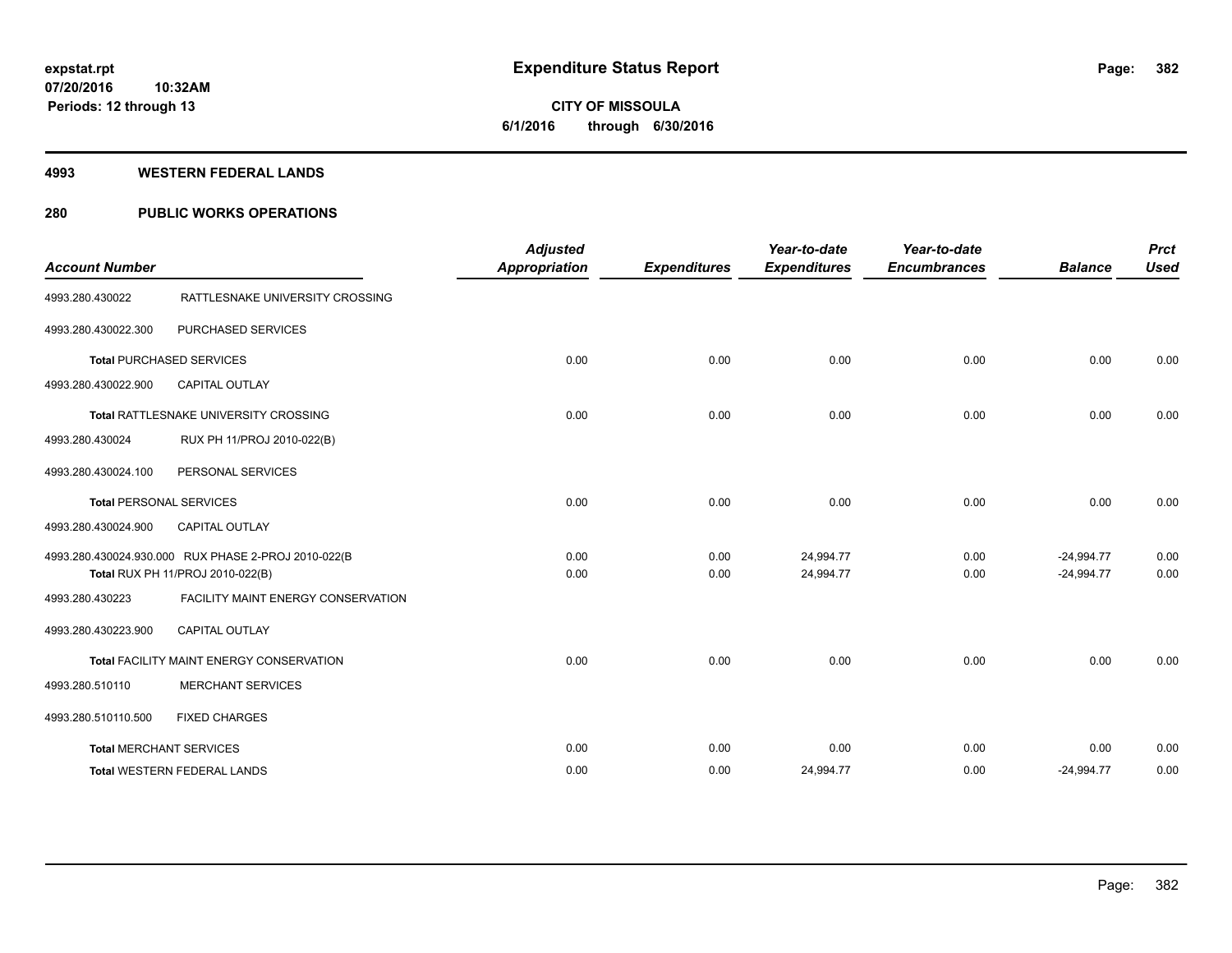**5020 CIVIC STADIUM**

### **395 PARKING COMMISSION**

| <b>Account Number</b>          |                                                                                                        | <b>Adjusted</b><br><b>Appropriation</b> | <b>Expenditures</b>  | Year-to-date<br><b>Expenditures</b> | Year-to-date<br><b>Encumbrances</b> | <b>Balance</b>                       | <b>Prct</b><br><b>Used</b> |
|--------------------------------|--------------------------------------------------------------------------------------------------------|-----------------------------------------|----------------------|-------------------------------------|-------------------------------------|--------------------------------------|----------------------------|
| 5020.395.460000                | <b>CULTURE &amp; RECREATION</b>                                                                        |                                         |                      |                                     |                                     |                                      |                            |
| 5020.395.460000.500            | <b>FIXED CHARGES</b>                                                                                   |                                         |                      |                                     |                                     |                                      |                            |
|                                | 5020.395.460000.500.000 CIVIC STADIUM/FIXED CHARGES<br>Total CULTURE & RECREATION                      | 3,000.00<br>3,000.00                    | 0.00<br>0.00         | 0.00<br>0.00                        | 0.00<br>0.00                        | 3,000.00<br>3,000.00                 | 0.00<br>0.00               |
| 5020.395.490200                | REVENUE BOND DEBT SERVICE                                                                              |                                         |                      |                                     |                                     |                                      |                            |
| 5020.395.490200.600            | <b>DEBT SERVICE</b>                                                                                    |                                         |                      |                                     |                                     |                                      |                            |
| 5020.395.490200.610.000        | <b>PRINCIPAL</b><br>5020.395.490200.620.000 INTEREST / SERVICE FEES<br>Total REVENUE BOND DEBT SERVICE | 33,420.00<br>83,580.00<br>117,000.00    | 0.00<br>0.00<br>0.00 | 0.00<br>0.00<br>0.00                | 0.00<br>0.00<br>0.00                | 33,420.00<br>83,580.00<br>117,000.00 | 0.00<br>0.00<br>0.00       |
| 5020.395.510000                | <b>MISCELLANEOUS</b>                                                                                   |                                         |                      |                                     |                                     |                                      |                            |
| 5020.395.510000.800            | OTHER OBJECTS                                                                                          |                                         |                      |                                     |                                     |                                      |                            |
| <b>Total MISCELLANEOUS</b>     |                                                                                                        | 0.00                                    | 0.00                 | 0.00                                | 0.00                                | 0.00                                 | 0.00                       |
| 5020.395.510110                | <b>MERCHANT SERVICES</b>                                                                               |                                         |                      |                                     |                                     |                                      |                            |
| 5020.395.510110.500            | <b>FIXED CHARGES</b>                                                                                   |                                         |                      |                                     |                                     |                                      |                            |
| <b>Total MERCHANT SERVICES</b> |                                                                                                        | 0.00                                    | 0.00                 | 0.00                                | 0.00                                | 0.00                                 | 0.00                       |
| <b>Total CIVIC STADIUM</b>     |                                                                                                        | 120,000.00                              | 0.00                 | 0.00                                | 0.00                                | 120,000.00                           | 0.00                       |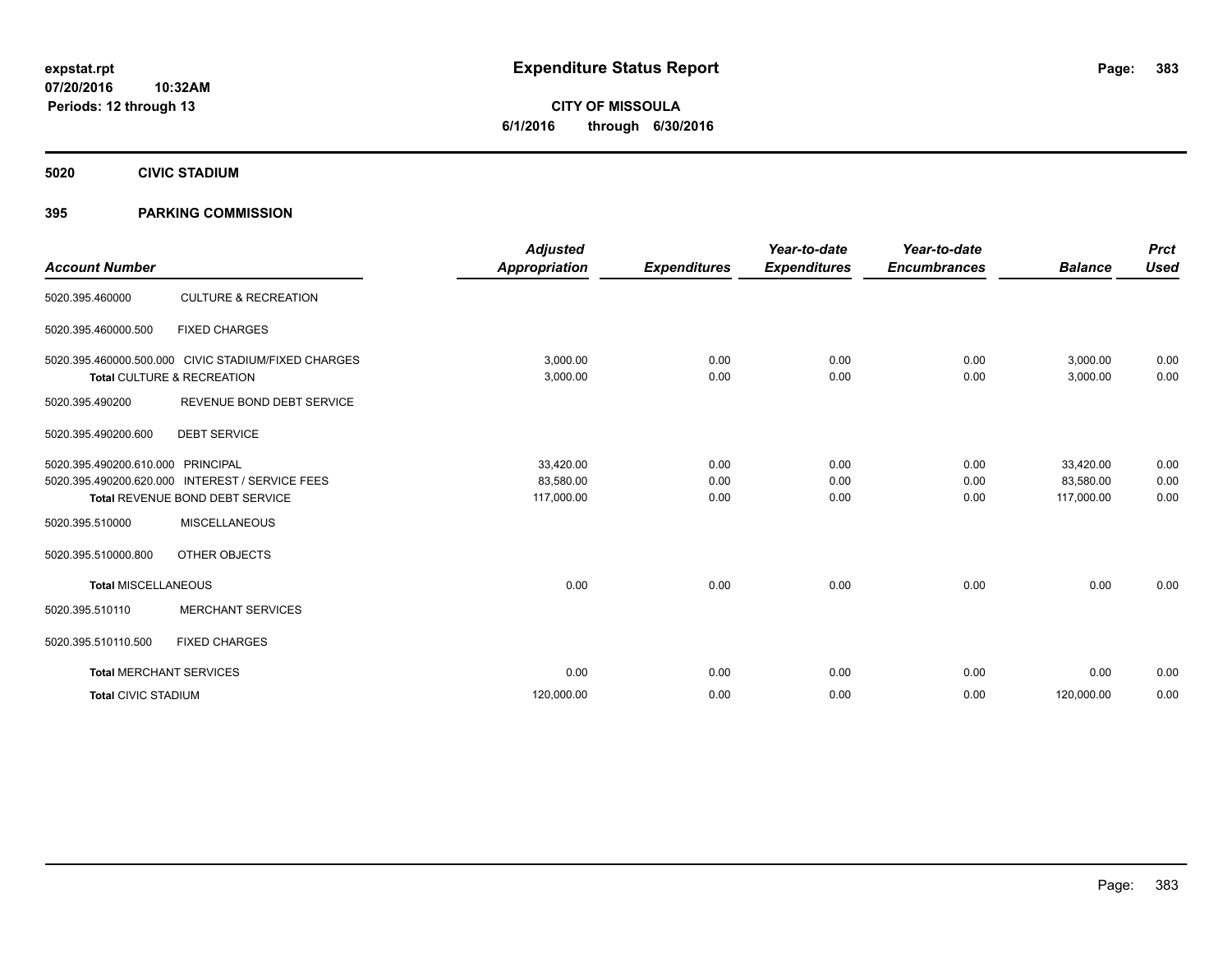**CITY OF MISSOULA 6/1/2016 through 6/30/2016**

**5210 WATER**

| <b>Account Number</b>         |                                                           | <b>Adjusted</b><br><b>Appropriation</b> | <b>Expenditures</b> | Year-to-date<br><b>Expenditures</b> | Year-to-date<br><b>Encumbrances</b> | <b>Balance</b>  | <b>Prct</b><br><b>Used</b> |
|-------------------------------|-----------------------------------------------------------|-----------------------------------------|---------------------|-------------------------------------|-------------------------------------|-----------------|----------------------------|
| 5210.335.430210               | <b>ADMINISTRATION</b>                                     |                                         |                     |                                     |                                     |                 |                            |
| 5210.335.430210.100           | PERSONAL SERVICES                                         |                                         |                     |                                     |                                     |                 |                            |
|                               | 5210.335.430210.110.000 SALARIES AND WAGES                | 0.00                                    | 502.24              | 860.98                              | 0.00                                | $-860.98$       | 0.00                       |
|                               | 5210.335.430210.140.000 EMPLOYER CONTRIBUTIONS            | 0.00                                    | 85.38               | 146.09                              | 0.00                                | $-146.09$       | 0.00                       |
| <b>Total ADMINISTRATION</b>   |                                                           | 0.00                                    | 587.62              | 1,007.07                            | 0.00                                | $-1,007.07$     | 0.00                       |
| 5210.335.430590               | OTHER ACTIVITIES                                          |                                         |                     |                                     |                                     |                 |                            |
| 5210.335.430590.300           | PURCHASED SERVICES                                        |                                         |                     |                                     |                                     |                 |                            |
|                               | 5210.335.430590.350.000 ACQUISITION/PROFESSIONAL SERVICES | 0.00                                    | 288,157.95          | 2,661,815.78                        | 0.00                                | $-2,661,815.78$ | 0.00                       |
|                               | <b>Total PURCHASED SERVICES</b>                           | 0.00                                    | 288,157.95          | 2,661,815.78                        | 0.00                                | $-2,661,815.78$ | 0.00                       |
| 5210.335.430590.900           | <b>CAPITAL OUTLAY</b>                                     |                                         |                     |                                     |                                     |                 |                            |
| <b>Total CAPITAL OUTLAY</b>   |                                                           | 0.00                                    | 0.00                | 0.00                                | 0.00                                | 0.00            | 0.00                       |
| <b>Total OTHER ACTIVITIES</b> |                                                           | 0.00                                    | 288,157.95          | 2,661,815.78                        | 0.00                                | $-2,661,815.78$ | 0.00                       |
| 5210.335.510110               | <b>MERCHANT SERVICES</b>                                  |                                         |                     |                                     |                                     |                 |                            |
| 5210.335.510110.500           | <b>FIXED CHARGES</b>                                      |                                         |                     |                                     |                                     |                 |                            |
| <b>Total FIXED CHARGES</b>    |                                                           | 0.00                                    | 0.00                | 0.00                                | 0.00                                | 0.00            | 0.00                       |
|                               | <b>Total MERCHANT SERVICES</b>                            | 0.00                                    | 0.00                | 0.00                                | 0.00                                | 0.00            | 0.00                       |
| <b>Total WATER</b>            |                                                           | 0.00                                    | 288,745.57          | 2,662,822.85                        | 0.00                                | $-2,662,822.85$ | 0.00                       |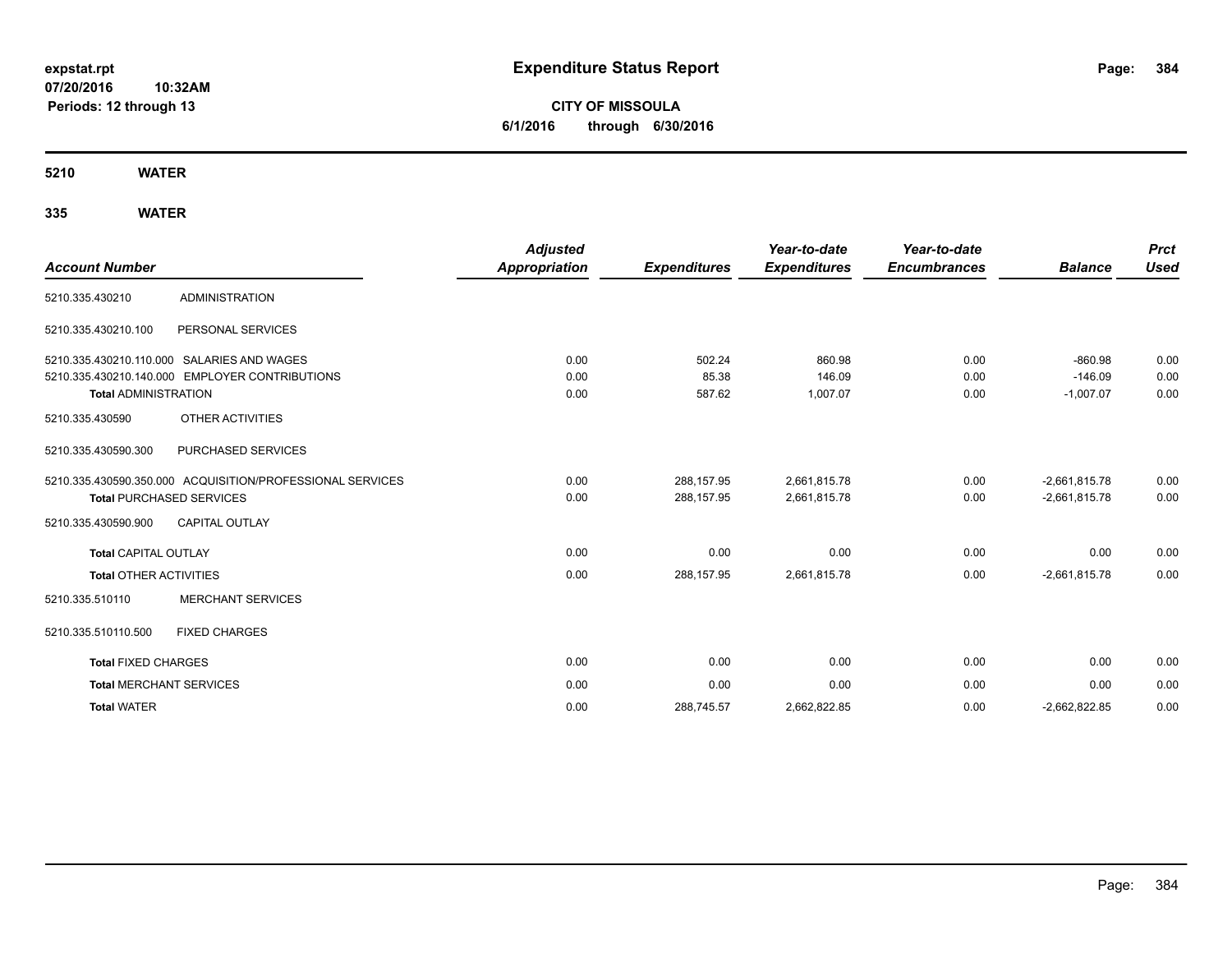**385**

**07/20/2016 10:32AM Periods: 12 through 13**

**CITY OF MISSOULA 6/1/2016 through 6/30/2016**

### **5211 WATER REVENUE COLLECTION & CLEARING**

| <b>Account Number</b>      |                                                      | <b>Adjusted</b><br><b>Appropriation</b> | <b>Expenditures</b> | Year-to-date<br><b>Expenditures</b> | Year-to-date<br><b>Encumbrances</b> | <b>Balance</b> | <b>Prct</b><br><b>Used</b> |
|----------------------------|------------------------------------------------------|-----------------------------------------|---------------------|-------------------------------------|-------------------------------------|----------------|----------------------------|
| 5211.335.510110            | <b>MERCHANT SERVICES</b>                             |                                         |                     |                                     |                                     |                |                            |
| 5211.335.510110.500        | <b>FIXED CHARGES</b>                                 |                                         |                     |                                     |                                     |                |                            |
|                            | <b>Total MERCHANT SERVICES</b>                       | 0.00                                    | 0.00                | 0.00                                | 0.00                                | 0.00           | 0.00                       |
| 5211.335.521000            | INTERFUND OPERATING TRANSFERS                        |                                         |                     |                                     |                                     |                |                            |
| 5211.335.521000.500        | <b>FIXED CHARGES</b>                                 |                                         |                     |                                     |                                     |                |                            |
| <b>Total FIXED CHARGES</b> |                                                      | 0.00                                    | 0.00                | 0.00                                | 0.00                                | 0.00           | 0.00                       |
| 5211.335.521000.800        | OTHER OBJECTS                                        |                                         |                     |                                     |                                     |                |                            |
|                            | <b>Total INTERFUND OPERATING TRANSFERS</b>           | 0.00                                    | 0.00                | 0.00                                | 0.00                                | 0.00           | 0.00                       |
|                            | <b>Total WATER REVENUE COLLECTION &amp; CLEARING</b> | 0.00                                    | 0.00                | 0.00                                | 0.00                                | 0.00           | 0.00                       |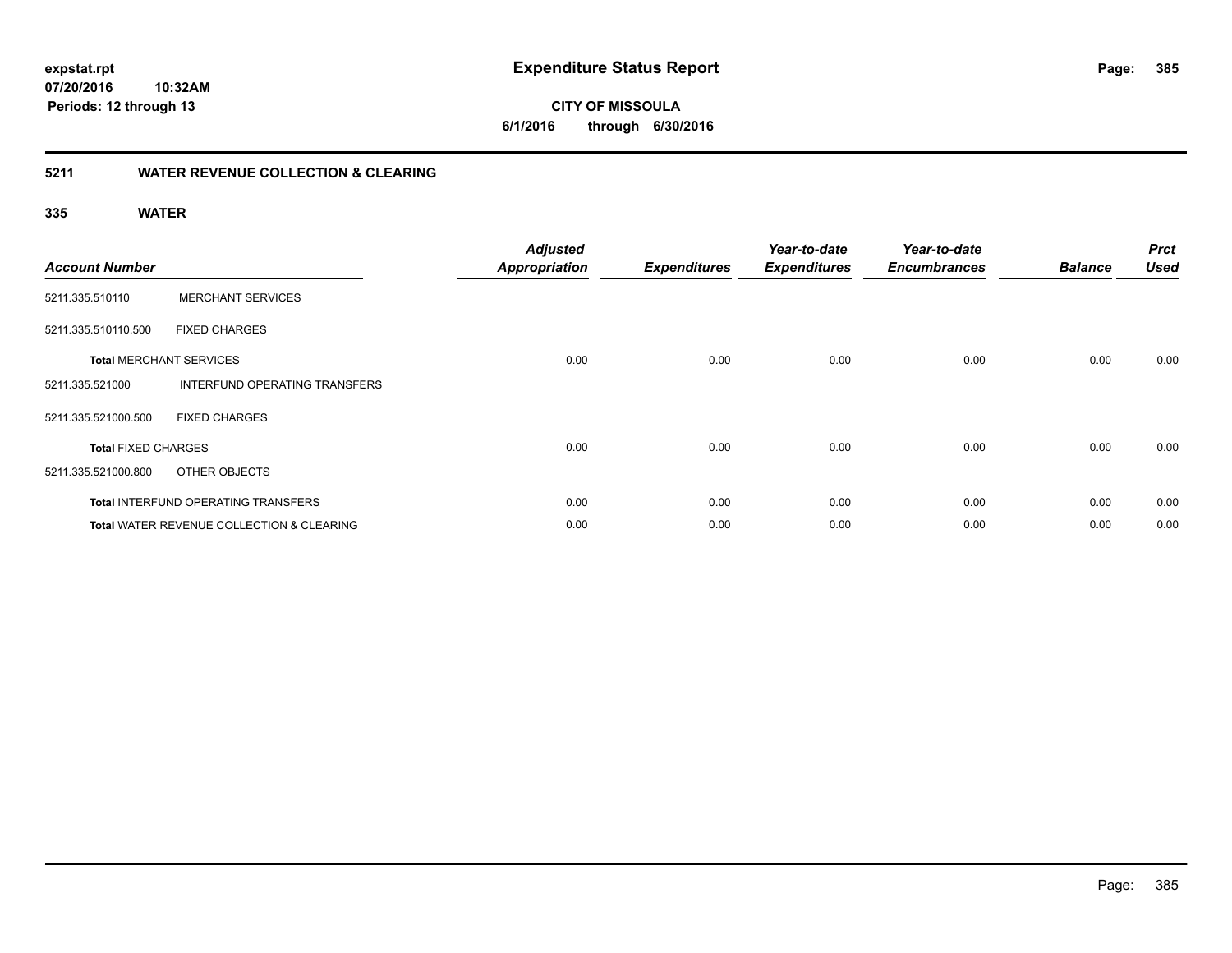**CITY OF MISSOULA 6/1/2016 through 6/30/2016**

### **5215 WATER LOAN FUND**

| <b>Account Number</b>        |                                            | <b>Adjusted</b><br><b>Appropriation</b> | <b>Expenditures</b> | Year-to-date<br><b>Expenditures</b> | Year-to-date<br><b>Encumbrances</b> | <b>Balance</b> | <b>Prct</b><br><b>Used</b> |
|------------------------------|--------------------------------------------|-----------------------------------------|---------------------|-------------------------------------|-------------------------------------|----------------|----------------------------|
| 5215.335.510110              | <b>MERCHANT SERVICES</b>                   |                                         |                     |                                     |                                     |                |                            |
| 5215.335.510110.500          | <b>FIXED CHARGES</b>                       |                                         |                     |                                     |                                     |                |                            |
|                              | <b>Total MERCHANT SERVICES</b>             | 0.00                                    | 0.00                | 0.00                                | 0.00                                | 0.00           | 0.00                       |
| 5215.335.521000              | INTERFUND OPERATING TRANSFERS              |                                         |                     |                                     |                                     |                |                            |
| 5215.335.521000.800          | OTHER OBJECTS                              |                                         |                     |                                     |                                     |                |                            |
|                              | <b>Total INTERFUND OPERATING TRANSFERS</b> | 0.00                                    | 0.00                | 0.00                                | 0.00                                | 0.00           | 0.00                       |
| <b>Total WATER LOAN FUND</b> |                                            | 0.00                                    | 0.00                | 0.00                                | 0.00                                | 0.00           | 0.00                       |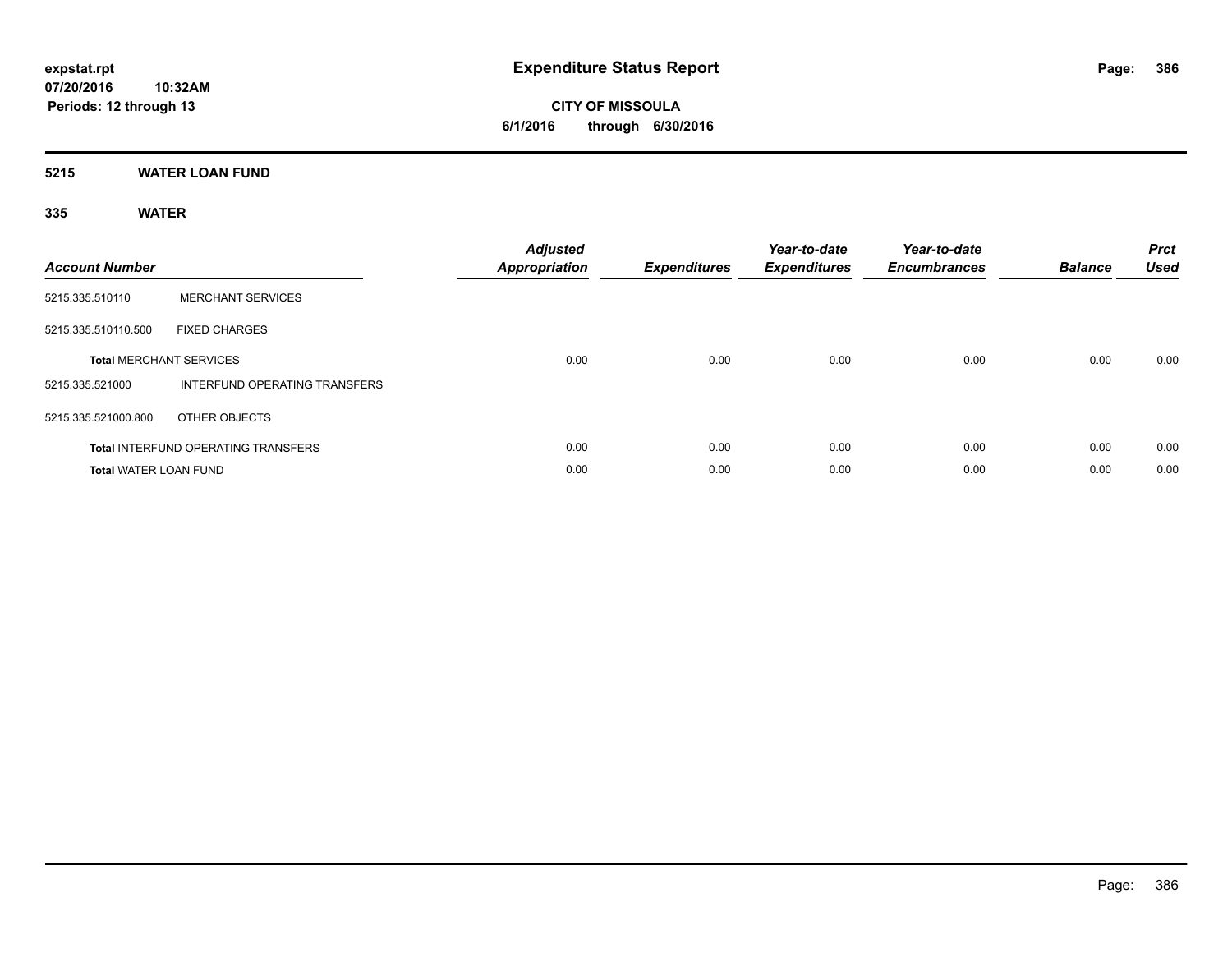**CITY OF MISSOULA 6/1/2016 through 6/30/2016**

**5220 WATER R&D FUND**

| <b>Account Number</b>           |                                     | <b>Adjusted</b><br><b>Appropriation</b> | <b>Expenditures</b> | Year-to-date<br><b>Expenditures</b> | Year-to-date<br><b>Encumbrances</b> | <b>Balance</b> | <b>Prct</b><br><b>Used</b> |
|---------------------------------|-------------------------------------|-----------------------------------------|---------------------|-------------------------------------|-------------------------------------|----------------|----------------------------|
| 5220.335.430510                 | *** Title Not Found ***             |                                         |                     |                                     |                                     |                |                            |
| 5220.335.430510.200             | <b>SUPPLIES</b>                     |                                         |                     |                                     |                                     |                |                            |
| Total *** Title Not Found ***   |                                     | 0.00                                    | 0.00                | 0.00                                | 0.00                                | 0.00           | 0.00                       |
| 5220.335.490220                 | *** Title Not Found ***             |                                         |                     |                                     |                                     |                |                            |
| 5220.335.490220.600             | <b>DEBT SERVICE</b>                 |                                         |                     |                                     |                                     |                |                            |
| Total *** Title Not Found ***   |                                     | 0.00                                    | 0.00                | 0.00                                | 0.00                                | 0.00           | 0.00                       |
| 5220.335.490506                 | <b>CORE FINANCED EQUIPMENT</b>      |                                         |                     |                                     |                                     |                |                            |
| 5220.335.490506.600             | <b>DEBT SERVICE</b>                 |                                         |                     |                                     |                                     |                |                            |
|                                 | Total CORE FINANCED EQUIPMENT       | 0.00                                    | 0.00                | 0.00                                | 0.00                                | 0.00           | 0.00                       |
| 5220.335.510110                 | <b>MERCHANT SERVICES</b>            |                                         |                     |                                     |                                     |                |                            |
| 5220.335.510110.500             | <b>FIXED CHARGES</b>                |                                         |                     |                                     |                                     |                |                            |
|                                 | <b>Total MERCHANT SERVICES</b>      | 0.00                                    | 0.00                | 0.00                                | 0.00                                | 0.00           | 0.00                       |
| 5220.335.521000                 | INTERFUND OPERATING TRANSFERS       |                                         |                     |                                     |                                     |                |                            |
| 5220.335.521000.800             | OTHER OBJECTS                       |                                         |                     |                                     |                                     |                |                            |
|                                 | Total INTERFUND OPERATING TRANSFERS | 0.00                                    | 0.00                | 0.00                                | 0.00                                | 0.00           | 0.00                       |
| <b>Total WATER R&amp;D FUND</b> |                                     | 0.00                                    | 0.00                | 0.00                                | 0.00                                | 0.00           | 0.00                       |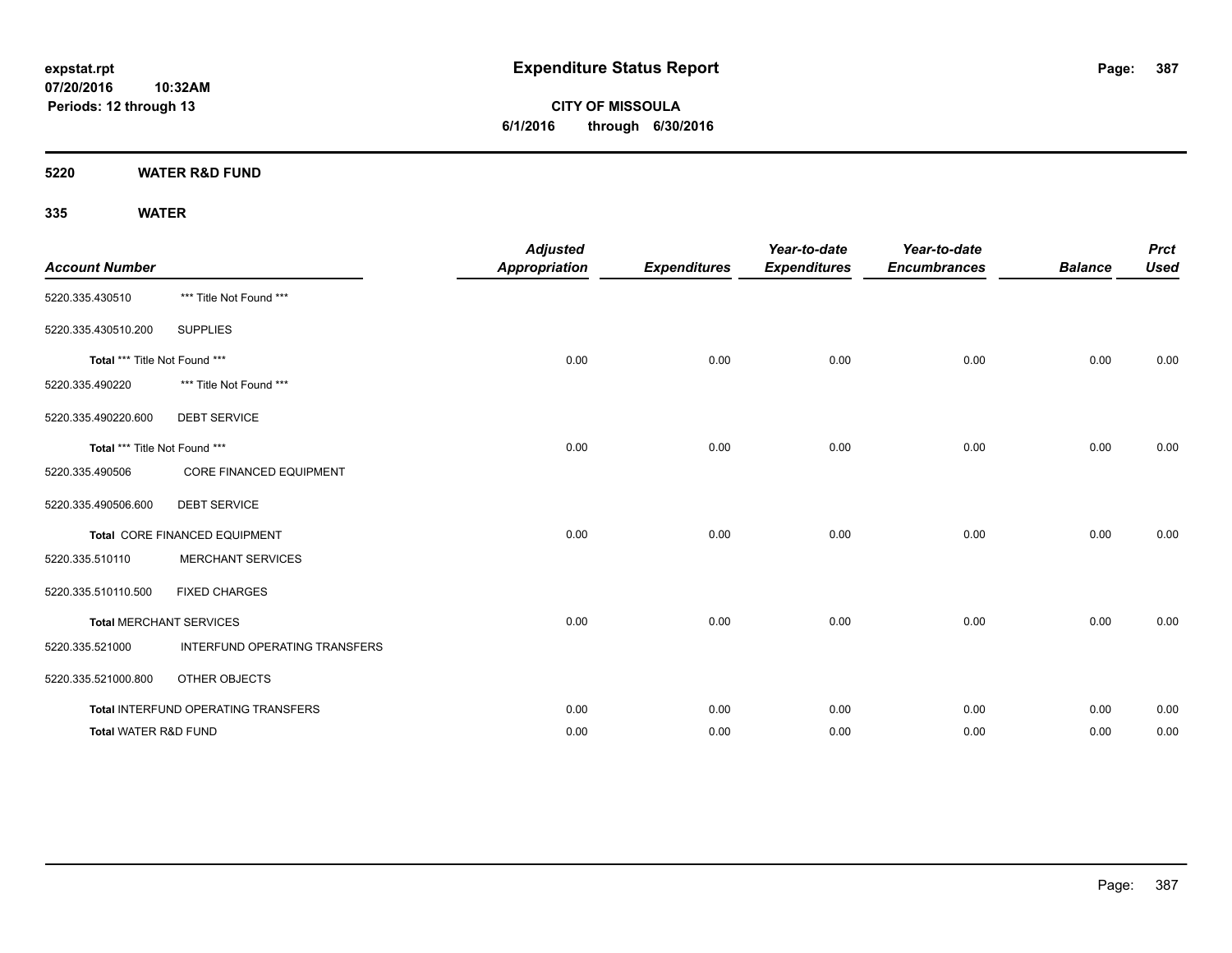**CITY OF MISSOULA 6/1/2016 through 6/30/2016**

### **5240 WATER CONSTRUCTION FUND**

| <b>Account Number</b> |                                      | <b>Adjusted</b><br>Appropriation | <b>Expenditures</b> | Year-to-date<br><b>Expenditures</b> | Year-to-date<br><b>Encumbrances</b> | <b>Balance</b> | <b>Prct</b><br>Used |
|-----------------------|--------------------------------------|----------------------------------|---------------------|-------------------------------------|-------------------------------------|----------------|---------------------|
| 5240.335.510110       | <b>MERCHANT SERVICES</b>             |                                  |                     |                                     |                                     |                |                     |
| 5240.335.510110.500   | <b>FIXED CHARGES</b>                 |                                  |                     |                                     |                                     |                |                     |
|                       | <b>Total WATER CONSTRUCTION FUND</b> | 0.00                             | 0.00                | 0.00                                | 0.00                                | 0.00           | 0.00                |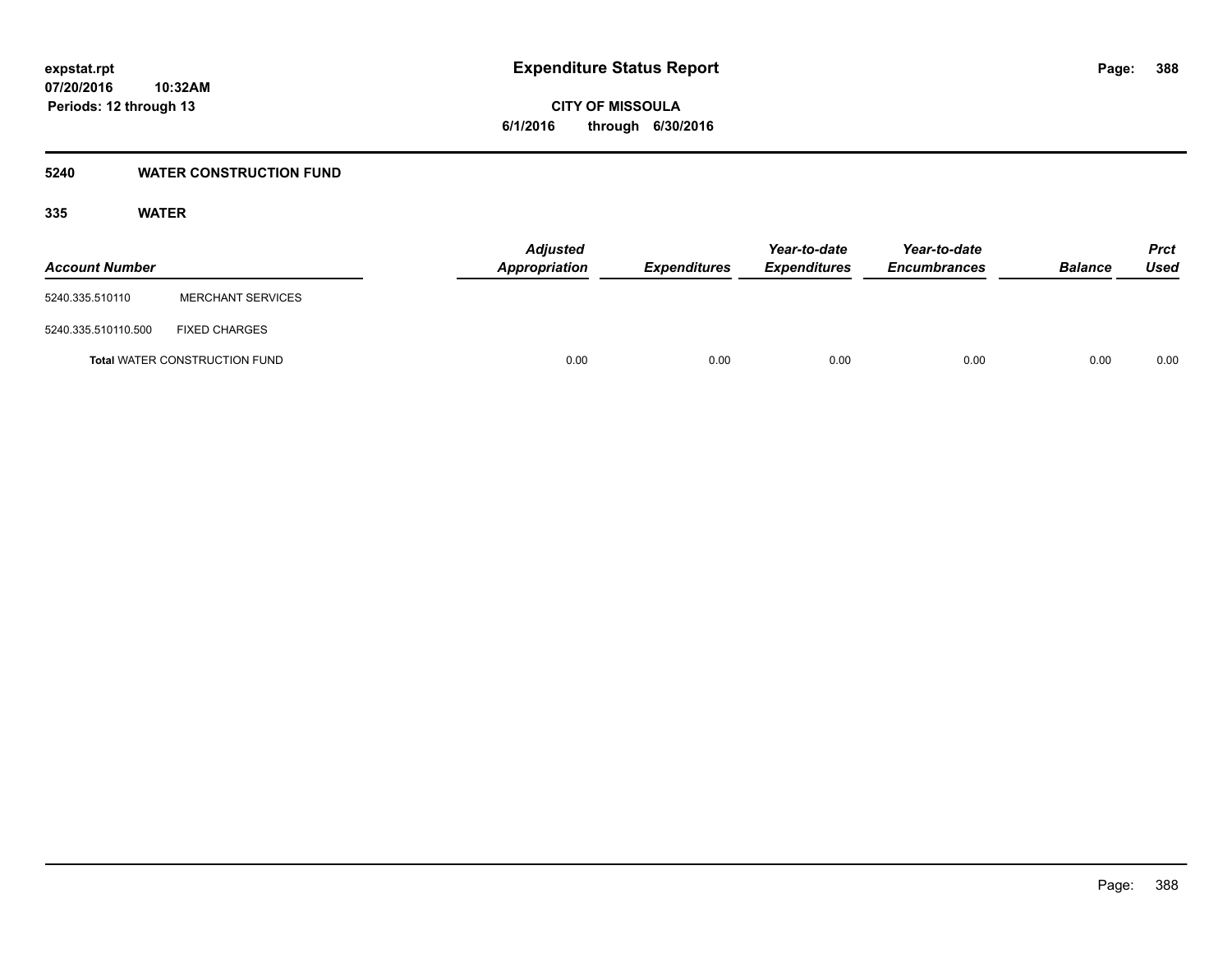# **CITY OF MISSOULA 6/1/2016 through 6/30/2016**

### **5250 WATER PURCHASE LOAN**

| <b>Account Number</b> |                                        | <b>Adjusted</b><br>Appropriation | <b>Expenditures</b> | Year-to-date<br><b>Expenditures</b> | Year-to-date<br><b>Encumbrances</b> | <b>Balance</b> | <b>Prct</b><br><b>Used</b> |
|-----------------------|----------------------------------------|----------------------------------|---------------------|-------------------------------------|-------------------------------------|----------------|----------------------------|
| 5250.330.490200       | REVENUE BOND DEBT SERVICE              |                                  |                     |                                     |                                     |                |                            |
| 5250.330.490200.600   | <b>DEBT SERVICE</b>                    |                                  |                     |                                     |                                     |                |                            |
|                       | <b>Total REVENUE BOND DEBT SERVICE</b> | 0.00                             | 0.00                | 0.00                                | 0.00                                | 0.00           | 0.00                       |
| 5250.330.510110       | <b>MERCHANT SERVICES</b>               |                                  |                     |                                     |                                     |                |                            |
| 5250.330.510110.500   | <b>FIXED CHARGES</b>                   |                                  |                     |                                     |                                     |                |                            |
|                       | <b>Total MERCHANT SERVICES</b>         | 0.00                             | 0.00                | 0.00                                | 0.00                                | 0.00           | 0.00                       |
|                       | <b>Total WATER PURCHASE LOAN</b>       | 0.00                             | 0.00                | 0.00                                | 0.00                                | 0.00           | 0.00                       |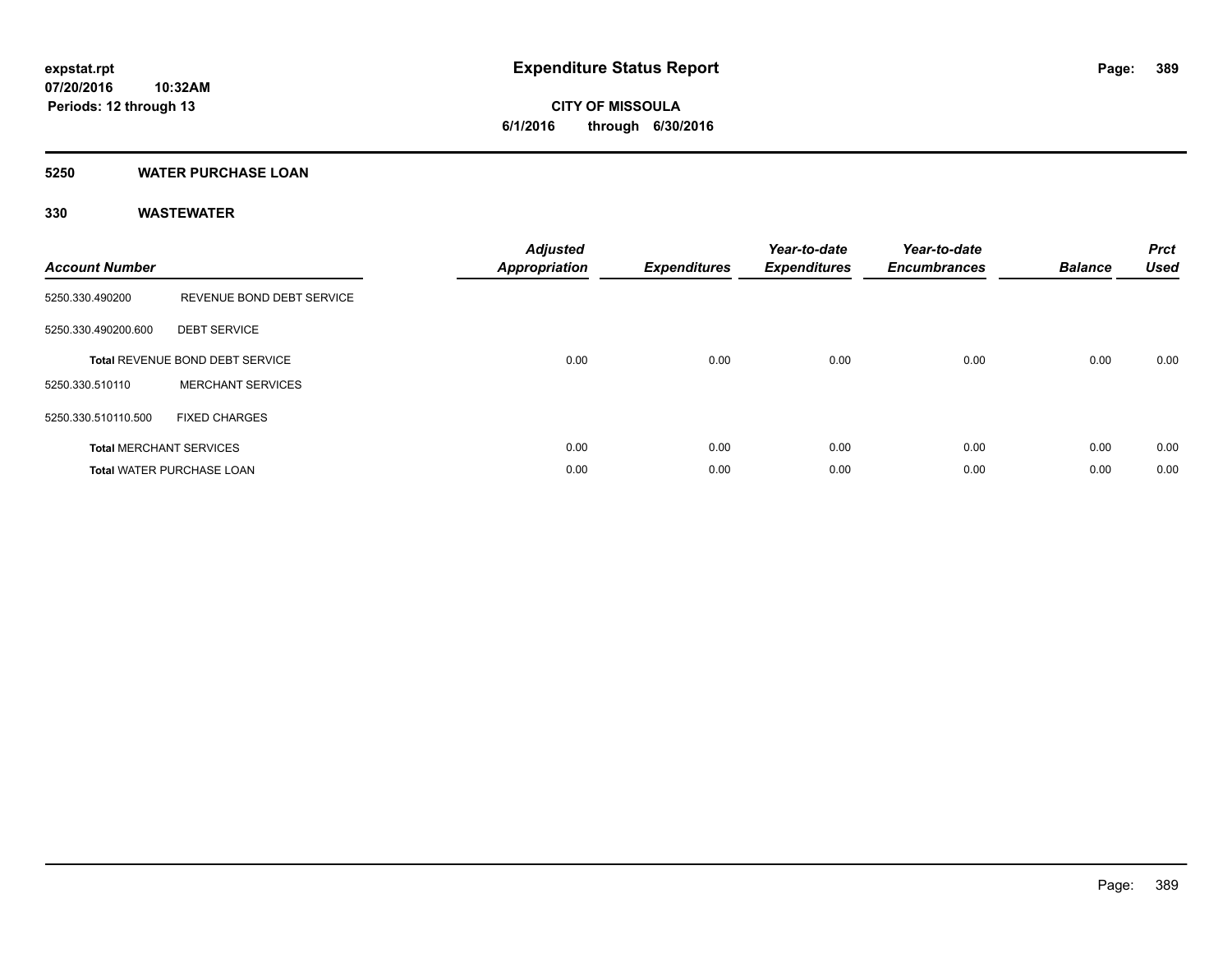**CITY OF MISSOULA 6/1/2016 through 6/30/2016**

### **5310 SEWER OPERATING BUDGET FUND**

| <b>Account Number</b>                   |                                                         | <b>Adjusted</b><br><b>Appropriation</b> | <b>Expenditures</b> | Year-to-date<br><b>Expenditures</b> | Year-to-date<br><b>Encumbrances</b> | <b>Balance</b> | <b>Prct</b><br><b>Used</b> |
|-----------------------------------------|---------------------------------------------------------|-----------------------------------------|---------------------|-------------------------------------|-------------------------------------|----------------|----------------------------|
|                                         |                                                         |                                         |                     |                                     |                                     |                |                            |
| 5310.330.410400                         | <b>DEPRECIATION</b>                                     |                                         |                     |                                     |                                     |                |                            |
| 5310.330.410400.800                     | OTHER OBJECTS                                           |                                         |                     |                                     |                                     |                |                            |
| <b>Total DEPRECIATION</b>               |                                                         | 0.00                                    | 0.00                | 0.00                                | 0.00                                | 0.00           | 0.00                       |
| 5310.330.430610                         | <b>ADMINISTRATION</b>                                   |                                         |                     |                                     |                                     |                |                            |
| 5310.330.430610.100                     | PERSONAL SERVICES                                       |                                         |                     |                                     |                                     |                |                            |
|                                         | 5310.330.430610.110.000 SALARIES AND WAGES              | 173,994.00                              | 23,875.55           | 169,576.82                          | 0.00                                | 4,417.18       | 97.46                      |
|                                         | 5310.330.430610.120.000 OVERTIME/TERMINATION            | 0.00                                    | 0.00                | 186.79                              | 0.00                                | $-186.79$      | 0.00                       |
|                                         | 5310.330.430610.140.000 EMPLOYER CONTRIBUTIONS          | 61,599.00                               | 6,109.79            | 54,603.30                           | 0.00                                | 6,995.70       | 88.64                      |
| <b>Total PERSONAL SERVICES</b>          |                                                         | 235,593.00                              | 29,985.34           | 224,366.91                          | 0.00                                | 11,226.09      | 95.23                      |
| 5310.330.430610.200                     | <b>SUPPLIES</b>                                         |                                         |                     |                                     |                                     |                |                            |
| 5310.330.430610.210.000 OFFICE SUPPLIES |                                                         | 3,400.00                                | 25.49               | 1,378.66                            | 0.00                                | 2,021.34       | 40.55                      |
|                                         | 5310.330.430610.220.000 OPERATING SUPPLIES              | 1,000.00                                | 180.44              | 4,038.93                            | 0.00                                | $-3,038.93$    | 403.89                     |
|                                         | 5310.330.430610.230.000 REPAIR/MAINTENANCE              | 0.00                                    | 0.00                | 47.24                               | 0.00                                | $-47.24$       | 0.00                       |
| 5310.330.430610.231.000 GASOLINE        |                                                         | 60,000.00                               | 2,860.78            | 28,900.98                           | 0.00                                | 31,099.02      | 48.17                      |
| <b>Total SUPPLIES</b>                   |                                                         | 64,400.00                               | 3,066.71            | 34,365.81                           | 0.00                                | 30,034.19      | 53.36                      |
| 5310.330.430610.300                     | PURCHASED SERVICES                                      |                                         |                     |                                     |                                     |                |                            |
| 5310.330.430610.310.000 COMMUNICATIONS  |                                                         | 86.00                                   | 36.80               | 6,607.62                            | 0.00                                | $-6,521.62$    | 7,683.28                   |
|                                         | 5310.330.430610.320.000 PRINTING & DUPLICATING          | 1,000.00                                | 54.95               | 1,590.42                            | 0.00                                | $-590.42$      | 159.04                     |
|                                         | 5310.330.430610.330.000 PUBLICITY, SUBSCRIPTIONS & DUES | 3,000.00                                | 670.74              | 11,980.26                           | 0.00                                | $-8,980.26$    | 399.34                     |
|                                         | 5310.330.430610.344.000 TELEPHONE SERVICE               | 16,337.00                               | 2,378.24            | 19,418.91                           | 0.00                                | $-3,081.91$    | 118.86                     |
| 5310.330.430610.350.000                 | PROFESSIONAL SERVICES                                   | 38,000.00                               | 2,145.79            | 50,094.30                           | 0.00                                | $-12,094.30$   | 131.83                     |
|                                         | 5310.330.430610.360.000 REPAIR & MAINTENANCE            | 5,794.00                                | 799.87              | 8,685.30                            | 0.00                                | $-2,891.30$    | 149.90                     |
| 5310.330.430610.370.000 TRAVEL          |                                                         | 1,500.00                                | 0.00                | 337.02                              | 0.00                                | 1,162.98       | 22.47                      |
| 5310.330.430610.380.000 TRAINING        |                                                         | 1,100.00                                | 0.00                | 826.80                              | 0.00                                | 273.20         | 75.16                      |
| <b>Total PURCHASED SERVICES</b>         |                                                         | 66,817.00                               | 6,086.39            | 99,540.63                           | 0.00                                | $-32,723.63$   | 148.98                     |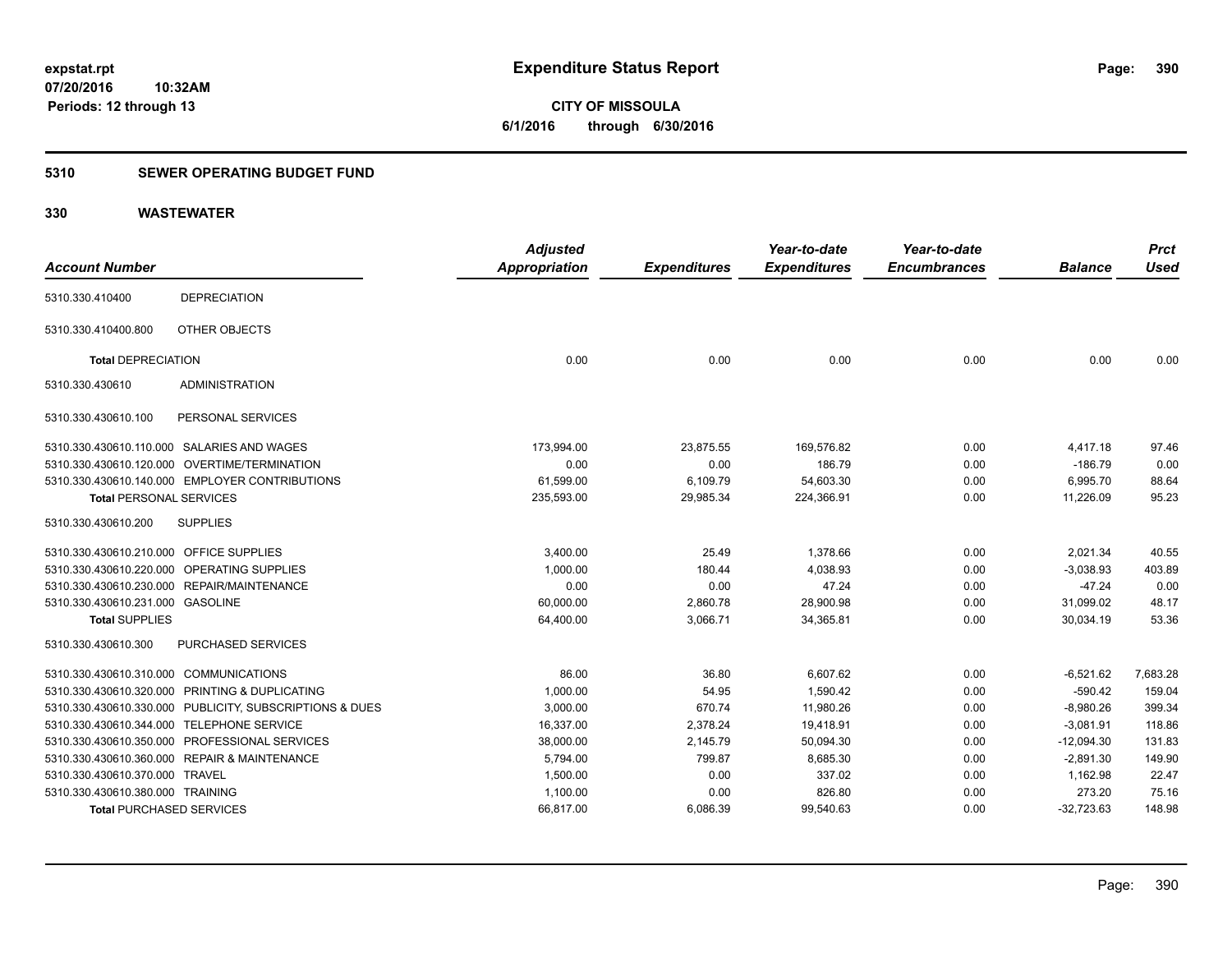#### **5310 SEWER OPERATING BUDGET FUND**

**10:32AM**

### **330 WASTEWATER**

**Periods: 12 through 13**

| <b>Account Number</b>                  |                                                        | <b>Adjusted</b><br>Appropriation | <b>Expenditures</b> | Year-to-date<br><b>Expenditures</b> | Year-to-date<br><b>Encumbrances</b> | <b>Balance</b> | <b>Prct</b><br><b>Used</b> |
|----------------------------------------|--------------------------------------------------------|----------------------------------|---------------------|-------------------------------------|-------------------------------------|----------------|----------------------------|
| 5310.330.430610.500                    | <b>FIXED CHARGES</b>                                   |                                  |                     |                                     |                                     |                |                            |
| 5310.330.430610.500.000 FIXED CHARGES  |                                                        | 1,227,202.00                     | 640,538.00          | 1,242,839.94                        | 0.00                                | $-15,637.94$   | 101.27                     |
| <b>Total FIXED CHARGES</b>             |                                                        | 1,227,202.00                     | 640,538.00          | 1,242,839.94                        | 0.00                                | $-15,637.94$   | 101.27                     |
| 5310.330.430610.700                    | <b>GRANTS &amp; CONTRIBUTIONS</b>                      |                                  |                     |                                     |                                     |                |                            |
|                                        | 5310.330.430610.700.000 GRANTS & CONTRIBUTIONS         | 1,500.00                         | 0.00                | 0.00                                | 0.00                                | 1,500.00       | 0.00                       |
|                                        | <b>Total GRANTS &amp; CONTRIBUTIONS</b>                | 1,500.00                         | 0.00                | 0.00                                | 0.00                                | 1,500.00       | 0.00                       |
| 5310.330.430610.800                    | OTHER OBJECTS                                          |                                  |                     |                                     |                                     |                |                            |
| <b>Total OTHER OBJECTS</b>             |                                                        | 0.00                             | 0.00                | 0.00                                | 0.00                                | 0.00           | 0.00                       |
| 5310.330.430610.900                    | <b>CAPITAL OUTLAY</b>                                  |                                  |                     |                                     |                                     |                |                            |
| <b>Total CAPITAL OUTLAY</b>            |                                                        | 0.00                             | 0.00                | 0.00                                | 0.00                                | 0.00           | 0.00                       |
| <b>Total ADMINISTRATION</b>            |                                                        | 1,595,512.00                     | 679,676.44          | 1,601,113.29                        | 0.00                                | $-5,601.29$    | 100.35                     |
| 5310.330.430630                        | <b>COLLECTIONS &amp; TRANSMISSIONS</b>                 |                                  |                     |                                     |                                     |                |                            |
| 5310.330.430630.100                    | PERSONAL SERVICES                                      |                                  |                     |                                     |                                     |                |                            |
|                                        | 5310.330.430630.110.000 SALARIES AND WAGES             | 462,920.00                       | 59,959.55           | 473,002.00                          | 0.00                                | $-10,082.00$   | 102.18                     |
|                                        | 5310.330.430630.120.000 OVERTIME/TERMINATION           | 12,000.00                        | 859.33              | 9,648.86                            | 0.00                                | 2,351.14       | 80.41                      |
| 5310.330.430630.130.000 OTHER          |                                                        | 5.417.00                         | 0.00                | 0.00                                | 0.00                                | 5.417.00       | 0.00                       |
|                                        | 5310.330.430630.140.000 EMPLOYER CONTRIBUTIONS         | 194,379.00                       | 27,301.24           | 212,084.78                          | 0.00                                | $-17,705.78$   | 109.11                     |
|                                        | 5310.330.430630.141.000 STATE RETIREMENT CONTRIBUTIONS | 0.00                             | 95.40               | 946.36                              | 0.00                                | $-946.36$      | 0.00                       |
| <b>Total PERSONAL SERVICES</b>         |                                                        | 674,716.00                       | 88,215.52           | 695,682.00                          | 0.00                                | $-20,966.00$   | 103.11                     |
| 5310.330.430630.200                    | <b>SUPPLIES</b>                                        |                                  |                     |                                     |                                     |                |                            |
|                                        | 5310.330.430630.220.000 OPERATING SUPPLIES             | 10,000.00                        | 553.40              | 25,475.32                           | 0.00                                | $-15,475.32$   | 254.75                     |
|                                        | 5310.330.430630.230.000 REPAIR/MAINTENANCE             | 77,050.00                        | 8,559.59            | 120,954.79                          | 0.00                                | $-43,904.79$   | 156.98                     |
| 5310.330.430630.240.000 OTHER SUPPLIES |                                                        | 2,000.00                         | 189.76              | 861.84                              | 0.00                                | 1,138.16       | 43.09                      |
| <b>Total SUPPLIES</b>                  |                                                        | 89,050.00                        | 9,302.75            | 147,291.95                          | 0.00                                | $-58,241.95$   | 165.40                     |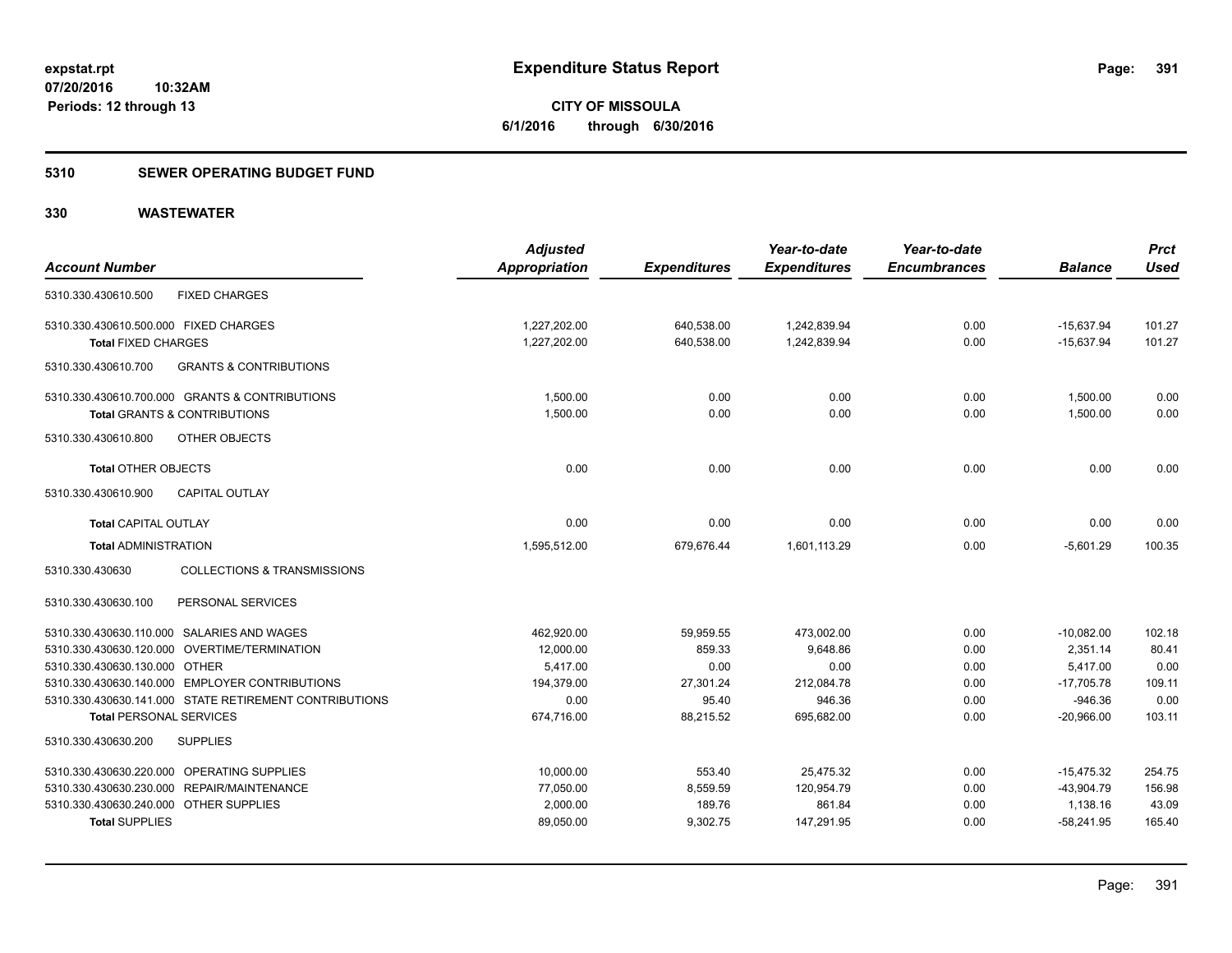### **5310 SEWER OPERATING BUDGET FUND**

| <b>Account Number</b>                  |                                                   | <b>Adjusted</b><br><b>Appropriation</b> | <b>Expenditures</b> | Year-to-date<br><b>Expenditures</b> | Year-to-date<br><b>Encumbrances</b> | <b>Balance</b> | <b>Prct</b><br><b>Used</b> |
|----------------------------------------|---------------------------------------------------|-----------------------------------------|---------------------|-------------------------------------|-------------------------------------|----------------|----------------------------|
| 5310.330.430630.300                    | PURCHASED SERVICES                                |                                         |                     |                                     |                                     |                |                            |
| 5310.330.430630.310.000 COMMUNICATIONS |                                                   | 984.00                                  | 0.00                | 1,022.57                            | 0.00                                | $-38.57$       | 103.92                     |
|                                        | 5310.330.430630.341.000 ELECTRICITY & NATURAL GAS | 208,905.00                              | 6,973.10            | 69,072.16                           | 0.00                                | 139,832.84     | 33.06                      |
| 5310.330.430630.343.000 WATER CHARGES  |                                                   | 6,468.00                                | 764.01              | 5,361.19                            | 0.00                                | 1,106.81       | 82.89                      |
|                                        | 5310.330.430630.350.000 PROFESSIONAL SERVICES     | 2,000.00                                | 190.00              | 720.00                              | 0.00                                | 1,280.00       | 36.00                      |
|                                        | 5310.330.430630.360.000 REPAIR & MAINTENANCE      | 104,360.00                              | 12,821.16           | 101,328.80                          | 0.00                                | 3,031.20       | 97.10                      |
| 5310.330.430630.370.000 TRAVEL         |                                                   | 3,000.00                                | 0.00                | 0.00                                | 0.00                                | 3,000.00       | 0.00                       |
| 5310.330.430630.380.000 TRAINING       |                                                   | 2,500.00                                | 0.00                | 2,299.00                            | 0.00                                | 201.00         | 91.96                      |
| <b>Total PURCHASED SERVICES</b>        |                                                   | 328,217.00                              | 20.748.27           | 179,803.72                          | 0.00                                | 148,413.28     | 54.78                      |
| 5310.330.430630.500                    | <b>FIXED CHARGES</b>                              |                                         |                     |                                     |                                     |                |                            |
| 5310.330.430630.500.000 FIXED CHARGES  |                                                   | 105,000.00                              | 0.00                | 3,904.26                            | 0.00                                | 101.095.74     | 3.72                       |
| <b>Total FIXED CHARGES</b>             |                                                   | 105.000.00                              | 0.00                | 3.904.26                            | 0.00                                | 101.095.74     | 3.72                       |
| 5310.330.430630.900                    | <b>CAPITAL OUTLAY</b>                             |                                         |                     |                                     |                                     |                |                            |
| <b>Total CAPITAL OUTLAY</b>            |                                                   | 0.00                                    | 0.00                | 0.00                                | 0.00                                | 0.00           | 0.00                       |
|                                        | Total COLLECTIONS & TRANSMISSIONS                 | 1,196,983.00                            | 118,266.54          | 1,026,681.93                        | 0.00                                | 170,301.07     | 85.77                      |
| 5310.330.430640                        | <b>TREATMENT AND DISPOSAL</b>                     |                                         |                     |                                     |                                     |                |                            |
| 5310.330.430640.100                    | PERSONAL SERVICES                                 |                                         |                     |                                     |                                     |                |                            |
|                                        | 5310.330.430640.110.000 SALARIES AND WAGES        | 429,771.00                              | 57,846.76           | 443,995.13                          | 0.00                                | $-14,224.13$   | 103.31                     |
|                                        | 5310.330.430640.120.000 OVERTIME/TERMINATION      | 7.000.00                                | 672.92              | 10,664.36                           | 0.00                                | $-3,664.36$    | 152.35                     |
| 5310.330.430640.130.000 OTHER          |                                                   | 9,223.00                                | 0.00                | 0.00                                | 0.00                                | 9,223.00       | 0.00                       |
|                                        | 5310.330.430640.140.000 EMPLOYER CONTRIBUTIONS    | 175,941.00                              | 21,436.78           | 180,940.86                          | 0.00                                | $-4,999.86$    | 102.84                     |
| <b>Total PERSONAL SERVICES</b>         |                                                   | 621,935.00                              | 79,956.46           | 635,600.35                          | 0.00                                | $-13,665.35$   | 102.20                     |
| 5310.330.430640.200                    | <b>SUPPLIES</b>                                   |                                         |                     |                                     |                                     |                |                            |
|                                        | 5310.330.430640.220.000 OPERATING SUPPLIES        | 170,170.00                              | 30,421.77           | 221,691.42                          | 0.00                                | $-51,521.42$   | 130.28                     |
|                                        | 5310.330.430640.230.000 REPAIR/MAINTENANCE        | 100,000.00                              | 9,043.88            | 91,836.94                           | 0.00                                | 8,163.06       | 91.84                      |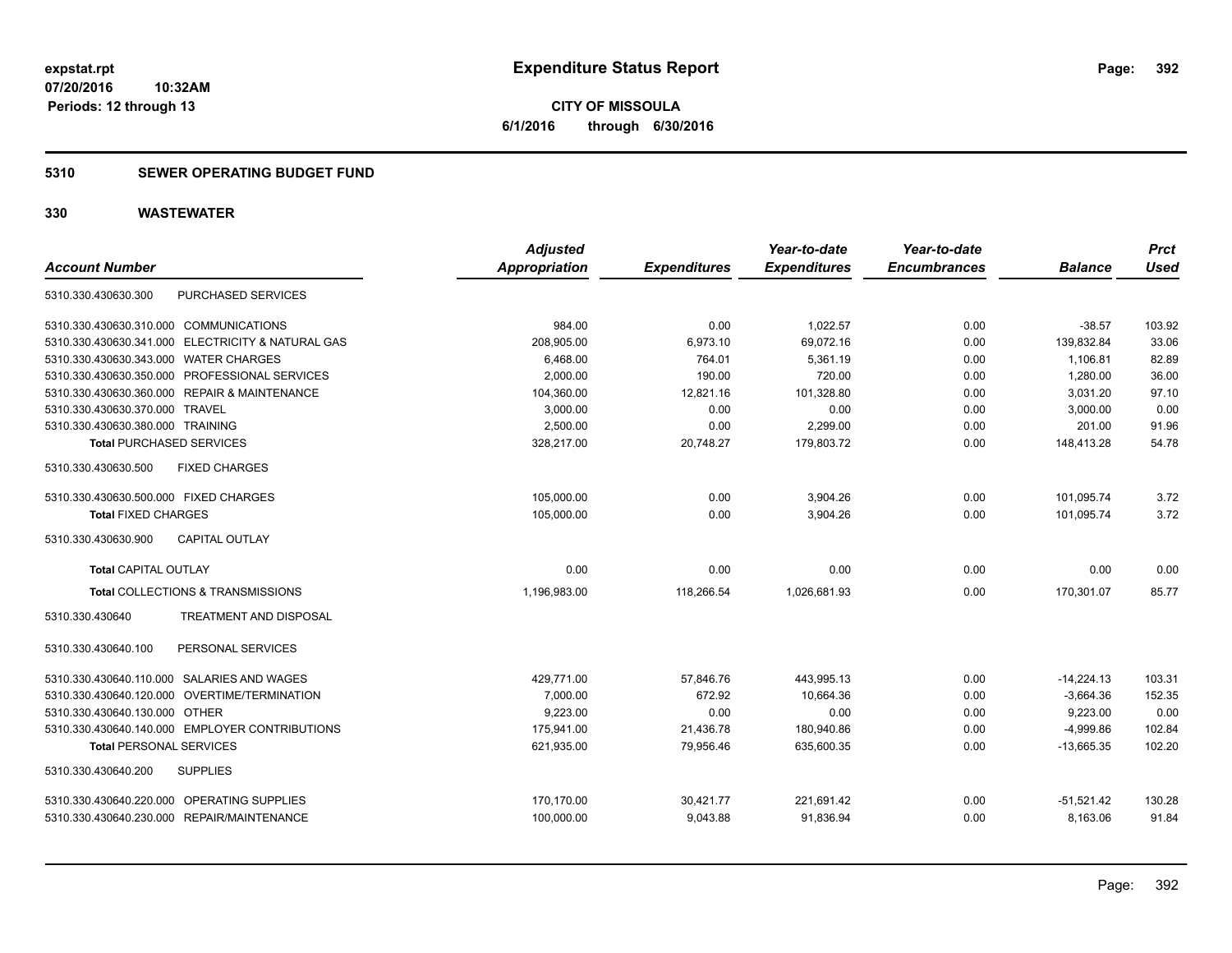**CITY OF MISSOULA 6/1/2016 through 6/30/2016**

#### **5310 SEWER OPERATING BUDGET FUND**

| <b>Account Number</b>                             | <b>Adjusted</b><br>Appropriation | <b>Expenditures</b> | Year-to-date<br><b>Expenditures</b> | Year-to-date<br><b>Encumbrances</b> | <b>Balance</b> | <b>Prct</b><br><b>Used</b> |
|---------------------------------------------------|----------------------------------|---------------------|-------------------------------------|-------------------------------------|----------------|----------------------------|
| 5310.330.430640.240.000 OTHER SUPPLIES            | 2.000.00                         | 359.80              | 1,206.10                            | 0.00                                | 793.90         | 60.31                      |
| <b>Total SUPPLIES</b>                             | 272,170.00                       | 39,825.45           | 314,734.46                          | 0.00                                | $-42,564.46$   | 115.64                     |
| 5310.330.430640.300<br>PURCHASED SERVICES         |                                  |                     |                                     |                                     |                |                            |
| 5310.330.430640.310.000 COMMUNICATIONS            | 1,500.00                         | 27.30               | 694.81                              | 0.00                                | 805.19         | 46.32                      |
| 5310.330.430640.341.000 ELECTRICITY & NATURAL GAS | 439,563.00                       | 50,573.71           | 498,344.62                          | 0.00                                | $-58,781.62$   | 113.37                     |
| 5310.330.430640.343.000 WATER CHARGES             | 3,780.00                         | 539.77              | 3,266.38                            | 0.00                                | 513.62         | 86.41                      |
| 5310.330.430640.345.000 GARBAGE                   | 20,804.00                        | 1,825.45            | 23,296.70                           | 0.00                                | $-2,492.70$    | 111.98                     |
| 5310.330.430640.350.000 PROFESSIONAL SERVICES     | 1,000.00                         | 0.00                | 985.00                              | 0.00                                | 15.00          | 98.50                      |
| 5310.330.430640.360.000 REPAIR & MAINTENANCE      | 225,000.00                       | 45,200.78           | 316,874.68                          | 0.00                                | $-91,874.68$   | 140.83                     |
| 5310.330.430640.370.000 TRAVEL                    | 6,000.00                         | 388.92              | 4,235.58                            | 0.00                                | 1,764.42       | 70.59                      |
| 5310.330.430640.380.000 TRAINING                  | 3,000.00                         | $-110.00$           | 5.849.00                            | 0.00                                | $-2.849.00$    | 194.97                     |
| 5310.330.430640.390.000 OTHER PURCHASED SERVICES  | 432,900.00                       | 77,756.10           | 431,048.60                          | 0.00                                | 1,851.40       | 99.57                      |
| <b>Total PURCHASED SERVICES</b>                   | 1,133,547.00                     | 176,202.03          | 1,284,595.37                        | 0.00                                | $-151,048.37$  | 113.33                     |
| CAPITAL OUTLAY<br>5310.330.430640.900             |                                  |                     |                                     |                                     |                |                            |
| 5310.330.430640.940.000 MACHINERY & EQUIPMENT     | 0.00                             | 0.00                | 7,000.00                            | 0.00                                | $-7.000.00$    | 0.00                       |
| <b>Total CAPITAL OUTLAY</b>                       | 0.00                             | 0.00                | 7,000.00                            | 0.00                                | $-7,000.00$    | 0.00                       |
| <b>Total TREATMENT AND DISPOSAL</b>               | 2,027,652.00                     | 295,983.94          | 2,241,930.18                        | 0.00                                | $-214,278.18$  | 110.57                     |
| 5310.330.430650<br>LAB & TESTING                  |                                  |                     |                                     |                                     |                |                            |
| PERSONAL SERVICES<br>5310.330.430650.100          |                                  |                     |                                     |                                     |                |                            |
| 5310.330.430650.110.000 SALARIES AND WAGES        | 163,761.00                       | 21,068.56           | 161,839.99                          | 0.00                                | 1,921.01       | 98.83                      |
| 5310.330.430650.140.000 EMPLOYER CONTRIBUTIONS    | 64,214.00                        | 7,846.66            | 65,744.27                           | 0.00                                | $-1,530.27$    | 102.38                     |
| <b>Total PERSONAL SERVICES</b>                    | 227,975.00                       | 28,915.22           | 227,584.26                          | 0.00                                | 390.74         | 99.83                      |
| 5310.330.430650.200<br><b>SUPPLIES</b>            |                                  |                     |                                     |                                     |                |                            |
| 5310.330.430650.220.000 OPERATING SUPPLIES        | 23,000.00                        | 1,129.16            | 26,042.54                           | 0.00                                | $-3,042.54$    | 113.23                     |
| 5310.330.430650.230.000 REPAIR/MAINTENANCE        | 3,000.00                         | 0.00                | 4,047.56                            | 0.00                                | $-1,047.56$    | 134.92                     |
| <b>Total SUPPLIES</b>                             | 26,000.00                        | 1,129.16            | 30,090.10                           | 0.00                                | $-4,090.10$    | 115.73                     |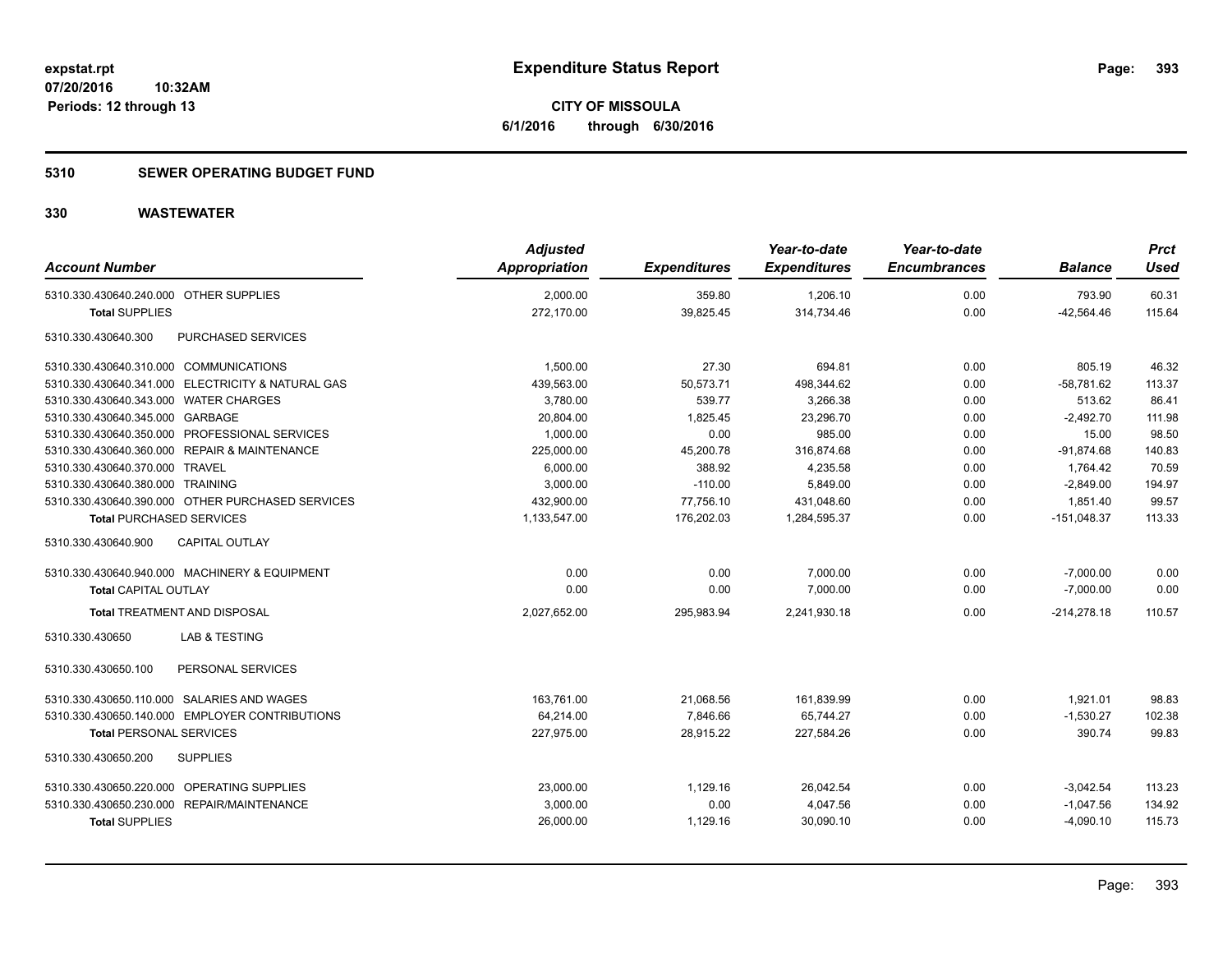**394**

**07/20/2016 10:32AM Periods: 12 through 13**

**CITY OF MISSOULA 6/1/2016 through 6/30/2016**

#### **5310 SEWER OPERATING BUDGET FUND**

|                                   |                                               | <b>Adjusted</b>      |                     | Year-to-date        | Year-to-date        |                | <b>Prct</b> |
|-----------------------------------|-----------------------------------------------|----------------------|---------------------|---------------------|---------------------|----------------|-------------|
| <b>Account Number</b>             |                                               | <b>Appropriation</b> | <b>Expenditures</b> | <b>Expenditures</b> | <b>Encumbrances</b> | <b>Balance</b> | <b>Used</b> |
| 5310.330.430650.300               | PURCHASED SERVICES                            |                      |                     |                     |                     |                |             |
|                                   | 5310.330.430650.310.000 COMMUNICATIONS        | 1,000.00             | 89.29               | 685.15              | 0.00                | 314.85         | 68.52       |
|                                   | 5310.330.430650.350.000 PROFESSIONAL SERVICES | 29,000.00            | 2,915.00            | 35, 162. 75         | 0.00                | $-6,162.75$    | 121.25      |
|                                   | 5310.330.430650.360.000 REPAIR & MAINTENANCE  | 4,000.00             | 0.00                | 1,619.94            | 0.00                | 2,380.06       | 40.50       |
| 5310.330.430650.370.000 TRAVEL    |                                               | 2,000.00             | 0.00                | 158.02              | 0.00                | 1,841.98       | 7.90        |
| 5310.330.430650.380.000 TRAINING  |                                               | 1,000.00             | 0.00                | 0.00                | 0.00                | 1,000.00       | 0.00        |
|                                   | <b>Total PURCHASED SERVICES</b>               | 37,000.00            | 3,004.29            | 37,625.86           | 0.00                | $-625.86$      | 101.69      |
| 5310.330.430650.500               | <b>FIXED CHARGES</b>                          |                      |                     |                     |                     |                |             |
| <b>Total FIXED CHARGES</b>        |                                               | 0.00                 | 0.00                | 0.00                | 0.00                | 0.00           | 0.00        |
| 5310.330.430650.900               | CAPITAL OUTLAY                                |                      |                     |                     |                     |                |             |
| Total CAPITAL OUTLAY              |                                               | 0.00                 | 0.00                | 0.00                | 0.00                | 0.00           | 0.00        |
| Total LAB & TESTING               |                                               | 290,975.00           | 33,048.67           | 295,300.22          | 0.00                | $-4,325.22$    | 101.49      |
| 5310.330.430660                   | <b>ENGINEEERING</b>                           |                      |                     |                     |                     |                |             |
| 5310.330.430660.300               | PURCHASED SERVICES                            |                      |                     |                     |                     |                |             |
|                                   | <b>Total PURCHASED SERVICES</b>               | 0.00                 | 0.00                | 0.00                | 0.00                | 0.00           | 0.00        |
| 5310.330.430660.500               | <b>FIXED CHARGES</b>                          |                      |                     |                     |                     |                |             |
| <b>Total FIXED CHARGES</b>        |                                               | 0.00                 | 0.00                | 0.00                | 0.00                | 0.00           | 0.00        |
| 5310.330.430660.900               | <b>CAPITAL OUTLAY</b>                         |                      |                     |                     |                     |                |             |
| <b>Total ENGINEEERING</b>         |                                               | 0.00                 | 0.00                | 0.00                | 0.00                | 0.00           | 0.00        |
| 5310.330.490504                   | <b>DEBT SERVICE</b>                           |                      |                     |                     |                     |                |             |
| 5310.330.490504.600               | <b>DEBT SERVICE</b>                           |                      |                     |                     |                     |                |             |
| 5310.330.490504.610.000 PRINCIPAL |                                               | 0.00                 | $-10,340.12$        | 7,866.21            | 0.00                | $-7,866.21$    | 0.00        |
|                                   |                                               |                      |                     |                     |                     |                |             |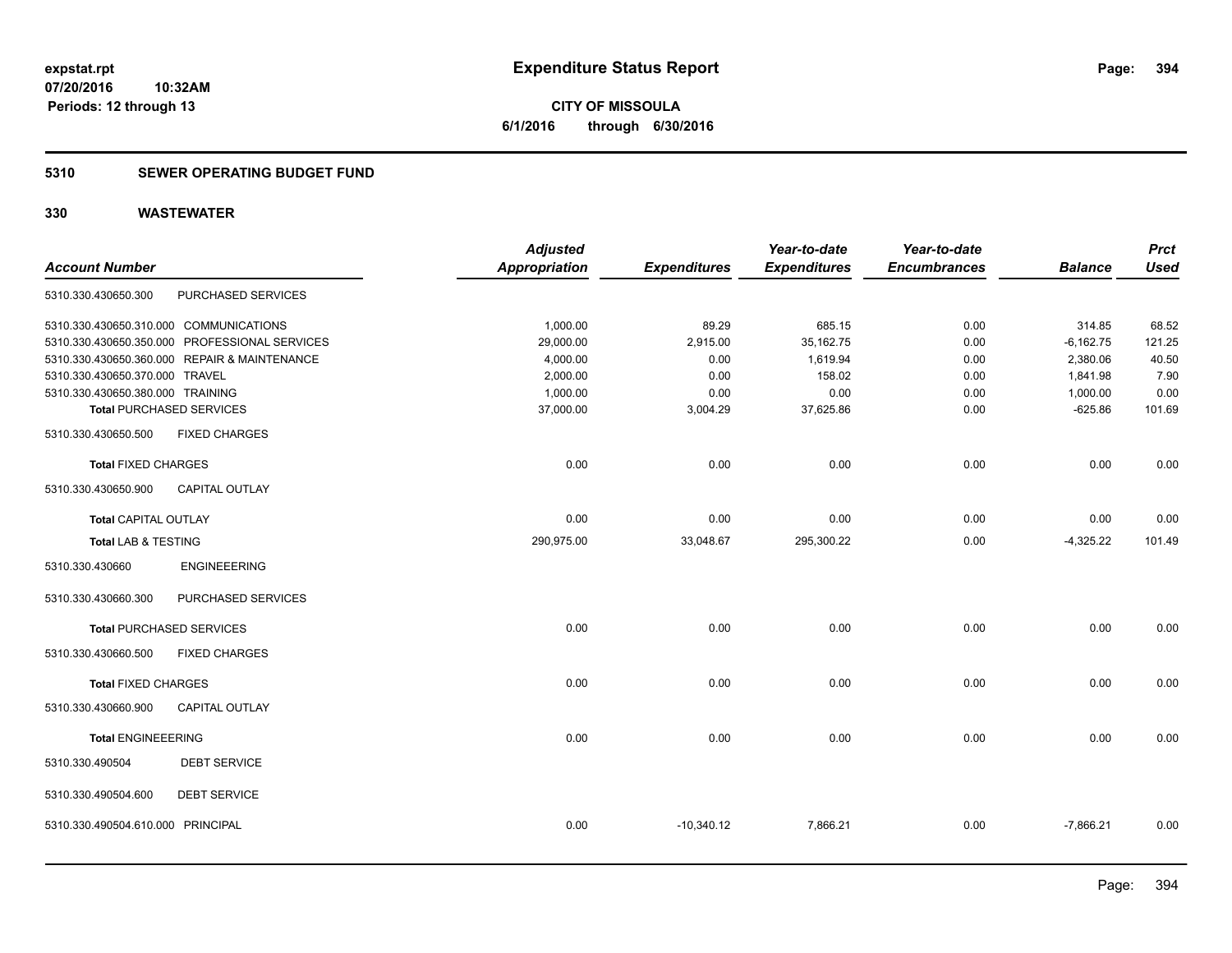**CITY OF MISSOULA 6/1/2016 through 6/30/2016**

#### **5310 SEWER OPERATING BUDGET FUND**

| <b>Account Number</b>          |                                                 | <b>Adjusted</b><br><b>Appropriation</b> | <b>Expenditures</b> | Year-to-date<br><b>Expenditures</b> | Year-to-date<br><b>Encumbrances</b> | <b>Balance</b> | <b>Prct</b><br><b>Used</b> |
|--------------------------------|-------------------------------------------------|-----------------------------------------|---------------------|-------------------------------------|-------------------------------------|----------------|----------------------------|
|                                | 5310.330.490504.620.000 INTEREST / SERVICE FEES | 0.00                                    | $-480.46$           | 39.09                               | 0.00                                | $-39.09$       | 0.00                       |
| <b>Total DEBT SERVICE</b>      |                                                 | 0.00                                    | $-10,820.58$        | 7,905.30                            | 0.00                                | $-7,905.30$    | 0.00                       |
| 5310.330.499999                | <b>NEW REQUESTS</b>                             |                                         |                     |                                     |                                     |                |                            |
| 5310.330.499999.100            | PERSONAL SERVICES                               |                                         |                     |                                     |                                     |                |                            |
|                                | 5310.330.499999.110.000 SALARIES AND WAGES      | 18,075.00                               | 0.00                | 0.00                                | 0.00                                | 18,075.00      | 0.00                       |
|                                | 5310.330.499999.140.000 EMPLOYER CONTRIBUTIONS  | 2,755.00                                | 0.00                | 0.00                                | 0.00                                | 2,755.00       | 0.00                       |
| <b>Total PERSONAL SERVICES</b> |                                                 | 20,830.00                               | 0.00                | 0.00                                | 0.00                                | 20,830.00      | 0.00                       |
| 5310.330.499999.900            | <b>CAPITAL OUTLAY</b>                           |                                         |                     |                                     |                                     |                |                            |
| <b>Total CAPITAL OUTLAY</b>    |                                                 | 0.00                                    | 0.00                | 0.00                                | 0.00                                | 0.00           | 0.00                       |
| <b>Total NEW REQUESTS</b>      |                                                 | 20,830.00                               | 0.00                | 0.00                                | 0.00                                | 20,830.00      | 0.00                       |
| 5310.330.510000                | <b>MISCELLANEOUS</b>                            |                                         |                     |                                     |                                     |                |                            |
| 5310.330.510000.900            | CAPITAL OUTLAY                                  |                                         |                     |                                     |                                     |                |                            |
| <b>Total MISCELLANEOUS</b>     |                                                 | 0.00                                    | 0.00                | 0.00                                | 0.00                                | 0.00           | 0.00                       |
| 5310.330.510100                | SPECIAL ASSESSMENTS                             |                                         |                     |                                     |                                     |                |                            |
| 5310.330.510100.500            | <b>FIXED CHARGES</b>                            |                                         |                     |                                     |                                     |                |                            |
|                                | <b>Total SPECIAL ASSESSMENTS</b>                | 0.00                                    | 0.00                | 0.00                                | 0.00                                | 0.00           | 0.00                       |
| 5310.330.510110                | <b>MERCHANT SERVICES</b>                        |                                         |                     |                                     |                                     |                |                            |
| 5310.330.510110.500            | <b>FIXED CHARGES</b>                            |                                         |                     |                                     |                                     |                |                            |
| <b>Total MERCHANT SERVICES</b> |                                                 | 0.00                                    | 0.00                | 0.00                                | 0.00                                | 0.00           | 0.00                       |
| 5310.330.521000                | <b>INTERFUND OPERATING TRANSFERS</b>            |                                         |                     |                                     |                                     |                |                            |
| 5310.330.521000.800            | OTHER OBJECTS                                   |                                         |                     |                                     |                                     |                |                            |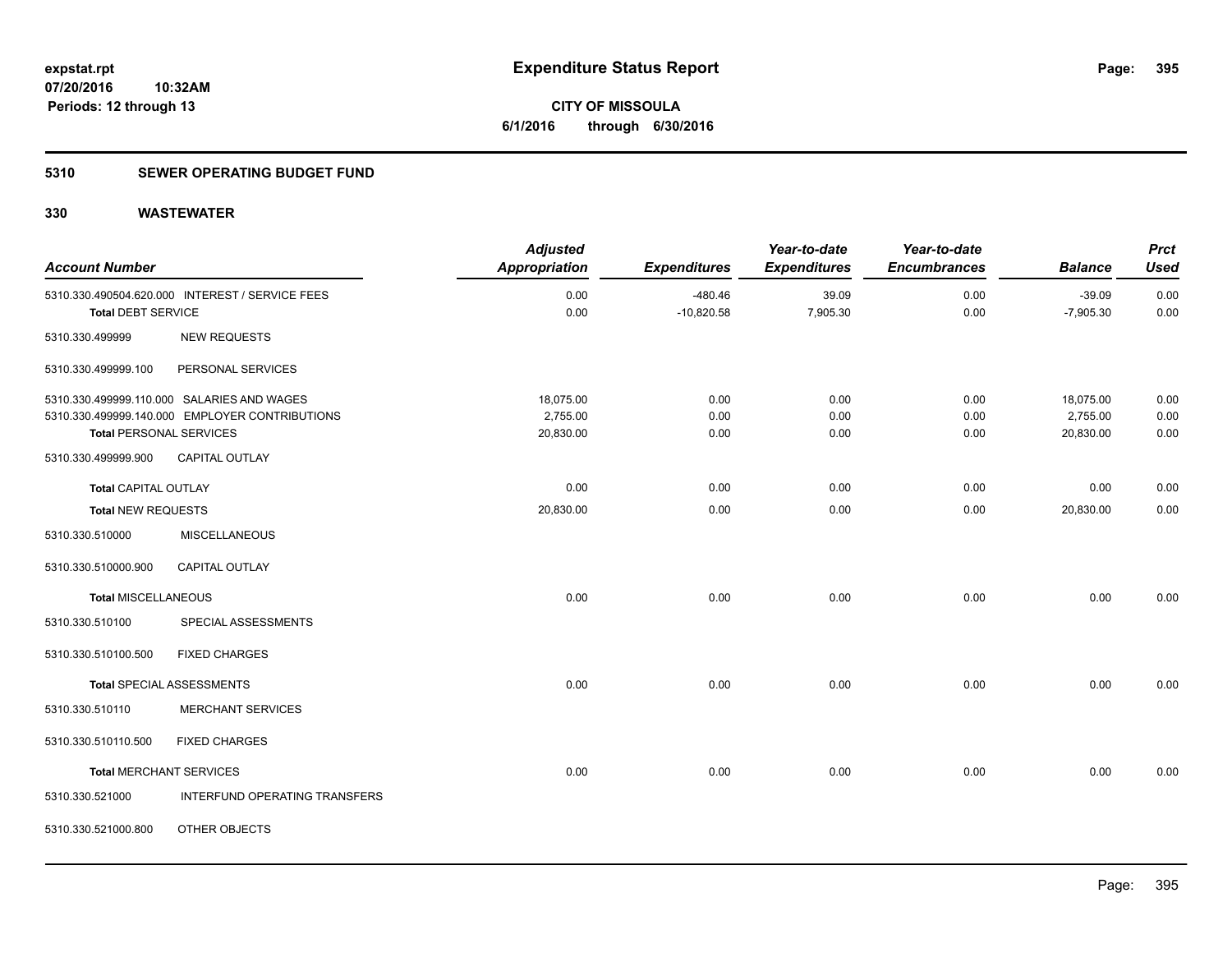**CITY OF MISSOULA 6/1/2016 through 6/30/2016**

### **5310 SEWER OPERATING BUDGET FUND**

| <b>Account Number</b>                      | <b>Adjusted</b><br>Appropriation | <i><b>Expenditures</b></i> | Year-to-date<br><b>Expenditures</b> | Year-to-date<br><b>Encumbrances</b> | <b>Balance</b> | <b>Prct</b><br>Used |
|--------------------------------------------|----------------------------------|----------------------------|-------------------------------------|-------------------------------------|----------------|---------------------|
| <b>Total INTERFUND OPERATING TRANSFERS</b> | 0.00                             | 0.00                       | 0.00                                | 0.00                                | 0.00           | 0.00                |
| <b>Total WASTEWATER</b>                    | 5,131,952.00                     | 1,116,155.01               | 5,172,930.92                        | 0.00                                | -40.978.92     | 100.80              |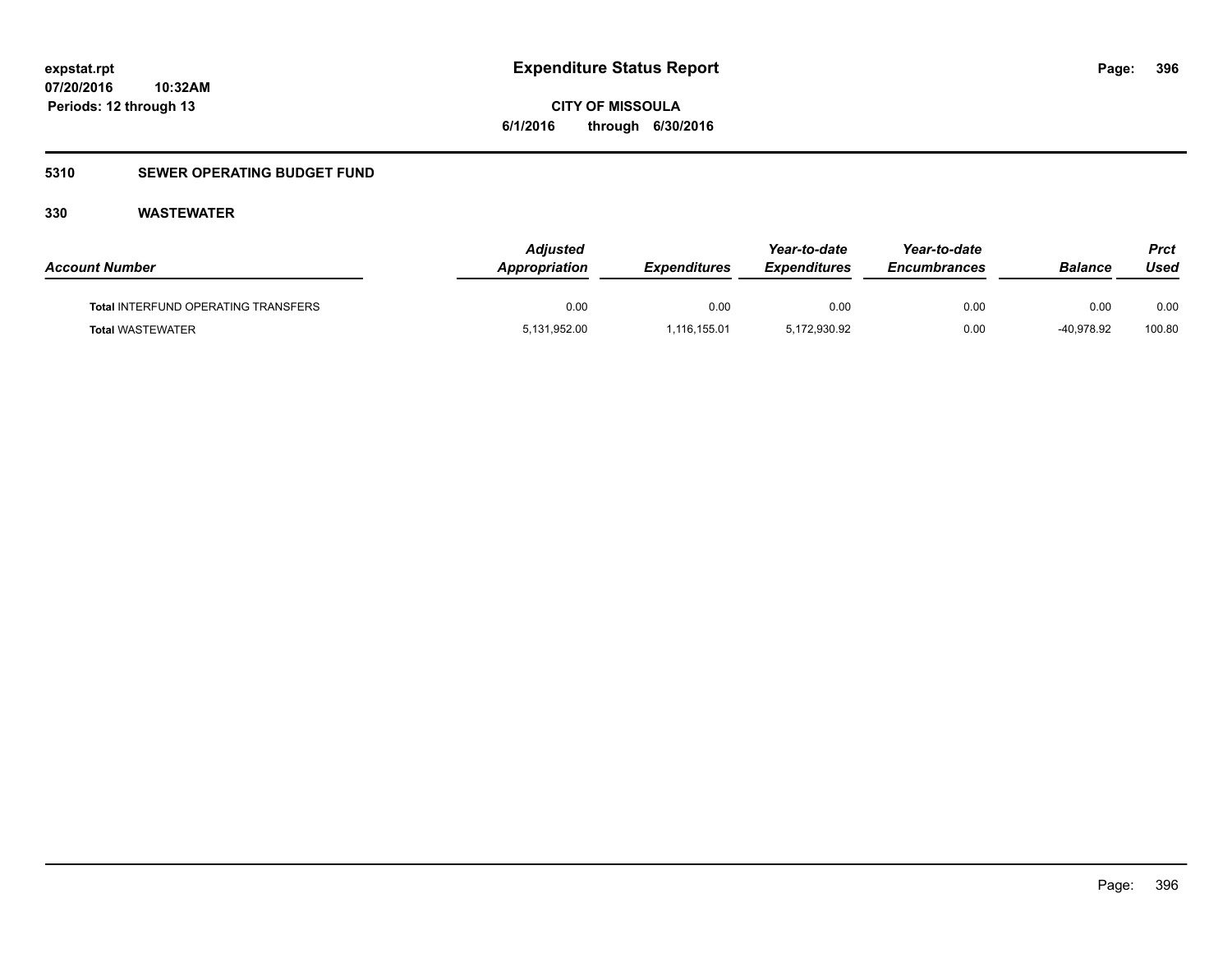**CITY OF MISSOULA 6/1/2016 through 6/30/2016**

### **5310 SEWER OPERATING BUDGET FUND**

### **900 DEPRECIATION**

| <b>Account Number</b>     |                                          | <b>Adjusted</b><br><b>Appropriation</b> | <b>Expenditures</b> | Year-to-date<br><b>Expenditures</b> | Year-to-date<br><b>Encumbrances</b> | <b>Balance</b> | Prct<br><b>Used</b> |
|---------------------------|------------------------------------------|-----------------------------------------|---------------------|-------------------------------------|-------------------------------------|----------------|---------------------|
| 5310.900.510000           | <b>MISCELLANEOUS</b>                     |                                         |                     |                                     |                                     |                |                     |
| 5310.900.510000.800       | OTHER OBJECTS                            |                                         |                     |                                     |                                     |                |                     |
| <b>Total DEPRECIATION</b> |                                          | 0.00                                    | 0.00                | 0.00                                | 0.00                                | 0.00           | 0.00                |
|                           | <b>Total SEWER OPERATING BUDGET FUND</b> | 5,131,952.00                            | 1,116,155.01        | 5,172,930.92                        | 0.00                                | -40.978.92     | 100.80              |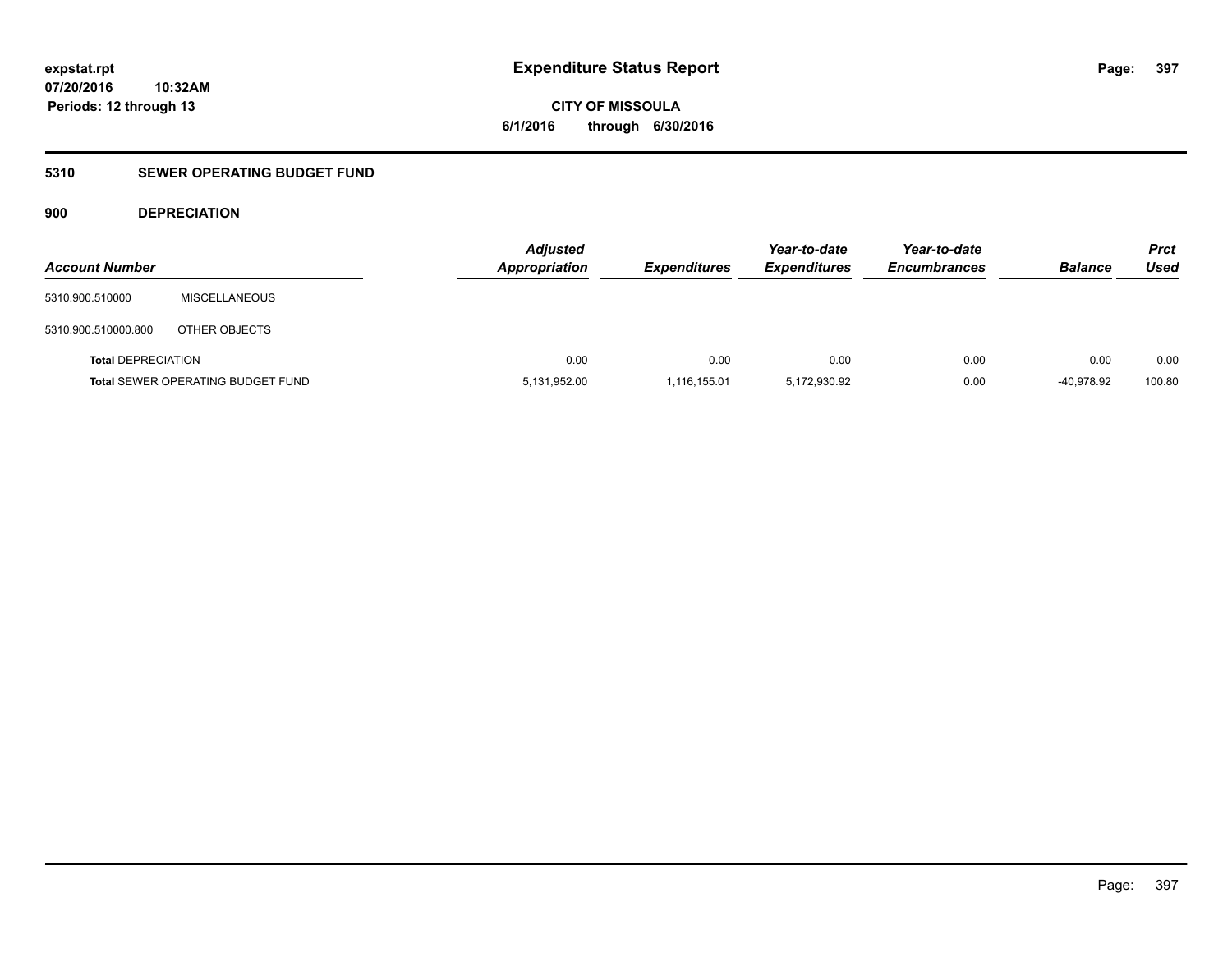**CITY OF MISSOULA 6/1/2016 through 6/30/2016**

### **5311 SEWER REVENUE COLLECTION & CLEARING FUND**

| <b>Account Number</b>      |                                                  | <b>Adjusted</b><br><b>Appropriation</b> | <b>Expenditures</b> | Year-to-date<br><b>Expenditures</b> | Year-to-date<br><b>Encumbrances</b> | <b>Balance</b> | <b>Prct</b><br><b>Used</b> |
|----------------------------|--------------------------------------------------|-----------------------------------------|---------------------|-------------------------------------|-------------------------------------|----------------|----------------------------|
| 5311.330.430670            | <b>CUSTOMER ACCOUNTING &amp; COLLECTION</b>      |                                         |                     |                                     |                                     |                |                            |
| 5311.330.430670.800        | OTHER OBJECTS                                    |                                         |                     |                                     |                                     |                |                            |
|                            | Total CUSTOMER ACCOUNTING & COLLECTION           | 0.00                                    | 0.00                | 0.00                                | 0.00                                | 0.00           | 0.00                       |
| 5311.330.510000            | <b>MISCELLANEOUS</b>                             |                                         |                     |                                     |                                     |                |                            |
| 5311.330.510000.800        | OTHER OBJECTS                                    |                                         |                     |                                     |                                     |                |                            |
| <b>Total MISCELLANEOUS</b> |                                                  | 0.00                                    | 0.00                | 0.00                                | 0.00                                | 0.00           | 0.00                       |
| 5311.330.510110            | <b>MERCHANT SERVICES</b>                         |                                         |                     |                                     |                                     |                |                            |
| 5311.330.510110.500        | <b>FIXED CHARGES</b>                             |                                         |                     |                                     |                                     |                |                            |
|                            | <b>Total MERCHANT SERVICES</b>                   | 0.00                                    | 0.00                | 0.00                                | 0.00                                | 0.00           | 0.00                       |
| 5311.330.521000            | SEWER REVENUE CLEARING                           |                                         |                     |                                     |                                     |                |                            |
| 5311.330.521000.500        | <b>FIXED CHARGES</b>                             |                                         |                     |                                     |                                     |                |                            |
| <b>Total FIXED CHARGES</b> |                                                  | 0.00                                    | 0.00                | 0.00                                | 0.00                                | 0.00           | 0.00                       |
| 5311.330.521000.600        | <b>DEBT SERVICE</b>                              |                                         |                     |                                     |                                     |                |                            |
| <b>Total DEBT SERVICE</b>  |                                                  | 0.00                                    | 0.00                | 0.00                                | 0.00                                | 0.00           | 0.00                       |
| 5311.330.521000.800        | OTHER OBJECTS                                    |                                         |                     |                                     |                                     |                |                            |
|                            | 5311.330.521000.820.000 TRANSFERS TO OTHER FUNDS | 7,391,083.00                            | 0.00                | 0.00                                | 0.00                                | 7,391,083.00   | 0.00                       |
|                            | Total SEWER REVENUE CLEARING                     | 7,391,083.00                            | 0.00                | 0.00                                | 0.00                                | 7,391,083.00   | 0.00                       |
|                            | Total SEWER REVENUE COLLECTION & CLEARING FUND   | 7,391,083.00                            | 0.00                | 0.00                                | 0.00                                | 7,391,083.00   | 0.00                       |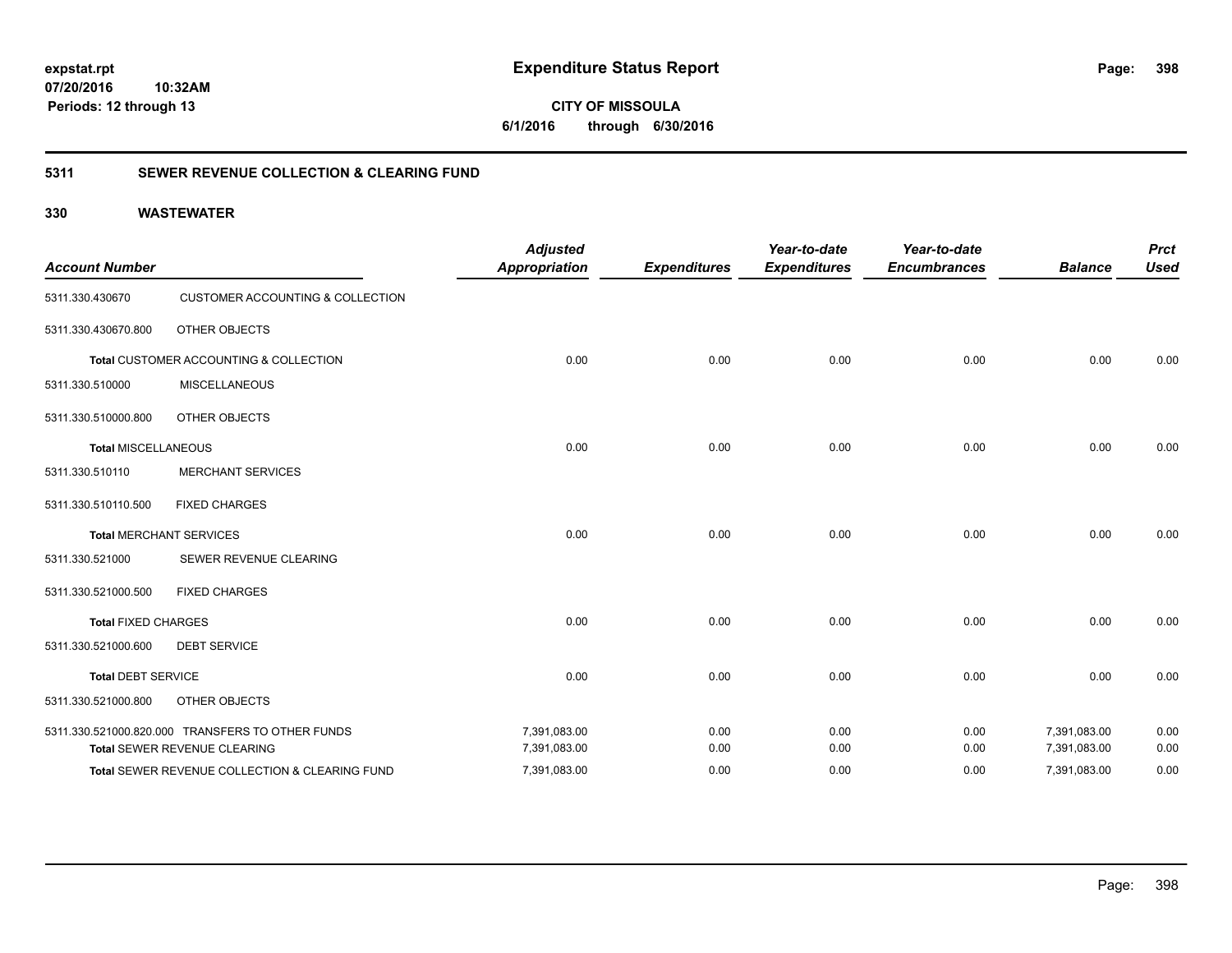### **5315 SEWER LOAN FUND**

| <b>Account Number</b>         |                                                  | <b>Adjusted</b><br><b>Appropriation</b> | <b>Expenditures</b> | Year-to-date<br><b>Expenditures</b> | Year-to-date<br><b>Encumbrances</b> | <b>Balance</b> | <b>Prct</b><br><b>Used</b> |
|-------------------------------|--------------------------------------------------|-----------------------------------------|---------------------|-------------------------------------|-------------------------------------|----------------|----------------------------|
| 5315.330.430607               | *** Title Not Found ***                          |                                         |                     |                                     |                                     |                |                            |
| 5315.330.430607.300           | PURCHASED SERVICES                               |                                         |                     |                                     |                                     |                |                            |
| Total *** Title Not Found *** |                                                  | 0.00                                    | 0.00                | 0.00                                | 0.00                                | 0.00           | 0.00                       |
| 5315.330.430670               | <b>CUSTOMER ACCOUNTING &amp; COLLECTION</b>      |                                         |                     |                                     |                                     |                |                            |
| 5315.330.430670.300           | PURCHASED SERVICES                               |                                         |                     |                                     |                                     |                |                            |
|                               | <b>Total PURCHASED SERVICES</b>                  | 0.00                                    | 0.00                | 0.00                                | 0.00                                | 0.00           | 0.00                       |
| 5315.330.430670.600           | <b>DEBT SERVICE</b>                              |                                         |                     |                                     |                                     |                |                            |
| <b>Total DEBT SERVICE</b>     |                                                  | 0.00                                    | 0.00                | 0.00                                | 0.00                                | 0.00           | 0.00                       |
| 5315.330.430670.800           | OTHER OBJECTS                                    |                                         |                     |                                     |                                     |                |                            |
|                               | 5315.330.430670.820.000 TRANSFERS TO OTHER FUNDS | 20,000.00                               | 0.00                | 0.00                                | 0.00                                | 20,000.00      | 0.00                       |
|                               | Total CUSTOMER ACCOUNTING & COLLECTION           | 20,000.00                               | 0.00                | 0.00                                | 0.00                                | 20,000.00      | 0.00                       |
| 5315.330.510110               | <b>MERCHANT SERVICES</b>                         |                                         |                     |                                     |                                     |                |                            |
| 5315.330.510110.500           | <b>FIXED CHARGES</b>                             |                                         |                     |                                     |                                     |                |                            |
|                               | <b>Total MERCHANT SERVICES</b>                   | 0.00                                    | 0.00                | 0.00                                | 0.00                                | 0.00           | 0.00                       |
| <b>Total SEWER LOAN FUND</b>  |                                                  | 20,000.00                               | 0.00                | 0.00                                | 0.00                                | 20,000.00      | 0.00                       |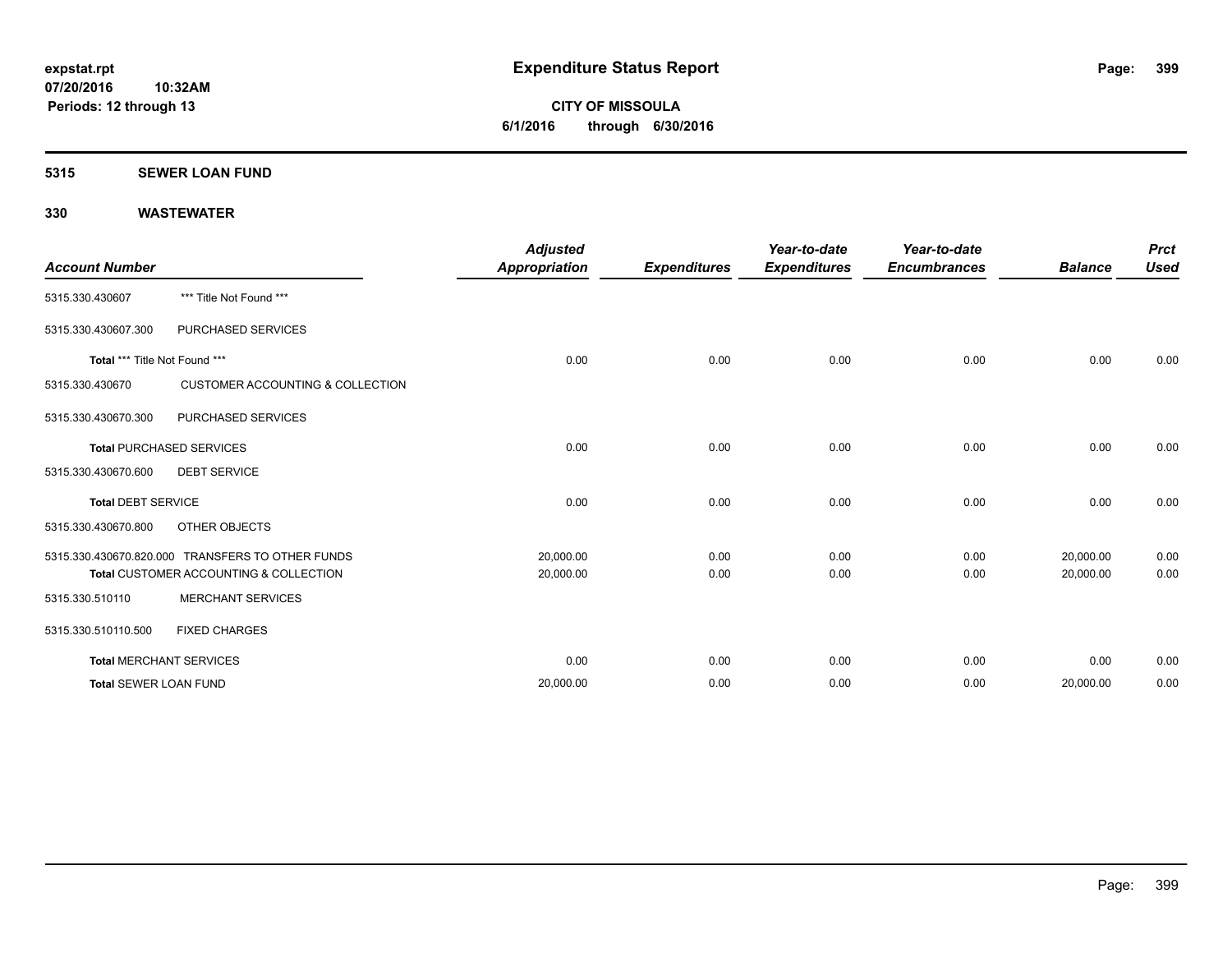**CITY OF MISSOULA 6/1/2016 through 6/30/2016**

### **5320 SEWER REPLACEMENT & DEPRECIATION FUND**

|                                 |                                        | <b>Adjusted</b>      |                     | Year-to-date        | Year-to-date        |                | <b>Prct</b> |
|---------------------------------|----------------------------------------|----------------------|---------------------|---------------------|---------------------|----------------|-------------|
| <b>Account Number</b>           |                                        | <b>Appropriation</b> | <b>Expenditures</b> | <b>Expenditures</b> | <b>Encumbrances</b> | <b>Balance</b> | <b>Used</b> |
| 5320.330.410400                 | <b>DEPRECIATION</b>                    |                      |                     |                     |                     |                |             |
| 5320.330.410400.800             | OTHER OBJECTS                          |                      |                     |                     |                     |                |             |
| <b>Total DEPRECIATION</b>       |                                        | 0.00                 | 0.00                | 0.00                | 0.00                | 0.00           | 0.00        |
| 5320.330.410551                 | <b>FINANCIAL SOFTWARE</b>              |                      |                     |                     |                     |                |             |
| 5320.330.410551.800             | OTHER OBJECTS                          |                      |                     |                     |                     |                |             |
| <b>Total FINANCIAL SOFTWARE</b> |                                        | 0.00                 | 0.00                | 0.00                | 0.00                | 0.00           | 0.00        |
| 5320.330.430611                 | FLOW BASED STUDY/CONSULTING            |                      |                     |                     |                     |                |             |
| 5320.330.430611.300             | PURCHASED SERVICES                     |                      |                     |                     |                     |                |             |
|                                 | Total FLOW BASED STUDY/CONSULTING      | 0.00                 | 0.00                | 0.00                | 0.00                | 0.00           | 0.00        |
| 5320.330.430612                 | STATE COMPLIANCE EDEN UPDATE           |                      |                     |                     |                     |                |             |
| 5320.330.430612.300             | PURCHASED SERVICES                     |                      |                     |                     |                     |                |             |
|                                 | Total STATE COMPLIANCE EDEN UPDATE     | 0.00                 | 0.00                | 0.00                | 0.00                | 0.00           | 0.00        |
| 5320.330.430613                 | <b>EQUIPMENT-TRUCKS</b>                |                      |                     |                     |                     |                |             |
| 5320.330.430613.900             | <b>CAPITAL OUTLAY</b>                  |                      |                     |                     |                     |                |             |
| <b>Total EQUIPMENT-TRUCKS</b>   |                                        | 0.00                 | 0.00                | 0.00                | 0.00                | 0.00           | 0.00        |
| 5320.330.430614                 | WW DEVELOPMENT FEE RECALCULATION       |                      |                     |                     |                     |                |             |
| 5320.330.430614.300             | PURCHASED SERVICES                     |                      |                     |                     |                     |                |             |
|                                 | Total WW DEVELOPMENT FEE RECALCULATION | 0.00                 | 0.00                | 0.00                | 0.00                | 0.00           | 0.00        |
| 5320.330.430615                 | WWTP OPTIMIZATION STUDY                |                      |                     |                     |                     |                |             |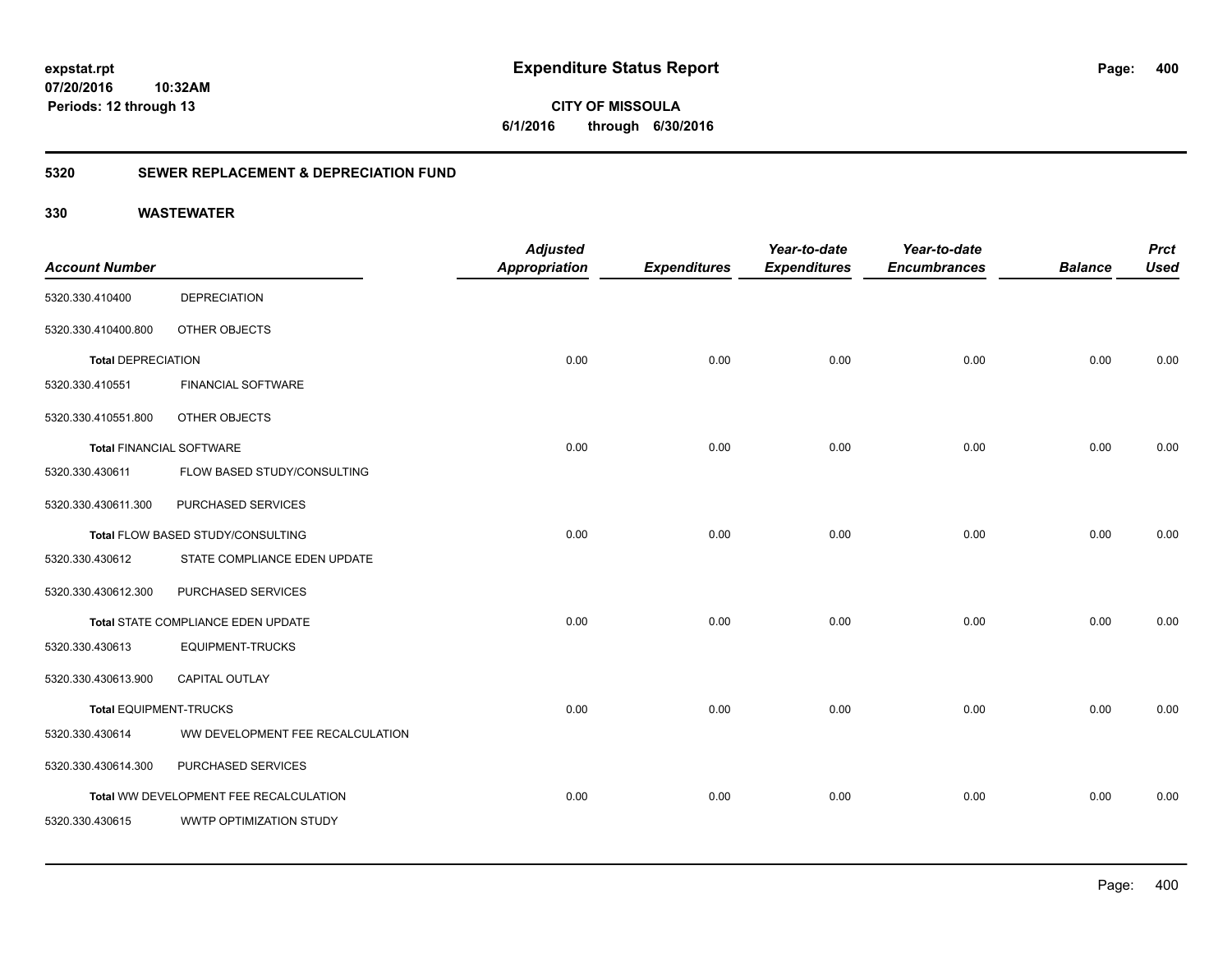### **5320 SEWER REPLACEMENT & DEPRECIATION FUND**

| <b>Account Number</b>         |                                                                                                    | <b>Adjusted</b><br><b>Appropriation</b> | <b>Expenditures</b>  | Year-to-date<br><b>Expenditures</b> | Year-to-date<br><b>Encumbrances</b> | <b>Balance</b>         | <b>Prct</b><br><b>Used</b> |
|-------------------------------|----------------------------------------------------------------------------------------------------|-----------------------------------------|----------------------|-------------------------------------|-------------------------------------|------------------------|----------------------------|
| 5320.330.430615.300           | PURCHASED SERVICES                                                                                 |                                         |                      |                                     |                                     |                        |                            |
|                               | Total WWTP OPTIMIZATION STUDY                                                                      | 0.00                                    | 0.00                 | 0.00                                | 0.00                                | 0.00                   | 0.00                       |
| 5320.330.430622               | TREATMENT PLANT SOFTWARE UPGRADE                                                                   |                                         |                      |                                     |                                     |                        |                            |
| 5320.330.430622.900           | <b>CAPITAL OUTLAY</b>                                                                              |                                         |                      |                                     |                                     |                        |                            |
|                               | 5320.330.430622.940.000 TREATMENT PLANT SOFTWARE UPGRADE<br>Total TREATMENT PLANT SOFTWARE UPGRADE | 50,000.00<br>50,000.00                  | 0.00<br>0.00         | 3,569.76<br>3,569.76                | 0.00<br>0.00                        | 46,430.24<br>46,430.24 | 7.14<br>7.14               |
| 5320.330.430623               | LATERAL SWR MAIN EXT                                                                               |                                         |                      |                                     |                                     |                        |                            |
| 5320.330.430623.300           | PURCHASED SERVICES                                                                                 |                                         |                      |                                     |                                     |                        |                            |
|                               | 5320.330.430623.360.000 REPAIR & MAINTENANCE<br><b>Total PURCHASED SERVICES</b>                    | 10,000.00<br>10,000.00                  | 0.00<br>0.00         | 0.00<br>0.00                        | 0.00<br>0.00                        | 10,000.00<br>10,000.00 | 0.00<br>0.00               |
| 5320.330.430623.900           | <b>CAPITAL OUTLAY</b>                                                                              |                                         |                      |                                     |                                     |                        |                            |
| <b>Total CAPITAL OUTLAY</b>   |                                                                                                    | 0.00                                    | 0.00                 | 0.00                                | 0.00                                | 0.00                   | 0.00                       |
|                               | Total LATERAL SWR MAIN EXT                                                                         | 10,000.00                               | 0.00                 | 0.00                                | 0.00                                | 10,000.00              | 0.00                       |
| 5320.330.430624               | <b>SEWER LINE REHAB</b>                                                                            |                                         |                      |                                     |                                     |                        |                            |
| 5320.330.430624.300           | PURCHASED SERVICES                                                                                 |                                         |                      |                                     |                                     |                        |                            |
| <b>Total SEWER LINE REHAB</b> | 5320.330.430624.360.000 REPAIR & MAINTENANCE                                                       | 100,000.00<br>100,000.00                | 9,382.38<br>9,382.38 | 29,582.34<br>29,582.34              | 0.00<br>0.00                        | 70,417.66<br>70,417.66 | 29.58<br>29.58             |
| 5320.330.430625               | SWR MAIN MASTER PLANS                                                                              |                                         |                      |                                     |                                     |                        |                            |
| 5320.330.430625.300           | PURCHASED SERVICES                                                                                 |                                         |                      |                                     |                                     |                        |                            |
|                               | <b>Total SWR MAIN MASTER PLANS</b>                                                                 | 0.00                                    | 0.00                 | 0.00                                | 0.00                                | 0.00                   | 0.00                       |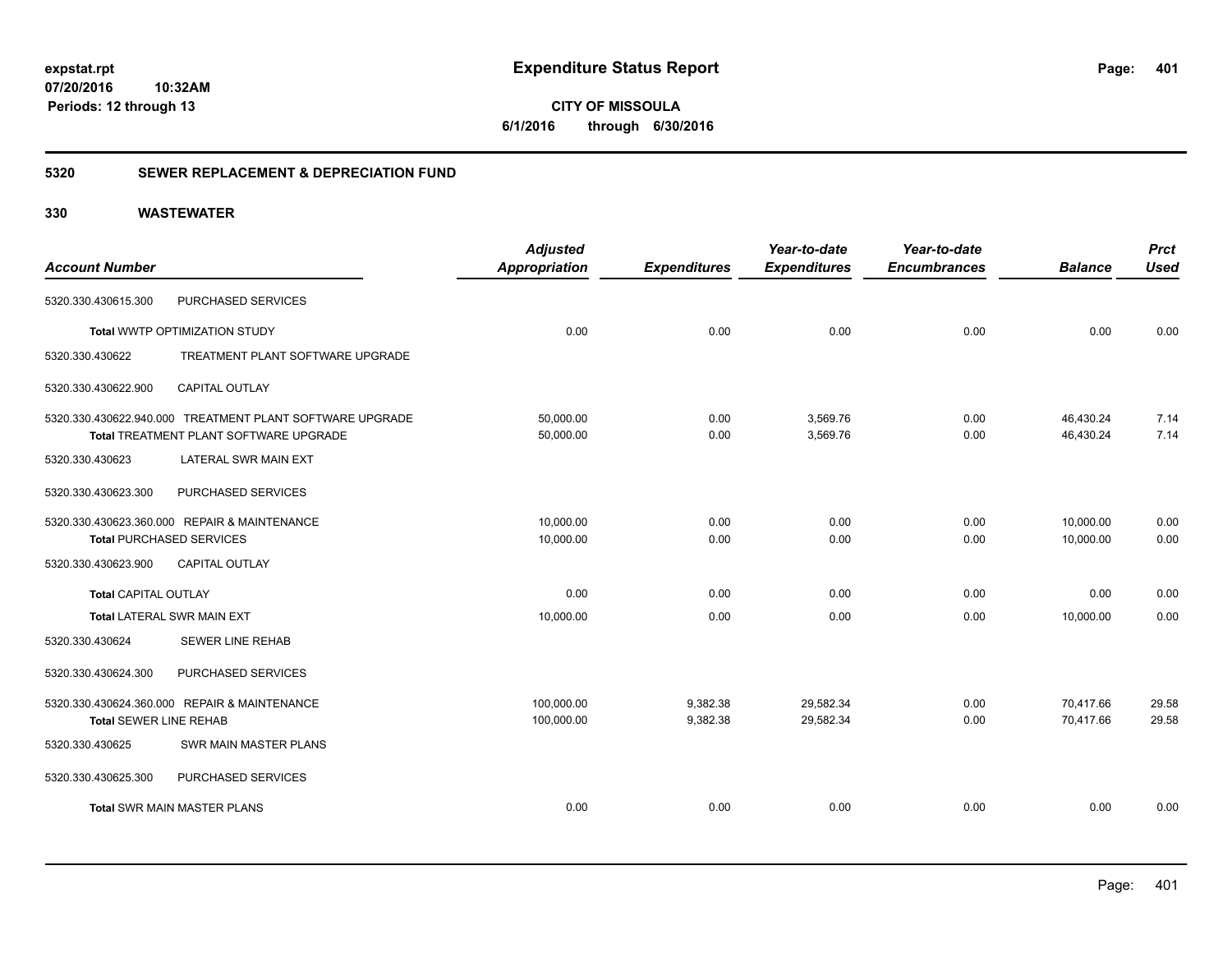**402**

**CITY OF MISSOULA 6/1/2016 through 6/30/2016**

### **5320 SEWER REPLACEMENT & DEPRECIATION FUND**

| <b>Account Number</b>           |                                                | <b>Adjusted</b><br>Appropriation | <b>Expenditures</b> | Year-to-date<br><b>Expenditures</b> | Year-to-date<br><b>Encumbrances</b> | <b>Balance</b> | <b>Prct</b><br><b>Used</b> |
|---------------------------------|------------------------------------------------|----------------------------------|---------------------|-------------------------------------|-------------------------------------|----------------|----------------------------|
|                                 |                                                |                                  |                     |                                     |                                     |                |                            |
| 5320.330.430627                 | <b>BIOREACTOR NUTRIENT MONITORING</b>          |                                  |                     |                                     |                                     |                |                            |
| 5320.330.430627.900             | CAPITAL OUTLAY                                 |                                  |                     |                                     |                                     |                |                            |
|                                 | Total BIOREACTOR NUTRIENT MONITORING           | 0.00                             | 0.00                | 0.00                                | 0.00                                | 0.00           | 0.00                       |
| 5320.330.430628                 | STEP ELEC RETROFIT                             |                                  |                     |                                     |                                     |                |                            |
| 5320.330.430628.300             | PURCHASED SERVICES                             |                                  |                     |                                     |                                     |                |                            |
| <b>Total STEP ELEC RETROFIT</b> |                                                | 0.00                             | 0.00                | 0.00                                | 0.00                                | 0.00           | 0.00                       |
| 5320.330.430630                 | <b>MISC PLANT REPAIRS</b>                      |                                  |                     |                                     |                                     |                |                            |
| 5320.330.430630.300             | PURCHASED SERVICES                             |                                  |                     |                                     |                                     |                |                            |
|                                 | 5320.330.430630.360.000 REPAIR & MAINTENANCE   | 200,000.00                       | 24,998.48           | 107,704.12                          | 0.00                                | 92,295.88      | 53.85                      |
|                                 | <b>Total PURCHASED SERVICES</b>                | 200,000.00                       | 24,998.48           | 107,704.12                          | 0.00                                | 92,295.88      | 53.85                      |
| 5320.330.430630.900             | <b>CAPITAL OUTLAY</b>                          |                                  |                     |                                     |                                     |                |                            |
| <b>Total CAPITAL OUTLAY</b>     |                                                | 0.00                             | 0.00                | 0.00                                | 0.00                                | 0.00           | 0.00                       |
| <b>Total MISC PLANT REPAIRS</b> |                                                | 200,000.00                       | 24,998.48           | 107,704.12                          | 0.00                                | 92,295.88      | 53.85                      |
| 5320.330.430631                 | <b>MISC SWR MAIN REPAIRS</b>                   |                                  |                     |                                     |                                     |                |                            |
| 5320.330.430631.300             | PURCHASED SERVICES                             |                                  |                     |                                     |                                     |                |                            |
|                                 | 5320.330.430631.360.000 MISC SEWER LINE REPAIR | 100,000.00                       | 21,011.34           | 94,826.02                           | 0.00                                | 5,173.98       | 94.83                      |
|                                 | <b>Total MISC SWR MAIN REPAIRS</b>             | 100,000.00                       | 21,011.34           | 94,826.02                           | 0.00                                | 5,173.98       | 94.83                      |
| 5320.330.430632                 | <b>DEWATERING SCREW PRESS</b>                  |                                  |                     |                                     |                                     |                |                            |
| 5320.330.430632.800             | OTHER OBJECTS                                  |                                  |                     |                                     |                                     |                |                            |
| <b>Total OTHER OBJECTS</b>      |                                                | 0.00                             | 0.00                | 0.00                                | 0.00                                | 0.00           | 0.00                       |
|                                 |                                                |                                  |                     |                                     |                                     |                |                            |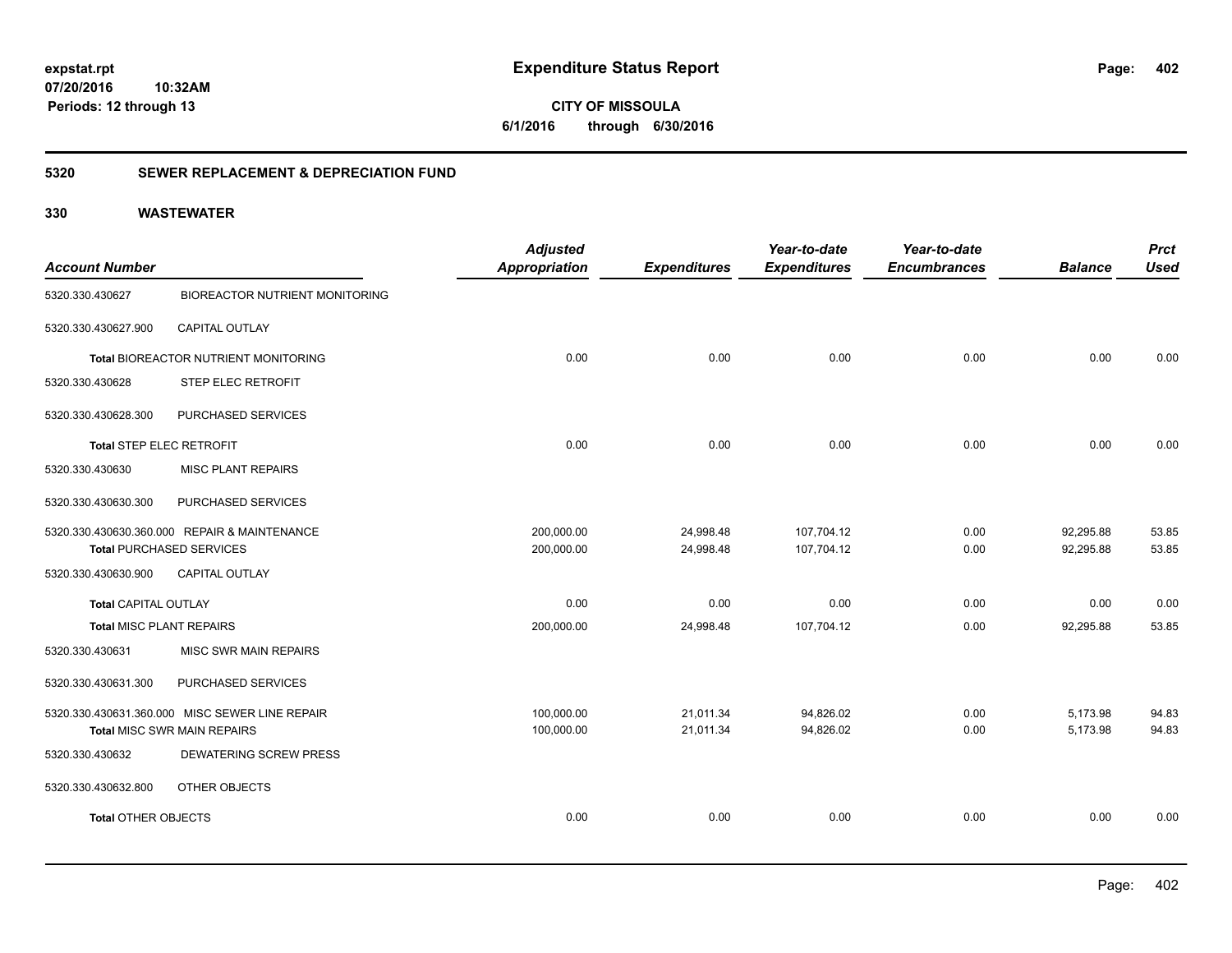### **5320 SEWER REPLACEMENT & DEPRECIATION FUND**

### **330 WASTEWATER**

|                                      |                                                        | <b>Adjusted</b>      |                     | Year-to-date        | Year-to-date        |                | <b>Prct</b> |
|--------------------------------------|--------------------------------------------------------|----------------------|---------------------|---------------------|---------------------|----------------|-------------|
| <b>Account Number</b>                |                                                        | <b>Appropriation</b> | <b>Expenditures</b> | <b>Expenditures</b> | <b>Encumbrances</b> | <b>Balance</b> | <b>Used</b> |
| 5320.330.430632.900                  | <b>CAPITAL OUTLAY</b>                                  |                      |                     |                     |                     |                |             |
|                                      | <b>Total DEWATERING SCREW PRESS</b>                    | 0.00                 | 0.00                | 0.00                | 0.00                | 0.00           | 0.00        |
| 5320.330.430635                      | CARAS PARK FORCE MAIN RELOCATION                       |                      |                     |                     |                     |                |             |
| 5320.330.430635.300                  | PURCHASED SERVICES                                     |                      |                     |                     |                     |                |             |
|                                      | 5320.330.430635.350.000 PROFESSIONAL SERVICES          | 0.00                 | 30,226.52           | 408,923.81          | 0.00                | -408.923.81    | 0.00        |
|                                      | <b>Total PURCHASED SERVICES</b>                        | 0.00                 | 30,226.52           | 408,923.81          | 0.00                | -408,923.81    | 0.00        |
| 5320.330.430635.900                  | <b>CAPITAL OUTLAY</b>                                  |                      |                     |                     |                     |                |             |
| 5320.330.430635.930.000 IMPROVEMENTS |                                                        | 0.00                 | 36,113.00           | 94,773.30           | 0.00                | $-94.773.30$   | 0.00        |
| <b>Total CAPITAL OUTLAY</b>          |                                                        | 0.00                 | 36,113.00           | 94,773.30           | 0.00                | $-94,773.30$   | 0.00        |
|                                      | Total CARAS PARK FORCE MAIN RELOCATION                 | 0.00                 | 66,339.52           | 503,697.11          | 0.00                | $-503,697.11$  | 0.00        |
| 5320.330.430637                      | SEWAGE LIFT STATION UPGRADE/REHAB                      |                      |                     |                     |                     |                |             |
| 5320.330.430637.300                  | PURCHASED SERVICES                                     |                      |                     |                     |                     |                |             |
|                                      | Total SEWAGE LIFT STATION UPGRADE/REHAB                | 0.00                 | 0.00                | 0.00                | 0.00                | 0.00           | 0.00        |
| 5320.330.430643                      | <b>WWTP TELEMETRY UPGRADE PROJECT</b>                  |                      |                     |                     |                     |                |             |
| 5320.330.430643.300                  | PURCHASED SERVICES                                     |                      |                     |                     |                     |                |             |
|                                      |                                                        | 0.00                 | 0.00                | 28.669.89           | 0.00                | $-28.669.89$   | 0.00        |
|                                      | <b>Total PURCHASED SERVICES</b>                        | 0.00                 | 0.00                | 28,669.89           | 0.00                | $-28,669.89$   | 0.00        |
| 5320.330.430643.900                  | <b>CAPITAL OUTLAY</b>                                  |                      |                     |                     |                     |                |             |
|                                      | 5320.330.430643.940.000 WWTP TELEMETRY UPGRADE PROJECT | 0.00                 | 0.00                | 6.020.94            | 0.00                | $-6,020.94$    | 0.00        |
| <b>Total CAPITAL OUTLAY</b>          |                                                        | 0.00                 | 0.00                | 6,020.94            | 0.00                | $-6,020.94$    | 0.00        |
|                                      | <b>Total WWTP TELEMETRY UPGRADE PROJECT</b>            | 0.00                 | 0.00                | 34,690.83           | 0.00                | $-34,690.83$   | 0.00        |

Page: 403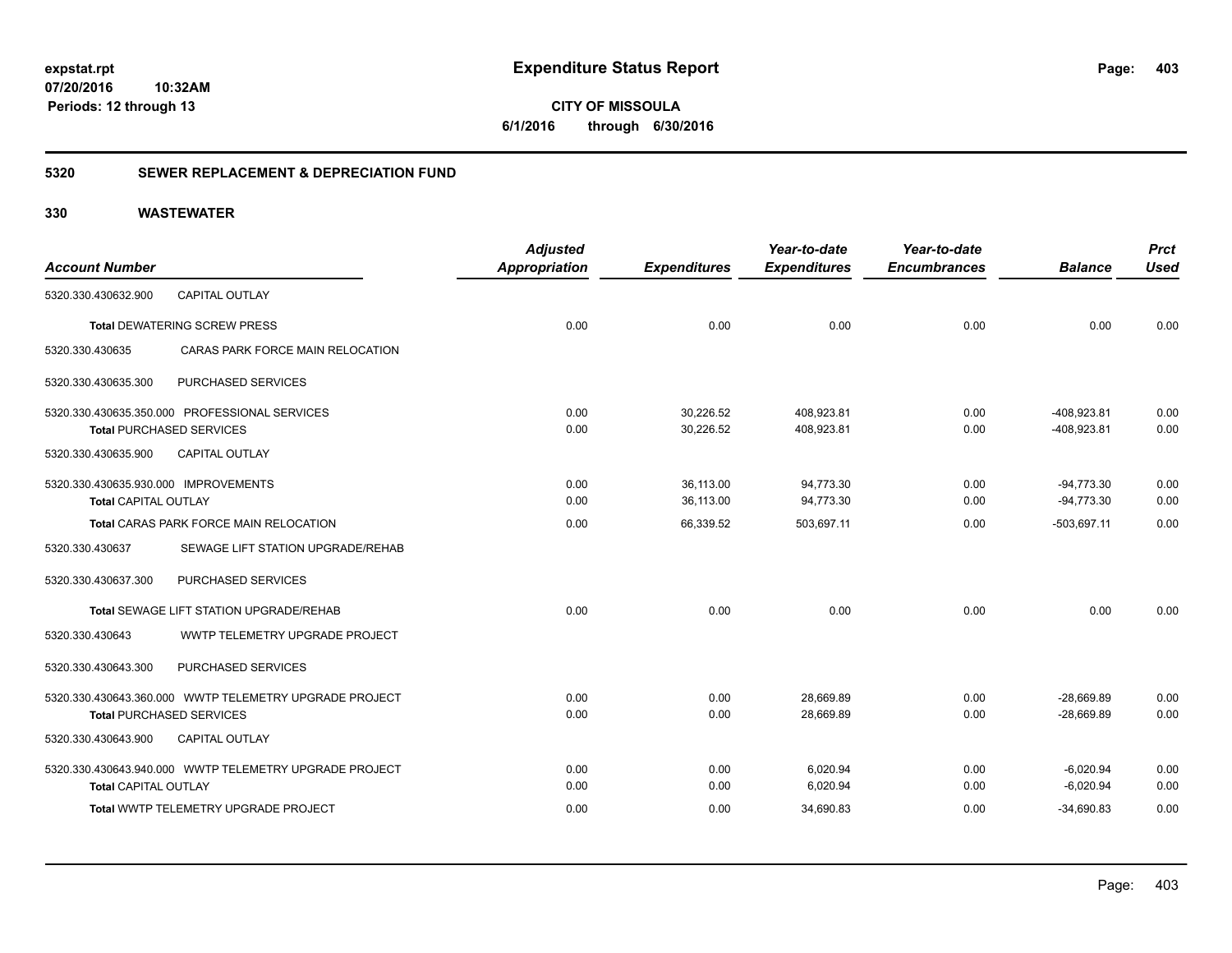**CITY OF MISSOULA 6/1/2016 through 6/30/2016**

### **5320 SEWER REPLACEMENT & DEPRECIATION FUND**

|                                |                                                | <b>Adjusted</b>      |                     | Year-to-date        | Year-to-date        |                | <b>Prct</b> |
|--------------------------------|------------------------------------------------|----------------------|---------------------|---------------------|---------------------|----------------|-------------|
| <b>Account Number</b>          |                                                | <b>Appropriation</b> | <b>Expenditures</b> | <b>Expenditures</b> | <b>Encumbrances</b> | <b>Balance</b> | <b>Used</b> |
| 5320.330.430650                | <b>LAB &amp; TESTING</b>                       |                      |                     |                     |                     |                |             |
| 5320.330.430650.300            | PURCHASED SERVICES                             |                      |                     |                     |                     |                |             |
|                                | <b>Total PURCHASED SERVICES</b>                | 0.00                 | 0.00                | 0.00                | 0.00                | 0.00           | 0.00        |
| 5320.330.430650.900            | CAPITAL OUTLAY                                 |                      |                     |                     |                     |                |             |
|                                | 5320.330.430650.940.000 MASS SPECTROPHOTOMETER | 50,000.00            | 0.00                | 0.00                | 0.00                | 50,000.00      | 0.00        |
| <b>Total LAB &amp; TESTING</b> |                                                | 50,000.00            | 0.00                | 0.00                | 0.00                | 50,000.00      | 0.00        |
| 5320.330.430651                | TRANSFER TO SEWER LOAN                         |                      |                     |                     |                     |                |             |
| 5320.330.430651.800            | OTHER OBJECTS                                  |                      |                     |                     |                     |                |             |
|                                | Total TRANSFER TO SEWER LOAN                   | 0.00                 | 0.00                | 0.00                | 0.00                | 0.00           | 0.00        |
| 5320.330.430660                | <b>ENGINEEERING</b>                            |                      |                     |                     |                     |                |             |
| 5320.330.430660.900            | CAPITAL OUTLAY                                 |                      |                     |                     |                     |                |             |
| <b>Total ENGINEEERING</b>      |                                                | 0.00                 | 0.00                | 0.00                | 0.00                | 0.00           | 0.00        |
| 5320.330.430680                | <b>WWTP REHAB</b>                              |                      |                     |                     |                     |                |             |
| 5320.330.430680.300            | PURCHASED SERVICES                             |                      |                     |                     |                     |                |             |
| <b>Total WWTP REHAB</b>        |                                                | 0.00                 | 0.00                | 0.00                | 0.00                | 0.00           | 0.00        |
| 5320.330.430681                | EAST BROADWAY LIFT STATION                     |                      |                     |                     |                     |                |             |
| 5320.330.430681.300            | PURCHASED SERVICES                             |                      |                     |                     |                     |                |             |
|                                | <b>Total PURCHASED SERVICES</b>                | 0.00                 | 0.00                | 0.00                | 0.00                | 0.00           | 0.00        |
| 5320.330.430681.900            | CAPITAL OUTLAY                                 |                      |                     |                     |                     |                |             |
|                                | Total EAST BROADWAY LIFT STATION               | 0.00                 | 0.00                | 0.00                | 0.00                | 0.00           | 0.00        |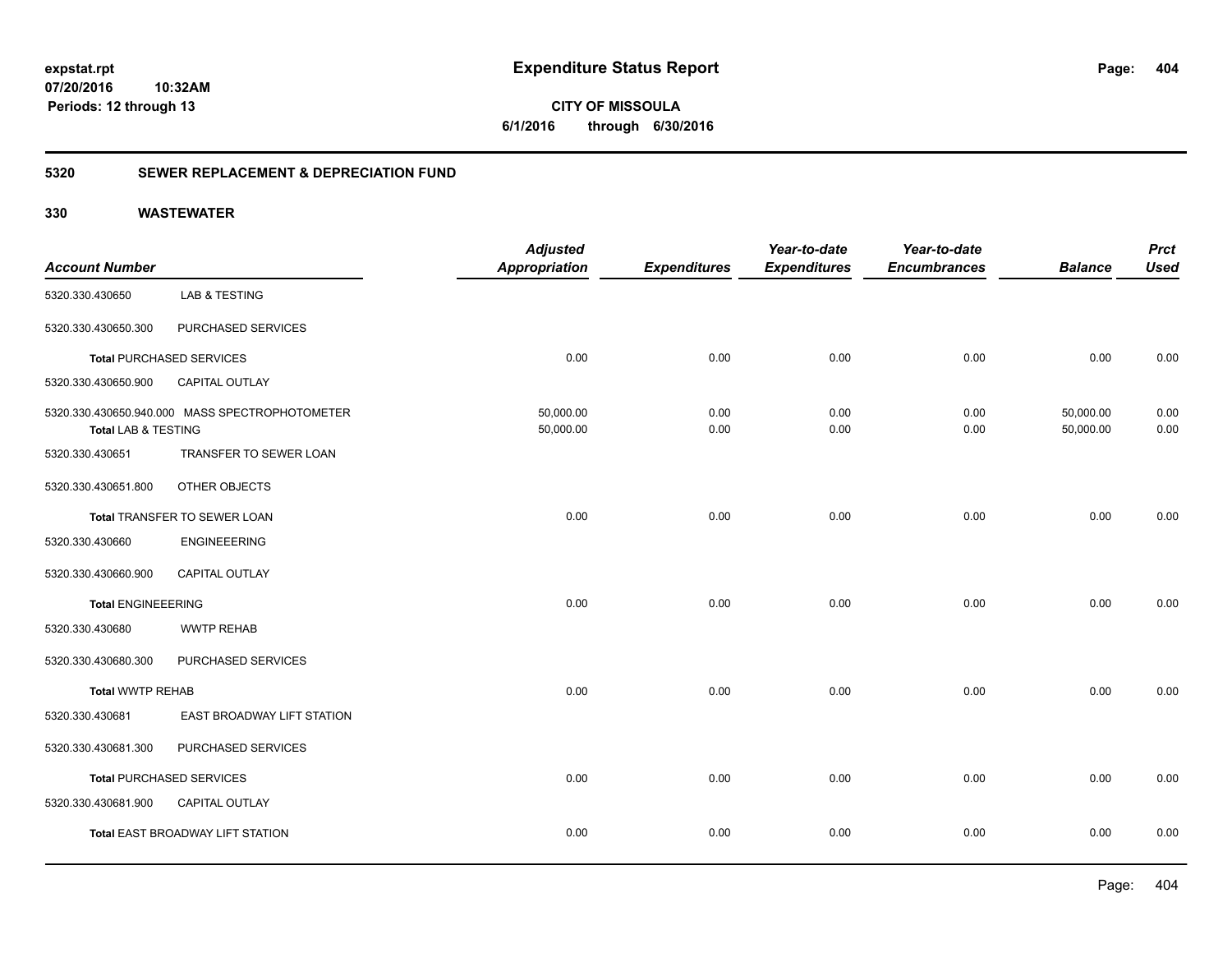### **5320 SEWER REPLACEMENT & DEPRECIATION FUND**

|                                | <b>Adjusted</b>                                                                                                                                                                                                                          |                      | Year-to-date        | Year-to-date        |                     | <b>Prct</b>    |
|--------------------------------|------------------------------------------------------------------------------------------------------------------------------------------------------------------------------------------------------------------------------------------|----------------------|---------------------|---------------------|---------------------|----------------|
|                                |                                                                                                                                                                                                                                          |                      |                     |                     |                     | <b>Used</b>    |
| RESERVE ST LIFT STATION        |                                                                                                                                                                                                                                          |                      |                     |                     |                     |                |
| PURCHASED SERVICES             |                                                                                                                                                                                                                                          |                      |                     |                     |                     |                |
|                                | 0.00                                                                                                                                                                                                                                     | 0.00                 | 0.00                | 0.00                | 0.00                | 0.00           |
| CAPITAL OUTLAY                 |                                                                                                                                                                                                                                          |                      |                     |                     |                     |                |
|                                | 0.00                                                                                                                                                                                                                                     | 0.00                 | 0.00                | 0.00                | 0.00                | 0.00           |
| DICKENS ST LIFT STATION        |                                                                                                                                                                                                                                          |                      |                     |                     |                     |                |
| <b>CAPITAL OUTLAY</b>          |                                                                                                                                                                                                                                          |                      |                     |                     |                     |                |
|                                | 0.00                                                                                                                                                                                                                                     | 0.00                 | 0.00                | 0.00                | 0.00                | 0.00           |
| MILLER CREEK SEWER INTERCEPTOR |                                                                                                                                                                                                                                          |                      |                     |                     |                     |                |
| PURCHASED SERVICES             |                                                                                                                                                                                                                                          |                      |                     |                     |                     |                |
|                                | 0.00                                                                                                                                                                                                                                     | 0.00                 | 0.00                | 0.00                | 0.00                | 0.00           |
| OTHER OBJECTS                  |                                                                                                                                                                                                                                          |                      |                     |                     |                     |                |
|                                | 0.00                                                                                                                                                                                                                                     | 0.00                 | 0.00                | 0.00                | 0.00                | 0.00           |
| TWAS ODOR CONTROL              |                                                                                                                                                                                                                                          |                      |                     |                     |                     |                |
| PURCHASED SERVICES             |                                                                                                                                                                                                                                          |                      |                     |                     |                     |                |
|                                | 0.00                                                                                                                                                                                                                                     | 0.00                 | 0.00                | 0.00                | 0.00                | 0.00           |
| *** Title Not Found ***        |                                                                                                                                                                                                                                          |                      |                     |                     |                     |                |
| PURCHASED SERVICES             |                                                                                                                                                                                                                                          |                      |                     |                     |                     |                |
|                                | 0.00                                                                                                                                                                                                                                     | 0.00                 | 0.00                | 0.00                | 0.00                | 0.00           |
|                                | <b>Total PURCHASED SERVICES</b><br>Total RESERVE ST LIFT STATION<br>Total DICKENS ST LIFT STATION<br><b>Total PURCHASED SERVICES</b><br>Total MILLER CREEK SEWER INTERCEPTOR<br>Total TWAS ODOR CONTROL<br>Total *** Title Not Found *** | <b>Appropriation</b> | <b>Expenditures</b> | <b>Expenditures</b> | <b>Encumbrances</b> | <b>Balance</b> |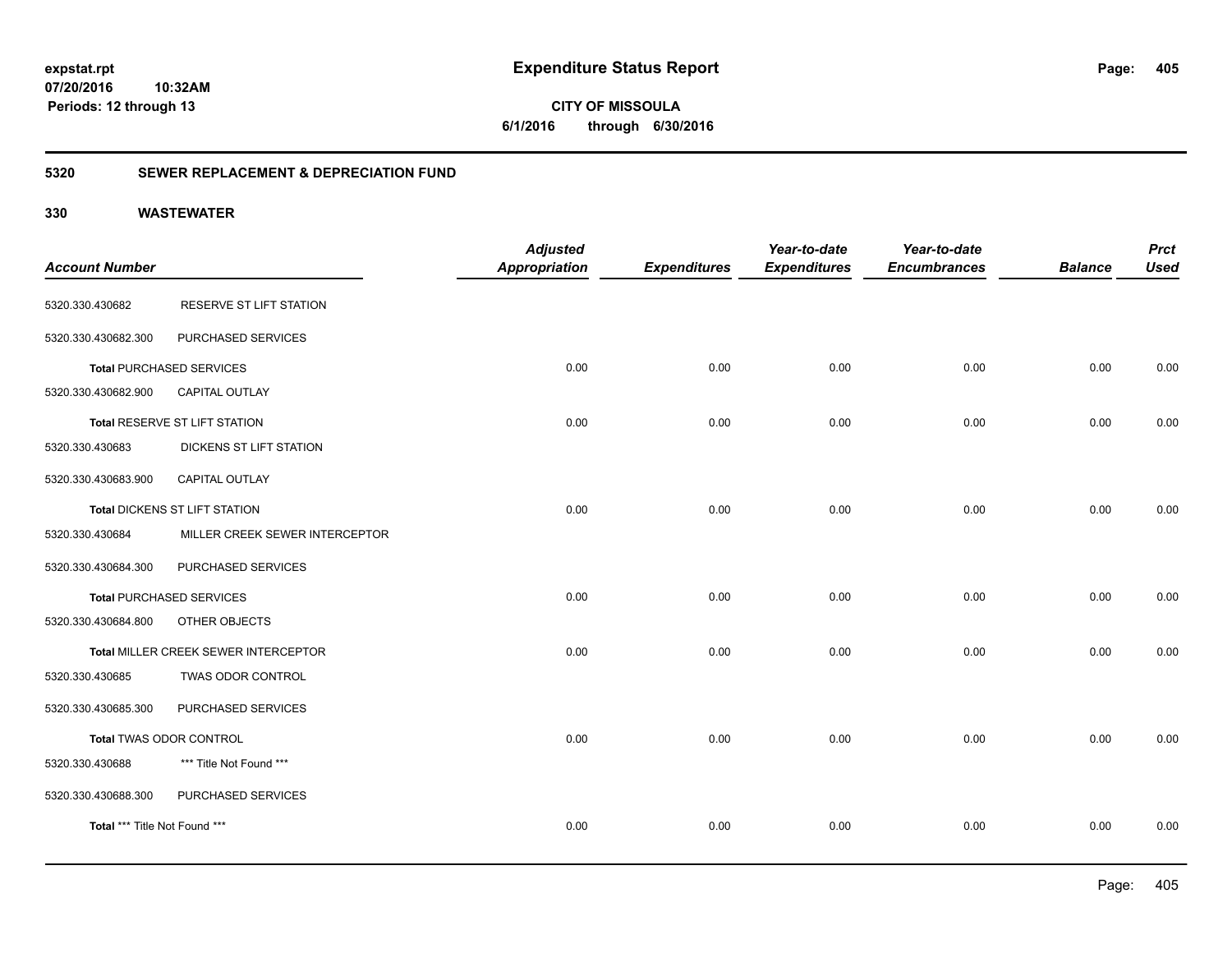**CITY OF MISSOULA 6/1/2016 through 6/30/2016**

### **5320 SEWER REPLACEMENT & DEPRECIATION FUND**

| <b>Account Number</b>   |                                                | <b>Adjusted</b><br><b>Appropriation</b> | <b>Expenditures</b> | Year-to-date<br><b>Expenditures</b> | Year-to-date<br><b>Encumbrances</b> | <b>Balance</b> | <b>Prct</b><br><b>Used</b> |
|-------------------------|------------------------------------------------|-----------------------------------------|---------------------|-------------------------------------|-------------------------------------|----------------|----------------------------|
| 5320.330.430689         | FY11 \$1.29M Sewer Bond Construction           |                                         |                     |                                     |                                     |                |                            |
| 5320.330.430689.800     | OTHER OBJECTS                                  |                                         |                     |                                     |                                     |                |                            |
|                         | Total FY11 \$1.29M Sewer Bond Construction     | 0.00                                    | 0.00                | 0.00                                | 0.00                                | 0.00           | 0.00                       |
| 5320.330.430691         | HYBRID POPLAR SEWER PROJECT                    |                                         |                     |                                     |                                     |                |                            |
| 5320.330.430691.900     | <b>CAPITAL OUTLAY</b>                          |                                         |                     |                                     |                                     |                |                            |
|                         | Total HYBRID POPLAR SEWER PROJECT              | 0.00                                    | 0.00                | 0.00                                | 0.00                                | 0.00           | 0.00                       |
| 5320.330.430695         | FY13 SEWER REFUNDING                           |                                         |                     |                                     |                                     |                |                            |
| 5320.330.430695.300     | PURCHASED SERVICES                             |                                         |                     |                                     |                                     |                |                            |
|                         | Total FY13 SEWER REFUNDING                     | 0.00                                    | 0.00                | 0.00                                | 0.00                                | 0.00           | 0.00                       |
| 5320.330.430697         | <b>BROADWAY INTERCEPTOR</b>                    |                                         |                     |                                     |                                     |                |                            |
| 5320.330.430697.300     | PURCHASED SERVICES                             |                                         |                     |                                     |                                     |                |                            |
|                         | <b>Total BROADWAY INTERCEPTOR</b>              | 0.00                                    | 0.00                | 0.00                                | 0.00                                | 0.00           | 0.00                       |
| 5320.330.430700         | LINDA VISTA/MALONEY RANCH CAPACITY CONST       |                                         |                     |                                     |                                     |                |                            |
| 5320.330.430700.900     | CAPITAL OUTLAY                                 |                                         |                     |                                     |                                     |                |                            |
|                         | Total LINDA VISTA/MALONEY RANCH CAPACITY CONST | 0.00                                    | 0.00                | 0.00                                | 0.00                                | 0.00           | 0.00                       |
| 5320.330.430701         | <b>HEADWORKS PROJECT</b>                       |                                         |                     |                                     |                                     |                |                            |
| 5320.330.430701.900     | <b>CAPITAL OUTLAY</b>                          |                                         |                     |                                     |                                     |                |                            |
| Total HEADWORKS PROJECT |                                                | 0.00                                    | 0.00                | 0.00                                | 0.00                                | 0.00           | 0.00                       |
| 5320.330.430702         | COUNTY RSID WYE SEWER PROJECT                  |                                         |                     |                                     |                                     |                |                            |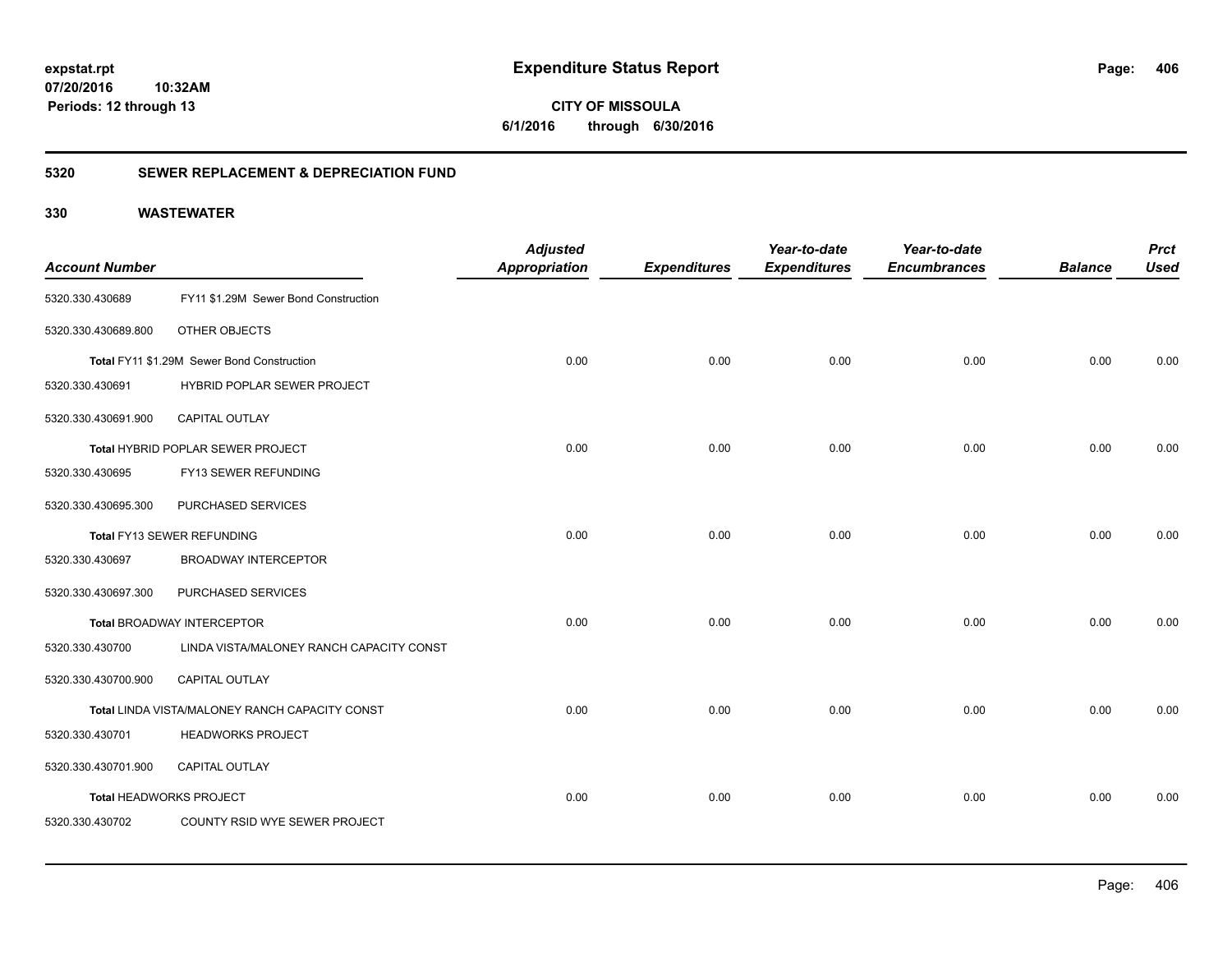### **5320 SEWER REPLACEMENT & DEPRECIATION FUND**

| <b>Account Number</b>     |                                                                                 | <b>Adjusted</b><br><b>Appropriation</b> | <b>Expenditures</b> | Year-to-date<br><b>Expenditures</b> | Year-to-date<br><b>Encumbrances</b> | <b>Balance</b>         | <b>Prct</b><br><b>Used</b> |
|---------------------------|---------------------------------------------------------------------------------|-----------------------------------------|---------------------|-------------------------------------|-------------------------------------|------------------------|----------------------------|
| 5320.330.430702.300       | PURCHASED SERVICES                                                              |                                         |                     |                                     |                                     |                        |                            |
|                           | <b>Total PURCHASED SERVICES</b>                                                 | 0.00                                    | 0.00                | 0.00                                | 0.00                                | 0.00                   | 0.00                       |
| 5320.330.430702.900       | <b>CAPITAL OUTLAY</b>                                                           |                                         |                     |                                     |                                     |                        |                            |
|                           | Total COUNTY RSID WYE SEWER PROJECT                                             | 0.00                                    | 0.00                | 0.00                                | 0.00                                | 0.00                   | 0.00                       |
| 5320.330.430706           | RUSSELL ST INTERCEPTOR                                                          |                                         |                     |                                     |                                     |                        |                            |
| 5320.330.430706.300       | PURCHASED SERVICES                                                              |                                         |                     |                                     |                                     |                        |                            |
|                           | 5320.330.430706.360.000 REPAIR & MAINTENANCE<br>Total RUSSELL ST INTERCEPTOR    | 14,000.00<br>14,000.00                  | 0.00<br>0.00        | 0.00<br>0.00                        | 0.00<br>0.00                        | 14,000.00<br>14,000.00 | 0.00<br>0.00               |
| 5320.330.430707           | RATTLESNAKE COLLECTION SYSTEM                                                   |                                         |                     |                                     |                                     |                        |                            |
| 5320.330.430707.900       | <b>CAPITAL OUTLAY</b>                                                           |                                         |                     |                                     |                                     |                        |                            |
|                           | Total RATTLESNAKE COLLECTION SYSTEM                                             | 0.00                                    | 0.00                | 0.00                                | 0.00                                | 0.00                   | 0.00                       |
| 5320.330.490505           | ACCELA LOAN DEBT SERVICE                                                        |                                         |                     |                                     |                                     |                        |                            |
| 5320.330.490505.600       | <b>DEBT SERVICE</b>                                                             |                                         |                     |                                     |                                     |                        |                            |
| <b>Total DEBT SERVICE</b> |                                                                                 | 0.00                                    | 0.00                | 0.00                                | 0.00                                | 0.00                   | 0.00                       |
| 5320.330.490505.800       | OTHER OBJECTS                                                                   |                                         |                     |                                     |                                     |                        |                            |
|                           | Total ACCELA LOAN DEBT SERVICE                                                  | 0.00                                    | 0.00                | 0.00                                | 0.00                                | 0.00                   | 0.00                       |
| 5320.330.490506           | <b>CORE FINANCED EQUIPMENT</b>                                                  |                                         |                     |                                     |                                     |                        |                            |
| 5320.330.490506.600       | <b>DEBT SERVICE</b>                                                             |                                         |                     |                                     |                                     |                        |                            |
| 5320.330.490506.610.000   | FINANCED EQUIPMENT/PRINCIPAL<br>5320.330.490506.620.000 INTEREST / SERVICE FEES | 83,015.00<br>6,363.00                   | 10,340.12<br>480.46 | 79,921.22<br>6,305.10               | 0.00<br>0.00                        | 3,093.78<br>57.90      | 96.27<br>99.09             |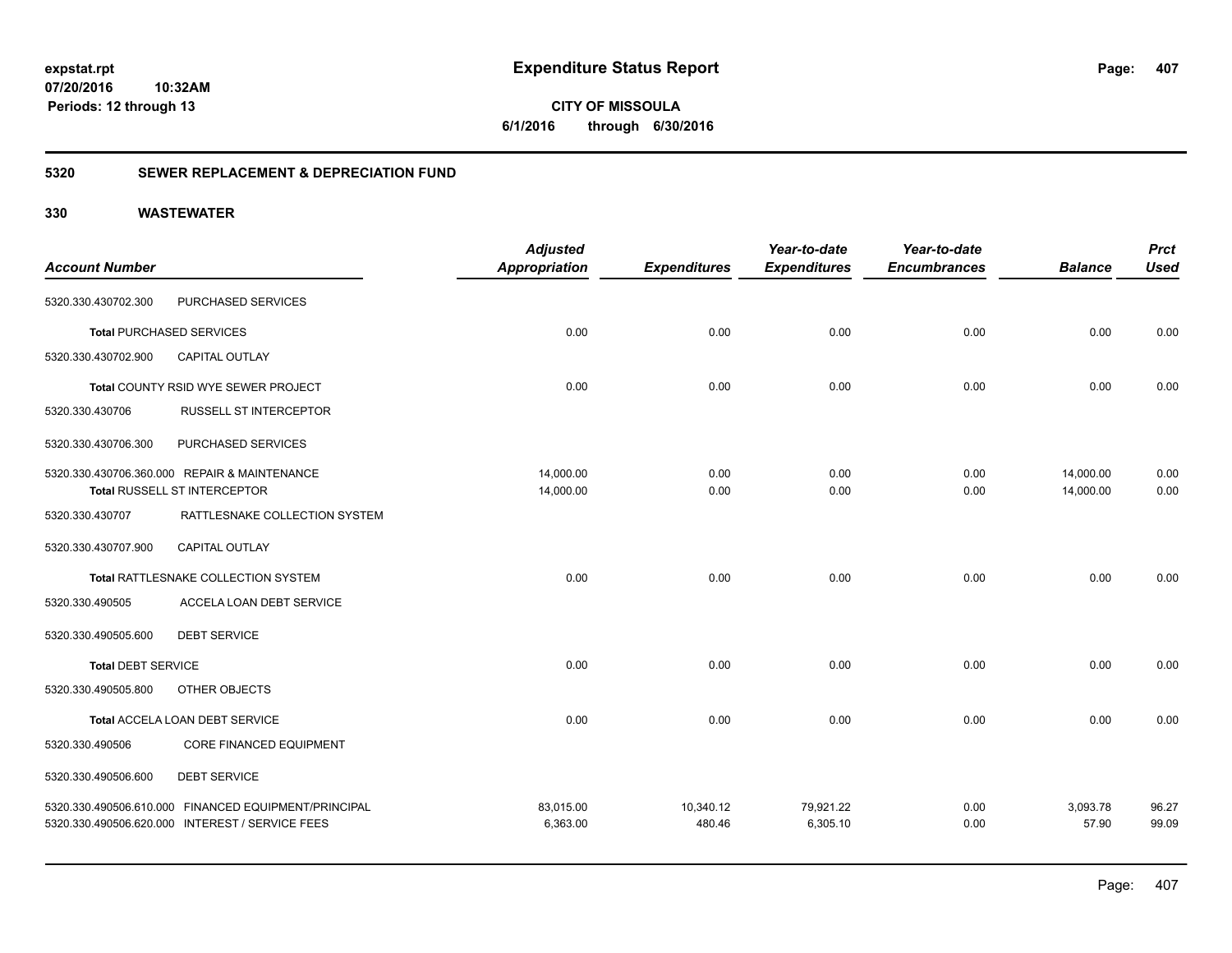**CITY OF MISSOULA 6/1/2016 through 6/30/2016**

### **5320 SEWER REPLACEMENT & DEPRECIATION FUND**

| <b>Account Number</b>     |                                             | <b>Adjusted</b><br><b>Appropriation</b> | <b>Expenditures</b> | Year-to-date<br><b>Expenditures</b> | Year-to-date<br><b>Encumbrances</b> | <b>Balance</b> | <b>Prct</b><br><b>Used</b> |
|---------------------------|---------------------------------------------|-----------------------------------------|---------------------|-------------------------------------|-------------------------------------|----------------|----------------------------|
|                           | Total CORE FINANCED EQUIPMENT               | 89,378.00                               | 10,820.58           | 86,226.32                           | 0.00                                | 3,151.68       | 96.47                      |
| 5320.330.499999           | <b>NEW REQUESTS</b>                         |                                         |                     |                                     |                                     |                |                            |
| 5320.330.499999.900       | <b>CAPITAL OUTLAY</b>                       |                                         |                     |                                     |                                     |                |                            |
| <b>Total NEW REQUESTS</b> |                                             | 0.00                                    | 0.00                | 0.00                                | 0.00                                | 0.00           | 0.00                       |
| 5320.330.510110           | <b>MERCHANT SERVICES</b>                    |                                         |                     |                                     |                                     |                |                            |
| 5320.330.510110.500       | <b>FIXED CHARGES</b>                        |                                         |                     |                                     |                                     |                |                            |
|                           | <b>Total MERCHANT SERVICES</b>              | 0.00                                    | 0.00                | 0.00                                | 0.00                                | 0.00           | 0.00                       |
| 5320.330.521000           | <b>INTERFUND OPERATING TRANSFERS</b>        |                                         |                     |                                     |                                     |                |                            |
| 5320.330.521000.800       | OTHER OBJECTS                               |                                         |                     |                                     |                                     |                |                            |
|                           | Total INTERFUND OPERATING TRANSFERS         | 0.00                                    | 0.00                | 0.00                                | 0.00                                | 0.00           | 0.00                       |
|                           | Total SEWER REPLACEMENT & DEPRECIATION FUND | 613,378.00                              | 132,552.30          | 860,296.50                          | 0.00                                | $-246,918.50$  | 140.26                     |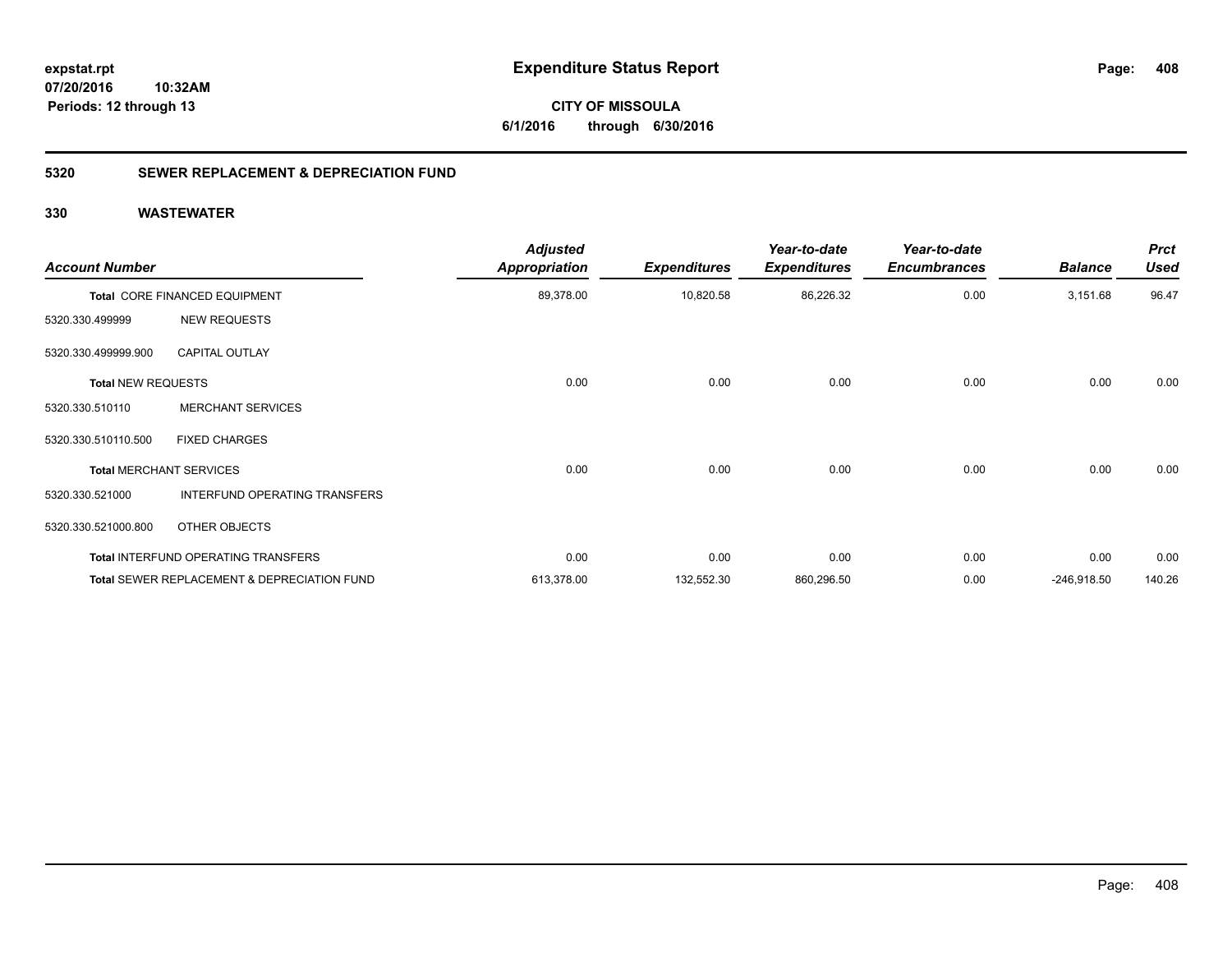**409**

**07/20/2016 10:32AM Periods: 12 through 13**

**CITY OF MISSOULA 6/1/2016 through 6/30/2016**

### **5325 SEWER DEVELOPMENT FEE FUND**

| <b>Account Number</b>           |                                                                                           | <b>Adjusted</b><br>Appropriation | <b>Expenditures</b>    | Year-to-date<br><b>Expenditures</b> | Year-to-date<br><b>Encumbrances</b> | <b>Balance</b>               | <b>Prct</b><br><b>Used</b> |
|---------------------------------|-------------------------------------------------------------------------------------------|----------------------------------|------------------------|-------------------------------------|-------------------------------------|------------------------------|----------------------------|
| 5325.330.430620                 | <b>FACILITIES</b>                                                                         |                                  |                        |                                     |                                     |                              |                            |
| 5325.330.430620.900             | CAPITAL OUTLAY                                                                            |                                  |                        |                                     |                                     |                              |                            |
| <b>Total FACILITIES</b>         |                                                                                           | 0.00                             | 0.00                   | 0.00                                | 0.00                                | 0.00                         | 0.00                       |
| 5325.330.430630                 | <b>COLLECTIONS &amp; TRANSMISSIONS</b>                                                    |                                  |                        |                                     |                                     |                              |                            |
| 5325.330.430630.900             | <b>CAPITAL OUTLAY</b>                                                                     |                                  |                        |                                     |                                     |                              |                            |
|                                 | 5325.330.430630.930.000 OLD HYW 93 SEWER INTERCEPTOR<br>Total COLLECTIONS & TRANSMISSIONS | 60,000.00<br>60,000.00           | 15,098.87<br>15,098.87 | 80,631.20<br>80,631.20              | 0.00<br>0.00                        | $-20,631.20$<br>$-20,631.20$ | 134.39<br>134.39           |
| 5325.330.430632                 | <b>DEWATERING SCREW PRESS</b>                                                             |                                  |                        |                                     |                                     |                              |                            |
| 5325.330.430632.300             | PURCHASED SERVICES                                                                        |                                  |                        |                                     |                                     |                              |                            |
| <b>Total PURCHASED SERVICES</b> |                                                                                           | 0.00                             | 0.00                   | 0.00                                | 0.00                                | 0.00                         | 0.00                       |
| 5325.330.430632.900             | CAPITAL OUTLAY                                                                            |                                  |                        |                                     |                                     |                              |                            |
|                                 | <b>Total DEWATERING SCREW PRESS</b>                                                       | 0.00                             | 0.00                   | 0.00                                | 0.00                                | 0.00                         | 0.00                       |
| 5325.330.430636                 | OVERSIZING ASSISTANCE                                                                     |                                  |                        |                                     |                                     |                              |                            |
| 5325.330.430636.900             | <b>CAPITAL OUTLAY</b>                                                                     |                                  |                        |                                     |                                     |                              |                            |
|                                 | 5325.330.430636.930.000 OVERSIZING ASSISTANCE<br><b>Total OVERSIZING ASSISTANCE</b>       | 50,000.00<br>50,000.00           | 0.00<br>0.00           | 0.00<br>0.00                        | 0.00<br>0.00                        | 50,000.00<br>50.000.00       | 0.00<br>0.00               |
| 5325.330.430637                 | SEWAGE LIFT STATION UPGRADE/REHAB                                                         |                                  |                        |                                     |                                     |                              |                            |
| 5325.330.430637.300             | PURCHASED SERVICES                                                                        |                                  |                        |                                     |                                     |                              |                            |
|                                 | Total SEWAGE LIFT STATION UPGRADE/REHAB                                                   | 0.00                             | 0.00                   | 0.00                                | 0.00                                | 0.00                         | 0.00                       |
| 5325.330.430660                 | <b>ENGINEEERING</b>                                                                       |                                  |                        |                                     |                                     |                              |                            |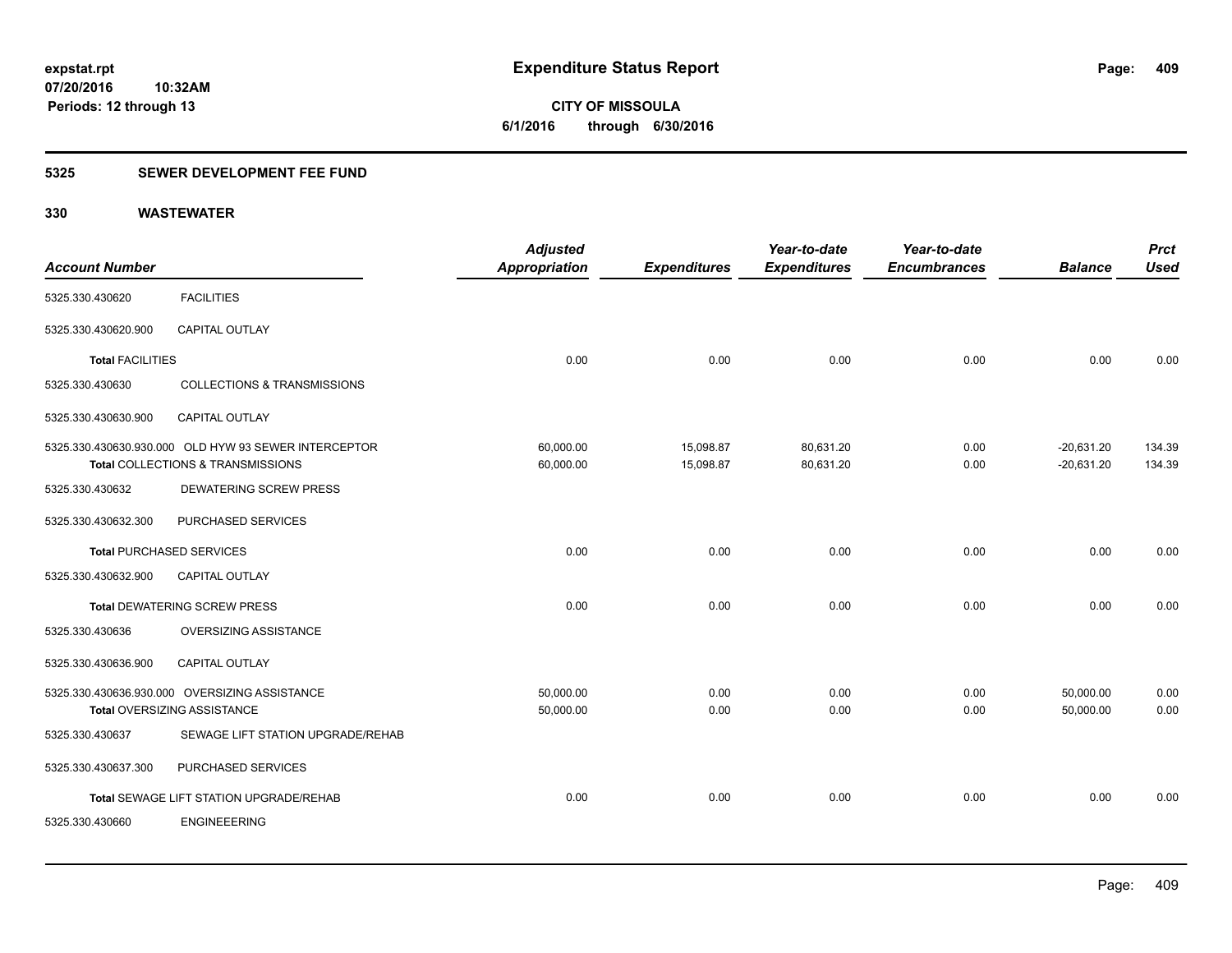**CITY OF MISSOULA 6/1/2016 through 6/30/2016**

### **5325 SEWER DEVELOPMENT FEE FUND**

|                                 |                                               | <b>Adjusted</b> |                     | Year-to-date        | Year-to-date        |                | <b>Prct</b> |
|---------------------------------|-----------------------------------------------|-----------------|---------------------|---------------------|---------------------|----------------|-------------|
| <b>Account Number</b>           |                                               | Appropriation   | <b>Expenditures</b> | <b>Expenditures</b> | <b>Encumbrances</b> | <b>Balance</b> | <b>Used</b> |
| 5325.330.430660.300             | PURCHASED SERVICES                            |                 |                     |                     |                     |                |             |
| <b>Total ENGINEEERING</b>       |                                               | 0.00            | 0.00                | 0.00                | 0.00                | 0.00           | 0.00        |
| 5325.330.430663                 | AIRPORT INTECEPTOR                            |                 |                     |                     |                     |                |             |
| 5325.330.430663.300             | PURCHASED SERVICES                            |                 |                     |                     |                     |                |             |
|                                 | <b>Total PURCHASED SERVICES</b>               | 0.00            | 0.00                | 0.00                | 0.00                | 0.00           | 0.00        |
| 5325.330.430663.900             | <b>CAPITAL OUTLAY</b>                         |                 |                     |                     |                     |                |             |
|                                 | <b>Total AIRPORT INTECEPTOR</b>               | 0.00            | 0.00                | 0.00                | 0.00                | 0.00           | 0.00        |
| 5325.330.430683                 | <b>TWITE PUMP STATION</b>                     |                 |                     |                     |                     |                |             |
| 5325.330.430683.300             | PURCHASED SERVICES                            |                 |                     |                     |                     |                |             |
|                                 | <b>Total PURCHASED SERVICES</b>               | 0.00            | 0.00                | 0.00                | 0.00                | 0.00           | 0.00        |
| 5325.330.430683.900             | CAPITAL OUTLAY                                |                 |                     |                     |                     |                |             |
|                                 | 5325.330.430683.930.000 TWITE PUMP STATION    | 117,118.00      | 0.00                | 117,117.00          | 0.00                | 1.00           | 100.00      |
| <b>Total TWITE PUMP STATION</b> |                                               | 117,118.00      | 0.00                | 117,117.00          | 0.00                | 1.00           | 100.00      |
| 5325.330.430684                 | MILLER CREEK INTERCEPTOR                      |                 |                     |                     |                     |                |             |
| 5325.330.430684.900             | CAPITAL OUTLAY                                |                 |                     |                     |                     |                |             |
|                                 | Total MILLER CREEK INTERCEPTOR                | 0.00            | 0.00                | 0.00                | 0.00                | 0.00           | 0.00        |
| 5325.330.430690                 | <b>EKO COMPOST</b>                            |                 |                     |                     |                     |                |             |
| 5325.330.430690.300             | PURCHASED SERVICES                            |                 |                     |                     |                     |                |             |
|                                 | 5325.330.430690.350.000 PROFESSIONAL SERVICES | 0.00            | 42,183.75           | 68,652.62           | 0.00                | $-68,652.62$   | 0.00        |
|                                 | <b>Total PURCHASED SERVICES</b>               | 0.00            | 42,183.75           | 68,652.62           | 0.00                | $-68,652.62$   | 0.00        |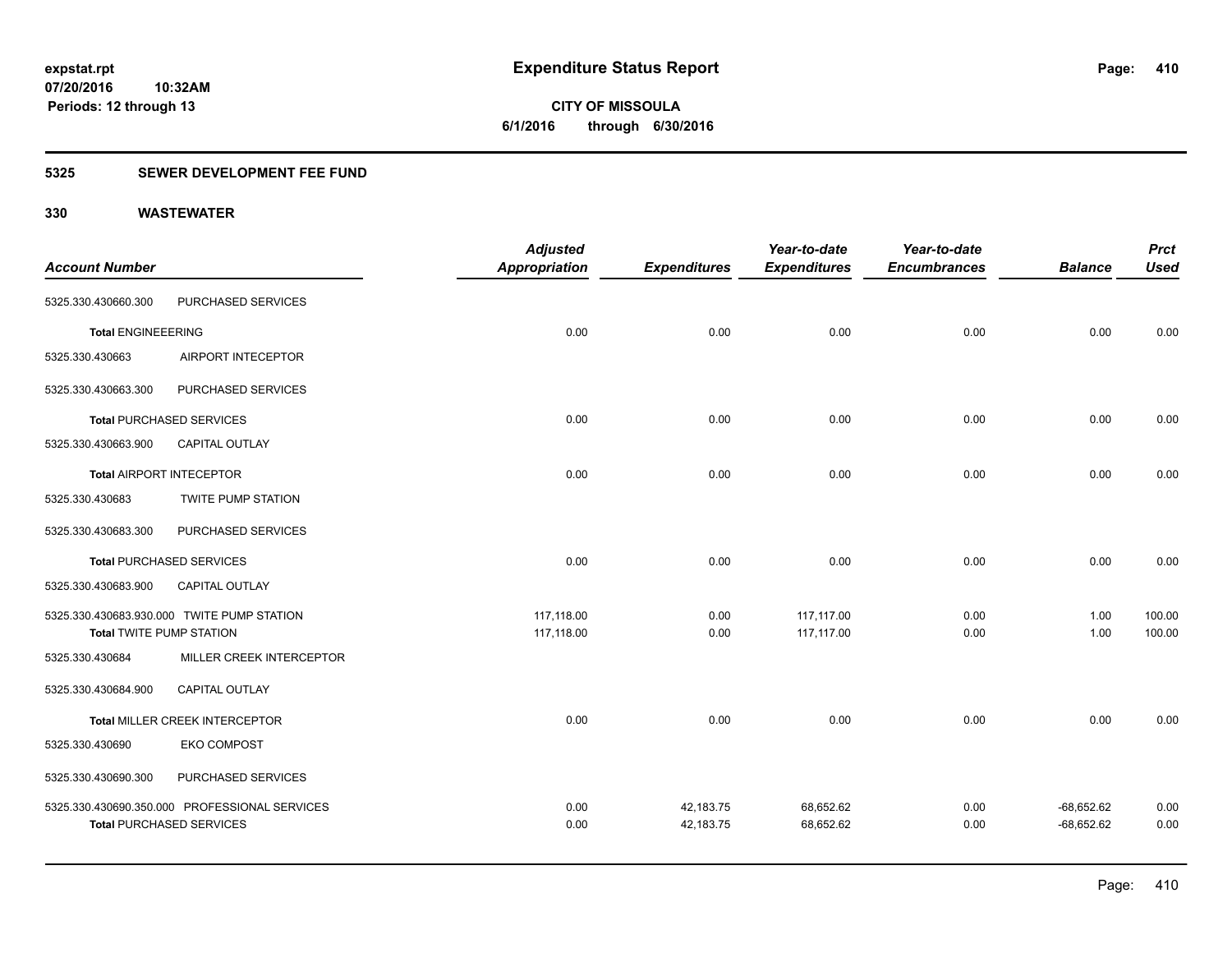**Periods: 12 through 13**

**CITY OF MISSOULA 6/1/2016 through 6/30/2016**

### **5325 SEWER DEVELOPMENT FEE FUND**

|                               |                                              | <b>Adjusted</b>      |                     | Year-to-date        | Year-to-date        |                | <b>Prct</b> |
|-------------------------------|----------------------------------------------|----------------------|---------------------|---------------------|---------------------|----------------|-------------|
| <b>Account Number</b>         |                                              | <b>Appropriation</b> | <b>Expenditures</b> | <b>Expenditures</b> | <b>Encumbrances</b> | <b>Balance</b> | <b>Used</b> |
| 5325.330.430690.800           | OTHER OBJECTS                                |                      |                     |                     |                     |                |             |
| <b>Total OTHER OBJECTS</b>    |                                              | 0.00                 | 0.00                | 0.00                | 0.00                | 0.00           | 0.00        |
| 5325.330.430690.900           | <b>CAPITAL OUTLAY</b>                        |                      |                     |                     |                     |                |             |
| Total CAPITAL OUTLAY          |                                              | 0.00                 | 0.00                | 0.00                | 0.00                | 0.00           | 0.00        |
| <b>Total EKO COMPOST</b>      |                                              | 0.00                 | 42,183.75           | 68,652.62           | 0.00                | $-68,652.62$   | 0.00        |
| 5325.330.430697               | <b>BROADWAY INTERCEPTOR</b>                  |                      |                     |                     |                     |                |             |
| 5325.330.430697.900           | CAPITAL OUTLAY                               |                      |                     |                     |                     |                |             |
|                               | 5325.330.430697.930.000 BROADWAY INTERCEPTOR | 20,000.00            | 4,110.48            | 4,110.48            | 0.00                | 15,889.52      | 20.55       |
|                               | Total BROADWAY INTERCEPTOR                   | 20,000.00            | 4,110.48            | 4,110.48            | 0.00                | 15,889.52      | 20.55       |
| 5325.330.430706               | <b>RUSSELL ST INTERCEPTOR</b>                |                      |                     |                     |                     |                |             |
| 5325.330.430706.300           | PURCHASED SERVICES                           |                      |                     |                     |                     |                |             |
|                               | Total RUSSELL ST INTERCEPTOR                 | 0.00                 | 0.00                | 0.00                | 0.00                | 0.00           | 0.00        |
| 5325.330.430711               | *** Title Not Found ***                      |                      |                     |                     |                     |                |             |
| 5325.330.430711.900           | CAPITAL OUTLAY                               |                      |                     |                     |                     |                |             |
| Total *** Title Not Found *** |                                              | 0.00                 | 0.00                | 0.00                | 0.00                | 0.00           | 0.00        |
| 5325.330.490508               | EKO COMPOST LAND PURCHASE                    |                      |                     |                     |                     |                |             |
| 5325.330.490508.300           | PURCHASED SERVICES                           |                      |                     |                     |                     |                |             |
|                               | <b>Total PURCHASED SERVICES</b>              | 0.00                 | 0.00                | 0.00                | 0.00                | 0.00           | 0.00        |
| 5325.330.490508.600           | <b>DEBT SERVICE</b>                          |                      |                     |                     |                     |                |             |
| <b>Total DEBT SERVICE</b>     |                                              | 0.00                 | 0.00                | 0.00                | 0.00                | 0.00           | 0.00        |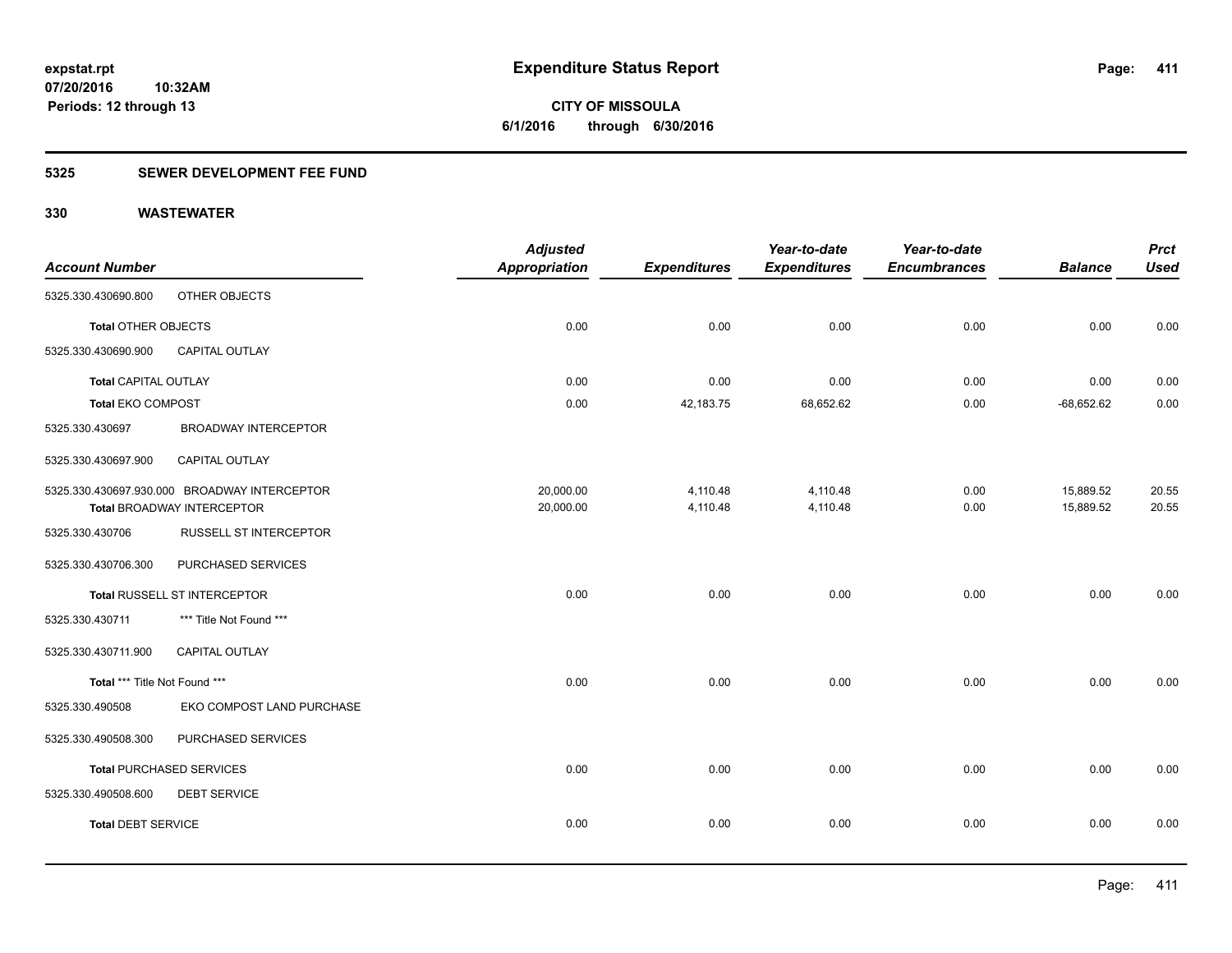### **5325 SEWER DEVELOPMENT FEE FUND**

| <b>Account Number</b>     |                                         | <b>Adjusted</b><br><b>Appropriation</b> | <b>Expenditures</b> | Year-to-date<br><b>Expenditures</b> | Year-to-date<br><b>Encumbrances</b> | <b>Balance</b> | <b>Prct</b><br><b>Used</b> |
|---------------------------|-----------------------------------------|-----------------------------------------|---------------------|-------------------------------------|-------------------------------------|----------------|----------------------------|
| 5325.330.490508.900       | <b>CAPITAL OUTLAY</b>                   |                                         |                     |                                     |                                     |                |                            |
|                           | <b>Total EKO COMPOST LAND PURCHASE</b>  | 0.00                                    | 0.00                | 0.00                                | 0.00                                | 0.00           | 0.00                       |
| 5325.330.499999           | <b>NEW REQUESTS</b>                     |                                         |                     |                                     |                                     |                |                            |
| 5325.330.499999.900       | <b>CAPITAL OUTLAY</b>                   |                                         |                     |                                     |                                     |                |                            |
| <b>Total NEW REQUESTS</b> |                                         | 0.00                                    | 0.00                | 0.00                                | 0.00                                | 0.00           | 0.00                       |
| 5325.330.510110           | <b>MERCHANT SERVICES</b>                |                                         |                     |                                     |                                     |                |                            |
| 5325.330.510110.500       | <b>FIXED CHARGES</b>                    |                                         |                     |                                     |                                     |                |                            |
|                           | <b>Total MERCHANT SERVICES</b>          | 0.00                                    | 0.00                | 0.00                                | 0.00                                | 0.00           | 0.00                       |
|                           | <b>Total SEWER DEVELOPMENT FEE FUND</b> | 247,118.00                              | 61,393.10           | 270,511.30                          | 0.00                                | $-23,393.30$   | 109.47                     |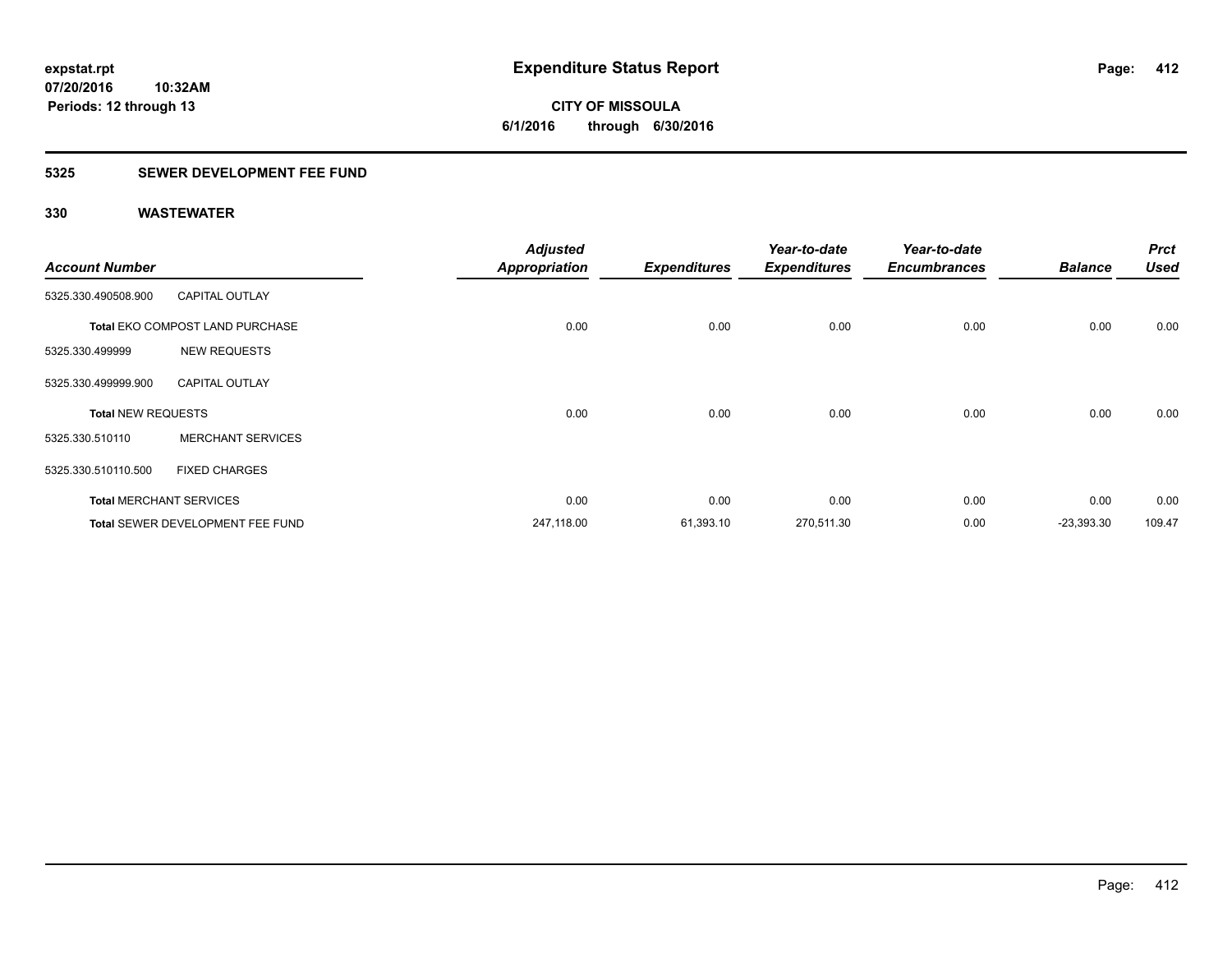### **5340 SEWER CONSTRUCTION FUND**

| <b>Account Number</b>                                                                | <b>Adjusted</b><br><b>Appropriation</b> | <b>Expenditures</b>  | Year-to-date<br><b>Expenditures</b> | Year-to-date<br><b>Encumbrances</b> | <b>Balance</b>               | <b>Prct</b><br><b>Used</b> |
|--------------------------------------------------------------------------------------|-----------------------------------------|----------------------|-------------------------------------|-------------------------------------|------------------------------|----------------------------|
| <b>FACILITIES</b><br>5340.330.430620                                                 |                                         |                      |                                     |                                     |                              |                            |
| 5340.330.430620.900<br><b>CAPITAL OUTLAY</b>                                         |                                         |                      |                                     |                                     |                              |                            |
| 5340.330.430620.930.000 BIOGAS ELECTRICAL GENERATION<br><b>Total FACILITIES</b>      | 1,179,100.00<br>1,179,100.00            | 0.00<br>0.00         | 0.00<br>0.00                        | 0.00<br>0.00                        | 1,179,100.00<br>1.179.100.00 | 0.00<br>0.00               |
| UV DISINFECTION<br>5340.330.430631                                                   |                                         |                      |                                     |                                     |                              |                            |
| PURCHASED SERVICES<br>5340.330.430631.300                                            |                                         |                      |                                     |                                     |                              |                            |
| 5340.330.430631.360.000 REPAIR & MAINTENANCE<br>Total UV DISINFECTION                | 0.00<br>0.00                            | 0.00<br>0.00         | 1,106.00<br>1,106.00                | 0.00<br>0.00                        | $-1,106.00$<br>$-1,106.00$   | 0.00<br>0.00               |
| <b>DEWATERING SCREW PRESS</b><br>5340.330.430632                                     |                                         |                      |                                     |                                     |                              |                            |
| 5340.330.430632.800<br>OTHER OBJECTS                                                 |                                         |                      |                                     |                                     |                              |                            |
| 5340.330.430632.820.000 TRANSFERS TO OTHER FUNDS<br><b>Total OTHER OBJECTS</b>       | 0.00<br>0.00                            | 0.00<br>0.00         | 62,238.00<br>62,238.00              | 0.00<br>0.00                        | $-62.238.00$<br>$-62,238.00$ | 0.00<br>0.00               |
| <b>CAPITAL OUTLAY</b><br>5340.330.430632.900                                         |                                         |                      |                                     |                                     |                              |                            |
| 5340.330.430632.930.000 SOLIDS DEWATERING SCREW PRESS<br><b>Total CAPITAL OUTLAY</b> | 900,000.00<br>900,000.00                | 1,133.01<br>1,133.01 | 798,844.62<br>798,844.62            | 0.00<br>0.00                        | 101,155.38<br>101,155.38     | 88.76<br>88.76             |
| <b>Total DEWATERING SCREW PRESS</b>                                                  | 900,000.00                              | 1,133.01             | 861,082.62                          | 0.00                                | 38,917.38                    | 95.68                      |
| <b>RESERVE ST LIFT STATION</b><br>5340.330.430682                                    |                                         |                      |                                     |                                     |                              |                            |
| 5340.330.430682.900<br><b>CAPITAL OUTLAY</b>                                         |                                         |                      |                                     |                                     |                              |                            |
| 5340.330.430682.930.000 RESERVE ST LIFT STATION<br>Total RESERVE ST LIFT STATION     | 1,417,200.00<br>1,417,200.00            | 4,492.00<br>4,492.00 | 12,245.94<br>12,245.94              | 0.00<br>0.00                        | 1,404,954.06<br>1,404,954.06 | 0.86<br>0.86               |
| <b>BROADWAY INTERCEPTOR</b><br>5340.330.430697                                       |                                         |                      |                                     |                                     |                              |                            |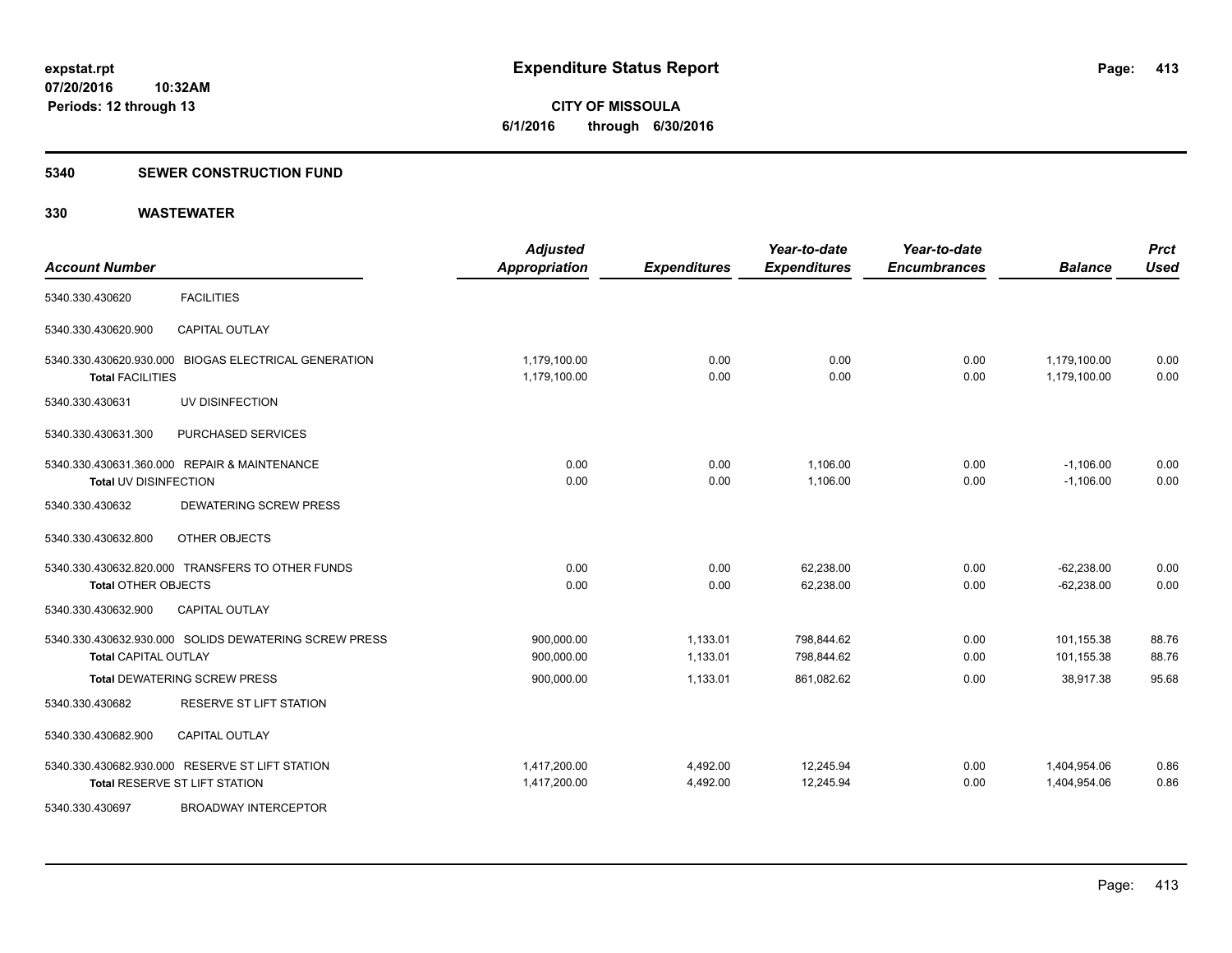### **5340 SEWER CONSTRUCTION FUND**

| <b>Account Number</b>                                                    |                                   | <b>Adjusted</b><br><b>Appropriation</b> | <b>Expenditures</b>      | Year-to-date<br><b>Expenditures</b> | Year-to-date<br><b>Encumbrances</b> | <b>Balance</b>                 | <b>Prct</b><br><b>Used</b> |
|--------------------------------------------------------------------------|-----------------------------------|-----------------------------------------|--------------------------|-------------------------------------|-------------------------------------|--------------------------------|----------------------------|
| 5340.330.430697.300                                                      | PURCHASED SERVICES                |                                         |                          |                                     |                                     |                                |                            |
|                                                                          | <b>Total BROADWAY INTERCEPTOR</b> | 0.00                                    | 0.00                     | 0.00                                | 0.00                                | 0.00                           | 0.00                       |
| 5340.330.430700                                                          | *** Title Not Found ***           |                                         |                          |                                     |                                     |                                |                            |
| 5340.330.430700.900                                                      | <b>CAPITAL OUTLAY</b>             |                                         |                          |                                     |                                     |                                |                            |
| 5340.330.430700.930.000 LINDA VIST BLVD<br>Total *** Title Not Found *** |                                   | 0.00<br>0.00                            | 105,699.18<br>105,699.18 | 121,074.86<br>121,074.86            | 0.00<br>0.00                        | $-121,074.86$<br>$-121,074.86$ | 0.00<br>0.00               |
| 5340.330.430701                                                          | E RESERVE ST COLLECTOR            |                                         |                          |                                     |                                     |                                |                            |
| 5340.330.430701.800                                                      | OTHER OBJECTS                     |                                         |                          |                                     |                                     |                                |                            |
| <b>Total OTHER OBJECTS</b>                                               |                                   | 0.00                                    | 0.00                     | 0.00                                | 0.00                                | 0.00                           | 0.00                       |
| 5340.330.430701.900                                                      | <b>CAPITAL OUTLAY</b>             |                                         |                          |                                     |                                     |                                |                            |
|                                                                          | Total E RESERVE ST COLLECTOR      | 0.00                                    | 0.00                     | 0.00                                | 0.00                                | 0.00                           | 0.00                       |
| 5340.330.510110                                                          | <b>MERCHANT SERVICES</b>          |                                         |                          |                                     |                                     |                                |                            |
| 5340.330.510110.500                                                      | <b>FIXED CHARGES</b>              |                                         |                          |                                     |                                     |                                |                            |
|                                                                          | <b>Total MERCHANT SERVICES</b>    | 0.00                                    | 0.00                     | 0.00                                | 0.00                                | 0.00                           | 0.00                       |
| <b>Total WASTEWATER</b>                                                  |                                   | 3,496,300.00                            | 111,324.19               | 995,509.42                          | 0.00                                | 2,500,790.58                   | 28.47                      |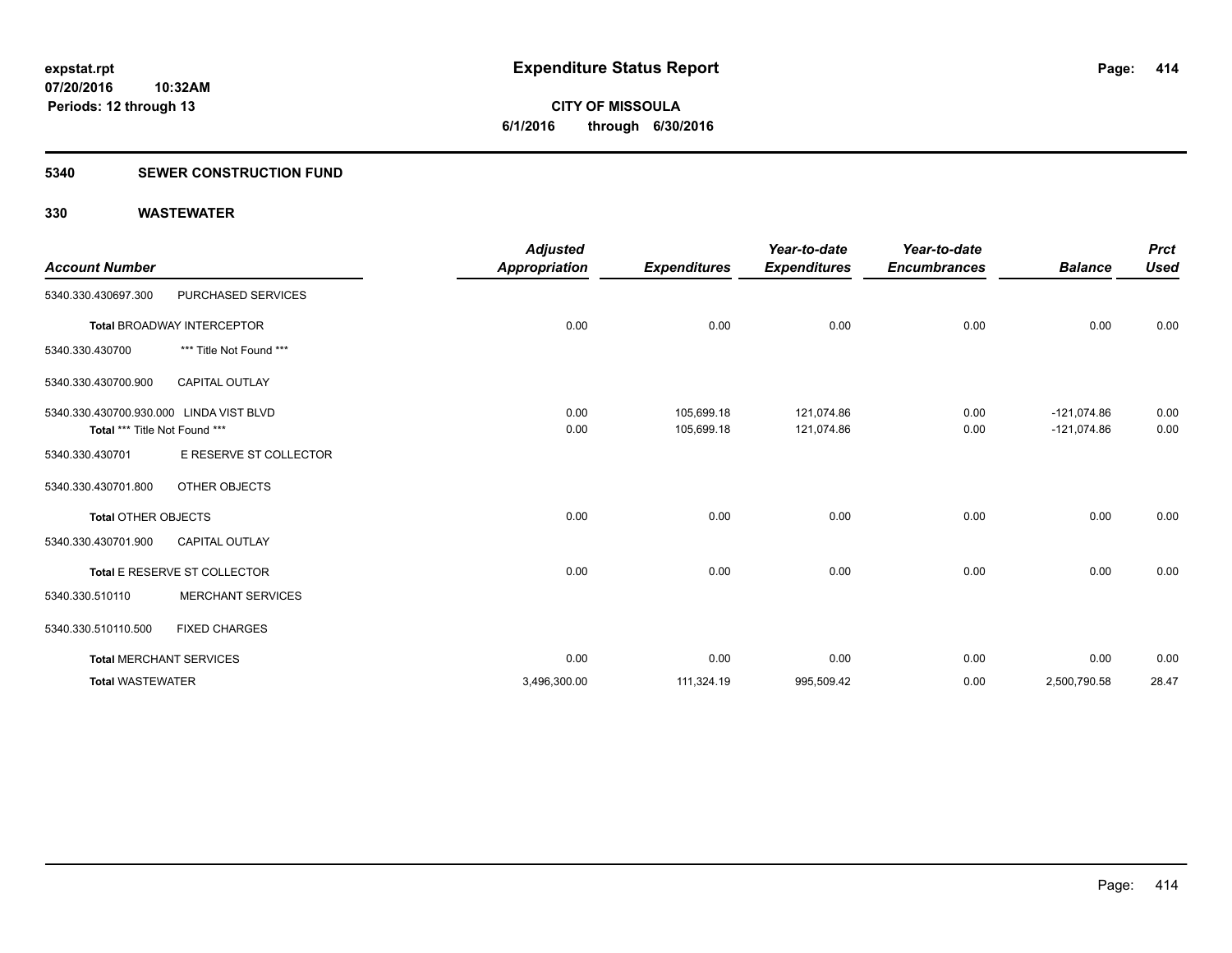### **5340 SEWER CONSTRUCTION FUND**

### **390 NON-DEPARTMENTAL**

| <b>Account Number</b>                |                                      | <b>Adjusted</b><br><b>Appropriation</b> | <b>Expenditures</b> | Year-to-date<br><b>Expenditures</b> | Year-to-date<br><b>Encumbrances</b> | <b>Balance</b> | <b>Prct</b><br>Used |
|--------------------------------------|--------------------------------------|-----------------------------------------|---------------------|-------------------------------------|-------------------------------------|----------------|---------------------|
| 5340.390.430963                      | <b>BIOGAS ELECTRICAL GENERATION</b>  |                                         |                     |                                     |                                     |                |                     |
| 5340.390.430963.900                  | <b>CAPITAL OUTLAY</b>                |                                         |                     |                                     |                                     |                |                     |
| 5340.390.430963.930.000 IMPROVEMENTS |                                      | 0.00                                    | 1.841.24            | 3.263.43                            | 0.00                                | $-3.263.43$    | 0.00                |
| <b>Total NON-DEPARTMENTAL</b>        |                                      | 0.00                                    | 1.841.24            | 3,263.43                            | 0.00                                | $-3,263.43$    | 0.00                |
|                                      | <b>Total SEWER CONSTRUCTION FUND</b> | 3,496,300.00                            | 113.165.43          | 998.772.85                          | 0.00                                | 2,497,527.15   | 28.57               |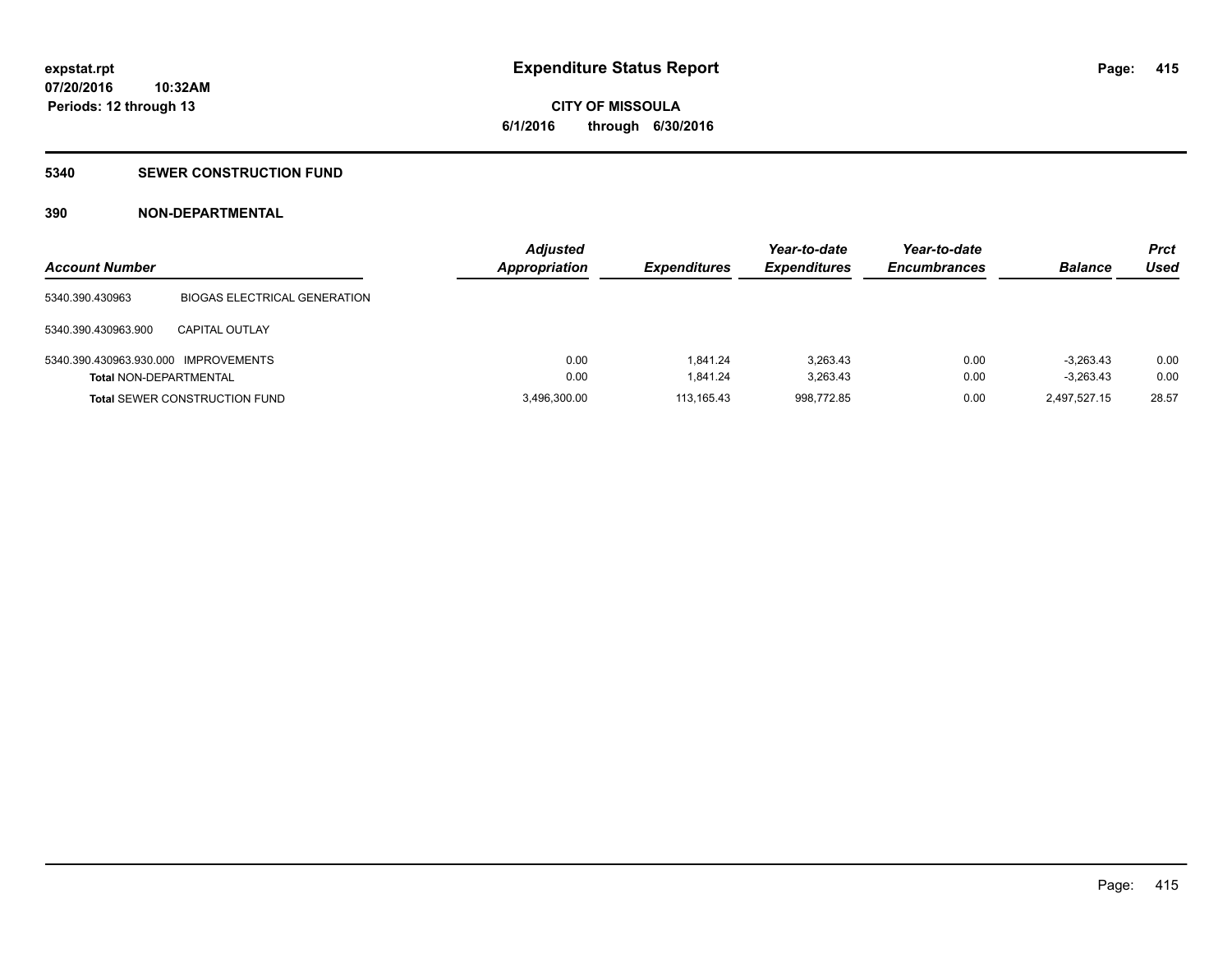**CITY OF MISSOULA 6/1/2016 through 6/30/2016**

### **5361 2001 SEWER REVENUE BONDS-DEBT SERVICE**

| <b>Account Number</b>             |                                                    | <b>Adjusted</b><br><b>Appropriation</b> | <b>Expenditures</b> | Year-to-date<br><b>Expenditures</b> | Year-to-date<br><b>Encumbrances</b> | <b>Balance</b> | <b>Prct</b><br><b>Used</b> |
|-----------------------------------|----------------------------------------------------|-----------------------------------------|---------------------|-------------------------------------|-------------------------------------|----------------|----------------------------|
|                                   |                                                    |                                         |                     |                                     |                                     |                |                            |
| 5361.330.490200                   | REVENUE BOND DEBT SERVICE                          |                                         |                     |                                     |                                     |                |                            |
| 5361.330.490200.600               | <b>DEBT SERVICE</b>                                |                                         |                     |                                     |                                     |                |                            |
| 5361.330.490200.610.000 PRINCIPAL |                                                    | 28,000.00                               | 14,000.00           | 28,000.00                           | 0.00                                | 0.00           | 100.00                     |
|                                   | 5361.330.490200.620.000 INTEREST / SERVICE FEES    | 3,040.00                                | 1,450.00            | 3,040.00                            | 0.00                                | 0.00           | 100.00                     |
|                                   | <b>Total REVENUE BOND DEBT SERVICE</b>             | 31,040.00                               | 15,450.00           | 31,040.00                           | 0.00                                | 0.00           | 100.00                     |
| 5361.330.510110                   | <b>MERCHANT SERVICES</b>                           |                                         |                     |                                     |                                     |                |                            |
| 5361.330.510110.500               | <b>FIXED CHARGES</b>                               |                                         |                     |                                     |                                     |                |                            |
| <b>Total MERCHANT SERVICES</b>    |                                                    | 0.00                                    | 0.00                | 0.00                                | 0.00                                | 0.00           | 0.00                       |
|                                   | <b>Total 2001 SEWER REVENUE BONDS-DEBT SERVICE</b> | 31.040.00                               | 15.450.00           | 31,040.00                           | 0.00                                | 0.00           | 100.00                     |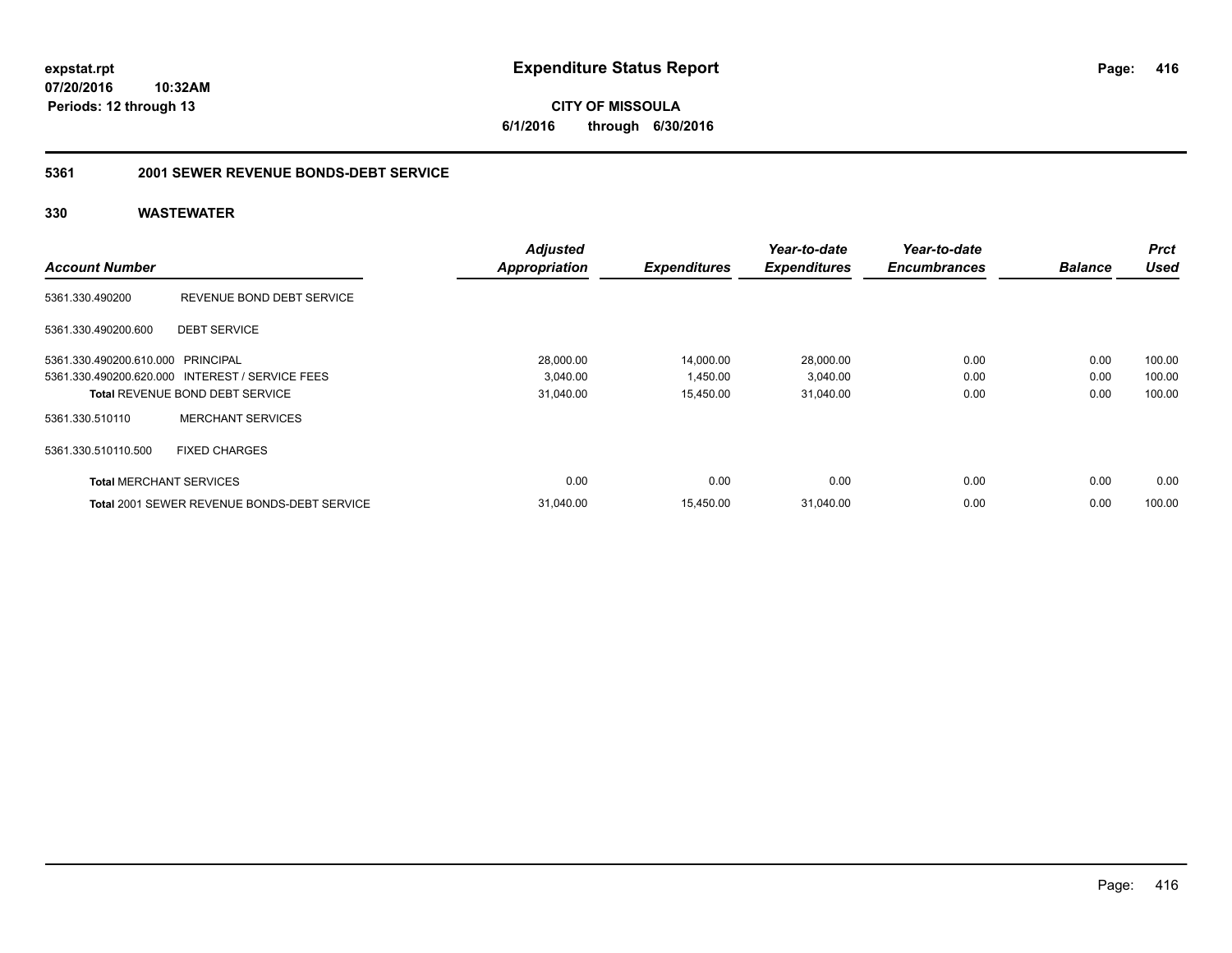### **5362 00 SEWER REVENUE BOND - SERIES B DEBT SE**

|                                   |                                                 | <b>Adjusted</b>      |                     | Year-to-date        | Year-to-date        |                | <b>Prct</b> |
|-----------------------------------|-------------------------------------------------|----------------------|---------------------|---------------------|---------------------|----------------|-------------|
| <b>Account Number</b>             |                                                 | <b>Appropriation</b> | <b>Expenditures</b> | <b>Expenditures</b> | <b>Encumbrances</b> | <b>Balance</b> | <b>Used</b> |
| 5362.330.490200                   | REVENUE BOND DEBT SERVICE                       |                      |                     |                     |                     |                |             |
| 5362.330.490200.600               | <b>DEBT SERVICE</b>                             |                      |                     |                     |                     |                |             |
| 5362.330.490200.610.000 PRINCIPAL |                                                 | 44,000.00            | 22,000.00           | 44,000.00           | 0.00                | 0.00           | 100.00      |
|                                   | 5362.330.490200.620.000 INTEREST / SERVICE FEES | 4,360.00             | 2,070.00            | 4,360.00            | 0.00                | 0.00           | 100.00      |
| <b>Total DEBT SERVICE</b>         |                                                 | 48,360.00            | 24,070.00           | 48,360.00           | 0.00                | 0.00           | 100.00      |
| 5362.330.490200.800               | OTHER OBJECTS                                   |                      |                     |                     |                     |                |             |
| <b>Total OTHER OBJECTS</b>        |                                                 | 0.00                 | 0.00                | 0.00                | 0.00                | 0.00           | 0.00        |
|                                   | Total REVENUE BOND DEBT SERVICE                 | 48,360.00            | 24,070.00           | 48,360.00           | 0.00                | 0.00           | 100.00      |
| 5362.330.510110                   | <b>MERCHANT SERVICES</b>                        |                      |                     |                     |                     |                |             |
| 5362.330.510110.500               | <b>FIXED CHARGES</b>                            |                      |                     |                     |                     |                |             |
|                                   | <b>Total MERCHANT SERVICES</b>                  | 0.00                 | 0.00                | 0.00                | 0.00                | 0.00           | 0.00        |
|                                   | Total 00 SEWER REVENUE BOND - SERIES B DEBT SE  | 48,360.00            | 24,070.00           | 48,360.00           | 0.00                | 0.00           | 100.00      |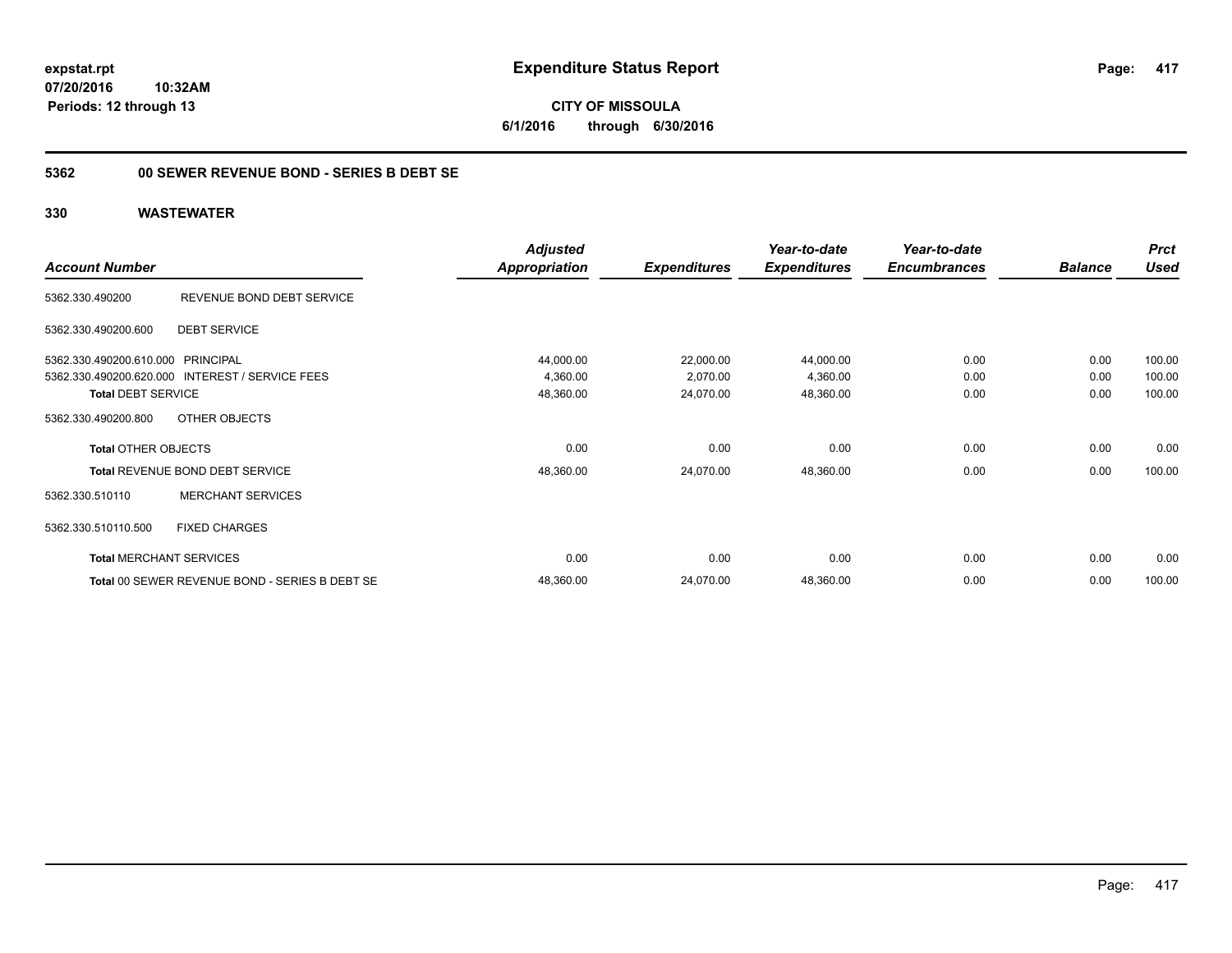**418**

**07/20/2016 10:32AM Periods: 12 through 13**

**CITY OF MISSOULA 6/1/2016 through 6/30/2016**

### **5363 92 SEWER REVENUE BOND SERIES A DEBT SERV**

| <b>Account Number</b> |                                                       | <b>Adjusted</b><br><b>Appropriation</b> | <b>Expenditures</b> | Year-to-date<br><b>Expenditures</b> | Year-to-date<br><b>Encumbrances</b> | <b>Balance</b> | <b>Prct</b><br><b>Used</b> |
|-----------------------|-------------------------------------------------------|-----------------------------------------|---------------------|-------------------------------------|-------------------------------------|----------------|----------------------------|
| 5363.330.490200       | REVENUE BOND DEBT SERVICE                             |                                         |                     |                                     |                                     |                |                            |
| 5363.330.490200.600   | <b>DEBT SERVICE</b>                                   |                                         |                     |                                     |                                     |                |                            |
|                       | <b>Total REVENUE BOND DEBT SERVICE</b>                | 0.00                                    | 0.00                | 0.00                                | 0.00                                | 0.00           | 0.00                       |
| 5363.330.510110       | <b>MERCHANT SERVICES</b>                              |                                         |                     |                                     |                                     |                |                            |
| 5363.330.510110.500   | <b>FIXED CHARGES</b>                                  |                                         |                     |                                     |                                     |                |                            |
|                       | <b>Total MERCHANT SERVICES</b>                        | 0.00                                    | 0.00                | 0.00                                | 0.00                                | 0.00           | 0.00                       |
|                       | <b>Total 92 SEWER REVENUE BOND SERIES A DEBT SERV</b> | 0.00                                    | 0.00                | 0.00                                | 0.00                                | 0.00           | 0.00                       |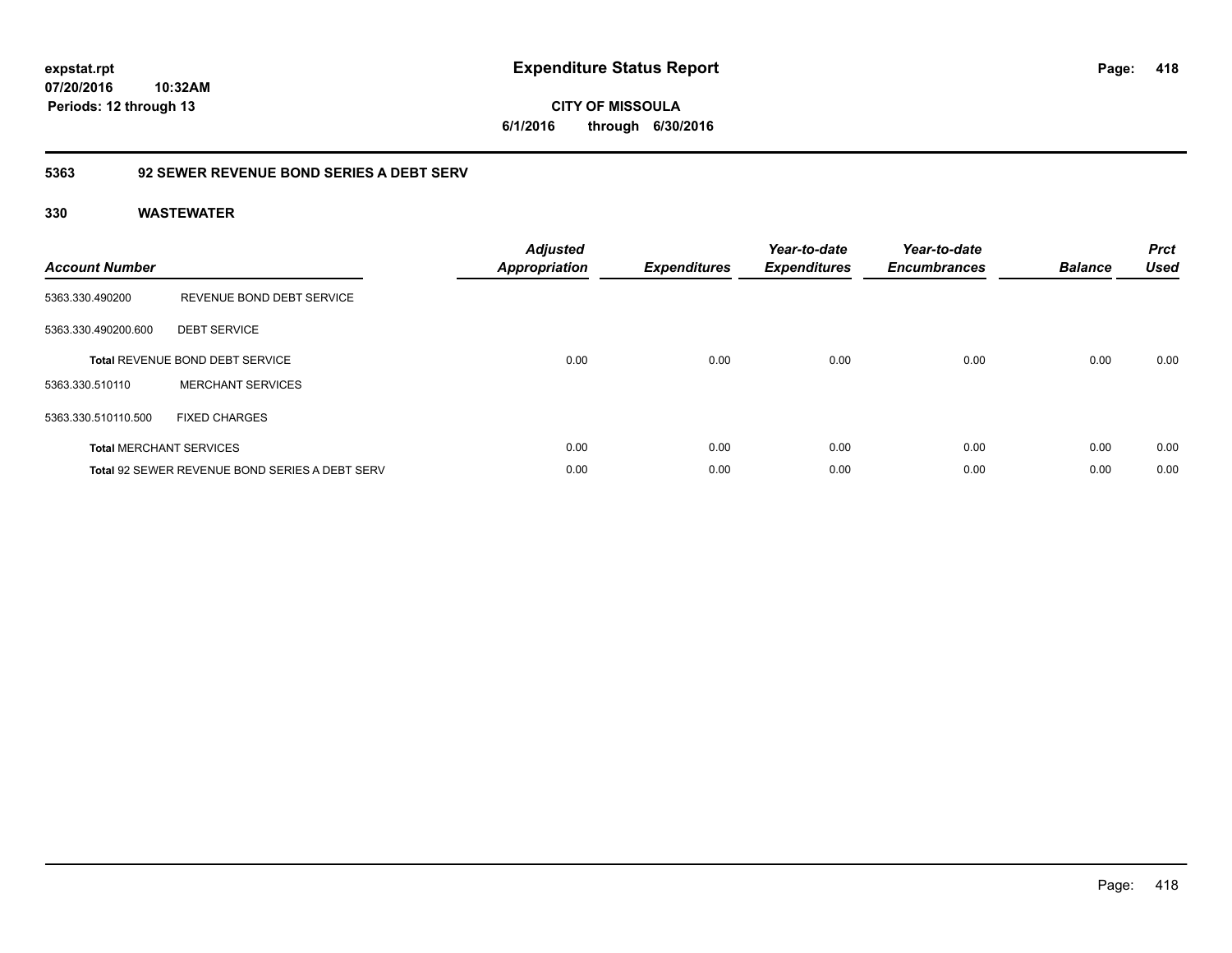**CITY OF MISSOULA 6/1/2016 through 6/30/2016**

### **5364 92 SEWER REVENUE BOND - SERIES B DEBT S**

| <b>Account Number</b> |                                               | <b>Adjusted</b><br><b>Appropriation</b> | <b>Expenditures</b> | Year-to-date<br><b>Expenditures</b> | Year-to-date<br><b>Encumbrances</b> | <b>Balance</b> | <b>Prct</b><br><b>Used</b> |
|-----------------------|-----------------------------------------------|-----------------------------------------|---------------------|-------------------------------------|-------------------------------------|----------------|----------------------------|
| 5364.330.490200       | REVENUE BOND DEBT SERVICE                     |                                         |                     |                                     |                                     |                |                            |
| 5364.330.490200.600   | <b>DEBT SERVICE</b>                           |                                         |                     |                                     |                                     |                |                            |
|                       | <b>Total REVENUE BOND DEBT SERVICE</b>        | 0.00                                    | 0.00                | 0.00                                | 0.00                                | 0.00           | 0.00                       |
| 5364.330.510110       | <b>MERCHANT SERVICES</b>                      |                                         |                     |                                     |                                     |                |                            |
| 5364.330.510110.500   | <b>FIXED CHARGES</b>                          |                                         |                     |                                     |                                     |                |                            |
|                       | <b>Total MERCHANT SERVICES</b>                | 0.00                                    | 0.00                | 0.00                                | 0.00                                | 0.00           | 0.00                       |
|                       | Total 92 SEWER REVENUE BOND - SERIES B DEBT S | 0.00                                    | 0.00                | 0.00                                | 0.00                                | 0.00           | 0.00                       |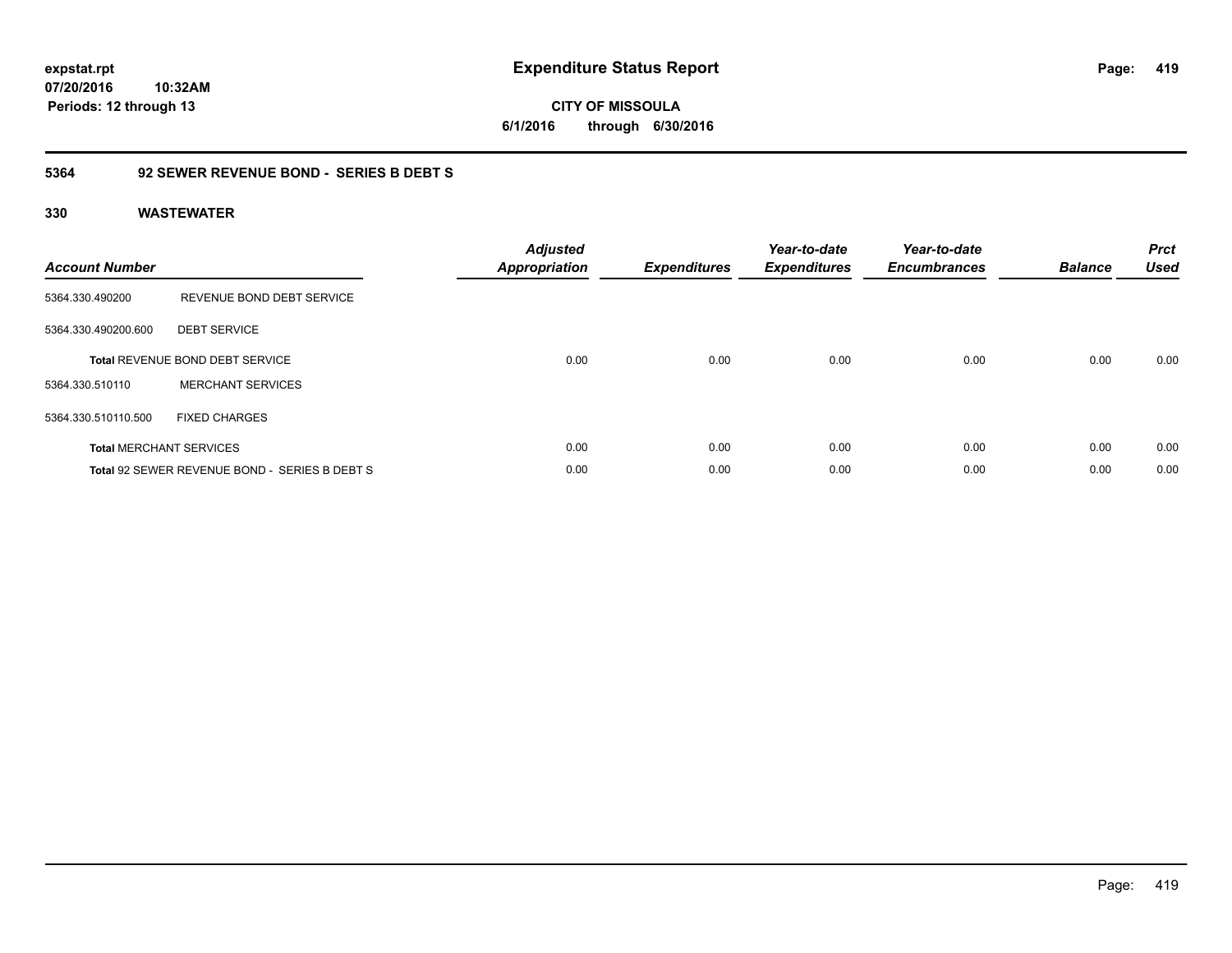### **5365 99 SEWER REVENUE BONDS DEBT SERVICE FUND**

| <b>Account Number</b>             |                                                 | <b>Adjusted</b><br><b>Appropriation</b> | <b>Expenditures</b> | Year-to-date<br><b>Expenditures</b> | Year-to-date<br><b>Encumbrances</b> | <b>Balance</b> | <b>Prct</b><br><b>Used</b> |
|-----------------------------------|-------------------------------------------------|-----------------------------------------|---------------------|-------------------------------------|-------------------------------------|----------------|----------------------------|
|                                   |                                                 |                                         |                     |                                     |                                     |                |                            |
| 5365.330.490200                   | REVENUE BOND DEBT SERVICE                       |                                         |                     |                                     |                                     |                |                            |
| 5365.330.490200.600               | <b>DEBT SERVICE</b>                             |                                         |                     |                                     |                                     |                |                            |
| 5365.330.490200.610.000 PRINCIPAL |                                                 | 115,000.00                              | 58,000.00           | 115,000.00                          | 0.00                                | 0.00           | 100.00                     |
|                                   | 5365.330.490200.620.000 INTEREST / SERVICE FEES | 8,910.00                                | 4,170.00            | 8,910.00                            | 0.00                                | 0.00           | 100.00                     |
|                                   | <b>Total REVENUE BOND DEBT SERVICE</b>          | 123,910.00                              | 62.170.00           | 123,910.00                          | 0.00                                | 0.00           | 100.00                     |
| 5365.330.510110                   | <b>MERCHANT SERVICES</b>                        |                                         |                     |                                     |                                     |                |                            |
| 5365.330.510110.500               | <b>FIXED CHARGES</b>                            |                                         |                     |                                     |                                     |                |                            |
| <b>Total MERCHANT SERVICES</b>    |                                                 | 0.00                                    | 0.00                | 0.00                                | 0.00                                | 0.00           | 0.00                       |
|                                   | Total 99 SEWER REVENUE BONDS DEBT SERVICE FUND  | 123,910.00                              | 62,170.00           | 123,910.00                          | 0.00                                | 0.00           | 100.00                     |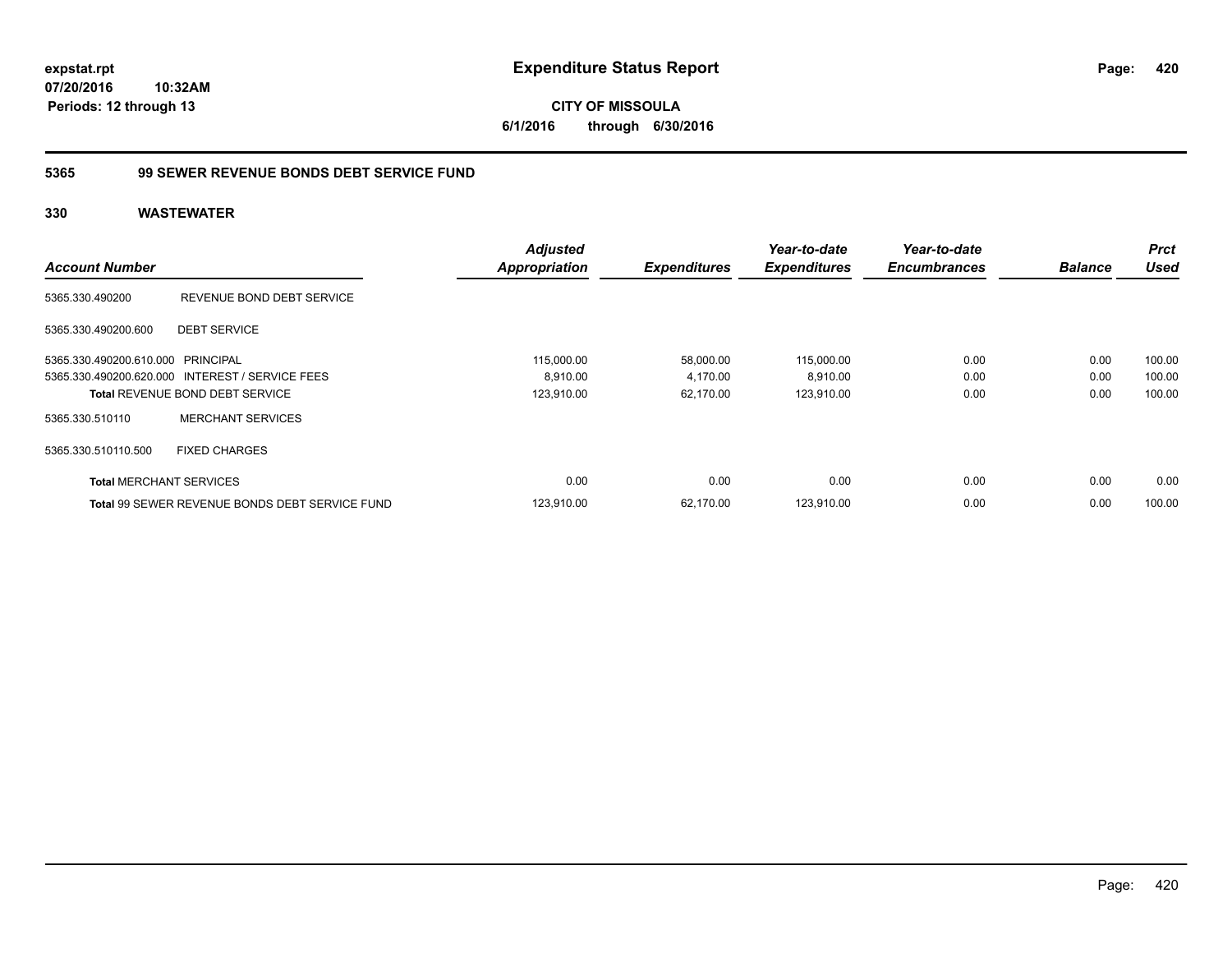### **5366 92 SEWER REVENUE BOND - SERIES A BOND RE**

| <b>Account Number</b>       |                                                | <b>Adjusted</b><br><b>Appropriation</b> | <b>Expenditures</b> | Year-to-date<br><b>Expenditures</b> | Year-to-date<br><b>Encumbrances</b> | <b>Balance</b> | <b>Prct</b><br><b>Used</b> |
|-----------------------------|------------------------------------------------|-----------------------------------------|---------------------|-------------------------------------|-------------------------------------|----------------|----------------------------|
| 5366.330.430610             | ADMINISTRATION                                 |                                         |                     |                                     |                                     |                |                            |
| 5366.330.430610.800         | OTHER OBJECTS                                  |                                         |                     |                                     |                                     |                |                            |
| <b>Total ADMINISTRATION</b> |                                                | 0.00                                    | 0.00                | 0.00                                | 0.00                                | 0.00           | 0.00                       |
| 5366.330.510110             | <b>MERCHANT SERVICES</b>                       |                                         |                     |                                     |                                     |                |                            |
| 5366.330.510110.500         | <b>FIXED CHARGES</b>                           |                                         |                     |                                     |                                     |                |                            |
|                             | <b>Total MERCHANT SERVICES</b>                 | 0.00                                    | 0.00                | 0.00                                | 0.00                                | 0.00           | 0.00                       |
|                             | Total 92 SEWER REVENUE BOND - SERIES A BOND RE | 0.00                                    | 0.00                | 0.00                                | 0.00                                | 0.00           | 0.00                       |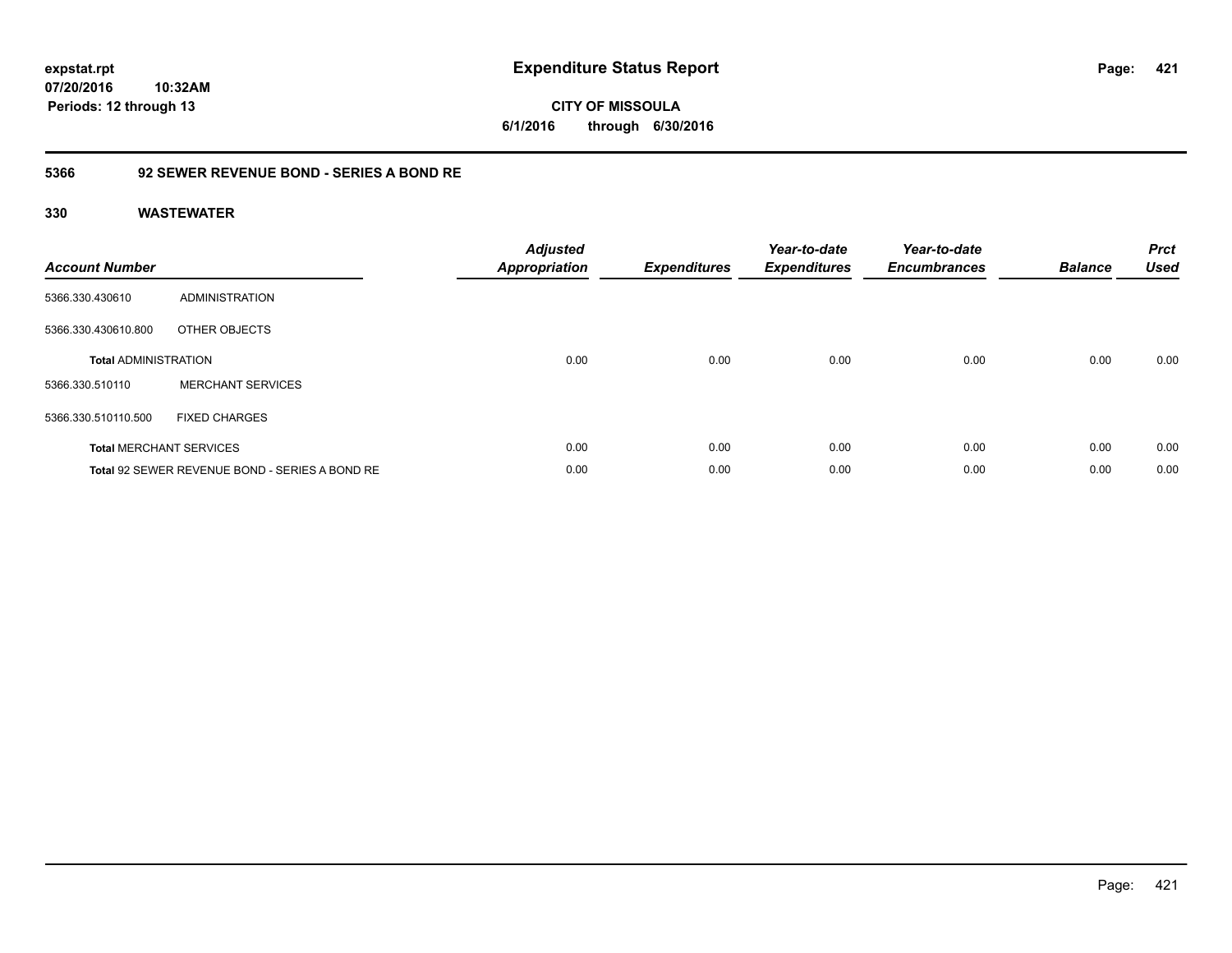# **CITY OF MISSOULA 6/1/2016 through 6/30/2016**

### **5367 92 SEWER REVENUE BOND - SERIES B BOND RE**

| <b>Account Number</b>       |                                                | <b>Adjusted</b><br>Appropriation | <b>Expenditures</b> | Year-to-date<br><b>Expenditures</b> | Year-to-date<br><b>Encumbrances</b> | <b>Balance</b> | <b>Prct</b><br><b>Used</b> |
|-----------------------------|------------------------------------------------|----------------------------------|---------------------|-------------------------------------|-------------------------------------|----------------|----------------------------|
| 5367.330.430610             | ADMINISTRATION                                 |                                  |                     |                                     |                                     |                |                            |
| 5367.330.430610.800         | OTHER OBJECTS                                  |                                  |                     |                                     |                                     |                |                            |
| <b>Total ADMINISTRATION</b> |                                                | 0.00                             | 0.00                | 0.00                                | 0.00                                | 0.00           | 0.00                       |
| 5367.330.510110             | <b>MERCHANT SERVICES</b>                       |                                  |                     |                                     |                                     |                |                            |
| 5367.330.510110.500         | <b>FIXED CHARGES</b>                           |                                  |                     |                                     |                                     |                |                            |
|                             | <b>Total MERCHANT SERVICES</b>                 | 0.00                             | 0.00                | 0.00                                | 0.00                                | 0.00           | 0.00                       |
|                             | Total 92 SEWER REVENUE BOND - SERIES B BOND RE | 0.00                             | 0.00                | 0.00                                | 0.00                                | 0.00           | 0.00                       |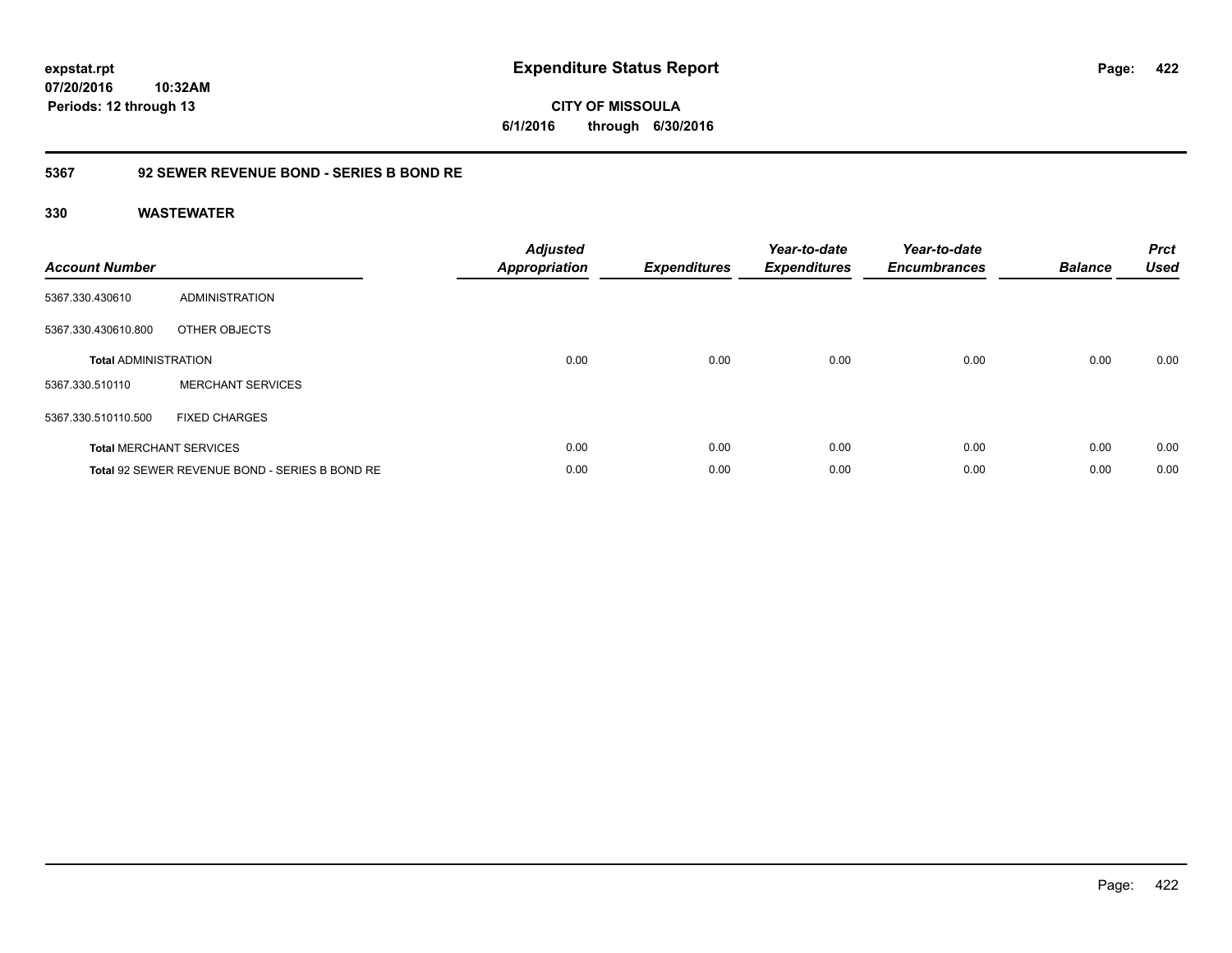**CITY OF MISSOULA 6/1/2016 through 6/30/2016**

## **5368 00 SEWER REVENUE BOND RESERVE FUND**

| <b>Account Number</b>       |                                          | <b>Adjusted</b><br>Appropriation | <b>Expenditures</b> | Year-to-date<br><b>Expenditures</b> | Year-to-date<br><b>Encumbrances</b> | <b>Balance</b> | <b>Prct</b><br><b>Used</b> |
|-----------------------------|------------------------------------------|----------------------------------|---------------------|-------------------------------------|-------------------------------------|----------------|----------------------------|
| 5368.330.430610             | <b>ADMINISTRATION</b>                    |                                  |                     |                                     |                                     |                |                            |
| 5368.330.430610.800         | OTHER OBJECTS                            |                                  |                     |                                     |                                     |                |                            |
| <b>Total ADMINISTRATION</b> |                                          | 0.00                             | 0.00                | 0.00                                | 0.00                                | 0.00           | 0.00                       |
| 5368.330.510110             | <b>MERCHANT SERVICES</b>                 |                                  |                     |                                     |                                     |                |                            |
| 5368.330.510110.500         | <b>FIXED CHARGES</b>                     |                                  |                     |                                     |                                     |                |                            |
|                             | <b>Total MERCHANT SERVICES</b>           | 0.00                             | 0.00                | 0.00                                | 0.00                                | 0.00           | 0.00                       |
|                             | Total 00 SEWER REVENUE BOND RESERVE FUND | 0.00                             | 0.00                | 0.00                                | 0.00                                | 0.00           | 0.00                       |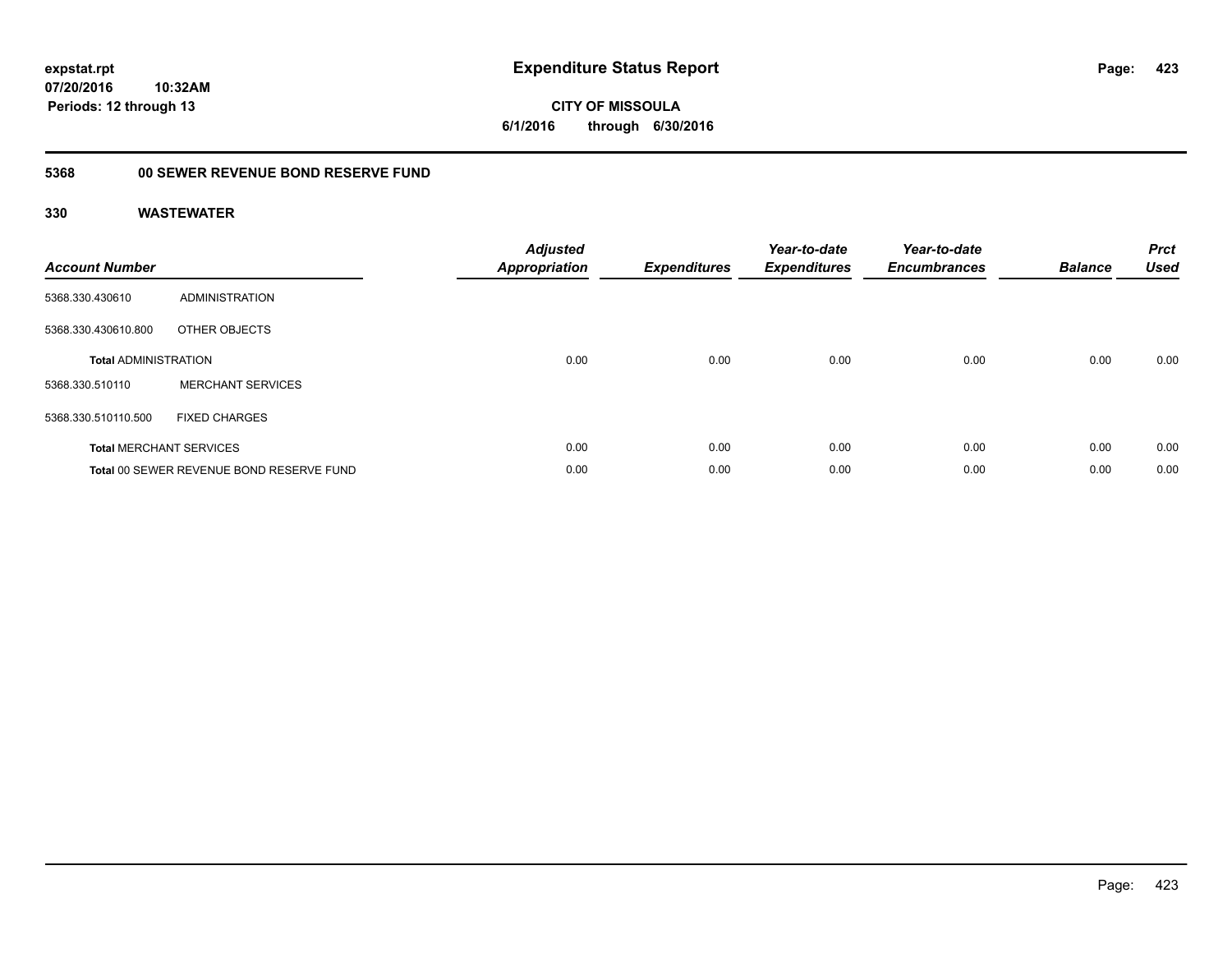### **5369 2001 SEWER REVENUE BOND**

| <b>Account Number</b>          |                                                  | <b>Adjusted</b><br><b>Appropriation</b> | <b>Expenditures</b> | Year-to-date<br><b>Expenditures</b> | Year-to-date<br><b>Encumbrances</b> | <b>Balance</b> | Prct<br><b>Used</b> |
|--------------------------------|--------------------------------------------------|-----------------------------------------|---------------------|-------------------------------------|-------------------------------------|----------------|---------------------|
| 5369.330.430610                | ADMINISTRATION                                   |                                         |                     |                                     |                                     |                |                     |
| 5369.330.430610.800            | OTHER OBJECTS                                    |                                         |                     |                                     |                                     |                |                     |
| <b>Total ADMINISTRATION</b>    | 5369.330.430610.820.000 TRANSFERS TO OTHER FUNDS | 30.00<br>30.00                          | 0.00<br>0.00        | 0.00<br>0.00                        | 0.00<br>0.00                        | 30.00<br>30.00 | 0.00<br>0.00        |
| 5369.330.510110                | <b>MERCHANT SERVICES</b>                         |                                         |                     |                                     |                                     |                |                     |
| 5369.330.510110.500            | <b>FIXED CHARGES</b>                             |                                         |                     |                                     |                                     |                |                     |
| <b>Total MERCHANT SERVICES</b> |                                                  | 0.00                                    | 0.00                | 0.00                                | 0.00                                | 0.00           | 0.00                |
|                                | Total 2001 SEWER REVENUE BOND                    | 30.00                                   | 0.00                | 0.00                                | 0.00                                | 30.00          | 0.00                |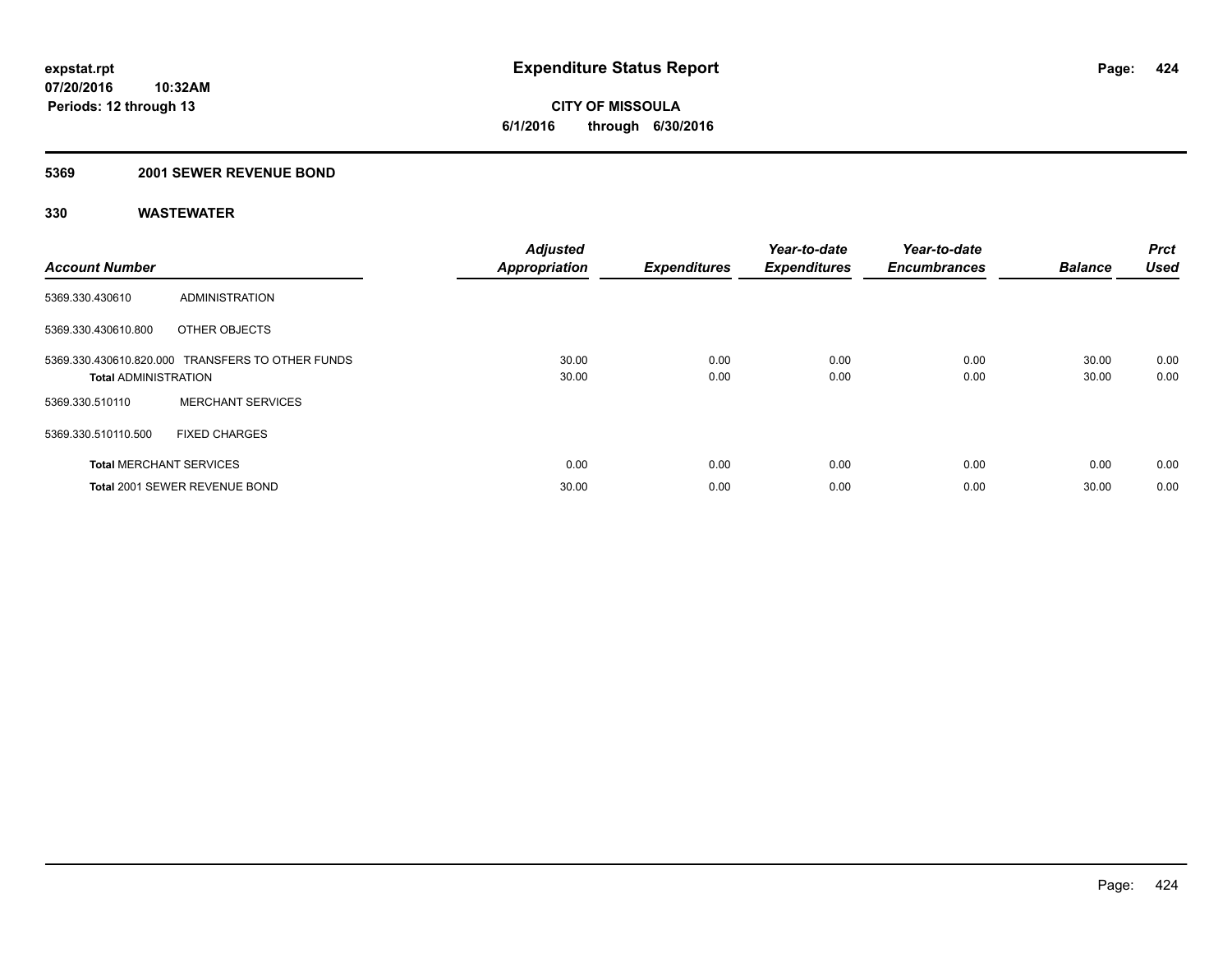**CITY OF MISSOULA 6/1/2016 through 6/30/2016**

## **5370 99 SEWER REVENUE BOND RESERVE FUND**

| <b>Account Number</b>          |                                                  | <b>Adjusted</b><br><b>Appropriation</b> | <b>Expenditures</b> | Year-to-date<br><b>Expenditures</b> | Year-to-date<br><b>Encumbrances</b> | <b>Balance</b>   | <b>Prct</b><br><b>Used</b> |
|--------------------------------|--------------------------------------------------|-----------------------------------------|---------------------|-------------------------------------|-------------------------------------|------------------|----------------------------|
| 5370.330.430610                | ADMINISTRATION                                   |                                         |                     |                                     |                                     |                  |                            |
| 5370.330.430610.800            | OTHER OBJECTS                                    |                                         |                     |                                     |                                     |                  |                            |
| <b>Total ADMINISTRATION</b>    | 5370.330.430610.820.000 TRANSFERS TO OTHER FUNDS | 790.00<br>790.00                        | 0.00<br>0.00        | 0.00<br>0.00                        | 0.00<br>0.00                        | 790.00<br>790.00 | 0.00<br>0.00               |
| 5370.330.510110                | <b>MERCHANT SERVICES</b>                         |                                         |                     |                                     |                                     |                  |                            |
| 5370.330.510110.500            | <b>FIXED CHARGES</b>                             |                                         |                     |                                     |                                     |                  |                            |
| <b>Total MERCHANT SERVICES</b> |                                                  | 0.00                                    | 0.00                | 0.00                                | 0.00                                | 0.00             | 0.00                       |
|                                | Total 99 SEWER REVENUE BOND RESERVE FUND         | 790.00                                  | 0.00                | 0.00                                | 0.00                                | 790.00           | 0.00                       |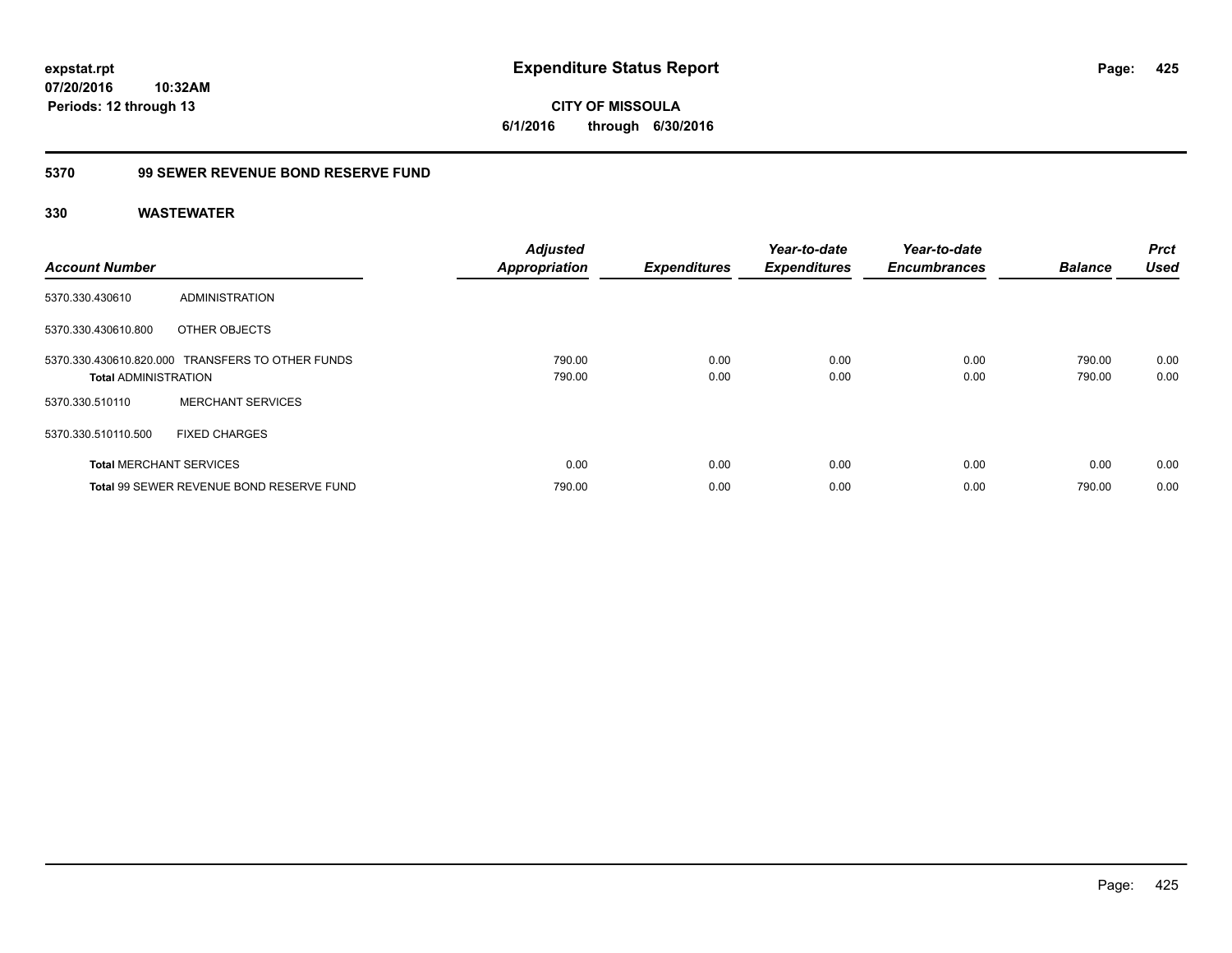**CITY OF MISSOULA 6/1/2016 through 6/30/2016**

### **5371 2002 SEWER BONDS**

|                                   |                                                 | <b>Adjusted</b>      |                     | Year-to-date        | Year-to-date        |                | <b>Prct</b> |
|-----------------------------------|-------------------------------------------------|----------------------|---------------------|---------------------|---------------------|----------------|-------------|
| <b>Account Number</b>             |                                                 | <b>Appropriation</b> | <b>Expenditures</b> | <b>Expenditures</b> | <b>Encumbrances</b> | <b>Balance</b> | <b>Used</b> |
| 5371.330.490200                   | REVENUE BOND DEBT SERVICE                       |                      |                     |                     |                     |                |             |
| 5371.330.490200.600               | <b>DEBT SERVICE</b>                             |                      |                     |                     |                     |                |             |
| 5371.330.490200.610.000 PRINCIPAL |                                                 | 75,000.00            | 38,000.00           | 75,000.00           | 0.00                | 0.00           | 100.00      |
|                                   | 5371.330.490200.620.000 INTEREST / SERVICE FEES | 9,930.00             | 4,780.00            | 9,930.00            | 0.00                | 0.00           | 100.00      |
|                                   | <b>Total REVENUE BOND DEBT SERVICE</b>          | 84,930.00            | 42,780.00           | 84,930.00           | 0.00                | 0.00           | 100.00      |
| 5371.330.510110                   | <b>MERCHANT SERVICES</b>                        |                      |                     |                     |                     |                |             |
| 5371.330.510110.500               | <b>FIXED CHARGES</b>                            |                      |                     |                     |                     |                |             |
| <b>Total MERCHANT SERVICES</b>    |                                                 | 0.00                 | 0.00                | 0.00                | 0.00                | 0.00           | 0.00        |
| Total 2002 SEWER BONDS            |                                                 | 84,930.00            | 42.780.00           | 84,930.00           | 0.00                | 0.00           | 100.00      |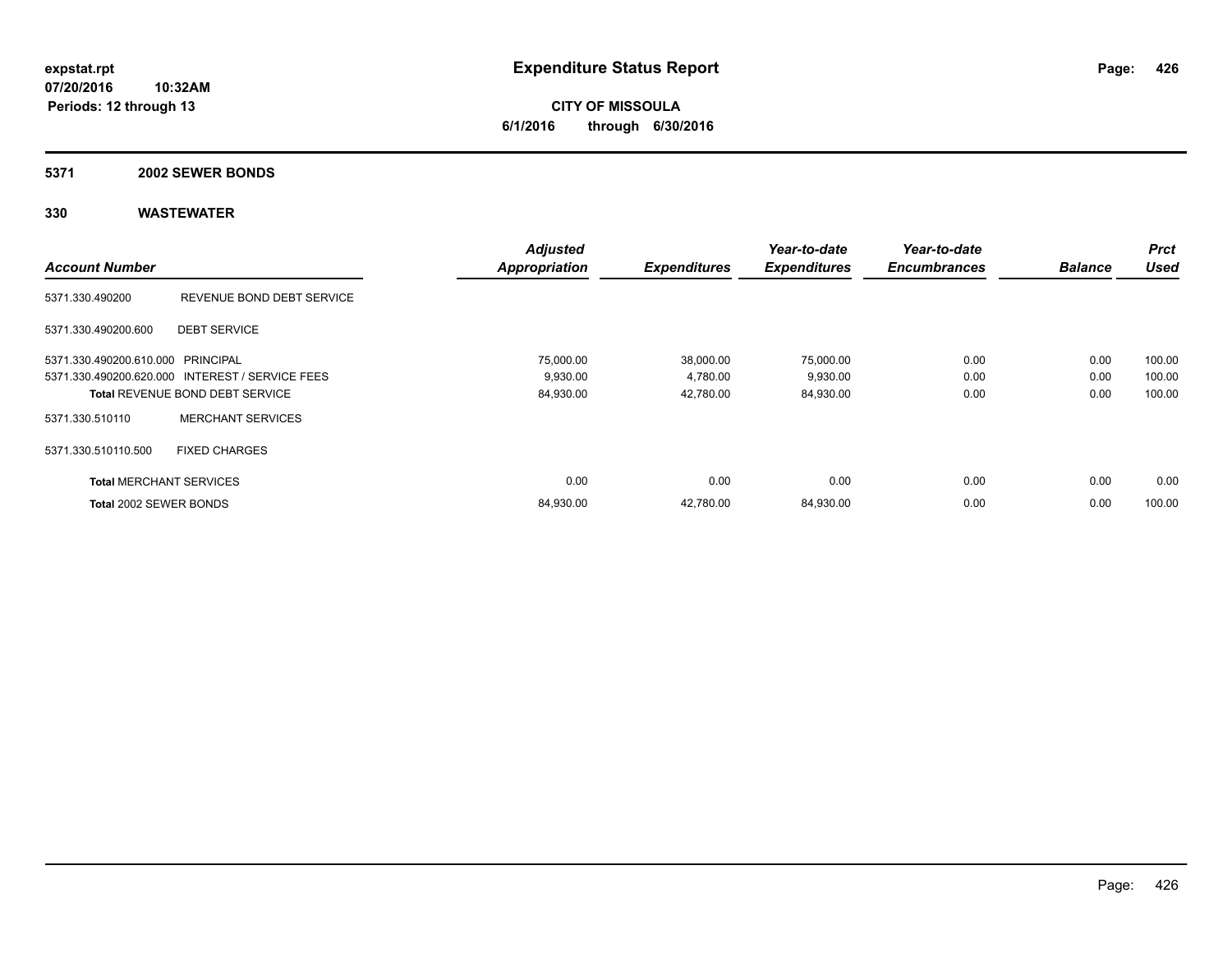### **5372 2002 SEWER REVENUE BOND**

| <b>Account Number</b>       |                                | <b>Adjusted</b><br><b>Appropriation</b> | <b>Expenditures</b> | Year-to-date<br><b>Expenditures</b> | Year-to-date<br><b>Encumbrances</b> | <b>Balance</b> | <b>Prct</b><br><b>Used</b> |
|-----------------------------|--------------------------------|-----------------------------------------|---------------------|-------------------------------------|-------------------------------------|----------------|----------------------------|
| 5372.330.430610             | ADMINISTRATION                 |                                         |                     |                                     |                                     |                |                            |
| 5372.330.430610.800         | OTHER OBJECTS                  |                                         |                     |                                     |                                     |                |                            |
| <b>Total ADMINISTRATION</b> |                                | 0.00                                    | 0.00                | 0.00                                | 0.00                                | 0.00           | 0.00                       |
| 5372.330.510110             | <b>MERCHANT SERVICES</b>       |                                         |                     |                                     |                                     |                |                            |
| 5372.330.510110.500         | <b>FIXED CHARGES</b>           |                                         |                     |                                     |                                     |                |                            |
|                             | <b>Total MERCHANT SERVICES</b> | 0.00                                    | 0.00                | 0.00                                | 0.00                                | 0.00           | 0.00                       |
|                             | Total 2002 SEWER REVENUE BOND  | 0.00                                    | 0.00                | 0.00                                | 0.00                                | 0.00           | 0.00                       |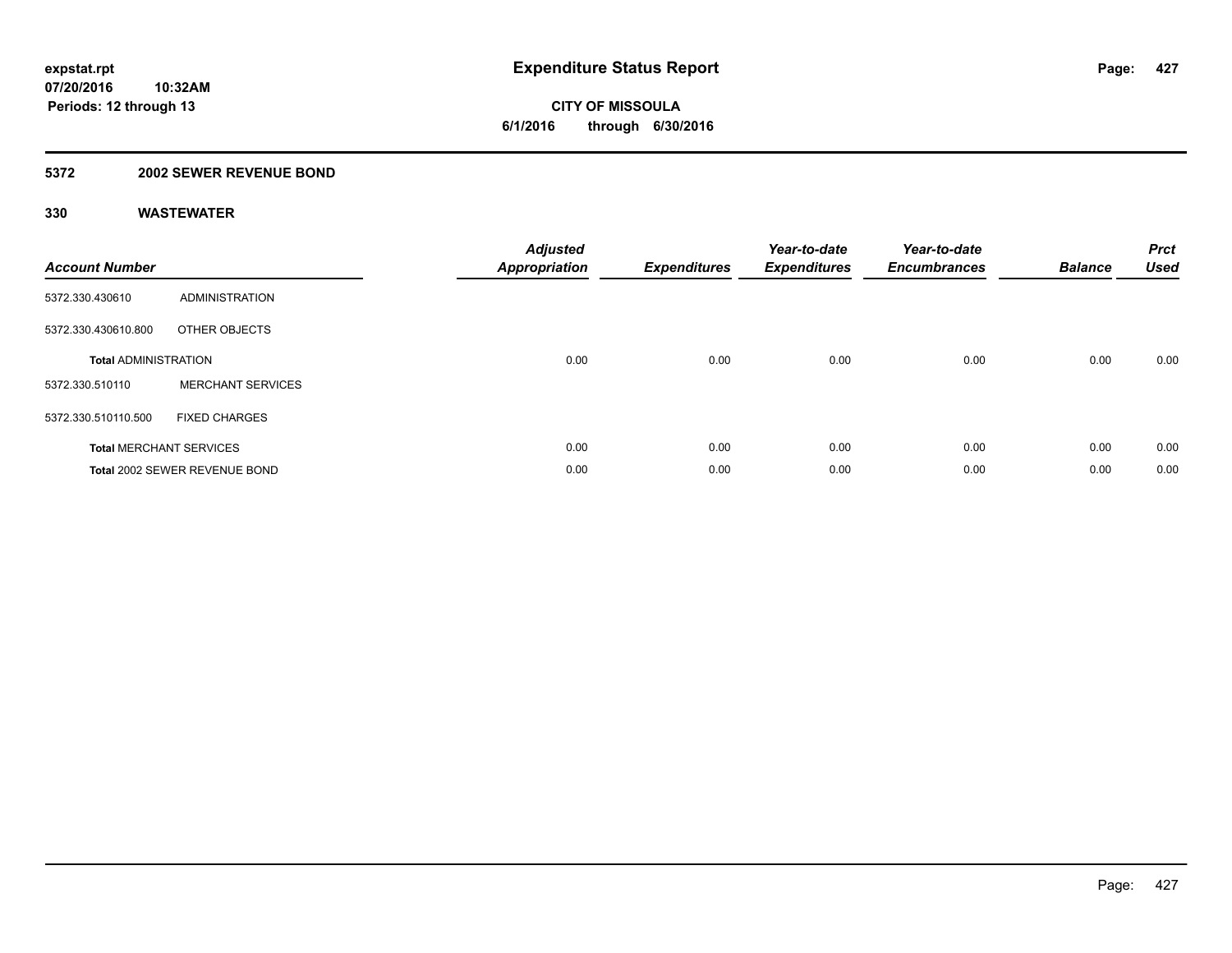**CITY OF MISSOULA 6/1/2016 through 6/30/2016**

### **5373 2002 WWTP UPGRADE REVENUE BOND**

|                                   |                                                 | <b>Adjusted</b>      |                     | Year-to-date        | Year-to-date        |                | <b>Prct</b> |
|-----------------------------------|-------------------------------------------------|----------------------|---------------------|---------------------|---------------------|----------------|-------------|
| <b>Account Number</b>             |                                                 | <b>Appropriation</b> | <b>Expenditures</b> | <b>Expenditures</b> | <b>Encumbrances</b> | <b>Balance</b> | <b>Used</b> |
| 5373.330.490200                   | REVENUE BOND DEBT SERVICE                       |                      |                     |                     |                     |                |             |
| 5373.330.490200.600               | <b>DEBT SERVICE</b>                             |                      |                     |                     |                     |                |             |
| 5373.330.490200.610.000 PRINCIPAL |                                                 | 290,000.00           | 146,000.00          | 290,000.00          | 0.00                | 0.00           | 100.00      |
|                                   | 5373.330.490200.620.000 INTEREST / SERVICE FEES | 41.640.00            | 20,100.00           | 41,640.00           | 0.00                | 0.00           | 100.00      |
|                                   | <b>Total REVENUE BOND DEBT SERVICE</b>          | 331,640.00           | 166,100.00          | 331,640.00          | 0.00                | 0.00           | 100.00      |
| 5373.330.510110                   | <b>MERCHANT SERVICES</b>                        |                      |                     |                     |                     |                |             |
| 5373.330.510110.500               | <b>FIXED CHARGES</b>                            |                      |                     |                     |                     |                |             |
| <b>Total MERCHANT SERVICES</b>    |                                                 | 0.00                 | 0.00                | 0.00                | 0.00                | 0.00           | 0.00        |
|                                   | Total 2002 WWTP UPGRADE REVENUE BOND            | 331,640.00           | 166,100.00          | 331,640.00          | 0.00                | 0.00           | 100.00      |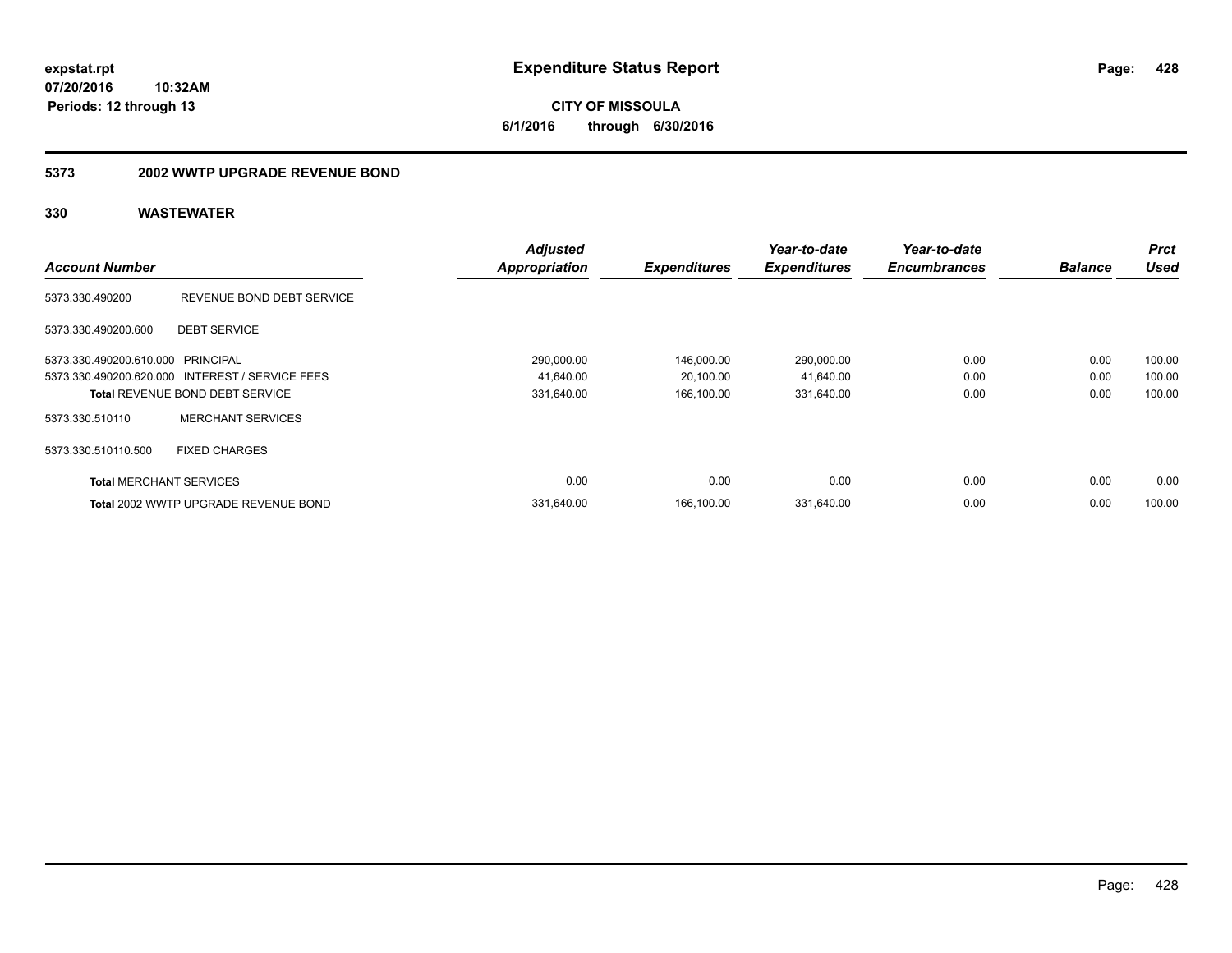### **5374 2002 WWTP UPGRADE RESERVE**

|                             |                                                  | <b>Adjusted</b>      |                     | Year-to-date        | Year-to-date        |                | <b>Prct</b> |
|-----------------------------|--------------------------------------------------|----------------------|---------------------|---------------------|---------------------|----------------|-------------|
| <b>Account Number</b>       |                                                  | <b>Appropriation</b> | <b>Expenditures</b> | <b>Expenditures</b> | <b>Encumbrances</b> | <b>Balance</b> | <b>Used</b> |
| 5374.330.430610             | <b>ADMINISTRATION</b>                            |                      |                     |                     |                     |                |             |
| 5374.330.430610.800         | OTHER OBJECTS                                    |                      |                     |                     |                     |                |             |
|                             | 5374.330.430610.820.000 TRANSFERS TO OTHER FUNDS | 180.00               | 0.00                | 0.00                | 0.00                | 180.00         | 0.00        |
| <b>Total ADMINISTRATION</b> |                                                  | 180.00               | 0.00                | 0.00                | 0.00                | 180.00         | 0.00        |
| 5374.330.490200             | REVENUE BOND DEBT SERVICE                        |                      |                     |                     |                     |                |             |
| 5374.330.490200.600         | <b>DEBT SERVICE</b>                              |                      |                     |                     |                     |                |             |
|                             | Total REVENUE BOND DEBT SERVICE                  | 0.00                 | 0.00                | 0.00                | 0.00                | 0.00           | 0.00        |
| 5374.330.510110             | <b>MERCHANT SERVICES</b>                         |                      |                     |                     |                     |                |             |
| 5374.330.510110.500         | <b>FIXED CHARGES</b>                             |                      |                     |                     |                     |                |             |
|                             | <b>Total MERCHANT SERVICES</b>                   | 0.00                 | 0.00                | 0.00                | 0.00                | 0.00           | 0.00        |
|                             | Total 2002 WWTP UPGRADE RESERVE                  | 180.00               | 0.00                | 0.00                | 0.00                | 180.00         | 0.00        |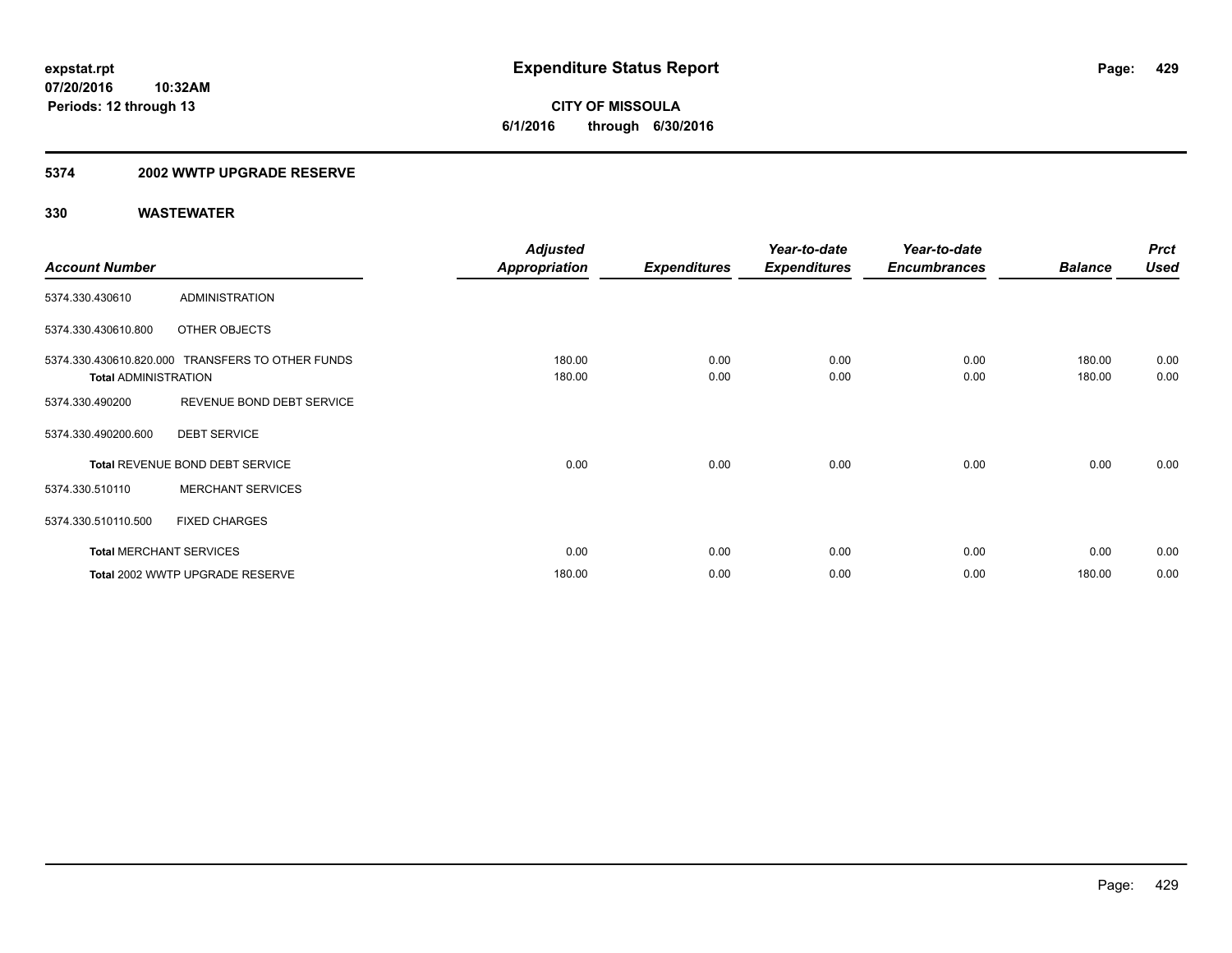**430**

**07/20/2016 10:32AM Periods: 12 through 13**

**CITY OF MISSOULA 6/1/2016 through 6/30/2016**

### **5375 2003 WWTP SRF \$3.8M EPA DEBT**

| <b>Account Number</b>             |                                                 | <b>Adjusted</b><br><b>Appropriation</b> | <b>Expenditures</b> | Year-to-date<br><b>Expenditures</b> | Year-to-date<br><b>Encumbrances</b> | <b>Balance</b> | Prct<br>Used |
|-----------------------------------|-------------------------------------------------|-----------------------------------------|---------------------|-------------------------------------|-------------------------------------|----------------|--------------|
| 5375.330.490200                   | REVENUE BOND DEBT SERVICE                       |                                         |                     |                                     |                                     |                |              |
| 5375.330.490200.600               | <b>DEBT SERVICE</b>                             |                                         |                     |                                     |                                     |                |              |
| 5375.330.490200.610.000 PRINCIPAL |                                                 | 211,000.00                              | 106,000.00          | 211,000.00                          | 0.00                                | 0.00           | 100.00       |
|                                   | 5375.330.490200.620.000 INTEREST / SERVICE FEES | 39,926.00                               | 19,372.50           | 39,926.25                           | 0.00                                | $-0.25$        | 100.00       |
|                                   | <b>Total REVENUE BOND DEBT SERVICE</b>          | 250,926.00                              | 125,372.50          | 250,926.25                          | 0.00                                | $-0.25$        | 100.00       |
| 5375.330.510110                   | <b>MERCHANT SERVICES</b>                        |                                         |                     |                                     |                                     |                |              |
| 5375.330.510110.500               | <b>FIXED CHARGES</b>                            |                                         |                     |                                     |                                     |                |              |
| <b>Total MERCHANT SERVICES</b>    |                                                 | 0.00                                    | 0.00                | 0.00                                | 0.00                                | 0.00           | 0.00         |
|                                   | Total 2003 WWTP SRF \$3.8M EPA DEBT             | 250.926.00                              | 125.372.50          | 250.926.25                          | 0.00                                | $-0.25$        | 100.00       |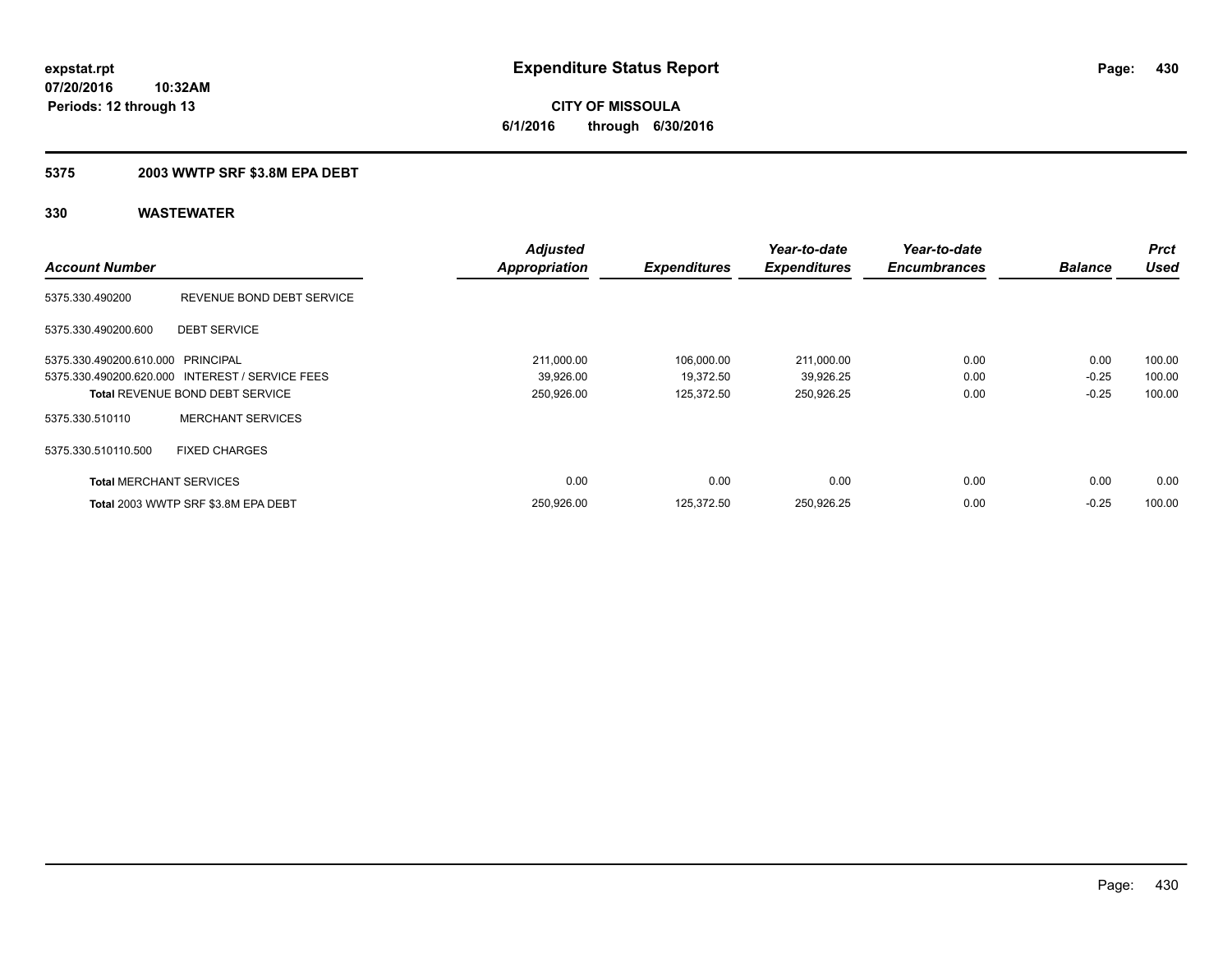**10:32AM Periods: 12 through 13**

# **CITY OF MISSOULA 6/1/2016 through 6/30/2016**

### **5376 2003 WWTP SRF \$3.8M EPA RESERVE**

| <b>Account Number</b>       |                                        | <b>Adjusted</b><br><b>Appropriation</b> | <b>Expenditures</b> | Year-to-date<br><b>Expenditures</b> | Year-to-date<br><b>Encumbrances</b> | <b>Balance</b> | <b>Prct</b><br><b>Used</b> |
|-----------------------------|----------------------------------------|-----------------------------------------|---------------------|-------------------------------------|-------------------------------------|----------------|----------------------------|
| 5376.330.430610             | ADMINISTRATION                         |                                         |                     |                                     |                                     |                |                            |
| 5376.330.430610.800         | OTHER OBJECTS                          |                                         |                     |                                     |                                     |                |                            |
| <b>Total ADMINISTRATION</b> |                                        | 0.00                                    | 0.00                | 0.00                                | 0.00                                | 0.00           | 0.00                       |
| 5376.330.510110             | <b>MERCHANT SERVICES</b>               |                                         |                     |                                     |                                     |                |                            |
| 5376.330.510110.500         | <b>FIXED CHARGES</b>                   |                                         |                     |                                     |                                     |                |                            |
|                             | <b>Total MERCHANT SERVICES</b>         | 0.00                                    | 0.00                | 0.00                                | 0.00                                | 0.00           | 0.00                       |
|                             | Total 2003 WWTP SRF \$3.8M EPA RESERVE | 0.00                                    | 0.00                | 0.00                                | 0.00                                | 0.00           | 0.00                       |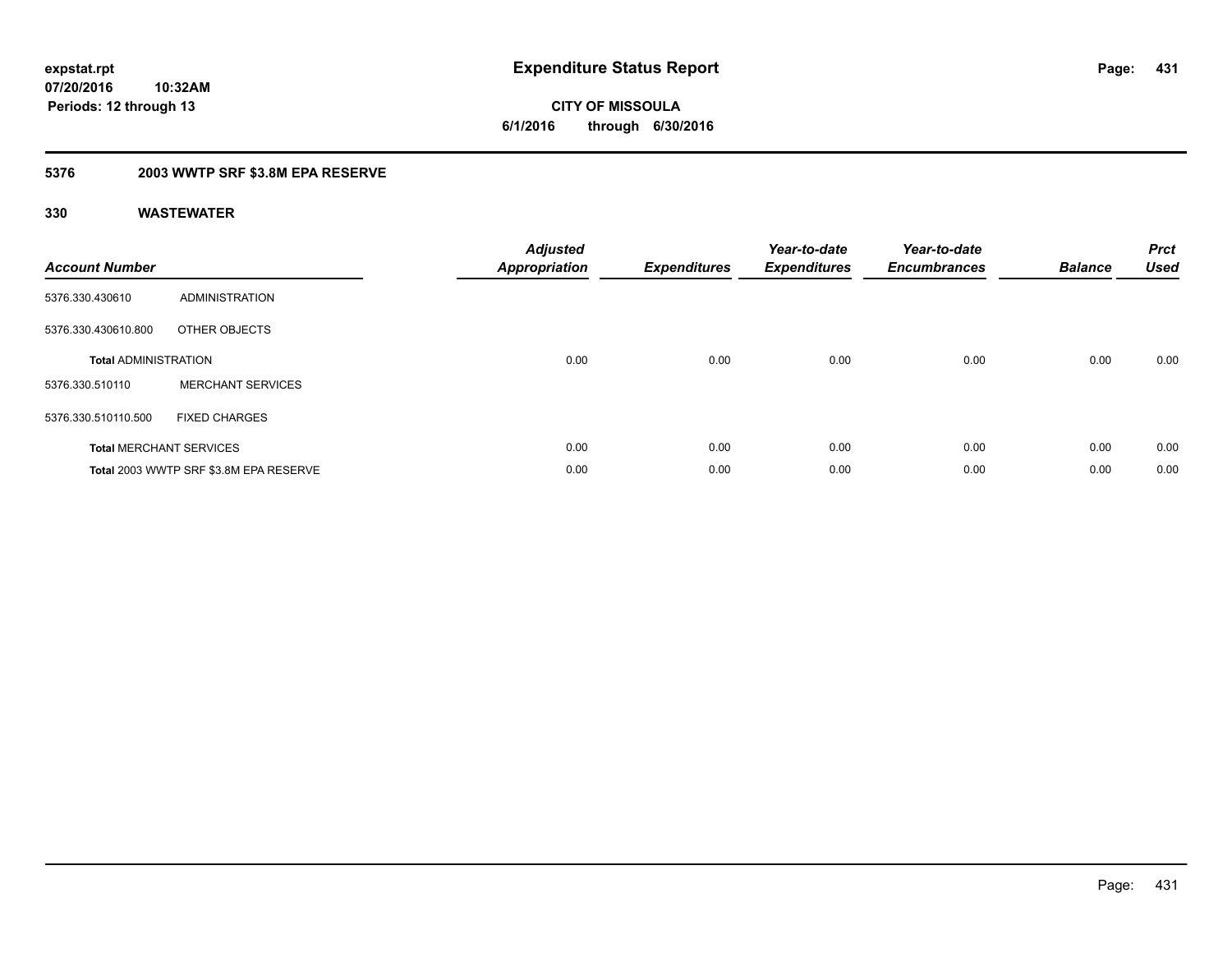**CITY OF MISSOULA 6/1/2016 through 6/30/2016**

## **5377 2004 WWTP \$3.023 LOAN DEBT SERVICE**

| <b>Account Number</b>             |                                                 | <b>Adjusted</b><br>Appropriation | <b>Expenditures</b> | Year-to-date<br><b>Expenditures</b> | Year-to-date<br><b>Encumbrances</b> | <b>Balance</b> | Prct<br>Used |
|-----------------------------------|-------------------------------------------------|----------------------------------|---------------------|-------------------------------------|-------------------------------------|----------------|--------------|
| 5377.330.490200                   | REVENUE BOND DEBT SERVICE                       |                                  |                     |                                     |                                     |                |              |
| 5377.330.490200.600               | <b>DEBT SERVICE</b>                             |                                  |                     |                                     |                                     |                |              |
| 5377.330.490200.610.000 PRINCIPAL |                                                 | 203,000.00                       | 102,000.00          | 203,000.00                          | 0.00                                | 0.00           | 100.00       |
|                                   | 5377.330.490200.620.000 INTEREST / SERVICE FEES | 41.006.00                        | 19,935.00           | 41,006.25                           | 0.00                                | $-0.25$        | 100.00       |
|                                   | <b>Total REVENUE BOND DEBT SERVICE</b>          | 244,006.00                       | 121.935.00          | 244,006.25                          | 0.00                                | $-0.25$        | 100.00       |
| 5377.330.510110                   | <b>MERCHANT SERVICES</b>                        |                                  |                     |                                     |                                     |                |              |
| 5377.330.510110.500               | <b>FIXED CHARGES</b>                            |                                  |                     |                                     |                                     |                |              |
| <b>Total MERCHANT SERVICES</b>    |                                                 | 0.00                             | 0.00                | 0.00                                | 0.00                                | 0.00           | 0.00         |
|                                   | Total 2004 WWTP \$3.023 LOAN DEBT SERVICE       | 244.006.00                       | 121.935.00          | 244.006.25                          | 0.00                                | $-0.25$        | 100.00       |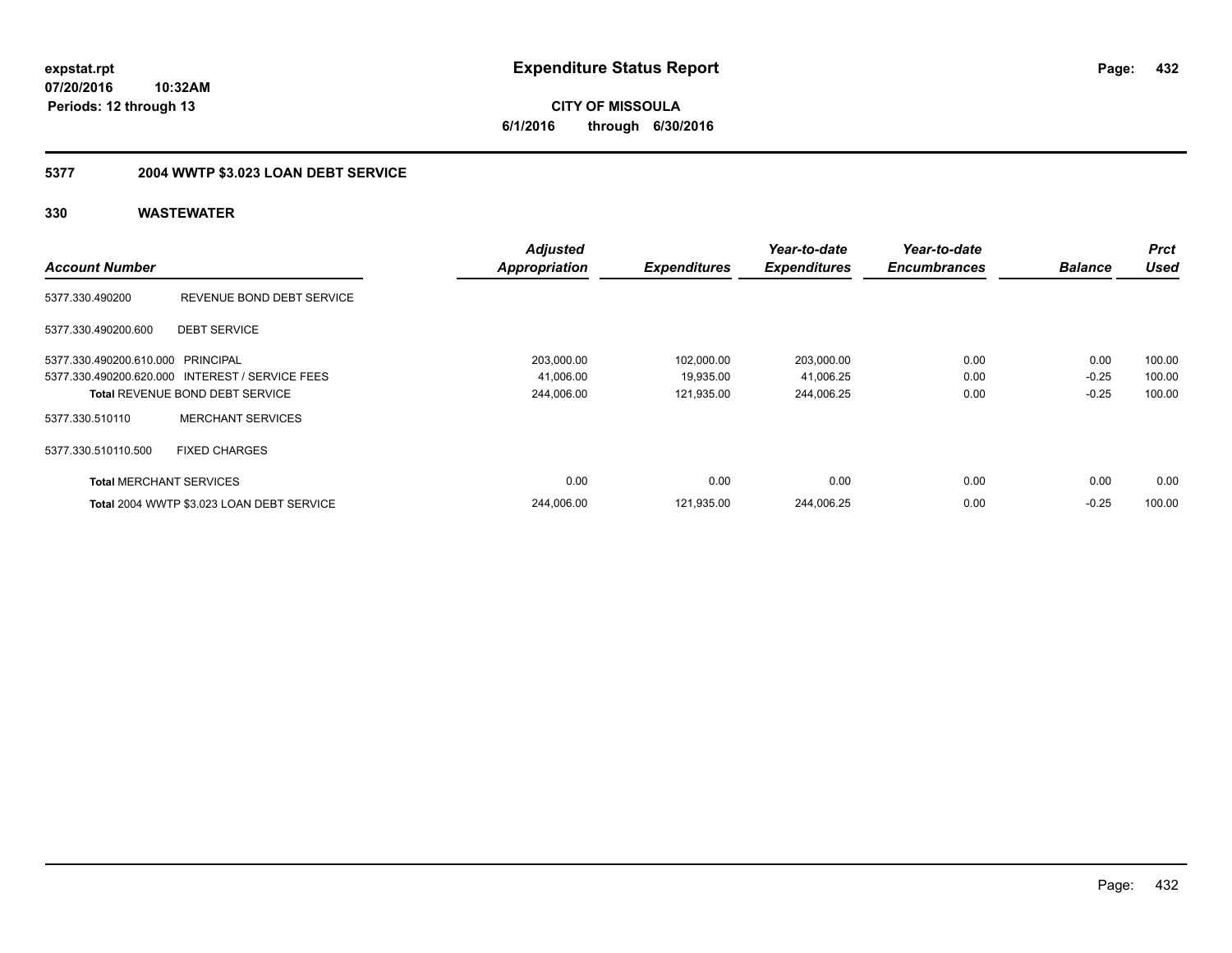## **5378 2004 WWTP \$3.023 LOAN RESERVE**

| <b>Account Number</b>          |                                                  | <b>Adjusted</b><br><b>Appropriation</b> | <b>Expenditures</b> | Year-to-date<br><b>Expenditures</b> | Year-to-date<br><b>Encumbrances</b> | <b>Balance</b>   | Prct<br><b>Used</b> |
|--------------------------------|--------------------------------------------------|-----------------------------------------|---------------------|-------------------------------------|-------------------------------------|------------------|---------------------|
| 5378.330.430610                | ADMINISTRATION                                   |                                         |                     |                                     |                                     |                  |                     |
| 5378.330.430610.800            | OTHER OBJECTS                                    |                                         |                     |                                     |                                     |                  |                     |
| <b>Total ADMINISTRATION</b>    | 5378.330.430610.820.000 TRANSFERS TO OTHER FUNDS | 283.00<br>283.00                        | 0.00<br>0.00        | 0.00<br>0.00                        | 0.00<br>0.00                        | 283.00<br>283.00 | 0.00<br>0.00        |
| 5378.330.510110                | <b>MERCHANT SERVICES</b>                         |                                         |                     |                                     |                                     |                  |                     |
| 5378.330.510110.500            | <b>FIXED CHARGES</b>                             |                                         |                     |                                     |                                     |                  |                     |
| <b>Total MERCHANT SERVICES</b> |                                                  | 0.00                                    | 0.00                | 0.00                                | 0.00                                | 0.00             | 0.00                |
|                                | Total 2004 WWTP \$3.023 LOAN RESERVE             | 283.00                                  | 0.00                | 0.00                                | 0.00                                | 283.00           | 0.00                |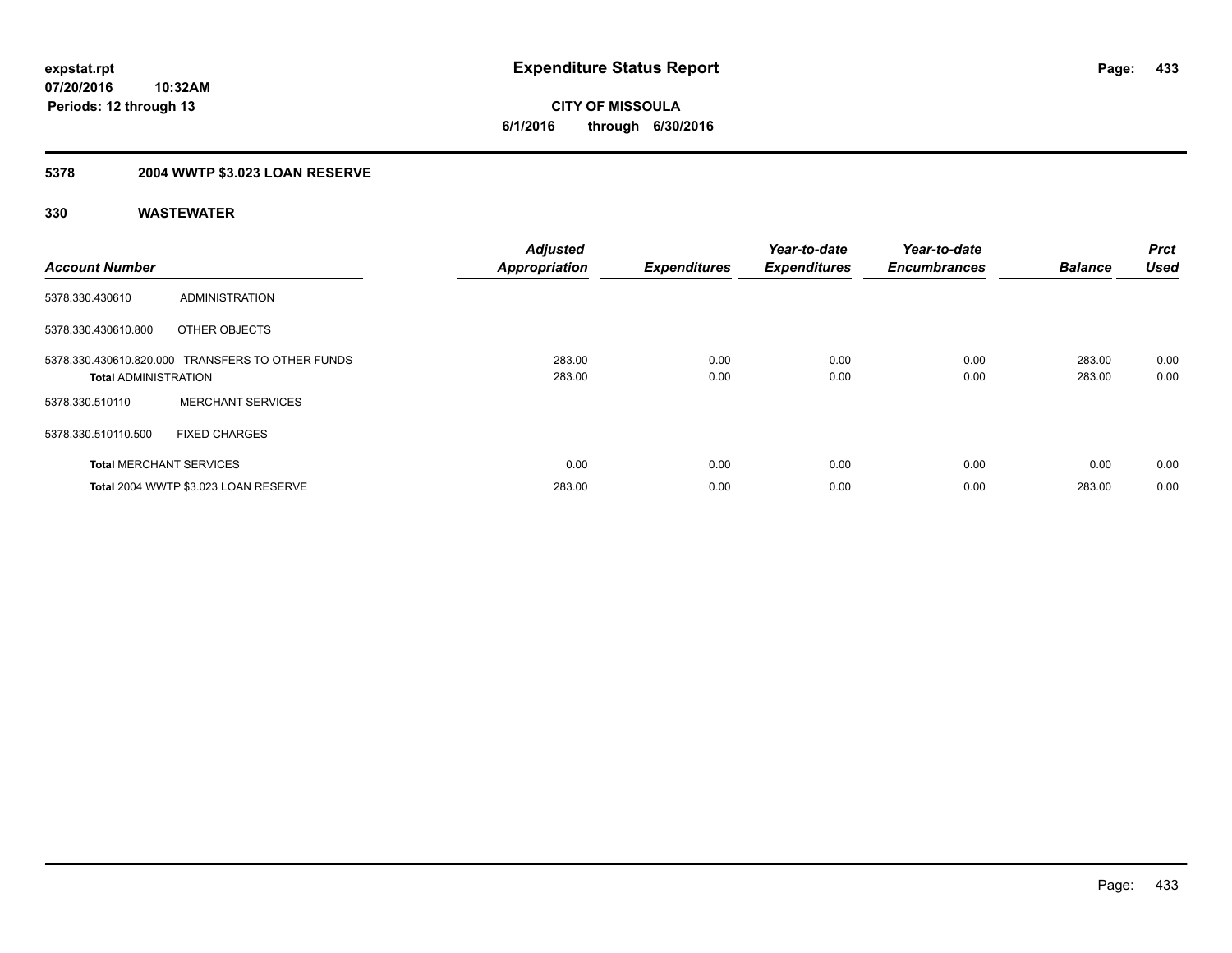**CITY OF MISSOULA 6/1/2016 through 6/30/2016**

## **5379 2005 BRICH/BRDY/LIN/GIL SRF DEBT**

|                                   |                                                 | <b>Adjusted</b>      |                     | Year-to-date        | Year-to-date        |                | <b>Prct</b> |
|-----------------------------------|-------------------------------------------------|----------------------|---------------------|---------------------|---------------------|----------------|-------------|
| <b>Account Number</b>             |                                                 | <b>Appropriation</b> | <b>Expenditures</b> | <b>Expenditures</b> | <b>Encumbrances</b> | <b>Balance</b> | <b>Used</b> |
| 5379.330.430610                   | <b>ADMINISTRATION</b>                           |                      |                     |                     |                     |                |             |
| 5379.330.430610.800               | OTHER OBJECTS                                   |                      |                     |                     |                     |                |             |
| <b>Total ADMINISTRATION</b>       |                                                 | 0.00                 | 0.00                | 0.00                | 0.00                | 0.00           | 0.00        |
| 5379.330.490200                   | REVENUE BOND DEBT SERVICE                       |                      |                     |                     |                     |                |             |
| 5379.330.490200.600               | <b>DEBT SERVICE</b>                             |                      |                     |                     |                     |                |             |
| 5379.330.490200.610.000 PRINCIPAL |                                                 | 88,000.00            | 44,000.00           | 88,000.00           | 0.00                | 0.00           | 100.00      |
|                                   | 5379.330.490200.620.000 INTEREST / SERVICE FEES | 21,443.00            | 10,473.75           | 21,442.50           | 0.00                | 0.50           | 100.00      |
|                                   | <b>Total REVENUE BOND DEBT SERVICE</b>          | 109,443.00           | 54,473.75           | 109,442.50          | 0.00                | 0.50           | 100.00      |
| 5379.330.510110                   | <b>MERCHANT SERVICES</b>                        |                      |                     |                     |                     |                |             |
| 5379.330.510110.500               | <b>FIXED CHARGES</b>                            |                      |                     |                     |                     |                |             |
| <b>Total MERCHANT SERVICES</b>    |                                                 | 0.00                 | 0.00                | 0.00                | 0.00                | 0.00           | 0.00        |
|                                   | Total 2005 BRICH/BRDY/LIN/GIL SRF DEBT          | 109,443.00           | 54,473.75           | 109,442.50          | 0.00                | 0.50           | 100.00      |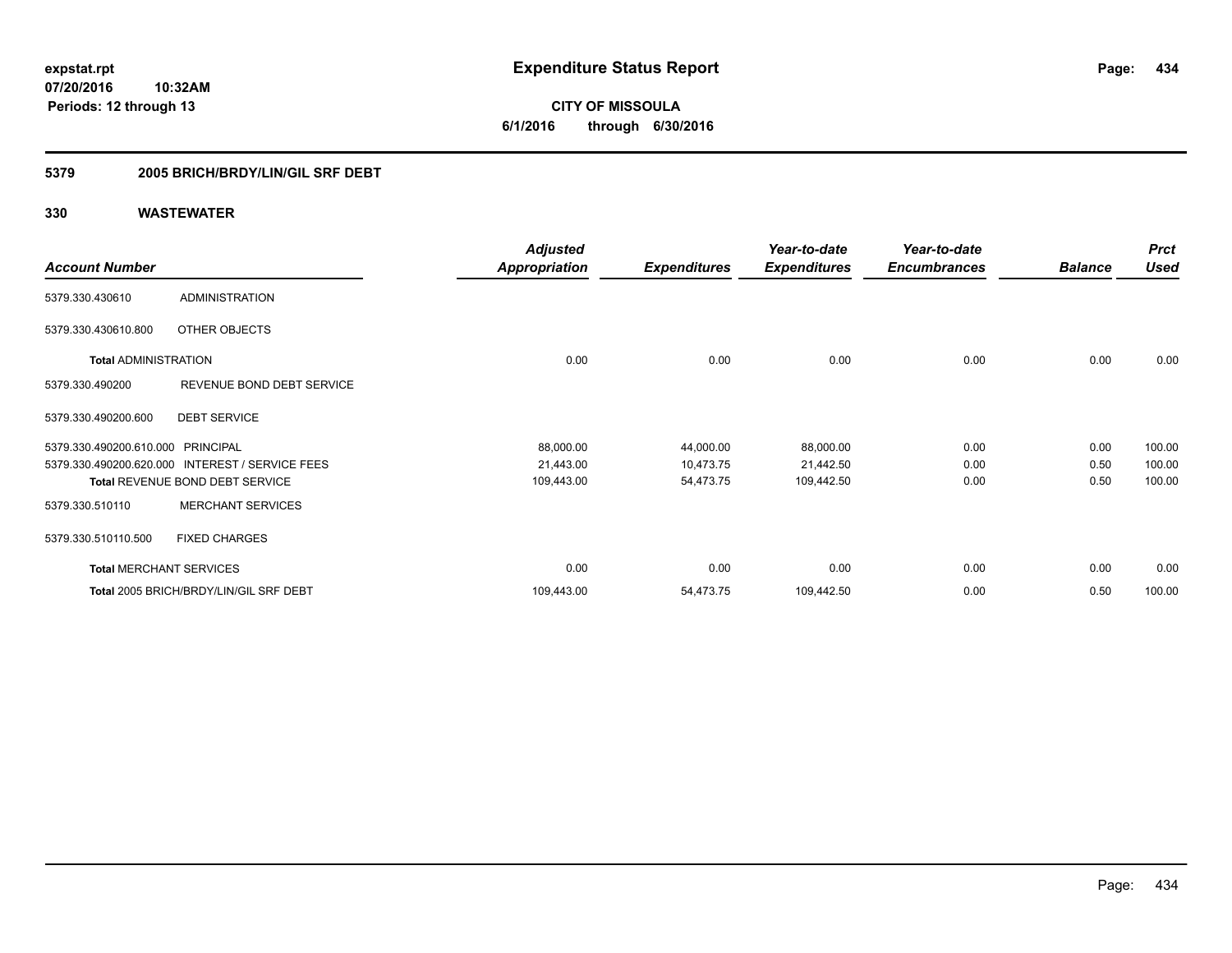**CITY OF MISSOULA 6/1/2016 through 6/30/2016**

#### **5380 BRDWY/BIRCH/GILBERT/LINCOLNWOOD**

| <b>Account Number</b>       |                                       | <b>Adjusted</b><br><b>Appropriation</b> | <b>Expenditures</b> | Year-to-date<br><b>Expenditures</b> | Year-to-date<br><b>Encumbrances</b> | <b>Balance</b> | <b>Prct</b><br><b>Used</b> |
|-----------------------------|---------------------------------------|-----------------------------------------|---------------------|-------------------------------------|-------------------------------------|----------------|----------------------------|
| 5380.330.430610             | <b>ADMINISTRATION</b>                 |                                         |                     |                                     |                                     |                |                            |
| 5380.330.430610.800         | OTHER OBJECTS                         |                                         |                     |                                     |                                     |                |                            |
| <b>Total ADMINISTRATION</b> |                                       | 0.00                                    | 0.00                | 0.00                                | 0.00                                | 0.00           | 0.00                       |
| 5380.330.490200             | REVENUE BOND DEBT SERVICE             |                                         |                     |                                     |                                     |                |                            |
| 5380.330.490200.600         | <b>DEBT SERVICE</b>                   |                                         |                     |                                     |                                     |                |                            |
|                             | Total REVENUE BOND DEBT SERVICE       | 0.00                                    | 0.00                | 0.00                                | 0.00                                | 0.00           | 0.00                       |
| 5380.330.510110             | <b>MERCHANT SERVICES</b>              |                                         |                     |                                     |                                     |                |                            |
| 5380.330.510110.500         | <b>FIXED CHARGES</b>                  |                                         |                     |                                     |                                     |                |                            |
|                             | <b>Total MERCHANT SERVICES</b>        | 0.00                                    | 0.00                | 0.00                                | 0.00                                | 0.00           | 0.00                       |
|                             | Total BRDWY/BIRCH/GILBERT/LINCOLNWOOD | 0.00                                    | 0.00                | 0.00                                | 0.00                                | 0.00           | 0.00                       |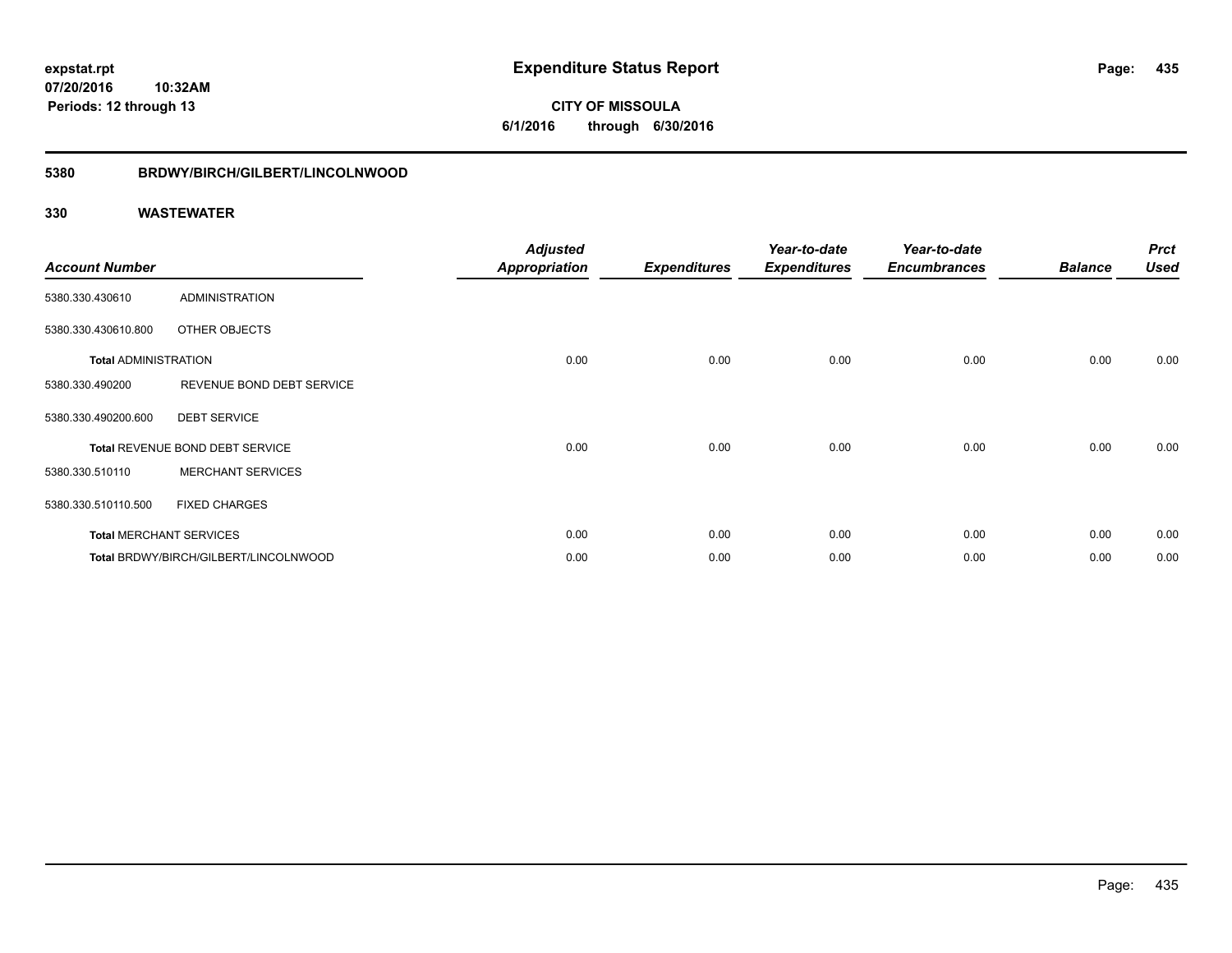**436**

**07/20/2016 10:32AM Periods: 12 through 13**

**CITY OF MISSOULA 6/1/2016 through 6/30/2016**

## **5381 LINCOLNWOOD PH2 DEBT SERVICE**

| <b>Account Number</b>       |                                    | <b>Adjusted</b><br><b>Appropriation</b> | <b>Expenditures</b> | Year-to-date<br><b>Expenditures</b> | Year-to-date<br><b>Encumbrances</b> | <b>Balance</b> | <b>Prct</b><br><b>Used</b> |
|-----------------------------|------------------------------------|-----------------------------------------|---------------------|-------------------------------------|-------------------------------------|----------------|----------------------------|
| 5381.330.430610             | <b>ADMINISTRATION</b>              |                                         |                     |                                     |                                     |                |                            |
| 5381.330.430610.800         | OTHER OBJECTS                      |                                         |                     |                                     |                                     |                |                            |
| <b>Total ADMINISTRATION</b> |                                    | 0.00                                    | 0.00                | 0.00                                | 0.00                                | 0.00           | 0.00                       |
| 5381.330.490200             | REVENUE BOND DEBT SERVICE          |                                         |                     |                                     |                                     |                |                            |
| 5381.330.490200.600         | <b>DEBT SERVICE</b>                |                                         |                     |                                     |                                     |                |                            |
|                             | Total REVENUE BOND DEBT SERVICE    | 0.00                                    | 0.00                | 0.00                                | 0.00                                | 0.00           | 0.00                       |
| 5381.330.510110             | <b>MERCHANT SERVICES</b>           |                                         |                     |                                     |                                     |                |                            |
| 5381.330.510110.500         | <b>FIXED CHARGES</b>               |                                         |                     |                                     |                                     |                |                            |
|                             | <b>Total MERCHANT SERVICES</b>     | 0.00                                    | 0.00                | 0.00                                | 0.00                                | 0.00           | 0.00                       |
|                             | Total LINCOLNWOOD PH2 DEBT SERVICE | 0.00                                    | 0.00                | 0.00                                | 0.00                                | 0.00           | 0.00                       |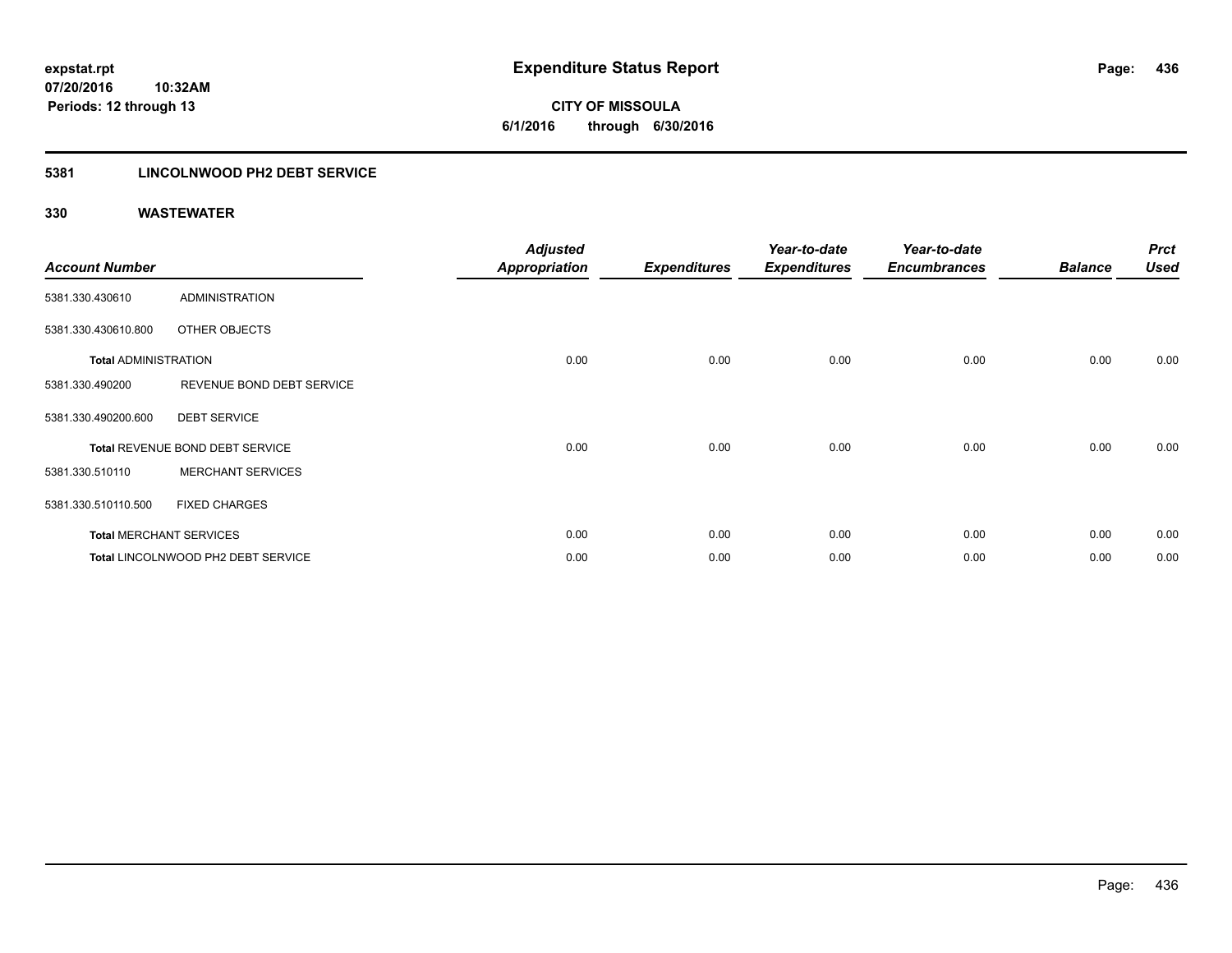**CITY OF MISSOULA 6/1/2016 through 6/30/2016**

## **5382 LINCOLNWOOD PH2 RESERVE FUND**

|                                |                                                  | <b>Adjusted</b>        |                     | Year-to-date        | Year-to-date        |                        | <b>Prct</b>  |
|--------------------------------|--------------------------------------------------|------------------------|---------------------|---------------------|---------------------|------------------------|--------------|
| <b>Account Number</b>          |                                                  | <b>Appropriation</b>   | <b>Expenditures</b> | <b>Expenditures</b> | <b>Encumbrances</b> | <b>Balance</b>         | <b>Used</b>  |
| 5382.330.430610                | <b>ADMINISTRATION</b>                            |                        |                     |                     |                     |                        |              |
| 5382.330.430610.800            | OTHER OBJECTS                                    |                        |                     |                     |                     |                        |              |
| <b>Total ADMINISTRATION</b>    | 5382.330.430610.820.000 TRANSFERS TO OTHER FUNDS | 21,850.00<br>21,850.00 | 0.00<br>0.00        | 0.00<br>0.00        | 0.00<br>0.00        | 21,850.00<br>21,850.00 | 0.00<br>0.00 |
| 5382.330.490200                | REVENUE BOND DEBT SERVICE                        |                        |                     |                     |                     |                        |              |
| 5382.330.490200.600            | <b>DEBT SERVICE</b>                              |                        |                     |                     |                     |                        |              |
|                                | Total REVENUE BOND DEBT SERVICE                  | 0.00                   | 0.00                | 0.00                | 0.00                | 0.00                   | 0.00         |
| 5382.330.510110                | <b>MERCHANT SERVICES</b>                         |                        |                     |                     |                     |                        |              |
| 5382.330.510110.500            | <b>FIXED CHARGES</b>                             |                        |                     |                     |                     |                        |              |
| <b>Total MERCHANT SERVICES</b> |                                                  | 0.00                   | 0.00                | 0.00                | 0.00                | 0.00                   | 0.00         |
|                                | Total LINCOLNWOOD PH2 RESERVE FUND               | 21,850.00              | 0.00                | 0.00                | 0.00                | 21,850.00              | 0.00         |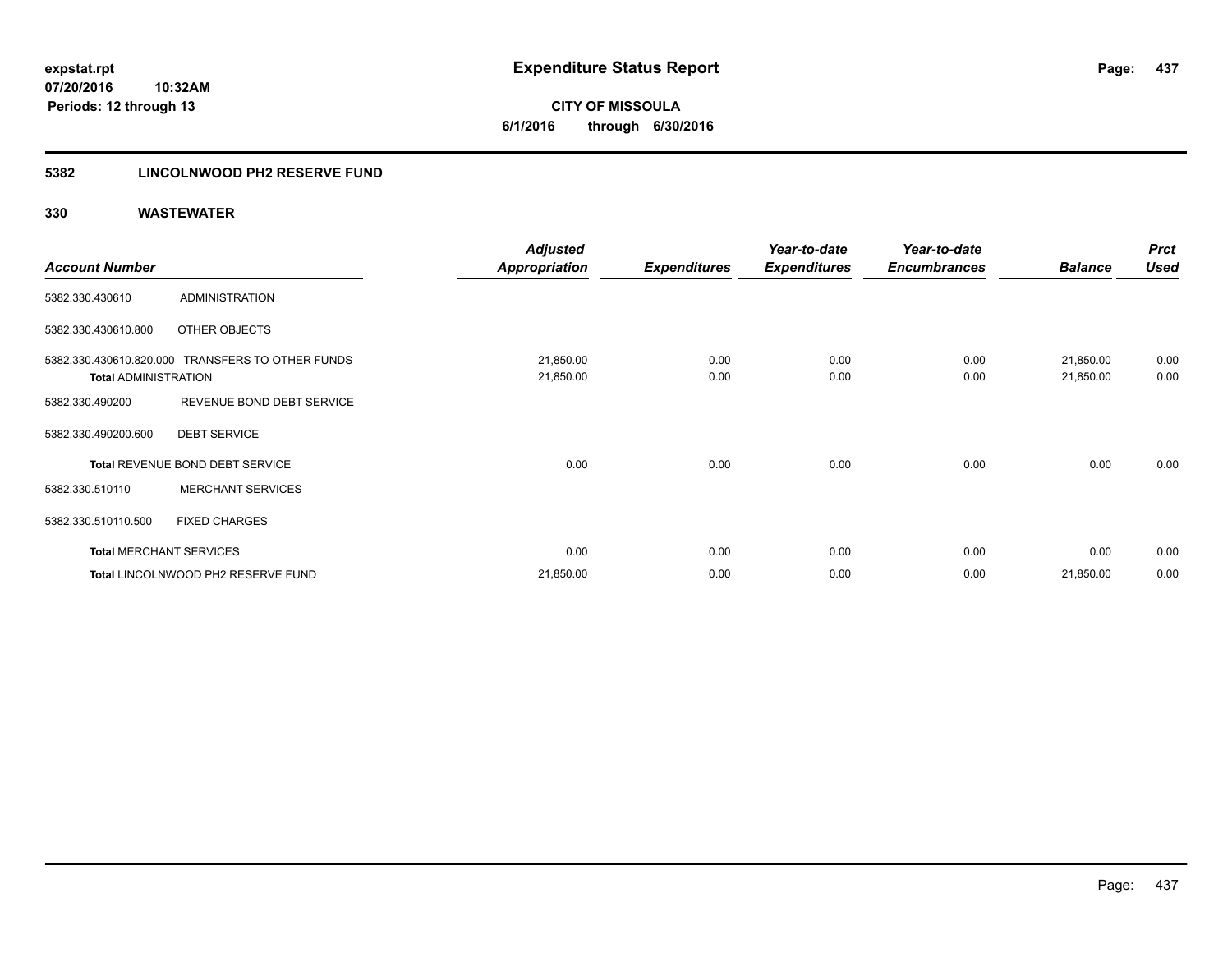**CITY OF MISSOULA 6/1/2016 through 6/30/2016**

## **5383 FY09 RATTLESNAKE SEWER DEBT SVS**

|                                           |                                                           | <b>Adjusted</b>      |                     | Year-to-date        | Year-to-date        |                | <b>Prct</b> |
|-------------------------------------------|-----------------------------------------------------------|----------------------|---------------------|---------------------|---------------------|----------------|-------------|
| <b>Account Number</b>                     |                                                           | <b>Appropriation</b> | <b>Expenditures</b> | <b>Expenditures</b> | <b>Encumbrances</b> | <b>Balance</b> | <b>Used</b> |
| 5383.330.430610                           | <b>ADMINISTRATION</b>                                     |                      |                     |                     |                     |                |             |
| 5383.330.430610.800                       | OTHER OBJECTS                                             |                      |                     |                     |                     |                |             |
| <b>Total ADMINISTRATION</b>               |                                                           | 0.00                 | 0.00                | 0.00                | 0.00                | 0.00           | 0.00        |
| 5383.330.490200                           | REVENUE BOND DEBT SERVICE                                 |                      |                     |                     |                     |                |             |
| 5383.330.490200.600                       | <b>DEBT SERVICE</b>                                       |                      |                     |                     |                     |                |             |
| 5383.330.490200.610.000 LOLO ST/PRINCIPAL |                                                           | 0.00                 | 0.00                | 10,000.00           | 0.00                | $-10,000.00$   | 0.00        |
|                                           | 5383.330.490200.620.000 LOLO ST - INTEREST & SERVICE FEES | 0.00                 | 0.00                | 5,550.00            | 0.00                | $-5,550.00$    | 0.00        |
|                                           | Total REVENUE BOND DEBT SERVICE                           | 0.00                 | 0.00                | 15,550.00           | 0.00                | $-15,550.00$   | 0.00        |
| 5383.330.510110                           | <b>MERCHANT SERVICES</b>                                  |                      |                     |                     |                     |                |             |
| 5383.330.510110.500                       | <b>FIXED CHARGES</b>                                      |                      |                     |                     |                     |                |             |
| <b>Total MERCHANT SERVICES</b>            |                                                           | 0.00                 | 0.00                | 0.00                | 0.00                | 0.00           | 0.00        |
| <b>Total WASTEWATER</b>                   |                                                           | 0.00                 | 0.00                | 15,550.00           | 0.00                | $-15,550.00$   | 0.00        |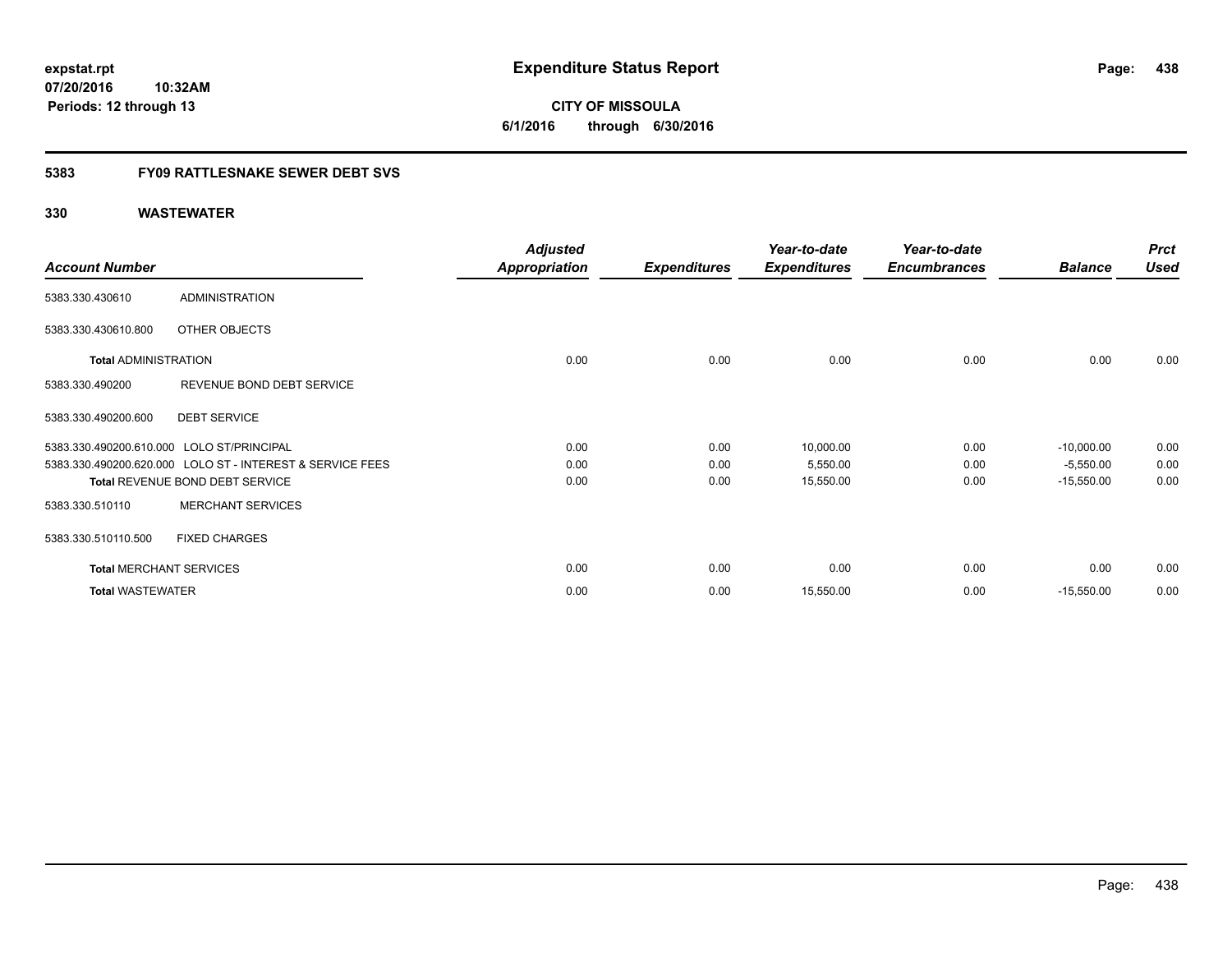**CITY OF MISSOULA 6/1/2016 through 6/30/2016**

## **5383 FY09 RATTLESNAKE SEWER DEBT SVS**

## **550 SID 544 PROJECT**

| <b>Account Number</b>          |                                                 | <b>Adjusted</b><br>Appropriation | <b>Expenditures</b> | Year-to-date<br><b>Expenditures</b> | Year-to-date<br><b>Encumbrances</b> | <b>Balance</b> | <b>Prct</b><br><b>Used</b> |
|--------------------------------|-------------------------------------------------|----------------------------------|---------------------|-------------------------------------|-------------------------------------|----------------|----------------------------|
|                                |                                                 |                                  |                     |                                     |                                     |                |                            |
| 5383.550.490200                | REVENUE BOND DEBT SERVICE                       |                                  |                     |                                     |                                     |                |                            |
| 5383.550.490200.600            | <b>DEBT SERVICE</b>                             |                                  |                     |                                     |                                     |                |                            |
| 5383.550.490200.610.000        | PRINCIPAL                                       | 20,000.00                        | 10,000.00           | 10,000.00                           | 0.00                                | 10,000.00      | 50.00                      |
|                                | 5383.550.490200.620.000 INTEREST / SERVICE FEES | 10,950.00                        | 5,400.00            | 5,400.00                            | 0.00                                | 5,550.00       | 49.32                      |
|                                | <b>Total REVENUE BOND DEBT SERVICE</b>          | 30,950.00                        | 15,400.00           | 15,400.00                           | 0.00                                | 15,550.00      | 49.76                      |
| 5383.550.510110                | <b>MERCHANT SERVICES</b>                        |                                  |                     |                                     |                                     |                |                            |
| 5383.550.510110.500            | <b>FIXED CHARGES</b>                            |                                  |                     |                                     |                                     |                |                            |
| <b>Total MERCHANT SERVICES</b> |                                                 | 0.00                             | 0.00                | 0.00                                | 0.00                                | 0.00           | 0.00                       |
| Total SID 544 PROJECT          |                                                 | 30,950.00                        | 15,400.00           | 15,400.00                           | 0.00                                | 15,550.00      | 49.76                      |
|                                | <b>Total FY09 RATTLESNAKE SEWER DEBT SVS</b>    | 30,950.00                        | 15,400.00           | 30,950.00                           | 0.00                                | 0.00           | 100.00                     |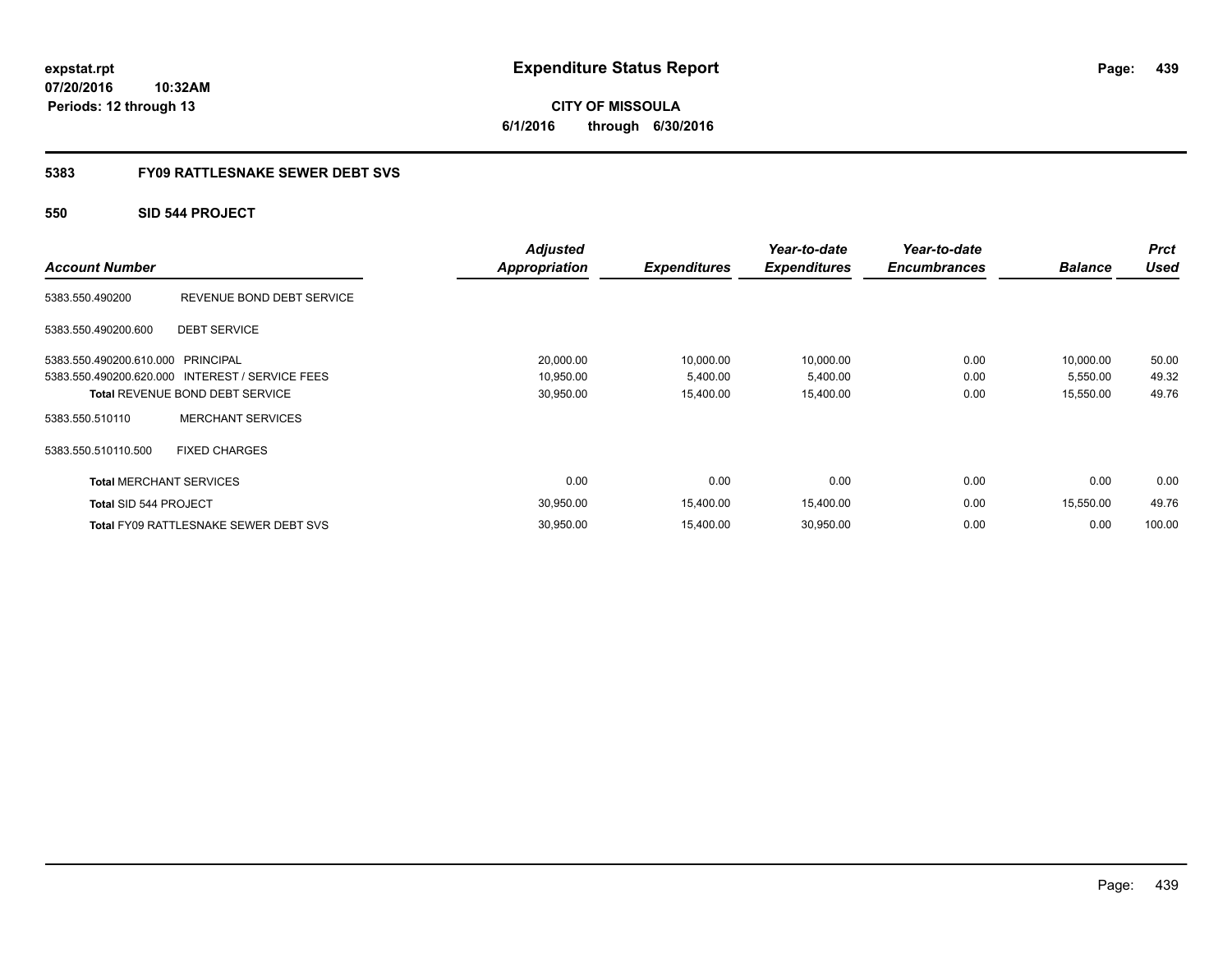## **5384 09 LOLO BOND RESERVE**

| <b>Account Number</b> |                                                                                            | <b>Adjusted</b><br><b>Appropriation</b> | <b>Expenditures</b> | Year-to-date<br><b>Expenditures</b> | Year-to-date<br><b>Encumbrances</b> | <b>Balance</b>         | <b>Prct</b><br><b>Used</b> |
|-----------------------|--------------------------------------------------------------------------------------------|-----------------------------------------|---------------------|-------------------------------------|-------------------------------------|------------------------|----------------------------|
| 5384.330.490200       | REVENUE BOND DEBT SERVICE                                                                  |                                         |                     |                                     |                                     |                        |                            |
| 5384.330.490200.800   | OTHER OBJECTS                                                                              |                                         |                     |                                     |                                     |                        |                            |
|                       | 5384.330.490200.820.000 TRANSFERS TO OTHER FUNDS<br><b>Total REVENUE BOND DEBT SERVICE</b> | 10,310.00<br>10,310.00                  | 0.00<br>0.00        | 0.00<br>0.00                        | 0.00<br>0.00                        | 10.310.00<br>10,310.00 | 0.00<br>0.00               |
| 5384.330.510110       | <b>MERCHANT SERVICES</b>                                                                   |                                         |                     |                                     |                                     |                        |                            |
| 5384.330.510110.500   | <b>FIXED CHARGES</b>                                                                       |                                         |                     |                                     |                                     |                        |                            |
|                       | <b>Total MERCHANT SERVICES</b>                                                             | 0.00                                    | 0.00                | 0.00                                | 0.00                                | 0.00                   | 0.00                       |
|                       | Total 09 LOLO BOND RESERVE                                                                 | 10.310.00                               | 0.00                | 0.00                                | 0.00                                | 10.310.00              | 0.00                       |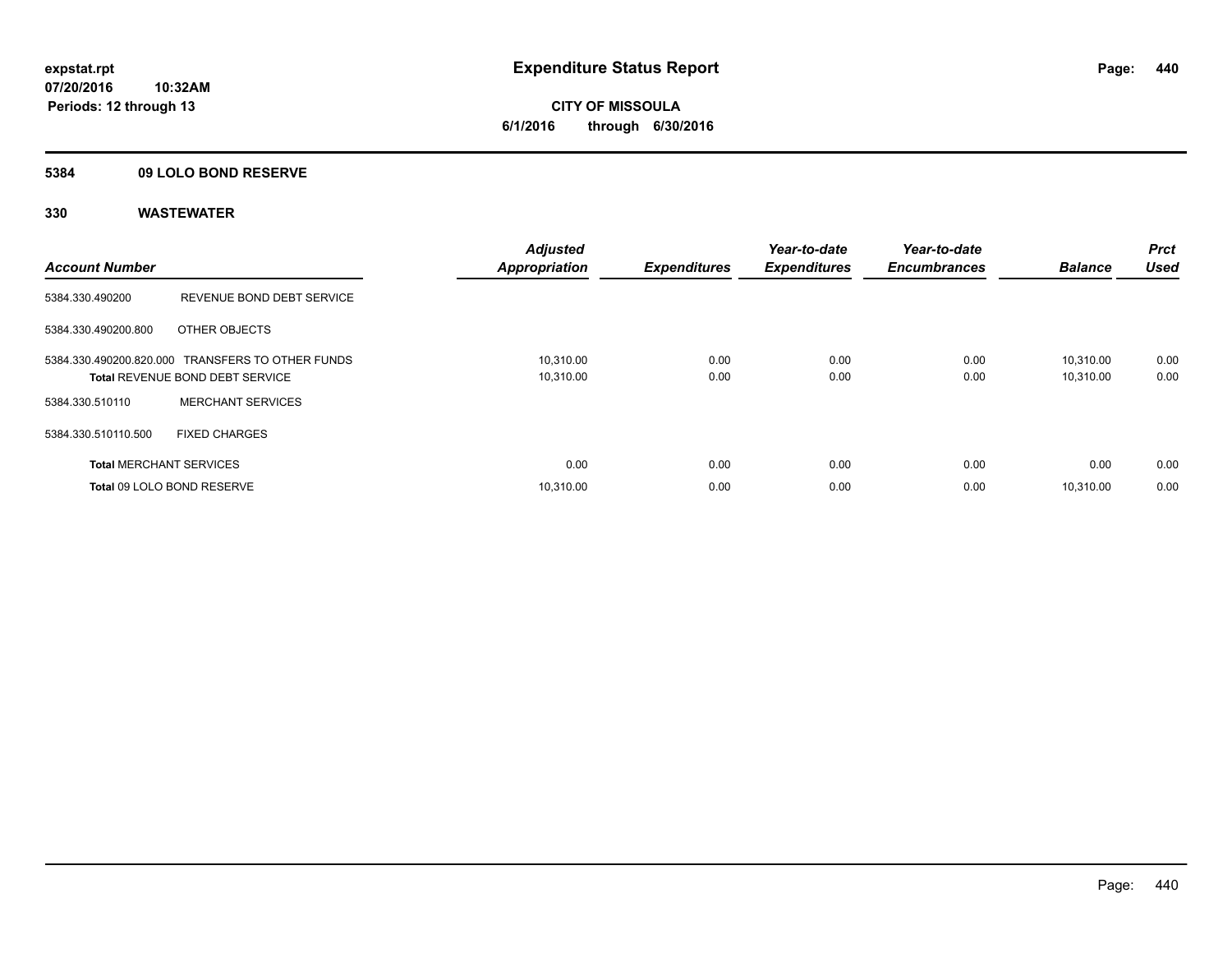# **CITY OF MISSOULA 6/1/2016 through 6/30/2016**

## **5385 HEADWORKS 2010 BOND RESERVE**

| <b>Account Number</b>       |                                                  | <b>Adjusted</b><br><b>Appropriation</b> | <b>Expenditures</b> | Year-to-date<br><b>Expenditures</b> | Year-to-date<br><b>Encumbrances</b> | <b>Balance</b>         | <b>Prct</b><br>Used |
|-----------------------------|--------------------------------------------------|-----------------------------------------|---------------------|-------------------------------------|-------------------------------------|------------------------|---------------------|
| 5385.330.430610             | ADMINISTRATION                                   |                                         |                     |                                     |                                     |                        |                     |
| 5385.330.430610.800         | OTHER OBJECTS                                    |                                         |                     |                                     |                                     |                        |                     |
| <b>Total ADMINISTRATION</b> | 5385.330.430610.820.000 TRANSFERS TO OTHER FUNDS | 27,928.00<br>27,928.00                  | 0.00<br>0.00        | 0.00<br>0.00                        | 0.00<br>0.00                        | 27.928.00<br>27.928.00 | 0.00<br>0.00        |
|                             | Total HEADWORKS 2010 BOND RESERVE                | 27,928.00                               | 0.00                | 0.00                                | 0.00                                | 27.928.00              | 0.00                |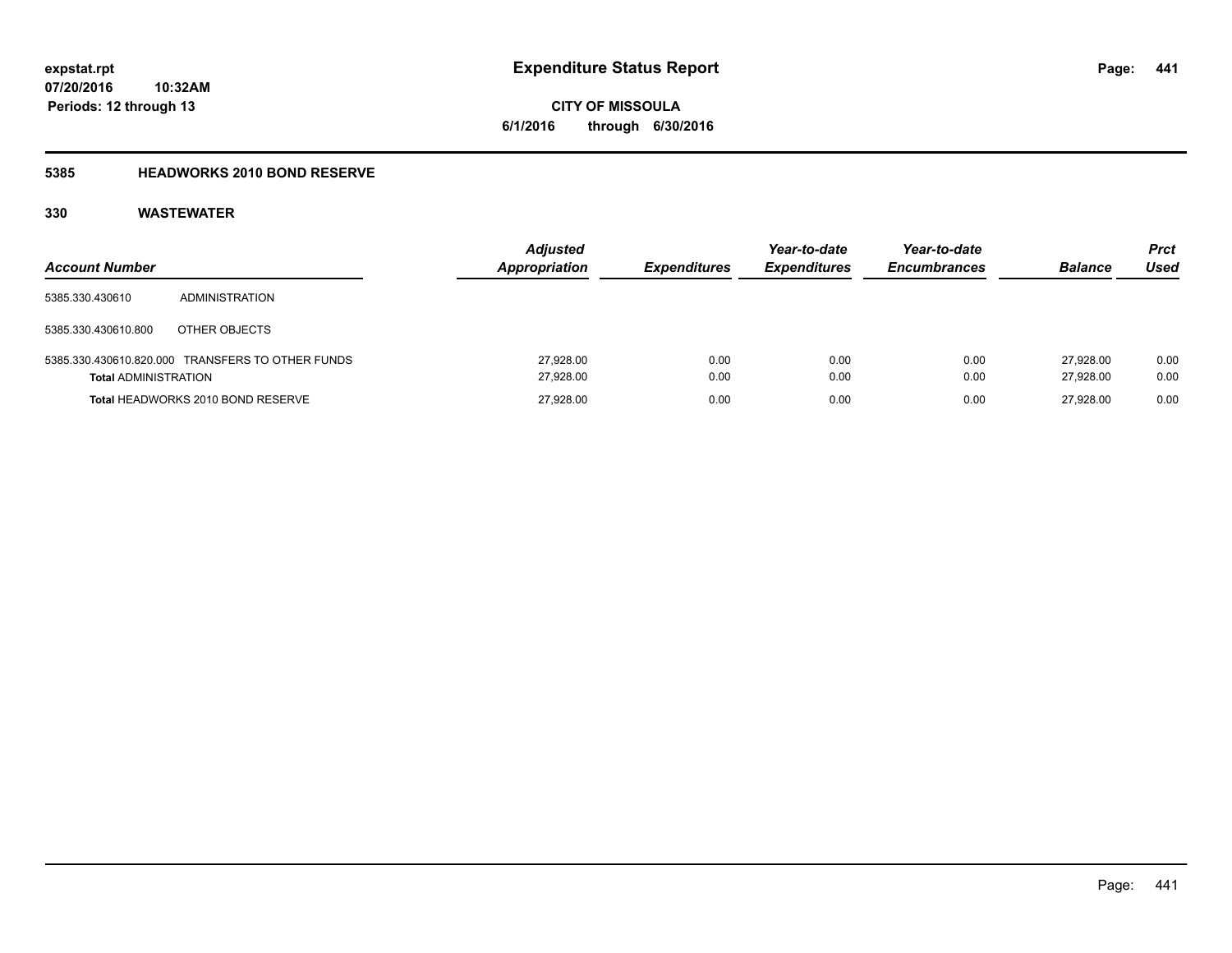**442**

**07/20/2016 10:32AM Periods: 12 through 13**

**CITY OF MISSOULA 6/1/2016 through 6/30/2016**

## **5386 FY10 HEADWORKS DEBT SERVICE**

|                                   |                                                 | <b>Adjusted</b>      |                     | Year-to-date        | Year-to-date        |                | <b>Prct</b> |
|-----------------------------------|-------------------------------------------------|----------------------|---------------------|---------------------|---------------------|----------------|-------------|
| <b>Account Number</b>             |                                                 | <b>Appropriation</b> | <b>Expenditures</b> | <b>Expenditures</b> | <b>Encumbrances</b> | <b>Balance</b> | Used        |
| 5386.330.490200                   | REVENUE BOND DEBT SERVICE                       |                      |                     |                     |                     |                |             |
| 5386.330.490200.600               | <b>DEBT SERVICE</b>                             |                      |                     |                     |                     |                |             |
| 5386.330.490200.610.000 PRINCIPAL |                                                 | 135,000.00           | 135,000.00          | 135,000.00          | 0.00                | 0.00           | 100.00      |
|                                   | 5386.330.490200.620.000 INTEREST / SERVICE FEES | 563,316.00           | 281,308.19          | 563,316.38          | 0.00                | $-0.38$        | 100.00      |
|                                   | <b>Total REVENUE BOND DEBT SERVICE</b>          | 698,316.00           | 416,308.19          | 698,316.38          | 0.00                | $-0.38$        | 100.00      |
| 5386.330.510110                   | <b>MERCHANT SERVICES</b>                        |                      |                     |                     |                     |                |             |
| 5386.330.510110.500               | <b>FIXED CHARGES</b>                            |                      |                     |                     |                     |                |             |
| <b>Total MERCHANT SERVICES</b>    |                                                 | 0.00                 | 0.00                | 0.00                | 0.00                | 0.00           | 0.00        |
|                                   | <b>Total FY10 HEADWORKS DEBT SERVICE</b>        | 698.316.00           | 416.308.19          | 698.316.38          | 0.00                | $-0.38$        | 100.00      |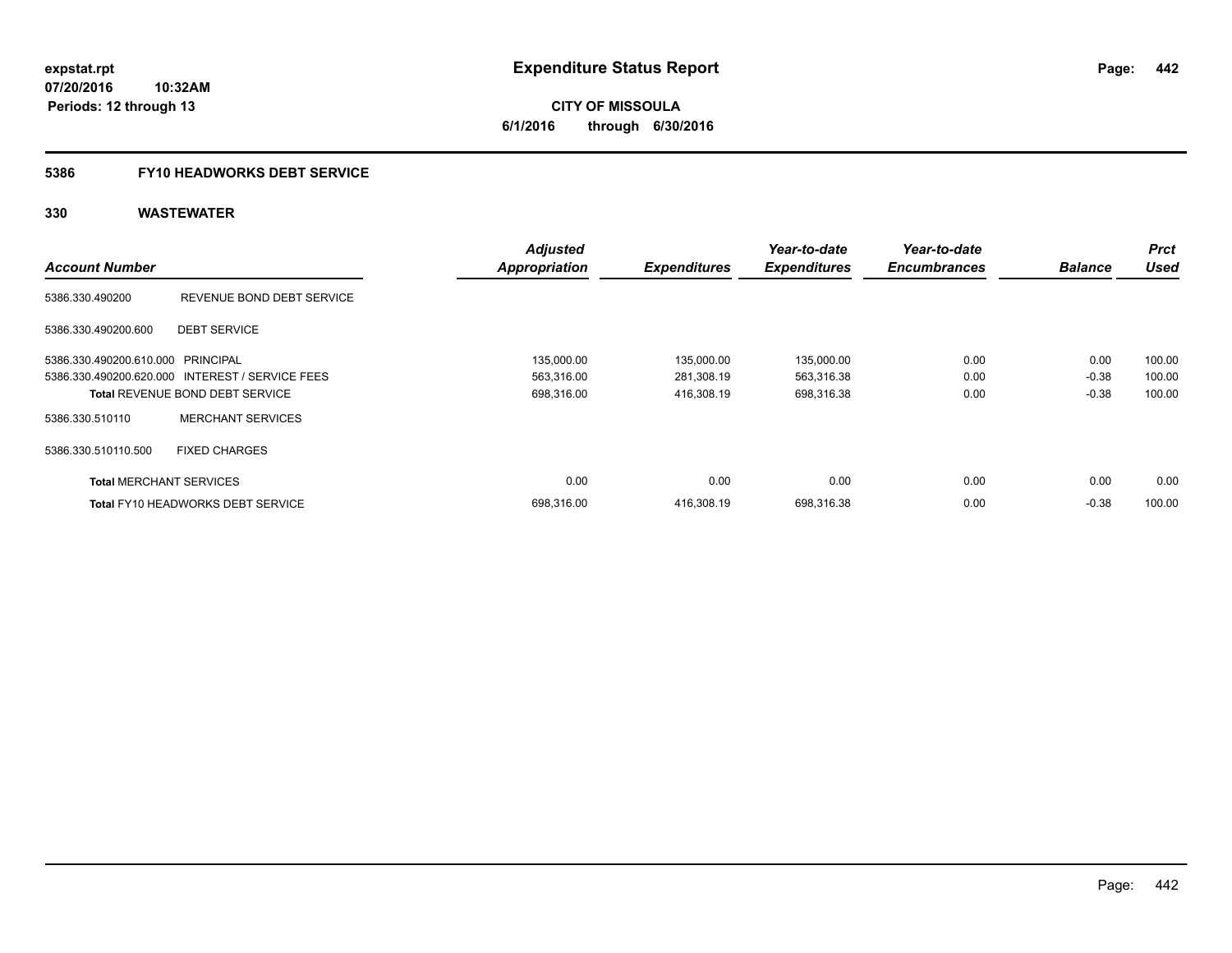**CITY OF MISSOULA 6/1/2016 through 6/30/2016**

## **5387 FY11 SEWER \$1.29M BOND DEBT SERVICE**

|                                   |                                                 | <b>Adjusted</b>      |                     | Year-to-date        | Year-to-date        |                | <b>Prct</b> |
|-----------------------------------|-------------------------------------------------|----------------------|---------------------|---------------------|---------------------|----------------|-------------|
| <b>Account Number</b>             |                                                 | <b>Appropriation</b> | <b>Expenditures</b> | <b>Expenditures</b> | <b>Encumbrances</b> | <b>Balance</b> | <b>Used</b> |
| 5387.330.490200                   | REVENUE BOND DEBT SERVICE                       |                      |                     |                     |                     |                |             |
| 5387.330.490200.600               | <b>DEBT SERVICE</b>                             |                      |                     |                     |                     |                |             |
| 5387.330.490200.610.000 PRINCIPAL |                                                 | 45,000.00            | 45,000.00           | 45,000.00           | 0.00                | 0.00           | 100.00      |
|                                   | 5387.330.490200.620.000 INTEREST / SERVICE FEES | 57,080.00            | 28,715.00           | 57,080.00           | 0.00                | 0.00           | 100.00      |
|                                   | <b>Total REVENUE BOND DEBT SERVICE</b>          | 102,080.00           | 73.715.00           | 102,080.00          | 0.00                | 0.00           | 100.00      |
| 5387.330.510110                   | <b>MERCHANT SERVICES</b>                        |                      |                     |                     |                     |                |             |
| 5387.330.510110.500               | <b>FIXED CHARGES</b>                            |                      |                     |                     |                     |                |             |
| <b>Total MERCHANT SERVICES</b>    |                                                 | 0.00                 | 0.00                | 0.00                | 0.00                | 0.00           | 0.00        |
|                                   | Total FY11 SEWER \$1.29M BOND DEBT SERVICE      | 102.080.00           | 73.715.00           | 102.080.00          | 0.00                | 0.00           | 100.00      |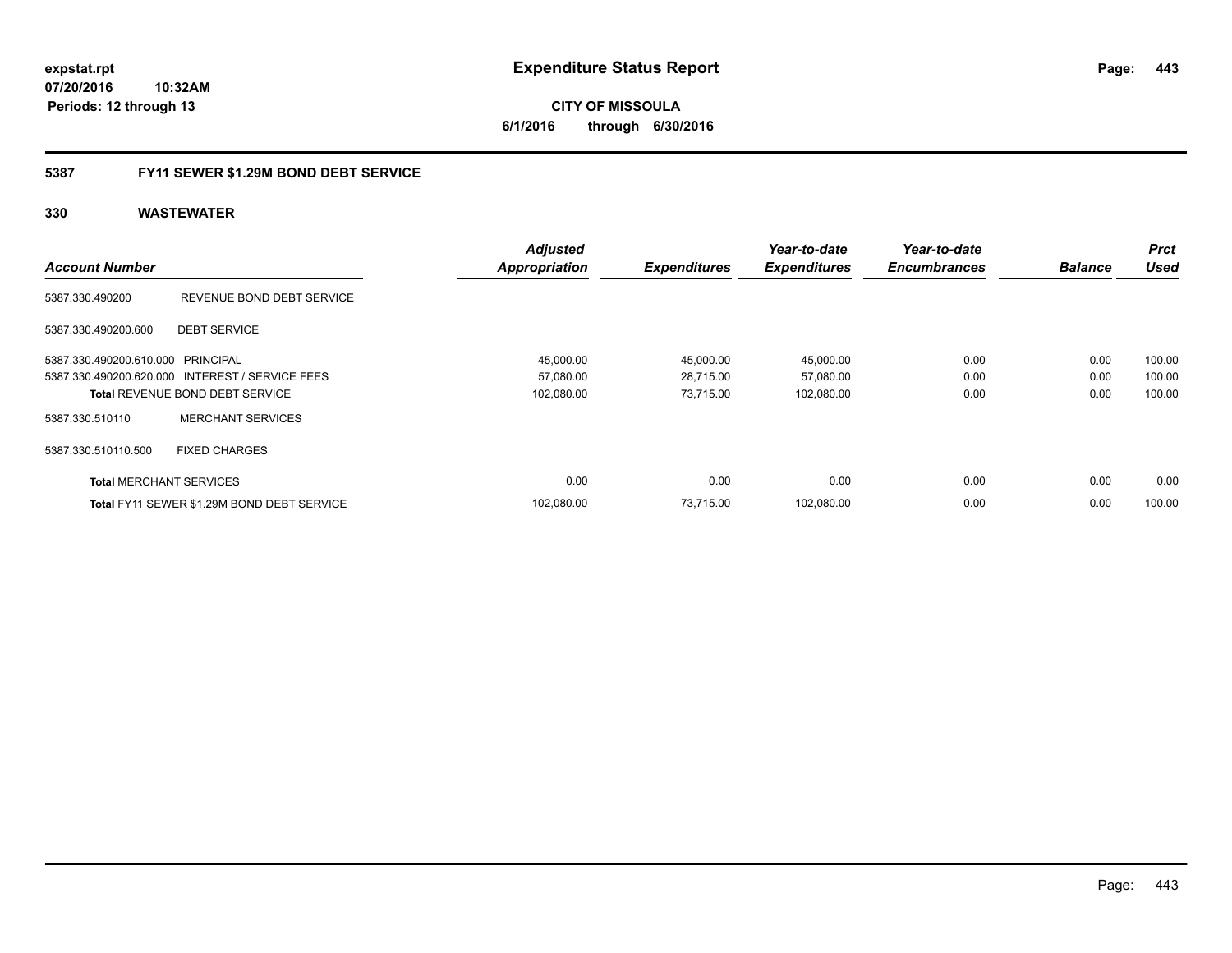**10:32AM Periods: 12 through 13**

**CITY OF MISSOULA 6/1/2016 through 6/30/2016**

## **5388 FY11 \$1.29M SEWER BOND RESERVE**

| <b>Account Number</b>          |                                                  | <b>Adjusted</b><br><b>Appropriation</b> | <b>Expenditures</b> | Year-to-date<br><b>Expenditures</b> | Year-to-date<br><b>Encumbrances</b> | <b>Balance</b>       | <b>Prct</b><br><b>Used</b> |
|--------------------------------|--------------------------------------------------|-----------------------------------------|---------------------|-------------------------------------|-------------------------------------|----------------------|----------------------------|
| 5388.330.430610                | ADMINISTRATION                                   |                                         |                     |                                     |                                     |                      |                            |
| 5388.330.430610.800            | OTHER OBJECTS                                    |                                         |                     |                                     |                                     |                      |                            |
| <b>Total ADMINISTRATION</b>    | 5388.330.430610.820.000 TRANSFERS TO OTHER FUNDS | 3,025.00<br>3,025.00                    | 0.00<br>0.00        | 0.00<br>0.00                        | 0.00<br>0.00                        | 3,025.00<br>3,025.00 | 0.00<br>0.00               |
| 5388.330.510110                | <b>MERCHANT SERVICES</b>                         |                                         |                     |                                     |                                     |                      |                            |
| 5388.330.510110.500            | <b>FIXED CHARGES</b>                             |                                         |                     |                                     |                                     |                      |                            |
| <b>Total MERCHANT SERVICES</b> |                                                  | 0.00                                    | 0.00                | 0.00                                | 0.00                                | 0.00                 | 0.00                       |
|                                | Total FY11 \$1.29M SEWER BOND RESERVE            | 3,025.00                                | 0.00                | 0.00                                | 0.00                                | 3.025.00             | 0.00                       |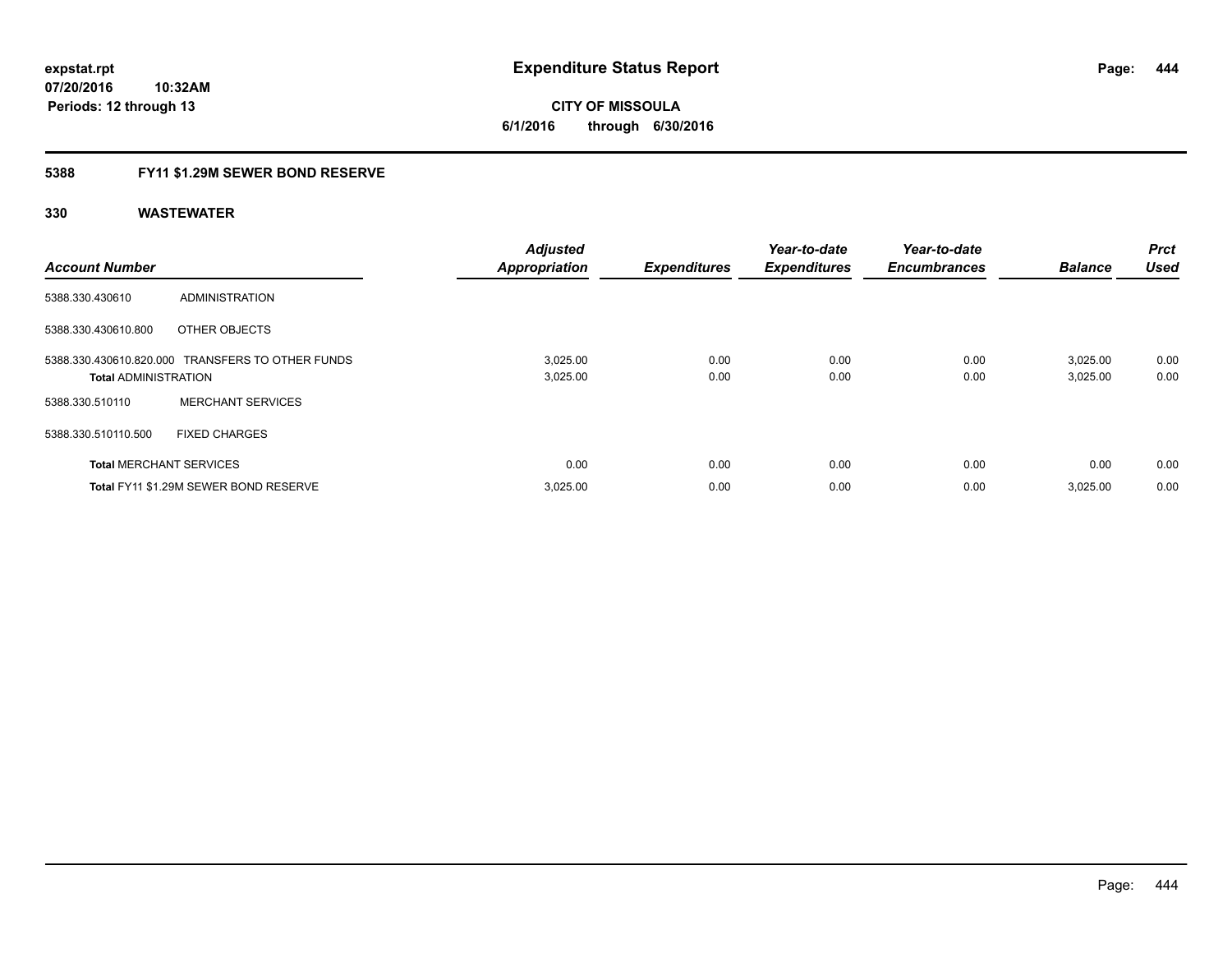## **5389 FY15 SEWER REVENUE BOND DEBT SERVICE**

| <b>Account Number</b>             |                                                 | <b>Adjusted</b><br><b>Appropriation</b> | <b>Expenditures</b> | Year-to-date<br><b>Expenditures</b> | Year-to-date<br><b>Encumbrances</b> | <b>Balance</b> | <b>Prct</b><br><b>Used</b> |
|-----------------------------------|-------------------------------------------------|-----------------------------------------|---------------------|-------------------------------------|-------------------------------------|----------------|----------------------------|
|                                   |                                                 |                                         |                     |                                     |                                     |                |                            |
| 5389.330.490200                   | REVENUE BOND DEBT SERVICE                       |                                         |                     |                                     |                                     |                |                            |
| 5389.330.490200.600               | <b>DEBT SERVICE</b>                             |                                         |                     |                                     |                                     |                |                            |
| 5389.330.490200.610.000 PRINCIPAL |                                                 | 19,000.00                               | 19,000.00           | 38,000.00                           | 0.00                                | $-19.000.00$   | 200.00                     |
|                                   | 5389.330.490200.620.000 INTEREST / SERVICE FEES | 17,074.30                               | 5,512.52            | 7,972.25                            | 0.00                                | 9,102.05       | 46.69                      |
|                                   | <b>Total REVENUE BOND DEBT SERVICE</b>          | 36,074.30                               | 24,512.52           | 45,972.25                           | 0.00                                | $-9,897.95$    | 127.44                     |
| 5389.330.510110                   | <b>MERCHANT SERVICES</b>                        |                                         |                     |                                     |                                     |                |                            |
| 5389.330.510110.500               | <b>FIXED CHARGES</b>                            |                                         |                     |                                     |                                     |                |                            |
| <b>Total MERCHANT SERVICES</b>    |                                                 | 0.00                                    | 0.00                | 0.00                                | 0.00                                | 0.00           | 0.00                       |
|                                   | Total FY15 SEWER REVENUE BOND DEBT SERVICE      | 36.074.30                               | 24,512.52           | 45,972.25                           | 0.00                                | $-9,897.95$    | 127.44                     |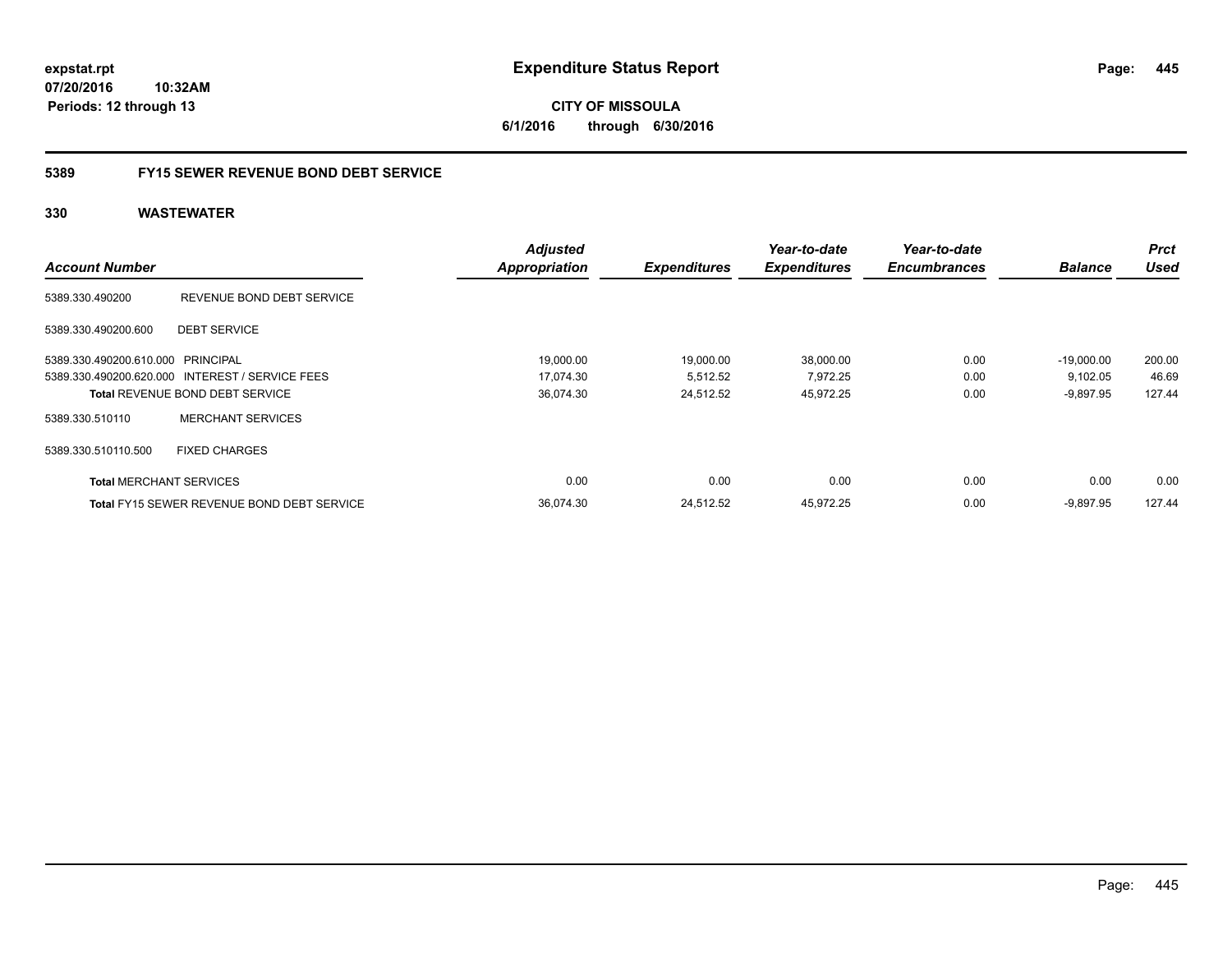# **CITY OF MISSOULA 6/1/2016 through 6/30/2016**

## **5390 FY15 SEWER BOND DEBT RESERVE**

| <b>Account Number</b>       |                                           | <b>Adjusted</b><br><b>Appropriation</b> | <b>Expenditures</b> | Year-to-date<br><b>Expenditures</b> | Year-to-date<br><b>Encumbrances</b> | <b>Balance</b> | <b>Prct</b><br><b>Used</b> |
|-----------------------------|-------------------------------------------|-----------------------------------------|---------------------|-------------------------------------|-------------------------------------|----------------|----------------------------|
| 5390.330.430610             | ADMINISTRATION                            |                                         |                     |                                     |                                     |                |                            |
| 5390.330.430610.800         | OTHER OBJECTS                             |                                         |                     |                                     |                                     |                |                            |
| <b>Total ADMINISTRATION</b> |                                           | 0.00                                    | 0.00                | 0.00                                | 0.00                                | 0.00           | 0.00                       |
| 5390.330.510110             | <b>MERCHANT SERVICES</b>                  |                                         |                     |                                     |                                     |                |                            |
| 5390.330.510110.500         | <b>FIXED CHARGES</b>                      |                                         |                     |                                     |                                     |                |                            |
|                             | <b>Total FY15 SEWER BOND DEBT RESERVE</b> | 0.00                                    | 0.00                | 0.00                                | 0.00                                | 0.00           | 0.00                       |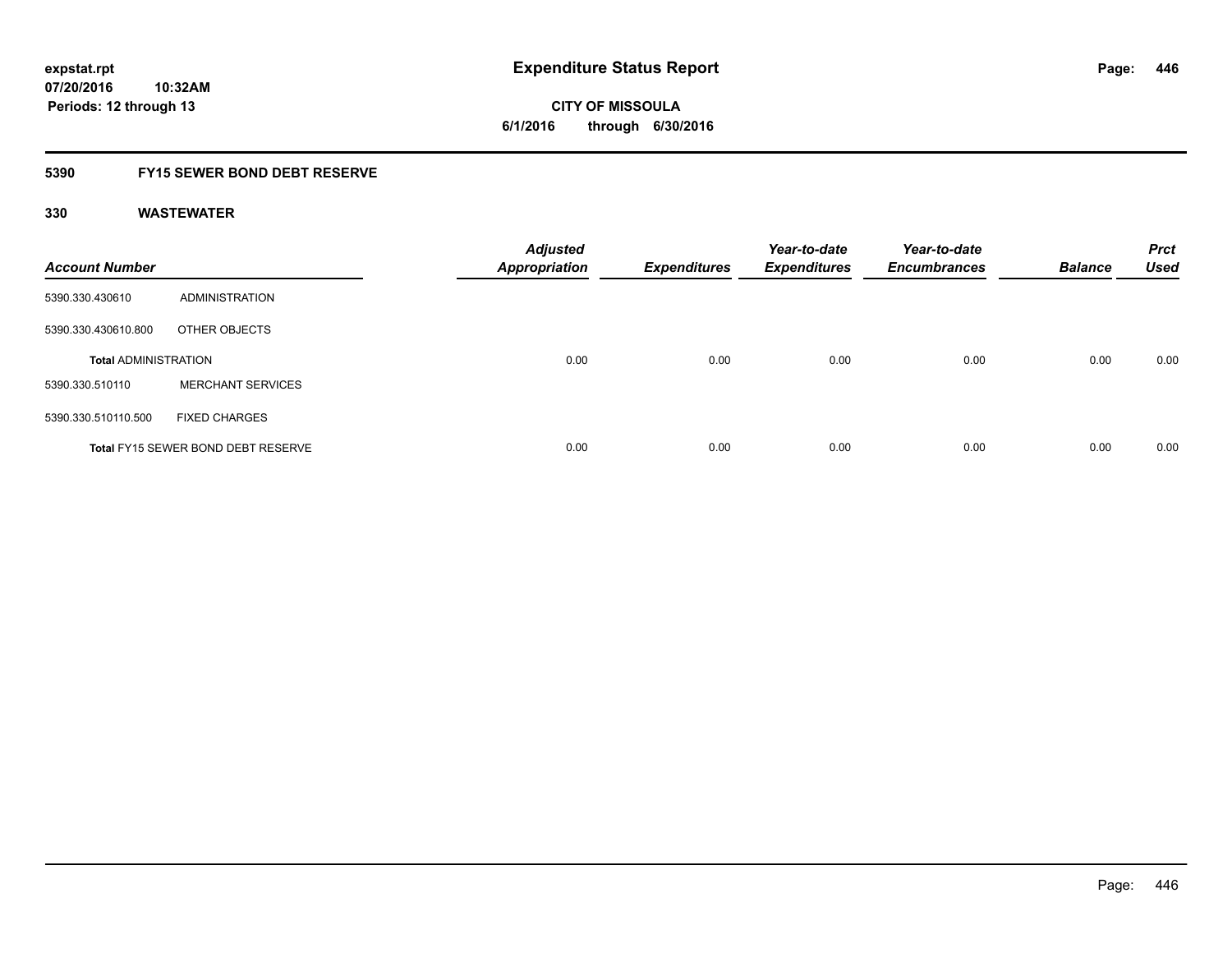## **5450 STORMWATER UTILITIY**

## **334 STORM WATER**

| <b>Account Number</b> |                                  | <b>Adjusted</b><br>Appropriation | <b>Expenditures</b> | Year-to-date<br><b>Expenditures</b> | Year-to-date<br><b>Encumbrances</b> | <b>Balance</b> | <b>Prct</b><br>Used |
|-----------------------|----------------------------------|----------------------------------|---------------------|-------------------------------------|-------------------------------------|----------------|---------------------|
| 5450.334.430610       | ADMINISTRATION                   |                                  |                     |                                     |                                     |                |                     |
| 5450.334.430610.300   | PURCHASED SERVICES               |                                  |                     |                                     |                                     |                |                     |
|                       | <b>Total STORMWATER UTILITIY</b> | 0.00                             | 0.00                | 0.00                                | 0.00                                | 0.00           | 0.00                |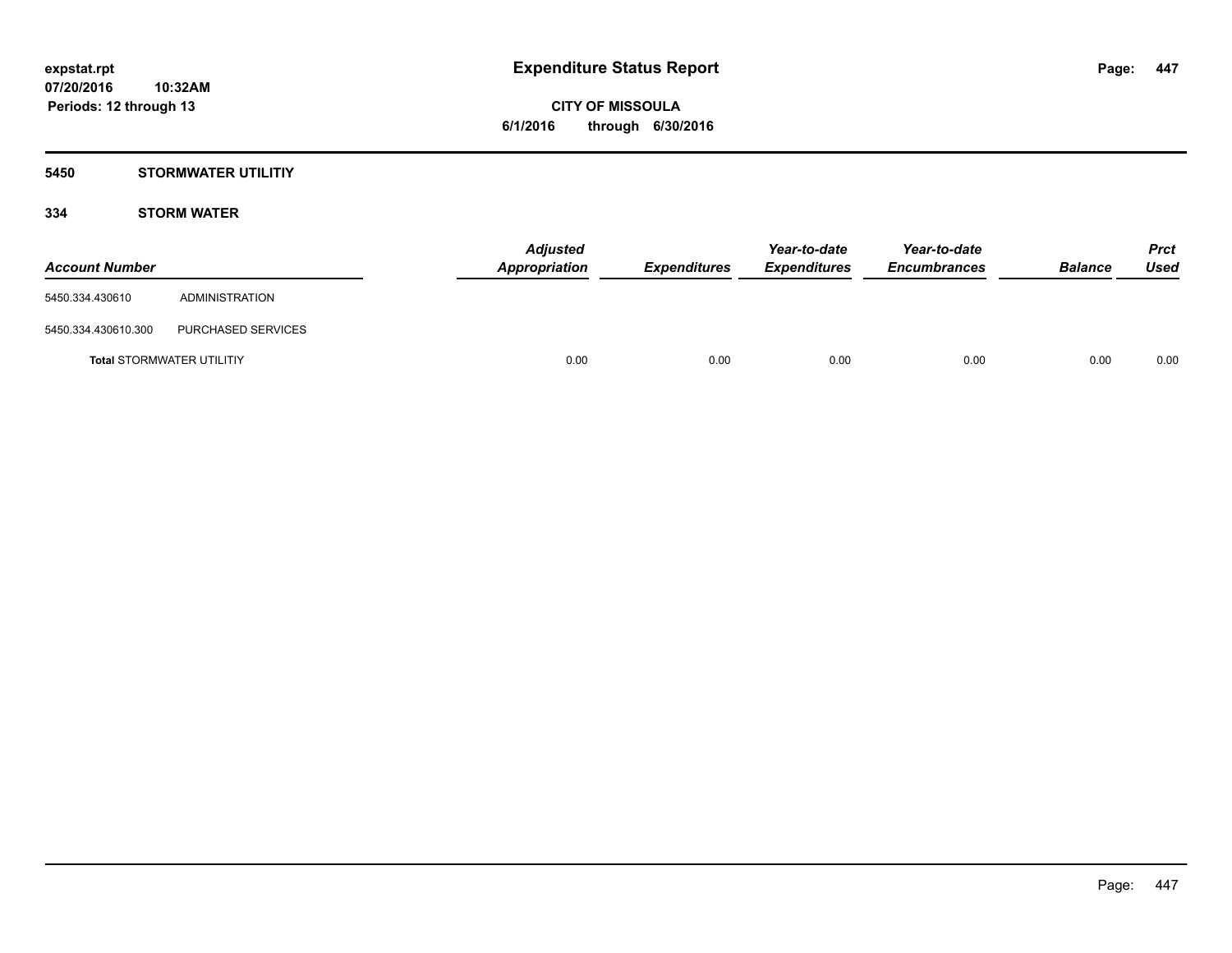**5711 AQUATICS**

| <b>Account Number</b>                  |                                                             | <b>Adjusted</b><br><b>Appropriation</b> | <b>Expenditures</b> | Year-to-date<br><b>Expenditures</b> | Year-to-date<br><b>Encumbrances</b> | <b>Balance</b> | <b>Prct</b><br><b>Used</b> |
|----------------------------------------|-------------------------------------------------------------|-----------------------------------------|---------------------|-------------------------------------|-------------------------------------|----------------|----------------------------|
| 5711.370.460000                        | <b>CULTURE &amp; RECREATION</b>                             |                                         |                     |                                     |                                     |                |                            |
| 5711.370.460000.100                    | PERSONAL SERVICES                                           |                                         |                     |                                     |                                     |                |                            |
|                                        | Total CULTURE & RECREATION                                  | 0.00                                    | 0.00                | 0.00                                | 0.00                                | 0.00           | 0.00                       |
| 5711.370.460449                        | <b>GRILL VAN</b>                                            |                                         |                     |                                     |                                     |                |                            |
| 5711.370.460449.100                    | PERSONAL SERVICES                                           |                                         |                     |                                     |                                     |                |                            |
| <b>Total PERSONAL SERVICES</b>         |                                                             | 0.00                                    | 0.00                | 0.00                                | 0.00                                | 0.00           | 0.00                       |
| 5711.370.460449.200                    | <b>SUPPLIES</b>                                             |                                         |                     |                                     |                                     |                |                            |
| <b>Total SUPPLIES</b>                  |                                                             | 0.00                                    | 0.00                | 0.00                                | 0.00                                | 0.00           | 0.00                       |
| 5711.370.460449.300                    | PURCHASED SERVICES                                          |                                         |                     |                                     |                                     |                |                            |
| <b>Total GRILL VAN</b>                 |                                                             | 0.00                                    | 0.00                | 0.00                                | 0.00                                | 0.00           | 0.00                       |
| 5711.370.460477                        | <b>GRILL VAN</b>                                            |                                         |                     |                                     |                                     |                |                            |
| 5711.370.460477.100                    | PERSONAL SERVICES                                           |                                         |                     |                                     |                                     |                |                            |
|                                        | 5711.370.460477.110.000 GRILL VAN/SALARIES AND WAGES        | 20,661.00                               | 2,233.58            | 2,861.33                            | 0.00                                | 17,799.67      | 13.85                      |
|                                        | 5711.370.460477.140.000 EMPLOYER CONTRIBUTIONS              | 2,937.00                                | 313.28              | 401.04                              | 0.00                                | 2,535.96       | 13.65                      |
| <b>Total PERSONAL SERVICES</b>         |                                                             | 23,598.00                               | 2,546.86            | 3,262.37                            | 0.00                                | 20,335.63      | 13.82                      |
| 5711.370.460477.200                    | <b>SUPPLIES</b>                                             |                                         |                     |                                     |                                     |                |                            |
|                                        | 5711.370.460477.240.000 GRILL VAN/OTHER SUPPLIES            | 35,000.00                               | 5,450.31            | 18,855.11                           | 0.00                                | 16,144.89      | 53.87                      |
| 5711.370.460477.240.174 OTHER SUPPLIES |                                                             | 0.00                                    | 0.00                | 752.14                              | 0.00                                | $-752.14$      | 0.00                       |
| <b>Total SUPPLIES</b>                  |                                                             | 35,000.00                               | 5,450.31            | 19,607.25                           | 0.00                                | 15,392.75      | 56.02                      |
| 5711.370.460477.300                    | PURCHASED SERVICES                                          |                                         |                     |                                     |                                     |                |                            |
|                                        | 5711.370.460477.341.000 GRILL VAN/ELECTRICITY & NATURAL GAS | 5,000.00                                | 0.00                | 0.00                                | 0.00                                | 5,000.00       | 0.00                       |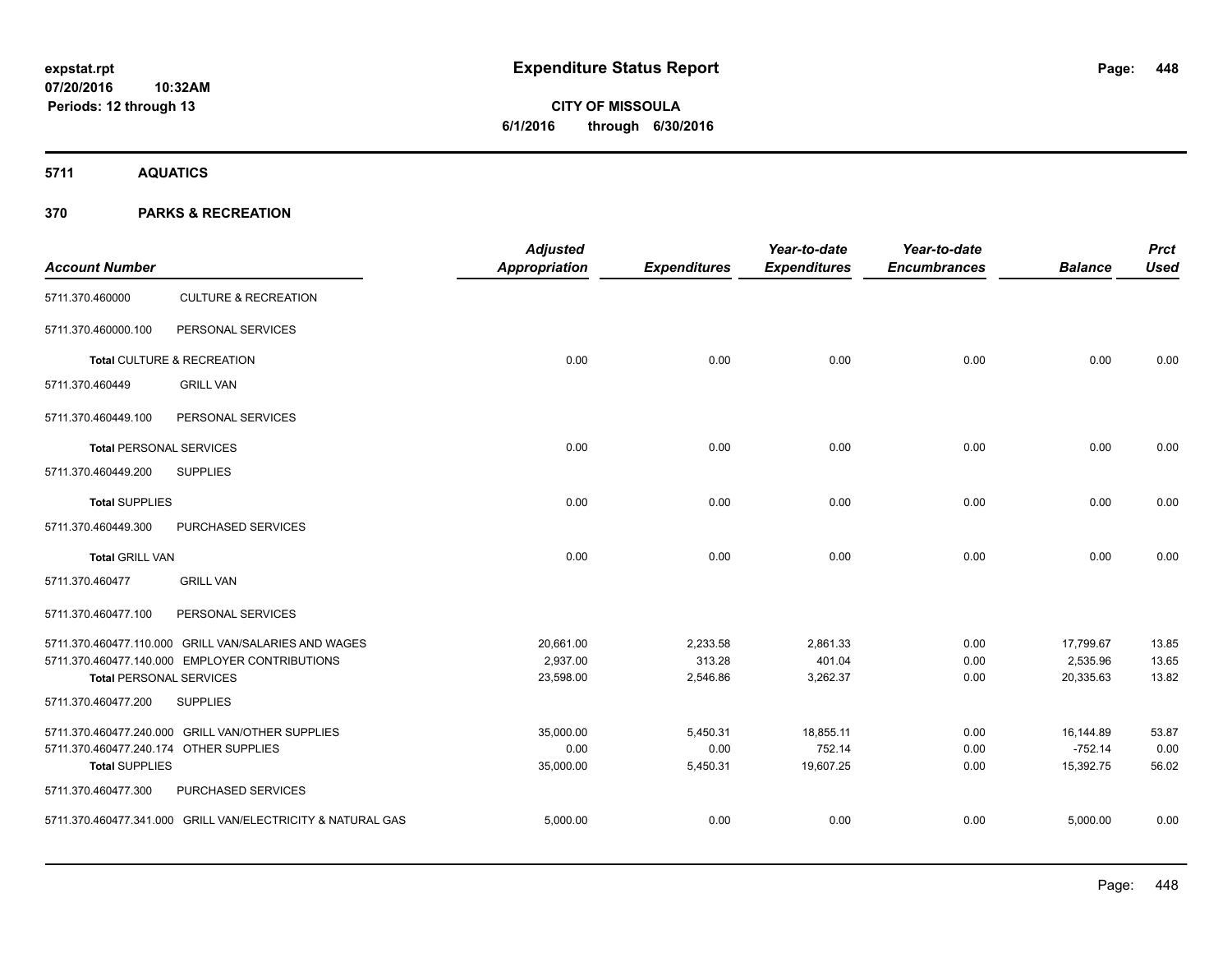# **CITY OF MISSOULA 6/1/2016 through 6/30/2016**

**5711 AQUATICS**

| <b>Account Number</b>                      |                                                        | <b>Adjusted</b><br>Appropriation | <b>Expenditures</b> | Year-to-date<br><b>Expenditures</b> | Year-to-date<br><b>Encumbrances</b> | <b>Balance</b>       | <b>Prct</b><br>Used |
|--------------------------------------------|--------------------------------------------------------|----------------------------------|---------------------|-------------------------------------|-------------------------------------|----------------------|---------------------|
| <b>Total PURCHASED SERVICES</b>            | 5711.370.460477.360.000 GRILL VAN/REPAIR & MAINTENANCE | 2.000.00<br>7,000.00             | 675.00<br>675.00    | 793.36<br>793.36                    | 0.00<br>0.00                        | 1.206.64<br>6,206.64 | 39.67<br>11.33      |
| 5711.370.460477.900                        | <b>CAPITAL OUTLAY</b>                                  |                                  |                     |                                     |                                     |                      |                     |
| <b>Total CAPITAL OUTLAY</b>                |                                                        | 0.00                             | 0.00                | 0.00                                | 0.00                                | 0.00                 | 0.00                |
| <b>Total GRILL VAN</b>                     |                                                        | 65,598.00                        | 8,672.17            | 23,662.98                           | 0.00                                | 41,935.02            | 36.07               |
| 5711.370.460490                            | <b>CURRENTS POOL EXPENSES</b>                          |                                  |                     |                                     |                                     |                      |                     |
| 5711.370.460490.100                        | PERSONAL SERVICES                                      |                                  |                     |                                     |                                     |                      |                     |
|                                            | 5711.370.460490.110.000 SALARIES AND WAGES             | 314,794.00                       | 61,243.65           | 363,375.19                          | 0.00                                | $-48.581.19$         | 115.43              |
|                                            | 5711.370.460490.120.000 OVERTIME/TERMINATION           | 500.00                           | 10.65               | 148.16                              | 0.00                                | 351.84               | 29.63               |
|                                            | 5711.370.460490.140.000 EMPLOYER CONTRIBUTIONS         | 86,677.00                        | 13,945.27           | 102,590.46                          | 0.00                                | $-15,913.46$         | 118.36              |
|                                            | 5711.370.460490.141.000 STATE RETIREMENT CONTRIBUTIONS | 0.00                             | 35.80               | 578.99                              | 0.00                                | $-578.99$            | 0.00                |
| <b>Total PERSONAL SERVICES</b>             |                                                        | 401,971.00                       | 75,235.37           | 466,692.80                          | 0.00                                | $-64,721.80$         | 116.10              |
| 5711.370.460490.200                        | <b>SUPPLIES</b>                                        |                                  |                     |                                     |                                     |                      |                     |
| 5711.370.460490.210.000 OFFICE SUPPLIES    |                                                        | 4,000.00                         | 262.61              | 1,014.18                            | 0.00                                | 2,985.82             | 25.35               |
| 5711.370.460490.220.000 OPERATING SUPPLIES |                                                        | 8,000.00                         | 0.00                | 4,022.16                            | 0.00                                | 3,977.84             | 50.28               |
| 5711.370.460490.220.171 OPERATING SUPPLIES |                                                        | 0.00                             | 0.00                | 4,538.46                            | 0.00                                | $-4,538.46$          | 0.00                |
| 5711.370.460490.220.172 OPERATING SUPPLIES |                                                        | 0.00                             | 0.00                | 1,211.93                            | 0.00                                | $-1,211.93$          | 0.00                |
| 5711.370.460490.220.173 OPERATING SUPPLIES |                                                        | 0.00                             | 0.00                | 1,054.08                            | 0.00                                | $-1,054.08$          | 0.00                |
| 5711.370.460490.220.175 OPERATING SUPPLIES |                                                        | 0.00                             | 0.00                | 66.89                               | 0.00                                | $-66.89$             | 0.00                |
|                                            | 5711.370.460490.220.178 OPERATING SUPPLIES-JANITORIAL  | 0.00                             | 0.00                | 909.55                              | 0.00                                | $-909.55$            | 0.00                |
| 5711.370.460490.220.194 OPERATING SUPPLIES |                                                        | 0.00                             | 0.00                | 10.65                               | 0.00                                | $-10.65$             | 0.00                |
|                                            | 5711.370.460490.230.000 REPAIR/MAINTENANCE             | 35,750.00                        | 0.00                | 624.62                              | 0.00                                | 35,125.38            | 1.75                |
|                                            | 5711.370.460490.230.171 REPAIR/MAINTENANCE             | 0.00                             | 928.63              | 23,368.23                           | 0.00                                | $-23,368.23$         | 0.00                |
|                                            | 5711.370.460490.230.178 REPAIR/MAINTENANCE             | 0.00                             | 1,251.26            | 9.866.86                            | 0.00                                | $-9.866.86$          | 0.00                |
|                                            | 5711.370.460490.230.194 REPAIR/MAINTENANCE             | 0.00                             | 136.85              | 12,151.85                           | 0.00                                | $-12,151.85$         | 0.00                |
| 5711.370.460490.240.000 OTHER SUPPLIES     |                                                        | 12,000.00                        | 124.86              | 5,570.87                            | 0.00                                | 6,429.13             | 46.42               |
| 5711.370.460490.240.172 OTHER SUPPLIES     |                                                        | 0.00                             | 0.00                | 58.50                               | 0.00                                | $-58.50$             | 0.00                |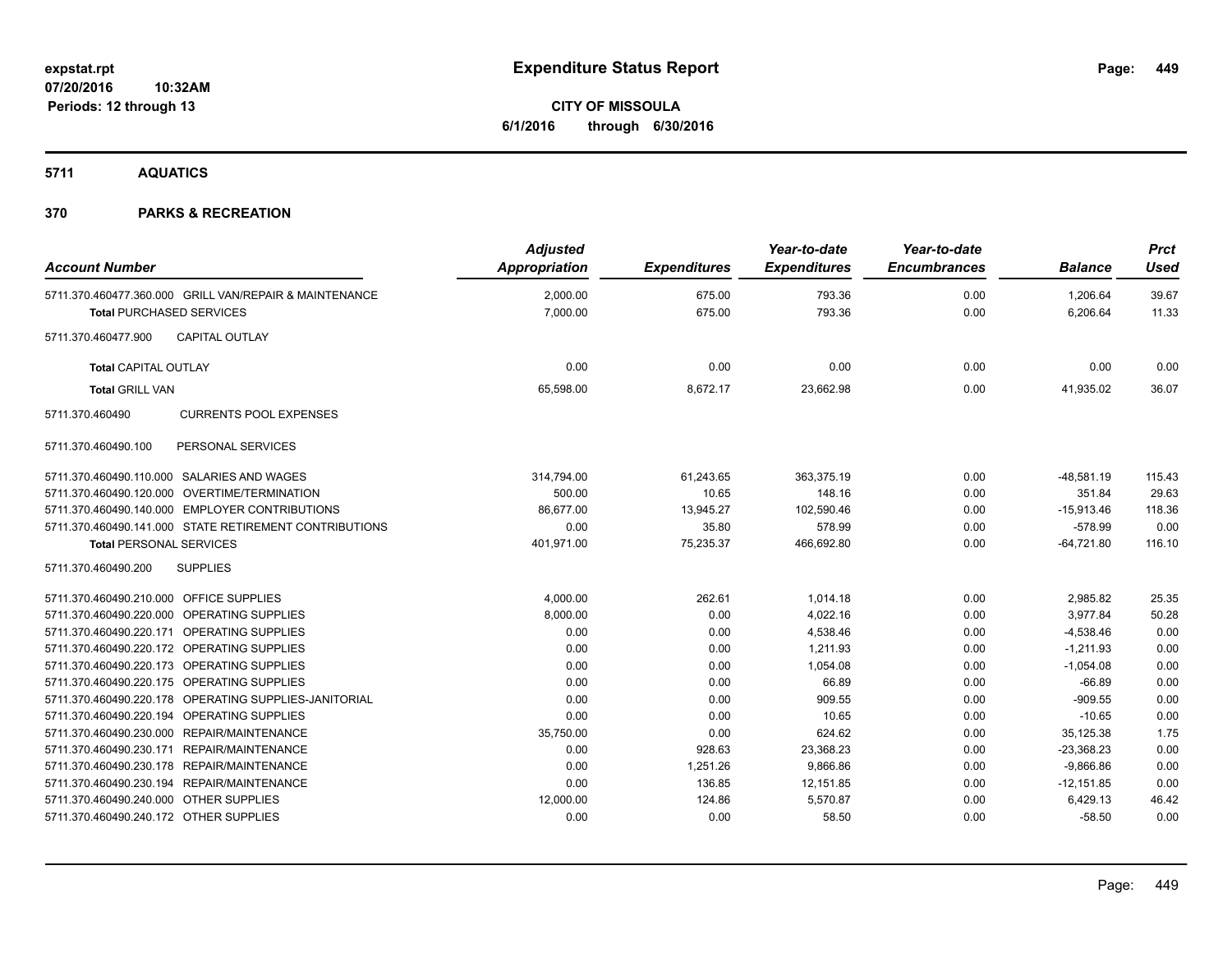**CITY OF MISSOULA 6/1/2016 through 6/30/2016**

**5711 AQUATICS**

| <b>Account Number</b>                     |                                                         | <b>Adjusted</b><br><b>Appropriation</b> | <b>Expenditures</b> | Year-to-date<br><b>Expenditures</b> | Year-to-date<br><b>Encumbrances</b> | <b>Balance</b> | <b>Prct</b><br>Used |
|-------------------------------------------|---------------------------------------------------------|-----------------------------------------|---------------------|-------------------------------------|-------------------------------------|----------------|---------------------|
| 5711.370.460490.240.174 OTHER SUPPLIES    |                                                         | 0.00                                    | 1,171.55            | 1,882.10                            | 0.00                                | $-1,882.10$    | 0.00                |
| 5711.370.460490.240.175 OTHER SUPPLIES    |                                                         | 0.00                                    | 194.58              | 1,306.26                            | 0.00                                | $-1,306.26$    | 0.00                |
| <b>Total SUPPLIES</b>                     |                                                         | 59,750.00                               | 4,070.34            | 67,657.19                           | 0.00                                | $-7,907.19$    | 113.23              |
| 5711.370.460490.300                       | PURCHASED SERVICES                                      |                                         |                     |                                     |                                     |                |                     |
| 5711.370.460490.310.000 COMMUNICATIONS    |                                                         | 250.00                                  | 0.00                | 3.39                                | 0.00                                | 246.61         | 1.36                |
| 5711.370.460490.310.176 COMMUNICATIONS    |                                                         | 0.00                                    | 0.00                | 377.00                              | 0.00                                | $-377.00$      | 0.00                |
|                                           | 5711.370.460490.320.000 PRINTING & DUPLICATING          | 6,500.00                                | 39.71               | 1,150.60                            | 0.00                                | 5,349.40       | 17.70               |
|                                           | 5711.370.460490.330.000 PUBLICITY, SUBSCRIPTIONS & DUES | 13,700.00                               | 2,043.92            | 9,018.32                            | 0.00                                | 4,681.68       | 65.83               |
| 5711.370.460490.340.000 SEWER             |                                                         | 3.245.00                                | 0.00                | 5,396.34                            | 0.00                                | $-2,151.34$    | 166.30              |
|                                           | 5711.370.460490.341.000 ELECTRICITY & NATURAL GAS       | 121,000.00                              | 16,341.93           | 88,390.95                           | 0.00                                | 32,609.05      | 73.05               |
| 5711.370.460490.343.000 WATER CHARGES     |                                                         | 5,556.00                                | 1,874.75            | 7,884.94                            | 0.00                                | $-2,328.94$    | 141.92              |
| 5711.370.460490.344.000 TELEPHONE SERVICE |                                                         | 3,439.00                                | 607.54              | 4,664.40                            | 0.00                                | $-1,225.40$    | 135.63              |
| 5711.370.460490.345.000 GARBAGE           |                                                         | 2,620.00                                | 250.49              | 2,009.46                            | 0.00                                | 610.54         | 76.70               |
|                                           | 5711.370.460490.350.000 PROFESSIONAL SERVICES           | 20,000.00                               | 33.00               | 19,116.50                           | 0.00                                | 883.50         | 95.58               |
|                                           | 5711.370.460490.360.000 REPAIR & MAINTENANCE            | 4,000.00                                | 160.00              | 4,680.82                            | 0.00                                | $-680.82$      | 117.02              |
|                                           | 5711.370.460490.360.194 REPAIR & MAINTENANCE            | 0.00                                    | 0.00                | 16,164.38                           | 0.00                                | $-16, 164.38$  | 0.00                |
| 5711.370.460490.370.000 TRAVEL            |                                                         | 2,000.00                                | 0.00                | 453.65                              | 0.00                                | 1,546.35       | 22.68               |
| 5711.370.460490.380.000 TRAINING          |                                                         | 2,000.00                                | 20.00               | 1,175.00                            | 0.00                                | 825.00         | 58.75               |
|                                           | 5711.370.460490.390.000 OTHER PURCHASED SERVICES        | 9,000.00                                | 0.00                | 843.89                              | 0.00                                | 8,156.11       | 9.38                |
|                                           | 5711.370.460490.390.194 OTHER PURCHASED SERVICES        | 0.00                                    | 0.00                | 864.72                              | 0.00                                | $-864.72$      | 0.00                |
| <b>Total PURCHASED SERVICES</b>           |                                                         | 193,310.00                              | 21,371.34           | 162,194.36                          | 0.00                                | 31,115.64      | 83.90               |
| 5711.370.460490.500                       | <b>FIXED CHARGES</b>                                    |                                         |                     |                                     |                                     |                |                     |
| 5711.370.460490.500.000 FIXED CHARGES     |                                                         | 4,512.00                                | 2,256.00            | 4,512.00                            | 0.00                                | 0.00           | 100.00              |
| <b>Total FIXED CHARGES</b>                |                                                         | 4,512.00                                | 2,256.00            | 4,512.00                            | 0.00                                | 0.00           | 100.00              |
| 5711.370.460490.800                       | OTHER OBJECTS                                           |                                         |                     |                                     |                                     |                |                     |
| <b>Total OTHER OBJECTS</b>                |                                                         | 0.00                                    | 0.00                | 0.00                                | 0.00                                | 0.00           | 0.00                |
| 5711.370.460490.900                       | <b>CAPITAL OUTLAY</b>                                   |                                         |                     |                                     |                                     |                |                     |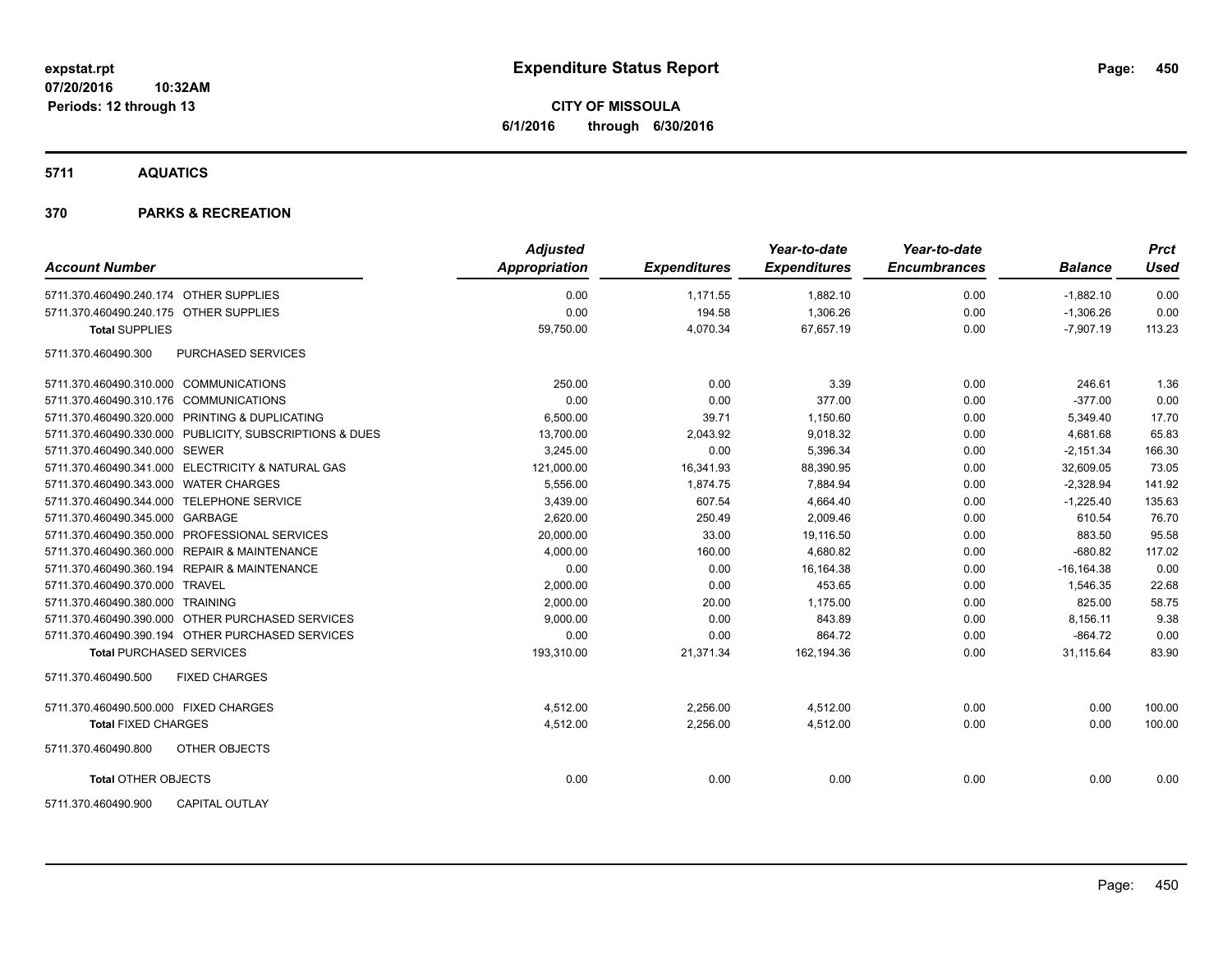**CITY OF MISSOULA 6/1/2016 through 6/30/2016**

**5711 AQUATICS**

## **370 PARKS & RECREATION**

| <b>Account Number</b>                                            | <b>Adjusted</b><br><b>Appropriation</b> | <b>Expenditures</b> | Year-to-date<br><b>Expenditures</b> | Year-to-date<br><b>Encumbrances</b> | <b>Balance</b> | <b>Prct</b><br><b>Used</b> |
|------------------------------------------------------------------|-----------------------------------------|---------------------|-------------------------------------|-------------------------------------|----------------|----------------------------|
| <b>Total CAPITAL OUTLAY</b>                                      | 0.00                                    | 0.00                | 0.00                                | 0.00                                | 0.00           | 0.00                       |
| <b>Total CURRENTS POOL EXPENSES</b>                              | 659,543.00                              | 102,933.05          | 701,056.35                          | 0.00                                | $-41,513.35$   | 106.29                     |
| <b>SPLASH POOLS EXPENSES</b><br>5711.370.460491                  |                                         |                     |                                     |                                     |                |                            |
| PERSONAL SERVICES<br>5711.370.460491.100                         |                                         |                     |                                     |                                     |                |                            |
| 5711.370.460491.110.000 SALARIES AND WAGES                       | 209,281.00                              | 46,940.09           | 223,058.90                          | 0.00                                | $-13,777.90$   | 106.58                     |
| 5711.370.460491.120.000 OVERTIME/TERMINATION                     | 500.00                                  | 8.10                | 30.62                               | 0.00                                | 469.38         | 6.12                       |
| 5711.370.460491.140.000 EMPLOYER CONTRIBUTIONS                   | 45,478.00                               | 7,598.06            | 38,891.40                           | 0.00                                | 6,586.60       | 85.52                      |
| <b>Total PERSONAL SERVICES</b>                                   | 255,259.00                              | 54,546.25           | 261,980.92                          | 0.00                                | $-6,721.92$    | 102.63                     |
| <b>SUPPLIES</b><br>5711.370.460491.200                           |                                         |                     |                                     |                                     |                |                            |
| 5711.370.460491.210.000 OFFICE SUPPLIES                          | 500.00                                  | 140.55              | 364.63                              | 0.00                                | 135.37         | 72.93                      |
| 5711.370.460491.220.000 OPERATING SUPPLIES                       | 15,000.00                               | 6,032.24            | 8.076.95                            | 0.00                                | 6,923.05       | 53.85                      |
| 5711.370.460491.220.172 OPERATING SUPPLIES                       | 0.00                                    | 0.00                | 470.62                              | 0.00                                | $-470.62$      | 0.00                       |
| 5711.370.460491.220.173 OPERATING SUPPLIES                       | 0.00                                    | 337.67              | 694.64                              | 0.00                                | $-694.64$      | 0.00                       |
| 5711.370.460491.220.174 OPERATING SUPPLIES                       | 0.00                                    | 50.99               | 50.99                               | 0.00                                | $-50.99$       | 0.00                       |
| 5711.370.460491.220.178 OPERATING SUPPLIES                       | 0.00                                    | 0.00                | 946.43                              | 0.00                                | $-946.43$      | 0.00                       |
| 5711.370.460491.220.179 OPERATING SUPPLIES                       | 0.00                                    | 0.00                | 136.00                              | 0.00                                | $-136.00$      | 0.00                       |
| 5711.370.460491.220.194 OPERATING SUPPLIES                       | 0.00                                    | 0.00                | 303.33                              | 0.00                                | $-303.33$      | 0.00                       |
| 5711.370.460491.230.000 REPAIR/MAINTENANCE                       | 29,250.00                               | 101.75              | 743.30                              | 0.00                                | 28,506.70      | 2.54                       |
| 5711.370.460491.230.171 REPAIR/MAINTENANCE                       | 0.00                                    | 11,274.14           | 28,901.36                           | 0.00                                | $-28,901.36$   | 0.00                       |
| 5711.370.460491.230.174 REPAIR/MAINTENANCE                       | 0.00                                    | 0.00                | 32.84                               | 0.00                                | $-32.84$       | 0.00                       |
| 5711.370.460491.230.178 REPAIR/MAINTENANCE                       | 0.00                                    | 1,269.31            | 4,461.87                            | 0.00                                | $-4,461.87$    | 0.00                       |
| 5711.370.460491.230.194 REPAIR/MAINTENANCE                       | 0.00                                    | 366.65              | 5,410.60                            | 0.00                                | $-5,410.60$    | 0.00                       |
| 5711.370.460491.240.000 OTHER SUPPLIES                           | 74,000.00                               | 0.00                | 0.00                                | 0.00                                | 74,000.00      | 0.00                       |
| 5711.370.460491.240.174 OTHER SUPPLIES                           | 0.00                                    | 16,958.89           | 44,650.04                           | 0.00                                | $-44,650.04$   | 0.00                       |
| 5711.370.460491.240.175 OTHER SUPPLIES                           | 0.00                                    | 207.47              | 827.58                              | 0.00                                | $-827.58$      | 0.00                       |
| 5711.370.460491.240.180 OTHER SUPPLIES-MERCHANDISE SALES FRNTDSK | 0.00                                    | 3,051.57            | 4,149.76                            | 0.00                                | $-4,149.76$    | 0.00                       |
| <b>Total SUPPLIES</b>                                            | 118,750.00                              | 39,791.23           | 100,220.94                          | 0.00                                | 18,529.06      | 84.40                      |

5711.370.460491.300 PURCHASED SERVICES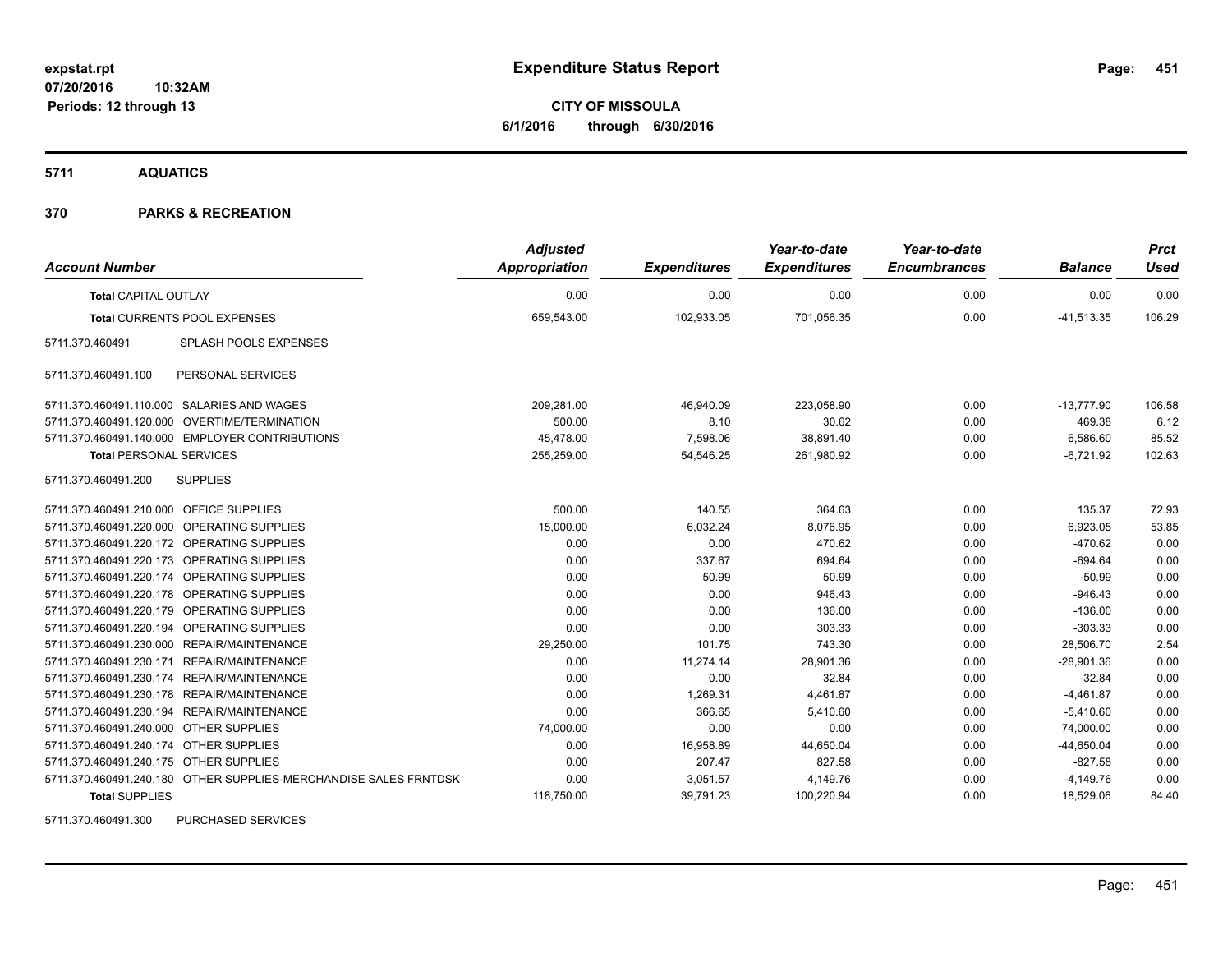**CITY OF MISSOULA 6/1/2016 through 6/30/2016**

**5711 AQUATICS**

|                                        |                                                         | <b>Adjusted</b> |                     | Year-to-date        | Year-to-date        |                | <b>Prct</b> |
|----------------------------------------|---------------------------------------------------------|-----------------|---------------------|---------------------|---------------------|----------------|-------------|
| <b>Account Number</b>                  |                                                         | Appropriation   | <b>Expenditures</b> | <b>Expenditures</b> | <b>Encumbrances</b> | <b>Balance</b> | <b>Used</b> |
| 5711.370.460491.310.000 COMMUNICATIONS |                                                         | 250.00          | 0.00                | 0.00                | 0.00                | 250.00         | 0.00        |
|                                        | 5711.370.460491.320.000 PRINTING & DUPLICATING          | 4,000.00        | 39.71               | 378.71              | 0.00                | 3,621.29       | 9.47        |
|                                        | 5711.370.460491.320.174 PRINTING & DUPLICATING          | 0.00            | 0.00                | 12.00               | 0.00                | $-12.00$       | 0.00        |
|                                        | 5711.370.460491.330.000 PUBLICITY, SUBSCRIPTIONS & DUES | 3,500.00        | 0.00                | 6,339.00            | 0.00                | $-2,839.00$    | 181.11      |
| 5711.370.460491.340.000 SEWER          |                                                         | 7,030.00        | 0.00                | 4,782.27            | 0.00                | 2,247.73       | 68.03       |
|                                        | 5711.370.460491.341.000 ELECTRICITY & NATURAL GAS       | 65,000.00       | 15,308.18           | 58,600.34           | 0.00                | 6,399.66       | 90.15       |
| 5711.370.460491.343.000 WATER CHARGES  |                                                         | 8,088.00        | 687.37              | 5,137.73            | 0.00                | 2,950.27       | 63.52       |
|                                        | 5711.370.460491.344.000 TELEPHONE SERVICE               | 4,101.00        | 295.24              | 3,494.84            | 0.00                | 606.16         | 85.22       |
| 5711.370.460491.345.000 GARBAGE        |                                                         | 2,031.00        | 0.00                | 893.03              | 0.00                | 1,137.97       | 43.97       |
|                                        | 5711.370.460491.350.000 PROFESSIONAL SERVICES           | 10,000.00       | 0.00                | 4,958.33            | 0.00                | 5,041.67       | 49.58       |
|                                        | 5711.370.460491.360.000 REPAIR & MAINTENANCE            | 4,500.00        | 1,109.01            | 1,725.76            | 0.00                | 2,774.24       | 38.35       |
|                                        | 5711.370.460491.360.194 REPAIR & MAINTENANCE            | 0.00            | 242.95              | 2,137.80            | 0.00                | $-2,137.80$    | 0.00        |
| 5711.370.460491.380.000 TRAINING       |                                                         | 3,000.00        | 0.00                | 100.00              | 0.00                | 2,900.00       | 3.33        |
|                                        | 5711.370.460491.390.000 OTHER PURCHASED SERVICES        | 5,300.00        | 2,269.02            | 5,301.64            | 0.00                | $-1.64$        | 100.03      |
|                                        | 5711.370.460491.390.194 OTHER PURCHASED SERVICES        | 0.00            | 0.00                | 120.00              | 0.00                | $-120.00$      | 0.00        |
|                                        | <b>Total PURCHASED SERVICES</b>                         | 116,800.00      | 19,951.48           | 93,981.45           | 0.00                | 22,818.55      | 80.46       |
| 5711.370.460491.800                    | OTHER OBJECTS                                           |                 |                     |                     |                     |                |             |
| <b>Total OTHER OBJECTS</b>             |                                                         | 0.00            | 0.00                | 0.00                | 0.00                | 0.00           | 0.00        |
| 5711.370.460491.900                    | <b>CAPITAL OUTLAY</b>                                   |                 |                     |                     |                     |                |             |
| <b>Total CAPITAL OUTLAY</b>            |                                                         | 0.00            | 0.00                | 0.00                | 0.00                | 0.00           | 0.00        |
|                                        | <b>Total SPLASH POOLS EXPENSES</b>                      | 490,809.00      | 114,288.96          | 456,183.31          | 0.00                | 34,625.69      | 92.95       |
| 5711.370.460493                        | <b>AQUATICS MAINTENANCE</b>                             |                 |                     |                     |                     |                |             |
| 5711.370.460493.300                    | <b>PURCHASED SERVICES</b>                               |                 |                     |                     |                     |                |             |
|                                        | <b>Total PURCHASED SERVICES</b>                         | 0.00            | 0.00                | 0.00                | 0.00                | 0.00           | 0.00        |
| 5711.370.460493.500                    | <b>FIXED CHARGES</b>                                    |                 |                     |                     |                     |                |             |
| <b>Total FIXED CHARGES</b>             |                                                         | 0.00            | 0.00                | 0.00                | 0.00                | 0.00           | 0.00        |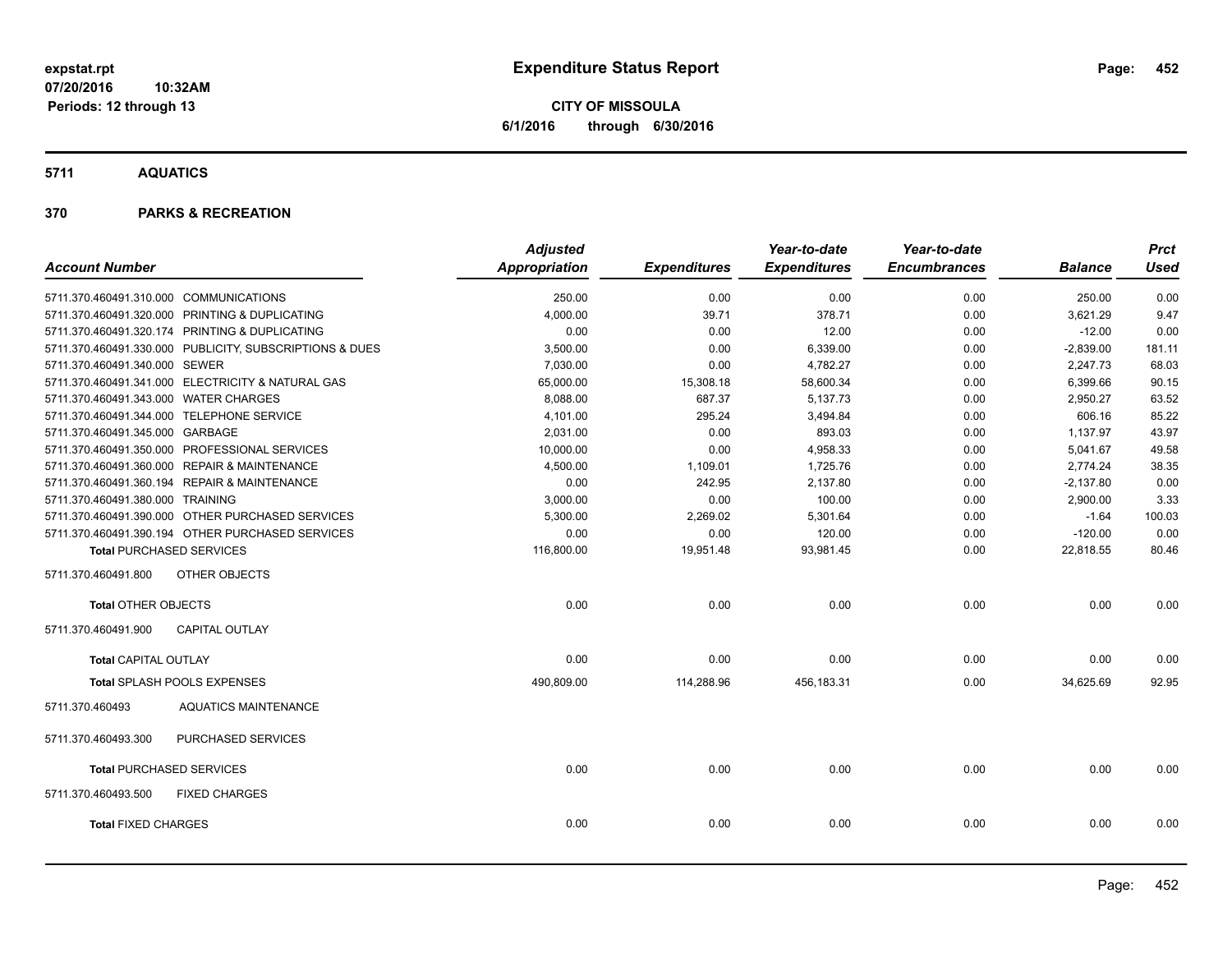**CITY OF MISSOULA 6/1/2016 through 6/30/2016**

**5711 AQUATICS**

| <b>Account Number</b>             |                                                                | <b>Adjusted</b><br>Appropriation | <b>Expenditures</b> | Year-to-date<br><b>Expenditures</b> | Year-to-date<br><b>Encumbrances</b> | <b>Balance</b> | <b>Prct</b><br><b>Used</b> |
|-----------------------------------|----------------------------------------------------------------|----------------------------------|---------------------|-------------------------------------|-------------------------------------|----------------|----------------------------|
| 5711.370.460493.900               | <b>CAPITAL OUTLAY</b>                                          |                                  |                     |                                     |                                     |                |                            |
| 5711.370.460493.920.000 BUILDINGS |                                                                | 35,000.00                        | 0.00                | 0.00                                | 0.00                                | 35,000.00      | 0.00                       |
|                                   | <b>Total AQUATICS MAINTENANCE</b>                              | 35,000.00                        | 0.00                | 0.00                                | 0.00                                | 35,000.00      | 0.00                       |
| 5711.370.460512                   | <b>PARK MEMORIALS</b>                                          |                                  |                     |                                     |                                     |                |                            |
| 5711.370.460512.200               | <b>SUPPLIES</b>                                                |                                  |                     |                                     |                                     |                |                            |
|                                   | 5711.370.460512.220.000 PARTNERS IN PARK/OPERATING SUPPLIES    | 15,000.00                        | 0.00                | 0.00                                | 0.00                                | 15,000.00      | 0.00                       |
|                                   | 5711.370.460512.230.000 PARTNERS IN PARK/REPAIR/MAINTENANCE    | 10,000.00                        | 0.00                | 0.00                                | 0.00                                | 10,000.00      | 0.00                       |
| <b>Total SUPPLIES</b>             |                                                                | 25,000.00                        | 0.00                | 0.00                                | 0.00                                | 25,000.00      | 0.00                       |
| 5711.370.460512.300               | <b>PURCHASED SERVICES</b>                                      |                                  |                     |                                     |                                     |                |                            |
|                                   | 5711.370.460512.350.000 PARTNERS IN PARK/PROFESSIONAL SERVICES | 10,000.00                        | 0.00                | 0.00                                | 0.00                                | 10,000.00      | 0.00                       |
|                                   | 5711.370.460512.360.000 PARTNERS IN PARK/REPAIR & MAINTENANCE  | 10.000.00                        | 0.00                | 0.00                                | 0.00                                | 10,000.00      | 0.00                       |
|                                   | 5711.370.460512.390.000 OTHER PURCHASED SERVICES               | 5,000.00                         | 0.00                | 0.00                                | 0.00                                | 5,000.00       | 0.00                       |
| <b>Total PURCHASED SERVICES</b>   |                                                                | 25,000.00                        | 0.00                | 0.00                                | 0.00                                | 25,000.00      | 0.00                       |
| 5711.370.460512.900               | <b>CAPITAL OUTLAY</b>                                          |                                  |                     |                                     |                                     |                |                            |
|                                   | 5711.370.460512.920.000 PARTNERS IN PARK/BUILDINGS             | 10,000.00                        | 0.00                | 0.00                                | 0.00                                | 10,000.00      | 0.00                       |
|                                   | 5711.370.460512.930.000 PARTNERS IN PARK/IMPROVEMENTS          | 70,000.00                        | 0.00                | 0.00                                | 0.00                                | 70,000.00      | 0.00                       |
|                                   | 5711.370.460512.940.000 PARTNERS IN PARK/EQUIPMENT             | 20,000.00                        | 0.00                | 0.00                                | 0.00                                | 20,000.00      | 0.00                       |
| <b>Total CAPITAL OUTLAY</b>       |                                                                | 100,000.00                       | 0.00                | 0.00                                | 0.00                                | 100,000.00     | 0.00                       |
| <b>Total PARK MEMORIALS</b>       |                                                                | 150,000.00                       | 0.00                | 0.00                                | 0.00                                | 150.000.00     | 0.00                       |
| 5711.370.460519                   | <b>AQUATICS CAPITAL</b>                                        |                                  |                     |                                     |                                     |                |                            |
| 5711.370.460519.900               | <b>CAPITAL OUTLAY</b>                                          |                                  |                     |                                     |                                     |                |                            |
| <b>Total AQUATICS CAPITAL</b>     |                                                                | 0.00                             | 0.00                | 0.00                                | 0.00                                | 0.00           | 0.00                       |
| 5711.370.490506                   | <b>CORE FINANCED EQUIPMENT</b>                                 |                                  |                     |                                     |                                     |                |                            |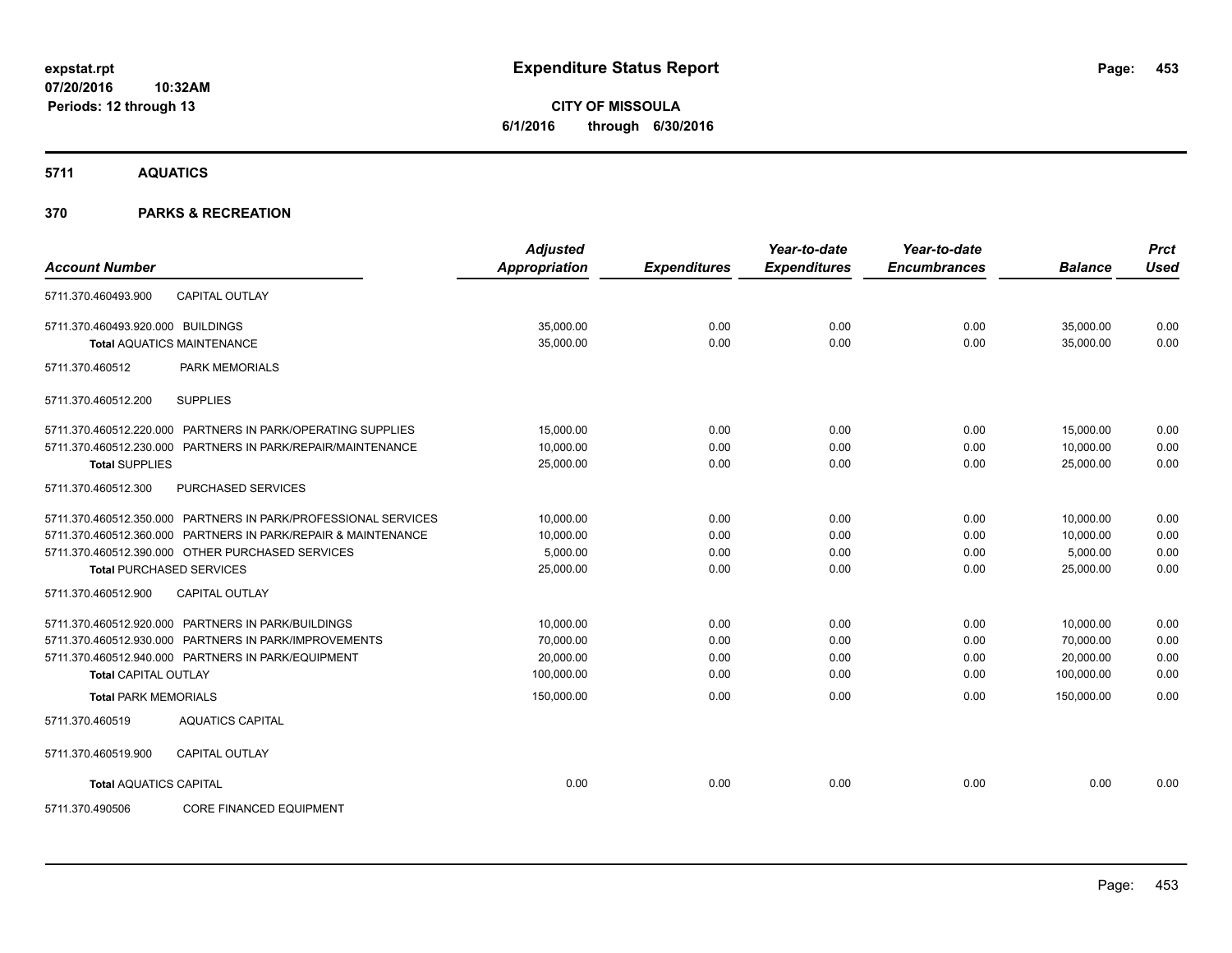# **CITY OF MISSOULA 6/1/2016 through 6/30/2016**

**5711 AQUATICS**

|                                                  | <b>Adjusted</b>      |                     | Year-to-date        | Year-to-date        |                | Prct  |
|--------------------------------------------------|----------------------|---------------------|---------------------|---------------------|----------------|-------|
| <b>Account Number</b>                            | <b>Appropriation</b> | <b>Expenditures</b> | <b>Expenditures</b> | <b>Encumbrances</b> | <b>Balance</b> | Used  |
| <b>DEBT SERVICE</b><br>5711.370.490506.600       |                      |                     |                     |                     |                |       |
| 5711.370.490506.610.000 GRILL VAN DEBT-PRINCIPAL | 12.377.00            | 0.00                | 0.00                | 0.00                | 12.377.00      | 0.00  |
| <b>Total CORE FINANCED EQUIPMENT</b>             | 12,377.00            | 0.00                | 0.00                | 0.00                | 12,377.00      | 0.00  |
| <b>MERCHANT SERVICES</b><br>5711.370.510110      |                      |                     |                     |                     |                |       |
| <b>FIXED CHARGES</b><br>5711.370.510110.500      |                      |                     |                     |                     |                |       |
| 5711.370.510110.550.000 MERCHANT SERVICE FEES    | 14.000.00            | 0.00                | 0.00                | 0.00                | 14.000.00      | 0.00  |
| <b>Total MERCHANT SERVICES</b>                   | 14,000.00            | 0.00                | 0.00                | 0.00                | 14.000.00      | 0.00  |
| <b>Total PARKS &amp; RECREATION</b>              | 1.427.327.00         | 225.894.18          | 1.180.902.64        | 0.00                | 246.424.36     | 82.74 |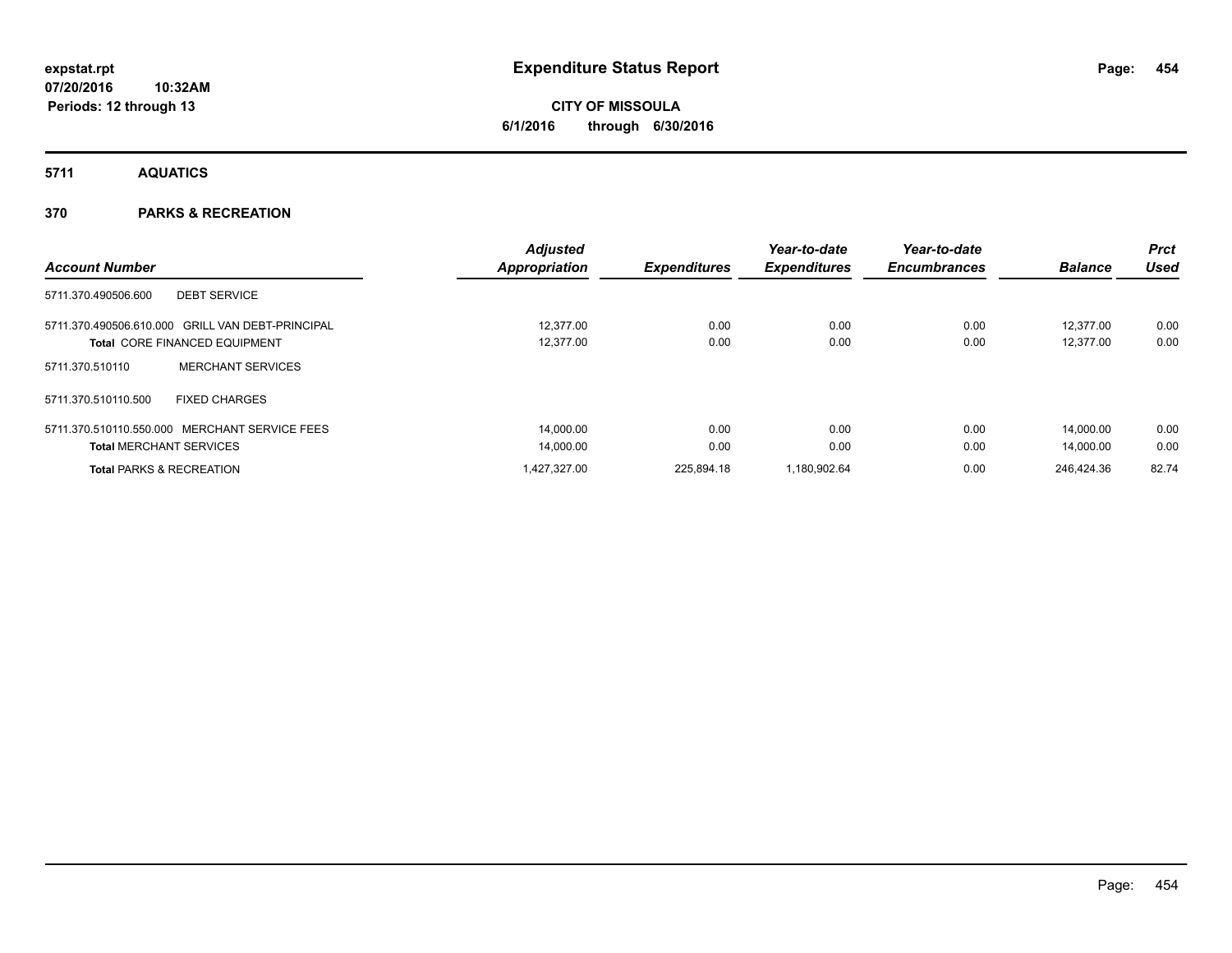# **CITY OF MISSOULA 6/1/2016 through 6/30/2016**

**5711 AQUATICS**

## **371 AQUATICS SALARIES**

| <b>Account Number</b>          |                                 | <b>Adjusted</b><br><b>Appropriation</b> | <b>Expenditures</b> | Year-to-date<br><b>Expenditures</b> | Year-to-date<br><b>Encumbrances</b> | <b>Balance</b> | <b>Prct</b><br><b>Used</b> |
|--------------------------------|---------------------------------|-----------------------------------------|---------------------|-------------------------------------|-------------------------------------|----------------|----------------------------|
| 5711.371.460000                | <b>CULTURE &amp; RECREATION</b> |                                         |                     |                                     |                                     |                |                            |
| 5711.371.460000.100            | PERSONAL SERVICES               |                                         |                     |                                     |                                     |                |                            |
|                                | Total CULTURE & RECREATION      | 0.00                                    | 0.00                | 0.00                                | 0.00                                | 0.00           | 0.00                       |
| 5711.371.460477                | <b>GRILL VAN</b>                |                                         |                     |                                     |                                     |                |                            |
| 5711.371.460477.100            | PERSONAL SERVICES               |                                         |                     |                                     |                                     |                |                            |
| <b>Total GRILL VAN</b>         |                                 | 0.00                                    | 0.00                | 0.00                                | 0.00                                | 0.00           | 0.00                       |
| 5711.371.460490                | <b>CURRENTS POOL EXPENSES</b>   |                                         |                     |                                     |                                     |                |                            |
| 5711.371.460490.100            | PERSONAL SERVICES               |                                         |                     |                                     |                                     |                |                            |
|                                | Total CURRENTS POOL EXPENSES    | 0.00                                    | 0.00                | 0.00                                | 0.00                                | 0.00           | 0.00                       |
| 5711.371.460491                | SPLASH POOLS EXPENSES           |                                         |                     |                                     |                                     |                |                            |
| 5711.371.460491.100            | PERSONAL SERVICES               |                                         |                     |                                     |                                     |                |                            |
| <b>Total AQUATICS SALARIES</b> |                                 | 0.00                                    | 0.00                | 0.00                                | 0.00                                | 0.00           | 0.00                       |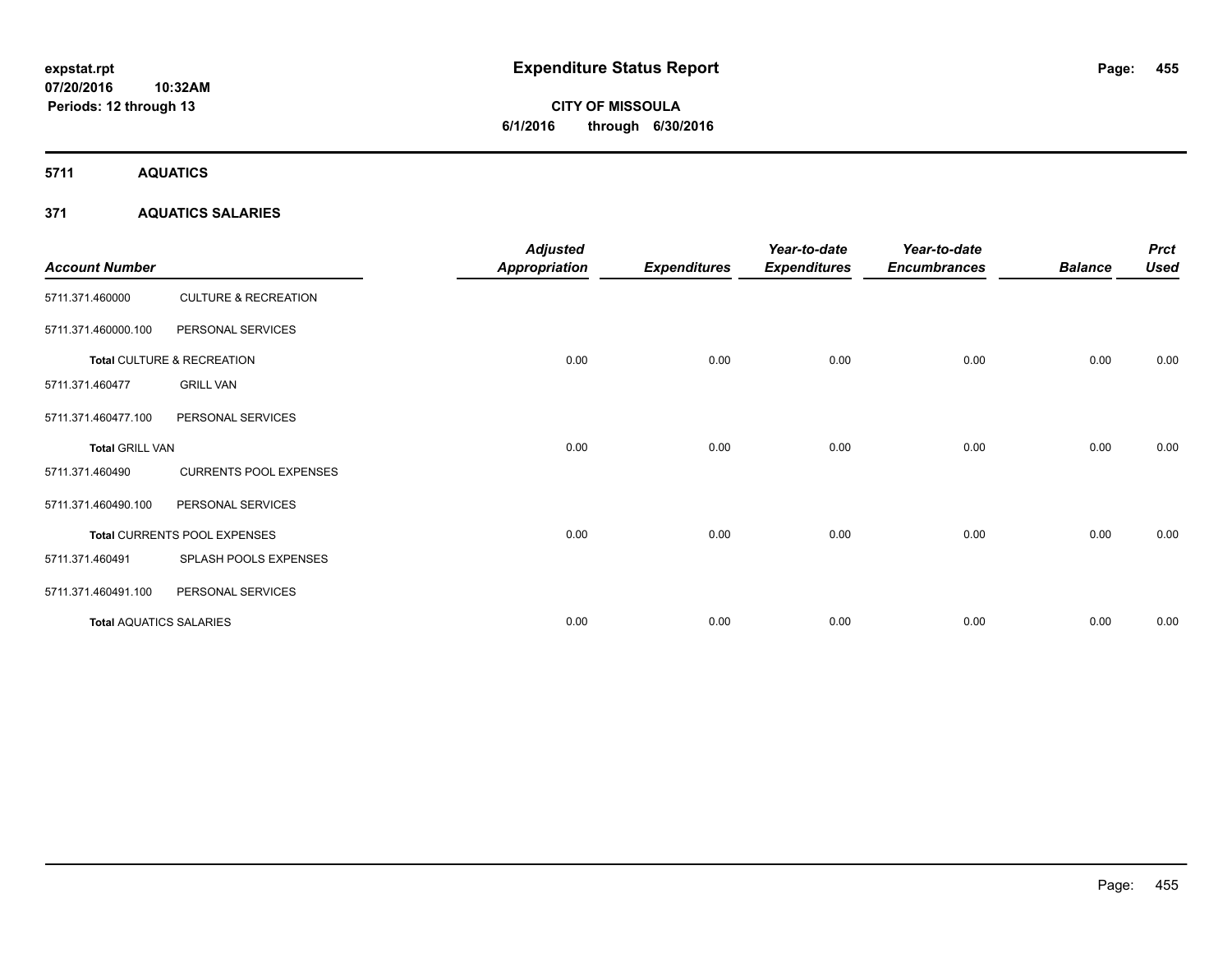# **CITY OF MISSOULA 6/1/2016 through 6/30/2016**

**5711 AQUATICS**

## **390 NON-DEPARTMENTAL**

| <b>Account Number</b>         |                       | <b>Adjusted</b><br><b>Appropriation</b> | <b>Expenditures</b> | Year-to-date<br><b>Expenditures</b> | Year-to-date<br><b>Encumbrances</b> | <b>Balance</b> | <b>Prct</b><br><b>Used</b> |
|-------------------------------|-----------------------|-----------------------------------------|---------------------|-------------------------------------|-------------------------------------|----------------|----------------------------|
| 5711.390.510000               | <b>MISCELLANEOUS</b>  |                                         |                     |                                     |                                     |                |                            |
| 5711.390.510000.800           | OTHER OBJECTS         |                                         |                     |                                     |                                     |                |                            |
| <b>Total OTHER OBJECTS</b>    |                       | 0.00                                    | 0.00                | 0.00                                | 0.00                                | 0.00           | 0.00                       |
| 5711.390.510000.900           | <b>CAPITAL OUTLAY</b> |                                         |                     |                                     |                                     |                |                            |
| <b>Total MISCELLANEOUS</b>    |                       | 0.00                                    | 0.00                | 0.00                                | 0.00                                | 0.00           | 0.00                       |
| <b>Total NON-DEPARTMENTAL</b> |                       | 0.00                                    | 0.00                | 0.00                                | 0.00                                | 0.00           | 0.00                       |
| <b>Total AQUATICS</b>         |                       | 1,427,327.00                            | 225,894.18          | 1,180,902.64                        | 0.00                                | 246.424.36     | 82.74                      |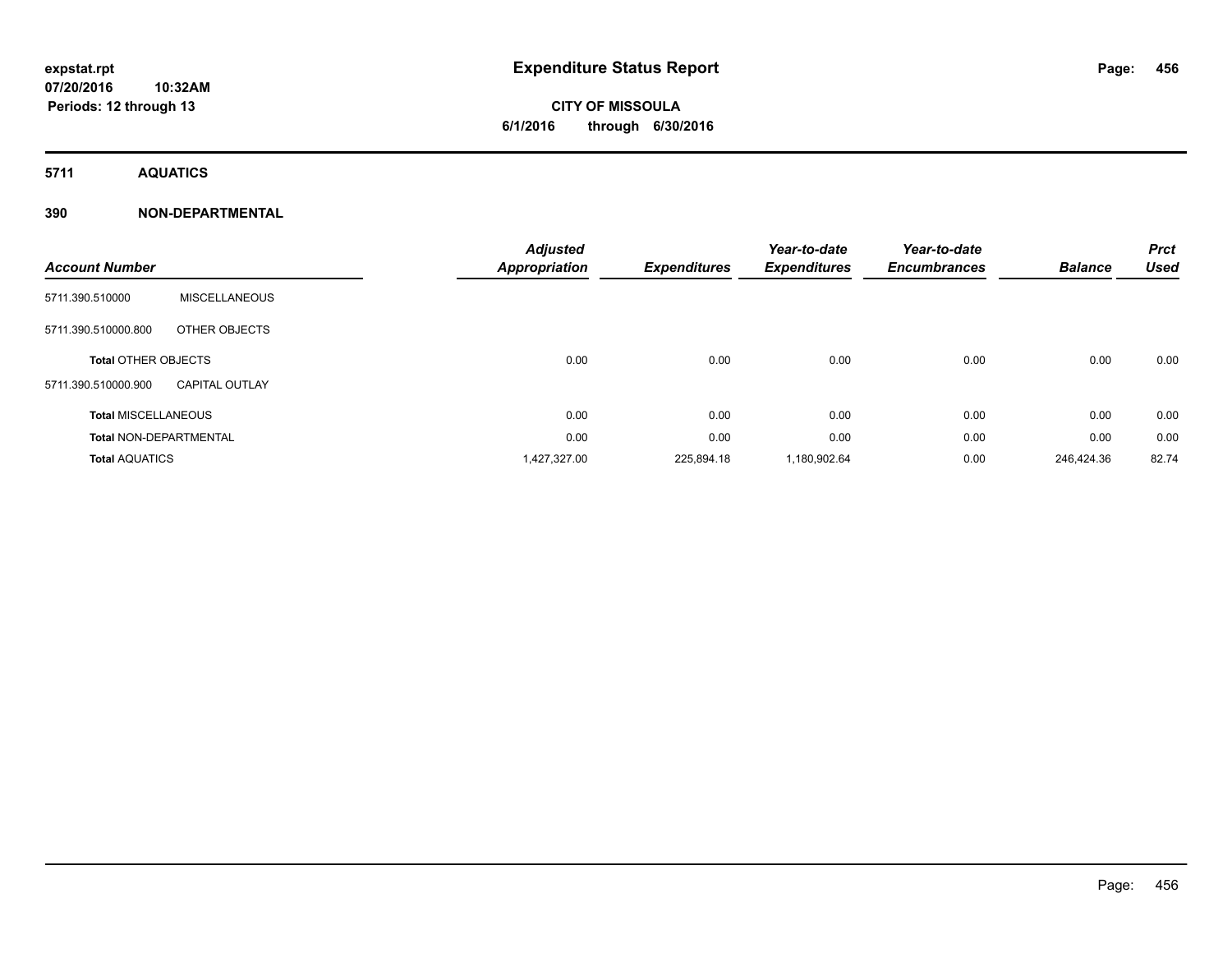**Periods: 12 through 13**

**CITY OF MISSOULA 6/1/2016 through 6/30/2016**

#### **6050 EMPLOYEE BENEFIT PLAN FUND**

**10:32AM**

## **390 NON-DEPARTMENTAL**

|                                          |                                                          | <b>Adjusted</b> |                     | Year-to-date        | Year-to-date        |                | <b>Prct</b> |
|------------------------------------------|----------------------------------------------------------|-----------------|---------------------|---------------------|---------------------|----------------|-------------|
| <b>Account Number</b>                    |                                                          | Appropriation   | <b>Expenditures</b> | <b>Expenditures</b> | <b>Encumbrances</b> | <b>Balance</b> | <b>Used</b> |
| 6050.390.510110                          | <b>MERCHANT SERVICES</b>                                 |                 |                     |                     |                     |                |             |
| 6050.390.510110.500                      | <b>FIXED CHARGES</b>                                     |                 |                     |                     |                     |                |             |
| <b>Total MERCHANT SERVICES</b>           |                                                          | 0.00            | 0.00                | 0.00                | 0.00                | 0.00           | 0.00        |
| 6050.390.520800                          | <b>EMPLOYEE BENEFITS</b>                                 |                 |                     |                     |                     |                |             |
| 6050.390.520800.300                      | PURCHASED SERVICES                                       |                 |                     |                     |                     |                |             |
| 6050.390.520800.350.000                  | <b>PROFESSIONAL SERVICES</b>                             | 50,340.00       | 0.00                | 14,733.60           | 0.00                | 35,606.40      | 29.27       |
| 6050.390.520800.351.000 INSURANCE CLAIMS |                                                          | 5,156,229.00    | 480,019.20          | 4,738,498.82        | 0.00                | 417.730.18     | 91.90       |
| 6050.390.520800.352.000 HEALTH PROGRAMS  |                                                          | 94,500.00       | 22,124.34           | 77,982.86           | 0.00                | 16.517.14      | 82.52       |
|                                          | 6050.390.520800.353.000 ADMINISTRATION EXPENDITURES      | 757.888.00      | 2,994.00            | 673,483.06          | 0.00                | 84,404.94      | 88.86       |
|                                          | 6050.390.520800.354.000 TRANSITIONAL REINSURANCE PROGRAM | 78,280.00       | 0.00                | 55,926.00           | 0.00                | 22,354.00      | 71.44       |
| <b>Total PURCHASED SERVICES</b>          |                                                          | 6,137,237.00    | 505,137.54          | 5,560,624.34        | 0.00                | 576,612.66     | 90.60       |
| 6050.390.520800.700                      | <b>GRANTS &amp; CONTRIBUTIONS</b>                        |                 |                     |                     |                     |                |             |
|                                          | <b>Total GRANTS &amp; CONTRIBUTIONS</b>                  | 0.00            | 0.00                | 0.00                | 0.00                | 0.00           | 0.00        |
| 6050.390.520800.800                      | OTHER OBJECTS                                            |                 |                     |                     |                     |                |             |
| <b>Total OTHER OBJECTS</b>               |                                                          | 0.00            | 0.00                | 0.00                | 0.00                | 0.00           | 0.00        |
|                                          | Total EMPLOYEE BENEFIT PLAN FUND                         | 6,137,237.00    | 505,137.54          | 5,560,624.34        | 0.00                | 576,612.66     | 90.60       |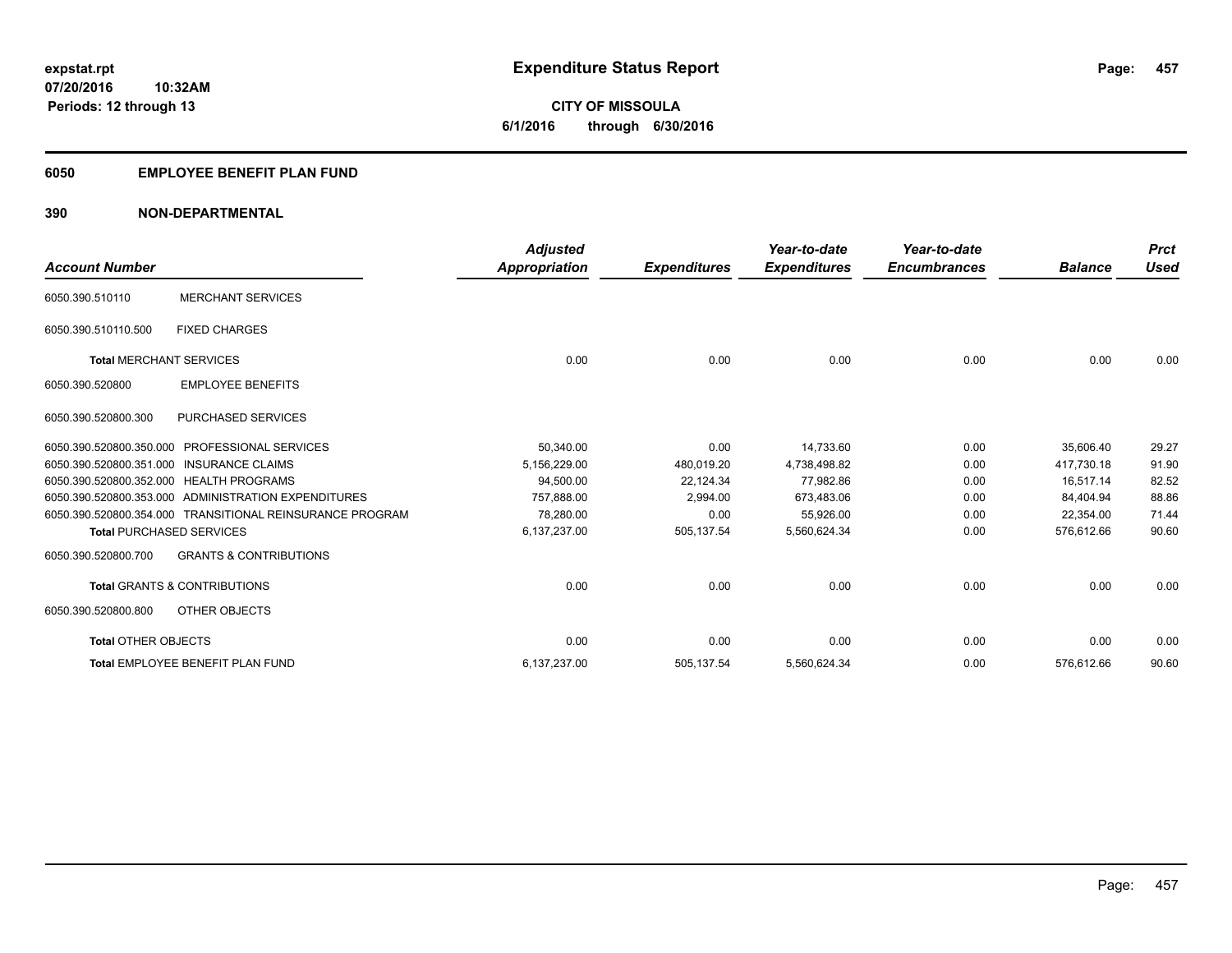#### **7370 PARKING COMMISSION FUND**

## **395 PARKING COMMISSION**

|                                           |                                                         | <b>Adjusted</b> |                     | Year-to-date        | Year-to-date        |                | <b>Prct</b> |
|-------------------------------------------|---------------------------------------------------------|-----------------|---------------------|---------------------|---------------------|----------------|-------------|
| <b>Account Number</b>                     |                                                         | Appropriation   | <b>Expenditures</b> | <b>Expenditures</b> | <b>Encumbrances</b> | <b>Balance</b> | <b>Used</b> |
| 7370.395.430266                           | PARKING DIVISION                                        |                 |                     |                     |                     |                |             |
| 7370.395.430266.100                       | PERSONAL SERVICES                                       |                 |                     |                     |                     |                |             |
|                                           | 7370.395.430266.110.000 SALARIES AND WAGES              | 436,749.00      | 55,832.18           | 441,679.91          | 0.00                | $-4,930.91$    | 101.13      |
| 7370.395.430266.120.000                   | OVERTIME/TERMINATION                                    | 7,234.00        | 116.85              | 457.38              | 0.00                | 6,776.62       | 6.32        |
|                                           | 7370.395.430266.140.000 EMPLOYER CONTRIBUTIONS          | 197.972.00      | 19,714.78           | 196,856.27          | 0.00                | 1,115.73       | 99.44       |
|                                           | 7370.395.430266.141.000 STATE RETIREMENT CONTRIBUTIONS  | 0.00            | 32.36               | 374.83              | 0.00                | $-374.83$      | 0.00        |
| <b>Total PERSONAL SERVICES</b>            |                                                         | 641,955.00      | 75,696.17           | 639,368.39          | 0.00                | 2,586.61       | 99.60       |
| 7370.395.430266.200                       | <b>SUPPLIES</b>                                         |                 |                     |                     |                     |                |             |
| 7370.395.430266.210.000 OFFICE SUPPLIES   |                                                         | 5,400.00        | 524.09              | 4,291.44            | 0.00                | 1,108.56       | 79.47       |
| 7370.395.430266.220.000                   | OPERATING SUPPLIES                                      | 15,000.00       | 322.53              | 1,985.26            | 0.00                | 13,014.74      | 13.24       |
| 7370.395.430266.220.311 CLOTHING SUPPLIES |                                                         | 0.00            | 299.93              | 2,481.12            | 0.00                | $-2,481.12$    | 0.00        |
|                                           | 7370.395.430266.230.000 REPAIR/MAINTENANCE              | 18,000.00       | 464.27              | 5,803.98            | 0.00                | 12,196.02      | 32.24       |
| 7370.395.430266.231.000                   | <b>GASOLINE</b>                                         | 8,000.00        | 281.91              | 2,670.70            | 0.00                | 5,329.30       | 33.38       |
| 7370.395.430266.240.000 OTHER SUPPLIES    |                                                         | 0.00            | 0.00                | 82.97               | 0.00                | $-82.97$       | 0.00        |
| <b>Total SUPPLIES</b>                     |                                                         | 46,400.00       | 1,892.73            | 17,315.47           | 0.00                | 29,084.53      | 37.32       |
| 7370.395.430266.300                       | PURCHASED SERVICES                                      |                 |                     |                     |                     |                |             |
| 7370.395.430266.310.000 COMMUNICATIONS    |                                                         | 17,338.00       | 493.07              | 4,898.05            | 0.00                | 12,439.95      | 28.25       |
|                                           | 7370.395.430266.320.000 PRINTING & DUPLICATING          | 10,000.00       | 4,713.31            | 14,254.46           | 0.00                | $-4,254.46$    | 142.54      |
|                                           | 7370.395.430266.330.000 PUBLICITY, SUBSCRIPTIONS & DUES | 5,000.00        | 1,088.90            | 4,644.59            | 0.00                | 355.41         | 92.89       |
|                                           | 7370.395.430266.330.713 PUBLICITY, SUBSCRIPTIONS & DUES | 0.00            | 50.00               | 80.00               | 0.00                | $-80.00$       | 0.00        |
| 7370.395.430266.340.000 SEWER             |                                                         | 137.00          | 0.00                | 142.28              | 0.00                | $-5.28$        | 103.85      |
|                                           | 7370.395.430266.341.000 ELECTRICITY & NATURAL GAS       | 36,440.00       | 5,879.11            | 37,901.83           | 0.00                | $-1,461.83$    | 104.01      |
| 7370.395.430266.343.000                   | <b>WATER CHARGES</b>                                    | 4,000.00        | 571.93              | 5,941.52            | 0.00                | $-1,941.52$    | 148.54      |
|                                           | 7370.395.430266.343.717 MARKET ON FRONT WATER CHARGES   | 0.00            | 430.05              | 2,469.33            | 0.00                | $-2,469.33$    | 0.00        |
| 7370.395.430266.344.000 TELEPHONE SERVICE |                                                         | 5,200.00        | 548.22              | 4,883.32            | 0.00                | 316.68         | 93.91       |
| 7370.395.430266.345.000 GARBAGE           |                                                         | 3,000.00        | 285.18              | 3,287.76            | 0.00                | $-287.76$      | 109.59      |
| 7370.395.430266.345.717 GARBAGE           |                                                         | 0.00            | 136.30              | 1,520.30            | 0.00                | $-1,520.30$    | 0.00        |
|                                           | 7370.395.430266.350.000 PROFESSIONAL SERVICES           | 61,250.00       | 102.88              | 6,637.31            | 0.00                | 54,612.69      | 10.84       |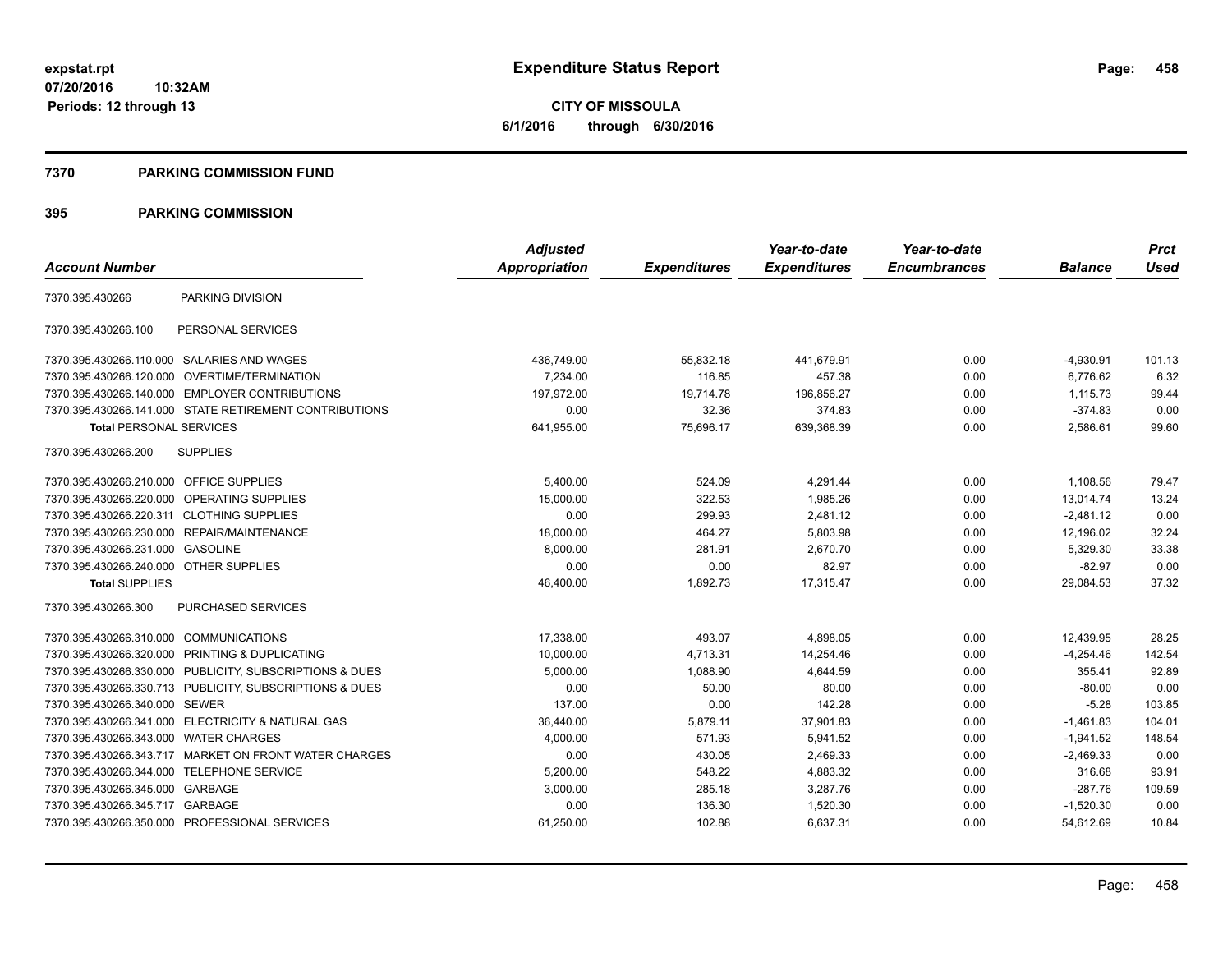#### **7370 PARKING COMMISSION FUND**

## **395 PARKING COMMISSION**

|                                                      | <b>Adjusted</b>      |                     | Year-to-date        | Year-to-date        |                | <b>Prct</b> |
|------------------------------------------------------|----------------------|---------------------|---------------------|---------------------|----------------|-------------|
| <b>Account Number</b>                                | <b>Appropriation</b> | <b>Expenditures</b> | <b>Expenditures</b> | <b>Encumbrances</b> | <b>Balance</b> | <b>Used</b> |
| 7370.395.430266.350.700 ACCOUNTING                   | 0.00                 | 761.50              | 13,107.50           | 0.00                | $-13,107.50$   | 0.00        |
| 7370.395.430266.350.701 AUDIT                        | 0.00                 | 0.00                | 11,850.00           | 0.00                | $-11,850.00$   | 0.00        |
| 7370.395.430266.350.702 SECURITY FOR GARAGES         | 0.00                 | 2,592.00            | 16,212.00           | 0.00                | $-16.212.00$   | 0.00        |
| 7370.395.430266.350.703 STATE LICENSE INQUIRY        | 0.00                 | 0.00                | 1,933.84            | 0.00                | $-1,933.84$    | 0.00        |
| 7370.395.430266.350.704 COLLECTION BUREAU EXPENSE    | 0.00                 | 0.00                | 309.90              | 0.00                | $-309.90$      | 0.00        |
| 7370.395.430266.360.000 REPAIR & MAINTENANCE         | 72,500.00            | 0.00                | 5,190.47            | 0.00                | 67,309.53      | 7.16        |
| 7370.395.430266.360.710 REPAIR & MAINTENANCE         | 0.00                 | 83.00               | 6,500.94            | 0.00                | $-6,500.94$    | 0.00        |
| 7370.395.430266.360.711 REPAIR & MAINTENANCE         | 0.00                 | 726.15              | 1,245.56            | 0.00                | $-1,245.56$    | 0.00        |
| 7370.395.430266.360.712 REPAIR & MAINTENANCE         | 0.00                 | 0.00                | 2,028.82            | 0.00                | $-2,028.82$    | 0.00        |
| 7370.395.430266.360.713 REPAIR & MAINTENANCE         | 0.00                 | 0.00                | 10,205.07           | 0.00                | $-10,205.07$   | 0.00        |
| 7370.395.430266.360.714 BANK ST/REPAIR & MAINTENANCE | 0.00                 | 2,581.92            | 7,312.18            | 0.00                | $-7,312.18$    | 0.00        |
| 7370.395.430266.360.715 REPAIR & MAINTENANCE         | 0.00                 | 0.00                | 1,516.37            | 0.00                | $-1,516.37$    | 0.00        |
| 7370.395.430266.360.716 REPAIR & MAINTENANCE         | 0.00                 | 112.17              | 4,088.35            | 0.00                | $-4,088.35$    | 0.00        |
| 7370.395.430266.370.000 TRAVEL                       | 1,600.00             | 3,509.17            | 7,052.53            | 0.00                | $-5,452.53$    | 440.78      |
| 7370.395.430266.380.000 TRAINING                     | 1,900.00             | 229.90              | 1,759.90            | 0.00                | 140.10         | 92.63       |
| 7370.395.430266.390.000 OTHER PURCHASED SERVICES     | 188,805.00           | 94,420.50           | 188,841.50          | 0.00                | $-36.50$       | 100.02      |
| 7370.395.430266.390.044 JANITORIAL                   | 0.00                 | 1,463.36            | 10,839.62           | 0.00                | $-10,839.62$   | 0.00        |
| 7370.395.430266.390.720 OTHER PURCHASED SERVICES     | 0.00                 | 731.54              | 1.045.86            | 0.00                | $-1,045.86$    | 0.00        |
| <b>Total PURCHASED SERVICES</b>                      | 407,170.00           | 121,510.16          | 377,701.16          | 0.00                | 29,468.84      | 92.76       |
| <b>BUILDING MATERIALS</b><br>7370.395.430266.400     |                      |                     |                     |                     |                |             |
| <b>Total BUILDING MATERIALS</b>                      | 0.00                 | 0.00                | 0.00                | 0.00                | 0.00           | 0.00        |
| 7370.395.430266.500<br><b>FIXED CHARGES</b>          |                      |                     |                     |                     |                |             |
| 7370.395.430266.500.000 FIXED CHARGES                | 168,621.00           | 0.00                | 0.00                | 0.00                | 168,621.00     | 0.00        |
| 7370.395.430266.500.731 FIXED CHARGES                | 0.00                 | 2,550.00            | 10,200.00           | 0.00                | $-10.200.00$   | 0.00        |
| 7370.395.430266.500.732 FIXED CHARGES                | 0.00                 | 0.00                | 6,986.00            | 0.00                | $-6,986.00$    | 0.00        |
| 7370.395.430266.500.733 FIXED CHARGES                | 0.00                 | 1,650.00            | 8,250.00            | 0.00                | $-8,250.00$    | 0.00        |
| 7370.395.430266.500.734 FIXED CHARGES                | 0.00                 | $-145.00$           | 13,864.31           | 0.00                | $-13,864.31$   | 0.00        |
| <b>Total FIXED CHARGES</b>                           | 168,621.00           | 4,055.00            | 39,300.31           | 0.00                | 129,320.69     | 23.31       |

7370.395.430266.600 DEBT SERVICE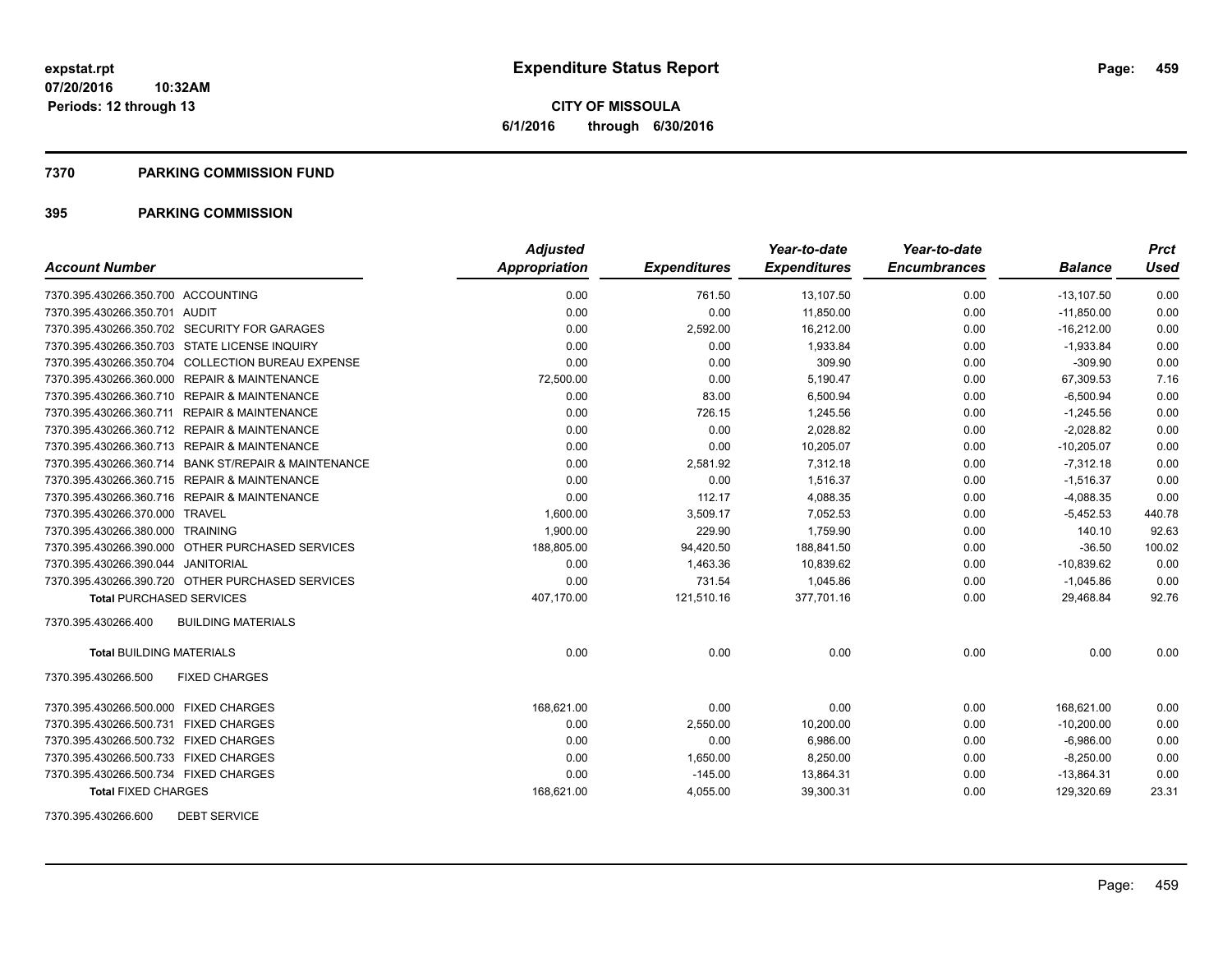#### **7370 PARKING COMMISSION FUND**

## **395 PARKING COMMISSION**

| <b>Account Number</b>                                    | <b>Adjusted</b><br>Appropriation | <b>Expenditures</b> | Year-to-date<br><b>Expenditures</b> | Year-to-date<br><b>Encumbrances</b> | <b>Balance</b>  | <b>Prct</b><br><b>Used</b> |
|----------------------------------------------------------|----------------------------------|---------------------|-------------------------------------|-------------------------------------|-----------------|----------------------------|
| 7370.395.430266.610.000 LEASE/PRINCIPAL                  | 52,787.59                        | 0.00                | 40,100.00                           | 0.00                                | 12,687.59       | 75.96                      |
| 7370.395.430266.620.000 LEASE INTEREST                   | 12,162.50                        | 0.00                | 16,662.50                           | 0.00                                | $-4,500.00$     | 137.00                     |
| <b>Total DEBT SERVICE</b>                                | 64,950.09                        | 0.00                | 56.762.50                           | 0.00                                | 8.187.59        | 87.39                      |
| 7370.395.430266.700<br><b>GRANTS &amp; CONTRIBUTIONS</b> |                                  |                     |                                     |                                     |                 |                            |
| 7370.395.430266.700.000 GRANTS & CONTRIBUTIONS           | 74,000.00                        | 5,300.00            | 91,221.00                           | 0.00                                | $-17,221.00$    | 123.27                     |
| <b>Total GRANTS &amp; CONTRIBUTIONS</b>                  | 74,000.00                        | 5,300.00            | 91,221.00                           | 0.00                                | $-17,221.00$    | 123.27                     |
| 7370.395.430266.800<br>OTHER OBJECTS                     |                                  |                     |                                     |                                     |                 |                            |
| 7370.395.430266.820.000 TRANSFERS TO OTHER FUNDS         | 311.194.00                       | 26,036.25           | 303.240.00                          | 0.00                                | 7,954.00        | 97.44                      |
| 7370.395.430266.845.000 CONTINGENCY                      | 48.965.00                        | 0.00                | 0.00                                | 0.00                                | 48,965.00       | 0.00                       |
| <b>Total OTHER OBJECTS</b>                               | 360,159.00                       | 26,036.25           | 303,240.00                          | 0.00                                | 56,919.00       | 84.20                      |
| <b>CAPITAL OUTLAY</b><br>7370.395.430266.900             |                                  |                     |                                     |                                     |                 |                            |
| 7370.395.430266.940.000 MACHINERY & EQUIPMENT            | 1,560,506.00                     | 0.00                | 0.00                                | 0.00                                | 1,560,506.00    | 0.00                       |
| Total CAPITAL OUTLAY                                     | 1,560,506.00                     | 0.00                | 0.00                                | 0.00                                | 1,560,506.00    | 0.00                       |
| <b>Total PARKING DIVISION</b>                            | 3,323,761.09                     | 234,490.31          | 1,524,908.83                        | 0.00                                | 1,798,852.26    | 45.88                      |
| FY16 METER INSTALL PROJECT<br>7370.395.430267            |                                  |                     |                                     |                                     |                 |                            |
| 7370.395.430267.900<br><b>CAPITAL OUTLAY</b>             |                                  |                     |                                     |                                     |                 |                            |
| 7370.395.430267.940.000 FY16 METER INSTALL PROJECT       | 0.00                             | 130,931.88          | 1,416,328.57                        | 0.00                                | $-1,416,328.57$ | 0.00                       |
| <b>Total FY16 METER INSTALL PROJECT</b>                  | 0.00                             | 130,931.88          | 1,416,328.57                        | 0.00                                | $-1,416,328.57$ | 0.00                       |
| <b>TICKET DIVISION</b><br>7370.395.430271                |                                  |                     |                                     |                                     |                 |                            |
| PERSONAL SERVICES<br>7370.395.430271.100                 |                                  |                     |                                     |                                     |                 |                            |
| <b>Total TICKET DIVISION</b>                             | 0.00                             | 0.00                | 0.00                                | 0.00                                | 0.00            | 0.00                       |
| <b>REVISED STEP SEWER DESIGN</b><br>7370.395.430622      |                                  |                     |                                     |                                     |                 |                            |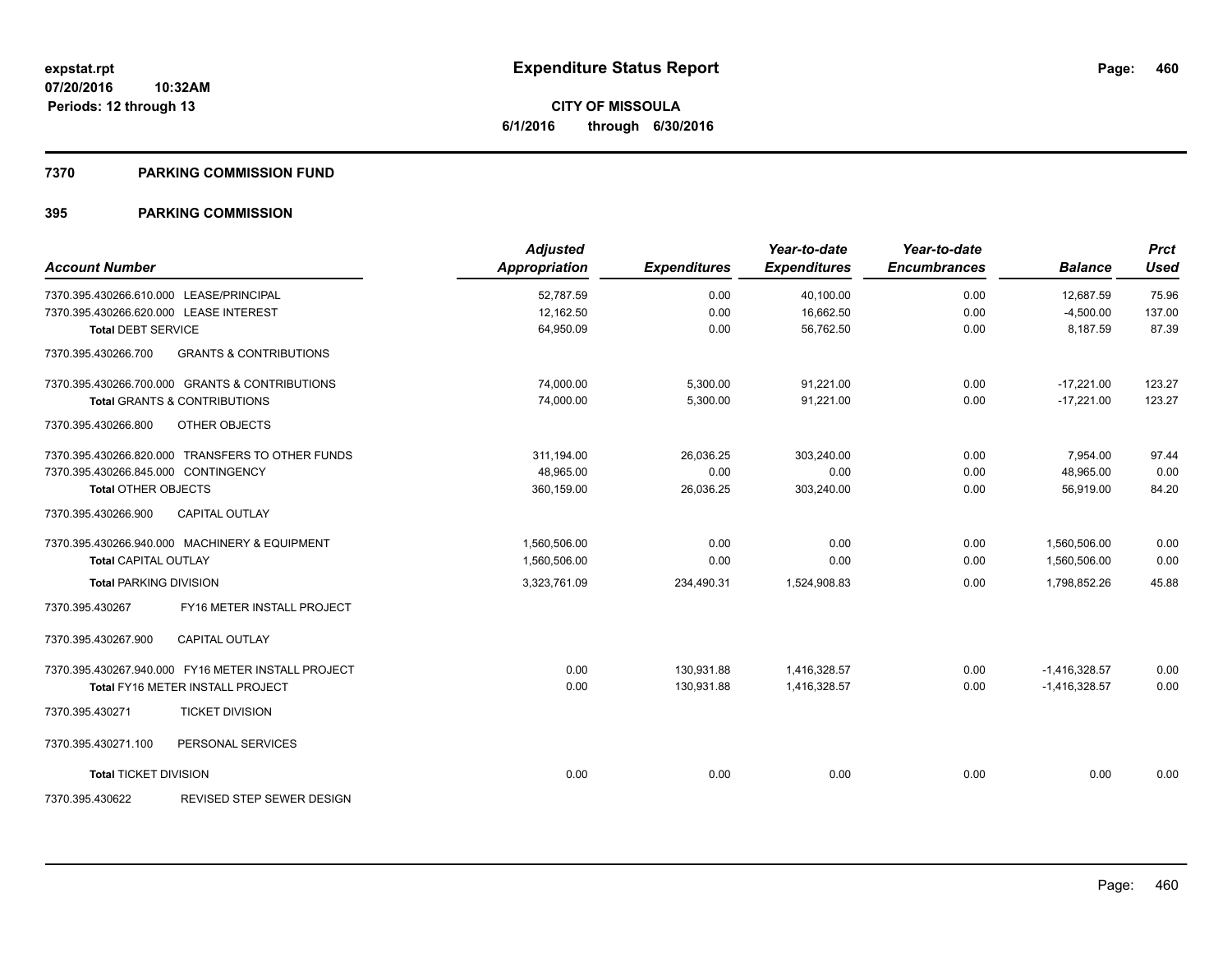### **7370 PARKING COMMISSION FUND**

## **395 PARKING COMMISSION**

| <b>Account Number</b>     |                                               | <b>Adjusted</b><br><b>Appropriation</b> | <b>Expenditures</b> | Year-to-date<br><b>Expenditures</b> | Year-to-date<br><b>Encumbrances</b> | <b>Balance</b> | <b>Prct</b><br><b>Used</b> |
|---------------------------|-----------------------------------------------|-----------------------------------------|---------------------|-------------------------------------|-------------------------------------|----------------|----------------------------|
| 7370.395.430622.200       | <b>SUPPLIES</b>                               |                                         |                     |                                     |                                     |                |                            |
|                           |                                               |                                         |                     |                                     |                                     |                |                            |
|                           | Total REVISED STEP SEWER DESIGN               | 0.00                                    | 0.00                | 0.00                                | 0.00                                | 0.00           | 0.00                       |
| 7370.395.499999           | <b>NEW REQUESTS</b>                           |                                         |                     |                                     |                                     |                |                            |
| 7370.395.499999.100       | PERSONAL SERVICES                             |                                         |                     |                                     |                                     |                |                            |
| <b>Total NEW REQUESTS</b> |                                               | 0.00                                    | 0.00                | 0.00                                | 0.00                                | 0.00           | 0.00                       |
| 7370.395.510110           | <b>MERCHANT SERVICES</b>                      |                                         |                     |                                     |                                     |                |                            |
| 7370.395.510110.500       | <b>FIXED CHARGES</b>                          |                                         |                     |                                     |                                     |                |                            |
|                           | 7370.395.510110.550.000 MERCHANT SERVICE FEES | 21,500.00                               | 0.00                | 3.00                                | 0.00                                | 21,497.00      | 0.01                       |
|                           | <b>Total MERCHANT SERVICES</b>                | 21,500.00                               | 0.00                | 3.00                                | 0.00                                | 21,497.00      | 0.01                       |
|                           | <b>Total PARKING COMMISSION</b>               | 3,345,261.09                            | 365,422.19          | 2,941,240.40                        | 0.00                                | 404,020.69     | 87.92                      |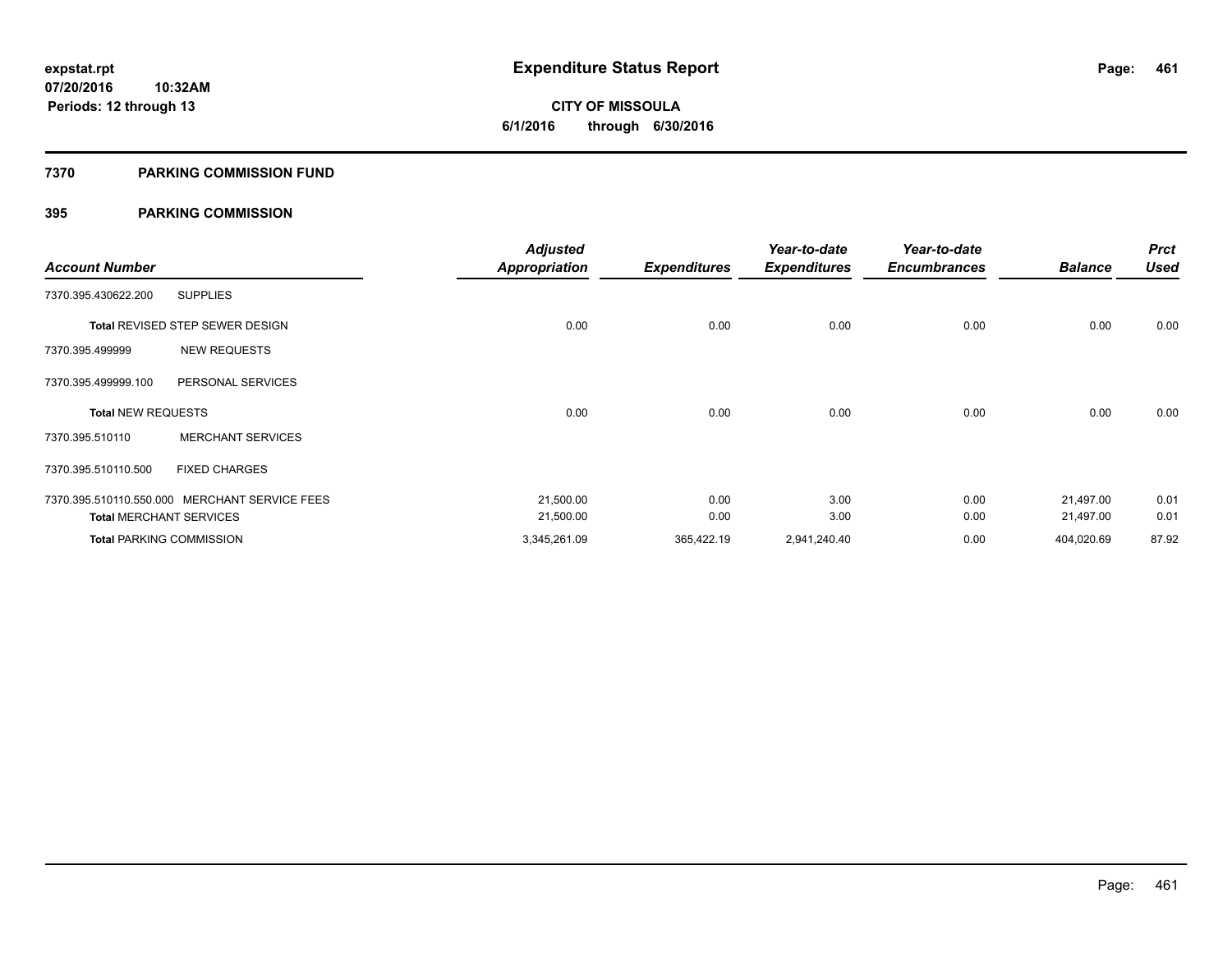**CITY OF MISSOULA 6/1/2016 through 6/30/2016**

#### **7370 PARKING COMMISSION FUND**

## **900 DEPRECIATION**

| <b>Account Number</b>      |                                      | <b>Adjusted</b><br><b>Appropriation</b> | <b>Expenditures</b> | Year-to-date<br><b>Expenditures</b> | Year-to-date<br><b>Encumbrances</b> | <b>Balance</b> | <b>Prct</b><br><b>Used</b> |
|----------------------------|--------------------------------------|-----------------------------------------|---------------------|-------------------------------------|-------------------------------------|----------------|----------------------------|
|                            |                                      |                                         |                     |                                     |                                     |                |                            |
| 7370.900.510000            | <b>MISCELLANEOUS</b>                 |                                         |                     |                                     |                                     |                |                            |
| 7370.900.510000.800        | OTHER OBJECTS                        |                                         |                     |                                     |                                     |                |                            |
| <b>Total OTHER OBJECTS</b> |                                      | 0.00                                    | 0.00                | 0.00                                | 0.00                                | 0.00           | 0.00                       |
| 7370.900.510000.900        | <b>CAPITAL OUTLAY</b>                |                                         |                     |                                     |                                     |                |                            |
| <b>Total DEPRECIATION</b>  |                                      | 0.00                                    | 0.00                | 0.00                                | 0.00                                | 0.00           | 0.00                       |
|                            | <b>Total PARKING COMMISSION FUND</b> | 3,345,261.09                            | 365.422.19          | 2,941,240.40                        | 0.00                                | 404.020.69     | 87.92                      |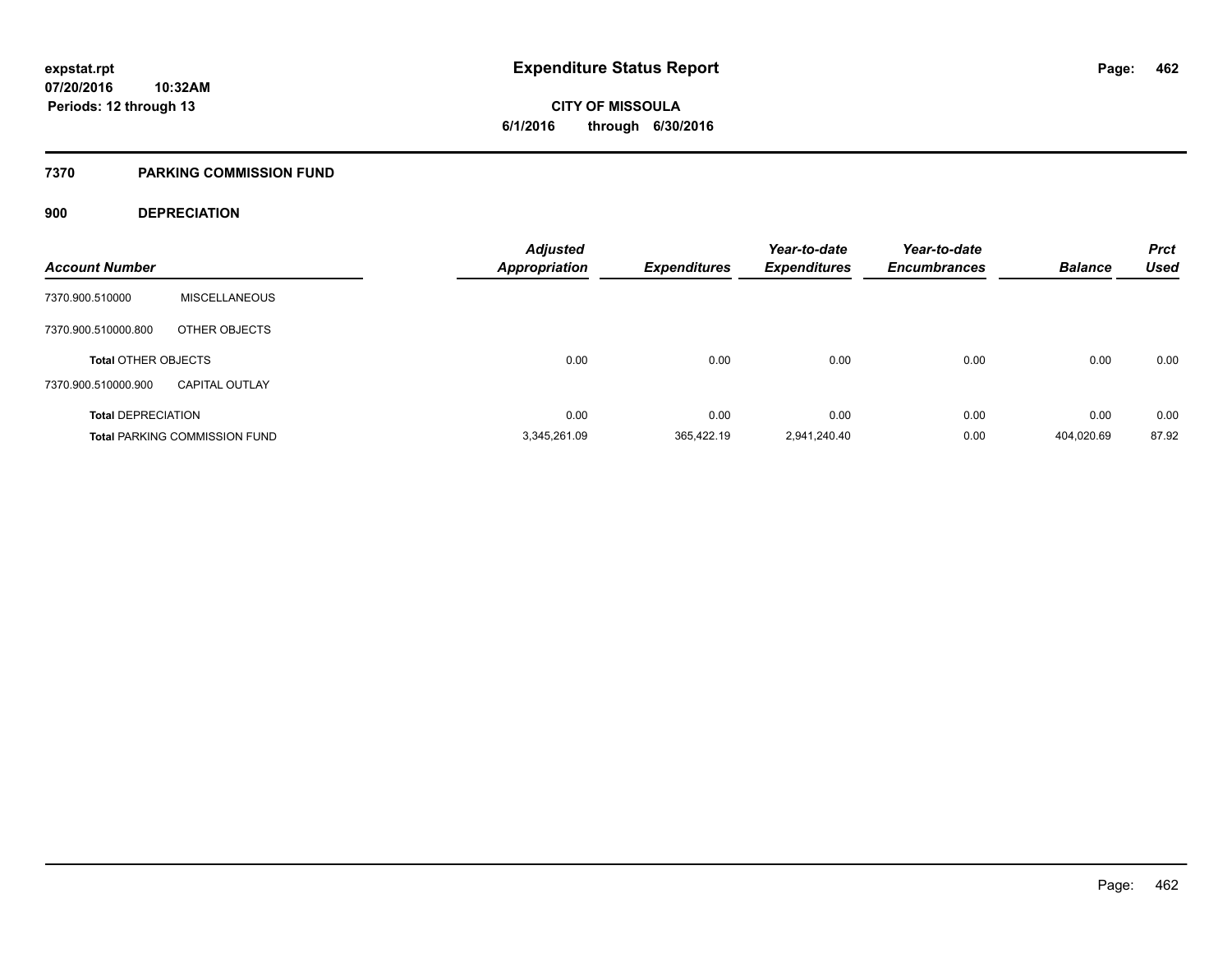## **7371 FRONT STREET PARKING BONDS**

## **395 PARKING COMMISSION**

|                               |                                                 | <b>Adjusted</b>      |                     | Year-to-date        | Year-to-date        |                | <b>Prct</b> |
|-------------------------------|-------------------------------------------------|----------------------|---------------------|---------------------|---------------------|----------------|-------------|
| <b>Account Number</b>         |                                                 | <b>Appropriation</b> | <b>Expenditures</b> | <b>Expenditures</b> | <b>Encumbrances</b> | <b>Balance</b> | <b>Used</b> |
| 7371.395.430266               | PARKING DIVISION                                |                      |                     |                     |                     |                |             |
| 7371.395.430266.800           | OTHER OBJECTS                                   |                      |                     |                     |                     |                |             |
| <b>Total PARKING DIVISION</b> |                                                 | 0.00                 | 0.00                | 0.00                | 0.00                | 0.00           | 0.00        |
| 7371.395.490200               | REVENUE BOND DEBT SERVICE                       |                      |                     |                     |                     |                |             |
| 7371.395.490200.600           | <b>DEBT SERVICE</b>                             |                      |                     |                     |                     |                |             |
|                               | 7371.395.490200.620.000 INTEREST / SERVICE FEES | 0.00                 | 0.00                | $-67,852.34$        | 0.00                | 67,852.34      | 0.00        |
|                               | Total REVENUE BOND DEBT SERVICE                 | 0.00                 | 0.00                | $-67,852.34$        | 0.00                | 67,852.34      | 0.00        |
| 7371.395.490201               | SERIES 2014 MPC DEBT                            |                      |                     |                     |                     |                |             |
| 7371.395.490201.600           | <b>DEBT SERVICE</b>                             |                      |                     |                     |                     |                |             |
|                               | 7371.395.490201.620.000 INTEREST / SERVICE FEES | 272,925.00           | 350.00              | 272,925.01          | 0.00                | $-0.01$        | 100.00      |
|                               | Total SERIES 2014 MPC DEBT                      | 272,925.00           | 350.00              | 272,925.01          | 0.00                | $-0.01$        | 100.00      |
| 7371.395.510110               | <b>MERCHANT SERVICES</b>                        |                      |                     |                     |                     |                |             |
| 7371.395.510110.500           | <b>FIXED CHARGES</b>                            |                      |                     |                     |                     |                |             |
|                               | <b>Total MERCHANT SERVICES</b>                  | 0.00                 | 0.00                | 0.00                | 0.00                | 0.00           | 0.00        |
|                               | <b>Total FRONT STREET PARKING BONDS</b>         | 272,925.00           | 350.00              | 205,072.67          | 0.00                | 67,852.33      | 75.14       |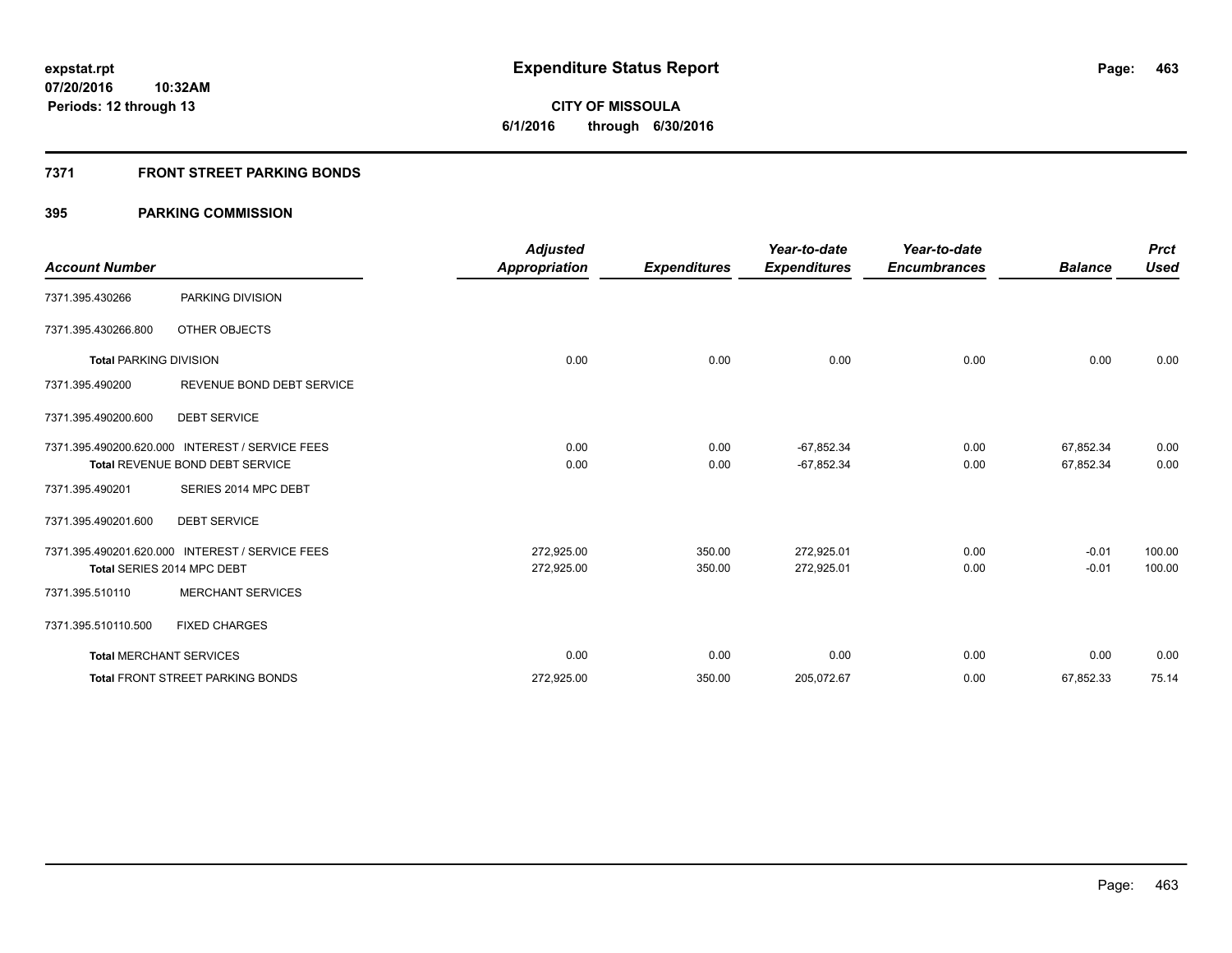**464**

**07/20/2016 10:32AM Periods: 12 through 13**

# **CITY OF MISSOULA 6/1/2016 through 6/30/2016**

## **7372 SINKING FUND/FRONT ST PARKING BONDS**

## **395 PARKING COMMISSION**

| <b>Account Number</b>         |                                                    | <b>Adjusted</b><br><b>Appropriation</b> | <b>Expenditures</b> | Year-to-date<br><b>Expenditures</b> | Year-to-date<br><b>Encumbrances</b> | <b>Balance</b> | <b>Prct</b><br><b>Used</b> |
|-------------------------------|----------------------------------------------------|-----------------------------------------|---------------------|-------------------------------------|-------------------------------------|----------------|----------------------------|
| 7372.395.430266               | PARKING DIVISION                                   |                                         |                     |                                     |                                     |                |                            |
| 7372.395.430266.800           | OTHER OBJECTS                                      |                                         |                     |                                     |                                     |                |                            |
| <b>Total PARKING DIVISION</b> |                                                    | 0.00                                    | 0.00                | 0.00                                | 0.00                                | 0.00           | 0.00                       |
| 7372.395.490200               | REVENUE BOND DEBT SERVICE                          |                                         |                     |                                     |                                     |                |                            |
| 7372.395.490200.600           | <b>DEBT SERVICE</b>                                |                                         |                     |                                     |                                     |                |                            |
|                               | Total REVENUE BOND DEBT SERVICE                    | 0.00                                    | 0.00                | 0.00                                | 0.00                                | 0.00           | 0.00                       |
| 7372.395.490201               | SERIES 2014 MPC DEBT                               |                                         |                     |                                     |                                     |                |                            |
| 7372.395.490201.600           | <b>DEBT SERVICE</b>                                |                                         |                     |                                     |                                     |                |                            |
|                               | 7372.395.490201.610.000 SERIES 2014 BOND-PRINCIPAL | 185,000.00                              | 0.00                | 185,000.00                          | 0.00                                | 0.00           | 100.00                     |
|                               | Total SERIES 2014 MPC DEBT                         | 185,000.00                              | 0.00                | 185,000.00                          | 0.00                                | 0.00           | 100.00                     |
| 7372.395.510110               | <b>MERCHANT SERVICES</b>                           |                                         |                     |                                     |                                     |                |                            |
| 7372.395.510110.500           | <b>FIXED CHARGES</b>                               |                                         |                     |                                     |                                     |                |                            |
|                               | <b>Total MERCHANT SERVICES</b>                     | 0.00                                    | 0.00                | 0.00                                | 0.00                                | 0.00           | 0.00                       |
|                               | <b>Total SINKING FUND/FRONT ST PARKING BONDS</b>   | 185,000.00                              | 0.00                | 185,000.00                          | 0.00                                | 0.00           | 100.00                     |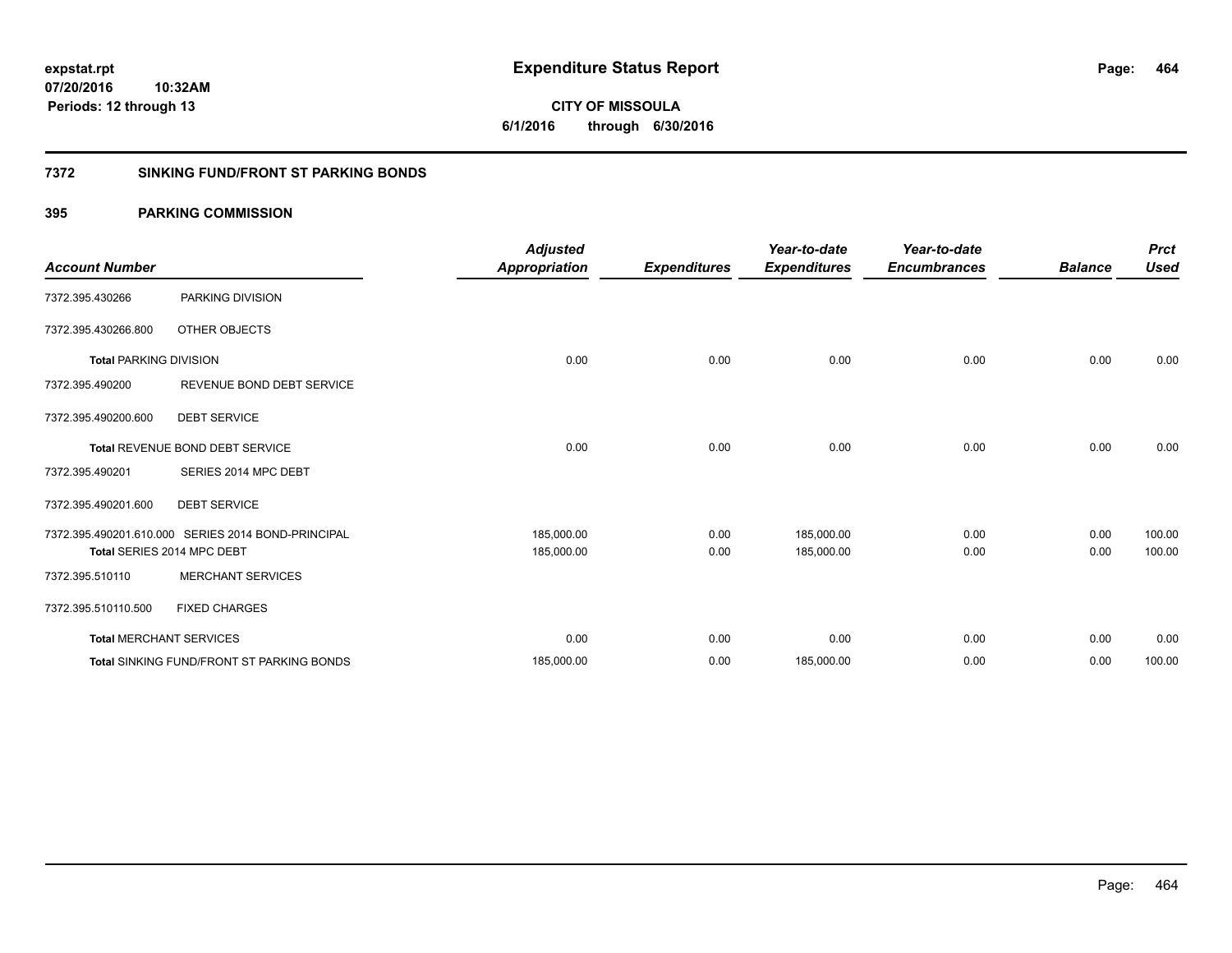**Periods: 12 through 13**

**CITY OF MISSOULA 6/1/2016 through 6/30/2016**

#### **7373 MPC SERIES 2010B CONSTRUCTION**

## **395 PARKING COMMISSION**

**10:32AM**

|                               |                                 | <b>Adjusted</b>      |                     | Year-to-date        | Year-to-date        |                | <b>Prct</b> |
|-------------------------------|---------------------------------|----------------------|---------------------|---------------------|---------------------|----------------|-------------|
| <b>Account Number</b>         |                                 | <b>Appropriation</b> | <b>Expenditures</b> | <b>Expenditures</b> | <b>Encumbrances</b> | <b>Balance</b> | <b>Used</b> |
| 7373.395.430266               | PARKING DIVISION                |                      |                     |                     |                     |                |             |
| 7373.395.430266.600           | <b>DEBT SERVICE</b>             |                      |                     |                     |                     |                |             |
| <b>Total DEBT SERVICE</b>     |                                 | 0.00                 | 0.00                | 0.00                | 0.00                | 0.00           | 0.00        |
| 7373.395.430266.800           | OTHER OBJECTS                   |                      |                     |                     |                     |                |             |
| <b>Total PARKING DIVISION</b> |                                 | 0.00                 | 0.00                | 0.00                | 0.00                | 0.00           | 0.00        |
| 7373.395.430273               | PARKING STRUCTURES              |                      |                     |                     |                     |                |             |
| 7373.395.430273.300           | PURCHASED SERVICES              |                      |                     |                     |                     |                |             |
|                               | <b>Total PURCHASED SERVICES</b> | 0.00                 | 0.00                | 0.00                | 0.00                | 0.00           | 0.00        |
| 7373.395.430273.900           | <b>CAPITAL OUTLAY</b>           |                      |                     |                     |                     |                |             |
|                               | <b>Total PARKING STRUCTURES</b> | 0.00                 | 0.00                | 0.00                | 0.00                | 0.00           | 0.00        |
| 7373.395.490200               | REVENUE BOND DEBT SERVICE       |                      |                     |                     |                     |                |             |
| 7373.395.490200.300           | PURCHASED SERVICES              |                      |                     |                     |                     |                |             |
|                               | <b>Total PURCHASED SERVICES</b> | 0.00                 | 0.00                | 0.00                | 0.00                | 0.00           | 0.00        |
| 7373.395.490200.600           | <b>DEBT SERVICE</b>             |                      |                     |                     |                     |                |             |
|                               | Total REVENUE BOND DEBT SERVICE | 0.00                 | 0.00                | 0.00                | 0.00                | 0.00           | 0.00        |
| 7373.395.499999               | <b>NEW REQUESTS</b>             |                      |                     |                     |                     |                |             |
| 7373.395.499999.900           | <b>CAPITAL OUTLAY</b>           |                      |                     |                     |                     |                |             |
| <b>Total NEW REQUESTS</b>     |                                 | 0.00                 | 0.00                | 0.00                | 0.00                | 0.00           | 0.00        |
| 7373.395.510110               | <b>MERCHANT SERVICES</b>        |                      |                     |                     |                     |                |             |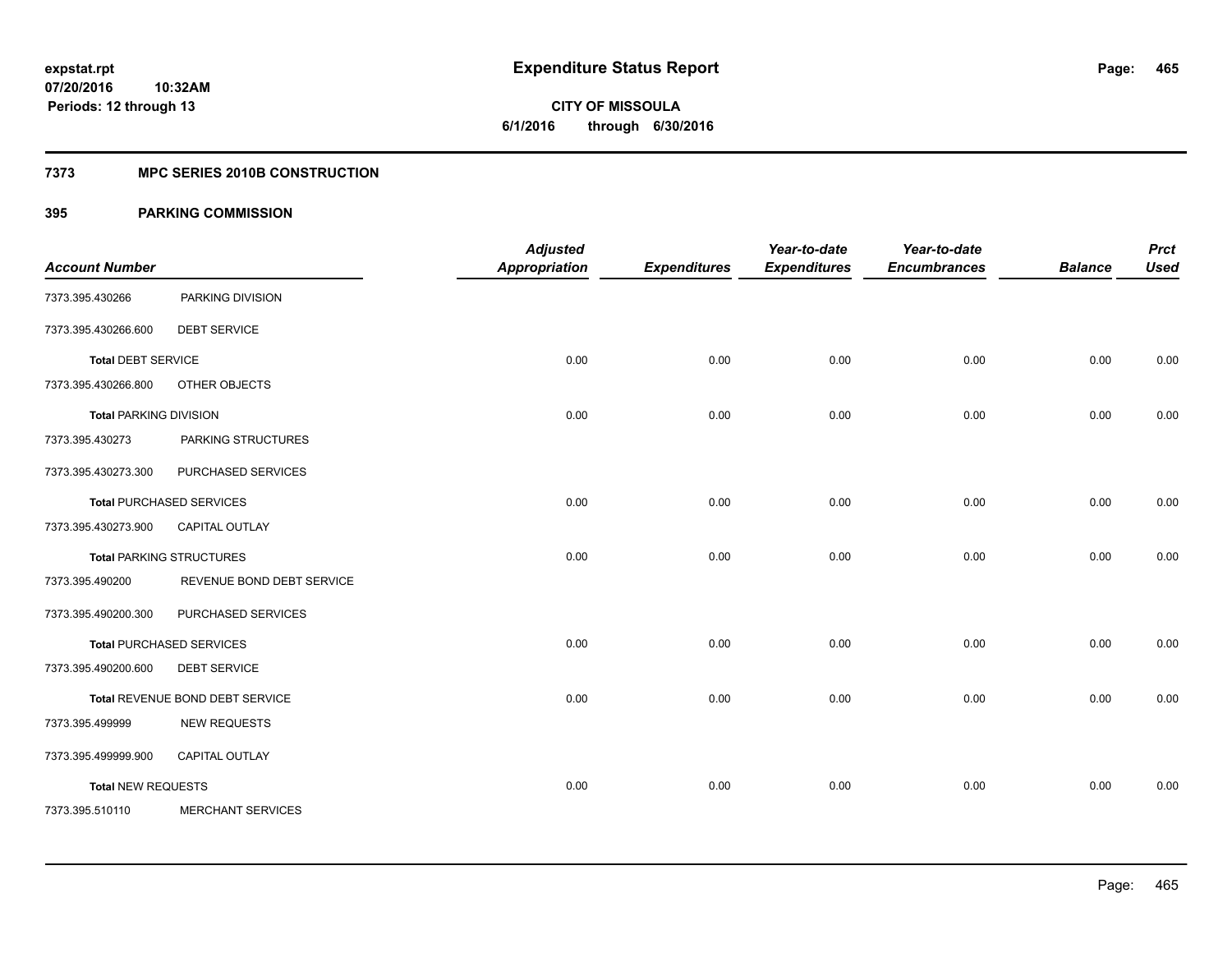**CITY OF MISSOULA 6/1/2016 through 6/30/2016**

## **7373 MPC SERIES 2010B CONSTRUCTION**

## **395 PARKING COMMISSION**

| <b>Account Number</b>           |                      | <b>Adjusted</b><br><b>Appropriation</b> | <b>Expenditures</b> | Year-to-date<br>Expenditures | Year-to-date<br><b>Encumbrances</b> | <b>Balance</b> | <b>Prct</b><br>Used |
|---------------------------------|----------------------|-----------------------------------------|---------------------|------------------------------|-------------------------------------|----------------|---------------------|
| 7373.395.510110.500             | <b>FIXED CHARGES</b> |                                         |                     |                              |                                     |                |                     |
| <b>Total MERCHANT SERVICES</b>  |                      | 0.00                                    | 0.00                | 0.00                         | 0.00                                | 0.00           | 0.00                |
| 7373.395.520000                 | OTHER FINANCING USES |                                         |                     |                              |                                     |                |                     |
| 7373.395.520000.600             | <b>DEBT SERVICE</b>  |                                         |                     |                              |                                     |                |                     |
| <b>Total PARKING COMMISSION</b> |                      | 0.00                                    | 0.00                | 0.00                         | 0.00                                | 0.00           | 0.00                |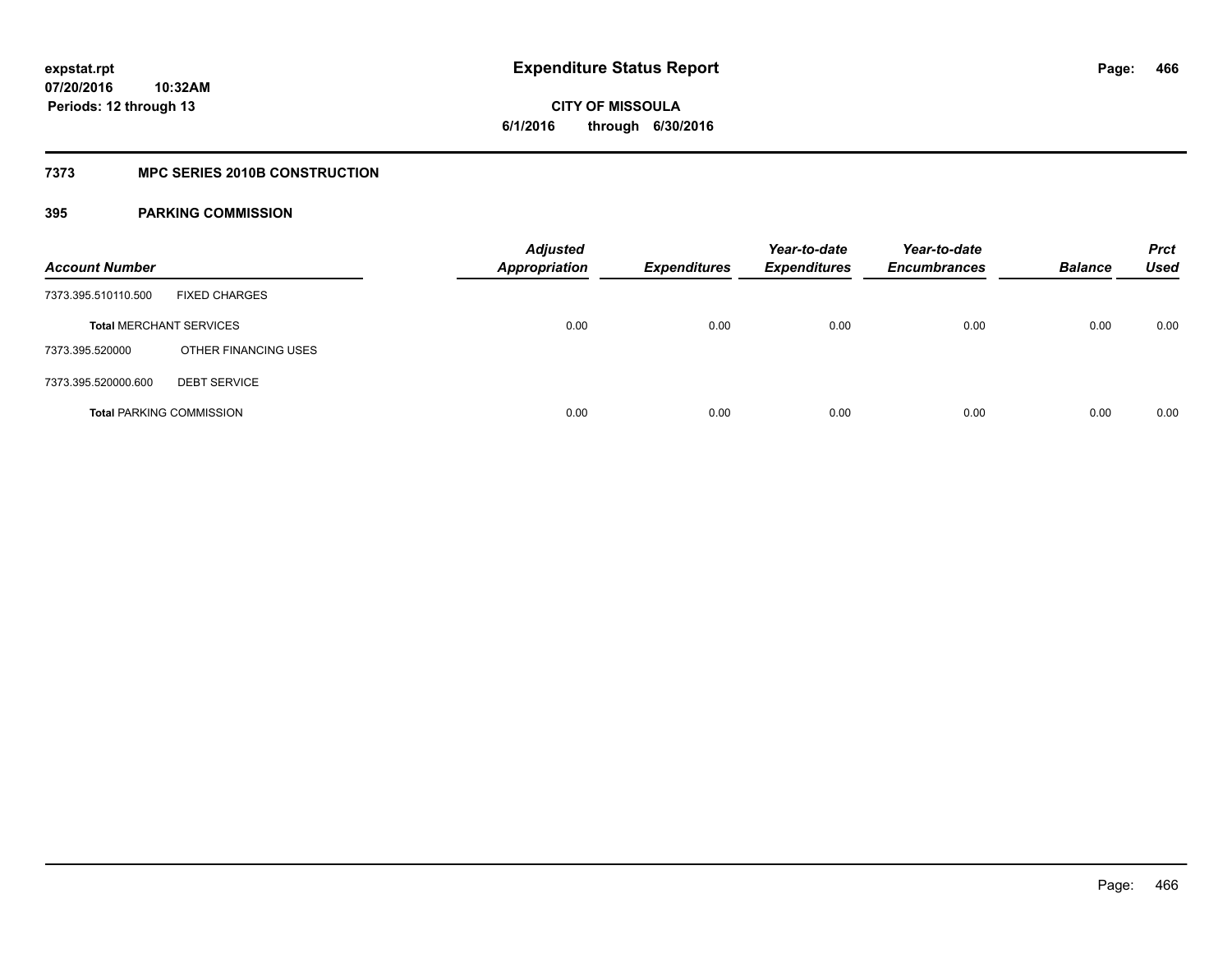**CITY OF MISSOULA 6/1/2016 through 6/30/2016**

## **7373 MPC SERIES 2010B CONSTRUCTION**

## **900 DEPRECIATION**

| <b>Account Number</b>      |                                            | <b>Adjusted</b><br><b>Appropriation</b> | <b>Expenditures</b> | Year-to-date<br><b>Expenditures</b> | Year-to-date<br><b>Encumbrances</b> | <b>Balance</b> | <b>Prct</b><br><b>Used</b> |
|----------------------------|--------------------------------------------|-----------------------------------------|---------------------|-------------------------------------|-------------------------------------|----------------|----------------------------|
| 7373.900.510000            | <b>MISCELLANEOUS</b>                       |                                         |                     |                                     |                                     |                |                            |
| 7373.900.510000.800        | OTHER OBJECTS                              |                                         |                     |                                     |                                     |                |                            |
| <b>Total MISCELLANEOUS</b> |                                            | 0.00                                    | 0.00                | 0.00                                | 0.00                                | 0.00           | 0.00                       |
| 7373.900.510110            | <b>MERCHANT SERVICES</b>                   |                                         |                     |                                     |                                     |                |                            |
| 7373.900.510110.500        | <b>FIXED CHARGES</b>                       |                                         |                     |                                     |                                     |                |                            |
|                            | <b>Total MPC SERIES 2010B CONSTRUCTION</b> | 0.00                                    | 0.00                | 0.00                                | 0.00                                | 0.00           | 0.00                       |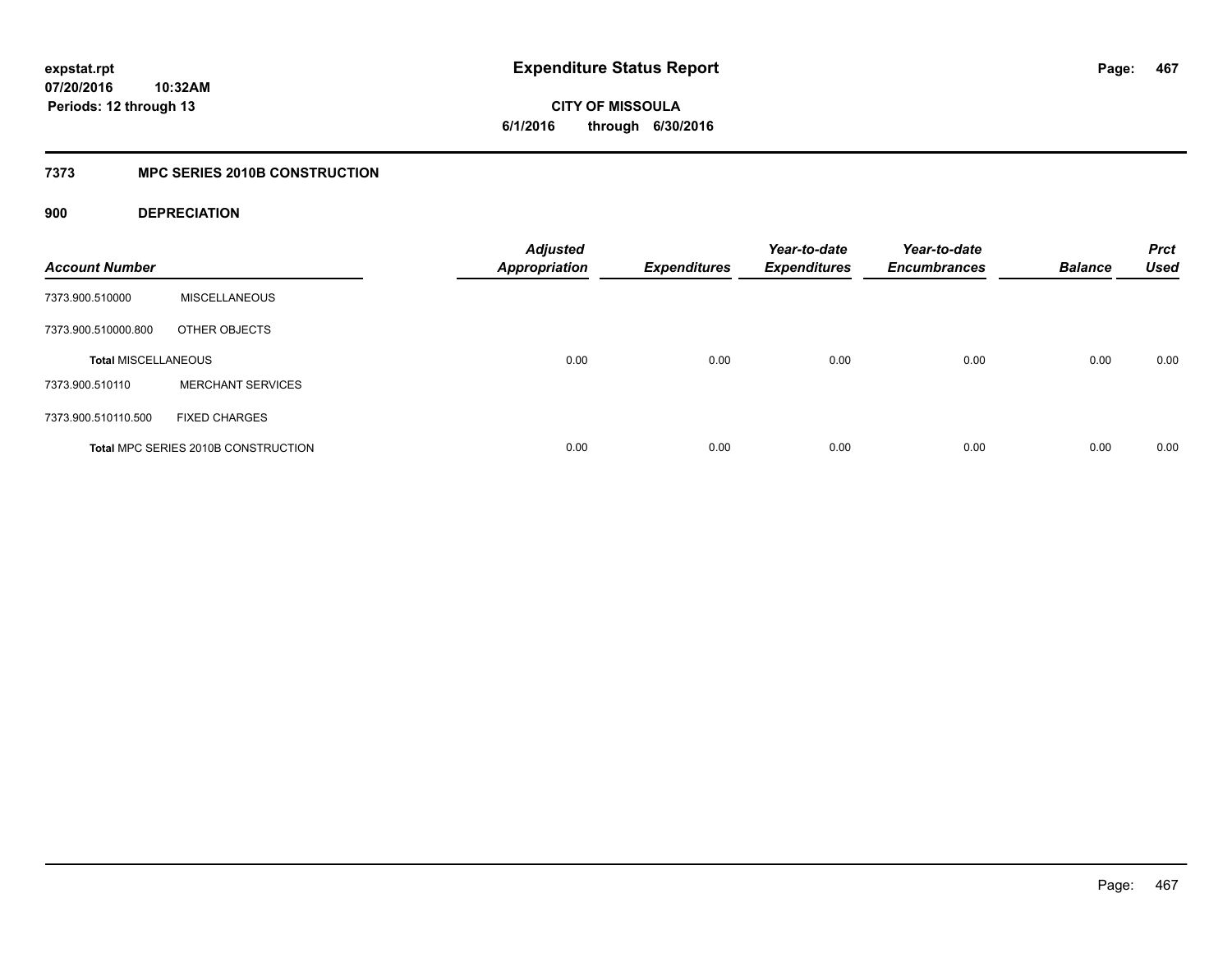### **7374 RESERVE FUND-PARKING BONDS**

## **395 PARKING COMMISSION**

| <b>Account Number</b> |                                         | <b>Adjusted</b><br><b>Appropriation</b> | <b>Expenditures</b> | Year-to-date<br><b>Expenditures</b> | Year-to-date<br><b>Encumbrances</b> | <b>Balance</b> | <b>Prct</b><br><b>Used</b> |
|-----------------------|-----------------------------------------|-----------------------------------------|---------------------|-------------------------------------|-------------------------------------|----------------|----------------------------|
| 7374.395.430273       | PARKING STRUCTURES                      |                                         |                     |                                     |                                     |                |                            |
| 7374.395.430273.900   | <b>CAPITAL OUTLAY</b>                   |                                         |                     |                                     |                                     |                |                            |
|                       | <b>Total PARKING STRUCTURES</b>         | 0.00                                    | 0.00                | 0.00                                | 0.00                                | 0.00           | 0.00                       |
| 7374.395.510110       | <b>MERCHANT SERVICES</b>                |                                         |                     |                                     |                                     |                |                            |
| 7374.395.510110.500   | <b>FIXED CHARGES</b>                    |                                         |                     |                                     |                                     |                |                            |
|                       | <b>Total MERCHANT SERVICES</b>          | 0.00                                    | 0.00                | 0.00                                | 0.00                                | 0.00           | 0.00                       |
|                       | <b>Total RESERVE FUND-PARKING BONDS</b> | 0.00                                    | 0.00                | 0.00                                | 0.00                                | 0.00           | 0.00                       |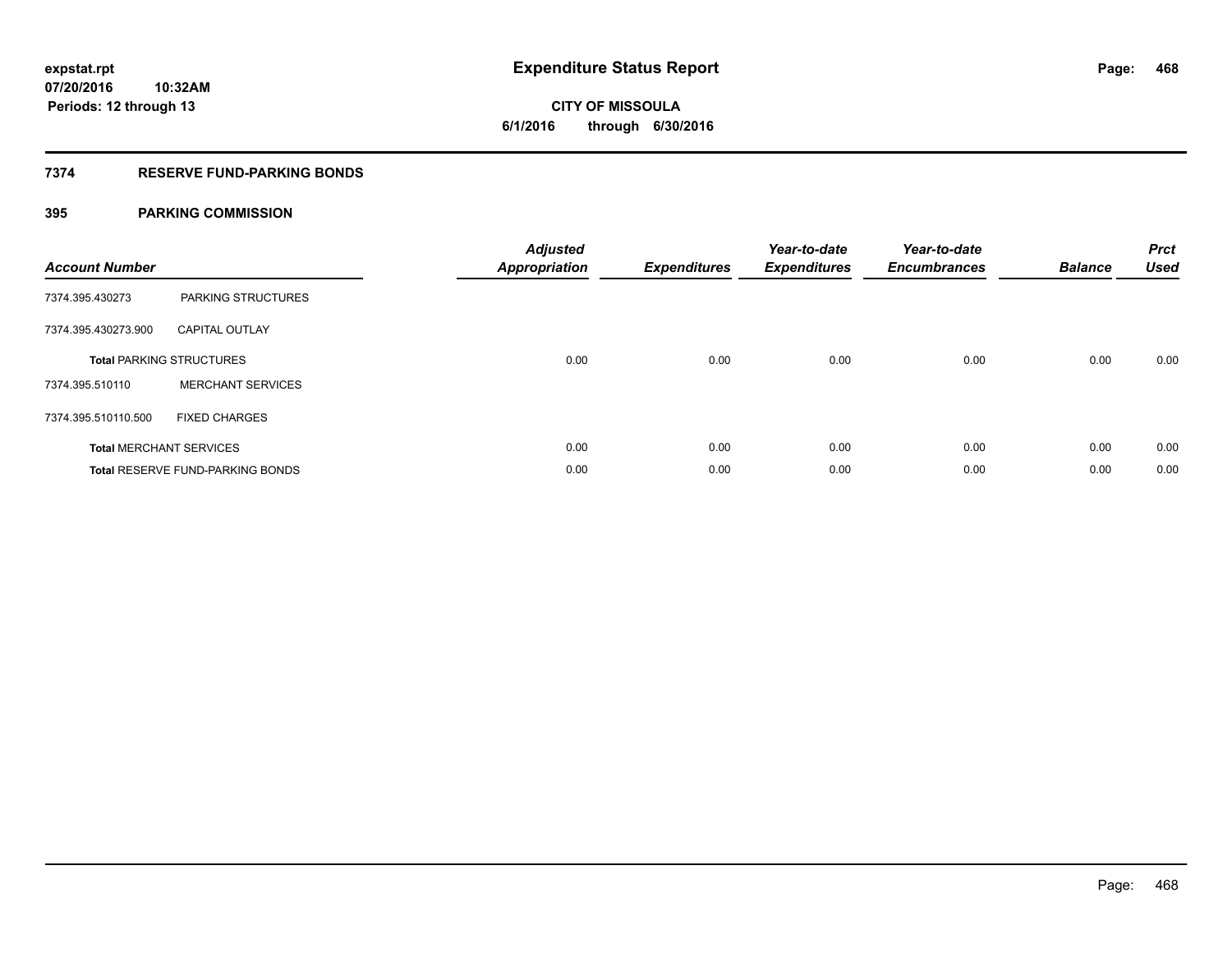**469**

**07/20/2016 10:32AM Periods: 12 through 13**

# **CITY OF MISSOULA 6/1/2016 through 6/30/2016**

#### **7375 PLEDGED TAX INCREMENT-2010B BOND**

|                                |                                                  | <b>Adjusted</b>      |                     | Year-to-date        | Year-to-date        |                | <b>Prct</b> |
|--------------------------------|--------------------------------------------------|----------------------|---------------------|---------------------|---------------------|----------------|-------------|
| <b>Account Number</b>          |                                                  | <b>Appropriation</b> | <b>Expenditures</b> | <b>Expenditures</b> | <b>Encumbrances</b> | <b>Balance</b> | <b>Used</b> |
| 7375.395.430266                | PARKING DIVISION                                 |                      |                     |                     |                     |                |             |
| 7375.395.430266.800            | OTHER OBJECTS                                    |                      |                     |                     |                     |                |             |
|                                | 7375.395.430266.820.000 TRANSFERS TO OTHER FUNDS | 146,731.00           | 0.00                | 0.00                | 0.00                | 146,731.00     | 0.00        |
| <b>Total PARKING DIVISION</b>  |                                                  | 146,731.00           | 0.00                | 0.00                | 0.00                | 146,731.00     | 0.00        |
| 7375.395.490200                | REVENUE BOND DEBT SERVICE                        |                      |                     |                     |                     |                |             |
| 7375.395.490200.300            | PURCHASED SERVICES                               |                      |                     |                     |                     |                |             |
| 7375.395.490200.390.000        | EXCESS PLEDGED TAX INCREMENT                     | 121,431.00           | 0.00                | 0.00                | 0.00                | 121,431.00     | 0.00        |
|                                | <b>Total REVENUE BOND DEBT SERVICE</b>           | 121,431.00           | 0.00                | 0.00                | 0.00                | 121,431.00     | 0.00        |
| 7375.395.510110                | <b>MERCHANT SERVICES</b>                         |                      |                     |                     |                     |                |             |
| 7375.395.510110.500            | <b>FIXED CHARGES</b>                             |                      |                     |                     |                     |                |             |
| <b>Total MERCHANT SERVICES</b> |                                                  | 0.00                 | 0.00                | 0.00                | 0.00                | 0.00           | 0.00        |
|                                | Total PLEDGED TAX INCREMENT-2010B BOND           | 268,162.00           | 0.00                | 0.00                | 0.00                | 268,162.00     | 0.00        |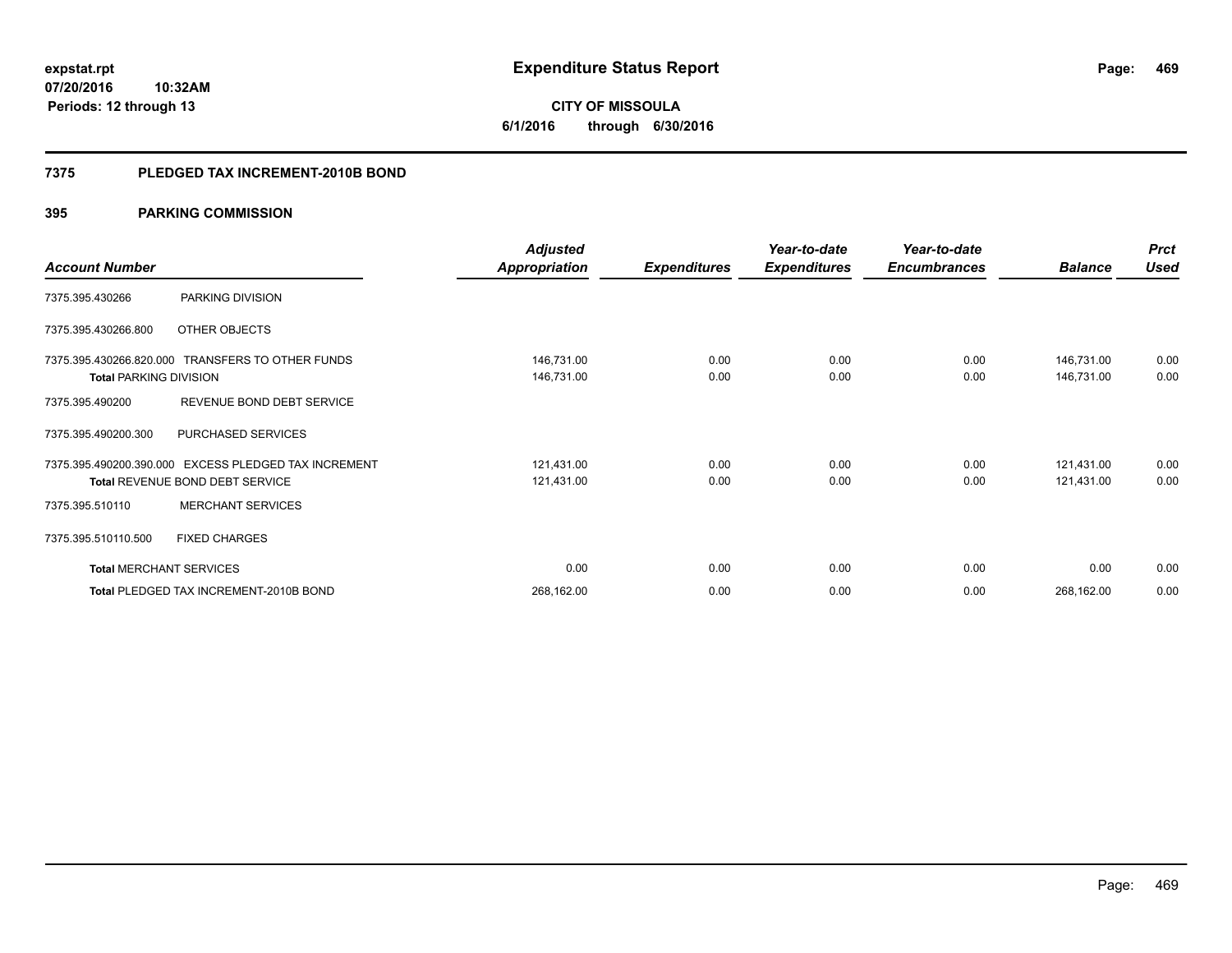**CITY OF MISSOULA 6/1/2016 through 6/30/2016**

### **7376 MPC 2010A BONDS DEBT INTEREST**

| <b>Account Number</b>         |                                     | <b>Adjusted</b><br><b>Appropriation</b> | <b>Expenditures</b> | Year-to-date<br><b>Expenditures</b> | Year-to-date<br><b>Encumbrances</b> | <b>Balance</b> | <b>Prct</b><br><b>Used</b> |
|-------------------------------|-------------------------------------|-----------------------------------------|---------------------|-------------------------------------|-------------------------------------|----------------|----------------------------|
| 7376.395.430266               | PARKING DIVISION                    |                                         |                     |                                     |                                     |                |                            |
| 7376.395.430266.800           | OTHER OBJECTS                       |                                         |                     |                                     |                                     |                |                            |
| <b>Total PARKING DIVISION</b> |                                     | 0.00                                    | 0.00                | 0.00                                | 0.00                                | 0.00           | 0.00                       |
| 7376.395.490200               | REVENUE BOND DEBT SERVICE           |                                         |                     |                                     |                                     |                |                            |
| 7376.395.490200.600           | <b>DEBT SERVICE</b>                 |                                         |                     |                                     |                                     |                |                            |
|                               | Total REVENUE BOND DEBT SERVICE     | 0.00                                    | 0.00                | 0.00                                | 0.00                                | 0.00           | 0.00                       |
| 7376.395.510110               | <b>MERCHANT SERVICES</b>            |                                         |                     |                                     |                                     |                |                            |
| 7376.395.510110.500           | <b>FIXED CHARGES</b>                |                                         |                     |                                     |                                     |                |                            |
|                               | <b>Total MERCHANT SERVICES</b>      | 0.00                                    | 0.00                | 0.00                                | 0.00                                | 0.00           | 0.00                       |
|                               | Total MPC 2010A BONDS DEBT INTEREST | 0.00                                    | 0.00                | 0.00                                | 0.00                                | 0.00           | 0.00                       |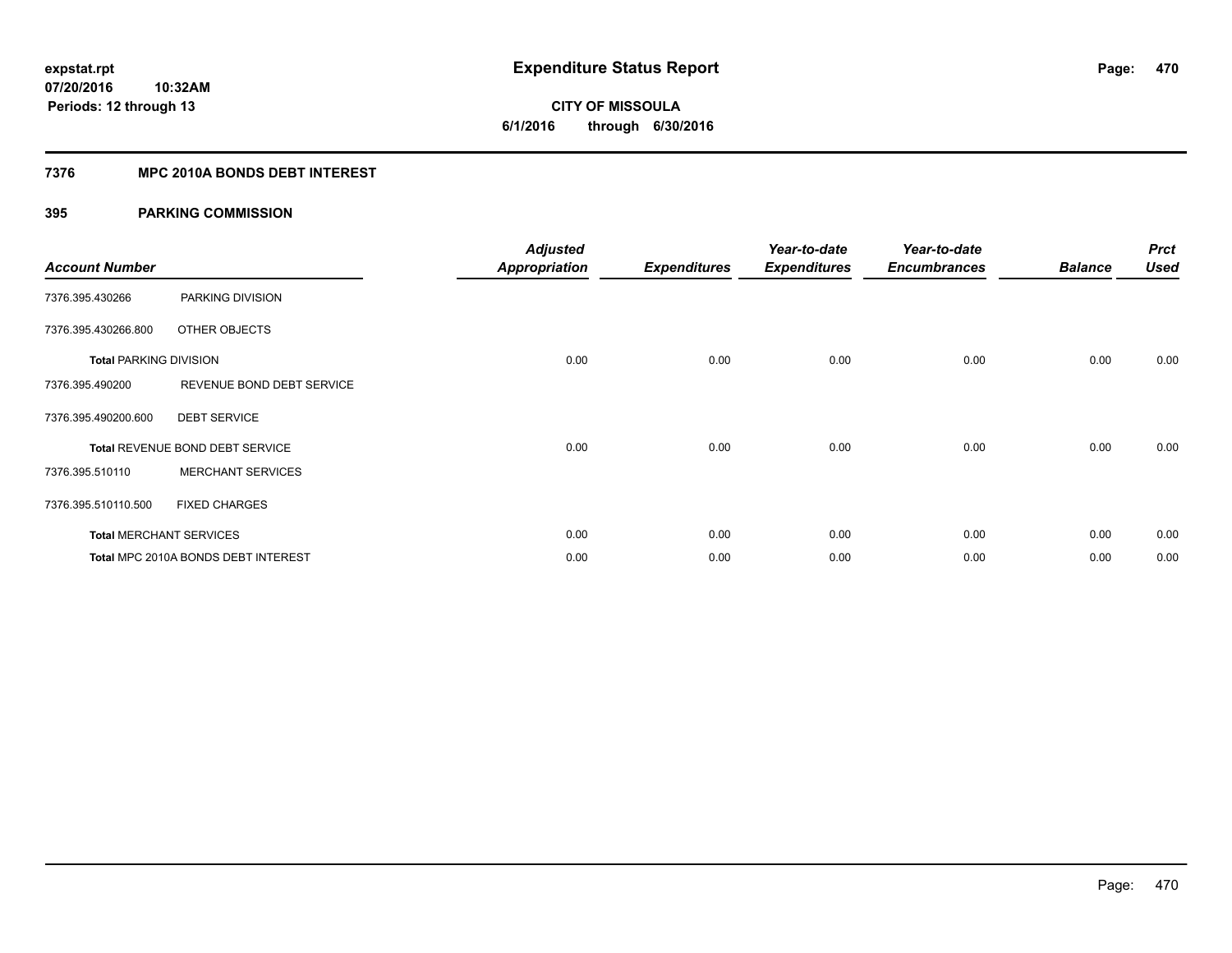# **CITY OF MISSOULA 6/1/2016 through 6/30/2016**

### **7377 MPC 2010A BONDS SINKING FUND**

| <b>Account Number</b>         |                                        | <b>Adjusted</b><br><b>Appropriation</b> | <b>Expenditures</b> | Year-to-date<br><b>Expenditures</b> | Year-to-date<br><b>Encumbrances</b> | <b>Balance</b> | <b>Prct</b><br><b>Used</b> |
|-------------------------------|----------------------------------------|-----------------------------------------|---------------------|-------------------------------------|-------------------------------------|----------------|----------------------------|
| 7377.395.430266               | PARKING DIVISION                       |                                         |                     |                                     |                                     |                |                            |
| 7377.395.430266.800           | OTHER OBJECTS                          |                                         |                     |                                     |                                     |                |                            |
| <b>Total PARKING DIVISION</b> |                                        | 0.00                                    | 0.00                | 0.00                                | 0.00                                | 0.00           | 0.00                       |
| 7377.395.490200               | REVENUE BOND DEBT SERVICE              |                                         |                     |                                     |                                     |                |                            |
| 7377.395.490200.600           | <b>DEBT SERVICE</b>                    |                                         |                     |                                     |                                     |                |                            |
|                               | <b>Total REVENUE BOND DEBT SERVICE</b> | 0.00                                    | 0.00                | 0.00                                | 0.00                                | 0.00           | 0.00                       |
| 7377.395.510110               | <b>MERCHANT SERVICES</b>               |                                         |                     |                                     |                                     |                |                            |
| 7377.395.510110.500           | <b>FIXED CHARGES</b>                   |                                         |                     |                                     |                                     |                |                            |
|                               | <b>Total MERCHANT SERVICES</b>         | 0.00                                    | 0.00                | 0.00                                | 0.00                                | 0.00           | 0.00                       |
|                               | Total MPC 2010A BONDS SINKING FUND     | 0.00                                    | 0.00                | 0.00                                | 0.00                                | 0.00           | 0.00                       |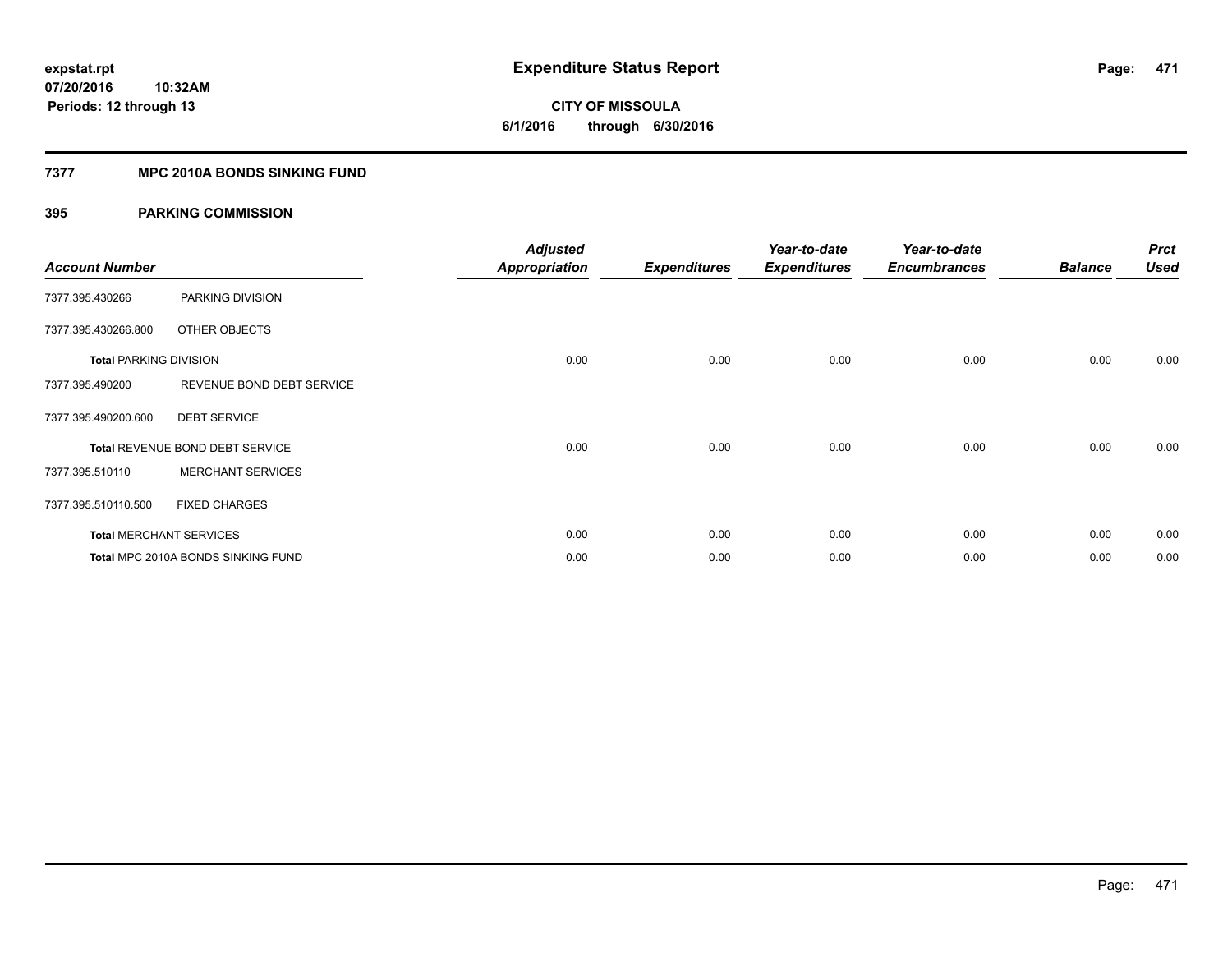# **CITY OF MISSOULA 6/1/2016 through 6/30/2016**

### **7378 MPC 2010A BOND RESERVE**

| <b>Account Number</b>         |                                 | <b>Adjusted</b><br><b>Appropriation</b> | <b>Expenditures</b> | Year-to-date<br><b>Expenditures</b> | Year-to-date<br><b>Encumbrances</b> | <b>Balance</b> | <b>Prct</b><br><b>Used</b> |
|-------------------------------|---------------------------------|-----------------------------------------|---------------------|-------------------------------------|-------------------------------------|----------------|----------------------------|
| 7378.395.430266               | PARKING DIVISION                |                                         |                     |                                     |                                     |                |                            |
| 7378.395.430266.800           | OTHER OBJECTS                   |                                         |                     |                                     |                                     |                |                            |
| <b>Total PARKING DIVISION</b> |                                 | 0.00                                    | 0.00                | 0.00                                | 0.00                                | 0.00           | 0.00                       |
| 7378.395.430273               | PARKING STRUCTURES              |                                         |                     |                                     |                                     |                |                            |
| 7378.395.430273.900           | <b>CAPITAL OUTLAY</b>           |                                         |                     |                                     |                                     |                |                            |
|                               | <b>Total PARKING STRUCTURES</b> | 0.00                                    | 0.00                | 0.00                                | 0.00                                | 0.00           | 0.00                       |
| 7378.395.510110               | <b>MERCHANT SERVICES</b>        |                                         |                     |                                     |                                     |                |                            |
| 7378.395.510110.500           | <b>FIXED CHARGES</b>            |                                         |                     |                                     |                                     |                |                            |
|                               | Total MPC 2010A BOND RESERVE    | 0.00                                    | 0.00                | 0.00                                | 0.00                                | 0.00           | 0.00                       |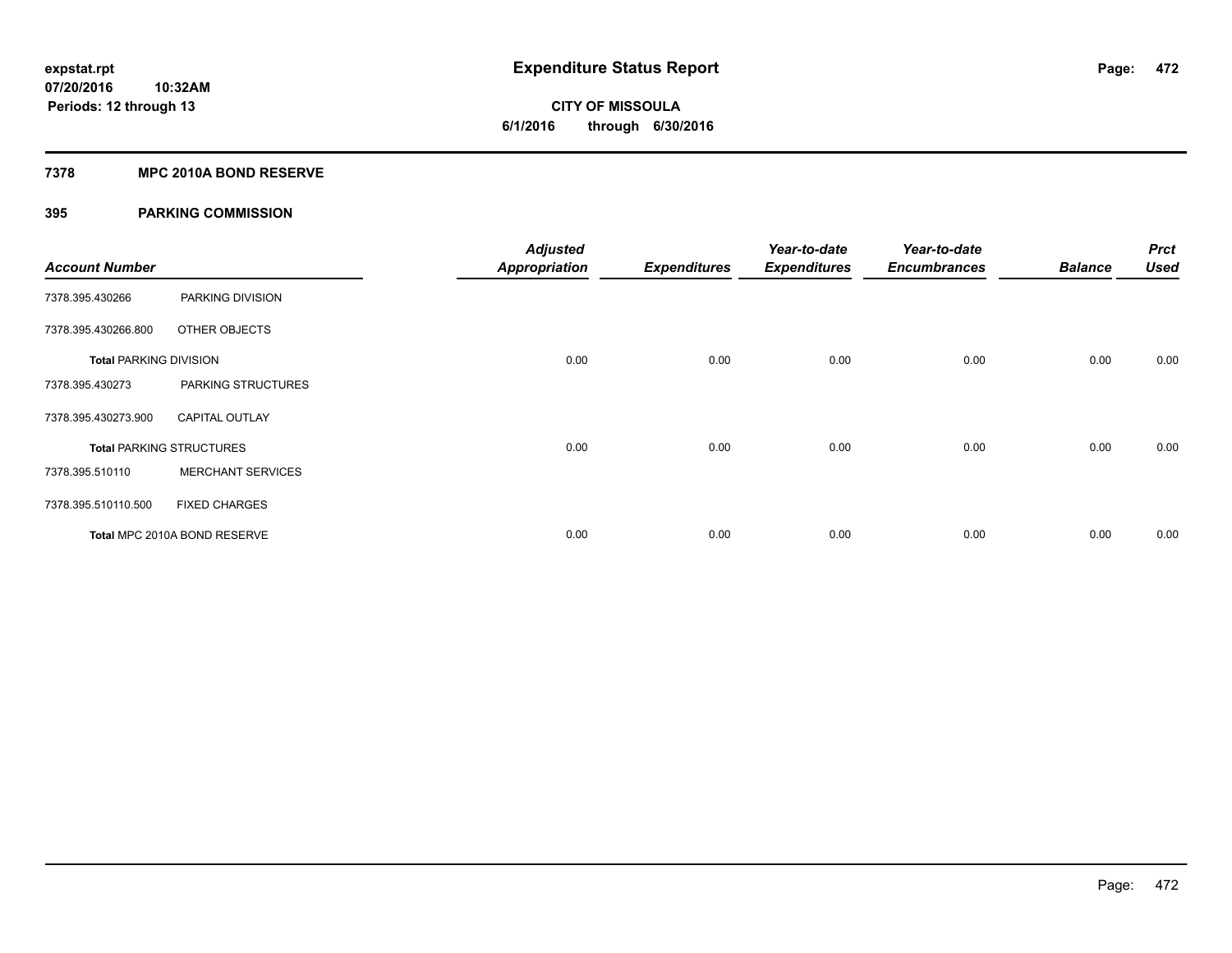**CITY OF MISSOULA 6/1/2016 through 6/30/2016**

#### **7380 BUSINESS IMPROVEMENT DISTRICT**

### **375 BUSINESS IMPROVEMENT DISTRICT**

|                                                            | <b>Adjusted</b>      |                     | Year-to-date        | Year-to-date        |                | <b>Prct</b> |
|------------------------------------------------------------|----------------------|---------------------|---------------------|---------------------|----------------|-------------|
| <b>Account Number</b>                                      | <b>Appropriation</b> | <b>Expenditures</b> | <b>Expenditures</b> | <b>Encumbrances</b> | <b>Balance</b> | <b>Used</b> |
| <b>BUSINESS IMPROVEMENT DISTRICT</b><br>7380.375.471210    |                      |                     |                     |                     |                |             |
| PURCHASED SERVICES<br>7380.375.471210.300                  |                      |                     |                     |                     |                |             |
| 7380.375.471210.350.000 PROFESSIONAL SERVICES              | 327,200.00           | 0.00                | 0.00                | 0.00                | 327,200.00     | 0.00        |
| <b>Total PURCHASED SERVICES</b>                            | 327,200.00           | 0.00                | 0.00                | 0.00                | 327,200.00     | 0.00        |
| 7380.375.471210.800<br>OTHER OBJECTS                       |                      |                     |                     |                     |                |             |
| <b>Total OTHER OBJECTS</b>                                 | 0.00                 | 0.00                | 0.00                | 0.00                | 0.00           | 0.00        |
| <b>Total BUSINESS IMPROVEMENT DISTRICT</b>                 | 327,200.00           | 0.00                | 0.00                | 0.00                | 327,200.00     | 0.00        |
| <b>BID MARKETING</b><br>7380.375.471220                    |                      |                     |                     |                     |                |             |
| 7380.375.471220.300<br>PURCHASED SERVICES                  |                      |                     |                     |                     |                |             |
| 7380.375.471220.350.000 PROFESSIONAL SERVICES              | 45,100.00            | 0.00                | 0.00                | 0.00                | 45,100.00      | 0.00        |
| <b>Total BID MARKETING</b>                                 | 45,100.00            | 0.00                | 0.00                | 0.00                | 45,100.00      | 0.00        |
| STREETSCAPE MAINTENANCE-BID<br>7380.375.471230             |                      |                     |                     |                     |                |             |
| PURCHASED SERVICES<br>7380.375.471230.300                  |                      |                     |                     |                     |                |             |
| 7380.375.471230.350.000 PROFESSIONAL SERVICES              | 67,500.00            | 0.00                | 0.00                | 0.00                | 67,500.00      | 0.00        |
| Total STREETSCAPE MAINTENANCE-BID                          | 67,500.00            | 0.00                | 0.00                | 0.00                | 67,500.00      | 0.00        |
| 7380.375.471240<br>SAFETY-BID                              |                      |                     |                     |                     |                |             |
| PURCHASED SERVICES<br>7380.375.471240.300                  |                      |                     |                     |                     |                |             |
| 7380.375.471240.350.000 PROFESSIONAL SERVICES - BID SAFETY | 0.00                 | 0.00                | 375,000.00          | 0.00                | $-375,000.00$  | 0.00        |
| <b>Total SAFETY-BID</b>                                    | 0.00                 | 0.00                | 375,000.00          | 0.00                | $-375,000.00$  | 0.00        |
| <b>MERCHANT SERVICES</b><br>7380.375.510110                |                      |                     |                     |                     |                |             |
| 7380.375.510110.500<br><b>FIXED CHARGES</b>                |                      |                     |                     |                     |                |             |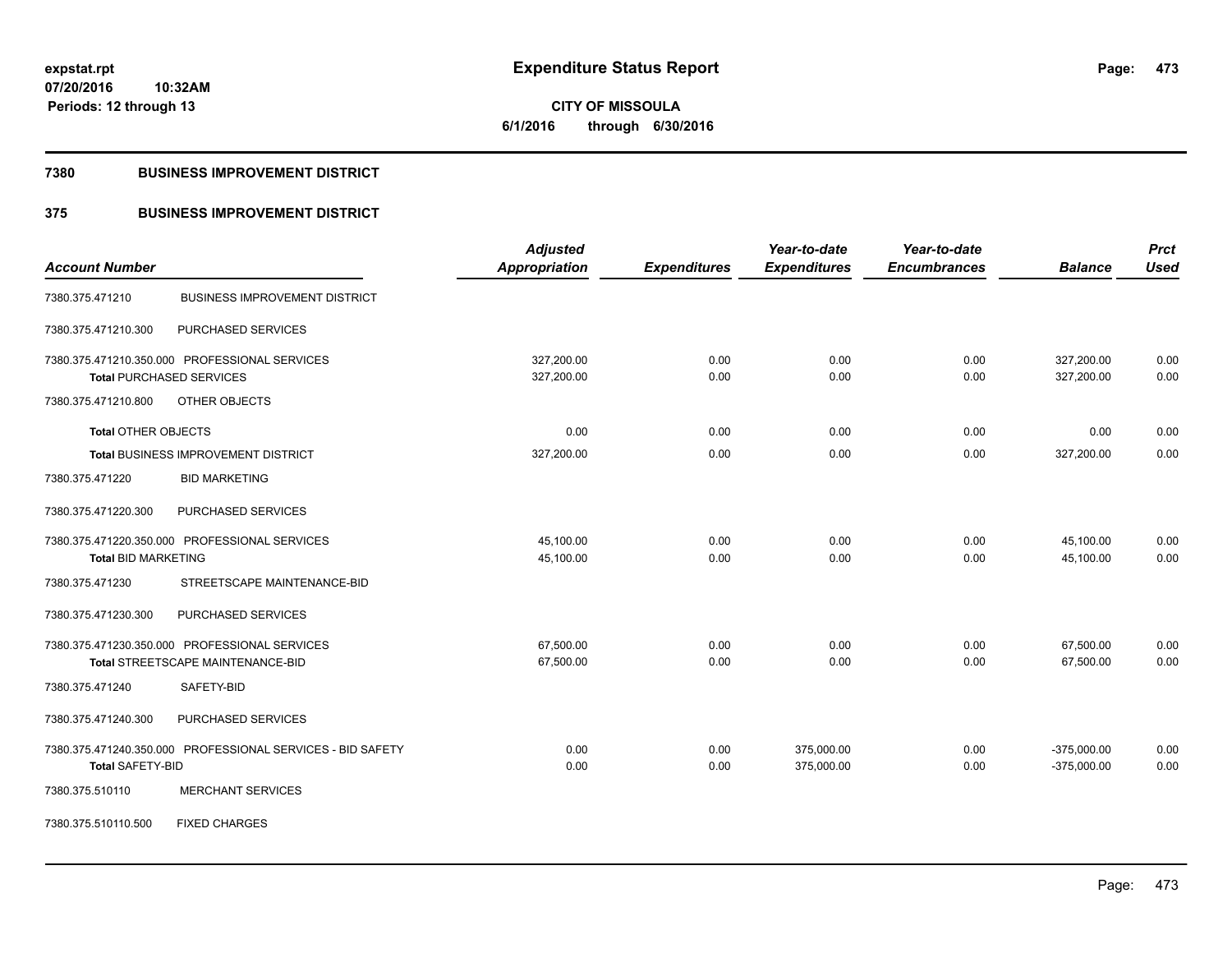**474**

**07/20/2016 10:32AM Periods: 12 through 13**

# **CITY OF MISSOULA 6/1/2016 through 6/30/2016**

### **7380 BUSINESS IMPROVEMENT DISTRICT**

### **375 BUSINESS IMPROVEMENT DISTRICT**

| <b>Account Number</b>                      | Adjusted<br>Appropriation | <b>Expenditures</b> | Year-to-date<br><b>Expenditures</b> | Year-to-date<br><b>Encumbrances</b> | <b>Balance</b> | Prct<br>Used |
|--------------------------------------------|---------------------------|---------------------|-------------------------------------|-------------------------------------|----------------|--------------|
| <b>Total MERCHANT SERVICES</b>             | 0.00                      | 0.00                | 0.00                                | 0.00                                | 0.00           | 0.00         |
| <b>Total BUSINESS IMPROVEMENT DISTRICT</b> | 439,800.00                | 0.00                | 375,000.00                          | 0.00                                | 64,800.00      | 85.27        |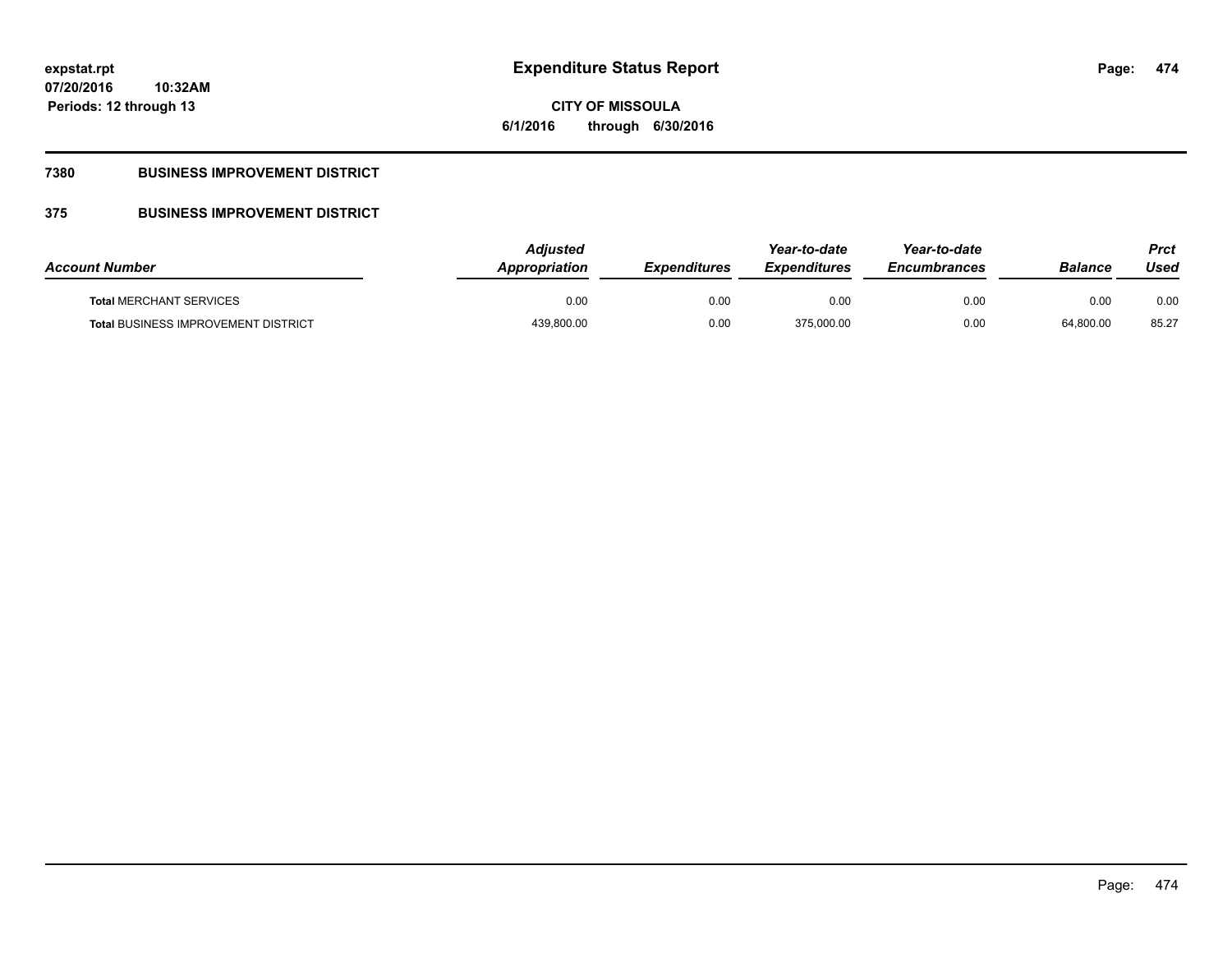**475**

**07/20/2016 10:32AM Periods: 12 through 13**

**CITY OF MISSOULA 6/1/2016 through 6/30/2016**

#### **7381 TOURISM BUSINESS IMPROVEMENT DISTRICT**

### **375 BUSINESS IMPROVEMENT DISTRICT**

| <b>Account Number</b>          |                                                                                                | <b>Adjusted</b><br><b>Appropriation</b> | <b>Expenditures</b> | Year-to-date<br><b>Expenditures</b> | Year-to-date<br><b>Encumbrances</b> | <b>Balance</b>           | <b>Prct</b><br><b>Used</b> |
|--------------------------------|------------------------------------------------------------------------------------------------|-----------------------------------------|---------------------|-------------------------------------|-------------------------------------|--------------------------|----------------------------|
| 7381.375.471210                | <b>BUSINESS IMPROVEMENT DISTRICT</b>                                                           |                                         |                     |                                     |                                     |                          |                            |
| 7381.375.471210.300            | PURCHASED SERVICES                                                                             |                                         |                     |                                     |                                     |                          |                            |
|                                | 7381.375.471210.390.000 OTHER PURCHASED SERVICES<br><b>Total BUSINESS IMPROVEMENT DISTRICT</b> | 680,350.00<br>680,350.00                | 0.00<br>0.00        | 0.00<br>0.00                        | 0.00<br>0.00                        | 680.350.00<br>680,350.00 | 0.00<br>0.00               |
| 7381.375.510110                | <b>MERCHANT SERVICES</b>                                                                       |                                         |                     |                                     |                                     |                          |                            |
| 7381.375.510110.500            | <b>FIXED CHARGES</b>                                                                           |                                         |                     |                                     |                                     |                          |                            |
| <b>Total MERCHANT SERVICES</b> |                                                                                                | 0.00                                    | 0.00                | 0.00                                | 0.00                                | 0.00                     | 0.00                       |
|                                | <b>Total TOURISM BUSINESS IMPROVEMENT DISTRICT</b>                                             | 680,350.00                              | 0.00                | 0.00                                | 0.00                                | 680.350.00               | 0.00                       |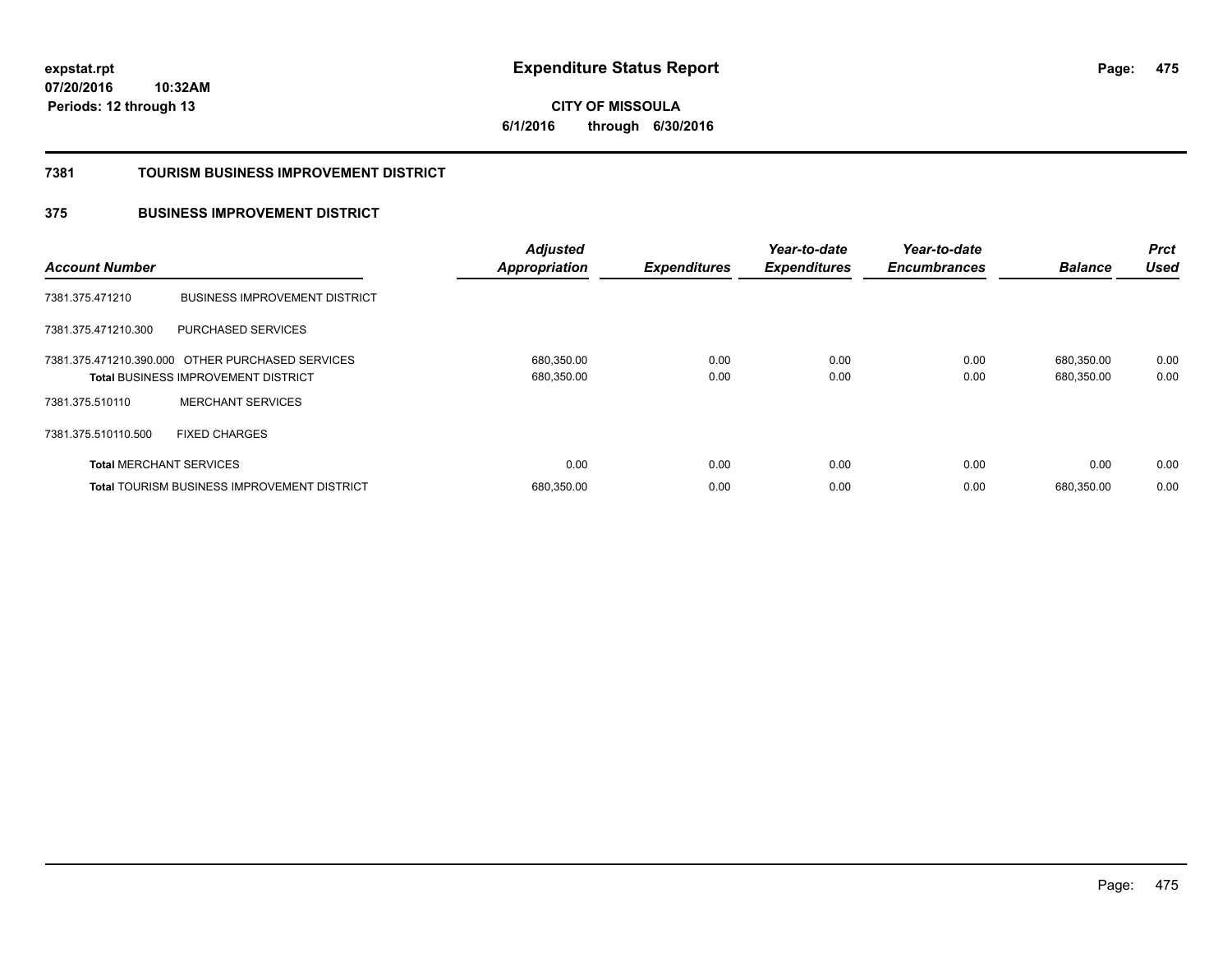**CITY OF MISSOULA 6/1/2016 through 6/30/2016**

### **7382 5.75M TIF RESERVE**

### **390 NON-DEPARTMENTAL**

| <b>Account Number</b>   |                                | <b>Adjusted</b><br>Appropriation | <b>Expenditures</b> | Year-to-date<br><b>Expenditures</b> | Year-to-date<br><b>Encumbrances</b> | <b>Balance</b> | <b>Prct</b><br>Used |
|-------------------------|--------------------------------|----------------------------------|---------------------|-------------------------------------|-------------------------------------|----------------|---------------------|
| 7382.390.490607         | <b>TRANSFERS TO BROWNFIELD</b> |                                  |                     |                                     |                                     |                |                     |
| 7382.390.490607.800     | OTHER OBJECTS                  |                                  |                     |                                     |                                     |                |                     |
| Total 5.75M TIF RESERVE |                                | 0.00                             | 0.00                | 0.00                                | 0.00                                | 0.00           | 0.00                |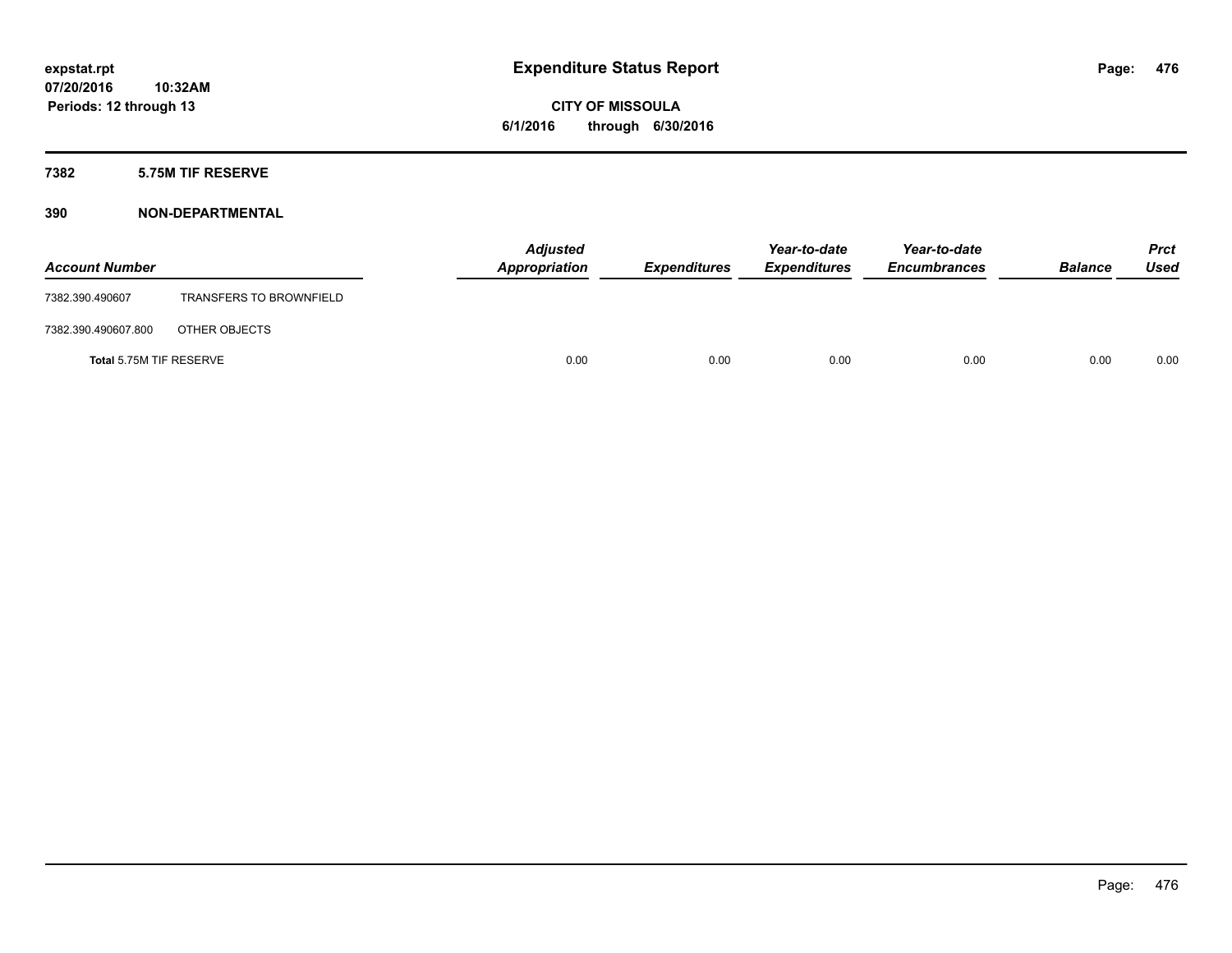**CITY OF MISSOULA 6/1/2016 through 6/30/2016**

### **7383 RIVERFRONT TRIANGLE URD**

| <b>Account Number</b>                                           |                                                                                           | <b>Adjusted</b><br><b>Appropriation</b> | <b>Expenditures</b> | Year-to-date<br><b>Expenditures</b> | Year-to-date<br><b>Encumbrances</b> | <b>Balance</b>             | <b>Prct</b><br><b>Used</b> |
|-----------------------------------------------------------------|-------------------------------------------------------------------------------------------|-----------------------------------------|---------------------|-------------------------------------|-------------------------------------|----------------------------|----------------------------|
| 7383.385.470210                                                 | <b>ADMINISTRATION</b>                                                                     |                                         |                     |                                     |                                     |                            |                            |
| 7383.385.470210.800                                             | OTHER OBJECTS                                                                             |                                         |                     |                                     |                                     |                            |                            |
| <b>Total ADMINISTRATION</b>                                     |                                                                                           | 0.00                                    | 0.00                | 0.00                                | 0.00                                | 0.00                       | 0.00                       |
| 7383.385.470230                                                 | PW FACILITY                                                                               |                                         |                     |                                     |                                     |                            |                            |
| 7383.385.470230.700                                             | <b>GRANTS &amp; CONTRIBUTIONS</b>                                                         |                                         |                     |                                     |                                     |                            |                            |
|                                                                 | <b>Total GRANTS &amp; CONTRIBUTIONS</b>                                                   | 0.00                                    | 0.00                | 0.00                                | 0.00                                | 0.00                       | 0.00                       |
| 7383.385.470230.800                                             | OTHER OBJECTS                                                                             |                                         |                     |                                     |                                     |                            |                            |
| 7383.385.470230.845.000 CONTINGENCY<br><b>Total PW FACILITY</b> |                                                                                           | 11,862.00<br>11,862.00                  | 0.00<br>0.00        | 0.00<br>0.00                        | 0.00<br>0.00                        | 11,862.00<br>11,862.00     | 0.00<br>0.00               |
| 7383.385.470260                                                 | <b>PLANNING &amp; MGMT</b>                                                                |                                         |                     |                                     |                                     |                            |                            |
| 7383.385.470260.300                                             | PURCHASED SERVICES                                                                        |                                         |                     |                                     |                                     |                            |                            |
|                                                                 | 7383.385.470260.350.000 PROFESSIONAL SERVICES<br><b>Total PURCHASED SERVICES</b>          | 0.00<br>0.00                            | 0.00<br>0.00        | 3,500.00<br>3,500.00                | 0.00<br>0.00                        | $-3,500.00$<br>$-3,500.00$ | 0.00<br>0.00               |
| 7383.385.470260.700                                             | <b>GRANTS &amp; CONTRIBUTIONS</b>                                                         |                                         |                     |                                     |                                     |                            |                            |
|                                                                 | 7383.385.470260.700.000 GRANTS & CONTRIBUTIONS<br><b>Total GRANTS &amp; CONTRIBUTIONS</b> | 15.000.00<br>15,000.00                  | 0.00<br>0.00        | 0.00<br>0.00                        | 0.00<br>0.00                        | 15,000.00<br>15,000.00     | 0.00<br>0.00               |
| Total PLANNING & MGMT                                           |                                                                                           | 15,000.00                               | 0.00                | 3,500.00                            | 0.00                                | 11,500.00                  | 23.33                      |
| 7383.385.510110                                                 | <b>MERCHANT SERVICES</b>                                                                  |                                         |                     |                                     |                                     |                            |                            |
| 7383.385.510110.500                                             | <b>FIXED CHARGES</b>                                                                      |                                         |                     |                                     |                                     |                            |                            |
| <b>Total MERCHANT SERVICES</b>                                  |                                                                                           | 0.00                                    | 0.00                | 0.00                                | 0.00                                | 0.00                       | 0.00                       |
|                                                                 | Total RIVERFRONT TRIANGLE URD                                                             | 26,862.00                               | 0.00                | 3,500.00                            | 0.00                                | 23,362.00                  | 13.03                      |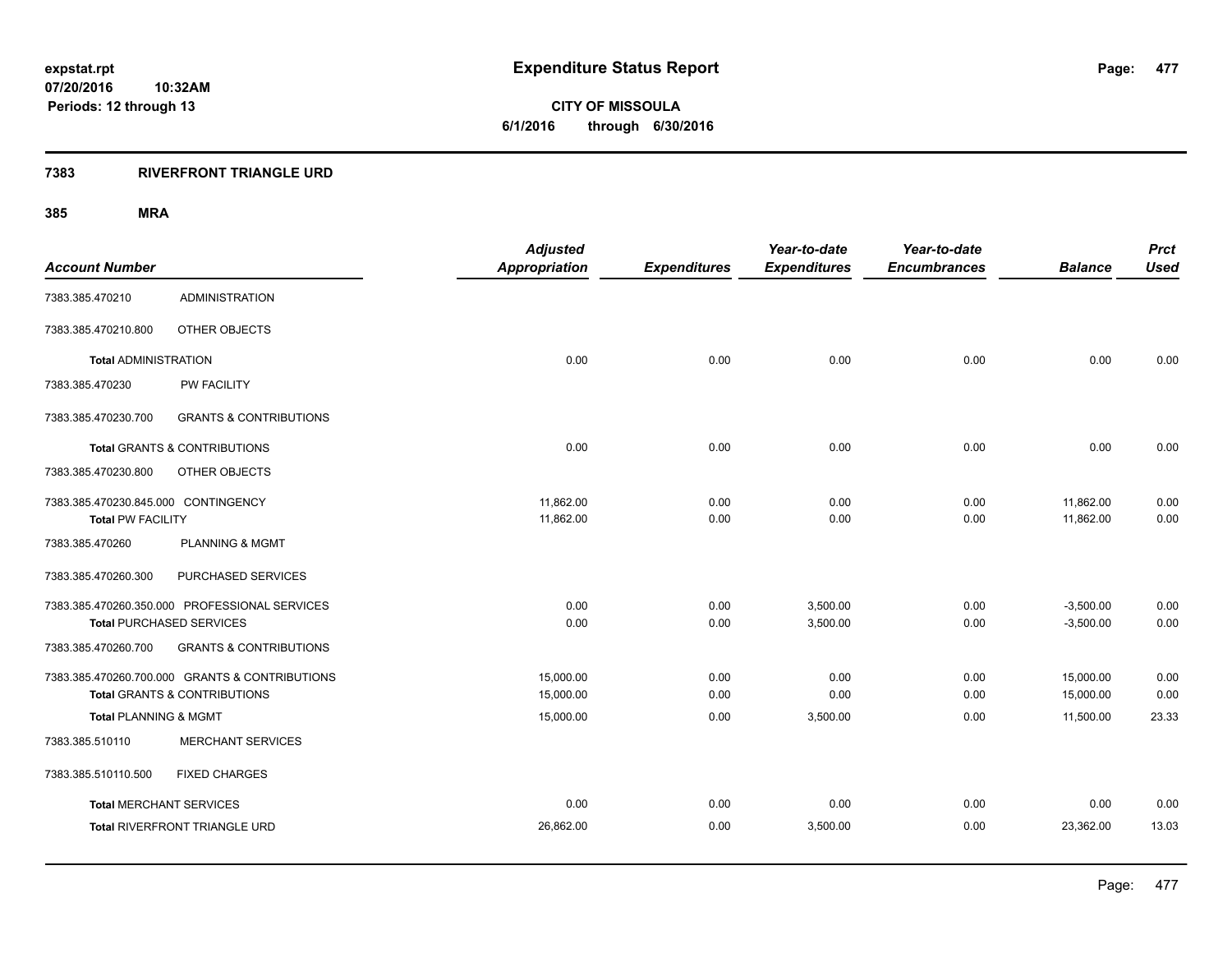**Periods: 12 through 13**

**CITY OF MISSOULA 6/1/2016 through 6/30/2016**

### **7384 NRSS DEBT SERVICE CLEARING**

| <b>Account Number</b>         |                                     | <b>Adjusted</b><br><b>Appropriation</b> | <b>Expenditures</b> | Year-to-date<br><b>Expenditures</b> | Year-to-date<br><b>Encumbrances</b> | <b>Balance</b> | <b>Prct</b><br><b>Used</b> |
|-------------------------------|-------------------------------------|-----------------------------------------|---------------------|-------------------------------------|-------------------------------------|----------------|----------------------------|
| 7384.385.521000               | INTERFUND OPERATING TRANSFERS       |                                         |                     |                                     |                                     |                |                            |
| 7384.385.521000.800           | OTHER OBJECTS                       |                                         |                     |                                     |                                     |                |                            |
|                               | Total INTERFUND OPERATING TRANSFERS | 0.00                                    | 0.00                | 0.00                                | 0.00                                | 0.00           | 0.00                       |
| 7384.385.521009               | TRANFERS TO DEBT SERVICE            |                                         |                     |                                     |                                     |                |                            |
| 7384.385.521009.800           | OTHER OBJECTS                       |                                         |                     |                                     |                                     |                |                            |
|                               | Total TRANFERS TO DEBT SERVICE      | 0.00                                    | 0.00                | 0.00                                | 0.00                                | 0.00           | 0.00                       |
| 7384.385.521010               | <b>TRANSFERS TO MRA</b>             |                                         |                     |                                     |                                     |                |                            |
| 7384.385.521010.800           | OTHER OBJECTS                       |                                         |                     |                                     |                                     |                |                            |
| <b>Total TRANSFERS TO MRA</b> |                                     | 0.00                                    | 0.00                | 0.00                                | 0.00                                | 0.00           | 0.00                       |
|                               | Total NRSS DEBT SERVICE CLEARING    | 0.00                                    | 0.00                | 0.00                                | 0.00                                | 0.00           | 0.00                       |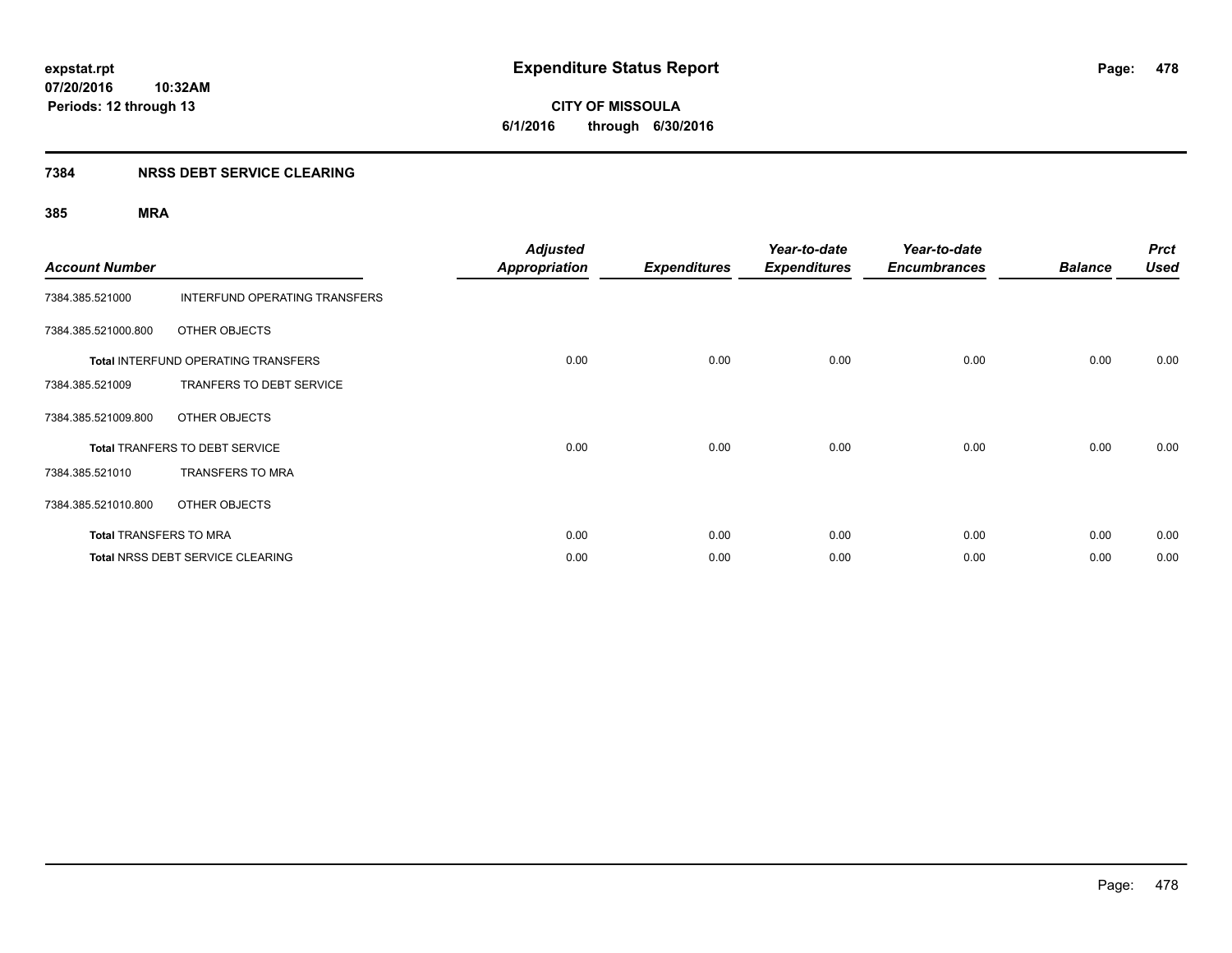**CITY OF MISSOULA 6/1/2016 through 6/30/2016**

### **7385 FRONT STREET URD**

| <b>Account Number</b>               |                                                                                                 | <b>Adjusted</b><br><b>Appropriation</b> | <b>Expenditures</b>    | Year-to-date<br><b>Expenditures</b> | Year-to-date<br><b>Encumbrances</b> | <b>Balance</b>           | <b>Prct</b><br><b>Used</b> |
|-------------------------------------|-------------------------------------------------------------------------------------------------|-----------------------------------------|------------------------|-------------------------------------|-------------------------------------|--------------------------|----------------------------|
| 7385.385.460436                     | <b>TENNIS COURT REBUILD</b>                                                                     |                                         |                        |                                     |                                     |                          |                            |
| 7385.385.460436.300                 | PURCHASED SERVICES                                                                              |                                         |                        |                                     |                                     |                          |                            |
|                                     | <b>Total TENNIS COURT REBUILD</b>                                                               | 0.00                                    | 0.00                   | 0.00                                | 0.00                                | 0.00                     | 0.00                       |
| 7385.385.470230                     | <b>PW FACILITY</b>                                                                              |                                         |                        |                                     |                                     |                          |                            |
| 7385.385.470230.300                 | PURCHASED SERVICES                                                                              |                                         |                        |                                     |                                     |                          |                            |
|                                     | <b>Total PURCHASED SERVICES</b>                                                                 | 0.00                                    | 0.00                   | 0.00                                | 0.00                                | 0.00                     | 0.00                       |
| 7385.385.470230.700                 | <b>GRANTS &amp; CONTRIBUTIONS</b>                                                               |                                         |                        |                                     |                                     |                          |                            |
|                                     | 7385.385.470230.700.000 PROJECT EXPENSE-PUBLIC WORKS<br><b>Total GRANTS &amp; CONTRIBUTIONS</b> | 164,560.00<br>164,560.00                | 25,000.00<br>25,000.00 | 50,000.00<br>50,000.00              | 0.00<br>0.00                        | 114,560.00<br>114,560.00 | 30.38<br>30.38             |
| 7385.385.470230.800                 | OTHER OBJECTS                                                                                   |                                         |                        |                                     |                                     |                          |                            |
| 7385.385.470230.845.000 CONTINGENCY |                                                                                                 | 303,524.00                              | 0.00                   | 0.00                                | 0.00                                | 303,524.00               | 0.00                       |
| <b>Total OTHER OBJECTS</b>          |                                                                                                 | 303,524.00                              | 0.00                   | 0.00                                | 0.00                                | 303,524.00               | 0.00                       |
| <b>Total PW FACILITY</b>            |                                                                                                 | 468,084.00                              | 25,000.00              | 50,000.00                           | 0.00                                | 418,084.00               | 10.68                      |
| 7385.385.470260                     | <b>PLANNING &amp; MGMT</b>                                                                      |                                         |                        |                                     |                                     |                          |                            |
| 7385.385.470260.300                 | PURCHASED SERVICES                                                                              |                                         |                        |                                     |                                     |                          |                            |
|                                     | 7385.385.470260.350.000 PROFESSIONAL SERVICES                                                   | 2,168.00                                | 0.00                   | 0.00                                | 0.00                                | 2,168.00                 | 0.00                       |
|                                     | <b>Total PURCHASED SERVICES</b>                                                                 | 2.168.00                                | 0.00                   | 0.00                                | 0.00                                | 2.168.00                 | 0.00                       |
| 7385.385.470260.700                 | <b>GRANTS &amp; CONTRIBUTIONS</b>                                                               |                                         |                        |                                     |                                     |                          |                            |
|                                     | 7385.385.470260.700.000 PLANNING & MGMT/GRANTS & CONTRIBUTIONS                                  | 10,000.00                               | 0.00                   | 0.00                                | 0.00                                | 10,000.00                | 0.00                       |
|                                     | <b>Total GRANTS &amp; CONTRIBUTIONS</b>                                                         | 10,000.00                               | 0.00                   | 0.00                                | 0.00                                | 10,000.00                | 0.00                       |
| <b>Total PLANNING &amp; MGMT</b>    |                                                                                                 | 12,168.00                               | 0.00                   | 0.00                                | 0.00                                | 12,168.00                | 0.00                       |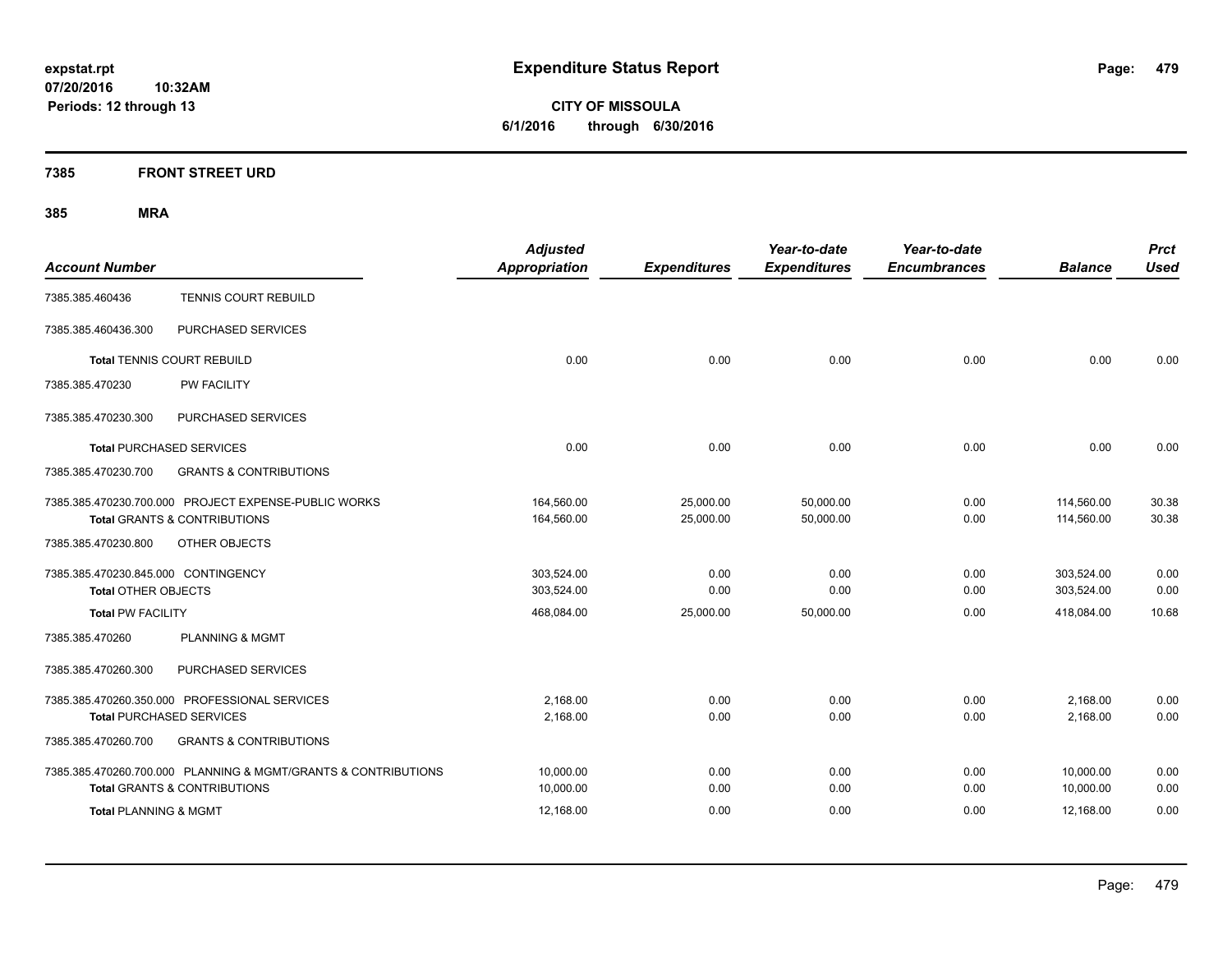**CITY OF MISSOULA 6/1/2016 through 6/30/2016**

### **7385 FRONT STREET URD**

| <b>Account Number</b>               |                                             | <b>Adjusted</b><br><b>Appropriation</b> | <b>Expenditures</b> | Year-to-date<br><b>Expenditures</b> | Year-to-date<br><b>Encumbrances</b> | <b>Balance</b> | <b>Prct</b><br><b>Used</b> |
|-------------------------------------|---------------------------------------------|-----------------------------------------|---------------------|-------------------------------------|-------------------------------------|----------------|----------------------------|
| 7385.385.470270                     | <b>CLEARING &amp; DEMO</b>                  |                                         |                     |                                     |                                     |                |                            |
| 7385.385.470270.700                 | <b>GRANTS &amp; CONTRIBUTIONS</b>           |                                         |                     |                                     |                                     |                |                            |
|                                     | <b>Total GRANTS &amp; CONTRIBUTIONS</b>     | 0.00                                    | 0.00                | 0.00                                | 0.00                                | 0.00           | 0.00                       |
| 7385.385.470270.800                 | OTHER OBJECTS                               |                                         |                     |                                     |                                     |                |                            |
| 7385.385.470270.845.000 CONTINGENCY |                                             | 50,000.00                               | 0.00                | 0.00                                | 0.00                                | 50,000.00      | 0.00                       |
| Total CLEARING & DEMO               |                                             | 50,000.00                               | 0.00                | 0.00                                | 0.00                                | 50,000.00      | 0.00                       |
| 7385.385.470281                     | FRONT STREET PARKING STRUCTURE              |                                         |                     |                                     |                                     |                |                            |
| 7385.385.470281.900                 | <b>CAPITAL OUTLAY</b>                       |                                         |                     |                                     |                                     |                |                            |
|                                     | <b>Total FRONT STREET PARKING STRUCTURE</b> | 0.00                                    | 0.00                | 0.00                                | 0.00                                | 0.00           | 0.00                       |
| 7385.385.510110                     | <b>MERCHANT SERVICES</b>                    |                                         |                     |                                     |                                     |                |                            |
| 7385.385.510110.500                 | <b>FIXED CHARGES</b>                        |                                         |                     |                                     |                                     |                |                            |
| <b>Total MERCHANT SERVICES</b>      |                                             | 0.00                                    | 0.00                | 0.00                                | 0.00                                | 0.00           | 0.00                       |
| <b>Total FRONT STREET URD</b>       |                                             | 530,252.00                              | 25,000.00           | 50,000.00                           | 0.00                                | 480,252.00     | 9.43                       |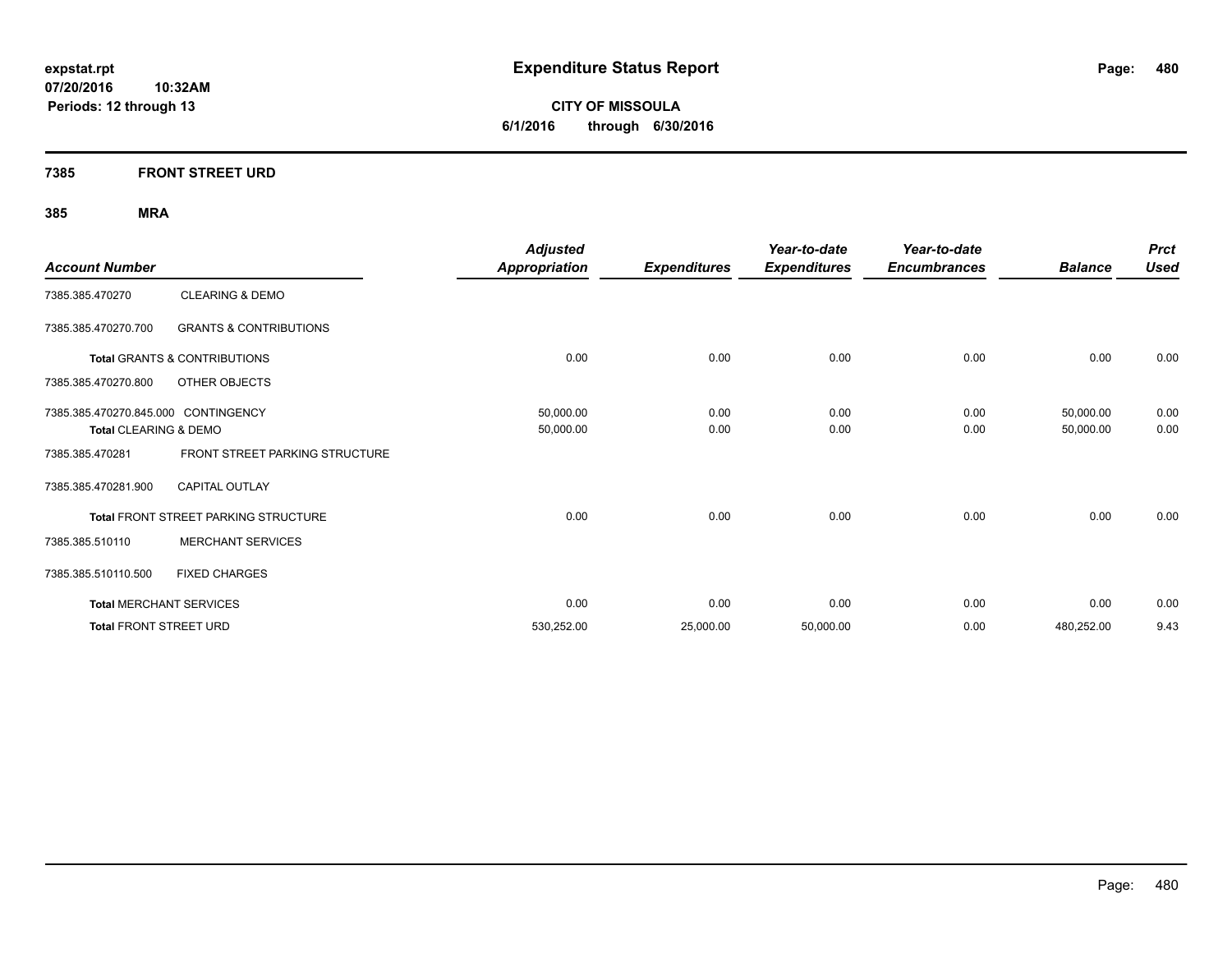# **CITY OF MISSOULA 6/1/2016 through 6/30/2016**

### **7386 DEBT SERVICE-SAFEWAY/ST PAT 1.5M**

| <b>Account Number</b> |                                   | <b>Adjusted</b><br>Appropriation | <b>Expenditures</b> | Year-to-date<br><b>Expenditures</b> | Year-to-date<br><b>Encumbrances</b> | <b>Balance</b> | <b>Prct</b><br><b>Used</b> |
|-----------------------|-----------------------------------|----------------------------------|---------------------|-------------------------------------|-------------------------------------|----------------|----------------------------|
| 7386.385.470220       | PROPERTY ACQUISITION              |                                  |                     |                                     |                                     |                |                            |
| 7386.385.470220.900   | <b>CAPITAL OUTLAY</b>             |                                  |                     |                                     |                                     |                |                            |
|                       | <b>Total PROPERTY ACQUISITION</b> | 0.00                             | 0.00                | 0.00                                | 0.00                                | 0.00           | 0.00                       |
| 7386.385.510110       | <b>MERCHANT SERVICES</b>          |                                  |                     |                                     |                                     |                |                            |
| 7386.385.510110.500   | <b>FIXED CHARGES</b>              |                                  |                     |                                     |                                     |                |                            |
| <b>Total MRA</b>      |                                   | 0.00                             | 0.00                | 0.00                                | 0.00                                | 0.00           | 0.00                       |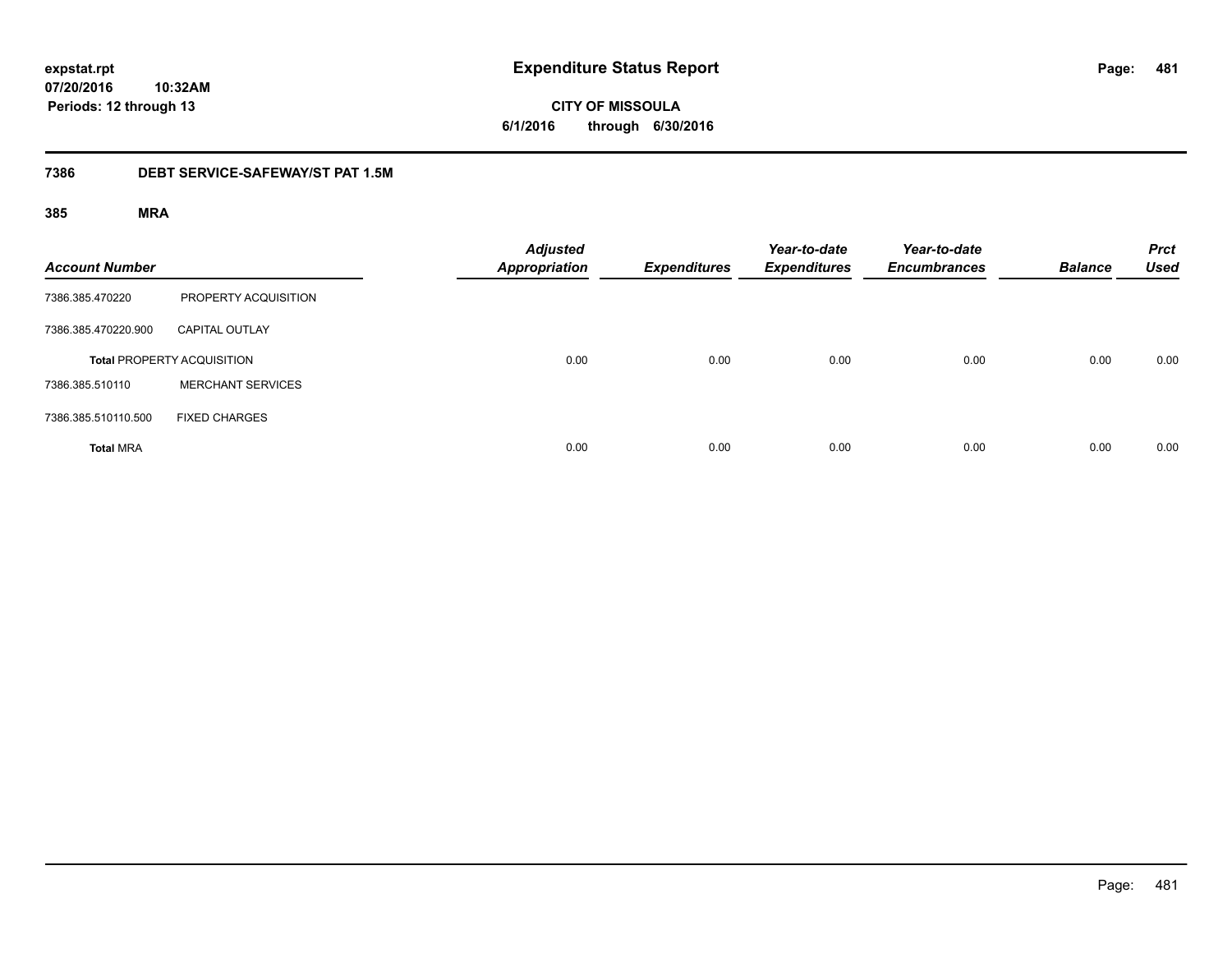**6/1/2016 through 6/30/2016**

### **7386 DEBT SERVICE-SAFEWAY/ST PAT 1.5M**

### **390 NON-DEPARTMENTAL**

| <b>Account Number</b>          |                                                 | <b>Adjusted</b><br><b>Appropriation</b> | <b>Expenditures</b> | Year-to-date<br><b>Expenditures</b> | Year-to-date<br><b>Encumbrances</b> | <b>Balance</b> | <b>Prct</b><br><b>Used</b> |
|--------------------------------|-------------------------------------------------|-----------------------------------------|---------------------|-------------------------------------|-------------------------------------|----------------|----------------------------|
| 7386.390.490200                | DEBT SERVICE-SAFEWAY/ST PAT 1.5M                |                                         |                     |                                     |                                     |                |                            |
| 7386.390.490200.600            | <b>DEBT SERVICE</b>                             |                                         |                     |                                     |                                     |                |                            |
| 7386.390.490200.610.000        | <b>PRINCIPAL</b>                                | 40,000.00                               | 0.00                | 43,678.50                           | 0.00                                | $-3,678.50$    | 109.20                     |
| 7386.390.490200.620.000        | <b>INTEREST / SERVICE FEES</b>                  | 0.00                                    | 0.00                | 91,773.75                           | 0.00                                | $-91,773.75$   | 0.00                       |
|                                | Total DEBT SERVICE-SAFEWAY/ST PAT 1.5M          | 40,000.00                               | 0.00                | 135,452.25                          | 0.00                                | $-95,452.25$   | 338.63                     |
| 7386.390.490510                | DS PAYMENTS TO GUARANTOR                        |                                         |                     |                                     |                                     |                |                            |
| 7386.390.490510.600            | <b>DEBT SERVICE</b>                             |                                         |                     |                                     |                                     |                |                            |
| 7386.390.490510.610.000        | PRINCIPAL                                       | 94,728.00                               | 0.00                | 3,011.26                            | 0.00                                | 91,716.74      | 3.18                       |
|                                | 7386.390.490510.620.000 INTEREST / SERVICE FEES | 21,147.00                               | 0.00                | 0.00                                | 0.00                                | 21,147.00      | 0.00                       |
|                                | <b>Total DS PAYMENTS TO GUARANTOR</b>           | 115,875.00                              | 0.00                | 3,011.26                            | 0.00                                | 112,863.74     | 2.60                       |
| 7386.390.510110                | <b>MERCHANT SERVICES</b>                        |                                         |                     |                                     |                                     |                |                            |
| 7386.390.510110.500            | <b>FIXED CHARGES</b>                            |                                         |                     |                                     |                                     |                |                            |
| <b>Total MERCHANT SERVICES</b> |                                                 | 0.00                                    | 0.00                | 0.00                                | 0.00                                | 0.00           | 0.00                       |
|                                | Total DEBT SERVICE-SAFEWAY/ST PAT 1.5M          | 155,875.00                              | 0.00                | 138,463.51                          | 0.00                                | 17.411.49      | 88.83                      |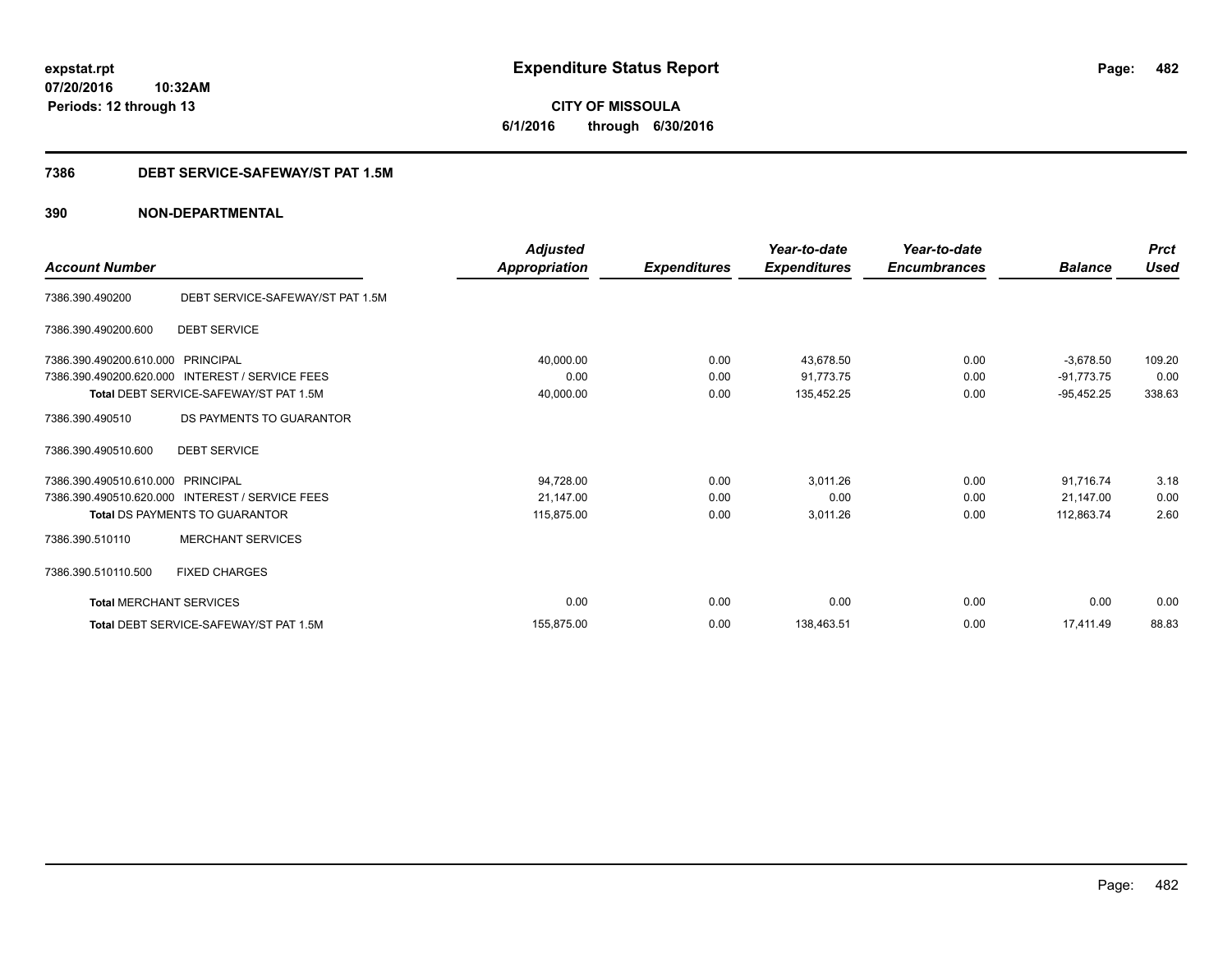#### **7387 DEBT SERVICE-BROWNFIELD RLF 1.125M**

### **390 NON-DEPARTMENTAL**

| <b>Account Number</b>             |                                                 | <b>Adjusted</b><br><b>Appropriation</b> | <b>Expenditures</b> | Year-to-date<br><b>Expenditures</b> | Year-to-date<br><b>Encumbrances</b> | <b>Balance</b> | <b>Prct</b><br><b>Used</b> |
|-----------------------------------|-------------------------------------------------|-----------------------------------------|---------------------|-------------------------------------|-------------------------------------|----------------|----------------------------|
| 7387.390.490200                   | DEBT SERVICE-BROWNFIELD RLF 1.125M              |                                         |                     |                                     |                                     |                |                            |
| 7387.390.490200.600               | <b>DEBT SERVICE</b>                             |                                         |                     |                                     |                                     |                |                            |
| 7387.390.490200.610.000 PRINCIPAL |                                                 | 26,625.00                               | 25,506.84           | 25,506.84                           | 0.00                                | 1,118.16       | 95.80                      |
|                                   | 7387.390.490200.620.000 INTEREST / SERVICE FEES | 5,316.00                                | 12,324.55           | 24,818.66                           | 0.00                                | $-19,502.66$   | 466.87                     |
|                                   | Total DEBT SERVICE-BROWNFIELD RLF 1.125M        | 31.941.00                               | 37,831.39           | 50,325.50                           | 0.00                                | $-18.384.50$   | 157.56                     |
| 7387.390.510110                   | <b>MERCHANT SERVICES</b>                        |                                         |                     |                                     |                                     |                |                            |
| 7387.390.510110.500               | <b>FIXED CHARGES</b>                            |                                         |                     |                                     |                                     |                |                            |
| <b>Total MERCHANT SERVICES</b>    |                                                 | 0.00                                    | 0.00                | 0.00                                | 0.00                                | 0.00           | 0.00                       |
|                                   | Total DEBT SERVICE-BROWNFIELD RLF 1.125M        | 31.941.00                               | 37.831.39           | 50,325.50                           | 0.00                                | $-18.384.50$   | 157.56                     |

**483**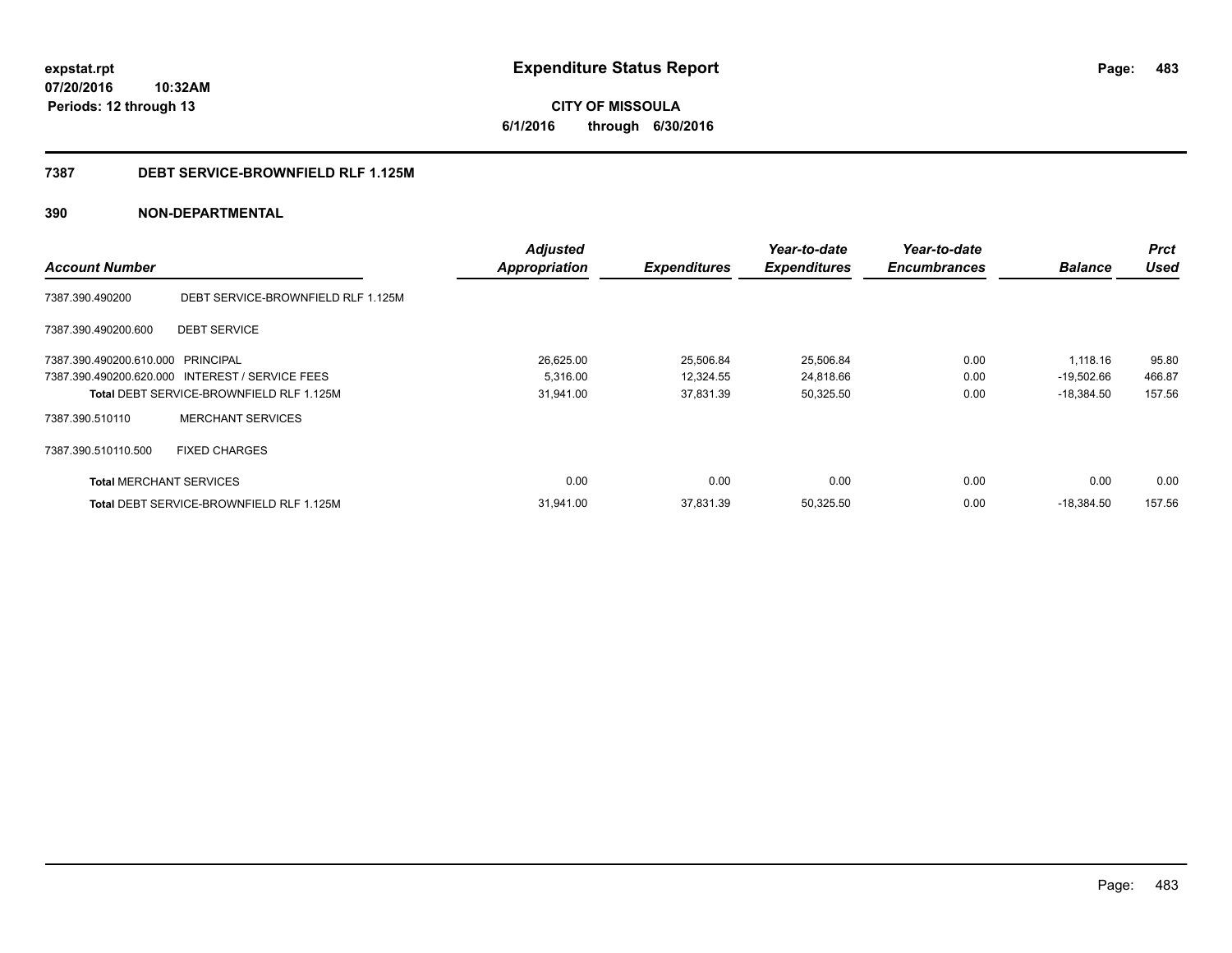# **CITY OF MISSOULA 6/1/2016 through 6/30/2016**

**7388 RESERVE-3.6m TIF**

### **390 NON-DEPARTMENTAL**

| <b>Account Number</b>  |                                      | <b>Adjusted</b><br><b>Appropriation</b> | <b>Expenditures</b> | Year-to-date<br><b>Expenditures</b> | Year-to-date<br><b>Encumbrances</b> | <b>Balance</b> | <b>Prct</b><br><b>Used</b> |
|------------------------|--------------------------------------|-----------------------------------------|---------------------|-------------------------------------|-------------------------------------|----------------|----------------------------|
| 7388.390.490607        | <b>TRANSFERS TO BROWNFIELD</b>       |                                         |                     |                                     |                                     |                |                            |
| 7388.390.490607.800    | OTHER OBJECTS                        |                                         |                     |                                     |                                     |                |                            |
|                        | <b>Total TRANSFERS TO BROWNFIELD</b> | 0.00                                    | 0.00                | 0.00                                | 0.00                                | 0.00           | 0.00                       |
| 7388.390.510110        | <b>MERCHANT SERVICES</b>             |                                         |                     |                                     |                                     |                |                            |
| 7388.390.510110.500    | <b>FIXED CHARGES</b>                 |                                         |                     |                                     |                                     |                |                            |
| Total RESERVE-3.6m TIF |                                      | 0.00                                    | 0.00                | 0.00                                | 0.00                                | 0.00           | 0.00                       |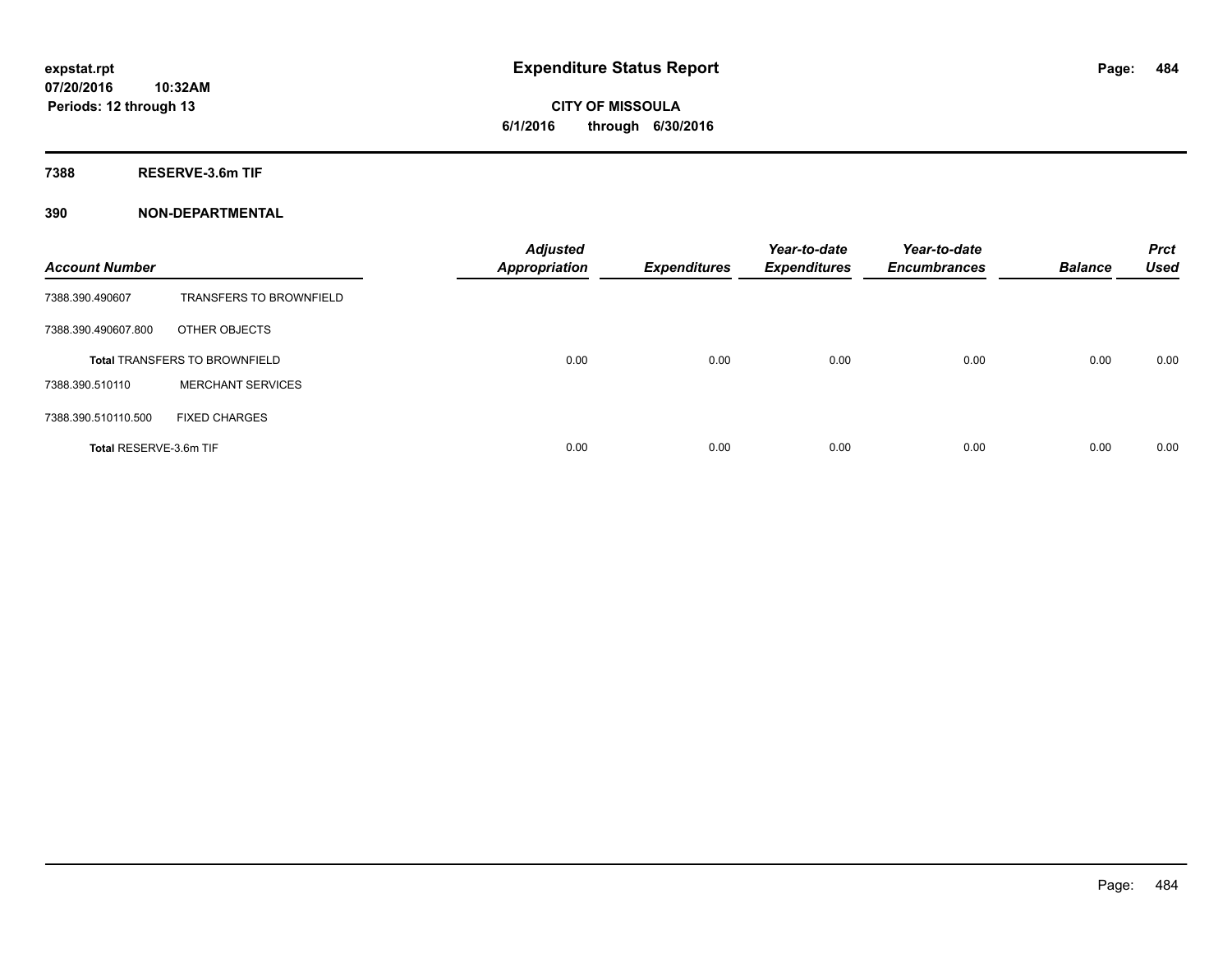**CITY OF MISSOULA 6/1/2016 through 6/30/2016**

### **7389 DEBT SERVICE - 3.6M/5.75M**

| <b>Account Number</b>             |                                   | <b>Adjusted</b><br><b>Appropriation</b> | <b>Expenditures</b> | Year-to-date<br><b>Expenditures</b> | Year-to-date<br><b>Encumbrances</b> | <b>Balance</b>           | <b>Prct</b><br><b>Used</b> |
|-----------------------------------|-----------------------------------|-----------------------------------------|---------------------|-------------------------------------|-------------------------------------|--------------------------|----------------------------|
| 7389.385.470220                   | PROPERTY ACQUISITION              |                                         |                     |                                     |                                     |                          |                            |
| 7389.385.470220.600               | <b>DEBT SERVICE</b>               |                                         |                     |                                     |                                     |                          |                            |
| 7389.385.470220.610.000 PRINCIPAL | <b>Total PROPERTY ACQUISITION</b> | 500,000.00<br>500,000.00                | 0.00<br>0.00        | 0.00<br>0.00                        | 0.00<br>0.00                        | 500,000.00<br>500,000.00 | 0.00<br>0.00               |
| 7389.385.470250                   | <b>RELOCATION PAYMENTS</b>        |                                         |                     |                                     |                                     |                          |                            |
| 7389.385.470250.700               | <b>GRANTS &amp; CONTRIBUTIONS</b> |                                         |                     |                                     |                                     |                          |                            |
|                                   | <b>Total RELOCATION PAYMENTS</b>  | 0.00                                    | 0.00                | 0.00                                | 0.00                                | 0.00                     | 0.00                       |
| 7389.385.510110                   | <b>MERCHANT SERVICES</b>          |                                         |                     |                                     |                                     |                          |                            |
| 7389.385.510110.500               | <b>FIXED CHARGES</b>              |                                         |                     |                                     |                                     |                          |                            |
|                                   | <b>Total MERCHANT SERVICES</b>    | 0.00                                    | 0.00                | 0.00                                | 0.00                                | 0.00                     | 0.00                       |
| <b>Total MRA</b>                  |                                   | 500,000.00                              | 0.00                | 0.00                                | 0.00                                | 500,000.00               | 0.00                       |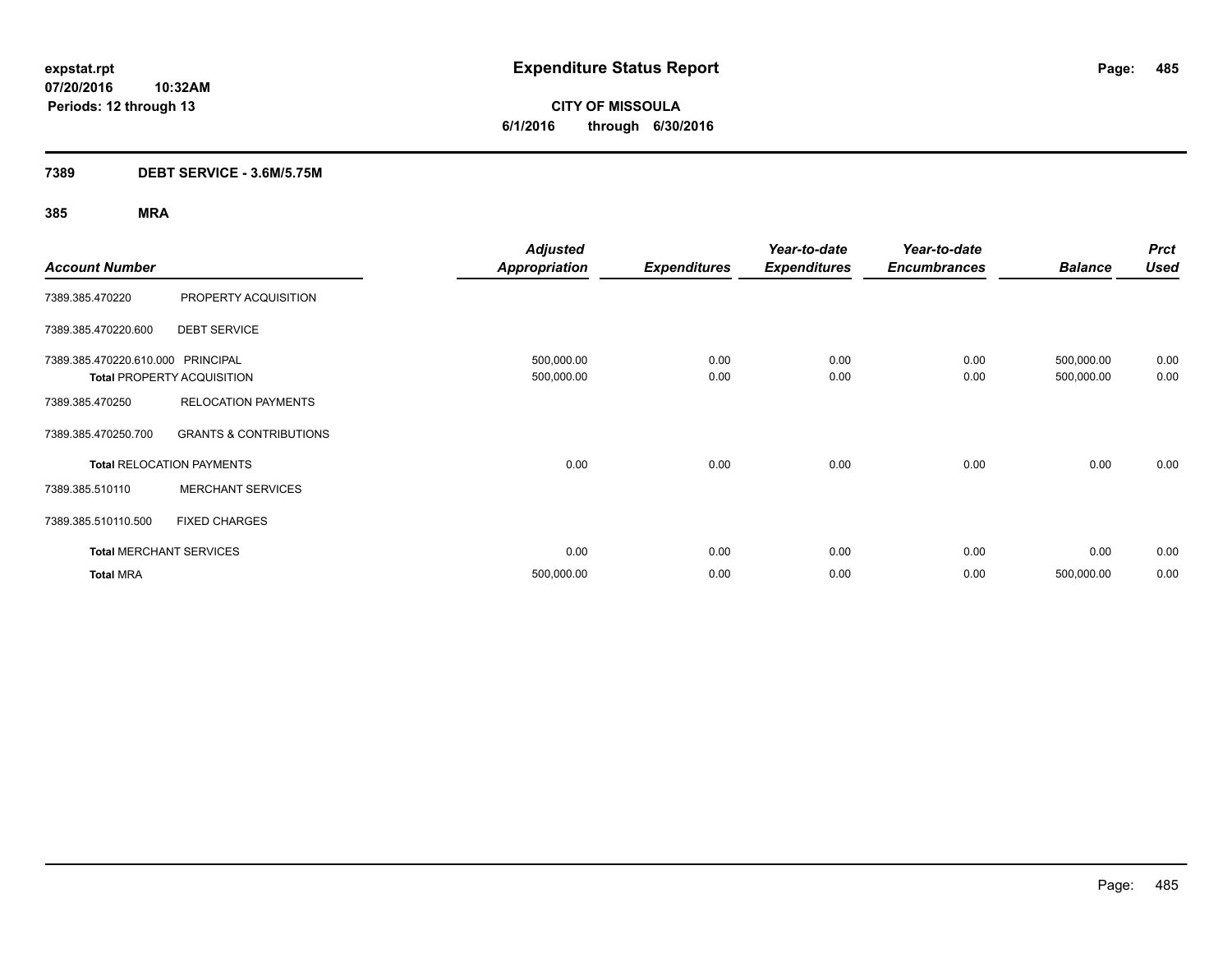# **CITY OF MISSOULA 6/1/2016 through 6/30/2016**

#### **7389 DEBT SERVICE - 3.6M/5.75M**

### **390 NON-DEPARTMENTAL**

|                                |                                                       | <b>Adjusted</b>      |                     | Year-to-date        | Year-to-date        |                | <b>Prct</b> |
|--------------------------------|-------------------------------------------------------|----------------------|---------------------|---------------------|---------------------|----------------|-------------|
| <b>Account Number</b>          |                                                       | <b>Appropriation</b> | <b>Expenditures</b> | <b>Expenditures</b> | <b>Encumbrances</b> | <b>Balance</b> | <b>Used</b> |
| 7389.390.490200                | REVENUE BOND DEBT SERVICE                             |                      |                     |                     |                     |                |             |
| 7389.390.490200.600            | <b>DEBT SERVICE</b>                                   |                      |                     |                     |                     |                |             |
| 7389.390.490200.610.000        | PRINCIPAL                                             | 110,000.00           | 120,000.00          | 120,000.00          | 0.00                | $-10.000.00$   | 109.09      |
| 7389.390.490200.620.000        | <b>INTEREST / SERVICE FEES</b>                        | 135,850.00           | 64,600.00           | 130,750.00          | 0.00                | 5,100.00       | 96.25       |
|                                | <b>Total REVENUE BOND DEBT SERVICE</b>                | 245,850.00           | 184,600.00          | 250,750.00          | 0.00                | $-4,900.00$    | 101.99      |
| 7389.390.490210                | FY13 \$5.75M DEBT SERVICE                             |                      |                     |                     |                     |                |             |
| 7389.390.490210.600            | <b>DEBT SERVICE</b>                                   |                      |                     |                     |                     |                |             |
|                                | 7389.390.490210.610.000 FY13 5.75M DEBT SVS/PRINCIPAL | 252,000.00           | 131,000.00          | 260,000.00          | 0.00                | $-8,000.00$    | 103.17      |
|                                | 7389.390.490210.620.000 INTEREST / SERVICE FEES       | 174,066.00           | 82,216.50           | 165,864.75          | 0.00                | 8,201.25       | 95.29       |
|                                | Total FY13 \$5.75M DEBT SERVICE                       | 426,066.00           | 213,216.50          | 425,864.75          | 0.00                | 201.25         | 99.95       |
| 7389.390.510110                | <b>MERCHANT SERVICES</b>                              |                      |                     |                     |                     |                |             |
| 7389.390.510110.500            | <b>FIXED CHARGES</b>                                  |                      |                     |                     |                     |                |             |
| <b>Total MERCHANT SERVICES</b> |                                                       | 0.00                 | 0.00                | 0.00                | 0.00                | 0.00           | 0.00        |
| <b>Total NON-DEPARTMENTAL</b>  |                                                       | 671,916.00           | 397,816.50          | 676,614.75          | 0.00                | $-4,698.75$    | 100.70      |
|                                | Total DEBT SERVICE - 3.6M/5.75M                       | 1,171,916.00         | 397,816.50          | 676,614.75          | 0.00                | 495,301.25     | 57.74       |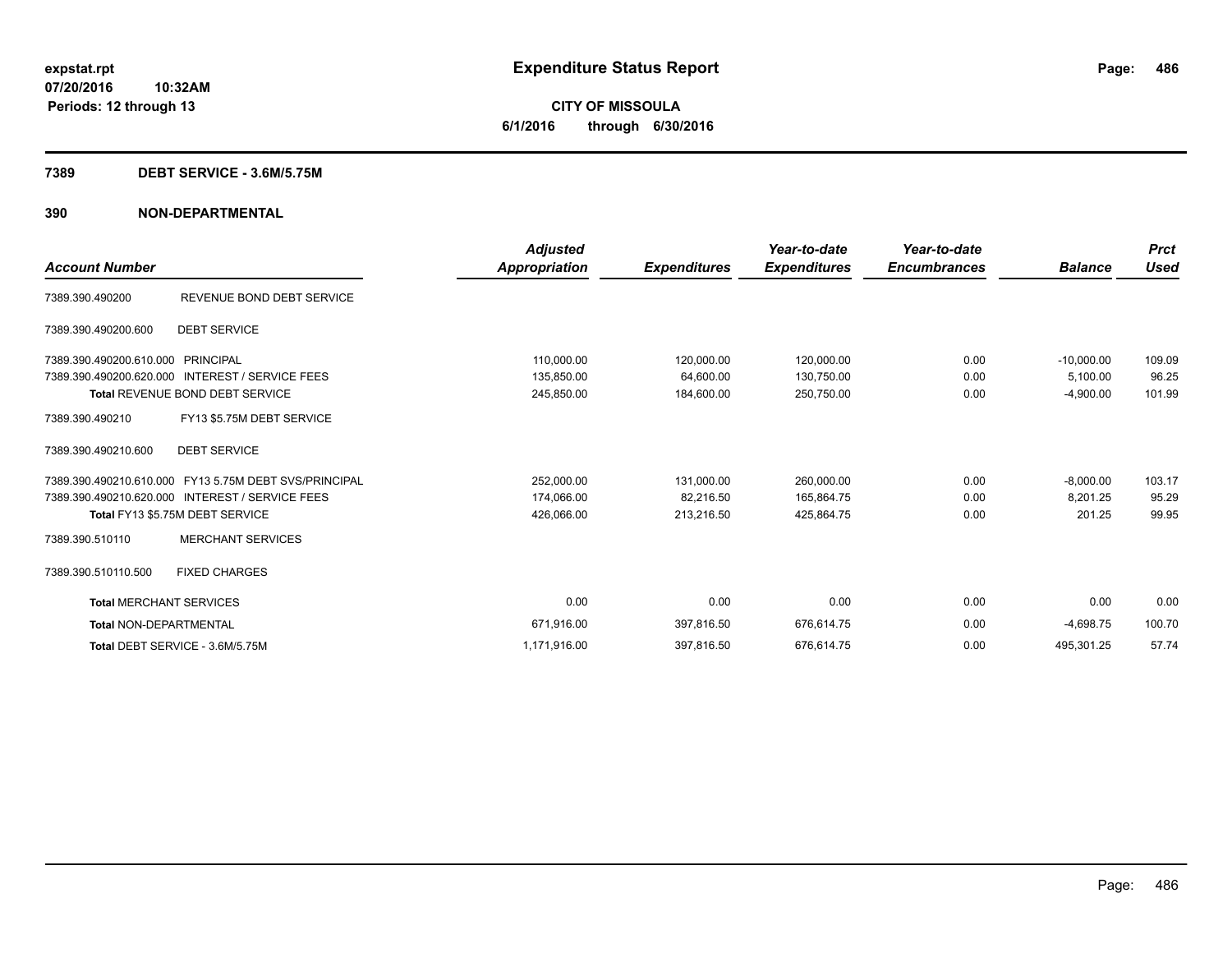**CITY OF MISSOULA 6/1/2016 through 6/30/2016**

### **7390 URDII CLEARING - 3.6M TIF**

| <b>Account Number</b> |                                      | <b>Adjusted</b><br><b>Appropriation</b> | <b>Expenditures</b> | Year-to-date<br><b>Expenditures</b> | Year-to-date<br><b>Encumbrances</b> | <b>Balance</b> | <b>Prct</b><br><b>Used</b> |
|-----------------------|--------------------------------------|-----------------------------------------|---------------------|-------------------------------------|-------------------------------------|----------------|----------------------------|
| 7390.385.490607       | <b>TRANSFERS TO BROWNFIELD</b>       |                                         |                     |                                     |                                     |                |                            |
| 7390.385.490607.800   | OTHER OBJECTS                        |                                         |                     |                                     |                                     |                |                            |
|                       | <b>Total TRANSFERS TO BROWNFIELD</b> | 0.00                                    | 0.00                | 0.00                                | 0.00                                | 0.00           | 0.00                       |
| 7390.385.510110       | <b>MERCHANT SERVICES</b>             |                                         |                     |                                     |                                     |                |                            |
| 7390.385.510110.500   | <b>FIXED CHARGES</b>                 |                                         |                     |                                     |                                     |                |                            |
| <b>Total MRA</b>      |                                      | 0.00                                    | 0.00                | 0.00                                | 0.00                                | 0.00           | 0.00                       |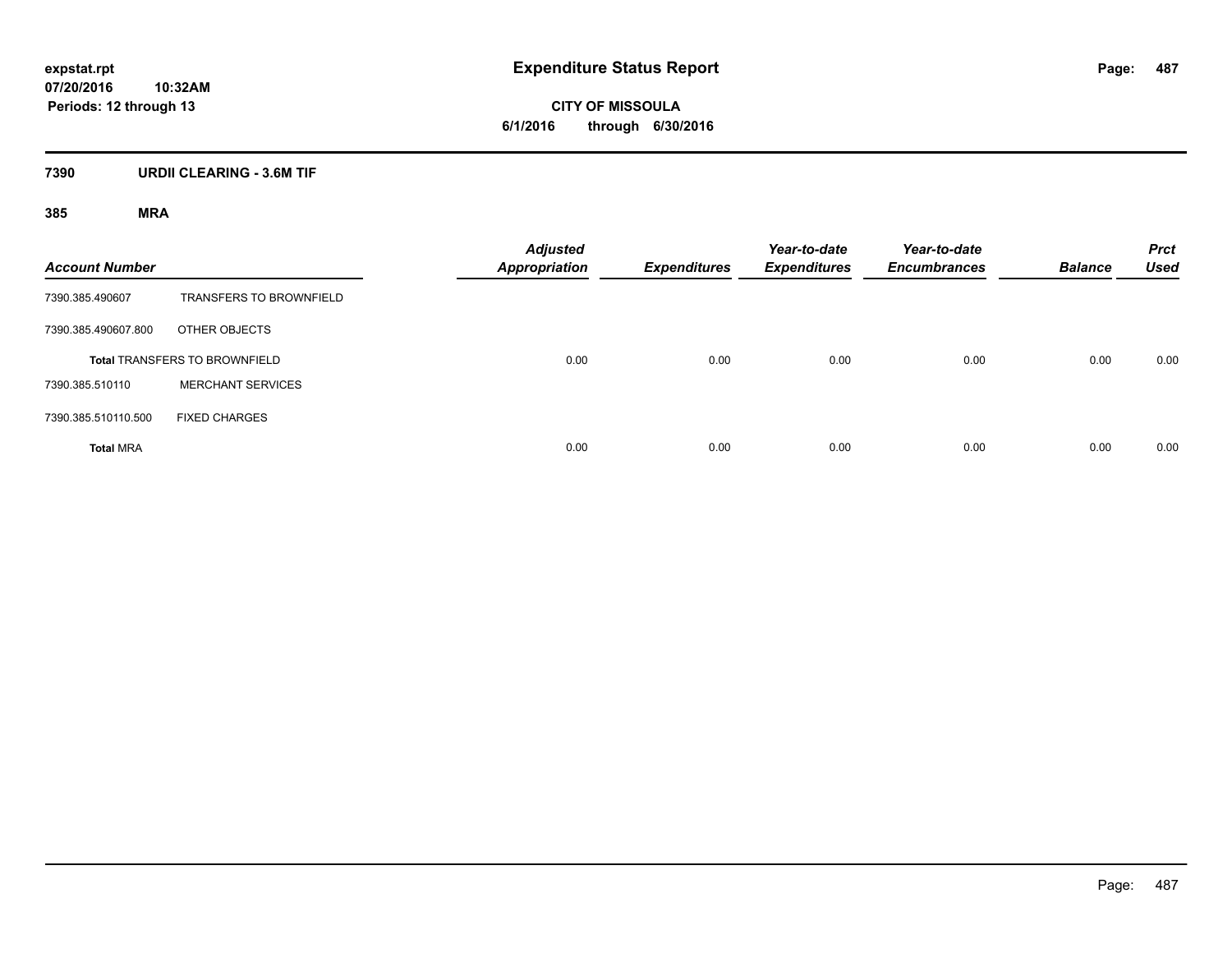**Periods: 12 through 13**

**CITY OF MISSOULA 6/1/2016 through 6/30/2016**

#### **7390 URDII CLEARING - 3.6M TIF**

**10:32AM**

### **390 NON-DEPARTMENTAL**

| <b>Account Number</b>  |                                                                | <b>Adjusted</b><br><b>Appropriation</b> | <b>Expenditures</b> | Year-to-date<br><b>Expenditures</b> | Year-to-date<br><b>Encumbrances</b> | <b>Balance</b> | <b>Prct</b><br><b>Used</b> |
|------------------------|----------------------------------------------------------------|-----------------------------------------|---------------------|-------------------------------------|-------------------------------------|----------------|----------------------------|
| 7390.390.490601        | TI BOND CLEARING                                               |                                         |                     |                                     |                                     |                |                            |
| 7390.390.490601.800    | OTHER OBJECTS                                                  |                                         |                     |                                     |                                     |                |                            |
| Total TI BOND CLEARING |                                                                | 0.00                                    | 0.00                | 0.00                                | 0.00                                | 0.00           | 0.00                       |
| 7390.390.490604        | TI BOND RESERVE                                                |                                         |                     |                                     |                                     |                |                            |
| 7390.390.490604.800    | OTHER OBJECTS                                                  |                                         |                     |                                     |                                     |                |                            |
|                        | 7390.390.490604.820.000 TRANSFER TO INTERMOUNTAIN BOND DS 7399 | 146,788.00                              | 0.00                | 0.00                                | 0.00                                | 146,788.00     | 0.00                       |
| Total TI BOND RESERVE  |                                                                | 146.788.00                              | 0.00                | 0.00                                | 0.00                                | 146.788.00     | 0.00                       |
| 7390.390.490605        | TRANSFER TO DEBT SERVICE 7389                                  |                                         |                     |                                     |                                     |                |                            |
| 7390.390.490605.800    | OTHER OBJECTS                                                  |                                         |                     |                                     |                                     |                |                            |
|                        | 7390.390.490605.820.000 TRANSFERS TO DEBT SERVICE              | 921,916.00                              | 0.00                | 321.817.00                          | 0.00                                | 600,099.00     | 34.91                      |
|                        | Total TRANSFER TO DEBT SERVICE 7389                            | 921,916.00                              | 0.00                | 321,817.00                          | 0.00                                | 600.099.00     | 34.91                      |
| 7390.390.490606        | <b>DEVELOPMENT TRANSFERS</b>                                   |                                         |                     |                                     |                                     |                |                            |
| 7390.390.490606.800    | OTHER OBJECTS                                                  |                                         |                     |                                     |                                     |                |                            |
|                        | 7390.390.490606.820.000 TRANSFERS TO URD II DEVELOPMENT        | 616,365.00                              | 0.00                | 1,002,807.84                        | 0.00                                | $-386,442.84$  | 162.70                     |
|                        | <b>Total DEVELOPMENT TRANSFERS</b>                             | 616,365.00                              | 0.00                | 1,002,807.84                        | 0.00                                | $-386,442.84$  | 162.70                     |
| 7390.390.490607        | <b>TRANSFERS TO BROWNFIELD</b>                                 |                                         |                     |                                     |                                     |                |                            |
| 7390.390.490607.800    | OTHER OBJECTS                                                  |                                         |                     |                                     |                                     |                |                            |
|                        | 7390.390.490607.820.000 TRANSFERS TO OTHER FUNDS               | 31,941.00                               | 0.00                | 54,716.00                           | 0.00                                | $-22,775.00$   | 171.30                     |
|                        | <b>Total TRANSFERS TO BROWNFIELD</b>                           | 31,941.00                               | 0.00                | 54,716.00                           | 0.00                                | $-22,775.00$   | 171.30                     |
| 7390.390.490608        | TRANSFERS TO SAFEWA/ST PAT                                     |                                         |                     |                                     |                                     |                |                            |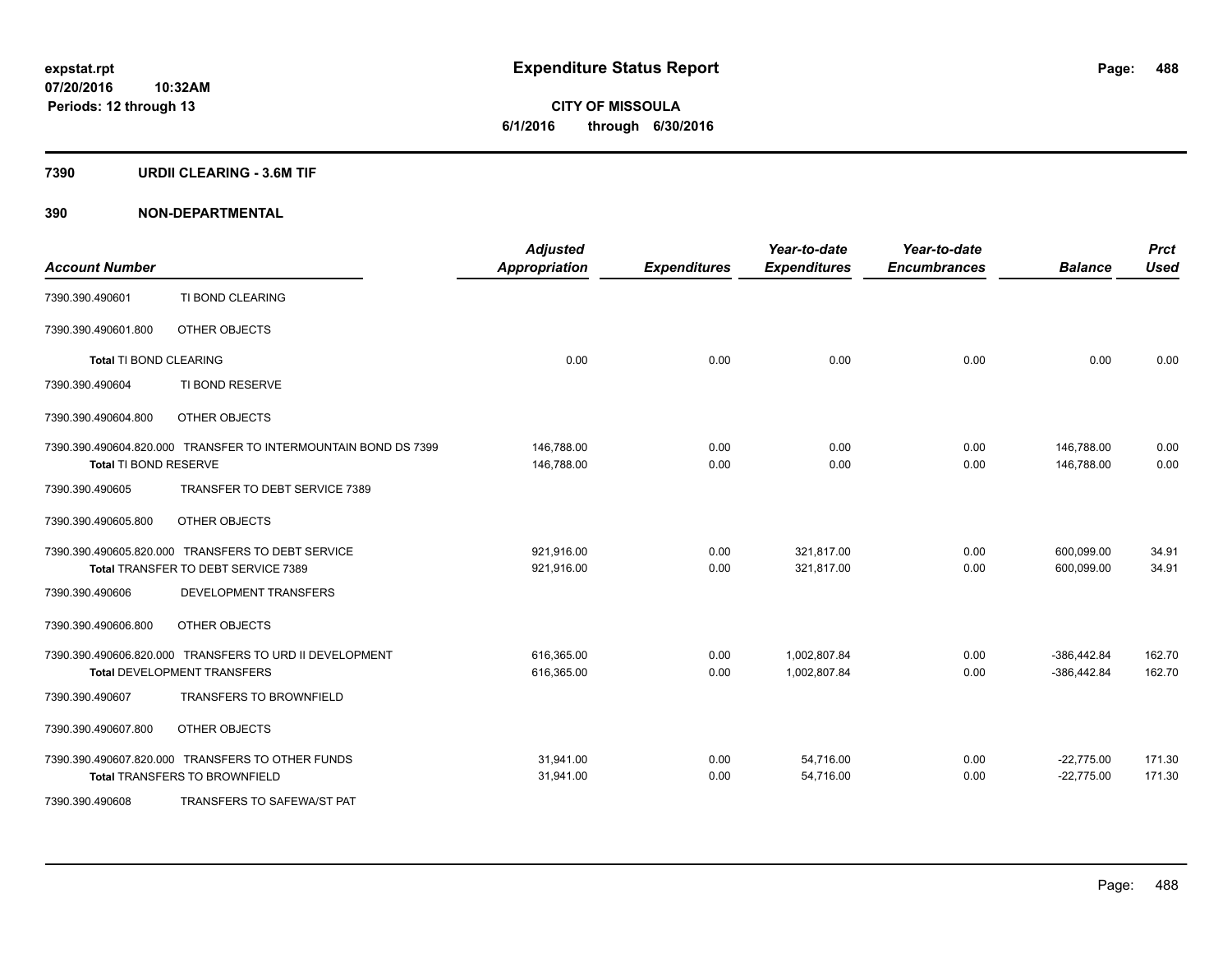**CITY OF MISSOULA 6/1/2016 through 6/30/2016**

#### **7390 URDII CLEARING - 3.6M TIF**

### **390 NON-DEPARTMENTAL**

|                                                                  | Adjusted      |                     | Year-to-date        | Year-to-date        |                | <b>Prct</b> |
|------------------------------------------------------------------|---------------|---------------------|---------------------|---------------------|----------------|-------------|
| <b>Account Number</b>                                            | Appropriation | <b>Expenditures</b> | <b>Expenditures</b> | <b>Encumbrances</b> | <b>Balance</b> | <b>Used</b> |
| OTHER OBJECTS<br>7390.390.490608.800                             |               |                     |                     |                     |                |             |
| 7390.390.490608.820.000 TRANSFERS TO OTHER FUNDS-SAFEWAY/ST PATS | 155.875.00    | 0.00                | 127.012.00          | 0.00                | 28.863.00      | 81.48       |
| <b>Total TRANSFERS TO SAFEWA/ST PAT</b>                          | 155,875.00    | 0.00                | 127,012.00          | 0.00                | 28,863.00      | 81.48       |
| <b>MERCHANT SERVICES</b><br>7390.390.510110                      |               |                     |                     |                     |                |             |
| <b>FIXED CHARGES</b><br>7390.390.510110.500                      |               |                     |                     |                     |                |             |
| <b>Total FIXED CHARGES</b>                                       | 0.00          | 0.00                | 0.00                | 0.00                | 0.00           | 0.00        |
| <b>Total MERCHANT SERVICES</b>                                   | 0.00          | 0.00                | 0.00                | 0.00                | 0.00           | 0.00        |
| Total URDII CLEARING - 3.6M TIF                                  | 1,872,885.00  | 0.00                | 1,506,352.84        | 0.00                | 366.532.16     | 80.43       |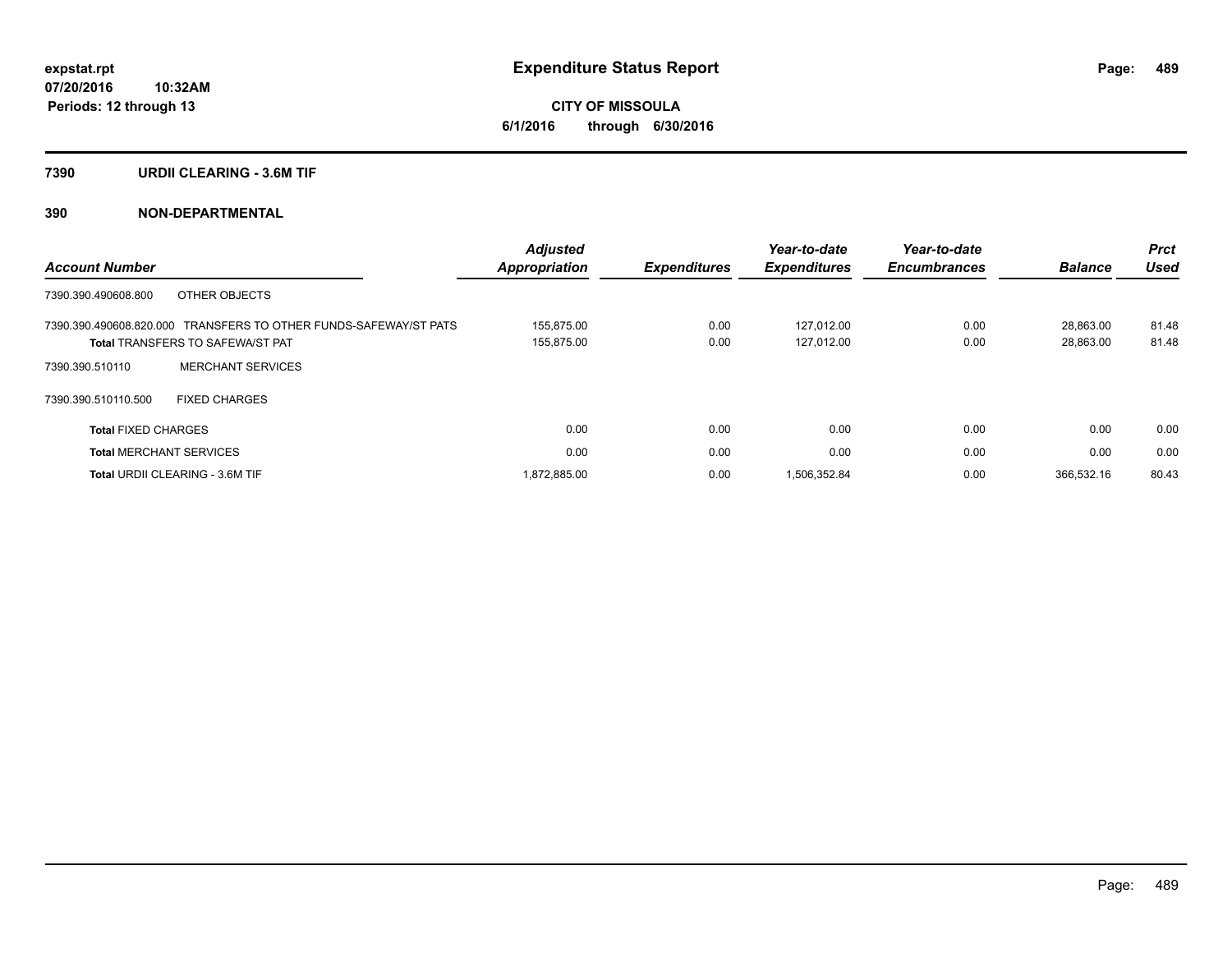**CITY OF MISSOULA 6/1/2016 through 6/30/2016**

**7391 MRA - URD I FUND**

| <b>Account Number</b>      |                          | <b>Adjusted</b><br>Appropriation | <b>Expenditures</b> | Year-to-date<br><b>Expenditures</b> | Year-to-date<br><b>Encumbrances</b> | <b>Balance</b> | <b>Prct</b><br><b>Used</b> |
|----------------------------|--------------------------|----------------------------------|---------------------|-------------------------------------|-------------------------------------|----------------|----------------------------|
| 7391.385.510110            | <b>MERCHANT SERVICES</b> |                                  |                     |                                     |                                     |                |                            |
| 7391.385.510110.500        | <b>FIXED CHARGES</b>     |                                  |                     |                                     |                                     |                |                            |
| <b>Total FIXED CHARGES</b> |                          | 0.00                             | 0.00                | 0.00                                | 0.00                                | 0.00           | 0.00                       |
| <b>Total MRA</b>           |                          | 0.00                             | 0.00                | 0.00                                | 0.00                                | 0.00           | 0.00                       |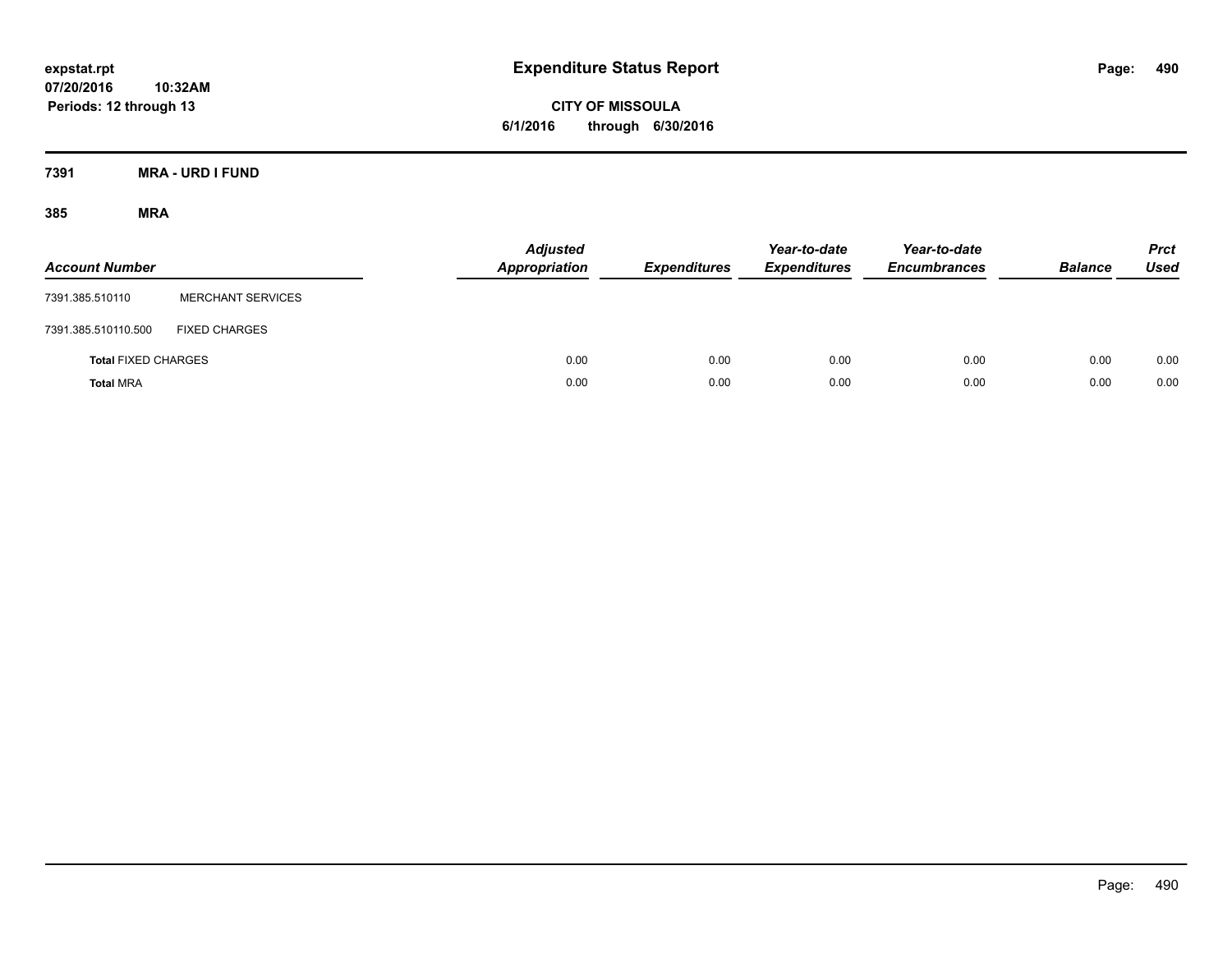**CITY OF MISSOULA 6/1/2016 through 6/30/2016**

**7391 MRA - URD I FUND**

**900 DEPRECIATION**

| <b>Account Number</b>  |                          | Adjusted<br>Appropriation | <b>Expenditures</b> | Year-to-date<br><b>Expenditures</b> | Year-to-date<br><b>Encumbrances</b> | <b>Balance</b> | Prct<br><b>Used</b> |
|------------------------|--------------------------|---------------------------|---------------------|-------------------------------------|-------------------------------------|----------------|---------------------|
| 7391.900.510110        | <b>MERCHANT SERVICES</b> |                           |                     |                                     |                                     |                |                     |
| 7391.900.510110.500    | <b>FIXED CHARGES</b>     |                           |                     |                                     |                                     |                |                     |
| Total MRA - URD I FUND |                          | 0.00                      | 0.00                | 0.00                                | 0.00                                | 0.00           | 0.00                |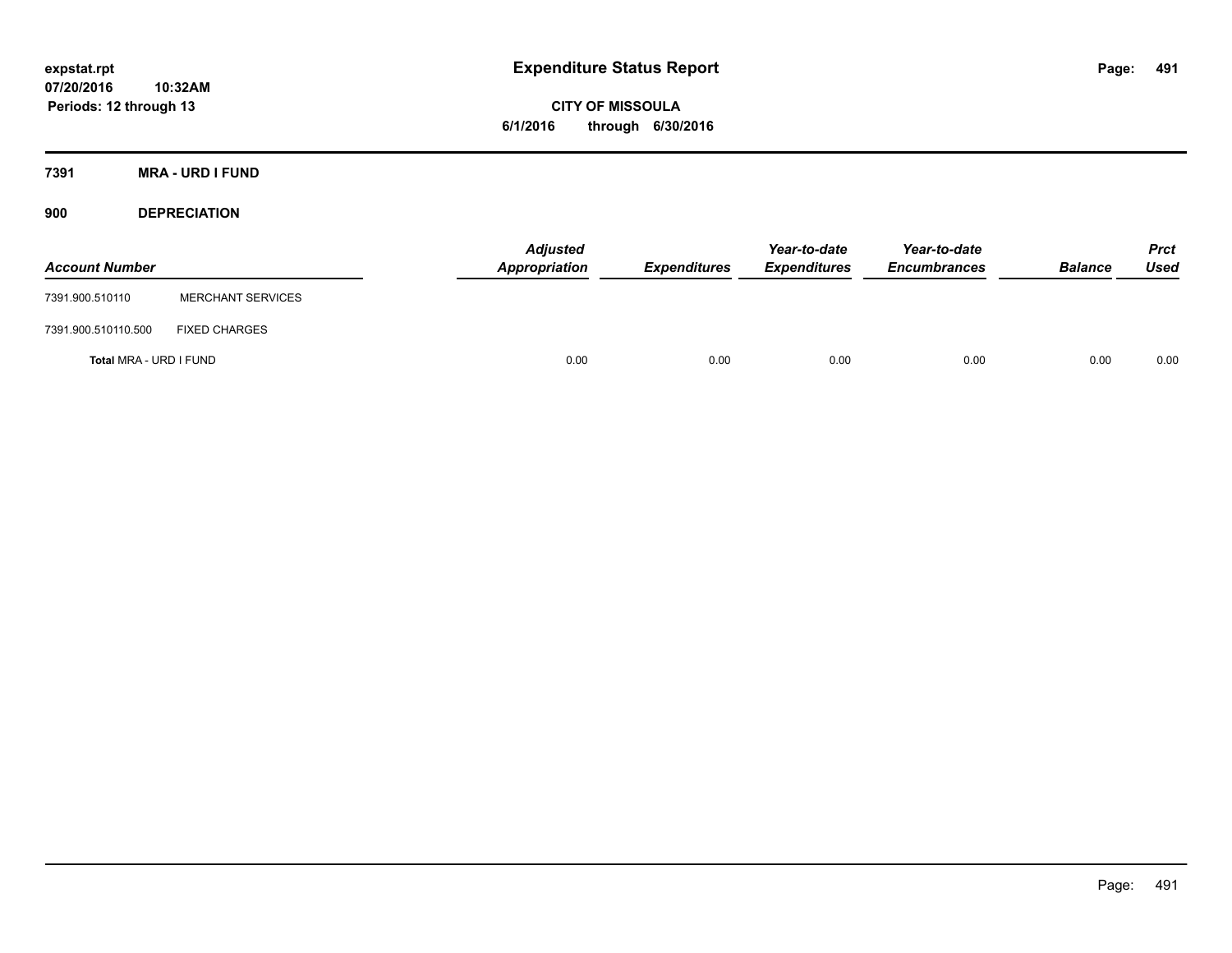**CITY OF MISSOULA 6/1/2016 through 6/30/2016**

**7392 MRA - URD II FUND**

| <b>Account Number</b>                                             |                                                  | <b>Adjusted</b><br><b>Appropriation</b> | <b>Expenditures</b> | Year-to-date<br><b>Expenditures</b> | Year-to-date<br><b>Encumbrances</b> | <b>Balance</b>                | <b>Prct</b><br><b>Used</b> |
|-------------------------------------------------------------------|--------------------------------------------------|-----------------------------------------|---------------------|-------------------------------------|-------------------------------------|-------------------------------|----------------------------|
| 7392.385.460436                                                   | <b>MRA CTEP/CMAQ</b>                             |                                         |                     |                                     |                                     |                               |                            |
| 7392.385.460436.300                                               | PURCHASED SERVICES                               |                                         |                     |                                     |                                     |                               |                            |
|                                                                   | <b>Total PURCHASED SERVICES</b>                  | 0.00                                    | 0.00                | 0.00                                | 0.00                                | 0.00                          | 0.00                       |
| 7392.385.460436.900                                               | <b>CAPITAL OUTLAY</b>                            |                                         |                     |                                     |                                     |                               |                            |
| Total MRA CTEP/CMAQ                                               |                                                  | 0.00                                    | 0.00                | 0.00                                | 0.00                                | 0.00                          | 0.00                       |
| 7392.385.470210                                                   | <b>ADMINISTRATION</b>                            |                                         |                     |                                     |                                     |                               |                            |
| 7392.385.470210.300                                               | PURCHASED SERVICES                               |                                         |                     |                                     |                                     |                               |                            |
|                                                                   | <b>Total PURCHASED SERVICES</b>                  | 0.00                                    | 0.00                | 0.00                                | 0.00                                | 0.00                          | 0.00                       |
| 7392.385.470210.800                                               | OTHER OBJECTS                                    |                                         |                     |                                     |                                     |                               |                            |
| <b>Total ADMINISTRATION</b>                                       | 7392.385.470210.820.000 TRANSFERS TO OTHER FUNDS | 250,000.00<br>250,000.00                | 0.00<br>0.00        | 0.00<br>0.00                        | 0.00<br>0.00                        | 250,000.00<br>250,000.00      | 0.00<br>0.00               |
| 7392.385.470220                                                   | PROPERTY ACQUISITION                             |                                         |                     |                                     |                                     |                               |                            |
| 7392.385.470220.800                                               | OTHER OBJECTS                                    |                                         |                     |                                     |                                     |                               |                            |
| 7392.385.470220.845.000 CONTINGENCY<br><b>Total OTHER OBJECTS</b> |                                                  | 50,000.00<br>50,000.00                  | 0.00<br>0.00        | 0.00<br>0.00                        | 0.00<br>0.00                        | 50,000.00<br>50,000.00        | 0.00<br>0.00               |
| 7392.385.470220.900                                               | <b>CAPITAL OUTLAY</b>                            |                                         |                     |                                     |                                     |                               |                            |
| 7392.385.470220.910.000 LAND<br><b>Total CAPITAL OUTLAY</b>       |                                                  | 0.00<br>0.00                            | 0.00<br>0.00        | 491,146.53<br>491,146.53            | 0.00<br>0.00                        | $-491, 146.53$<br>-491,146.53 | 0.00<br>0.00               |
|                                                                   | Total PROPERTY ACQUISITION                       | 50,000.00                               | 0.00                | 491,146.53                          | 0.00                                | $-441,146.53$                 | 982.29                     |
| 7392.385.470230                                                   | PW FACILITY                                      |                                         |                     |                                     |                                     |                               |                            |
| 7392.385.470230.300                                               | PURCHASED SERVICES                               |                                         |                     |                                     |                                     |                               |                            |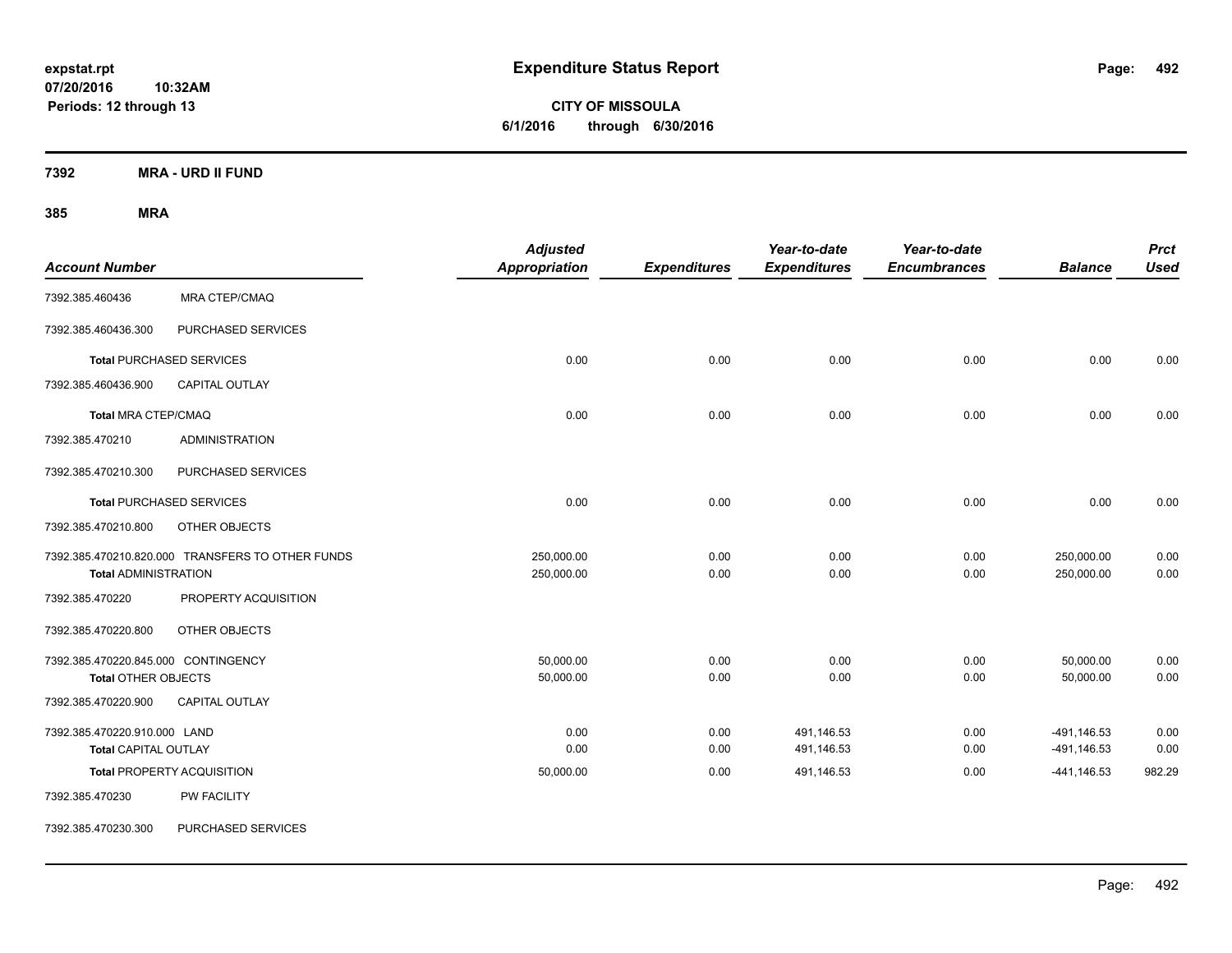**CITY OF MISSOULA 6/1/2016 through 6/30/2016**

**7392 MRA - URD II FUND**

| <b>Account Number</b>                                                                                                                                     | <b>Adjusted</b><br><b>Appropriation</b>  | <b>Expenditures</b>  | Year-to-date<br><b>Expenditures</b>    | Year-to-date<br><b>Encumbrances</b> | <b>Balance</b>                         | <b>Prct</b><br><b>Used</b> |
|-----------------------------------------------------------------------------------------------------------------------------------------------------------|------------------------------------------|----------------------|----------------------------------------|-------------------------------------|----------------------------------------|----------------------------|
| 7392.385.470230.350.000 PROFESSIONAL SERVICES<br><b>Total PURCHASED SERVICES</b>                                                                          | 159,272.00<br>159,272.00                 | 0.00<br>0.00         | 60,607.70<br>60,607.70                 | 0.00<br>0.00                        | 98,664.30<br>98,664.30                 | 38.05<br>38.05             |
| 7392.385.470230.700<br><b>GRANTS &amp; CONTRIBUTIONS</b>                                                                                                  |                                          |                      |                                        |                                     |                                        |                            |
| 7392.385.470230.700.000 GRANTS & CONTRIBUTIONS<br><b>Total GRANTS &amp; CONTRIBUTIONS</b>                                                                 | 6,207.00<br>6,207.00                     | 0.00<br>0.00         | 154,359.93<br>154,359.93               | 0.00<br>0.00                        | $-148, 152.93$<br>$-148, 152.93$       | 2,486.87<br>2,486.87       |
| 7392.385.470230.800<br>OTHER OBJECTS<br>7392.385.470230.845.000 CONTINGENCY<br><b>Total OTHER OBJECTS</b><br>7392.385.470230.900<br><b>CAPITAL OUTLAY</b> | 411,369.00<br>411,369.00                 | 0.00<br>0.00         | 0.00<br>0.00                           | 0.00<br>0.00                        | 411,369.00<br>411,369.00               | 0.00<br>0.00               |
| 7392.385.470230.930.000 IMPROVEMENTS<br><b>Total CAPITAL OUTLAY</b><br><b>Total PW FACILITY</b>                                                           | 680,000.00<br>680,000.00<br>1,256,848.00 | 0.00<br>0.00<br>0.00 | 227,426.02<br>227,426.02<br>442,393.65 | 0.00<br>0.00<br>0.00                | 452,573.98<br>452,573.98<br>814,454.35 | 33.45<br>33.45<br>35.20    |
| <b>REHAB LOANS</b><br>7392.385.470240                                                                                                                     |                                          |                      |                                        |                                     |                                        |                            |
| 7392.385.470240.700<br><b>GRANTS &amp; CONTRIBUTIONS</b>                                                                                                  |                                          |                      |                                        |                                     |                                        |                            |
| 7392.385.470240.700.000 GRANTS & CONTRIBUTIONS<br><b>Total REHAB LOANS</b>                                                                                | 75,000.00<br>75,000.00                   | 0.00<br>0.00         | 0.00<br>0.00                           | 0.00<br>0.00                        | 75,000.00<br>75,000.00                 | 0.00<br>0.00               |
| *** Title Not Found ***<br>7392.385.470241                                                                                                                |                                          |                      |                                        |                                     |                                        |                            |
| 7392.385.470241.300<br>PURCHASED SERVICES                                                                                                                 |                                          |                      |                                        |                                     |                                        |                            |
| <b>Total PURCHASED SERVICES</b>                                                                                                                           | 0.00                                     | 0.00                 | 0.00                                   | 0.00                                | 0.00                                   | 0.00                       |
| 7392.385.470241.700<br><b>GRANTS &amp; CONTRIBUTIONS</b>                                                                                                  |                                          |                      |                                        |                                     |                                        |                            |
| <b>Total GRANTS &amp; CONTRIBUTIONS</b>                                                                                                                   | 0.00                                     | 0.00                 | 0.00                                   | 0.00                                | 0.00                                   | 0.00                       |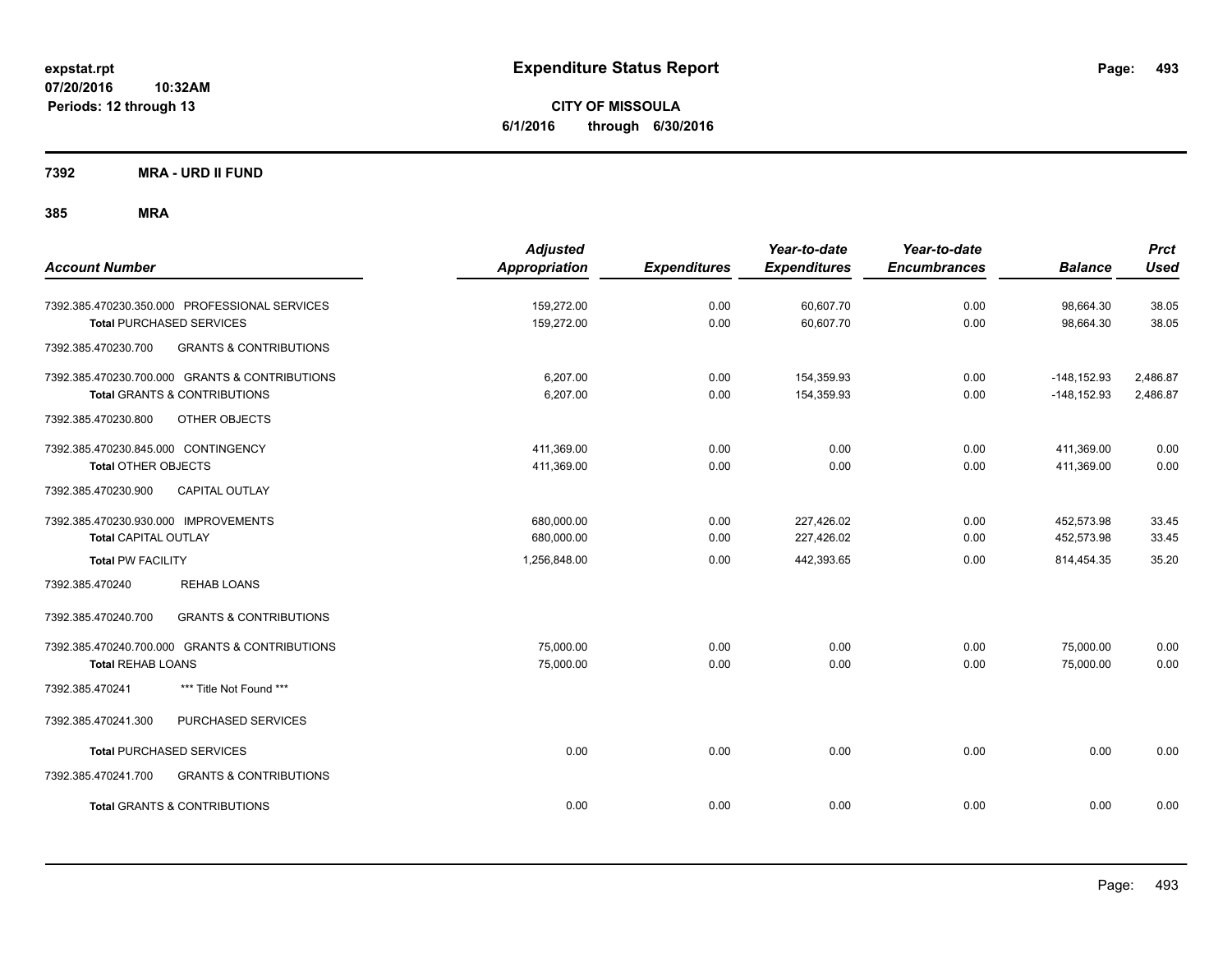**CITY OF MISSOULA 6/1/2016 through 6/30/2016**

**7392 MRA - URD II FUND**

| <b>Account Number</b>               |                                               | <b>Adjusted</b><br><b>Appropriation</b> | <b>Expenditures</b> | Year-to-date<br><b>Expenditures</b> | Year-to-date<br><b>Encumbrances</b> | <b>Balance</b> | <b>Prct</b><br><b>Used</b> |
|-------------------------------------|-----------------------------------------------|-----------------------------------------|---------------------|-------------------------------------|-------------------------------------|----------------|----------------------------|
| 7392.385.470241.800                 | OTHER OBJECTS                                 |                                         |                     |                                     |                                     |                |                            |
| <b>Total OTHER OBJECTS</b>          |                                               | 0.00                                    | 0.00                | 0.00                                | 0.00                                | 0.00           | 0.00                       |
| 7392.385.470241.900                 | <b>CAPITAL OUTLAY</b>                         |                                         |                     |                                     |                                     |                |                            |
| Total *** Title Not Found ***       |                                               | 0.00                                    | 0.00                | 0.00                                | 0.00                                | 0.00           | 0.00                       |
| 7392.385.470250                     | <b>RELOCATION PAYMENTS</b>                    |                                         |                     |                                     |                                     |                |                            |
| 7392.385.470250.700                 | <b>GRANTS &amp; CONTRIBUTIONS</b>             |                                         |                     |                                     |                                     |                |                            |
|                                     | <b>Total GRANTS &amp; CONTRIBUTIONS</b>       | 0.00                                    | 0.00                | 0.00                                | 0.00                                | 0.00           | 0.00                       |
| 7392.385.470250.800                 | OTHER OBJECTS                                 |                                         |                     |                                     |                                     |                |                            |
|                                     | <b>Total RELOCATION PAYMENTS</b>              | 0.00                                    | 0.00                | 0.00                                | 0.00                                | 0.00           | 0.00                       |
| 7392.385.470260                     | <b>PLANNING &amp; MGMT</b>                    |                                         |                     |                                     |                                     |                |                            |
| 7392.385.470260.300                 | PURCHASED SERVICES                            |                                         |                     |                                     |                                     |                |                            |
|                                     | 7392.385.470260.350.000 PROFESSIONAL SERVICES | 10,000.00                               | 0.00                | 0.00                                | 0.00                                | 10,000.00      | 0.00                       |
|                                     | <b>Total PURCHASED SERVICES</b>               | 10,000.00                               | 0.00                | 0.00                                | 0.00                                | 10,000.00      | 0.00                       |
| 7392.385.470260.700                 | <b>GRANTS &amp; CONTRIBUTIONS</b>             |                                         |                     |                                     |                                     |                |                            |
|                                     | <b>Total GRANTS &amp; CONTRIBUTIONS</b>       | 0.00                                    | 0.00                | 0.00                                | 0.00                                | 0.00           | 0.00                       |
| 7392.385.470260.800                 | OTHER OBJECTS                                 |                                         |                     |                                     |                                     |                |                            |
| 7392.385.470260.845.000 CONTINGENCY |                                               | 50.000.00                               | 0.00                | 0.00                                | 0.00                                | 50.000.00      | 0.00                       |
| <b>Total OTHER OBJECTS</b>          |                                               | 50,000.00                               | 0.00                | 0.00                                | 0.00                                | 50,000.00      | 0.00                       |
| <b>Total PLANNING &amp; MGMT</b>    |                                               | 60,000.00                               | 0.00                | 0.00                                | 0.00                                | 60,000.00      | 0.00                       |
| 7392.385.470270                     | <b>CLEARING &amp; DEMO</b>                    |                                         |                     |                                     |                                     |                |                            |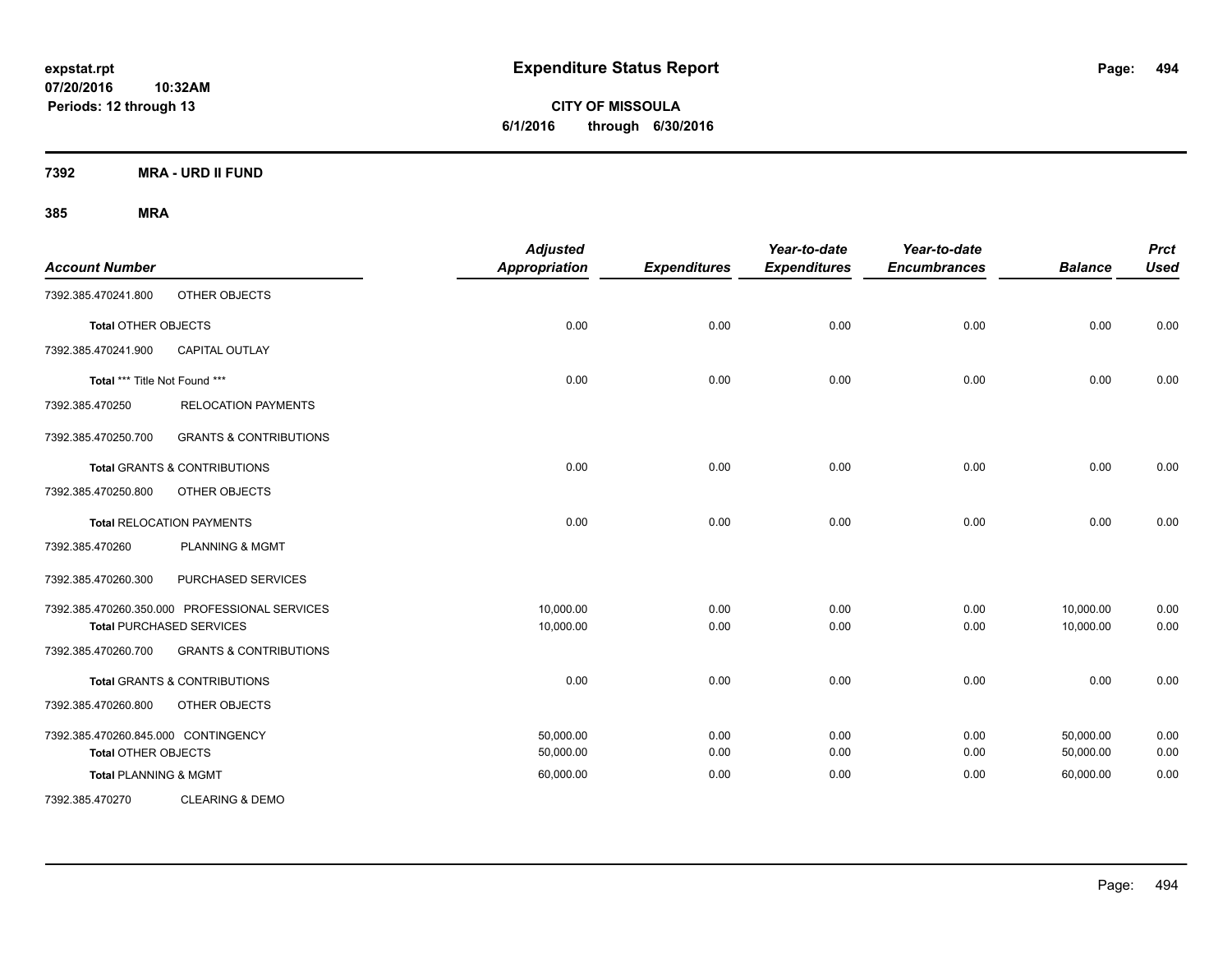**CITY OF MISSOULA 6/1/2016 through 6/30/2016**

**7392 MRA - URD II FUND**

| <b>Account Number</b>                                             |                                                                                           | <b>Adjusted</b><br><b>Appropriation</b> | <b>Expenditures</b> | Year-to-date<br><b>Expenditures</b> | Year-to-date<br><b>Encumbrances</b> | <b>Balance</b>           | <b>Prct</b><br><b>Used</b> |
|-------------------------------------------------------------------|-------------------------------------------------------------------------------------------|-----------------------------------------|---------------------|-------------------------------------|-------------------------------------|--------------------------|----------------------------|
| 7392.385.470270.700                                               | <b>GRANTS &amp; CONTRIBUTIONS</b>                                                         |                                         |                     |                                     |                                     |                          |                            |
|                                                                   | 7392.385.470270.700.000 GRANTS & CONTRIBUTIONS<br><b>Total GRANTS &amp; CONTRIBUTIONS</b> | 17,400.00<br>17,400.00                  | 0.00<br>0.00        | 0.00<br>0.00                        | 0.00<br>0.00                        | 17,400.00<br>17,400.00   | 0.00<br>0.00               |
| 7392.385.470270.800                                               | OTHER OBJECTS                                                                             |                                         |                     |                                     |                                     |                          |                            |
| 7392.385.470270.845.000 CONTINGENCY<br><b>Total OTHER OBJECTS</b> |                                                                                           | 100,000.00<br>100,000.00                | 0.00<br>0.00        | 0.00<br>0.00                        | 0.00<br>0.00                        | 100,000.00<br>100,000.00 | 0.00<br>0.00               |
| 7392.385.470270.900                                               | CAPITAL OUTLAY                                                                            |                                         |                     |                                     |                                     |                          |                            |
| Total CAPITAL OUTLAY                                              |                                                                                           | 0.00                                    | 0.00                | 0.00                                | 0.00                                | 0.00                     | 0.00                       |
| Total CLEARING & DEMO                                             |                                                                                           | 117,400.00                              | 0.00                | 0.00                                | 0.00                                | 117,400.00               | 0.00                       |
| 7392.385.470280                                                   | 5M SOUTH RESERVE CROSSING                                                                 |                                         |                     |                                     |                                     |                          |                            |
| 7392.385.470280.900                                               | <b>CAPITAL OUTLAY</b>                                                                     |                                         |                     |                                     |                                     |                          |                            |
|                                                                   | Total 5M SOUTH RESERVE CROSSING                                                           | 0.00                                    | 0.00                | 0.00                                | 0.00                                | 0.00                     | 0.00                       |
| 7392.385.470290                                                   | BROWNFIELD RLF 1.125M                                                                     |                                         |                     |                                     |                                     |                          |                            |
| 7392.385.470290.700                                               | <b>GRANTS &amp; CONTRIBUTIONS</b>                                                         |                                         |                     |                                     |                                     |                          |                            |
|                                                                   | <b>Total GRANTS &amp; CONTRIBUTIONS</b>                                                   | 0.00                                    | 0.00                | 0.00                                | 0.00                                | 0.00                     | 0.00                       |
| 7392.385.470290.900                                               | <b>CAPITAL OUTLAY</b>                                                                     |                                         |                     |                                     |                                     |                          |                            |
|                                                                   | Total BROWNFIELD RLF 1.125M                                                               | 0.00                                    | 0.00                | 0.00                                | 0.00                                | 0.00                     | 0.00                       |
| 7392.385.470300                                                   | SAFEWAY/ST PAT 1.5M                                                                       |                                         |                     |                                     |                                     |                          |                            |
| 7392.385.470300.900                                               | <b>CAPITAL OUTLAY</b>                                                                     |                                         |                     |                                     |                                     |                          |                            |
| Total SAFEWAY/ST PAT 1.5M                                         |                                                                                           | 0.00                                    | 0.00                | 0.00                                | 0.00                                | 0.00                     | 0.00                       |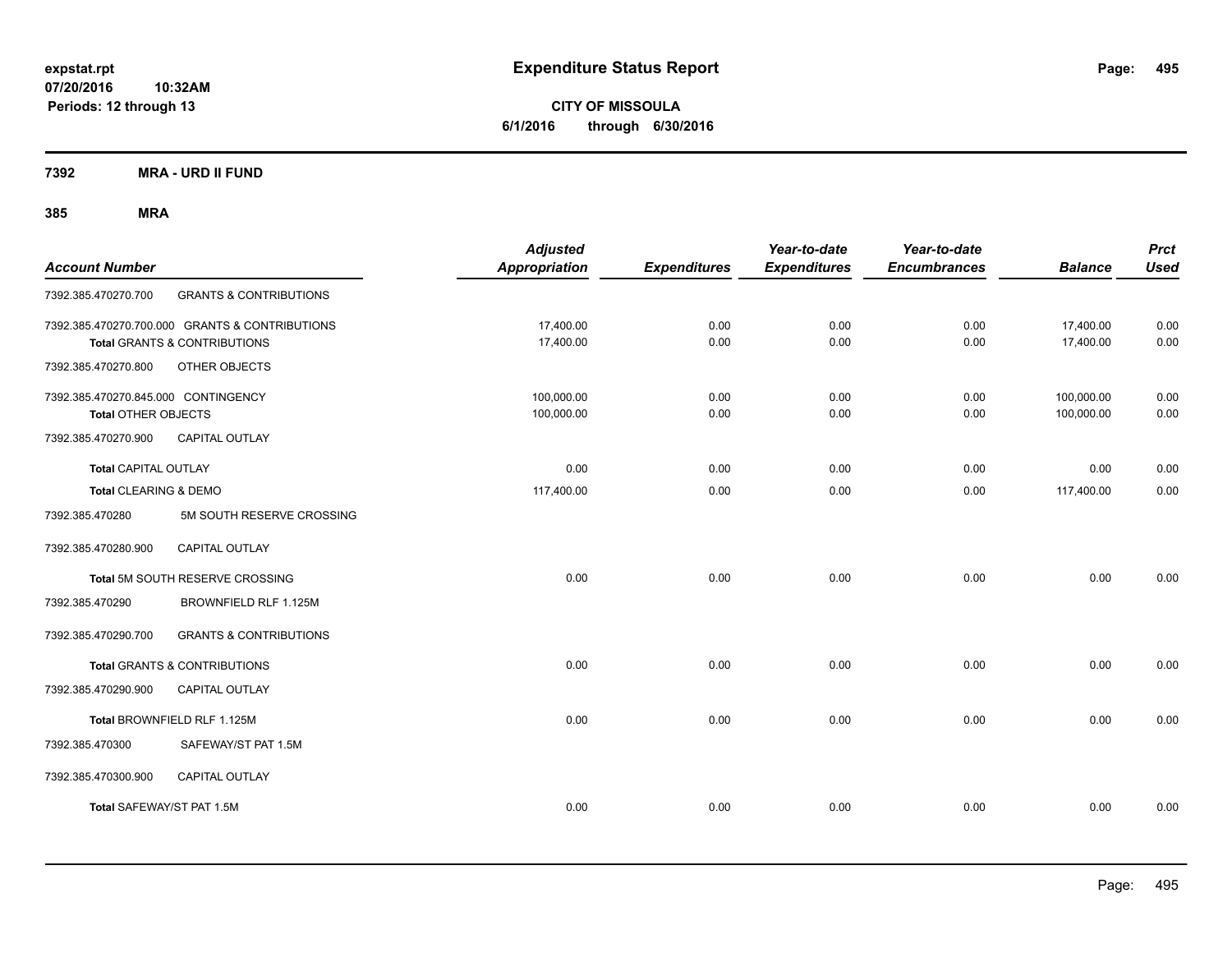**CITY OF MISSOULA 6/1/2016 through 6/30/2016**

**7392 MRA - URD II FUND**

| <b>Account Number</b>      |                                                  | <b>Adjusted</b><br>Appropriation | <b>Expenditures</b> | Year-to-date<br><b>Expenditures</b> | Year-to-date<br><b>Encumbrances</b> | <b>Balance</b>                  | <b>Prct</b><br><b>Used</b> |
|----------------------------|--------------------------------------------------|----------------------------------|---------------------|-------------------------------------|-------------------------------------|---------------------------------|----------------------------|
| 7392.385.470301            | 5.75M SILVER PARK/WYOMIN/MRL                     |                                  |                     |                                     |                                     |                                 |                            |
| 7392.385.470301.300        | PURCHASED SERVICES                               |                                  |                     |                                     |                                     |                                 |                            |
|                            | <b>Total PURCHASED SERVICES</b>                  | 0.00                             | 0.00                | 0.00                                | 0.00                                | 0.00                            | 0.00                       |
| 7392.385.470301.700        | <b>GRANTS &amp; CONTRIBUTIONS</b>                |                                  |                     |                                     |                                     |                                 |                            |
|                            | <b>Total GRANTS &amp; CONTRIBUTIONS</b>          | 0.00                             | 0.00                | 0.00                                | 0.00                                | 0.00                            | 0.00                       |
| 7392.385.470301.800        | OTHER OBJECTS                                    |                                  |                     |                                     |                                     |                                 |                            |
| <b>Total OTHER OBJECTS</b> | 7392.385.470301.820.000 TRANSFERS TO OTHER FUNDS | 0.00<br>0.00                     | 0.00<br>0.00        | 355,148.45<br>355,148.45            | 0.00<br>0.00                        | $-355, 148.45$<br>$-355,148.45$ | 0.00<br>0.00               |
| 7392.385.470301.900        | <b>CAPITAL OUTLAY</b>                            |                                  |                     |                                     |                                     |                                 |                            |
| Total CAPITAL OUTLAY       |                                                  | 0.00                             | 0.00                | 0.00                                | 0.00                                | 0.00                            | 0.00                       |
|                            | Total 5.75M SILVER PARK/WYOMIN/MRL               | 0.00                             | 0.00                | 355,148.45                          | 0.00                                | $-355,148.45$                   | 0.00                       |
| 7392.385.510110            | <b>MERCHANT SERVICES</b>                         |                                  |                     |                                     |                                     |                                 |                            |
| 7392.385.510110.500        | <b>FIXED CHARGES</b>                             |                                  |                     |                                     |                                     |                                 |                            |
|                            | <b>Total MERCHANT SERVICES</b>                   | 0.00                             | 0.00                | 0.00                                | 0.00                                | 0.00                            | 0.00                       |
| Total MRA - URD II FUND    |                                                  | 1,809,248.00                     | 0.00                | 1,288,688.63                        | 0.00                                | 520,559.37                      | 71.23                      |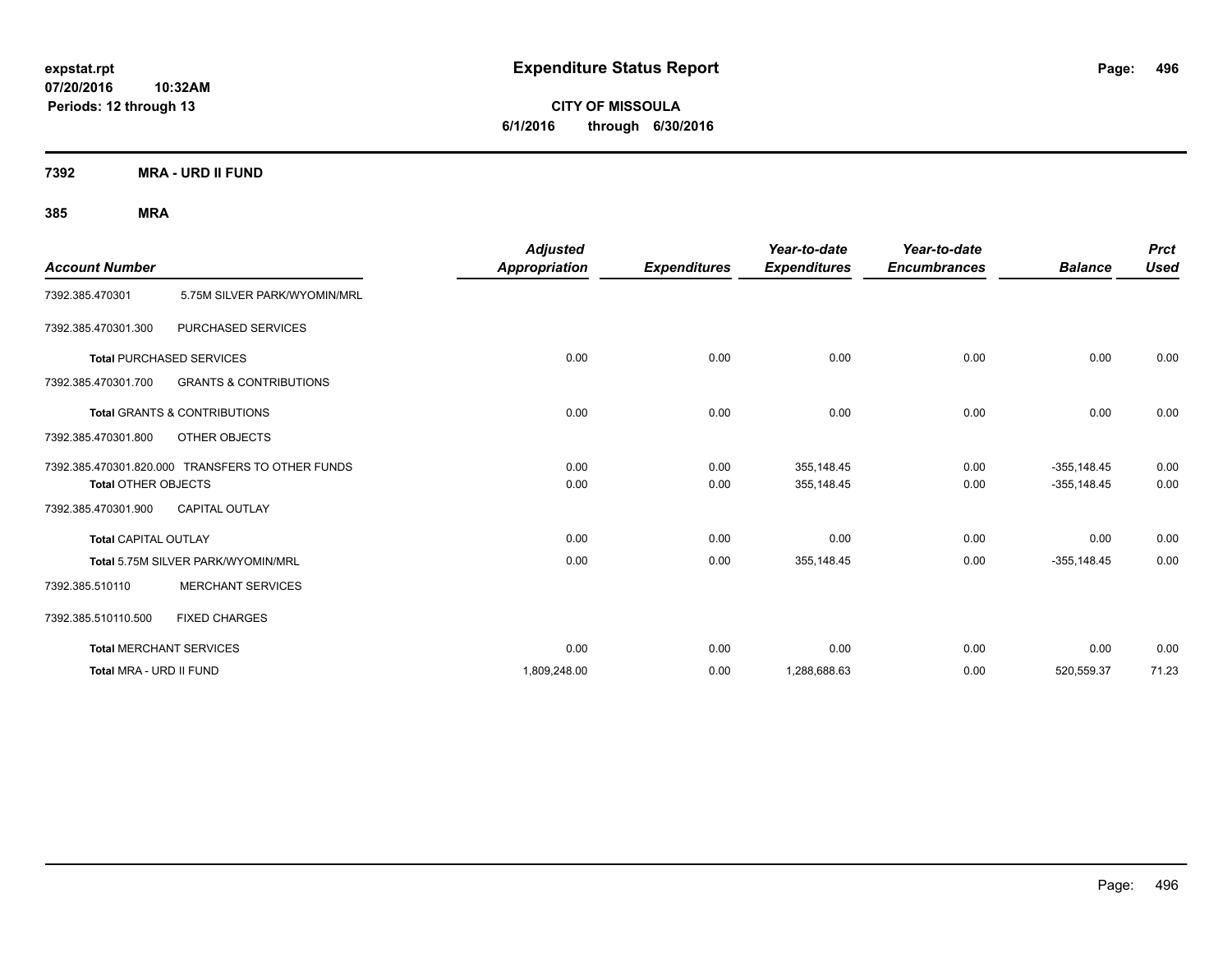**CITY OF MISSOULA 6/1/2016 through 6/30/2016**

**7393 MRA - URD III FUND**

**385 MRA**

| <b>Account Number</b>                   |                                                         | <b>Adjusted</b><br><b>Appropriation</b> | <b>Expenditures</b> | Year-to-date<br><b>Expenditures</b> | Year-to-date<br><b>Encumbrances</b> | <b>Balance</b> | <b>Prct</b><br><b>Used</b> |
|-----------------------------------------|---------------------------------------------------------|-----------------------------------------|---------------------|-------------------------------------|-------------------------------------|----------------|----------------------------|
|                                         |                                                         |                                         |                     |                                     |                                     |                |                            |
| 7393.385.470210                         | <b>ADMINISTRATION</b>                                   |                                         |                     |                                     |                                     |                |                            |
| 7393.385.470210.100                     | PERSONAL SERVICES                                       |                                         |                     |                                     |                                     |                |                            |
|                                         | 7393.385.470210.110.000 SALARIES AND WAGES              | 372,712.00                              | 51,709.54           | 338,008.07                          | 0.00                                | 34,703.93      | 90.69                      |
|                                         | 7393.385.470210.120.000 OVERTIME/TERMINATION            | 5,000.00                                | 0.00                | 144.37                              | 0.00                                | 4,855.63       | 2.89                       |
|                                         | 7393.385.470210.140.000 EMPLOYER CONTRIBUTIONS          | 123.117.00                              | 15,498.85           | 110,420.82                          | 0.00                                | 12.696.18      | 89.69                      |
|                                         | 7393.385.470210.141.000 STATE RETIREMENT CONTRIBUTIONS  | 0.00                                    | 27.84               | 302.08                              | 0.00                                | $-302.08$      | 0.00                       |
| <b>Total PERSONAL SERVICES</b>          |                                                         | 500,829.00                              | 67,236.23           | 448,875.34                          | 0.00                                | 51,953.66      | 89.63                      |
| 7393.385.470210.200                     | <b>SUPPLIES</b>                                         |                                         |                     |                                     |                                     |                |                            |
| 7393.385.470210.210.000 OFFICE SUPPLIES |                                                         | 4,000.00                                | 304.51              | 1,895.86                            | 0.00                                | 2,104.14       | 47.40                      |
|                                         | 7393.385.470210.220.000 OPERATING SUPPLIES              | 500.00                                  | 0.00                | 1.838.67                            | 0.00                                | $-1,338.67$    | 367.73                     |
|                                         | 7393.385.470210.230.000 REPAIR/MAINTENANCE              | 828.00                                  | 0.00                | 0.00                                | 0.00                                | 828.00         | 0.00                       |
| 7393.385.470210.231.000 GASOLINE        |                                                         | 400.00                                  | 0.00                | 151.36                              | 0.00                                | 248.64         | 37.84                      |
| 7393.385.470210.240.000 OTHER SUPPLIES  |                                                         | 3,398.00                                | 353.52              | 1,100.25                            | 0.00                                | 2,297.75       | 32.38                      |
| <b>Total SUPPLIES</b>                   |                                                         | 9,126.00                                | 658.03              | 4,986.14                            | 0.00                                | 4,139.86       | 54.64                      |
| 7393.385.470210.300                     | <b>PURCHASED SERVICES</b>                               |                                         |                     |                                     |                                     |                |                            |
| 7393.385.470210.310.000 COMMUNICATIONS  |                                                         | 800.00                                  | 4.86                | 595.60                              | 0.00                                | 204.40         | 74.45                      |
|                                         | 7393.385.470210.320.000 PRINTING & DUPLICATING          | 3.000.00                                | 459.62              | 2.043.05                            | 0.00                                | 956.95         | 68.10                      |
|                                         | 7393.385.470210.330.000 PUBLICITY, SUBSCRIPTIONS & DUES | 3.000.00                                | 50.00               | 4,524.69                            | 0.00                                | $-1,524.69$    | 150.82                     |
| 7393.385.470210.344.000                 | <b>TELEPHONE SERVICE</b>                                | 1,300.00                                | 28.57               | 642.19                              | 0.00                                | 657.81         | 49.40                      |
| 7393.385.470210.345.000 GARBAGE         |                                                         | 565.00                                  | 0.00                | 578.38                              | 0.00                                | $-13.38$       | 102.37                     |
|                                         | 7393.385.470210.350.000 PROFESSIONAL SERVICES           | 138.879.00                              | 54,369.00           | 136,054.50                          | 0.00                                | 2,824.50       | 97.97                      |
| 7393.385.470210.360.000                 | <b>REPAIR &amp; MAINTENANCE</b>                         | 6.990.00                                | 653.94              | 3,923.64                            | 0.00                                | 3.066.36       | 56.13                      |
| 7393.385.470210.370.000 TRAVEL          |                                                         | 3,500.00                                | 0.00                | 7,775.07                            | 0.00                                | $-4,275.07$    | 222.14                     |
| 7393.385.470210.380.000 TRAINING        |                                                         | 4,500.00                                | 0.00                | 1,260.98                            | 0.00                                | 3,239.02       | 28.02                      |
|                                         | 7393.385.470210.390.000 OTHER PURCHASED SERVICES        | 500.00                                  | 0.00                | 0.00                                | 0.00                                | 500.00         | 0.00                       |
| <b>Total PURCHASED SERVICES</b>         |                                                         | 163,034.00                              | 55,565.99           | 157,398.10                          | 0.00                                | 5,635.90       | 96.54                      |

7393.385.470210.700 GRANTS & CONTRIBUTIONS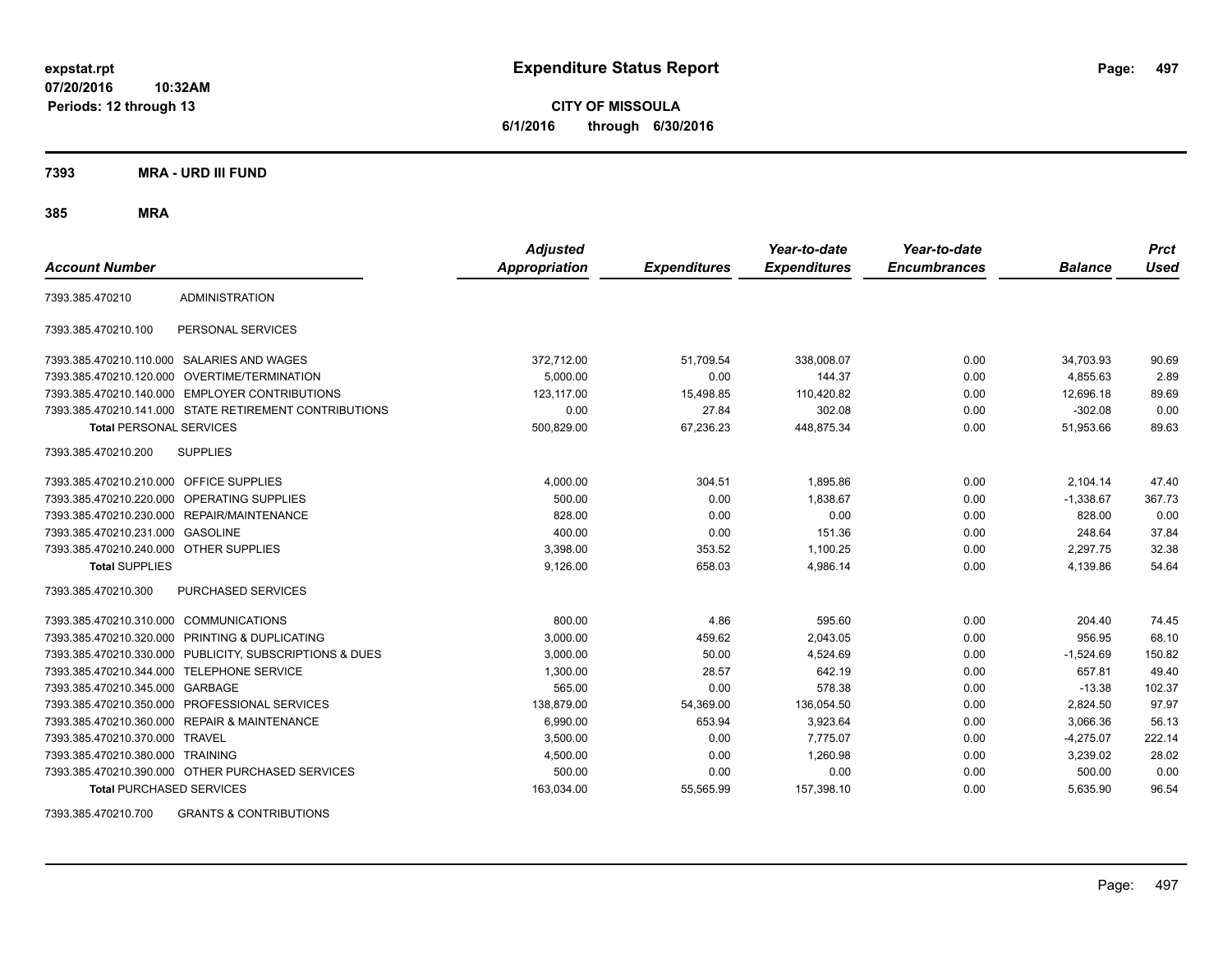**CITY OF MISSOULA 6/1/2016 through 6/30/2016**

**7393 MRA - URD III FUND**

| <b>Account Number</b>                                                        | <b>Adjusted</b><br><b>Appropriation</b> | <b>Expenditures</b> | Year-to-date<br><b>Expenditures</b> | Year-to-date<br><b>Encumbrances</b> | <b>Balance</b>             | <b>Prct</b><br><b>Used</b> |
|------------------------------------------------------------------------------|-----------------------------------------|---------------------|-------------------------------------|-------------------------------------|----------------------------|----------------------------|
| Total GRANTS & CONTRIBUTIONS                                                 | 0.00                                    | 0.00                | 0.00                                | 0.00                                | 0.00                       | 0.00                       |
| 7393.385.470210.800<br>OTHER OBJECTS                                         |                                         |                     |                                     |                                     |                            |                            |
| <b>Total OTHER OBJECTS</b>                                                   | 0.00                                    | 0.00                | 0.00                                | 0.00                                | 0.00                       | 0.00                       |
| 7393.385.470210.900<br><b>CAPITAL OUTLAY</b>                                 |                                         |                     |                                     |                                     |                            |                            |
| 7393.385.470210.940.000 MACHINERY & EQUIPMENT<br><b>Total CAPITAL OUTLAY</b> | 0.00<br>0.00                            | 18.99<br>18.99      | 5,515.45<br>5,515.45                | 0.00<br>0.00                        | $-5,515.45$<br>$-5,515.45$ | 0.00<br>0.00               |
| <b>Total ADMINISTRATION</b>                                                  | 672,989.00                              | 123,479.24          | 616,775.03                          | 0.00                                | 56.213.97                  | 91.65                      |
| 7393.385.470220<br>PROPERTY ACQUISITION                                      |                                         |                     |                                     |                                     |                            |                            |
| OTHER OBJECTS<br>7393.385.470220.800                                         |                                         |                     |                                     |                                     |                            |                            |
| <b>Total PROPERTY ACQUISITION</b>                                            | 0.00                                    | 0.00                | 0.00                                | 0.00                                | 0.00                       | 0.00                       |
| 7393.385.470230<br><b>PW FACILITY</b>                                        |                                         |                     |                                     |                                     |                            |                            |
| 7393.385.470230.300<br>PURCHASED SERVICES                                    |                                         |                     |                                     |                                     |                            |                            |
| 7393.385.470230.350.000 PROFESSIONAL SERVICES                                | 233.117.00                              | 49,851.77           | 559,850.44                          | 0.00                                | $-326,733.44$              | 240.16                     |
| <b>Total PURCHASED SERVICES</b>                                              | 233,117.00                              | 49,851.77           | 559,850.44                          | 0.00                                | $-326,733.44$              | 240.16                     |
| 7393.385.470230.700<br><b>GRANTS &amp; CONTRIBUTIONS</b>                     |                                         |                     |                                     |                                     |                            |                            |
| 7393.385.470230.700.000 GRANTS & CONTRIBUTIONS                               | 1,857,624.00                            | 0.00                | 133,508.48                          | 0.00                                | 1,724,115.52               | 7.19                       |
| <b>Total GRANTS &amp; CONTRIBUTIONS</b>                                      | 1,857,624.00                            | 0.00                | 133,508.48                          | 0.00                                | 1,724,115.52               | 7.19                       |
| 7393.385.470230.800<br>OTHER OBJECTS                                         |                                         |                     |                                     |                                     |                            |                            |
| 7393.385.470230.845.000 CONTINGENCY                                          | 534,332.00                              | 0.00                | 0.00                                | 0.00                                | 534,332.00                 | 0.00                       |
| <b>Total OTHER OBJECTS</b>                                                   | 534,332.00                              | 0.00                | 0.00                                | 0.00                                | 534,332.00                 | 0.00                       |
| 7393.385.470230.900<br><b>CAPITAL OUTLAY</b>                                 |                                         |                     |                                     |                                     |                            |                            |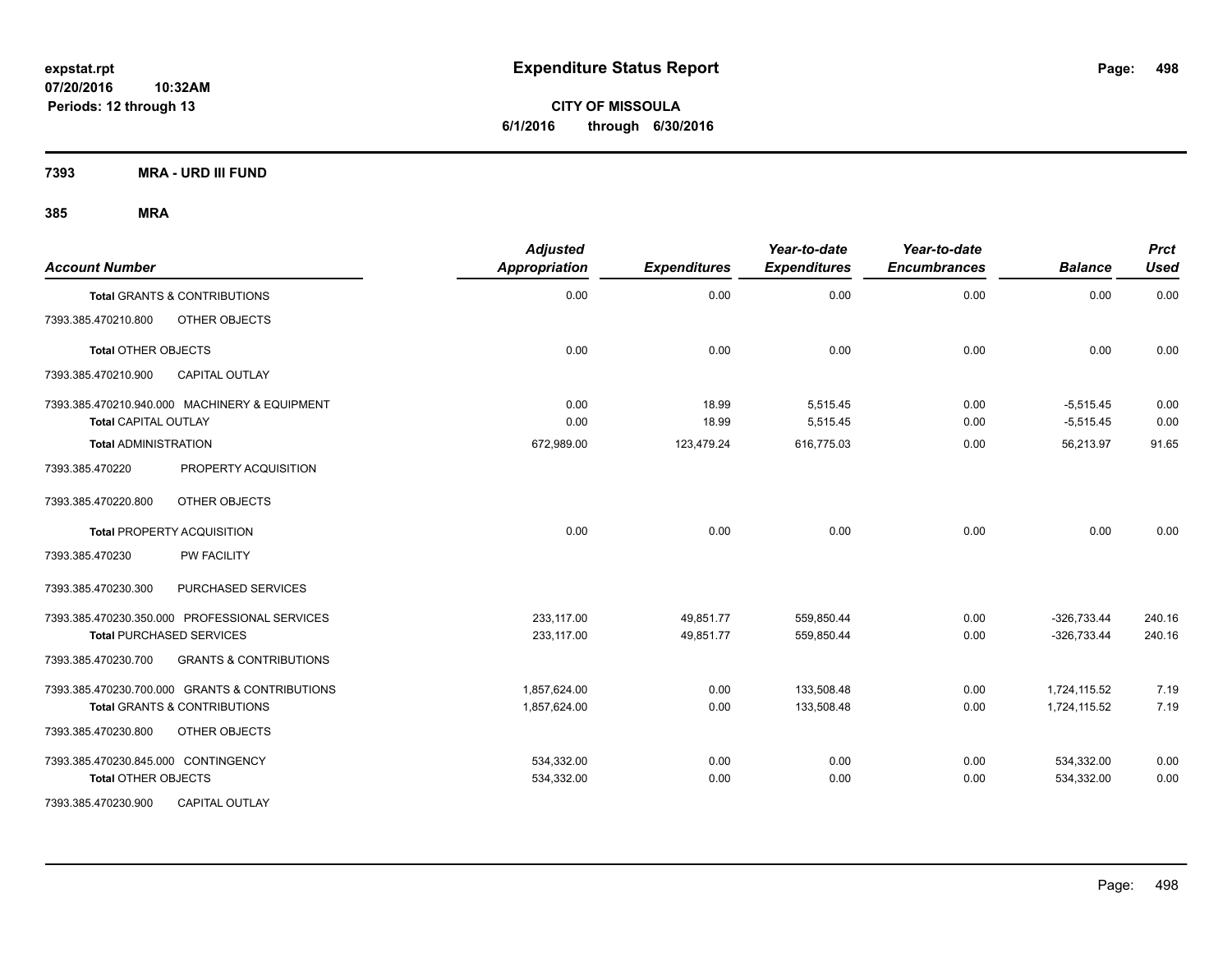**CITY OF MISSOULA 6/1/2016 through 6/30/2016**

**7393 MRA - URD III FUND**

| <b>Account Number</b>                                               |                                                                                  | <b>Adjusted</b><br><b>Appropriation</b> | <b>Expenditures</b>      | Year-to-date<br><b>Expenditures</b> | Year-to-date<br><b>Encumbrances</b> | <b>Balance</b>                 | <b>Prct</b><br>Used |
|---------------------------------------------------------------------|----------------------------------------------------------------------------------|-----------------------------------------|--------------------------|-------------------------------------|-------------------------------------|--------------------------------|---------------------|
| 7393.385.470230.930.000 IMPROVEMENTS<br><b>Total CAPITAL OUTLAY</b> |                                                                                  | 2,115,956.00<br>2,115,956.00            | 349,560.78<br>349,560.78 | 1,074,306.78<br>1,074,306.78        | 0.00<br>0.00                        | 1,041,649.22<br>1,041,649.22   | 50.77<br>50.77      |
| <b>Total PW FACILITY</b>                                            |                                                                                  | 4,741,029.00                            | 399,412.55               | 1,767,665.70                        | 0.00                                | 2,973,363.30                   | 37.28               |
| 7393.385.470240                                                     | <b>REHAB LOANS</b>                                                               |                                         |                          |                                     |                                     |                                |                     |
| 7393.385.470240.700                                                 | <b>GRANTS &amp; CONTRIBUTIONS</b>                                                |                                         |                          |                                     |                                     |                                |                     |
| <b>Total REHAB LOANS</b>                                            | 7393.385.470240.700.000 GRANTS & CONTRIBUTIONS                                   | 300,000.00<br>300,000.00                | 7,775.00<br>7,775.00     | 320,613.67<br>320,613.67            | 0.00<br>0.00                        | $-20,613.67$<br>$-20,613.67$   | 106.87<br>106.87    |
| 7393.385.470250                                                     | <b>RELOCATION PAYMENTS</b>                                                       |                                         |                          |                                     |                                     |                                |                     |
| 7393.385.470250.800                                                 | OTHER OBJECTS                                                                    |                                         |                          |                                     |                                     |                                |                     |
| 7393.385.470250.845.000 CONTINGENCY                                 | <b>Total RELOCATION PAYMENTS</b>                                                 | 50,000.00<br>50,000.00                  | 0.00<br>0.00             | 0.00<br>0.00                        | 0.00<br>0.00                        | 50,000.00<br>50,000.00         | 0.00<br>0.00        |
| 7393.385.470260                                                     | <b>PLANNING &amp; MGMT</b>                                                       |                                         |                          |                                     |                                     |                                |                     |
| 7393.385.470260.300                                                 | PURCHASED SERVICES                                                               |                                         |                          |                                     |                                     |                                |                     |
|                                                                     | 7393.385.470260.350.000 PROFESSIONAL SERVICES<br><b>Total PURCHASED SERVICES</b> | 134,867.00<br>134,867.00                | 39,876.44<br>39.876.44   | 262,760.98<br>262,760.98            | 0.00<br>0.00                        | $-127,893.98$<br>$-127.893.98$ | 194.83<br>194.83    |
| 7393.385.470260.700                                                 | <b>GRANTS &amp; CONTRIBUTIONS</b>                                                |                                         |                          |                                     |                                     |                                |                     |
|                                                                     | <b>Total GRANTS &amp; CONTRIBUTIONS</b>                                          | 0.00                                    | 0.00                     | 0.00                                | 0.00                                | 0.00                           | 0.00                |
| 7393.385.470260.800                                                 | OTHER OBJECTS                                                                    |                                         |                          |                                     |                                     |                                |                     |
| 7393.385.470260.845.000 CONTINGENCY<br><b>Total OTHER OBJECTS</b>   |                                                                                  | 100,000.00<br>100,000.00                | 0.00<br>0.00             | 0.00<br>0.00                        | 0.00<br>0.00                        | 100,000.00<br>100,000.00       | 0.00<br>0.00        |
| <b>Total PLANNING &amp; MGMT</b>                                    |                                                                                  | 234,867.00                              | 39,876.44                | 262,760.98                          | 0.00                                | $-27,893.98$                   | 111.88              |
| 7393.385.470270                                                     | <b>CLEARING &amp; DEMO</b>                                                       |                                         |                          |                                     |                                     |                                |                     |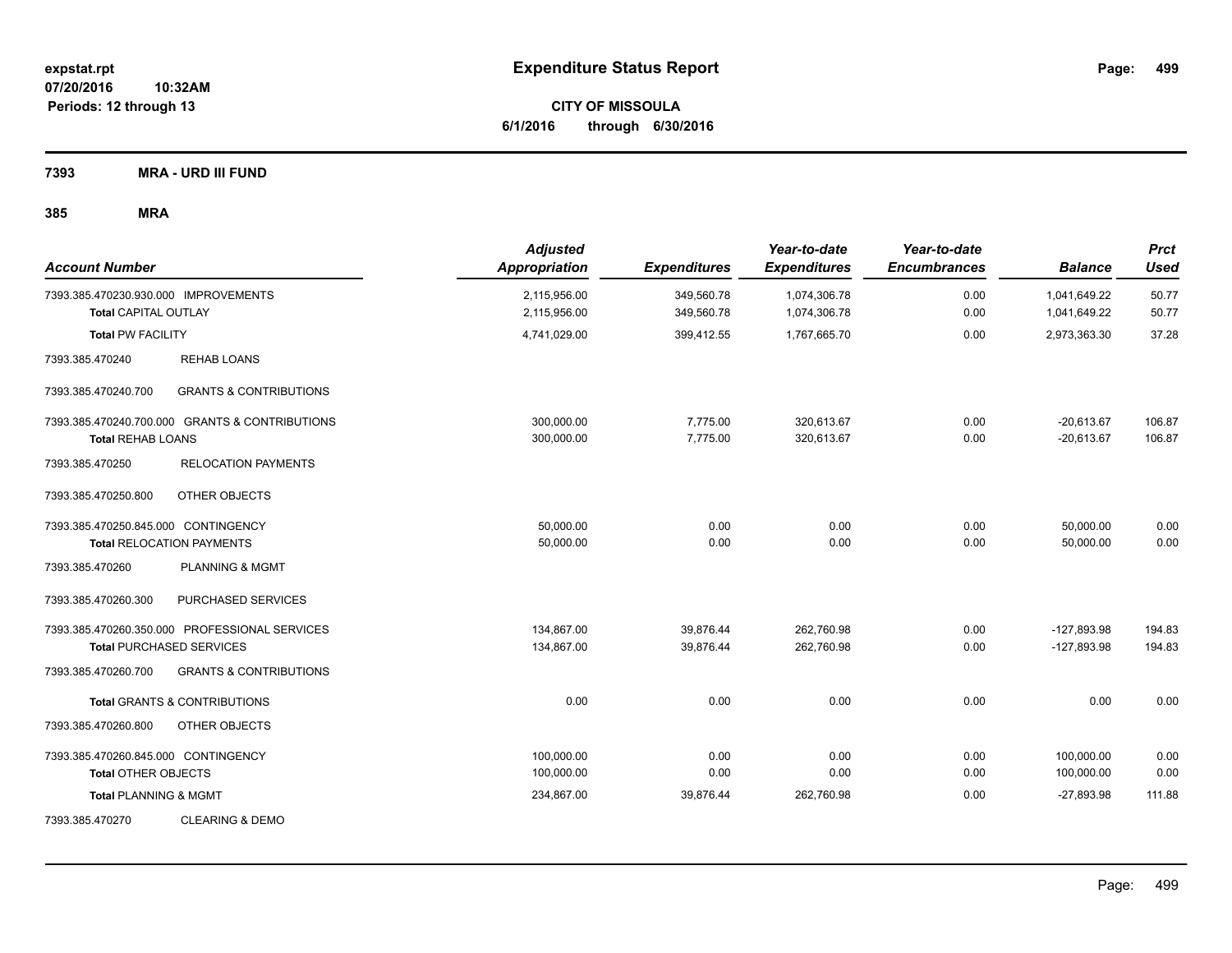**CITY OF MISSOULA 6/1/2016 through 6/30/2016**

**7393 MRA - URD III FUND**

| <b>Account Number</b>                                             |                                                                                           | <b>Adjusted</b><br><b>Appropriation</b> | <b>Expenditures</b> | Year-to-date<br><b>Expenditures</b> | Year-to-date<br><b>Encumbrances</b> | <b>Balance</b>               | <b>Prct</b><br><b>Used</b> |
|-------------------------------------------------------------------|-------------------------------------------------------------------------------------------|-----------------------------------------|---------------------|-------------------------------------|-------------------------------------|------------------------------|----------------------------|
| 7393.385.470270.300                                               | PURCHASED SERVICES                                                                        |                                         |                     |                                     |                                     |                              |                            |
|                                                                   | <b>Total PURCHASED SERVICES</b>                                                           | 0.00                                    | 0.00                | 0.00                                | 0.00                                | 0.00                         | 0.00                       |
| 7393.385.470270.700                                               | <b>GRANTS &amp; CONTRIBUTIONS</b>                                                         |                                         |                     |                                     |                                     |                              |                            |
|                                                                   | 7393.385.470270.700.000 GRANTS & CONTRIBUTIONS<br><b>Total GRANTS &amp; CONTRIBUTIONS</b> | 40,800.00<br>40,800.00                  | 0.00<br>0.00        | 88,500.00<br>88,500.00              | 0.00<br>0.00                        | $-47,700.00$<br>$-47,700.00$ | 216.91<br>216.91           |
| 7393.385.470270.800                                               | OTHER OBJECTS                                                                             |                                         |                     |                                     |                                     |                              |                            |
| 7393.385.470270.845.000 CONTINGENCY<br><b>Total OTHER OBJECTS</b> |                                                                                           | 100,000.00<br>100,000.00                | 0.00<br>0.00        | 0.00<br>0.00                        | 0.00<br>0.00                        | 100,000.00<br>100,000.00     | 0.00<br>0.00               |
| Total CLEARING & DEMO                                             |                                                                                           | 140,800.00                              | 0.00                | 88,500.00                           | 0.00                                | 52,300.00                    | 62.86                      |
| 7393.385.470275                                                   | <b>MARY AVE PROJECT</b>                                                                   |                                         |                     |                                     |                                     |                              |                            |
| 7393.385.470275.300                                               | PURCHASED SERVICES                                                                        |                                         |                     |                                     |                                     |                              |                            |
|                                                                   | <b>Total PURCHASED SERVICES</b>                                                           | 0.00                                    | 0.00                | 0.00                                | 0.00                                | 0.00                         | 0.00                       |
| 7393.385.470275.700                                               | <b>GRANTS &amp; CONTRIBUTIONS</b>                                                         |                                         |                     |                                     |                                     |                              |                            |
|                                                                   | <b>Total GRANTS &amp; CONTRIBUTIONS</b>                                                   | 0.00                                    | 0.00                | 0.00                                | 0.00                                | 0.00                         | 0.00                       |
| 7393.385.470275.800                                               | OTHER OBJECTS                                                                             |                                         |                     |                                     |                                     |                              |                            |
| Total OTHER OBJECTS                                               |                                                                                           | 0.00                                    | 0.00                | 0.00                                | 0.00                                | 0.00                         | 0.00                       |
| 7393.385.470275.900                                               | <b>CAPITAL OUTLAY</b>                                                                     |                                         |                     |                                     |                                     |                              |                            |
| <b>Total MARY AVE PROJECT</b>                                     |                                                                                           | 0.00                                    | 0.00                | 0.00                                | 0.00                                | 0.00                         | 0.00                       |
| 7393.385.470280                                                   | 5M SOUTH RESERVE CROSSING                                                                 |                                         |                     |                                     |                                     |                              |                            |
| 7393.385.470280.300                                               | PURCHASED SERVICES                                                                        |                                         |                     |                                     |                                     |                              |                            |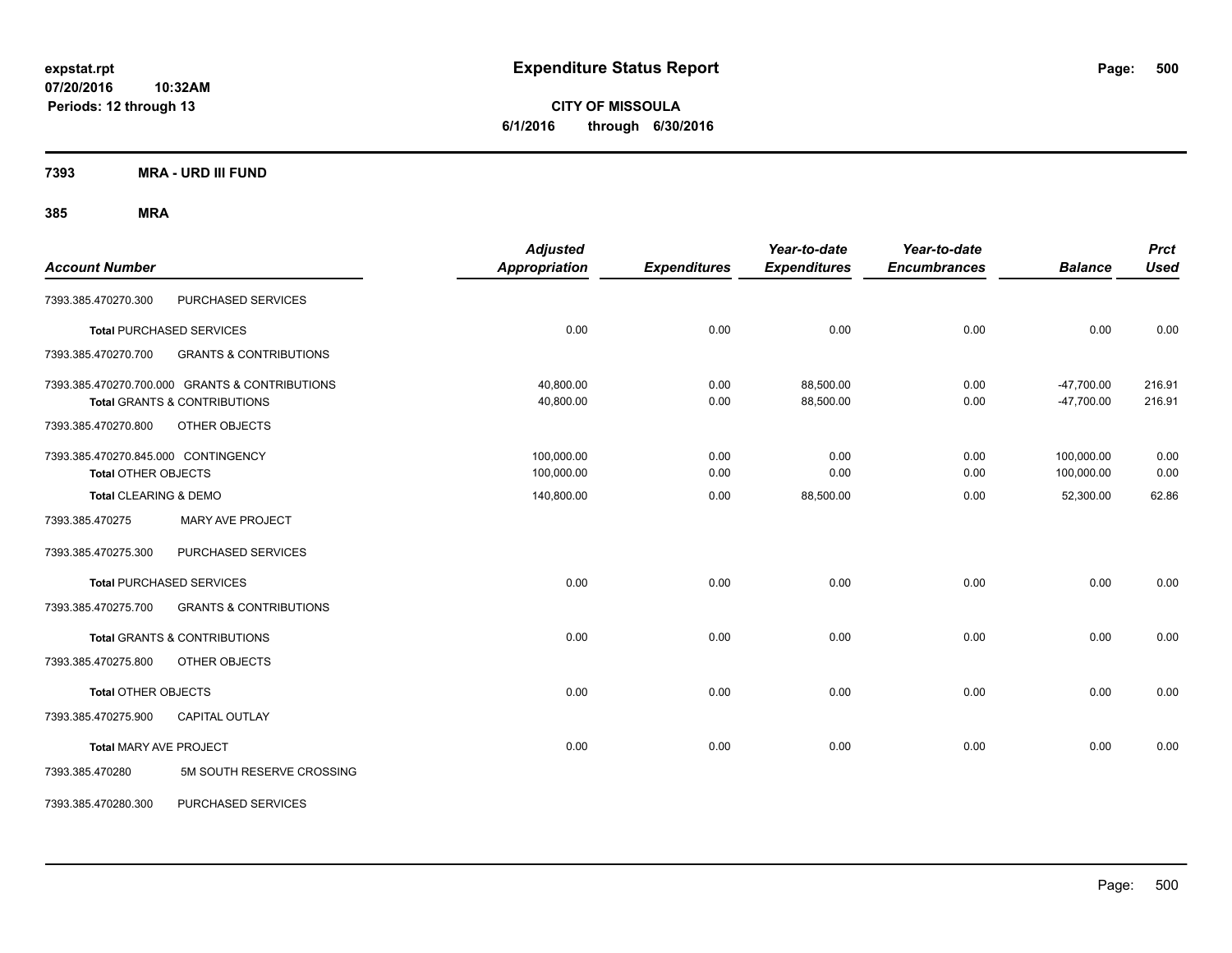**CITY OF MISSOULA 6/1/2016 through 6/30/2016**

**7393 MRA - URD III FUND**

| <b>Account Number</b>                                   | <b>Adjusted</b><br>Appropriation | <b>Expenditures</b> | Year-to-date<br><b>Expenditures</b> | Year-to-date<br><b>Encumbrances</b> | <b>Balance</b> | <b>Prct</b><br><b>Used</b> |
|---------------------------------------------------------|----------------------------------|---------------------|-------------------------------------|-------------------------------------|----------------|----------------------------|
| 7393.385.470280.350.000 5M SOUTH RESERVE TRAIL CROSSING | 0.00                             | 0.00                | 54,445.00                           | 0.00                                | $-54,445.00$   | 0.00                       |
| <b>Total PURCHASED SERVICES</b>                         | 0.00                             | 0.00                | 54,445.00                           | 0.00                                | $-54,445.00$   | 0.00                       |
| OTHER OBJECTS<br>7393.385.470280.800                    |                                  |                     |                                     |                                     |                |                            |
| <b>Total OTHER OBJECTS</b>                              | 0.00                             | 0.00                | 0.00                                | 0.00                                | 0.00           | 0.00                       |
| 7393.385.470280.900<br><b>CAPITAL OUTLAY</b>            |                                  |                     |                                     |                                     |                |                            |
| <b>Total CAPITAL OUTLAY</b>                             | 0.00                             | 0.00                | 0.00                                | 0.00                                | 0.00           | 0.00                       |
| <b>Total 5M SOUTH RESERVE CROSSING</b>                  | 0.00                             | 0.00                | 54,445.00                           | 0.00                                | $-54,445.00$   | 0.00                       |
| <b>MERCHANT SERVICES</b><br>7393.385.510110             |                                  |                     |                                     |                                     |                |                            |
| <b>FIXED CHARGES</b><br>7393.385.510110.500             |                                  |                     |                                     |                                     |                |                            |
| <b>Total MERCHANT SERVICES</b>                          | 0.00                             | 0.00                | 0.00                                | 0.00                                | 0.00           | 0.00                       |
| <b>Total MRA</b>                                        | 6,139,685.00                     | 570,543.23          | 3,110,760.38                        | 0.00                                | 3,028,924.62   | 50.67                      |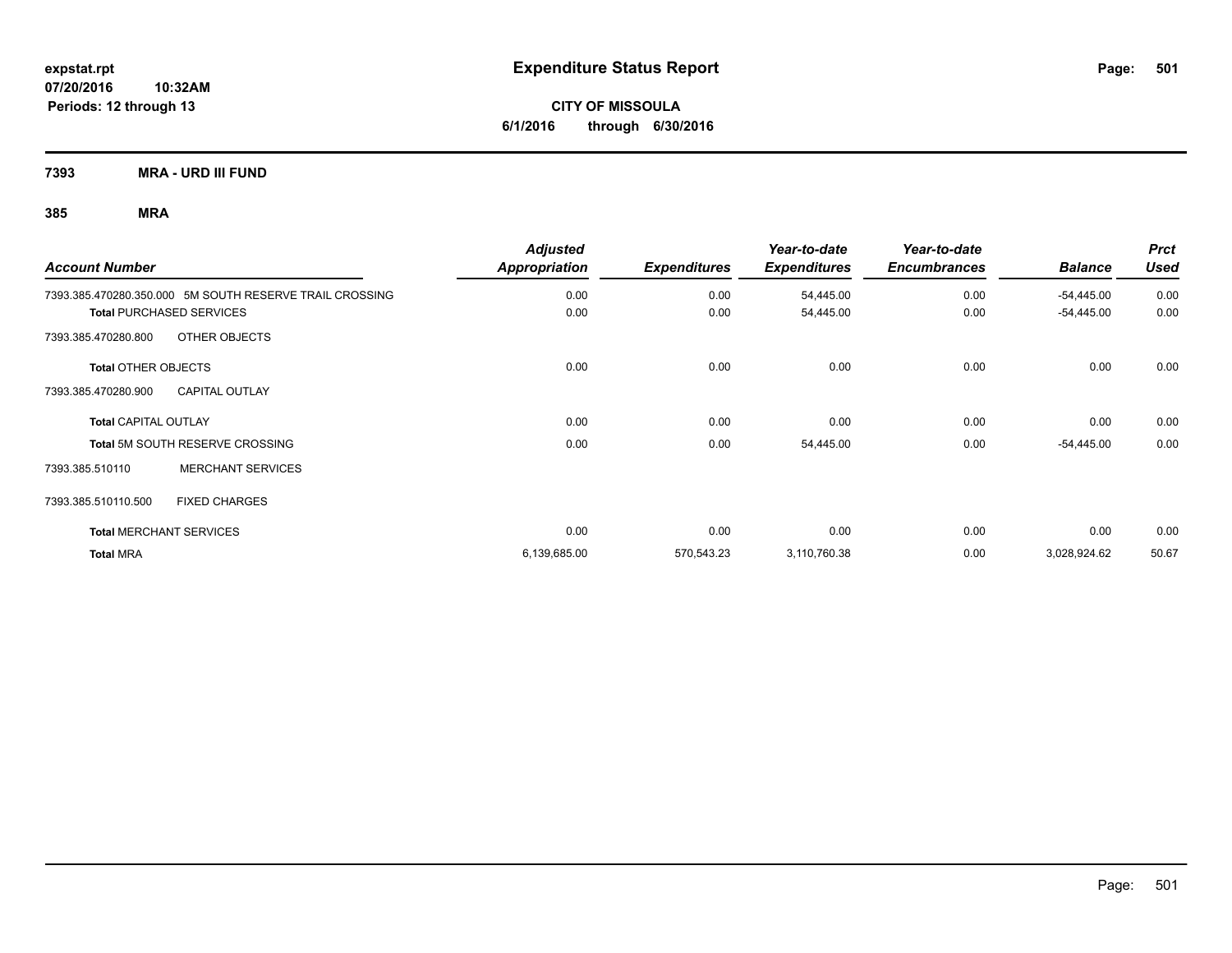**CITY OF MISSOULA 6/1/2016 through 6/30/2016**

**7393 MRA - URD III FUND**

**900 DEPRECIATION**

| <b>Account Number</b>      |                          | <b>Adjusted</b><br><b>Appropriation</b> | <b>Expenditures</b> | Year-to-date<br><b>Expenditures</b> | Year-to-date<br><b>Encumbrances</b> | <b>Balance</b> | <b>Prct</b><br><b>Used</b> |
|----------------------------|--------------------------|-----------------------------------------|---------------------|-------------------------------------|-------------------------------------|----------------|----------------------------|
| 7393.900.510000            | <b>MISCELLANEOUS</b>     |                                         |                     |                                     |                                     |                |                            |
| 7393.900.510000.800        | OTHER OBJECTS            |                                         |                     |                                     |                                     |                |                            |
| <b>Total MISCELLANEOUS</b> |                          | 0.00                                    | 0.00                | 0.00                                | 0.00                                | 0.00           | 0.00                       |
| 7393.900.510110            | <b>MERCHANT SERVICES</b> |                                         |                     |                                     |                                     |                |                            |
| 7393.900.510110.500        | <b>FIXED CHARGES</b>     |                                         |                     |                                     |                                     |                |                            |
| <b>Total DEPRECIATION</b>  |                          | 0.00                                    | 0.00                | 0.00                                | 0.00                                | 0.00           | 0.00                       |
| Total MRA - URD III FUND   |                          | 6,139,685.00                            | 570,543.23          | 3.110.760.38                        | 0.00                                | 3.028.924.62   | 50.67                      |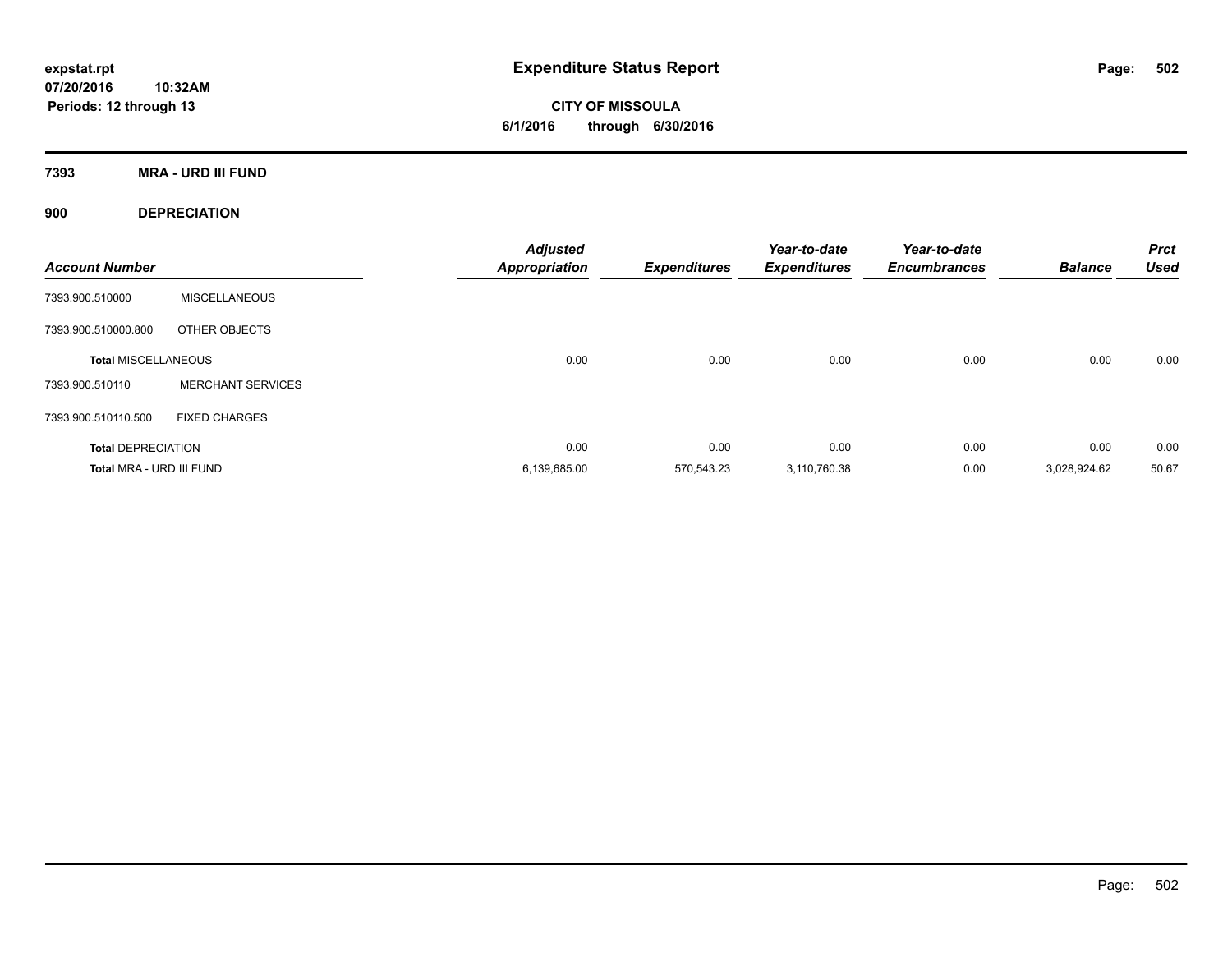**CITY OF MISSOULA 6/1/2016 through 6/30/2016**

### **7394 MRA URD III TI DEBT CLEARING FUND**

| <b>Account Number</b>         |                                                  | <b>Adjusted</b><br>Appropriation | <b>Expenditures</b> | Year-to-date<br><b>Expenditures</b> | Year-to-date<br><b>Encumbrances</b> | <b>Balance</b> | <b>Prct</b><br><b>Used</b> |
|-------------------------------|--------------------------------------------------|----------------------------------|---------------------|-------------------------------------|-------------------------------------|----------------|----------------------------|
| 7394.385.470280               | 5M SOUTH RESERVE CROSSING                        |                                  |                     |                                     |                                     |                |                            |
| 7394.385.470280.800           | OTHER OBJECTS                                    |                                  |                     |                                     |                                     |                |                            |
|                               | Total 5M SOUTH RESERVE CROSSING                  | 0.00                             | 0.00                | 0.00                                | 0.00                                | 0.00           | 0.00                       |
| 7394.385.521000               | <b>INTERFUND OPERATING TRANSFERS</b>             |                                  |                     |                                     |                                     |                |                            |
| 7394.385.521000.800           | OTHER OBJECTS                                    |                                  |                     |                                     |                                     |                |                            |
|                               | <b>Total INTERFUND OPERATING TRANSFERS</b>       | 0.00                             | 0.00                | 0.00                                | 0.00                                | 0.00           | 0.00                       |
| 7394.385.521009               | <b>TRANFERS TO DEBT SERVICE</b>                  |                                  |                     |                                     |                                     |                |                            |
| 7394.385.521009.800           | OTHER OBJECTS                                    |                                  |                     |                                     |                                     |                |                            |
|                               | 7394.385.521009.820.000 TRANSFERS TO OTHER FUNDS | 0.00                             | 144.296.63          | 144,296.63                          | 0.00                                | $-144.296.63$  | 0.00                       |
|                               | <b>Total TRANFERS TO DEBT SERVICE</b>            | 0.00                             | 144,296.63          | 144,296.63                          | 0.00                                | $-144,296.63$  | 0.00                       |
| 7394.385.521010               | <b>TRANSFERS TO MRA</b>                          |                                  |                     |                                     |                                     |                |                            |
| 7394.385.521010.800           | OTHER OBJECTS                                    |                                  |                     |                                     |                                     |                |                            |
| <b>Total TRANSFERS TO MRA</b> |                                                  | 0.00                             | 0.00                | 0.00                                | 0.00                                | 0.00           | 0.00                       |
|                               | Total MRA URD III TI DEBT CLEARING FUND          | 0.00                             | 144,296.63          | 144,296.63                          | 0.00                                | $-144,296.63$  | 0.00                       |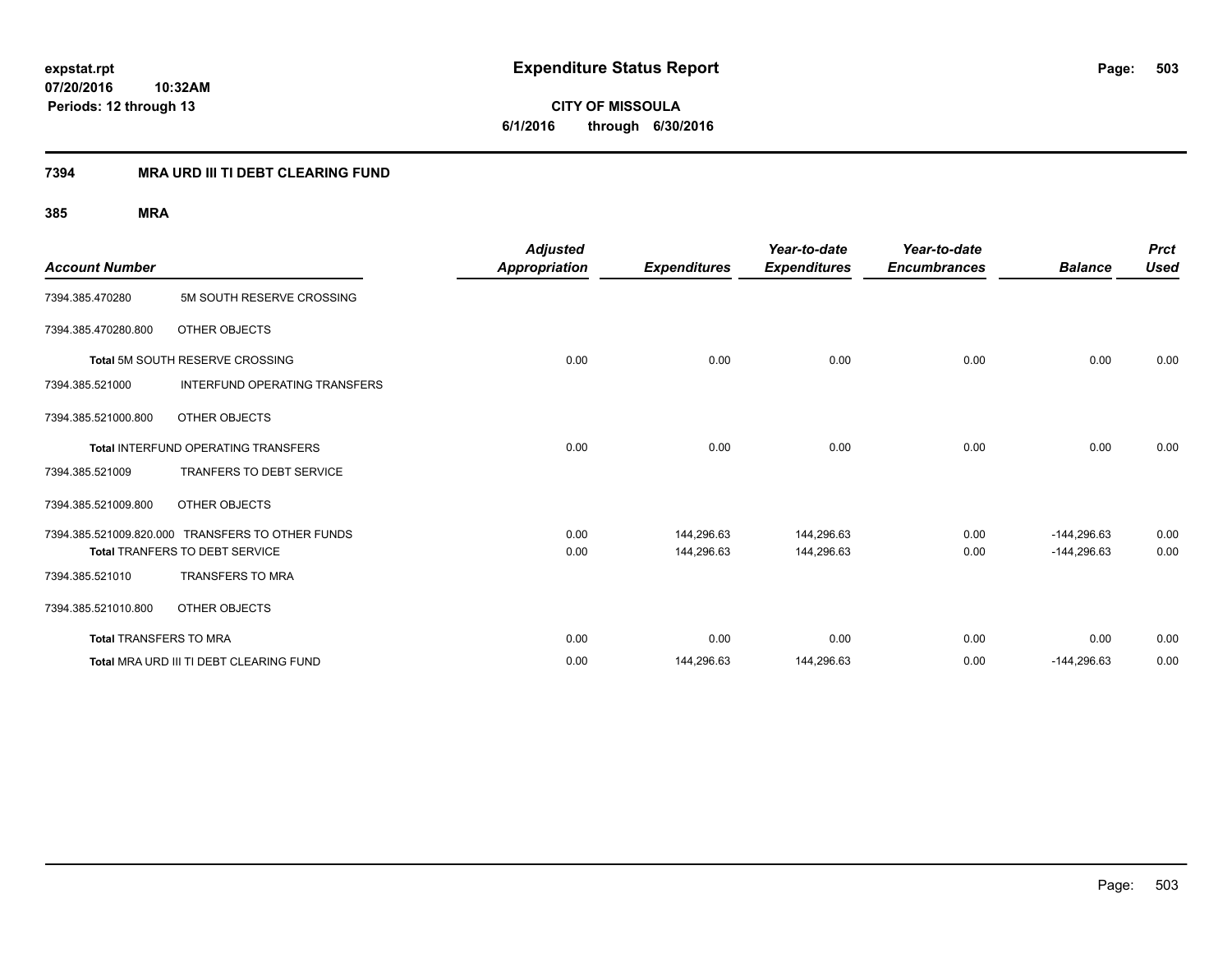**CITY OF MISSOULA 6/1/2016 through 6/30/2016**

### **7395 MRA TAX INCREMENT DEBT SERVICE**

| <b>Account Number</b>         |                                                                                                  | <b>Adjusted</b><br>Appropriation | <b>Expenditures</b>    | Year-to-date<br><b>Expenditures</b> | Year-to-date<br><b>Encumbrances</b> | <b>Balance</b>               | <b>Prct</b><br><b>Used</b> |
|-------------------------------|--------------------------------------------------------------------------------------------------|----------------------------------|------------------------|-------------------------------------|-------------------------------------|------------------------------|----------------------------|
| 7395.385.490200               | REVENUE BOND DEBT SERVICE                                                                        |                                  |                        |                                     |                                     |                              |                            |
| 7395.385.490200.600           | <b>DEBT SERVICE</b>                                                                              |                                  |                        |                                     |                                     |                              |                            |
|                               | 7395.385.490200.620.000 5M SO RESERVE TRAIL CROSSING-INT/FEES<br>Total REVENUE BOND DEBT SERVICE | 0.00<br>0.00                     | 34,846.63<br>34,846.63 | 35,546.63<br>35,546.63              | 0.00<br>0.00                        | $-35,546.63$<br>$-35,546.63$ | 0.00<br>0.00               |
| 7395.385.490202               | MARY AVENUE DEBT SERVICE                                                                         |                                  |                        |                                     |                                     |                              |                            |
| 7395.385.490202.600           | <b>DEBT SERVICE</b>                                                                              |                                  |                        |                                     |                                     |                              |                            |
|                               | <b>Total MARY AVENUE DEBT SERVICE</b>                                                            | 0.00                             | 0.00                   | 0.00                                | 0.00                                | 0.00                         | 0.00                       |
| 7395.385.490206               | *** Title Not Found ***                                                                          |                                  |                        |                                     |                                     |                              |                            |
| 7395.385.490206.600           | <b>DEBT SERVICE</b>                                                                              |                                  |                        |                                     |                                     |                              |                            |
| Total *** Title Not Found *** |                                                                                                  | 0.00                             | 0.00                   | 0.00                                | 0.00                                | 0.00                         | 0.00                       |
|                               | <b>Total MRA TAX INCREMENT DEBT SERVICE</b>                                                      | 0.00                             | 34,846.63              | 35,546.63                           | 0.00                                | $-35,546.63$                 | 0.00                       |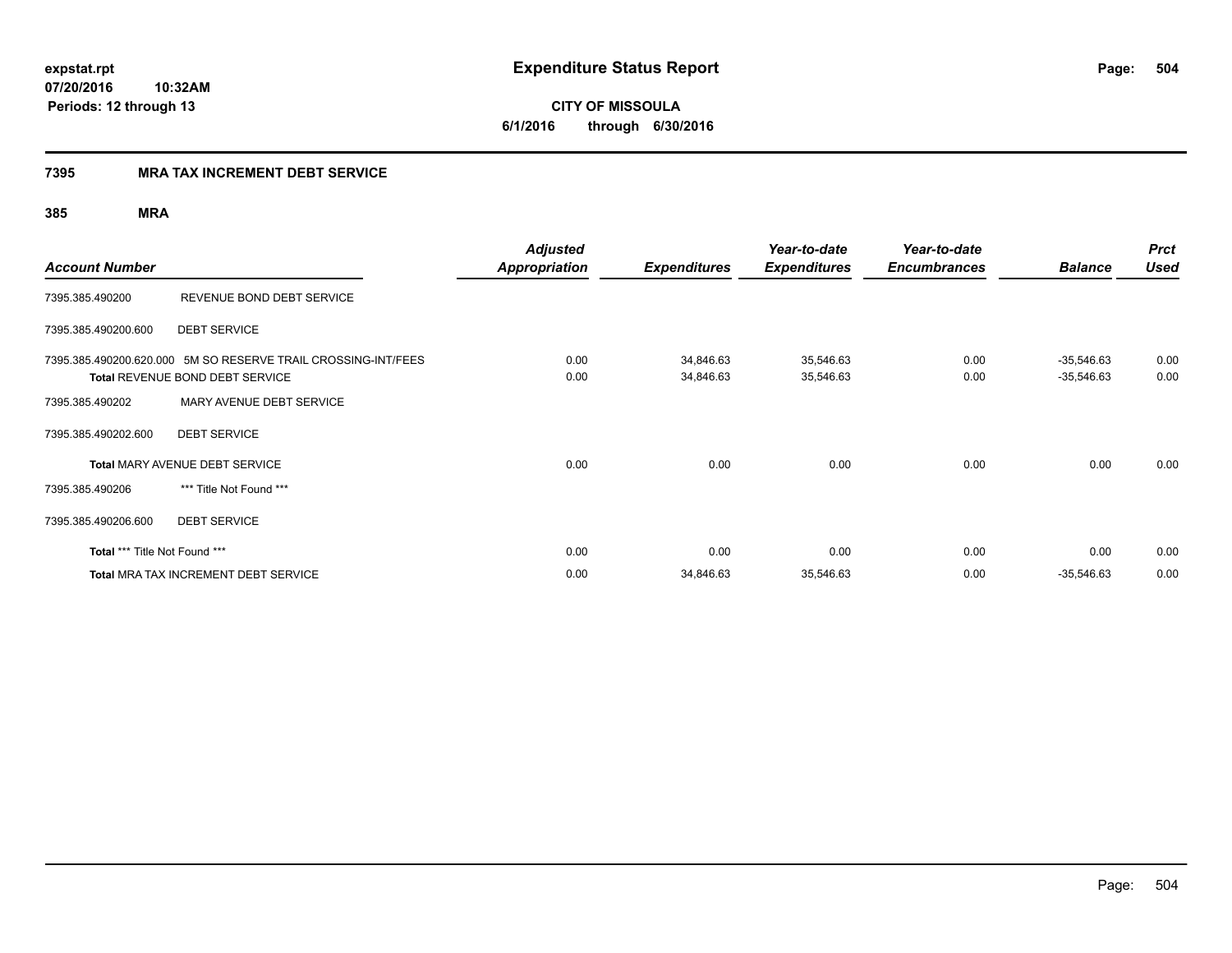# **CITY OF MISSOULA 6/1/2016 through 6/30/2016**

# **7396 NRSS DEBT SERVICE SINKING FUND**

| <b>Account Number</b>                                                        | Adjusted<br><b>Appropriation</b> | <b>Expenditures</b>  | Year-to-date<br><b>Expenditures</b> | Year-to-date<br><b>Encumbrances</b> | <b>Balance</b>             | <b>Prct</b><br><b>Used</b> |
|------------------------------------------------------------------------------|----------------------------------|----------------------|-------------------------------------|-------------------------------------|----------------------------|----------------------------|
| TI BOND SINKING<br>7396.385.490603                                           |                                  |                      |                                     |                                     |                            |                            |
| 7396.385.490603.600<br><b>DEBT SERVICE</b>                                   |                                  |                      |                                     |                                     |                            |                            |
| 7396.385.490603.620.000 INTEREST / SERVICE FEES<br><b>Total DEBT SERVICE</b> | 0.00<br>0.00                     | 5.242.12<br>5.242.12 | 5.942.12<br>5,942.12                | 0.00<br>0.00                        | $-5.942.12$<br>$-5.942.12$ | 0.00<br>0.00               |
| OTHER OBJECTS<br>7396.385.490603.800                                         |                                  |                      |                                     |                                     |                            |                            |
| <b>Total OTHER OBJECTS</b>                                                   | 0.00                             | 0.00                 | 0.00                                | 0.00                                | 0.00                       | 0.00                       |
| <b>Total MRA</b>                                                             | 0.00                             | 5.242.12             | 5.942.12                            | 0.00                                | $-5.942.12$                | 0.00                       |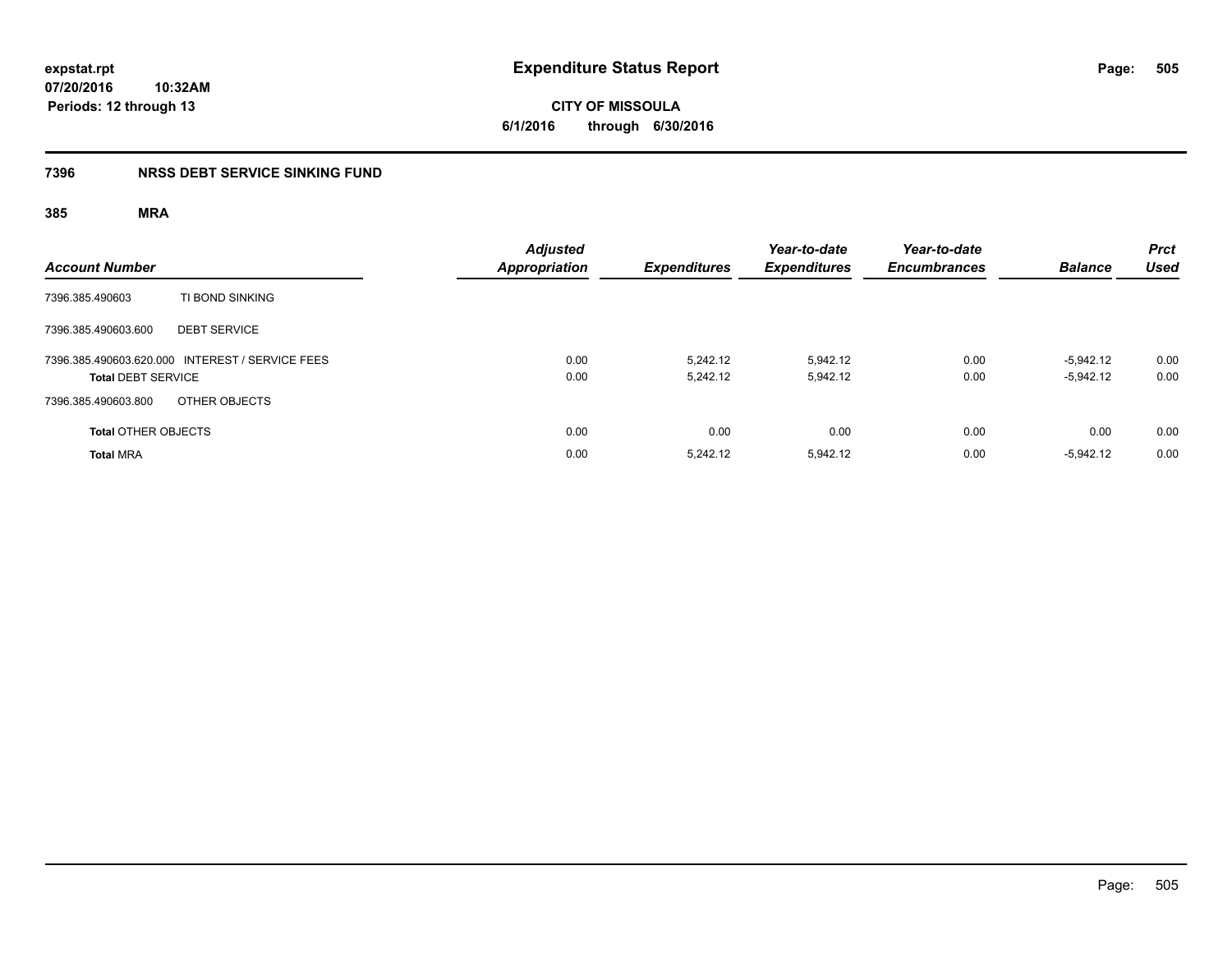# **7396 NRSS DEBT SERVICE SINKING FUND**

# **390 NON-DEPARTMENTAL**

| <b>Account Number</b>         |                                             | <b>Adjusted</b><br>Appropriation | <b>Expenditures</b> | Year-to-date<br><b>Expenditures</b> | Year-to-date<br><b>Encumbrances</b> | <b>Balance</b> | <b>Prct</b><br>Used |
|-------------------------------|---------------------------------------------|----------------------------------|---------------------|-------------------------------------|-------------------------------------|----------------|---------------------|
| 7396.390.490200               | REVENUE BOND DEBT SERVICE                   |                                  |                     |                                     |                                     |                |                     |
| 7396.390.490200.600           | <b>DEBT SERVICE</b>                         |                                  |                     |                                     |                                     |                |                     |
| <b>Total NON-DEPARTMENTAL</b> |                                             | 0.00                             | 0.00                | 0.00                                | 0.00                                | 0.00           | 0.00                |
|                               | <b>Total NRSS DEBT SERVICE SINKING FUND</b> | 0.00                             | 5.242.12            | 5.942.12                            | 0.00                                | $-5.942.12$    | 0.00                |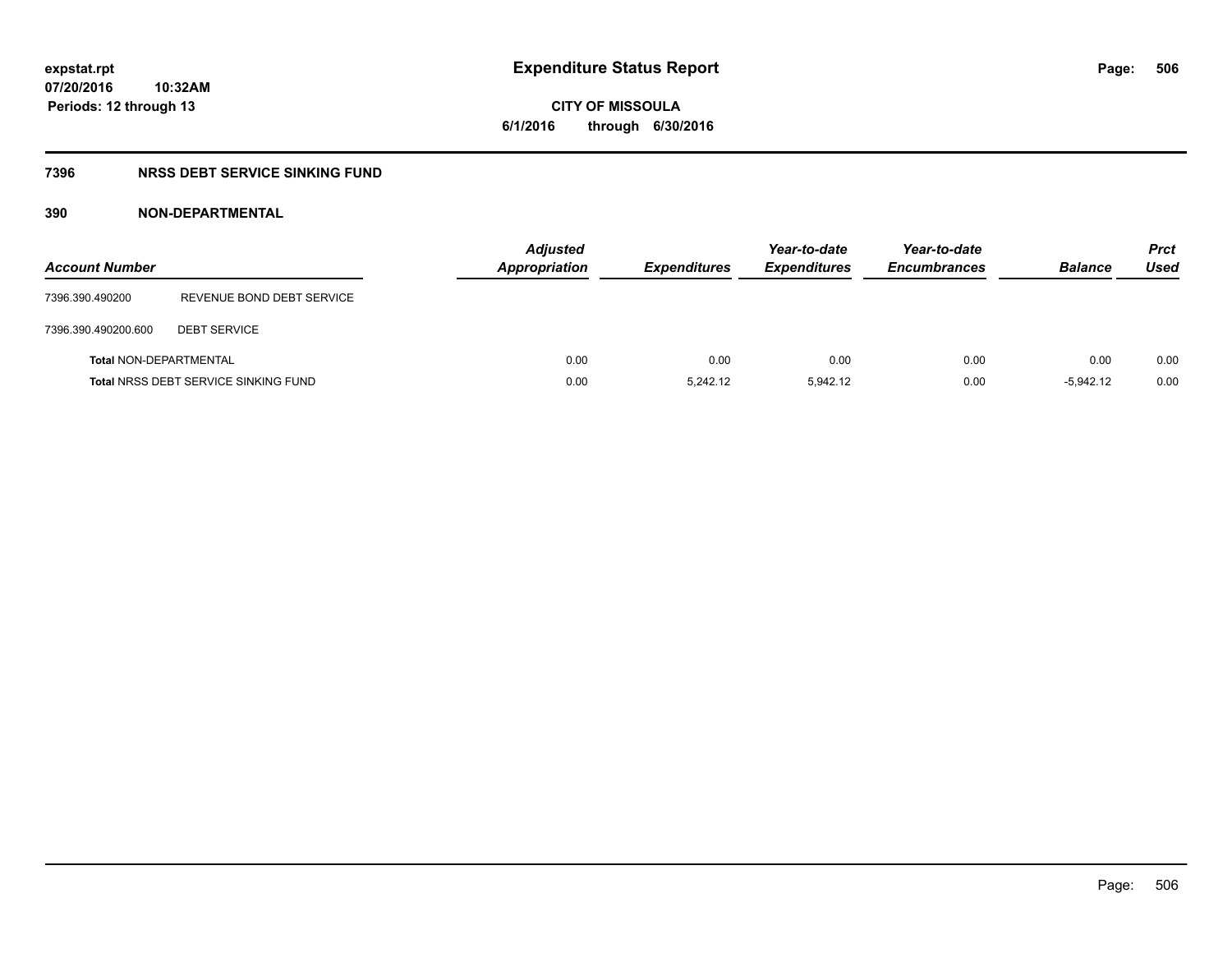**507**

**07/20/2016 10:32AM Periods: 12 through 13**

**CITY OF MISSOULA 6/1/2016 through 6/30/2016**

# **7397 NORTH RESERVE/SCOTT ST URD**

| <b>Account Number</b>       |                                                                                  | <b>Adjusted</b><br><b>Appropriation</b> | <b>Expenditures</b> | Year-to-date<br><b>Expenditures</b> | Year-to-date<br><b>Encumbrances</b> | <b>Balance</b>         | <b>Prct</b><br><b>Used</b> |
|-----------------------------|----------------------------------------------------------------------------------|-----------------------------------------|---------------------|-------------------------------------|-------------------------------------|------------------------|----------------------------|
| 7397.385.470210             | <b>ADMINISTRATION</b>                                                            |                                         |                     |                                     |                                     |                        |                            |
| 7397.385.470210.100         | PERSONAL SERVICES                                                                |                                         |                     |                                     |                                     |                        |                            |
|                             | <b>Total PERSONAL SERVICES</b>                                                   | 0.00                                    | 0.00                | 0.00                                | 0.00                                | 0.00                   | 0.00                       |
| 7397.385.470210.200         | <b>SUPPLIES</b>                                                                  |                                         |                     |                                     |                                     |                        |                            |
| <b>Total SUPPLIES</b>       |                                                                                  | 0.00                                    | 0.00                | 0.00                                | 0.00                                | 0.00                   | 0.00                       |
| 7397.385.470210.300         | PURCHASED SERVICES                                                               |                                         |                     |                                     |                                     |                        |                            |
|                             | 7397.385.470210.350.000 PROFESSIONAL SERVICES<br><b>Total PURCHASED SERVICES</b> | 0.00<br>0.00                            | 0.00<br>0.00        | 710.00<br>710.00                    | 0.00<br>0.00                        | $-710.00$<br>$-710.00$ | 0.00<br>0.00               |
| 7397.385.470210.700         | <b>GRANTS &amp; CONTRIBUTIONS</b>                                                |                                         |                     |                                     |                                     |                        |                            |
|                             | <b>Total GRANTS &amp; CONTRIBUTIONS</b>                                          | 0.00                                    | 0.00                | 0.00                                | 0.00                                | 0.00                   | 0.00                       |
| <b>Total ADMINISTRATION</b> |                                                                                  | 0.00                                    | 0.00                | 710.00                              | 0.00                                | $-710.00$              | 0.00                       |
| 7397.385.470230             | <b>PW FACILITY</b>                                                               |                                         |                     |                                     |                                     |                        |                            |
| 7397.385.470230.300         | PURCHASED SERVICES                                                               |                                         |                     |                                     |                                     |                        |                            |
|                             | <b>Total PURCHASED SERVICES</b>                                                  | 0.00                                    | 0.00                | 0.00                                | 0.00                                | 0.00                   | 0.00                       |
| 7397.385.470230.700         | <b>GRANTS &amp; CONTRIBUTIONS</b>                                                |                                         |                     |                                     |                                     |                        |                            |
|                             | <b>Total GRANTS &amp; CONTRIBUTIONS</b>                                          | 0.00                                    | 0.00                | 0.00                                | 0.00                                | 0.00                   | 0.00                       |
| 7397.385.470230.800         | OTHER OBJECTS                                                                    |                                         |                     |                                     |                                     |                        |                            |
| <b>Total PW FACILITY</b>    |                                                                                  | 0.00                                    | 0.00                | 0.00                                | 0.00                                | 0.00                   | 0.00                       |
| 7397.385.470231             | BRETZ RV & MARINE IMPROVEMENTS                                                   |                                         |                     |                                     |                                     |                        |                            |
| 7397.385.470231.300         | PURCHASED SERVICES                                                               |                                         |                     |                                     |                                     |                        |                            |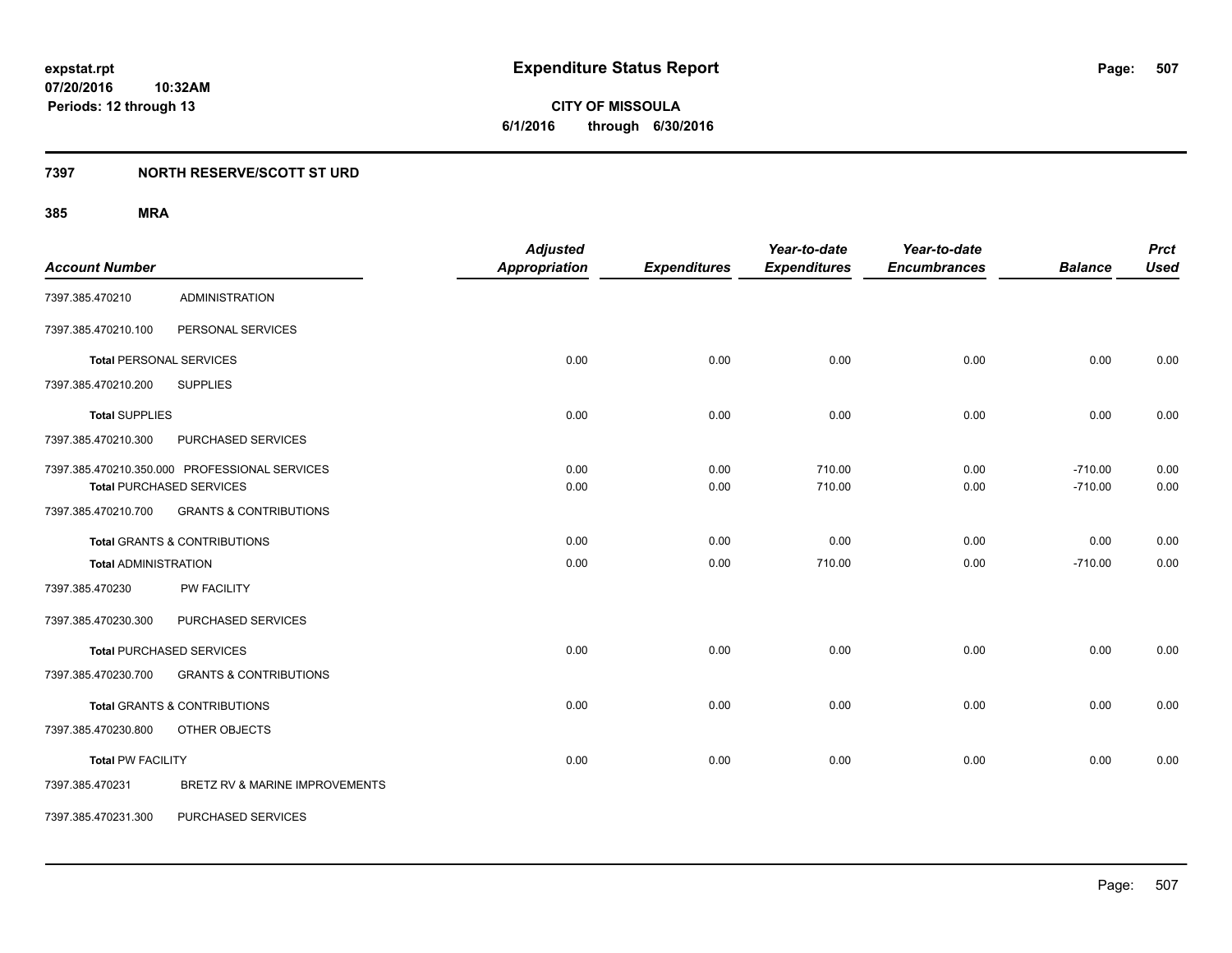# **7397 NORTH RESERVE/SCOTT ST URD**

| <b>Account Number</b>                                          | <b>Adjusted</b><br><b>Appropriation</b> | <b>Expenditures</b> | Year-to-date<br><b>Expenditures</b> | Year-to-date<br><b>Encumbrances</b> | <b>Balance</b> | <b>Prct</b><br><b>Used</b> |
|----------------------------------------------------------------|-----------------------------------------|---------------------|-------------------------------------|-------------------------------------|----------------|----------------------------|
| 7397.385.470231.350.000 BRETZ PROFESSIONAL SERVICES            | 0.00                                    | 0.00                | 5,743.31                            | 0.00                                | $-5,743.31$    | 0.00                       |
| <b>Total PURCHASED SERVICES</b>                                | 0.00                                    | 0.00                | 5.743.31                            | 0.00                                | $-5.743.31$    | 0.00                       |
| <b>GRANTS &amp; CONTRIBUTIONS</b><br>7397.385.470231.700       |                                         |                     |                                     |                                     |                |                            |
| 7397.385.470231.700.000 BRETZ RV                               | 0.00                                    | 0.00                | 114,582.00                          | 0.00                                | $-114,582.00$  | 0.00                       |
| <b>Total GRANTS &amp; CONTRIBUTIONS</b>                        | 0.00                                    | 0.00                | 114,582.00                          | 0.00                                | $-114,582.00$  | 0.00                       |
| OTHER OBJECTS<br>7397.385.470231.800                           |                                         |                     |                                     |                                     |                |                            |
| 7397.385.470231.820.000 TRANSFERS TO OTHER FUNDS               | 0.00                                    | 0.00                | 3.774.69                            | 0.00                                | $-3,774.69$    | 0.00                       |
| <b>Total OTHER OBJECTS</b>                                     | 0.00                                    | 0.00                | 3,774.69                            | 0.00                                | $-3,774.69$    | 0.00                       |
| Total BRETZ RV & MARINE IMPROVEMENTS                           | 0.00                                    | 0.00                | 124.100.00                          | 0.00                                | $-124.100.00$  | 0.00                       |
| 7397.385.470232<br><b>CONSUMER DIRECT IMPROVEMENTS</b>         |                                         |                     |                                     |                                     |                |                            |
| PURCHASED SERVICES<br>7397.385.470232.300                      |                                         |                     |                                     |                                     |                |                            |
| 7397.385.470232.350.000 CONSUMER DIRECT                        | 0.00                                    | 0.00                | 31,997.77                           | 0.00                                | $-31,997.77$   | 0.00                       |
| <b>Total PURCHASED SERVICES</b>                                | 0.00                                    | 0.00                | 31,997.77                           | 0.00                                | $-31,997.77$   | 0.00                       |
| 7397.385.470232.800<br>OTHER OBJECTS                           |                                         |                     |                                     |                                     |                |                            |
| 7397.385.470232.820.000 CONSUMER DIRECT/TRANS TO OTHER FUNDS   | 0.00                                    | 0.00                | 1,488.95                            | 0.00                                | $-1,488.95$    | 0.00                       |
| <b>Total OTHER OBJECTS</b>                                     | 0.00                                    | 0.00                | 1,488.95                            | 0.00                                | $-1,488.95$    | 0.00                       |
| Total CONSUMER DIRECT IMPROVEMENTS                             | 0.00                                    | 0.00                | 33,486.72                           | 0.00                                | $-33,486.72$   | 0.00                       |
| <b>SCOTT ST VILLAGE IMPROVEMENTS</b><br>7397.385.470233        |                                         |                     |                                     |                                     |                |                            |
| 7397.385.470233.300<br>PURCHASED SERVICES                      |                                         |                     |                                     |                                     |                |                            |
| 7397.385.470233.350.000 SCOTT ST VILLAGE-PROFESSIONAL SERVICES | 0.00                                    | 0.00                | 25,402.92                           | 0.00                                | $-25,402.92$   | 0.00                       |
| <b>Total PURCHASED SERVICES</b>                                | 0.00                                    | 0.00                | 25,402.92                           | 0.00                                | $-25,402.92$   | 0.00                       |
| 7397.385.470233.800<br>OTHER OBJECTS                           |                                         |                     |                                     |                                     |                |                            |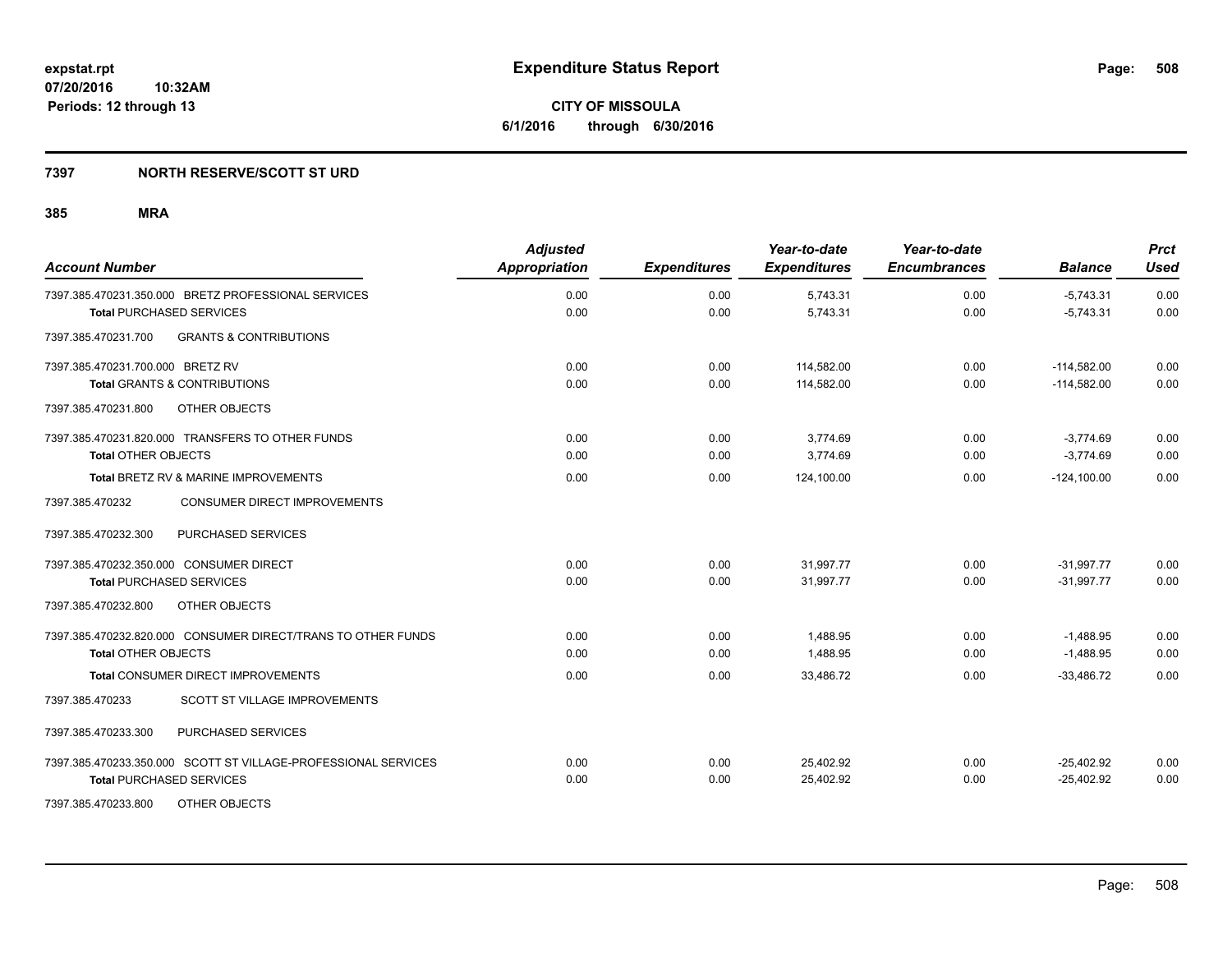# **7397 NORTH RESERVE/SCOTT ST URD**

| <b>Account Number</b>            |                                                          | <b>Adjusted</b><br><b>Appropriation</b> | <b>Expenditures</b> | Year-to-date<br><b>Expenditures</b> | Year-to-date<br><b>Encumbrances</b> | <b>Balance</b>         | <b>Prct</b><br><b>Used</b> |
|----------------------------------|----------------------------------------------------------|-----------------------------------------|---------------------|-------------------------------------|-------------------------------------|------------------------|----------------------------|
| <b>Total OTHER OBJECTS</b>       | 7397.385.470233.820.000 SCOTT ST-TRANSFER TO OTHER FUNDS | 0.00<br>0.00                            | 0.00<br>0.00        | 743.75<br>743.75                    | 0.00<br>0.00                        | $-743.75$<br>$-743.75$ | 0.00<br>0.00               |
|                                  | Total SCOTT ST VILLAGE IMPROVEMENTS                      | 0.00                                    | 0.00                | 26,146.67                           | 0.00                                | $-26, 146.67$          | 0.00                       |
| 7397.385.470240                  | <b>REHAB LOANS</b>                                       |                                         |                     |                                     |                                     |                        |                            |
| 7397.385.470240.700              | <b>GRANTS &amp; CONTRIBUTIONS</b>                        |                                         |                     |                                     |                                     |                        |                            |
| <b>Total REHAB LOANS</b>         |                                                          | 0.00                                    | 0.00                | 0.00                                | 0.00                                | 0.00                   | 0.00                       |
| 7397.385.470250                  | <b>RELOCATION PAYMENTS</b>                               |                                         |                     |                                     |                                     |                        |                            |
| 7397.385.470250.800              | OTHER OBJECTS                                            |                                         |                     |                                     |                                     |                        |                            |
|                                  | <b>Total RELOCATION PAYMENTS</b>                         | 0.00                                    | 0.00                | 0.00                                | 0.00                                | 0.00                   | 0.00                       |
| 7397.385.470260                  | <b>PLANNING &amp; MGMT</b>                               |                                         |                     |                                     |                                     |                        |                            |
| 7397.385.470260.300              | PURCHASED SERVICES                                       |                                         |                     |                                     |                                     |                        |                            |
|                                  | Total PURCHASED SERVICES                                 | 0.00                                    | 0.00                | 0.00                                | 0.00                                | 0.00                   | 0.00                       |
| 7397.385.470260.800              | OTHER OBJECTS                                            |                                         |                     |                                     |                                     |                        |                            |
| <b>Total PLANNING &amp; MGMT</b> |                                                          | 0.00                                    | 0.00                | 0.00                                | 0.00                                | 0.00                   | 0.00                       |
| 7397.385.470270                  | <b>CLEARING &amp; DEMO</b>                               |                                         |                     |                                     |                                     |                        |                            |
| 7397.385.470270.700              | <b>GRANTS &amp; CONTRIBUTIONS</b>                        |                                         |                     |                                     |                                     |                        |                            |
|                                  | Total GRANTS & CONTRIBUTIONS                             | 0.00                                    | 0.00                | 0.00                                | 0.00                                | 0.00                   | 0.00                       |
| 7397.385.470270.800              | OTHER OBJECTS                                            |                                         |                     |                                     |                                     |                        |                            |
| Total CLEARING & DEMO            |                                                          | 0.00                                    | 0.00                | 0.00                                | 0.00                                | 0.00                   | 0.00                       |
| 7397.385.510110                  | <b>MERCHANT SERVICES</b>                                 |                                         |                     |                                     |                                     |                        |                            |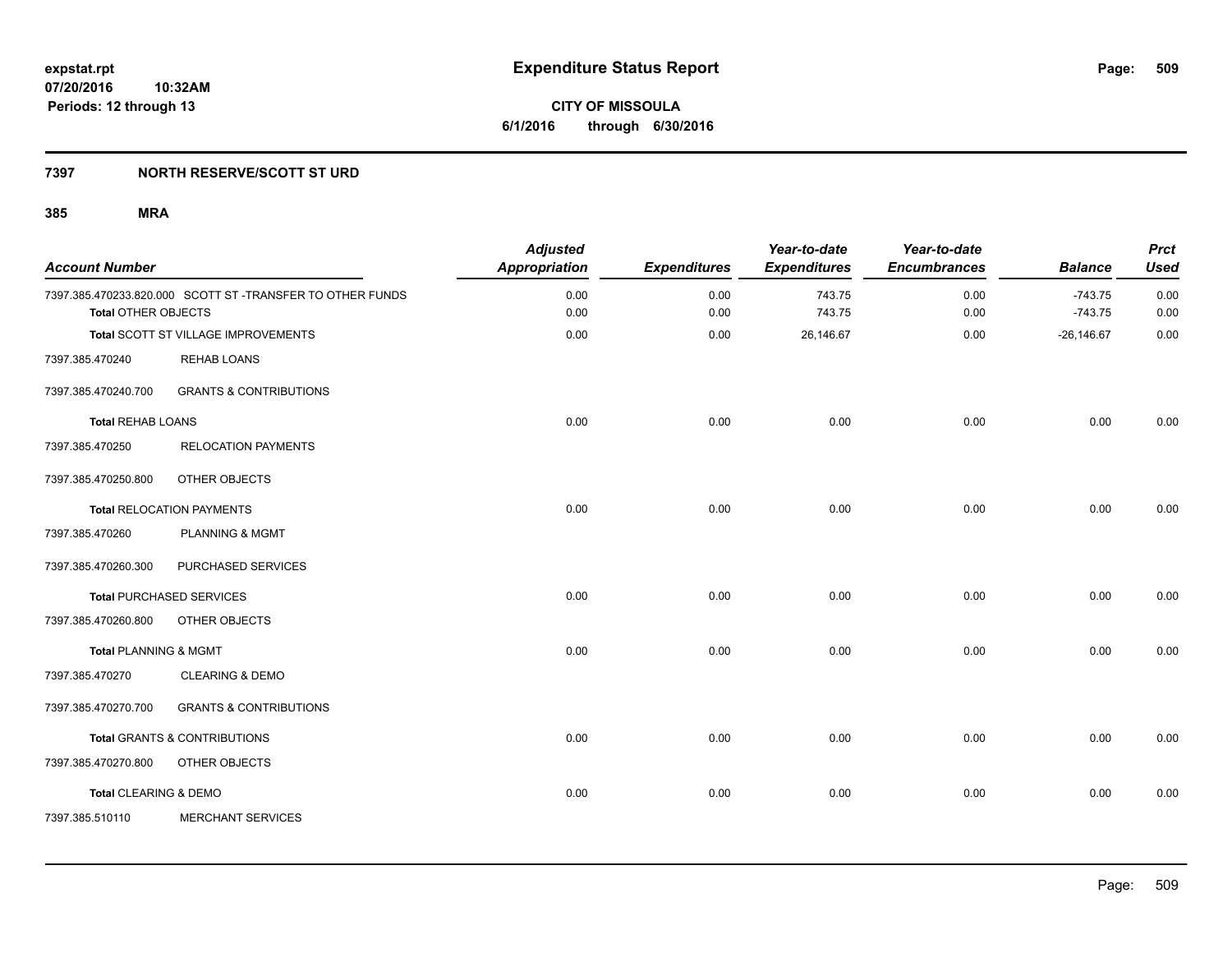**CITY OF MISSOULA 6/1/2016 through 6/30/2016**

# **7397 NORTH RESERVE/SCOTT ST URD**

| <b>Account Number</b>                       | <b>Adjusted</b><br>Appropriation | <b>Expenditures</b> | Year-to-date<br><b>Expenditures</b> | Year-to-date<br><b>Encumbrances</b> | <b>Balance</b> | <b>Prct</b><br>Used |
|---------------------------------------------|----------------------------------|---------------------|-------------------------------------|-------------------------------------|----------------|---------------------|
| 7397.385.510110.500<br><b>FIXED CHARGES</b> |                                  |                     |                                     |                                     |                |                     |
| <b>Total MERCHANT SERVICES</b>              | 0.00                             | 0.00                | 0.00                                | 0.00                                | 0.00           | 0.00                |
| <b>Total NORTH RESERVE/SCOTT ST URD</b>     | 0.00                             | 0.00                | 184.443.39                          | 0.00                                | $-184.443.39$  | 0.00                |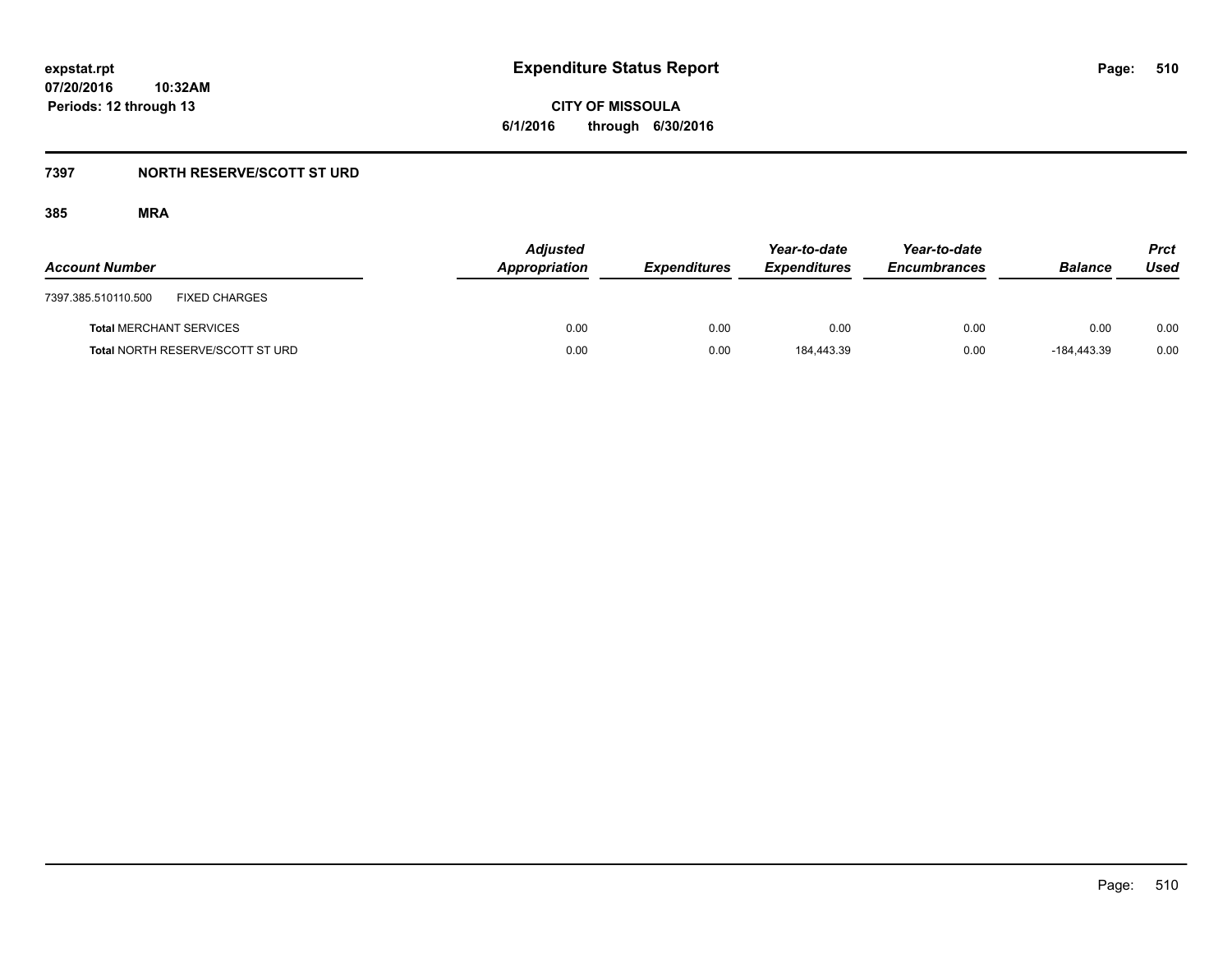**CITY OF MISSOULA 6/1/2016 through 6/30/2016**

**7398 HELLGATE URD**

| <b>Account Number</b>    |                                         | <b>Adjusted</b><br><b>Appropriation</b> | <b>Expenditures</b> | Year-to-date<br><b>Expenditures</b> | Year-to-date<br><b>Encumbrances</b> | <b>Balance</b> | <b>Prct</b><br><b>Used</b> |
|--------------------------|-----------------------------------------|-----------------------------------------|---------------------|-------------------------------------|-------------------------------------|----------------|----------------------------|
| 7398.385.470220          | PROPERTY ACQUISITION                    |                                         |                     |                                     |                                     |                |                            |
| 7398.385.470220.900      | CAPITAL OUTLAY                          |                                         |                     |                                     |                                     |                |                            |
|                          | Total PROPERTY ACQUISITION              | 0.00                                    | 0.00                | 0.00                                | 0.00                                | 0.00           | 0.00                       |
| 7398.385.470230          | PW FACILITY                             |                                         |                     |                                     |                                     |                |                            |
| 7398.385.470230.300      | PURCHASED SERVICES                      |                                         |                     |                                     |                                     |                |                            |
|                          | <b>Total PURCHASED SERVICES</b>         | 0.00                                    | 0.00                | 0.00                                | 0.00                                | 0.00           | 0.00                       |
| 7398.385.470230.700      | <b>GRANTS &amp; CONTRIBUTIONS</b>       |                                         |                     |                                     |                                     |                |                            |
|                          | <b>Total GRANTS &amp; CONTRIBUTIONS</b> | 0.00                                    | 0.00                | 0.00                                | 0.00                                | 0.00           | 0.00                       |
| 7398.385.470230.800      | OTHER OBJECTS                           |                                         |                     |                                     |                                     |                |                            |
| Total OTHER OBJECTS      |                                         | 0.00                                    | 0.00                | 0.00                                | 0.00                                | 0.00           | 0.00                       |
| 7398.385.470230.900      | CAPITAL OUTLAY                          |                                         |                     |                                     |                                     |                |                            |
| <b>Total PW FACILITY</b> |                                         | 0.00                                    | 0.00                | 0.00                                | 0.00                                | 0.00           | 0.00                       |
| 7398.385.470240          | <b>REHAB LOANS</b>                      |                                         |                     |                                     |                                     |                |                            |
| 7398.385.470240.700      | <b>GRANTS &amp; CONTRIBUTIONS</b>       |                                         |                     |                                     |                                     |                |                            |
|                          | Total GRANTS & CONTRIBUTIONS            | 0.00                                    | 0.00                | 0.00                                | 0.00                                | 0.00           | 0.00                       |
| 7398.385.470240.800      | OTHER OBJECTS                           |                                         |                     |                                     |                                     |                |                            |
| <b>Total REHAB LOANS</b> |                                         | 0.00                                    | 0.00                | 0.00                                | 0.00                                | 0.00           | 0.00                       |
| 7398.385.470250          | <b>RELOCATION PAYMENTS</b>              |                                         |                     |                                     |                                     |                |                            |
| 7398.385.470250.700      | <b>GRANTS &amp; CONTRIBUTIONS</b>       |                                         |                     |                                     |                                     |                |                            |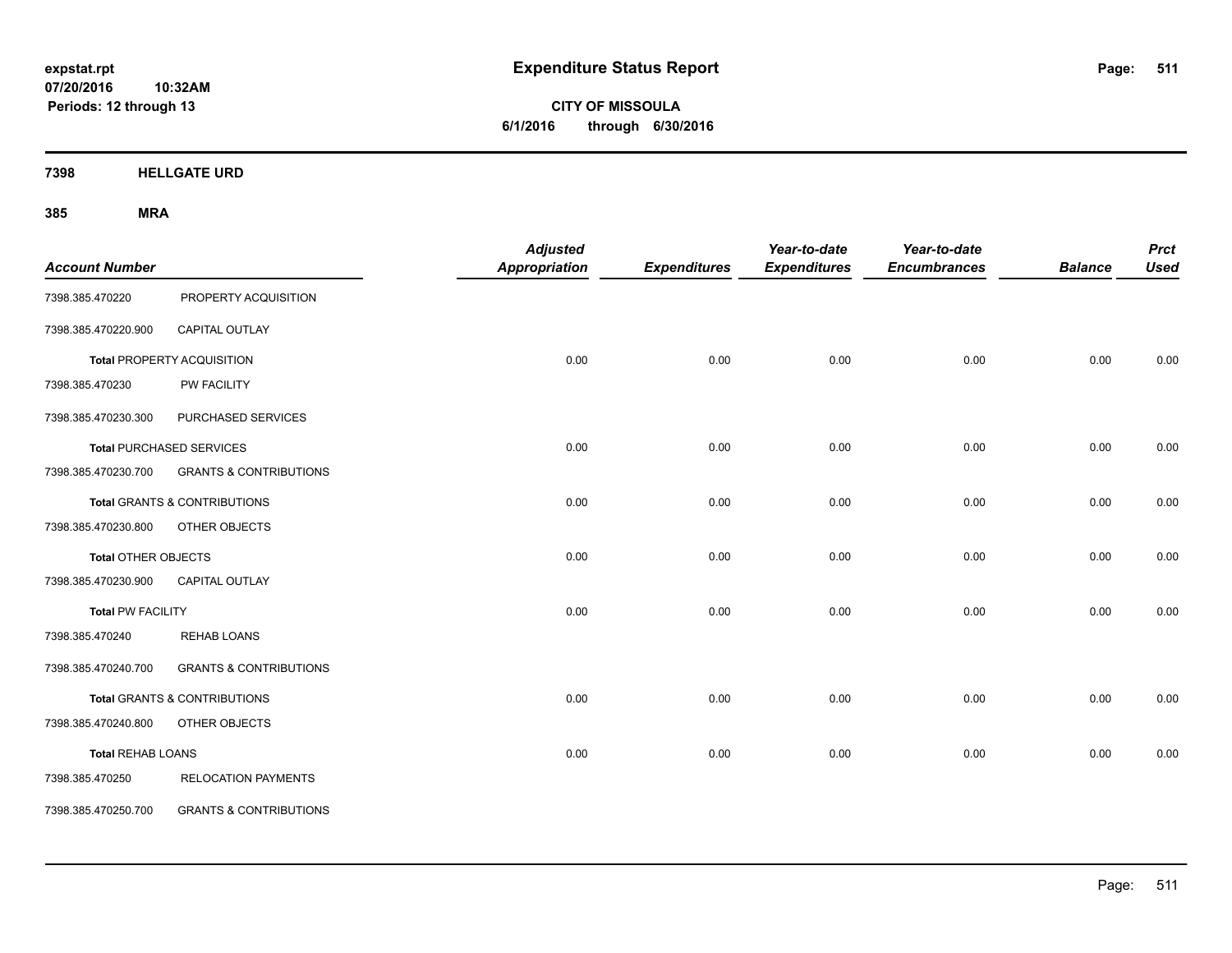**CITY OF MISSOULA 6/1/2016 through 6/30/2016**

**7398 HELLGATE URD**

| <b>Account Number</b>     |                                   | <b>Adjusted</b><br>Appropriation | <b>Expenditures</b> | Year-to-date<br><b>Expenditures</b> | Year-to-date<br><b>Encumbrances</b> | <b>Balance</b> | <b>Prct</b><br><b>Used</b> |
|---------------------------|-----------------------------------|----------------------------------|---------------------|-------------------------------------|-------------------------------------|----------------|----------------------------|
|                           | Total GRANTS & CONTRIBUTIONS      | 0.00                             | 0.00                | 0.00                                | 0.00                                | 0.00           | 0.00                       |
| 7398.385.470250.800       | OTHER OBJECTS                     |                                  |                     |                                     |                                     |                |                            |
|                           | <b>Total RELOCATION PAYMENTS</b>  | 0.00                             | 0.00                | 0.00                                | 0.00                                | 0.00           | 0.00                       |
| 7398.385.470260           | <b>PLANNING &amp; MGMT</b>        |                                  |                     |                                     |                                     |                |                            |
| 7398.385.470260.300       | PURCHASED SERVICES                |                                  |                     |                                     |                                     |                |                            |
|                           | <b>Total PURCHASED SERVICES</b>   | 0.00                             | 0.00                | 0.00                                | 0.00                                | 0.00           | 0.00                       |
| 7398.385.470260.700       | <b>GRANTS &amp; CONTRIBUTIONS</b> |                                  |                     |                                     |                                     |                |                            |
|                           | Total GRANTS & CONTRIBUTIONS      | 0.00                             | 0.00                | 0.00                                | 0.00                                | 0.00           | 0.00                       |
| 7398.385.470260.800       | OTHER OBJECTS                     |                                  |                     |                                     |                                     |                |                            |
| Total PLANNING & MGMT     |                                   | 0.00                             | 0.00                | 0.00                                | 0.00                                | 0.00           | 0.00                       |
| 7398.385.470270           | <b>CLEARING &amp; DEMO</b>        |                                  |                     |                                     |                                     |                |                            |
| 7398.385.470270.300       | PURCHASED SERVICES                |                                  |                     |                                     |                                     |                |                            |
|                           | <b>Total PURCHASED SERVICES</b>   | 0.00                             | 0.00                | 0.00                                | 0.00                                | 0.00           | 0.00                       |
| 7398.385.470270.700       | <b>GRANTS &amp; CONTRIBUTIONS</b> |                                  |                     |                                     |                                     |                |                            |
|                           | Total GRANTS & CONTRIBUTIONS      | 0.00                             | 0.00                | 0.00                                | 0.00                                | 0.00           | 0.00                       |
| 7398.385.470270.800       | OTHER OBJECTS                     |                                  |                     |                                     |                                     |                |                            |
| Total OTHER OBJECTS       |                                   | 0.00                             | 0.00                | 0.00                                | 0.00                                | 0.00           | 0.00                       |
| 7398.385.470270.900       | <b>CAPITAL OUTLAY</b>             |                                  |                     |                                     |                                     |                |                            |
| Total CLEARING & DEMO     |                                   | 0.00                             | 0.00                | 0.00                                | 0.00                                | 0.00           | 0.00                       |
| <b>Total HELLGATE URD</b> |                                   | 0.00                             | 0.00                | 0.00                                | 0.00                                | 0.00           | 0.00                       |
|                           |                                   |                                  |                     |                                     |                                     |                |                            |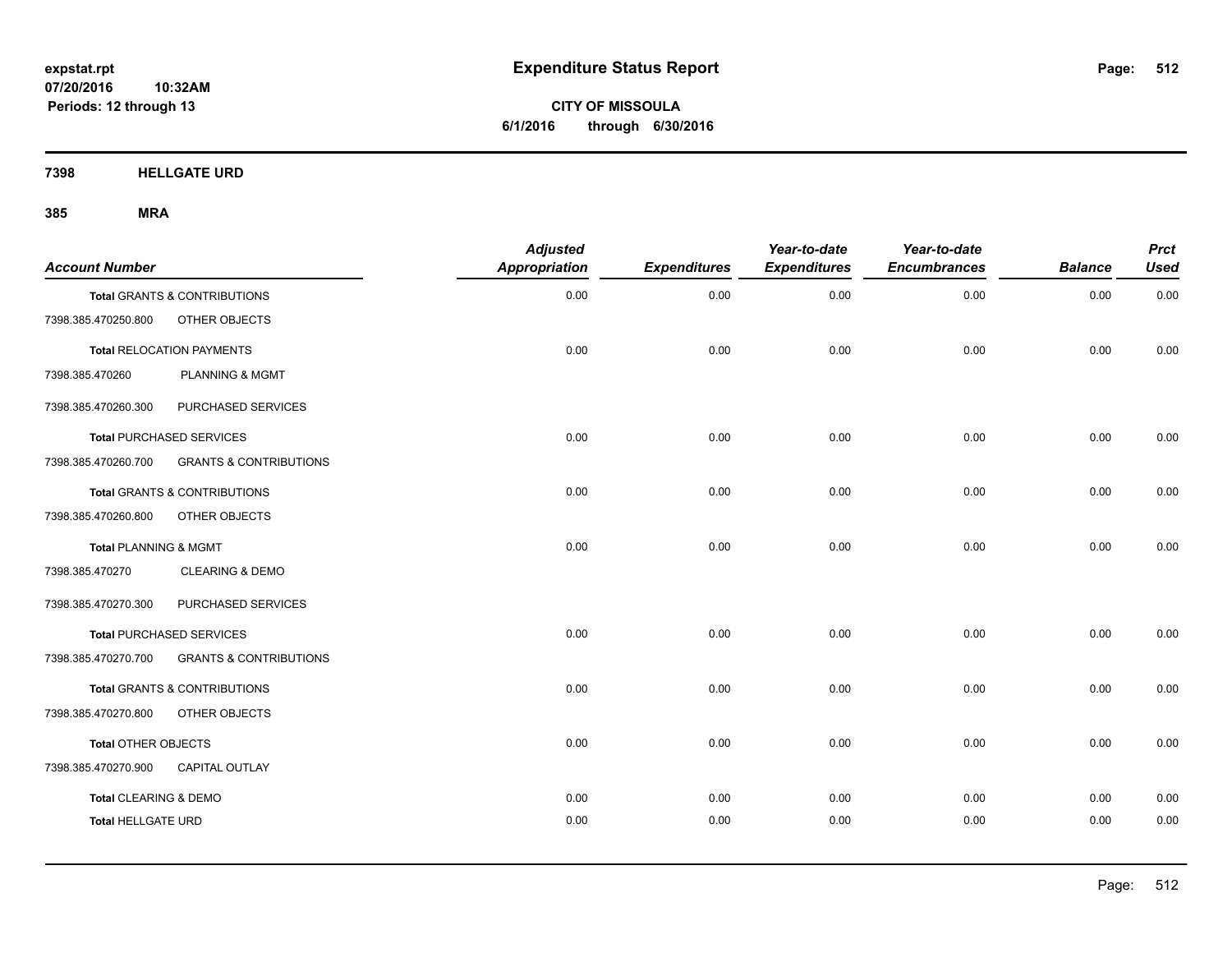**CITY OF MISSOULA 6/1/2016 through 6/30/2016**

### **7399 INTERMOUNTAIN BOND DEBT SERVICE**

| <b>Account Number</b>             |                                        | <b>Adjusted</b><br><b>Appropriation</b> | <b>Expenditures</b> | Year-to-date<br><b>Expenditures</b> | Year-to-date<br><b>Encumbrances</b> | <b>Balance</b> | <b>Prct</b><br><b>Used</b> |
|-----------------------------------|----------------------------------------|-----------------------------------------|---------------------|-------------------------------------|-------------------------------------|----------------|----------------------------|
| 7399.385.490200                   | REVENUE BOND DEBT SERVICE              |                                         |                     |                                     |                                     |                |                            |
| 7399.385.490200.600               | <b>DEBT SERVICE</b>                    |                                         |                     |                                     |                                     |                |                            |
| 7399.385.490200.610.000 PRINCIPAL |                                        | 72,000.00                               | 38,000.00           | 75,500.00                           | 0.00                                | $-3,500.00$    | 104.86                     |
| 7399.385.490200.620.000 INTEREST  |                                        | 73.769.00                               | 34,935.00           | 71,266.88                           | 0.00                                | 2,502.12       | 96.61                      |
|                                   | <b>Total REVENUE BOND DEBT SERVICE</b> | 145,769.00                              | 72,935.00           | 146,766.88                          | 0.00                                | $-997.88$      | 100.68                     |
| 7399.385.510110                   | <b>MERCHANT SERVICES</b>               |                                         |                     |                                     |                                     |                |                            |
| 7399.385.510110.500               | <b>FIXED CHARGES</b>                   |                                         |                     |                                     |                                     |                |                            |
| <b>Total MERCHANT SERVICES</b>    |                                        | 0.00                                    | 0.00                | 0.00                                | 0.00                                | 0.00           | 0.00                       |
| <b>Total MRA</b>                  |                                        | 145,769.00                              | 72,935.00           | 146,766.88                          | 0.00                                | $-997.88$      | 100.68                     |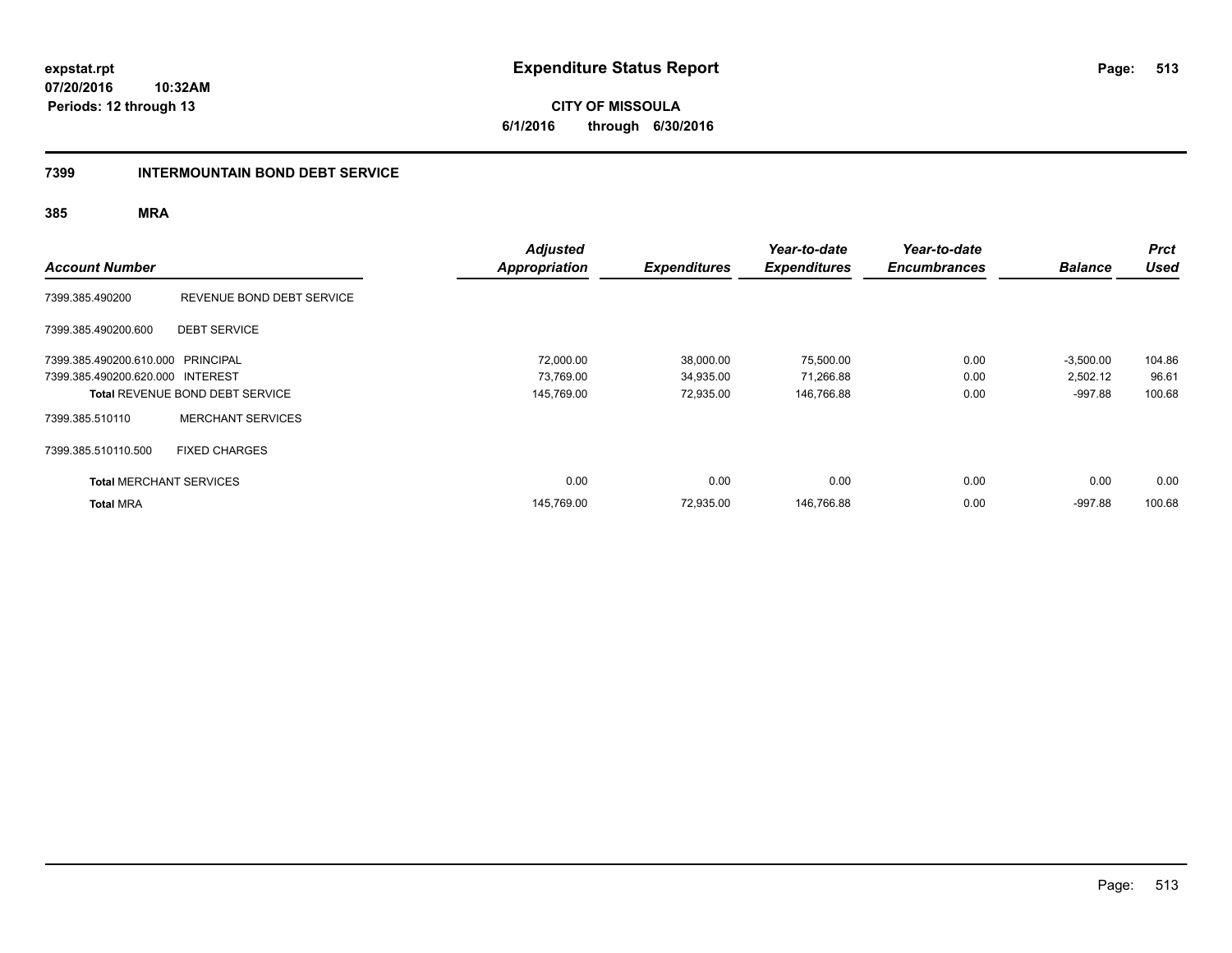# **CITY OF MISSOULA 6/1/2016 through 6/30/2016**

# **7399 INTERMOUNTAIN BOND DEBT SERVICE**

# **390 NON-DEPARTMENTAL**

| <b>Account Number</b>         |                                              | <b>Adjusted</b><br>Appropriation | <b>Expenditures</b> | Year-to-date<br><b>Expenditures</b> | Year-to-date<br><b>Encumbrances</b> | <b>Balance</b> | <b>Prct</b><br>Used |
|-------------------------------|----------------------------------------------|----------------------------------|---------------------|-------------------------------------|-------------------------------------|----------------|---------------------|
| 7399.390.490604               | TI BOND RESERVE                              |                                  |                     |                                     |                                     |                |                     |
| 7399.390.490604.800           | OTHER OBJECTS                                |                                  |                     |                                     |                                     |                |                     |
| <b>Total NON-DEPARTMENTAL</b> |                                              | 0.00                             | 0.00                | 0.00                                | 0.00                                | 0.00           | 0.00                |
|                               | <b>Total INTERMOUNTAIN BOND DEBT SERVICE</b> | 145,769.00                       | 72,935.00           | 146.766.88                          | 0.00                                | $-997.88$      | 100.68              |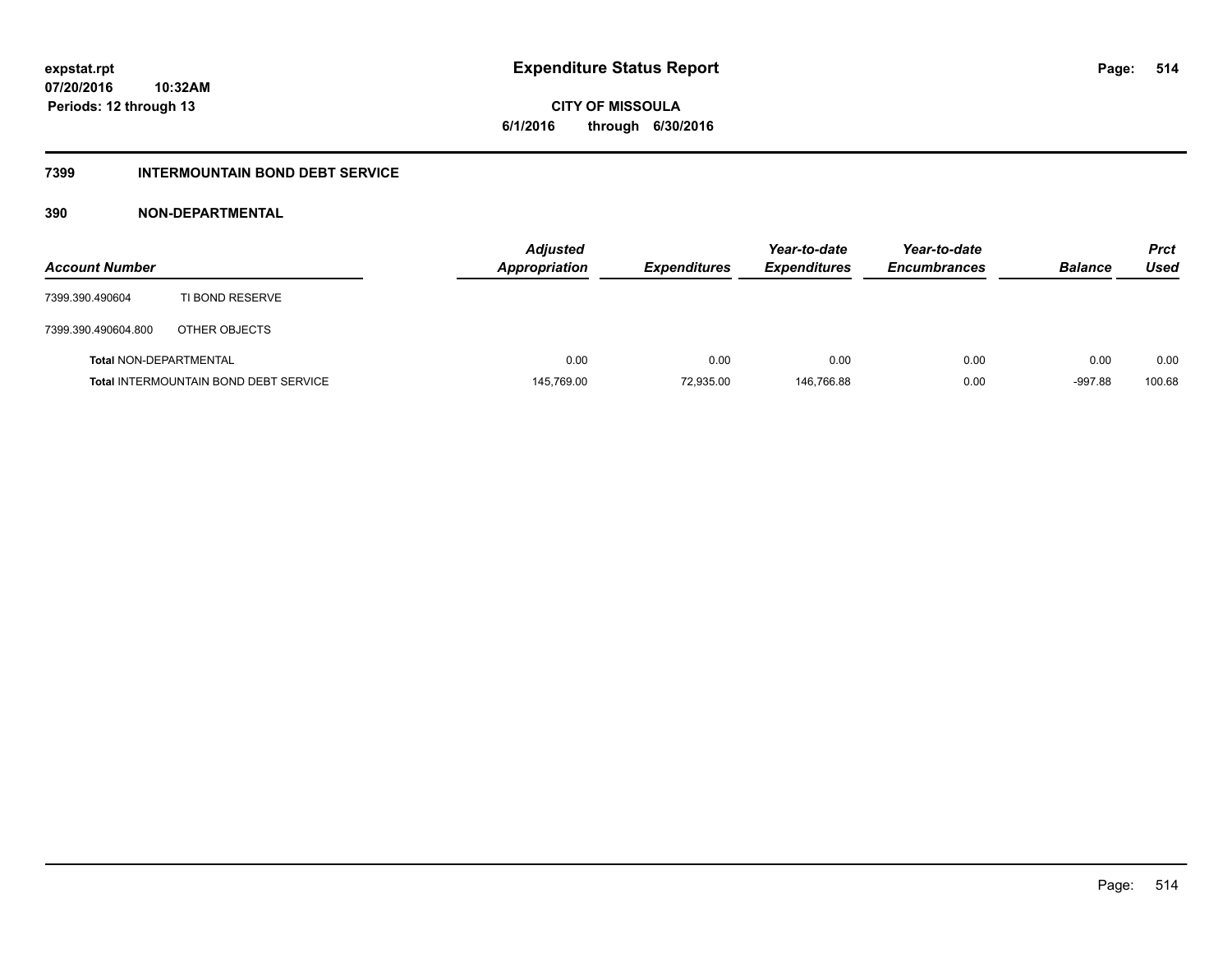**CITY OF MISSOULA 6/1/2016 through 6/30/2016**

# **7400 FRONT ST BOND CLEARING**

|                                  |                                                  | <b>Adjusted</b>      |                     | Year-to-date        | Year-to-date        |                | <b>Prct</b> |
|----------------------------------|--------------------------------------------------|----------------------|---------------------|---------------------|---------------------|----------------|-------------|
| <b>Account Number</b>            |                                                  | <b>Appropriation</b> | <b>Expenditures</b> | <b>Expenditures</b> | <b>Encumbrances</b> | <b>Balance</b> | <b>Used</b> |
| 7400.385.470210                  | <b>ADMINISTRATION</b>                            |                      |                     |                     |                     |                |             |
| 7400.385.470210.800              | OTHER OBJECTS                                    |                      |                     |                     |                     |                |             |
| 7400.385.470210.820.603          | TRANSFERS TO OTHER FUNDS                         | 146,472.00           | 0.00                | 183,733.92          | 0.00                | $-37,261.92$   | 125.44      |
| 7400.385.470210.820.604          | <b>TRANSFERS TO OTHER FUNDS</b>                  | 142,630.00           | 0.00                | 84,798.00           | 0.00                | 57,832.00      | 59.45       |
|                                  | 7400.385.470210.820.605 TRANSFERS TO OTHER FUNDS | 164,160.00           | 0.00                | 50,534.59           | 0.00                | 113,625.41     | 30.78       |
| <b>Total ADMINISTRATION</b>      |                                                  | 453,262.00           | 0.00                | 319,066.51          | 0.00                | 134,195.49     | 70.39       |
| 7400.385.470260                  | <b>PLANNING &amp; MGMT</b>                       |                      |                     |                     |                     |                |             |
| 7400.385.470260.700              | <b>GRANTS &amp; CONTRIBUTIONS</b>                |                      |                     |                     |                     |                |             |
| <b>Total PLANNING &amp; MGMT</b> |                                                  | 0.00                 | 0.00                | 0.00                | 0.00                | 0.00           | 0.00        |
| 7400.385.510110                  | <b>MERCHANT SERVICES</b>                         |                      |                     |                     |                     |                |             |
| 7400.385.510110.500              | <b>FIXED CHARGES</b>                             |                      |                     |                     |                     |                |             |
| <b>Total MERCHANT SERVICES</b>   |                                                  | 0.00                 | 0.00                | 0.00                | 0.00                | 0.00           | 0.00        |
|                                  | Total FRONT ST BOND CLEARING                     | 453,262.00           | 0.00                | 319,066.51          | 0.00                | 134,195.49     | 70.39       |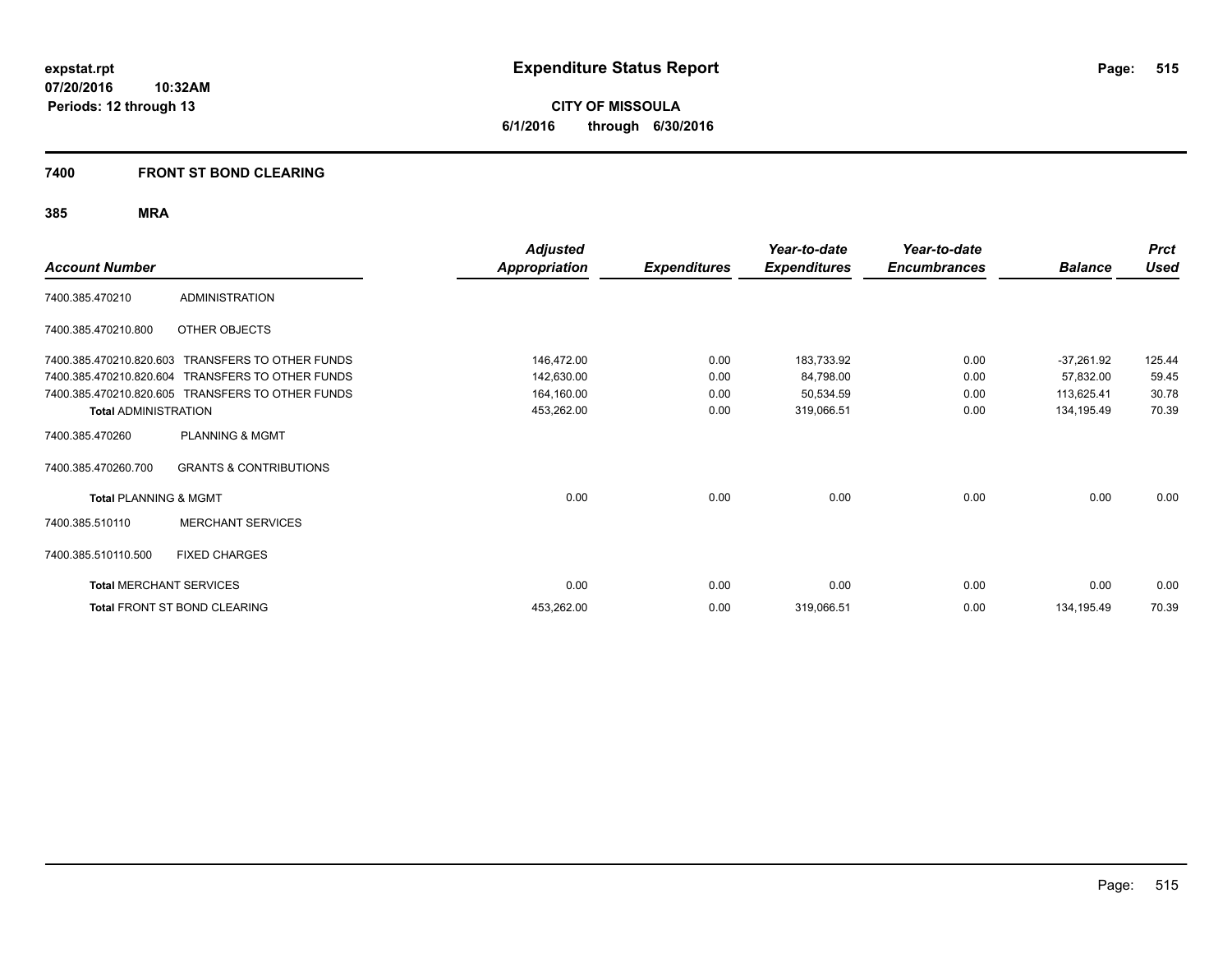**516**

**07/20/2016 10:32AM Periods: 12 through 13**

**CITY OF MISSOULA 6/1/2016 through 6/30/2016**

# **7401 FRONT ST PARKING STRUCTURE**

| <b>Account Number</b>             |                                                 | <b>Adjusted</b><br><b>Appropriation</b> | <b>Expenditures</b> | Year-to-date<br><b>Expenditures</b> | Year-to-date<br><b>Encumbrances</b> | <b>Balance</b> | <b>Prct</b><br><b>Used</b> |
|-----------------------------------|-------------------------------------------------|-----------------------------------------|---------------------|-------------------------------------|-------------------------------------|----------------|----------------------------|
|                                   |                                                 |                                         |                     |                                     |                                     |                |                            |
| 7401.385.470210                   | <b>ADMINISTRATION</b>                           |                                         |                     |                                     |                                     |                |                            |
| 7401.385.470210.800               | OTHER OBJECTS                                   |                                         |                     |                                     |                                     |                |                            |
| <b>Total ADMINISTRATION</b>       |                                                 | 0.00                                    | 0.00                | 0.00                                | 0.00                                | 0.00           | 0.00                       |
| 7401.385.490000                   | <b>DEBT SERVICE</b>                             |                                         |                     |                                     |                                     |                |                            |
| 7401.385.490000.600               | <b>DEBT SERVICE</b>                             |                                         |                     |                                     |                                     |                |                            |
| 7401.385.490000.610.000 PRINCIPAL |                                                 | 30,000.00                               | 0.00                | 74,000.00                           | 0.00                                | $-44,000.00$   | 246.67                     |
|                                   | 7401.385.490000.620.000 INTEREST / SERVICE FEES | 0.00                                    | 0.00                | 117,358.21                          | 0.00                                | $-117,358.21$  | 0.00                       |
| <b>Total DEBT SERVICE</b>         |                                                 | 30,000.00                               | 0.00                | 191,358.21                          | 0.00                                | $-161,358.21$  | 637.86                     |
| 7401.385.510110                   | <b>MERCHANT SERVICES</b>                        |                                         |                     |                                     |                                     |                |                            |
| 7401.385.510110.500               | <b>FIXED CHARGES</b>                            |                                         |                     |                                     |                                     |                |                            |
|                                   | 7401.385.510110.550.000 MERCHANT SERVICE FEES   | 116,134.00                              | 0.00                | 0.00                                | 0.00                                | 116.134.00     | 0.00                       |
| <b>Total MERCHANT SERVICES</b>    |                                                 | 116,134.00                              | 0.00                | 0.00                                | 0.00                                | 116,134.00     | 0.00                       |
| 7401.385.522000                   | PTI PAYMENT TO MPC                              |                                         |                     |                                     |                                     |                |                            |
| 7401.385.522000.300               | PURCHASED SERVICES                              |                                         |                     |                                     |                                     |                |                            |
| Total PTI PAYMENT TO MPC          |                                                 | 0.00                                    | 0.00                | 0.00                                | 0.00                                | 0.00           | 0.00                       |
|                                   | Total FRONT ST PARKING STRUCTURE                | 146,134.00                              | 0.00                | 191,358.21                          | 0.00                                | $-45,224.21$   | 130.95                     |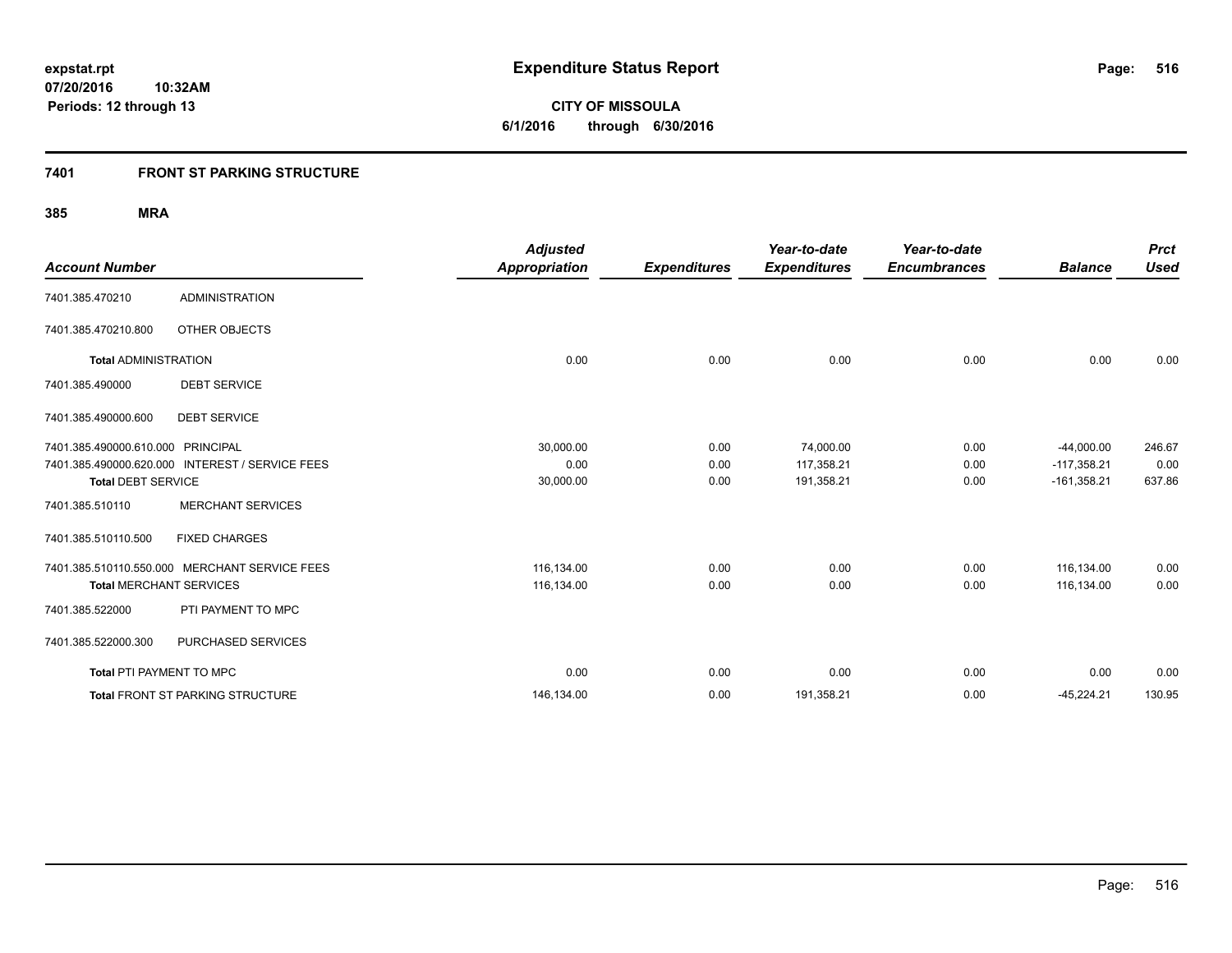**517**

**07/20/2016 10:32AM Periods: 12 through 13**

**CITY OF MISSOULA 6/1/2016 through 6/30/2016**

## **7402 FRONT ST SUBORDINATE LIEN NOTE**

**385 MRA**

| <b>Account Number</b>       |                                                              | <b>Adjusted</b><br><b>Appropriation</b> | <b>Expenditures</b> | Year-to-date<br><b>Expenditures</b> | Year-to-date<br><b>Encumbrances</b> | <b>Balance</b> | <b>Prct</b><br><b>Used</b> |
|-----------------------------|--------------------------------------------------------------|-----------------------------------------|---------------------|-------------------------------------|-------------------------------------|----------------|----------------------------|
| 7402.385.470210             | <b>ADMINISTRATION</b>                                        |                                         |                     |                                     |                                     |                |                            |
| 7402.385.470210.800         | OTHER OBJECTS                                                |                                         |                     |                                     |                                     |                |                            |
| <b>Total ADMINISTRATION</b> |                                                              | 0.00                                    | 0.00                | 0.00                                | 0.00                                | 0.00           | 0.00                       |
| 7402.385.470333             | THE WILMA NOTE                                               |                                         |                     |                                     |                                     |                |                            |
| 7402.385.470333.600         | <b>DEBT SERVICE</b>                                          |                                         |                     |                                     |                                     |                |                            |
|                             | 7402.385.470333.610.000 WILMA NOTE/PRINCIPAL                 | 34,526.00                               | 0.00                | 0.00                                | 0.00                                | 34,526.00      | 0.00                       |
|                             | 7402.385.470333.620.000 WILMA NOTE/NTEREST / SERVICE FEES    | 725.00                                  | 0.00                | 0.00                                | 0.00                                | 725.00         | 0.00                       |
| <b>Total DEBT SERVICE</b>   |                                                              | 35,251.00                               | 0.00                | 0.00                                | 0.00                                | 35,251.00      | 0.00                       |
| 7402.385.470333.700         | <b>GRANTS &amp; CONTRIBUTIONS</b>                            |                                         |                     |                                     |                                     |                |                            |
|                             | <b>Total GRANTS &amp; CONTRIBUTIONS</b>                      | 0.00                                    | 0.00                | 0.00                                | 0.00                                | 0.00           | 0.00                       |
| <b>Total THE WILMA NOTE</b> |                                                              | 35,251.00                               | 0.00                | 0.00                                | 0.00                                | 35,251.00      | 0.00                       |
| 7402.385.470334             | <b>CARAS PARK OBLIGATION</b>                                 |                                         |                     |                                     |                                     |                |                            |
| 7402.385.470334.700         | <b>GRANTS &amp; CONTRIBUTIONS</b>                            |                                         |                     |                                     |                                     |                |                            |
|                             | <b>Total CARAS PARK OBLIGATION</b>                           | 0.00                                    | 0.00                | 0.00                                | 0.00                                | 0.00           | 0.00                       |
| 7402.385.490507             | FIB SUBORDINATE LIEN NOTE PARKING STRUCT                     |                                         |                     |                                     |                                     |                |                            |
| 7402.385.490507.600         | <b>DEBT SERVICE</b>                                          |                                         |                     |                                     |                                     |                |                            |
|                             | 7402.385.490507.610.000 FIB SUB LIEN NOTE-PRINCIPAL          | 32,783.00                               | 0.00                | 34,929.89                           | 0.00                                | $-2,146.89$    | 106.55                     |
|                             | 7402.385.490507.620.000 FIB SUB LIEN NOTE-INTEREST/ SVS FEES | 98,523.00                               | 0.00                | 96,305.32                           | 0.00                                | 2,217.68       | 97.75                      |
|                             | Total FIB SUBORDINATE LIEN NOTE PARKING STRUCT               | 131,306.00                              | 0.00                | 131,235.21                          | 0.00                                | 70.79          | 99.95                      |
| 7402.385.490509             | WILMA NOTE DEBT SERVICE                                      |                                         |                     |                                     |                                     |                |                            |

7402.385.490509.600 DEBT SERVICE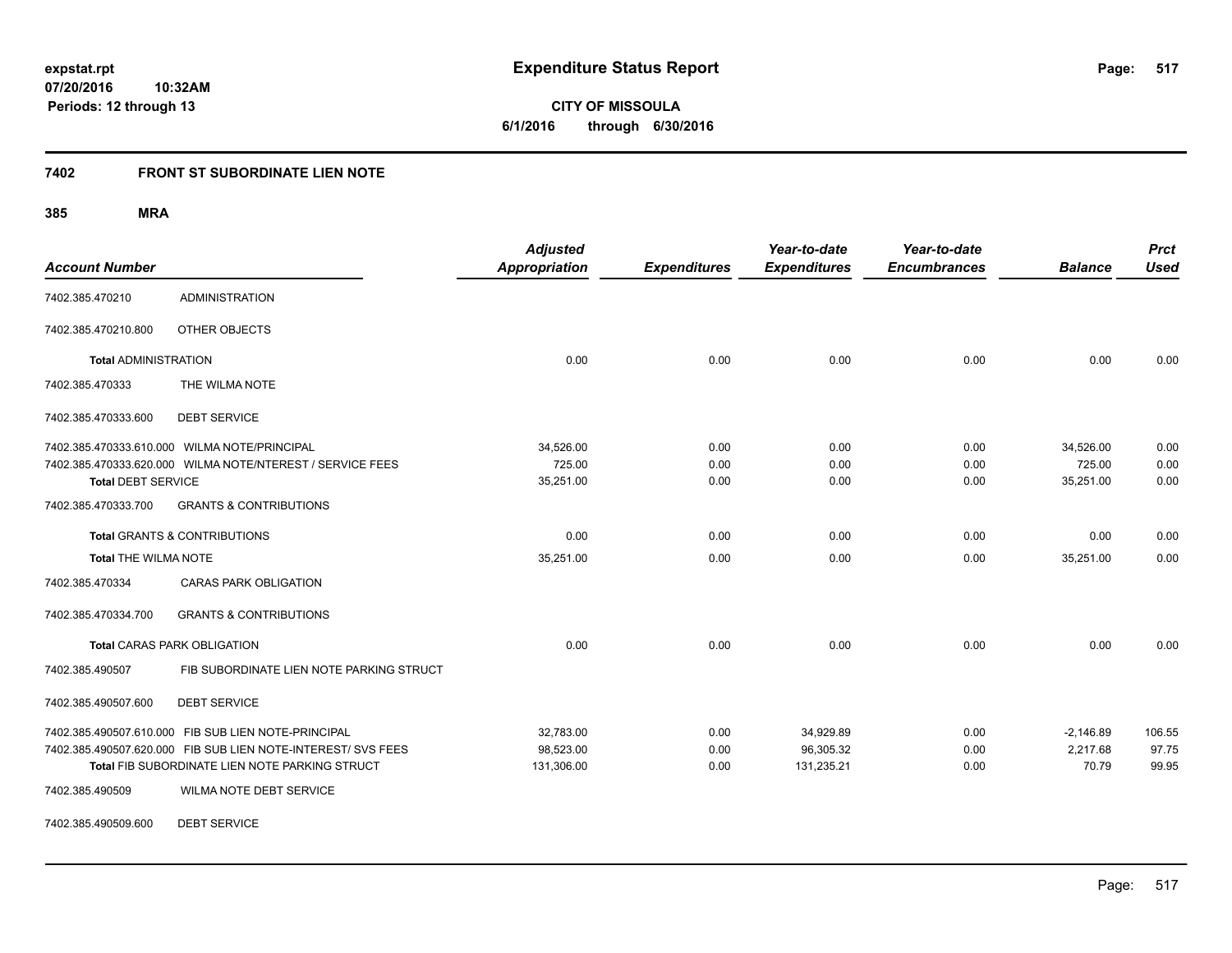**CITY OF MISSOULA 6/1/2016 through 6/30/2016**

# **7402 FRONT ST SUBORDINATE LIEN NOTE**

| <b>Account Number</b> |                                             | <b>Adjusted</b><br><b>Appropriation</b> | <b>Expenditures</b> | Year-to-date<br><b>Expenditures</b> | Year-to-date<br><b>Encumbrances</b> | <b>Balance</b> | <b>Prct</b><br>Used |
|-----------------------|---------------------------------------------|-----------------------------------------|---------------------|-------------------------------------|-------------------------------------|----------------|---------------------|
|                       | <b>Total WILMA NOTE DEBT SERVICE</b>        | 0.00                                    | 0.00                | 0.00                                | 0.00                                | 0.00           | 0.00                |
| 7402.385.510110       | <b>MERCHANT SERVICES</b>                    |                                         |                     |                                     |                                     |                |                     |
| 7402.385.510110.500   | <b>FIXED CHARGES</b>                        |                                         |                     |                                     |                                     |                |                     |
|                       | <b>Total MERCHANT SERVICES</b>              | 0.00                                    | 0.00                | 0.00                                | 0.00                                | 0.00           | 0.00                |
|                       | <b>Total FRONT ST SUBORDINATE LIEN NOTE</b> | 166,557.00                              | 0.00                | 131.235.21                          | 0.00                                | 35.321.79      | 78.79               |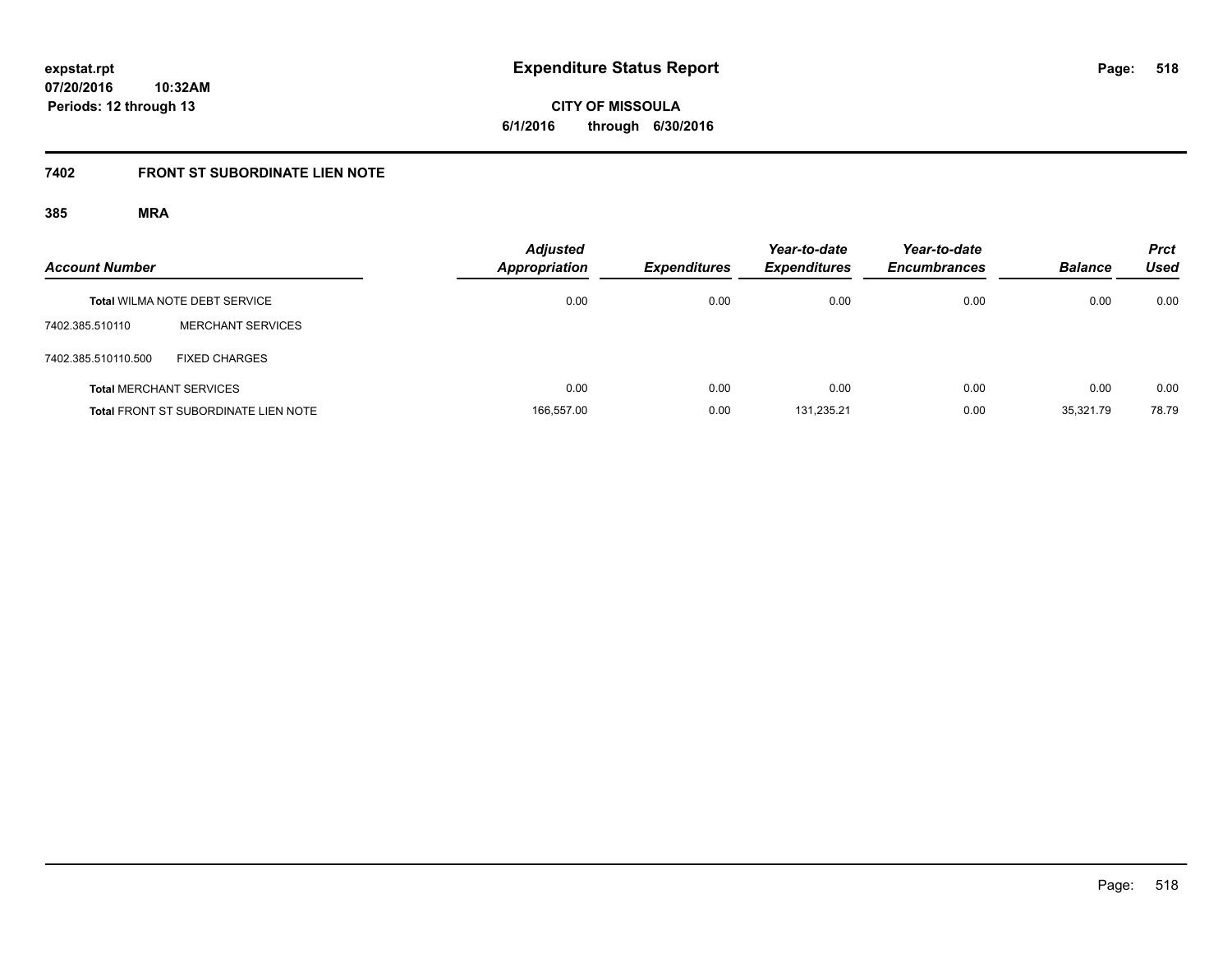# **CITY OF MISSOULA 6/1/2016 through 6/30/2016**

# **7447 COURT COLLECTED PARKING FINES**

# **230 MUNICIPAL COURT**

| <b>Account Number</b> |                                            | <b>Adjusted</b><br><b>Appropriation</b> | <b>Expenditures</b> | Year-to-date<br><b>Expenditures</b> | Year-to-date<br><b>Encumbrances</b> | <b>Balance</b> | <b>Prct</b><br><b>Used</b> |
|-----------------------|--------------------------------------------|-----------------------------------------|---------------------|-------------------------------------|-------------------------------------|----------------|----------------------------|
| 7447.230.410360       | CITY/MUNICIPAL COURT                       |                                         |                     |                                     |                                     |                |                            |
| 7447.230.410360.500   | <b>FIXED CHARGES</b>                       |                                         |                     |                                     |                                     |                |                            |
|                       | <b>Total CITY/MUNICIPAL COURT</b>          | 0.00                                    | 0.00                | 0.00                                | 0.00                                | 0.00           | 0.00                       |
| 7447.230.510110       | <b>MERCHANT SERVICES</b>                   |                                         |                     |                                     |                                     |                |                            |
| 7447.230.510110.500   | <b>FIXED CHARGES</b>                       |                                         |                     |                                     |                                     |                |                            |
|                       | <b>Total MERCHANT SERVICES</b>             | 0.00                                    | 0.00                | 0.00                                | 0.00                                | 0.00           | 0.00                       |
|                       | <b>Total COURT COLLECTED PARKING FINES</b> | 0.00                                    | 0.00                | 0.00                                | 0.00                                | 0.00           | 0.00                       |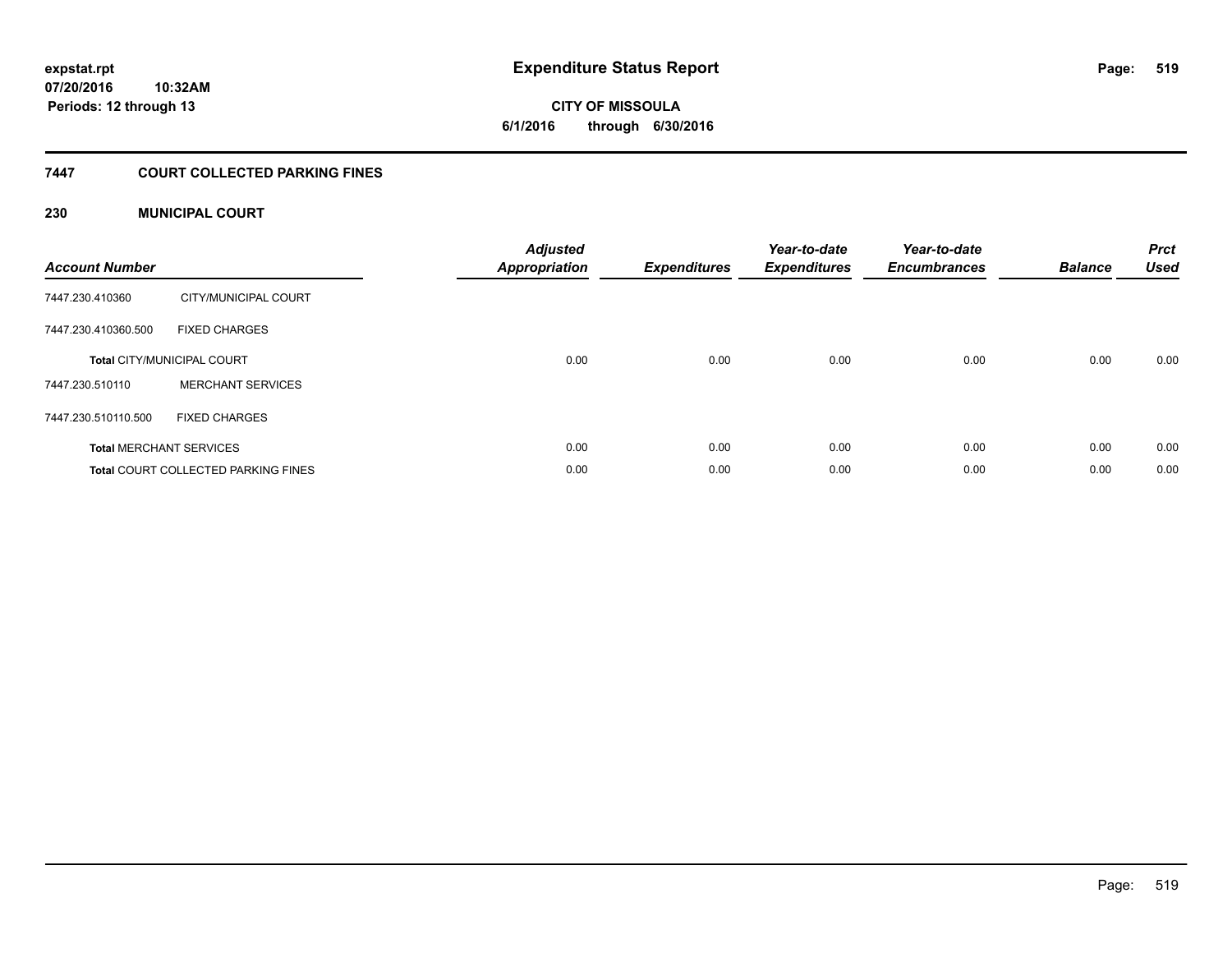# **CITY OF MISSOULA 6/1/2016 through 6/30/2016**

# **7458 COURT SURCHARGE**

# **230 MUNICIPAL COURT**

| <b>Account Number</b>        |                                   | <b>Adjusted</b><br><b>Appropriation</b> | <b>Expenditures</b> | Year-to-date<br><b>Expenditures</b> | Year-to-date<br><b>Encumbrances</b> | <b>Balance</b> | <b>Prct</b><br><b>Used</b> |
|------------------------------|-----------------------------------|-----------------------------------------|---------------------|-------------------------------------|-------------------------------------|----------------|----------------------------|
| 7458.230.410360              | CITY/MUNICIPAL COURT              |                                         |                     |                                     |                                     |                |                            |
| 7458.230.410360.500          | <b>FIXED CHARGES</b>              |                                         |                     |                                     |                                     |                |                            |
|                              | <b>Total CITY/MUNICIPAL COURT</b> | 0.00                                    | 0.00                | 0.00                                | 0.00                                | 0.00           | 0.00                       |
| 7458.230.510110              | <b>MERCHANT SERVICES</b>          |                                         |                     |                                     |                                     |                |                            |
| 7458.230.510110.500          | <b>FIXED CHARGES</b>              |                                         |                     |                                     |                                     |                |                            |
|                              | <b>Total MERCHANT SERVICES</b>    | 0.00                                    | 0.00                | 0.00                                | 0.00                                | 0.00           | 0.00                       |
| <b>Total COURT SURCHARGE</b> |                                   | 0.00                                    | 0.00                | 0.00                                | 0.00                                | 0.00           | 0.00                       |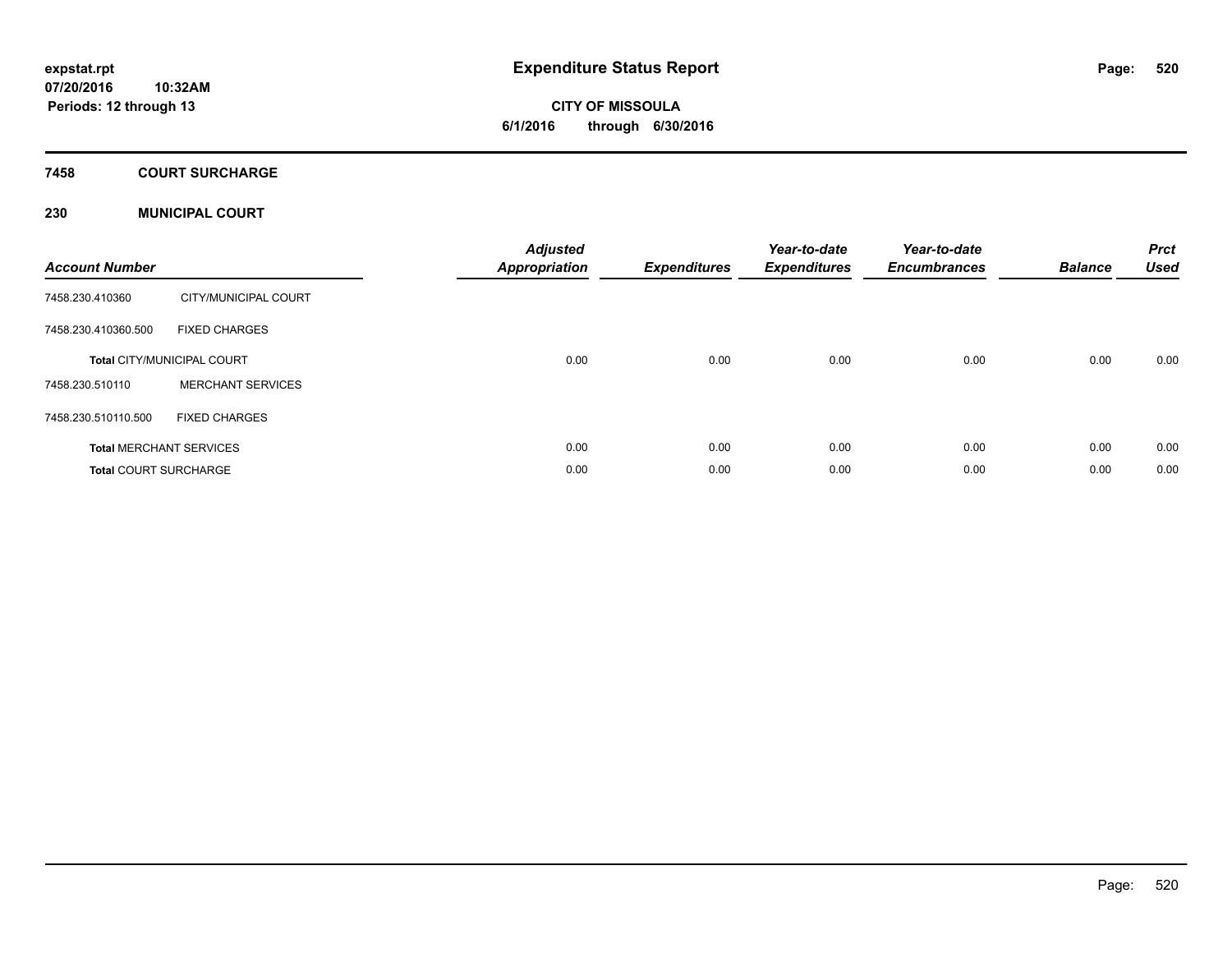**Periods: 12 through 13**

**CITY OF MISSOULA 6/1/2016 through 6/30/2016**

### **7469 PUBLIC DEFENDER FEES**

**10:32AM**

# **230 MUNICIPAL COURT**

| <b>Account Number</b> |                                   | <b>Adjusted</b><br><b>Appropriation</b> | <b>Expenditures</b> | Year-to-date<br><b>Expenditures</b> | Year-to-date<br><b>Encumbrances</b> | <b>Balance</b> | <b>Prct</b><br><b>Used</b> |
|-----------------------|-----------------------------------|-----------------------------------------|---------------------|-------------------------------------|-------------------------------------|----------------|----------------------------|
| 7469.230.410360       | CITY/MUNICIPAL COURT              |                                         |                     |                                     |                                     |                |                            |
| 7469.230.410360.500   | <b>FIXED CHARGES</b>              |                                         |                     |                                     |                                     |                |                            |
|                       | <b>Total CITY/MUNICIPAL COURT</b> | 0.00                                    | 0.00                | 0.00                                | 0.00                                | 0.00           | 0.00                       |
| 7469.230.510110       | <b>MERCHANT SERVICES</b>          |                                         |                     |                                     |                                     |                |                            |
| 7469.230.510110.500   | <b>FIXED CHARGES</b>              |                                         |                     |                                     |                                     |                |                            |
|                       | <b>Total PUBLIC DEFENDER FEES</b> | 0.00                                    | 0.00                | 0.00                                | 0.00                                | 0.00           | 0.00                       |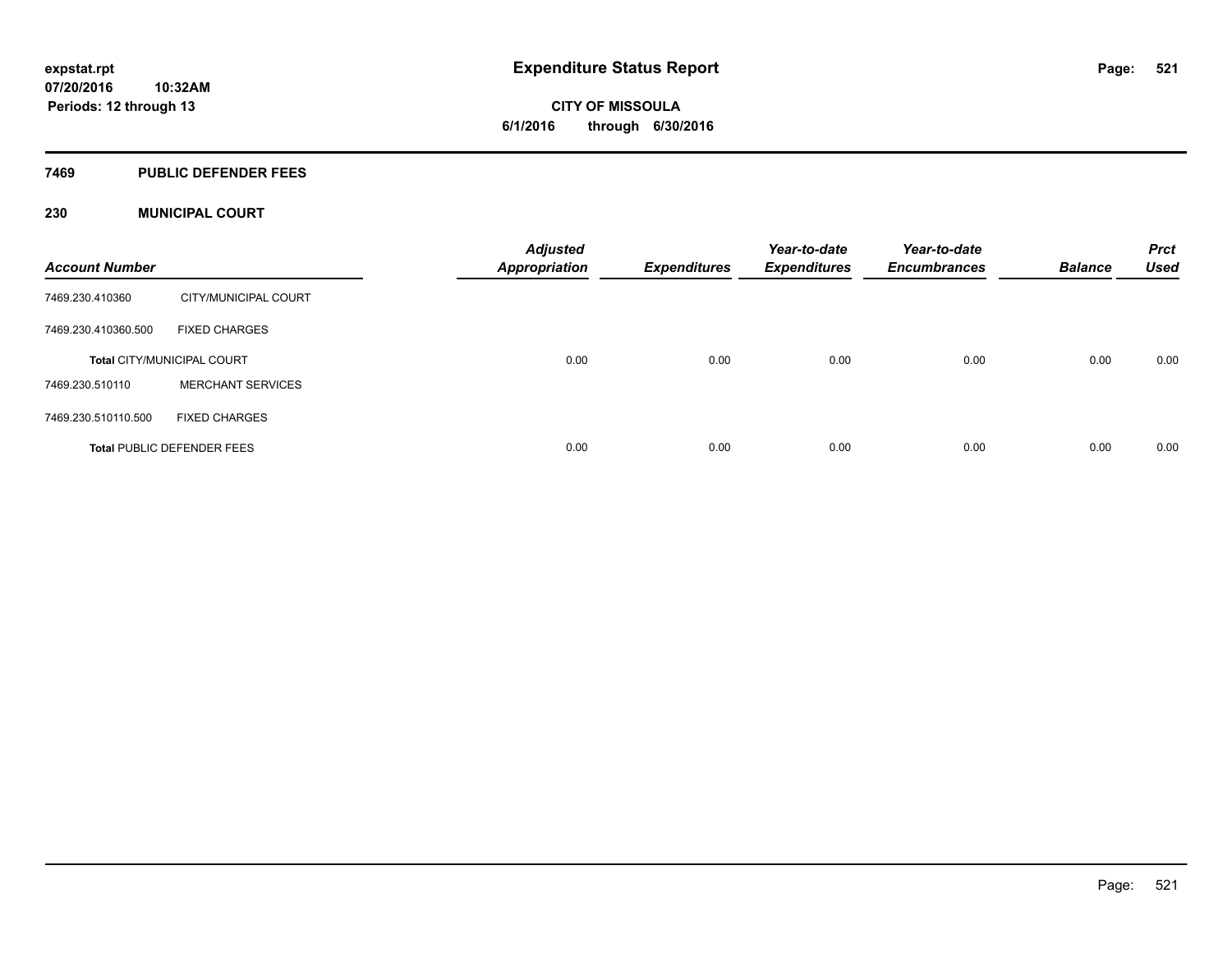# **7903 COUNTY CLEARING**

# **390 NON-DEPARTMENTAL**

| <b>Account Number</b>          |                                                    | <b>Adjusted</b><br><b>Appropriation</b> | <b>Expenditures</b> | Year-to-date<br><b>Expenditures</b> | Year-to-date<br><b>Encumbrances</b> | <b>Balance</b> | <b>Prct</b><br><b>Used</b> |
|--------------------------------|----------------------------------------------------|-----------------------------------------|---------------------|-------------------------------------|-------------------------------------|----------------|----------------------------|
| 7903.390.440600                | ANIMAL CONTROL SERVICES                            |                                         |                     |                                     |                                     |                |                            |
| 7903.390.440600.800            | OTHER OBJECTS                                      |                                         |                     |                                     |                                     |                |                            |
|                                | 7903.390.440600.845.000 CONTINGENCY - DOG LICENSES | 0.00                                    | 1,555.50            | 8,569.10                            | 0.00                                | $-8,569.10$    | 0.00                       |
|                                | <b>Total ANIMAL CONTROL SERVICES</b>               | 0.00                                    | 1,555.50            | 8,569.10                            | 0.00                                | $-8,569.10$    | 0.00                       |
| 7903.390.510110                | <b>MERCHANT SERVICES</b>                           |                                         |                     |                                     |                                     |                |                            |
| 7903.390.510110.500            | <b>FIXED CHARGES</b>                               |                                         |                     |                                     |                                     |                |                            |
| <b>Total MERCHANT SERVICES</b> |                                                    | 0.00                                    | 0.00                | 0.00                                | 0.00                                | 0.00           | 0.00                       |
| <b>Total COUNTY CLEARING</b>   |                                                    | 0.00                                    | 1,555.50            | 8,569.10                            | 0.00                                | $-8,569.10$    | 0.00                       |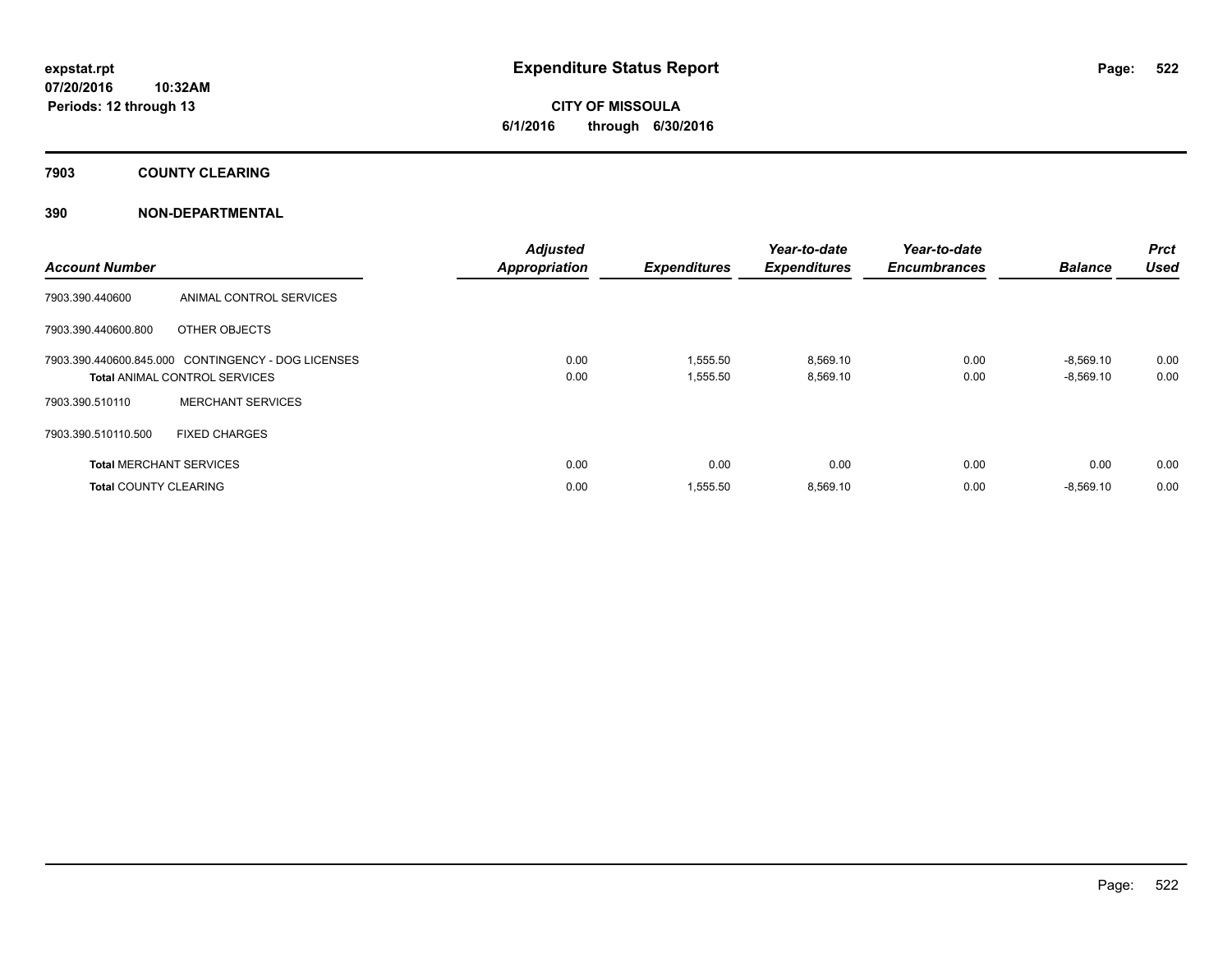# **7904 SEWER REBATE**

# **280 PUBLIC WORKS OPERATIONS**

| <b>Account Number</b>        |                                | <b>Adjusted</b><br><b>Appropriation</b> | <b>Expenditures</b> | Year-to-date<br><b>Expenditures</b> | Year-to-date<br><b>Encumbrances</b> | <b>Balance</b> | <b>Prct</b><br><b>Used</b> |
|------------------------------|--------------------------------|-----------------------------------------|---------------------|-------------------------------------|-------------------------------------|----------------|----------------------------|
| 7904.280.430600              | <b>SEWER UTILITIES</b>         |                                         |                     |                                     |                                     |                |                            |
| 7904.280.430600.500          | <b>FIXED CHARGES</b>           |                                         |                     |                                     |                                     |                |                            |
| <b>Total FIXED CHARGES</b>   |                                | 0.00                                    | 0.00                | 0.00                                | 0.00                                | 0.00           | 0.00                       |
| 7904.280.430600.800          | OTHER OBJECTS                  |                                         |                     |                                     |                                     |                |                            |
| <b>Total SEWER UTILITIES</b> |                                | 0.00                                    | 0.00                | 0.00                                | 0.00                                | 0.00           | 0.00                       |
| 7904.280.510110              | <b>MERCHANT SERVICES</b>       |                                         |                     |                                     |                                     |                |                            |
| 7904.280.510110.500          | <b>FIXED CHARGES</b>           |                                         |                     |                                     |                                     |                |                            |
|                              | <b>Total MERCHANT SERVICES</b> | 0.00                                    | 0.00                | 0.00                                | 0.00                                | 0.00           | 0.00                       |
| <b>Total SEWER REBATE</b>    |                                | 0.00                                    | 0.00                | 0.00                                | 0.00                                | 0.00           | 0.00                       |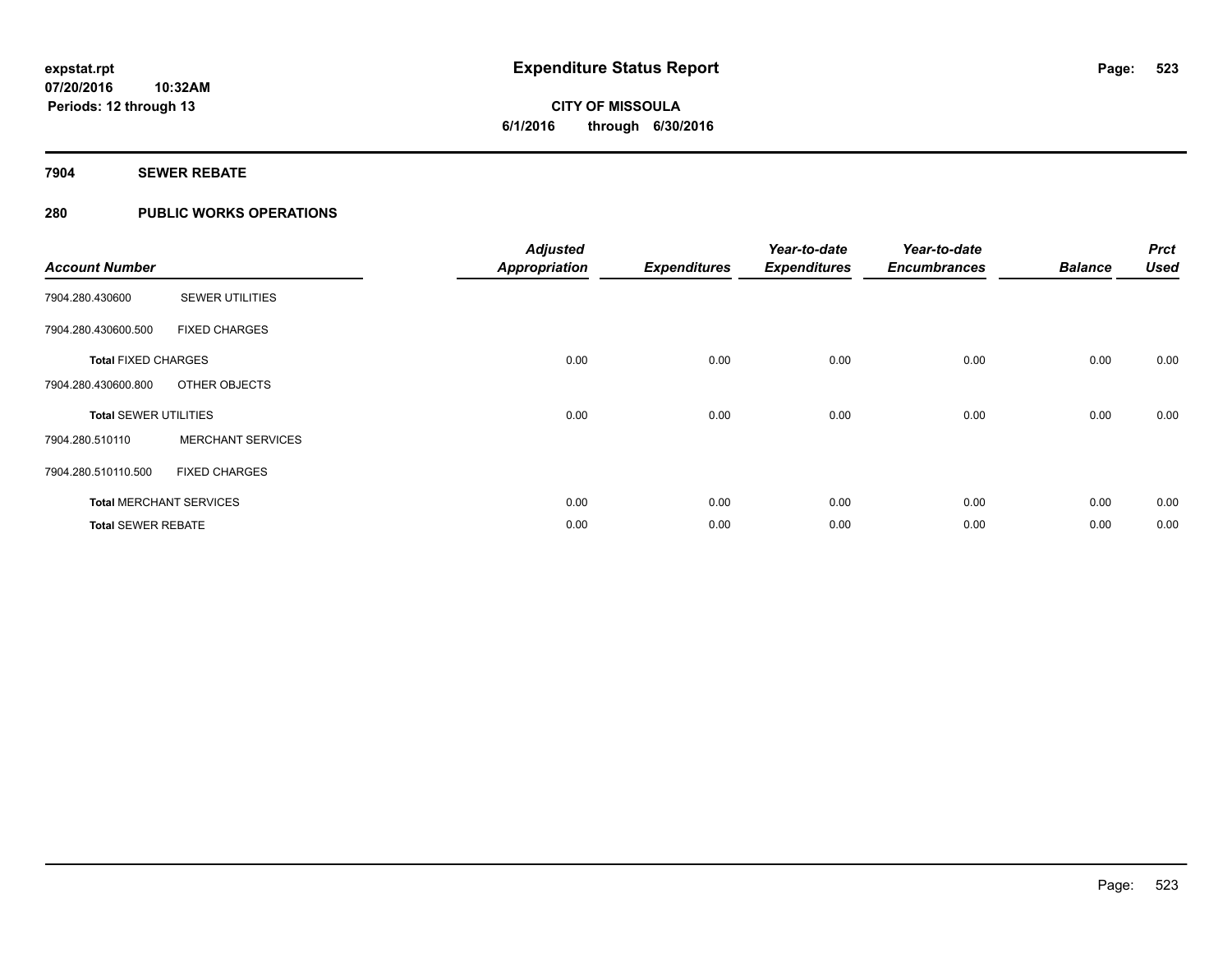## **7905 WYE SEWER RSID 8489**

# **280 PUBLIC WORKS OPERATIONS**

| <b>Account Number</b>        |                                  | <b>Adjusted</b><br><b>Appropriation</b> | <b>Expenditures</b> | Year-to-date<br><b>Expenditures</b> | Year-to-date<br><b>Encumbrances</b> | <b>Balance</b> | <b>Prct</b><br><b>Used</b> |
|------------------------------|----------------------------------|-----------------------------------------|---------------------|-------------------------------------|-------------------------------------|----------------|----------------------------|
| 7905.280.430600              | <b>SEWER UTILITIES</b>           |                                         |                     |                                     |                                     |                |                            |
| 7905.280.430600.500          | <b>FIXED CHARGES</b>             |                                         |                     |                                     |                                     |                |                            |
| <b>Total SEWER UTILITIES</b> |                                  | 0.00                                    | 0.00                | 0.00                                | 0.00                                | 0.00           | 0.00                       |
| 7905.280.510110              | <b>MERCHANT SERVICES</b>         |                                         |                     |                                     |                                     |                |                            |
| 7905.280.510110.500          | <b>FIXED CHARGES</b>             |                                         |                     |                                     |                                     |                |                            |
|                              | <b>Total WYE SEWER RSID 8489</b> | 0.00                                    | 0.00                | 0.00                                | 0.00                                | 0.00           | 0.00                       |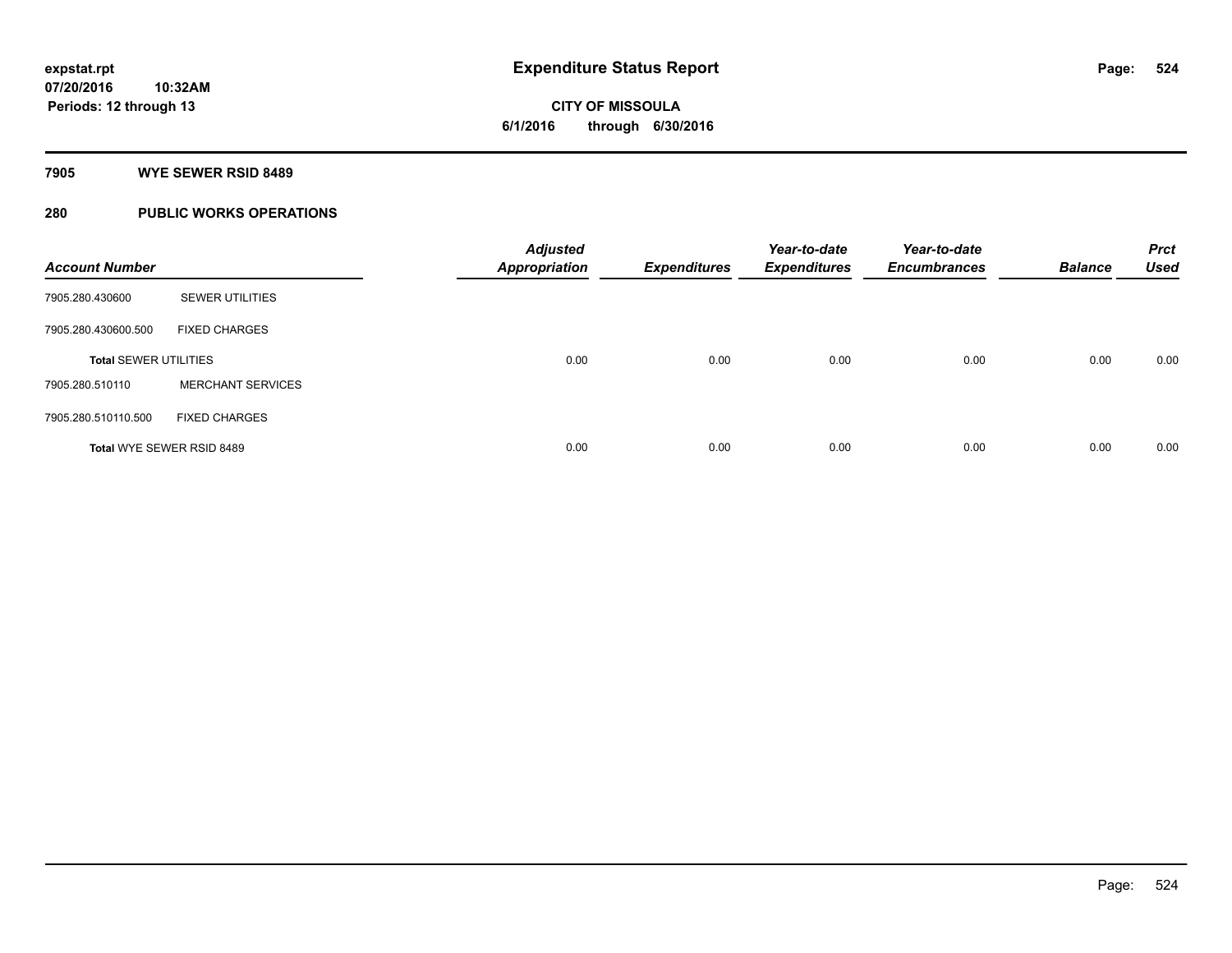**Periods: 12 through 13**

**CITY OF MISSOULA 6/1/2016 through 6/30/2016**

## **7911 RESIDENTIAL INSPECTION FUND**

# **310 BUILDING INSPECTION**

| <b>Account Number</b>         |                                              | <b>Adjusted</b><br><b>Appropriation</b> | <b>Expenditures</b> | Year-to-date<br><b>Expenditures</b> | Year-to-date<br><b>Encumbrances</b> | <b>Balance</b> | <b>Prct</b><br><b>Used</b> |
|-------------------------------|----------------------------------------------|-----------------------------------------|---------------------|-------------------------------------|-------------------------------------|----------------|----------------------------|
| 7911.310.420501               | CONTRACTUAL SERVICE AGRMNTS - BUILDING       |                                         |                     |                                     |                                     |                |                            |
| 7911.310.420501.200           | <b>SUPPLIES</b>                              |                                         |                     |                                     |                                     |                |                            |
| <b>Total SUPPLIES</b>         |                                              | 0.00                                    | 0.00                | 0.00                                | 0.00                                | 0.00           | 0.00                       |
| 7911.310.420501.300           | PURCHASED SERVICES                           |                                         |                     |                                     |                                     |                |                            |
|                               | Total CONTRACTUAL SERVICE AGRMNTS - BUILDING | 0.00                                    | 0.00                | 0.00                                | 0.00                                | 0.00           | 0.00                       |
| 7911.310.420502               | *** Title Not Found ***                      |                                         |                     |                                     |                                     |                |                            |
| 7911.310.420502.200           | <b>SUPPLIES</b>                              |                                         |                     |                                     |                                     |                |                            |
| Total *** Title Not Found *** |                                              | 0.00                                    | 0.00                | 0.00                                | 0.00                                | 0.00           | 0.00                       |
| 7911.310.510110               | <b>MERCHANT SERVICES</b>                     |                                         |                     |                                     |                                     |                |                            |
| 7911.310.510110.500           | <b>FIXED CHARGES</b>                         |                                         |                     |                                     |                                     |                |                            |
|                               | Total RESIDENTIAL INSPECTION FUND            | 0.00                                    | 0.00                | 0.00                                | 0.00                                | 0.00           | 0.00                       |